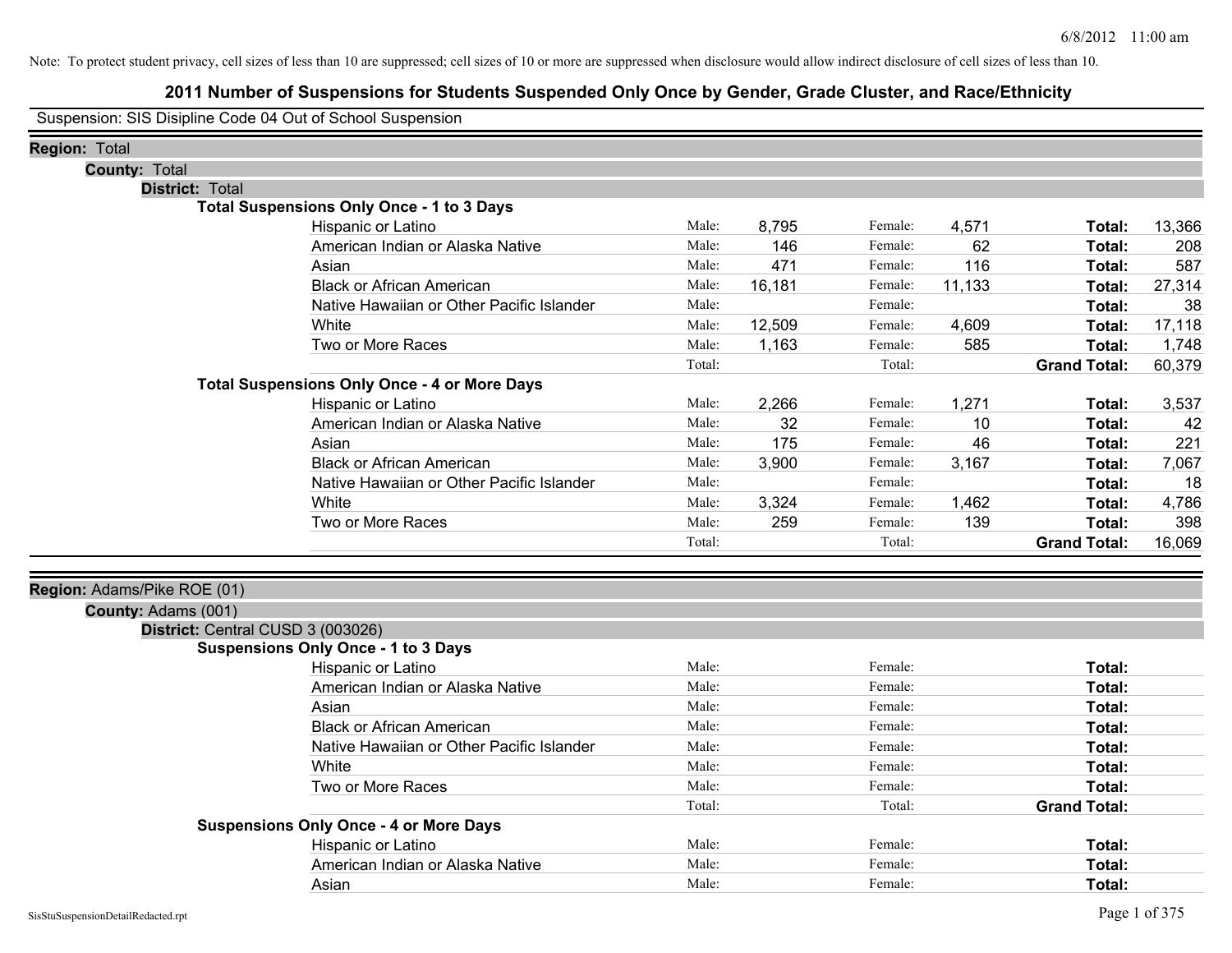| Suspension: SIS Disipline Code 04 Out of School Suspension |                                               |        |         |                     |
|------------------------------------------------------------|-----------------------------------------------|--------|---------|---------------------|
|                                                            | <b>Black or African American</b>              | Male:  | Female: | Total:              |
|                                                            | Native Hawaiian or Other Pacific Islander     | Male:  | Female: | Total:              |
|                                                            | White                                         | Male:  | Female: | Total:              |
|                                                            | Two or More Races                             | Male:  | Female: | Total:              |
|                                                            |                                               | Total: | Total:  | <b>Grand Total:</b> |
| District: Chaddock (003800)                                |                                               |        |         |                     |
|                                                            | <b>Suspensions Only Once - 1 to 3 Days</b>    |        |         |                     |
|                                                            | Hispanic or Latino                            | Male:  | Female: | Total:              |
|                                                            | American Indian or Alaska Native              | Male:  | Female: | Total:              |
|                                                            | Asian                                         | Male:  | Female: | Total:              |
|                                                            | <b>Black or African American</b>              | Male:  | Female: | Total:              |
|                                                            | Native Hawaiian or Other Pacific Islander     | Male:  | Female: | Total:              |
|                                                            | White                                         | Male:  | Female: | Total:              |
|                                                            | Two or More Races                             | Male:  | Female: | Total:              |
|                                                            |                                               | Total: | Total:  | <b>Grand Total:</b> |
| <b>District: CUSD 4 (004026)</b>                           |                                               |        |         |                     |
|                                                            | <b>Suspensions Only Once - 1 to 3 Days</b>    |        |         |                     |
|                                                            | Hispanic or Latino                            | Male:  | Female: | Total:              |
|                                                            | American Indian or Alaska Native              | Male:  | Female: | Total:              |
|                                                            | Asian                                         | Male:  | Female: | Total:              |
|                                                            | <b>Black or African American</b>              | Male:  | Female: | Total:              |
|                                                            | Native Hawaiian or Other Pacific Islander     | Male:  | Female: | Total:              |
|                                                            | White                                         | Male:  | Female: | Total:              |
|                                                            | Two or More Races                             | Male:  | Female: | Total:              |
|                                                            |                                               | Total: | Total:  | <b>Grand Total:</b> |
|                                                            | <b>Suspensions Only Once - 4 or More Days</b> |        |         |                     |
|                                                            | Hispanic or Latino                            | Male:  | Female: | Total:              |
|                                                            | American Indian or Alaska Native              | Male:  | Female: | Total:              |
|                                                            | Asian                                         | Male:  | Female: | Total:              |
|                                                            | <b>Black or African American</b>              | Male:  | Female: | Total:              |
|                                                            | Native Hawaiian or Other Pacific Islander     | Male:  | Female: | Total:              |
|                                                            | White                                         | Male:  | Female: | Total:              |
|                                                            | Two or More Races                             | Male:  | Female: | Total:              |
|                                                            |                                               | Total: | Total:  | <b>Grand Total:</b> |
| District: Liberty CUSD 2 (002026)                          |                                               |        |         |                     |
|                                                            | <b>Suspensions Only Once - 1 to 3 Days</b>    |        |         |                     |
|                                                            | Hispanic or Latino                            | Male:  | Female: | Total:              |
|                                                            | American Indian or Alaska Native              | Male:  | Female: | Total:              |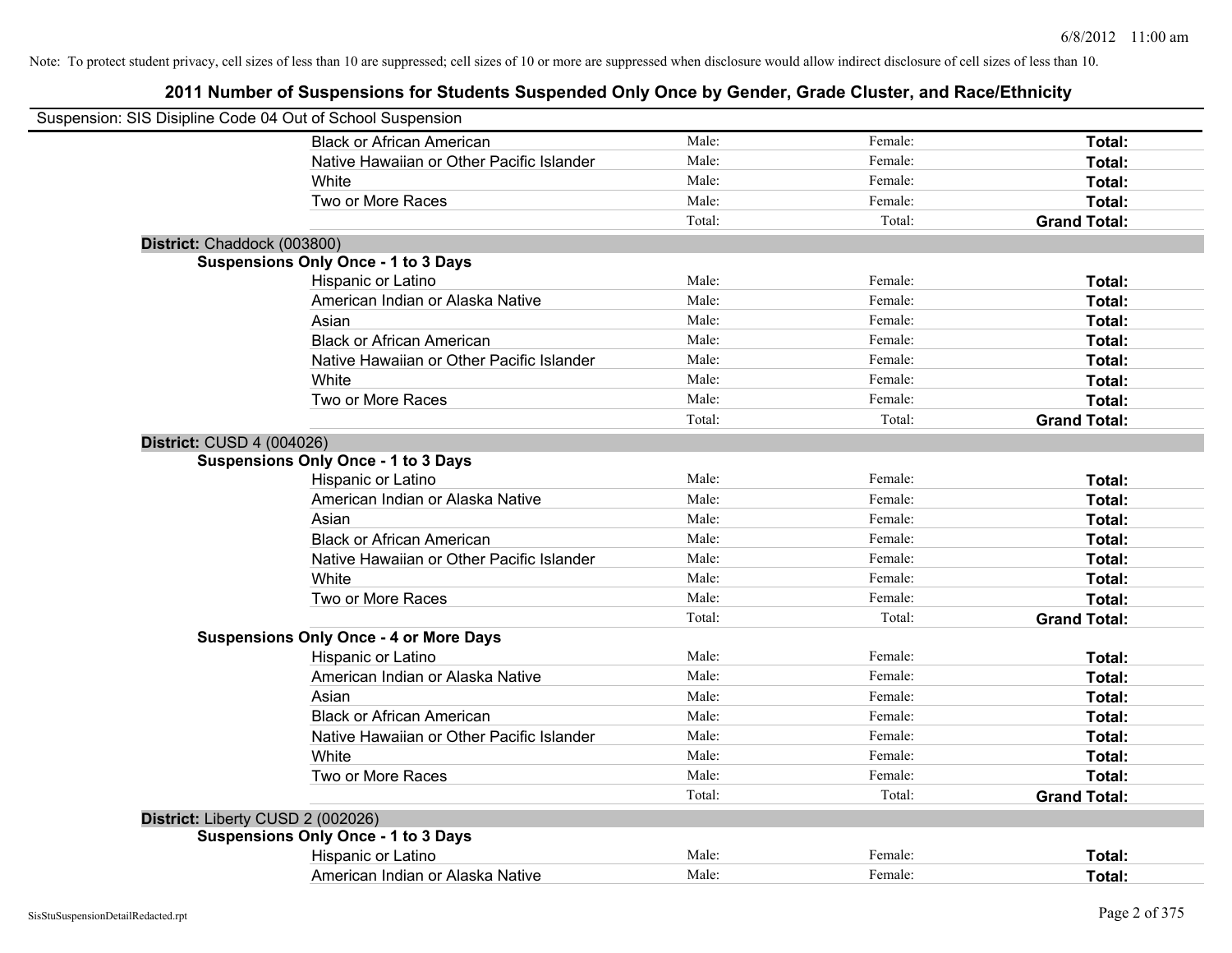| Suspension: SIS Disipline Code 04 Out of School Suspension |                                               |        |    |         |    |                     |    |
|------------------------------------------------------------|-----------------------------------------------|--------|----|---------|----|---------------------|----|
|                                                            | Asian                                         | Male:  |    | Female: |    | Total:              |    |
|                                                            | <b>Black or African American</b>              | Male:  |    | Female: |    | Total:              |    |
|                                                            | Native Hawaiian or Other Pacific Islander     | Male:  |    | Female: |    | Total:              |    |
|                                                            | White                                         | Male:  |    | Female: |    | Total:              |    |
|                                                            | Two or More Races                             | Male:  |    | Female: |    | Total:              |    |
|                                                            |                                               | Total: |    | Total:  |    | <b>Grand Total:</b> |    |
|                                                            | <b>Suspensions Only Once - 4 or More Days</b> |        |    |         |    |                     |    |
|                                                            | Hispanic or Latino                            | Male:  |    | Female: |    | Total:              |    |
|                                                            | American Indian or Alaska Native              | Male:  |    | Female: |    | Total:              |    |
|                                                            | Asian                                         | Male:  |    | Female: |    | Total:              |    |
|                                                            | <b>Black or African American</b>              | Male:  |    | Female: |    | Total:              |    |
|                                                            | Native Hawaiian or Other Pacific Islander     | Male:  |    | Female: |    | Total:              |    |
|                                                            | White                                         | Male:  |    | Female: |    | Total:              |    |
|                                                            | Two or More Races                             | Male:  |    | Female: |    | Total:              |    |
|                                                            |                                               | Total: |    | Total:  |    | <b>Grand Total:</b> |    |
| <b>District: Quincy SD 172 (172022)</b>                    |                                               |        |    |         |    |                     |    |
|                                                            | <b>Suspensions Only Once - 1 to 3 Days</b>    |        |    |         |    |                     |    |
|                                                            | Hispanic or Latino                            | Male:  |    | Female: |    | Total:              |    |
|                                                            | American Indian or Alaska Native              | Male:  |    | Female: |    | Total:              |    |
|                                                            | Asian                                         | Male:  |    | Female: |    | Total:              |    |
|                                                            | <b>Black or African American</b>              | Male:  | 17 | Female: | 10 | Total:              | 27 |
|                                                            | Native Hawaiian or Other Pacific Islander     | Male:  |    | Female: |    | Total:              |    |
|                                                            | White                                         | Male:  | 57 | Female: | 25 | Total:              | 82 |
|                                                            | Two or More Races                             | Male:  |    | Female: |    | Total:              | 11 |
|                                                            |                                               | Total: |    | Total:  |    | <b>Grand Total:</b> |    |
|                                                            | <b>Suspensions Only Once - 4 or More Days</b> |        |    |         |    |                     |    |
|                                                            | Hispanic or Latino                            | Male:  |    | Female: |    | Total:              |    |
|                                                            | American Indian or Alaska Native              | Male:  |    | Female: |    | Total:              |    |
|                                                            | Asian                                         | Male:  |    | Female: |    | Total:              |    |
|                                                            | <b>Black or African American</b>              | Male:  |    | Female: |    | Total:              |    |
|                                                            | Native Hawaiian or Other Pacific Islander     | Male:  |    | Female: |    | Total:              |    |
|                                                            | White                                         | Male:  |    | Female: |    | Total:              | 25 |
|                                                            | Two or More Races                             | Male:  |    | Female: |    | Total:              |    |
|                                                            |                                               | Total: |    | Total:  |    | <b>Grand Total:</b> |    |
| County: Pike (075)                                         |                                               |        |    |         |    |                     |    |
|                                                            | District: Griggsville-Perry CUSD 4 (004026)   |        |    |         |    |                     |    |
|                                                            | <b>Suspensions Only Once - 1 to 3 Days</b>    |        |    |         |    |                     |    |
|                                                            | Hispanic or Latino                            | Male:  |    | Female: |    | Total:              |    |
|                                                            | American Indian or Alaska Native              | Male:  |    | Female: |    | Total:              |    |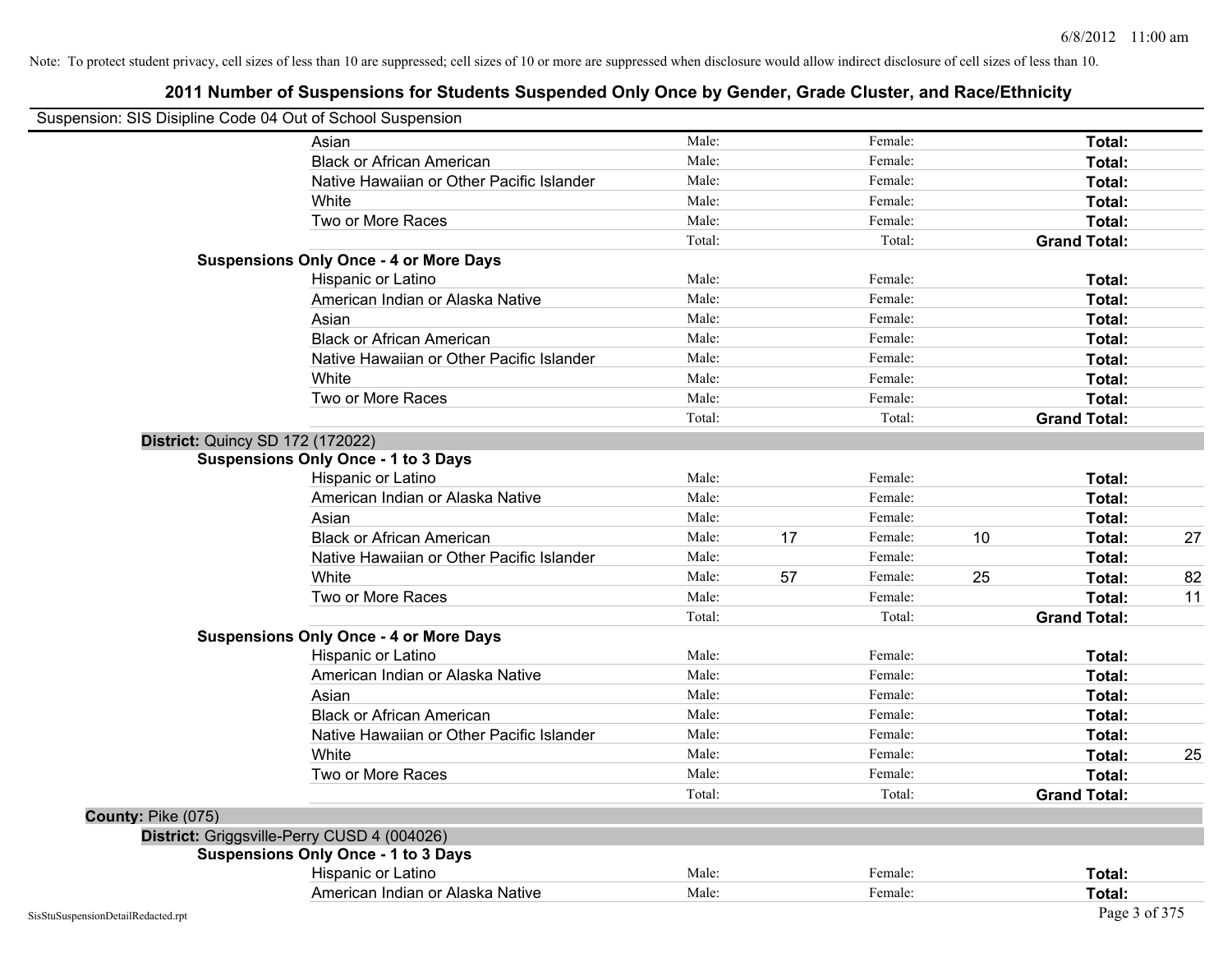| Suspension: SIS Disipline Code 04 Out of School Suspension |                                               |        |         |                     |    |
|------------------------------------------------------------|-----------------------------------------------|--------|---------|---------------------|----|
|                                                            | Asian                                         | Male:  | Female: | Total:              |    |
|                                                            | <b>Black or African American</b>              | Male:  | Female: | Total:              |    |
|                                                            | Native Hawaiian or Other Pacific Islander     | Male:  | Female: | Total:              |    |
|                                                            | White                                         | Male:  | Female: | Total:              |    |
|                                                            | Two or More Races                             | Male:  | Female: | Total:              |    |
|                                                            |                                               | Total: | Total:  | <b>Grand Total:</b> |    |
|                                                            | <b>Suspensions Only Once - 4 or More Days</b> |        |         |                     |    |
|                                                            | Hispanic or Latino                            | Male:  | Female: | Total:              |    |
|                                                            | American Indian or Alaska Native              | Male:  | Female: | Total:              |    |
|                                                            | Asian                                         | Male:  | Female: | Total:              |    |
|                                                            | <b>Black or African American</b>              | Male:  | Female: | Total:              |    |
|                                                            | Native Hawaiian or Other Pacific Islander     | Male:  | Female: | Total:              |    |
|                                                            | White                                         | Male:  | Female: | Total:              |    |
|                                                            | Two or More Races                             | Male:  | Female: | Total:              |    |
|                                                            |                                               | Total: | Total:  | <b>Grand Total:</b> |    |
| District: Pikeland CUSD 10 (010026)                        |                                               |        |         |                     |    |
|                                                            | <b>Suspensions Only Once - 1 to 3 Days</b>    |        |         |                     |    |
|                                                            | Hispanic or Latino                            | Male:  | Female: | Total:              |    |
|                                                            | American Indian or Alaska Native              | Male:  | Female: | Total:              |    |
|                                                            | Asian                                         | Male:  | Female: | Total:              |    |
|                                                            | <b>Black or African American</b>              | Male:  | Female: | Total:              |    |
|                                                            | Native Hawaiian or Other Pacific Islander     | Male:  | Female: | Total:              |    |
|                                                            | White                                         | Male:  | Female: | Total:              | 30 |
|                                                            | Two or More Races                             | Male:  | Female: | Total:              |    |
|                                                            |                                               | Total: | Total:  | <b>Grand Total:</b> |    |
|                                                            | <b>Suspensions Only Once - 4 or More Days</b> |        |         |                     |    |
|                                                            | Hispanic or Latino                            | Male:  | Female: | Total:              |    |
|                                                            | American Indian or Alaska Native              | Male:  | Female: | Total:              |    |
|                                                            | Asian                                         | Male:  | Female: | Total:              |    |
|                                                            | <b>Black or African American</b>              | Male:  | Female: | Total:              |    |
|                                                            | Native Hawaiian or Other Pacific Islander     | Male:  | Female: | Total:              |    |
|                                                            | White                                         | Male:  | Female: | Total:              | 15 |
|                                                            | Two or More Races                             | Male:  | Female: | Total:              |    |
|                                                            |                                               | Total: | Total:  | <b>Grand Total:</b> |    |
| District: Pleasant Hill CUSD 3 (003026)                    |                                               |        |         |                     |    |
|                                                            | <b>Suspensions Only Once - 1 to 3 Days</b>    |        |         |                     |    |
|                                                            | Hispanic or Latino                            | Male:  | Female: | Total:              |    |
|                                                            | American Indian or Alaska Native              | Male:  | Female: | Total:              |    |
|                                                            | Asian                                         | Male:  | Female: | Total:              |    |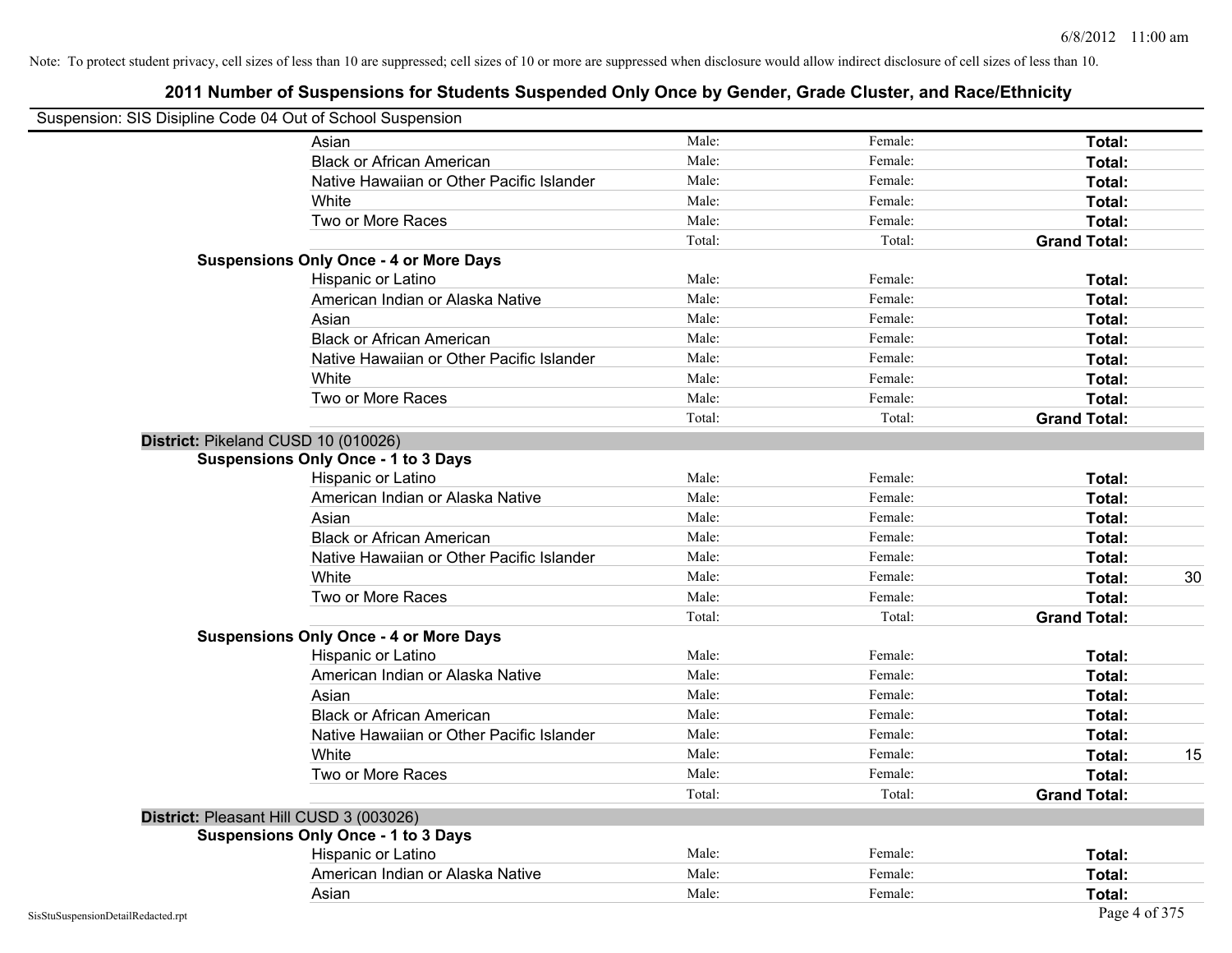## **2011 Number of Suspensions for Students Suspended Only Once by Gender, Grade Cluster, and Race/Ethnicity**

| Suspension: SIS Disipline Code 04 Out of School Suspension               |                                               |        |               |    |                     |    |
|--------------------------------------------------------------------------|-----------------------------------------------|--------|---------------|----|---------------------|----|
|                                                                          | <b>Black or African American</b>              | Male:  | Female:       |    | Total:              |    |
|                                                                          | Native Hawaiian or Other Pacific Islander     | Male:  | Female:       |    | Total:              |    |
|                                                                          | White                                         | Male:  | Female:       |    | Total:              |    |
|                                                                          | Two or More Races                             | Male:  | Female:       |    | Total:              |    |
|                                                                          |                                               | Total: | Total:        |    | <b>Grand Total:</b> |    |
|                                                                          | District: Western CUSD 12 (012026)            |        |               |    |                     |    |
|                                                                          | <b>Suspensions Only Once - 1 to 3 Days</b>    |        |               |    |                     |    |
|                                                                          | Hispanic or Latino                            | Male:  | Female:       |    | Total:              |    |
|                                                                          | American Indian or Alaska Native              | Male:  | Female:       |    | Total:              |    |
|                                                                          | Asian                                         | Male:  | Female:       |    | Total:              |    |
|                                                                          | <b>Black or African American</b>              | Male:  | Female:       |    | Total:              |    |
|                                                                          | Native Hawaiian or Other Pacific Islander     | Male:  | Female:       |    | Total:              |    |
|                                                                          | White                                         | Male:  | Female:       |    | Total:              |    |
|                                                                          | Two or More Races                             | Male:  | Female:       |    | Total:              |    |
|                                                                          |                                               | Total: | Total:        |    | <b>Grand Total:</b> |    |
|                                                                          | <b>Suspensions Only Once - 4 or More Days</b> |        |               |    |                     |    |
|                                                                          | Hispanic or Latino                            | Male:  | Female:       |    | Total:              |    |
|                                                                          | American Indian or Alaska Native              | Male:  | Female:       |    | Total:              |    |
|                                                                          | Asian                                         | Male:  | Female:       |    | Total:              |    |
|                                                                          | <b>Black or African American</b>              | Male:  | Female:       |    | Total:              |    |
|                                                                          | Native Hawaiian or Other Pacific Islander     | Male:  | Female:       |    | Total:              |    |
|                                                                          | White                                         | Male:  | Female:       |    | Total:              |    |
|                                                                          | Two or More Races                             | Male:  | Female:       |    | Total:              |    |
|                                                                          |                                               | Total: | Total:        |    | <b>Grand Total:</b> |    |
|                                                                          |                                               |        |               |    |                     |    |
| Region: Alxndr/John/Masc/Pulski/Unon ROE (02)<br>County: Alexander (002) |                                               |        |               |    |                     |    |
| District: Cairo USD 1 (001022)                                           |                                               |        |               |    |                     |    |
|                                                                          | <b>Suspensions Only Once - 1 to 3 Days</b>    |        |               |    |                     |    |
|                                                                          | Hispanic or Latino                            | Male:  | Female:       |    | Total:              |    |
|                                                                          | American Indian or Alaska Native              | Male:  | Female:       |    | Total:              |    |
|                                                                          | Asian                                         | Male:  | Female:       |    | Total:              |    |
|                                                                          | <b>Black or African American</b>              | Male:  | 32<br>Female: | 17 | Total:              | 49 |
|                                                                          | Native Hawaiian or Other Pacific Islander     | Male:  | Female:       |    | Total:              |    |
|                                                                          | White                                         | Male:  | Female:       |    | Total:              |    |
|                                                                          | Two or More Races                             | Male:  | Female:       |    | Total:              |    |
|                                                                          |                                               | Total: | Total:        |    | <b>Grand Total:</b> |    |
|                                                                          |                                               |        |               |    |                     |    |

**Suspensions Only Once - 4 or More Days**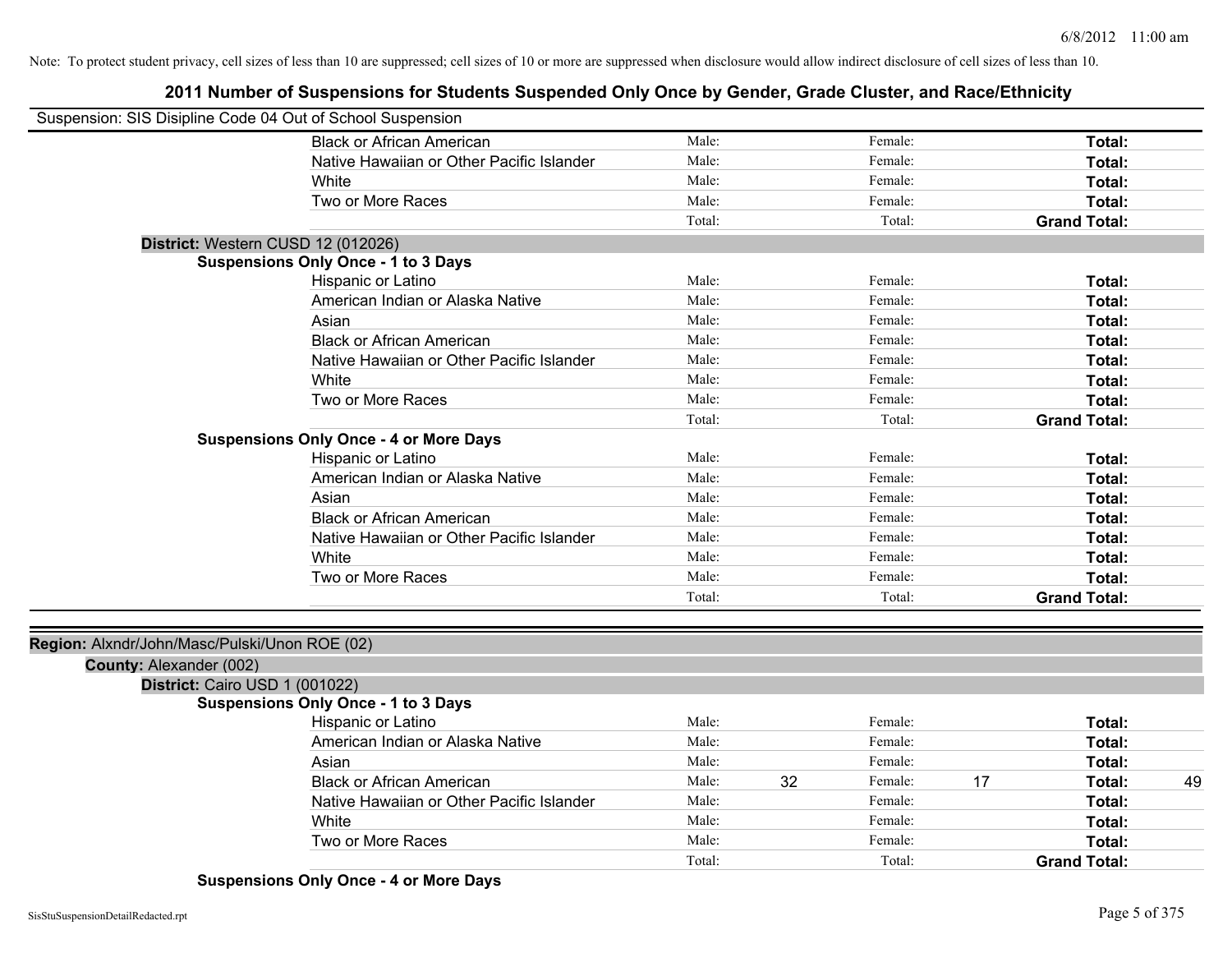|                       | Suspension: SIS Disipline Code 04 Out of School Suspension |        |         |                     |    |
|-----------------------|------------------------------------------------------------|--------|---------|---------------------|----|
|                       | Hispanic or Latino                                         | Male:  | Female: | Total:              |    |
|                       | American Indian or Alaska Native                           | Male:  | Female: | Total:              |    |
|                       | Asian                                                      | Male:  | Female: | Total:              |    |
|                       | <b>Black or African American</b>                           | Male:  | Female: | Total:              | 12 |
|                       | Native Hawaiian or Other Pacific Islander                  | Male:  | Female: | Total:              |    |
|                       | White                                                      | Male:  | Female: | Total:              |    |
|                       | Two or More Races                                          | Male:  | Female: | Total:              |    |
|                       |                                                            | Total: | Total:  | <b>Grand Total:</b> |    |
|                       | District: Egyptian CUSD 5 (005026)                         |        |         |                     |    |
|                       | <b>Suspensions Only Once - 1 to 3 Days</b>                 |        |         |                     |    |
|                       | Hispanic or Latino                                         | Male:  | Female: | Total:              |    |
|                       | American Indian or Alaska Native                           | Male:  | Female: | Total:              |    |
|                       | Asian                                                      | Male:  | Female: | Total:              |    |
|                       | <b>Black or African American</b>                           | Male:  | Female: | Total:              |    |
|                       | Native Hawaiian or Other Pacific Islander                  | Male:  | Female: | Total:              |    |
|                       | White                                                      | Male:  | Female: | Total:              |    |
|                       | Two or More Races                                          | Male:  | Female: | Total:              |    |
|                       |                                                            | Total: | Total:  | <b>Grand Total:</b> |    |
|                       | <b>Suspensions Only Once - 4 or More Days</b>              |        |         |                     |    |
|                       | Hispanic or Latino                                         | Male:  | Female: | Total:              |    |
|                       | American Indian or Alaska Native                           | Male:  | Female: | Total:              |    |
|                       | Asian                                                      | Male:  | Female: | Total:              |    |
|                       | <b>Black or African American</b>                           | Male:  | Female: | Total:              |    |
|                       | Native Hawaiian or Other Pacific Islander                  | Male:  | Female: | Total:              |    |
|                       | White                                                      | Male:  | Female: | Total:              |    |
|                       | Two or More Races                                          | Male:  | Female: | Total:              |    |
|                       |                                                            | Total: | Total:  | <b>Grand Total:</b> |    |
| County: Johnson (044) |                                                            |        |         |                     |    |
|                       | District: Goreville CUD 1 (001026)                         |        |         |                     |    |
|                       | <b>Suspensions Only Once - 1 to 3 Days</b>                 |        |         |                     |    |
|                       | Hispanic or Latino                                         | Male:  | Female: | Total:              |    |
|                       | American Indian or Alaska Native                           | Male:  | Female: | Total:              |    |
|                       | Asian                                                      | Male:  | Female: | Total:              |    |
|                       | <b>Black or African American</b>                           | Male:  | Female: | Total:              |    |
|                       | Native Hawaiian or Other Pacific Islander                  | Male:  | Female: | Total:              |    |
|                       | White                                                      | Male:  | Female: | Total:              |    |
|                       | Two or More Races                                          | Male:  | Female: | Total:              |    |
|                       |                                                            | Total: | Total:  | <b>Grand Total:</b> |    |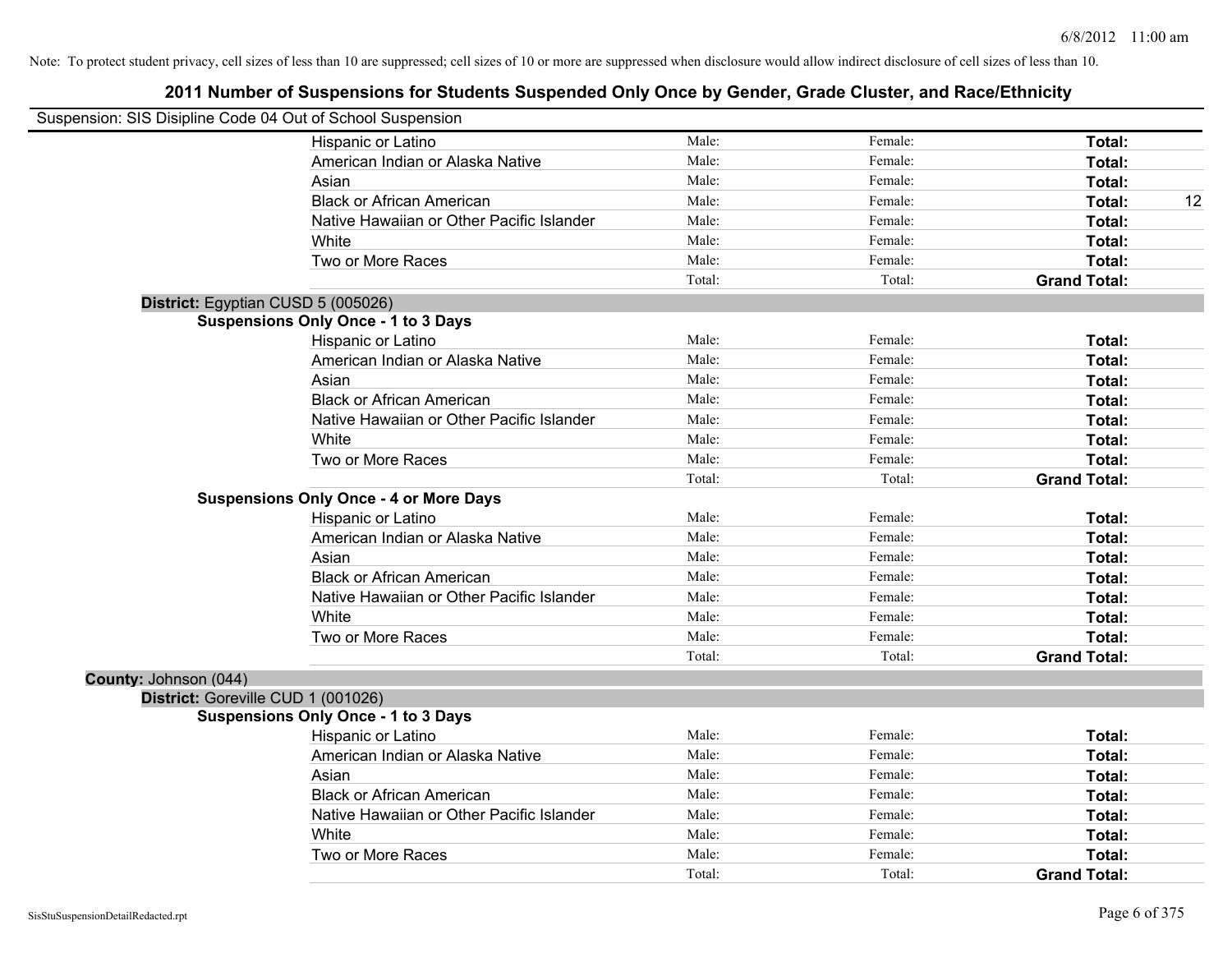| Suspension: SIS Disipline Code 04 Out of School Suspension |                                               |        |         |                     |
|------------------------------------------------------------|-----------------------------------------------|--------|---------|---------------------|
|                                                            | District: New Simpson Hill SD 32 (032003)     |        |         |                     |
|                                                            | <b>Suspensions Only Once - 1 to 3 Days</b>    |        |         |                     |
|                                                            | Hispanic or Latino                            | Male:  | Female: | Total:              |
|                                                            | American Indian or Alaska Native              | Male:  | Female: | Total:              |
|                                                            | Asian                                         | Male:  | Female: | Total:              |
|                                                            | <b>Black or African American</b>              | Male:  | Female: | Total:              |
|                                                            | Native Hawaiian or Other Pacific Islander     | Male:  | Female: | Total:              |
|                                                            | White                                         | Male:  | Female: | Total:              |
|                                                            | Two or More Races                             | Male:  | Female: | Total:              |
|                                                            |                                               | Total: | Total:  | <b>Grand Total:</b> |
| District: Vienna HSD 133 (133017)                          |                                               |        |         |                     |
|                                                            | <b>Suspensions Only Once - 1 to 3 Days</b>    |        |         |                     |
|                                                            | Hispanic or Latino                            | Male:  | Female: | Total:              |
|                                                            | American Indian or Alaska Native              | Male:  | Female: | Total:              |
|                                                            | Asian                                         | Male:  | Female: | Total:              |
|                                                            | <b>Black or African American</b>              | Male:  | Female: | Total:              |
|                                                            | Native Hawaiian or Other Pacific Islander     | Male:  | Female: | Total:              |
|                                                            | White                                         | Male:  | Female: | Total:              |
|                                                            | Two or More Races                             | Male:  | Female: | Total:              |
|                                                            |                                               | Total: | Total:  | <b>Grand Total:</b> |
|                                                            | <b>Suspensions Only Once - 4 or More Days</b> |        |         |                     |
|                                                            | Hispanic or Latino                            | Male:  | Female: | Total:              |
|                                                            | American Indian or Alaska Native              | Male:  | Female: | Total:              |
|                                                            | Asian                                         | Male:  | Female: | Total:              |
|                                                            | <b>Black or African American</b>              | Male:  | Female: | Total:              |
|                                                            | Native Hawaiian or Other Pacific Islander     | Male:  | Female: | Total:              |
|                                                            | White                                         | Male:  | Female: | Total:              |
|                                                            | Two or More Races                             | Male:  | Female: | Total:              |
|                                                            |                                               | Total: | Total:  | <b>Grand Total:</b> |
| District: Vienna SD 55 (055002)                            |                                               |        |         |                     |
|                                                            | <b>Suspensions Only Once - 1 to 3 Days</b>    |        |         |                     |
|                                                            | Hispanic or Latino                            | Male:  | Female: | Total:              |
|                                                            | American Indian or Alaska Native              | Male:  | Female: | Total:              |
|                                                            | Asian                                         | Male:  | Female: | Total:              |
|                                                            | <b>Black or African American</b>              | Male:  | Female: | Total:              |
|                                                            | Native Hawaiian or Other Pacific Islander     | Male:  | Female: | Total:              |
|                                                            | White                                         | Male:  | Female: | 15<br>Total:        |
|                                                            | Two or More Races                             | Male:  | Female: | Total:              |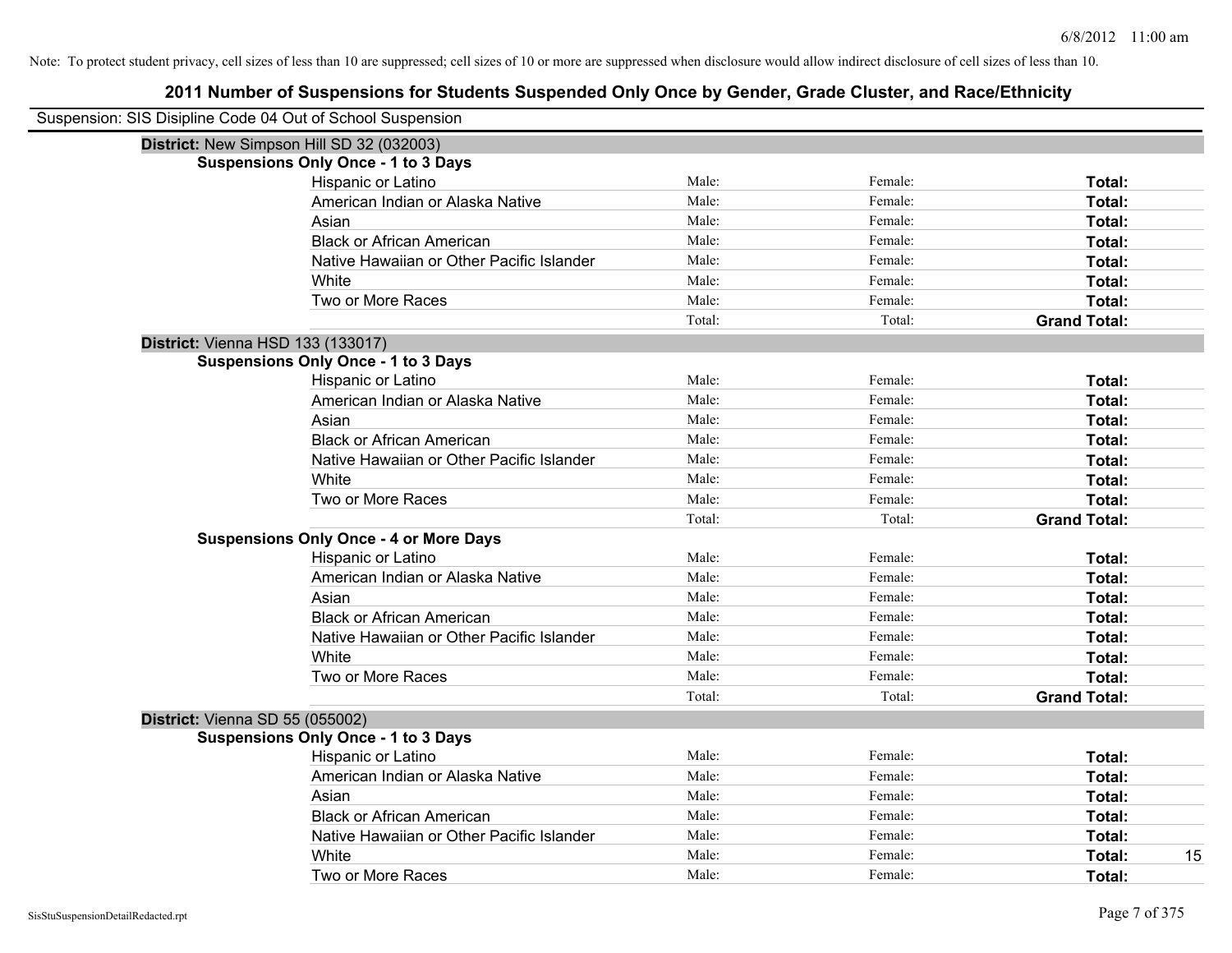|                                | Suspension: SIS Disipline Code 04 Out of School Suspension |        |    |         |    |                     |    |
|--------------------------------|------------------------------------------------------------|--------|----|---------|----|---------------------|----|
|                                |                                                            | Total: |    | Total:  |    | <b>Grand Total:</b> |    |
|                                | <b>Suspensions Only Once - 4 or More Days</b>              |        |    |         |    |                     |    |
|                                | Hispanic or Latino                                         | Male:  |    | Female: |    | Total:              |    |
|                                | American Indian or Alaska Native                           | Male:  |    | Female: |    | Total:              |    |
|                                | Asian                                                      | Male:  |    | Female: |    | Total:              |    |
|                                | <b>Black or African American</b>                           | Male:  |    | Female: |    | Total:              |    |
|                                | Native Hawaiian or Other Pacific Islander                  | Male:  |    | Female: |    | Total:              |    |
|                                | White                                                      | Male:  |    | Female: |    | Total:              |    |
|                                | Two or More Races                                          | Male:  |    | Female: |    | Total:              |    |
|                                |                                                            | Total: |    | Total:  |    | <b>Grand Total:</b> |    |
| County: Massac (061)           |                                                            |        |    |         |    |                     |    |
|                                | District: Joppa-Maple Grove UD 38 (038026)                 |        |    |         |    |                     |    |
|                                | <b>Suspensions Only Once - 1 to 3 Days</b>                 |        |    |         |    |                     |    |
|                                | Hispanic or Latino                                         | Male:  |    | Female: |    | Total:              |    |
|                                | American Indian or Alaska Native                           | Male:  |    | Female: |    | Total:              |    |
|                                | Asian                                                      | Male:  |    | Female: |    | Total:              |    |
|                                | <b>Black or African American</b>                           | Male:  |    | Female: |    | Total:              |    |
|                                | Native Hawaiian or Other Pacific Islander                  | Male:  |    | Female: |    | Total:              |    |
|                                | White                                                      | Male:  |    | Female: |    | Total:              | 11 |
|                                | Two or More Races                                          | Male:  |    | Female: |    | Total:              |    |
|                                |                                                            | Total: |    | Total:  |    | <b>Grand Total:</b> |    |
| District: Massac UD 1 (001026) |                                                            |        |    |         |    |                     |    |
|                                | <b>Suspensions Only Once - 1 to 3 Days</b>                 |        |    |         |    |                     |    |
|                                | Hispanic or Latino                                         | Male:  |    | Female: |    | Total:              |    |
|                                | American Indian or Alaska Native                           | Male:  |    | Female: |    | Total:              |    |
|                                | Asian                                                      | Male:  |    | Female: |    | Total:              |    |
|                                | <b>Black or African American</b>                           | Male:  |    | Female: |    | Total:              |    |
|                                | Native Hawaiian or Other Pacific Islander                  | Male:  |    | Female: |    | Total:              |    |
|                                | White                                                      | Male:  | 34 | Female: | 18 | Total:              | 52 |
|                                | Two or More Races                                          | Male:  |    | Female: |    | Total:              |    |
|                                |                                                            | Total: |    | Total:  |    | <b>Grand Total:</b> | 65 |
|                                | <b>Suspensions Only Once - 4 or More Days</b>              |        |    |         |    |                     |    |
|                                | Hispanic or Latino                                         | Male:  |    | Female: |    | Total:              |    |
|                                | American Indian or Alaska Native                           | Male:  |    | Female: |    | Total:              |    |
|                                | Asian                                                      | Male:  |    | Female: |    | Total:              |    |
|                                | <b>Black or African American</b>                           | Male:  |    | Female: |    | Total:              |    |
|                                | Native Hawaiian or Other Pacific Islander                  | Male:  |    | Female: |    | Total:              |    |
|                                | White                                                      | Male:  |    | Female: |    | Total:              |    |
|                                | Two or More Races                                          | Male:  |    | Female: |    | Total:              |    |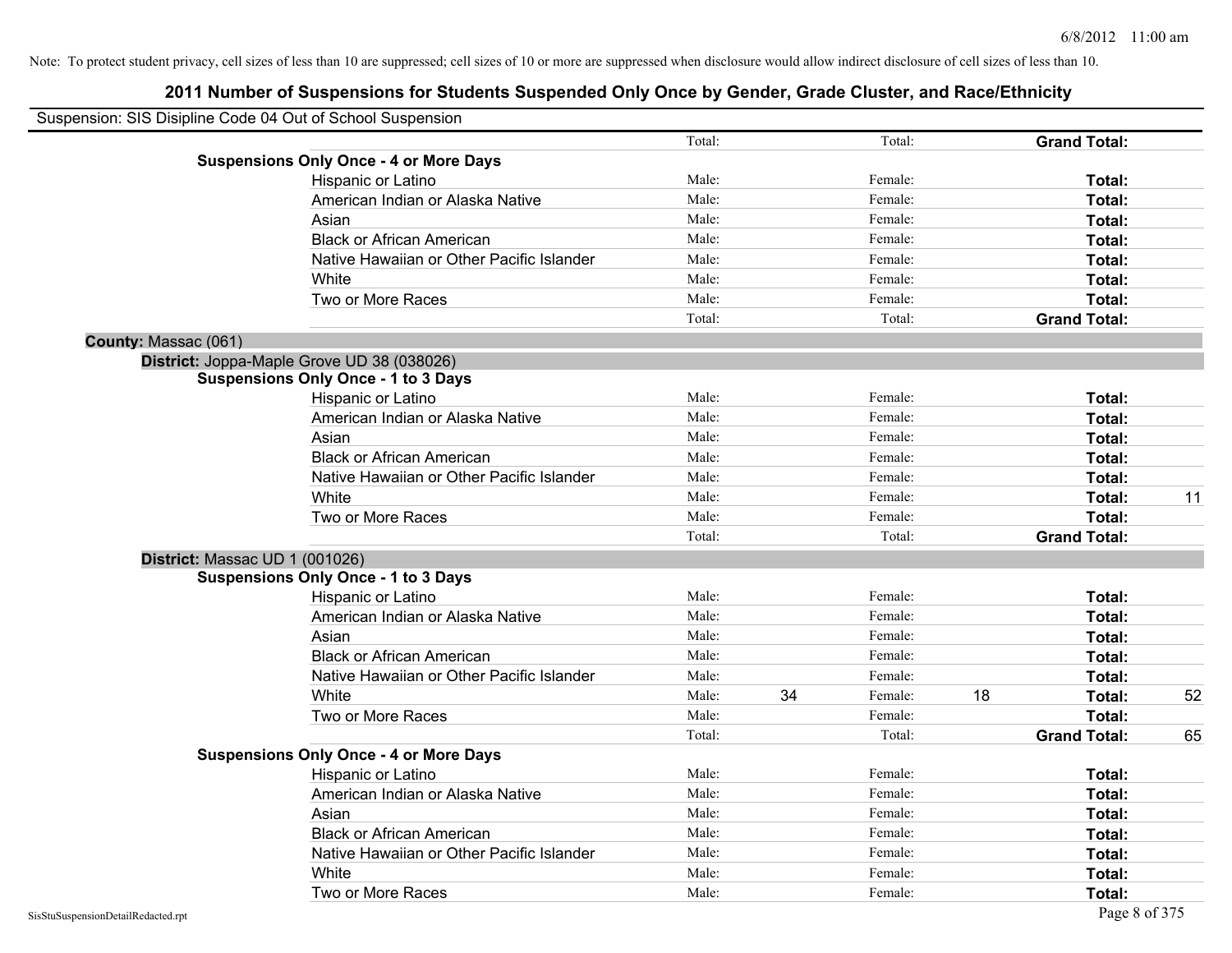|                       | Suspension: SIS Disipline Code 04 Out of School Suspension |        |    |         |    |                     |    |
|-----------------------|------------------------------------------------------------|--------|----|---------|----|---------------------|----|
|                       |                                                            | Total: |    | Total:  |    | <b>Grand Total:</b> | 11 |
| County: Pulaski (077) |                                                            |        |    |         |    |                     |    |
|                       | District: Century CUSD 100 (100026)                        |        |    |         |    |                     |    |
|                       | <b>Suspensions Only Once - 1 to 3 Days</b>                 |        |    |         |    |                     |    |
|                       | Hispanic or Latino                                         | Male:  |    | Female: |    | Total:              |    |
|                       | American Indian or Alaska Native                           | Male:  |    | Female: |    | Total:              |    |
|                       | Asian                                                      | Male:  |    | Female: |    | Total:              |    |
|                       | <b>Black or African American</b>                           | Male:  |    | Female: |    | Total:              |    |
|                       | Native Hawaiian or Other Pacific Islander                  | Male:  |    | Female: |    | Total:              |    |
|                       | White                                                      | Male:  |    | Female: |    | Total:              |    |
|                       | Two or More Races                                          | Male:  |    | Female: |    | Total:              |    |
|                       |                                                            | Total: |    | Total:  |    | <b>Grand Total:</b> |    |
|                       | District: Jamp Spec Educ Services (801060)                 |        |    |         |    |                     |    |
|                       | <b>Suspensions Only Once - 4 or More Days</b>              |        |    |         |    |                     |    |
|                       | Hispanic or Latino                                         | Male:  |    | Female: |    | Total:              |    |
|                       | American Indian or Alaska Native                           | Male:  |    | Female: |    | Total:              |    |
|                       | Asian                                                      | Male:  |    | Female: |    | Total:              |    |
|                       | <b>Black or African American</b>                           | Male:  |    | Female: |    | Total:              |    |
|                       | Native Hawaiian or Other Pacific Islander                  | Male:  |    | Female: |    | Total:              |    |
|                       | White                                                      | Male:  |    | Female: |    | Total:              |    |
|                       | Two or More Races                                          | Male:  |    | Female: |    | Total:              |    |
|                       |                                                            | Total: |    | Total:  |    | <b>Grand Total:</b> |    |
|                       | District: Meridian CUSD 101 (101026)                       |        |    |         |    |                     |    |
|                       | <b>Suspensions Only Once - 1 to 3 Days</b>                 |        |    |         |    |                     |    |
|                       | Hispanic or Latino                                         | Male:  |    | Female: |    | Total:              |    |
|                       | American Indian or Alaska Native                           | Male:  |    | Female: |    | Total:              |    |
|                       | Asian                                                      | Male:  |    | Female: |    | Total:              |    |
|                       | <b>Black or African American</b>                           | Male:  | 19 | Female: | 12 | Total:              | 31 |
|                       | Native Hawaiian or Other Pacific Islander                  | Male:  |    | Female: |    | Total:              |    |
|                       | White                                                      | Male:  |    | Female: |    | Total:              | 10 |
|                       | Two or More Races                                          | Male:  |    | Female: |    | Total:              |    |
|                       |                                                            | Total: |    | Total:  |    | <b>Grand Total:</b> |    |
|                       | <b>Suspensions Only Once - 4 or More Days</b>              |        |    |         |    |                     |    |
|                       | Hispanic or Latino                                         | Male:  |    | Female: |    | Total:              |    |
|                       | American Indian or Alaska Native                           | Male:  |    | Female: |    | Total:              |    |
|                       | Asian                                                      | Male:  |    | Female: |    | Total:              |    |
|                       | <b>Black or African American</b>                           | Male:  |    | Female: |    | Total:              |    |
|                       | Native Hawaiian or Other Pacific Islander                  | Male:  |    | Female: |    | Total:              |    |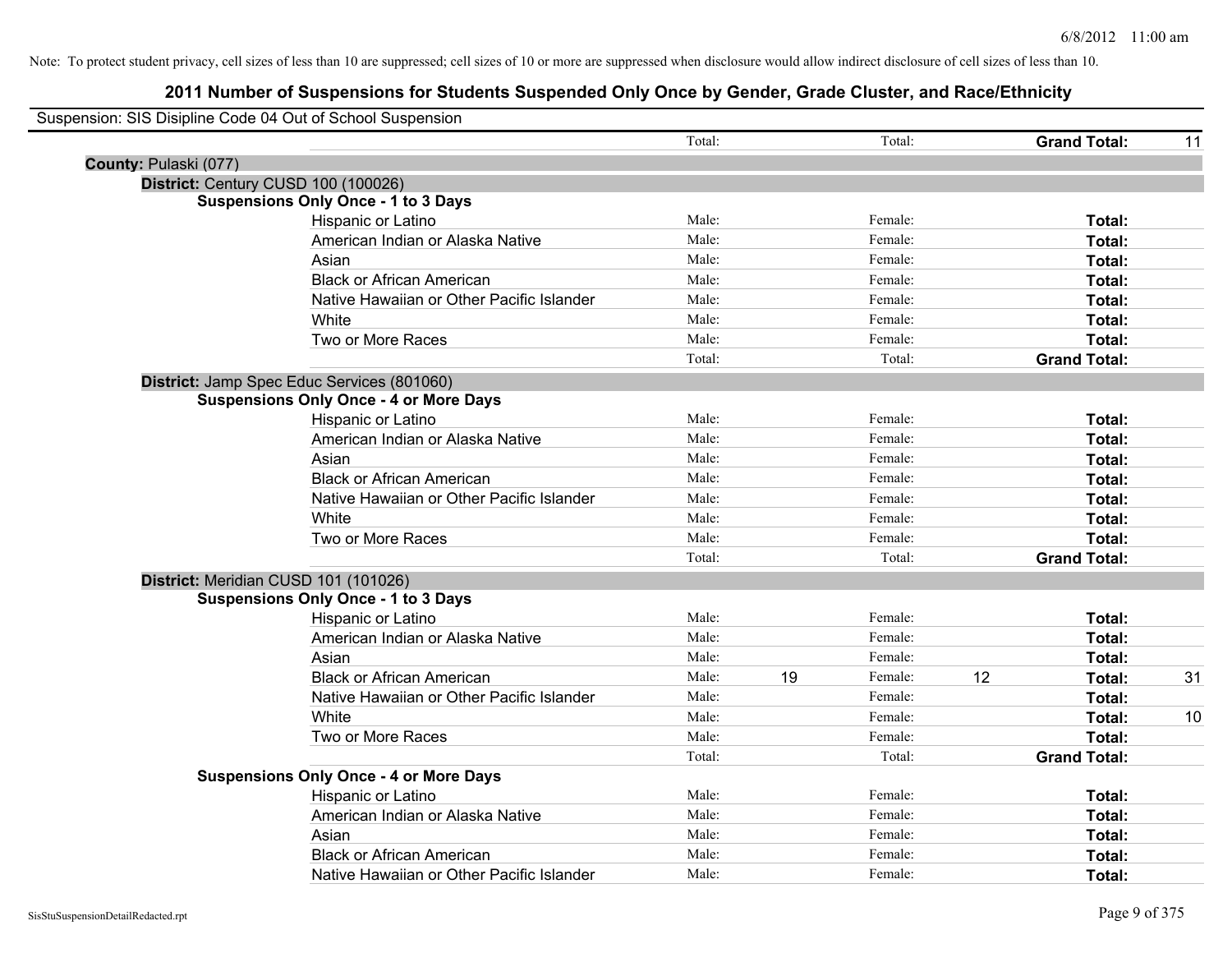| Suspension: SIS Disipline Code 04 Out of School Suspension |                                            |        |    |         |    |                     |    |
|------------------------------------------------------------|--------------------------------------------|--------|----|---------|----|---------------------|----|
|                                                            | <b>White</b>                               | Male:  |    | Female: |    | Total:              |    |
|                                                            | Two or More Races                          | Male:  |    | Female: |    | Total:              |    |
|                                                            |                                            | Total: |    | Total:  |    | <b>Grand Total:</b> |    |
| County: Union (091)                                        |                                            |        |    |         |    |                     |    |
| District: Anna CCSD 37 (037004)                            |                                            |        |    |         |    |                     |    |
|                                                            | <b>Suspensions Only Once - 1 to 3 Days</b> |        |    |         |    |                     |    |
|                                                            | Hispanic or Latino                         | Male:  |    | Female: |    | Total:              |    |
|                                                            | American Indian or Alaska Native           | Male:  |    | Female: |    | Total:              |    |
|                                                            | Asian                                      | Male:  |    | Female: |    | Total:              |    |
|                                                            | <b>Black or African American</b>           | Male:  |    | Female: |    | Total:              |    |
|                                                            | Native Hawaiian or Other Pacific Islander  | Male:  |    | Female: |    | Total:              |    |
|                                                            | White                                      | Male:  |    | Female: |    | Total:              | 10 |
|                                                            | Two or More Races                          | Male:  |    | Female: |    | Total:              |    |
|                                                            |                                            | Total: |    | Total:  |    | <b>Grand Total:</b> |    |
|                                                            | District: Anna Jonesboro CHSD 81 (081016)  |        |    |         |    |                     |    |
|                                                            | <b>Suspensions Only Once - 1 to 3 Days</b> |        |    |         |    |                     |    |
|                                                            | Hispanic or Latino                         | Male:  |    | Female: |    | Total:              |    |
|                                                            | American Indian or Alaska Native           | Male:  |    | Female: |    | Total:              |    |
|                                                            | Asian                                      | Male:  |    | Female: |    | Total:              |    |
|                                                            | <b>Black or African American</b>           | Male:  |    | Female: |    | Total:              |    |
|                                                            | Native Hawaiian or Other Pacific Islander  | Male:  |    | Female: |    | Total:              |    |
|                                                            | White                                      | Male:  | 16 | Female: | 12 | Total:              | 28 |
|                                                            | Two or More Races                          | Male:  |    | Female: |    | Total:              |    |
|                                                            |                                            | Total: |    | Total:  |    | <b>Grand Total:</b> |    |
| District: Cobden SUD 17 (017022)                           |                                            |        |    |         |    |                     |    |
|                                                            | <b>Suspensions Only Once - 1 to 3 Days</b> |        |    |         |    |                     |    |
|                                                            | Hispanic or Latino                         | Male:  |    | Female: |    | Total:              |    |
|                                                            | American Indian or Alaska Native           | Male:  |    | Female: |    | Total:              |    |
|                                                            | Asian                                      | Male:  |    | Female: |    | Total:              |    |
|                                                            | <b>Black or African American</b>           | Male:  |    | Female: |    | Total:              |    |
|                                                            | Native Hawaiian or Other Pacific Islander  | Male:  |    | Female: |    | Total:              |    |
|                                                            | White                                      | Male:  |    | Female: |    | Total:              | 17 |
|                                                            | Two or More Races                          | Male:  |    | Female: |    | Total:              |    |
|                                                            |                                            | Total: |    | Total:  |    | <b>Grand Total:</b> |    |
| District: Dongola USD 66 (066022)                          |                                            |        |    |         |    |                     |    |
|                                                            | <b>Suspensions Only Once - 1 to 3 Days</b> |        |    |         |    |                     |    |
|                                                            | Hispanic or Latino                         | Male:  |    | Female: |    | Total:              |    |
|                                                            | American Indian or Alaska Native           | Male:  |    | Female: |    | Total:              |    |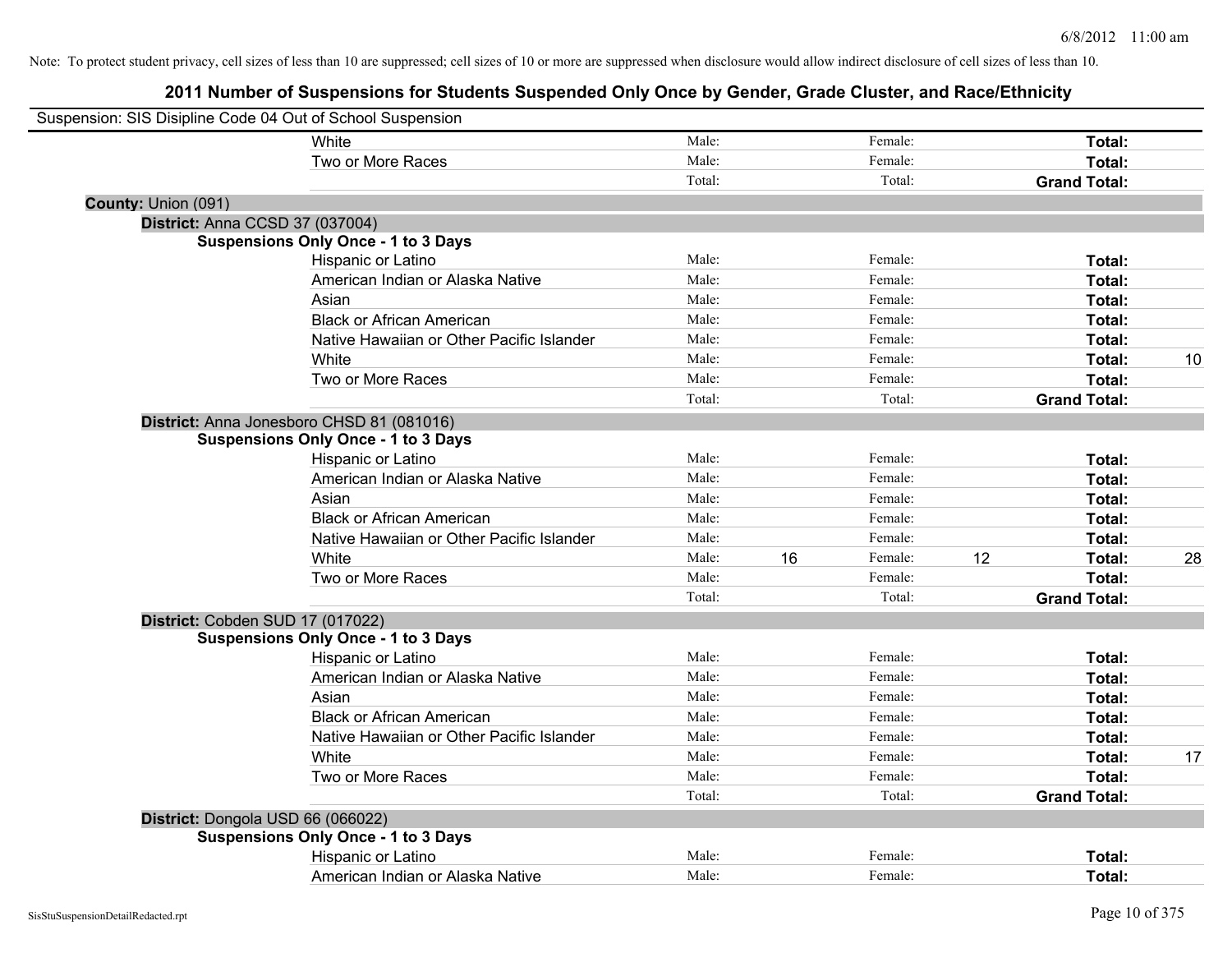## **2011 Number of Suspensions for Students Suspended Only Once by Gender, Grade Cluster, and Race/Ethnicity**

| Suspension: SIS Disipline Code 04 Out of School Suspension |                                               |        |         |                     |    |
|------------------------------------------------------------|-----------------------------------------------|--------|---------|---------------------|----|
|                                                            | Asian                                         | Male:  | Female: | Total:              |    |
|                                                            | <b>Black or African American</b>              | Male:  | Female: | Total:              |    |
|                                                            | Native Hawaiian or Other Pacific Islander     | Male:  | Female: | Total:              |    |
|                                                            | White                                         | Male:  | Female: | Total:              |    |
|                                                            | Two or More Races                             | Male:  | Female: | Total:              |    |
|                                                            |                                               | Total: | Total:  | <b>Grand Total:</b> |    |
| District: Jonesboro CCSD 43 (043004)                       |                                               |        |         |                     |    |
|                                                            | <b>Suspensions Only Once - 1 to 3 Days</b>    |        |         |                     |    |
|                                                            | Hispanic or Latino                            | Male:  | Female: | Total:              |    |
|                                                            | American Indian or Alaska Native              | Male:  | Female: | Total:              |    |
|                                                            | Asian                                         | Male:  | Female: | Total:              |    |
|                                                            | <b>Black or African American</b>              | Male:  | Female: | Total:              |    |
|                                                            | Native Hawaiian or Other Pacific Islander     | Male:  | Female: | Total:              |    |
|                                                            | White                                         | Male:  | Female: | Total:              | 16 |
|                                                            | Two or More Races                             | Male:  | Female: | Total:              |    |
|                                                            |                                               | Total: | Total:  | <b>Grand Total:</b> |    |
| District: Shawnee CUSD 84 (084026)                         | <b>Suspensions Only Once - 1 to 3 Days</b>    |        |         |                     |    |
|                                                            | Hispanic or Latino                            | Male:  | Female: | Total:              |    |
|                                                            | American Indian or Alaska Native              | Male:  | Female: | Total:              |    |
|                                                            | Asian                                         | Male:  | Female: | Total:              |    |
|                                                            | <b>Black or African American</b>              | Male:  | Female: | Total:              |    |
|                                                            | Native Hawaiian or Other Pacific Islander     | Male:  | Female: | Total:              |    |
|                                                            | White                                         | Male:  | Female: | Total:              | 13 |
|                                                            | Two or More Races                             | Male:  | Female: | Total:              |    |
|                                                            |                                               | Total: | Total:  | <b>Grand Total:</b> |    |
|                                                            | <b>Suspensions Only Once - 4 or More Days</b> |        |         |                     |    |
|                                                            | Hispanic or Latino                            | Male:  | Female: | Total:              |    |
|                                                            | American Indian or Alaska Native              | Male:  | Female: | Total:              |    |
|                                                            | Asian                                         | Male:  | Female: | Total:              |    |
|                                                            | <b>Black or African American</b>              | Male:  | Female: | Total:              |    |
|                                                            | Native Hawaiian or Other Pacific Islander     | Male:  | Female: | Total:              |    |
|                                                            | White                                         | Male:  | Female: | Total:              |    |
|                                                            | Two or More Races                             | Male:  | Female: | Total:              |    |
|                                                            |                                               | Total: | Total:  | <b>Grand Total:</b> |    |

**Region:** Bond/Effingham/Fayette ROE (03)

**County:** Bond (003)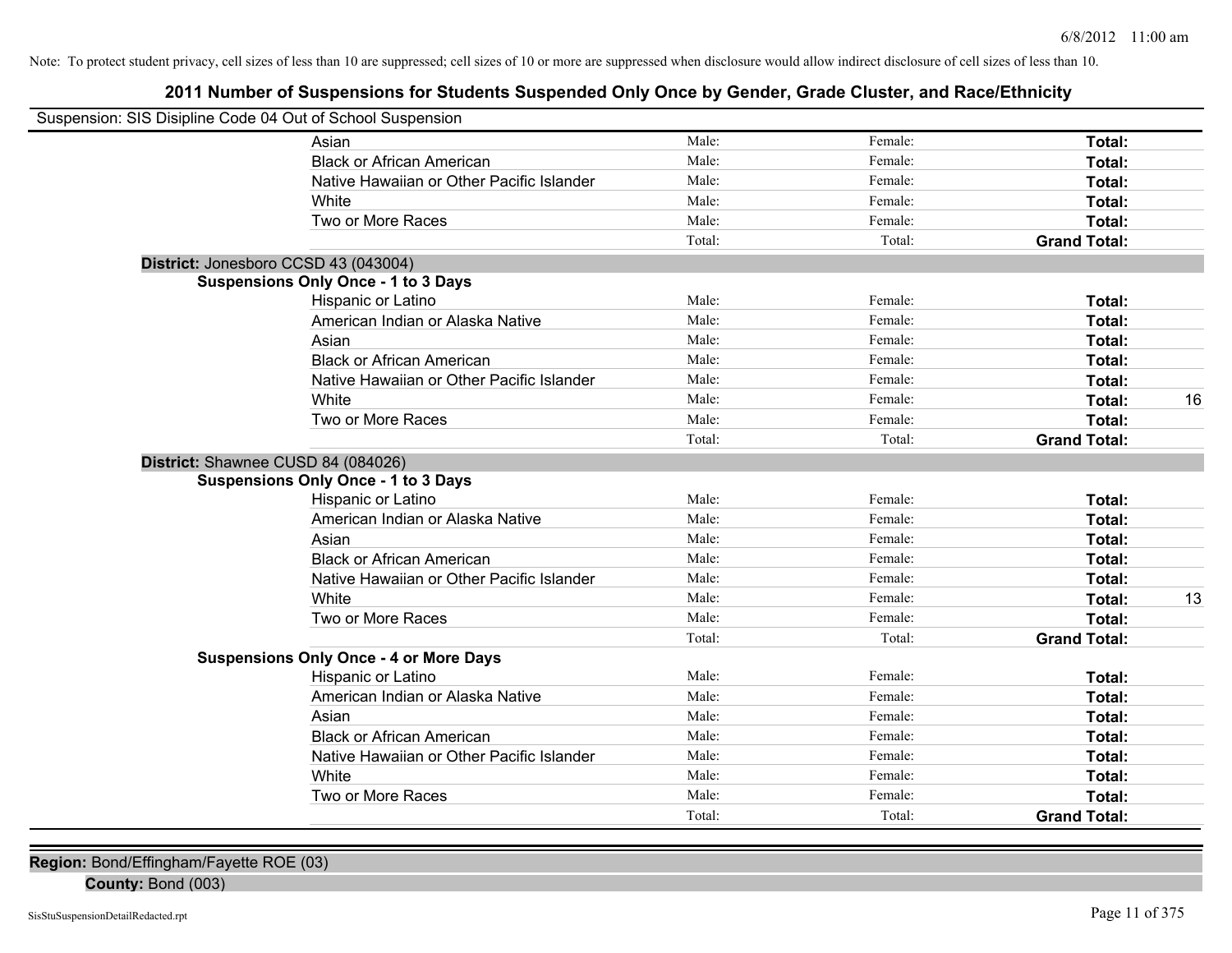| Suspension: SIS Disipline Code 04 Out of School Suspension |                                               |        |         |                     |
|------------------------------------------------------------|-----------------------------------------------|--------|---------|---------------------|
| District: Bond County CUSD 2 (002026)                      |                                               |        |         |                     |
|                                                            | <b>Suspensions Only Once - 1 to 3 Days</b>    |        |         |                     |
|                                                            | Hispanic or Latino                            | Male:  | Female: | Total:              |
|                                                            | American Indian or Alaska Native              | Male:  | Female: | Total:              |
|                                                            | Asian                                         | Male:  | Female: | Total:              |
|                                                            | <b>Black or African American</b>              | Male:  | Female: | Total:              |
|                                                            | Native Hawaiian or Other Pacific Islander     | Male:  | Female: | Total:              |
|                                                            | White                                         | Male:  | Female: | 40<br>Total:        |
|                                                            | Two or More Races                             | Male:  | Female: | Total:              |
|                                                            |                                               | Total: | Total:  | <b>Grand Total:</b> |
|                                                            | <b>Suspensions Only Once - 4 or More Days</b> |        |         |                     |
|                                                            | Hispanic or Latino                            | Male:  | Female: | Total:              |
|                                                            | American Indian or Alaska Native              | Male:  | Female: | Total:              |
|                                                            | Asian                                         | Male:  | Female: | Total:              |
|                                                            | <b>Black or African American</b>              | Male:  | Female: | Total:              |
|                                                            | Native Hawaiian or Other Pacific Islander     | Male:  | Female: | Total:              |
|                                                            | White                                         | Male:  | Female: | Total:              |
|                                                            | Two or More Races                             | Male:  | Female: | Total:              |
|                                                            |                                               | Total: | Total:  | <b>Grand Total:</b> |
|                                                            | District: Mulberry Grove CUSD 1 (001026)      |        |         |                     |
|                                                            | <b>Suspensions Only Once - 1 to 3 Days</b>    |        |         |                     |
|                                                            | Hispanic or Latino                            | Male:  | Female: | Total:              |
|                                                            | American Indian or Alaska Native              | Male:  | Female: | Total:              |
|                                                            | Asian                                         | Male:  | Female: | Total:              |
|                                                            | <b>Black or African American</b>              | Male:  | Female: | Total:              |
|                                                            | Native Hawaiian or Other Pacific Islander     | Male:  | Female: | Total:              |
|                                                            | White                                         | Male:  | Female: | Total:              |
|                                                            | Two or More Races                             | Male:  | Female: | Total:              |
|                                                            |                                               | Total: | Total:  | <b>Grand Total:</b> |
| County: Effingham (025)                                    |                                               |        |         |                     |
| District: Altamont CUSD 10 (010026)                        |                                               |        |         |                     |
|                                                            | <b>Suspensions Only Once - 1 to 3 Days</b>    |        |         |                     |
|                                                            | Hispanic or Latino                            | Male:  | Female: | Total:              |
|                                                            | American Indian or Alaska Native              | Male:  | Female: | Total:              |
|                                                            | Asian                                         | Male:  | Female: | Total:              |
|                                                            | <b>Black or African American</b>              | Male:  | Female: | Total:              |
|                                                            | Native Hawaiian or Other Pacific Islander     | Male:  | Female: | Total:              |
|                                                            | White                                         | Male:  | Female: | Total:              |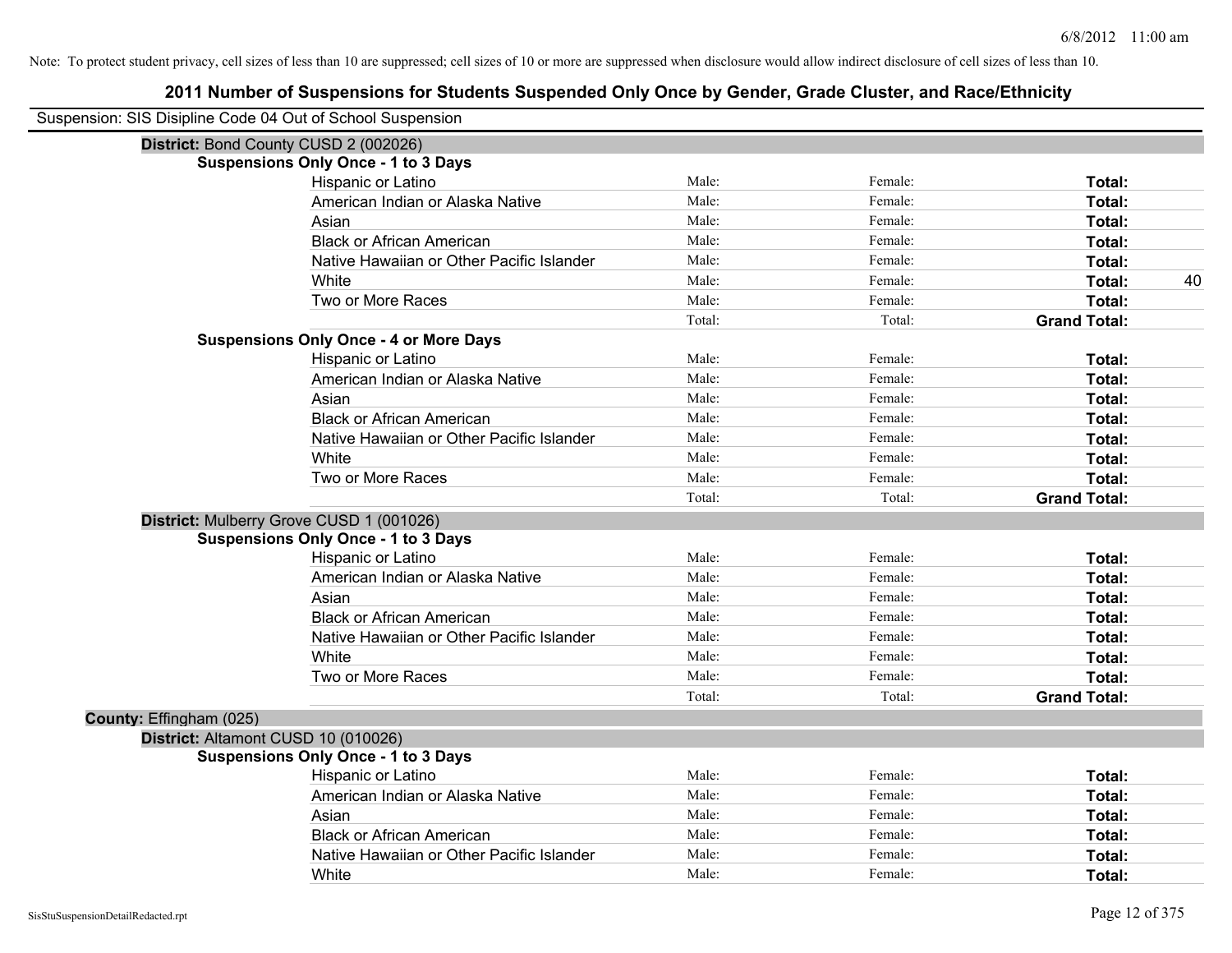| Suspension: SIS Disipline Code 04 Out of School Suspension |                                               |        |         |                     |
|------------------------------------------------------------|-----------------------------------------------|--------|---------|---------------------|
|                                                            | Two or More Races                             | Male:  | Female: | Total:              |
|                                                            |                                               | Total: | Total:  | <b>Grand Total:</b> |
|                                                            | <b>Suspensions Only Once - 4 or More Days</b> |        |         |                     |
|                                                            | Hispanic or Latino                            | Male:  | Female: | Total:              |
|                                                            | American Indian or Alaska Native              | Male:  | Female: | Total:              |
|                                                            | Asian                                         | Male:  | Female: | Total:              |
|                                                            | <b>Black or African American</b>              | Male:  | Female: | Total:              |
|                                                            | Native Hawaiian or Other Pacific Islander     | Male:  | Female: | Total:              |
|                                                            | White                                         | Male:  | Female: | Total:              |
|                                                            | Two or More Races                             | Male:  | Female: | Total:              |
|                                                            |                                               | Total: | Total:  | <b>Grand Total:</b> |
|                                                            | District: Beecher City CUSD 20 (020026)       |        |         |                     |
|                                                            | <b>Suspensions Only Once - 1 to 3 Days</b>    |        |         |                     |
|                                                            | Hispanic or Latino                            | Male:  | Female: | Total:              |
|                                                            | American Indian or Alaska Native              | Male:  | Female: | Total:              |
|                                                            | Asian                                         | Male:  | Female: | Total:              |
|                                                            | <b>Black or African American</b>              | Male:  | Female: | Total:              |
|                                                            | Native Hawaiian or Other Pacific Islander     | Male:  | Female: | Total:              |
|                                                            | White                                         | Male:  | Female: | Total:              |
|                                                            | Two or More Races                             | Male:  | Female: | Total:              |
|                                                            |                                               | Total: | Total:  | <b>Grand Total:</b> |
|                                                            | <b>Suspensions Only Once - 4 or More Days</b> |        |         |                     |
|                                                            | Hispanic or Latino                            | Male:  | Female: | Total:              |
|                                                            | American Indian or Alaska Native              | Male:  | Female: | Total:              |
|                                                            | Asian                                         | Male:  | Female: | Total:              |
|                                                            | <b>Black or African American</b>              | Male:  | Female: | Total:              |
|                                                            | Native Hawaiian or Other Pacific Islander     | Male:  | Female: | Total:              |
|                                                            | White                                         | Male:  | Female: | Total:              |
|                                                            | Two or More Races                             | Male:  | Female: | Total:              |
|                                                            |                                               | Total: | Total:  | <b>Grand Total:</b> |
|                                                            | District: Dieterich CUSD 30 (030026)          |        |         |                     |
|                                                            | <b>Suspensions Only Once - 1 to 3 Days</b>    |        |         |                     |
|                                                            | Hispanic or Latino                            | Male:  | Female: | Total:              |
|                                                            | American Indian or Alaska Native              | Male:  | Female: | Total:              |
|                                                            | Asian                                         | Male:  | Female: | Total:              |
|                                                            | <b>Black or African American</b>              | Male:  | Female: | Total:              |
|                                                            | Native Hawaiian or Other Pacific Islander     | Male:  | Female: | Total:              |
|                                                            | White                                         | Male:  | Female: | Total:              |
|                                                            | Two or More Races                             | Male:  | Female: | Total:              |
| SisStuSuspensionDetailRedacted.rpt                         |                                               |        |         | Page 13 of 375      |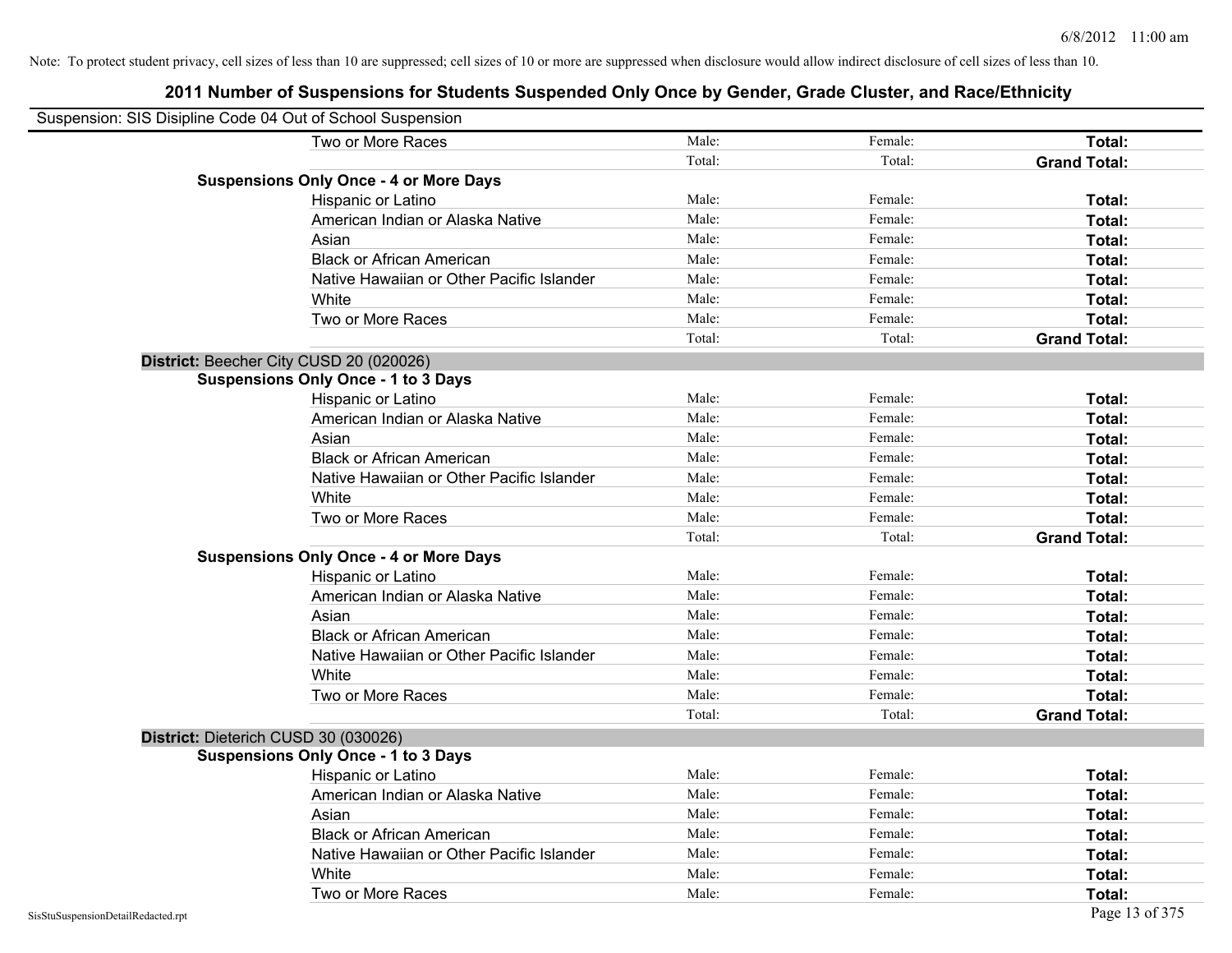| Suspension: SIS Disipline Code 04 Out of School Suspension |                                               |        |    |         |    |                     |    |
|------------------------------------------------------------|-----------------------------------------------|--------|----|---------|----|---------------------|----|
|                                                            |                                               | Total: |    | Total:  |    | <b>Grand Total:</b> |    |
| District: Effingham CUSD 40 (040026)                       |                                               |        |    |         |    |                     |    |
|                                                            | <b>Suspensions Only Once - 1 to 3 Days</b>    |        |    |         |    |                     |    |
|                                                            | Hispanic or Latino                            | Male:  |    | Female: |    | Total:              |    |
|                                                            | American Indian or Alaska Native              | Male:  |    | Female: |    | Total:              |    |
|                                                            | Asian                                         | Male:  |    | Female: |    | Total:              |    |
|                                                            | <b>Black or African American</b>              | Male:  |    | Female: |    | Total:              |    |
|                                                            | Native Hawaiian or Other Pacific Islander     | Male:  |    | Female: |    | Total:              |    |
|                                                            | White                                         | Male:  | 46 | Female: | 17 | Total:              | 63 |
|                                                            | Two or More Races                             | Male:  |    | Female: |    | Total:              |    |
|                                                            |                                               | Total: |    | Total:  |    | <b>Grand Total:</b> |    |
|                                                            | <b>Suspensions Only Once - 4 or More Days</b> |        |    |         |    |                     |    |
|                                                            | Hispanic or Latino                            | Male:  |    | Female: |    | Total:              |    |
|                                                            | American Indian or Alaska Native              | Male:  |    | Female: |    | Total:              |    |
|                                                            | Asian                                         | Male:  |    | Female: |    | Total:              |    |
|                                                            | <b>Black or African American</b>              | Male:  |    | Female: |    | Total:              |    |
|                                                            | Native Hawaiian or Other Pacific Islander     | Male:  |    | Female: |    | Total:              |    |
|                                                            | White                                         | Male:  |    | Female: |    | Total:              | 20 |
|                                                            | Two or More Races                             | Male:  |    | Female: |    | Total:              |    |
|                                                            |                                               | Total: |    | Total:  |    | <b>Grand Total:</b> |    |
| District: Teutopolis CUSD 50 (050026)                      |                                               |        |    |         |    |                     |    |
|                                                            | <b>Suspensions Only Once - 1 to 3 Days</b>    |        |    |         |    |                     |    |
|                                                            | Hispanic or Latino                            | Male:  |    | Female: |    | Total:              |    |
|                                                            | American Indian or Alaska Native              | Male:  |    | Female: |    | Total:              |    |
|                                                            | Asian                                         | Male:  |    | Female: |    | Total:              |    |
|                                                            | <b>Black or African American</b>              | Male:  |    | Female: |    | Total:              |    |
|                                                            | Native Hawaiian or Other Pacific Islander     | Male:  |    | Female: |    | Total:              |    |
|                                                            | White                                         | Male:  |    | Female: |    | Total:              |    |
|                                                            | Two or More Races                             | Male:  |    | Female: |    | Total:              |    |
|                                                            |                                               | Total: |    | Total:  |    | <b>Grand Total:</b> |    |
| County: Fayette (026)                                      |                                               |        |    |         |    |                     |    |
|                                                            | District: Brownstown CUSD 201 (201026)        |        |    |         |    |                     |    |
|                                                            | <b>Suspensions Only Once - 1 to 3 Days</b>    |        |    |         |    |                     |    |
|                                                            | Hispanic or Latino                            | Male:  |    | Female: |    | Total:              |    |
|                                                            | American Indian or Alaska Native              | Male:  |    | Female: |    | Total:              |    |
|                                                            | Asian                                         | Male:  |    | Female: |    | Total:              |    |
|                                                            | <b>Black or African American</b>              | Male:  |    | Female: |    | Total:              |    |
|                                                            | Native Hawaiian or Other Pacific Islander     | Male:  |    | Female: |    | Total:              |    |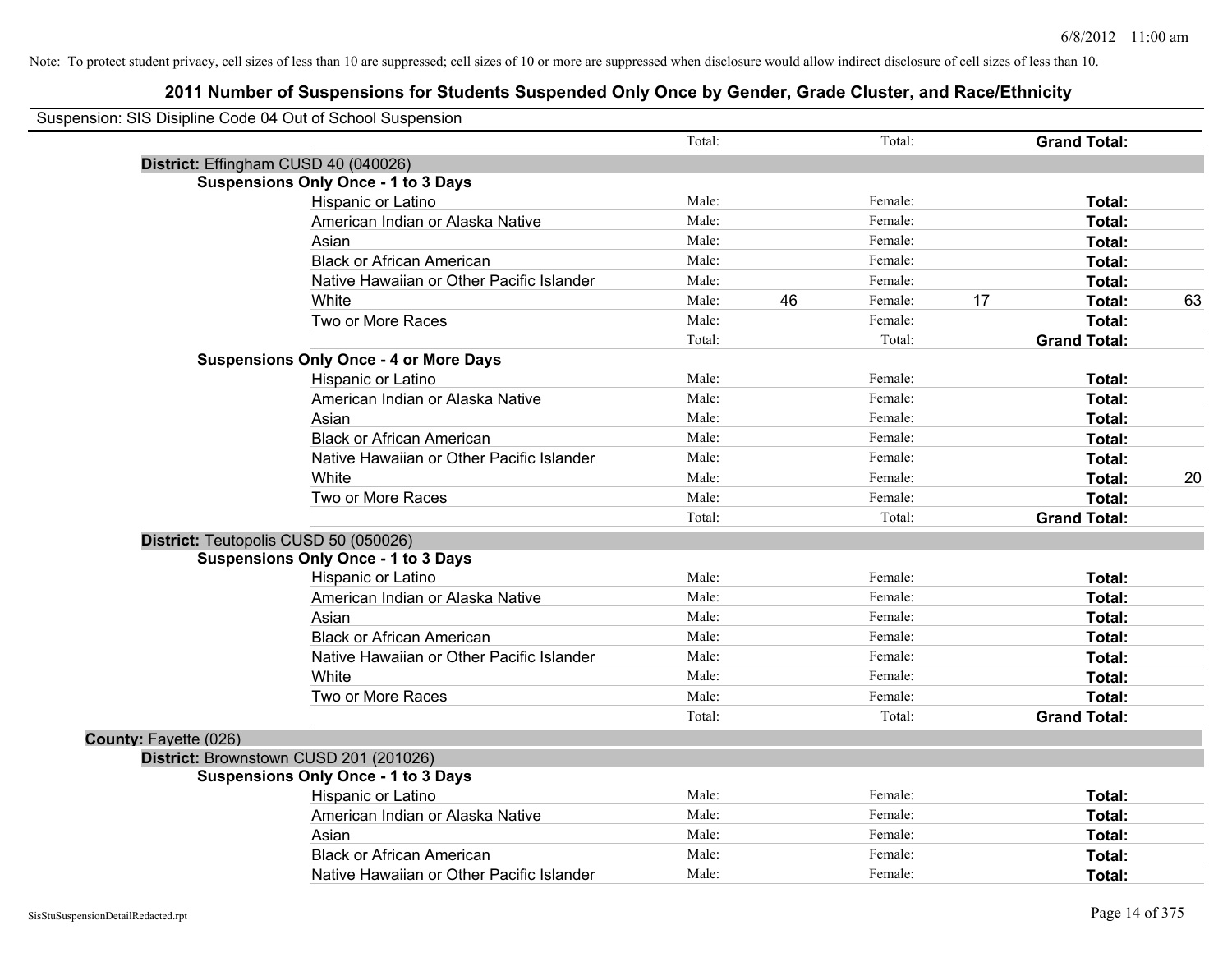| Suspension: SIS Disipline Code 04 Out of School Suspension |                                               |        |         |                     |
|------------------------------------------------------------|-----------------------------------------------|--------|---------|---------------------|
|                                                            | White                                         | Male:  | Female: | Total:<br>17        |
|                                                            | Two or More Races                             | Male:  | Female: | Total:              |
|                                                            |                                               | Total: | Total:  | <b>Grand Total:</b> |
|                                                            | <b>Suspensions Only Once - 4 or More Days</b> |        |         |                     |
|                                                            | Hispanic or Latino                            | Male:  | Female: | Total:              |
|                                                            | American Indian or Alaska Native              | Male:  | Female: | Total:              |
|                                                            | Asian                                         | Male:  | Female: | Total:              |
|                                                            | <b>Black or African American</b>              | Male:  | Female: | Total:              |
|                                                            | Native Hawaiian or Other Pacific Islander     | Male:  | Female: | Total:              |
|                                                            | White                                         | Male:  | Female: | Total:              |
|                                                            | Two or More Races                             | Male:  | Female: | Total:              |
|                                                            |                                               | Total: | Total:  | <b>Grand Total:</b> |
| District: Non-Public School (2030)                         |                                               |        |         |                     |
|                                                            | <b>Suspensions Only Once - 1 to 3 Days</b>    |        |         |                     |
|                                                            | Hispanic or Latino                            | Male:  | Female: | Total:              |
|                                                            | American Indian or Alaska Native              | Male:  | Female: | Total:              |
|                                                            | Asian                                         | Male:  | Female: | Total:              |
|                                                            | <b>Black or African American</b>              | Male:  | Female: | Total:              |
|                                                            | Native Hawaiian or Other Pacific Islander     | Male:  | Female: | Total:              |
|                                                            | White                                         | Male:  | Female: | Total:              |
|                                                            | Two or More Races                             | Male:  | Female: | Total:              |
|                                                            |                                               | Total: | Total:  | <b>Grand Total:</b> |
|                                                            | District: Ramsey CUSD 204 (204026)            |        |         |                     |
|                                                            | <b>Suspensions Only Once - 1 to 3 Days</b>    |        |         |                     |
|                                                            | Hispanic or Latino                            | Male:  | Female: | Total:              |
|                                                            | American Indian or Alaska Native              | Male:  | Female: | Total:              |
|                                                            | Asian                                         | Male:  | Female: | Total:              |
|                                                            | <b>Black or African American</b>              | Male:  | Female: | Total:              |
|                                                            | Native Hawaiian or Other Pacific Islander     | Male:  | Female: | Total:              |
|                                                            | White                                         | Male:  | Female: | Total:              |
|                                                            | Two or More Races                             | Male:  | Female: | Total:              |
|                                                            |                                               | Total: | Total:  | <b>Grand Total:</b> |
| District: St Elmo CUSD 202 (202026)                        |                                               |        |         |                     |
|                                                            | <b>Suspensions Only Once - 1 to 3 Days</b>    |        |         |                     |
|                                                            | Hispanic or Latino                            | Male:  | Female: | Total:              |
|                                                            | American Indian or Alaska Native              | Male:  | Female: | Total:              |
|                                                            | Asian                                         | Male:  | Female: | Total:              |
|                                                            | <b>Black or African American</b>              | Male:  | Female: | Total:              |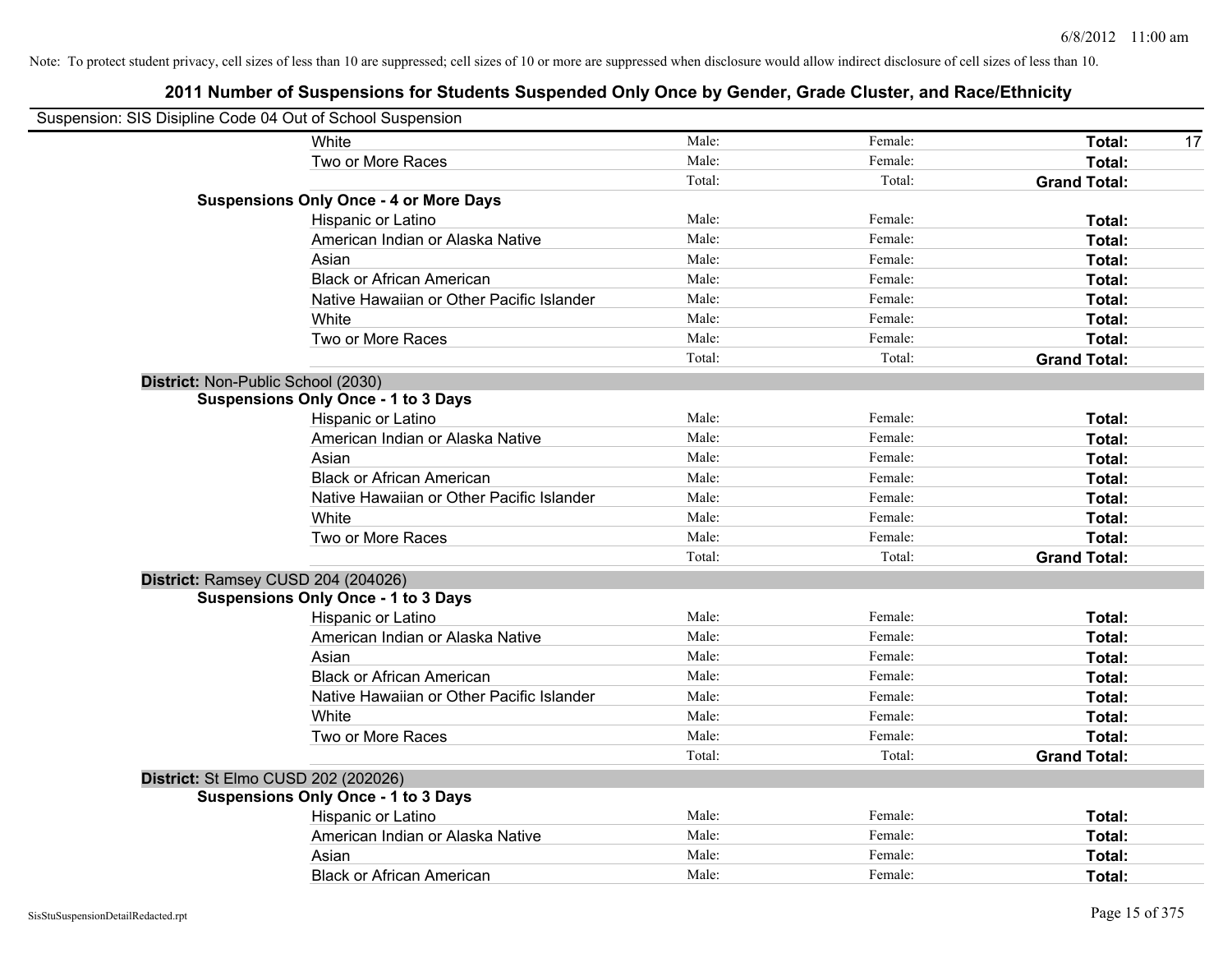| Suspension: SIS Disipline Code 04 Out of School Suspension |                                               |        |         |                     |
|------------------------------------------------------------|-----------------------------------------------|--------|---------|---------------------|
|                                                            | Native Hawaiian or Other Pacific Islander     | Male:  | Female: | Total:              |
|                                                            | White                                         | Male:  | Female: | Total:              |
|                                                            | Two or More Races                             | Male:  | Female: | Total:              |
|                                                            |                                               | Total: | Total:  | <b>Grand Total:</b> |
|                                                            | <b>Suspensions Only Once - 4 or More Days</b> |        |         |                     |
|                                                            | Hispanic or Latino                            | Male:  | Female: | Total:              |
|                                                            | American Indian or Alaska Native              | Male:  | Female: | Total:              |
|                                                            | Asian                                         | Male:  | Female: | Total:              |
|                                                            | <b>Black or African American</b>              | Male:  | Female: | Total:              |
|                                                            | Native Hawaiian or Other Pacific Islander     | Male:  | Female: | Total:              |
|                                                            | White                                         | Male:  | Female: | Total:              |
|                                                            | Two or More Races                             | Male:  | Female: | Total:              |
|                                                            |                                               | Total: | Total:  | <b>Grand Total:</b> |
|                                                            | District: Vandalia CUSD 203 (203026)          |        |         |                     |
|                                                            | <b>Suspensions Only Once - 1 to 3 Days</b>    |        |         |                     |
|                                                            | Hispanic or Latino                            | Male:  | Female: | Total:              |
|                                                            | American Indian or Alaska Native              | Male:  | Female: | Total:              |
|                                                            | Asian                                         | Male:  | Female: | Total:              |
|                                                            | <b>Black or African American</b>              | Male:  | Female: | Total:              |
|                                                            | Native Hawaiian or Other Pacific Islander     | Male:  | Female: | Total:              |
|                                                            | White                                         | Male:  | Female: | Total:<br>29        |
|                                                            | Two or More Races                             | Male:  | Female: | Total:              |
|                                                            |                                               | Total: | Total:  | <b>Grand Total:</b> |
|                                                            | <b>Suspensions Only Once - 4 or More Days</b> |        |         |                     |
|                                                            | Hispanic or Latino                            | Male:  | Female: | Total:              |
|                                                            | American Indian or Alaska Native              | Male:  | Female: | Total:              |
|                                                            | Asian                                         | Male:  | Female: | Total:              |
|                                                            | <b>Black or African American</b>              | Male:  | Female: | Total:              |
|                                                            | Native Hawaiian or Other Pacific Islander     | Male:  | Female: | Total:              |
|                                                            | White                                         | Male:  | Female: | Total:              |
|                                                            | Two or More Races                             | Male:  | Female: | Total:              |
|                                                            |                                               | Total: | Total:  | <b>Grand Total:</b> |
| County: Non-Public School (000)                            |                                               |        |         |                     |
|                                                            | District: Bond/Effingham/Fayette ROE (000000) |        |         |                     |
|                                                            | <b>Suspensions Only Once - 1 to 3 Days</b>    |        |         |                     |
|                                                            | Hispanic or Latino                            | Male:  | Female: | Total:              |
|                                                            | American Indian or Alaska Native              | Male:  | Female: | Total:              |
|                                                            | Asian                                         | Male:  | Female: | Total:              |
|                                                            | <b>Black or African American</b>              | Male:  | Female: | Total:              |
| SisStuSuspensionDetailRedacted.rpt                         |                                               |        |         | Page 16 of 375      |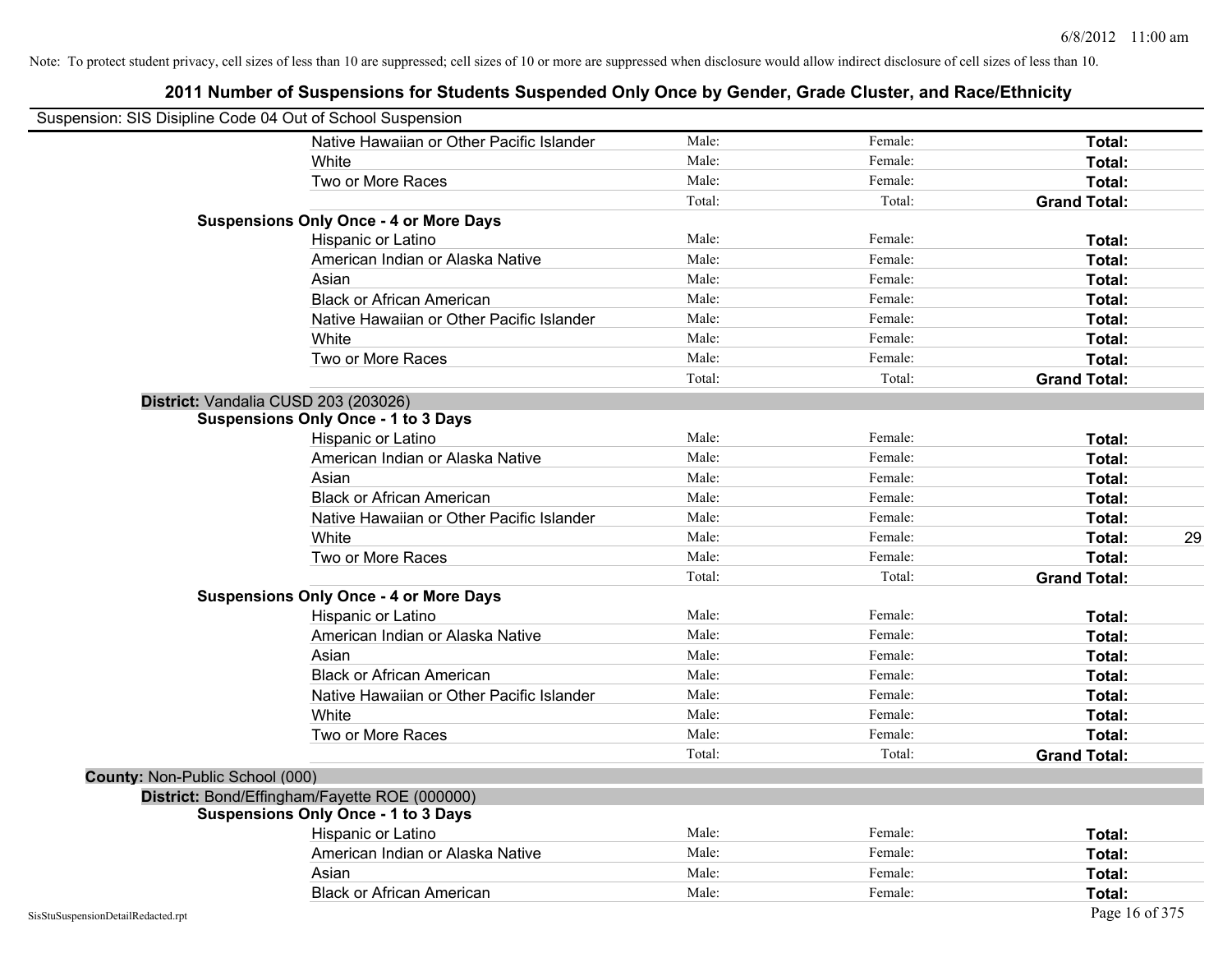| Suspension: SIS Disipline Code 04 Out of School Suspension |                                               |        |    |         |    |                     |     |
|------------------------------------------------------------|-----------------------------------------------|--------|----|---------|----|---------------------|-----|
|                                                            | Native Hawaiian or Other Pacific Islander     | Male:  |    | Female: |    | Total:              |     |
|                                                            | White                                         | Male:  |    | Female: |    | Total:              |     |
|                                                            | Two or More Races                             | Male:  |    | Female: |    | Total:              |     |
|                                                            |                                               | Total: |    | Total:  |    | <b>Grand Total:</b> |     |
|                                                            |                                               |        |    |         |    |                     |     |
| Region: Boone/Winnebago ROE (04)                           |                                               |        |    |         |    |                     |     |
| County: Boone (004)                                        |                                               |        |    |         |    |                     |     |
|                                                            | District: Belvidere CUSD 100 (100026)         |        |    |         |    |                     |     |
|                                                            | <b>Suspensions Only Once - 1 to 3 Days</b>    | Male:  |    | Female: |    |                     |     |
|                                                            | Hispanic or Latino                            | Male:  | 41 |         | 30 | Total:              | 71  |
|                                                            | American Indian or Alaska Native              | Male:  |    | Female: |    | Total:              |     |
|                                                            | Asian                                         |        |    | Female: |    | Total:              |     |
|                                                            | <b>Black or African American</b>              | Male:  |    | Female: |    | Total:              |     |
|                                                            | Native Hawaiian or Other Pacific Islander     | Male:  |    | Female: |    | Total:              |     |
|                                                            | White                                         | Male:  | 60 | Female: | 22 | Total:              | 82  |
|                                                            | Two or More Races                             | Male:  |    | Female: |    | Total:              |     |
|                                                            |                                               | Total: |    | Total:  |    | <b>Grand Total:</b> | 164 |
|                                                            | <b>Suspensions Only Once - 4 or More Days</b> |        |    |         |    |                     |     |
|                                                            | Hispanic or Latino                            | Male:  | 20 | Female: | 14 | Total:              | 34  |
|                                                            | American Indian or Alaska Native              | Male:  |    | Female: |    | Total:              |     |
|                                                            | Asian                                         | Male:  |    | Female: |    | Total:              |     |
|                                                            | <b>Black or African American</b>              | Male:  |    | Female: |    | Total:              |     |
|                                                            | Native Hawaiian or Other Pacific Islander     | Male:  |    | Female: |    | Total:              |     |
|                                                            | White                                         | Male:  | 44 | Female: | 28 | Total:              | 72  |
|                                                            | Two or More Races                             | Male:  |    | Female: |    | Total:              |     |
|                                                            |                                               | Total: |    | Total:  |    | <b>Grand Total:</b> | 117 |
|                                                            | District: North Boone CUSD 200 (200026)       |        |    |         |    |                     |     |
|                                                            | <b>Suspensions Only Once - 1 to 3 Days</b>    |        |    |         |    |                     |     |
|                                                            | Hispanic or Latino                            | Male:  |    | Female: |    | Total:              |     |
|                                                            | American Indian or Alaska Native              | Male:  |    | Female: |    | Total:              |     |
|                                                            | Asian                                         | Male:  |    | Female: |    | Total:              |     |
|                                                            | <b>Black or African American</b>              | Male:  |    | Female: |    | Total:              |     |
|                                                            | Native Hawaiian or Other Pacific Islander     | Male:  |    | Female: |    | Total:              |     |
|                                                            | White                                         | Male:  |    | Female: |    | Total:              |     |
|                                                            | Two or More Races                             | Male:  |    | Female: |    | Total:              |     |
|                                                            |                                               | Total: |    | Total:  |    | <b>Grand Total:</b> |     |
|                                                            | <b>Suspensions Only Once - 4 or More Days</b> |        |    |         |    |                     |     |
|                                                            | <b>Hispanic or Latino</b>                     | Male:  |    | Female: |    | Total:              |     |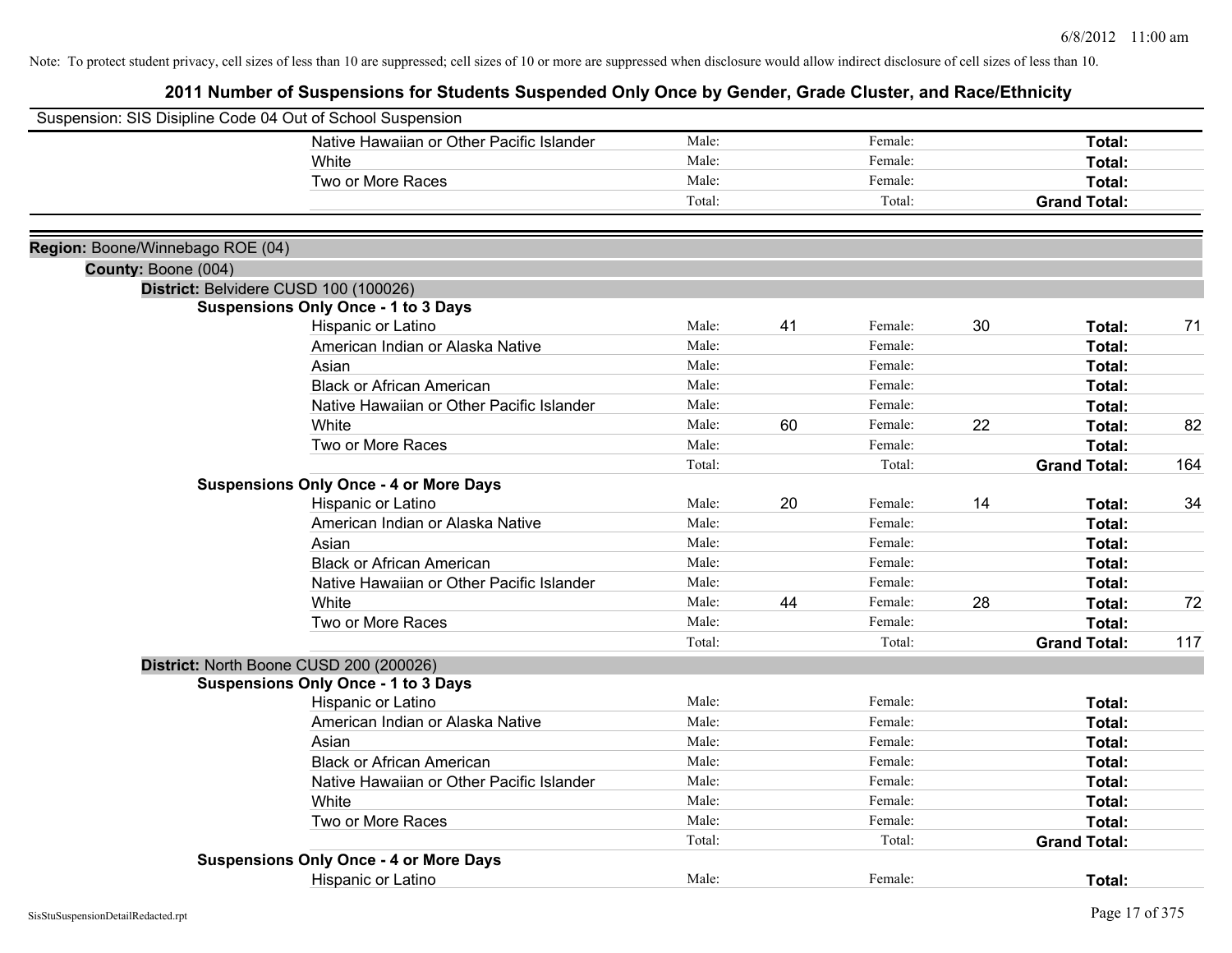|                                 | Suspension: SIS Disipline Code 04 Out of School Suspension |        |         |                     |    |
|---------------------------------|------------------------------------------------------------|--------|---------|---------------------|----|
|                                 | American Indian or Alaska Native                           | Male:  | Female: | Total:              |    |
|                                 | Asian                                                      | Male:  | Female: | Total:              |    |
|                                 | <b>Black or African American</b>                           | Male:  | Female: | Total:              |    |
|                                 | Native Hawaiian or Other Pacific Islander                  | Male:  | Female: | <b>Total:</b>       |    |
|                                 | White                                                      | Male:  | Female: | Total:              |    |
|                                 | Two or More Races                                          | Male:  | Female: | Total:              |    |
|                                 |                                                            | Total: | Total:  | <b>Grand Total:</b> | 15 |
| County: Non-Public School (000) |                                                            |        |         |                     |    |
|                                 | District: Boone/Winnebago ROE (000000)                     |        |         |                     |    |
|                                 | <b>Suspensions Only Once - 1 to 3 Days</b>                 |        |         |                     |    |
|                                 | Hispanic or Latino                                         | Male:  | Female: | Total:              |    |
|                                 | American Indian or Alaska Native                           | Male:  | Female: | Total:              |    |
|                                 | Asian                                                      | Male:  | Female: | Total:              |    |
|                                 | <b>Black or African American</b>                           | Male:  | Female: | Total:              |    |
|                                 | Native Hawaiian or Other Pacific Islander                  | Male:  | Female: | Total:              |    |
|                                 | White                                                      | Male:  | Female: | <b>Total:</b>       |    |
|                                 | Two or More Races                                          | Male:  | Female: | Total:              |    |
|                                 |                                                            | Total: | Total:  | <b>Grand Total:</b> |    |
|                                 | <b>Suspensions Only Once - 4 or More Days</b>              |        |         |                     |    |
|                                 | Hispanic or Latino                                         | Male:  | Female: | Total:              |    |
|                                 | American Indian or Alaska Native                           | Male:  | Female: | Total:              |    |
|                                 | Asian                                                      | Male:  | Female: | Total:              |    |
|                                 | <b>Black or African American</b>                           | Male:  | Female: | Total:              |    |
|                                 | Native Hawaiian or Other Pacific Islander                  | Male:  | Female: | Total:              |    |
|                                 | White                                                      | Male:  | Female: | Total:              |    |
|                                 | Two or More Races                                          | Male:  | Female: | Total:              |    |
|                                 |                                                            | Total: | Total:  | <b>Grand Total:</b> |    |
| County: Winnebago (101)         |                                                            |        |         |                     |    |
|                                 | District: County of Winnebago SD 320 (320026)              |        |         |                     |    |
|                                 | <b>Suspensions Only Once - 1 to 3 Days</b>                 |        |         |                     |    |
|                                 | Hispanic or Latino                                         | Male:  | Female: | Total:              | 13 |
|                                 | American Indian or Alaska Native                           | Male:  | Female: | Total:              |    |
|                                 | Asian                                                      | Male:  | Female: | Total:              |    |
|                                 | <b>Black or African American</b>                           | Male:  | Female: | Total:              |    |
|                                 | Native Hawaiian or Other Pacific Islander                  | Male:  | Female: | Total:              |    |
|                                 | White                                                      | Male:  | Female: | Total:              | 38 |
|                                 | Two or More Races                                          | Male:  | Female: | Total:              |    |
|                                 |                                                            | Total: | Total:  | <b>Grand Total:</b> |    |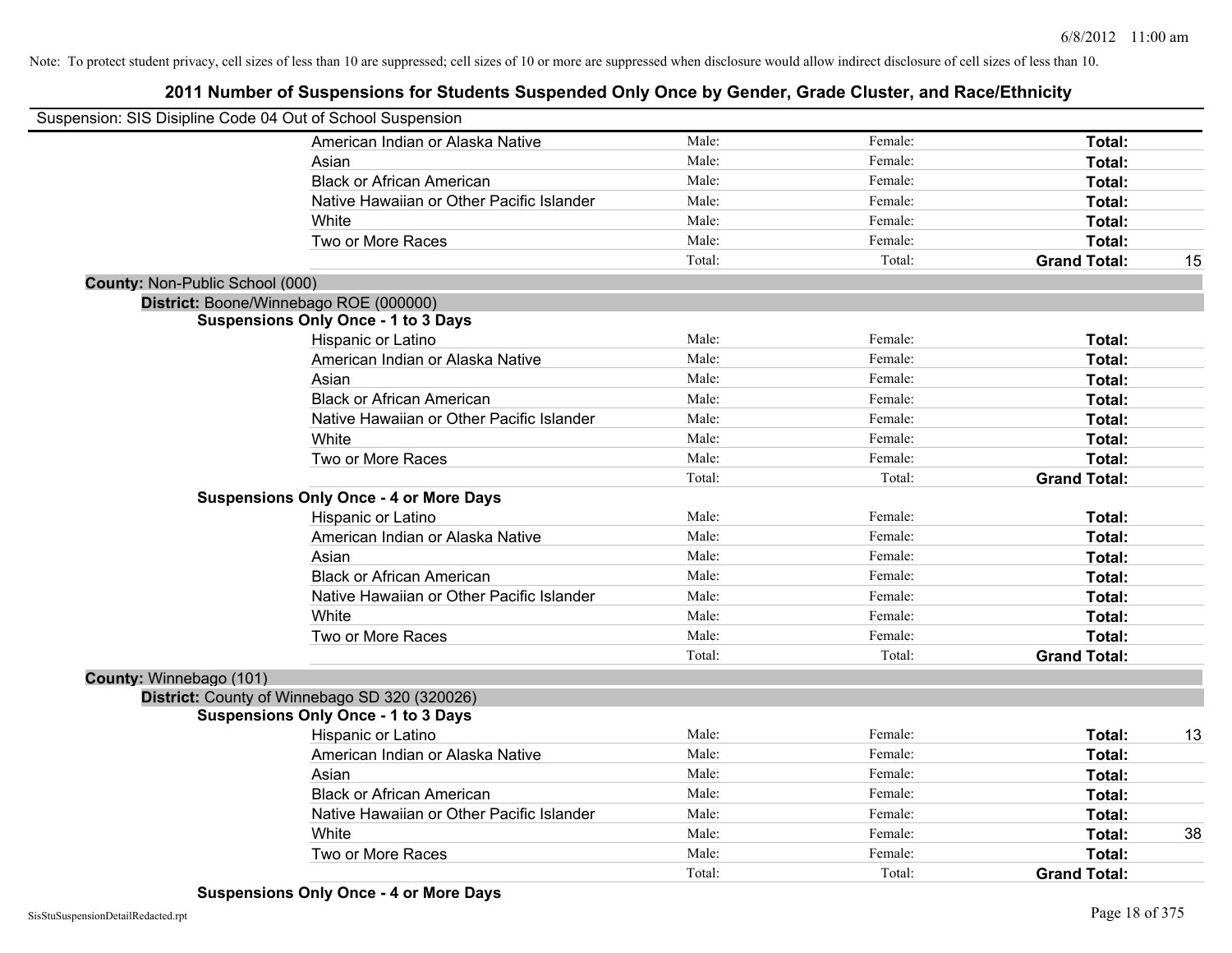| Suspension: SIS Disipline Code 04 Out of School Suspension |                                               |        |     |         |    |                     |     |
|------------------------------------------------------------|-----------------------------------------------|--------|-----|---------|----|---------------------|-----|
|                                                            | Hispanic or Latino                            | Male:  |     | Female: |    | Total:              |     |
|                                                            | American Indian or Alaska Native              | Male:  |     | Female: |    | Total:              |     |
|                                                            | Asian                                         | Male:  |     | Female: |    | Total:              |     |
|                                                            | <b>Black or African American</b>              | Male:  |     | Female: |    | Total:              |     |
|                                                            | Native Hawaiian or Other Pacific Islander     | Male:  |     | Female: |    | Total:              |     |
|                                                            | White                                         | Male:  |     | Female: |    | Total:              |     |
|                                                            | Two or More Races                             | Male:  |     | Female: |    | Total:              |     |
|                                                            |                                               | Total: |     | Total:  |    | <b>Grand Total:</b> |     |
|                                                            | District: Durand CUSD 322 (322026)            |        |     |         |    |                     |     |
|                                                            | <b>Suspensions Only Once - 1 to 3 Days</b>    |        |     |         |    |                     |     |
|                                                            | Hispanic or Latino                            | Male:  |     | Female: |    | Total:              |     |
|                                                            | American Indian or Alaska Native              | Male:  |     | Female: |    | Total:              |     |
|                                                            | Asian                                         | Male:  |     | Female: |    | Total:              |     |
|                                                            | <b>Black or African American</b>              | Male:  |     | Female: |    | Total:              |     |
|                                                            | Native Hawaiian or Other Pacific Islander     | Male:  |     | Female: |    | Total:              |     |
|                                                            | White                                         | Male:  |     | Female: |    | Total:              | 11  |
|                                                            | Two or More Races                             | Male:  |     | Female: |    | Total:              |     |
|                                                            |                                               | Total: |     | Total:  |    | <b>Grand Total:</b> |     |
|                                                            | <b>Suspensions Only Once - 4 or More Days</b> |        |     |         |    |                     |     |
|                                                            | Hispanic or Latino                            | Male:  |     | Female: |    | Total:              |     |
|                                                            | American Indian or Alaska Native              | Male:  |     | Female: |    | Total:              |     |
|                                                            | Asian                                         | Male:  |     | Female: |    | Total:              |     |
|                                                            | <b>Black or African American</b>              | Male:  |     | Female: |    | Total:              |     |
|                                                            | Native Hawaiian or Other Pacific Islander     | Male:  |     | Female: |    | Total:              |     |
|                                                            | White                                         | Male:  |     | Female: |    | Total:              |     |
|                                                            | Two or More Races                             | Male:  |     | Female: |    | Total:              |     |
|                                                            |                                               | Total: |     | Total:  |    | <b>Grand Total:</b> |     |
| District: Harlem UD 122 (122022)                           |                                               |        |     |         |    |                     |     |
|                                                            | <b>Suspensions Only Once - 1 to 3 Days</b>    |        |     |         |    |                     |     |
|                                                            | Hispanic or Latino                            | Male:  |     | Female: |    | Total:              | 29  |
|                                                            | American Indian or Alaska Native              | Male:  |     | Female: |    | Total:              |     |
|                                                            | Asian                                         | Male:  |     | Female: |    | Total:              |     |
|                                                            | <b>Black or African American</b>              | Male:  | 13  | Female: | 14 | Total:              | 27  |
|                                                            | Native Hawaiian or Other Pacific Islander     | Male:  |     | Female: |    | Total:              |     |
|                                                            | White                                         | Male:  | 142 | Female: | 62 | Total:              | 204 |
|                                                            | Two or More Races                             | Male:  |     | Female: |    | Total:              | 10  |
|                                                            |                                               | Total: |     | Total:  |    | <b>Grand Total:</b> |     |
|                                                            | <b>Suspensions Only Once - 4 or More Days</b> |        |     |         |    |                     |     |
|                                                            | Hispanic or Latino                            | Male:  |     | Female: |    | Total:              |     |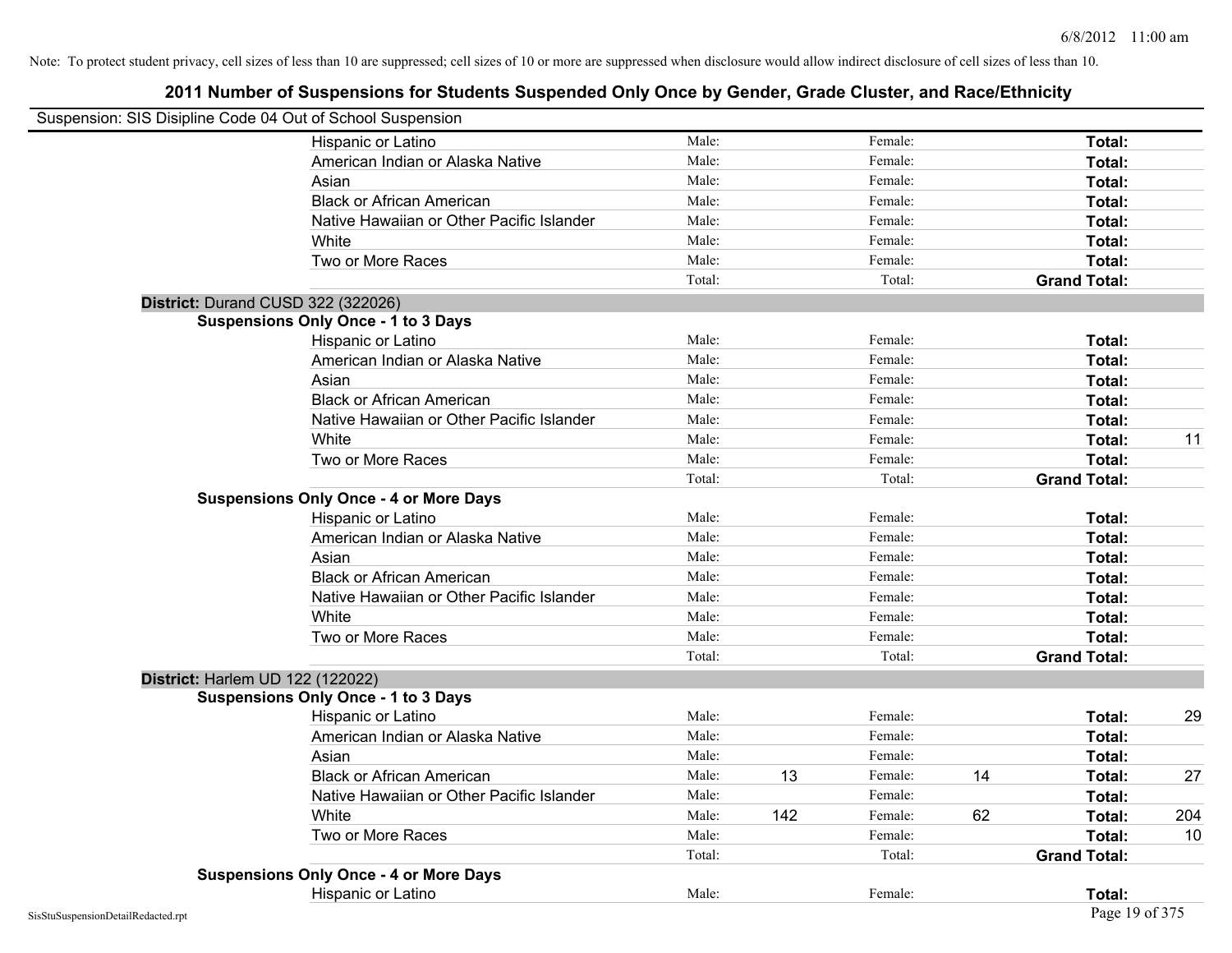| Suspension: SIS Disipline Code 04 Out of School Suspension |                                               |        |    |         |    |                     |    |
|------------------------------------------------------------|-----------------------------------------------|--------|----|---------|----|---------------------|----|
|                                                            | American Indian or Alaska Native              | Male:  |    | Female: |    | Total:              |    |
|                                                            | Asian                                         | Male:  |    | Female: |    | Total:              |    |
|                                                            | <b>Black or African American</b>              | Male:  |    | Female: |    | Total:              |    |
|                                                            | Native Hawaiian or Other Pacific Islander     | Male:  |    | Female: |    | Total:              |    |
|                                                            | White                                         | Male:  | 28 | Female: | 13 | Total:              | 41 |
|                                                            | Two or More Races                             | Male:  |    | Female: |    | Total:              |    |
|                                                            |                                               | Total: |    | Total:  |    | <b>Grand Total:</b> |    |
|                                                            | District: Hononegah CHD 207 (207016)          |        |    |         |    |                     |    |
|                                                            | <b>Suspensions Only Once - 1 to 3 Days</b>    |        |    |         |    |                     |    |
|                                                            | Hispanic or Latino                            | Male:  |    | Female: |    | Total:              |    |
|                                                            | American Indian or Alaska Native              | Male:  |    | Female: |    | Total:              |    |
|                                                            | Asian                                         | Male:  |    | Female: |    | Total:              |    |
|                                                            | <b>Black or African American</b>              | Male:  |    | Female: |    | Total:              |    |
|                                                            | Native Hawaiian or Other Pacific Islander     | Male:  |    | Female: |    | Total:              |    |
|                                                            | White                                         | Male:  |    | Female: |    | Total:              | 14 |
|                                                            | Two or More Races                             | Male:  |    | Female: |    | Total:              |    |
|                                                            |                                               | Total: |    | Total:  |    | <b>Grand Total:</b> |    |
|                                                            | <b>Suspensions Only Once - 4 or More Days</b> |        |    |         |    |                     |    |
|                                                            | Hispanic or Latino                            | Male:  |    | Female: |    | Total:              |    |
|                                                            | American Indian or Alaska Native              | Male:  |    | Female: |    | Total:              |    |
|                                                            | Asian                                         | Male:  |    | Female: |    | Total:              |    |
|                                                            | <b>Black or African American</b>              | Male:  |    | Female: |    | Total:              |    |
|                                                            | Native Hawaiian or Other Pacific Islander     | Male:  |    | Female: |    | Total:              |    |
|                                                            | White                                         | Male:  | 48 | Female: | 14 | Total:              | 62 |
|                                                            | Two or More Races                             | Male:  |    | Female: |    | Total:              |    |
|                                                            |                                               | Total: |    | Total:  |    | <b>Grand Total:</b> | 74 |
|                                                            | District: Kinnikinnick CCSD 131 (131004)      |        |    |         |    |                     |    |
|                                                            | <b>Suspensions Only Once - 1 to 3 Days</b>    |        |    |         |    |                     |    |
|                                                            | Hispanic or Latino                            | Male:  |    | Female: |    | Total:              |    |
|                                                            | American Indian or Alaska Native              | Male:  |    | Female: |    | Total:              |    |
|                                                            | Asian                                         | Male:  |    | Female: |    | Total:              |    |
|                                                            | <b>Black or African American</b>              | Male:  |    | Female: |    | Total:              |    |
|                                                            | Native Hawaiian or Other Pacific Islander     | Male:  |    | Female: |    | Total:              |    |
|                                                            | White                                         | Male:  |    | Female: |    | Total:              | 17 |
|                                                            | Two or More Races                             | Male:  |    | Female: |    | Total:              |    |
|                                                            |                                               | Total: |    | Total:  |    | <b>Grand Total:</b> |    |
|                                                            | <b>Suspensions Only Once - 4 or More Days</b> |        |    |         |    |                     |    |
|                                                            | Hispanic or Latino                            | Male:  |    | Female: |    | Total:              |    |
|                                                            | American Indian or Alaska Native              | Male:  |    | Female: |    | Total:              |    |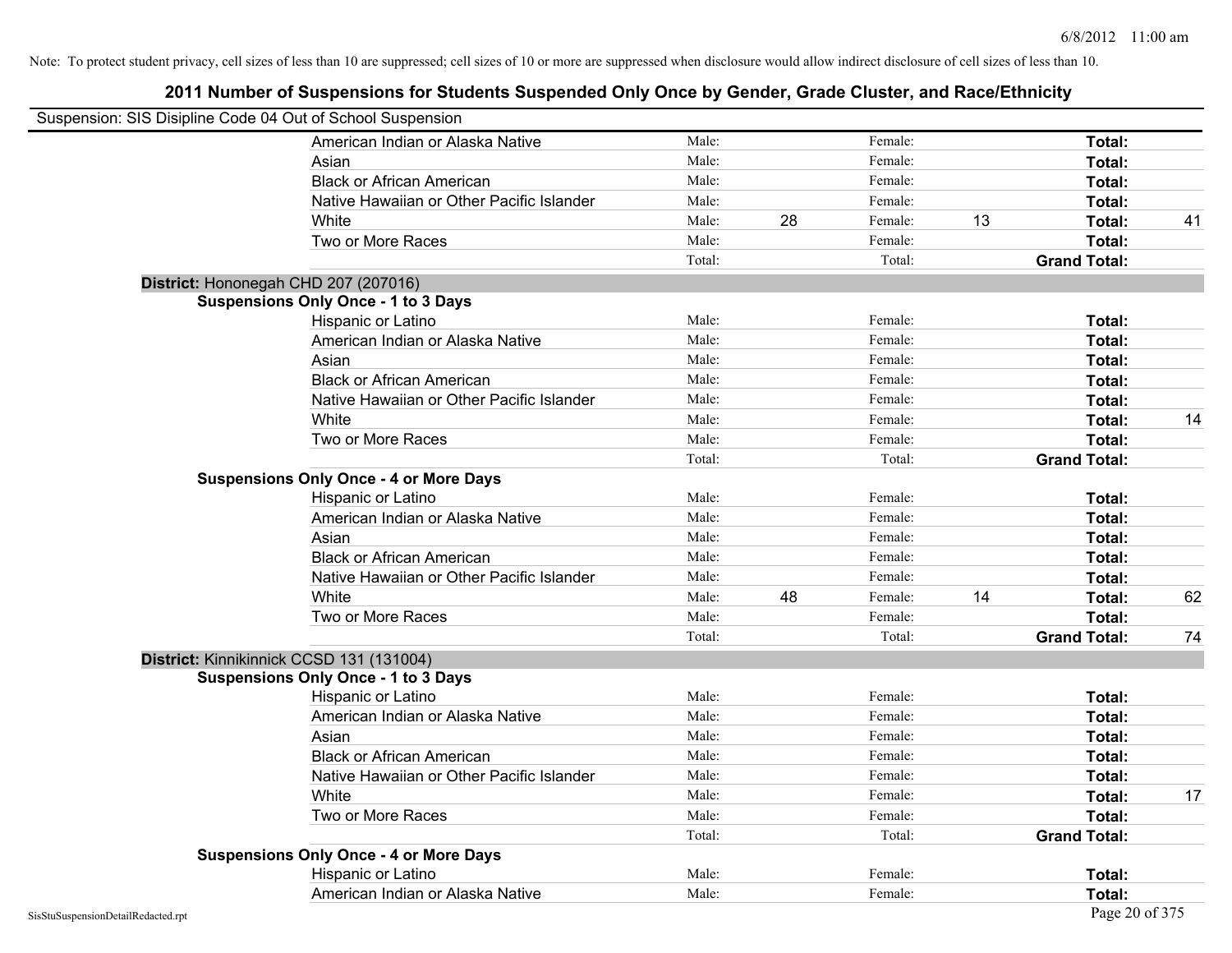## **2011 Number of Suspensions for Students Suspended Only Once by Gender, Grade Cluster, and Race/Ethnicity**

|                                    | Suspension: SIS Disipline Code 04 Out of School Suspension |        |         |                     |    |
|------------------------------------|------------------------------------------------------------|--------|---------|---------------------|----|
|                                    | Asian                                                      | Male:  | Female: | Total:              |    |
|                                    | <b>Black or African American</b>                           | Male:  | Female: | Total:              |    |
|                                    | Native Hawaiian or Other Pacific Islander                  | Male:  | Female: | Total:              |    |
|                                    | White                                                      | Male:  | Female: | Total:              |    |
|                                    | Two or More Races                                          | Male:  | Female: | Total:              |    |
|                                    |                                                            | Total: | Total:  | <b>Grand Total:</b> |    |
| District: Non-Public School (006P) |                                                            |        |         |                     |    |
|                                    | <b>Suspensions Only Once - 4 or More Days</b>              |        |         |                     |    |
|                                    | Hispanic or Latino                                         | Male:  | Female: | Total:              |    |
|                                    | American Indian or Alaska Native                           | Male:  | Female: | Total:              |    |
|                                    | Asian                                                      | Male:  | Female: | Total:              |    |
|                                    | <b>Black or African American</b>                           | Male:  | Female: | Total:              |    |
|                                    | Native Hawaiian or Other Pacific Islander                  | Male:  | Female: | Total:              |    |
|                                    | White                                                      | Male:  | Female: | Total:              |    |
|                                    | Two or More Races                                          | Male:  | Female: | Total:              |    |
|                                    |                                                            | Total: | Total:  | <b>Grand Total:</b> |    |
|                                    | District: Pecatonica CUSD 321 (321026)                     |        |         |                     |    |
|                                    | <b>Suspensions Only Once - 1 to 3 Days</b>                 |        |         |                     |    |
|                                    | Hispanic or Latino                                         | Male:  | Female: | Total:              |    |
|                                    | American Indian or Alaska Native                           | Male:  | Female: | Total:              |    |
|                                    | Asian                                                      | Male:  | Female: | Total:              |    |
|                                    | <b>Black or African American</b>                           | Male:  | Female: | Total:              |    |
|                                    | Native Hawaiian or Other Pacific Islander                  | Male:  | Female: | Total:              |    |
|                                    | White                                                      | Male:  | Female: | Total:              | 16 |
|                                    | Two or More Races                                          | Male:  | Female: | Total:              |    |
|                                    |                                                            | Total: | Total:  | <b>Grand Total:</b> |    |
|                                    | District: Prairie Hill CCSD 133 (133004)                   |        |         |                     |    |
|                                    | <b>Suspensions Only Once - 1 to 3 Days</b>                 |        |         |                     |    |
|                                    | Hispanic or Latino                                         | Male:  | Female: | Total:              |    |
|                                    | American Indian or Alaska Native                           | Male:  | Female: | Total:              |    |
|                                    | Asian                                                      | Male:  | Female: | Total:              |    |
|                                    | <b>Black or African American</b>                           | Male:  | Female: | Total:              |    |
|                                    | Native Hawaiian or Other Pacific Islander                  | Male:  | Female: | Total:              |    |
|                                    | White                                                      | Male:  | Female: | Total:              |    |
|                                    | Two or More Races                                          | Male:  | Female: | Total:              |    |
|                                    |                                                            | Total: | Total:  | <b>Grand Total:</b> |    |

**Suspensions Only Once - 1 to 3 Days**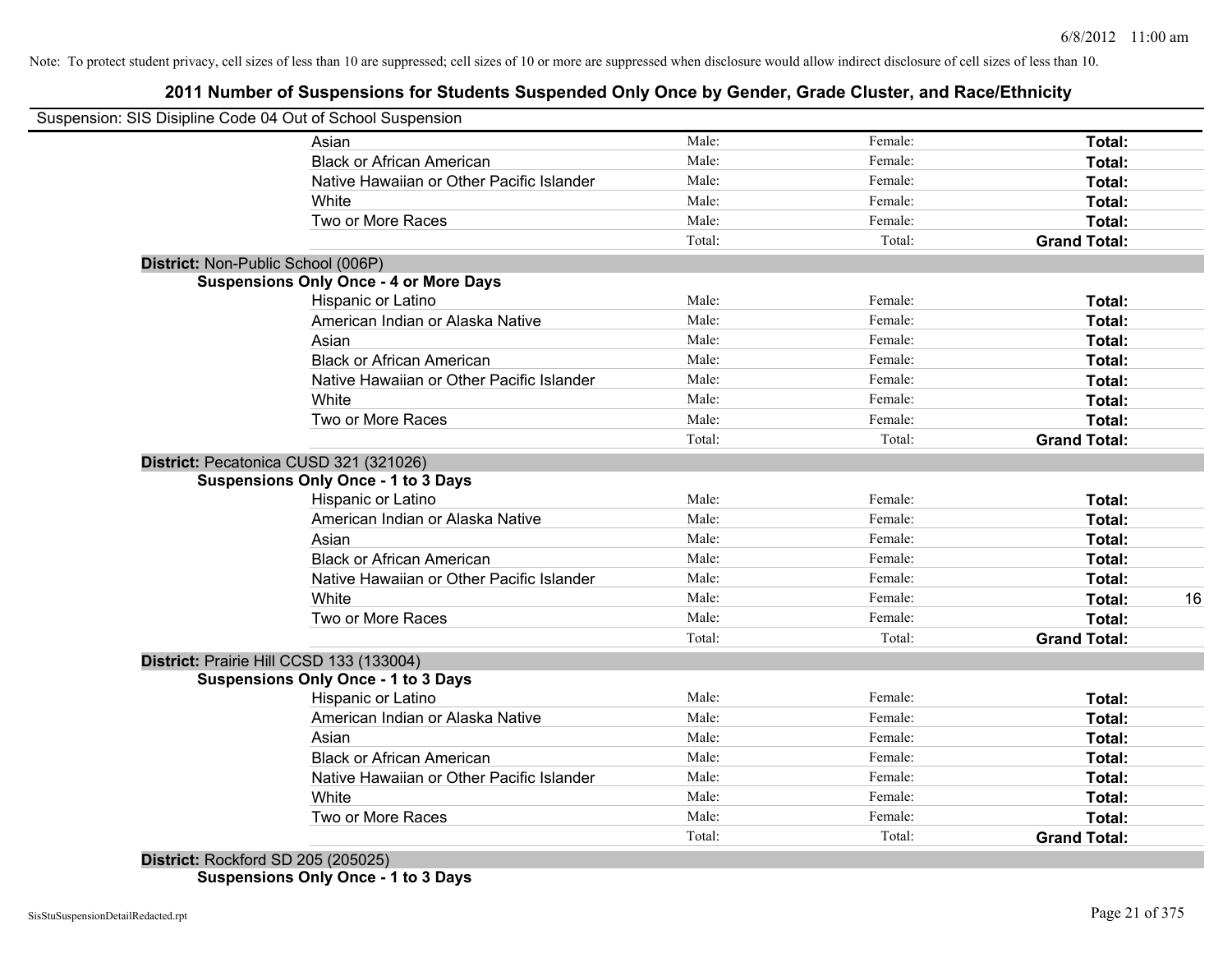| Suspension: SIS Disipline Code 04 Out of School Suspension |                                               |        |     |         |     |                     |     |
|------------------------------------------------------------|-----------------------------------------------|--------|-----|---------|-----|---------------------|-----|
|                                                            | Hispanic or Latino                            | Male:  | 198 | Female: | 128 | Total:              | 326 |
|                                                            | American Indian or Alaska Native              | Male:  |     | Female: |     | Total:              |     |
|                                                            | Asian                                         | Male:  |     | Female: |     | Total:              | 12  |
|                                                            | <b>Black or African American</b>              | Male:  | 467 | Female: | 360 | Total:              | 827 |
|                                                            | Native Hawaiian or Other Pacific Islander     | Male:  |     | Female: |     | Total:              |     |
|                                                            | White                                         | Male:  | 260 | Female: | 130 | Total:              | 390 |
|                                                            | Two or More Races                             | Male:  | 46  | Female: | 30  | Total:              | 76  |
|                                                            |                                               | Total: |     | Total:  |     | <b>Grand Total:</b> |     |
|                                                            | <b>Suspensions Only Once - 4 or More Days</b> |        |     |         |     |                     |     |
|                                                            | Hispanic or Latino                            | Male:  | 14  | Female: | 15  | Total:              | 29  |
|                                                            | American Indian or Alaska Native              | Male:  |     | Female: |     | Total:              |     |
|                                                            | Asian                                         | Male:  |     | Female: |     | Total:              |     |
|                                                            | <b>Black or African American</b>              | Male:  | 62  | Female: | 39  | Total:              | 101 |
|                                                            | Native Hawaiian or Other Pacific Islander     | Male:  |     | Female: |     | Total:              |     |
|                                                            | White                                         | Male:  | 31  | Female: | 13  | Total:              | 44  |
|                                                            | Two or More Races                             | Male:  |     | Female: |     | Total:              |     |
|                                                            |                                               | Total: |     | Total:  |     | <b>Grand Total:</b> | 187 |
|                                                            | District: Rockton SD 140 (140004)             |        |     |         |     |                     |     |
|                                                            | <b>Suspensions Only Once - 1 to 3 Days</b>    |        |     |         |     |                     |     |
|                                                            | Hispanic or Latino                            | Male:  |     | Female: |     | Total:              |     |
|                                                            | American Indian or Alaska Native              | Male:  |     | Female: |     | Total:              |     |
|                                                            | Asian                                         | Male:  |     | Female: |     | Total:              |     |
|                                                            | <b>Black or African American</b>              | Male:  |     | Female: |     | Total:              |     |
|                                                            | Native Hawaiian or Other Pacific Islander     | Male:  |     | Female: |     | Total:              |     |
|                                                            | White                                         | Male:  |     | Female: |     | Total:              | 24  |
|                                                            | Two or More Races                             | Male:  |     | Female: |     | Total:              |     |
|                                                            |                                               | Total: |     | Total:  |     | <b>Grand Total:</b> |     |
|                                                            | <b>Suspensions Only Once - 4 or More Days</b> |        |     |         |     |                     |     |
|                                                            | Hispanic or Latino                            | Male:  |     | Female: |     | Total:              |     |
|                                                            | American Indian or Alaska Native              | Male:  |     | Female: |     | Total:              |     |
|                                                            | Asian                                         | Male:  |     | Female: |     | Total:              |     |
|                                                            | <b>Black or African American</b>              | Male:  |     | Female: |     | Total:              |     |
|                                                            | Native Hawaiian or Other Pacific Islander     | Male:  |     | Female: |     | Total:              |     |
|                                                            | White                                         | Male:  |     | Female: |     | Total:              |     |
|                                                            | Two or More Races                             | Male:  |     | Female: |     | Total:              |     |
|                                                            |                                               | Total: |     | Total:  |     | <b>Grand Total:</b> |     |
|                                                            | District: Shirland CCSD 134 (134004)          |        |     |         |     |                     |     |
|                                                            | <b>Suspensions Only Once - 1 to 3 Days</b>    |        |     |         |     |                     |     |
|                                                            | Hispanic or Latino                            | Male:  |     | Female: |     | Total:              |     |
| SisStuSuspensionDetailRedacted.rpt                         |                                               |        |     |         |     | Page 22 of 375      |     |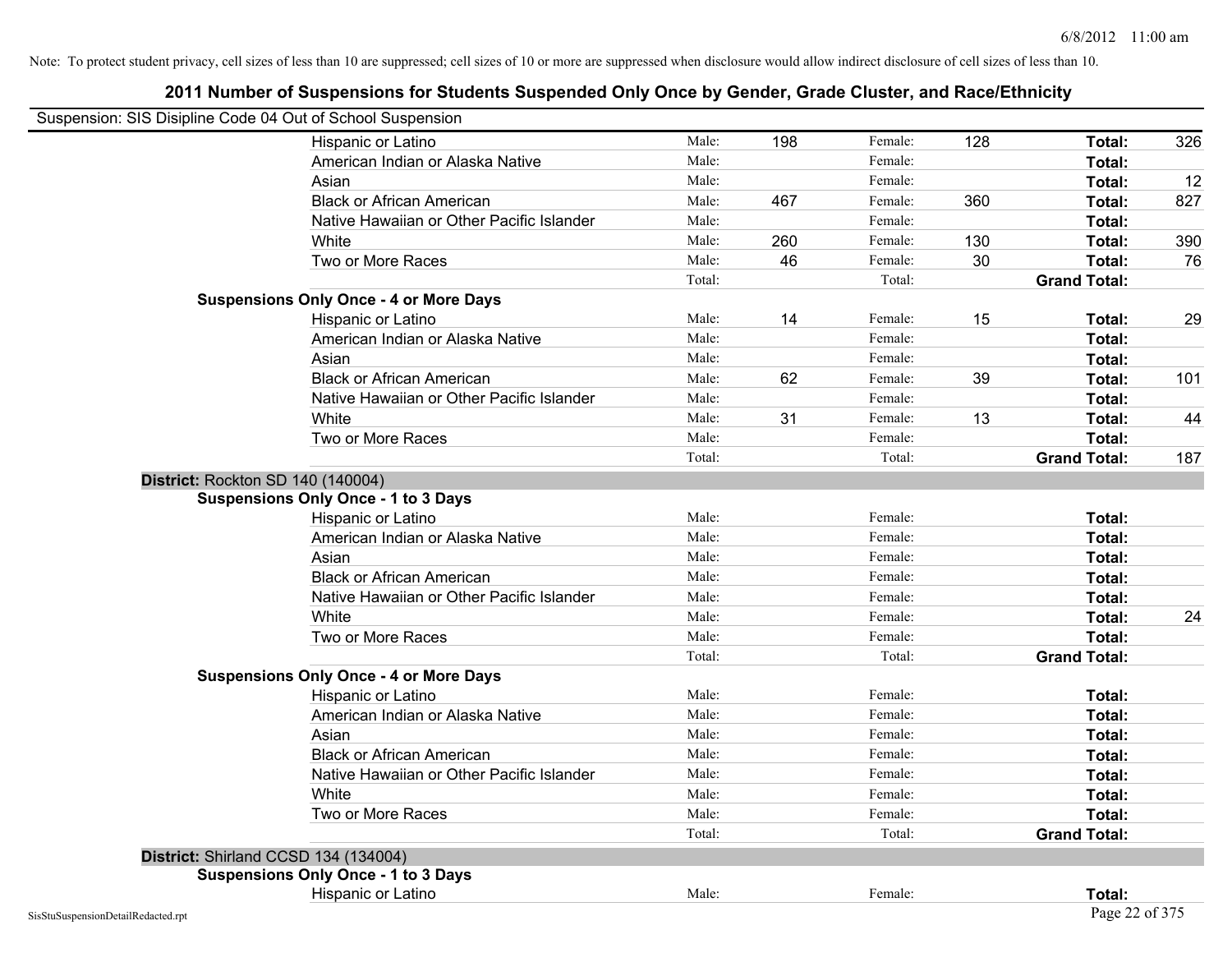## **2011 Number of Suspensions for Students Suspended Only Once by Gender, Grade Cluster, and Race/Ethnicity**

| Suspension: SIS Disipline Code 04 Out of School Suspension |                                               |        |    |         |    |                     |    |
|------------------------------------------------------------|-----------------------------------------------|--------|----|---------|----|---------------------|----|
|                                                            | American Indian or Alaska Native              | Male:  |    | Female: |    | Total:              |    |
|                                                            | Asian                                         | Male:  |    | Female: |    | Total:              |    |
|                                                            | <b>Black or African American</b>              | Male:  |    | Female: |    | Total:              |    |
|                                                            | Native Hawaiian or Other Pacific Islander     | Male:  |    | Female: |    | Total:              |    |
|                                                            | White                                         | Male:  |    | Female: |    | Total:              |    |
|                                                            | Two or More Races                             | Male:  |    | Female: |    | Total:              |    |
|                                                            |                                               | Total: |    | Total:  |    | <b>Grand Total:</b> |    |
|                                                            | <b>Suspensions Only Once - 4 or More Days</b> |        |    |         |    |                     |    |
|                                                            | Hispanic or Latino                            | Male:  |    | Female: |    | Total:              |    |
|                                                            | American Indian or Alaska Native              | Male:  |    | Female: |    | Total:              |    |
|                                                            | Asian                                         | Male:  |    | Female: |    | Total:              |    |
|                                                            | <b>Black or African American</b>              | Male:  |    | Female: |    | Total:              |    |
|                                                            | Native Hawaiian or Other Pacific Islander     | Male:  |    | Female: |    | Total:              |    |
|                                                            | White                                         | Male:  |    | Female: |    | Total:              |    |
|                                                            | Two or More Races                             | Male:  |    | Female: |    | Total:              |    |
|                                                            |                                               | Total: |    | Total:  |    | <b>Grand Total:</b> |    |
|                                                            | District: Winnebago CUSD 323 (323026)         |        |    |         |    |                     |    |
|                                                            | <b>Suspensions Only Once - 1 to 3 Days</b>    |        |    |         |    |                     |    |
|                                                            | Hispanic or Latino                            | Male:  |    | Female: |    | Total:              |    |
|                                                            | American Indian or Alaska Native              | Male:  |    | Female: |    | Total:              |    |
|                                                            | Asian                                         | Male:  |    | Female: |    | Total:              |    |
|                                                            | <b>Black or African American</b>              | Male:  |    | Female: |    | Total:              |    |
|                                                            | Native Hawaiian or Other Pacific Islander     | Male:  |    | Female: |    | Total:              |    |
|                                                            | White                                         | Male:  | 16 | Female: | 10 | Total:              | 26 |
|                                                            | Two or More Races                             | Male:  |    | Female: |    | <b>Total:</b>       |    |
|                                                            |                                               | Total: |    | Total:  |    | <b>Grand Total:</b> |    |
|                                                            | <b>Suspensions Only Once - 4 or More Days</b> |        |    |         |    |                     |    |
|                                                            | Hispanic or Latino                            | Male:  |    | Female: |    | Total:              |    |
|                                                            | American Indian or Alaska Native              | Male:  |    | Female: |    | Total:              |    |
|                                                            | Asian                                         | Male:  |    | Female: |    | Total:              |    |
|                                                            | <b>Black or African American</b>              | Male:  |    | Female: |    | Total:              |    |
|                                                            | Native Hawaiian or Other Pacific Islander     | Male:  |    | Female: |    | Total:              |    |
|                                                            | White                                         | Male:  |    | Female: |    | Total:              | 11 |
|                                                            | Two or More Races                             | Male:  |    | Female: |    | Total:              |    |
|                                                            |                                               | Total: |    | Total:  |    | <b>Grand Total:</b> |    |
|                                                            |                                               |        |    |         |    |                     |    |

**Region:** Brown/Cass/Morgan/Scott ROE (46)

**County:** Brown (005)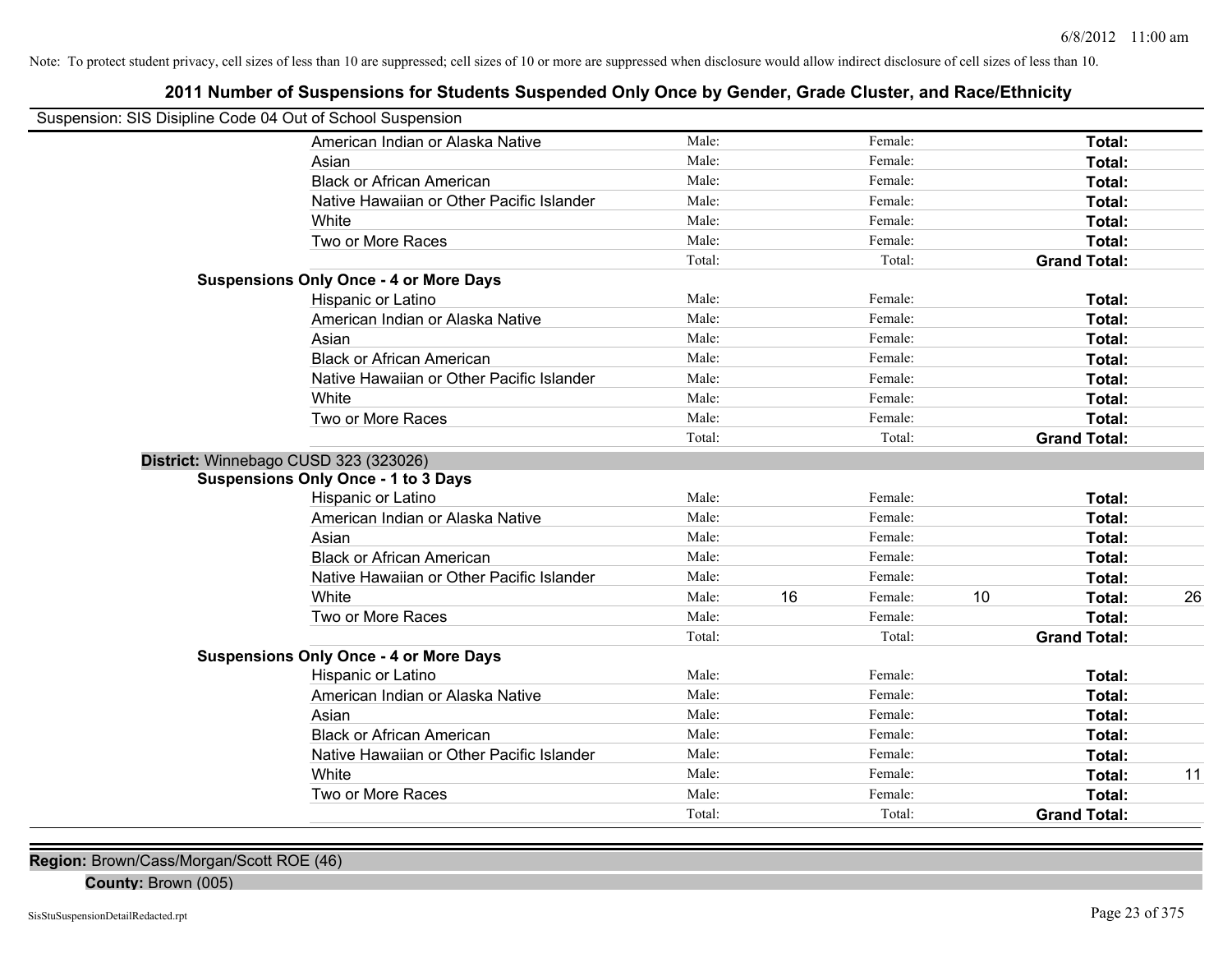|                    | Suspension: SIS Disipline Code 04 Out of School Suspension |        |         |                     |    |
|--------------------|------------------------------------------------------------|--------|---------|---------------------|----|
|                    | District: Brown County CUSD 1 (001026)                     |        |         |                     |    |
|                    | <b>Suspensions Only Once - 1 to 3 Days</b>                 |        |         |                     |    |
|                    | Hispanic or Latino                                         | Male:  | Female: | Total:              |    |
|                    | American Indian or Alaska Native                           | Male:  | Female: | Total:              |    |
|                    | Asian                                                      | Male:  | Female: | Total:              |    |
|                    | <b>Black or African American</b>                           | Male:  | Female: | Total:              |    |
|                    | Native Hawaiian or Other Pacific Islander                  | Male:  | Female: | Total:              |    |
|                    | White                                                      | Male:  | Female: | Total:              | 13 |
|                    | Two or More Races                                          | Male:  | Female: | Total:              |    |
|                    |                                                            | Total: | Total:  | <b>Grand Total:</b> |    |
| County: Cass (009) |                                                            |        |         |                     |    |
|                    | District: A-C Central CUSD 262 (262026)                    |        |         |                     |    |
|                    | <b>Suspensions Only Once - 1 to 3 Days</b>                 |        |         |                     |    |
|                    | Hispanic or Latino                                         | Male:  | Female: | Total:              |    |
|                    | American Indian or Alaska Native                           | Male:  | Female: | Total:              |    |
|                    | Asian                                                      | Male:  | Female: | Total:              |    |
|                    | <b>Black or African American</b>                           | Male:  | Female: | Total:              |    |
|                    | Native Hawaiian or Other Pacific Islander                  | Male:  | Female: | Total:              |    |
|                    | White                                                      | Male:  | Female: | Total:              |    |
|                    | Two or More Races                                          | Male:  | Female: | Total:              |    |
|                    |                                                            | Total: | Total:  | <b>Grand Total:</b> |    |
|                    | <b>Suspensions Only Once - 4 or More Days</b>              |        |         |                     |    |
|                    | Hispanic or Latino                                         | Male:  | Female: | Total:              |    |
|                    | American Indian or Alaska Native                           | Male:  | Female: | Total:              |    |
|                    | Asian                                                      | Male:  | Female: | Total:              |    |
|                    | <b>Black or African American</b>                           | Male:  | Female: | Total:              |    |
|                    | Native Hawaiian or Other Pacific Islander                  | Male:  | Female: | Total:              |    |
|                    | White                                                      | Male:  | Female: | Total:              |    |
|                    | Two or More Races                                          | Male:  | Female: | Total:              |    |
|                    |                                                            | Total: | Total:  | <b>Grand Total:</b> |    |
|                    | District: Beardstown CUSD 15 (015026)                      |        |         |                     |    |
|                    | <b>Suspensions Only Once - 1 to 3 Days</b>                 |        |         |                     |    |
|                    | Hispanic or Latino                                         | Male:  | Female: | Total:              | 16 |
|                    | American Indian or Alaska Native                           | Male:  | Female: | Total:              |    |
|                    | Asian                                                      | Male:  | Female: | Total:              |    |
|                    | <b>Black or African American</b>                           | Male:  | Female: | Total:              |    |
|                    | Native Hawaiian or Other Pacific Islander                  | Male:  | Female: | Total:              |    |
|                    | White                                                      | Male:  | Female: | Total:              | 12 |
|                    |                                                            |        |         |                     |    |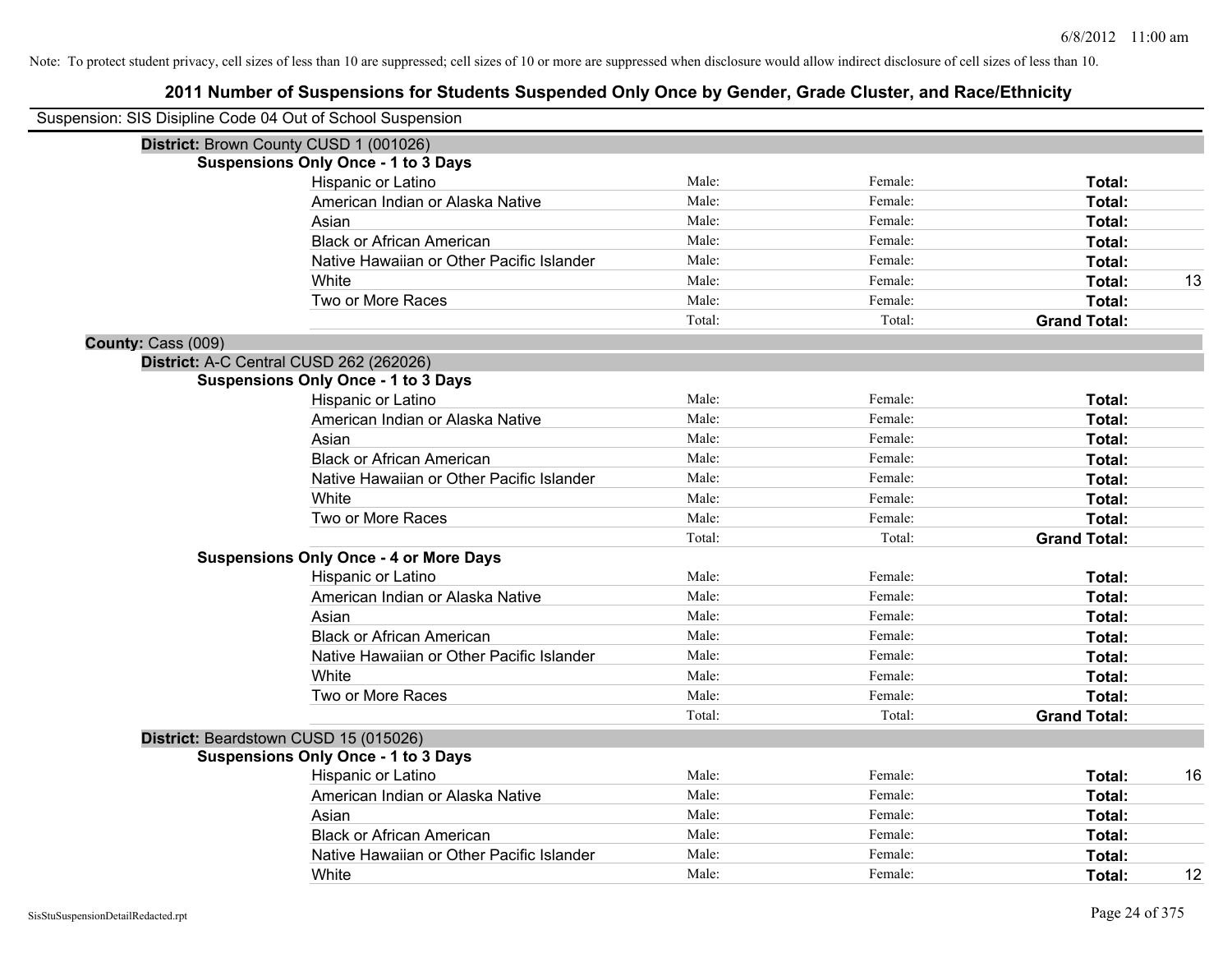|                      | Suspension: SIS Disipline Code 04 Out of School Suspension |        |         |                     |    |
|----------------------|------------------------------------------------------------|--------|---------|---------------------|----|
|                      | Two or More Races                                          | Male:  | Female: | Total:              |    |
|                      |                                                            | Total: | Total:  | <b>Grand Total:</b> |    |
|                      | <b>Suspensions Only Once - 4 or More Days</b>              |        |         |                     |    |
|                      | Hispanic or Latino                                         | Male:  | Female: | Total:              | 10 |
|                      | American Indian or Alaska Native                           | Male:  | Female: | Total:              |    |
|                      | Asian                                                      | Male:  | Female: | Total:              |    |
|                      | <b>Black or African American</b>                           | Male:  | Female: | Total:              |    |
|                      | Native Hawaiian or Other Pacific Islander                  | Male:  | Female: | Total:              |    |
|                      | White                                                      | Male:  | Female: | Total:              |    |
|                      | Two or More Races                                          | Male:  | Female: | Total:              |    |
|                      |                                                            | Total: | Total:  | <b>Grand Total:</b> |    |
|                      | District: Virginia CUSD 64 (064026)                        |        |         |                     |    |
|                      | <b>Suspensions Only Once - 1 to 3 Days</b>                 |        |         |                     |    |
|                      | Hispanic or Latino                                         | Male:  | Female: | Total:              |    |
|                      | American Indian or Alaska Native                           | Male:  | Female: | Total:              |    |
|                      | Asian                                                      | Male:  | Female: | Total:              |    |
|                      | <b>Black or African American</b>                           | Male:  | Female: | Total:              |    |
|                      | Native Hawaiian or Other Pacific Islander                  | Male:  | Female: | Total:              |    |
|                      | White                                                      | Male:  | Female: | Total:              | 18 |
|                      | Two or More Races                                          | Male:  | Female: | Total:              |    |
|                      |                                                            | Total: | Total:  | <b>Grand Total:</b> |    |
|                      | <b>Suspensions Only Once - 4 or More Days</b>              |        |         |                     |    |
|                      | Hispanic or Latino                                         | Male:  | Female: | Total:              |    |
|                      | American Indian or Alaska Native                           | Male:  | Female: | Total:              |    |
|                      | Asian                                                      | Male:  | Female: | Total:              |    |
|                      | <b>Black or African American</b>                           | Male:  | Female: | Total:              |    |
|                      | Native Hawaiian or Other Pacific Islander                  | Male:  | Female: | Total:              |    |
|                      | White                                                      | Male:  | Female: | Total:              |    |
|                      | Two or More Races                                          | Male:  | Female: | Total:              |    |
|                      |                                                            | Total: | Total:  | <b>Grand Total:</b> |    |
| County: Morgan (069) |                                                            |        |         |                     |    |
|                      | District: Franklin CUSD 1 (001026)                         |        |         |                     |    |
|                      | <b>Suspensions Only Once - 1 to 3 Days</b>                 |        |         |                     |    |
|                      | Hispanic or Latino                                         | Male:  | Female: | Total:              |    |
|                      | American Indian or Alaska Native                           | Male:  | Female: | Total:              |    |
|                      | Asian                                                      | Male:  | Female: | Total:              |    |
|                      | <b>Black or African American</b>                           | Male:  | Female: | Total:              |    |
|                      | Native Hawaiian or Other Pacific Islander                  | Male:  | Female: | Total:              |    |
|                      | White                                                      | Male:  | Female: | Total:              |    |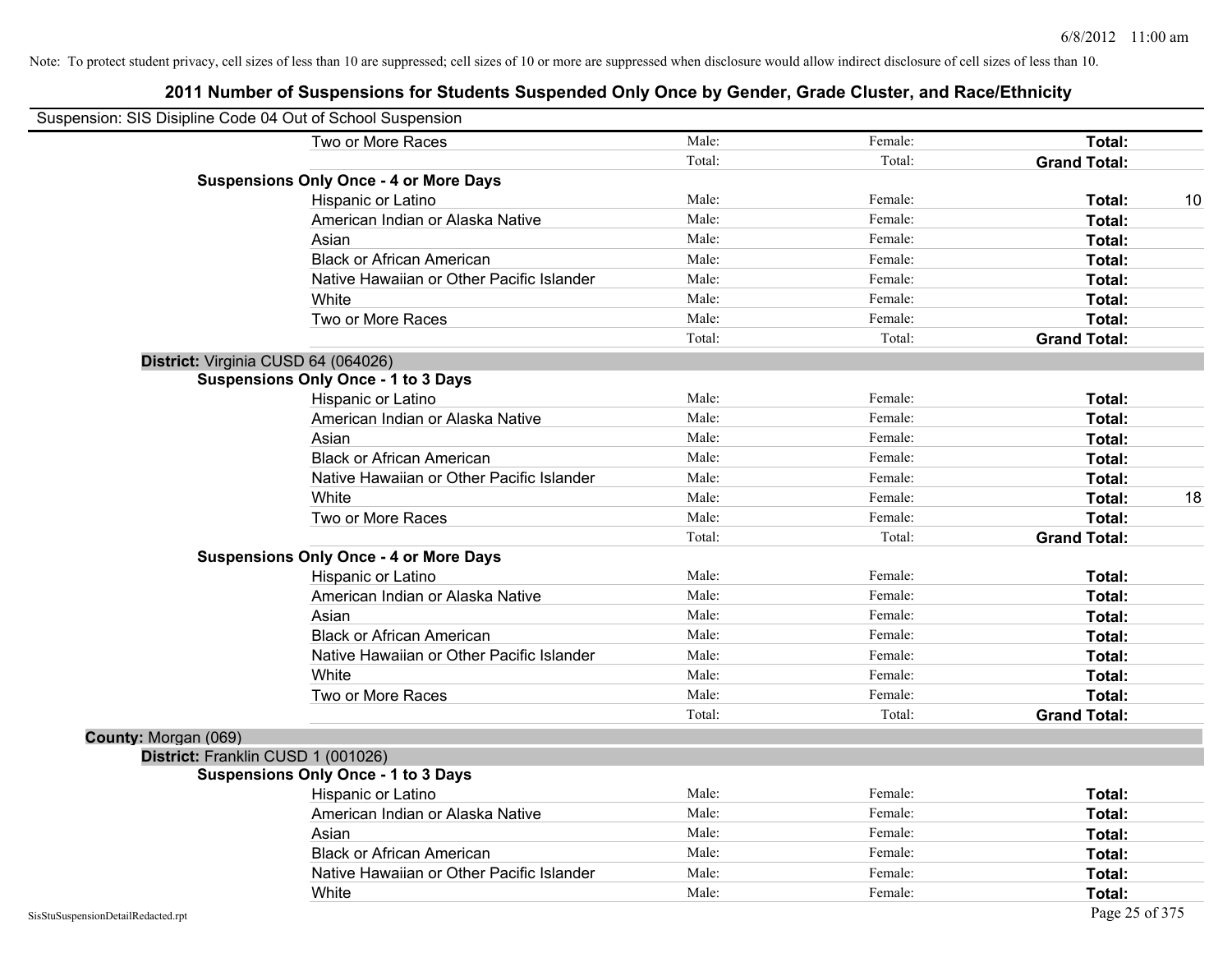| Suspension: SIS Disipline Code 04 Out of School Suspension |                                                   |        |    |         |    |                     |     |
|------------------------------------------------------------|---------------------------------------------------|--------|----|---------|----|---------------------|-----|
|                                                            | Two or More Races                                 | Male:  |    | Female: |    | Total:              |     |
|                                                            |                                                   | Total: |    | Total:  |    | <b>Grand Total:</b> |     |
|                                                            | <b>Suspensions Only Once - 4 or More Days</b>     |        |    |         |    |                     |     |
|                                                            | Hispanic or Latino                                | Male:  |    | Female: |    | Total:              |     |
|                                                            | American Indian or Alaska Native                  | Male:  |    | Female: |    | Total:              |     |
|                                                            | Asian                                             | Male:  |    | Female: |    | Total:              |     |
|                                                            | <b>Black or African American</b>                  | Male:  |    | Female: |    | Total:              |     |
|                                                            | Native Hawaiian or Other Pacific Islander         | Male:  |    | Female: |    | Total:              |     |
|                                                            | White                                             | Male:  |    | Female: |    | Total:              |     |
|                                                            | Two or More Races                                 | Male:  |    | Female: |    | Total:              |     |
|                                                            |                                                   | Total: |    | Total:  |    | <b>Grand Total:</b> |     |
|                                                            | District: Jacksonville SD 117 (117022)            |        |    |         |    |                     |     |
|                                                            | <b>Suspensions Only Once - 1 to 3 Days</b>        |        |    |         |    |                     |     |
|                                                            | Hispanic or Latino                                | Male:  |    | Female: |    | Total:              |     |
|                                                            | American Indian or Alaska Native                  | Male:  |    | Female: |    | Total:              |     |
|                                                            | Asian                                             | Male:  |    | Female: |    | Total:              |     |
|                                                            | <b>Black or African American</b>                  | Male:  |    | Female: |    | Total:              | 23  |
|                                                            | Native Hawaiian or Other Pacific Islander         | Male:  |    | Female: |    | Total:              |     |
|                                                            | White                                             | Male:  | 62 | Female: | 43 | Total:              | 105 |
|                                                            | Two or More Races                                 | Male:  |    | Female: |    | Total:              | 14  |
|                                                            |                                                   | Total: |    | Total:  |    | <b>Grand Total:</b> |     |
|                                                            | <b>Suspensions Only Once - 4 or More Days</b>     |        |    |         |    |                     |     |
|                                                            | Hispanic or Latino                                | Male:  |    | Female: |    | Total:              |     |
|                                                            | American Indian or Alaska Native                  | Male:  |    | Female: |    | Total:              |     |
|                                                            | Asian                                             | Male:  |    | Female: |    | Total:              |     |
|                                                            | <b>Black or African American</b>                  | Male:  |    | Female: |    | Total:              |     |
|                                                            | Native Hawaiian or Other Pacific Islander         | Male:  |    | Female: |    | Total:              |     |
|                                                            | White                                             | Male:  |    | Female: |    | Total:              | 18  |
|                                                            | Two or More Races                                 | Male:  |    | Female: |    | Total:              |     |
|                                                            |                                                   | Total: |    | Total:  |    | <b>Grand Total:</b> |     |
|                                                            | District: Meredosia-Chambersburg CUSD 11 (011026) |        |    |         |    |                     |     |
|                                                            | <b>Suspensions Only Once - 1 to 3 Days</b>        |        |    |         |    |                     |     |
|                                                            | Hispanic or Latino                                | Male:  |    | Female: |    | Total:              |     |
|                                                            | American Indian or Alaska Native                  | Male:  |    | Female: |    | Total:              |     |
|                                                            | Asian                                             | Male:  |    | Female: |    | Total:              |     |
|                                                            | <b>Black or African American</b>                  | Male:  |    | Female: |    | Total:              |     |
|                                                            | Native Hawaiian or Other Pacific Islander         | Male:  |    | Female: |    | Total:              |     |
|                                                            | White                                             | Male:  |    | Female: |    | Total:              | 13  |
|                                                            | Two or More Races                                 | Male:  |    | Female: |    | Total:              |     |
| SisStuSuspensionDetailRedacted.rpt                         |                                                   |        |    |         |    | Page 26 of 375      |     |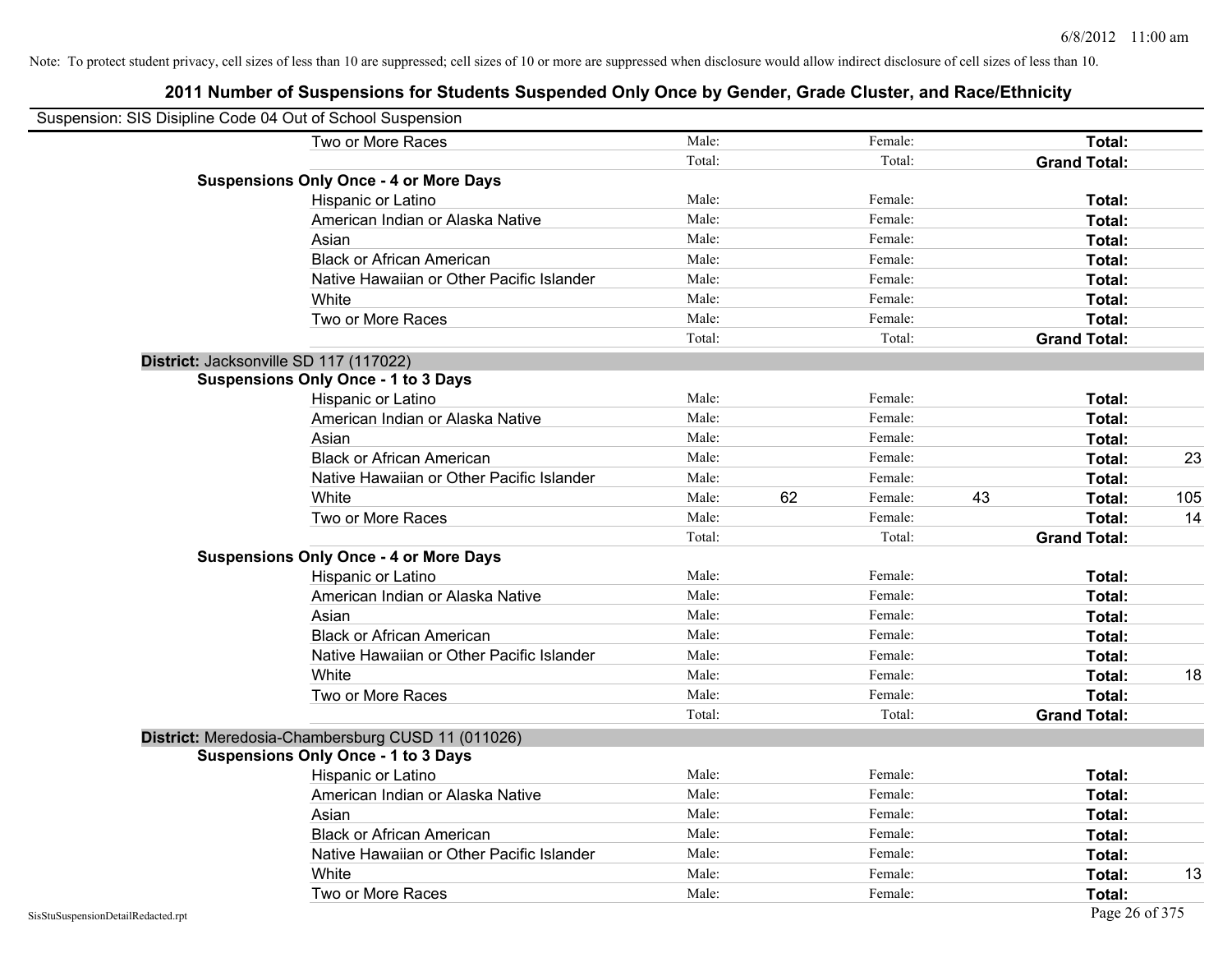|                     | Suspension: SIS Disipline Code 04 Out of School Suspension |        |         |                     |
|---------------------|------------------------------------------------------------|--------|---------|---------------------|
|                     |                                                            | Total: | Total:  | <b>Grand Total:</b> |
|                     | <b>Suspensions Only Once - 4 or More Days</b>              |        |         |                     |
|                     | Hispanic or Latino                                         | Male:  | Female: | Total:              |
|                     | American Indian or Alaska Native                           | Male:  | Female: | Total:              |
|                     | Asian                                                      | Male:  | Female: | Total:              |
|                     | <b>Black or African American</b>                           | Male:  | Female: | Total:              |
|                     | Native Hawaiian or Other Pacific Islander                  | Male:  | Female: | Total:              |
|                     | White                                                      | Male:  | Female: | Total:              |
|                     | Two or More Races                                          | Male:  | Female: | Total:              |
|                     |                                                            | Total: | Total:  | <b>Grand Total:</b> |
|                     | District: Triopia CUSD 27 (027026)                         |        |         |                     |
|                     | <b>Suspensions Only Once - 1 to 3 Days</b>                 |        |         |                     |
|                     | Hispanic or Latino                                         | Male:  | Female: | Total:              |
|                     | American Indian or Alaska Native                           | Male:  | Female: | Total:              |
|                     | Asian                                                      | Male:  | Female: | Total:              |
|                     | <b>Black or African American</b>                           | Male:  | Female: | Total:              |
|                     | Native Hawaiian or Other Pacific Islander                  | Male:  | Female: | Total:              |
|                     | White                                                      | Male:  | Female: | Total:              |
|                     | Two or More Races                                          | Male:  | Female: | Total:              |
|                     |                                                            | Total: | Total:  | <b>Grand Total:</b> |
|                     | District: Waverly CUSD 6 (006026)                          |        |         |                     |
|                     | <b>Suspensions Only Once - 4 or More Days</b>              |        |         |                     |
|                     | Hispanic or Latino                                         | Male:  | Female: | Total:              |
|                     | American Indian or Alaska Native                           | Male:  | Female: | Total:              |
|                     | Asian                                                      | Male:  | Female: | Total:              |
|                     | <b>Black or African American</b>                           | Male:  | Female: | Total:              |
|                     | Native Hawaiian or Other Pacific Islander                  | Male:  | Female: | Total:              |
|                     | White                                                      | Male:  | Female: | Total:              |
|                     | Two or More Races                                          | Male:  | Female: | Total:              |
|                     |                                                            | Total: | Total:  | <b>Grand Total:</b> |
| County: Scott (086) |                                                            |        |         |                     |
|                     | District: Scott-Morgan CUSD 2 (002026)                     |        |         |                     |
|                     | <b>Suspensions Only Once - 1 to 3 Days</b>                 |        |         |                     |
|                     | Hispanic or Latino                                         | Male:  | Female: | Total:              |
|                     | American Indian or Alaska Native                           | Male:  | Female: | Total:              |
|                     | Asian                                                      | Male:  | Female: | Total:              |
|                     | <b>Black or African American</b>                           | Male:  | Female: | Total:              |
|                     | Native Hawaiian or Other Pacific Islander                  | Male:  | Female: | Total:              |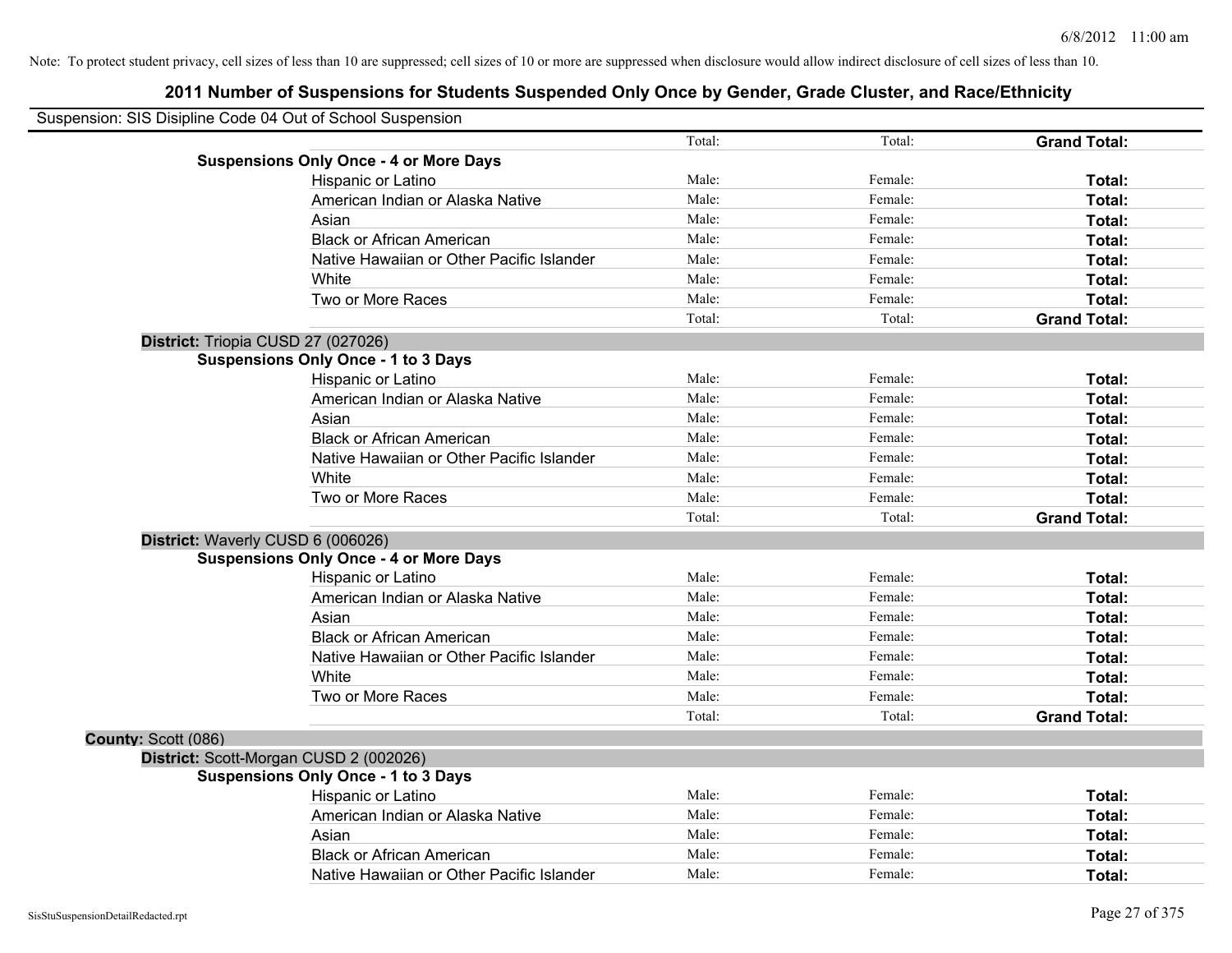| Suspension: SIS Disipline Code 04 Out of School Suspension |                                               |        |         |                     |
|------------------------------------------------------------|-----------------------------------------------|--------|---------|---------------------|
|                                                            | White                                         | Male:  | Female: | Total:<br>14        |
|                                                            | Two or More Races                             | Male:  | Female: | <b>Total:</b>       |
|                                                            |                                               | Total: | Total:  | <b>Grand Total:</b> |
|                                                            | District: Winchester CUSD 1 (001026)          |        |         |                     |
|                                                            | <b>Suspensions Only Once - 1 to 3 Days</b>    |        |         |                     |
|                                                            | Hispanic or Latino                            | Male:  | Female: | Total:              |
|                                                            | American Indian or Alaska Native              | Male:  | Female: | Total:              |
|                                                            | Asian                                         | Male:  | Female: | Total:              |
|                                                            | <b>Black or African American</b>              | Male:  | Female: | Total:              |
|                                                            | Native Hawaiian or Other Pacific Islander     | Male:  | Female: | Total:              |
|                                                            | White                                         | Male:  | Female: | Total:              |
|                                                            | Two or More Races                             | Male:  | Female: | Total:              |
|                                                            |                                               | Total: | Total:  | <b>Grand Total:</b> |
|                                                            |                                               |        |         |                     |
| Region: Bureau/Henry/Stark ROE (28)                        |                                               |        |         |                     |
| County: Bureau (006)                                       |                                               |        |         |                     |
|                                                            | District: Bureau Valley CUSD 340 (340026)     |        |         |                     |
|                                                            | <b>Suspensions Only Once - 1 to 3 Days</b>    |        |         |                     |
|                                                            | Hispanic or Latino                            | Male:  | Female: | Total:              |
|                                                            | American Indian or Alaska Native              | Male:  | Female: | Total:              |
|                                                            | Asian                                         | Male:  | Female: | Total:              |
|                                                            | <b>Black or African American</b>              | Male:  | Female: | Total:              |
|                                                            | Native Hawaiian or Other Pacific Islander     | Male:  | Female: | Total:              |
|                                                            | White                                         | Male:  | Female: | 16<br>Total:        |
|                                                            | Two or More Races                             | Male:  | Female: | Total:              |
|                                                            |                                               | Total: | Total:  | <b>Grand Total:</b> |
|                                                            | <b>Suspensions Only Once - 4 or More Days</b> |        |         |                     |
|                                                            | Hispanic or Latino                            | Male:  | Female: | Total:              |
|                                                            | American Indian or Alaska Native              | Male:  | Female: | Total:              |
|                                                            | Asian                                         | Male:  | Female: | Total:              |
|                                                            | <b>Black or African American</b>              | Male:  | Female: | Total:              |
|                                                            | Native Hawaiian or Other Pacific Islander     | Male:  | Female: | Total:              |
|                                                            | White                                         | Male:  | Female: | 11<br>Total:        |
|                                                            | Two or More Races                             | Male:  | Female: | Total:              |
|                                                            |                                               | Total: | Total:  | <b>Grand Total:</b> |
| District: Cherry SD 92 (092002)                            |                                               |        |         |                     |
|                                                            | <b>Suspensions Only Once - 1 to 3 Days</b>    |        |         |                     |
|                                                            | Hispanic or Latino                            | Male:  | Female: | Total:              |
|                                                            |                                               |        |         |                     |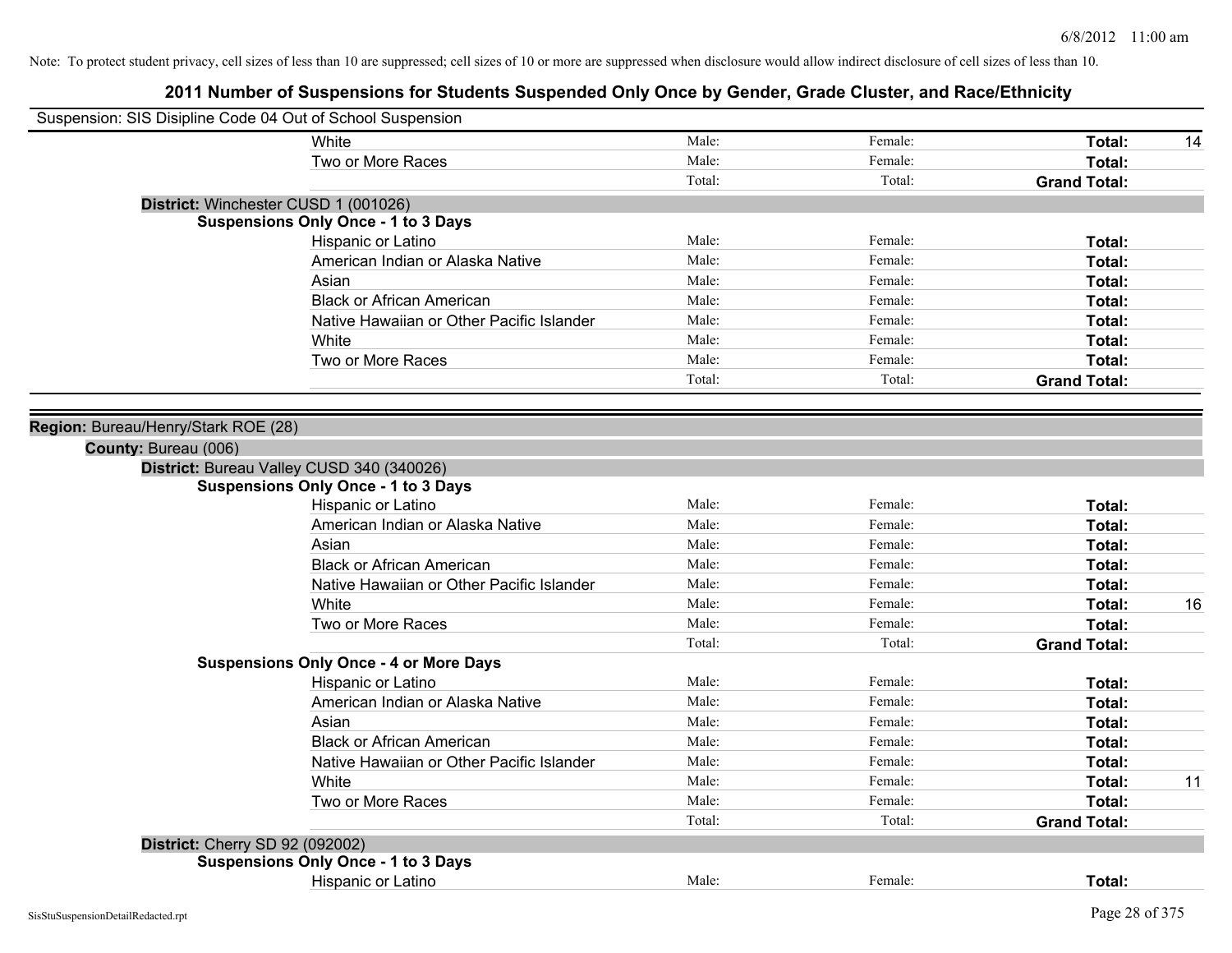## **2011 Number of Suspensions for Students Suspended Only Once by Gender, Grade Cluster, and Race/Ethnicity**

|                                  | Suspension: SIS Disipline Code 04 Out of School Suspension |        |         |                     |    |
|----------------------------------|------------------------------------------------------------|--------|---------|---------------------|----|
|                                  | American Indian or Alaska Native                           | Male:  | Female: | Total:              |    |
|                                  | Asian                                                      | Male:  | Female: | Total:              |    |
|                                  | <b>Black or African American</b>                           | Male:  | Female: | Total:              |    |
|                                  | Native Hawaiian or Other Pacific Islander                  | Male:  | Female: | Total:              |    |
|                                  | White                                                      | Male:  | Female: | Total:              |    |
|                                  | Two or More Races                                          | Male:  | Female: | Total:              |    |
|                                  |                                                            | Total: | Total:  | <b>Grand Total:</b> |    |
| District: Dalzell SD 98 (098002) |                                                            |        |         |                     |    |
|                                  | <b>Suspensions Only Once - 1 to 3 Days</b>                 |        |         |                     |    |
|                                  | Hispanic or Latino                                         | Male:  | Female: | Total:              |    |
|                                  | American Indian or Alaska Native                           | Male:  | Female: | Total:              |    |
|                                  | Asian                                                      | Male:  | Female: | Total:              |    |
|                                  | <b>Black or African American</b>                           | Male:  | Female: | Total:              |    |
|                                  | Native Hawaiian or Other Pacific Islander                  | Male:  | Female: | Total:              |    |
|                                  | White                                                      | Male:  | Female: | Total:              |    |
|                                  | Two or More Races                                          | Male:  | Female: | <b>Total:</b>       |    |
|                                  |                                                            | Total: | Total:  | <b>Grand Total:</b> |    |
|                                  | District: DePue USD 103 (103022)                           |        |         |                     |    |
|                                  | <b>Suspensions Only Once - 1 to 3 Days</b>                 |        |         |                     |    |
|                                  | Hispanic or Latino                                         | Male:  | Female: | Total:              | 19 |
|                                  | American Indian or Alaska Native                           | Male:  | Female: | Total:              |    |
|                                  | Asian                                                      | Male:  | Female: | Total:              |    |
|                                  | <b>Black or African American</b>                           | Male:  | Female: | Total:              |    |
|                                  | Native Hawaiian or Other Pacific Islander                  | Male:  | Female: | Total:              |    |
|                                  | White                                                      | Male:  | Female: | Total:              |    |
|                                  | Two or More Races                                          | Male:  | Female: | <b>Total:</b>       |    |
|                                  |                                                            | Total: | Total:  | <b>Grand Total:</b> |    |
| District: Hall HSD 502 (502017)  |                                                            |        |         |                     |    |
|                                  | <b>Suspensions Only Once - 1 to 3 Days</b>                 |        |         |                     |    |
|                                  | Hispanic or Latino                                         | Male:  | Female: | Total:              |    |
|                                  | American Indian or Alaska Native                           | Male:  | Female: | Total:              |    |
|                                  | Asian                                                      | Male:  | Female: | Total:              |    |
|                                  | <b>Black or African American</b>                           | Male:  | Female: | Total:              |    |
|                                  | Native Hawaiian or Other Pacific Islander                  | Male:  | Female: | Total:              |    |
|                                  | White                                                      | Male:  | Female: | Total:              | 13 |
|                                  | Two or More Races                                          | Male:  | Female: | Total:              |    |
|                                  |                                                            | Total: | Total:  | <b>Grand Total:</b> |    |

**Suspensions Only Once - 4 or More Days**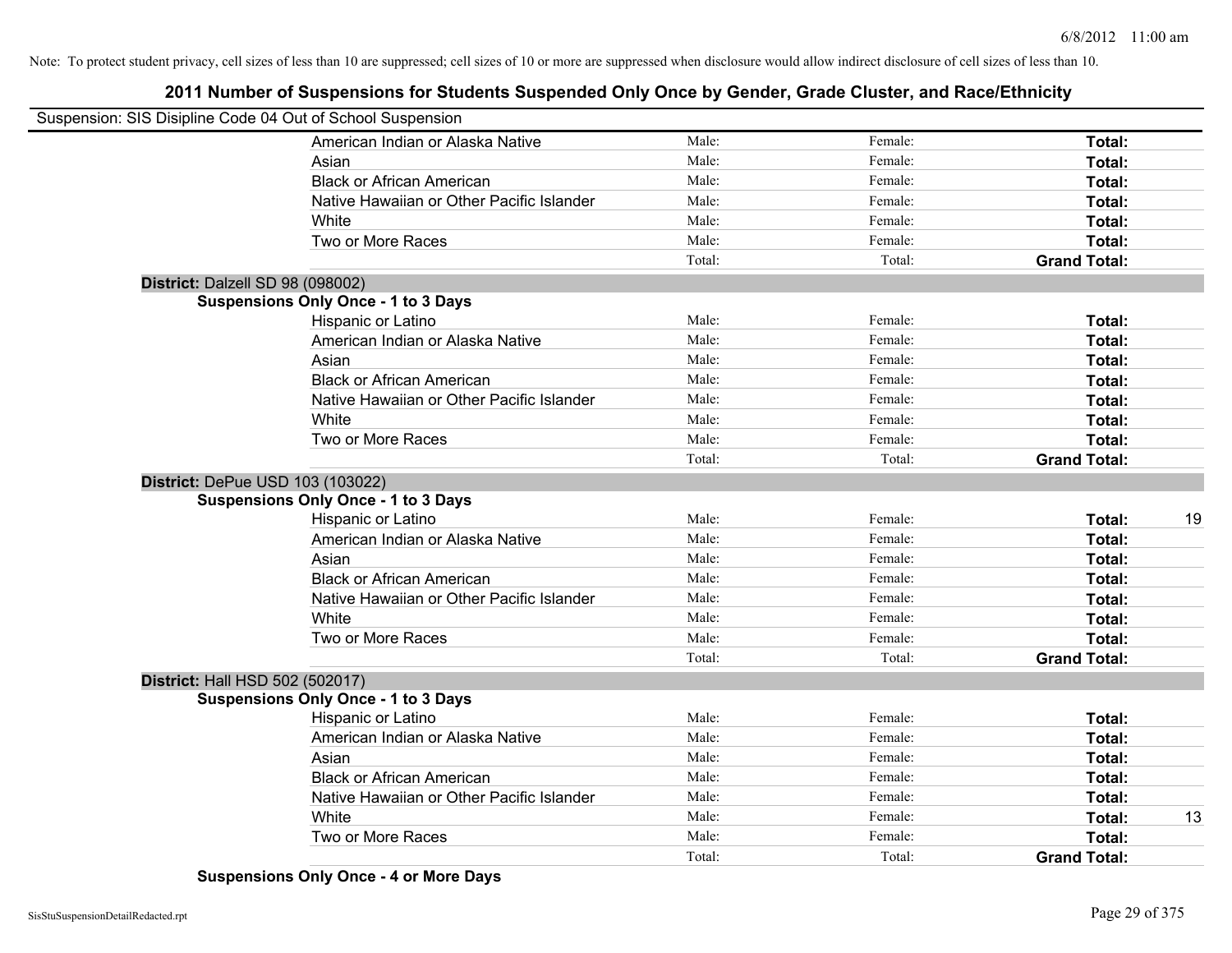| Suspension: SIS Disipline Code 04 Out of School Suspension |        |         |                     |
|------------------------------------------------------------|--------|---------|---------------------|
| Hispanic or Latino                                         | Male:  | Female: | Total:              |
| American Indian or Alaska Native                           | Male:  | Female: | Total:              |
| Asian                                                      | Male:  | Female: | Total:              |
| <b>Black or African American</b>                           | Male:  | Female: | Total:              |
| Native Hawaiian or Other Pacific Islander                  | Male:  | Female: | Total:              |
| White                                                      | Male:  | Female: | Total:              |
| Two or More Races                                          | Male:  | Female: | Total:              |
|                                                            | Total: | Total:  | <b>Grand Total:</b> |
| District: La Moille CUSD 303 (303026)                      |        |         |                     |
| <b>Suspensions Only Once - 1 to 3 Days</b>                 |        |         |                     |
| Hispanic or Latino                                         | Male:  | Female: | Total:              |
| American Indian or Alaska Native                           | Male:  | Female: | Total:              |
| Asian                                                      | Male:  | Female: | Total:              |
| <b>Black or African American</b>                           | Male:  | Female: | Total:              |
| Native Hawaiian or Other Pacific Islander                  | Male:  | Female: | Total:              |
| White                                                      | Male:  | Female: | Total:              |
| Two or More Races                                          | Male:  | Female: | Total:              |
|                                                            | Total: | Total:  | <b>Grand Total:</b> |
| <b>Suspensions Only Once - 4 or More Days</b>              |        |         |                     |
| Hispanic or Latino                                         | Male:  | Female: | Total:              |
| American Indian or Alaska Native                           | Male:  | Female: | Total:              |
| Asian                                                      | Male:  | Female: | Total:              |
| <b>Black or African American</b>                           | Male:  | Female: | Total:              |
| Native Hawaiian or Other Pacific Islander                  | Male:  | Female: | Total:              |
| White                                                      | Male:  | Female: | Total:              |
| Two or More Races                                          | Male:  | Female: | Total:              |
|                                                            | Total: | Total:  | <b>Grand Total:</b> |
| District: Leepertown CCSD 175 (175004)                     |        |         |                     |
| <b>Suspensions Only Once - 4 or More Days</b>              |        |         |                     |
| Hispanic or Latino                                         | Male:  | Female: | Total:              |
| American Indian or Alaska Native                           | Male:  | Female: | Total:              |
| Asian                                                      | Male:  | Female: | Total:              |
| <b>Black or African American</b>                           | Male:  | Female: | Total:              |
| Native Hawaiian or Other Pacific Islander                  | Male:  | Female: | Total:              |
| White                                                      | Male:  | Female: | Total:              |
| Two or More Races                                          | Male:  | Female: | <b>Total:</b>       |
|                                                            | Total: | Total:  | <b>Grand Total:</b> |

**District:** Malden CCSD 84 (084004)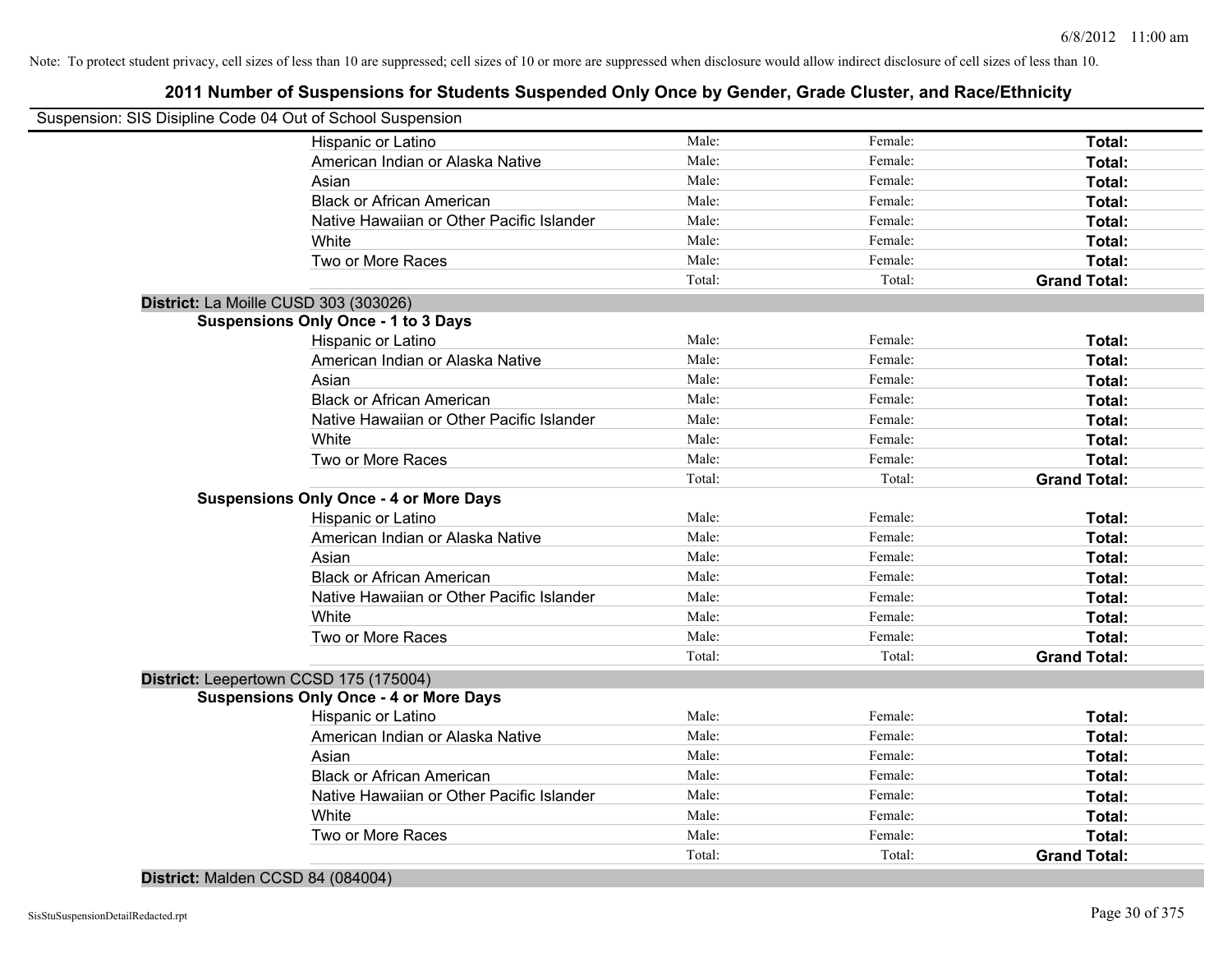| Suspension: SIS Disipline Code 04 Out of School Suspension |                                               |        |         |                     |    |
|------------------------------------------------------------|-----------------------------------------------|--------|---------|---------------------|----|
|                                                            | <b>Suspensions Only Once - 1 to 3 Days</b>    |        |         |                     |    |
|                                                            | Hispanic or Latino                            | Male:  | Female: | Total:              |    |
|                                                            | American Indian or Alaska Native              | Male:  | Female: | Total:              |    |
|                                                            | Asian                                         | Male:  | Female: | Total:              |    |
|                                                            | <b>Black or African American</b>              | Male:  | Female: | Total:              |    |
|                                                            | Native Hawaiian or Other Pacific Islander     | Male:  | Female: | Total:              |    |
|                                                            | White                                         | Male:  | Female: | Total:              |    |
|                                                            | Two or More Races                             | Male:  | Female: | Total:              |    |
|                                                            |                                               | Total: | Total:  | <b>Grand Total:</b> |    |
|                                                            | District: Princeton ESD 115 (115002)          |        |         |                     |    |
|                                                            | <b>Suspensions Only Once - 1 to 3 Days</b>    |        |         |                     |    |
|                                                            | Hispanic or Latino                            | Male:  | Female: | Total:              |    |
|                                                            | American Indian or Alaska Native              | Male:  | Female: | Total:              |    |
|                                                            | Asian                                         | Male:  | Female: | Total:              |    |
|                                                            | <b>Black or African American</b>              | Male:  | Female: | Total:              |    |
|                                                            | Native Hawaiian or Other Pacific Islander     | Male:  | Female: | Total:              |    |
|                                                            | White                                         | Male:  | Female: | Total:              | 11 |
|                                                            | Two or More Races                             | Male:  | Female: | Total:              |    |
|                                                            |                                               | Total: | Total:  | <b>Grand Total:</b> |    |
|                                                            | <b>Suspensions Only Once - 4 or More Days</b> |        |         |                     |    |
|                                                            | Hispanic or Latino                            | Male:  | Female: | Total:              |    |
|                                                            | American Indian or Alaska Native              | Male:  | Female: | Total:              |    |
|                                                            | Asian                                         | Male:  | Female: | Total:              |    |
|                                                            | <b>Black or African American</b>              | Male:  | Female: | Total:              |    |
|                                                            | Native Hawaiian or Other Pacific Islander     | Male:  | Female: | Total:              |    |
|                                                            | White                                         | Male:  | Female: | Total:              |    |
|                                                            | Two or More Races                             | Male:  | Female: | Total:              |    |
|                                                            |                                               | Total: | Total:  | <b>Grand Total:</b> |    |
|                                                            | District: Princeton HSD 500 (500015)          |        |         |                     |    |
|                                                            | <b>Suspensions Only Once - 1 to 3 Days</b>    |        |         |                     |    |
|                                                            | Hispanic or Latino                            | Male:  | Female: | Total:              |    |
|                                                            | American Indian or Alaska Native              | Male:  | Female: | Total:              |    |
|                                                            | Asian                                         | Male:  | Female: | Total:              |    |
|                                                            | <b>Black or African American</b>              | Male:  | Female: | Total:              |    |
|                                                            | Native Hawaiian or Other Pacific Islander     | Male:  | Female: | Total:              |    |
|                                                            | White                                         | Male:  | Female: | Total:              | 19 |
|                                                            | Two or More Races                             | Male:  | Female: | <b>Total:</b>       |    |
|                                                            |                                               | Total: | Total:  | <b>Grand Total:</b> |    |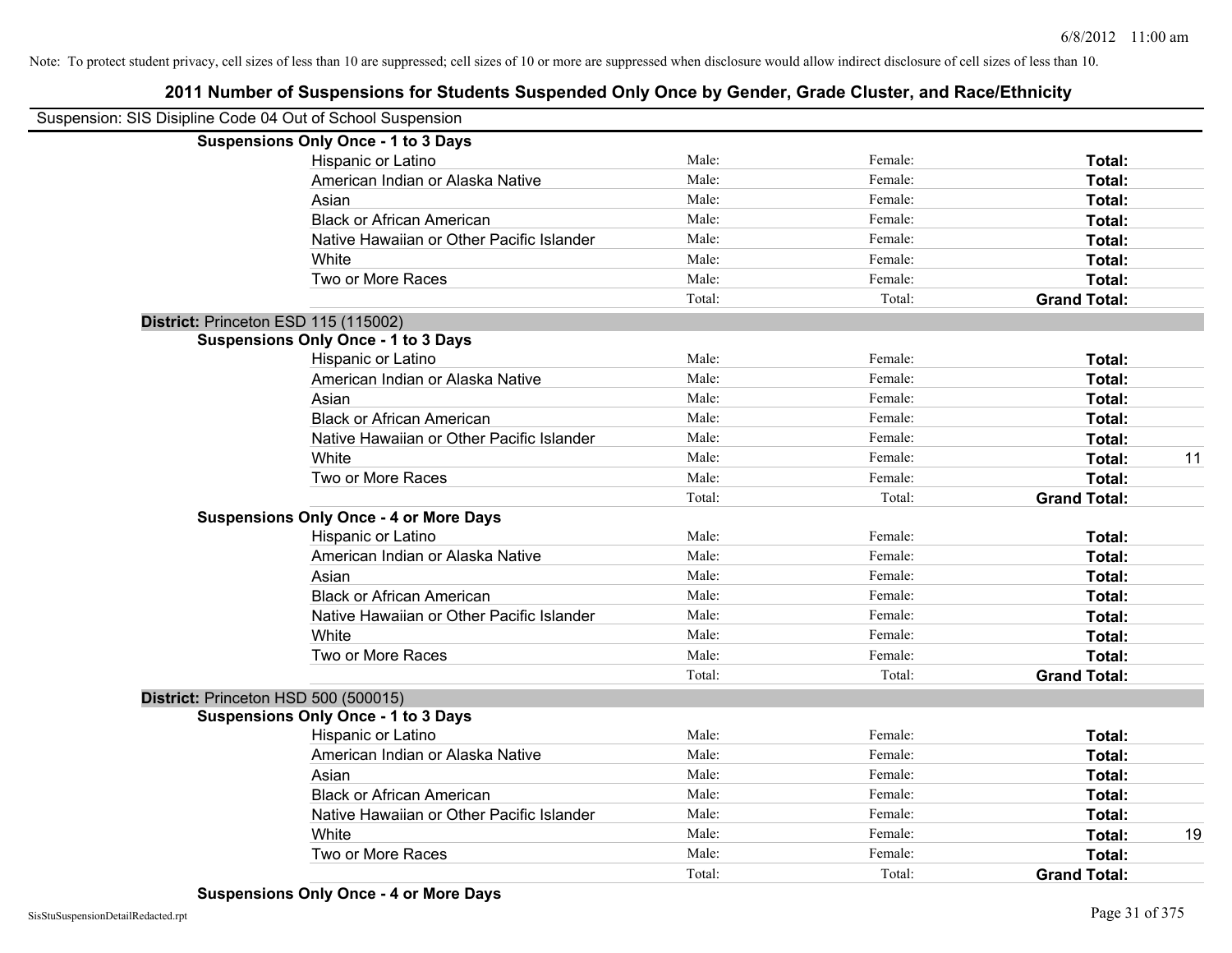|                     | Suspension: SIS Disipline Code 04 Out of School Suspension |        |         |                     |
|---------------------|------------------------------------------------------------|--------|---------|---------------------|
|                     | Hispanic or Latino                                         | Male:  | Female: | Total:              |
|                     | American Indian or Alaska Native                           | Male:  | Female: | Total:              |
|                     | Asian                                                      | Male:  | Female: | Total:              |
|                     | <b>Black or African American</b>                           | Male:  | Female: | Total:              |
|                     | Native Hawaiian or Other Pacific Islander                  | Male:  | Female: | Total:              |
|                     | White                                                      | Male:  | Female: | Total:              |
|                     | Two or More Races                                          | Male:  | Female: | Total:              |
|                     |                                                            | Total: | Total:  | <b>Grand Total:</b> |
|                     | District: Spring Valley CCSD 99 (099004)                   |        |         |                     |
|                     | <b>Suspensions Only Once - 1 to 3 Days</b>                 |        |         |                     |
|                     | Hispanic or Latino                                         | Male:  | Female: | Total:              |
|                     | American Indian or Alaska Native                           | Male:  | Female: | Total:              |
|                     | Asian                                                      | Male:  | Female: | Total:              |
|                     | <b>Black or African American</b>                           | Male:  | Female: | Total:              |
|                     | Native Hawaiian or Other Pacific Islander                  | Male:  | Female: | Total:              |
|                     | White                                                      | Male:  | Female: | 11<br>Total:        |
|                     | Two or More Races                                          | Male:  | Female: | Total:              |
|                     |                                                            | Total: | Total:  | <b>Grand Total:</b> |
|                     | <b>Suspensions Only Once - 4 or More Days</b>              |        |         |                     |
|                     | Hispanic or Latino                                         | Male:  | Female: | Total:              |
|                     | American Indian or Alaska Native                           | Male:  | Female: | Total:              |
|                     | Asian                                                      | Male:  | Female: | Total:              |
|                     | <b>Black or African American</b>                           | Male:  | Female: | Total:              |
|                     | Native Hawaiian or Other Pacific Islander                  | Male:  | Female: | Total:              |
|                     | White                                                      | Male:  | Female: | Total:              |
|                     | Two or More Races                                          | Male:  | Female: | Total:              |
|                     |                                                            | Total: | Total:  | <b>Grand Total:</b> |
| County: Henry (037) |                                                            |        |         |                     |
|                     | District: AlWood CUSD 225 (225026)                         |        |         |                     |
|                     | <b>Suspensions Only Once - 1 to 3 Days</b>                 |        |         |                     |
|                     | Hispanic or Latino                                         | Male:  | Female: | Total:              |
|                     | American Indian or Alaska Native                           | Male:  | Female: | Total:              |
|                     | Asian                                                      | Male:  | Female: | Total:              |
|                     | <b>Black or African American</b>                           | Male:  | Female: | Total:              |
|                     | Native Hawaiian or Other Pacific Islander                  | Male:  | Female: | Total:              |
|                     | White                                                      | Male:  | Female: | Total:              |
|                     | Two or More Races                                          | Male:  | Female: | <b>Total:</b>       |
|                     |                                                            | Total: | Total:  | <b>Grand Total:</b> |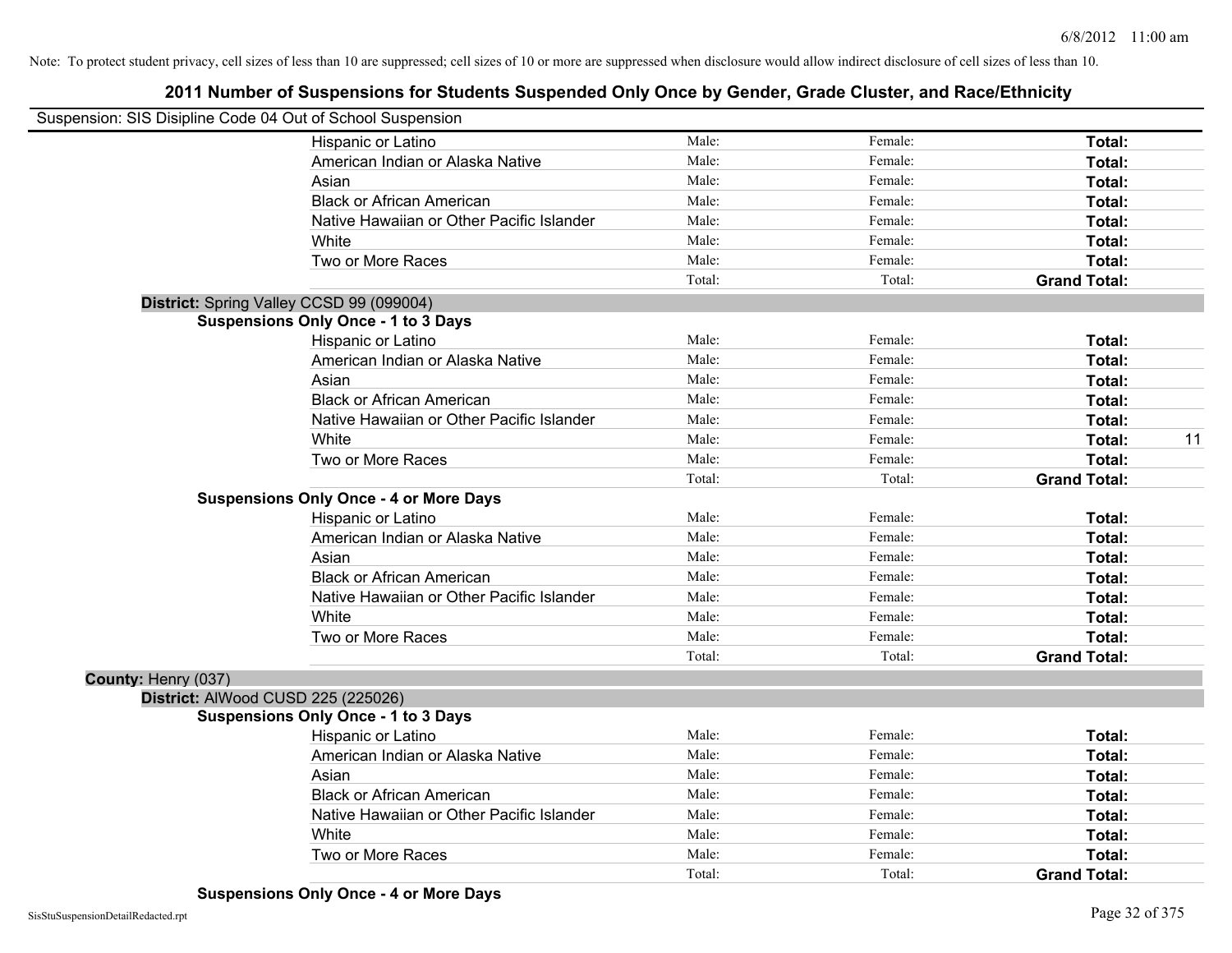| Suspension: SIS Disipline Code 04 Out of School Suspension |                                            |        |         |                     |
|------------------------------------------------------------|--------------------------------------------|--------|---------|---------------------|
|                                                            | Hispanic or Latino                         | Male:  | Female: | Total:              |
|                                                            | American Indian or Alaska Native           | Male:  | Female: | Total:              |
|                                                            | Asian                                      | Male:  | Female: | Total:              |
|                                                            | <b>Black or African American</b>           | Male:  | Female: | Total:              |
|                                                            | Native Hawaiian or Other Pacific Islander  | Male:  | Female: | Total:              |
|                                                            | White                                      | Male:  | Female: | Total:              |
|                                                            | Two or More Races                          | Male:  | Female: | Total:              |
|                                                            |                                            | Total: | Total:  | <b>Grand Total:</b> |
|                                                            | District: Annawan CUSD 226 (226026)        |        |         |                     |
|                                                            | <b>Suspensions Only Once - 1 to 3 Days</b> |        |         |                     |
|                                                            | Hispanic or Latino                         | Male:  | Female: | Total:              |
|                                                            | American Indian or Alaska Native           | Male:  | Female: | Total:              |
|                                                            | Asian                                      | Male:  | Female: | Total:              |
|                                                            | <b>Black or African American</b>           | Male:  | Female: | Total:              |
|                                                            | Native Hawaiian or Other Pacific Islander  | Male:  | Female: | Total:              |
|                                                            | White                                      | Male:  | Female: | Total:              |
|                                                            | Two or More Races                          | Male:  | Female: | Total:              |
|                                                            |                                            | Total: | Total:  | <b>Grand Total:</b> |
|                                                            | District: Cambridge CUSD 227 (227026)      |        |         |                     |
|                                                            | <b>Suspensions Only Once - 1 to 3 Days</b> |        |         |                     |
|                                                            | Hispanic or Latino                         | Male:  | Female: | Total:              |
|                                                            | American Indian or Alaska Native           | Male:  | Female: | Total:              |
|                                                            | Asian                                      | Male:  | Female: | Total:              |
|                                                            | <b>Black or African American</b>           | Male:  | Female: | Total:              |
|                                                            | Native Hawaiian or Other Pacific Islander  | Male:  | Female: | Total:              |
|                                                            | White                                      | Male:  | Female: | Total:              |
|                                                            | Two or More Races                          | Male:  | Female: | Total:              |
|                                                            |                                            | Total: | Total:  | <b>Grand Total:</b> |
| District: Colona SD 190 (190002)                           |                                            |        |         |                     |
|                                                            | <b>Suspensions Only Once - 1 to 3 Days</b> |        |         |                     |
|                                                            | Hispanic or Latino                         | Male:  | Female: | Total:              |
|                                                            | American Indian or Alaska Native           | Male:  | Female: | Total:              |
|                                                            | Asian                                      | Male:  | Female: | Total:              |
|                                                            | <b>Black or African American</b>           | Male:  | Female: | Total:              |
|                                                            | Native Hawaiian or Other Pacific Islander  | Male:  | Female: | Total:              |
|                                                            | White                                      | Male:  | Female: | Total:              |
|                                                            | Two or More Races                          | Male:  | Female: | <b>Total:</b>       |
|                                                            |                                            | Total: | Total:  | <b>Grand Total:</b> |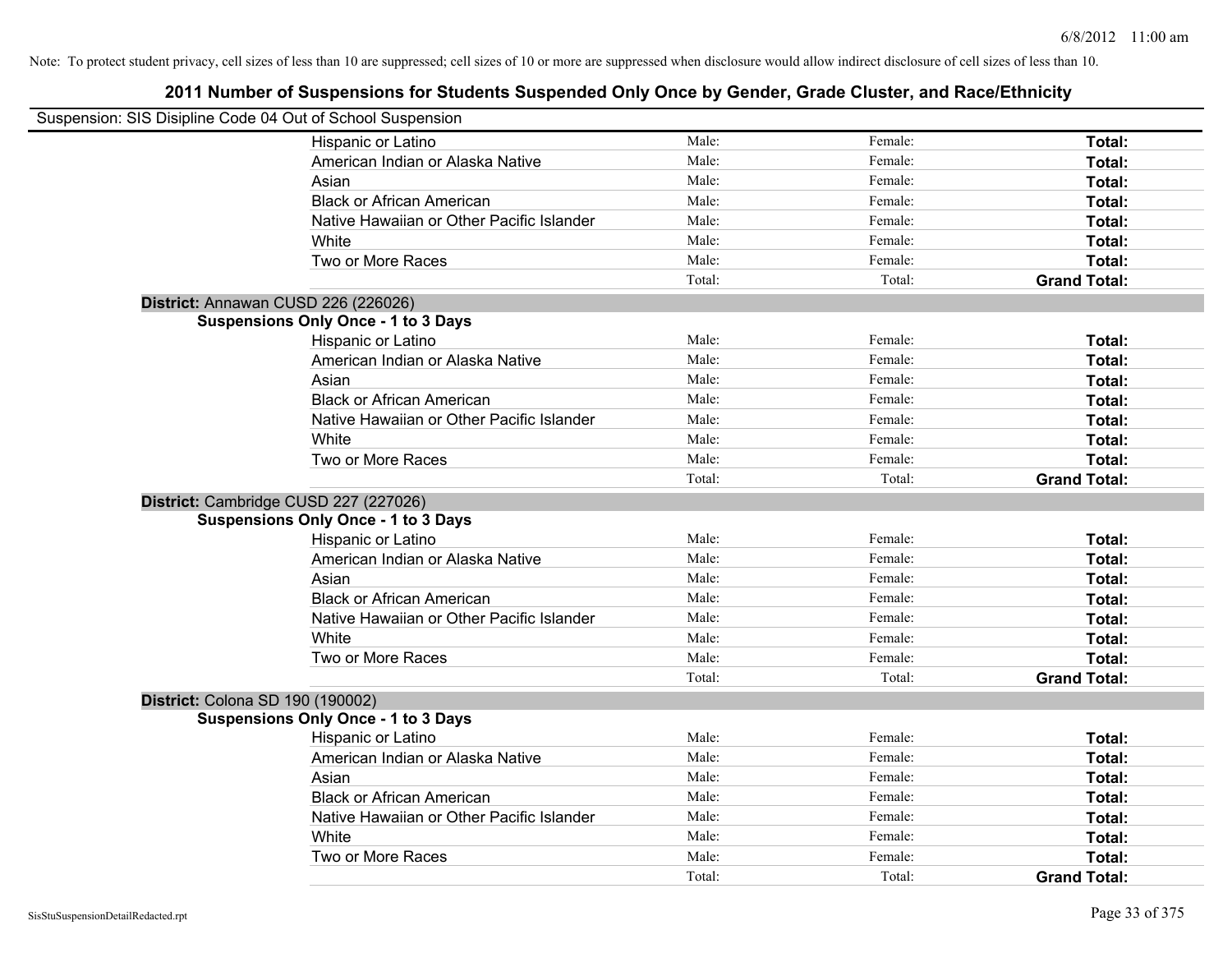| Suspension: SIS Disipline Code 04 Out of School Suspension |                                               |        |    |         |    |                     |    |
|------------------------------------------------------------|-----------------------------------------------|--------|----|---------|----|---------------------|----|
|                                                            | <b>Suspensions Only Once - 4 or More Days</b> |        |    |         |    |                     |    |
|                                                            | Hispanic or Latino                            | Male:  |    | Female: |    | Total:              |    |
|                                                            | American Indian or Alaska Native              | Male:  |    | Female: |    | Total:              |    |
|                                                            | Asian                                         | Male:  |    | Female: |    | Total:              |    |
|                                                            | <b>Black or African American</b>              | Male:  |    | Female: |    | Total:              |    |
|                                                            | Native Hawaiian or Other Pacific Islander     | Male:  |    | Female: |    | Total:              |    |
|                                                            | White                                         | Male:  |    | Female: |    | Total:              |    |
|                                                            | Two or More Races                             | Male:  |    | Female: |    | Total:              |    |
|                                                            |                                               | Total: |    | Total:  |    | <b>Grand Total:</b> |    |
|                                                            | District: Galva CUSD 224 (224026)             |        |    |         |    |                     |    |
|                                                            | <b>Suspensions Only Once - 1 to 3 Days</b>    |        |    |         |    |                     |    |
|                                                            | Hispanic or Latino                            | Male:  |    | Female: |    | Total:              |    |
|                                                            | American Indian or Alaska Native              | Male:  |    | Female: |    | Total:              |    |
|                                                            | Asian                                         | Male:  |    | Female: |    | Total:              |    |
|                                                            | <b>Black or African American</b>              | Male:  |    | Female: |    | Total:              |    |
|                                                            | Native Hawaiian or Other Pacific Islander     | Male:  |    | Female: |    | Total:              |    |
|                                                            | White                                         | Male:  |    | Female: |    | Total:              | 19 |
|                                                            | Two or More Races                             | Male:  |    | Female: |    | Total:              |    |
|                                                            |                                               | Total: |    | Total:  |    | <b>Grand Total:</b> |    |
|                                                            | <b>Suspensions Only Once - 4 or More Days</b> |        |    |         |    |                     |    |
|                                                            | Hispanic or Latino                            | Male:  |    | Female: |    | Total:              |    |
|                                                            | American Indian or Alaska Native              | Male:  |    | Female: |    | Total:              |    |
|                                                            | Asian                                         | Male:  |    | Female: |    | Total:              |    |
|                                                            | <b>Black or African American</b>              | Male:  |    | Female: |    | Total:              |    |
|                                                            | Native Hawaiian or Other Pacific Islander     | Male:  |    | Female: |    | Total:              |    |
|                                                            | White                                         | Male:  |    | Female: |    | Total:              |    |
|                                                            | Two or More Races                             | Male:  |    | Female: |    | Total:              |    |
|                                                            |                                               | Total: |    | Total:  |    | <b>Grand Total:</b> |    |
|                                                            | District: Geneseo CUSD 228 (228026)           |        |    |         |    |                     |    |
|                                                            | <b>Suspensions Only Once - 1 to 3 Days</b>    |        |    |         |    |                     |    |
|                                                            | Hispanic or Latino                            | Male:  |    | Female: |    | Total:              |    |
|                                                            | American Indian or Alaska Native              | Male:  |    | Female: |    | Total:              |    |
|                                                            | Asian                                         | Male:  |    | Female: |    | Total:              |    |
|                                                            | <b>Black or African American</b>              | Male:  |    | Female: |    | Total:              |    |
|                                                            | Native Hawaiian or Other Pacific Islander     | Male:  |    | Female: |    | Total:              |    |
|                                                            | White                                         | Male:  | 29 | Female: | 10 | Total:              | 39 |
|                                                            | Two or More Races                             | Male:  |    | Female: |    | <b>Total:</b>       |    |
|                                                            |                                               | Total: |    | Total:  |    | <b>Grand Total:</b> |    |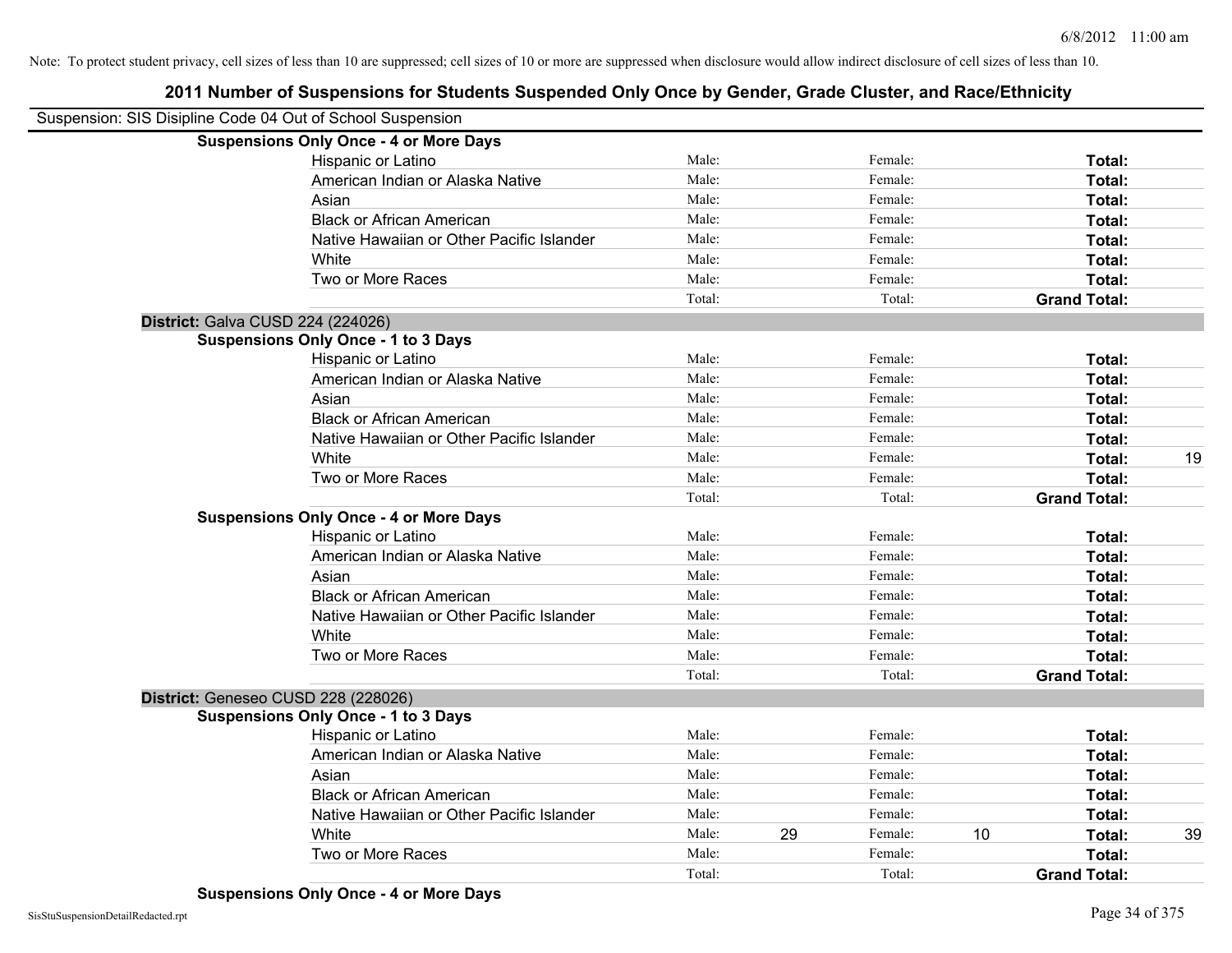## **2011 Number of Suspensions for Students Suspended Only Once by Gender, Grade Cluster, and Race/Ethnicity**

| Suspension: SIS Disipline Code 04 Out of School Suspension |        |         |                     |    |
|------------------------------------------------------------|--------|---------|---------------------|----|
| Hispanic or Latino                                         | Male:  | Female: | Total:              |    |
| American Indian or Alaska Native                           | Male:  | Female: | Total:              |    |
| Asian                                                      | Male:  | Female: | Total:              |    |
| <b>Black or African American</b>                           | Male:  | Female: | Total:              |    |
| Native Hawaiian or Other Pacific Islander                  | Male:  | Female: | Total:              |    |
| White                                                      | Male:  | Female: | Total:              |    |
| Two or More Races                                          | Male:  | Female: | Total:              |    |
|                                                            | Total: | Total:  | <b>Grand Total:</b> |    |
| District: Kewanee CUSD 229 (229026)                        |        |         |                     |    |
| <b>Suspensions Only Once - 1 to 3 Days</b>                 |        |         |                     |    |
| Hispanic or Latino                                         | Male:  | Female: | Total:              |    |
| American Indian or Alaska Native                           | Male:  | Female: | Total:              |    |
| Asian                                                      | Male:  | Female: | Total:              |    |
| <b>Black or African American</b>                           | Male:  | Female: | Total:              | 15 |
| Native Hawaiian or Other Pacific Islander                  | Male:  | Female: | Total:              |    |
| White                                                      | Male:  | Female: | Total:              | 46 |
| Two or More Races                                          | Male:  | Female: | Total:              |    |
|                                                            | Total: | Total:  | <b>Grand Total:</b> |    |
| <b>Suspensions Only Once - 4 or More Days</b>              |        |         |                     |    |
| Hispanic or Latino                                         | Male:  | Female: | Total:              |    |
| American Indian or Alaska Native                           | Male:  | Female: | Total:              |    |
| Asian                                                      | Male:  | Female: | Total:              |    |
| <b>Black or African American</b>                           | Male:  | Female: | Total:              |    |
| Native Hawaiian or Other Pacific Islander                  | Male:  | Female: | Total:              |    |
| White                                                      | Male:  | Female: | Total:              |    |
| Two or More Races                                          | Male:  | Female: | Total:              |    |
|                                                            | Total: | Total:  | <b>Grand Total:</b> |    |
| <b>District: Orion CUSD 223 (223026)</b>                   |        |         |                     |    |
| <b>Suspensions Only Once - 1 to 3 Days</b>                 |        |         |                     |    |
| Hispanic or Latino                                         | Male:  | Female: | Total:              |    |
| American Indian or Alaska Native                           | Male:  | Female: | Total:              |    |
| Asian                                                      | Male:  | Female: | Total:              |    |
| <b>Black or African American</b>                           | Male:  | Female: | Total:              |    |
| Native Hawaiian or Other Pacific Islander                  | Male:  | Female: | Total:              |    |
| White                                                      | Male:  | Female: | Total:              |    |
| Two or More Races                                          | Male:  | Female: | Total:              |    |
|                                                            | Total: | Total:  | <b>Grand Total:</b> |    |

**District:** Wethersfield CUSD 230 (230026)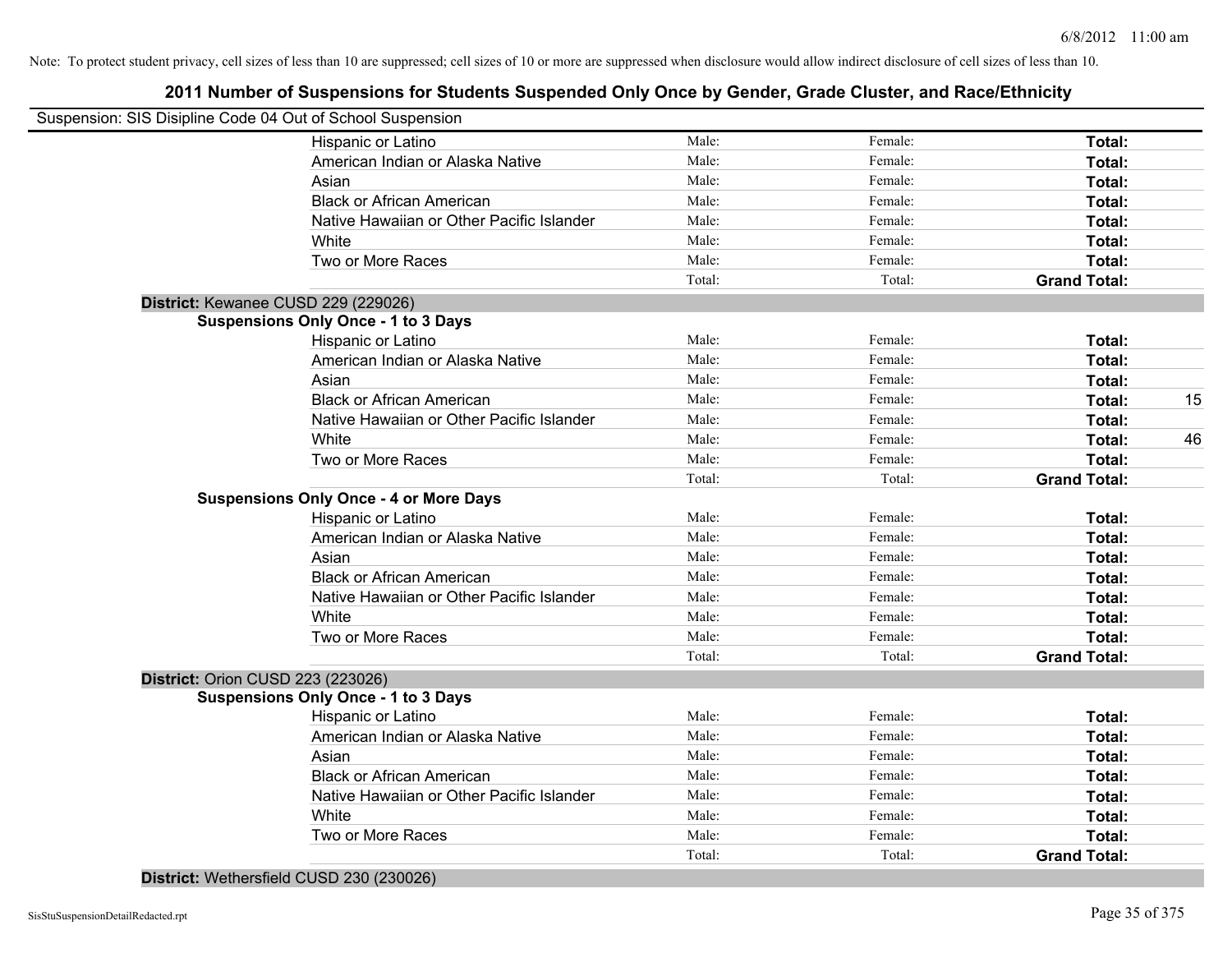|                                 | Suspension: SIS Disipline Code 04 Out of School Suspension |        |         |                           |
|---------------------------------|------------------------------------------------------------|--------|---------|---------------------------|
|                                 | <b>Suspensions Only Once - 1 to 3 Days</b>                 |        |         |                           |
|                                 | Hispanic or Latino                                         | Male:  | Female: | Total:                    |
|                                 | American Indian or Alaska Native                           | Male:  | Female: | Total:                    |
|                                 | Asian                                                      | Male:  | Female: | Total:                    |
|                                 | <b>Black or African American</b>                           | Male:  | Female: | Total:                    |
|                                 | Native Hawaiian or Other Pacific Islander                  | Male:  | Female: | Total:                    |
|                                 | White                                                      | Male:  | Female: | Total:                    |
|                                 | Two or More Races                                          | Male:  | Female: | Total:                    |
|                                 |                                                            | Total: | Total:  | <b>Grand Total:</b><br>12 |
|                                 | <b>Suspensions Only Once - 4 or More Days</b>              |        |         |                           |
|                                 | Hispanic or Latino                                         | Male:  | Female: | Total:                    |
|                                 | American Indian or Alaska Native                           | Male:  | Female: | Total:                    |
|                                 | Asian                                                      | Male:  | Female: | Total:                    |
|                                 | <b>Black or African American</b>                           | Male:  | Female: | Total:                    |
|                                 | Native Hawaiian or Other Pacific Islander                  | Male:  | Female: | Total:                    |
|                                 | White                                                      | Male:  | Female: | Total:                    |
|                                 | Two or More Races                                          | Male:  | Female: | Total:                    |
|                                 |                                                            | Total: | Total:  | <b>Grand Total:</b>       |
| County: Non-Public School (000) |                                                            |        |         |                           |
|                                 | District: Bureau/Henry/Stark ROE (000000)                  |        |         |                           |
|                                 | <b>Suspensions Only Once - 4 or More Days</b>              |        |         |                           |
|                                 | Hispanic or Latino                                         | Male:  | Female: | Total:                    |
|                                 | American Indian or Alaska Native                           | Male:  | Female: | Total:                    |
|                                 | Asian                                                      | Male:  | Female: | Total:                    |
|                                 | <b>Black or African American</b>                           | Male:  | Female: | Total:                    |
|                                 | Native Hawaiian or Other Pacific Islander                  | Male:  | Female: | Total:                    |
|                                 | White                                                      | Male:  | Female: | Total:                    |
|                                 | Two or More Races                                          | Male:  | Female: | Total:                    |
|                                 |                                                            | Total: | Total:  | <b>Grand Total:</b>       |
| County: Stark (088)             |                                                            |        |         |                           |
|                                 | District: Bradford CUSD 1 (001026)                         |        |         |                           |
|                                 | <b>Suspensions Only Once - 4 or More Days</b>              |        |         |                           |
|                                 | Hispanic or Latino                                         | Male:  | Female: | Total:                    |
|                                 | American Indian or Alaska Native                           | Male:  | Female: | Total:                    |
|                                 | Asian                                                      | Male:  | Female: | Total:                    |
|                                 | <b>Black or African American</b>                           | Male:  | Female: | Total:                    |
|                                 | Native Hawaiian or Other Pacific Islander                  | Male:  | Female: | Total:                    |
|                                 | White                                                      | Male:  | Female: | Total:                    |
|                                 | Two or More Races                                          | Male:  | Female: | Total:                    |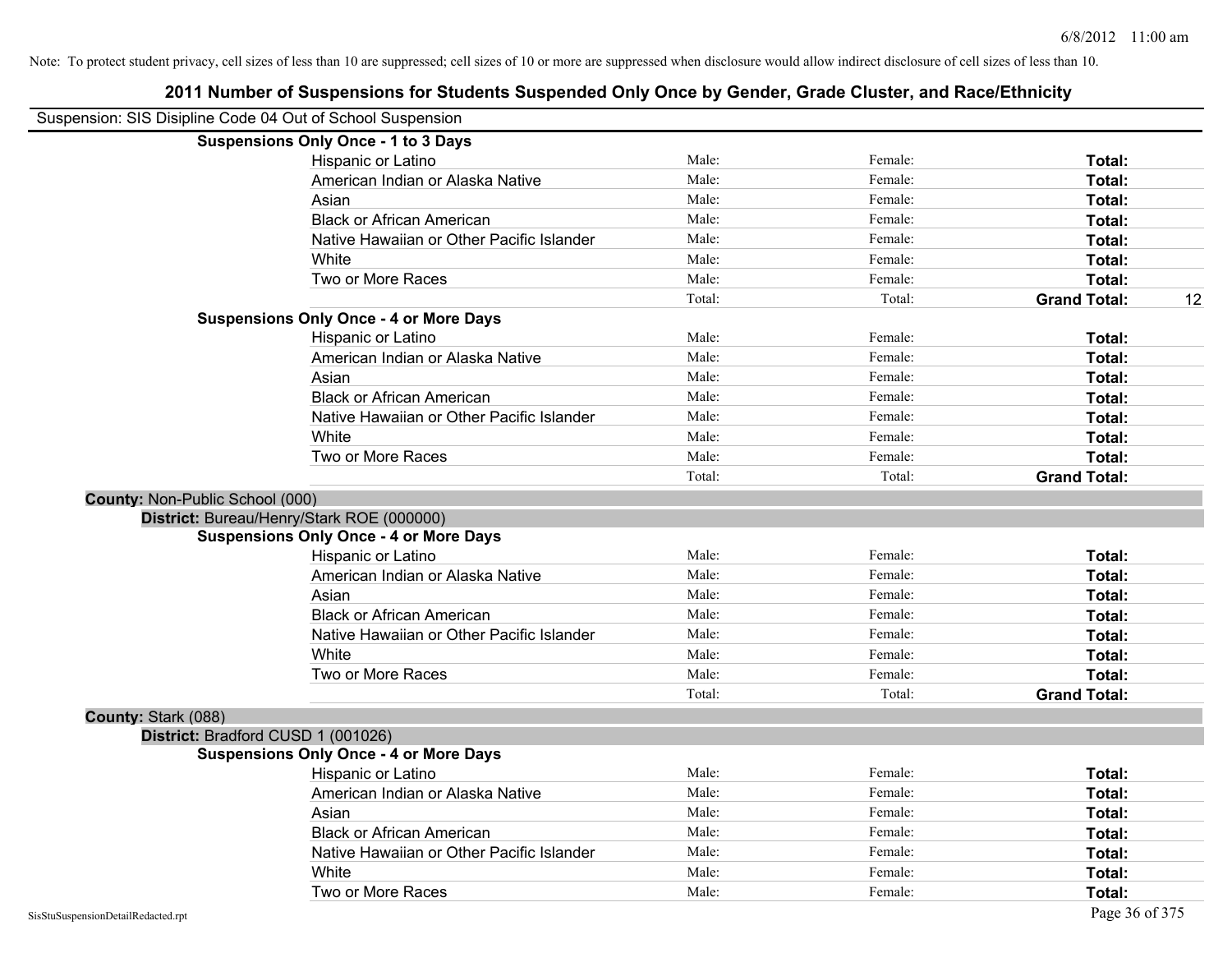| Suspension: SIS Disipline Code 04 Out of School Suspension |                                               |        |         |                     |
|------------------------------------------------------------|-----------------------------------------------|--------|---------|---------------------|
|                                                            |                                               | Total: | Total:  | <b>Grand Total:</b> |
| District: Stark County CUSD 100 (100026)                   |                                               |        |         |                     |
|                                                            | <b>Suspensions Only Once - 1 to 3 Days</b>    |        |         |                     |
|                                                            | Hispanic or Latino                            | Male:  | Female: | Total:              |
|                                                            | American Indian or Alaska Native              | Male:  | Female: | Total:              |
|                                                            | Asian                                         | Male:  | Female: | Total:              |
|                                                            | <b>Black or African American</b>              | Male:  | Female: | Total:              |
|                                                            | Native Hawaiian or Other Pacific Islander     | Male:  | Female: | Total:              |
|                                                            | White                                         | Male:  | Female: | 33<br>Total:        |
|                                                            | Two or More Races                             | Male:  | Female: | Total:              |
|                                                            |                                               | Total: | Total:  | <b>Grand Total:</b> |
|                                                            | <b>Suspensions Only Once - 4 or More Days</b> |        |         |                     |
|                                                            | Hispanic or Latino                            | Male:  | Female: | Total:              |
|                                                            | American Indian or Alaska Native              | Male:  | Female: | Total:              |
|                                                            | Asian                                         | Male:  | Female: | Total:              |
|                                                            | <b>Black or African American</b>              | Male:  | Female: | Total:              |
|                                                            | Native Hawaiian or Other Pacific Islander     | Male:  | Female: | Total:              |
|                                                            | White                                         | Male:  | Female: | Total:              |
|                                                            | Two or More Races                             | Male:  | Female: | Total:              |
|                                                            |                                               | Total: | Total:  | <b>Grand Total:</b> |
|                                                            |                                               |        |         |                     |
| Region: Calhoun/Greene/Jersy/Macoupin ROE (40)             |                                               |        |         |                     |
| County: Calhoun (007)                                      |                                               |        |         |                     |
| District: Brussels CUSD 42 (042026)                        |                                               |        |         |                     |
|                                                            | <b>Suspensions Only Once - 1 to 3 Days</b>    |        |         |                     |
|                                                            | Hispanic or Latino                            | Male:  | Female: | Total:              |
|                                                            | American Indian or Alaska Native              | Male:  | Female: | Total:              |
|                                                            | Asian                                         | Male:  | Female: | Total:              |
|                                                            | <b>Black or African American</b>              | Male:  | Female: | Total:              |
|                                                            | Native Hawaiian or Other Pacific Islander     | Male:  | Female: | Total:              |
|                                                            | White                                         | Male:  | Female: | Total:              |
|                                                            | Two or More Races                             | Male:  | Female: | Total:              |
|                                                            |                                               | Total: | Total:  | <b>Grand Total:</b> |
| District: Calhoun CUSD 40 (040026)                         |                                               |        |         |                     |
|                                                            | <b>Suspensions Only Once - 1 to 3 Days</b>    |        |         |                     |
|                                                            | Hispanic or Latino                            | Male:  | Female: | Total:              |
|                                                            | American Indian or Alaska Native              | Male:  | Female: | Total:              |
|                                                            | Asian                                         | Male:  | Female: | Total:              |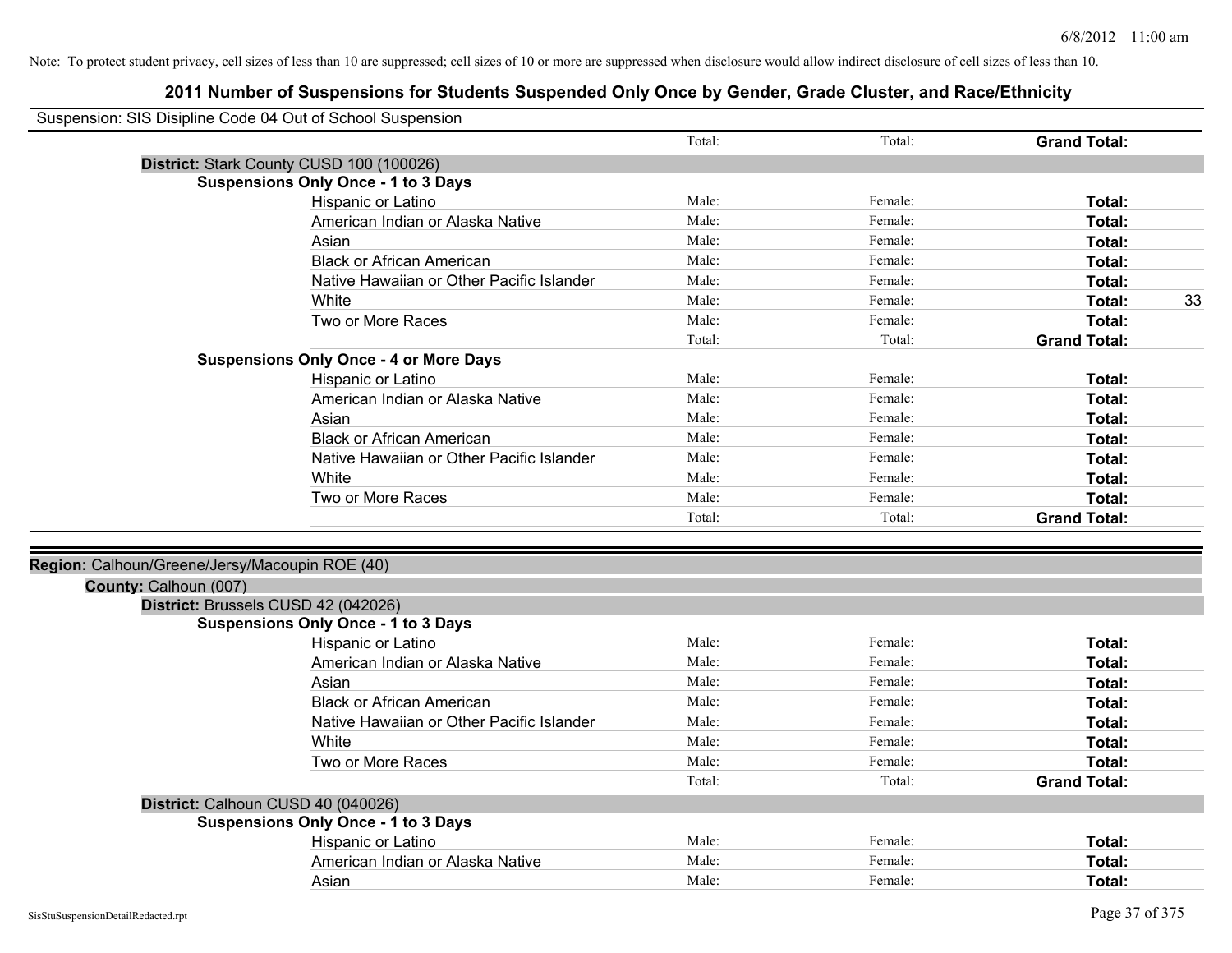| Suspension: SIS Disipline Code 04 Out of School Suspension |                                               |        |         |                     |    |
|------------------------------------------------------------|-----------------------------------------------|--------|---------|---------------------|----|
|                                                            | <b>Black or African American</b>              | Male:  | Female: | Total:              |    |
|                                                            | Native Hawaiian or Other Pacific Islander     | Male:  | Female: | Total:              |    |
|                                                            | White                                         | Male:  | Female: | Total:              |    |
|                                                            | Two or More Races                             | Male:  | Female: | Total:              |    |
|                                                            |                                               | Total: | Total:  | <b>Grand Total:</b> |    |
| County: Greene (031)                                       |                                               |        |         |                     |    |
|                                                            | District: Carrollton CUSD 1 (001026)          |        |         |                     |    |
|                                                            | <b>Suspensions Only Once - 1 to 3 Days</b>    |        |         |                     |    |
|                                                            | Hispanic or Latino                            | Male:  | Female: | Total:              |    |
|                                                            | American Indian or Alaska Native              | Male:  | Female: | Total:              |    |
|                                                            | Asian                                         | Male:  | Female: | Total:              |    |
|                                                            | <b>Black or African American</b>              | Male:  | Female: | Total:              |    |
|                                                            | Native Hawaiian or Other Pacific Islander     | Male:  | Female: | Total:              |    |
|                                                            | White                                         | Male:  | Female: | Total:              | 16 |
|                                                            | Two or More Races                             | Male:  | Female: | Total:              |    |
|                                                            |                                               | Total: | Total:  | <b>Grand Total:</b> |    |
|                                                            | <b>Suspensions Only Once - 4 or More Days</b> |        |         |                     |    |
|                                                            | Hispanic or Latino                            | Male:  | Female: | Total:              |    |
|                                                            | American Indian or Alaska Native              | Male:  | Female: | Total:              |    |
|                                                            | Asian                                         | Male:  | Female: | Total:              |    |
|                                                            | <b>Black or African American</b>              | Male:  | Female: | Total:              |    |
|                                                            | Native Hawaiian or Other Pacific Islander     | Male:  | Female: | Total:              |    |
|                                                            | White                                         | Male:  | Female: | Total:              |    |
|                                                            | Two or More Races                             | Male:  | Female: | Total:              |    |
|                                                            |                                               | Total: | Total:  | <b>Grand Total:</b> |    |
|                                                            | District: Greenfield CUSD 10 (010026)         |        |         |                     |    |
|                                                            | <b>Suspensions Only Once - 1 to 3 Days</b>    |        |         |                     |    |
|                                                            | Hispanic or Latino                            | Male:  | Female: | Total:              |    |
|                                                            | American Indian or Alaska Native              | Male:  | Female: | Total:              |    |
|                                                            | Asian                                         | Male:  | Female: | Total:              |    |
|                                                            | <b>Black or African American</b>              | Male:  | Female: | Total:              |    |
|                                                            | Native Hawaiian or Other Pacific Islander     | Male:  | Female: | Total:              |    |
|                                                            | White                                         | Male:  | Female: | Total:              |    |
|                                                            | Two or More Races                             | Male:  | Female: | Total:              |    |
|                                                            |                                               | Total: | Total:  | <b>Grand Total:</b> |    |
|                                                            | District: North Greene CUSD 3 (003026)        |        |         |                     |    |
|                                                            | <b>Suspensions Only Once - 1 to 3 Days</b>    |        |         |                     |    |
|                                                            | <b>Hispanic or Latino</b>                     | Male:  | Female: | Total:              |    |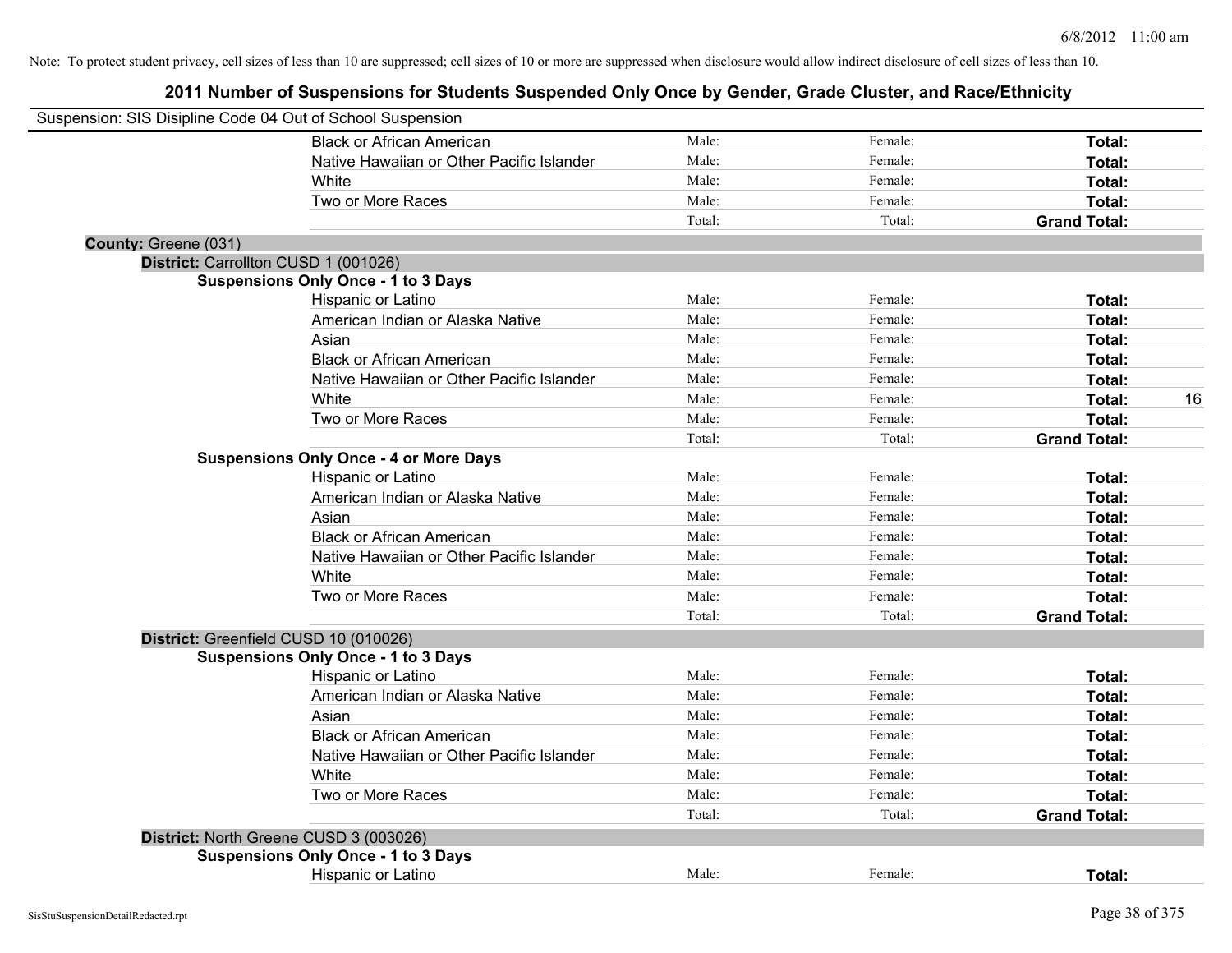| Suspension: SIS Disipline Code 04 Out of School Suspension |                                               |        |    |         |    |                     |    |
|------------------------------------------------------------|-----------------------------------------------|--------|----|---------|----|---------------------|----|
|                                                            | American Indian or Alaska Native              | Male:  |    | Female: |    | Total:              |    |
|                                                            | Asian                                         | Male:  |    | Female: |    | Total:              |    |
|                                                            | <b>Black or African American</b>              | Male:  |    | Female: |    | Total:              |    |
|                                                            | Native Hawaiian or Other Pacific Islander     | Male:  |    | Female: |    | Total:              |    |
|                                                            | White                                         | Male:  | 25 | Female: | 10 | Total:              | 35 |
|                                                            | Two or More Races                             | Male:  |    | Female: |    | Total:              |    |
|                                                            |                                               | Total: |    | Total:  |    | <b>Grand Total:</b> |    |
| County: Jersey (042)                                       |                                               |        |    |         |    |                     |    |
| District: Jersey CUSD 100 (100026)                         |                                               |        |    |         |    |                     |    |
|                                                            | <b>Suspensions Only Once - 1 to 3 Days</b>    |        |    |         |    |                     |    |
|                                                            | Hispanic or Latino                            | Male:  |    | Female: |    | Total:              |    |
|                                                            | American Indian or Alaska Native              | Male:  |    | Female: |    | Total:              |    |
|                                                            | Asian                                         | Male:  |    | Female: |    | Total:              |    |
|                                                            | <b>Black or African American</b>              | Male:  |    | Female: |    | Total:              |    |
|                                                            | Native Hawaiian or Other Pacific Islander     | Male:  |    | Female: |    | Total:              |    |
|                                                            | White                                         | Male:  | 46 | Female: | 19 | Total:              | 65 |
|                                                            | Two or More Races                             | Male:  |    | Female: |    | Total:              |    |
|                                                            |                                               | Total: |    | Total:  |    | <b>Grand Total:</b> |    |
|                                                            | <b>Suspensions Only Once - 4 or More Days</b> |        |    |         |    |                     |    |
|                                                            | Hispanic or Latino                            | Male:  |    | Female: |    | Total:              |    |
|                                                            | American Indian or Alaska Native              | Male:  |    | Female: |    | Total:              |    |
|                                                            | Asian                                         | Male:  |    | Female: |    | Total:              |    |
|                                                            | <b>Black or African American</b>              | Male:  |    | Female: |    | Total:              |    |
|                                                            | Native Hawaiian or Other Pacific Islander     | Male:  |    | Female: |    | Total:              |    |
|                                                            | White                                         | Male:  |    | Female: |    | Total:              | 15 |
|                                                            | Two or More Races                             | Male:  |    | Female: |    | <b>Total:</b>       |    |
|                                                            |                                               | Total: |    | Total:  |    | <b>Grand Total:</b> |    |
| County: Macoupin (056)                                     |                                               |        |    |         |    |                     |    |
| District: Bunker Hill CUSD 8 (008026)                      |                                               |        |    |         |    |                     |    |
|                                                            | <b>Suspensions Only Once - 1 to 3 Days</b>    |        |    |         |    |                     |    |
|                                                            | Hispanic or Latino                            | Male:  |    | Female: |    | Total:              |    |
|                                                            | American Indian or Alaska Native              | Male:  |    | Female: |    | Total:              |    |
|                                                            | Asian                                         | Male:  |    | Female: |    | Total:              |    |
|                                                            | <b>Black or African American</b>              | Male:  |    | Female: |    | Total:              |    |
|                                                            | Native Hawaiian or Other Pacific Islander     | Male:  |    | Female: |    | Total:              |    |
|                                                            | White                                         | Male:  |    | Female: |    | Total:              |    |
|                                                            | Two or More Races                             | Male:  |    | Female: |    | <b>Total:</b>       |    |
|                                                            |                                               | Total: |    | Total:  |    | <b>Grand Total:</b> |    |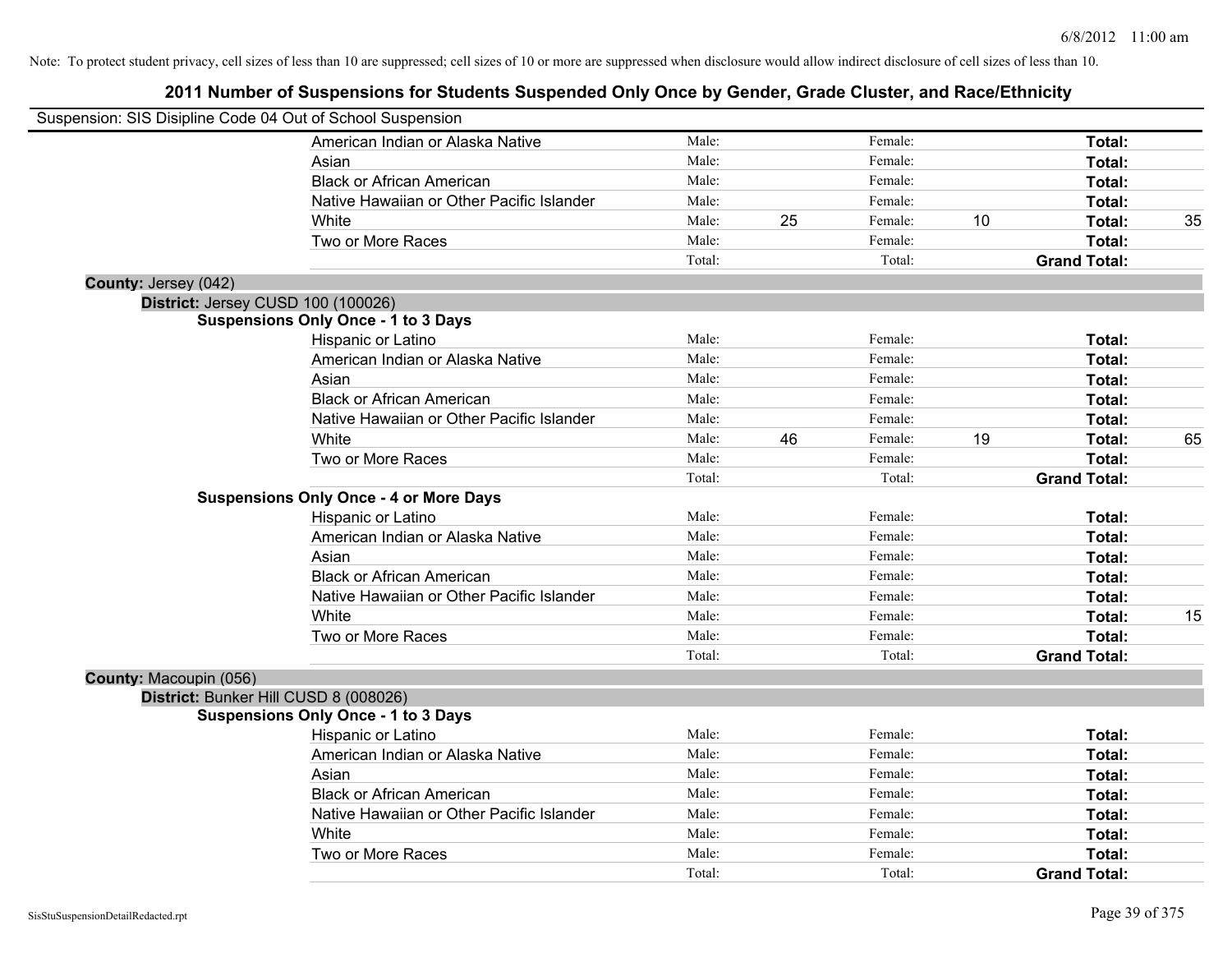| Suspension: SIS Disipline Code 04 Out of School Suspension |                                               |        |         |                     |    |
|------------------------------------------------------------|-----------------------------------------------|--------|---------|---------------------|----|
| District: Carlinville CUSD 1 (001026)                      |                                               |        |         |                     |    |
|                                                            | <b>Suspensions Only Once - 1 to 3 Days</b>    |        |         |                     |    |
|                                                            | Hispanic or Latino                            | Male:  | Female: | Total:              |    |
|                                                            | American Indian or Alaska Native              | Male:  | Female: | Total:              |    |
|                                                            | Asian                                         | Male:  | Female: | Total:              |    |
|                                                            | <b>Black or African American</b>              | Male:  | Female: | Total:              |    |
|                                                            | Native Hawaiian or Other Pacific Islander     | Male:  | Female: | Total:              |    |
|                                                            | White                                         | Male:  | Female: | Total:              | 15 |
|                                                            | Two or More Races                             | Male:  | Female: | Total:              |    |
|                                                            |                                               | Total: | Total:  | <b>Grand Total:</b> |    |
|                                                            | <b>Suspensions Only Once - 4 or More Days</b> |        |         |                     |    |
|                                                            | Hispanic or Latino                            | Male:  | Female: | Total:              |    |
|                                                            | American Indian or Alaska Native              | Male:  | Female: | Total:              |    |
|                                                            | Asian                                         | Male:  | Female: | Total:              |    |
|                                                            | <b>Black or African American</b>              | Male:  | Female: | Total:              |    |
|                                                            | Native Hawaiian or Other Pacific Islander     | Male:  | Female: | Total:              |    |
|                                                            | White                                         | Male:  | Female: | Total:              |    |
|                                                            | Two or More Races                             | Male:  | Female: | Total:              |    |
|                                                            |                                               | Total: | Total:  | <b>Grand Total:</b> |    |
| District: Gillespie CUSD 7 (007026)                        |                                               |        |         |                     |    |
|                                                            | <b>Suspensions Only Once - 1 to 3 Days</b>    |        |         |                     |    |
|                                                            | Hispanic or Latino                            | Male:  | Female: | Total:              |    |
|                                                            | American Indian or Alaska Native              | Male:  | Female: | Total:              |    |
|                                                            | Asian                                         | Male:  | Female: | Total:              |    |
|                                                            | <b>Black or African American</b>              | Male:  | Female: | Total:              |    |
|                                                            | Native Hawaiian or Other Pacific Islander     | Male:  | Female: | Total:              |    |
|                                                            | White                                         | Male:  | Female: | Total:              | 18 |
|                                                            | Two or More Races                             | Male:  | Female: | Total:              |    |
|                                                            |                                               | Total: | Total:  | <b>Grand Total:</b> |    |
| District: Mount Olive CUSD 5 (005026)                      |                                               |        |         |                     |    |
|                                                            | <b>Suspensions Only Once - 1 to 3 Days</b>    |        |         |                     |    |
|                                                            | Hispanic or Latino                            | Male:  | Female: | Total:              |    |
|                                                            | American Indian or Alaska Native              | Male:  | Female: | Total:              |    |
|                                                            | Asian                                         | Male:  | Female: | Total:              |    |
|                                                            | <b>Black or African American</b>              | Male:  | Female: | Total:              |    |
|                                                            | Native Hawaiian or Other Pacific Islander     | Male:  | Female: | Total:              |    |
|                                                            | White                                         | Male:  | Female: | Total:              | 15 |
|                                                            | Two or More Races                             | Male:  | Female: | Total:              |    |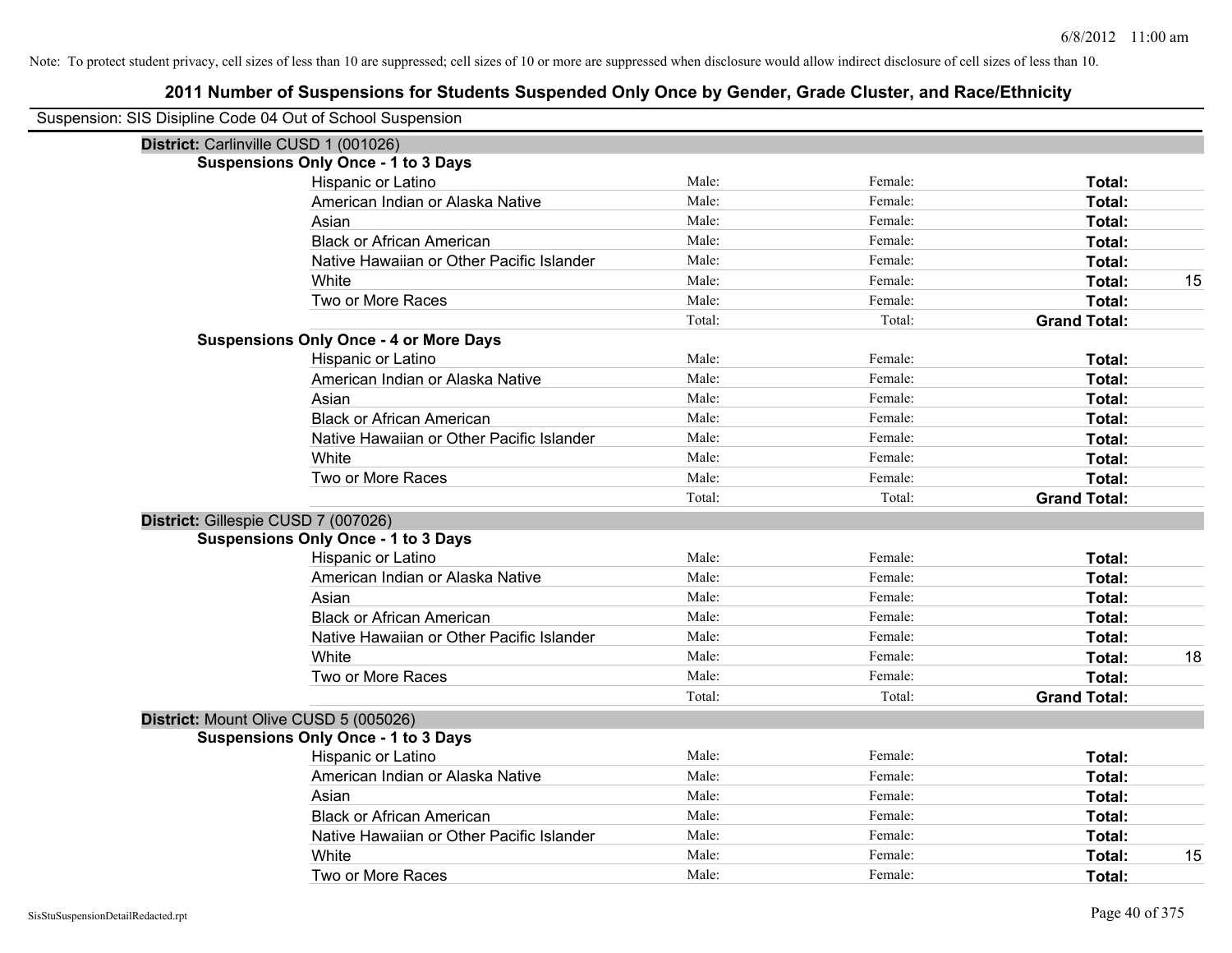| Suspension: SIS Disipline Code 04 Out of School Suspension    |                     |    |
|---------------------------------------------------------------|---------------------|----|
| Total:<br>Total:                                              | <b>Grand Total:</b> |    |
| District: North Mac CUSD 34 (034026)                          |                     |    |
| <b>Suspensions Only Once - 1 to 3 Days</b>                    |                     |    |
| Male:<br>Female:<br>Hispanic or Latino                        | Total:              |    |
| Male:<br>American Indian or Alaska Native<br>Female:          | Total:              |    |
| Male:<br>Asian<br>Female:                                     | Total:              |    |
| <b>Black or African American</b><br>Male:<br>Female:          | Total:              |    |
| Native Hawaiian or Other Pacific Islander<br>Male:<br>Female: | Total:              |    |
| Male:<br>White<br>Female:                                     | Total:              | 43 |
| Male:<br>Two or More Races<br>Female:                         | Total:              |    |
| Total:<br>Total:                                              | <b>Grand Total:</b> |    |
| <b>Suspensions Only Once - 4 or More Days</b>                 |                     |    |
| Hispanic or Latino<br>Male:<br>Female:                        | Total:              |    |
| American Indian or Alaska Native<br>Male:<br>Female:          | Total:              |    |
| Male:<br>Asian<br>Female:                                     | Total:              |    |
| <b>Black or African American</b><br>Male:<br>Female:          | Total:              |    |
| Male:<br>Native Hawaiian or Other Pacific Islander<br>Female: | Total:              |    |
| Male:<br>White<br>Female:                                     | Total:              |    |
| Two or More Races<br>Male:<br>Female:                         | Total:              |    |
| Total:<br>Total:                                              | <b>Grand Total:</b> |    |
| District: Northwestern CUSD 2 (002026)                        |                     |    |
| <b>Suspensions Only Once - 1 to 3 Days</b>                    |                     |    |
| Male:<br>Female:<br>Hispanic or Latino                        | Total:              |    |
| Male:<br>American Indian or Alaska Native<br>Female:          | Total:              |    |
| Male:<br>Asian<br>Female:                                     | Total:              |    |
| Male:<br>Female:<br><b>Black or African American</b>          | Total:              |    |
| Native Hawaiian or Other Pacific Islander<br>Male:<br>Female: | Total:              |    |
| Male:<br>White<br>Female:                                     | Total:              | 10 |
| Two or More Races<br>Male:<br>Female:                         | Total:              |    |
| Total:<br>Total:                                              | <b>Grand Total:</b> |    |
| <b>Suspensions Only Once - 4 or More Days</b>                 |                     |    |
| Male:<br>Female:<br>Hispanic or Latino                        | Total:              |    |
| Male:<br>Female:<br>American Indian or Alaska Native          | Total:              |    |
| Male:<br>Asian<br>Female:                                     | Total:              |    |
| <b>Black or African American</b><br>Male:<br>Female:          | Total:              |    |
| Native Hawaiian or Other Pacific Islander<br>Male:<br>Female: | Total:              |    |
| Male:<br>Female:<br>White                                     | Total:              |    |
| Male:<br>Two or More Races<br>Female:                         | Total:              |    |
| Total:<br>Total:                                              | <b>Grand Total:</b> |    |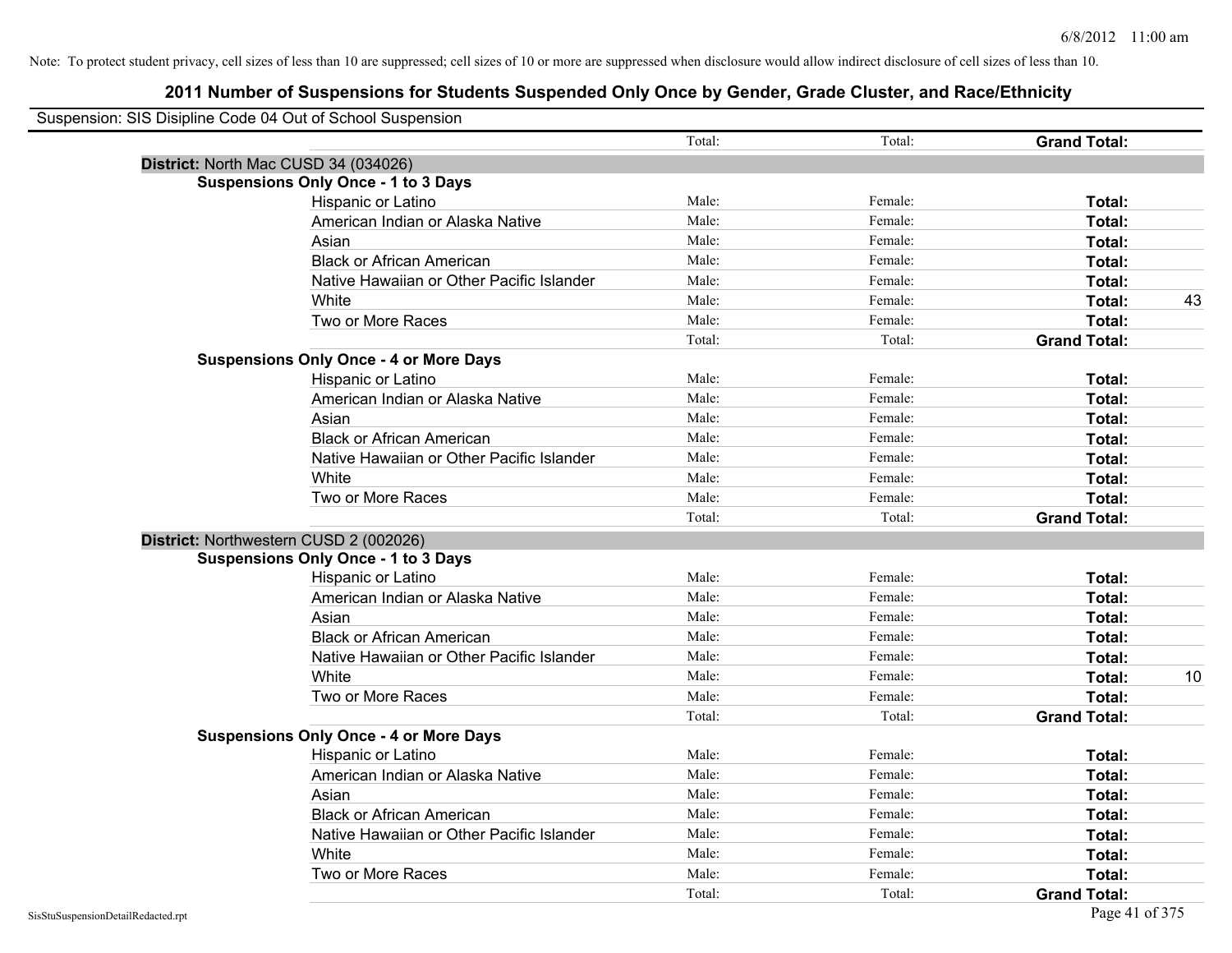| Suspension: SIS Disipline Code 04 Out of School Suspension |                                               |        |    |         |    |                     |    |
|------------------------------------------------------------|-----------------------------------------------|--------|----|---------|----|---------------------|----|
| District: Southwestern CUSD 9 (009026)                     |                                               |        |    |         |    |                     |    |
|                                                            | <b>Suspensions Only Once - 1 to 3 Days</b>    |        |    |         |    |                     |    |
|                                                            | Hispanic or Latino                            | Male:  |    | Female: |    | Total:              |    |
|                                                            | American Indian or Alaska Native              | Male:  |    | Female: |    | Total:              |    |
|                                                            | Asian                                         | Male:  |    | Female: |    | Total:              |    |
|                                                            | <b>Black or African American</b>              | Male:  |    | Female: |    | Total:              |    |
|                                                            | Native Hawaiian or Other Pacific Islander     | Male:  |    | Female: |    | Total:              |    |
|                                                            | White                                         | Male:  | 25 | Female: | 10 | Total:              | 35 |
|                                                            | Two or More Races                             | Male:  |    | Female: |    | Total:              |    |
|                                                            |                                               | Total: |    | Total:  |    | <b>Grand Total:</b> |    |
|                                                            | <b>Suspensions Only Once - 4 or More Days</b> |        |    |         |    |                     |    |
|                                                            | Hispanic or Latino                            | Male:  |    | Female: |    | Total:              |    |
|                                                            | American Indian or Alaska Native              | Male:  |    | Female: |    | Total:              |    |
|                                                            | Asian                                         | Male:  |    | Female: |    | Total:              |    |
|                                                            | <b>Black or African American</b>              | Male:  |    | Female: |    | Total:              |    |
|                                                            | Native Hawaiian or Other Pacific Islander     | Male:  |    | Female: |    | Total:              |    |
|                                                            | White                                         | Male:  |    | Female: |    | Total:              | 10 |
|                                                            | Two or More Races                             | Male:  |    | Female: |    | Total:              |    |
|                                                            |                                               | Total: |    | Total:  |    | <b>Grand Total:</b> |    |
| District: Staunton CUSD 6 (006026)                         |                                               |        |    |         |    |                     |    |
|                                                            | <b>Suspensions Only Once - 1 to 3 Days</b>    |        |    |         |    |                     |    |
|                                                            | Hispanic or Latino                            | Male:  |    | Female: |    | Total:              |    |
|                                                            | American Indian or Alaska Native              | Male:  |    | Female: |    | Total:              |    |
|                                                            | Asian                                         | Male:  |    | Female: |    | Total:              |    |
|                                                            | <b>Black or African American</b>              | Male:  |    | Female: |    | Total:              |    |
|                                                            | Native Hawaiian or Other Pacific Islander     | Male:  |    | Female: |    | Total:              |    |
|                                                            | White                                         | Male:  |    | Female: |    | Total:              | 27 |
|                                                            | Two or More Races                             | Male:  |    | Female: |    | Total:              |    |
|                                                            |                                               | Total: |    | Total:  |    | <b>Grand Total:</b> |    |
|                                                            | <b>Suspensions Only Once - 4 or More Days</b> |        |    |         |    |                     |    |
|                                                            | Hispanic or Latino                            | Male:  |    | Female: |    | Total:              |    |
|                                                            | American Indian or Alaska Native              | Male:  |    | Female: |    | Total:              |    |
|                                                            | Asian                                         | Male:  |    | Female: |    | Total:              |    |
|                                                            | <b>Black or African American</b>              | Male:  |    | Female: |    | Total:              |    |
|                                                            | Native Hawaiian or Other Pacific Islander     | Male:  |    | Female: |    | Total:              |    |
|                                                            | White                                         | Male:  |    | Female: |    | Total:              |    |
|                                                            | Two or More Races                             | Male:  |    | Female: |    | Total:              |    |
|                                                            |                                               | Total: |    | Total:  |    | <b>Grand Total:</b> |    |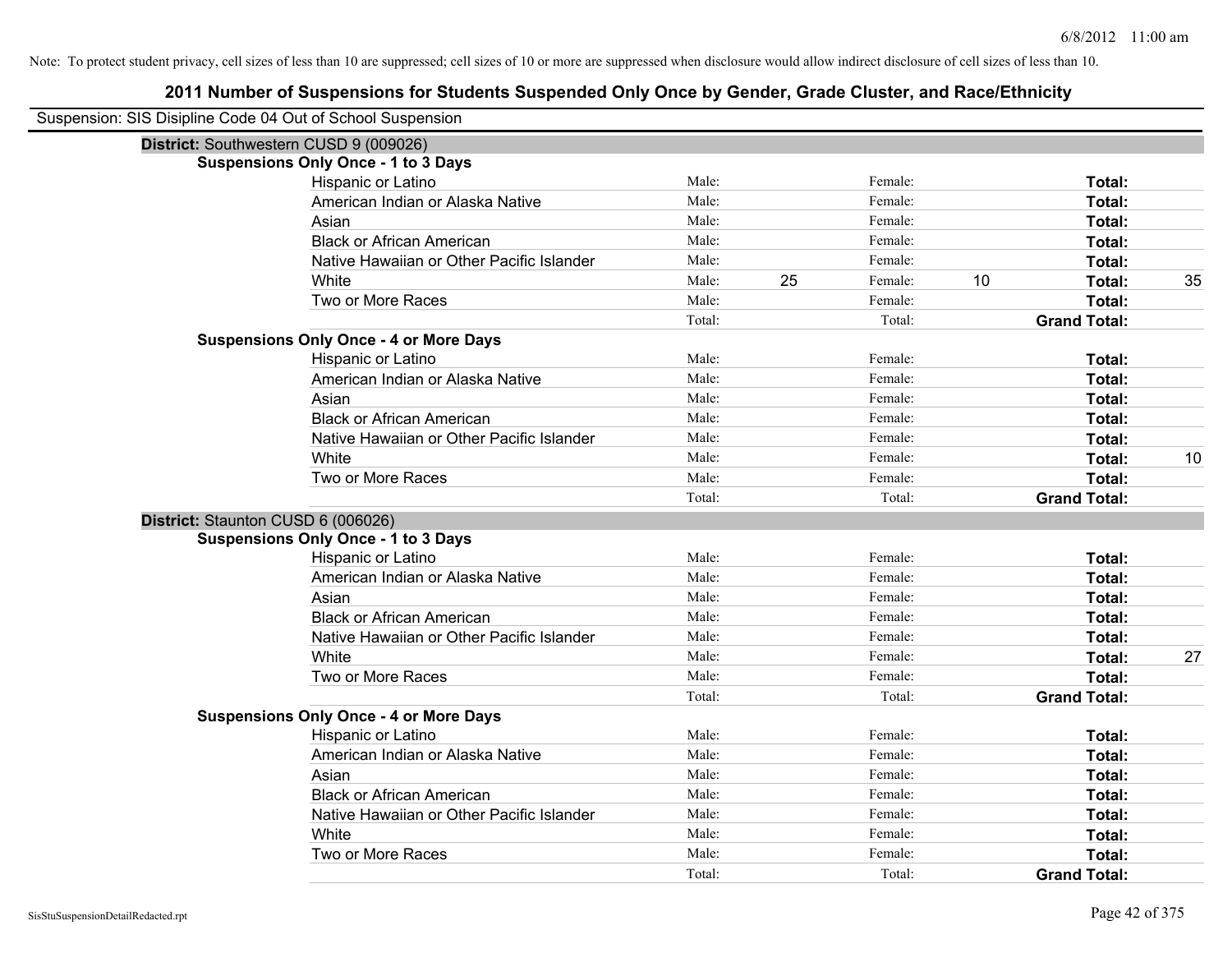# **2011 Number of Suspensions for Students Suspended Only Once by Gender, Grade Cluster, and Race/Ethnicity**

Suspension: SIS Disipline Code 04 Out of School Suspension

| Region: Carroll/Jo Daviess/Stephenson ROE (08) |                                                    |        |         |                     |
|------------------------------------------------|----------------------------------------------------|--------|---------|---------------------|
| County: Carroll (008)                          |                                                    |        |         |                     |
|                                                | District: Chadwick-Milledgeville CUSD 399 (399026) |        |         |                     |
|                                                | <b>Suspensions Only Once - 1 to 3 Days</b>         |        |         |                     |
|                                                | Hispanic or Latino                                 | Male:  | Female: | Total:              |
|                                                | American Indian or Alaska Native                   | Male:  | Female: | Total:              |
|                                                | Asian                                              | Male:  | Female: | Total:              |
|                                                | <b>Black or African American</b>                   | Male:  | Female: | Total:              |
|                                                | Native Hawaiian or Other Pacific Islander          | Male:  | Female: | Total:              |
|                                                | White                                              | Male:  | Female: | Total:              |
|                                                | Two or More Races                                  | Male:  | Female: | Total:              |
|                                                |                                                    | Total: | Total:  | <b>Grand Total:</b> |
|                                                | <b>Suspensions Only Once - 4 or More Days</b>      |        |         |                     |
|                                                | Hispanic or Latino                                 | Male:  | Female: | Total:              |
|                                                | American Indian or Alaska Native                   | Male:  | Female: | Total:              |
|                                                | Asian                                              | Male:  | Female: | Total:              |
|                                                | <b>Black or African American</b>                   | Male:  | Female: | Total:              |
|                                                | Native Hawaiian or Other Pacific Islander          | Male:  | Female: | Total:              |
|                                                | White                                              | Male:  | Female: | Total:              |
|                                                | Two or More Races                                  | Male:  | Female: | Total:              |
|                                                |                                                    | Total: | Total:  | <b>Grand Total:</b> |
|                                                | District: Eastland CUSD 308 (308026)               |        |         |                     |
|                                                | <b>Suspensions Only Once - 1 to 3 Days</b>         |        |         |                     |
|                                                | Hispanic or Latino                                 | Male:  | Female: | Total:              |
|                                                | American Indian or Alaska Native                   | Male:  | Female: | Total:              |
|                                                | Asian                                              | Male:  | Female: | Total:              |
|                                                | <b>Black or African American</b>                   | Male:  | Female: | Total:              |
|                                                | Native Hawaiian or Other Pacific Islander          | Male:  | Female: | Total:              |
|                                                | White                                              | Male:  | Female: | Total:              |
|                                                | Two or More Races                                  | Male:  | Female: | Total:              |
|                                                |                                                    | Total: | Total:  | <b>Grand Total:</b> |
|                                                | <b>Suspensions Only Once - 4 or More Days</b>      |        |         |                     |
|                                                | Hispanic or Latino                                 | Male:  | Female: | Total:              |
|                                                | American Indian or Alaska Native                   | Male:  | Female: | Total:              |
|                                                | Asian                                              | Male:  | Female: | Total:              |
|                                                | <b>Black or African American</b>                   | Male:  | Female: | Total:              |
|                                                | Native Hawaiian or Other Pacific Islander          | Male:  | Female: | Total:              |
|                                                |                                                    |        |         |                     |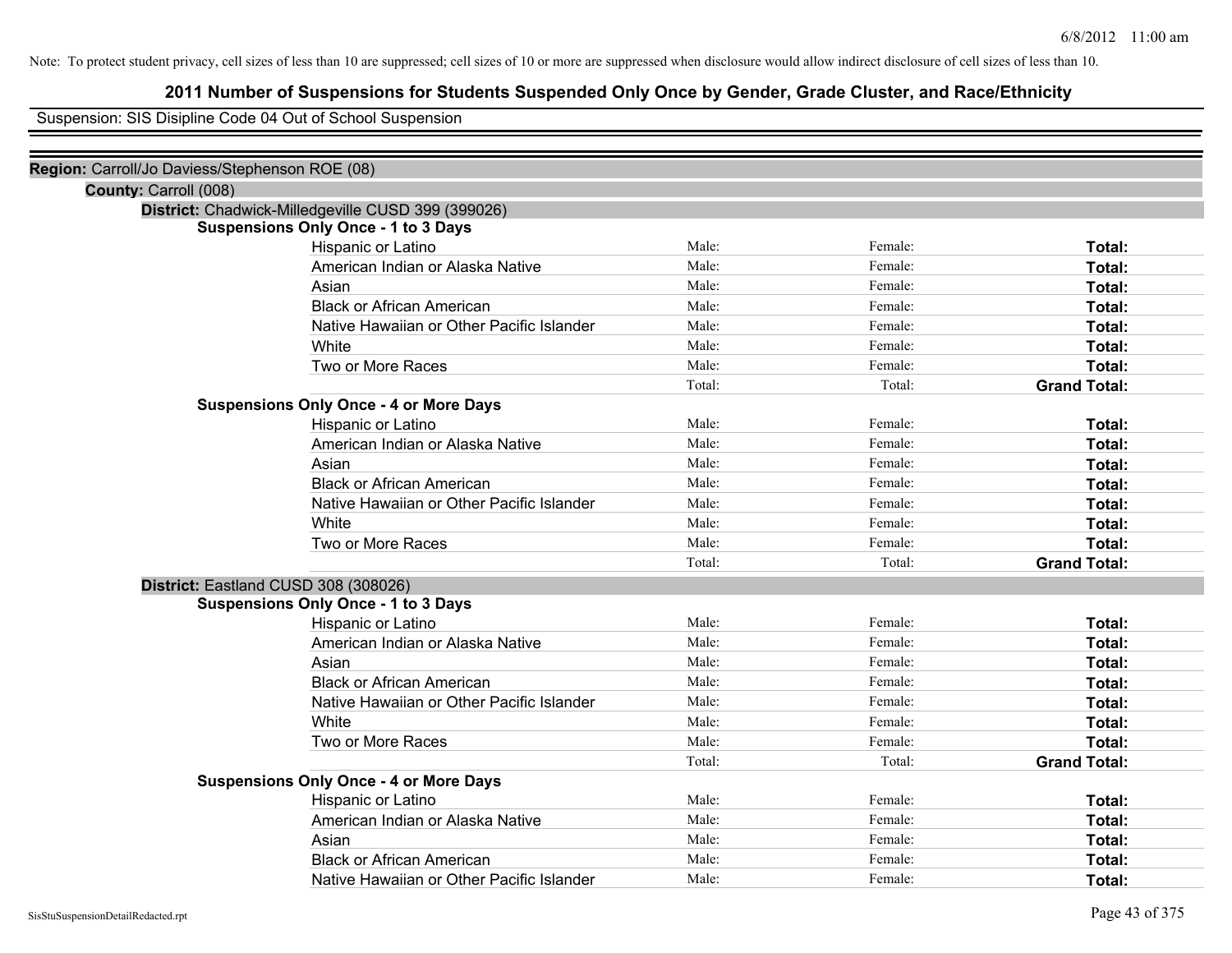| Suspension: SIS Disipline Code 04 Out of School Suspension |                                               |        |    |         |    |                     |    |
|------------------------------------------------------------|-----------------------------------------------|--------|----|---------|----|---------------------|----|
|                                                            | White                                         | Male:  |    | Female: |    | Total:              |    |
|                                                            | Two or More Races                             | Male:  |    | Female: |    | Total:              |    |
|                                                            |                                               | Total: |    | Total:  |    | <b>Grand Total:</b> |    |
|                                                            | District: West Carroll CUSD 314 (314026)      |        |    |         |    |                     |    |
|                                                            | <b>Suspensions Only Once - 1 to 3 Days</b>    |        |    |         |    |                     |    |
|                                                            | Hispanic or Latino                            | Male:  |    | Female: |    | Total:              |    |
|                                                            | American Indian or Alaska Native              | Male:  |    | Female: |    | Total:              |    |
|                                                            | Asian                                         | Male:  |    | Female: |    | Total:              |    |
|                                                            | <b>Black or African American</b>              | Male:  |    | Female: |    | Total:              |    |
|                                                            | Native Hawaiian or Other Pacific Islander     | Male:  |    | Female: |    | Total:              |    |
|                                                            | White                                         | Male:  | 36 | Female: | 19 | Total:              | 55 |
|                                                            | Two or More Races                             | Male:  |    | Female: |    | Total:              |    |
|                                                            |                                               | Total: |    | Total:  |    | <b>Grand Total:</b> |    |
|                                                            | <b>Suspensions Only Once - 4 or More Days</b> |        |    |         |    |                     |    |
|                                                            | Hispanic or Latino                            | Male:  |    | Female: |    | Total:              |    |
|                                                            | American Indian or Alaska Native              | Male:  |    | Female: |    | Total:              |    |
|                                                            | Asian                                         | Male:  |    | Female: |    | Total:              |    |
|                                                            | <b>Black or African American</b>              | Male:  |    | Female: |    | Total:              |    |
|                                                            | Native Hawaiian or Other Pacific Islander     | Male:  |    | Female: |    | Total:              |    |
|                                                            | White                                         | Male:  |    | Female: |    | Total:              |    |
|                                                            | Two or More Races                             | Male:  |    | Female: |    | Total:              |    |
|                                                            |                                               | Total: |    | Total:  |    | <b>Grand Total:</b> |    |
| County: Jodaviess (043)                                    |                                               |        |    |         |    |                     |    |
|                                                            | District: East Dubuque USD 119 (119022)       |        |    |         |    |                     |    |
|                                                            | <b>Suspensions Only Once - 1 to 3 Days</b>    |        |    |         |    |                     |    |
|                                                            | Hispanic or Latino                            | Male:  |    | Female: |    | Total:              |    |
|                                                            | American Indian or Alaska Native              | Male:  |    | Female: |    | Total:              |    |
|                                                            | Asian                                         | Male:  |    | Female: |    | Total:              |    |
|                                                            | <b>Black or African American</b>              | Male:  |    | Female: |    | Total:              |    |
|                                                            | Native Hawaiian or Other Pacific Islander     | Male:  |    | Female: |    | Total:              |    |
|                                                            | White                                         | Male:  |    | Female: |    | Total:              | 23 |
|                                                            | Two or More Races                             | Male:  |    | Female: |    | Total:              |    |
|                                                            |                                               | Total: |    | Total:  |    | <b>Grand Total:</b> |    |
| District: Galena USD 120 (120022)                          |                                               |        |    |         |    |                     |    |
|                                                            | <b>Suspensions Only Once - 1 to 3 Days</b>    |        |    |         |    |                     |    |
|                                                            | Hispanic or Latino                            | Male:  |    | Female: |    | Total:              |    |
|                                                            | American Indian or Alaska Native              | Male:  |    | Female: |    | Total:              |    |
|                                                            | Asian                                         | Male:  |    | Female: |    | Total:              |    |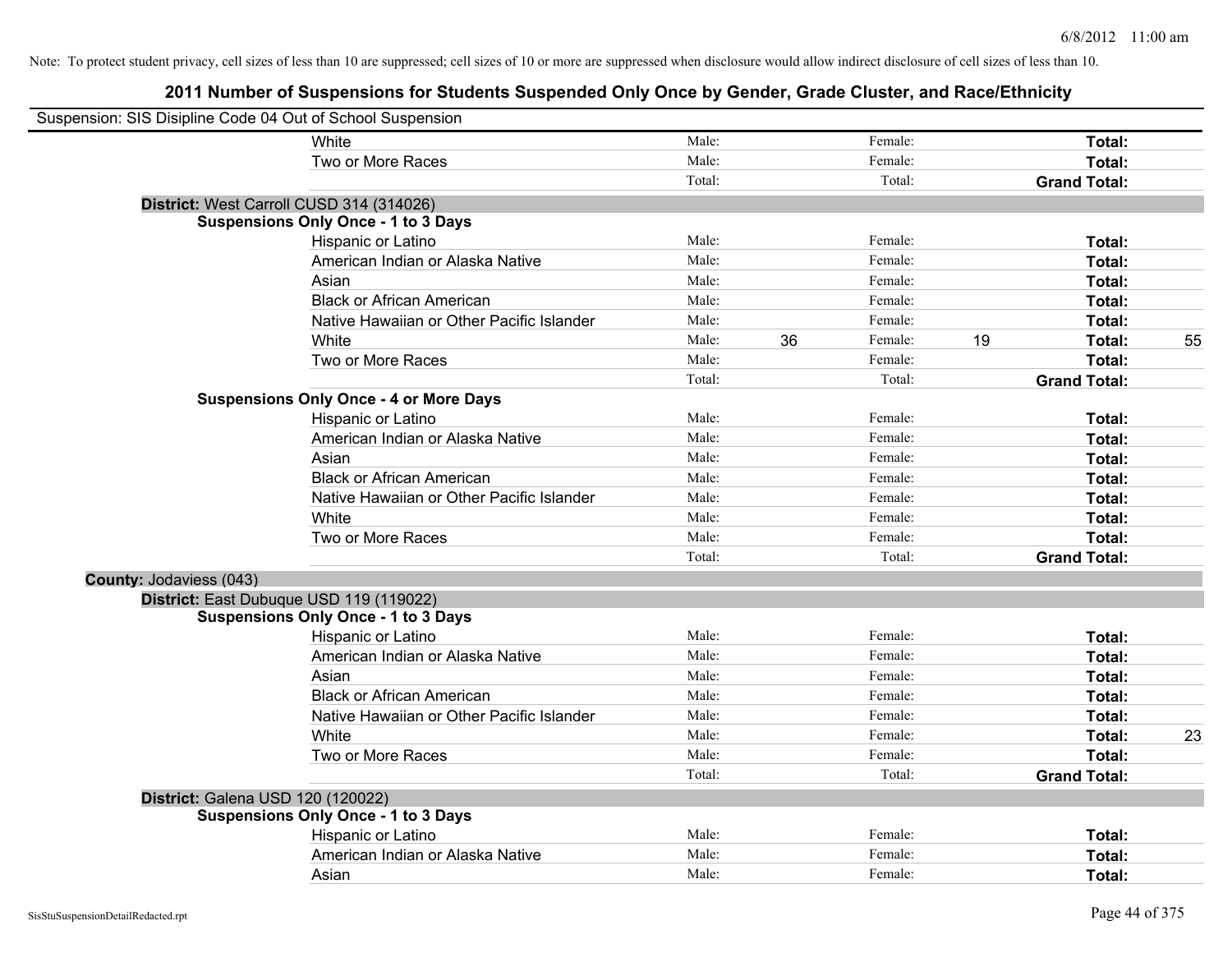| Suspension: SIS Disipline Code 04 Out of School Suspension |                                               |        |         |                     |
|------------------------------------------------------------|-----------------------------------------------|--------|---------|---------------------|
|                                                            | <b>Black or African American</b>              | Male:  | Female: | Total:              |
|                                                            | Native Hawaiian or Other Pacific Islander     | Male:  | Female: | Total:              |
|                                                            | White                                         | Male:  | Female: | Total:              |
|                                                            | Two or More Races                             | Male:  | Female: | Total:              |
|                                                            |                                               | Total: | Total:  | <b>Grand Total:</b> |
|                                                            | <b>Suspensions Only Once - 4 or More Days</b> |        |         |                     |
|                                                            | Hispanic or Latino                            | Male:  | Female: | Total:              |
|                                                            | American Indian or Alaska Native              | Male:  | Female: | Total:              |
|                                                            | Asian                                         | Male:  | Female: | Total:              |
|                                                            | <b>Black or African American</b>              | Male:  | Female: | Total:              |
|                                                            | Native Hawaiian or Other Pacific Islander     | Male:  | Female: | Total:              |
|                                                            | White                                         | Male:  | Female: | Total:              |
|                                                            | Two or More Races                             | Male:  | Female: | Total:              |
|                                                            |                                               | Total: | Total:  | <b>Grand Total:</b> |
| District: Non-Public School (7900)                         |                                               |        |         |                     |
|                                                            | <b>Suspensions Only Once - 4 or More Days</b> |        |         |                     |
|                                                            | Hispanic or Latino                            | Male:  | Female: | Total:              |
|                                                            | American Indian or Alaska Native              | Male:  | Female: | Total:              |
|                                                            | Asian                                         | Male:  | Female: | Total:              |
|                                                            | <b>Black or African American</b>              | Male:  | Female: | Total:              |
|                                                            | Native Hawaiian or Other Pacific Islander     | Male:  | Female: | Total:              |
|                                                            | White                                         | Male:  | Female: | Total:              |
|                                                            | Two or More Races                             | Male:  | Female: | Total:              |
|                                                            |                                               | Total: | Total:  | <b>Grand Total:</b> |
|                                                            | District: River Ridge CUSD 210 (210026)       |        |         |                     |
|                                                            | <b>Suspensions Only Once - 1 to 3 Days</b>    |        |         |                     |
|                                                            | Hispanic or Latino                            | Male:  | Female: | Total:              |
|                                                            | American Indian or Alaska Native              | Male:  | Female: | Total:              |
|                                                            | Asian                                         | Male:  | Female: | Total:              |
|                                                            | <b>Black or African American</b>              | Male:  | Female: | Total:              |
|                                                            | Native Hawaiian or Other Pacific Islander     | Male:  | Female: | Total:              |
|                                                            | White                                         | Male:  | Female: | Total:              |
|                                                            | Two or More Races                             | Male:  | Female: | Total:              |
|                                                            |                                               | Total: | Total:  | <b>Grand Total:</b> |
|                                                            | District: Scales Mound CUSD 211 (211026)      |        |         |                     |
|                                                            | <b>Suspensions Only Once - 4 or More Days</b> |        |         |                     |
|                                                            | Hispanic or Latino                            | Male:  | Female: | Total:              |
|                                                            | American Indian or Alaska Native              | Male:  | Female: | Total:              |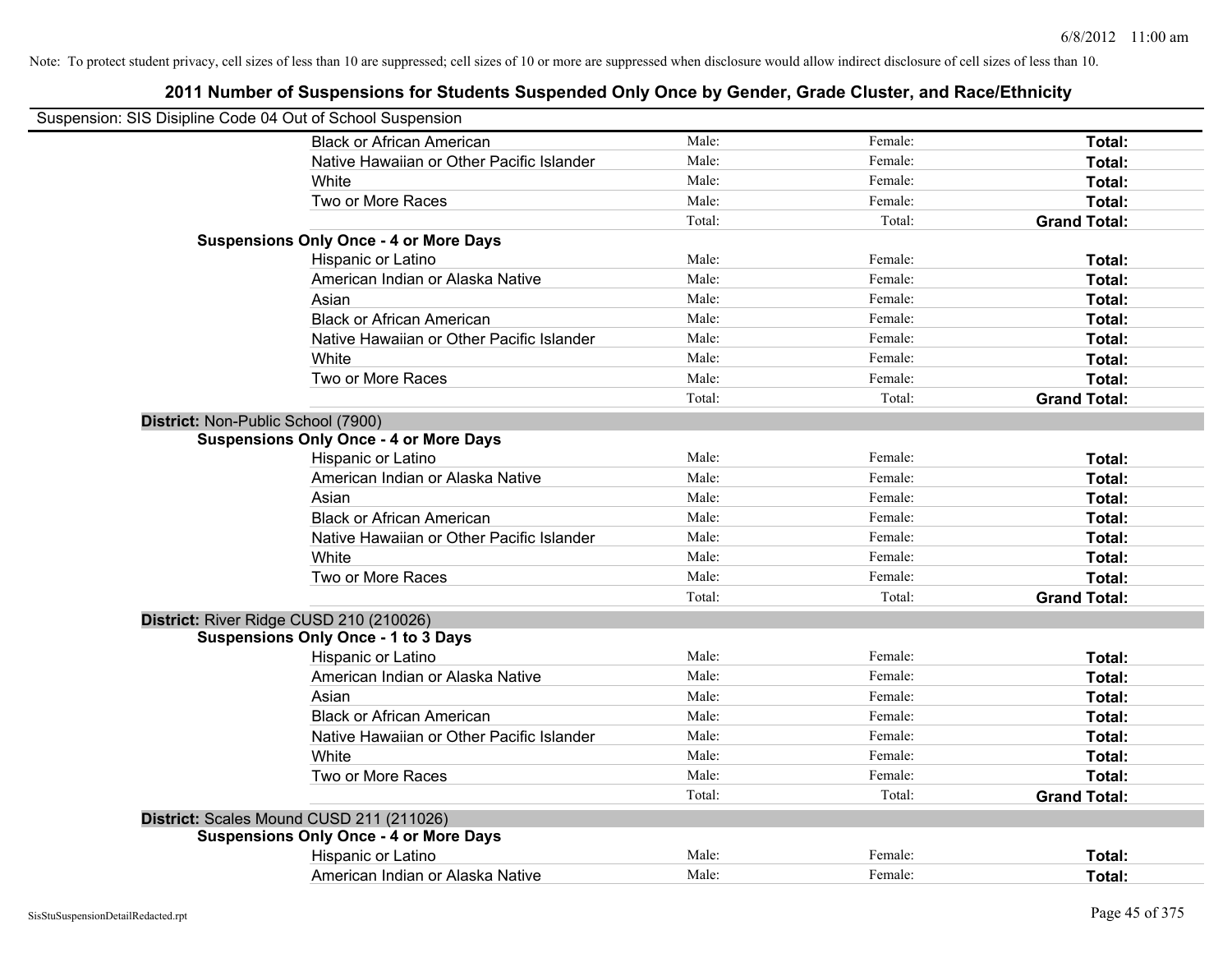| Suspension: SIS Disipline Code 04 Out of School Suspension |                                               |        |         |                     |
|------------------------------------------------------------|-----------------------------------------------|--------|---------|---------------------|
|                                                            | Asian                                         | Male:  | Female: | Total:              |
|                                                            | <b>Black or African American</b>              | Male:  | Female: | Total:              |
|                                                            | Native Hawaiian or Other Pacific Islander     | Male:  | Female: | Total:              |
|                                                            | White                                         | Male:  | Female: | Total:              |
|                                                            | Two or More Races                             | Male:  | Female: | Total:              |
|                                                            |                                               | Total: | Total:  | <b>Grand Total:</b> |
|                                                            | District: Stockton CUSD 206 (206026)          |        |         |                     |
|                                                            | <b>Suspensions Only Once - 1 to 3 Days</b>    |        |         |                     |
|                                                            | Hispanic or Latino                            | Male:  | Female: | Total:              |
|                                                            | American Indian or Alaska Native              | Male:  | Female: | Total:              |
|                                                            | Asian                                         | Male:  | Female: | Total:              |
|                                                            | <b>Black or African American</b>              | Male:  | Female: | Total:              |
|                                                            | Native Hawaiian or Other Pacific Islander     | Male:  | Female: | Total:              |
|                                                            | White                                         | Male:  | Female: | Total:              |
|                                                            | Two or More Races                             | Male:  | Female: | Total:              |
|                                                            |                                               | Total: | Total:  | <b>Grand Total:</b> |
|                                                            | <b>Suspensions Only Once - 4 or More Days</b> |        |         |                     |
|                                                            | Hispanic or Latino                            | Male:  | Female: | Total:              |
|                                                            | American Indian or Alaska Native              | Male:  | Female: | Total:              |
|                                                            | Asian                                         | Male:  | Female: | Total:              |
|                                                            | <b>Black or African American</b>              | Male:  | Female: | Total:              |
|                                                            | Native Hawaiian or Other Pacific Islander     | Male:  | Female: | Total:              |
|                                                            | White                                         | Male:  | Female: | Total:              |
|                                                            | Two or More Races                             | Male:  | Female: | Total:              |
|                                                            |                                               | Total: | Total:  | <b>Grand Total:</b> |
| County: Stephenson (089)                                   |                                               |        |         |                     |
| District: Dakota CUSD 201 (201026)                         |                                               |        |         |                     |
|                                                            | <b>Suspensions Only Once - 1 to 3 Days</b>    |        |         |                     |
|                                                            | Hispanic or Latino                            | Male:  | Female: | Total:              |
|                                                            | American Indian or Alaska Native              | Male:  | Female: | Total:              |
|                                                            | Asian                                         | Male:  | Female: | Total:              |
|                                                            | <b>Black or African American</b>              | Male:  | Female: | Total:              |
|                                                            | Native Hawaiian or Other Pacific Islander     | Male:  | Female: | Total:              |
|                                                            | White                                         | Male:  | Female: | Total:<br>16        |
|                                                            | Two or More Races                             | Male:  | Female: | Total:              |
|                                                            |                                               | Total: | Total:  | <b>Grand Total:</b> |
|                                                            | <b>Suspensions Only Once - 4 or More Days</b> |        |         |                     |
|                                                            | Hispanic or Latino                            | Male:  | Female: | Total:              |
|                                                            | American Indian or Alaska Native              | Male:  | Female: | Total:              |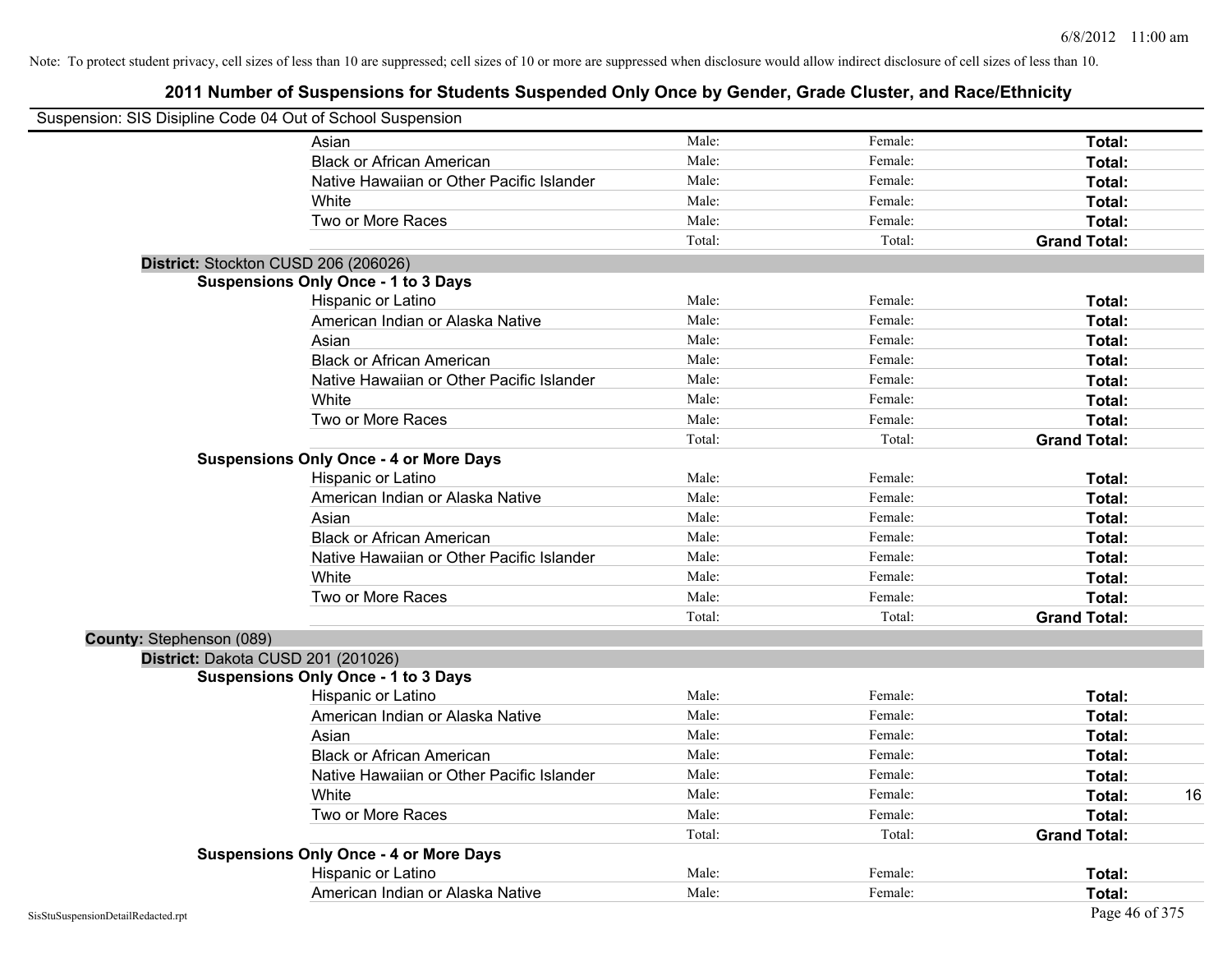|                                    | Suspension: SIS Disipline Code 04 Out of School Suspension |        |    |         |    |                     |    |
|------------------------------------|------------------------------------------------------------|--------|----|---------|----|---------------------|----|
|                                    | Asian                                                      | Male:  |    | Female: |    | Total:              |    |
|                                    | <b>Black or African American</b>                           | Male:  |    | Female: |    | Total:              |    |
|                                    | Native Hawaiian or Other Pacific Islander                  | Male:  |    | Female: |    | Total:              |    |
|                                    | White                                                      | Male:  |    | Female: |    | Total:              |    |
|                                    | Two or More Races                                          | Male:  |    | Female: |    | Total:              |    |
|                                    |                                                            | Total: |    | Total:  |    | <b>Grand Total:</b> |    |
|                                    | District: Freeport SD 145 (145022)                         |        |    |         |    |                     |    |
|                                    | <b>Suspensions Only Once - 1 to 3 Days</b>                 |        |    |         |    |                     |    |
|                                    | Hispanic or Latino                                         | Male:  |    | Female: |    | Total:              | 12 |
|                                    | American Indian or Alaska Native                           | Male:  |    | Female: |    | Total:              |    |
|                                    | Asian                                                      | Male:  |    | Female: |    | Total:              |    |
|                                    | <b>Black or African American</b>                           | Male:  | 45 | Female: | 32 | Total:              | 77 |
|                                    | Native Hawaiian or Other Pacific Islander                  | Male:  |    | Female: |    | <b>Total:</b>       |    |
|                                    | White                                                      | Male:  | 59 | Female: | 18 | Total:              | 77 |
|                                    | Two or More Races                                          | Male:  |    | Female: |    | Total:              | 34 |
|                                    |                                                            | Total: |    | Total:  |    | <b>Grand Total:</b> |    |
|                                    | <b>Suspensions Only Once - 4 or More Days</b>              |        |    |         |    |                     |    |
|                                    | Hispanic or Latino                                         | Male:  |    | Female: |    | Total:              |    |
|                                    | American Indian or Alaska Native                           | Male:  |    | Female: |    | Total:              |    |
|                                    | Asian                                                      | Male:  |    | Female: |    | Total:              |    |
|                                    | <b>Black or African American</b>                           | Male:  | 15 | Female: | 16 | Total:              | 31 |
|                                    | Native Hawaiian or Other Pacific Islander                  | Male:  |    | Female: |    | Total:              |    |
|                                    | White                                                      | Male:  |    | Female: |    | Total:              | 28 |
|                                    | Two or More Races                                          | Male:  |    | Female: |    | <b>Total:</b>       |    |
|                                    |                                                            | Total: | 42 | Total:  | 28 | <b>Grand Total:</b> | 70 |
|                                    | District: Lena Winslow CUSD 202 (202026)                   |        |    |         |    |                     |    |
|                                    | <b>Suspensions Only Once - 1 to 3 Days</b>                 |        |    |         |    |                     |    |
|                                    | Hispanic or Latino                                         | Male:  |    | Female: |    | <b>Total:</b>       |    |
|                                    | American Indian or Alaska Native                           | Male:  |    | Female: |    | <b>Total:</b>       |    |
|                                    | Asian                                                      | Male:  |    | Female: |    | Total:              |    |
|                                    | <b>Black or African American</b>                           | Male:  |    | Female: |    | Total:              |    |
|                                    | Native Hawaiian or Other Pacific Islander                  | Male:  |    | Female: |    | <b>Total:</b>       |    |
|                                    | White                                                      | Male:  |    | Female: |    | <b>Total:</b>       | 13 |
|                                    | Two or More Races                                          | Male:  |    | Female: |    | <b>Total:</b>       |    |
|                                    |                                                            | Total: |    | Total:  |    | <b>Grand Total:</b> |    |
|                                    | <b>Suspensions Only Once - 4 or More Days</b>              |        |    |         |    |                     |    |
|                                    | Hispanic or Latino                                         | Male:  |    | Female: |    | Total:              |    |
|                                    | American Indian or Alaska Native                           | Male:  |    | Female: |    | Total:              |    |
|                                    | Asian                                                      | Male:  |    | Female: |    | Total:              |    |
| SisStuSuspensionDetailRedacted.rpt |                                                            |        |    |         |    | Page 47 of 375      |    |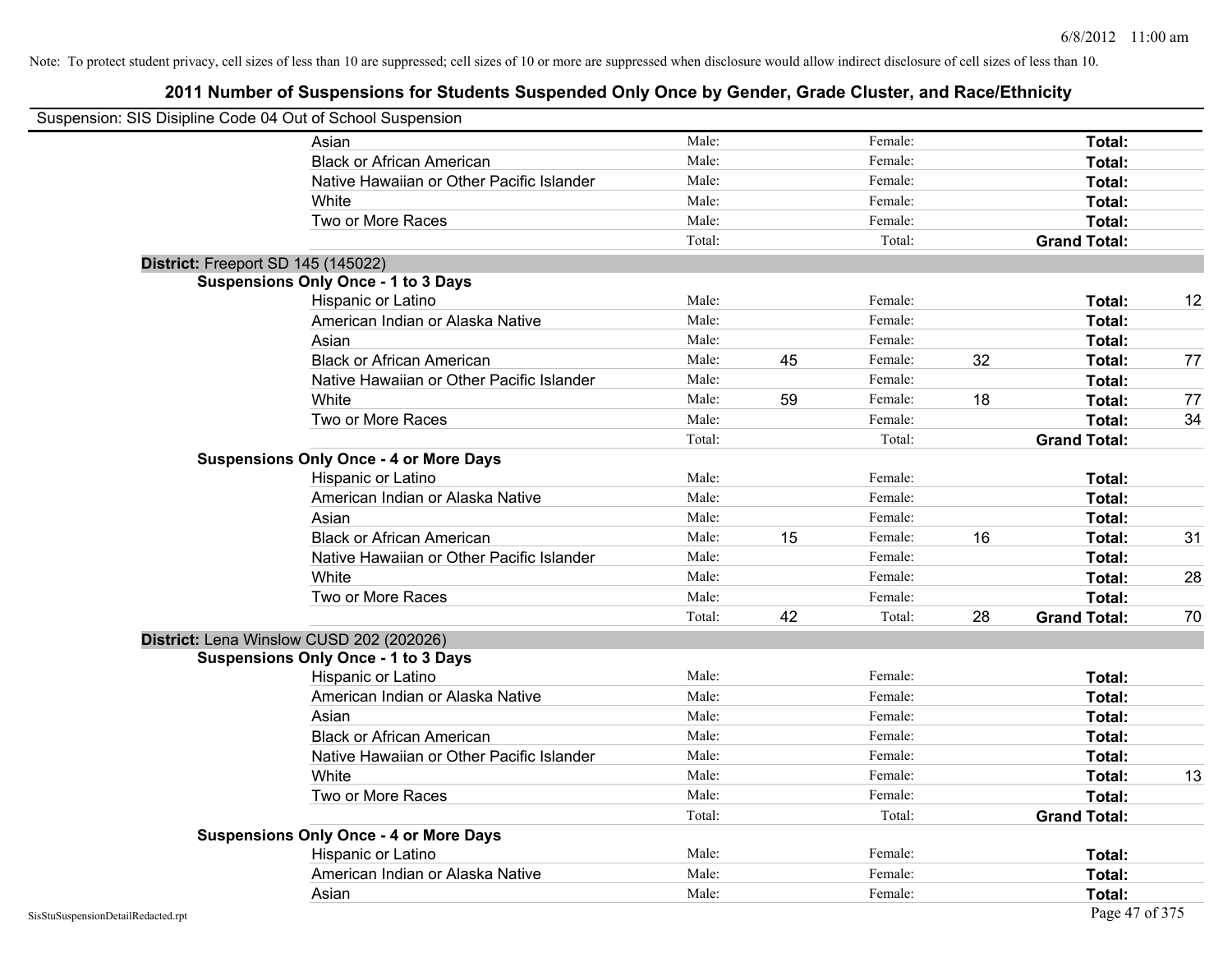| Suspension: SIS Disipline Code 04 Out of School Suspension |                                                |        |         |                     |
|------------------------------------------------------------|------------------------------------------------|--------|---------|---------------------|
|                                                            | <b>Black or African American</b>               | Male:  | Female: | Total:              |
|                                                            | Native Hawaiian or Other Pacific Islander      | Male:  | Female: | Total:              |
|                                                            | White                                          | Male:  | Female: | Total:              |
|                                                            | Two or More Races                              | Male:  | Female: | Total:              |
|                                                            |                                                | Total: | Total:  | <b>Grand Total:</b> |
|                                                            | District: Northwest Sp Ed Cooperative (145061) |        |         |                     |
|                                                            | <b>Suspensions Only Once - 1 to 3 Days</b>     |        |         |                     |
|                                                            | Hispanic or Latino                             | Male:  | Female: | Total:              |
|                                                            | American Indian or Alaska Native               | Male:  | Female: | Total:              |
|                                                            | Asian                                          | Male:  | Female: | Total:              |
|                                                            | <b>Black or African American</b>               | Male:  | Female: | Total:              |
|                                                            | Native Hawaiian or Other Pacific Islander      | Male:  | Female: | Total:              |
|                                                            | White                                          | Male:  | Female: | Total:              |
|                                                            | Two or More Races                              | Male:  | Female: | Total:              |
|                                                            |                                                | Total: | Total:  | <b>Grand Total:</b> |
|                                                            | <b>Suspensions Only Once - 4 or More Days</b>  |        |         |                     |
|                                                            | Hispanic or Latino                             | Male:  | Female: | Total:              |
|                                                            | American Indian or Alaska Native               | Male:  | Female: | Total:              |
|                                                            | Asian                                          | Male:  | Female: | Total:              |
|                                                            | <b>Black or African American</b>               | Male:  | Female: | Total:              |
|                                                            | Native Hawaiian or Other Pacific Islander      | Male:  | Female: | Total:              |
|                                                            | White                                          | Male:  | Female: | Total:              |
|                                                            | Two or More Races                              | Male:  | Female: | Total:              |
|                                                            |                                                | Total: | Total:  | <b>Grand Total:</b> |
|                                                            | District: Orangeville CUSD 203 (203026)        |        |         |                     |
|                                                            | <b>Suspensions Only Once - 1 to 3 Days</b>     |        |         |                     |
|                                                            | Hispanic or Latino                             | Male:  | Female: | Total:              |
|                                                            | American Indian or Alaska Native               | Male:  | Female: | Total:              |
|                                                            | Asian                                          | Male:  | Female: | Total:              |
|                                                            | <b>Black or African American</b>               | Male:  | Female: | Total:              |
|                                                            | Native Hawaiian or Other Pacific Islander      | Male:  | Female: | Total:              |
|                                                            | White                                          | Male:  | Female: | Total:              |
|                                                            | Two or More Races                              | Male:  | Female: | Total:              |
|                                                            |                                                | Total: | Total:  | <b>Grand Total:</b> |
| District: Pearl City CUSD 200 (200026)                     |                                                |        |         |                     |
|                                                            | <b>Suspensions Only Once - 4 or More Days</b>  |        |         |                     |
|                                                            | Hispanic or Latino                             | Male:  | Female: | Total:              |
|                                                            | American Indian or Alaska Native               | Male:  | Female: | Total:              |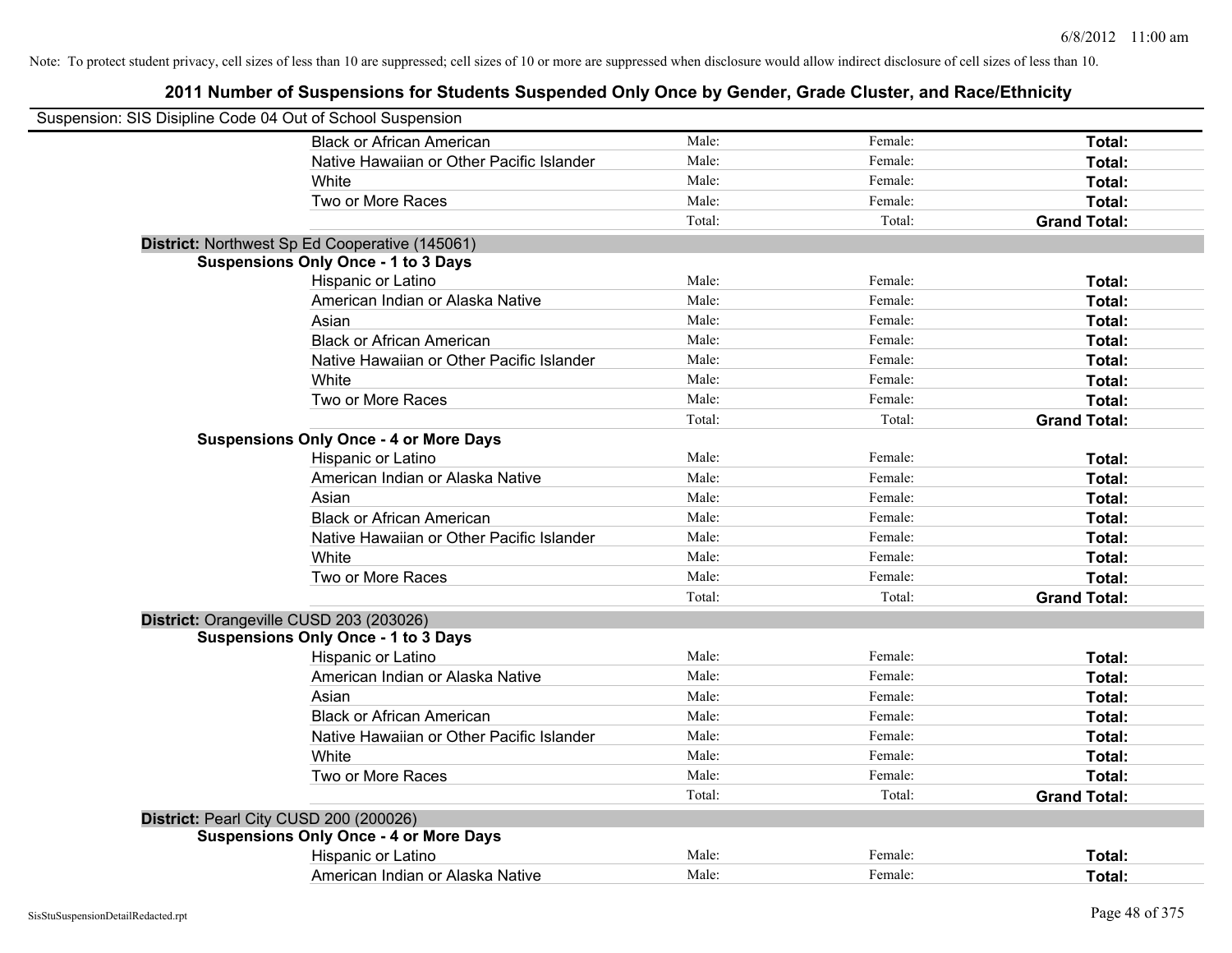| Suspension: SIS Disipline Code 04 Out of School Suspension |                                               |        |     |         |     |                     |     |
|------------------------------------------------------------|-----------------------------------------------|--------|-----|---------|-----|---------------------|-----|
|                                                            | Asian                                         | Male:  |     | Female: |     | Total:              |     |
|                                                            | <b>Black or African American</b>              | Male:  |     | Female: |     | Total:              |     |
|                                                            | Native Hawaiian or Other Pacific Islander     | Male:  |     | Female: |     | Total:              |     |
|                                                            | White                                         | Male:  |     | Female: |     | Total:              |     |
|                                                            | Two or More Races                             | Male:  |     | Female: |     | Total:              |     |
|                                                            |                                               | Total: |     | Total:  |     | <b>Grand Total:</b> |     |
| Region: Champaign/Ford ROE (09)                            |                                               |        |     |         |     |                     |     |
| County: Champaign (010)                                    |                                               |        |     |         |     |                     |     |
|                                                            | District: Champaign CUSD 4 (004026)           |        |     |         |     |                     |     |
|                                                            | <b>Suspensions Only Once - 1 to 3 Days</b>    |        |     |         |     |                     |     |
|                                                            | Hispanic or Latino                            | Male:  |     | Female: |     | Total:              | 21  |
|                                                            | American Indian or Alaska Native              | Male:  |     | Female: |     | Total:              |     |
|                                                            | Asian                                         | Male:  |     | Female: |     | Total:              |     |
|                                                            | <b>Black or African American</b>              | Male:  | 174 | Female: | 120 | Total:              | 294 |
|                                                            | Native Hawaiian or Other Pacific Islander     | Male:  |     | Female: |     | Total:              |     |
|                                                            | White                                         | Male:  | 62  | Female: | 15  | Total:              | 77  |
|                                                            | Two or More Races                             | Male:  |     | Female: |     | Total:              | 24  |
|                                                            |                                               | Total: | 279 | Total:  | 149 | <b>Grand Total:</b> | 428 |
|                                                            | <b>Suspensions Only Once - 4 or More Days</b> |        |     |         |     |                     |     |
|                                                            | Hispanic or Latino                            | Male:  |     | Female: |     | Total:              |     |
|                                                            | American Indian or Alaska Native              | Male:  |     | Female: |     | Total:              |     |
|                                                            | Asian                                         | Male:  |     | Female: |     | Total:              |     |
|                                                            | <b>Black or African American</b>              | Male:  | 27  | Female: | 18  | Total:              | 45  |
|                                                            | Native Hawaiian or Other Pacific Islander     | Male:  |     | Female: |     | Total:              |     |
|                                                            | White                                         | Male:  |     | Female: |     | Total:              | 22  |
|                                                            | Two or More Races                             | Male:  |     | Female: |     | Total:              |     |
|                                                            |                                               | Total: |     | Total:  |     | <b>Grand Total:</b> |     |
|                                                            | District: Cunningham Childrens Home (006700)  |        |     |         |     |                     |     |
|                                                            | <b>Suspensions Only Once - 4 or More Days</b> |        |     |         |     |                     |     |
|                                                            | Hispanic or Latino                            | Male:  |     | Female: |     | Total:              |     |
|                                                            | American Indian or Alaska Native              | Male:  |     | Female: |     | Total:              |     |
|                                                            | Asian                                         | Male:  |     | Female: |     | Total:              |     |
|                                                            | <b>Black or African American</b>              | Male:  |     | Female: |     | Total:              |     |
|                                                            | Native Hawaiian or Other Pacific Islander     | Male:  |     | Female: |     | Total:              |     |
|                                                            | White                                         | Male:  |     | Female: |     | Total:              |     |
|                                                            | Two or More Races                             | Male:  |     | Female: |     | <b>Total:</b>       |     |
|                                                            |                                               | Total: |     | Total:  |     | <b>Grand Total:</b> |     |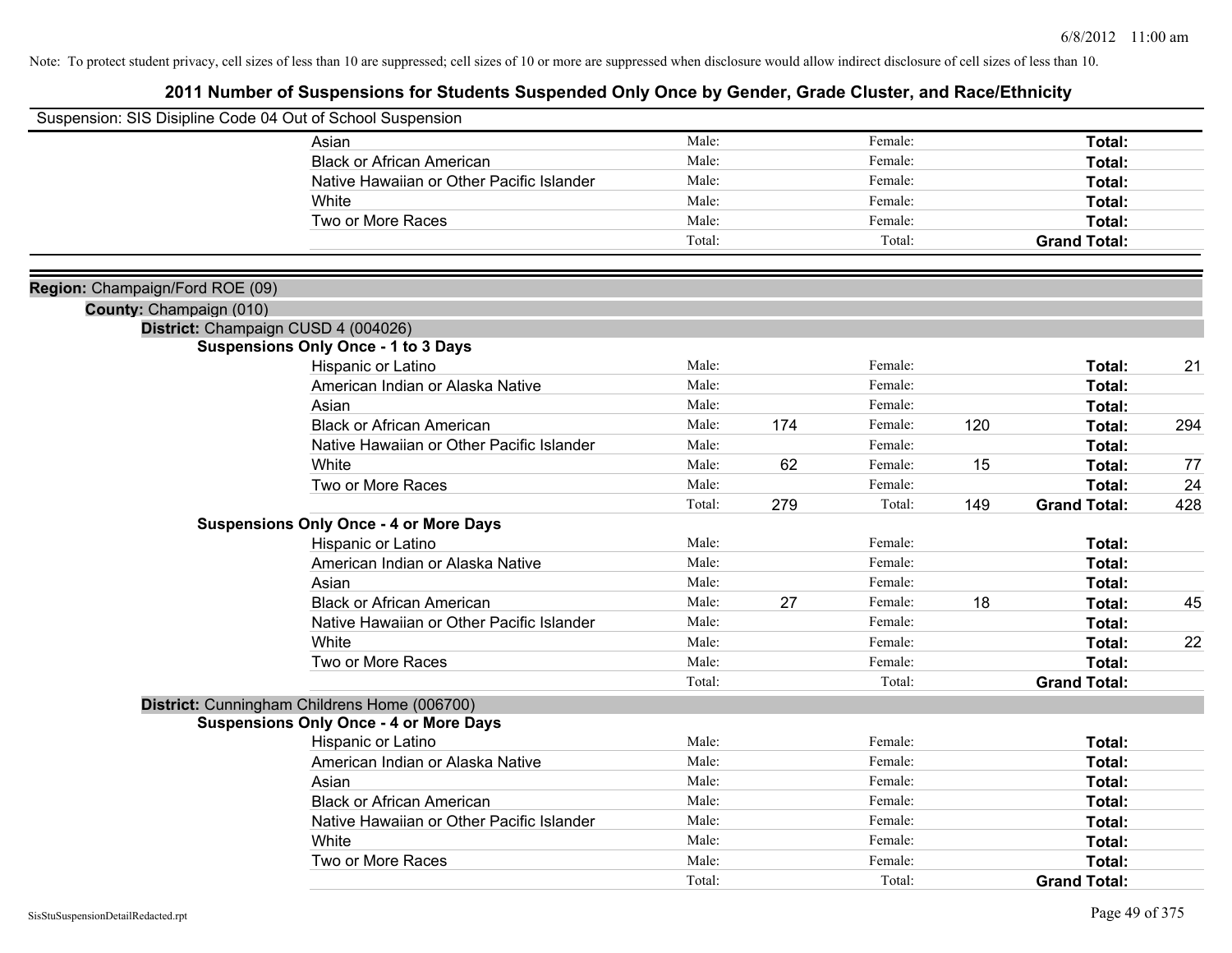| Suspension: SIS Disipline Code 04 Out of School Suspension |                                               |        |         |                     |
|------------------------------------------------------------|-----------------------------------------------|--------|---------|---------------------|
| District: Fisher CUSD 1 (001026)                           |                                               |        |         |                     |
|                                                            | <b>Suspensions Only Once - 1 to 3 Days</b>    |        |         |                     |
|                                                            | Hispanic or Latino                            | Male:  | Female: | Total:              |
|                                                            | American Indian or Alaska Native              | Male:  | Female: | Total:              |
|                                                            | Asian                                         | Male:  | Female: | Total:              |
|                                                            | <b>Black or African American</b>              | Male:  | Female: | Total:              |
|                                                            | Native Hawaiian or Other Pacific Islander     | Male:  | Female: | Total:              |
|                                                            | White                                         | Male:  | Female: | Total:              |
|                                                            | Two or More Races                             | Male:  | Female: | Total:              |
|                                                            |                                               | Total: | Total:  | <b>Grand Total:</b> |
|                                                            | <b>Suspensions Only Once - 4 or More Days</b> |        |         |                     |
|                                                            | Hispanic or Latino                            | Male:  | Female: | Total:              |
|                                                            | American Indian or Alaska Native              | Male:  | Female: | Total:              |
|                                                            | Asian                                         | Male:  | Female: | Total:              |
|                                                            | <b>Black or African American</b>              | Male:  | Female: | Total:              |
|                                                            | Native Hawaiian or Other Pacific Islander     | Male:  | Female: | Total:              |
|                                                            | White                                         | Male:  | Female: | Total:              |
|                                                            | Two or More Races                             | Male:  | Female: | Total:              |
|                                                            |                                               | Total: | Total:  | <b>Grand Total:</b> |
| District: Heritage CUSD 8 (008026)                         |                                               |        |         |                     |
|                                                            | <b>Suspensions Only Once - 1 to 3 Days</b>    |        |         |                     |
|                                                            | Hispanic or Latino                            | Male:  | Female: | Total:              |
|                                                            | American Indian or Alaska Native              | Male:  | Female: | Total:              |
|                                                            | Asian                                         | Male:  | Female: | Total:              |
|                                                            | <b>Black or African American</b>              | Male:  | Female: | Total:              |
|                                                            | Native Hawaiian or Other Pacific Islander     | Male:  | Female: | Total:              |
|                                                            | White                                         | Male:  | Female: | Total:<br>11        |
|                                                            | Two or More Races                             | Male:  | Female: | Total:              |
|                                                            |                                               | Total: | Total:  | <b>Grand Total:</b> |
| District: Ludlow CCSD 142 (142004)                         |                                               |        |         |                     |
|                                                            | <b>Suspensions Only Once - 1 to 3 Days</b>    |        |         |                     |
|                                                            | Hispanic or Latino                            | Male:  | Female: | Total:              |
|                                                            | American Indian or Alaska Native              | Male:  | Female: | Total:              |
|                                                            | Asian                                         | Male:  | Female: | Total:              |
|                                                            | <b>Black or African American</b>              | Male:  | Female: | Total:              |
|                                                            | Native Hawaiian or Other Pacific Islander     | Male:  | Female: | Total:              |
|                                                            | White                                         | Male:  | Female: | Total:              |
|                                                            | Two or More Races                             | Male:  | Female: | Total:              |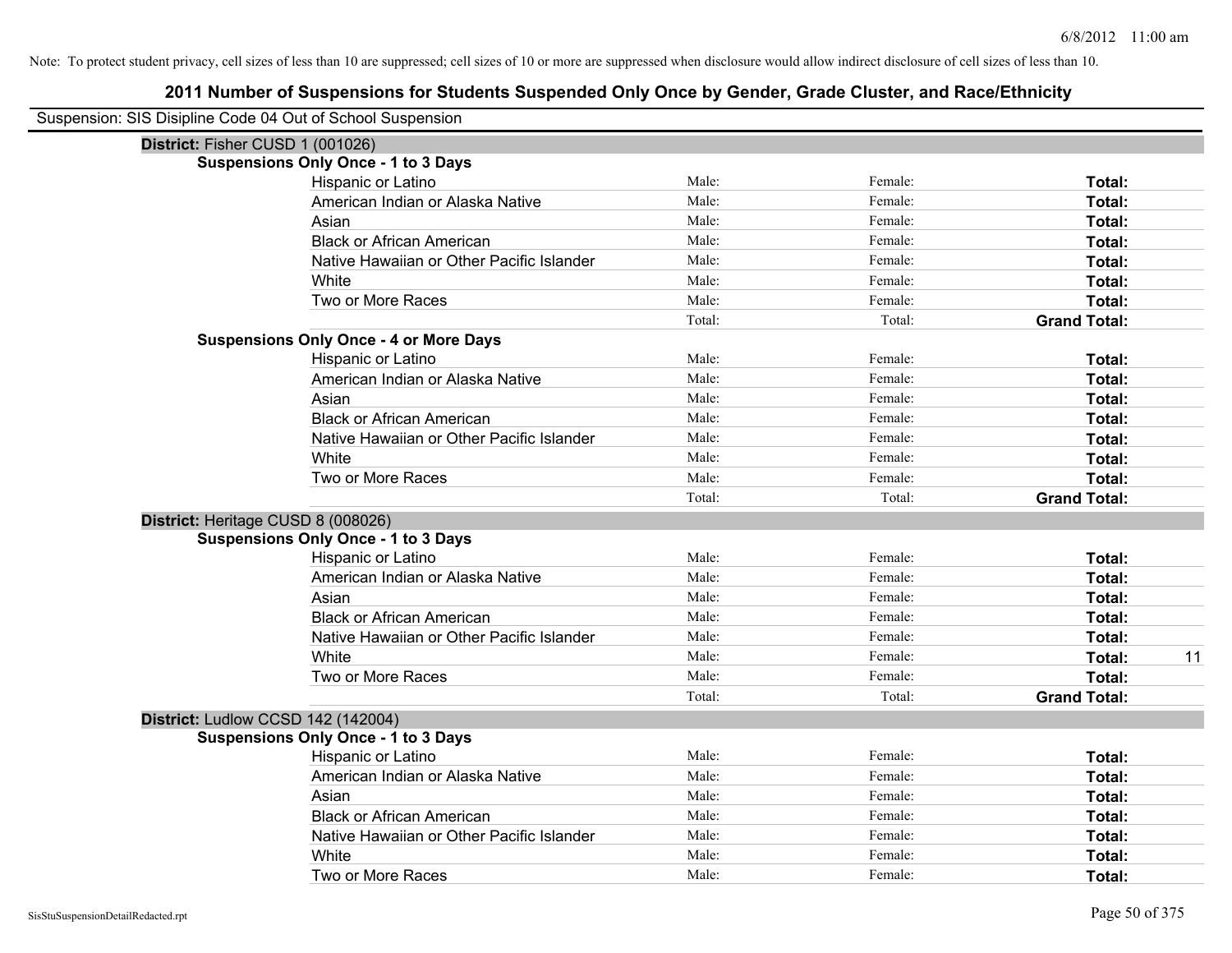| Suspension: SIS Disipline Code 04 Out of School Suspension |                                                      |        |    |         |    |                     |    |
|------------------------------------------------------------|------------------------------------------------------|--------|----|---------|----|---------------------|----|
|                                                            |                                                      | Total: |    | Total:  |    | <b>Grand Total:</b> |    |
|                                                            | District: Mahomet-Seymour CUSD 3 (003026)            |        |    |         |    |                     |    |
|                                                            | <b>Suspensions Only Once - 1 to 3 Days</b>           |        |    |         |    |                     |    |
|                                                            | Hispanic or Latino                                   | Male:  |    | Female: |    | Total:              |    |
|                                                            | American Indian or Alaska Native                     | Male:  |    | Female: |    | Total:              |    |
|                                                            | Asian                                                | Male:  |    | Female: |    | Total:              |    |
|                                                            | <b>Black or African American</b>                     | Male:  |    | Female: |    | Total:              |    |
|                                                            | Native Hawaiian or Other Pacific Islander            | Male:  |    | Female: |    | Total:              |    |
|                                                            | White                                                | Male:  | 37 | Female: | 18 | Total:              | 55 |
|                                                            | Two or More Races                                    | Male:  |    | Female: |    | Total:              |    |
|                                                            |                                                      | Total: |    | Total:  |    | <b>Grand Total:</b> |    |
|                                                            | <b>Suspensions Only Once - 4 or More Days</b>        |        |    |         |    |                     |    |
|                                                            | Hispanic or Latino                                   | Male:  |    | Female: |    | Total:              |    |
|                                                            | American Indian or Alaska Native                     | Male:  |    | Female: |    | Total:              |    |
|                                                            | Asian                                                | Male:  |    | Female: |    | Total:              |    |
|                                                            | <b>Black or African American</b>                     | Male:  |    | Female: |    | Total:              |    |
|                                                            | Native Hawaiian or Other Pacific Islander            | Male:  |    | Female: |    | Total:              |    |
|                                                            | White                                                | Male:  |    | Female: |    | Total:              |    |
|                                                            | Two or More Races                                    | Male:  |    | Female: |    | Total:              |    |
|                                                            |                                                      | Total: |    | Total:  |    | <b>Grand Total:</b> |    |
|                                                            | District: Pavilion Behavioral Health System (017200) |        |    |         |    |                     |    |
|                                                            | <b>Suspensions Only Once - 1 to 3 Days</b>           |        |    |         |    |                     |    |
|                                                            | Hispanic or Latino                                   | Male:  |    | Female: |    | Total:              |    |
|                                                            | American Indian or Alaska Native                     | Male:  |    | Female: |    | Total:              |    |
|                                                            | Asian                                                | Male:  |    | Female: |    | Total:              |    |
|                                                            | <b>Black or African American</b>                     | Male:  |    | Female: |    | Total:              |    |
|                                                            | Native Hawaiian or Other Pacific Islander            | Male:  |    | Female: |    | Total:              |    |
|                                                            | White                                                | Male:  |    | Female: |    | Total:              |    |
|                                                            | Two or More Races                                    | Male:  |    | Female: |    | Total:              |    |
|                                                            |                                                      | Total: |    | Total:  |    | <b>Grand Total:</b> |    |
|                                                            | District: Prairieview-Ogden CCSD 197 (197004)        |        |    |         |    |                     |    |
|                                                            | <b>Suspensions Only Once - 1 to 3 Days</b>           |        |    |         |    |                     |    |
|                                                            | Hispanic or Latino                                   | Male:  |    | Female: |    | Total:              |    |
|                                                            | American Indian or Alaska Native                     | Male:  |    | Female: |    | Total:              |    |
|                                                            | Asian                                                | Male:  |    | Female: |    | Total:              |    |
|                                                            | <b>Black or African American</b>                     | Male:  |    | Female: |    | Total:              |    |
|                                                            | Native Hawaiian or Other Pacific Islander            | Male:  |    | Female: |    | Total:              |    |
|                                                            | White                                                | Male:  |    | Female: |    | Total:              |    |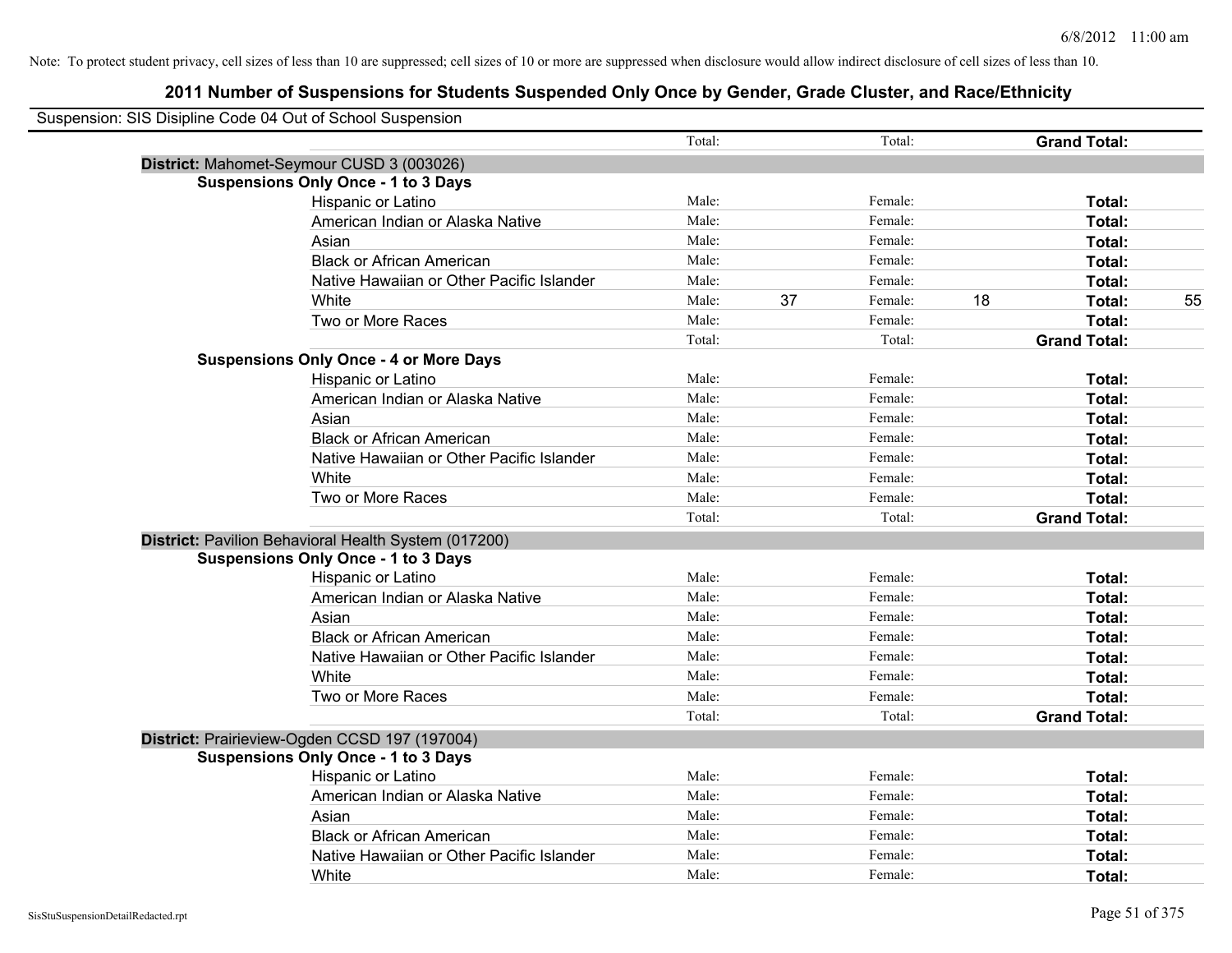| Suspension: SIS Disipline Code 04 Out of School Suspension |                                               |        |    |         |    |                     |    |
|------------------------------------------------------------|-----------------------------------------------|--------|----|---------|----|---------------------|----|
|                                                            | Two or More Races                             | Male:  |    | Female: |    | <b>Total:</b>       |    |
|                                                            |                                               | Total: |    | Total:  |    | <b>Grand Total:</b> |    |
| District: Rantoul City SD 137 (137002)                     |                                               |        |    |         |    |                     |    |
|                                                            | <b>Suspensions Only Once - 1 to 3 Days</b>    |        |    |         |    |                     |    |
|                                                            | Hispanic or Latino                            | Male:  |    | Female: |    | Total:              | 10 |
|                                                            | American Indian or Alaska Native              | Male:  |    | Female: |    | Total:              |    |
|                                                            | Asian                                         | Male:  |    | Female: |    | Total:              |    |
|                                                            | <b>Black or African American</b>              | Male:  | 33 | Female: | 20 | Total:              | 53 |
|                                                            | Native Hawaiian or Other Pacific Islander     | Male:  |    | Female: |    | Total:              |    |
|                                                            | White                                         | Male:  | 30 | Female: | 10 | Total:              | 40 |
|                                                            | Two or More Races                             | Male:  |    | Female: |    | Total:              |    |
|                                                            |                                               | Total: |    | Total:  |    | <b>Grand Total:</b> |    |
|                                                            | <b>Suspensions Only Once - 4 or More Days</b> |        |    |         |    |                     |    |
|                                                            | Hispanic or Latino                            | Male:  |    | Female: |    | Total:              |    |
|                                                            | American Indian or Alaska Native              | Male:  |    | Female: |    | Total:              |    |
|                                                            | Asian                                         | Male:  |    | Female: |    | Total:              |    |
|                                                            | <b>Black or African American</b>              | Male:  |    | Female: |    | Total:              |    |
|                                                            | Native Hawaiian or Other Pacific Islander     | Male:  |    | Female: |    | Total:              |    |
|                                                            | White                                         | Male:  |    | Female: |    | Total:              |    |
|                                                            | Two or More Races                             | Male:  |    | Female: |    | Total:              |    |
|                                                            |                                               | Total: |    | Total:  |    | <b>Grand Total:</b> |    |
|                                                            | District: Rantoul Township HSD 193 (193017)   |        |    |         |    |                     |    |
|                                                            | <b>Suspensions Only Once - 1 to 3 Days</b>    |        |    |         |    |                     |    |
|                                                            | Hispanic or Latino                            | Male:  |    | Female: |    | Total:              |    |
|                                                            | American Indian or Alaska Native              | Male:  |    | Female: |    | Total:              |    |
|                                                            | Asian                                         | Male:  |    | Female: |    | Total:              |    |
|                                                            | <b>Black or African American</b>              | Male:  | 18 | Female: | 21 | Total:              | 39 |
|                                                            | Native Hawaiian or Other Pacific Islander     | Male:  |    | Female: |    | Total:              |    |
|                                                            | White                                         | Male:  | 16 | Female: | 11 | Total:              | 27 |
|                                                            | Two or More Races                             | Male:  |    | Female: |    | Total:              |    |
|                                                            |                                               | Total: |    | Total:  |    | <b>Grand Total:</b> | 78 |
|                                                            | <b>Suspensions Only Once - 4 or More Days</b> |        |    |         |    |                     |    |
|                                                            | Hispanic or Latino                            | Male:  |    | Female: |    | Total:              |    |
|                                                            | American Indian or Alaska Native              | Male:  |    | Female: |    | Total:              |    |
|                                                            | Asian                                         | Male:  |    | Female: |    | Total:              |    |
|                                                            | <b>Black or African American</b>              | Male:  |    | Female: |    | Total:              | 10 |
|                                                            | Native Hawaiian or Other Pacific Islander     | Male:  |    | Female: |    | Total:              |    |
|                                                            | White                                         | Male:  |    | Female: |    | Total:              | 12 |
|                                                            | Two or More Races                             | Male:  |    | Female: |    | Total:              |    |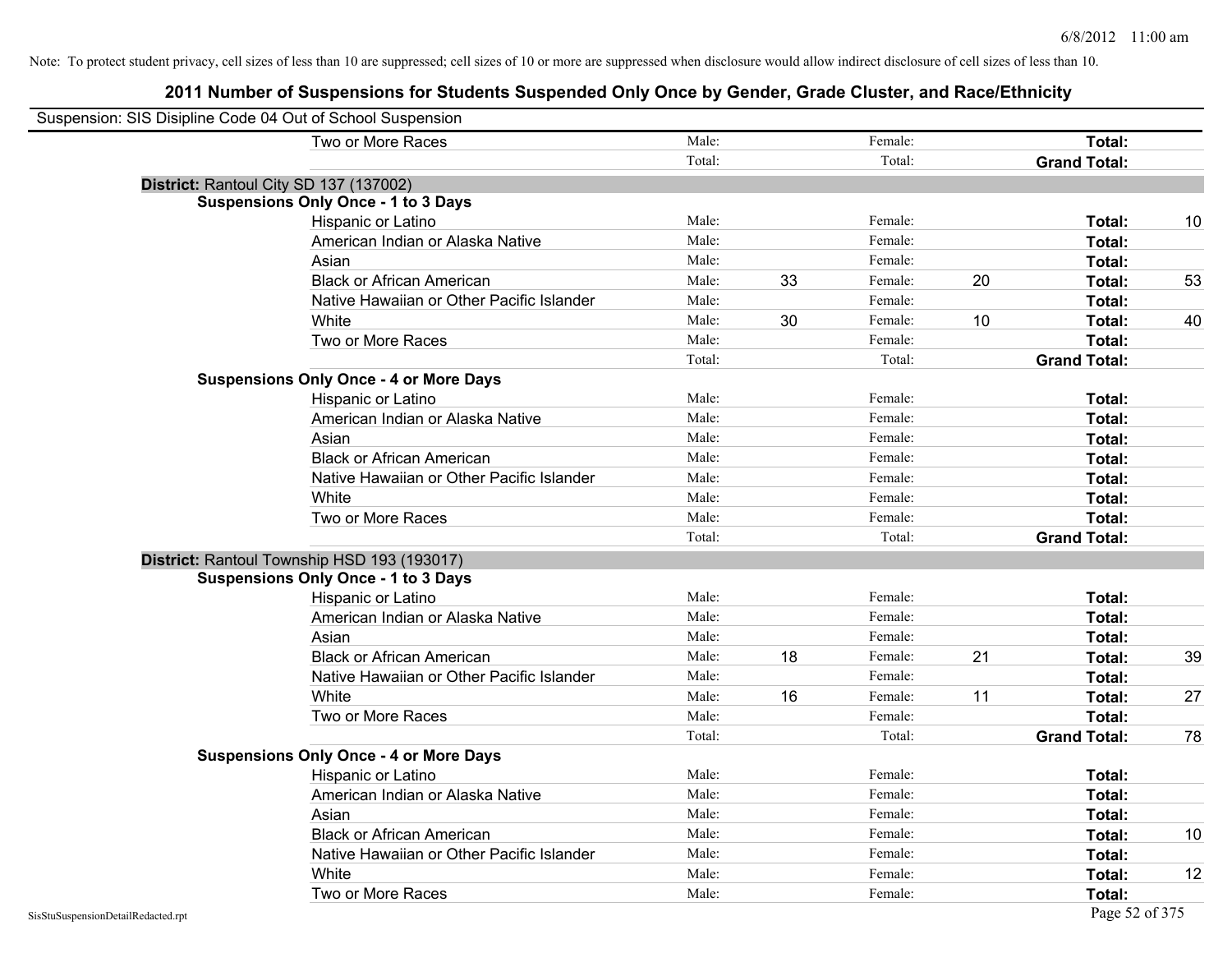| Suspension: SIS Disipline Code 04 Out of School Suspension |                                                    |        |         |                     |    |
|------------------------------------------------------------|----------------------------------------------------|--------|---------|---------------------|----|
|                                                            |                                                    | Total: | Total:  | <b>Grand Total:</b> |    |
|                                                            | District: Rural Champaign Co Spec Ed Coop (000061) |        |         |                     |    |
|                                                            | <b>Suspensions Only Once - 1 to 3 Days</b>         |        |         |                     |    |
|                                                            | Hispanic or Latino                                 | Male:  | Female: | Total:              |    |
|                                                            | American Indian or Alaska Native                   | Male:  | Female: | Total:              |    |
|                                                            | Asian                                              | Male:  | Female: | Total:              |    |
|                                                            | <b>Black or African American</b>                   | Male:  | Female: | Total:              |    |
|                                                            | Native Hawaiian or Other Pacific Islander          | Male:  | Female: | Total:              |    |
|                                                            | White                                              | Male:  | Female: | Total:              |    |
|                                                            | Two or More Races                                  | Male:  | Female: | Total:              |    |
|                                                            |                                                    | Total: | Total:  | <b>Grand Total:</b> |    |
|                                                            | District: St Joseph CCSD 169 (169004)              |        |         |                     |    |
|                                                            | <b>Suspensions Only Once - 1 to 3 Days</b>         |        |         |                     |    |
|                                                            | Hispanic or Latino                                 | Male:  | Female: | Total:              |    |
|                                                            | American Indian or Alaska Native                   | Male:  | Female: | Total:              |    |
|                                                            | Asian                                              | Male:  | Female: | Total:              |    |
|                                                            | <b>Black or African American</b>                   | Male:  | Female: | Total:              |    |
|                                                            | Native Hawaiian or Other Pacific Islander          | Male:  | Female: | Total:              |    |
|                                                            | White                                              | Male:  | Female: | Total:              |    |
|                                                            | Two or More Races                                  | Male:  | Female: | Total:              |    |
|                                                            |                                                    | Total: | Total:  | <b>Grand Total:</b> |    |
|                                                            | District: St Joseph Ogden CHSD 305 (305016)        |        |         |                     |    |
|                                                            | <b>Suspensions Only Once - 1 to 3 Days</b>         |        |         |                     |    |
|                                                            | Hispanic or Latino                                 | Male:  | Female: | Total:              |    |
|                                                            | American Indian or Alaska Native                   | Male:  | Female: | Total:              |    |
|                                                            | Asian                                              | Male:  | Female: | Total:              |    |
|                                                            | <b>Black or African American</b>                   | Male:  | Female: | Total:              |    |
|                                                            | Native Hawaiian or Other Pacific Islander          | Male:  | Female: | Total:              |    |
|                                                            | White                                              | Male:  | Female: | Total:              | 14 |
|                                                            | Two or More Races                                  | Male:  | Female: | Total:              |    |
|                                                            |                                                    | Total: | Total:  | <b>Grand Total:</b> |    |
|                                                            | <b>Suspensions Only Once - 4 or More Days</b>      |        |         |                     |    |
|                                                            | Hispanic or Latino                                 | Male:  | Female: | Total:              |    |
|                                                            | American Indian or Alaska Native                   | Male:  | Female: | Total:              |    |
|                                                            | Asian                                              | Male:  | Female: | Total:              |    |
|                                                            | <b>Black or African American</b>                   | Male:  | Female: | Total:              |    |
|                                                            | Native Hawaiian or Other Pacific Islander          | Male:  | Female: | <b>Total:</b>       |    |
|                                                            | White                                              | Male:  | Female: | Total:              |    |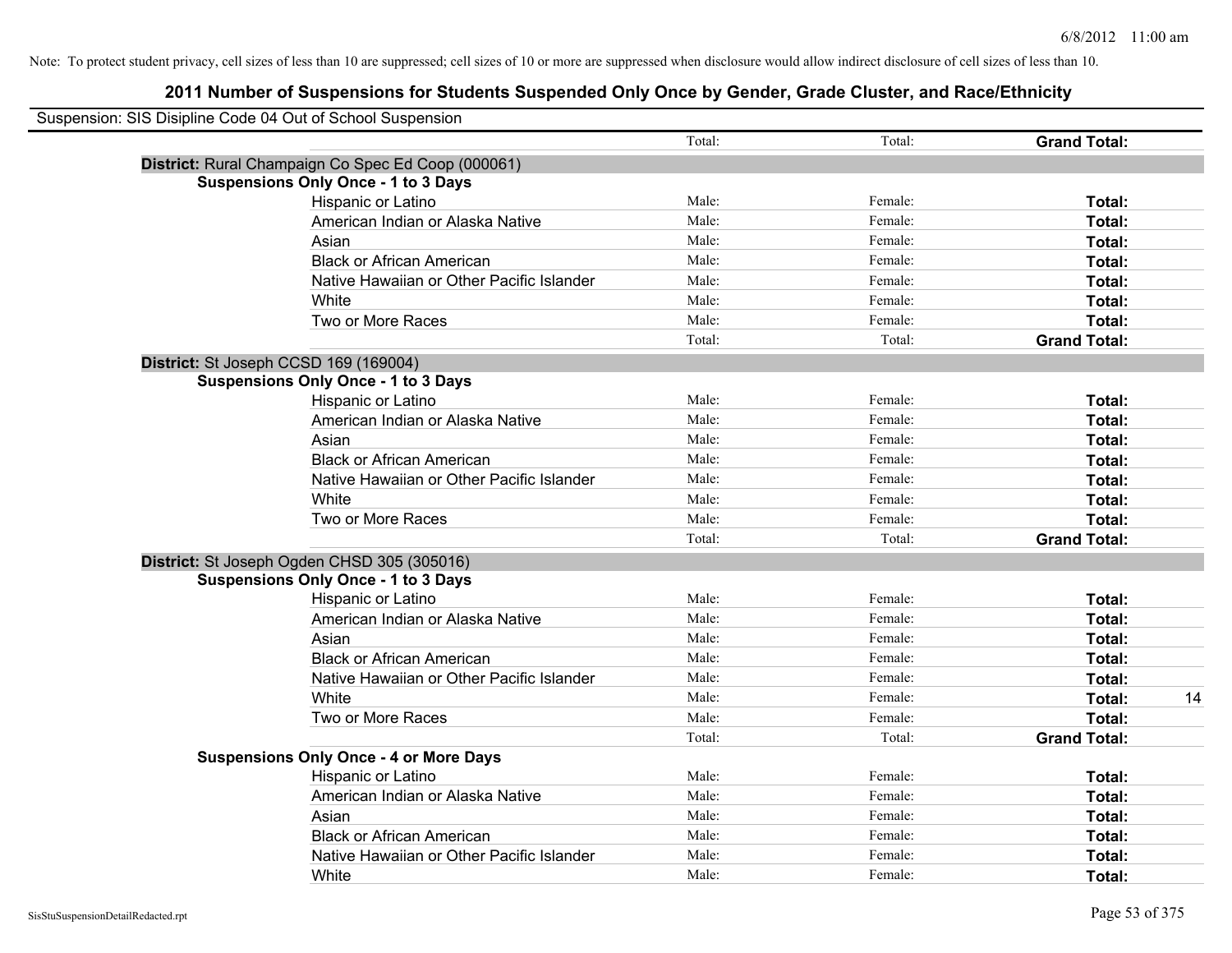| Suspension: SIS Disipline Code 04 Out of School Suspension |                                               |        |         |                           |
|------------------------------------------------------------|-----------------------------------------------|--------|---------|---------------------------|
|                                                            | Two or More Races                             | Male:  | Female: | Total:                    |
|                                                            |                                               | Total: | Total:  | <b>Grand Total:</b>       |
|                                                            | District: Thomasboro CCSD 130 (130004)        |        |         |                           |
|                                                            | <b>Suspensions Only Once - 1 to 3 Days</b>    |        |         |                           |
|                                                            | Hispanic or Latino                            | Male:  | Female: | Total:                    |
|                                                            | American Indian or Alaska Native              | Male:  | Female: | Total:                    |
|                                                            | Asian                                         | Male:  | Female: | Total:                    |
|                                                            | <b>Black or African American</b>              | Male:  | Female: | Total:                    |
|                                                            | Native Hawaiian or Other Pacific Islander     | Male:  | Female: | Total:                    |
|                                                            | White                                         | Male:  | Female: | Total:                    |
|                                                            | Two or More Races                             | Male:  | Female: | Total:                    |
|                                                            |                                               | Total: | Total:  | <b>Grand Total:</b>       |
|                                                            | <b>Suspensions Only Once - 4 or More Days</b> |        |         |                           |
|                                                            | Hispanic or Latino                            | Male:  | Female: | Total:                    |
|                                                            | American Indian or Alaska Native              | Male:  | Female: | Total:                    |
|                                                            | Asian                                         | Male:  | Female: | Total:                    |
|                                                            | <b>Black or African American</b>              | Male:  | Female: | Total:                    |
|                                                            | Native Hawaiian or Other Pacific Islander     | Male:  | Female: | Total:                    |
|                                                            | White                                         | Male:  | Female: | Total:                    |
|                                                            | Two or More Races                             | Male:  | Female: | Total:                    |
|                                                            |                                               | Total: | Total:  | <b>Grand Total:</b>       |
|                                                            | District: Tolono CUSD 7 (007026)              |        |         |                           |
|                                                            | <b>Suspensions Only Once - 1 to 3 Days</b>    |        |         |                           |
|                                                            | Hispanic or Latino                            | Male:  | Female: | Total:                    |
|                                                            | American Indian or Alaska Native              | Male:  | Female: | Total:                    |
|                                                            | Asian                                         | Male:  | Female: | Total:                    |
|                                                            | <b>Black or African American</b>              | Male:  | Female: | Total:                    |
|                                                            | Native Hawaiian or Other Pacific Islander     | Male:  | Female: | Total:                    |
|                                                            | White                                         | Male:  | Female: | Total:                    |
|                                                            | Two or More Races                             | Male:  | Female: | Total:                    |
|                                                            |                                               | Total: | Total:  | <b>Grand Total:</b><br>12 |
|                                                            | <b>Suspensions Only Once - 4 or More Days</b> |        |         |                           |
|                                                            | <b>Hispanic or Latino</b>                     | Male:  | Female: | Total:                    |
|                                                            | American Indian or Alaska Native              | Male:  | Female: | Total:                    |
|                                                            | Asian                                         | Male:  | Female: | Total:                    |
|                                                            | <b>Black or African American</b>              | Male:  | Female: | Total:                    |
|                                                            | Native Hawaiian or Other Pacific Islander     | Male:  | Female: | Total:                    |
|                                                            | White                                         | Male:  | Female: | <b>Total:</b>             |
|                                                            | Two or More Races                             | Male:  | Female: | Total:                    |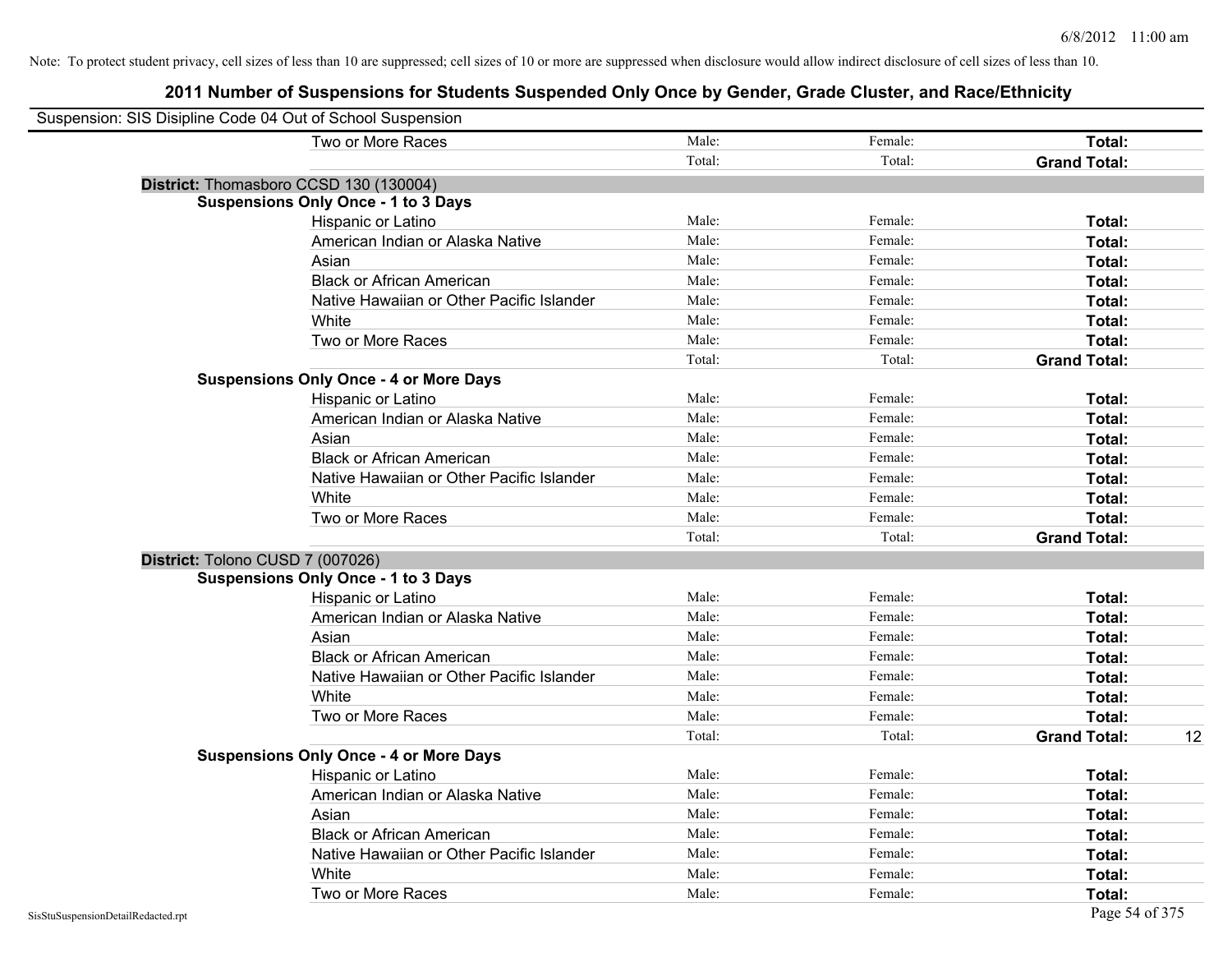|                    | Suspension: SIS Disipline Code 04 Out of School Suspension |        |    |         |    |                     |    |
|--------------------|------------------------------------------------------------|--------|----|---------|----|---------------------|----|
|                    |                                                            | Total: |    | Total:  |    | <b>Grand Total:</b> |    |
|                    | <b>District: Urbana SD 116 (116022)</b>                    |        |    |         |    |                     |    |
|                    | <b>Suspensions Only Once - 1 to 3 Days</b>                 |        |    |         |    |                     |    |
|                    | Hispanic or Latino                                         | Male:  |    | Female: |    | Total:              | 10 |
|                    | American Indian or Alaska Native                           | Male:  |    | Female: |    | Total:              |    |
|                    | Asian                                                      | Male:  |    | Female: |    | Total:              |    |
|                    | <b>Black or African American</b>                           | Male:  | 55 | Female: | 30 | Total:              | 85 |
|                    | Native Hawaiian or Other Pacific Islander                  | Male:  |    | Female: |    | Total:              |    |
|                    | White                                                      | Male:  | 24 | Female: | 19 | Total:              | 43 |
|                    | Two or More Races                                          | Male:  |    | Female: |    | Total:              | 11 |
|                    |                                                            | Total: |    | Total:  |    | <b>Grand Total:</b> |    |
|                    | <b>Suspensions Only Once - 4 or More Days</b>              |        |    |         |    |                     |    |
|                    | Hispanic or Latino                                         | Male:  |    | Female: |    | Total:              |    |
|                    | American Indian or Alaska Native                           | Male:  |    | Female: |    | Total:              |    |
|                    | Asian                                                      | Male:  |    | Female: |    | Total:              |    |
|                    | <b>Black or African American</b>                           | Male:  | 23 | Female: | 22 | Total:              | 45 |
|                    | Native Hawaiian or Other Pacific Islander                  | Male:  |    | Female: |    | Total:              |    |
|                    | White                                                      | Male:  |    | Female: |    | Total:              | 16 |
|                    | Two or More Races                                          | Male:  |    | Female: |    | Total:              |    |
|                    |                                                            | Total: |    | Total:  |    | <b>Grand Total:</b> | 76 |
| County: Ford (027) |                                                            |        |    |         |    |                     |    |
|                    | District: Gibson City-Melvin-Sibley CUSD 5 (005026)        |        |    |         |    |                     |    |
|                    | <b>Suspensions Only Once - 1 to 3 Days</b>                 |        |    |         |    |                     |    |
|                    | Hispanic or Latino                                         | Male:  |    | Female: |    | Total:              |    |
|                    | American Indian or Alaska Native                           | Male:  |    | Female: |    | Total:              |    |
|                    | Asian                                                      | Male:  |    | Female: |    | Total:              |    |
|                    | <b>Black or African American</b>                           | Male:  |    | Female: |    | Total:              |    |
|                    | Native Hawaiian or Other Pacific Islander                  | Male:  |    | Female: |    | Total:              |    |
|                    | White                                                      | Male:  |    | Female: |    | Total:              | 10 |
|                    | Two or More Races                                          | Male:  |    | Female: |    | Total:              |    |
|                    |                                                            | Total: |    | Total:  |    | <b>Grand Total:</b> |    |
|                    | <b>Suspensions Only Once - 4 or More Days</b>              |        |    |         |    |                     |    |
|                    | Hispanic or Latino                                         | Male:  |    | Female: |    | Total:              |    |
|                    | American Indian or Alaska Native                           | Male:  |    | Female: |    | Total:              |    |
|                    | Asian                                                      | Male:  |    | Female: |    | Total:              |    |
|                    | <b>Black or African American</b>                           | Male:  |    | Female: |    | Total:              |    |
|                    | Native Hawaiian or Other Pacific Islander                  | Male:  |    | Female: |    | Total:              |    |
|                    | White                                                      | Male:  |    | Female: |    | Total:              |    |
|                    | Two or More Races                                          | Male:  |    | Female: |    | Total:              |    |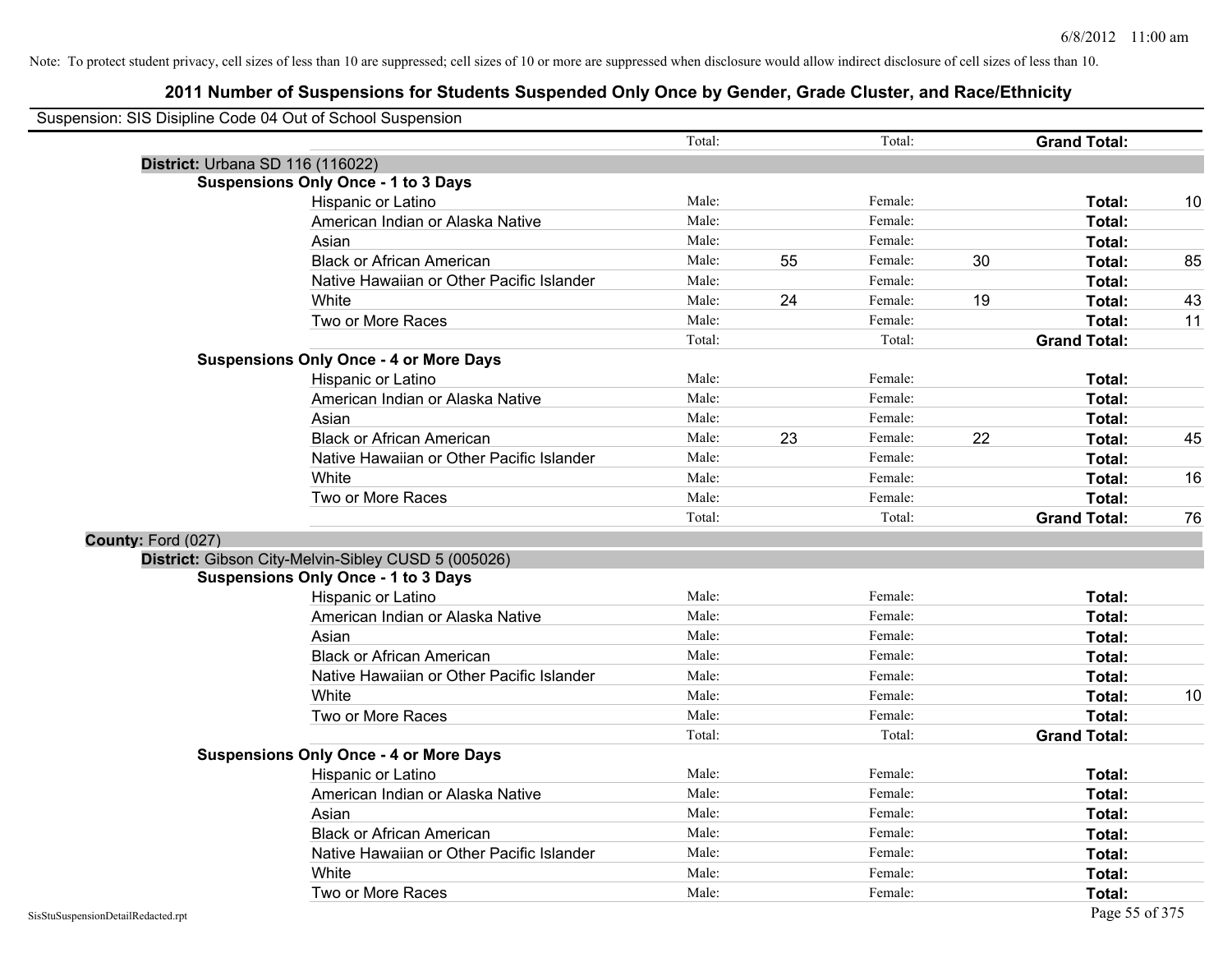|                                 | Suspension: SIS Disipline Code 04 Out of School Suspension |        |    |         |    |                     |    |
|---------------------------------|------------------------------------------------------------|--------|----|---------|----|---------------------|----|
|                                 |                                                            | Total: |    | Total:  |    | <b>Grand Total:</b> |    |
|                                 | District: Paxton-Buckley-Loda CUD 10 (010026)              |        |    |         |    |                     |    |
|                                 | <b>Suspensions Only Once - 1 to 3 Days</b>                 |        |    |         |    |                     |    |
|                                 | Hispanic or Latino                                         | Male:  |    | Female: |    | Total:              |    |
|                                 | American Indian or Alaska Native                           | Male:  |    | Female: |    | Total:              |    |
|                                 | Asian                                                      | Male:  |    | Female: |    | Total:              |    |
|                                 | <b>Black or African American</b>                           | Male:  |    | Female: |    | Total:              |    |
|                                 | Native Hawaiian or Other Pacific Islander                  | Male:  |    | Female: |    | Total:              |    |
|                                 | White                                                      | Male:  | 31 | Female: | 13 | Total:              | 44 |
|                                 | Two or More Races                                          | Male:  |    | Female: |    | Total:              |    |
|                                 |                                                            | Total: |    | Total:  |    | <b>Grand Total:</b> |    |
|                                 | <b>Suspensions Only Once - 4 or More Days</b>              |        |    |         |    |                     |    |
|                                 | Hispanic or Latino                                         | Male:  |    | Female: |    | Total:              |    |
|                                 | American Indian or Alaska Native                           | Male:  |    | Female: |    | Total:              |    |
|                                 | Asian                                                      | Male:  |    | Female: |    | Total:              |    |
|                                 | <b>Black or African American</b>                           | Male:  |    | Female: |    | Total:              |    |
|                                 | Native Hawaiian or Other Pacific Islander                  | Male:  |    | Female: |    | Total:              |    |
|                                 | White                                                      | Male:  |    | Female: |    | Total:              |    |
|                                 | Two or More Races                                          | Male:  |    | Female: |    | Total:              |    |
|                                 |                                                            | Total: |    | Total:  |    | <b>Grand Total:</b> |    |
| County: Non-Public School (000) |                                                            |        |    |         |    |                     |    |
|                                 | District: Champaign/Ford ROE (000000)                      |        |    |         |    |                     |    |
|                                 | <b>Suspensions Only Once - 1 to 3 Days</b>                 |        |    |         |    |                     |    |
|                                 | Hispanic or Latino                                         | Male:  |    | Female: |    | Total:              |    |
|                                 | American Indian or Alaska Native                           | Male:  |    | Female: |    | Total:              |    |
|                                 | Asian                                                      | Male:  |    | Female: |    | Total:              |    |
|                                 | <b>Black or African American</b>                           | Male:  |    | Female: |    | Total:              |    |
|                                 | Native Hawaiian or Other Pacific Islander                  | Male:  |    | Female: |    | Total:              |    |
|                                 | White                                                      | Male:  |    | Female: |    | Total:              |    |
|                                 | Two or More Races                                          | Male:  |    | Female: |    | Total:              |    |
|                                 |                                                            | Total: |    | Total:  |    | <b>Grand Total:</b> |    |
|                                 | <b>Suspensions Only Once - 4 or More Days</b>              |        |    |         |    |                     |    |
|                                 | Hispanic or Latino                                         | Male:  |    | Female: |    | Total:              |    |
|                                 | American Indian or Alaska Native                           | Male:  |    | Female: |    | Total:              |    |
|                                 | Asian                                                      | Male:  |    | Female: |    | Total:              |    |
|                                 | <b>Black or African American</b>                           | Male:  |    | Female: |    | Total:              |    |
|                                 | Native Hawaiian or Other Pacific Islander                  | Male:  |    | Female: |    | Total:              |    |
|                                 | White                                                      | Male:  |    | Female: |    | Total:              |    |
|                                 | Two or More Races                                          | Male:  |    | Female: |    | Total:              |    |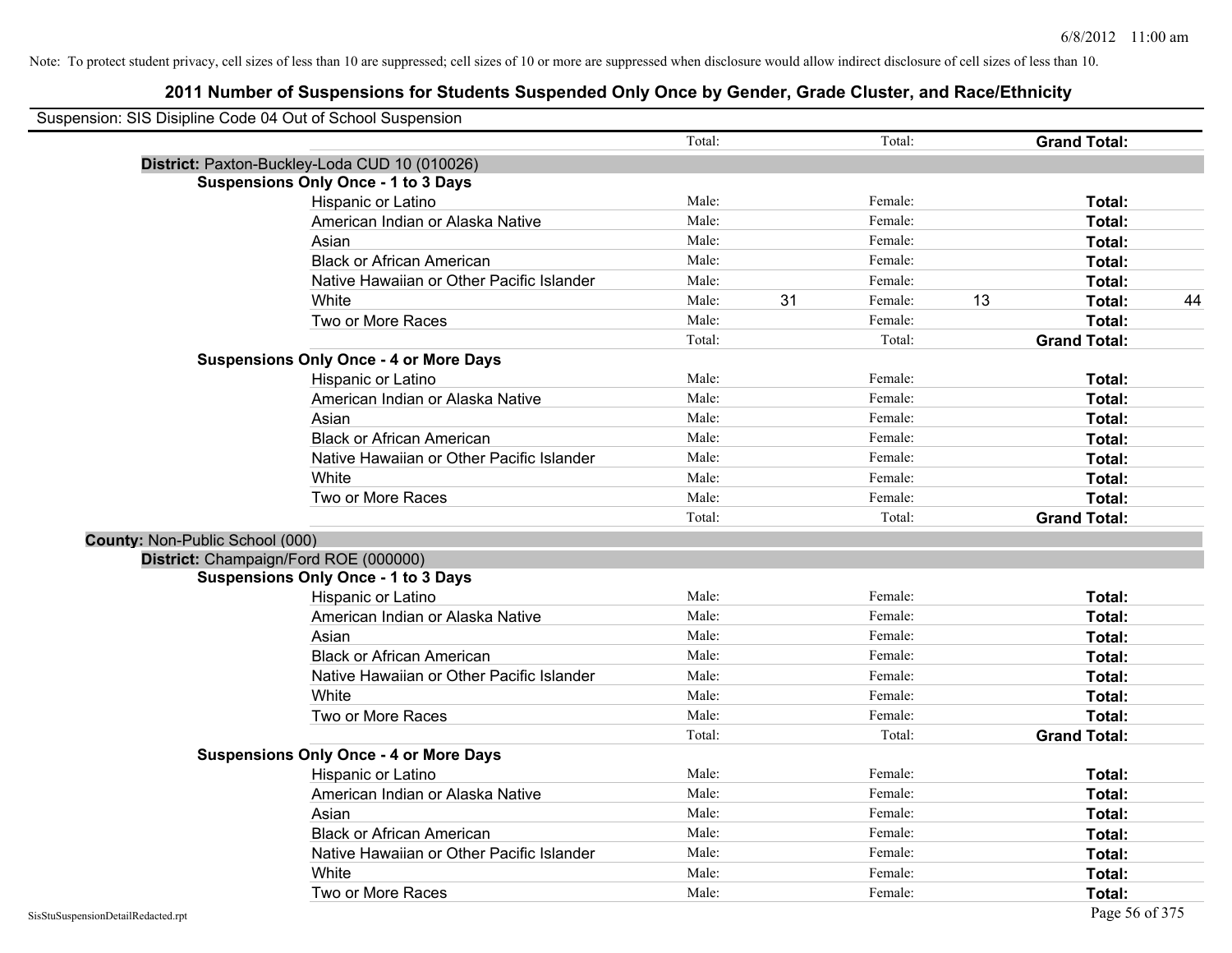| Suspension: SIS Disipline Code 04 Out of School Suspension |                                               |        |         |                     |
|------------------------------------------------------------|-----------------------------------------------|--------|---------|---------------------|
|                                                            |                                               | Total: | Total:  | <b>Grand Total:</b> |
| Region: Christian/Montgomery ROE (10)                      |                                               |        |         |                     |
| County: Christian (011)                                    |                                               |        |         |                     |
| District: Edinburg CUSD 4 (004026)                         |                                               |        |         |                     |
|                                                            | <b>Suspensions Only Once - 1 to 3 Days</b>    |        |         |                     |
|                                                            | Hispanic or Latino                            | Male:  | Female: | Total:              |
|                                                            | American Indian or Alaska Native              | Male:  | Female: | <b>Total:</b>       |
|                                                            | Asian                                         | Male:  | Female: | Total:              |
|                                                            | <b>Black or African American</b>              | Male:  | Female: | Total:              |
|                                                            | Native Hawaiian or Other Pacific Islander     | Male:  | Female: | Total:              |
|                                                            | White                                         | Male:  | Female: | Total:              |
|                                                            | Two or More Races                             | Male:  | Female: | Total:              |
|                                                            |                                               | Total: | Total:  | <b>Grand Total:</b> |
|                                                            | <b>Suspensions Only Once - 4 or More Days</b> |        |         |                     |
|                                                            | Hispanic or Latino                            | Male:  | Female: | Total:              |
|                                                            | American Indian or Alaska Native              | Male:  | Female: | Total:              |
|                                                            | Asian                                         | Male:  | Female: | Total:              |
|                                                            | <b>Black or African American</b>              | Male:  | Female: | Total:              |
|                                                            | Native Hawaiian or Other Pacific Islander     | Male:  | Female: | Total:              |
|                                                            | White                                         | Male:  | Female: | Total:              |
|                                                            | Two or More Races                             | Male:  | Female: | Total:              |
|                                                            |                                               | Total: | Total:  | <b>Grand Total:</b> |
| District: Morrisonville CUSD 1 (001026)                    |                                               |        |         |                     |
|                                                            | <b>Suspensions Only Once - 1 to 3 Days</b>    |        |         |                     |
|                                                            | Hispanic or Latino                            | Male:  | Female: | Total:              |
|                                                            | American Indian or Alaska Native              | Male:  | Female: | Total:              |
|                                                            | Asian                                         | Male:  | Female: | Total:              |
|                                                            | <b>Black or African American</b>              | Male:  | Female: | Total:              |
|                                                            | Native Hawaiian or Other Pacific Islander     | Male:  | Female: | Total:              |
|                                                            | White                                         | Male:  | Female: | Total:              |
|                                                            | Two or More Races                             | Male:  | Female: | Total:              |
|                                                            |                                               | Total: | Total:  | <b>Grand Total:</b> |
| District: Pana CUSD 8 (008026)                             |                                               |        |         |                     |
|                                                            | <b>Suspensions Only Once - 1 to 3 Days</b>    |        |         |                     |
|                                                            | Hispanic or Latino                            | Male:  | Female: | Total:              |
|                                                            | American Indian or Alaska Native              | Male:  | Female: | Total:              |
|                                                            | Asian                                         | Male:  | Female: | Total:              |
| SisStuSuspensionDetailRedacted.rpt                         |                                               |        |         | Page 57 of 375      |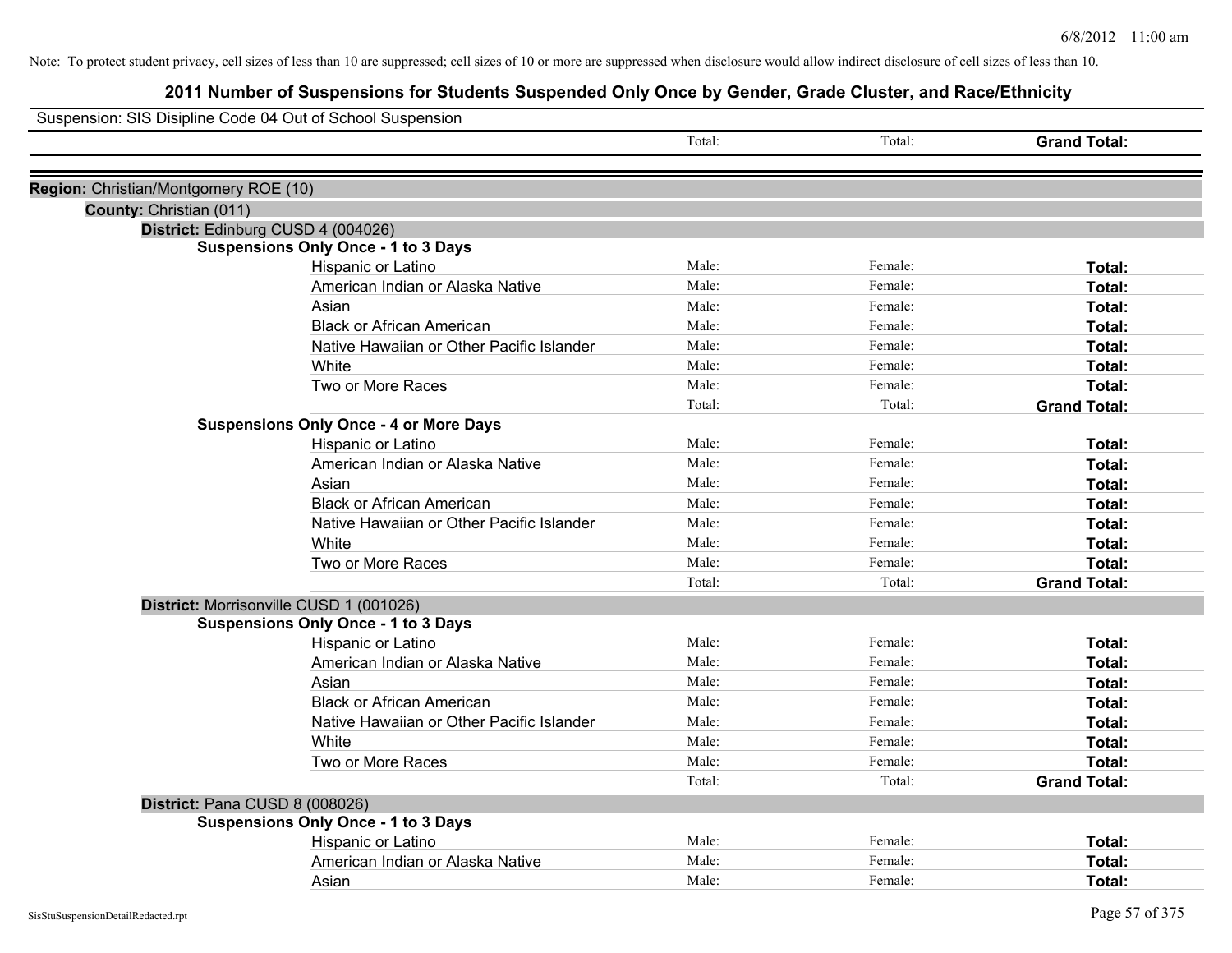| Suspension: SIS Disipline Code 04 Out of School Suspension |                                               |        |    |         |    |                     |    |
|------------------------------------------------------------|-----------------------------------------------|--------|----|---------|----|---------------------|----|
|                                                            | <b>Black or African American</b>              | Male:  |    | Female: |    | Total:              |    |
|                                                            | Native Hawaiian or Other Pacific Islander     | Male:  |    | Female: |    | Total:              |    |
|                                                            | White                                         | Male:  | 28 | Female: | 10 | Total:              | 38 |
|                                                            | Two or More Races                             | Male:  |    | Female: |    | Total:              |    |
|                                                            |                                               | Total: |    | Total:  |    | <b>Grand Total:</b> |    |
|                                                            | <b>Suspensions Only Once - 4 or More Days</b> |        |    |         |    |                     |    |
|                                                            | Hispanic or Latino                            | Male:  |    | Female: |    | Total:              |    |
|                                                            | American Indian or Alaska Native              | Male:  |    | Female: |    | Total:              |    |
|                                                            | Asian                                         | Male:  |    | Female: |    | Total:              |    |
|                                                            | <b>Black or African American</b>              | Male:  |    | Female: |    | Total:              |    |
|                                                            | Native Hawaiian or Other Pacific Islander     | Male:  |    | Female: |    | Total:              |    |
|                                                            | White                                         | Male:  |    | Female: |    | Total:              |    |
|                                                            | Two or More Races                             | Male:  |    | Female: |    | Total:              |    |
|                                                            |                                               | Total: |    | Total:  |    | <b>Grand Total:</b> |    |
|                                                            | District: South Fork SD 14 (014024)           |        |    |         |    |                     |    |
|                                                            | <b>Suspensions Only Once - 1 to 3 Days</b>    |        |    |         |    |                     |    |
|                                                            | Hispanic or Latino                            | Male:  |    | Female: |    | Total:              |    |
|                                                            | American Indian or Alaska Native              | Male:  |    | Female: |    | Total:              |    |
|                                                            | Asian                                         | Male:  |    | Female: |    | Total:              |    |
|                                                            | <b>Black or African American</b>              | Male:  |    | Female: |    | Total:              |    |
|                                                            | Native Hawaiian or Other Pacific Islander     | Male:  |    | Female: |    | Total:              |    |
|                                                            | White                                         | Male:  |    | Female: |    | Total:              | 14 |
|                                                            | Two or More Races                             | Male:  |    | Female: |    | Total:              |    |
|                                                            |                                               | Total: |    | Total:  |    | <b>Grand Total:</b> |    |
|                                                            | District: Taylorville CUSD 3 (003026)         |        |    |         |    |                     |    |
|                                                            | <b>Suspensions Only Once - 1 to 3 Days</b>    |        |    |         |    |                     |    |
|                                                            | Hispanic or Latino                            | Male:  |    | Female: |    | Total:              |    |
|                                                            | American Indian or Alaska Native              | Male:  |    | Female: |    | Total:              |    |
|                                                            | Asian                                         | Male:  |    | Female: |    | Total:              |    |
|                                                            | <b>Black or African American</b>              | Male:  |    | Female: |    | Total:              |    |
|                                                            | Native Hawaiian or Other Pacific Islander     | Male:  |    | Female: |    | Total:              |    |
|                                                            | White                                         | Male:  | 34 | Female: | 24 | Total:              | 58 |
|                                                            | Two or More Races                             | Male:  |    | Female: |    | Total:              |    |
|                                                            |                                               | Total: |    | Total:  |    | <b>Grand Total:</b> | 68 |
|                                                            | <b>Suspensions Only Once - 4 or More Days</b> |        |    |         |    |                     |    |
|                                                            | Hispanic or Latino                            | Male:  |    | Female: |    | Total:              |    |
|                                                            | American Indian or Alaska Native              | Male:  |    | Female: |    | Total:              |    |
|                                                            | Asian                                         | Male:  |    | Female: |    | Total:              |    |
|                                                            | <b>Black or African American</b>              | Male:  |    | Female: |    | Total:              |    |
| SisStuSuspensionDetailRedacted.rpt                         |                                               |        |    |         |    | Page 58 of 375      |    |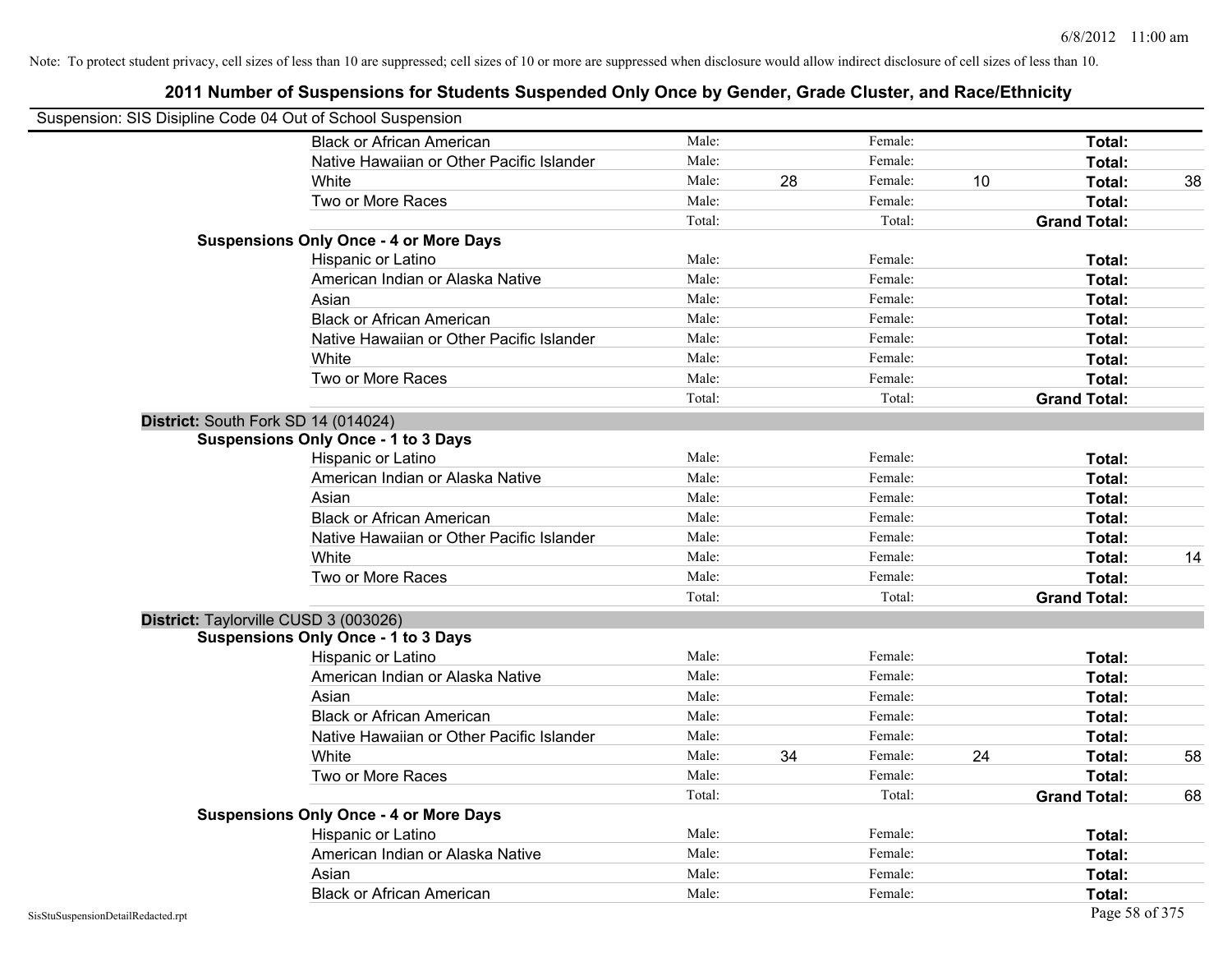| Suspension: SIS Disipline Code 04 Out of School Suspension |                                               |        |    |         |    |                     |    |
|------------------------------------------------------------|-----------------------------------------------|--------|----|---------|----|---------------------|----|
|                                                            | Native Hawaiian or Other Pacific Islander     | Male:  |    | Female: |    | Total:              |    |
|                                                            | White                                         | Male:  |    | Female: |    | Total:              | 16 |
|                                                            | Two or More Races                             | Male:  |    | Female: |    | Total:              |    |
|                                                            |                                               | Total: |    | Total:  |    | <b>Grand Total:</b> |    |
| <b>County: Montgomery (068)</b>                            |                                               |        |    |         |    |                     |    |
| District: Hillsboro CUSD 3 (003026)                        |                                               |        |    |         |    |                     |    |
|                                                            | <b>Suspensions Only Once - 1 to 3 Days</b>    |        |    |         |    |                     |    |
|                                                            | Hispanic or Latino                            | Male:  |    | Female: |    | Total:              |    |
|                                                            | American Indian or Alaska Native              | Male:  |    | Female: |    | Total:              |    |
|                                                            | Asian                                         | Male:  |    | Female: |    | Total:              |    |
|                                                            | <b>Black or African American</b>              | Male:  |    | Female: |    | Total:              |    |
|                                                            | Native Hawaiian or Other Pacific Islander     | Male:  |    | Female: |    | Total:              |    |
|                                                            | White                                         | Male:  | 40 | Female: | 12 | Total:              | 52 |
|                                                            | Two or More Races                             | Male:  |    | Female: |    | Total:              |    |
|                                                            |                                               | Total: |    | Total:  |    | <b>Grand Total:</b> |    |
|                                                            | <b>Suspensions Only Once - 4 or More Days</b> |        |    |         |    |                     |    |
|                                                            | Hispanic or Latino                            | Male:  |    | Female: |    | Total:              |    |
|                                                            | American Indian or Alaska Native              | Male:  |    | Female: |    | Total:              |    |
|                                                            | Asian                                         | Male:  |    | Female: |    | Total:              |    |
|                                                            | <b>Black or African American</b>              | Male:  |    | Female: |    | Total:              |    |
|                                                            | Native Hawaiian or Other Pacific Islander     | Male:  |    | Female: |    | Total:              |    |
|                                                            | White                                         | Male:  |    | Female: |    | Total:              |    |
|                                                            | Two or More Races                             | Male:  |    | Female: |    | Total:              |    |
|                                                            |                                               | Total: |    | Total:  |    | <b>Grand Total:</b> |    |
| District: Litchfield CUSD 12 (012026)                      |                                               |        |    |         |    |                     |    |
|                                                            | <b>Suspensions Only Once - 1 to 3 Days</b>    |        |    |         |    |                     |    |
|                                                            | Hispanic or Latino                            | Male:  |    | Female: |    | Total:              |    |
|                                                            | American Indian or Alaska Native              | Male:  |    | Female: |    | Total:              |    |
|                                                            | Asian                                         | Male:  |    | Female: |    | Total:              |    |
|                                                            | <b>Black or African American</b>              | Male:  |    | Female: |    | Total:              |    |
|                                                            | Native Hawaiian or Other Pacific Islander     | Male:  |    | Female: |    | Total:              |    |
|                                                            | <b>White</b>                                  | Male:  |    | Female: |    | Total:              | 19 |
|                                                            | Two or More Races                             | Male:  |    | Female: |    | Total:              |    |
|                                                            |                                               | Total: |    | Total:  |    | <b>Grand Total:</b> |    |
|                                                            | <b>Suspensions Only Once - 4 or More Days</b> |        |    |         |    |                     |    |
|                                                            | Hispanic or Latino                            | Male:  |    | Female: |    | Total:              |    |
|                                                            | American Indian or Alaska Native              | Male:  |    | Female: |    | Total:              |    |
|                                                            | Asian                                         | Male:  |    | Female: |    | <b>Total:</b>       |    |
|                                                            | <b>Black or African American</b>              | Male:  |    | Female: |    | Total:              |    |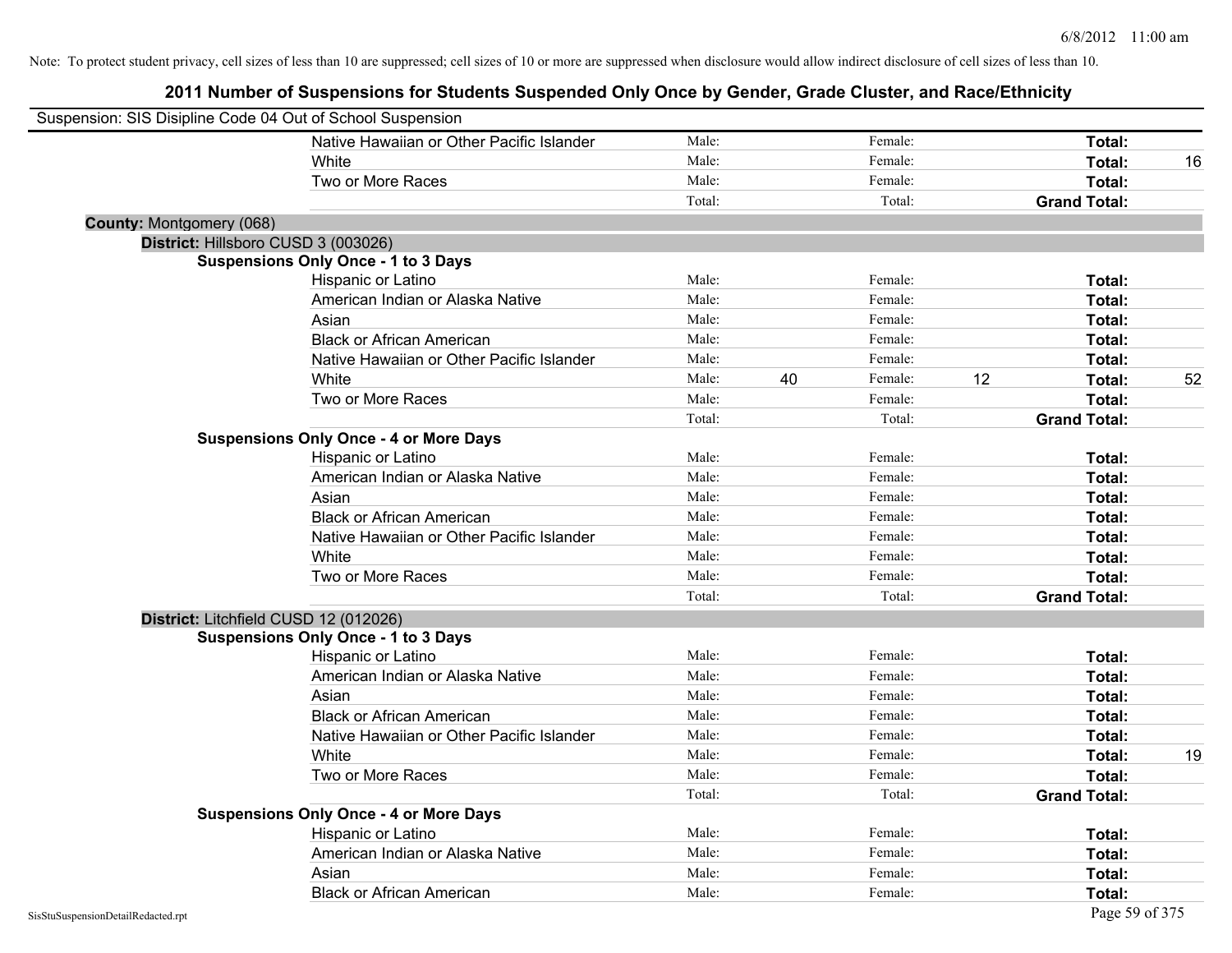| Suspension: SIS Disipline Code 04 Out of School Suspension |                                               |        |         |                     |
|------------------------------------------------------------|-----------------------------------------------|--------|---------|---------------------|
|                                                            | Native Hawaiian or Other Pacific Islander     | Male:  | Female: | Total:              |
|                                                            | <b>White</b>                                  | Male:  | Female: | Total:              |
|                                                            | Two or More Races                             | Male:  | Female: | Total:              |
|                                                            |                                               | Total: | Total:  | <b>Grand Total:</b> |
| District: Nokomis CUSD 22 (022026)                         |                                               |        |         |                     |
|                                                            | <b>Suspensions Only Once - 1 to 3 Days</b>    |        |         |                     |
|                                                            | Hispanic or Latino                            | Male:  | Female: | Total:              |
|                                                            | American Indian or Alaska Native              | Male:  | Female: | Total:              |
|                                                            | Asian                                         | Male:  | Female: | Total:              |
|                                                            | <b>Black or African American</b>              | Male:  | Female: | Total:              |
|                                                            | Native Hawaiian or Other Pacific Islander     | Male:  | Female: | Total:              |
|                                                            | White                                         | Male:  | Female: | 22<br>Total:        |
|                                                            | Two or More Races                             | Male:  | Female: | Total:              |
|                                                            |                                               | Total: | Total:  | <b>Grand Total:</b> |
|                                                            | <b>Suspensions Only Once - 4 or More Days</b> |        |         |                     |
|                                                            | Hispanic or Latino                            | Male:  | Female: | Total:              |
|                                                            | American Indian or Alaska Native              | Male:  | Female: | Total:              |
|                                                            | Asian                                         | Male:  | Female: | Total:              |
|                                                            | <b>Black or African American</b>              | Male:  | Female: | Total:              |
|                                                            | Native Hawaiian or Other Pacific Islander     | Male:  | Female: | Total:              |
|                                                            | White                                         | Male:  | Female: | Total:              |
|                                                            | Two or More Races                             | Male:  | Female: | Total:              |
|                                                            |                                               | Total: | Total:  | <b>Grand Total:</b> |
| District: Panhandle CUSD 2 (002026)                        |                                               |        |         |                     |
|                                                            | <b>Suspensions Only Once - 1 to 3 Days</b>    |        |         |                     |
|                                                            | Hispanic or Latino                            | Male:  | Female: | Total:              |
|                                                            | American Indian or Alaska Native              | Male:  | Female: | Total:              |
|                                                            | Asian                                         | Male:  | Female: | Total:              |
|                                                            | <b>Black or African American</b>              | Male:  | Female: | Total:              |
|                                                            | Native Hawaiian or Other Pacific Islander     | Male:  | Female: | Total:              |
|                                                            | White                                         | Male:  | Female: | Total:<br>21        |
|                                                            | Two or More Races                             | Male:  | Female: | Total:              |
|                                                            |                                               | Total: | Total:  | <b>Grand Total:</b> |
|                                                            | <b>Suspensions Only Once - 4 or More Days</b> |        |         |                     |
|                                                            | Hispanic or Latino                            | Male:  | Female: | Total:              |
|                                                            | American Indian or Alaska Native              | Male:  | Female: | Total:              |
|                                                            | Asian                                         | Male:  | Female: | Total:              |
|                                                            | <b>Black or African American</b>              | Male:  | Female: | Total:              |
|                                                            | Native Hawaiian or Other Pacific Islander     | Male:  | Female: | Total:              |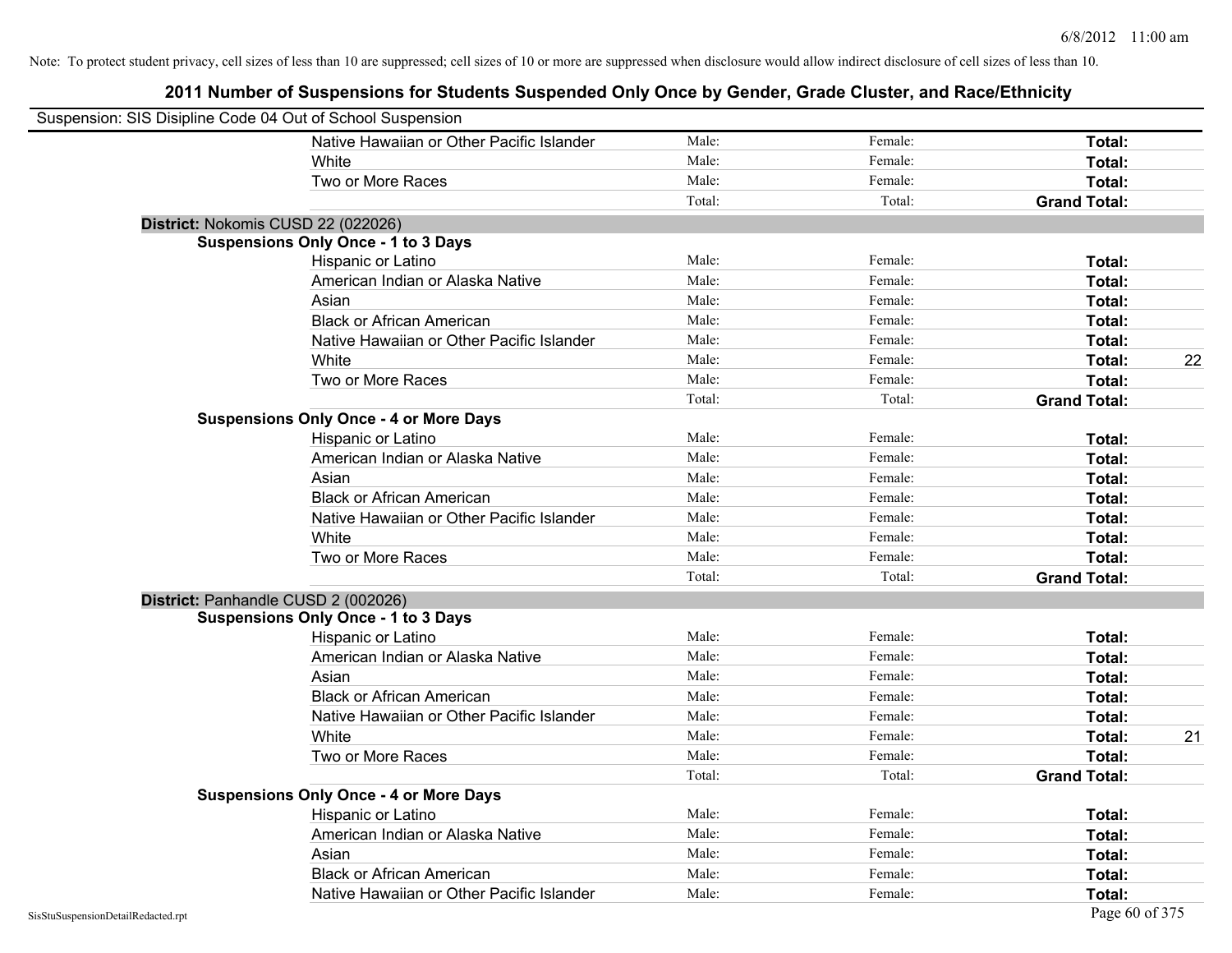# **2011 Number of Suspensions for Students Suspended Only Once by Gender, Grade Cluster, and Race/Ethnicity**

| Suspension: SIS Disipline Code 04 Out of School Suspension |        |         |                     |
|------------------------------------------------------------|--------|---------|---------------------|
| White                                                      | Male:  | Female: | Total:              |
| Two or More Races                                          | Male:  | Female: | Total:              |
|                                                            | Total: | Total:  | <b>Grand Total:</b> |
| Region: Clay/Cwford/Jsper/Lwrnce/Rhland (12)               |        |         |                     |
| County: Clay (013)                                         |        |         |                     |
| District: Clay City CUSD 10 (010026)                       |        |         |                     |
| <b>Suspensions Only Once - 1 to 3 Days</b>                 |        |         |                     |
| Hispanic or Latino                                         | Male:  | Female: | Total:              |
| American Indian or Alaska Native                           | Male:  | Female: | Total:              |
| Asian                                                      | Male:  | Female: | Total:              |
| <b>Black or African American</b>                           | Male:  | Female: | Total:              |
| Native Hawaiian or Other Pacific Islander                  | Male:  | Female: | Total:              |
| White                                                      | Male:  | Female: | Total:              |
| Two or More Races                                          | Male:  | Female: | Total:              |
|                                                            | Total: | Total:  | <b>Grand Total:</b> |
| District: Flora CUSD 35 (035026)                           |        |         |                     |
| <b>Suspensions Only Once - 1 to 3 Days</b>                 |        |         |                     |
| Hispanic or Latino                                         | Male:  | Female: | Total:              |
| American Indian or Alaska Native                           | Male:  | Female: | <b>Total:</b>       |
| Asian                                                      | Male:  | Female: | <b>Total:</b>       |
| <b>Black or African American</b>                           | Male:  | Female: | Total:              |
| Native Hawaiian or Other Pacific Islander                  | Male:  | Female: | Total:              |
| White                                                      | Male:  | Female: | 20<br>Total:        |
| Two or More Races                                          | Male:  | Female: | Total:              |
|                                                            | Total: | Total:  | <b>Grand Total:</b> |
| District: North Clay CUSD 25 (025026)                      |        |         |                     |
| <b>Suspensions Only Once - 1 to 3 Days</b>                 |        |         |                     |
| Hispanic or Latino                                         | Male:  | Female: | Total:              |
| American Indian or Alaska Native                           | Male:  | Female: | Total:              |
| Asian                                                      | Male:  | Female: | Total:              |
| <b>Black or African American</b>                           | Male:  | Female: | Total:              |
| Native Hawaiian or Other Pacific Islander                  | Male:  | Female: | Total:              |
| White                                                      | Male:  | Female: | Total:              |
| Two or More Races                                          | Male:  | Female: | <b>Total:</b>       |
|                                                            | Total: | Total:  | <b>Grand Total:</b> |
| County: Crawford (017)                                     |        |         |                     |

**District:** Hutsonville CUSD 1 (001026)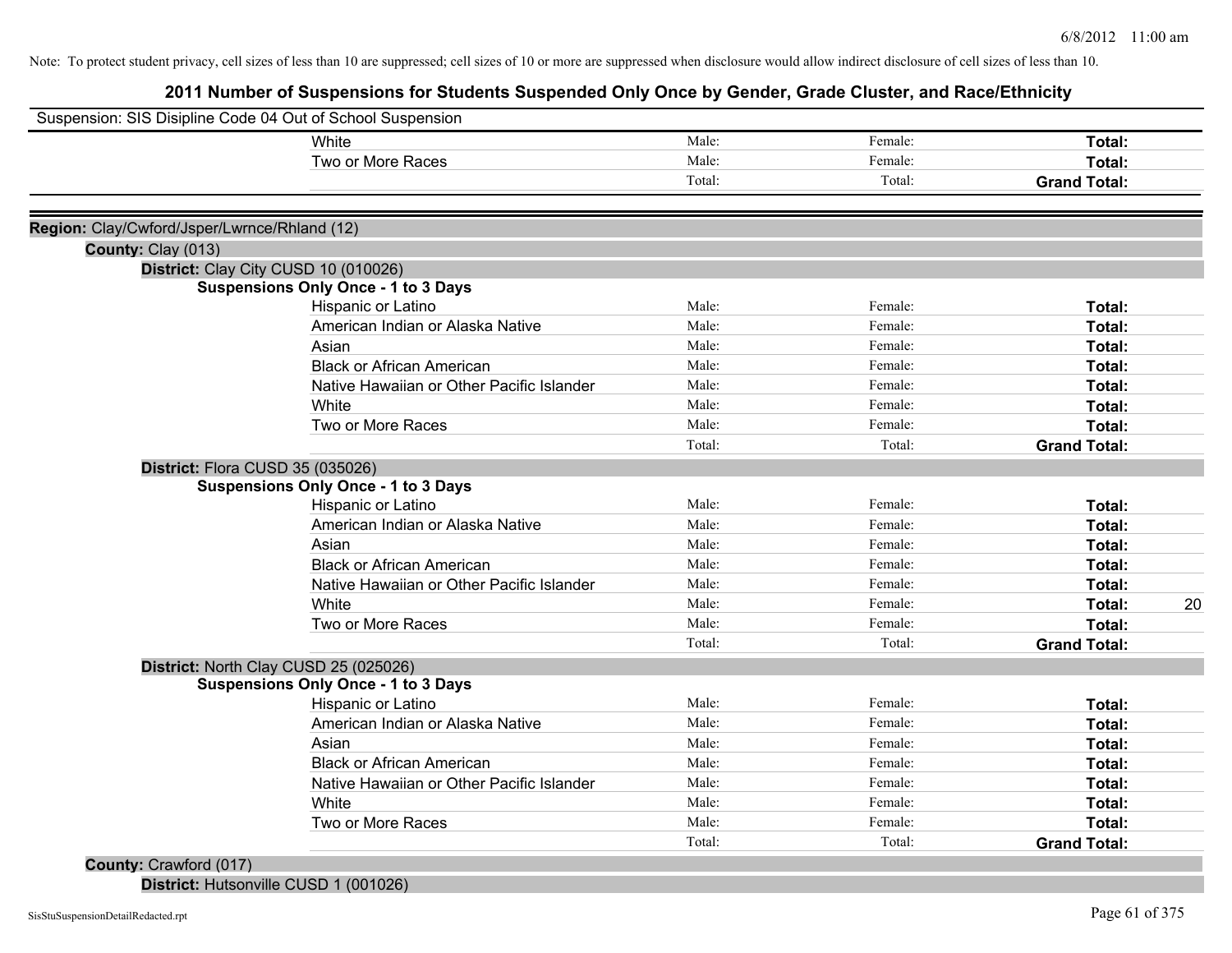| Suspension: SIS Disipline Code 04 Out of School Suspension |                                               |        |         |                     |
|------------------------------------------------------------|-----------------------------------------------|--------|---------|---------------------|
|                                                            | <b>Suspensions Only Once - 1 to 3 Days</b>    |        |         |                     |
|                                                            | Hispanic or Latino                            | Male:  | Female: | Total:              |
|                                                            | American Indian or Alaska Native              | Male:  | Female: | Total:              |
|                                                            | Asian                                         | Male:  | Female: | Total:              |
|                                                            | <b>Black or African American</b>              | Male:  | Female: | Total:              |
|                                                            | Native Hawaiian or Other Pacific Islander     | Male:  | Female: | Total:              |
|                                                            | White                                         | Male:  | Female: | Total:              |
|                                                            | Two or More Races                             | Male:  | Female: | Total:              |
|                                                            |                                               | Total: | Total:  | <b>Grand Total:</b> |
| District: Oblong CUSD 4 (004026)                           |                                               |        |         |                     |
|                                                            | <b>Suspensions Only Once - 1 to 3 Days</b>    |        |         |                     |
|                                                            | Hispanic or Latino                            | Male:  | Female: | Total:              |
|                                                            | American Indian or Alaska Native              | Male:  | Female: | Total:              |
|                                                            | Asian                                         | Male:  | Female: | Total:              |
|                                                            | <b>Black or African American</b>              | Male:  | Female: | Total:              |
|                                                            | Native Hawaiian or Other Pacific Islander     | Male:  | Female: | Total:              |
|                                                            | White                                         | Male:  | Female: | Total:              |
|                                                            | Two or More Races                             | Male:  | Female: | Total:              |
|                                                            |                                               | Total: | Total:  | <b>Grand Total:</b> |
|                                                            | <b>Suspensions Only Once - 4 or More Days</b> |        |         |                     |
|                                                            | Hispanic or Latino                            | Male:  | Female: | Total:              |
|                                                            | American Indian or Alaska Native              | Male:  | Female: | Total:              |
|                                                            | Asian                                         | Male:  | Female: | Total:              |
|                                                            | <b>Black or African American</b>              | Male:  | Female: | Total:              |
|                                                            | Native Hawaiian or Other Pacific Islander     | Male:  | Female: | Total:              |
|                                                            | White                                         | Male:  | Female: | Total:              |
|                                                            | Two or More Races                             | Male:  | Female: | Total:              |
|                                                            |                                               | Total: | Total:  | <b>Grand Total:</b> |
| District: Palestine CUSD 3 (003026)                        |                                               |        |         |                     |
|                                                            | <b>Suspensions Only Once - 1 to 3 Days</b>    |        |         |                     |
|                                                            | Hispanic or Latino                            | Male:  | Female: | Total:              |
|                                                            | American Indian or Alaska Native              | Male:  | Female: | Total:              |
|                                                            | Asian                                         | Male:  | Female: | Total:              |
|                                                            | <b>Black or African American</b>              | Male:  | Female: | Total:              |
|                                                            | Native Hawaiian or Other Pacific Islander     | Male:  | Female: | Total:              |
|                                                            | White                                         | Male:  | Female: | Total:              |
|                                                            | Two or More Races                             | Male:  | Female: | <b>Total:</b>       |
|                                                            |                                               | Total: | Total:  | <b>Grand Total:</b> |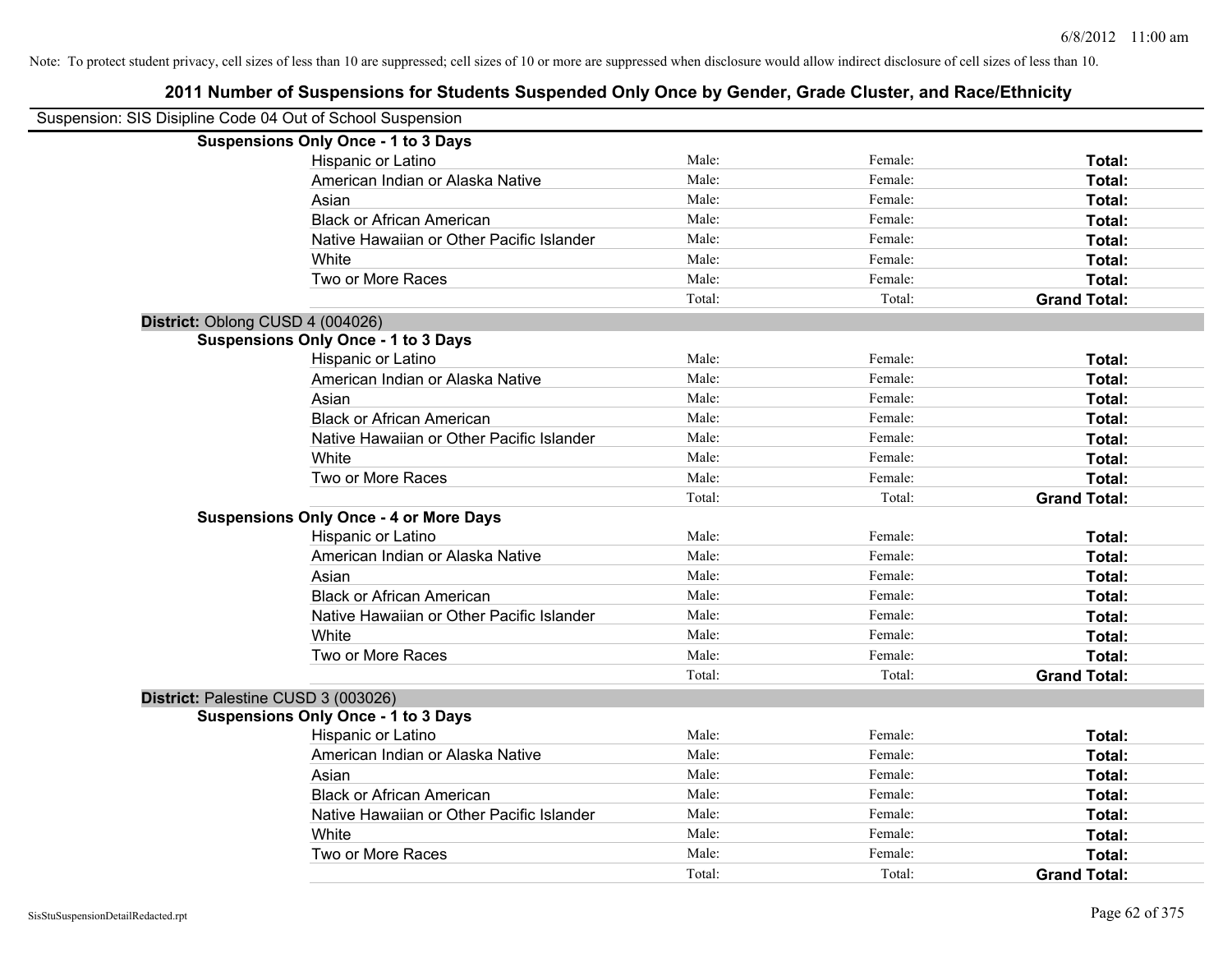| Suspension: SIS Disipline Code 04 Out of School Suspension |                                               |        |         |                     |    |
|------------------------------------------------------------|-----------------------------------------------|--------|---------|---------------------|----|
| District: Robinson CUSD 2 (002026)                         |                                               |        |         |                     |    |
|                                                            | <b>Suspensions Only Once - 1 to 3 Days</b>    |        |         |                     |    |
|                                                            | Hispanic or Latino                            | Male:  | Female: | Total:              |    |
|                                                            | American Indian or Alaska Native              | Male:  | Female: | Total:              |    |
|                                                            | Asian                                         | Male:  | Female: | Total:              |    |
|                                                            | <b>Black or African American</b>              | Male:  | Female: | Total:              |    |
|                                                            | Native Hawaiian or Other Pacific Islander     | Male:  | Female: | Total:              |    |
|                                                            | White                                         | Male:  | Female: | Total:              | 17 |
|                                                            | Two or More Races                             | Male:  | Female: | Total:              |    |
|                                                            |                                               | Total: | Total:  | <b>Grand Total:</b> |    |
|                                                            | <b>Suspensions Only Once - 4 or More Days</b> |        |         |                     |    |
|                                                            | Hispanic or Latino                            | Male:  | Female: | Total:              |    |
|                                                            | American Indian or Alaska Native              | Male:  | Female: | Total:              |    |
|                                                            | Asian                                         | Male:  | Female: | Total:              |    |
|                                                            | <b>Black or African American</b>              | Male:  | Female: | Total:              |    |
|                                                            | Native Hawaiian or Other Pacific Islander     | Male:  | Female: | Total:              |    |
|                                                            | White                                         | Male:  | Female: | <b>Total:</b>       |    |
|                                                            | Two or More Races                             | Male:  | Female: | Total:              |    |
|                                                            |                                               | Total: | Total:  | <b>Grand Total:</b> |    |
| County: Jasper (040)                                       |                                               |        |         |                     |    |
|                                                            | District: Jasper County CUD 1 (001026)        |        |         |                     |    |
|                                                            | <b>Suspensions Only Once - 1 to 3 Days</b>    |        |         |                     |    |
|                                                            | Hispanic or Latino                            | Male:  | Female: | Total:              |    |
|                                                            | American Indian or Alaska Native              | Male:  | Female: | Total:              |    |
|                                                            | Asian                                         | Male:  | Female: | Total:              |    |
|                                                            | <b>Black or African American</b>              | Male:  | Female: | Total:              |    |
|                                                            | Native Hawaiian or Other Pacific Islander     | Male:  | Female: | Total:              |    |
|                                                            | White                                         | Male:  | Female: | Total:              | 27 |
|                                                            | Two or More Races                             | Male:  | Female: | Total:              |    |
|                                                            |                                               | Total: | Total:  | <b>Grand Total:</b> |    |
|                                                            | <b>Suspensions Only Once - 4 or More Days</b> |        |         |                     |    |
|                                                            | Hispanic or Latino                            | Male:  | Female: | Total:              |    |
|                                                            | American Indian or Alaska Native              | Male:  | Female: | Total:              |    |
|                                                            | Asian                                         | Male:  | Female: | Total:              |    |
|                                                            | <b>Black or African American</b>              | Male:  | Female: | Total:              |    |
|                                                            | Native Hawaiian or Other Pacific Islander     | Male:  | Female: | Total:              |    |
|                                                            | White                                         | Male:  | Female: | Total:              |    |
|                                                            | Two or More Races                             | Male:  | Female: | Total:              |    |
|                                                            |                                               | Total: | Total:  | <b>Grand Total:</b> |    |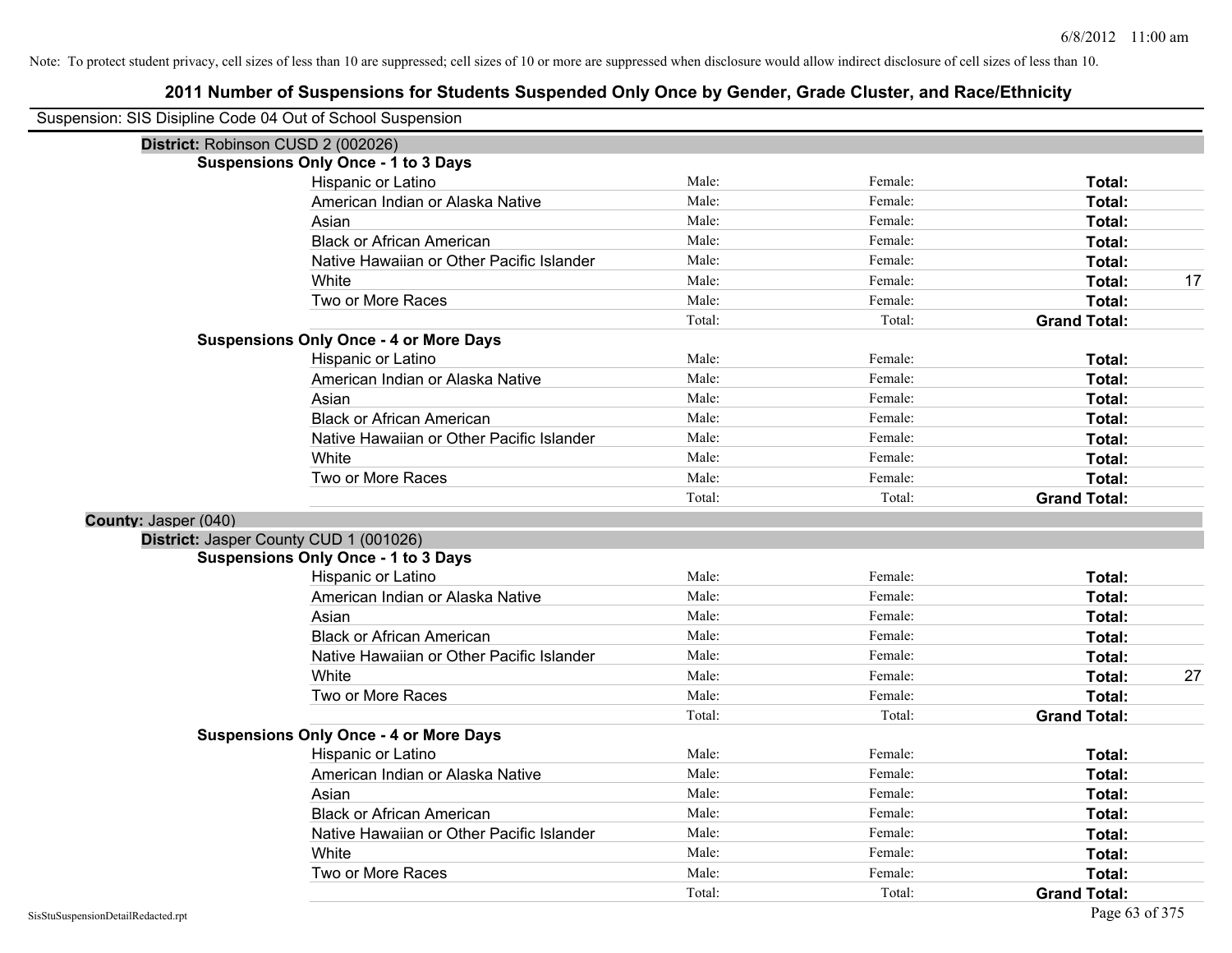| Suspension: SIS Disipline Code 04 Out of School Suspension |                                               |        |    |         |    |                     |    |
|------------------------------------------------------------|-----------------------------------------------|--------|----|---------|----|---------------------|----|
| County: Lawrence (051)                                     |                                               |        |    |         |    |                     |    |
|                                                            | District: Lawrence County CUD 20 (020026)     |        |    |         |    |                     |    |
|                                                            | <b>Suspensions Only Once - 1 to 3 Days</b>    |        |    |         |    |                     |    |
|                                                            | Hispanic or Latino                            | Male:  |    | Female: |    | Total:              |    |
|                                                            | American Indian or Alaska Native              | Male:  |    | Female: |    | Total:              |    |
|                                                            | Asian                                         | Male:  |    | Female: |    | Total:              |    |
|                                                            | <b>Black or African American</b>              | Male:  |    | Female: |    | Total:              |    |
|                                                            | Native Hawaiian or Other Pacific Islander     | Male:  |    | Female: |    | Total:              |    |
|                                                            | White                                         | Male:  | 23 | Female: | 11 | Total:              | 34 |
|                                                            | Two or More Races                             | Male:  |    | Female: |    | Total:              |    |
|                                                            |                                               | Total: |    | Total:  |    | <b>Grand Total:</b> |    |
|                                                            | <b>Suspensions Only Once - 4 or More Days</b> |        |    |         |    |                     |    |
|                                                            | Hispanic or Latino                            | Male:  |    | Female: |    | Total:              |    |
|                                                            | American Indian or Alaska Native              | Male:  |    | Female: |    | Total:              |    |
|                                                            | Asian                                         | Male:  |    | Female: |    | Total:              |    |
|                                                            | <b>Black or African American</b>              | Male:  |    | Female: |    | Total:              |    |
|                                                            | Native Hawaiian or Other Pacific Islander     | Male:  |    | Female: |    | Total:              |    |
|                                                            | White                                         | Male:  |    | Female: |    | Total:              |    |
|                                                            | Two or More Races                             | Male:  |    | Female: |    | Total:              |    |
|                                                            |                                               | Total: |    | Total:  |    | <b>Grand Total:</b> |    |
| District: Red Hill CUSD 10 (010026)                        |                                               |        |    |         |    |                     |    |
|                                                            | <b>Suspensions Only Once - 1 to 3 Days</b>    |        |    |         |    |                     |    |
|                                                            | Hispanic or Latino                            | Male:  |    | Female: |    | Total:              |    |
|                                                            | American Indian or Alaska Native              | Male:  |    | Female: |    | Total:              |    |
|                                                            | Asian                                         | Male:  |    | Female: |    | Total:              |    |
|                                                            | <b>Black or African American</b>              | Male:  |    | Female: |    | Total:              |    |
|                                                            | Native Hawaiian or Other Pacific Islander     | Male:  |    | Female: |    | Total:              |    |
|                                                            | White                                         | Male:  | 29 | Female: | 10 | Total:              | 39 |
|                                                            | Two or More Races                             | Male:  |    | Female: |    | Total:              |    |
|                                                            |                                               | Total: |    | Total:  |    | <b>Grand Total:</b> |    |
|                                                            | <b>Suspensions Only Once - 4 or More Days</b> |        |    |         |    |                     |    |
|                                                            | Hispanic or Latino                            | Male:  |    | Female: |    | Total:              |    |
|                                                            | American Indian or Alaska Native              | Male:  |    | Female: |    | Total:              |    |
|                                                            | Asian                                         | Male:  |    | Female: |    | Total:              |    |
|                                                            | <b>Black or African American</b>              | Male:  |    | Female: |    | Total:              |    |
|                                                            | Native Hawaiian or Other Pacific Islander     | Male:  |    | Female: |    | Total:              |    |
|                                                            | White                                         | Male:  |    | Female: |    | Total:              |    |
|                                                            | Two or More Races                             | Male:  |    | Female: |    | Total:              |    |
|                                                            |                                               | Total: |    | Total:  |    | <b>Grand Total:</b> |    |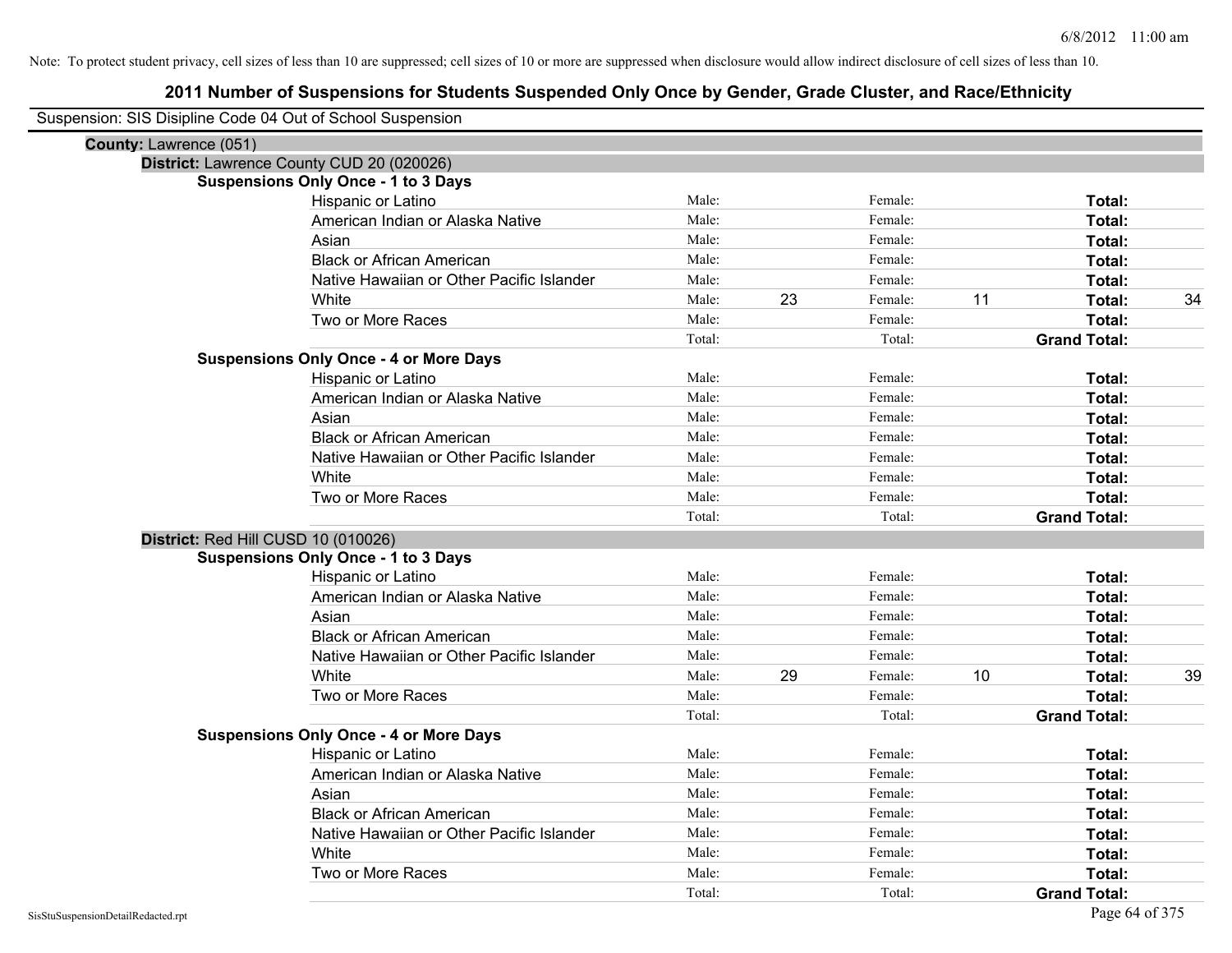|                                        | Suspension: SIS Disipline Code 04 Out of School Suspension |        |    |         |    |                     |    |
|----------------------------------------|------------------------------------------------------------|--------|----|---------|----|---------------------|----|
| <b>County: Non-Public School (000)</b> |                                                            |        |    |         |    |                     |    |
|                                        | District: Clay/Cwford/Jsper/Lwrnce/Rhland (000000)         |        |    |         |    |                     |    |
|                                        | <b>Suspensions Only Once - 1 to 3 Days</b>                 |        |    |         |    |                     |    |
|                                        | Hispanic or Latino                                         | Male:  |    | Female: |    | Total:              |    |
|                                        | American Indian or Alaska Native                           | Male:  |    | Female: |    | Total:              |    |
|                                        | Asian                                                      | Male:  |    | Female: |    | Total:              |    |
|                                        | <b>Black or African American</b>                           | Male:  |    | Female: |    | Total:              |    |
|                                        | Native Hawaiian or Other Pacific Islander                  | Male:  |    | Female: |    | Total:              |    |
|                                        | White                                                      | Male:  |    | Female: |    | Total:              |    |
|                                        | Two or More Races                                          | Male:  |    | Female: |    | Total:              |    |
|                                        |                                                            | Total: |    | Total:  |    | <b>Grand Total:</b> |    |
| County: Richland (080)                 |                                                            |        |    |         |    |                     |    |
|                                        | District: East Richland CUSD 1 (001026)                    |        |    |         |    |                     |    |
|                                        | <b>Suspensions Only Once - 1 to 3 Days</b>                 |        |    |         |    |                     |    |
|                                        | Hispanic or Latino                                         | Male:  |    | Female: |    | Total:              |    |
|                                        | American Indian or Alaska Native                           | Male:  |    | Female: |    | Total:              |    |
|                                        | Asian                                                      | Male:  |    | Female: |    | Total:              |    |
|                                        | <b>Black or African American</b>                           | Male:  |    | Female: |    | Total:              |    |
|                                        | Native Hawaiian or Other Pacific Islander                  | Male:  |    | Female: |    | Total:              |    |
|                                        | White                                                      | Male:  | 33 | Female: | 10 | Total:              | 43 |
|                                        | Two or More Races                                          | Male:  |    | Female: |    | Total:              |    |
|                                        |                                                            | Total: |    | Total:  |    | <b>Grand Total:</b> |    |
|                                        | <b>Suspensions Only Once - 4 or More Days</b>              |        |    |         |    |                     |    |
|                                        | Hispanic or Latino                                         | Male:  |    | Female: |    | Total:              |    |
|                                        | American Indian or Alaska Native                           | Male:  |    | Female: |    | Total:              |    |
|                                        | Asian                                                      | Male:  |    | Female: |    | Total:              |    |
|                                        | <b>Black or African American</b>                           | Male:  |    | Female: |    | Total:              |    |
|                                        | Native Hawaiian or Other Pacific Islander                  | Male:  |    | Female: |    | Total:              |    |
|                                        | White                                                      | Male:  |    | Female: |    | Total:              |    |
|                                        | Two or More Races                                          | Male:  |    | Female: |    | Total:              |    |
|                                        |                                                            | Total: |    | Total:  |    | <b>Grand Total:</b> |    |
|                                        | District: West Richland CUSD 2 (002026)                    |        |    |         |    |                     |    |
|                                        | <b>Suspensions Only Once - 1 to 3 Days</b>                 |        |    |         |    |                     |    |
|                                        | <b>Hispanic or Latino</b>                                  | Male:  |    | Female: |    | Total:              |    |
|                                        | American Indian or Alaska Native                           | Male:  |    | Female: |    | Total:              |    |
|                                        | Asian                                                      | Male:  |    | Female: |    | Total:              |    |
|                                        | <b>Black or African American</b>                           | Male:  |    | Female: |    | Total:              |    |
|                                        | Native Hawaiian or Other Pacific Islander                  | Male:  |    | Female: |    | Total:              |    |
|                                        | White                                                      | Male:  |    | Female: |    | Total:              | 11 |
| SisStuSuspensionDetailRedacted.rpt     |                                                            |        |    |         |    | Page 65 of 375      |    |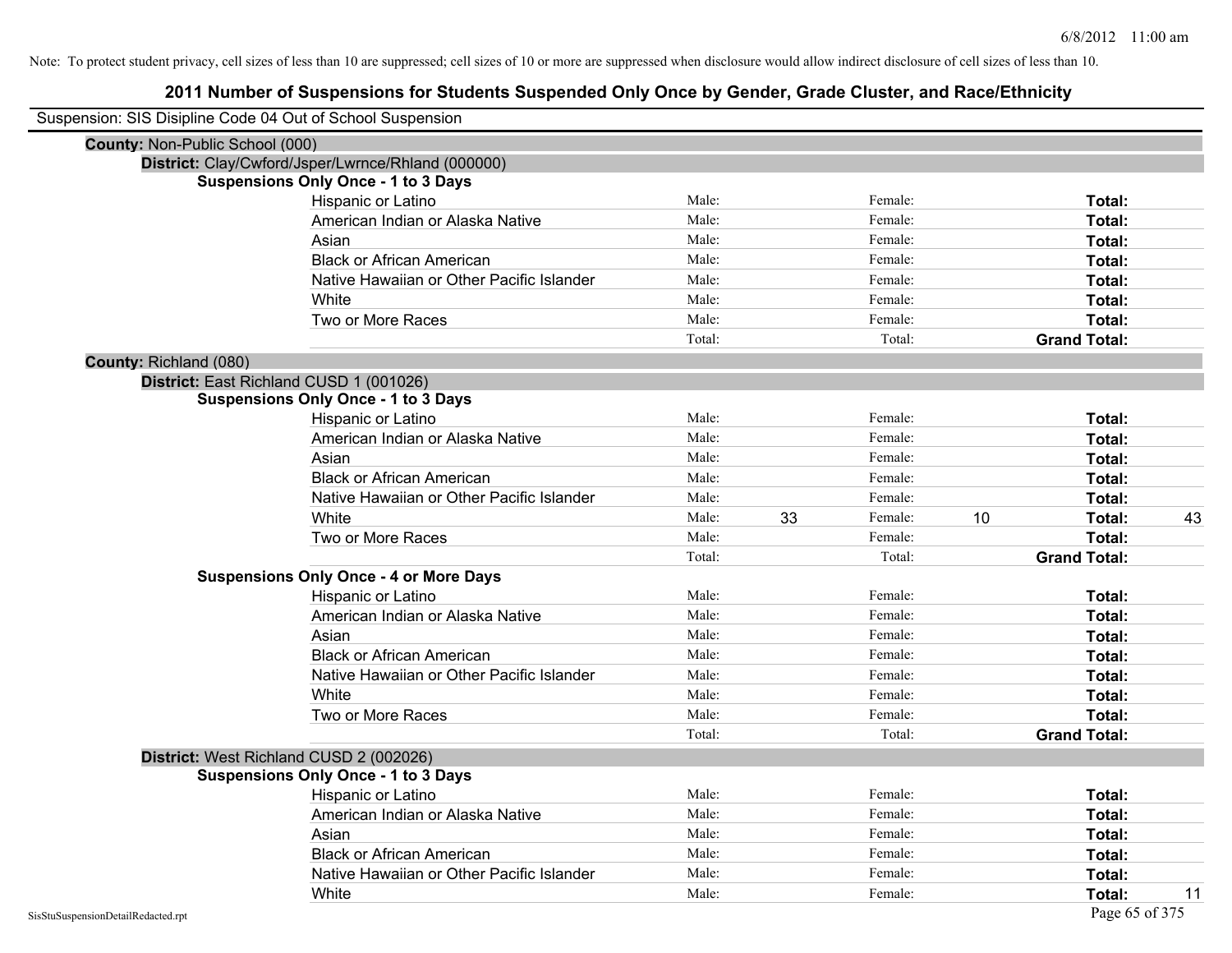| Suspension: SIS Disipline Code 04 Out of School Suspension |        |         |                     |
|------------------------------------------------------------|--------|---------|---------------------|
| Two or More Races                                          | Male:  | Female: | Total:              |
|                                                            | Total: | Total:  | <b>Grand Total:</b> |
| <b>Suspensions Only Once - 4 or More Days</b>              |        |         |                     |
| Hispanic or Latino                                         | Male:  | Female: | Total:              |
| American Indian or Alaska Native                           | Male:  | Female: | Total:              |
| Asian                                                      | Male:  | Female: | Total:              |
| <b>Black or African American</b>                           | Male:  | Female: | Total:              |
| Native Hawaiian or Other Pacific Islander                  | Male:  | Female: | Total:              |
| White                                                      | Male:  | Female: | Total:              |
| Two or More Races                                          | Male:  | Female: | Total:              |
|                                                            | Total: | Total:  | <b>Grand Total:</b> |
|                                                            |        |         |                     |
| Region: Clinton/Marion/Washington ROE (13)                 |        |         |                     |
| County: Clinton (014)                                      |        |         |                     |
| <b>District: Breese SD 12 (012004)</b>                     |        |         |                     |
| <b>Suspensions Only Once - 1 to 3 Days</b>                 |        |         |                     |
| Hispanic or Latino                                         | Male:  | Female: | Total:              |
| American Indian or Alaska Native                           | Male:  | Female: | Total:              |
| Asian                                                      | Male:  | Female: | Total:              |
| <b>Black or African American</b>                           | Male:  | Female: | Total:              |
| Native Hawaiian or Other Pacific Islander                  | Male:  | Female: | Total:              |
| White                                                      | Male:  | Female: | Total:              |
| Two or More Races                                          | Male:  | Female: | Total:              |
|                                                            | Total: | Total:  | <b>Grand Total:</b> |
| <b>Suspensions Only Once - 4 or More Days</b>              |        |         |                     |
| Hispanic or Latino                                         | Male:  | Female: | Total:              |
| American Indian or Alaska Native                           | Male:  | Female: | Total:              |
| Asian                                                      | Male:  | Female: | Total:              |
| <b>Black or African American</b>                           | Male:  | Female: | Total:              |
| Native Hawaiian or Other Pacific Islander                  | Male:  | Female: | Total:              |
| White                                                      | Male:  | Female: | Total:              |
| Two or More Races                                          | Male:  | Female: | Total:              |
|                                                            | Total: | Total:  | <b>Grand Total:</b> |
| District: Carlyle CUSD 1 (001026)                          |        |         |                     |
| <b>Suspensions Only Once - 1 to 3 Days</b>                 |        |         |                     |
| Hispanic or Latino                                         | Male:  | Female: | Total:              |
| American Indian or Alaska Native                           | Male:  | Female: | Total:              |
| Asian                                                      | Male:  | Female: | Total:              |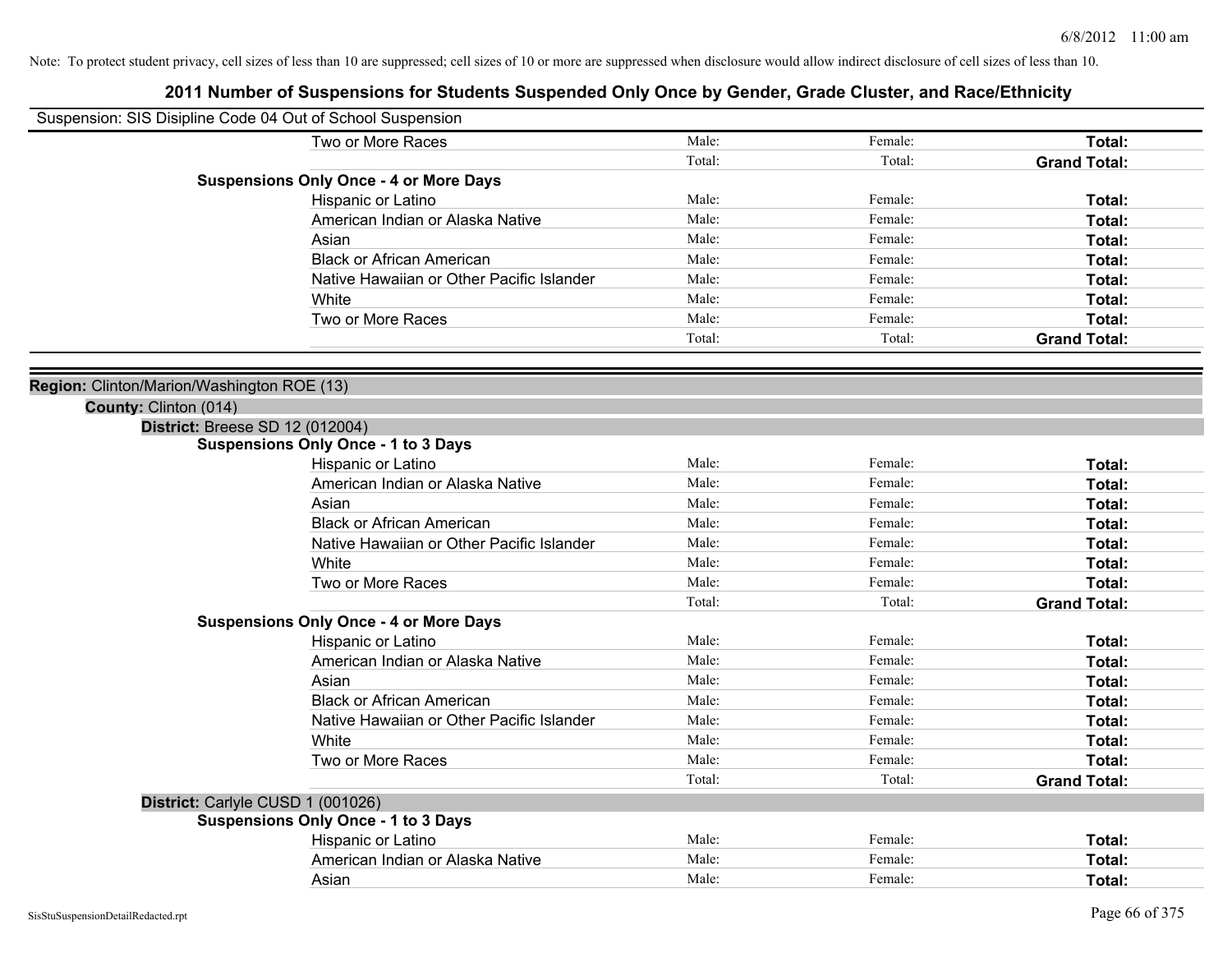| Suspension: SIS Disipline Code 04 Out of School Suspension |        |         |                     |
|------------------------------------------------------------|--------|---------|---------------------|
| <b>Black or African American</b>                           | Male:  | Female: | Total:              |
| Native Hawaiian or Other Pacific Islander                  | Male:  | Female: | Total:              |
| White                                                      | Male:  | Female: | Total:<br>14        |
| Two or More Races                                          | Male:  | Female: | Total:              |
|                                                            | Total: | Total:  | <b>Grand Total:</b> |
| <b>Suspensions Only Once - 4 or More Days</b>              |        |         |                     |
| Hispanic or Latino                                         | Male:  | Female: | Total:              |
| American Indian or Alaska Native                           | Male:  | Female: | Total:              |
| Asian                                                      | Male:  | Female: | Total:              |
| <b>Black or African American</b>                           | Male:  | Female: | Total:              |
| Native Hawaiian or Other Pacific Islander                  | Male:  | Female: | Total:              |
| White                                                      | Male:  | Female: | Total:              |
| Two or More Races                                          | Male:  | Female: | Total:              |
|                                                            | Total: | Total:  | <b>Grand Total:</b> |
| District: North Wamac SD 186 (186002)                      |        |         |                     |
| <b>Suspensions Only Once - 1 to 3 Days</b>                 |        |         |                     |
| Hispanic or Latino                                         | Male:  | Female: | Total:              |
| American Indian or Alaska Native                           | Male:  | Female: | Total:              |
| Asian                                                      | Male:  | Female: | Total:              |
| <b>Black or African American</b>                           | Male:  | Female: | Total:              |
| Native Hawaiian or Other Pacific Islander                  | Male:  | Female: | Total:              |
| White                                                      | Male:  | Female: | Total:              |
| Two or More Races                                          | Male:  | Female: | Total:              |
|                                                            | Total: | Total:  | <b>Grand Total:</b> |
| District: St Rose SD 14-15 (141502)                        |        |         |                     |
| <b>Suspensions Only Once - 1 to 3 Days</b>                 |        |         |                     |
| Hispanic or Latino                                         | Male:  | Female: | Total:              |
| American Indian or Alaska Native                           | Male:  | Female: | Total:              |
| Asian                                                      | Male:  | Female: | Total:              |
| <b>Black or African American</b>                           | Male:  | Female: | Total:              |
| Native Hawaiian or Other Pacific Islander                  | Male:  | Female: | Total:              |
| White                                                      | Male:  | Female: | Total:              |
| Two or More Races                                          | Male:  | Female: | Total:              |
|                                                            | Total: | Total:  | <b>Grand Total:</b> |
| District: Wesclin CUSD 3 (003026)                          |        |         |                     |
| <b>Suspensions Only Once - 1 to 3 Days</b>                 |        |         |                     |
| Hispanic or Latino                                         | Male:  | Female: | Total:              |
| American Indian or Alaska Native                           | Male:  | Female: | Total:              |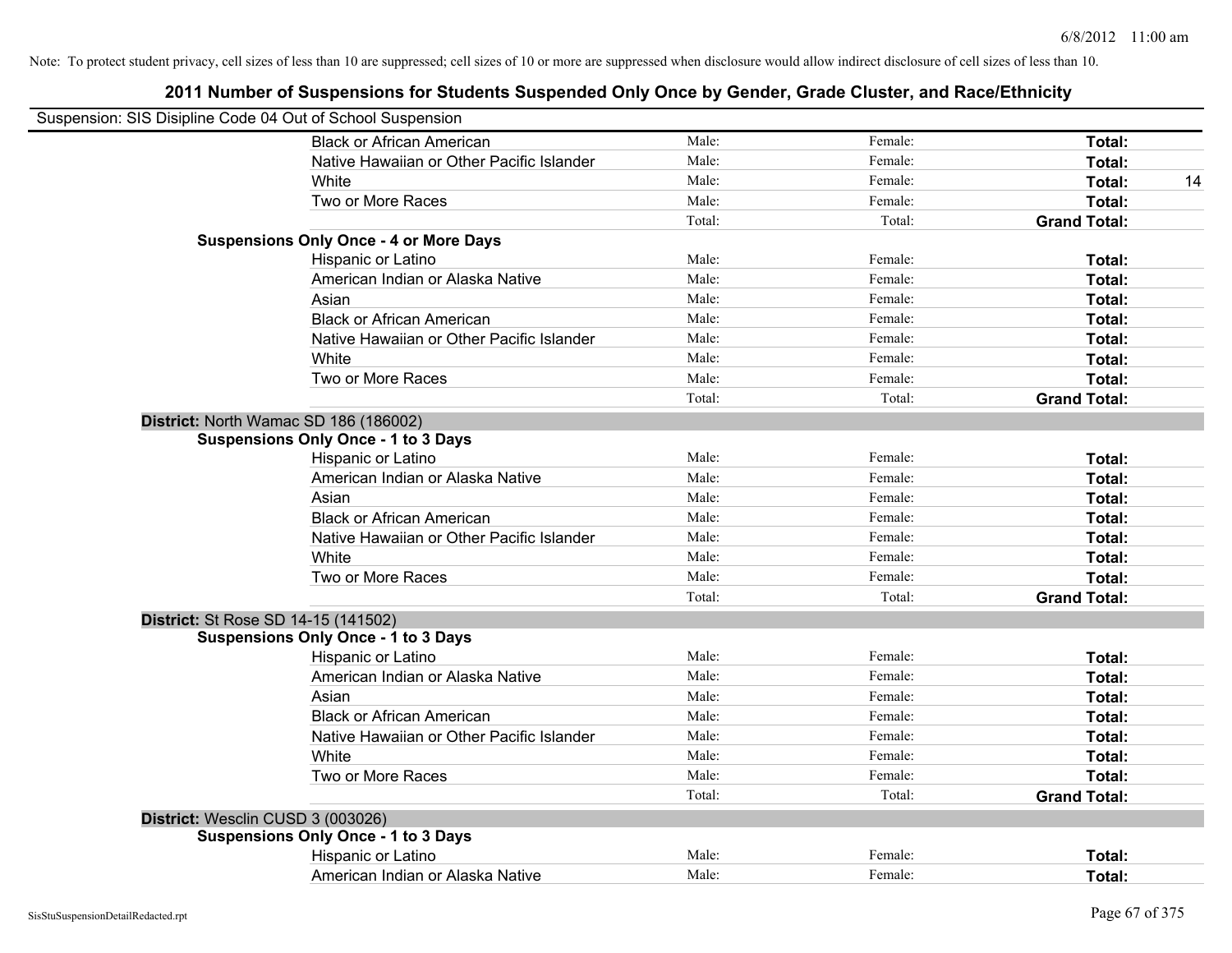| Suspension: SIS Disipline Code 04 Out of School Suspension |                                               |        |         |                     |    |
|------------------------------------------------------------|-----------------------------------------------|--------|---------|---------------------|----|
|                                                            | Asian                                         | Male:  | Female: | Total:              |    |
|                                                            | <b>Black or African American</b>              | Male:  | Female: | Total:              |    |
|                                                            | Native Hawaiian or Other Pacific Islander     | Male:  | Female: | Total:              |    |
|                                                            | White                                         | Male:  | Female: | Total:              | 16 |
|                                                            | Two or More Races                             | Male:  | Female: | Total:              |    |
|                                                            |                                               | Total: | Total:  | <b>Grand Total:</b> |    |
|                                                            | <b>Suspensions Only Once - 4 or More Days</b> |        |         |                     |    |
|                                                            | Hispanic or Latino                            | Male:  | Female: | Total:              |    |
|                                                            | American Indian or Alaska Native              | Male:  | Female: | Total:              |    |
|                                                            | Asian                                         | Male:  | Female: | Total:              |    |
|                                                            | <b>Black or African American</b>              | Male:  | Female: | Total:              |    |
|                                                            | Native Hawaiian or Other Pacific Islander     | Male:  | Female: | Total:              |    |
|                                                            | White                                         | Male:  | Female: | Total:              |    |
|                                                            | Two or More Races                             | Male:  | Female: | Total:              |    |
|                                                            |                                               | Total: | Total:  | <b>Grand Total:</b> |    |
|                                                            | District: Willow Grove SD 46 (046002)         |        |         |                     |    |
|                                                            | <b>Suspensions Only Once - 1 to 3 Days</b>    |        |         |                     |    |
|                                                            | Hispanic or Latino                            | Male:  | Female: | Total:              |    |
|                                                            | American Indian or Alaska Native              | Male:  | Female: | Total:              |    |
|                                                            | Asian                                         | Male:  | Female: | Total:              |    |
|                                                            | <b>Black or African American</b>              | Male:  | Female: | Total:              |    |
|                                                            | Native Hawaiian or Other Pacific Islander     | Male:  | Female: | Total:              |    |
|                                                            | White                                         | Male:  | Female: | Total:              |    |
|                                                            | Two or More Races                             | Male:  | Female: | Total:              |    |
|                                                            |                                               | Total: | Total:  | <b>Grand Total:</b> |    |
|                                                            | <b>Suspensions Only Once - 4 or More Days</b> |        |         |                     |    |
|                                                            | Hispanic or Latino                            | Male:  | Female: | Total:              |    |
|                                                            | American Indian or Alaska Native              | Male:  | Female: | Total:              |    |
|                                                            | Asian                                         | Male:  | Female: | Total:              |    |
|                                                            | <b>Black or African American</b>              | Male:  | Female: | Total:              |    |
|                                                            | Native Hawaiian or Other Pacific Islander     | Male:  | Female: | Total:              |    |
|                                                            | White                                         | Male:  | Female: | Total:              |    |
|                                                            | Two or More Races                             | Male:  | Female: | Total:              |    |
|                                                            |                                               | Total: | Total:  | <b>Grand Total:</b> |    |
| County: Marion (058)                                       |                                               |        |         |                     |    |
|                                                            | District: Central City SD 133 (133002)        |        |         |                     |    |
|                                                            | <b>Suspensions Only Once - 1 to 3 Days</b>    |        |         |                     |    |
|                                                            | Hispanic or Latino                            | Male:  | Female: | Total:              |    |
|                                                            | American Indian or Alaska Native              | Male:  | Female: | Total:              |    |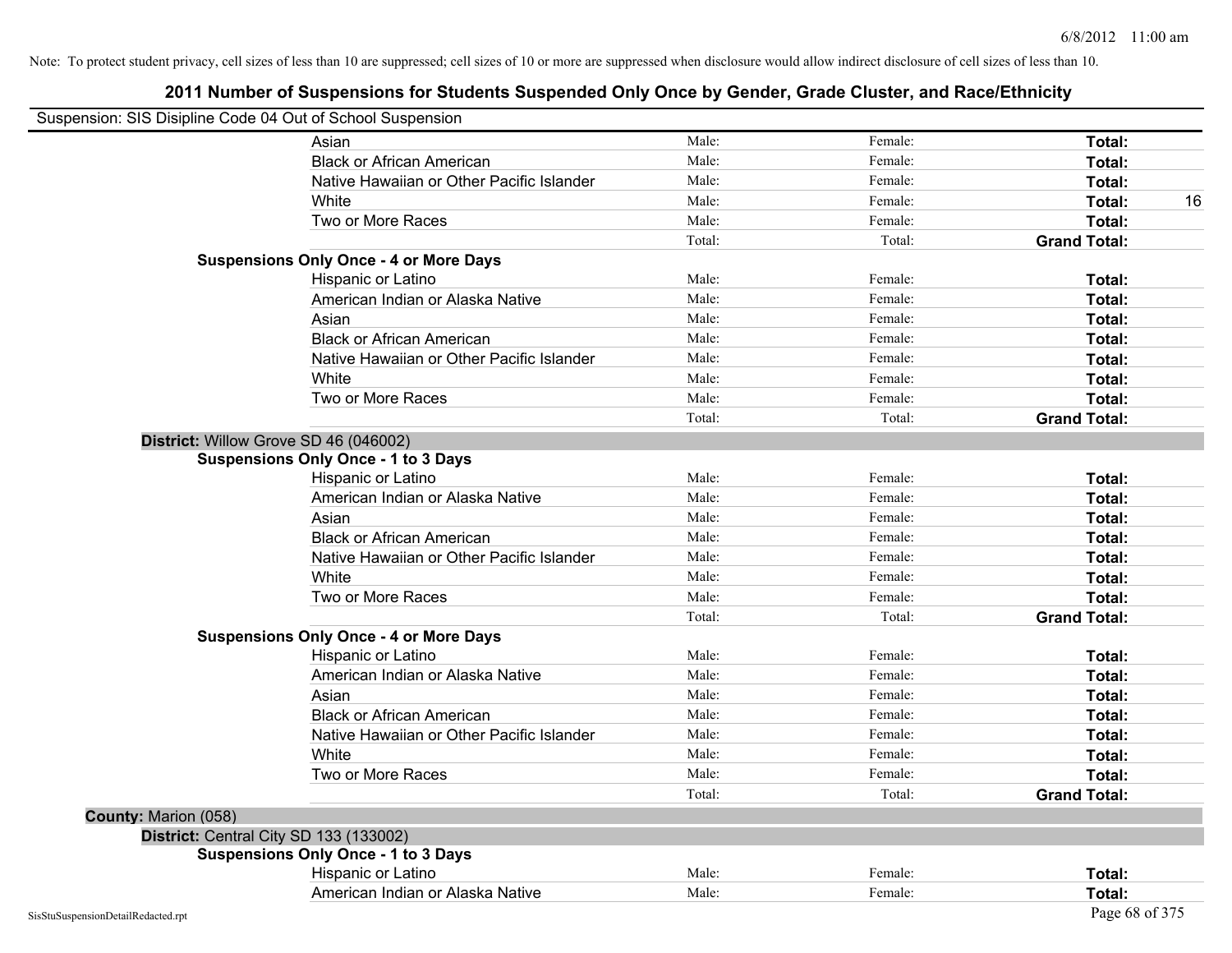| Suspension: SIS Disipline Code 04 Out of School Suspension |                                               |        |    |         |    |                     |    |
|------------------------------------------------------------|-----------------------------------------------|--------|----|---------|----|---------------------|----|
|                                                            | Asian                                         | Male:  |    | Female: |    | Total:              |    |
|                                                            | <b>Black or African American</b>              | Male:  |    | Female: |    | Total:              |    |
|                                                            | Native Hawaiian or Other Pacific Islander     | Male:  |    | Female: |    | Total:              |    |
|                                                            | White                                         | Male:  |    | Female: |    | Total:              |    |
|                                                            | Two or More Races                             | Male:  |    | Female: |    | Total:              |    |
|                                                            |                                               | Total: |    | Total:  |    | <b>Grand Total:</b> |    |
|                                                            | <b>Suspensions Only Once - 4 or More Days</b> |        |    |         |    |                     |    |
|                                                            | Hispanic or Latino                            | Male:  |    | Female: |    | Total:              |    |
|                                                            | American Indian or Alaska Native              | Male:  |    | Female: |    | Total:              |    |
|                                                            | Asian                                         | Male:  |    | Female: |    | Total:              |    |
|                                                            | <b>Black or African American</b>              | Male:  |    | Female: |    | Total:              |    |
|                                                            | Native Hawaiian or Other Pacific Islander     | Male:  |    | Female: |    | Total:              |    |
|                                                            | White                                         | Male:  |    | Female: |    | Total:              |    |
|                                                            | Two or More Races                             | Male:  |    | Female: |    | Total:              |    |
|                                                            |                                               | Total: |    | Total:  |    | <b>Grand Total:</b> |    |
|                                                            | District: Centralia HSD 200 (200017)          |        |    |         |    |                     |    |
|                                                            | <b>Suspensions Only Once - 1 to 3 Days</b>    |        |    |         |    |                     |    |
|                                                            | Hispanic or Latino                            | Male:  |    | Female: |    | Total:              |    |
|                                                            | American Indian or Alaska Native              | Male:  |    | Female: |    | Total:              |    |
|                                                            | Asian                                         | Male:  |    | Female: |    | Total:              |    |
|                                                            | <b>Black or African American</b>              | Male:  |    | Female: |    | Total:              |    |
|                                                            | Native Hawaiian or Other Pacific Islander     | Male:  |    | Female: |    | Total:              |    |
|                                                            | White                                         | Male:  |    | Female: |    | Total:              | 26 |
|                                                            | Two or More Races                             | Male:  |    | Female: |    | Total:              |    |
|                                                            |                                               | Total: |    | Total:  |    | <b>Grand Total:</b> |    |
|                                                            | <b>Suspensions Only Once - 4 or More Days</b> |        |    |         |    |                     |    |
|                                                            | Hispanic or Latino                            | Male:  |    | Female: |    | Total:              |    |
|                                                            | American Indian or Alaska Native              | Male:  |    | Female: |    | Total:              |    |
|                                                            | Asian                                         | Male:  |    | Female: |    | Total:              |    |
|                                                            | <b>Black or African American</b>              | Male:  |    | Female: |    | Total:              |    |
|                                                            | Native Hawaiian or Other Pacific Islander     | Male:  |    | Female: |    | Total:              |    |
|                                                            | White                                         | Male:  | 13 | Female: | 16 | Total:              | 29 |
|                                                            | Two or More Races                             | Male:  |    | Female: |    | Total:              |    |
|                                                            |                                               | Total: |    | Total:  |    | <b>Grand Total:</b> |    |
| District: Centralia SD 135 (135002)                        |                                               |        |    |         |    |                     |    |
|                                                            | <b>Suspensions Only Once - 1 to 3 Days</b>    |        |    |         |    |                     |    |
|                                                            | Hispanic or Latino                            | Male:  |    | Female: |    | Total:              |    |
|                                                            | American Indian or Alaska Native              | Male:  |    | Female: |    | Total:              |    |
|                                                            | Asian                                         | Male:  |    | Female: |    | Total:              |    |
| SisStuSuspensionDetailRedacted.rpt                         |                                               |        |    |         |    | Page 69 of 375      |    |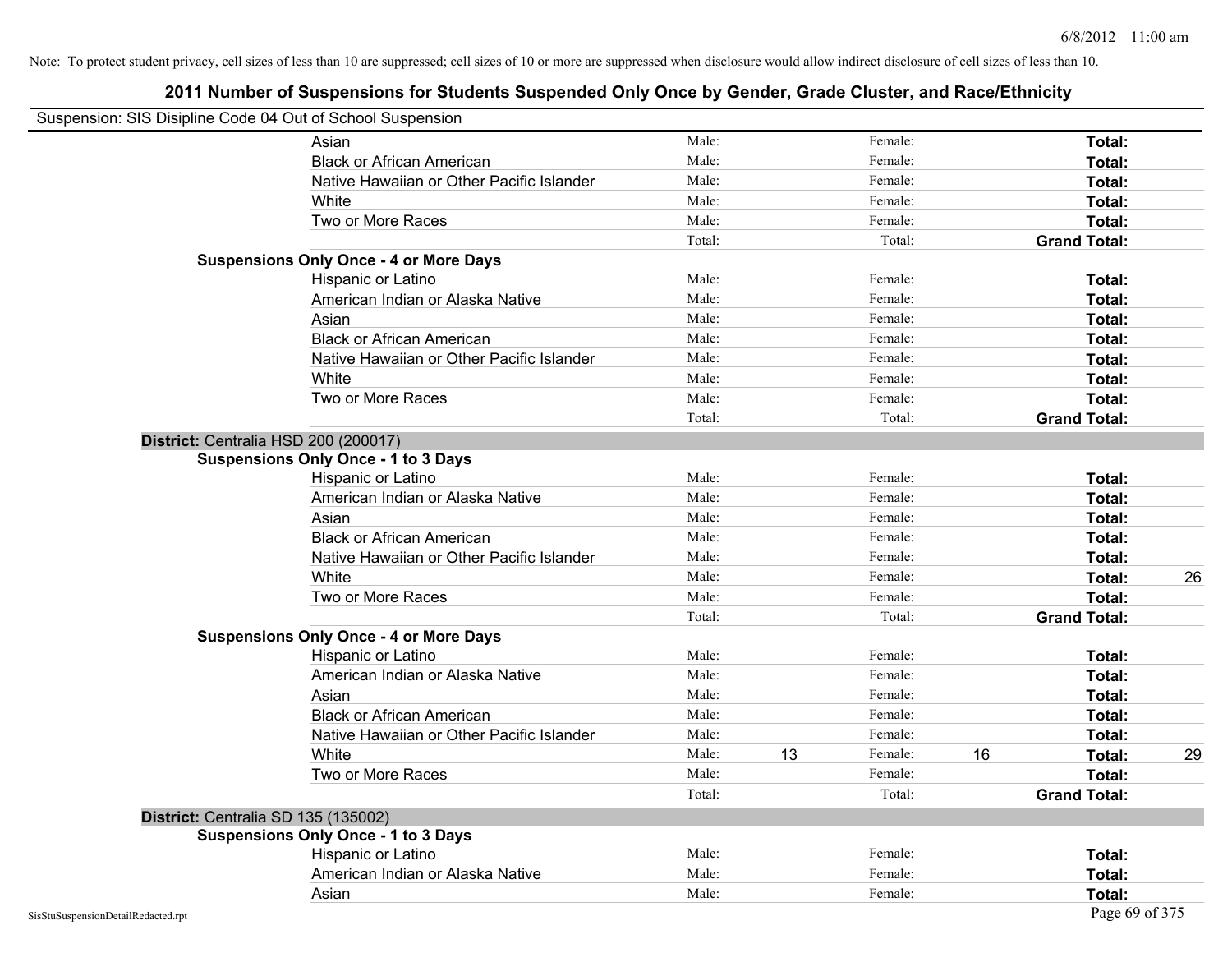|                                | Suspension: SIS Disipline Code 04 Out of School Suspension |        |    |         |    |                     |    |
|--------------------------------|------------------------------------------------------------|--------|----|---------|----|---------------------|----|
|                                | <b>Black or African American</b>                           | Male:  |    | Female: |    | Total:              | 14 |
|                                | Native Hawaiian or Other Pacific Islander                  | Male:  |    | Female: |    | Total:              |    |
|                                | White                                                      | Male:  |    | Female: |    | Total:              | 37 |
|                                | Two or More Races                                          | Male:  |    | Female: |    | Total:              |    |
|                                |                                                            | Total: | 47 | Total:  | 15 | <b>Grand Total:</b> | 62 |
|                                | <b>Suspensions Only Once - 4 or More Days</b>              |        |    |         |    |                     |    |
|                                | Hispanic or Latino                                         | Male:  |    | Female: |    | Total:              |    |
|                                | American Indian or Alaska Native                           | Male:  |    | Female: |    | Total:              |    |
|                                | Asian                                                      | Male:  |    | Female: |    | Total:              |    |
|                                | <b>Black or African American</b>                           | Male:  |    | Female: |    | Total:              |    |
|                                | Native Hawaiian or Other Pacific Islander                  | Male:  |    | Female: |    | Total:              |    |
|                                | White                                                      | Male:  |    | Female: |    | Total:              |    |
|                                | Two or More Races                                          | Male:  |    | Female: |    | Total:              |    |
|                                |                                                            | Total: |    | Total:  |    | <b>Grand Total:</b> |    |
| District: luka CCSD 7 (007004) |                                                            |        |    |         |    |                     |    |
|                                | <b>Suspensions Only Once - 1 to 3 Days</b>                 |        |    |         |    |                     |    |
|                                | Hispanic or Latino                                         | Male:  |    | Female: |    | Total:              |    |
|                                | American Indian or Alaska Native                           | Male:  |    | Female: |    | Total:              |    |
|                                | Asian                                                      | Male:  |    | Female: |    | Total:              |    |
|                                | <b>Black or African American</b>                           | Male:  |    | Female: |    | Total:              |    |
|                                | Native Hawaiian or Other Pacific Islander                  | Male:  |    | Female: |    | Total:              |    |
|                                | White                                                      | Male:  |    | Female: |    | Total:              |    |
|                                | Two or More Races                                          | Male:  |    | Female: |    | Total:              |    |
|                                |                                                            | Total: |    | Total:  |    | <b>Grand Total:</b> |    |
|                                | District: Odin CHSD 700 (700016)                           |        |    |         |    |                     |    |
|                                | <b>Suspensions Only Once - 1 to 3 Days</b>                 |        |    |         |    |                     |    |
|                                | Hispanic or Latino                                         | Male:  |    | Female: |    | Total:              |    |
|                                | American Indian or Alaska Native                           | Male:  |    | Female: |    | Total:              |    |
|                                | Asian                                                      | Male:  |    | Female: |    | Total:              |    |
|                                | <b>Black or African American</b>                           | Male:  |    | Female: |    | Total:              |    |
|                                | Native Hawaiian or Other Pacific Islander                  | Male:  |    | Female: |    | Total:              |    |
|                                | White                                                      | Male:  |    | Female: |    | Total:              |    |
|                                | Two or More Races                                          | Male:  |    | Female: |    | Total:              |    |
|                                |                                                            | Total: |    | Total:  |    | <b>Grand Total:</b> |    |
| District: Odin SD 122 (122002) |                                                            |        |    |         |    |                     |    |
|                                | <b>Suspensions Only Once - 1 to 3 Days</b>                 |        |    |         |    |                     |    |
|                                | Hispanic or Latino                                         | Male:  |    | Female: |    | Total:              |    |
|                                | American Indian or Alaska Native                           | Male:  |    | Female: |    | Total:              |    |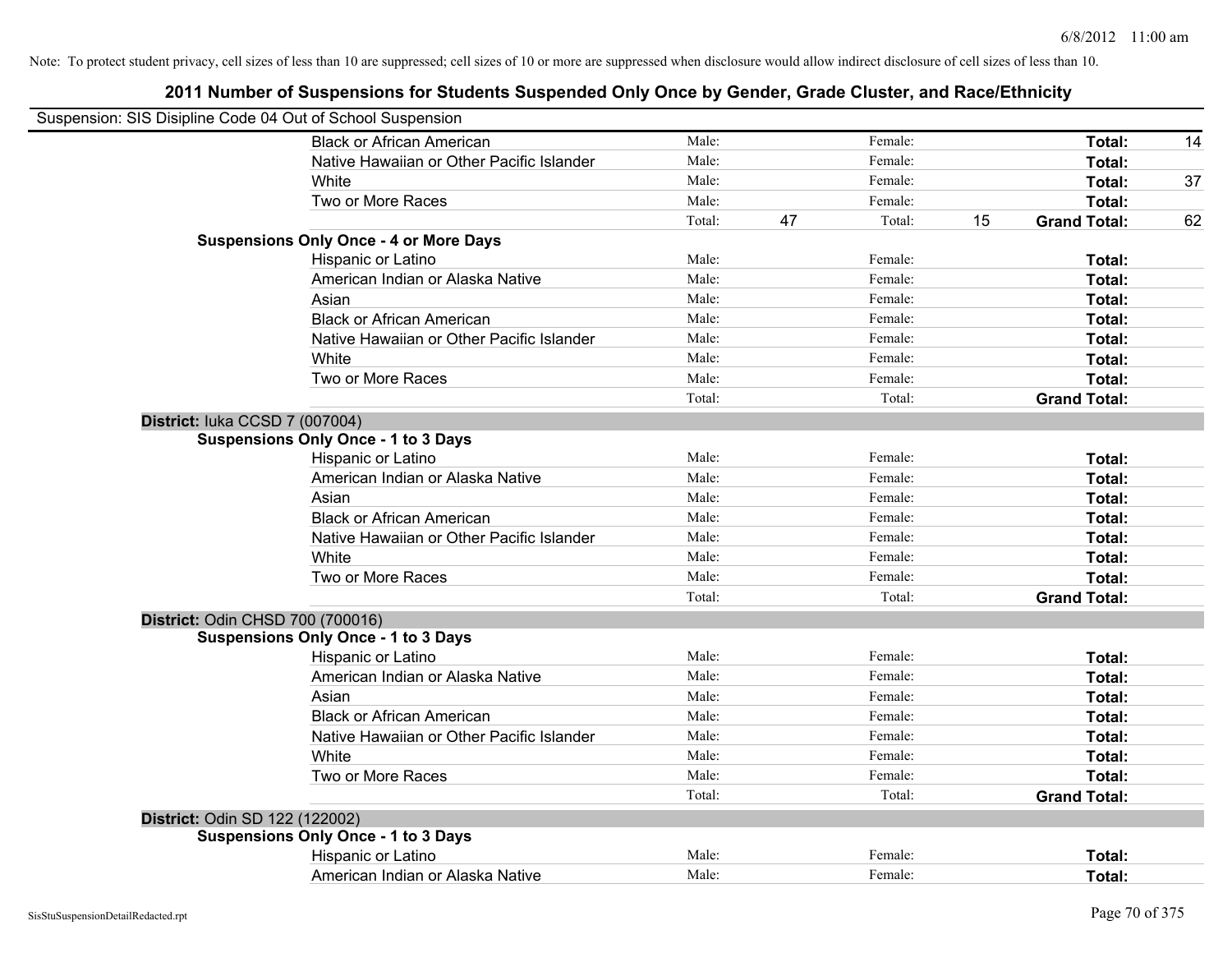| Suspension: SIS Disipline Code 04 Out of School Suspension |                                               |        |         |                     |    |
|------------------------------------------------------------|-----------------------------------------------|--------|---------|---------------------|----|
|                                                            | Asian                                         | Male:  | Female: | Total:              |    |
|                                                            | <b>Black or African American</b>              | Male:  | Female: | Total:              |    |
|                                                            | Native Hawaiian or Other Pacific Islander     | Male:  | Female: | Total:              |    |
|                                                            | White                                         | Male:  | Female: | Total:              |    |
|                                                            | Two or More Races                             | Male:  | Female: | Total:              |    |
|                                                            |                                               | Total: | Total:  | <b>Grand Total:</b> |    |
| District: Patoka CUSD 100 (100026)                         |                                               |        |         |                     |    |
|                                                            | <b>Suspensions Only Once - 1 to 3 Days</b>    |        |         |                     |    |
|                                                            | Hispanic or Latino                            | Male:  | Female: | Total:              |    |
|                                                            | American Indian or Alaska Native              | Male:  | Female: | Total:              |    |
|                                                            | Asian                                         | Male:  | Female: | Total:              |    |
|                                                            | <b>Black or African American</b>              | Male:  | Female: | Total:              |    |
|                                                            | Native Hawaiian or Other Pacific Islander     | Male:  | Female: | Total:              |    |
|                                                            | White                                         | Male:  | Female: | Total:              |    |
|                                                            | Two or More Races                             | Male:  | Female: | Total:              |    |
|                                                            |                                               | Total: | Total:  | <b>Grand Total:</b> |    |
|                                                            | District: Raccoon Cons SD 1 (001003)          |        |         |                     |    |
|                                                            | <b>Suspensions Only Once - 1 to 3 Days</b>    |        |         |                     |    |
|                                                            | Hispanic or Latino                            | Male:  | Female: | Total:              |    |
|                                                            | American Indian or Alaska Native              | Male:  | Female: | Total:              |    |
|                                                            | Asian                                         | Male:  | Female: | Total:              |    |
|                                                            | <b>Black or African American</b>              | Male:  | Female: | Total:              |    |
|                                                            | Native Hawaiian or Other Pacific Islander     | Male:  | Female: | Total:              |    |
|                                                            | White                                         | Male:  | Female: | Total:              |    |
|                                                            | Two or More Races                             | Male:  | Female: | Total:              |    |
|                                                            |                                               | Total: | Total:  | <b>Grand Total:</b> |    |
| District: Salem CHSD 600 (600016)                          |                                               |        |         |                     |    |
|                                                            | <b>Suspensions Only Once - 1 to 3 Days</b>    |        |         |                     |    |
|                                                            | Hispanic or Latino                            | Male:  | Female: | Total:              |    |
|                                                            | American Indian or Alaska Native              | Male:  | Female: | Total:              |    |
|                                                            | Asian                                         | Male:  | Female: | Total:              |    |
|                                                            | <b>Black or African American</b>              | Male:  | Female: | Total:              |    |
|                                                            | Native Hawaiian or Other Pacific Islander     | Male:  | Female: | Total:              |    |
|                                                            | White                                         | Male:  | Female: | Total:              | 20 |
|                                                            | Two or More Races                             | Male:  | Female: | Total:              |    |
|                                                            |                                               | Total: | Total:  | <b>Grand Total:</b> |    |
|                                                            | <b>Suspensions Only Once - 4 or More Days</b> |        |         |                     |    |
|                                                            | Hispanic or Latino                            | Male:  | Female: | Total:              |    |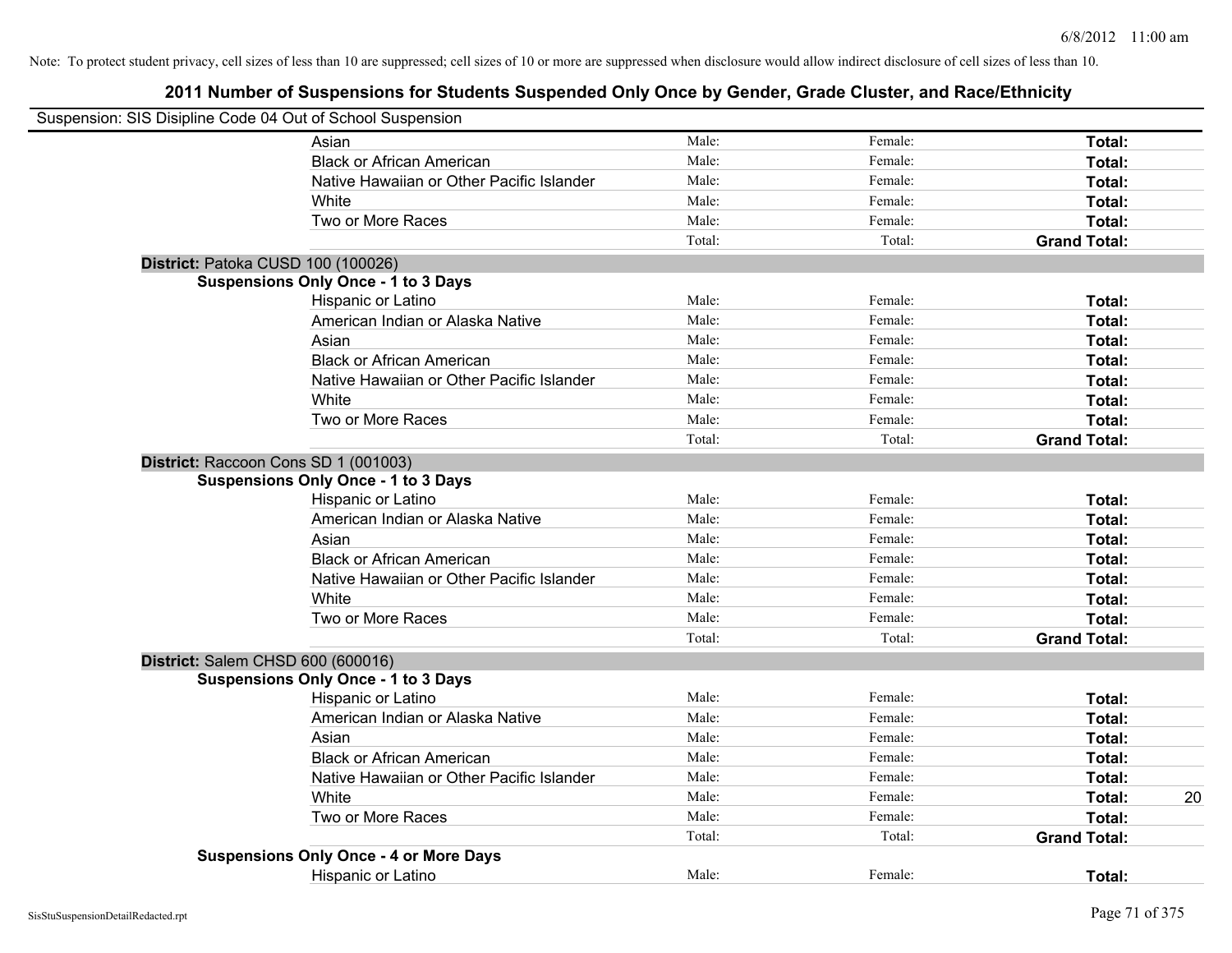# **2011 Number of Suspensions for Students Suspended Only Once by Gender, Grade Cluster, and Race/Ethnicity**

| Suspension: SIS Disipline Code 04 Out of School Suspension |        |         |                     |    |
|------------------------------------------------------------|--------|---------|---------------------|----|
| American Indian or Alaska Native                           | Male:  | Female: | Total:              |    |
| Asian                                                      | Male:  | Female: | Total:              |    |
| <b>Black or African American</b>                           | Male:  | Female: | Total:              |    |
| Native Hawaiian or Other Pacific Islander                  | Male:  | Female: | Total:              |    |
| White                                                      | Male:  | Female: | Total:              |    |
| Two or More Races                                          | Male:  | Female: | Total:              |    |
|                                                            | Total: | Total:  | <b>Grand Total:</b> |    |
| District: Salem SD 111 (111002)                            |        |         |                     |    |
| <b>Suspensions Only Once - 1 to 3 Days</b>                 |        |         |                     |    |
| Hispanic or Latino                                         | Male:  | Female: | Total:              |    |
| American Indian or Alaska Native                           | Male:  | Female: | Total:              |    |
| Asian                                                      | Male:  | Female: | Total:              |    |
| <b>Black or African American</b>                           | Male:  | Female: | Total:              |    |
| Native Hawaiian or Other Pacific Islander                  | Male:  | Female: | Total:              |    |
| White                                                      | Male:  | Female: | Total:              | 19 |
| Two or More Races                                          | Male:  | Female: | Total:              |    |
|                                                            | Total: | Total:  | <b>Grand Total:</b> |    |
| District: Sandoval CUSD 501 (501026)                       |        |         |                     |    |
| <b>Suspensions Only Once - 1 to 3 Days</b>                 |        |         |                     |    |
| Hispanic or Latino                                         | Male:  | Female: | Total:              |    |
| American Indian or Alaska Native                           | Male:  | Female: | Total:              |    |
| Asian                                                      | Male:  | Female: | Total:              |    |
| <b>Black or African American</b>                           | Male:  | Female: | Total:              |    |
| Native Hawaiian or Other Pacific Islander                  | Male:  | Female: | Total:              |    |
| White                                                      | Male:  | Female: | Total:              | 15 |
| Two or More Races                                          | Male:  | Female: | Total:              |    |
|                                                            | Total: | Total:  | <b>Grand Total:</b> |    |
| District: South Central CUD 401 (401026)                   |        |         |                     |    |
| <b>Suspensions Only Once - 1 to 3 Days</b>                 |        |         |                     |    |
| Hispanic or Latino                                         | Male:  | Female: | Total:              |    |
| American Indian or Alaska Native                           | Male:  | Female: | Total:              |    |
| Asian                                                      | Male:  | Female: | Total:              |    |
| <b>Black or African American</b>                           | Male:  | Female: | Total:              |    |
| Native Hawaiian or Other Pacific Islander                  | Male:  | Female: | Total:              |    |
| White                                                      | Male:  | Female: | Total:              | 14 |
| Two or More Races                                          | Male:  | Female: | Total:              |    |
|                                                            | Total: | Total:  | <b>Grand Total:</b> |    |

**Suspensions Only Once - 4 or More Days**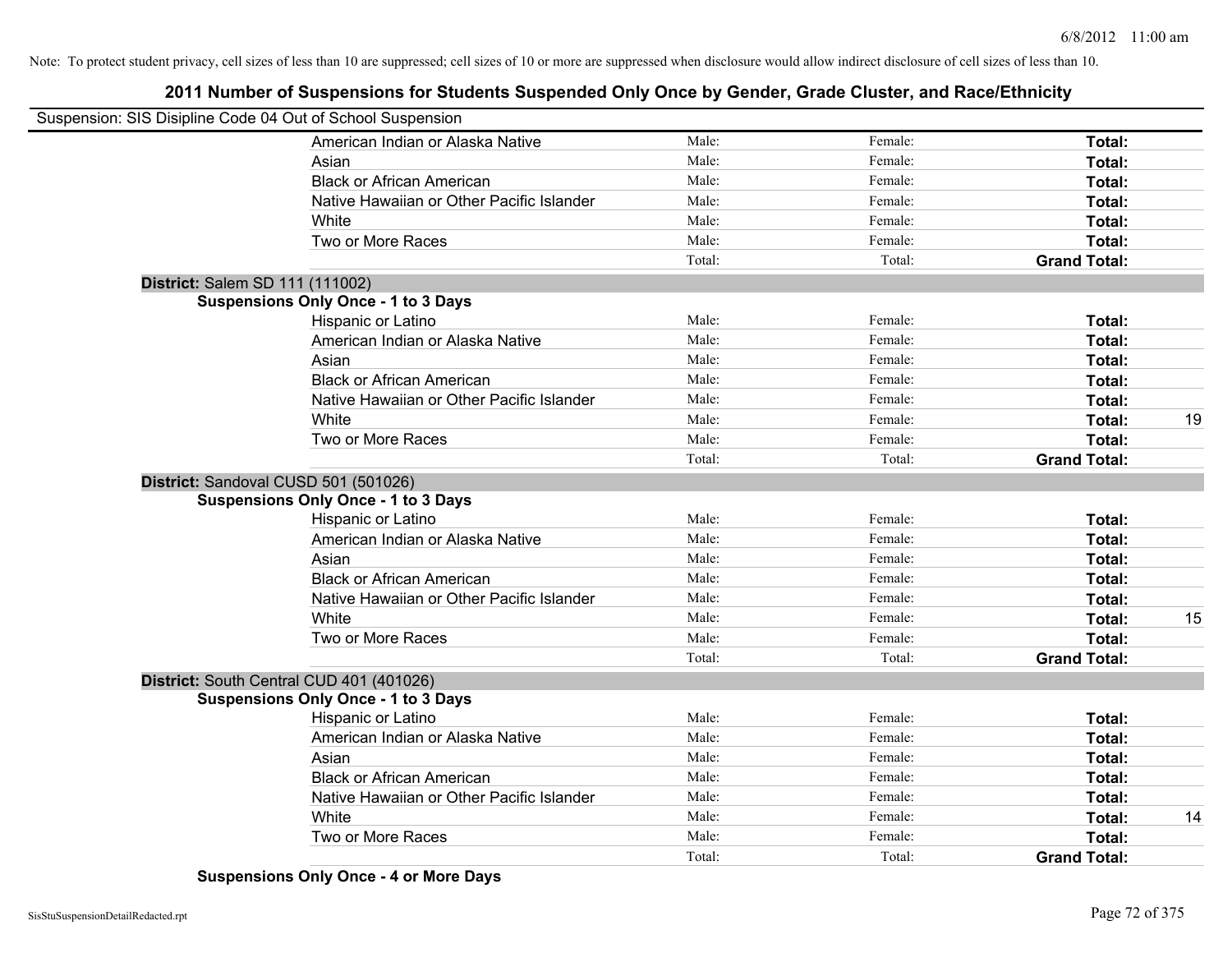| Suspension: SIS Disipline Code 04 Out of School Suspension |                                               |        |         |                     |
|------------------------------------------------------------|-----------------------------------------------|--------|---------|---------------------|
|                                                            | Hispanic or Latino                            | Male:  | Female: | Total:              |
|                                                            | American Indian or Alaska Native              | Male:  | Female: | Total:              |
|                                                            | Asian                                         | Male:  | Female: | Total:              |
|                                                            | <b>Black or African American</b>              | Male:  | Female: | Total:              |
|                                                            | Native Hawaiian or Other Pacific Islander     | Male:  | Female: | Total:              |
|                                                            | White                                         | Male:  | Female: | Total:              |
|                                                            | Two or More Races                             | Male:  | Female: | Total:              |
|                                                            |                                               | Total: | Total:  | <b>Grand Total:</b> |
| County: Washington (095)                                   |                                               |        |         |                     |
|                                                            | District: Ashley CCSD 15 (015004)             |        |         |                     |
|                                                            | <b>Suspensions Only Once - 1 to 3 Days</b>    |        |         |                     |
|                                                            | Hispanic or Latino                            | Male:  | Female: | Total:              |
|                                                            | American Indian or Alaska Native              | Male:  | Female: | Total:              |
|                                                            | Asian                                         | Male:  | Female: | Total:              |
|                                                            | <b>Black or African American</b>              | Male:  | Female: | Total:              |
|                                                            | Native Hawaiian or Other Pacific Islander     | Male:  | Female: | Total:              |
|                                                            | White                                         | Male:  | Female: | Total:              |
|                                                            | Two or More Races                             | Male:  | Female: | Total:              |
|                                                            |                                               | Total: | Total:  | <b>Grand Total:</b> |
|                                                            | <b>Suspensions Only Once - 4 or More Days</b> |        |         |                     |
|                                                            | Hispanic or Latino                            | Male:  | Female: | Total:              |
|                                                            | American Indian or Alaska Native              | Male:  | Female: | Total:              |
|                                                            | Asian                                         | Male:  | Female: | Total:              |
|                                                            | <b>Black or African American</b>              | Male:  | Female: | Total:              |
|                                                            | Native Hawaiian or Other Pacific Islander     | Male:  | Female: | Total:              |
|                                                            | White                                         | Male:  | Female: | Total:              |
|                                                            | Two or More Races                             | Male:  | Female: | Total:              |
|                                                            |                                               | Total: | Total:  | <b>Grand Total:</b> |
|                                                            | District: Nashville CCSD 49 (049004)          |        |         |                     |
|                                                            | <b>Suspensions Only Once - 1 to 3 Days</b>    |        |         |                     |
|                                                            | Hispanic or Latino                            | Male:  | Female: | Total:              |
|                                                            | American Indian or Alaska Native              | Male:  | Female: | Total:              |
|                                                            | Asian                                         | Male:  | Female: | Total:              |
|                                                            | <b>Black or African American</b>              | Male:  | Female: | Total:              |
|                                                            | Native Hawaiian or Other Pacific Islander     | Male:  | Female: | Total:              |
|                                                            | White                                         | Male:  | Female: | Total:              |
|                                                            | Two or More Races                             | Male:  | Female: | <b>Total:</b>       |
|                                                            |                                               | Total: | Total:  | <b>Grand Total:</b> |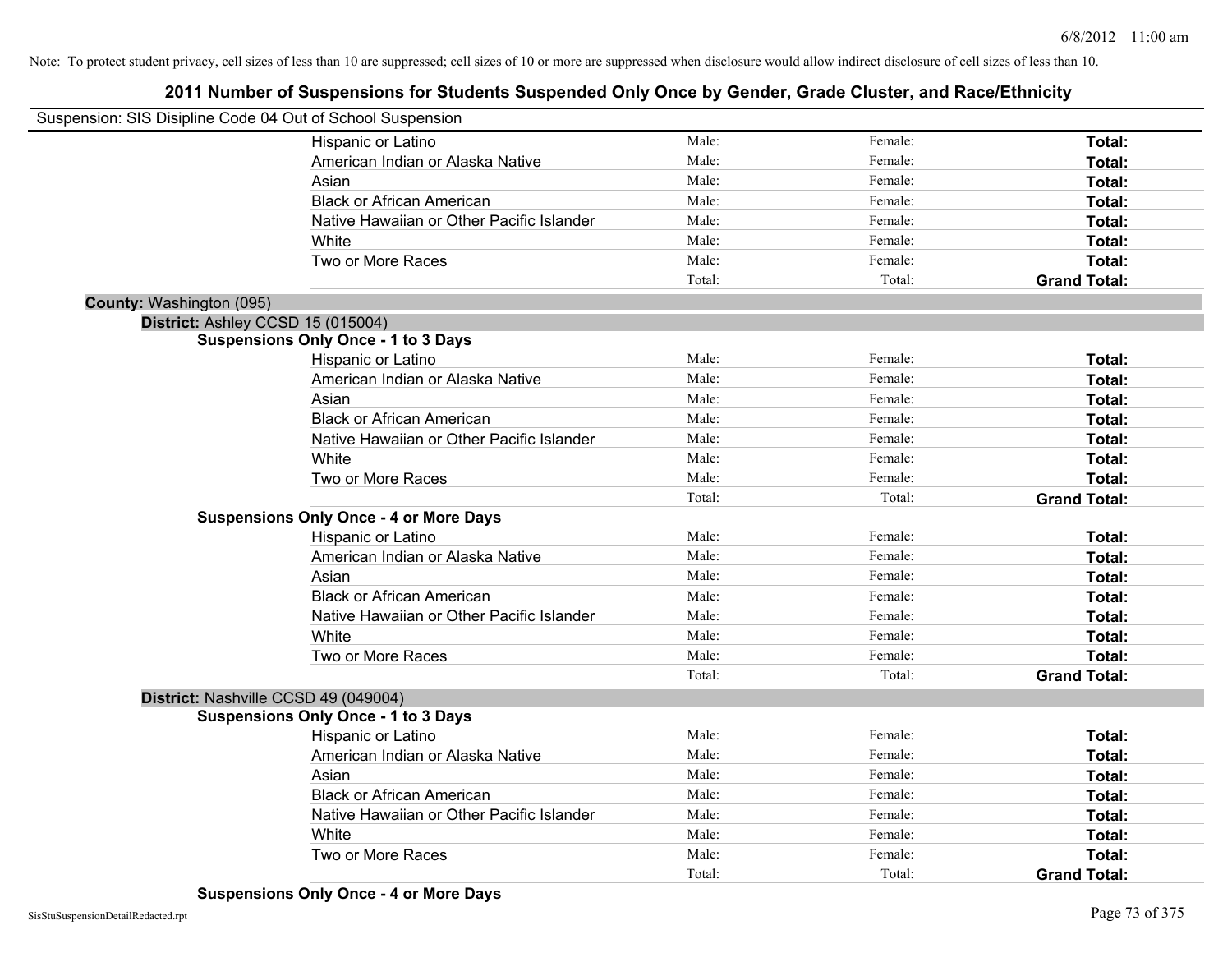| Suspension: SIS Disipline Code 04 Out of School Suspension |                                               |        |         |                     |    |
|------------------------------------------------------------|-----------------------------------------------|--------|---------|---------------------|----|
|                                                            | <b>Hispanic or Latino</b>                     | Male:  | Female: | Total:              |    |
|                                                            | American Indian or Alaska Native              | Male:  | Female: | Total:              |    |
|                                                            | Asian                                         | Male:  | Female: | Total:              |    |
|                                                            | <b>Black or African American</b>              | Male:  | Female: | Total:              |    |
|                                                            | Native Hawaiian or Other Pacific Islander     | Male:  | Female: | Total:              |    |
|                                                            | White                                         | Male:  | Female: | Total:              |    |
|                                                            | Two or More Races                             | Male:  | Female: | Total:              |    |
|                                                            |                                               | Total: | Total:  | <b>Grand Total:</b> |    |
|                                                            | District: Nashville CHSD 99 (099016)          |        |         |                     |    |
|                                                            | <b>Suspensions Only Once - 1 to 3 Days</b>    |        |         |                     |    |
|                                                            | Hispanic or Latino                            | Male:  | Female: | Total:              |    |
|                                                            | American Indian or Alaska Native              | Male:  | Female: | Total:              |    |
|                                                            | Asian                                         | Male:  | Female: | Total:              |    |
|                                                            | <b>Black or African American</b>              | Male:  | Female: | Total:              |    |
|                                                            | Native Hawaiian or Other Pacific Islander     | Male:  | Female: | Total:              |    |
|                                                            | White                                         | Male:  | Female: | Total:              | 24 |
|                                                            | Two or More Races                             | Male:  | Female: | Total:              |    |
|                                                            |                                               | Total: | Total:  | <b>Grand Total:</b> |    |
|                                                            | <b>Suspensions Only Once - 4 or More Days</b> |        |         |                     |    |
|                                                            | Hispanic or Latino                            | Male:  | Female: | Total:              |    |
|                                                            | American Indian or Alaska Native              | Male:  | Female: | Total:              |    |
|                                                            | Asian                                         | Male:  | Female: | Total:              |    |
|                                                            | <b>Black or African American</b>              | Male:  | Female: | Total:              |    |
|                                                            | Native Hawaiian or Other Pacific Islander     | Male:  | Female: | Total:              |    |
|                                                            | White                                         | Male:  | Female: | Total:              |    |
|                                                            | Two or More Races                             | Male:  | Female: | Total:              |    |
|                                                            |                                               | Total: | Total:  | <b>Grand Total:</b> |    |
|                                                            | District: West Washington Co CUD 10 (010026)  |        |         |                     |    |
|                                                            | <b>Suspensions Only Once - 1 to 3 Days</b>    |        |         |                     |    |
|                                                            | Hispanic or Latino                            | Male:  | Female: | Total:              |    |
|                                                            | American Indian or Alaska Native              | Male:  | Female: | Total:              |    |
|                                                            | Asian                                         | Male:  | Female: | Total:              |    |
|                                                            | <b>Black or African American</b>              | Male:  | Female: | Total:              |    |
|                                                            | Native Hawaiian or Other Pacific Islander     | Male:  | Female: | Total:              |    |
|                                                            | White                                         | Male:  | Female: | Total:              |    |
|                                                            | Two or More Races                             | Male:  | Female: | Total:              |    |
|                                                            |                                               | Total: | Total:  | <b>Grand Total:</b> |    |
|                                                            | <b>Suspensions Only Once - 4 or More Days</b> |        |         |                     |    |
|                                                            | Hispanic or Latino                            | Male:  | Female: | Total:              |    |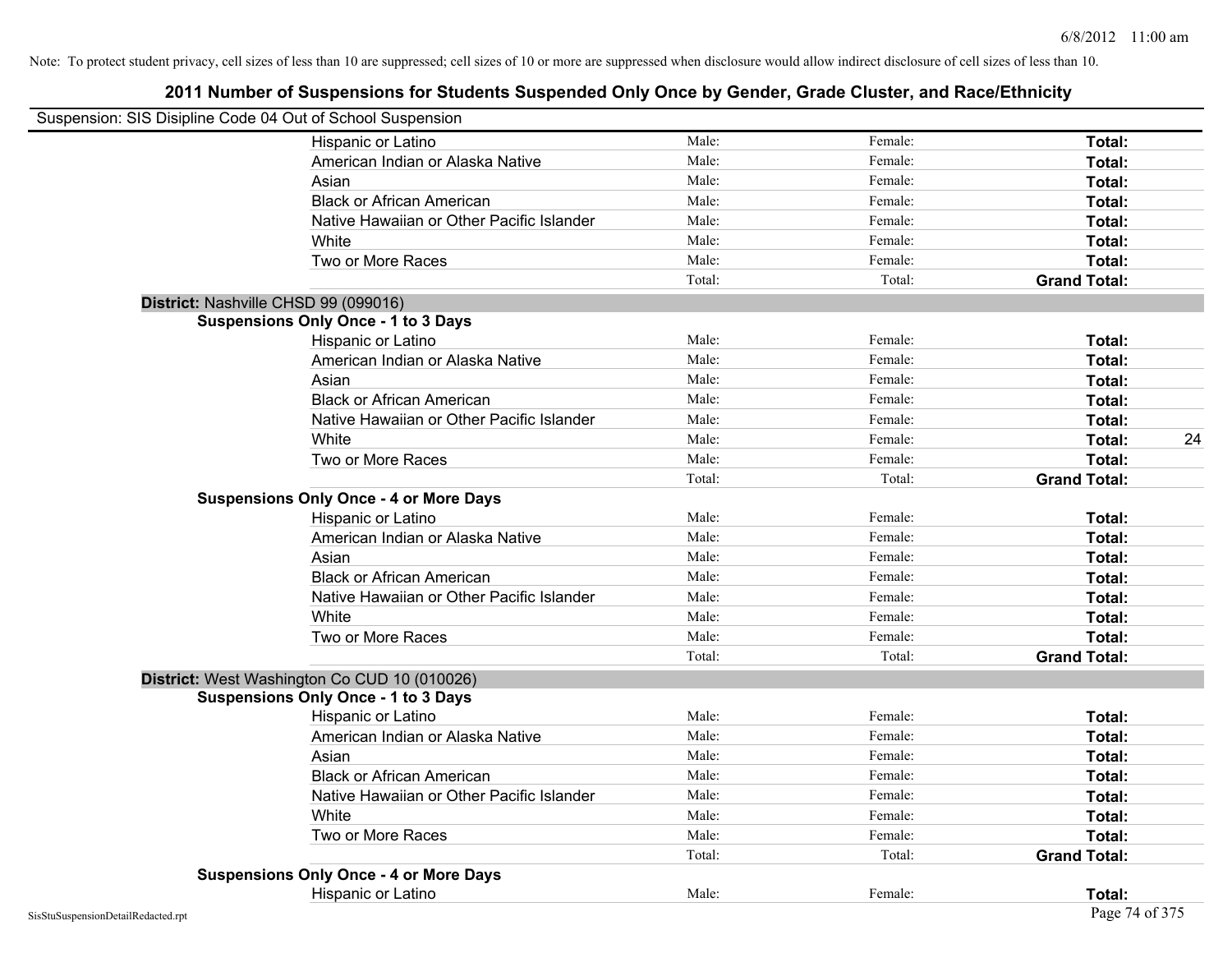| Suspension: SIS Disipline Code 04 Out of School Suspension |                                               |        |         |                     |    |
|------------------------------------------------------------|-----------------------------------------------|--------|---------|---------------------|----|
|                                                            | American Indian or Alaska Native              | Male:  | Female: | Total:              |    |
|                                                            | Asian                                         | Male:  | Female: | Total:              |    |
|                                                            | <b>Black or African American</b>              | Male:  | Female: | Total:              |    |
|                                                            | Native Hawaiian or Other Pacific Islander     | Male:  | Female: | Total:              |    |
|                                                            | White                                         | Male:  | Female: | Total:              |    |
|                                                            | Two or More Races                             | Male:  | Female: | Total:              |    |
|                                                            |                                               | Total: | Total:  | <b>Grand Total:</b> |    |
|                                                            |                                               |        |         |                     |    |
| Region: Clk/Cls/Cmbn/Dglas/Edgr/Mltr/Shlb (11)             |                                               |        |         |                     |    |
| County: Clark (012)                                        |                                               |        |         |                     |    |
|                                                            | District: Casey-Westfield CUSD 4C (004C26)    |        |         |                     |    |
|                                                            | <b>Suspensions Only Once - 1 to 3 Days</b>    |        |         |                     |    |
|                                                            | Hispanic or Latino                            | Male:  | Female: | Total:              |    |
|                                                            | American Indian or Alaska Native              | Male:  | Female: | Total:              |    |
|                                                            | Asian                                         | Male:  | Female: | Total:              |    |
|                                                            | <b>Black or African American</b>              | Male:  | Female: | Total:              |    |
|                                                            | Native Hawaiian or Other Pacific Islander     | Male:  | Female: | Total:              |    |
|                                                            | White                                         | Male:  | Female: | Total:              | 18 |
|                                                            | Two or More Races                             | Male:  | Female: | Total:              |    |
|                                                            |                                               | Total: | Total:  | <b>Grand Total:</b> |    |
| District: Marshall CUSD 2C (002C26)                        |                                               |        |         |                     |    |
|                                                            | <b>Suspensions Only Once - 1 to 3 Days</b>    |        |         |                     |    |
|                                                            | Hispanic or Latino                            | Male:  | Female: | Total:              |    |
|                                                            | American Indian or Alaska Native              | Male:  | Female: | Total:              |    |
|                                                            | Asian                                         | Male:  | Female: | Total:              |    |
|                                                            | <b>Black or African American</b>              | Male:  | Female: | Total:              |    |
|                                                            | Native Hawaiian or Other Pacific Islander     | Male:  | Female: | Total:              |    |
|                                                            | White                                         | Male:  | Female: | Total:              | 17 |
|                                                            | Two or More Races                             | Male:  | Female: | <b>Total:</b>       |    |
|                                                            |                                               | Total: | Total:  | <b>Grand Total:</b> |    |
|                                                            | <b>Suspensions Only Once - 4 or More Days</b> |        |         |                     |    |
|                                                            | Hispanic or Latino                            | Male:  | Female: | Total:              |    |
|                                                            | American Indian or Alaska Native              | Male:  | Female: | Total:              |    |
|                                                            | Asian                                         | Male:  | Female: | Total:              |    |
|                                                            | <b>Black or African American</b>              | Male:  | Female: | Total:              |    |
|                                                            | Native Hawaiian or Other Pacific Islander     | Male:  | Female: | Total:              |    |
|                                                            | White                                         | Male:  | Female: | <b>Total:</b>       |    |
|                                                            | Two or More Races                             | Male:  | Female: | Total:              |    |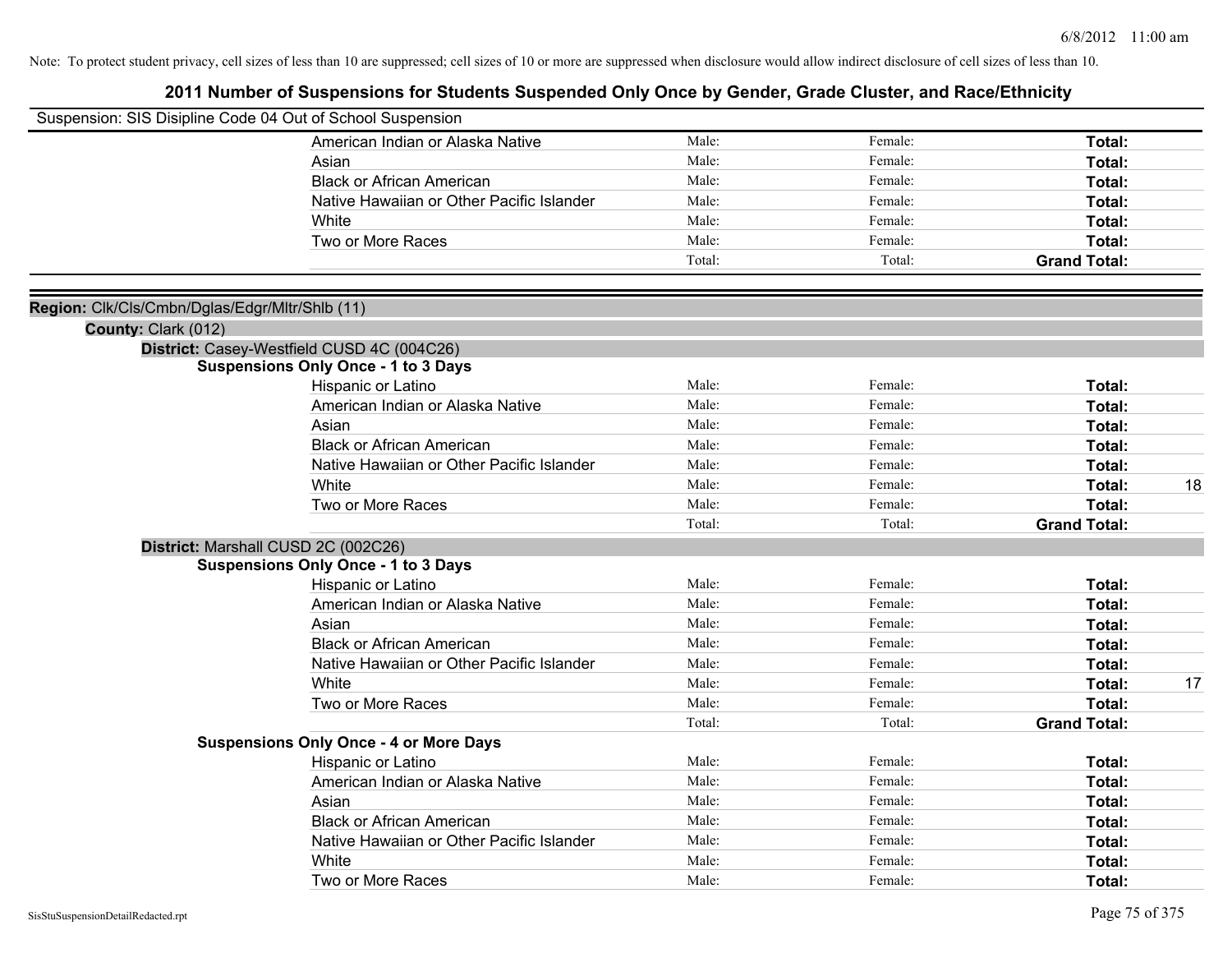|                     | Suspension: SIS Disipline Code 04 Out of School Suspension |        |    |         |    |                     |    |
|---------------------|------------------------------------------------------------|--------|----|---------|----|---------------------|----|
|                     |                                                            | Total: |    | Total:  |    | <b>Grand Total:</b> |    |
|                     | District: Martinsville CUSD 3C (003C26)                    |        |    |         |    |                     |    |
|                     | <b>Suspensions Only Once - 1 to 3 Days</b>                 |        |    |         |    |                     |    |
|                     | Hispanic or Latino                                         | Male:  |    | Female: |    | Total:              |    |
|                     | American Indian or Alaska Native                           | Male:  |    | Female: |    | Total:              |    |
|                     | Asian                                                      | Male:  |    | Female: |    | Total:              |    |
|                     | <b>Black or African American</b>                           | Male:  |    | Female: |    | Total:              |    |
|                     | Native Hawaiian or Other Pacific Islander                  | Male:  |    | Female: |    | Total:              |    |
|                     | White                                                      | Male:  |    | Female: |    | Total:              |    |
|                     | Two or More Races                                          | Male:  |    | Female: |    | Total:              |    |
|                     |                                                            | Total: |    | Total:  |    | <b>Grand Total:</b> |    |
|                     | <b>Suspensions Only Once - 4 or More Days</b>              |        |    |         |    |                     |    |
|                     | Hispanic or Latino                                         | Male:  |    | Female: |    | Total:              |    |
|                     | American Indian or Alaska Native                           | Male:  |    | Female: |    | Total:              |    |
|                     | Asian                                                      | Male:  |    | Female: |    | Total:              |    |
|                     | <b>Black or African American</b>                           | Male:  |    | Female: |    | Total:              |    |
|                     | Native Hawaiian or Other Pacific Islander                  | Male:  |    | Female: |    | Total:              |    |
|                     | White                                                      | Male:  |    | Female: |    | Total:              |    |
|                     | Two or More Races                                          | Male:  |    | Female: |    | Total:              |    |
|                     |                                                            | Total: |    | Total:  |    | <b>Grand Total:</b> |    |
| County: Coles (015) |                                                            |        |    |         |    |                     |    |
|                     | District: Charleston CUSD 1 (001026)                       |        |    |         |    |                     |    |
|                     | <b>Suspensions Only Once - 1 to 3 Days</b>                 |        |    |         |    |                     |    |
|                     | Hispanic or Latino                                         | Male:  |    | Female: |    | Total:              |    |
|                     | American Indian or Alaska Native                           | Male:  |    | Female: |    | Total:              |    |
|                     | Asian                                                      | Male:  |    | Female: |    | Total:              |    |
|                     | <b>Black or African American</b>                           | Male:  |    | Female: |    | Total:              |    |
|                     | Native Hawaiian or Other Pacific Islander                  | Male:  |    | Female: |    | Total:              |    |
|                     | White                                                      | Male:  | 21 | Female: | 10 | Total:              | 31 |
|                     | Two or More Races                                          | Male:  |    | Female: |    | Total:              |    |
|                     |                                                            | Total: |    | Total:  |    | <b>Grand Total:</b> |    |
|                     | <b>Suspensions Only Once - 4 or More Days</b>              |        |    |         |    |                     |    |
|                     | Hispanic or Latino                                         | Male:  |    | Female: |    | Total:              |    |
|                     | American Indian or Alaska Native                           | Male:  |    | Female: |    | Total:              |    |
|                     | Asian                                                      | Male:  |    | Female: |    | Total:              |    |
|                     | <b>Black or African American</b>                           | Male:  |    | Female: |    | Total:              |    |
|                     | Native Hawaiian or Other Pacific Islander                  | Male:  |    | Female: |    | Total:              |    |
|                     | White                                                      | Male:  |    | Female: |    | Total:              |    |
|                     | Two or More Races                                          | Male:  |    | Female: |    | Total:              |    |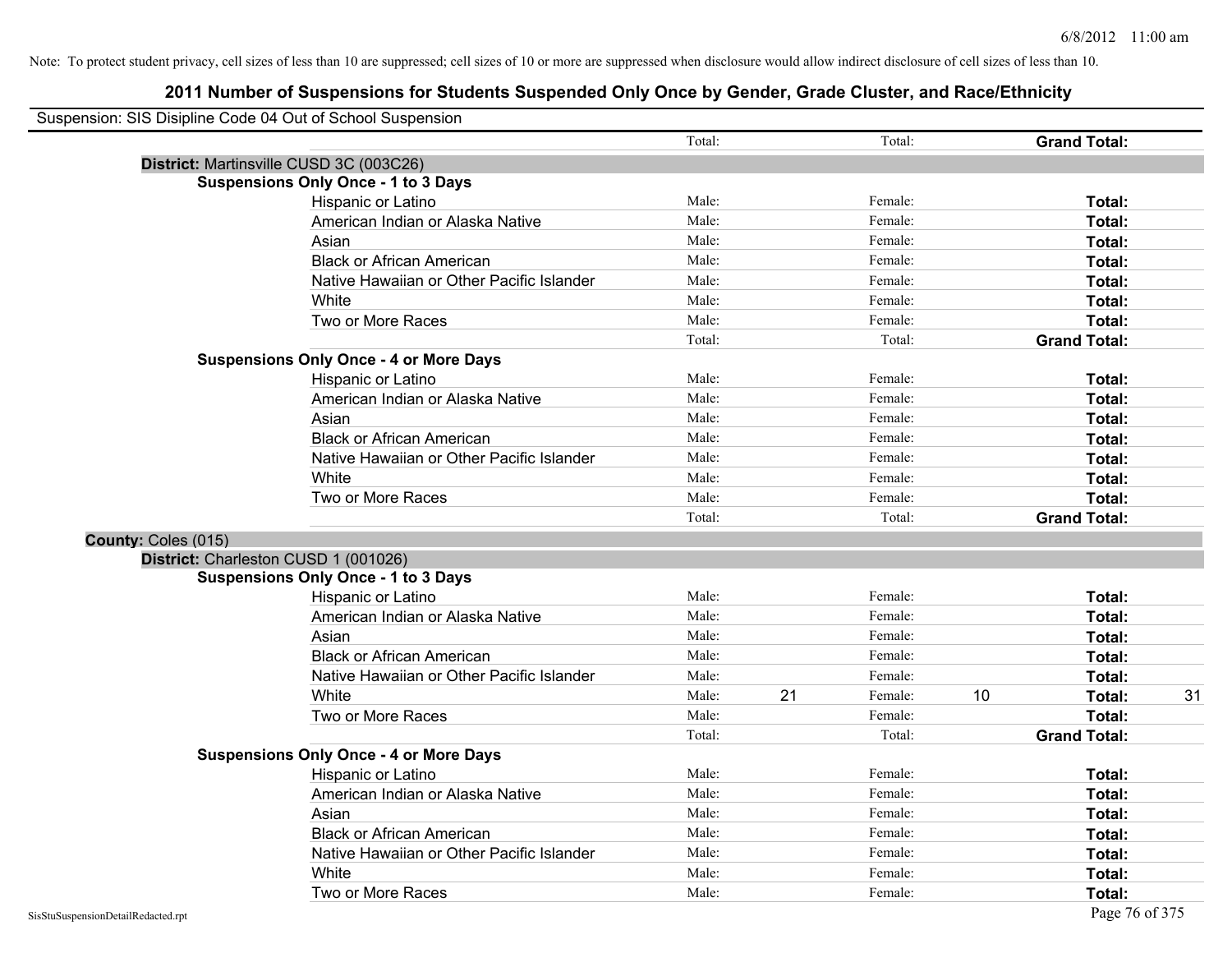| Suspension: SIS Disipline Code 04 Out of School Suspension |        |    |         |    |                     |    |
|------------------------------------------------------------|--------|----|---------|----|---------------------|----|
|                                                            | Total: |    | Total:  |    | <b>Grand Total:</b> | 12 |
| District: Eastern IL Area of Spec Educ (801060)            |        |    |         |    |                     |    |
| <b>Suspensions Only Once - 1 to 3 Days</b>                 |        |    |         |    |                     |    |
| Hispanic or Latino                                         | Male:  |    | Female: |    | Total:              |    |
| American Indian or Alaska Native                           | Male:  |    | Female: |    | Total:              |    |
| Asian                                                      | Male:  |    | Female: |    | Total:              |    |
| <b>Black or African American</b>                           | Male:  |    | Female: |    | Total:              |    |
| Native Hawaiian or Other Pacific Islander                  | Male:  |    | Female: |    | Total:              |    |
| White                                                      | Male:  |    | Female: |    | Total:              |    |
| Two or More Races                                          | Male:  |    | Female: |    | Total:              |    |
|                                                            | Total: |    | Total:  |    | <b>Grand Total:</b> |    |
| District: Mattoon CUSD 2 (002026)                          |        |    |         |    |                     |    |
| <b>Suspensions Only Once - 1 to 3 Days</b>                 |        |    |         |    |                     |    |
| Hispanic or Latino                                         | Male:  |    | Female: |    | Total:              |    |
| American Indian or Alaska Native                           | Male:  |    | Female: |    | Total:              |    |
| Asian                                                      | Male:  |    | Female: |    | Total:              |    |
| <b>Black or African American</b>                           | Male:  |    | Female: |    | Total:              |    |
| Native Hawaiian or Other Pacific Islander                  | Male:  |    | Female: |    | Total:              |    |
| White                                                      | Male:  | 42 | Female: | 18 | Total:              | 60 |
| Two or More Races                                          | Male:  |    | Female: |    | <b>Total:</b>       |    |
|                                                            | Total: |    | Total:  |    | <b>Grand Total:</b> |    |
| District: Oakland CUSD 5 (005026)                          |        |    |         |    |                     |    |
| <b>Suspensions Only Once - 1 to 3 Days</b>                 |        |    |         |    |                     |    |
| Hispanic or Latino                                         | Male:  |    | Female: |    | Total:              |    |
| American Indian or Alaska Native                           | Male:  |    | Female: |    | Total:              |    |
| Asian                                                      | Male:  |    | Female: |    | Total:              |    |
| <b>Black or African American</b>                           | Male:  |    | Female: |    | Total:              |    |
| Native Hawaiian or Other Pacific Islander                  | Male:  |    | Female: |    | Total:              |    |
| White                                                      | Male:  |    | Female: |    | Total:              | 10 |
| Two or More Races                                          | Male:  |    | Female: |    | <b>Total:</b>       |    |
|                                                            | Total: |    | Total:  |    | <b>Grand Total:</b> |    |
| <b>Suspensions Only Once - 4 or More Days</b>              |        |    |         |    |                     |    |
| Hispanic or Latino                                         | Male:  |    | Female: |    | Total:              |    |
| American Indian or Alaska Native                           | Male:  |    | Female: |    | Total:              |    |
| Asian                                                      | Male:  |    | Female: |    | Total:              |    |
| <b>Black or African American</b>                           | Male:  |    | Female: |    | Total:              |    |
| Native Hawaiian or Other Pacific Islander                  | Male:  |    | Female: |    | <b>Total:</b>       |    |
| White                                                      | Male:  |    | Female: |    | Total:              |    |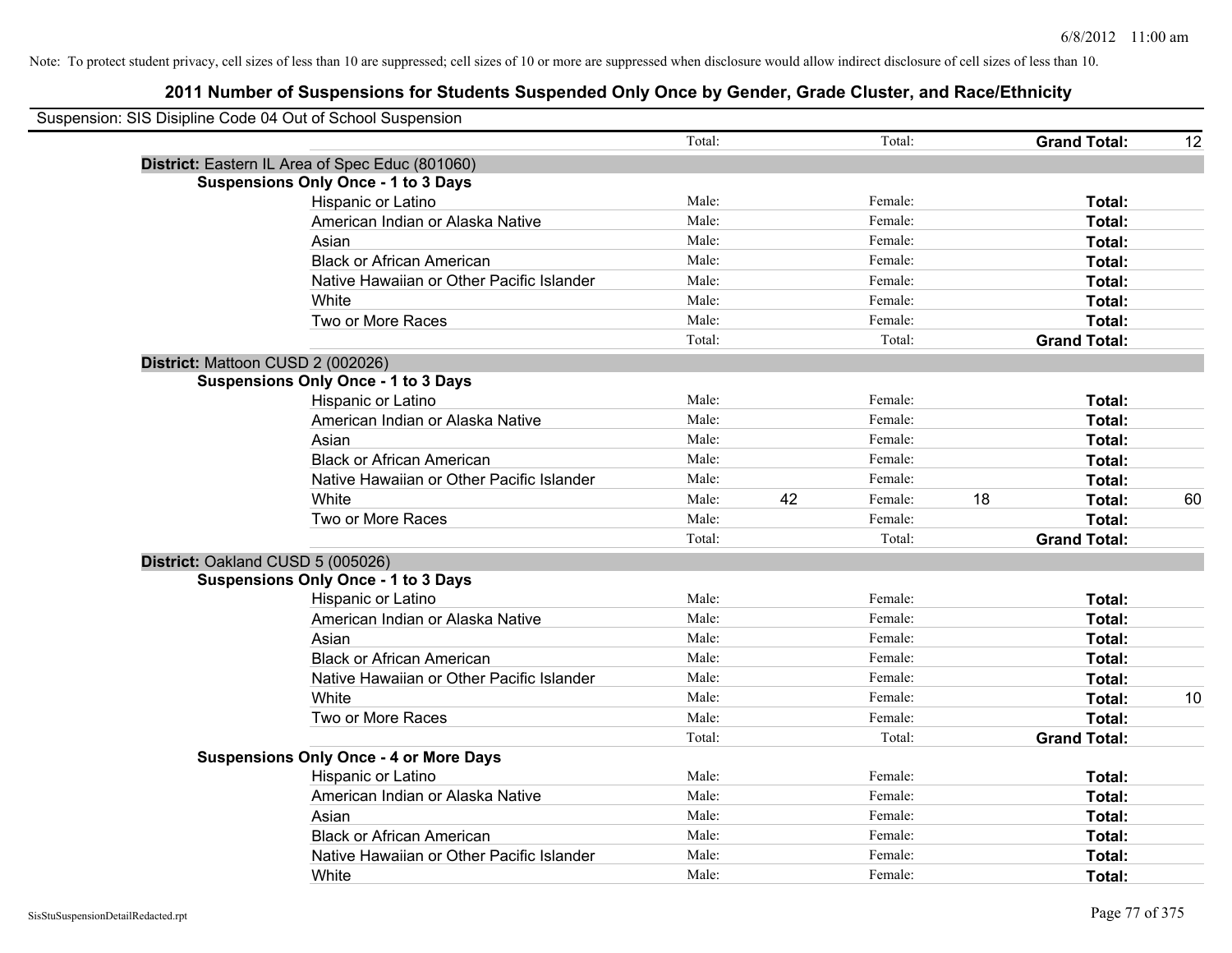| Suspension: SIS Disipline Code 04 Out of School Suspension |                                               |        |         |                     |
|------------------------------------------------------------|-----------------------------------------------|--------|---------|---------------------|
|                                                            | Two or More Races                             | Male:  | Female: | Total:              |
|                                                            |                                               | Total: | Total:  | <b>Grand Total:</b> |
| County: Cumberland (018)                                   |                                               |        |         |                     |
| District: Cumberland CUSD 77 (077026)                      |                                               |        |         |                     |
|                                                            | <b>Suspensions Only Once - 1 to 3 Days</b>    |        |         |                     |
|                                                            | Hispanic or Latino                            | Male:  | Female: | Total:              |
|                                                            | American Indian or Alaska Native              | Male:  | Female: | Total:              |
|                                                            | Asian                                         | Male:  | Female: | Total:              |
|                                                            | <b>Black or African American</b>              | Male:  | Female: | Total:              |
|                                                            | Native Hawaiian or Other Pacific Islander     | Male:  | Female: | Total:              |
|                                                            | White                                         | Male:  | Female: | Total:              |
|                                                            | Two or More Races                             | Male:  | Female: | Total:              |
|                                                            |                                               | Total: | Total:  | <b>Grand Total:</b> |
| District: Neoga CUSD 3 (003026)                            |                                               |        |         |                     |
|                                                            | <b>Suspensions Only Once - 1 to 3 Days</b>    |        |         |                     |
|                                                            | Hispanic or Latino                            | Male:  | Female: | Total:              |
|                                                            | American Indian or Alaska Native              | Male:  | Female: | Total:              |
|                                                            | Asian                                         | Male:  | Female: | Total:              |
|                                                            | <b>Black or African American</b>              | Male:  | Female: | Total:              |
|                                                            | Native Hawaiian or Other Pacific Islander     | Male:  | Female: | Total:              |
|                                                            | White                                         | Male:  | Female: | Total:              |
|                                                            | Two or More Races                             | Male:  | Female: | Total:              |
|                                                            |                                               | Total: | Total:  | <b>Grand Total:</b> |
|                                                            | <b>Suspensions Only Once - 4 or More Days</b> |        |         |                     |
|                                                            | Hispanic or Latino                            | Male:  | Female: | Total:              |
|                                                            | American Indian or Alaska Native              | Male:  | Female: | Total:              |
|                                                            | Asian                                         | Male:  | Female: | Total:              |
|                                                            | <b>Black or African American</b>              | Male:  | Female: | Total:              |
|                                                            | Native Hawaiian or Other Pacific Islander     | Male:  | Female: | Total:              |
|                                                            | White                                         | Male:  | Female: | Total:              |
|                                                            | Two or More Races                             | Male:  | Female: | Total:              |
|                                                            |                                               | Total: | Total:  | <b>Grand Total:</b> |
| County: Douglas (021)                                      |                                               |        |         |                     |
| District: Arcola CUSD 306 (306026)                         |                                               |        |         |                     |
|                                                            | <b>Suspensions Only Once - 1 to 3 Days</b>    |        |         |                     |
|                                                            | Hispanic or Latino                            | Male:  | Female: | Total:              |
|                                                            | American Indian or Alaska Native              | Male:  | Female: | Total:              |
|                                                            | Asian                                         | Male:  | Female: | Total:              |
|                                                            | <b>Black or African American</b>              | Male:  | Female: | Total:              |
| SisStuSuspensionDetailRedacted.rpt                         |                                               |        |         | Page 78 of 375      |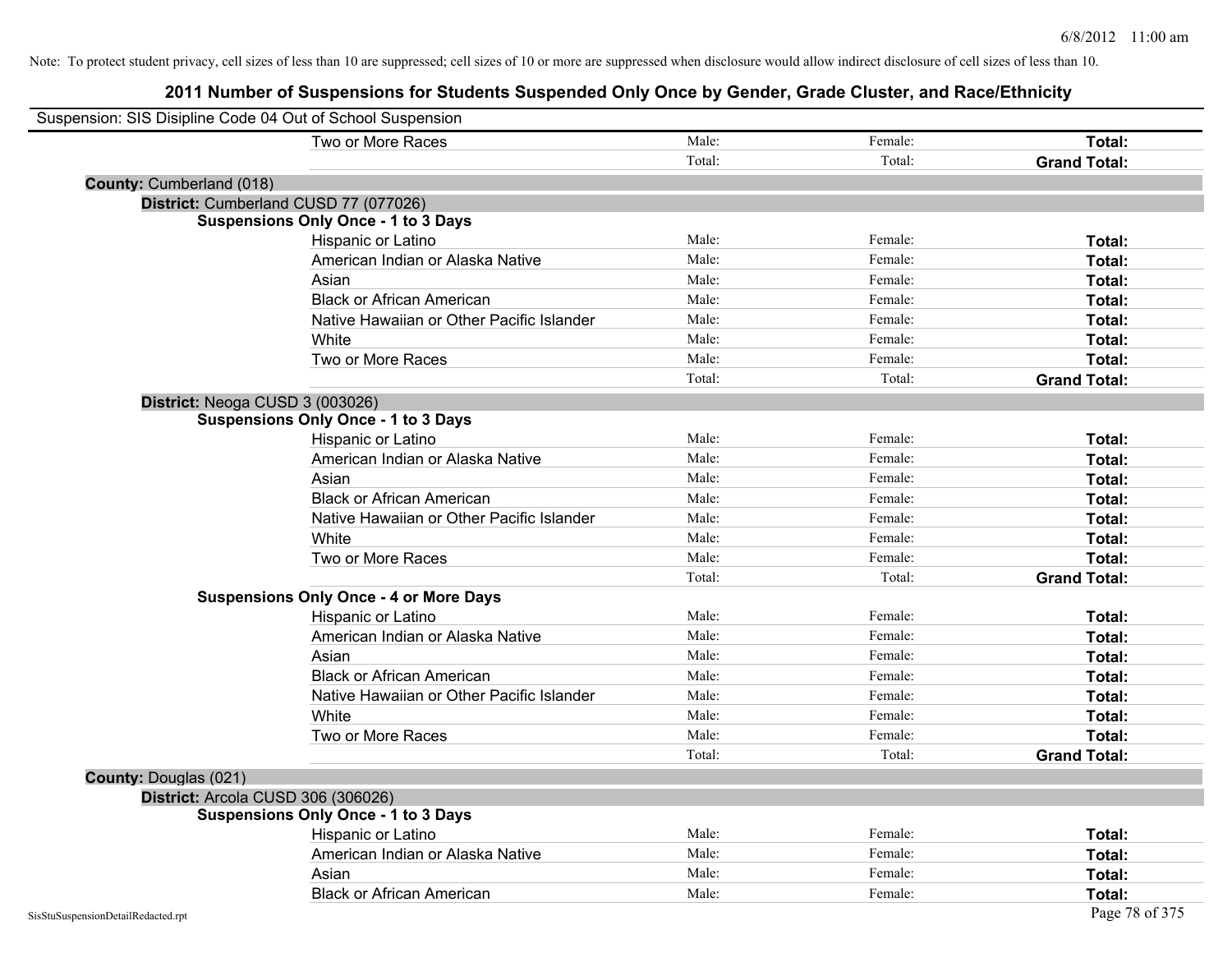| Suspension: SIS Disipline Code 04 Out of School Suspension |                                               |        |         |                     |
|------------------------------------------------------------|-----------------------------------------------|--------|---------|---------------------|
|                                                            | Native Hawaiian or Other Pacific Islander     | Male:  | Female: | Total:              |
|                                                            | White                                         | Male:  | Female: | Total:<br>12        |
|                                                            | Two or More Races                             | Male:  | Female: | Total:              |
|                                                            |                                               | Total: | Total:  | <b>Grand Total:</b> |
|                                                            | <b>Suspensions Only Once - 4 or More Days</b> |        |         |                     |
|                                                            | Hispanic or Latino                            | Male:  | Female: | Total:              |
|                                                            | American Indian or Alaska Native              | Male:  | Female: | Total:              |
|                                                            | Asian                                         | Male:  | Female: | Total:              |
|                                                            | <b>Black or African American</b>              | Male:  | Female: | Total:              |
|                                                            | Native Hawaiian or Other Pacific Islander     | Male:  | Female: | Total:              |
|                                                            | White                                         | Male:  | Female: | Total:              |
|                                                            | Two or More Races                             | Male:  | Female: | Total:              |
|                                                            |                                               | Total: | Total:  | <b>Grand Total:</b> |
|                                                            | District: Arthur CUSD 305 (305026)            |        |         |                     |
|                                                            | <b>Suspensions Only Once - 1 to 3 Days</b>    |        |         |                     |
|                                                            | Hispanic or Latino                            | Male:  | Female: | Total:              |
|                                                            | American Indian or Alaska Native              | Male:  | Female: | Total:              |
|                                                            | Asian                                         | Male:  | Female: | Total:              |
|                                                            | <b>Black or African American</b>              | Male:  | Female: | Total:              |
|                                                            | Native Hawaiian or Other Pacific Islander     | Male:  | Female: | Total:              |
|                                                            | White                                         | Male:  | Female: | Total:              |
|                                                            | Two or More Races                             | Male:  | Female: | Total:              |
|                                                            |                                               | Total: | Total:  | <b>Grand Total:</b> |
|                                                            | <b>Suspensions Only Once - 4 or More Days</b> |        |         |                     |
|                                                            | Hispanic or Latino                            | Male:  | Female: | Total:              |
|                                                            | American Indian or Alaska Native              | Male:  | Female: | Total:              |
|                                                            | Asian                                         | Male:  | Female: | Total:              |
|                                                            | <b>Black or African American</b>              | Male:  | Female: | Total:              |
|                                                            | Native Hawaiian or Other Pacific Islander     | Male:  | Female: | Total:              |
|                                                            | White                                         | Male:  | Female: | Total:              |
|                                                            | Two or More Races                             | Male:  | Female: | Total:              |
|                                                            |                                               | Total: | Total:  | <b>Grand Total:</b> |
|                                                            | District: Tuscola CUSD 301 (301026)           |        |         |                     |
|                                                            | <b>Suspensions Only Once - 1 to 3 Days</b>    |        |         |                     |
|                                                            | Hispanic or Latino                            | Male:  | Female: | Total:              |
|                                                            | American Indian or Alaska Native              | Male:  | Female: | Total:              |
|                                                            | Asian                                         | Male:  | Female: | Total:              |
|                                                            | <b>Black or African American</b>              | Male:  | Female: | Total:              |
|                                                            | Native Hawaiian or Other Pacific Islander     | Male:  | Female: | Total:              |
| SisStuSuspensionDetailRedacted.rpt                         |                                               |        |         | Page 79 of 375      |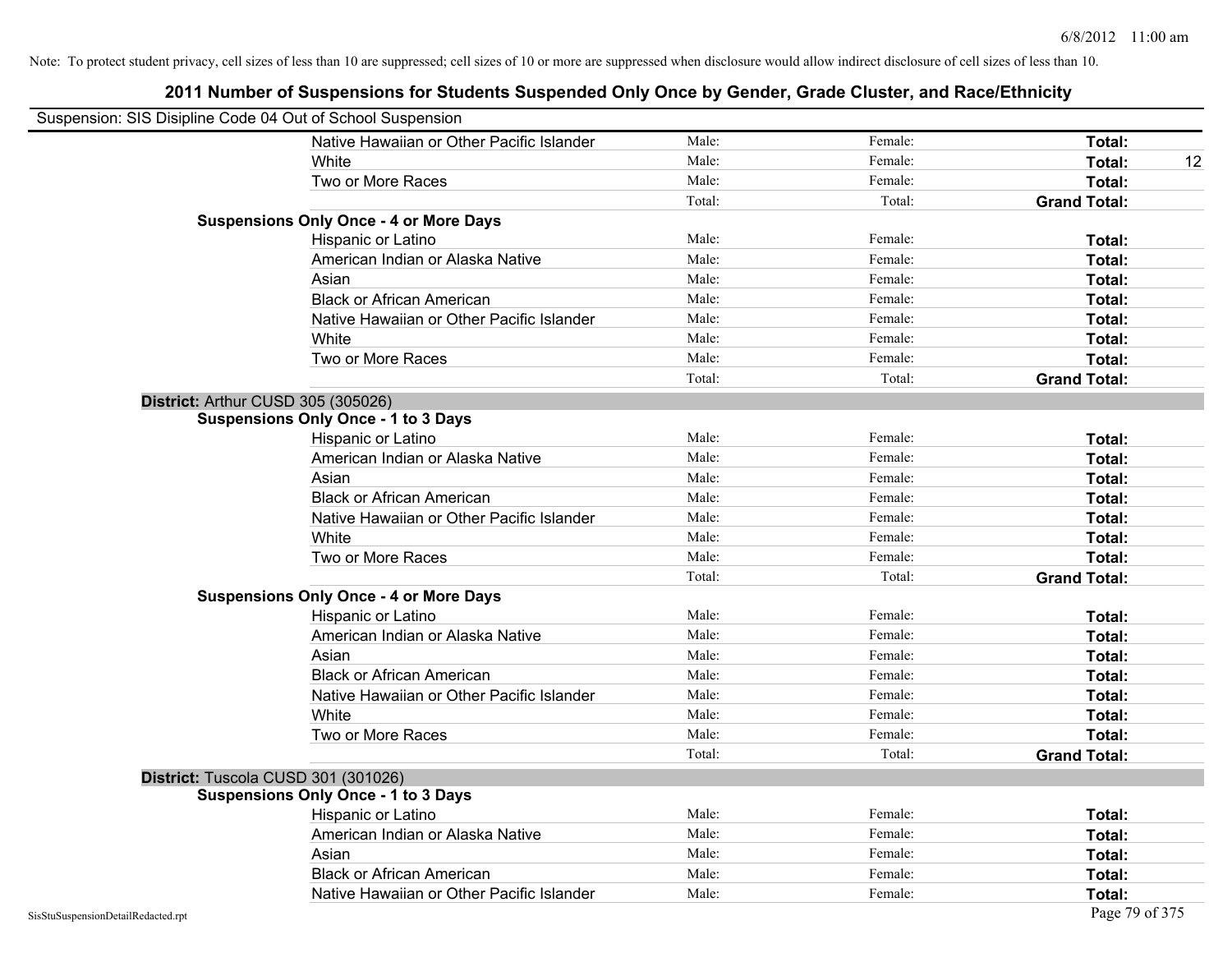|                                    | Suspension: SIS Disipline Code 04 Out of School Suspension |        |         |                     |
|------------------------------------|------------------------------------------------------------|--------|---------|---------------------|
|                                    | White                                                      | Male:  | Female: | Total:              |
|                                    | Two or More Races                                          | Male:  | Female: | Total:              |
|                                    |                                                            | Total: | Total:  | <b>Grand Total:</b> |
|                                    | <b>Suspensions Only Once - 4 or More Days</b>              |        |         |                     |
|                                    | Hispanic or Latino                                         | Male:  | Female: | Total:              |
|                                    | American Indian or Alaska Native                           | Male:  | Female: | Total:              |
|                                    | Asian                                                      | Male:  | Female: | Total:              |
|                                    | <b>Black or African American</b>                           | Male:  | Female: | Total:              |
|                                    | Native Hawaiian or Other Pacific Islander                  | Male:  | Female: | Total:              |
|                                    | White                                                      | Male:  | Female: | Total:              |
|                                    | Two or More Races                                          | Male:  | Female: | Total:              |
|                                    |                                                            | Total: | Total:  | <b>Grand Total:</b> |
|                                    | District: Villa Grove CUSD 302 (302026)                    |        |         |                     |
|                                    | <b>Suspensions Only Once - 1 to 3 Days</b>                 |        |         |                     |
|                                    | Hispanic or Latino                                         | Male:  | Female: | Total:              |
|                                    | American Indian or Alaska Native                           | Male:  | Female: | Total:              |
|                                    | Asian                                                      | Male:  | Female: | Total:              |
|                                    | <b>Black or African American</b>                           | Male:  | Female: | Total:              |
|                                    | Native Hawaiian or Other Pacific Islander                  | Male:  | Female: | Total:              |
|                                    | White                                                      | Male:  | Female: | 22<br>Total:        |
|                                    | Two or More Races                                          | Male:  | Female: | Total:              |
|                                    |                                                            | Total: | Total:  | <b>Grand Total:</b> |
|                                    | <b>Suspensions Only Once - 4 or More Days</b>              |        |         |                     |
|                                    | Hispanic or Latino                                         | Male:  | Female: | Total:              |
|                                    | American Indian or Alaska Native                           | Male:  | Female: | Total:              |
|                                    | Asian                                                      | Male:  | Female: | Total:              |
|                                    | <b>Black or African American</b>                           | Male:  | Female: | Total:              |
|                                    | Native Hawaiian or Other Pacific Islander                  | Male:  | Female: | Total:              |
|                                    | White                                                      | Male:  | Female: | Total:              |
|                                    | Two or More Races                                          | Male:  | Female: | Total:              |
|                                    |                                                            | Total: | Total:  | <b>Grand Total:</b> |
| County: Edgar (023)                |                                                            |        |         |                     |
|                                    | District: Edgar County CUD 6 (006026)                      |        |         |                     |
|                                    | <b>Suspensions Only Once - 1 to 3 Days</b>                 |        |         |                     |
|                                    | Hispanic or Latino                                         | Male:  | Female: | Total:              |
|                                    | American Indian or Alaska Native                           | Male:  | Female: | Total:              |
|                                    | Asian                                                      | Male:  | Female: | Total:              |
|                                    | <b>Black or African American</b>                           | Male:  | Female: | Total:              |
|                                    | Native Hawaiian or Other Pacific Islander                  | Male:  | Female: | Total:              |
| SisStuSuspensionDetailRedacted.rpt |                                                            |        |         | Page 80 of 375      |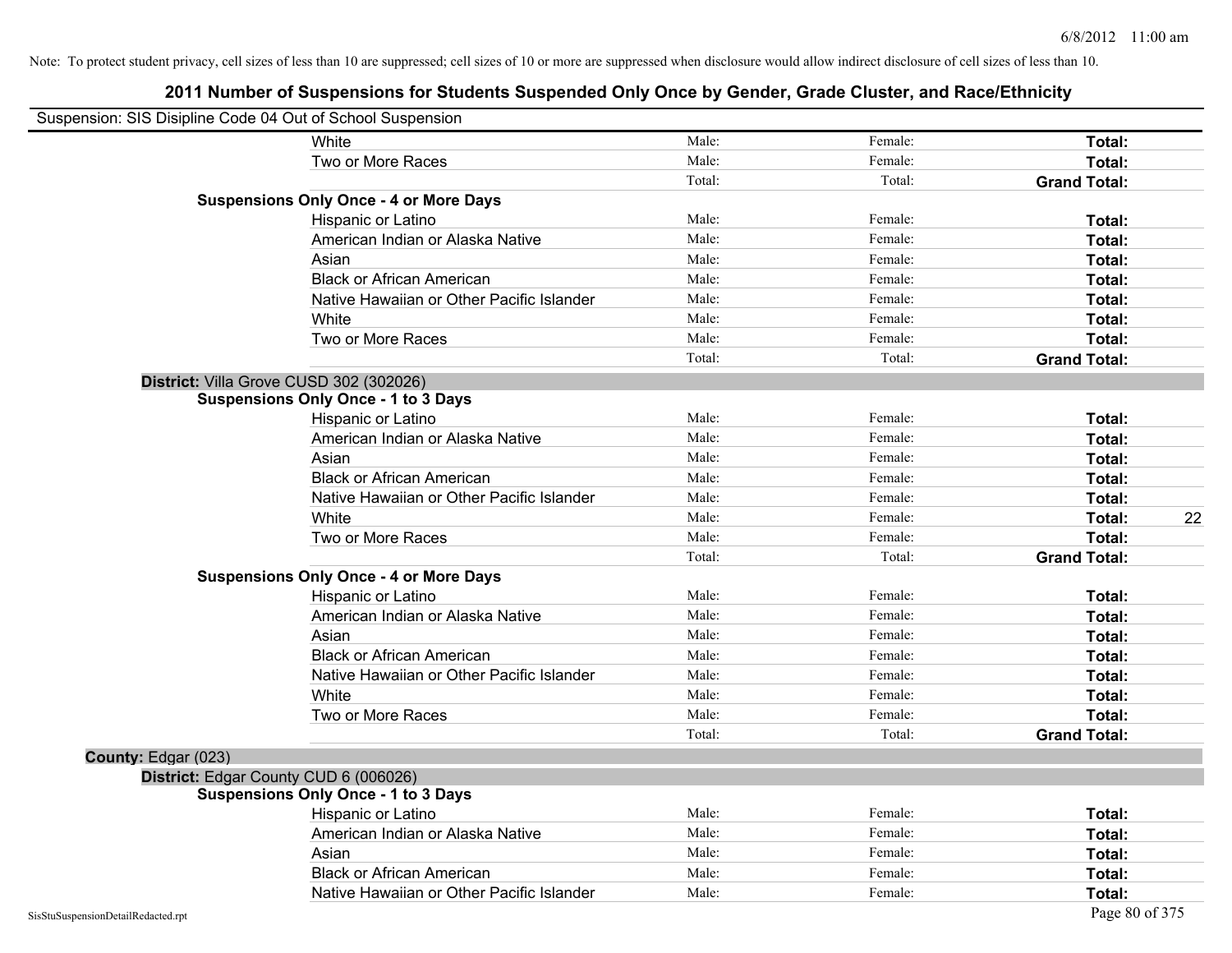| Suspension: SIS Disipline Code 04 Out of School Suspension |                                               |        |         |                     |
|------------------------------------------------------------|-----------------------------------------------|--------|---------|---------------------|
|                                                            | White                                         | Male:  | Female: | Total:              |
|                                                            | Two or More Races                             | Male:  | Female: | Total:              |
|                                                            |                                               | Total: | Total:  | <b>Grand Total:</b> |
| District: Kansas CUSD 3 (003026)                           |                                               |        |         |                     |
|                                                            | <b>Suspensions Only Once - 1 to 3 Days</b>    |        |         |                     |
|                                                            | Hispanic or Latino                            | Male:  | Female: | Total:              |
|                                                            | American Indian or Alaska Native              | Male:  | Female: | Total:              |
|                                                            | Asian                                         | Male:  | Female: | Total:              |
|                                                            | <b>Black or African American</b>              | Male:  | Female: | Total:              |
|                                                            | Native Hawaiian or Other Pacific Islander     | Male:  | Female: | Total:              |
|                                                            | White                                         | Male:  | Female: | Total:              |
|                                                            | Two or More Races                             | Male:  | Female: | Total:              |
|                                                            |                                               | Total: | Total:  | <b>Grand Total:</b> |
| District: Paris CUSD 4 (004026)                            |                                               |        |         |                     |
|                                                            | <b>Suspensions Only Once - 1 to 3 Days</b>    |        |         |                     |
|                                                            | Hispanic or Latino                            | Male:  | Female: | Total:              |
|                                                            | American Indian or Alaska Native              | Male:  | Female: | Total:              |
|                                                            | Asian                                         | Male:  | Female: | Total:              |
|                                                            | <b>Black or African American</b>              | Male:  | Female: | Total:              |
|                                                            | Native Hawaiian or Other Pacific Islander     | Male:  | Female: | Total:              |
|                                                            | White                                         | Male:  | Female: | Total:              |
|                                                            | Two or More Races                             | Male:  | Female: | Total:              |
|                                                            |                                               | Total: | Total:  | <b>Grand Total:</b> |
| District: Paris-Union SD 95 (095025)                       |                                               |        |         |                     |
|                                                            | <b>Suspensions Only Once - 1 to 3 Days</b>    |        |         |                     |
|                                                            | Hispanic or Latino                            | Male:  | Female: | Total:              |
|                                                            | American Indian or Alaska Native              | Male:  | Female: | Total:              |
|                                                            | Asian                                         | Male:  | Female: | Total:              |
|                                                            | <b>Black or African American</b>              | Male:  | Female: | Total:              |
|                                                            | Native Hawaiian or Other Pacific Islander     | Male:  | Female: | Total:              |
|                                                            | White                                         | Male:  | Female: | Total:              |
|                                                            | Two or More Races                             | Male:  | Female: | Total:              |
|                                                            |                                               | Total: | Total:  | <b>Grand Total:</b> |
|                                                            | <b>Suspensions Only Once - 4 or More Days</b> |        |         |                     |
|                                                            | Hispanic or Latino                            | Male:  | Female: | Total:              |
|                                                            | American Indian or Alaska Native              | Male:  | Female: | Total:              |
|                                                            | Asian                                         | Male:  | Female: | Total:              |
|                                                            | <b>Black or African American</b>              | Male:  | Female: | Total:              |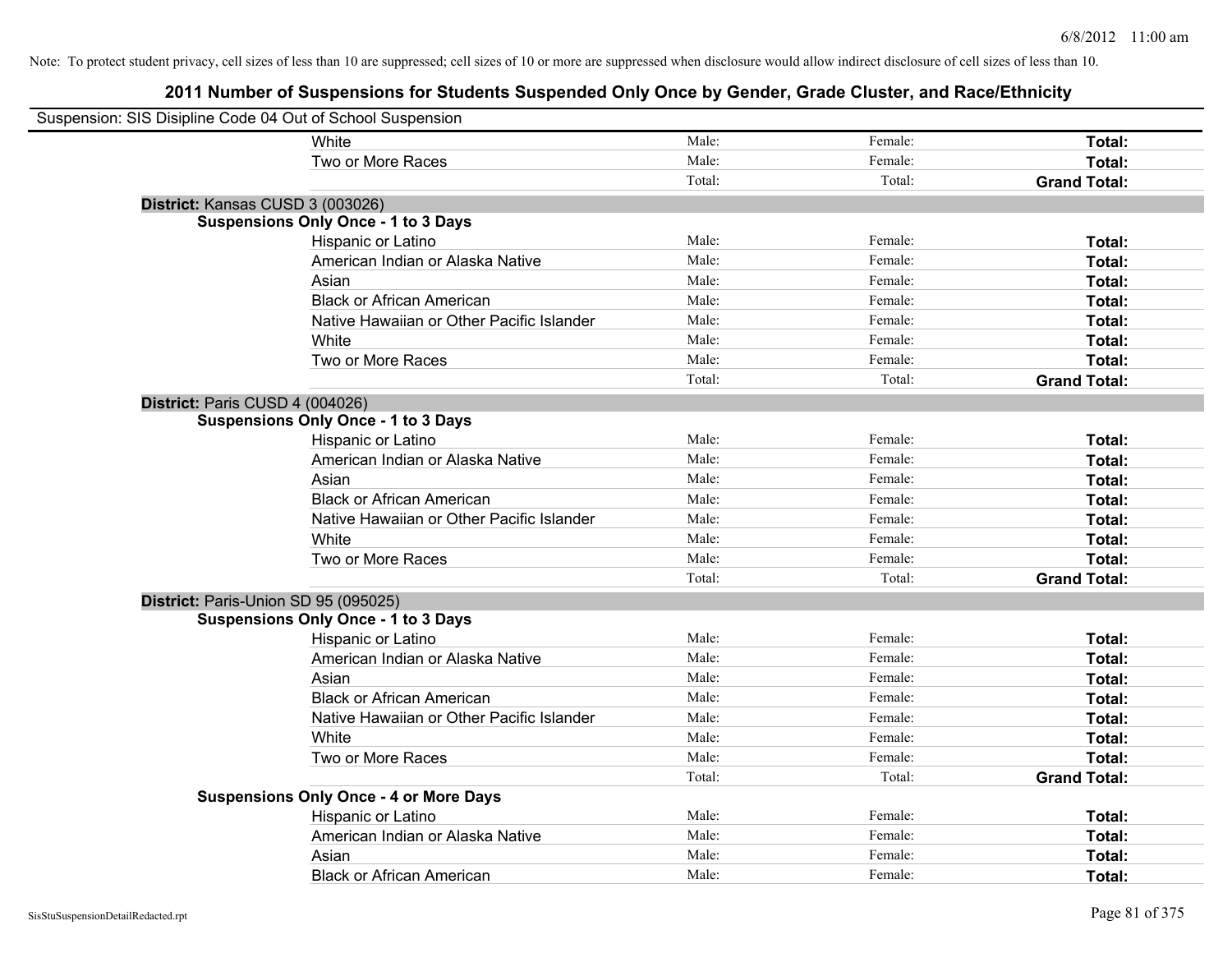| Suspension: SIS Disipline Code 04 Out of School Suspension |                                               |        |         |                     |
|------------------------------------------------------------|-----------------------------------------------|--------|---------|---------------------|
|                                                            | Native Hawaiian or Other Pacific Islander     | Male:  | Female: | Total:              |
|                                                            | White                                         | Male:  | Female: | Total:              |
|                                                            | Two or More Races                             | Male:  | Female: | Total:              |
|                                                            |                                               | Total: | Total:  | <b>Grand Total:</b> |
| District: Shiloh CUSD 1 (001026)                           |                                               |        |         |                     |
|                                                            | <b>Suspensions Only Once - 1 to 3 Days</b>    |        |         |                     |
|                                                            | Hispanic or Latino                            | Male:  | Female: | Total:              |
|                                                            | American Indian or Alaska Native              | Male:  | Female: | Total:              |
|                                                            | Asian                                         | Male:  | Female: | Total:              |
|                                                            | <b>Black or African American</b>              | Male:  | Female: | Total:              |
|                                                            | Native Hawaiian or Other Pacific Islander     | Male:  | Female: | Total:              |
|                                                            | White                                         | Male:  | Female: | Total:              |
|                                                            | Two or More Races                             | Male:  | Female: | Total:              |
|                                                            |                                               | Total: | Total:  | <b>Grand Total:</b> |
|                                                            | <b>Suspensions Only Once - 4 or More Days</b> |        |         |                     |
|                                                            | Hispanic or Latino                            | Male:  | Female: | Total:              |
|                                                            | American Indian or Alaska Native              | Male:  | Female: | Total:              |
|                                                            | Asian                                         | Male:  | Female: | Total:              |
|                                                            | <b>Black or African American</b>              | Male:  | Female: | Total:              |
|                                                            | Native Hawaiian or Other Pacific Islander     | Male:  | Female: | Total:              |
|                                                            | White                                         | Male:  | Female: | Total:              |
|                                                            | Two or More Races                             | Male:  | Female: | Total:              |
|                                                            |                                               | Total: | Total:  | <b>Grand Total:</b> |
| <b>County: Moultrie (070)</b>                              |                                               |        |         |                     |
| District: Lovington CUSD 303 (303026)                      |                                               |        |         |                     |
|                                                            | <b>Suspensions Only Once - 1 to 3 Days</b>    |        |         |                     |
|                                                            | Hispanic or Latino                            | Male:  | Female: | Total:              |
|                                                            | American Indian or Alaska Native              | Male:  | Female: | Total:              |
|                                                            | Asian                                         | Male:  | Female: | Total:              |
|                                                            | <b>Black or African American</b>              | Male:  | Female: | Total:              |
|                                                            | Native Hawaiian or Other Pacific Islander     | Male:  | Female: | Total:              |
|                                                            | White                                         | Male:  | Female: | Total:              |
|                                                            | Two or More Races                             | Male:  | Female: | Total:              |
|                                                            |                                               | Total: | Total:  | <b>Grand Total:</b> |
|                                                            | District: Okaw Valley CUSD 302 (302026)       |        |         |                     |
|                                                            | <b>Suspensions Only Once - 1 to 3 Days</b>    |        |         |                     |
|                                                            | Hispanic or Latino                            | Male:  | Female: | Total:              |
|                                                            | American Indian or Alaska Native              | Male:  | Female: | Total:              |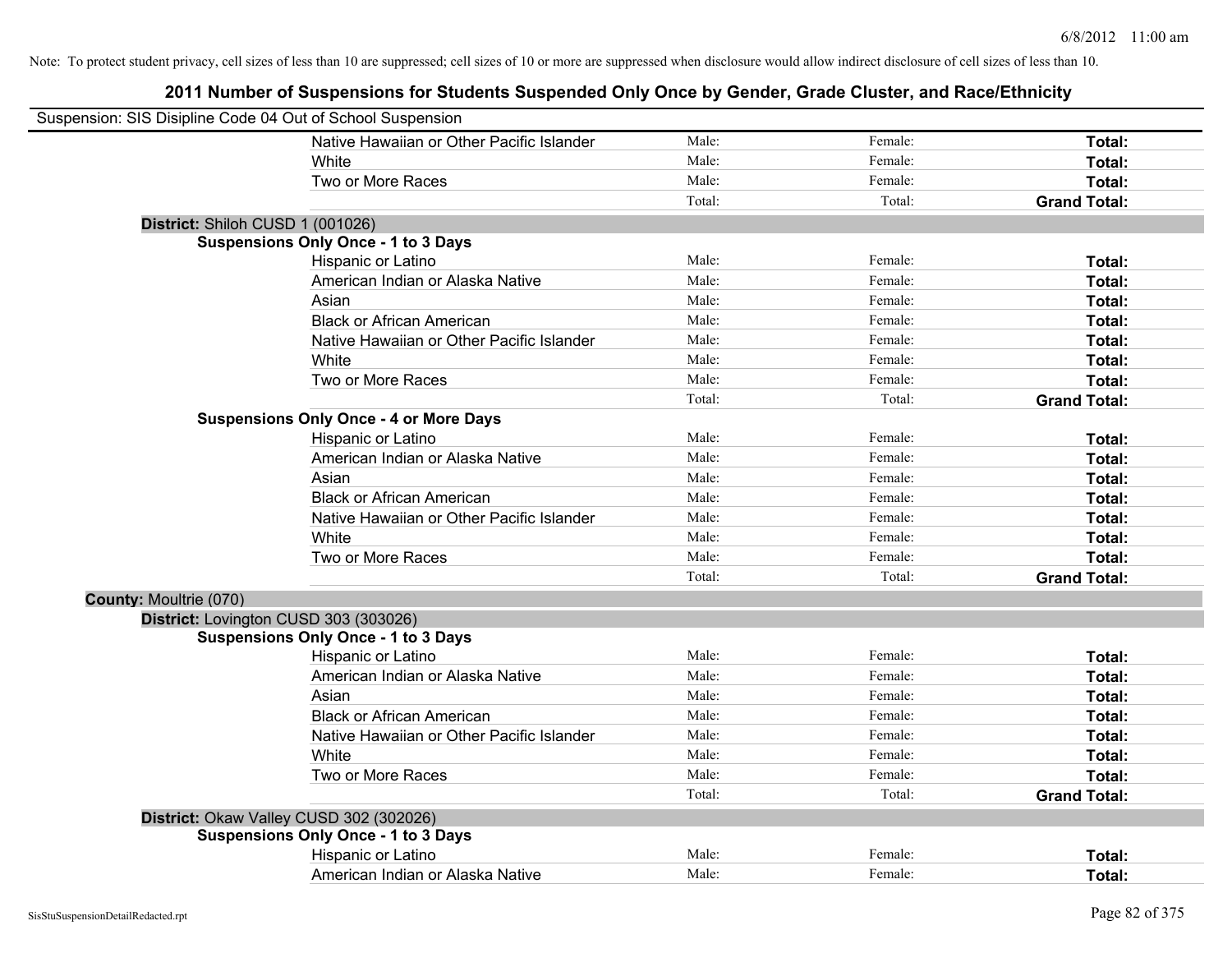| Suspension: SIS Disipline Code 04 Out of School Suspension |                                                      |        |         |                     |    |
|------------------------------------------------------------|------------------------------------------------------|--------|---------|---------------------|----|
|                                                            | Asian                                                | Male:  | Female: | Total:              |    |
|                                                            | <b>Black or African American</b>                     | Male:  | Female: | Total:              |    |
|                                                            | Native Hawaiian or Other Pacific Islander            | Male:  | Female: | Total:              |    |
|                                                            | White                                                | Male:  | Female: | Total:              |    |
|                                                            | Two or More Races                                    | Male:  | Female: | Total:              |    |
|                                                            |                                                      | Total: | Total:  | <b>Grand Total:</b> |    |
|                                                            | <b>Suspensions Only Once - 4 or More Days</b>        |        |         |                     |    |
|                                                            | Hispanic or Latino                                   | Male:  | Female: | Total:              |    |
|                                                            | American Indian or Alaska Native                     | Male:  | Female: | Total:              |    |
|                                                            | Asian                                                | Male:  | Female: | Total:              |    |
|                                                            | <b>Black or African American</b>                     | Male:  | Female: | Total:              |    |
|                                                            | Native Hawaiian or Other Pacific Islander            | Male:  | Female: | Total:              |    |
|                                                            | White                                                | Male:  | Female: | Total:              |    |
|                                                            | Two or More Races                                    | Male:  | Female: | Total:              |    |
|                                                            |                                                      | Total: | Total:  | <b>Grand Total:</b> |    |
|                                                            | District: Sullivan CUSD 300 (300026)                 |        |         |                     |    |
|                                                            | <b>Suspensions Only Once - 1 to 3 Days</b>           |        |         |                     |    |
|                                                            | Hispanic or Latino                                   | Male:  | Female: | Total:              |    |
|                                                            | American Indian or Alaska Native                     | Male:  | Female: | Total:              |    |
|                                                            | Asian                                                | Male:  | Female: | Total:              |    |
|                                                            | <b>Black or African American</b>                     | Male:  | Female: | Total:              |    |
|                                                            | Native Hawaiian or Other Pacific Islander            | Male:  | Female: | Total:              |    |
|                                                            | White                                                | Male:  | Female: | Total:              | 21 |
|                                                            | Two or More Races                                    | Male:  | Female: | Total:              |    |
|                                                            |                                                      | Total: | Total:  | <b>Grand Total:</b> |    |
|                                                            | <b>Suspensions Only Once - 4 or More Days</b>        |        |         |                     |    |
|                                                            | Hispanic or Latino                                   | Male:  | Female: | Total:              |    |
|                                                            | American Indian or Alaska Native                     | Male:  | Female: | Total:              |    |
|                                                            | Asian                                                | Male:  | Female: | Total:              |    |
|                                                            | <b>Black or African American</b>                     | Male:  | Female: | Total:              |    |
|                                                            | Native Hawaiian or Other Pacific Islander            | Male:  | Female: | Total:              |    |
|                                                            | White                                                | Male:  | Female: | Total:              |    |
|                                                            | Two or More Races                                    | Male:  | Female: | Total:              |    |
|                                                            |                                                      | Total: | Total:  | <b>Grand Total:</b> |    |
| County: Non-Public School (000)                            |                                                      |        |         |                     |    |
|                                                            | District: Clk/Cls/Cmbn/Dglas/Edgr/Mltr/Shlb (000000) |        |         |                     |    |
|                                                            | <b>Suspensions Only Once - 1 to 3 Days</b>           |        |         |                     |    |
|                                                            | Hispanic or Latino                                   | Male:  | Female: | Total:              |    |
|                                                            | American Indian or Alaska Native                     | Male:  | Female: | Total:              |    |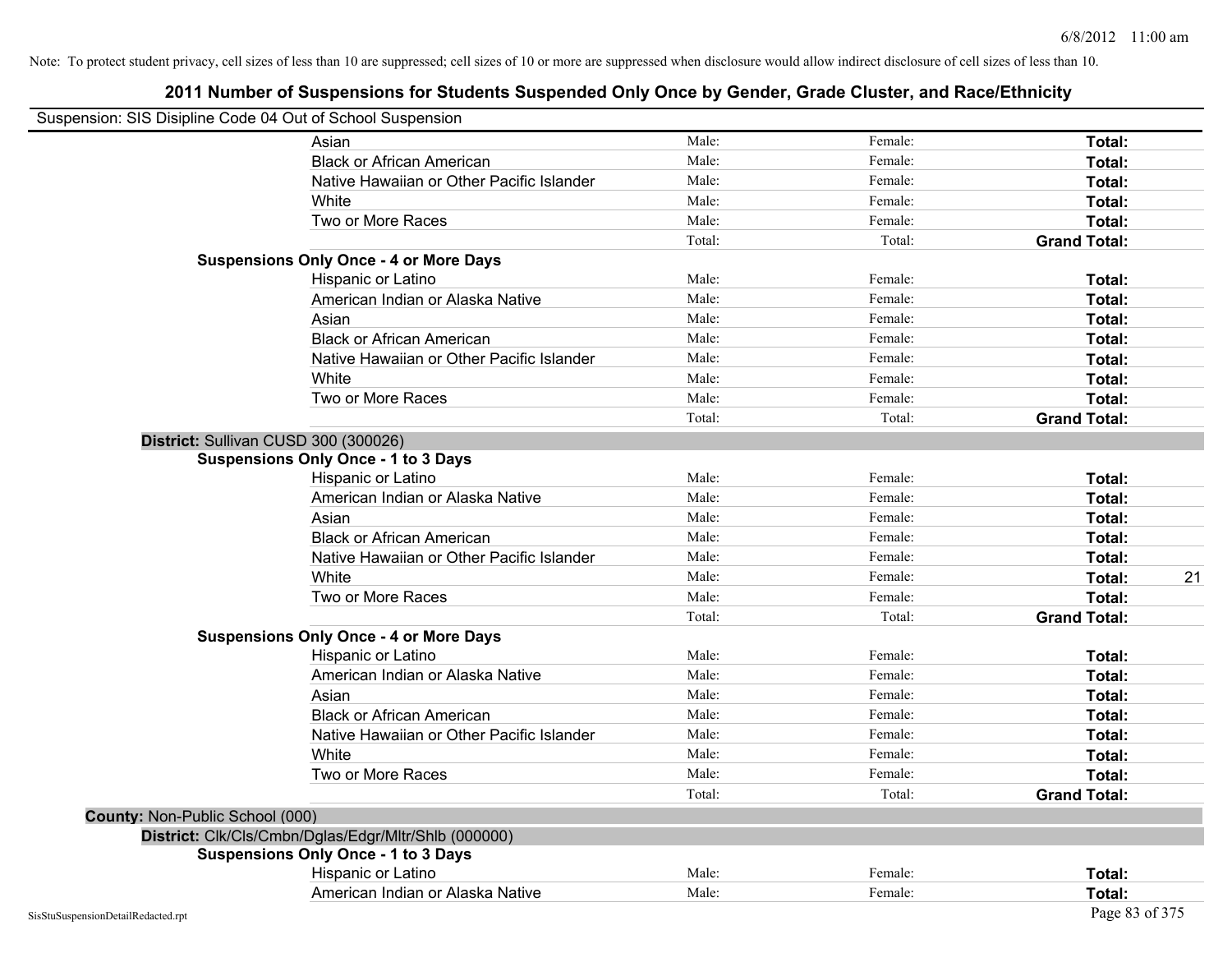| Suspension: SIS Disipline Code 04 Out of School Suspension |                                               |        |         |                     |    |
|------------------------------------------------------------|-----------------------------------------------|--------|---------|---------------------|----|
|                                                            | Asian                                         | Male:  | Female: | Total:              |    |
|                                                            | <b>Black or African American</b>              | Male:  | Female: | Total:              |    |
|                                                            | Native Hawaiian or Other Pacific Islander     | Male:  | Female: | Total:              |    |
|                                                            | White                                         | Male:  | Female: | Total:              |    |
|                                                            | Two or More Races                             | Male:  | Female: | Total:              |    |
|                                                            |                                               | Total: | Total:  | <b>Grand Total:</b> |    |
|                                                            | <b>Suspensions Only Once - 4 or More Days</b> |        |         |                     |    |
|                                                            | Hispanic or Latino                            | Male:  | Female: | Total:              |    |
|                                                            | American Indian or Alaska Native              | Male:  | Female: | Total:              |    |
|                                                            | Asian                                         | Male:  | Female: | Total:              |    |
|                                                            | <b>Black or African American</b>              | Male:  | Female: | Total:              |    |
|                                                            | Native Hawaiian or Other Pacific Islander     | Male:  | Female: | Total:              |    |
|                                                            | White                                         | Male:  | Female: | Total:              |    |
|                                                            | Two or More Races                             | Male:  | Female: | Total:              |    |
|                                                            |                                               | Total: | Total:  | <b>Grand Total:</b> |    |
| County: Shelby (087)                                       |                                               |        |         |                     |    |
| District: Central A & M CUD 21 (021026)                    |                                               |        |         |                     |    |
|                                                            | <b>Suspensions Only Once - 1 to 3 Days</b>    |        |         |                     |    |
|                                                            | Hispanic or Latino                            | Male:  | Female: | Total:              |    |
|                                                            | American Indian or Alaska Native              | Male:  | Female: | Total:              |    |
|                                                            | Asian                                         | Male:  | Female: | Total:              |    |
|                                                            | <b>Black or African American</b>              | Male:  | Female: | Total:              |    |
|                                                            | Native Hawaiian or Other Pacific Islander     | Male:  | Female: | Total:              |    |
|                                                            | White                                         | Male:  | Female: | Total:              | 12 |
|                                                            | Two or More Races                             | Male:  | Female: | Total:              |    |
|                                                            |                                               | Total: | Total:  | <b>Grand Total:</b> |    |
|                                                            | <b>Suspensions Only Once - 4 or More Days</b> |        |         |                     |    |
|                                                            | Hispanic or Latino                            | Male:  | Female: | Total:              |    |
|                                                            | American Indian or Alaska Native              | Male:  | Female: | Total:              |    |
|                                                            | Asian                                         | Male:  | Female: | Total:              |    |
|                                                            | <b>Black or African American</b>              | Male:  | Female: | Total:              |    |
|                                                            | Native Hawaiian or Other Pacific Islander     | Male:  | Female: | Total:              |    |
|                                                            | White                                         | Male:  | Female: | Total:              |    |
|                                                            | Two or More Races                             | Male:  | Female: | Total:              |    |
|                                                            |                                               | Total: | Total:  | <b>Grand Total:</b> |    |
|                                                            | District: Cowden-Herrick CUSD 3A (003A26)     |        |         |                     |    |
|                                                            | <b>Suspensions Only Once - 1 to 3 Days</b>    |        |         |                     |    |
|                                                            | Hispanic or Latino                            | Male:  | Female: | Total:              |    |
|                                                            | American Indian or Alaska Native              | Male:  | Female: | Total:              |    |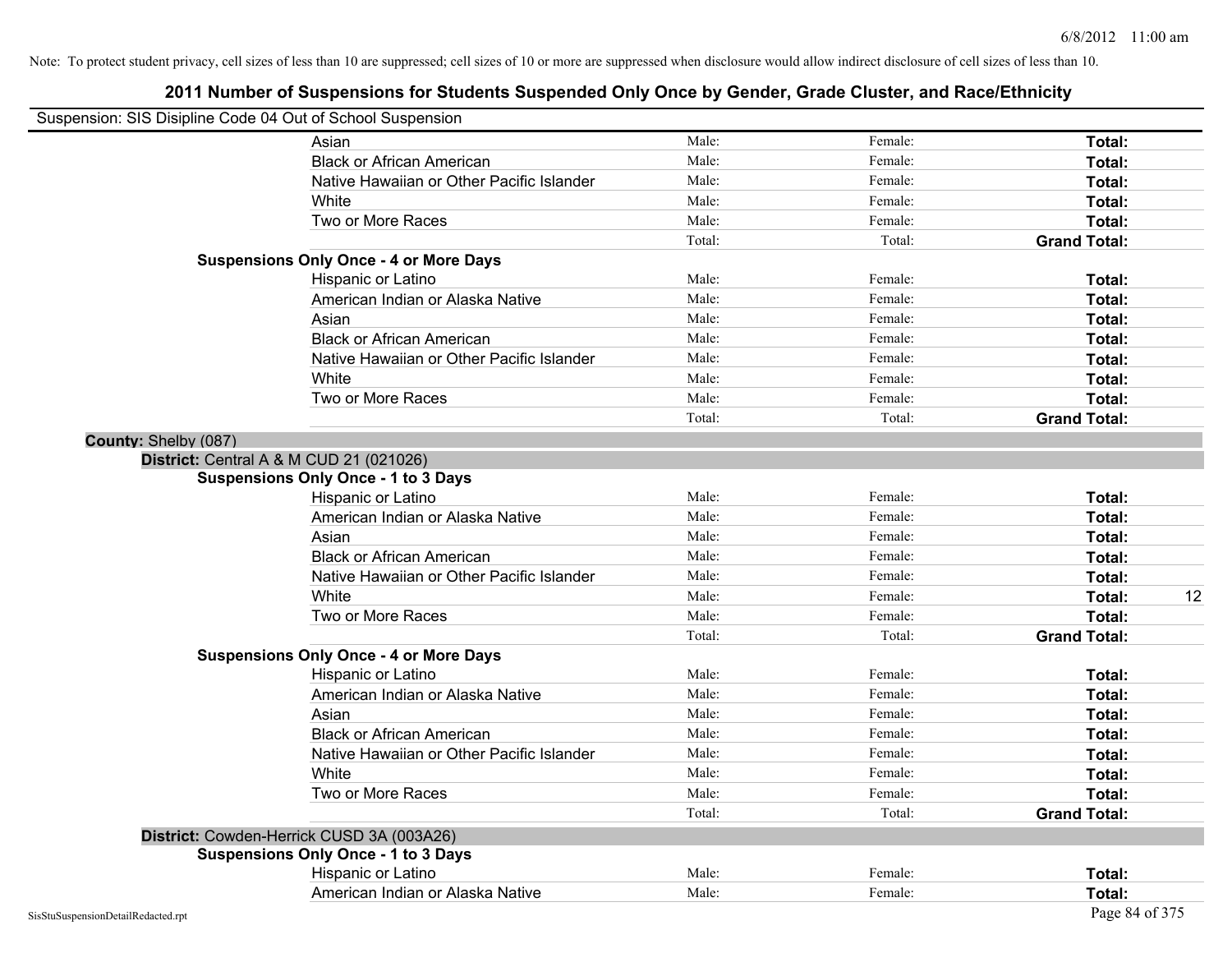|                                    | Suspension: SIS Disipline Code 04 Out of School Suspension |        |         |                     |    |
|------------------------------------|------------------------------------------------------------|--------|---------|---------------------|----|
|                                    | Asian                                                      | Male:  | Female: | Total:              |    |
|                                    | <b>Black or African American</b>                           | Male:  | Female: | Total:              |    |
|                                    | Native Hawaiian or Other Pacific Islander                  | Male:  | Female: | Total:              |    |
|                                    | White                                                      | Male:  | Female: | Total:              |    |
|                                    | Two or More Races                                          | Male:  | Female: | Total:              |    |
|                                    |                                                            | Total: | Total:  | <b>Grand Total:</b> |    |
|                                    | District: Shelbyville CUSD 4 (004026)                      |        |         |                     |    |
|                                    | <b>Suspensions Only Once - 1 to 3 Days</b>                 |        |         |                     |    |
|                                    | Hispanic or Latino                                         | Male:  | Female: | Total:              |    |
|                                    | American Indian or Alaska Native                           | Male:  | Female: | Total:              |    |
|                                    | Asian                                                      | Male:  | Female: | Total:              |    |
|                                    | <b>Black or African American</b>                           | Male:  | Female: | Total:              |    |
|                                    | Native Hawaiian or Other Pacific Islander                  | Male:  | Female: | Total:              |    |
|                                    | White                                                      | Male:  | Female: | Total:              | 11 |
|                                    | Two or More Races                                          | Male:  | Female: | Total:              |    |
|                                    |                                                            | Total: | Total:  | <b>Grand Total:</b> |    |
|                                    | <b>Suspensions Only Once - 4 or More Days</b>              |        |         |                     |    |
|                                    | Hispanic or Latino                                         | Male:  | Female: | Total:              |    |
|                                    | American Indian or Alaska Native                           | Male:  | Female: | Total:              |    |
|                                    | Asian                                                      | Male:  | Female: | Total:              |    |
|                                    | <b>Black or African American</b>                           | Male:  | Female: | Total:              |    |
|                                    | Native Hawaiian or Other Pacific Islander                  | Male:  | Female: | Total:              |    |
|                                    | White                                                      | Male:  | Female: | <b>Total:</b>       |    |
|                                    | Two or More Races                                          | Male:  | Female: | Total:              |    |
|                                    |                                                            | Total: | Total:  | <b>Grand Total:</b> |    |
|                                    | District: Stewardson-Strasburg CUD 5A (005A26)             |        |         |                     |    |
|                                    | <b>Suspensions Only Once - 1 to 3 Days</b>                 |        |         |                     |    |
|                                    | Hispanic or Latino                                         | Male:  | Female: | <b>Total:</b>       |    |
|                                    | American Indian or Alaska Native                           | Male:  | Female: | <b>Total:</b>       |    |
|                                    | Asian                                                      | Male:  | Female: | Total:              |    |
|                                    | <b>Black or African American</b>                           | Male:  | Female: | Total:              |    |
|                                    | Native Hawaiian or Other Pacific Islander                  | Male:  | Female: | Total:              |    |
|                                    | White                                                      | Male:  | Female: | <b>Total:</b>       | 10 |
|                                    | Two or More Races                                          | Male:  | Female: | <b>Total:</b>       |    |
|                                    |                                                            | Total: | Total:  | <b>Grand Total:</b> |    |
|                                    | <b>Suspensions Only Once - 4 or More Days</b>              |        |         |                     |    |
|                                    | Hispanic or Latino                                         | Male:  | Female: | Total:              |    |
|                                    | American Indian or Alaska Native                           | Male:  | Female: | Total:              |    |
|                                    | Asian                                                      | Male:  | Female: | Total:              |    |
| SisStuSuspensionDetailRedacted.rpt |                                                            |        |         | Page 85 of 375      |    |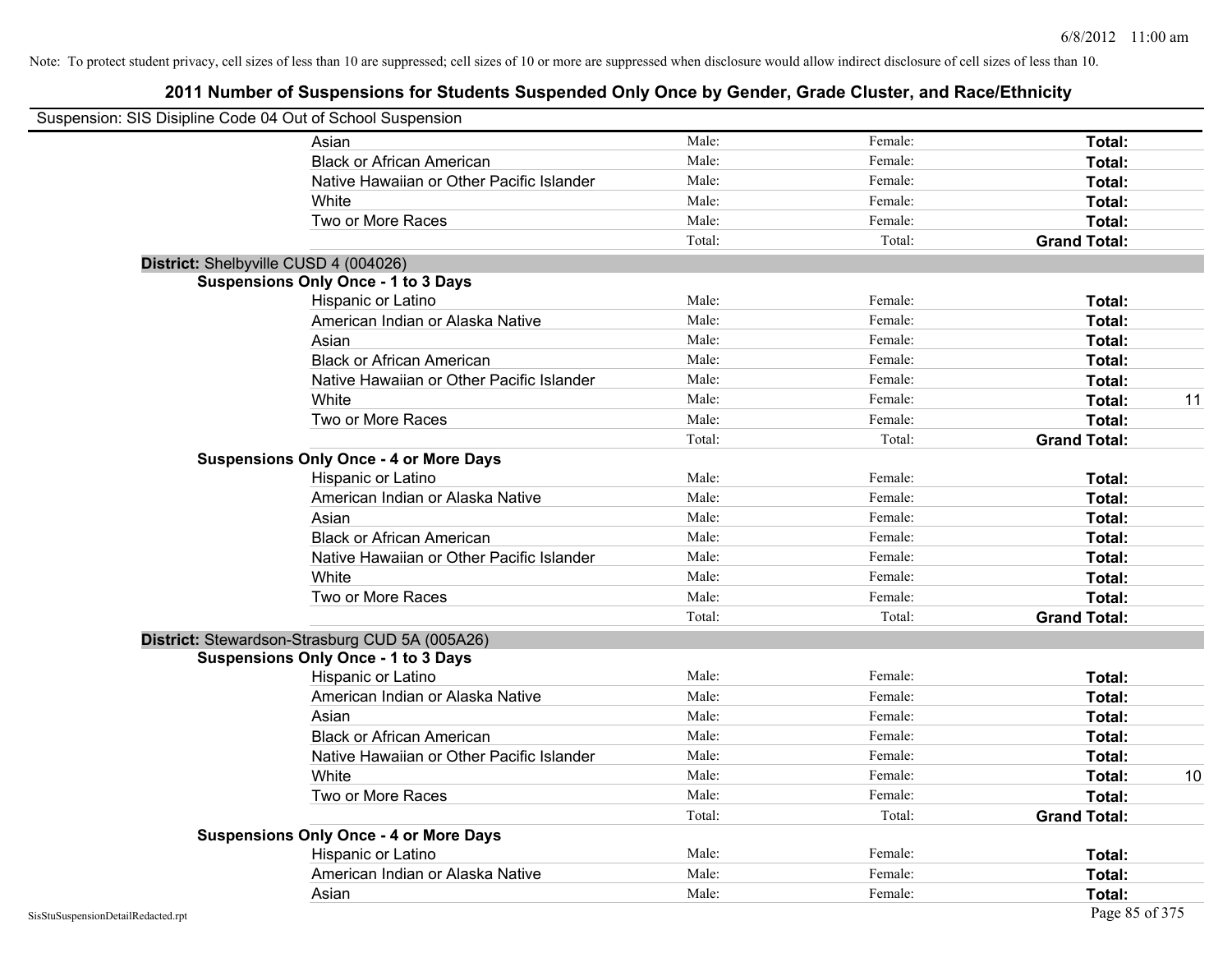| Suspension: SIS Disipline Code 04 Out of School Suspension         |        |       |         |       |                     |        |
|--------------------------------------------------------------------|--------|-------|---------|-------|---------------------|--------|
| <b>Black or African American</b>                                   | Male:  |       | Female: |       | Total:              |        |
| Native Hawaiian or Other Pacific Islander                          | Male:  |       | Female: |       | Total:              |        |
| White                                                              | Male:  |       | Female: |       | Total:              |        |
| Two or More Races                                                  | Male:  |       | Female: |       | Total:              |        |
|                                                                    | Total: |       | Total:  |       | <b>Grand Total:</b> |        |
| District: Windsor CUSD 1 (001026)                                  |        |       |         |       |                     |        |
| <b>Suspensions Only Once - 1 to 3 Days</b>                         |        |       |         |       |                     |        |
| Hispanic or Latino                                                 | Male:  |       | Female: |       | Total:              |        |
| American Indian or Alaska Native                                   | Male:  |       | Female: |       | Total:              |        |
| Asian                                                              | Male:  |       | Female: |       | Total:              |        |
| <b>Black or African American</b>                                   | Male:  |       | Female: |       | Total:              |        |
| Native Hawaiian or Other Pacific Islander                          | Male:  |       | Female: |       | Total:              |        |
| White                                                              | Male:  |       | Female: |       | Total:              |        |
| Two or More Races                                                  | Male:  |       | Female: |       | Total:              |        |
|                                                                    | Total: |       | Total:  |       | <b>Grand Total:</b> |        |
| <b>Suspensions Only Once - 4 or More Days</b>                      |        |       |         |       |                     |        |
| Hispanic or Latino                                                 | Male:  |       | Female: |       | Total:              |        |
| American Indian or Alaska Native                                   | Male:  |       | Female: |       | Total:              |        |
| Asian                                                              | Male:  |       | Female: |       | Total:              |        |
| <b>Black or African American</b>                                   | Male:  |       | Female: |       | Total:              |        |
| Native Hawaiian or Other Pacific Islander                          | Male:  |       | Female: |       | Total:              |        |
| White                                                              | Male:  |       | Female: |       | Total:              |        |
| Two or More Races                                                  | Male:  |       | Female: |       | Total:              |        |
|                                                                    | Total: |       | Total:  |       | <b>Grand Total:</b> |        |
|                                                                    |        |       |         |       |                     |        |
| Region: Crawford-Lawrence Educ Serv Reg (15)<br>County: Cook (016) |        |       |         |       |                     |        |
| District: City of Chicago SD 299 (299025)                          |        |       |         |       |                     |        |
| <b>Suspensions Only Once - 1 to 3 Days</b>                         |        |       |         |       |                     |        |
| Hispanic or Latino                                                 | Male:  | 3,211 | Female: | 1,692 | Total:              | 4,903  |
| American Indian or Alaska Native                                   | Male:  | 31    | Female: | 14    | Total:              | 45     |
| Asian                                                              | Male:  | 107   | Female: | 34    | Total:              | 141    |
| <b>Black or African American</b>                                   | Male:  | 7,218 | Female: | 5,188 | Total:              | 12,406 |
| Native Hawaiian or Other Pacific Islander                          | Male:  |       | Female: |       | Total:              |        |
| White                                                              | Male:  | 510   | Female: | 203   | Total:              | 713    |
| Two or More Races                                                  | Male:  | 93    | Female: | 62    | Total:              | 155    |
|                                                                    | Total: |       | Total:  |       | <b>Grand Total:</b> |        |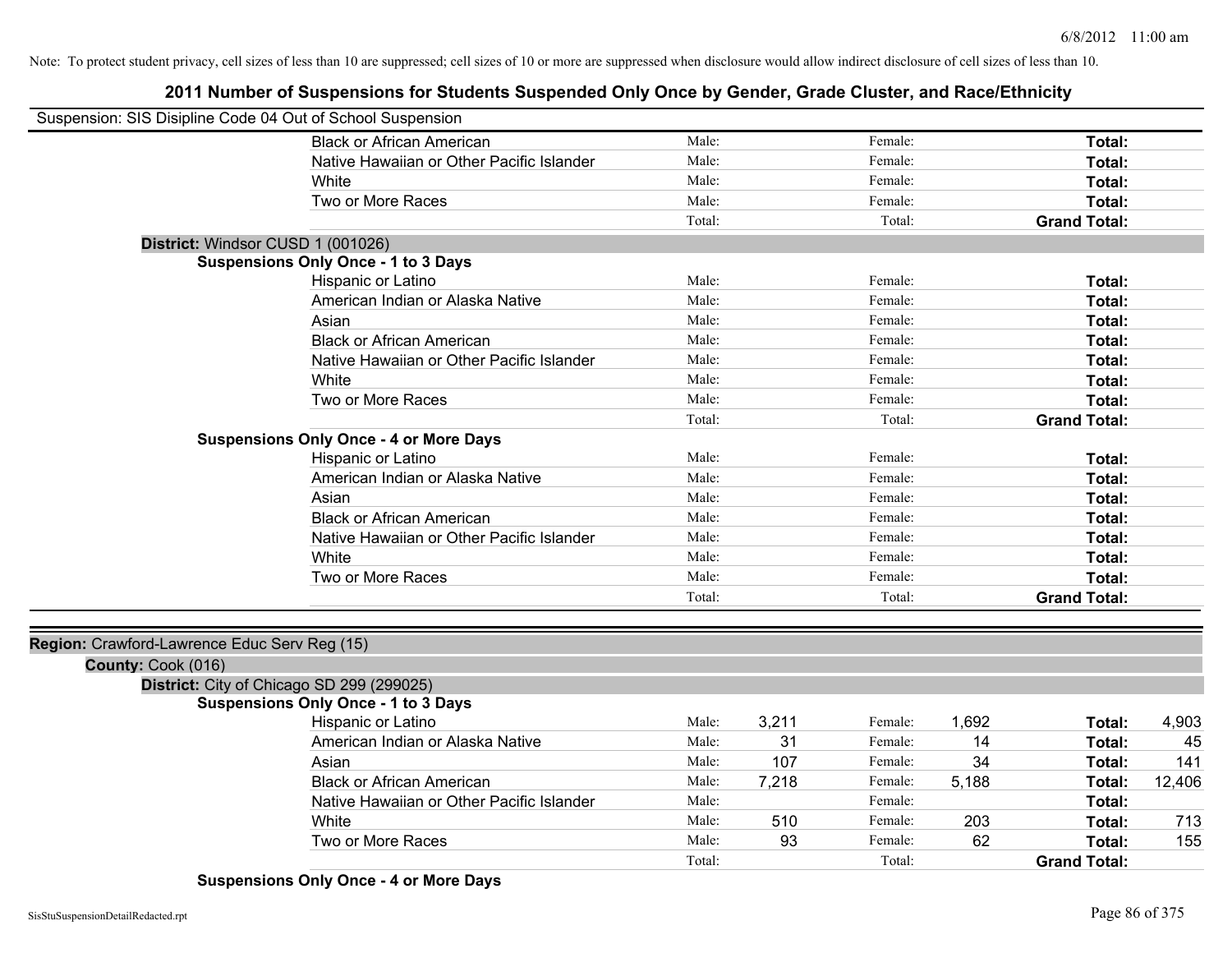| Suspension: SIS Disipline Code 04 Out of School Suspension |                                                                  |        |       |         |       |                     |       |
|------------------------------------------------------------|------------------------------------------------------------------|--------|-------|---------|-------|---------------------|-------|
|                                                            | Hispanic or Latino                                               | Male:  | 864   | Female: | 468   | Total:              | 1,332 |
|                                                            | American Indian or Alaska Native                                 | Male:  |       | Female: |       | Total:              |       |
|                                                            | Asian                                                            | Male:  | 28    | Female: | 11    | Total:              | 39    |
|                                                            | <b>Black or African American</b>                                 | Male:  | 1,910 | Female: | 1,695 | Total:              | 3,605 |
|                                                            | Native Hawaiian or Other Pacific Islander                        | Male:  |       | Female: |       | Total:              |       |
|                                                            | White                                                            | Male:  | 117   | Female: | 44    | Total:              | 161   |
|                                                            | Two or More Races                                                | Male:  |       | Female: |       | Total:              | 41    |
|                                                            |                                                                  | Total: | 2,960 | Total:  | 2,229 | <b>Grand Total:</b> | 5,189 |
| District: One Hope United (003500)                         |                                                                  |        |       |         |       |                     |       |
|                                                            | <b>Suspensions Only Once - 1 to 3 Days</b>                       |        |       |         |       |                     |       |
|                                                            | Hispanic or Latino                                               | Male:  |       | Female: |       | Total:              |       |
|                                                            | American Indian or Alaska Native                                 | Male:  |       | Female: |       | Total:              |       |
|                                                            | Asian                                                            | Male:  |       | Female: |       | Total:              |       |
|                                                            | <b>Black or African American</b>                                 | Male:  |       | Female: |       | Total:              |       |
|                                                            | Native Hawaiian or Other Pacific Islander                        | Male:  |       | Female: |       | Total:              |       |
|                                                            | White                                                            | Male:  |       | Female: |       | Total:              |       |
|                                                            | Two or More Races                                                | Male:  |       | Female: |       | Total:              |       |
|                                                            |                                                                  | Total: |       | Total:  |       | <b>Grand Total:</b> |       |
| Region: De Kalb ROE (16)<br>County: Dekalb (019)           |                                                                  |        |       |         |       |                     |       |
|                                                            | District: DeKalb CUSD 428 (428026)                               |        |       |         |       |                     |       |
|                                                            | <b>Suspensions Only Once - 1 to 3 Days</b><br>Hispanic or Latino | Male:  | 31    | Female: | 13    |                     |       |
|                                                            | American Indian or Alaska Native                                 | Male:  |       | Female: |       | Total:<br>Total:    | 44    |
|                                                            | Asian                                                            | Male:  |       | Female: |       | Total:              |       |
|                                                            | <b>Black or African American</b>                                 | Male:  | 17    | Female: | 27    | Total:              | 44    |
|                                                            | Native Hawaiian or Other Pacific Islander                        | Male:  |       | Female: |       | <b>Total:</b>       |       |
|                                                            | White                                                            | Male:  | 62    | Female: | 19    | Total:              | 81    |
|                                                            | Two or More Races                                                | Male:  |       | Female: |       | Total:              | 14    |
|                                                            |                                                                  | Total: |       | Total:  |       | <b>Grand Total:</b> |       |
|                                                            | <b>Suspensions Only Once - 4 or More Days</b>                    |        |       |         |       |                     |       |
|                                                            | Hispanic or Latino                                               | Male:  |       | Female: |       | Total:              | 18    |
|                                                            | American Indian or Alaska Native                                 | Male:  |       | Female: |       | Total:              |       |
|                                                            | Asian                                                            | Male:  |       | Female: |       | Total:              |       |
|                                                            | <b>Black or African American</b>                                 | Male:  |       | Female: |       | Total:              | 18    |
|                                                            | Native Hawaiian or Other Pacific Islander                        | Male:  |       | Female: |       | Total:              |       |
|                                                            | White                                                            | Male:  |       | Female: |       | Total:              | 25    |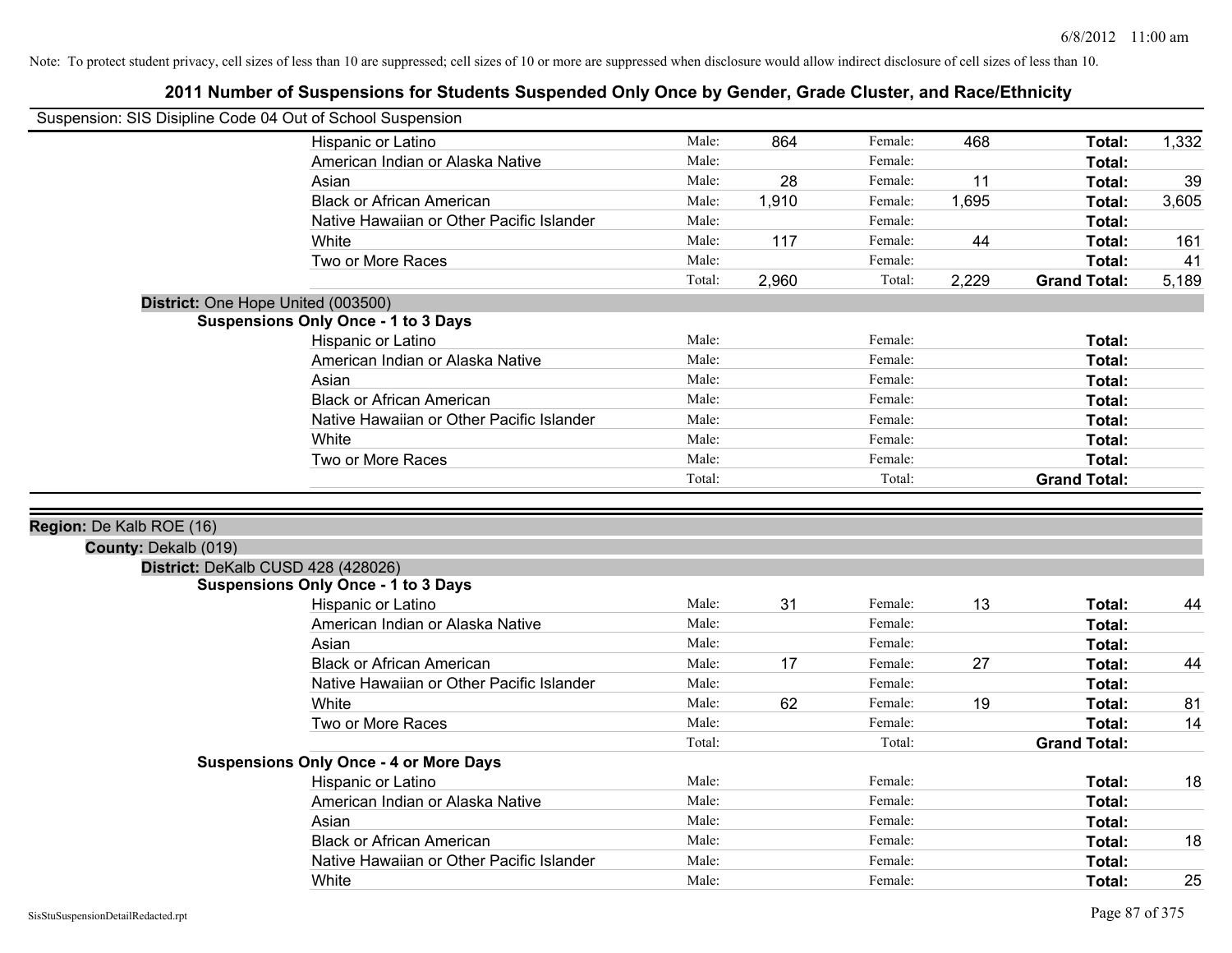| Suspension: SIS Disipline Code 04 Out of School Suspension |                                               |        |    |         |    |                     |    |
|------------------------------------------------------------|-----------------------------------------------|--------|----|---------|----|---------------------|----|
|                                                            | Two or More Races                             | Male:  |    | Female: |    | Total:              |    |
|                                                            |                                               | Total: |    | Total:  |    | <b>Grand Total:</b> |    |
|                                                            | District: Genoa Kingston CUSD 424 (424026)    |        |    |         |    |                     |    |
|                                                            | <b>Suspensions Only Once - 1 to 3 Days</b>    |        |    |         |    |                     |    |
|                                                            | Hispanic or Latino                            | Male:  |    | Female: |    | Total:              |    |
|                                                            | American Indian or Alaska Native              | Male:  |    | Female: |    | Total:              |    |
|                                                            | Asian                                         | Male:  |    | Female: |    | Total:              |    |
|                                                            | <b>Black or African American</b>              | Male:  |    | Female: |    | Total:              |    |
|                                                            | Native Hawaiian or Other Pacific Islander     | Male:  |    | Female: |    | Total:              |    |
|                                                            | White                                         | Male:  | 23 | Female: | 17 | Total:              | 40 |
|                                                            | Two or More Races                             | Male:  |    | Female: |    | Total:              |    |
|                                                            |                                               | Total: |    | Total:  |    | <b>Grand Total:</b> |    |
|                                                            | <b>Suspensions Only Once - 4 or More Days</b> |        |    |         |    |                     |    |
|                                                            | Hispanic or Latino                            | Male:  |    | Female: |    | Total:              |    |
|                                                            | American Indian or Alaska Native              | Male:  |    | Female: |    | Total:              |    |
|                                                            | Asian                                         | Male:  |    | Female: |    | Total:              |    |
|                                                            | <b>Black or African American</b>              | Male:  |    | Female: |    | Total:              |    |
|                                                            | Native Hawaiian or Other Pacific Islander     | Male:  |    | Female: |    | Total:              |    |
|                                                            | White                                         | Male:  |    | Female: |    | Total:              | 10 |
|                                                            | Two or More Races                             | Male:  |    | Female: |    | Total:              |    |
|                                                            |                                               | Total: |    | Total:  |    | <b>Grand Total:</b> |    |
| District: Hiawatha CUSD 426 (426026)                       |                                               |        |    |         |    |                     |    |
|                                                            | <b>Suspensions Only Once - 1 to 3 Days</b>    |        |    |         |    |                     |    |
|                                                            | Hispanic or Latino                            | Male:  |    | Female: |    | Total:              |    |
|                                                            | American Indian or Alaska Native              | Male:  |    | Female: |    | Total:              |    |
|                                                            | Asian                                         | Male:  |    | Female: |    | Total:              |    |
|                                                            | <b>Black or African American</b>              | Male:  |    | Female: |    | Total:              |    |
|                                                            | Native Hawaiian or Other Pacific Islander     | Male:  |    | Female: |    | Total:              |    |
|                                                            | White                                         | Male:  |    | Female: |    | Total:              | 11 |
|                                                            | Two or More Races                             | Male:  |    | Female: |    | Total:              |    |
|                                                            |                                               | Total: |    | Total:  |    | <b>Grand Total:</b> |    |
|                                                            | <b>Suspensions Only Once - 4 or More Days</b> |        |    |         |    |                     |    |
|                                                            | Hispanic or Latino                            | Male:  |    | Female: |    | Total:              |    |
|                                                            | American Indian or Alaska Native              | Male:  |    | Female: |    | Total:              |    |
|                                                            | Asian                                         | Male:  |    | Female: |    | Total:              |    |
|                                                            | <b>Black or African American</b>              | Male:  |    | Female: |    | Total:              |    |
|                                                            | Native Hawaiian or Other Pacific Islander     | Male:  |    | Female: |    | Total:              |    |
|                                                            | White                                         | Male:  |    | Female: |    | Total:              |    |
|                                                            | Two or More Races                             | Male:  |    | Female: |    | Total:              |    |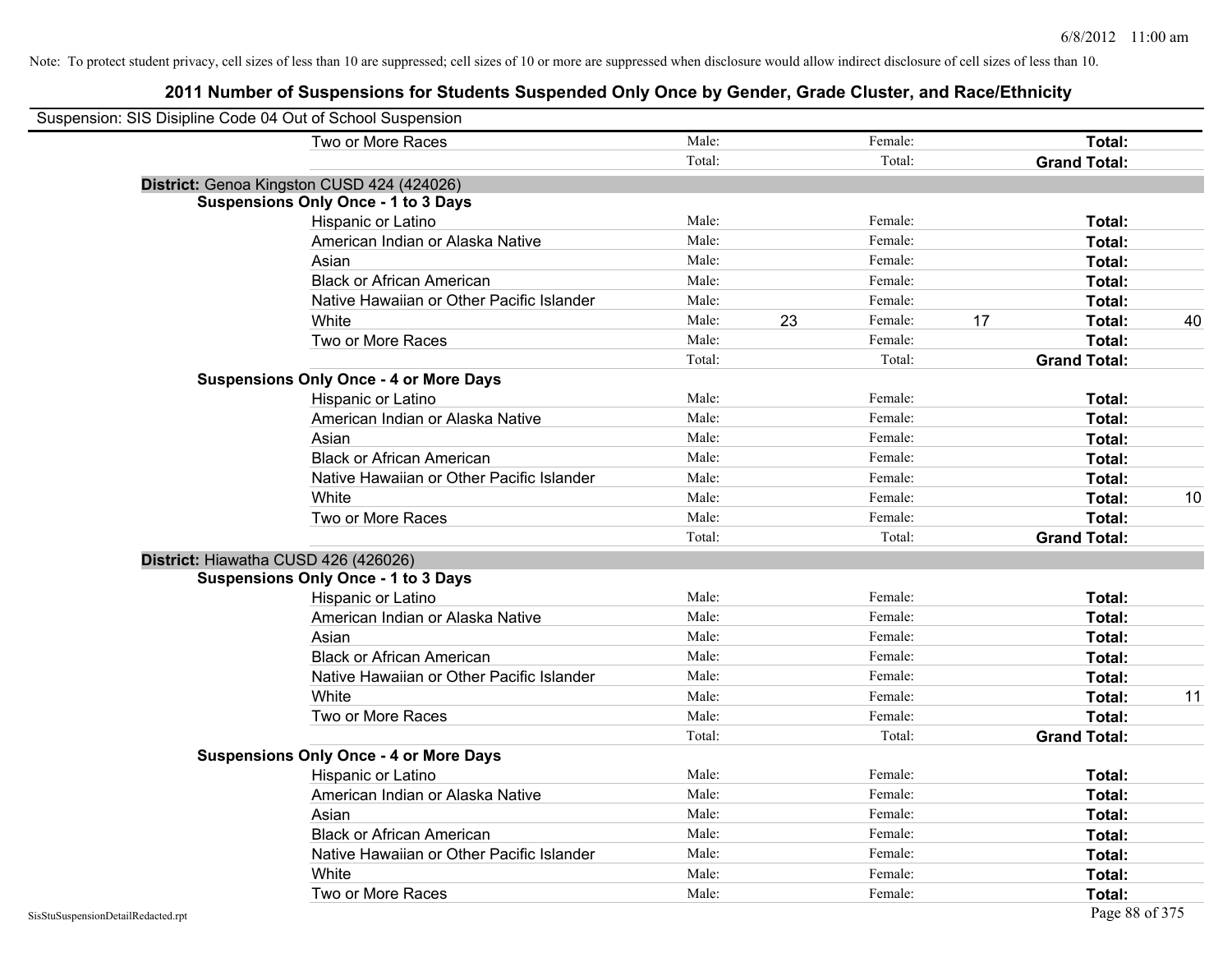| Suspension: SIS Disipline Code 04 Out of School Suspension |                                               |        |         |                     |    |
|------------------------------------------------------------|-----------------------------------------------|--------|---------|---------------------|----|
|                                                            |                                               | Total: | Total:  | <b>Grand Total:</b> |    |
|                                                            | District: Hinckley Big Rock CUSD 429 (429026) |        |         |                     |    |
|                                                            | <b>Suspensions Only Once - 1 to 3 Days</b>    |        |         |                     |    |
|                                                            | Hispanic or Latino                            | Male:  | Female: | Total:              |    |
|                                                            | American Indian or Alaska Native              | Male:  | Female: | Total:              |    |
|                                                            | Asian                                         | Male:  | Female: | Total:              |    |
|                                                            | <b>Black or African American</b>              | Male:  | Female: | Total:              |    |
|                                                            | Native Hawaiian or Other Pacific Islander     | Male:  | Female: | Total:              |    |
|                                                            | White                                         | Male:  | Female: | Total:              |    |
|                                                            | Two or More Races                             | Male:  | Female: | Total:              |    |
|                                                            |                                               | Total: | Total:  | <b>Grand Total:</b> |    |
|                                                            | District: Indian Creek CUSD 425 (425026)      |        |         |                     |    |
|                                                            | <b>Suspensions Only Once - 1 to 3 Days</b>    |        |         |                     |    |
|                                                            | Hispanic or Latino                            | Male:  | Female: | Total:              |    |
|                                                            | American Indian or Alaska Native              | Male:  | Female: | Total:              |    |
|                                                            | Asian                                         | Male:  | Female: | Total:              |    |
|                                                            | <b>Black or African American</b>              | Male:  | Female: | Total:              |    |
|                                                            | Native Hawaiian or Other Pacific Islander     | Male:  | Female: | Total:              |    |
|                                                            | White                                         | Male:  | Female: | Total:              | 15 |
|                                                            | Two or More Races                             | Male:  | Female: | Total:              |    |
|                                                            |                                               | Total: | Total:  | <b>Grand Total:</b> |    |
|                                                            | District: Sandwich CUSD 430 (430026)          |        |         |                     |    |
|                                                            | <b>Suspensions Only Once - 1 to 3 Days</b>    |        |         |                     |    |
|                                                            | Hispanic or Latino                            | Male:  | Female: | Total:              |    |
|                                                            | American Indian or Alaska Native              | Male:  | Female: | Total:              |    |
|                                                            | Asian                                         | Male:  | Female: | Total:              |    |
|                                                            | <b>Black or African American</b>              | Male:  | Female: | Total:              |    |
|                                                            | Native Hawaiian or Other Pacific Islander     | Male:  | Female: | Total:              |    |
|                                                            | White                                         | Male:  | Female: | Total:              | 33 |
|                                                            | Two or More Races                             | Male:  | Female: | Total:              |    |
|                                                            |                                               | Total: | Total:  | <b>Grand Total:</b> | 45 |
|                                                            | <b>Suspensions Only Once - 4 or More Days</b> |        |         |                     |    |
|                                                            | Hispanic or Latino                            | Male:  | Female: | Total:              |    |
|                                                            | American Indian or Alaska Native              | Male:  | Female: | Total:              |    |
|                                                            | Asian                                         | Male:  | Female: | Total:              |    |
|                                                            | <b>Black or African American</b>              | Male:  | Female: | Total:              |    |
|                                                            | Native Hawaiian or Other Pacific Islander     | Male:  | Female: | Total:              |    |
|                                                            | White                                         | Male:  | Female: | Total:              |    |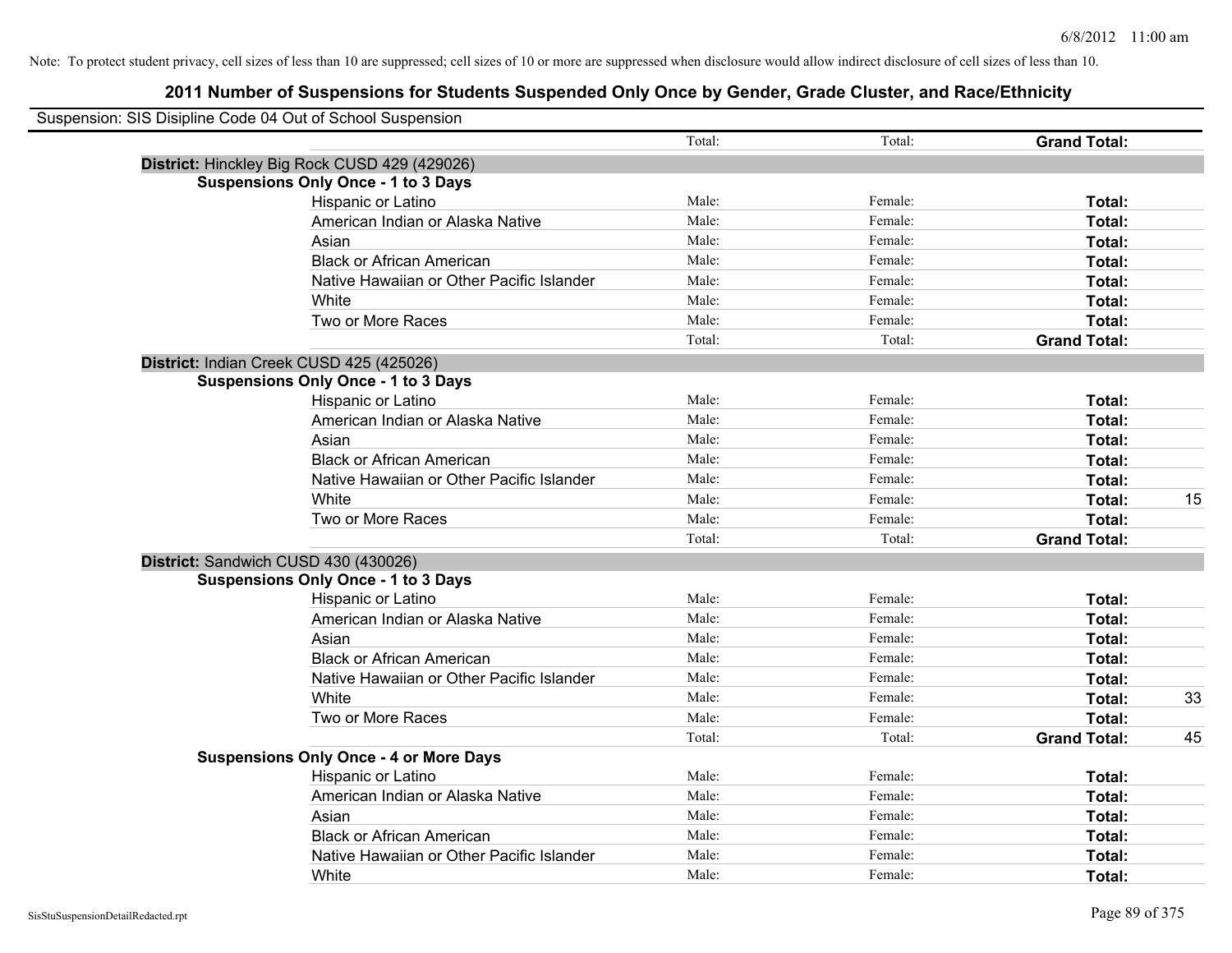| Suspension: SIS Disipline Code 04 Out of School Suspension |                                               |        |    |         |    |                     |    |
|------------------------------------------------------------|-----------------------------------------------|--------|----|---------|----|---------------------|----|
|                                                            | Two or More Races                             | Male:  |    | Female: |    | <b>Total:</b>       |    |
|                                                            |                                               | Total: |    | Total:  |    | <b>Grand Total:</b> | 13 |
|                                                            | District: Somonauk CUSD 432 (432026)          |        |    |         |    |                     |    |
|                                                            | <b>Suspensions Only Once - 1 to 3 Days</b>    |        |    |         |    |                     |    |
|                                                            | Hispanic or Latino                            | Male:  |    | Female: |    | Total:              |    |
|                                                            | American Indian or Alaska Native              | Male:  |    | Female: |    | Total:              |    |
|                                                            | Asian                                         | Male:  |    | Female: |    | Total:              |    |
|                                                            | <b>Black or African American</b>              | Male:  |    | Female: |    | Total:              |    |
|                                                            | Native Hawaiian or Other Pacific Islander     | Male:  |    | Female: |    | Total:              |    |
|                                                            | White                                         | Male:  |    | Female: |    | Total:              | 12 |
|                                                            | Two or More Races                             | Male:  |    | Female: |    | Total:              |    |
|                                                            |                                               | Total: |    | Total:  |    | <b>Grand Total:</b> |    |
|                                                            | <b>Suspensions Only Once - 4 or More Days</b> |        |    |         |    |                     |    |
|                                                            | Hispanic or Latino                            | Male:  |    | Female: |    | Total:              |    |
|                                                            | American Indian or Alaska Native              | Male:  |    | Female: |    | Total:              |    |
|                                                            | Asian                                         | Male:  |    | Female: |    | Total:              |    |
|                                                            | <b>Black or African American</b>              | Male:  |    | Female: |    | Total:              |    |
|                                                            | Native Hawaiian or Other Pacific Islander     | Male:  |    | Female: |    | Total:              |    |
|                                                            | White                                         | Male:  |    | Female: |    | Total:              |    |
|                                                            | Two or More Races                             | Male:  |    | Female: |    | Total:              |    |
|                                                            |                                               | Total: |    | Total:  |    | <b>Grand Total:</b> |    |
|                                                            | District: Sycamore CUSD 427 (427026)          |        |    |         |    |                     |    |
|                                                            | <b>Suspensions Only Once - 1 to 3 Days</b>    |        |    |         |    |                     |    |
|                                                            | Hispanic or Latino                            | Male:  |    | Female: |    | Total:              |    |
|                                                            | American Indian or Alaska Native              | Male:  |    | Female: |    | Total:              |    |
|                                                            | Asian                                         | Male:  |    | Female: |    | Total:              |    |
|                                                            | <b>Black or African American</b>              | Male:  |    | Female: |    | Total:              |    |
|                                                            | Native Hawaiian or Other Pacific Islander     | Male:  |    | Female: |    | Total:              |    |
|                                                            | White                                         | Male:  | 26 | Female: | 10 | Total:              | 36 |
|                                                            | Two or More Races                             | Male:  |    | Female: |    | Total:              |    |
|                                                            |                                               | Total: |    | Total:  |    | <b>Grand Total:</b> | 51 |
|                                                            | <b>Suspensions Only Once - 4 or More Days</b> |        |    |         |    |                     |    |
|                                                            | Hispanic or Latino                            | Male:  |    | Female: |    | Total:              |    |
|                                                            | American Indian or Alaska Native              | Male:  |    | Female: |    | Total:              |    |
|                                                            | Asian                                         | Male:  |    | Female: |    | Total:              |    |
|                                                            | <b>Black or African American</b>              | Male:  |    | Female: |    | Total:              |    |
|                                                            | Native Hawaiian or Other Pacific Islander     | Male:  |    | Female: |    | Total:              |    |
|                                                            | White                                         | Male:  |    | Female: |    | Total:              | 12 |
|                                                            | Two or More Races                             | Male:  |    | Female: |    | Total:              |    |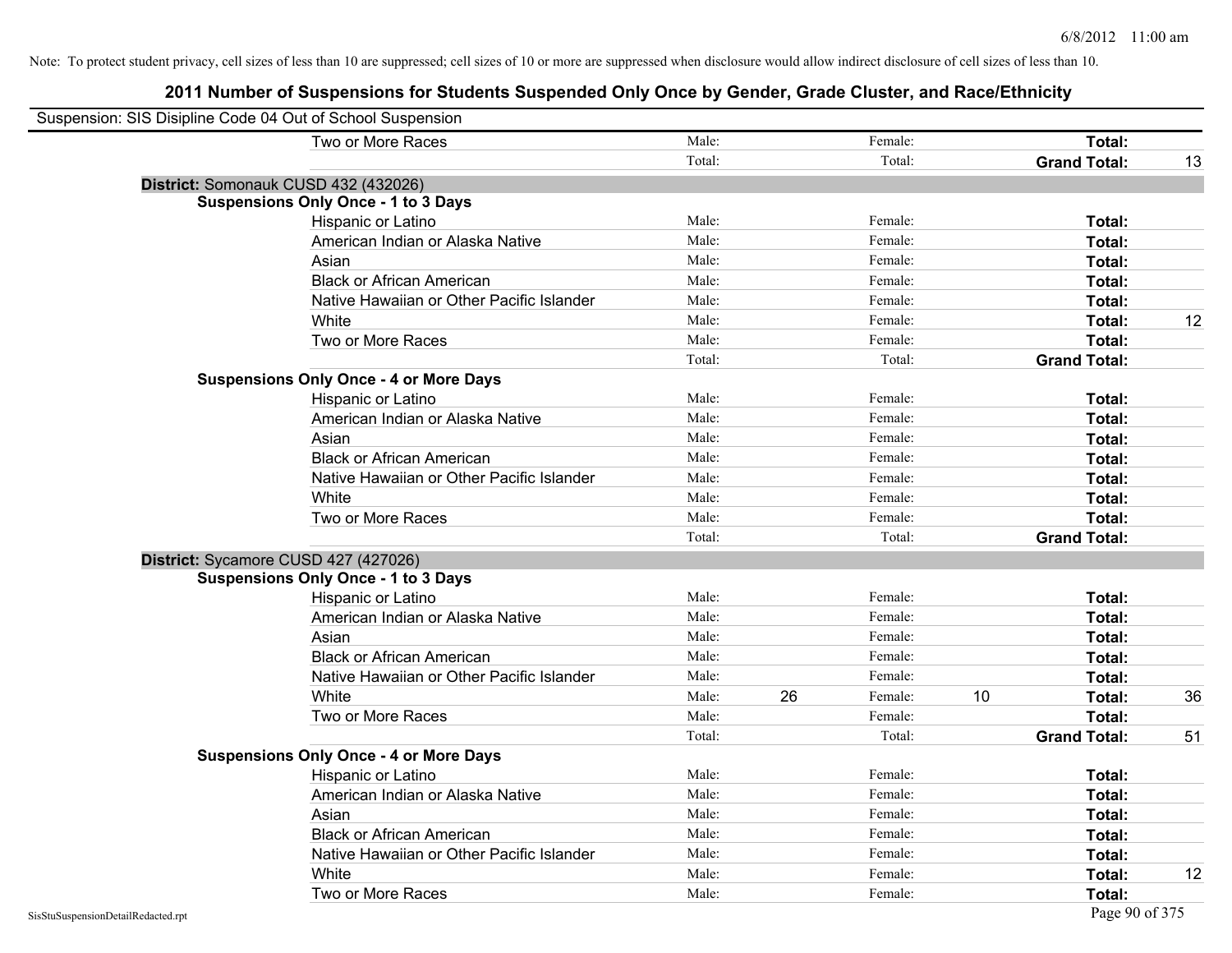| Suspension: SIS Disipline Code 04 Out of School Suspension |                                               |        |         |                     |
|------------------------------------------------------------|-----------------------------------------------|--------|---------|---------------------|
|                                                            |                                               | Total: | Total:  | <b>Grand Total:</b> |
| County: Non-Public School (000)                            |                                               |        |         |                     |
| District: Non-Public School (0000)                         |                                               |        |         |                     |
|                                                            | <b>Suspensions Only Once - 1 to 3 Days</b>    |        |         |                     |
|                                                            | Hispanic or Latino                            | Male:  | Female: | Total:              |
|                                                            | Hispanic or Latino                            | Male:  | Female: | Total:              |
|                                                            | American Indian or Alaska Native              | Male:  | Female: | Total:              |
|                                                            | American Indian or Alaska Native              | Male:  | Female: | Total:              |
|                                                            | Asian                                         | Male:  | Female: | Total:              |
|                                                            | Asian                                         | Male:  | Female: | Total:              |
|                                                            | <b>Black or African American</b>              | Male:  | Female: | Total:              |
|                                                            | <b>Black or African American</b>              | Male:  | Female: | Total:              |
|                                                            | Native Hawaiian or Other Pacific Islander     | Male:  | Female: | Total:              |
|                                                            | Native Hawaiian or Other Pacific Islander     | Male:  | Female: | Total:              |
|                                                            | White                                         | Male:  | Female: | Total:              |
|                                                            | White                                         | Male:  | Female: | Total:              |
|                                                            | Two or More Races                             | Male:  | Female: | Total:              |
|                                                            | Two or More Races                             | Male:  | Female: | Total:              |
|                                                            |                                               | Total: | Total:  | <b>Grand Total:</b> |
|                                                            |                                               | Total: | Total:  | <b>Grand Total:</b> |
|                                                            | <b>Suspensions Only Once - 4 or More Days</b> |        |         |                     |
|                                                            | Hispanic or Latino                            | Male:  | Female: | Total:              |
|                                                            | American Indian or Alaska Native              | Male:  | Female: | Total:              |
|                                                            | Asian                                         | Male:  | Female: | Total:              |
|                                                            | <b>Black or African American</b>              | Male:  | Female: | Total:              |
|                                                            | Native Hawaiian or Other Pacific Islander     | Male:  | Female: | Total:              |
|                                                            | White                                         | Male:  | Female: | Total:              |
|                                                            | Two or More Races                             | Male:  | Female: | Total:              |
|                                                            |                                               | Total: | Total:  | <b>Grand Total:</b> |
|                                                            |                                               |        |         |                     |
| Region: De Witt/Livingston/McLean ROE (17)                 |                                               |        |         |                     |
| County: Dewitt (020)                                       |                                               |        |         |                     |
|                                                            | District: Blue Ridge CUSD 18 (018026)         |        |         |                     |
|                                                            | <b>Suspensions Only Once - 1 to 3 Days</b>    |        |         |                     |
|                                                            | Hispanic or Latino                            | Male:  | Female: | Total:              |
|                                                            | American Indian or Alaska Native              | Male:  | Female: | Total:              |
|                                                            | Asian                                         | Male:  | Female: | Total:              |
|                                                            | <b>Black or African American</b>              | Male:  | Female: | Total:              |
|                                                            |                                               |        |         |                     |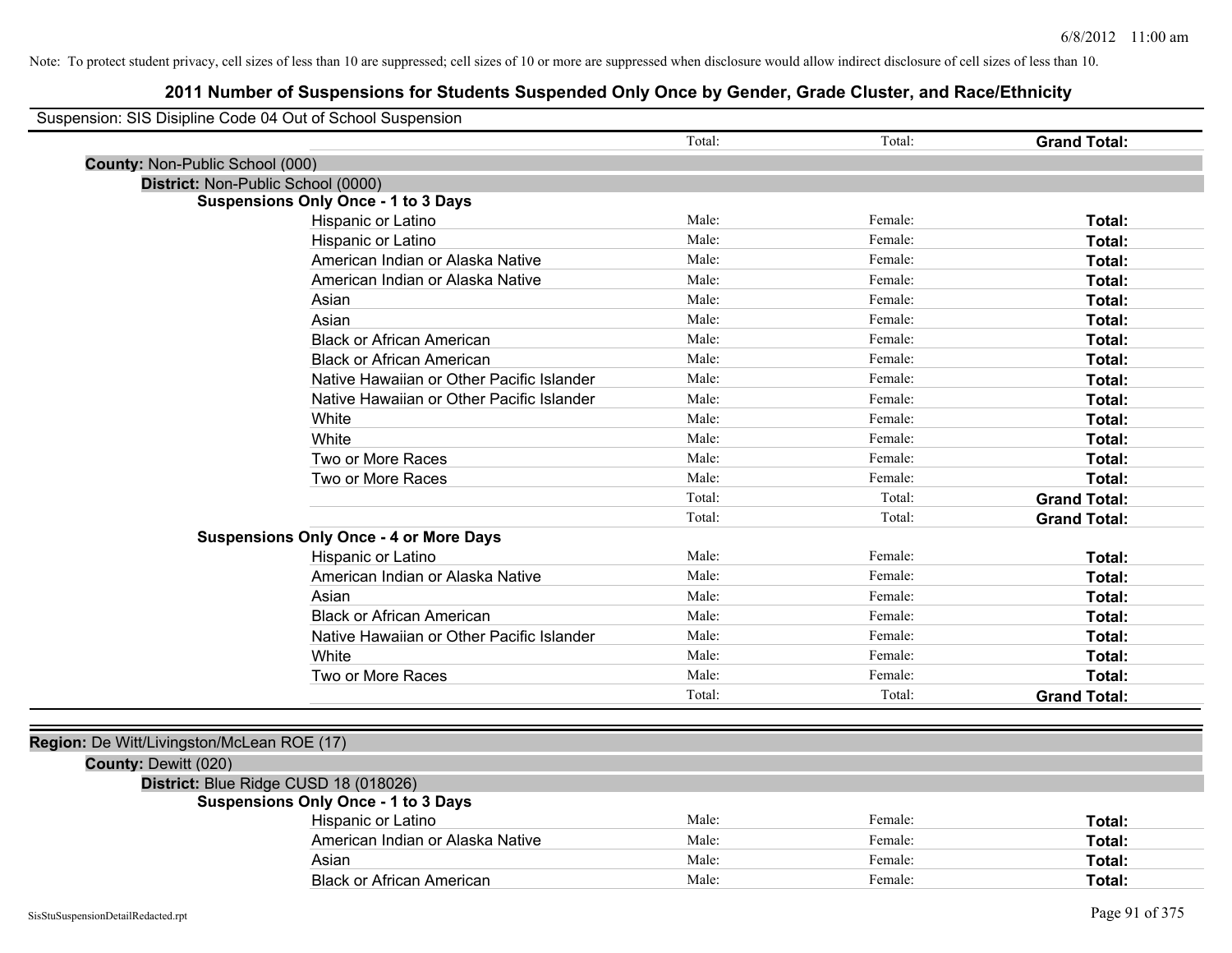| Suspension: SIS Disipline Code 04 Out of School Suspension |                                               |        |    |         |    |                     |    |
|------------------------------------------------------------|-----------------------------------------------|--------|----|---------|----|---------------------|----|
|                                                            | Native Hawaiian or Other Pacific Islander     | Male:  |    | Female: |    | Total:              |    |
|                                                            | White                                         | Male:  |    | Female: |    | Total:              | 24 |
|                                                            | Two or More Races                             | Male:  |    | Female: |    | Total:              |    |
|                                                            |                                               | Total: |    | Total:  |    | <b>Grand Total:</b> |    |
|                                                            | <b>Suspensions Only Once - 4 or More Days</b> |        |    |         |    |                     |    |
|                                                            | Hispanic or Latino                            | Male:  |    | Female: |    | Total:              |    |
|                                                            | American Indian or Alaska Native              | Male:  |    | Female: |    | Total:              |    |
|                                                            | Asian                                         | Male:  |    | Female: |    | Total:              |    |
|                                                            | <b>Black or African American</b>              | Male:  |    | Female: |    | Total:              |    |
|                                                            | Native Hawaiian or Other Pacific Islander     | Male:  |    | Female: |    | Total:              |    |
|                                                            | White                                         | Male:  |    | Female: |    | Total:              |    |
|                                                            | Two or More Races                             | Male:  |    | Female: |    | Total:              |    |
|                                                            |                                               | Total: |    | Total:  |    | <b>Grand Total:</b> |    |
|                                                            | District: Clinton CUSD 15 (015026)            |        |    |         |    |                     |    |
|                                                            | <b>Suspensions Only Once - 1 to 3 Days</b>    |        |    |         |    |                     |    |
|                                                            | Hispanic or Latino                            | Male:  |    | Female: |    | Total:              |    |
|                                                            | American Indian or Alaska Native              | Male:  |    | Female: |    | Total:              |    |
|                                                            | Asian                                         | Male:  |    | Female: |    | Total:              |    |
|                                                            | <b>Black or African American</b>              | Male:  |    | Female: |    | Total:              |    |
|                                                            | Native Hawaiian or Other Pacific Islander     | Male:  |    | Female: |    | Total:              |    |
|                                                            | White                                         | Male:  | 35 | Female: | 16 | Total:              | 51 |
|                                                            | Two or More Races                             | Male:  |    | Female: |    | Total:              |    |
|                                                            |                                               | Total: |    | Total:  |    | <b>Grand Total:</b> |    |
|                                                            | <b>Suspensions Only Once - 4 or More Days</b> |        |    |         |    |                     |    |
|                                                            | Hispanic or Latino                            | Male:  |    | Female: |    | Total:              |    |
|                                                            | American Indian or Alaska Native              | Male:  |    | Female: |    | Total:              |    |
|                                                            | Asian                                         | Male:  |    | Female: |    | Total:              |    |
|                                                            | <b>Black or African American</b>              | Male:  |    | Female: |    | Total:              |    |
|                                                            | Native Hawaiian or Other Pacific Islander     | Male:  |    | Female: |    | Total:              |    |
|                                                            | White                                         | Male:  |    | Female: |    | Total:              |    |
|                                                            | Two or More Races                             | Male:  |    | Female: |    | Total:              |    |
|                                                            |                                               | Total: |    | Total:  |    | <b>Grand Total:</b> |    |
| <b>County: Livingston (053)</b>                            |                                               |        |    |         |    |                     |    |
|                                                            | District: Cornell CCSD 426 (426004)           |        |    |         |    |                     |    |
|                                                            | <b>Suspensions Only Once - 1 to 3 Days</b>    |        |    |         |    |                     |    |
|                                                            | Hispanic or Latino                            | Male:  |    | Female: |    | Total:              |    |
|                                                            | American Indian or Alaska Native              | Male:  |    | Female: |    | Total:              |    |
|                                                            | Asian                                         | Male:  |    | Female: |    | Total:              |    |
|                                                            | <b>Black or African American</b>              | Male:  |    | Female: |    | Total:              |    |
| SisStuSuspensionDetailRedacted.rpt                         |                                               |        |    |         |    | Page 92 of 375      |    |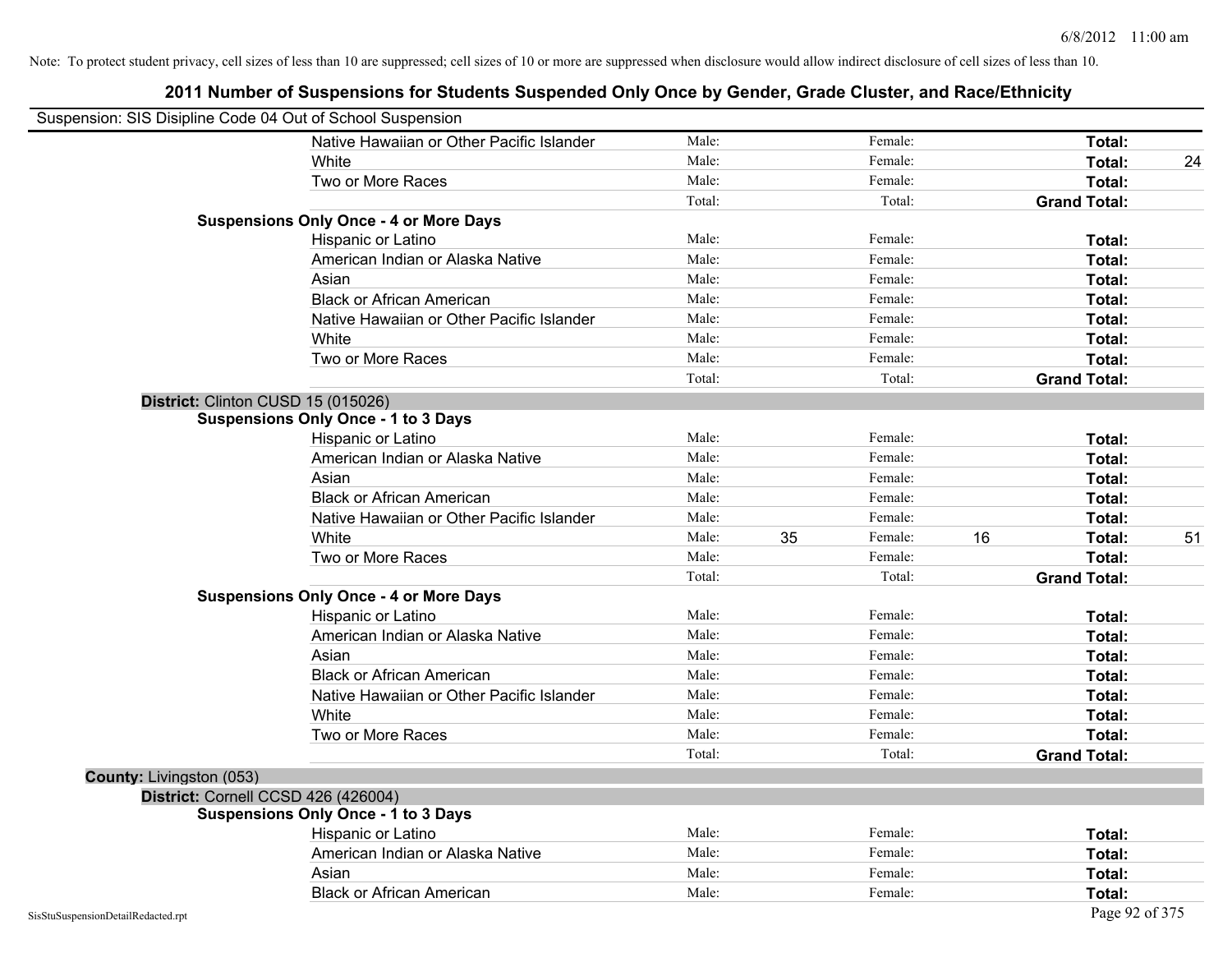| Suspension: SIS Disipline Code 04 Out of School Suspension |                                               |        |         |                     |
|------------------------------------------------------------|-----------------------------------------------|--------|---------|---------------------|
|                                                            | Native Hawaiian or Other Pacific Islander     | Male:  | Female: | Total:              |
|                                                            | White                                         | Male:  | Female: | Total:              |
|                                                            | Two or More Races                             | Male:  | Female: | Total:              |
|                                                            |                                               | Total: | Total:  | <b>Grand Total:</b> |
|                                                            | <b>Suspensions Only Once - 4 or More Days</b> |        |         |                     |
|                                                            | Hispanic or Latino                            | Male:  | Female: | Total:              |
|                                                            | American Indian or Alaska Native              | Male:  | Female: | Total:              |
|                                                            | Asian                                         | Male:  | Female: | Total:              |
|                                                            | <b>Black or African American</b>              | Male:  | Female: | Total:              |
|                                                            | Native Hawaiian or Other Pacific Islander     | Male:  | Female: | Total:              |
|                                                            | White                                         | Male:  | Female: | Total:              |
|                                                            | Two or More Races                             | Male:  | Female: | Total:              |
|                                                            |                                               | Total: | Total:  | <b>Grand Total:</b> |
|                                                            | District: Dwight Common SD 232 (232002)       |        |         |                     |
|                                                            | <b>Suspensions Only Once - 1 to 3 Days</b>    |        |         |                     |
|                                                            | Hispanic or Latino                            | Male:  | Female: | Total:              |
|                                                            | American Indian or Alaska Native              | Male:  | Female: | Total:              |
|                                                            | Asian                                         | Male:  | Female: | Total:              |
|                                                            | <b>Black or African American</b>              | Male:  | Female: | Total:              |
|                                                            | Native Hawaiian or Other Pacific Islander     | Male:  | Female: | Total:              |
|                                                            | White                                         | Male:  | Female: | Total:              |
|                                                            | Two or More Races                             | Male:  | Female: | Total:              |
|                                                            |                                               | Total: | Total:  | <b>Grand Total:</b> |
|                                                            | <b>Suspensions Only Once - 4 or More Days</b> |        |         |                     |
|                                                            | Hispanic or Latino                            | Male:  | Female: | Total:              |
|                                                            | American Indian or Alaska Native              | Male:  | Female: | Total:              |
|                                                            | Asian                                         | Male:  | Female: | Total:              |
|                                                            | <b>Black or African American</b>              | Male:  | Female: | Total:              |
|                                                            | Native Hawaiian or Other Pacific Islander     | Male:  | Female: | Total:              |
|                                                            | White                                         | Male:  | Female: | Total:              |
|                                                            | Two or More Races                             | Male:  | Female: | Total:              |
|                                                            |                                               | Total: | Total:  | <b>Grand Total:</b> |
|                                                            | District: Dwight Twp HSD 230 (230017)         |        |         |                     |
|                                                            | <b>Suspensions Only Once - 1 to 3 Days</b>    |        |         |                     |
|                                                            | Hispanic or Latino                            | Male:  | Female: | Total:              |
|                                                            | American Indian or Alaska Native              | Male:  | Female: | Total:              |
|                                                            | Asian                                         | Male:  | Female: | Total:              |
|                                                            | <b>Black or African American</b>              | Male:  | Female: | Total:              |
|                                                            | Native Hawaiian or Other Pacific Islander     | Male:  | Female: | Total:              |
| SisStuSuspensionDetailRedacted.rpt                         |                                               |        |         | Page 93 of 375      |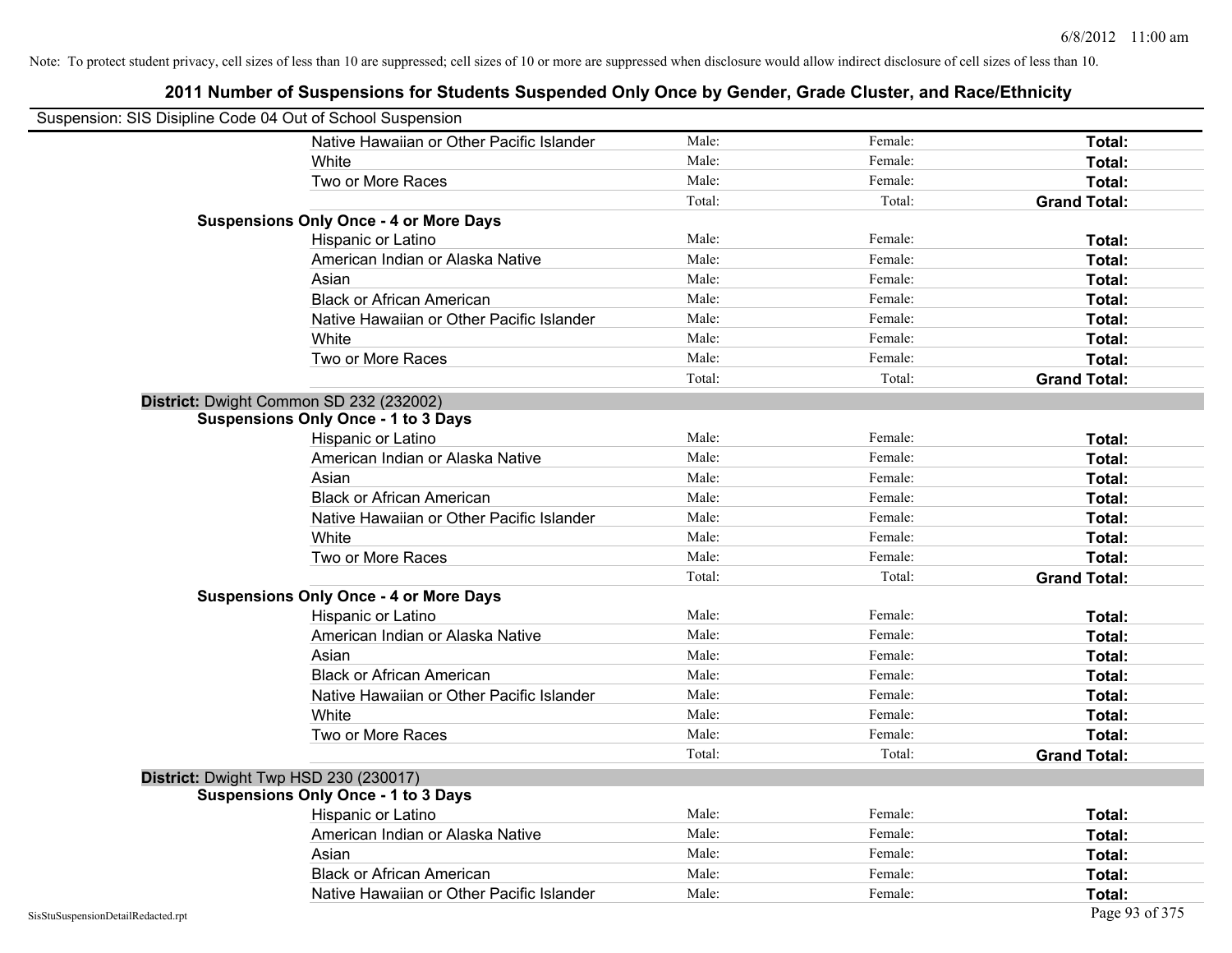| Suspension: SIS Disipline Code 04 Out of School Suspension |                                               |        |         |                     |
|------------------------------------------------------------|-----------------------------------------------|--------|---------|---------------------|
|                                                            | White                                         | Male:  | Female: | Total:<br>14        |
|                                                            | Two or More Races                             | Male:  | Female: | Total:              |
|                                                            |                                               | Total: | Total:  | <b>Grand Total:</b> |
|                                                            | <b>Suspensions Only Once - 4 or More Days</b> |        |         |                     |
|                                                            | Hispanic or Latino                            | Male:  | Female: | Total:              |
|                                                            | American Indian or Alaska Native              | Male:  | Female: | Total:              |
|                                                            | Asian                                         | Male:  | Female: | Total:              |
|                                                            | <b>Black or African American</b>              | Male:  | Female: | Total:              |
|                                                            | Native Hawaiian or Other Pacific Islander     | Male:  | Female: | Total:              |
|                                                            | White                                         | Male:  | Female: | Total:              |
|                                                            | Two or More Races                             | Male:  | Female: | Total:              |
|                                                            |                                               | Total: | Total:  | <b>Grand Total:</b> |
|                                                            | District: Flanagan-Cornell Dist 74 (074027)   |        |         |                     |
|                                                            | <b>Suspensions Only Once - 1 to 3 Days</b>    |        |         |                     |
|                                                            | Hispanic or Latino                            | Male:  | Female: | Total:              |
|                                                            | American Indian or Alaska Native              | Male:  | Female: | Total:              |
|                                                            | Asian                                         | Male:  | Female: | Total:              |
|                                                            | <b>Black or African American</b>              | Male:  | Female: | Total:              |
|                                                            | Native Hawaiian or Other Pacific Islander     | Male:  | Female: | Total:              |
|                                                            | White                                         | Male:  | Female: | Total:              |
|                                                            | Two or More Races                             | Male:  | Female: | Total:              |
|                                                            |                                               | Total: | Total:  | <b>Grand Total:</b> |
|                                                            | <b>Suspensions Only Once - 4 or More Days</b> |        |         |                     |
|                                                            | Hispanic or Latino                            | Male:  | Female: | Total:              |
|                                                            | American Indian or Alaska Native              | Male:  | Female: | Total:              |
|                                                            | Asian                                         | Male:  | Female: | Total:              |
|                                                            | <b>Black or African American</b>              | Male:  | Female: | Total:              |
|                                                            | Native Hawaiian or Other Pacific Islander     | Male:  | Female: | Total:              |
|                                                            | White                                         | Male:  | Female: | Total:              |
|                                                            | Two or More Races                             | Male:  | Female: | Total:              |
|                                                            |                                               | Total: | Total:  | <b>Grand Total:</b> |
|                                                            | District: Odell CCSD 435 (435004)             |        |         |                     |
|                                                            | <b>Suspensions Only Once - 1 to 3 Days</b>    |        |         |                     |
|                                                            | Hispanic or Latino                            | Male:  | Female: | Total:              |
|                                                            | American Indian or Alaska Native              | Male:  | Female: | Total:              |
|                                                            | Asian                                         | Male:  | Female: | Total:              |
|                                                            | <b>Black or African American</b>              | Male:  | Female: | Total:              |
|                                                            | Native Hawaiian or Other Pacific Islander     | Male:  | Female: | Total:              |
|                                                            | White                                         | Male:  | Female: | Total:              |
| SisStuSuspensionDetailRedacted.rpt                         |                                               |        |         | Page 94 of 375      |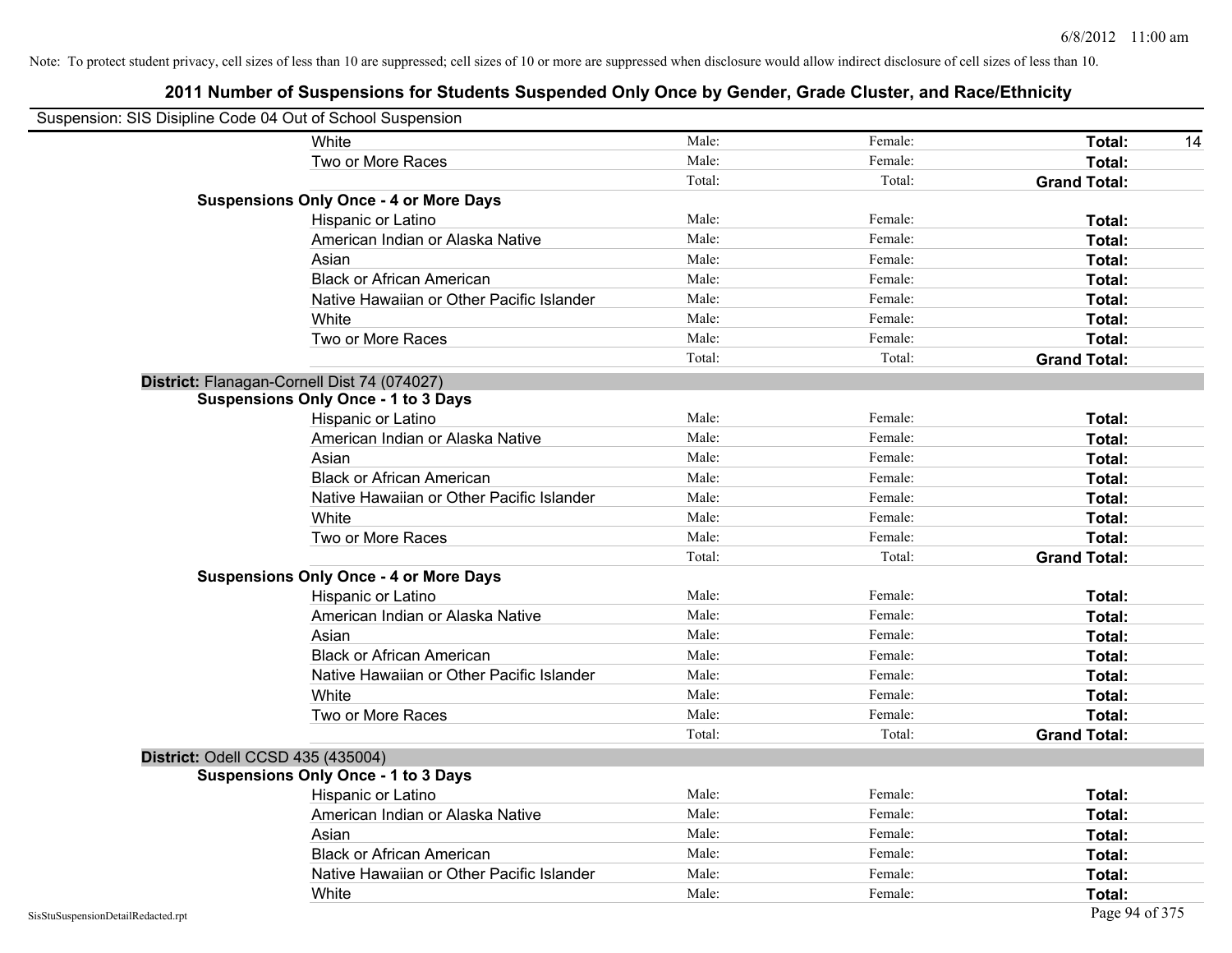| Suspension: SIS Disipline Code 04 Out of School Suspension |                                               |        |    |         |    |                     |    |
|------------------------------------------------------------|-----------------------------------------------|--------|----|---------|----|---------------------|----|
|                                                            | Two or More Races                             | Male:  |    | Female: |    | Total:              |    |
|                                                            |                                               | Total: |    | Total:  |    | <b>Grand Total:</b> |    |
| District: Pontiac CCSD 429 (429004)                        |                                               |        |    |         |    |                     |    |
|                                                            | <b>Suspensions Only Once - 1 to 3 Days</b>    |        |    |         |    |                     |    |
|                                                            | Hispanic or Latino                            | Male:  |    | Female: |    | Total:              |    |
|                                                            | American Indian or Alaska Native              | Male:  |    | Female: |    | Total:              |    |
|                                                            | Asian                                         | Male:  |    | Female: |    | Total:              |    |
|                                                            | <b>Black or African American</b>              | Male:  |    | Female: |    | Total:              |    |
|                                                            | Native Hawaiian or Other Pacific Islander     | Male:  |    | Female: |    | Total:              |    |
|                                                            | White                                         | Male:  |    | Female: |    | Total:              | 20 |
|                                                            | Two or More Races                             | Male:  |    | Female: |    | Total:              |    |
|                                                            |                                               | Total: | 22 | Total:  | 11 | <b>Grand Total:</b> | 33 |
|                                                            | <b>Suspensions Only Once - 4 or More Days</b> |        |    |         |    |                     |    |
|                                                            | Hispanic or Latino                            | Male:  |    | Female: |    | Total:              |    |
|                                                            | American Indian or Alaska Native              | Male:  |    | Female: |    | Total:              |    |
|                                                            | Asian                                         | Male:  |    | Female: |    | Total:              |    |
|                                                            | <b>Black or African American</b>              | Male:  |    | Female: |    | Total:              |    |
|                                                            | Native Hawaiian or Other Pacific Islander     | Male:  |    | Female: |    | Total:              |    |
|                                                            | White                                         | Male:  |    | Female: |    | Total:              |    |
|                                                            | Two or More Races                             | Male:  |    | Female: |    | Total:              |    |
|                                                            |                                               | Total: |    | Total:  |    | <b>Grand Total:</b> |    |
| District: Pontiac Twp HSD 90 (090017)                      |                                               |        |    |         |    |                     |    |
|                                                            | <b>Suspensions Only Once - 1 to 3 Days</b>    |        |    |         |    |                     |    |
|                                                            | Hispanic or Latino                            | Male:  |    | Female: |    | Total:              |    |
|                                                            | American Indian or Alaska Native              | Male:  |    | Female: |    | Total:              |    |
|                                                            | Asian                                         | Male:  |    | Female: |    | Total:              |    |
|                                                            | <b>Black or African American</b>              | Male:  |    | Female: |    | Total:              |    |
|                                                            | Native Hawaiian or Other Pacific Islander     | Male:  |    | Female: |    | Total:              |    |
|                                                            | White                                         | Male:  |    | Female: |    | Total:              | 29 |
|                                                            | Two or More Races                             | Male:  |    | Female: |    | Total:              |    |
|                                                            |                                               | Total: |    | Total:  |    | <b>Grand Total:</b> |    |
|                                                            | <b>Suspensions Only Once - 4 or More Days</b> |        |    |         |    |                     |    |
|                                                            | Hispanic or Latino                            | Male:  |    | Female: |    | Total:              |    |
|                                                            | American Indian or Alaska Native              | Male:  |    | Female: |    | Total:              |    |
|                                                            | Asian                                         | Male:  |    | Female: |    | Total:              |    |
|                                                            | <b>Black or African American</b>              | Male:  |    | Female: |    | Total:              |    |
|                                                            | Native Hawaiian or Other Pacific Islander     | Male:  |    | Female: |    | Total:              |    |
|                                                            | White                                         | Male:  |    | Female: |    | Total:              |    |
|                                                            | Two or More Races                             | Male:  |    | Female: |    | Total:              |    |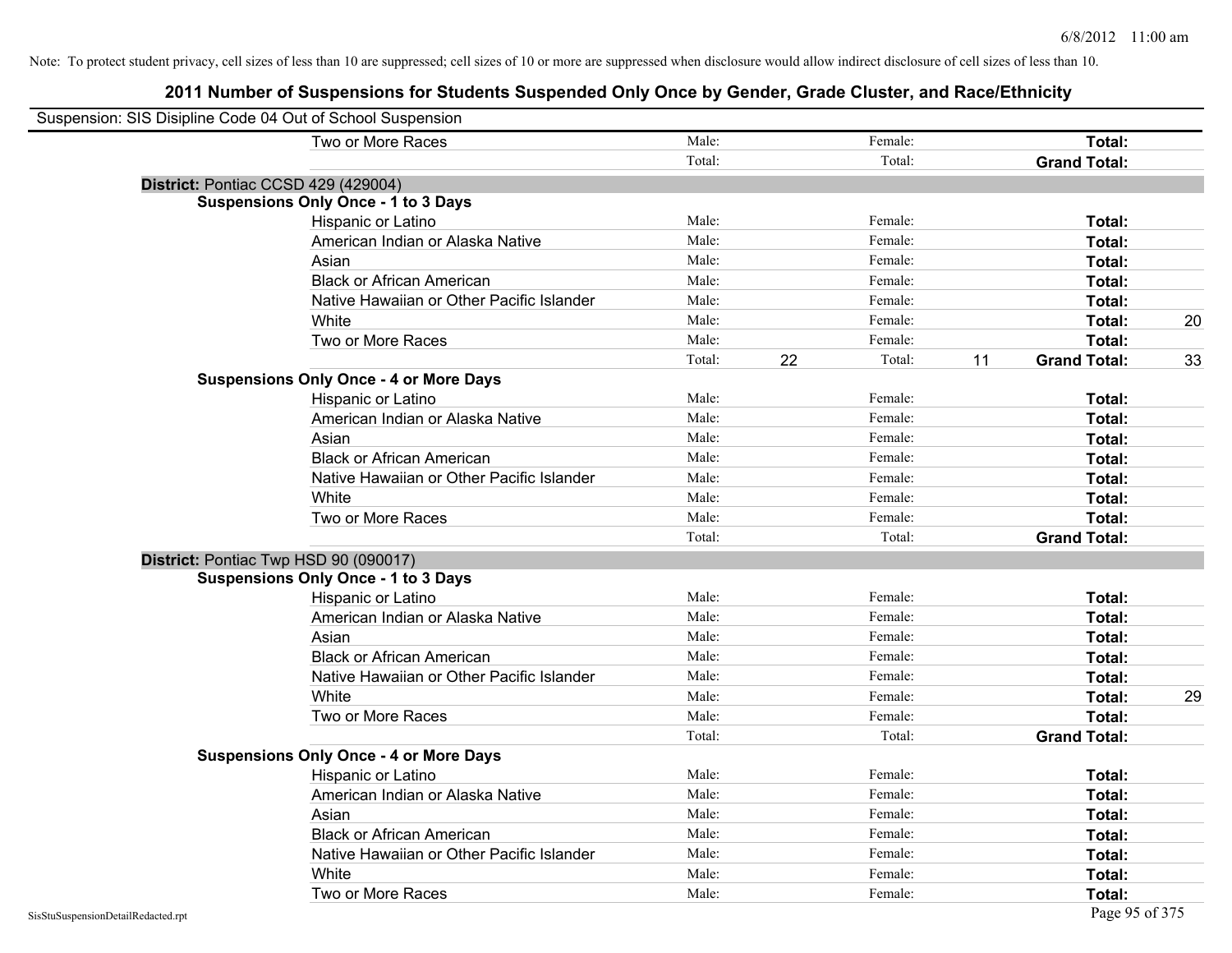| Suspension: SIS Disipline Code 04 Out of School Suspension |                                               |        |         |                     |    |
|------------------------------------------------------------|-----------------------------------------------|--------|---------|---------------------|----|
|                                                            |                                               | Total: | Total:  | <b>Grand Total:</b> | 10 |
|                                                            | District: Prairie Central CUSD 8 (008026)     |        |         |                     |    |
|                                                            | <b>Suspensions Only Once - 1 to 3 Days</b>    |        |         |                     |    |
|                                                            | Hispanic or Latino                            | Male:  | Female: | Total:              |    |
|                                                            | American Indian or Alaska Native              | Male:  | Female: | Total:              |    |
|                                                            | Asian                                         | Male:  | Female: | Total:              |    |
|                                                            | <b>Black or African American</b>              | Male:  | Female: | Total:              |    |
|                                                            | Native Hawaiian or Other Pacific Islander     | Male:  | Female: | Total:              |    |
|                                                            | White                                         | Male:  | Female: | Total:              | 17 |
|                                                            | Two or More Races                             | Male:  | Female: | Total:              |    |
|                                                            |                                               | Total: | Total:  | <b>Grand Total:</b> |    |
|                                                            | <b>Suspensions Only Once - 4 or More Days</b> |        |         |                     |    |
|                                                            | Hispanic or Latino                            | Male:  | Female: | Total:              |    |
|                                                            | American Indian or Alaska Native              | Male:  | Female: | Total:              |    |
|                                                            | Asian                                         | Male:  | Female: | Total:              |    |
|                                                            | <b>Black or African American</b>              | Male:  | Female: | Total:              |    |
|                                                            | Native Hawaiian or Other Pacific Islander     | Male:  | Female: | Total:              |    |
|                                                            | White                                         | Male:  | Female: | Total:              |    |
|                                                            | Two or More Races                             | Male:  | Female: | Total:              |    |
|                                                            |                                               | Total: | Total:  | <b>Grand Total:</b> |    |
|                                                            | District: Tri Point CUSD 6-J (006J26)         |        |         |                     |    |
|                                                            | <b>Suspensions Only Once - 1 to 3 Days</b>    |        |         |                     |    |
|                                                            | Hispanic or Latino                            | Male:  | Female: | Total:              |    |
|                                                            | American Indian or Alaska Native              | Male:  | Female: | Total:              |    |
|                                                            | Asian                                         | Male:  | Female: | Total:              |    |
|                                                            | <b>Black or African American</b>              | Male:  | Female: | Total:              |    |
|                                                            | Native Hawaiian or Other Pacific Islander     | Male:  | Female: | Total:              |    |
|                                                            | White                                         | Male:  | Female: | Total:              |    |
|                                                            | Two or More Races                             | Male:  | Female: | Total:              |    |
|                                                            |                                               | Total: | Total:  | <b>Grand Total:</b> |    |
|                                                            | District: Woodland CUSD 5 (005026)            |        |         |                     |    |
|                                                            | <b>Suspensions Only Once - 1 to 3 Days</b>    |        |         |                     |    |
|                                                            | Hispanic or Latino                            | Male:  | Female: | Total:              |    |
|                                                            | American Indian or Alaska Native              | Male:  | Female: | Total:              |    |
|                                                            | Asian                                         | Male:  | Female: | Total:              |    |
|                                                            | <b>Black or African American</b>              | Male:  | Female: | Total:              |    |
|                                                            | Native Hawaiian or Other Pacific Islander     | Male:  | Female: | Total:              |    |
|                                                            | White                                         | Male:  | Female: | Total:              | 16 |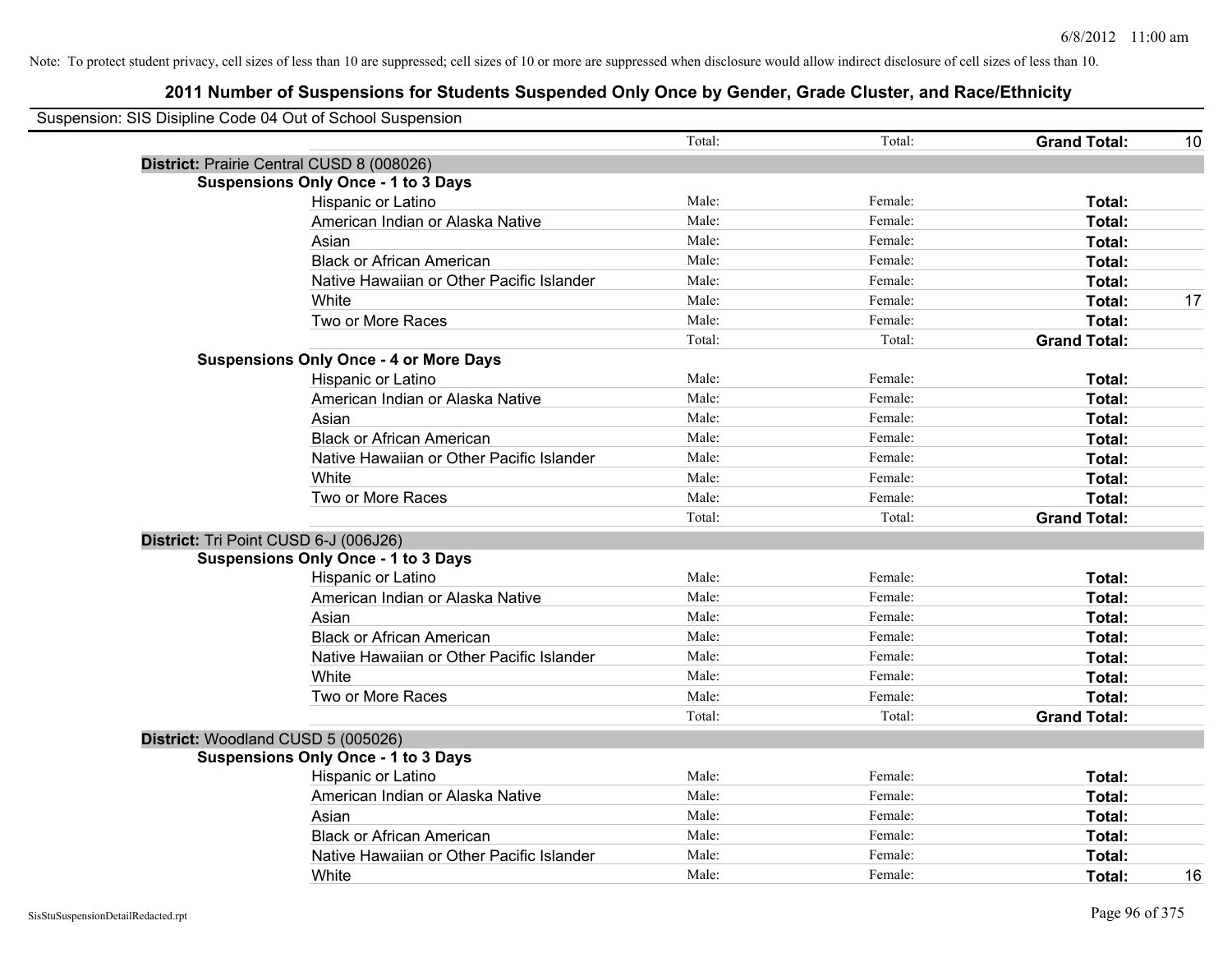| Suspension: SIS Disipline Code 04 Out of School Suspension |                                               |        |    |         |    |                     |    |
|------------------------------------------------------------|-----------------------------------------------|--------|----|---------|----|---------------------|----|
|                                                            | Two or More Races                             | Male:  |    | Female: |    | Total:              |    |
|                                                            |                                               | Total: |    | Total:  |    | <b>Grand Total:</b> |    |
|                                                            | <b>Suspensions Only Once - 4 or More Days</b> |        |    |         |    |                     |    |
|                                                            | Hispanic or Latino                            | Male:  |    | Female: |    | Total:              |    |
|                                                            | American Indian or Alaska Native              | Male:  |    | Female: |    | <b>Total:</b>       |    |
|                                                            | Asian                                         | Male:  |    | Female: |    | <b>Total:</b>       |    |
|                                                            | <b>Black or African American</b>              | Male:  |    | Female: |    | Total:              |    |
|                                                            | Native Hawaiian or Other Pacific Islander     | Male:  |    | Female: |    | Total:              |    |
|                                                            | White                                         | Male:  |    | Female: |    | Total:              |    |
|                                                            | Two or More Races                             | Male:  |    | Female: |    | Total:              |    |
|                                                            |                                               | Total: |    | Total:  |    | <b>Grand Total:</b> |    |
| County: Mclean (064)                                       |                                               |        |    |         |    |                     |    |
|                                                            | District: Bloomington SD 87 (087025)          |        |    |         |    |                     |    |
|                                                            | <b>Suspensions Only Once - 1 to 3 Days</b>    |        |    |         |    |                     |    |
|                                                            | Hispanic or Latino                            | Male:  |    | Female: |    | Total:              | 16 |
|                                                            | American Indian or Alaska Native              | Male:  |    | Female: |    | Total:              |    |
|                                                            | Asian                                         | Male:  |    | Female: |    | <b>Total:</b>       |    |
|                                                            | <b>Black or African American</b>              | Male:  | 53 | Female: | 35 | Total:              | 88 |
|                                                            | Native Hawaiian or Other Pacific Islander     | Male:  |    | Female: |    | Total:              |    |
|                                                            | White                                         | Male:  | 43 | Female: | 22 | Total:              | 65 |
|                                                            | Two or More Races                             | Male:  |    | Female: |    | Total:              | 18 |
|                                                            |                                               | Total: |    | Total:  |    | <b>Grand Total:</b> |    |
|                                                            | <b>Suspensions Only Once - 4 or More Days</b> |        |    |         |    |                     |    |
|                                                            | Hispanic or Latino                            | Male:  |    | Female: |    | Total:              |    |
|                                                            | American Indian or Alaska Native              | Male:  |    | Female: |    | Total:              |    |
|                                                            | Asian                                         | Male:  |    | Female: |    | Total:              |    |
|                                                            | <b>Black or African American</b>              | Male:  |    | Female: |    | Total:              | 25 |
|                                                            | Native Hawaiian or Other Pacific Islander     | Male:  |    | Female: |    | Total:              |    |
|                                                            | White                                         | Male:  |    | Female: |    | <b>Total:</b>       | 23 |
|                                                            | Two or More Races                             | Male:  |    | Female: |    | Total:              |    |
|                                                            |                                               | Total: | 39 | Total:  | 20 | <b>Grand Total:</b> | 59 |
|                                                            | District: Heyworth CUSD 4 (004026)            |        |    |         |    |                     |    |
|                                                            | <b>Suspensions Only Once - 1 to 3 Days</b>    |        |    |         |    |                     |    |
|                                                            | Hispanic or Latino                            | Male:  |    | Female: |    | <b>Total:</b>       |    |
|                                                            | American Indian or Alaska Native              | Male:  |    | Female: |    | Total:              |    |
|                                                            | Asian                                         | Male:  |    | Female: |    | Total:              |    |
|                                                            | <b>Black or African American</b>              | Male:  |    | Female: |    | Total:              |    |
|                                                            | Native Hawaiian or Other Pacific Islander     | Male:  |    | Female: |    | <b>Total:</b>       |    |
|                                                            | White                                         | Male:  |    | Female: |    | <b>Total:</b>       |    |
| SisStuSuspensionDetailRedacted.rpt                         |                                               |        |    |         |    | Page 97 of 375      |    |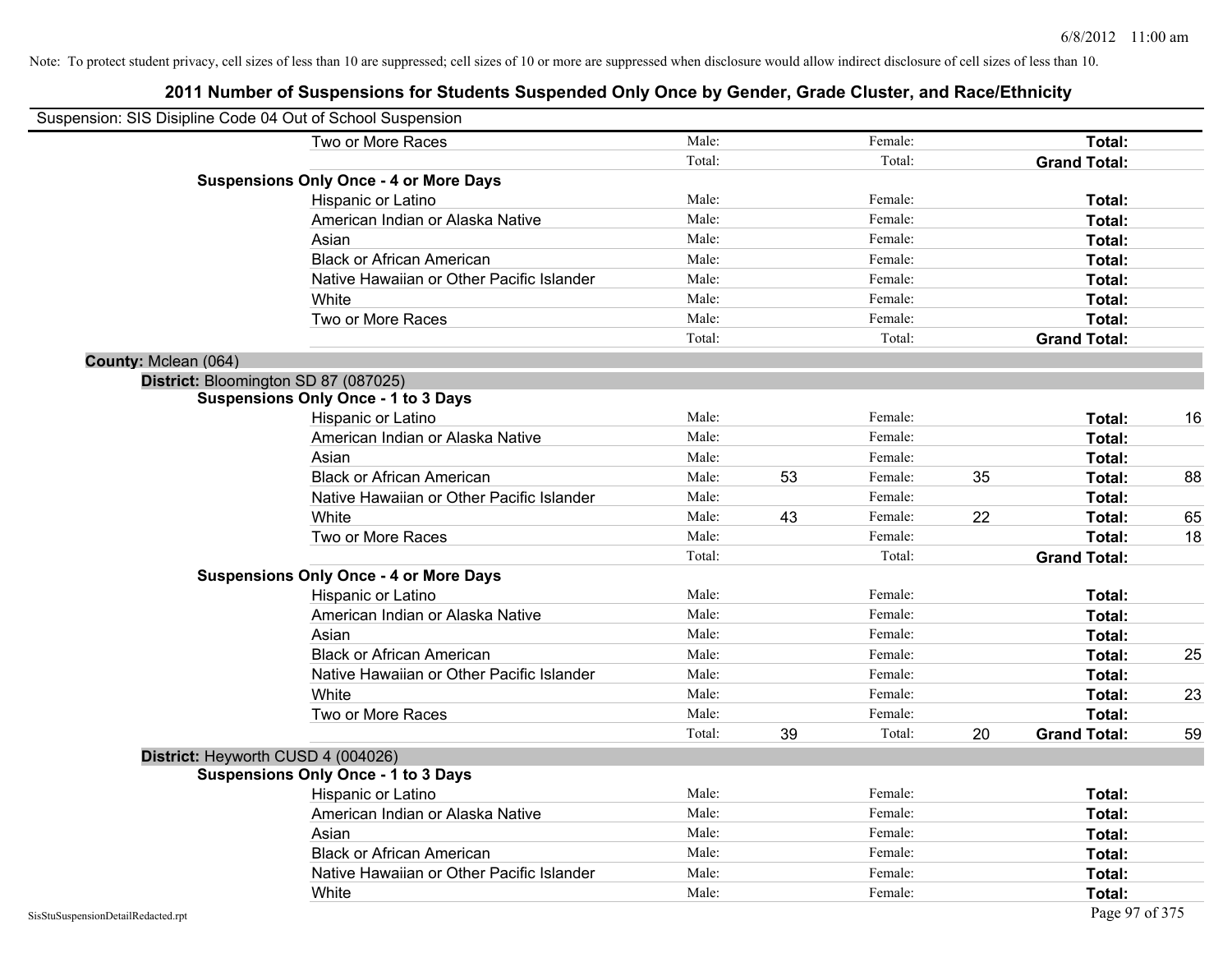| Suspension: SIS Disipline Code 04 Out of School Suspension |                                               |        |    |         |    |                     |     |
|------------------------------------------------------------|-----------------------------------------------|--------|----|---------|----|---------------------|-----|
|                                                            | Two or More Races                             | Male:  |    | Female: |    | Total:              |     |
|                                                            |                                               | Total: |    | Total:  |    | <b>Grand Total:</b> |     |
|                                                            | <b>Suspensions Only Once - 4 or More Days</b> |        |    |         |    |                     |     |
|                                                            | Hispanic or Latino                            | Male:  |    | Female: |    | Total:              |     |
|                                                            | American Indian or Alaska Native              | Male:  |    | Female: |    | Total:              |     |
|                                                            | Asian                                         | Male:  |    | Female: |    | Total:              |     |
|                                                            | <b>Black or African American</b>              | Male:  |    | Female: |    | Total:              |     |
|                                                            | Native Hawaiian or Other Pacific Islander     | Male:  |    | Female: |    | Total:              |     |
|                                                            | White                                         | Male:  |    | Female: |    | Total:              |     |
|                                                            | Two or More Races                             | Male:  |    | Female: |    | Total:              |     |
|                                                            |                                               | Total: |    | Total:  |    | <b>Grand Total:</b> |     |
| District: LeRoy CUSD 2 (002026)                            |                                               |        |    |         |    |                     |     |
|                                                            | <b>Suspensions Only Once - 1 to 3 Days</b>    |        |    |         |    |                     |     |
|                                                            | Hispanic or Latino                            | Male:  |    | Female: |    | Total:              |     |
|                                                            | American Indian or Alaska Native              | Male:  |    | Female: |    | Total:              |     |
|                                                            | Asian                                         | Male:  |    | Female: |    | Total:              |     |
|                                                            | <b>Black or African American</b>              | Male:  |    | Female: |    | Total:              |     |
|                                                            | Native Hawaiian or Other Pacific Islander     | Male:  |    | Female: |    | Total:              |     |
|                                                            | White                                         | Male:  |    | Female: |    | Total:              | 10  |
|                                                            | Two or More Races                             | Male:  |    | Female: |    | Total:              |     |
|                                                            |                                               | Total: |    | Total:  |    | <b>Grand Total:</b> |     |
|                                                            | District: Lexington CUSD 7 (007026)           |        |    |         |    |                     |     |
|                                                            | <b>Suspensions Only Once - 1 to 3 Days</b>    |        |    |         |    |                     |     |
|                                                            | Hispanic or Latino                            | Male:  |    | Female: |    | Total:              |     |
|                                                            | American Indian or Alaska Native              | Male:  |    | Female: |    | Total:              |     |
|                                                            | Asian                                         | Male:  |    | Female: |    | Total:              |     |
|                                                            | <b>Black or African American</b>              | Male:  |    | Female: |    | Total:              |     |
|                                                            | Native Hawaiian or Other Pacific Islander     | Male:  |    | Female: |    | Total:              |     |
|                                                            | White                                         | Male:  |    | Female: |    | Total:              |     |
|                                                            | Two or More Races                             | Male:  |    | Female: |    | Total:              |     |
|                                                            |                                               | Total: |    | Total:  |    | <b>Grand Total:</b> |     |
|                                                            | District: McLean County USD 5 (005026)        |        |    |         |    |                     |     |
|                                                            | <b>Suspensions Only Once - 1 to 3 Days</b>    |        |    |         |    |                     |     |
|                                                            | Hispanic or Latino                            | Male:  | 23 | Female: | 16 | Total:              | 39  |
|                                                            | American Indian or Alaska Native              | Male:  |    | Female: |    | Total:              |     |
|                                                            | Asian                                         | Male:  |    | Female: |    | Total:              |     |
|                                                            | <b>Black or African American</b>              | Male:  | 65 | Female: | 40 | Total:              | 105 |
|                                                            | Native Hawaiian or Other Pacific Islander     | Male:  |    | Female: |    | Total:              |     |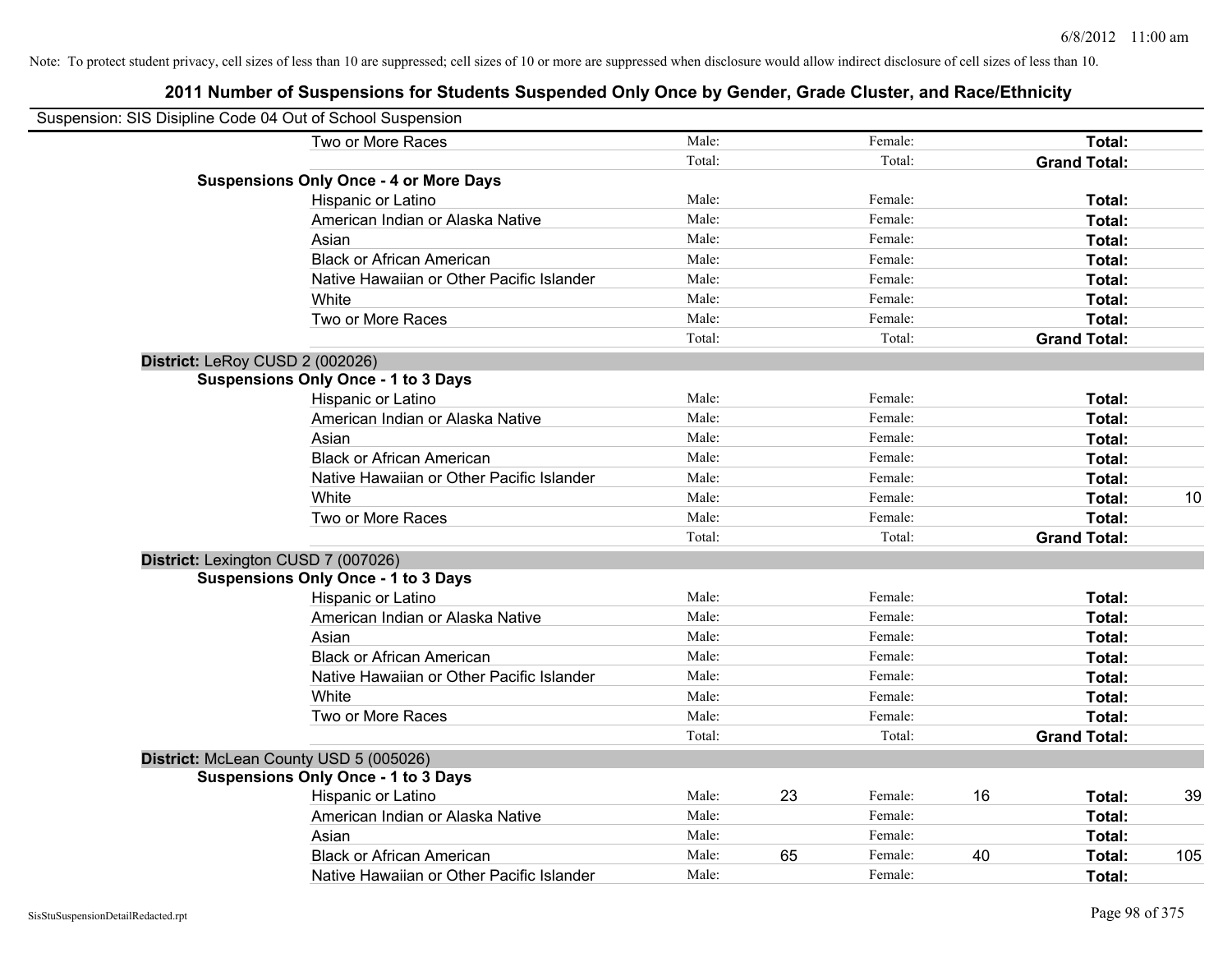|                                    | Suspension: SIS Disipline Code 04 Out of School Suspension |        |     |         |    |                     |     |
|------------------------------------|------------------------------------------------------------|--------|-----|---------|----|---------------------|-----|
|                                    | White                                                      | Male:  | 110 | Female: | 41 | Total:              | 151 |
|                                    | Two or More Races                                          | Male:  |     | Female: |    | Total:              | 18  |
|                                    |                                                            | Total: |     | Total:  |    | <b>Grand Total:</b> |     |
|                                    | <b>Suspensions Only Once - 4 or More Days</b>              |        |     |         |    |                     |     |
|                                    | Hispanic or Latino                                         | Male:  |     | Female: |    | Total:              |     |
|                                    | American Indian or Alaska Native                           | Male:  |     | Female: |    | Total:              |     |
|                                    | Asian                                                      | Male:  |     | Female: |    | Total:              |     |
|                                    | <b>Black or African American</b>                           | Male:  | 20  | Female: | 11 | Total:              | 31  |
|                                    | Native Hawaiian or Other Pacific Islander                  | Male:  |     | Female: |    | <b>Total:</b>       |     |
|                                    | White                                                      | Male:  | 38  | Female: | 16 | Total:              | 54  |
|                                    | Two or More Races                                          | Male:  |     | Female: |    | Total:              |     |
|                                    |                                                            | Total: |     | Total:  |    | <b>Grand Total:</b> | 103 |
|                                    | District: Olympia CUSD 16 (016026)                         |        |     |         |    |                     |     |
|                                    | <b>Suspensions Only Once - 1 to 3 Days</b>                 |        |     |         |    |                     |     |
|                                    | Hispanic or Latino                                         | Male:  |     | Female: |    | Total:              |     |
|                                    | American Indian or Alaska Native                           | Male:  |     | Female: |    | Total:              |     |
|                                    | Asian                                                      | Male:  |     | Female: |    | Total:              |     |
|                                    | <b>Black or African American</b>                           | Male:  |     | Female: |    | Total:              |     |
|                                    | Native Hawaiian or Other Pacific Islander                  | Male:  |     | Female: |    | Total:              |     |
|                                    | White                                                      | Male:  |     | Female: |    | Total:              | 14  |
|                                    | Two or More Races                                          | Male:  |     | Female: |    | Total:              |     |
|                                    |                                                            | Total: |     | Total:  |    | <b>Grand Total:</b> |     |
|                                    | <b>Suspensions Only Once - 4 or More Days</b>              |        |     |         |    |                     |     |
|                                    | Hispanic or Latino                                         | Male:  |     | Female: |    | Total:              |     |
|                                    | American Indian or Alaska Native                           | Male:  |     | Female: |    | Total:              |     |
|                                    | Asian                                                      | Male:  |     | Female: |    | Total:              |     |
|                                    | <b>Black or African American</b>                           | Male:  |     | Female: |    | Total:              |     |
|                                    | Native Hawaiian or Other Pacific Islander                  | Male:  |     | Female: |    | Total:              |     |
|                                    | White                                                      | Male:  |     | Female: |    | Total:              |     |
|                                    | Two or More Races                                          | Male:  |     | Female: |    | Total:              |     |
|                                    |                                                            | Total: |     | Total:  |    | <b>Grand Total:</b> |     |
|                                    | District: Ridgeview CUSD 19 (019026)                       |        |     |         |    |                     |     |
|                                    | <b>Suspensions Only Once - 1 to 3 Days</b>                 |        |     |         |    |                     |     |
|                                    | <b>Hispanic or Latino</b>                                  | Male:  |     | Female: |    | Total:              |     |
|                                    | American Indian or Alaska Native                           | Male:  |     | Female: |    | <b>Total:</b>       |     |
|                                    | Asian                                                      | Male:  |     | Female: |    | Total:              |     |
|                                    | <b>Black or African American</b>                           | Male:  |     | Female: |    | Total:              |     |
|                                    | Native Hawaiian or Other Pacific Islander                  | Male:  |     | Female: |    | Total:              |     |
|                                    | White                                                      | Male:  |     | Female: |    | Total:              | 10  |
| SisStuSuspensionDetailRedacted.rpt |                                                            |        |     |         |    | Page 99 of 375      |     |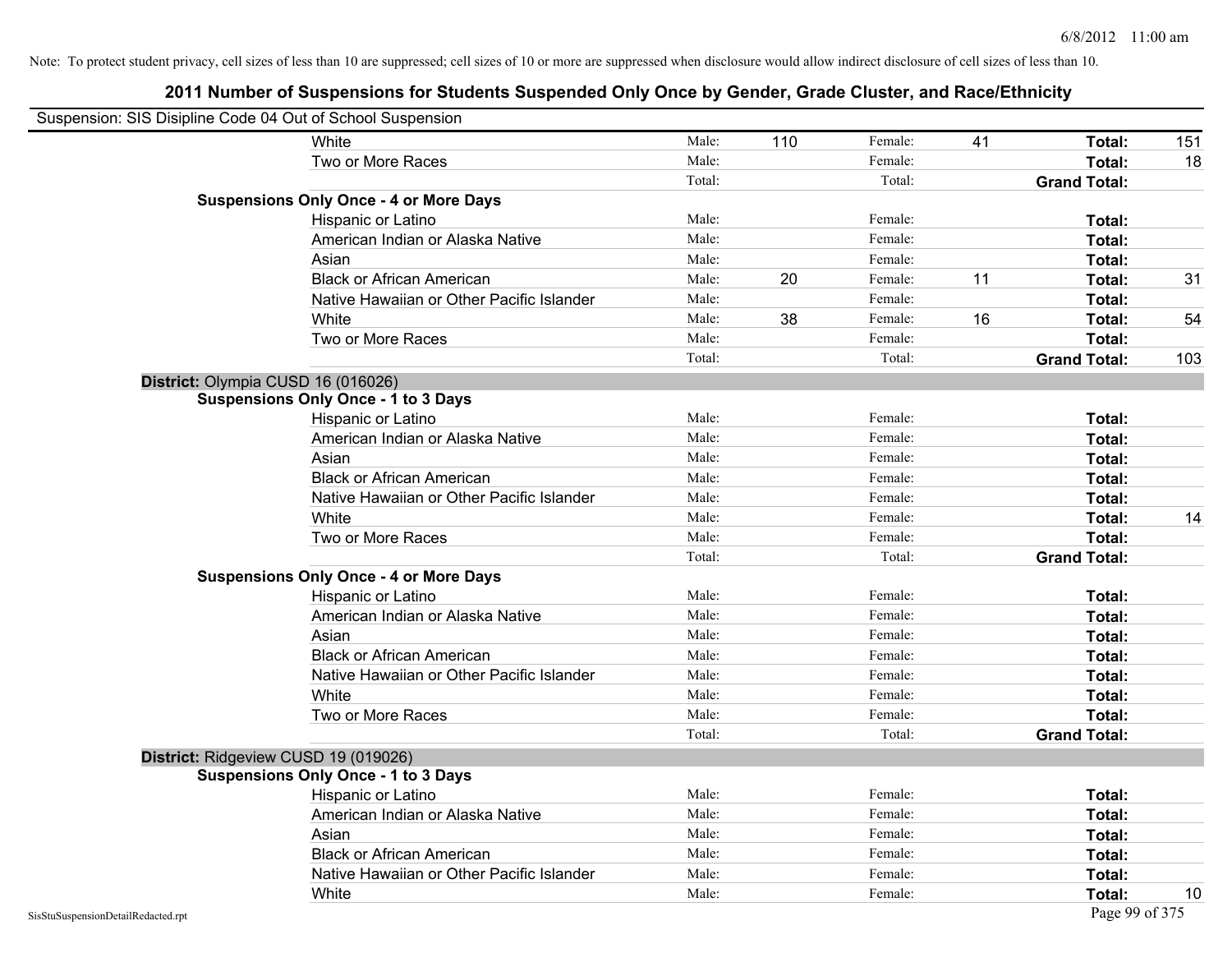|                                 | Suspension: SIS Disipline Code 04 Out of School Suspension |        |    |         |    |                     |    |
|---------------------------------|------------------------------------------------------------|--------|----|---------|----|---------------------|----|
|                                 | Two or More Races                                          | Male:  |    | Female: |    | Total:              |    |
|                                 |                                                            | Total: |    | Total:  |    | <b>Grand Total:</b> |    |
|                                 | <b>Suspensions Only Once - 4 or More Days</b>              |        |    |         |    |                     |    |
|                                 | Hispanic or Latino                                         | Male:  |    | Female: |    | Total:              |    |
|                                 | American Indian or Alaska Native                           | Male:  |    | Female: |    | Total:              |    |
|                                 | Asian                                                      | Male:  |    | Female: |    | Total:              |    |
|                                 | <b>Black or African American</b>                           | Male:  |    | Female: |    | Total:              |    |
|                                 | Native Hawaiian or Other Pacific Islander                  | Male:  |    | Female: |    | Total:              |    |
|                                 | White                                                      | Male:  |    | Female: |    | Total:              |    |
|                                 | Two or More Races                                          | Male:  |    | Female: |    | Total:              |    |
|                                 |                                                            | Total: |    | Total:  |    | <b>Grand Total:</b> |    |
| County: Non-Public School (000) |                                                            |        |    |         |    |                     |    |
|                                 | District: De Witt/Livingston/McLean ROE (000000)           |        |    |         |    |                     |    |
|                                 | <b>Suspensions Only Once - 1 to 3 Days</b>                 |        |    |         |    |                     |    |
|                                 | Hispanic or Latino                                         | Male:  |    | Female: |    | Total:              |    |
|                                 | American Indian or Alaska Native                           | Male:  |    | Female: |    | Total:              |    |
|                                 | Asian                                                      | Male:  |    | Female: |    | Total:              |    |
|                                 | <b>Black or African American</b>                           | Male:  |    | Female: |    | Total:              |    |
|                                 | Native Hawaiian or Other Pacific Islander                  | Male:  |    | Female: |    | Total:              |    |
|                                 | White                                                      | Male:  |    | Female: |    | Total:              |    |
|                                 | Two or More Races                                          | Male:  |    | Female: |    | Total:              |    |
|                                 |                                                            | Total: |    | Total:  |    | <b>Grand Total:</b> |    |
|                                 | <b>Suspensions Only Once - 4 or More Days</b>              |        |    |         |    |                     |    |
|                                 | Hispanic or Latino                                         | Male:  |    | Female: |    | Total:              |    |
|                                 | American Indian or Alaska Native                           | Male:  |    | Female: |    | Total:              |    |
|                                 | Asian                                                      | Male:  |    | Female: |    | Total:              |    |
|                                 | <b>Black or African American</b>                           | Male:  |    | Female: |    | Total:              |    |
|                                 | Native Hawaiian or Other Pacific Islander                  | Male:  |    | Female: |    | Total:              |    |
|                                 | White                                                      | Male:  |    | Female: |    | Total:              |    |
|                                 | Two or More Races                                          | Male:  |    | Female: |    | Total:              |    |
|                                 |                                                            | Total: |    | Total:  |    | <b>Grand Total:</b> |    |
|                                 |                                                            |        |    |         |    |                     |    |
| Region: DuPage ROE (19)         |                                                            |        |    |         |    |                     |    |
| County: Dupage (022)            |                                                            |        |    |         |    |                     |    |
|                                 | District: Addison SD 4 (004002)                            |        |    |         |    |                     |    |
|                                 | <b>Suspensions Only Once - 1 to 3 Days</b>                 |        |    |         |    |                     |    |
|                                 | Hispanic or Latino                                         | Male:  | 18 | Female: | 10 | Total:              | 28 |
|                                 | American Indian or Alaska Native                           | Male:  |    | Female: |    | Total:              |    |
|                                 |                                                            |        |    |         |    |                     |    |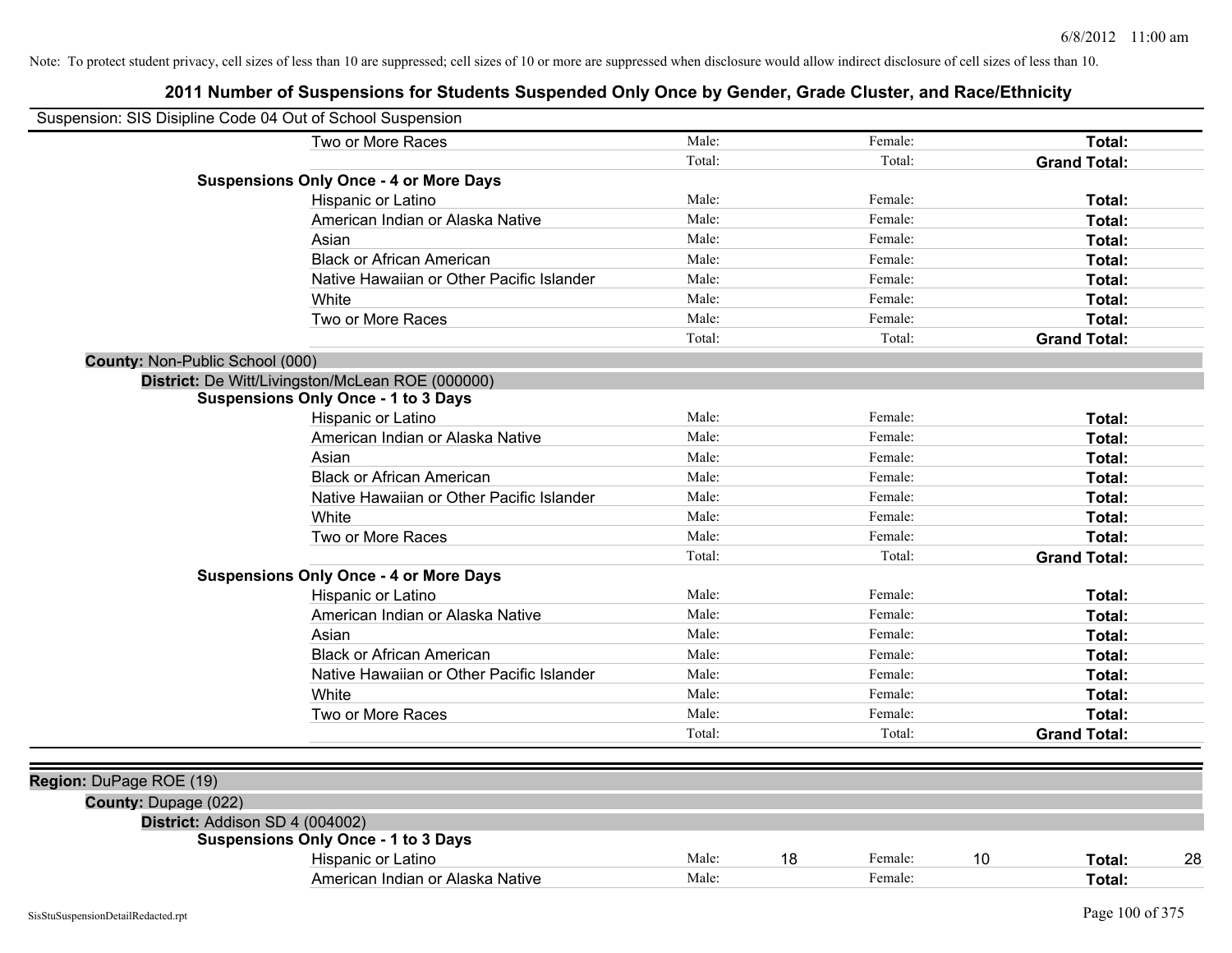| Suspension: SIS Disipline Code 04 Out of School Suspension |                                                |        |         |                     |
|------------------------------------------------------------|------------------------------------------------|--------|---------|---------------------|
|                                                            | Asian                                          | Male:  | Female: | Total:              |
|                                                            | <b>Black or African American</b>               | Male:  | Female: | Total:              |
|                                                            | Native Hawaiian or Other Pacific Islander      | Male:  | Female: | Total:              |
|                                                            | White                                          | Male:  | Female: | Total:              |
|                                                            | Two or More Races                              | Male:  | Female: | Total:              |
|                                                            |                                                | Total: | Total:  | <b>Grand Total:</b> |
|                                                            | <b>Suspensions Only Once - 4 or More Days</b>  |        |         |                     |
|                                                            | Hispanic or Latino                             | Male:  | Female: | Total:              |
|                                                            | American Indian or Alaska Native               | Male:  | Female: | Total:              |
|                                                            | Asian                                          | Male:  | Female: | Total:              |
|                                                            | <b>Black or African American</b>               | Male:  | Female: | Total:              |
|                                                            | Native Hawaiian or Other Pacific Islander      | Male:  | Female: | Total:              |
|                                                            | White                                          | Male:  | Female: | Total:              |
|                                                            | Two or More Races                              | Male:  | Female: | Total:              |
|                                                            |                                                | Total: | Total:  | <b>Grand Total:</b> |
|                                                            | District: Adventist GlenOaks Hospital (024200) |        |         |                     |
|                                                            | <b>Suspensions Only Once - 1 to 3 Days</b>     |        |         |                     |
|                                                            | Hispanic or Latino                             | Male:  | Female: | Total:              |
|                                                            | American Indian or Alaska Native               | Male:  | Female: | Total:              |
|                                                            | Asian                                          | Male:  | Female: | Total:              |
|                                                            | <b>Black or African American</b>               | Male:  | Female: | Total:              |
|                                                            | Native Hawaiian or Other Pacific Islander      | Male:  | Female: | Total:              |
|                                                            | White                                          | Male:  | Female: | Total:              |
|                                                            | Two or More Races                              | Male:  | Female: | Total:              |
|                                                            |                                                | Total: | Total:  | <b>Grand Total:</b> |
| District: Benjamin SD 25 (025002)                          |                                                |        |         |                     |
|                                                            | <b>Suspensions Only Once - 1 to 3 Days</b>     |        |         |                     |
|                                                            | Hispanic or Latino                             | Male:  | Female: | Total:              |
|                                                            | American Indian or Alaska Native               | Male:  | Female: | Total:              |
|                                                            | Asian                                          | Male:  | Female: | Total:              |
|                                                            | <b>Black or African American</b>               | Male:  | Female: | Total:              |
|                                                            | Native Hawaiian or Other Pacific Islander      | Male:  | Female: | Total:              |
|                                                            | White                                          | Male:  | Female: | Total:              |
|                                                            | Two or More Races                              | Male:  | Female: | Total:              |
|                                                            |                                                | Total: | Total:  | <b>Grand Total:</b> |
|                                                            | <b>Suspensions Only Once - 4 or More Days</b>  |        |         |                     |
|                                                            | Hispanic or Latino                             | Male:  | Female: | Total:              |
|                                                            | American Indian or Alaska Native               | Male:  | Female: | Total:              |
|                                                            | Asian                                          | Male:  | Female: | Total:              |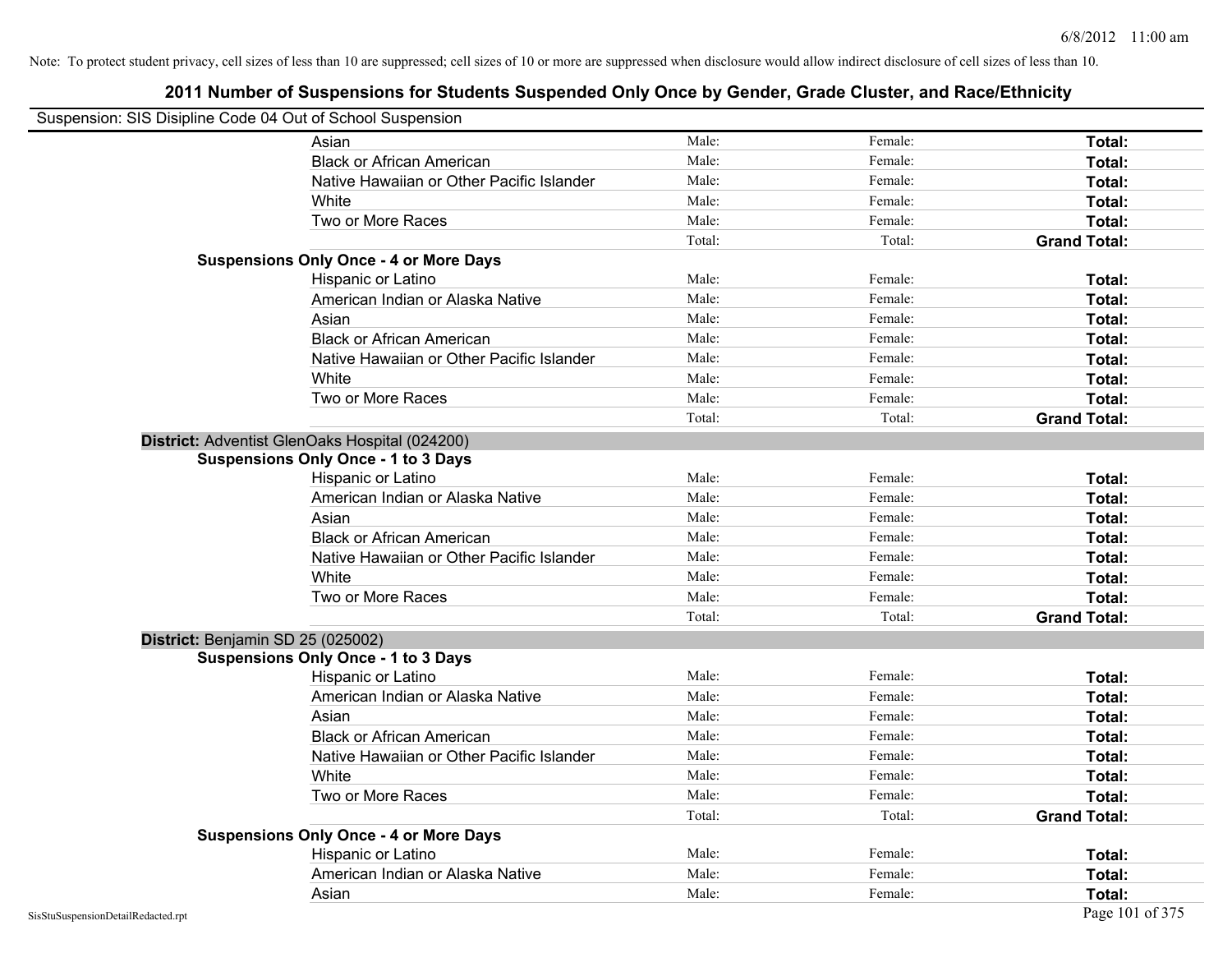| Suspension: SIS Disipline Code 04 Out of School Suspension |                                               |        |    |         |    |                     |    |
|------------------------------------------------------------|-----------------------------------------------|--------|----|---------|----|---------------------|----|
|                                                            | <b>Black or African American</b>              | Male:  |    | Female: |    | Total:              |    |
|                                                            | Native Hawaiian or Other Pacific Islander     | Male:  |    | Female: |    | Total:              |    |
|                                                            | White                                         | Male:  |    | Female: |    | Total:              |    |
|                                                            | Two or More Races                             | Male:  |    | Female: |    | Total:              |    |
|                                                            |                                               | Total: |    | Total:  |    | <b>Grand Total:</b> |    |
|                                                            | District: Bensenville SD 2 (002002)           |        |    |         |    |                     |    |
|                                                            | <b>Suspensions Only Once - 1 to 3 Days</b>    |        |    |         |    |                     |    |
|                                                            | Hispanic or Latino                            | Male:  |    | Female: |    | Total:              | 18 |
|                                                            | American Indian or Alaska Native              | Male:  |    | Female: |    | Total:              |    |
|                                                            | Asian                                         | Male:  |    | Female: |    | Total:              |    |
|                                                            | <b>Black or African American</b>              | Male:  |    | Female: |    | Total:              |    |
|                                                            | Native Hawaiian or Other Pacific Islander     | Male:  |    | Female: |    | Total:              |    |
|                                                            | White                                         | Male:  |    | Female: |    | Total:              |    |
|                                                            | Two or More Races                             | Male:  |    | Female: |    | Total:              |    |
|                                                            |                                               | Total: | 18 | Total:  | 10 | <b>Grand Total:</b> | 28 |
|                                                            | <b>Suspensions Only Once - 4 or More Days</b> |        |    |         |    |                     |    |
|                                                            | Hispanic or Latino                            | Male:  |    | Female: |    | Total:              |    |
|                                                            | American Indian or Alaska Native              | Male:  |    | Female: |    | Total:              |    |
|                                                            | Asian                                         | Male:  |    | Female: |    | Total:              |    |
|                                                            | <b>Black or African American</b>              | Male:  |    | Female: |    | Total:              |    |
|                                                            | Native Hawaiian or Other Pacific Islander     | Male:  |    | Female: |    | Total:              |    |
|                                                            | White                                         | Male:  |    | Female: |    | Total:              |    |
|                                                            | Two or More Races                             | Male:  |    | Female: |    | Total:              |    |
|                                                            |                                               | Total: |    | Total:  |    | <b>Grand Total:</b> |    |
|                                                            | District: Bloomingdale SD 13 (013002)         |        |    |         |    |                     |    |
|                                                            | <b>Suspensions Only Once - 1 to 3 Days</b>    |        |    |         |    |                     |    |
|                                                            | Hispanic or Latino                            | Male:  |    | Female: |    | Total:              |    |
|                                                            | American Indian or Alaska Native              | Male:  |    | Female: |    | Total:              |    |
|                                                            | Asian                                         | Male:  |    | Female: |    | Total:              |    |
|                                                            | <b>Black or African American</b>              | Male:  |    | Female: |    | Total:              |    |
|                                                            | Native Hawaiian or Other Pacific Islander     | Male:  |    | Female: |    | Total:              |    |
|                                                            | White                                         | Male:  |    | Female: |    | Total:              |    |
|                                                            | Two or More Races                             | Male:  |    | Female: |    | Total:              |    |
|                                                            |                                               | Total: |    | Total:  |    | <b>Grand Total:</b> |    |
| <b>District: Butler SD 53 (053002)</b>                     |                                               |        |    |         |    |                     |    |
|                                                            | <b>Suspensions Only Once - 1 to 3 Days</b>    |        |    |         |    |                     |    |
|                                                            | Hispanic or Latino                            | Male:  |    | Female: |    | <b>Total:</b>       |    |
|                                                            | American Indian or Alaska Native              | Male:  |    | Female: |    | Total:              |    |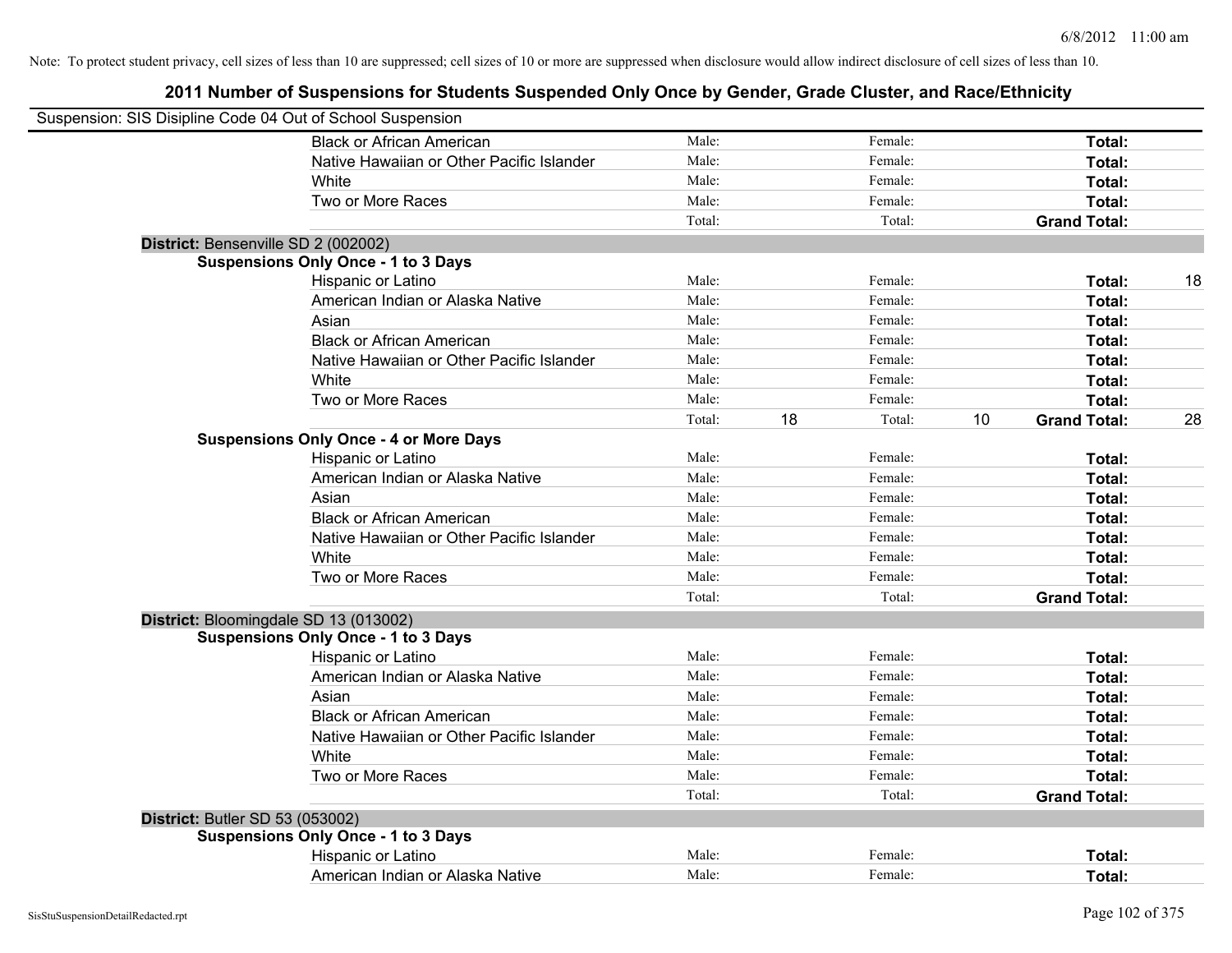|                                    | Suspension: SIS Disipline Code 04 Out of School Suspension |        |    |         |    |                     |    |
|------------------------------------|------------------------------------------------------------|--------|----|---------|----|---------------------|----|
|                                    | Asian                                                      | Male:  |    | Female: |    | Total:              |    |
|                                    | <b>Black or African American</b>                           | Male:  |    | Female: |    | Total:              |    |
|                                    | Native Hawaiian or Other Pacific Islander                  | Male:  |    | Female: |    | Total:              |    |
|                                    | White                                                      | Male:  |    | Female: |    | Total:              |    |
|                                    | Two or More Races                                          | Male:  |    | Female: |    | Total:              |    |
|                                    |                                                            | Total: |    | Total:  |    | <b>Grand Total:</b> |    |
|                                    | District: Cass SD 63 (063002)                              |        |    |         |    |                     |    |
|                                    | <b>Suspensions Only Once - 1 to 3 Days</b>                 |        |    |         |    |                     |    |
|                                    | Hispanic or Latino                                         | Male:  |    | Female: |    | Total:              |    |
|                                    | American Indian or Alaska Native                           | Male:  |    | Female: |    | Total:              |    |
|                                    | Asian                                                      | Male:  |    | Female: |    | Total:              |    |
|                                    | <b>Black or African American</b>                           | Male:  |    | Female: |    | Total:              |    |
|                                    | Native Hawaiian or Other Pacific Islander                  | Male:  |    | Female: |    | Total:              |    |
|                                    | White                                                      | Male:  |    | Female: |    | Total:              | 12 |
|                                    | Two or More Races                                          | Male:  |    | Female: |    | Total:              |    |
|                                    |                                                            | Total: |    | Total:  |    | <b>Grand Total:</b> |    |
|                                    | <b>Suspensions Only Once - 4 or More Days</b>              |        |    |         |    |                     |    |
|                                    | Hispanic or Latino                                         | Male:  |    | Female: |    | Total:              |    |
|                                    | American Indian or Alaska Native                           | Male:  |    | Female: |    | Total:              |    |
|                                    | Asian                                                      | Male:  |    | Female: |    | Total:              |    |
|                                    | <b>Black or African American</b>                           | Male:  |    | Female: |    | Total:              |    |
|                                    | Native Hawaiian or Other Pacific Islander                  | Male:  |    | Female: |    | Total:              |    |
|                                    | White                                                      | Male:  |    | Female: |    | <b>Total:</b>       |    |
|                                    | Two or More Races                                          | Male:  |    | Female: |    | Total:              |    |
|                                    |                                                            | Total: |    | Total:  |    | <b>Grand Total:</b> |    |
|                                    | District: CCSD 180 (180004)                                |        |    |         |    |                     |    |
|                                    | <b>Suspensions Only Once - 1 to 3 Days</b>                 |        |    |         |    |                     |    |
|                                    | Hispanic or Latino                                         | Male:  |    | Female: |    | Total:              |    |
|                                    | American Indian or Alaska Native                           | Male:  |    | Female: |    | <b>Total:</b>       |    |
|                                    | Asian                                                      | Male:  |    | Female: |    | Total:              |    |
|                                    | <b>Black or African American</b>                           | Male:  | 19 | Female: | 12 | Total:              | 31 |
|                                    | Native Hawaiian or Other Pacific Islander                  | Male:  |    | Female: |    | Total:              |    |
|                                    | White                                                      | Male:  |    | Female: |    | <b>Total:</b>       |    |
|                                    | Two or More Races                                          | Male:  |    | Female: |    | <b>Total:</b>       |    |
|                                    |                                                            | Total: |    | Total:  |    | <b>Grand Total:</b> |    |
|                                    | <b>Suspensions Only Once - 4 or More Days</b>              |        |    |         |    |                     |    |
|                                    | Hispanic or Latino                                         | Male:  |    | Female: |    | Total:              |    |
|                                    | American Indian or Alaska Native                           | Male:  |    | Female: |    | Total:              |    |
|                                    | Asian                                                      | Male:  |    | Female: |    | Total:              |    |
| SisStuSuspensionDetailRedacted.rpt |                                                            |        |    |         |    | Page 103 of 375     |    |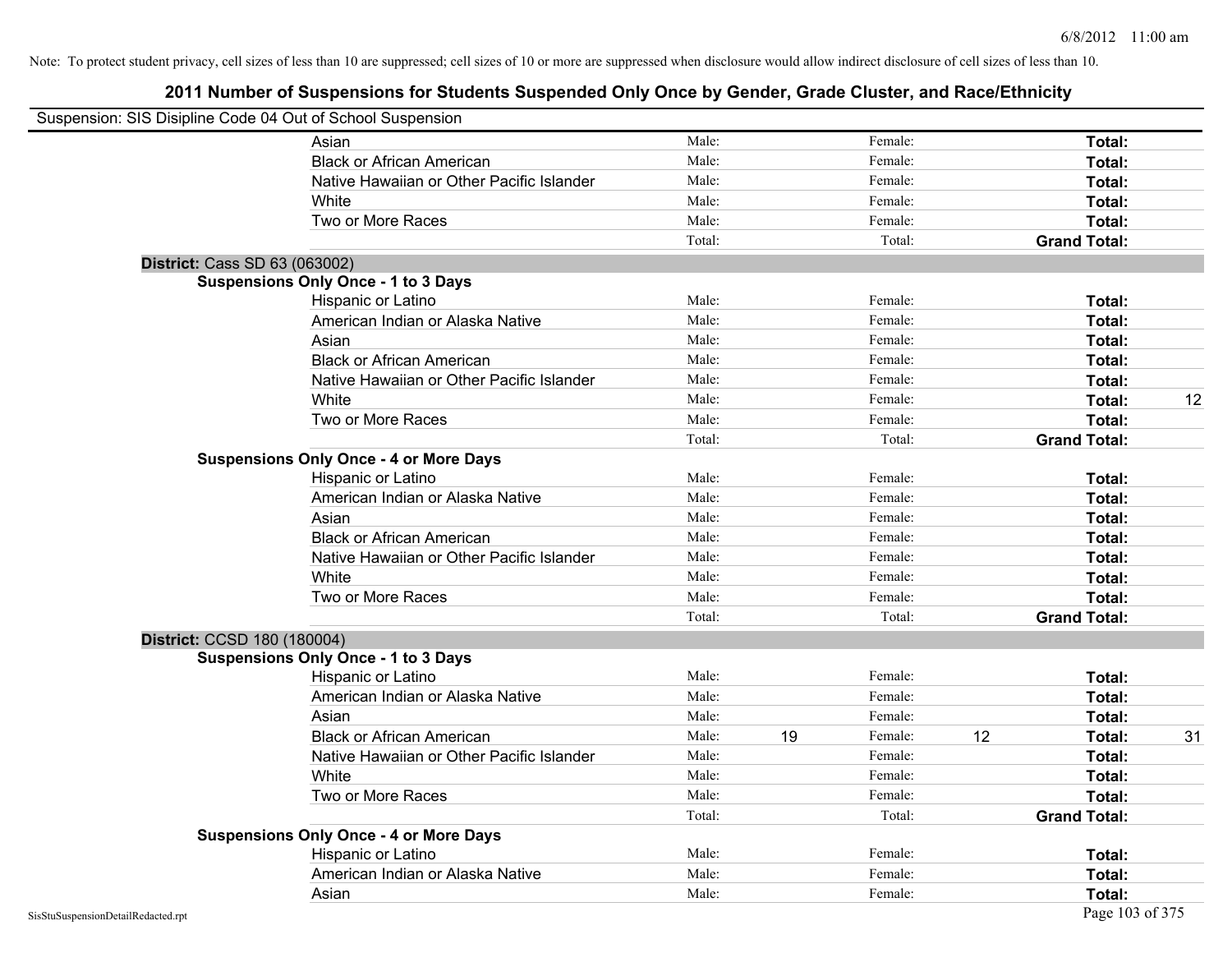| Suspension: SIS Disipline Code 04 Out of School Suspension |                                               |        |         |                     |    |
|------------------------------------------------------------|-----------------------------------------------|--------|---------|---------------------|----|
|                                                            | <b>Black or African American</b>              | Male:  | Female: | Total:              |    |
|                                                            | Native Hawaiian or Other Pacific Islander     | Male:  | Female: | Total:              |    |
|                                                            | White                                         | Male:  | Female: | Total:              |    |
|                                                            | Two or More Races                             | Male:  | Female: | Total:              |    |
|                                                            |                                               | Total: | Total:  | <b>Grand Total:</b> |    |
| District: CCSD 89 (089004)                                 |                                               |        |         |                     |    |
|                                                            | <b>Suspensions Only Once - 1 to 3 Days</b>    |        |         |                     |    |
|                                                            | Hispanic or Latino                            | Male:  | Female: | Total:              |    |
|                                                            | American Indian or Alaska Native              | Male:  | Female: | Total:              |    |
|                                                            | Asian                                         | Male:  | Female: | Total:              |    |
|                                                            | <b>Black or African American</b>              | Male:  | Female: | Total:              |    |
|                                                            | Native Hawaiian or Other Pacific Islander     | Male:  | Female: | Total:              |    |
|                                                            | White                                         | Male:  | Female: | Total:              |    |
|                                                            | Two or More Races                             | Male:  | Female: | Total:              |    |
|                                                            |                                               | Total: | Total:  | <b>Grand Total:</b> | 11 |
| District: CCSD 93 (093004)                                 |                                               |        |         |                     |    |
|                                                            | <b>Suspensions Only Once - 1 to 3 Days</b>    |        |         |                     |    |
|                                                            | Hispanic or Latino                            | Male:  | Female: | Total:              |    |
|                                                            | American Indian or Alaska Native              | Male:  | Female: | Total:              |    |
|                                                            | Asian                                         | Male:  | Female: | Total:              |    |
|                                                            | <b>Black or African American</b>              | Male:  | Female: | Total:              |    |
|                                                            | Native Hawaiian or Other Pacific Islander     | Male:  | Female: | Total:              |    |
|                                                            | White                                         | Male:  | Female: | Total:              |    |
|                                                            | Two or More Races                             | Male:  | Female: | Total:              |    |
|                                                            |                                               | Total: | Total:  | <b>Grand Total:</b> |    |
|                                                            | <b>Suspensions Only Once - 4 or More Days</b> |        |         |                     |    |
|                                                            | Hispanic or Latino                            | Male:  | Female: | Total:              |    |
|                                                            | American Indian or Alaska Native              | Male:  | Female: | Total:              |    |
|                                                            | Asian                                         | Male:  | Female: | Total:              |    |
|                                                            | <b>Black or African American</b>              | Male:  | Female: | Total:              |    |
|                                                            | Native Hawaiian or Other Pacific Islander     | Male:  | Female: | Total:              |    |
|                                                            | White                                         | Male:  | Female: | Total:              |    |
|                                                            | Two or More Races                             | Male:  | Female: | Total:              |    |
|                                                            |                                               | Total: | Total:  | <b>Grand Total:</b> |    |
|                                                            | District: Center Cass SD 66 (066002)          |        |         |                     |    |
|                                                            | <b>Suspensions Only Once - 1 to 3 Days</b>    |        |         |                     |    |
|                                                            | Hispanic or Latino                            | Male:  | Female: | Total:              |    |
|                                                            | American Indian or Alaska Native              | Male:  | Female: | Total:              |    |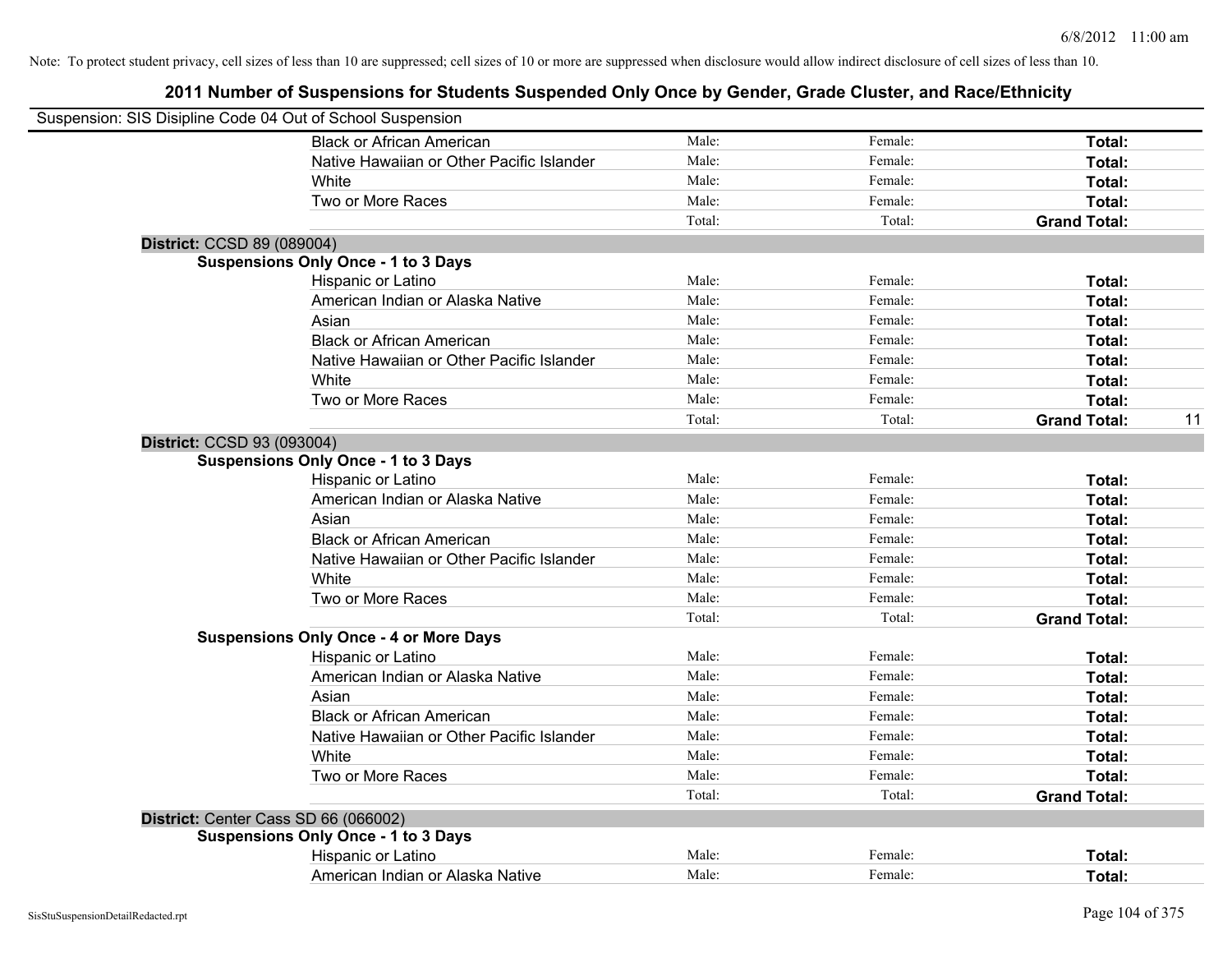| Suspension: SIS Disipline Code 04 Out of School Suspension |  |
|------------------------------------------------------------|--|
|------------------------------------------------------------|--|

| <b>Propondict:</b> Oil Digiting Ocap 0 Foat of Concor Cappondicti |                                               |        |    |         |    |                     |    |
|-------------------------------------------------------------------|-----------------------------------------------|--------|----|---------|----|---------------------|----|
|                                                                   | Asian                                         | Male:  |    | Female: |    | Total:              |    |
|                                                                   | <b>Black or African American</b>              | Male:  |    | Female: |    | Total:              |    |
|                                                                   | Native Hawaiian or Other Pacific Islander     | Male:  |    | Female: |    | Total:              |    |
|                                                                   | White                                         | Male:  |    | Female: |    | Total:              |    |
|                                                                   | Two or More Races                             | Male:  |    | Female: |    | Total:              |    |
|                                                                   |                                               | Total: |    | Total:  |    | <b>Grand Total:</b> |    |
|                                                                   | <b>Suspensions Only Once - 4 or More Days</b> |        |    |         |    |                     |    |
|                                                                   | Hispanic or Latino                            | Male:  |    | Female: |    | Total:              |    |
|                                                                   | American Indian or Alaska Native              | Male:  |    | Female: |    | Total:              |    |
|                                                                   | Asian                                         | Male:  |    | Female: |    | Total:              |    |
|                                                                   | <b>Black or African American</b>              | Male:  |    | Female: |    | Total:              |    |
|                                                                   | Native Hawaiian or Other Pacific Islander     | Male:  |    | Female: |    | Total:              |    |
|                                                                   | White                                         | Male:  |    | Female: |    | Total:              |    |
|                                                                   | Two or More Races                             | Male:  |    | Female: |    | Total:              |    |
|                                                                   |                                               | Total: |    | Total:  |    | <b>Grand Total:</b> |    |
| District: CHSD 94 (094016)                                        |                                               |        |    |         |    |                     |    |
|                                                                   | <b>Suspensions Only Once - 1 to 3 Days</b>    |        |    |         |    |                     |    |
|                                                                   | Hispanic or Latino                            | Male:  | 15 | Female: | 12 | Total:              | 27 |
|                                                                   | American Indian or Alaska Native              | Male:  |    | Female: |    | Total:              |    |
|                                                                   | Asian                                         | Male:  |    | Female: |    | Total:              |    |
|                                                                   | <b>Black or African American</b>              | Male:  |    | Female: |    | Total:              |    |
|                                                                   | Native Hawaiian or Other Pacific Islander     | Male:  |    | Female: |    | Total:              |    |
|                                                                   | White                                         | Male:  |    | Female: |    | Total:              | 14 |
|                                                                   | Two or More Races                             | Male:  |    | Female: |    | Total:              |    |
|                                                                   |                                               | Total: |    | Total:  |    | <b>Grand Total:</b> |    |
|                                                                   | <b>Suspensions Only Once - 4 or More Days</b> |        |    |         |    |                     |    |
|                                                                   | Hispanic or Latino                            | Male:  | 28 | Female: | 17 | Total:              | 45 |
|                                                                   | American Indian or Alaska Native              | Male:  |    | Female: |    | Total:              |    |
|                                                                   | Asian                                         | Male:  |    | Female: |    | Total:              |    |
|                                                                   | <b>Black or African American</b>              | Male:  |    | Female: |    | Total:              |    |
|                                                                   | Native Hawaiian or Other Pacific Islander     | Male:  |    | Female: |    | Total:              |    |
|                                                                   | White                                         | Male:  |    | Female: |    | Total:              | 14 |
|                                                                   | Two or More Races                             | Male:  |    | Female: |    | Total:              |    |
|                                                                   |                                               | Total: |    | Total:  |    | <b>Grand Total:</b> |    |
| District: CHSD 99 (099016)                                        |                                               |        |    |         |    |                     |    |
|                                                                   | <b>Suspensions Only Once - 1 to 3 Days</b>    |        |    |         |    |                     |    |
|                                                                   | Hispanic or Latino                            | Male:  |    | Female: |    | Total:              | 21 |
|                                                                   | American Indian or Alaska Native              | Male:  |    | Female: |    | Total:              |    |
|                                                                   | Asian                                         | Male:  |    | Female: |    | Total:              |    |
| SisStuSuspensionDetailRedacted.rpt                                |                                               |        |    |         |    | Page 105 of 375     |    |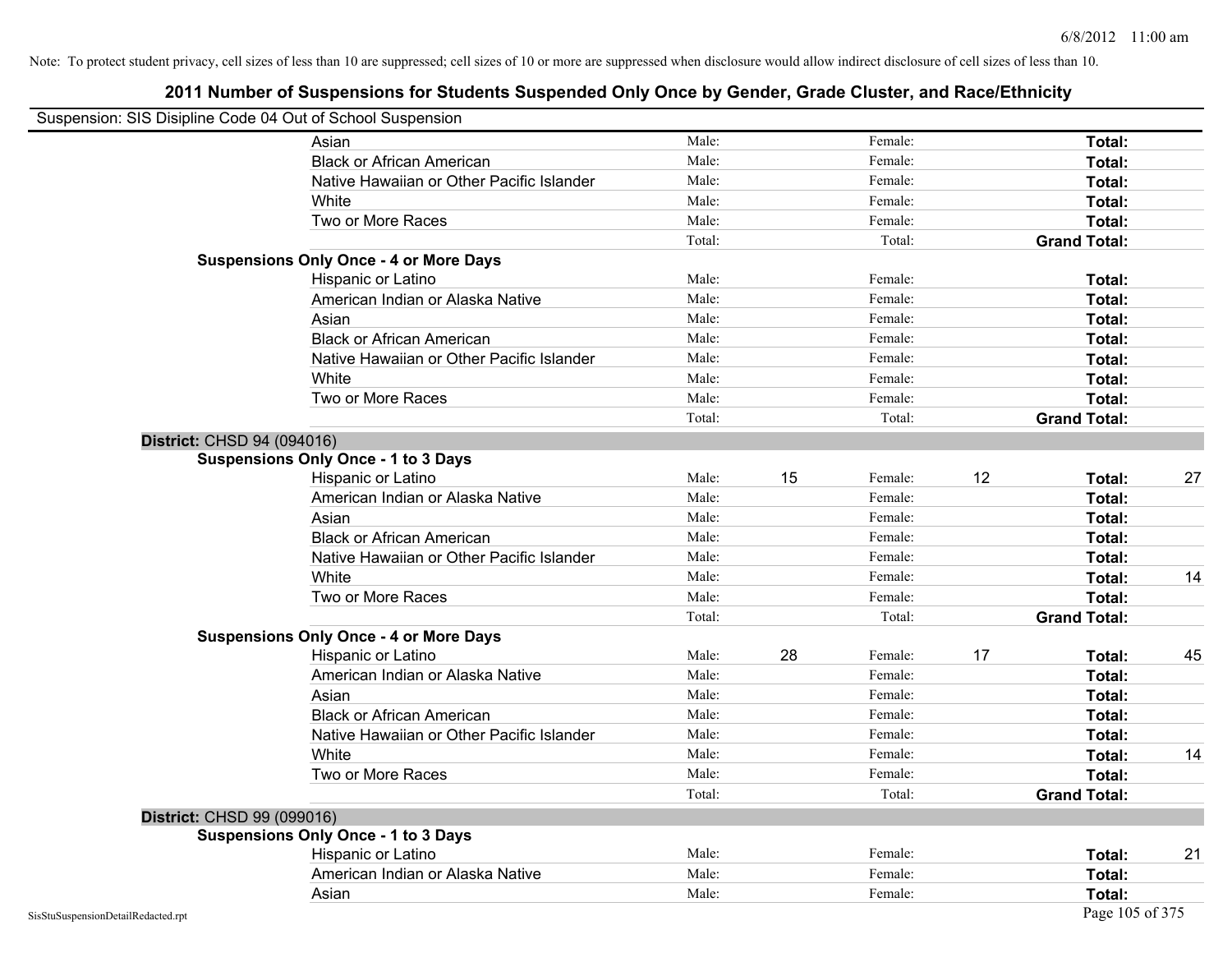| Suspension: SIS Disipline Code 04 Out of School Suspension |                                               |        |    |         |    |                     |     |
|------------------------------------------------------------|-----------------------------------------------|--------|----|---------|----|---------------------|-----|
|                                                            | <b>Black or African American</b>              | Male:  |    | Female: |    | Total:              | 29  |
|                                                            | Native Hawaiian or Other Pacific Islander     | Male:  |    | Female: |    | Total:              |     |
|                                                            | White                                         | Male:  | 35 | Female: | 16 | Total:              | 51  |
|                                                            | Two or More Races                             | Male:  |    | Female: |    | Total:              | 10  |
|                                                            |                                               | Total: |    | Total:  |    | <b>Grand Total:</b> |     |
|                                                            | <b>Suspensions Only Once - 4 or More Days</b> |        |    |         |    |                     |     |
|                                                            | Hispanic or Latino                            | Male:  |    | Female: |    | Total:              | 19  |
|                                                            | American Indian or Alaska Native              | Male:  |    | Female: |    | Total:              |     |
|                                                            | Asian                                         | Male:  |    | Female: |    | Total:              |     |
|                                                            | <b>Black or African American</b>              | Male:  | 18 | Female: | 11 | Total:              | 29  |
|                                                            | Native Hawaiian or Other Pacific Islander     | Male:  |    | Female: |    | Total:              |     |
|                                                            | White                                         | Male:  | 43 | Female: | 11 | Total:              | 54  |
|                                                            | Two or More Races                             | Male:  |    | Female: |    | Total:              |     |
|                                                            |                                               | Total: | 84 | Total:  | 33 | <b>Grand Total:</b> | 117 |
|                                                            | District: Coop Assoc for Spec Educ (041061)   |        |    |         |    |                     |     |
|                                                            | <b>Suspensions Only Once - 1 to 3 Days</b>    |        |    |         |    |                     |     |
|                                                            | Hispanic or Latino                            | Male:  |    | Female: |    | Total:              |     |
|                                                            | American Indian or Alaska Native              | Male:  |    | Female: |    | Total:              |     |
|                                                            | Asian                                         | Male:  |    | Female: |    | Total:              |     |
|                                                            | <b>Black or African American</b>              | Male:  |    | Female: |    | Total:              |     |
|                                                            | Native Hawaiian or Other Pacific Islander     | Male:  |    | Female: |    | Total:              |     |
|                                                            | White                                         | Male:  |    | Female: |    | Total:              |     |
|                                                            | Two or More Races                             | Male:  |    | Female: |    | Total:              |     |
|                                                            |                                               | Total: |    | Total:  |    | <b>Grand Total:</b> |     |
|                                                            | <b>Suspensions Only Once - 4 or More Days</b> |        |    |         |    |                     |     |
|                                                            | Hispanic or Latino                            | Male:  |    | Female: |    | Total:              |     |
|                                                            | American Indian or Alaska Native              | Male:  |    | Female: |    | Total:              |     |
|                                                            | Asian                                         | Male:  |    | Female: |    | Total:              |     |
|                                                            | <b>Black or African American</b>              | Male:  |    | Female: |    | Total:              |     |
|                                                            | Native Hawaiian or Other Pacific Islander     | Male:  |    | Female: |    | Total:              |     |
|                                                            | White                                         | Male:  |    | Female: |    | Total:              |     |
|                                                            | Two or More Races                             | Male:  |    | Female: |    | Total:              |     |
|                                                            |                                               | Total: |    | Total:  |    | <b>Grand Total:</b> |     |
| District: CUSD 200 (200026)                                |                                               |        |    |         |    |                     |     |
|                                                            | <b>Suspensions Only Once - 1 to 3 Days</b>    |        |    |         |    |                     |     |
|                                                            | Hispanic or Latino                            | Male:  | 23 | Female: | 12 | Total:              | 35  |
|                                                            | American Indian or Alaska Native              | Male:  |    | Female: |    | Total:              |     |
|                                                            | Asian                                         | Male:  |    | Female: |    | Total:              |     |
|                                                            | <b>Black or African American</b>              | Male:  | 22 | Female: | 12 | Total:              | 34  |
| SisStuSuspensionDetailRedacted.rpt                         |                                               |        |    |         |    | Page 106 of 375     |     |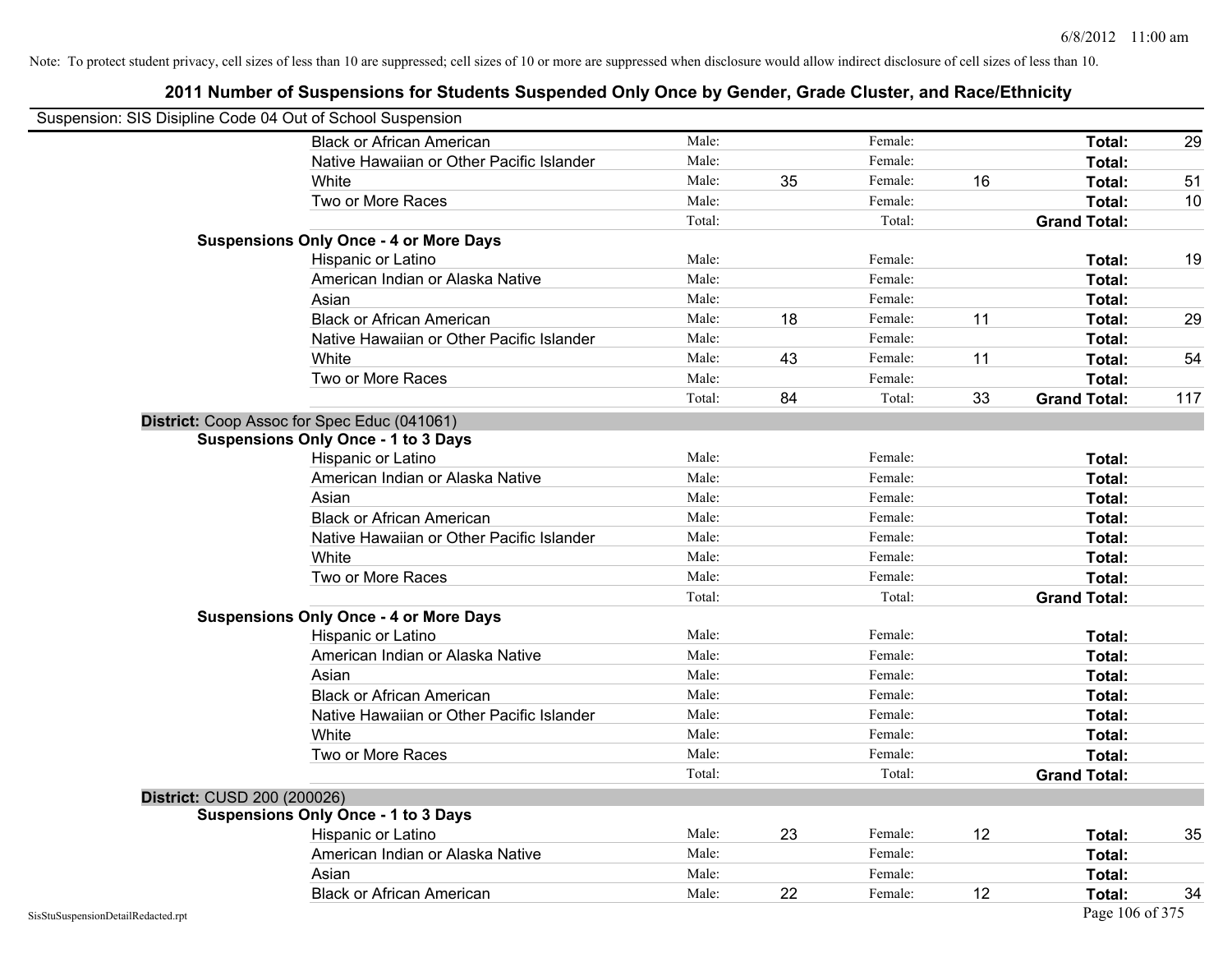| Suspension: SIS Disipline Code 04 Out of School Suspension |                                               |        |    |         |    |                     |     |
|------------------------------------------------------------|-----------------------------------------------|--------|----|---------|----|---------------------|-----|
|                                                            | Native Hawaiian or Other Pacific Islander     | Male:  |    | Female: |    | Total:              |     |
|                                                            | White                                         | Male:  | 50 | Female: | 14 | Total:              | 64  |
|                                                            | Two or More Races                             | Male:  |    | Female: |    | Total:              |     |
|                                                            |                                               | Total: |    | Total:  |    | <b>Grand Total:</b> | 150 |
|                                                            | <b>Suspensions Only Once - 4 or More Days</b> |        |    |         |    |                     |     |
|                                                            | Hispanic or Latino                            | Male:  |    | Female: |    | Total:              | 18  |
|                                                            | American Indian or Alaska Native              | Male:  |    | Female: |    | Total:              |     |
|                                                            | Asian                                         | Male:  |    | Female: |    | Total:              |     |
|                                                            | <b>Black or African American</b>              | Male:  |    | Female: |    | Total:              | 16  |
|                                                            | Native Hawaiian or Other Pacific Islander     | Male:  |    | Female: |    | Total:              |     |
|                                                            | White                                         | Male:  |    | Female: |    | Total:              | 31  |
|                                                            | Two or More Races                             | Male:  |    | Female: |    | Total:              |     |
|                                                            |                                               | Total: |    | Total:  |    | <b>Grand Total:</b> |     |
| District: CUSD 201 (201026)                                |                                               |        |    |         |    |                     |     |
|                                                            | <b>Suspensions Only Once - 1 to 3 Days</b>    |        |    |         |    |                     |     |
|                                                            | Hispanic or Latino                            | Male:  |    | Female: |    | Total:              |     |
|                                                            | American Indian or Alaska Native              | Male:  |    | Female: |    | Total:              |     |
|                                                            | Asian                                         | Male:  |    | Female: |    | Total:              |     |
|                                                            | <b>Black or African American</b>              | Male:  |    | Female: |    | Total:              |     |
|                                                            | Native Hawaiian or Other Pacific Islander     | Male:  |    | Female: |    | Total:              |     |
|                                                            | White                                         | Male:  | 39 | Female: | 10 | Total:              | 49  |
|                                                            | Two or More Races                             | Male:  |    | Female: |    | Total:              |     |
|                                                            |                                               | Total: |    | Total:  |    | <b>Grand Total:</b> | 67  |
|                                                            | <b>Suspensions Only Once - 4 or More Days</b> |        |    |         |    |                     |     |
|                                                            | Hispanic or Latino                            | Male:  |    | Female: |    | Total:              |     |
|                                                            | American Indian or Alaska Native              | Male:  |    | Female: |    | Total:              |     |
|                                                            | Asian                                         | Male:  |    | Female: |    | Total:              |     |
|                                                            | <b>Black or African American</b>              | Male:  |    | Female: |    | Total:              |     |
|                                                            | Native Hawaiian or Other Pacific Islander     | Male:  |    | Female: |    | Total:              |     |
|                                                            | White                                         | Male:  |    | Female: |    | Total:              |     |
|                                                            | Two or More Races                             | Male:  |    | Female: |    | Total:              |     |
|                                                            |                                               | Total: |    | Total:  |    | <b>Grand Total:</b> |     |
| District: Darien SD 61 (061002)                            |                                               |        |    |         |    |                     |     |
|                                                            | <b>Suspensions Only Once - 1 to 3 Days</b>    |        |    |         |    |                     |     |
|                                                            | Hispanic or Latino                            | Male:  |    | Female: |    | Total:              |     |
|                                                            | American Indian or Alaska Native              | Male:  |    | Female: |    | Total:              |     |
|                                                            | Asian                                         | Male:  |    | Female: |    | Total:              |     |
|                                                            | <b>Black or African American</b>              | Male:  |    | Female: |    | Total:              |     |
|                                                            | Native Hawaiian or Other Pacific Islander     | Male:  |    | Female: |    | Total:              |     |
| SisStuSuspensionDetailRedacted.rpt                         |                                               |        |    |         |    | Page 107 of 375     |     |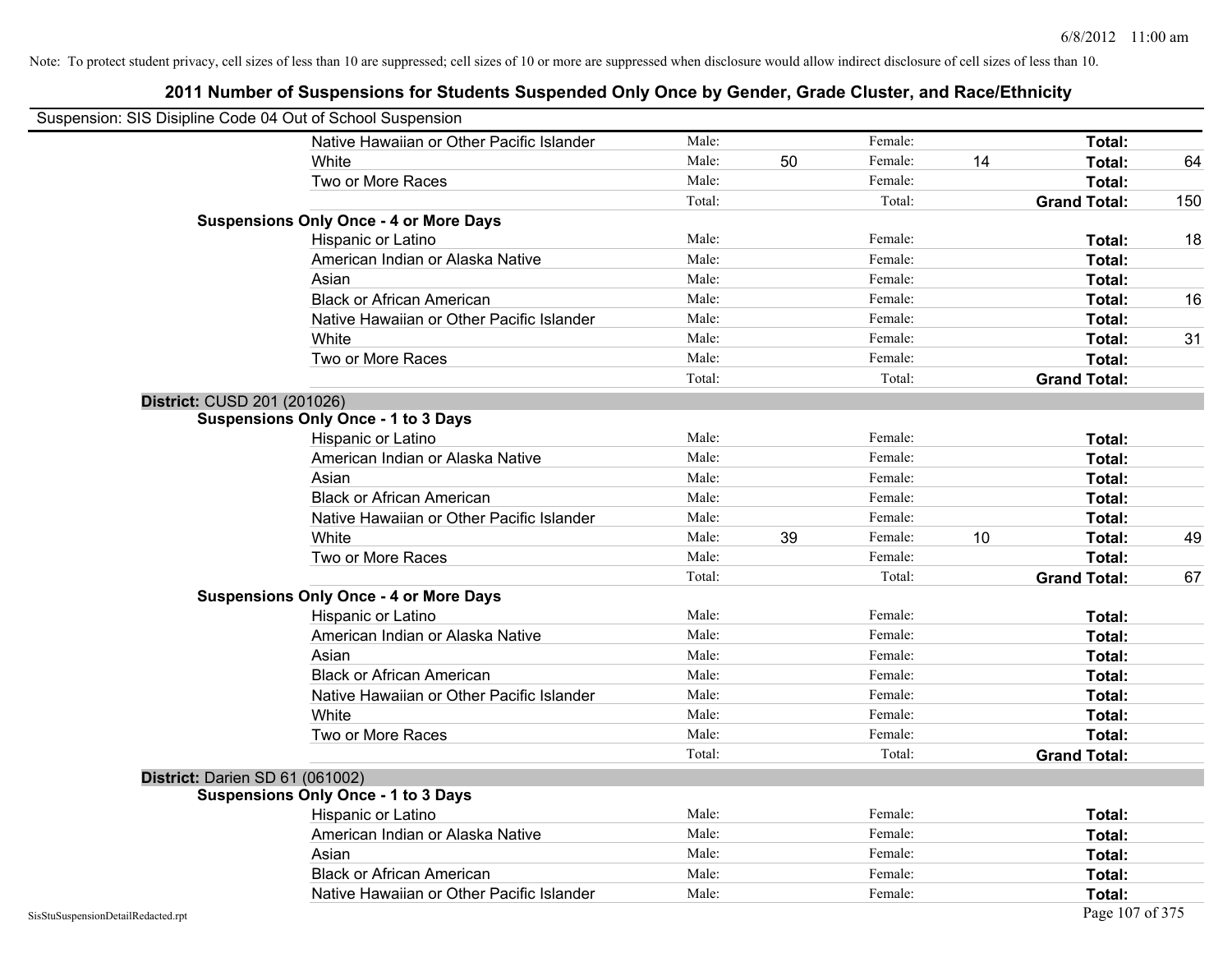|                                    | Suspension: SIS Disipline Code 04 Out of School Suspension |        |    |         |    |                     |    |
|------------------------------------|------------------------------------------------------------|--------|----|---------|----|---------------------|----|
|                                    | White                                                      | Male:  |    | Female: |    | Total:              |    |
|                                    | Two or More Races                                          | Male:  |    | Female: |    | Total:              |    |
|                                    |                                                            | Total: |    | Total:  |    | <b>Grand Total:</b> |    |
|                                    | <b>Suspensions Only Once - 4 or More Days</b>              |        |    |         |    |                     |    |
|                                    | Hispanic or Latino                                         | Male:  |    | Female: |    | Total:              |    |
|                                    | American Indian or Alaska Native                           | Male:  |    | Female: |    | Total:              |    |
|                                    | Asian                                                      | Male:  |    | Female: |    | Total:              |    |
|                                    | <b>Black or African American</b>                           | Male:  |    | Female: |    | Total:              |    |
|                                    | Native Hawaiian or Other Pacific Islander                  | Male:  |    | Female: |    | Total:              |    |
|                                    | White                                                      | Male:  |    | Female: |    | Total:              |    |
|                                    | Two or More Races                                          | Male:  |    | Female: |    | Total:              |    |
|                                    |                                                            | Total: |    | Total:  |    | <b>Grand Total:</b> |    |
|                                    | District: Downers Grove GSD 58 (058002)                    |        |    |         |    |                     |    |
|                                    | <b>Suspensions Only Once - 1 to 3 Days</b>                 |        |    |         |    |                     |    |
|                                    | Hispanic or Latino                                         | Male:  |    | Female: |    | Total:              |    |
|                                    | American Indian or Alaska Native                           | Male:  |    | Female: |    | Total:              |    |
|                                    | Asian                                                      | Male:  |    | Female: |    | Total:              |    |
|                                    | <b>Black or African American</b>                           | Male:  |    | Female: |    | Total:              |    |
|                                    | Native Hawaiian or Other Pacific Islander                  | Male:  |    | Female: |    | Total:              |    |
|                                    | White                                                      | Male:  |    | Female: |    | Total:              | 13 |
|                                    | Two or More Races                                          | Male:  |    | Female: |    | Total:              |    |
|                                    |                                                            | Total: |    | Total:  |    | <b>Grand Total:</b> |    |
|                                    | <b>Suspensions Only Once - 4 or More Days</b>              |        |    |         |    |                     |    |
|                                    | Hispanic or Latino                                         | Male:  |    | Female: |    | Total:              |    |
|                                    | American Indian or Alaska Native                           | Male:  |    | Female: |    | Total:              |    |
|                                    | Asian                                                      | Male:  |    | Female: |    | Total:              |    |
|                                    | <b>Black or African American</b>                           | Male:  |    | Female: |    | Total:              |    |
|                                    | Native Hawaiian or Other Pacific Islander                  | Male:  |    | Female: |    | Total:              |    |
|                                    | White                                                      | Male:  |    | Female: |    | Total:              |    |
|                                    | Two or More Races                                          | Male:  |    | Female: |    | Total:              |    |
|                                    |                                                            | Total: |    | Total:  |    | <b>Grand Total:</b> |    |
|                                    | District: DuPage HSD 88 (088016)                           |        |    |         |    |                     |    |
|                                    | <b>Suspensions Only Once - 1 to 3 Days</b>                 |        |    |         |    |                     |    |
|                                    | Hispanic or Latino                                         | Male:  | 41 | Female: | 26 | Total:              | 67 |
|                                    | American Indian or Alaska Native                           | Male:  |    | Female: |    | Total:              |    |
|                                    | Asian                                                      | Male:  |    | Female: |    | Total:              |    |
|                                    | <b>Black or African American</b>                           | Male:  | 18 | Female: | 11 | Total:              | 29 |
|                                    | Native Hawaiian or Other Pacific Islander                  | Male:  |    | Female: |    | Total:              |    |
|                                    | White                                                      | Male:  | 36 | Female: | 18 | Total:              | 54 |
| SisStuSuspensionDetailRedacted.rpt |                                                            |        |    |         |    | Page 108 of 375     |    |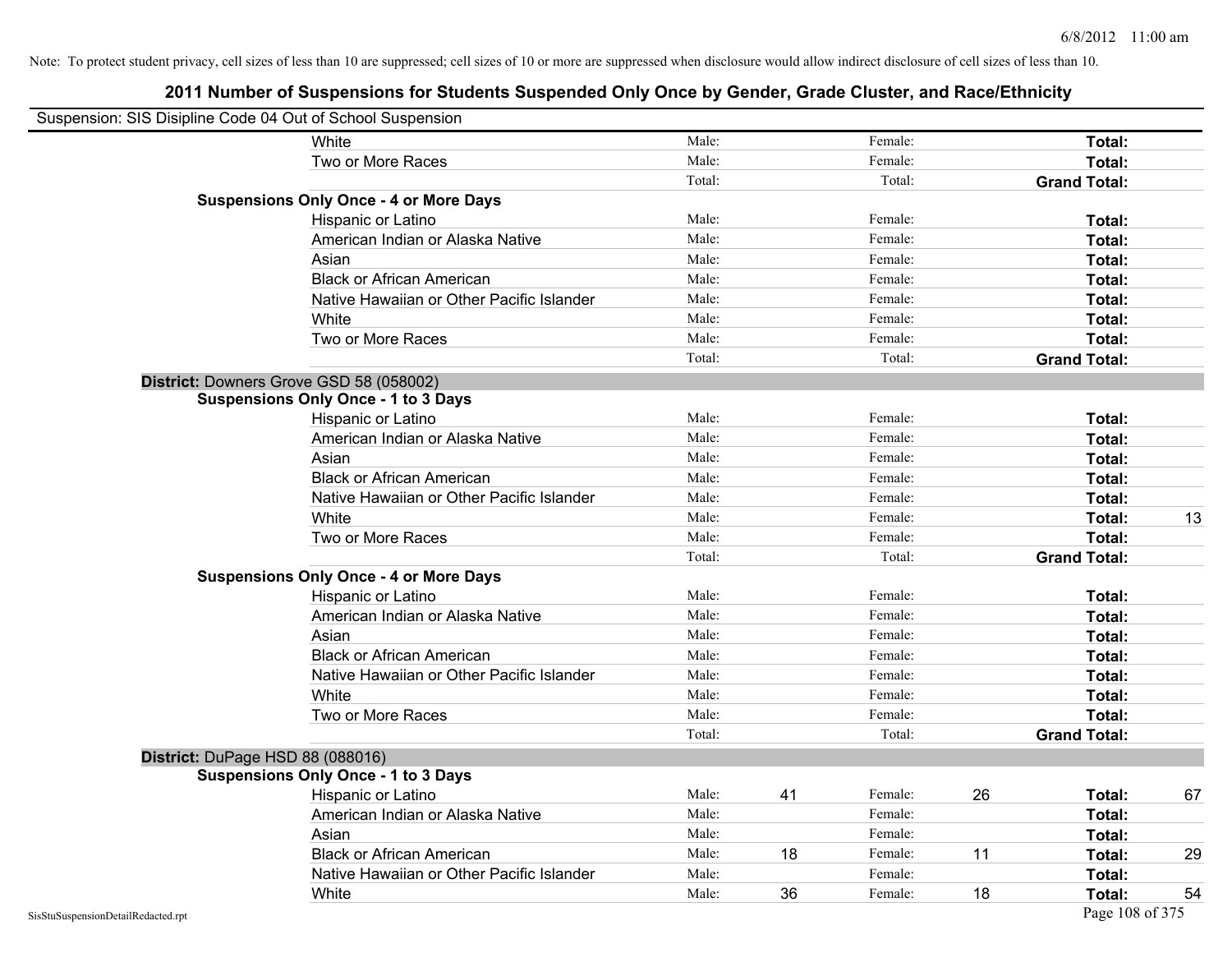| Suspension: SIS Disipline Code 04 Out of School Suspension |                                               |        |    |         |    |                     |    |
|------------------------------------------------------------|-----------------------------------------------|--------|----|---------|----|---------------------|----|
|                                                            | Two or More Races                             | Male:  |    | Female: |    | Total:              |    |
|                                                            |                                               | Total: |    | Total:  |    | <b>Grand Total:</b> |    |
|                                                            | <b>Suspensions Only Once - 4 or More Days</b> |        |    |         |    |                     |    |
|                                                            | Hispanic or Latino                            | Male:  | 26 | Female: | 12 | Total:              | 38 |
|                                                            | American Indian or Alaska Native              | Male:  |    | Female: |    | Total:              |    |
|                                                            | Asian                                         | Male:  |    | Female: |    | Total:              |    |
|                                                            | <b>Black or African American</b>              | Male:  |    | Female: |    | Total:              | 16 |
|                                                            | Native Hawaiian or Other Pacific Islander     | Male:  |    | Female: |    | Total:              |    |
|                                                            | White                                         | Male:  |    | Female: |    | Total:              | 13 |
|                                                            | Two or More Races                             | Male:  |    | Female: |    | Total:              |    |
|                                                            |                                               | Total: |    | Total:  |    | <b>Grand Total:</b> |    |
|                                                            | District: Elmhurst SD 205 (205026)            |        |    |         |    |                     |    |
|                                                            | <b>Suspensions Only Once - 1 to 3 Days</b>    |        |    |         |    |                     |    |
|                                                            | Hispanic or Latino                            | Male:  |    | Female: |    | Total:              | 19 |
|                                                            | American Indian or Alaska Native              | Male:  |    | Female: |    | Total:              |    |
|                                                            | Asian                                         | Male:  |    | Female: |    | Total:              |    |
|                                                            | <b>Black or African American</b>              | Male:  |    | Female: |    | Total:              |    |
|                                                            | Native Hawaiian or Other Pacific Islander     | Male:  |    | Female: |    | Total:              |    |
|                                                            | White                                         | Male:  |    | Female: |    | Total:              | 45 |
|                                                            | Two or More Races                             | Male:  |    | Female: |    | Total:              |    |
|                                                            |                                               | Total: | 53 | Total:  | 25 | <b>Grand Total:</b> | 78 |
|                                                            | <b>Suspensions Only Once - 4 or More Days</b> |        |    |         |    |                     |    |
|                                                            | Hispanic or Latino                            | Male:  |    | Female: |    | Total:              | 11 |
|                                                            | American Indian or Alaska Native              | Male:  |    | Female: |    | Total:              |    |
|                                                            | Asian                                         | Male:  |    | Female: |    | Total:              |    |
|                                                            | <b>Black or African American</b>              | Male:  |    | Female: |    | Total:              |    |
|                                                            | Native Hawaiian or Other Pacific Islander     | Male:  |    | Female: |    | Total:              |    |
|                                                            | White                                         | Male:  |    | Female: |    | Total:              | 36 |
|                                                            | Two or More Races                             | Male:  |    | Female: |    | Total:              |    |
|                                                            |                                               | Total: |    | Total:  |    | <b>Grand Total:</b> |    |
|                                                            | District: Fenton CHSD 100 (100016)            |        |    |         |    |                     |    |
|                                                            | <b>Suspensions Only Once - 1 to 3 Days</b>    |        |    |         |    |                     |    |
|                                                            | Hispanic or Latino                            | Male:  |    | Female: |    | Total:              | 40 |
|                                                            | American Indian or Alaska Native              | Male:  |    | Female: |    | Total:              |    |
|                                                            | Asian                                         | Male:  |    | Female: |    | Total:              |    |
|                                                            | <b>Black or African American</b>              | Male:  |    | Female: |    | Total:              |    |
|                                                            | Native Hawaiian or Other Pacific Islander     | Male:  |    | Female: |    | Total:              |    |
|                                                            | White                                         | Male:  |    | Female: |    | Total:              | 19 |
|                                                            | Two or More Races                             | Male:  |    | Female: |    | Total:              |    |
| SisStuSuspensionDetailRedacted.rpt                         |                                               |        |    |         |    | Page 109 of 375     |    |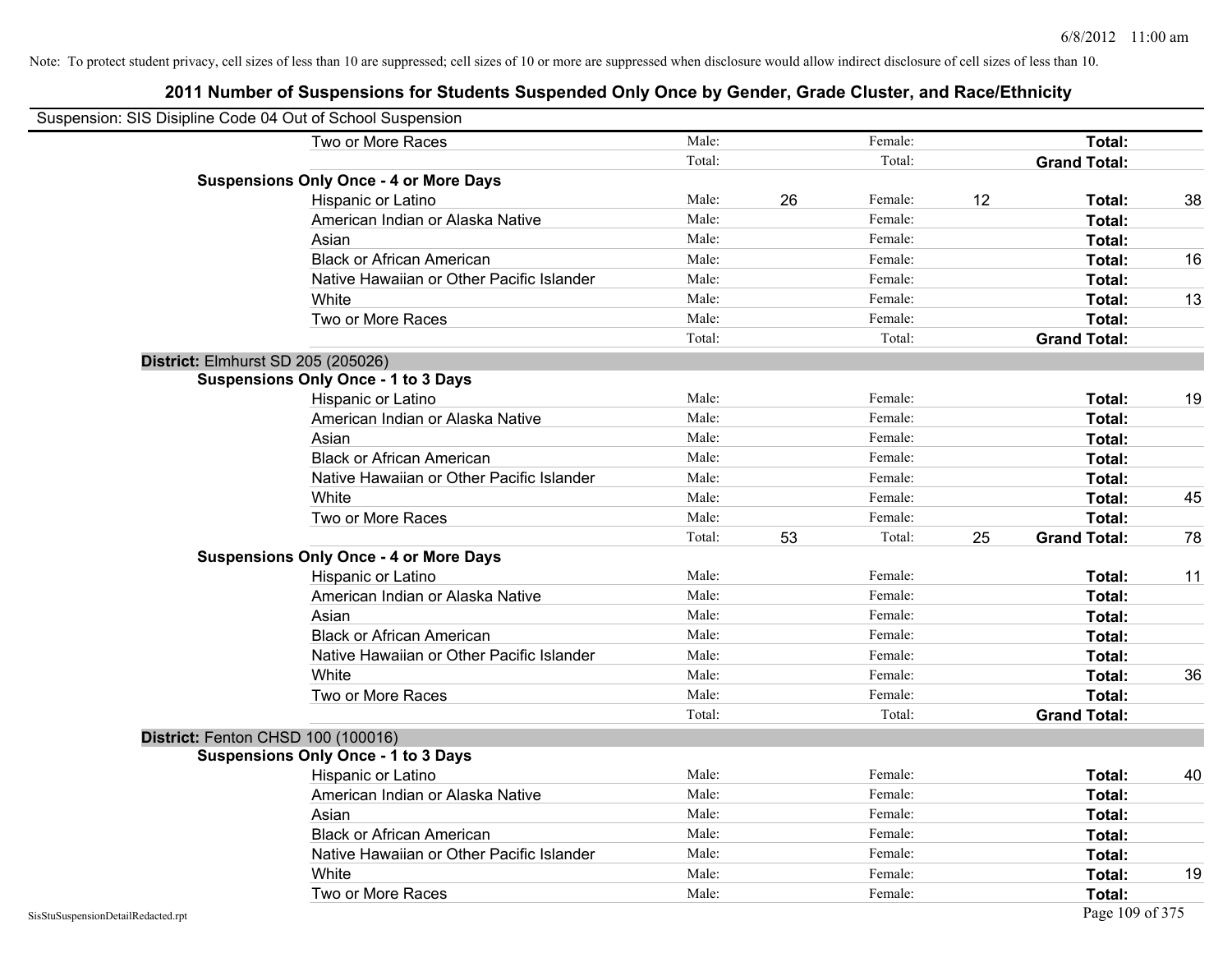| Suspension: SIS Disipline Code 04 Out of School Suspension |                                               |        |    |         |    |                     |     |
|------------------------------------------------------------|-----------------------------------------------|--------|----|---------|----|---------------------|-----|
|                                                            |                                               | Total: | 52 | Total:  | 17 | <b>Grand Total:</b> | 69  |
|                                                            | <b>Suspensions Only Once - 4 or More Days</b> |        |    |         |    |                     |     |
|                                                            | Hispanic or Latino                            | Male:  |    | Female: |    | Total:              | 18  |
|                                                            | American Indian or Alaska Native              | Male:  |    | Female: |    | Total:              |     |
|                                                            | Asian                                         | Male:  |    | Female: |    | Total:              |     |
|                                                            | <b>Black or African American</b>              | Male:  |    | Female: |    | Total:              |     |
|                                                            | Native Hawaiian or Other Pacific Islander     | Male:  |    | Female: |    | Total:              |     |
|                                                            | White                                         | Male:  |    | Female: |    | Total:              |     |
|                                                            | Two or More Races                             | Male:  |    | Female: |    | Total:              |     |
|                                                            |                                               | Total: |    | Total:  |    | <b>Grand Total:</b> |     |
|                                                            | District: Glen Ellyn SD 41 (041002)           |        |    |         |    |                     |     |
|                                                            | <b>Suspensions Only Once - 1 to 3 Days</b>    |        |    |         |    |                     |     |
|                                                            | Hispanic or Latino                            | Male:  |    | Female: |    | Total:              |     |
|                                                            | American Indian or Alaska Native              | Male:  |    | Female: |    | Total:              |     |
|                                                            | Asian                                         | Male:  |    | Female: |    | Total:              |     |
|                                                            | <b>Black or African American</b>              | Male:  |    | Female: |    | Total:              | 10  |
|                                                            | Native Hawaiian or Other Pacific Islander     | Male:  |    | Female: |    | Total:              |     |
|                                                            | White                                         | Male:  |    | Female: |    | Total:              | 13  |
|                                                            | Two or More Races                             | Male:  |    | Female: |    | Total:              |     |
|                                                            |                                               | Total: |    | Total:  |    | <b>Grand Total:</b> |     |
|                                                            | <b>Suspensions Only Once - 4 or More Days</b> |        |    |         |    |                     |     |
|                                                            | Hispanic or Latino                            | Male:  |    | Female: |    | Total:              |     |
|                                                            | American Indian or Alaska Native              | Male:  |    | Female: |    | Total:              |     |
|                                                            | Asian                                         | Male:  |    | Female: |    | Total:              |     |
|                                                            | <b>Black or African American</b>              | Male:  |    | Female: |    | Total:              |     |
|                                                            | Native Hawaiian or Other Pacific Islander     | Male:  |    | Female: |    | Total:              |     |
|                                                            | White                                         | Male:  |    | Female: |    | Total:              |     |
|                                                            | Two or More Races                             | Male:  |    | Female: |    | Total:              |     |
|                                                            |                                               | Total: |    | Total:  |    | <b>Grand Total:</b> | 10  |
|                                                            | District: Glenbard Twp HSD 87 (087017)        |        |    |         |    |                     |     |
|                                                            | <b>Suspensions Only Once - 1 to 3 Days</b>    |        |    |         |    |                     |     |
|                                                            | Hispanic or Latino                            | Male:  | 36 | Female: | 17 | Total:              | 53  |
|                                                            | American Indian or Alaska Native              | Male:  |    | Female: |    | Total:              |     |
|                                                            | Asian                                         | Male:  |    | Female: |    | Total:              |     |
|                                                            | <b>Black or African American</b>              | Male:  | 23 | Female: | 16 | Total:              | 39  |
|                                                            | Native Hawaiian or Other Pacific Islander     | Male:  |    | Female: |    | Total:              |     |
|                                                            | White                                         | Male:  | 54 | Female: | 23 | Total:              | 77  |
|                                                            | Two or More Races                             | Male:  |    | Female: |    | Total:              |     |
|                                                            |                                               | Total: |    | Total:  |    | <b>Grand Total:</b> | 183 |
| SisStuSuspensionDetailRedacted.rpt                         |                                               |        |    |         |    | Page 110 of 375     |     |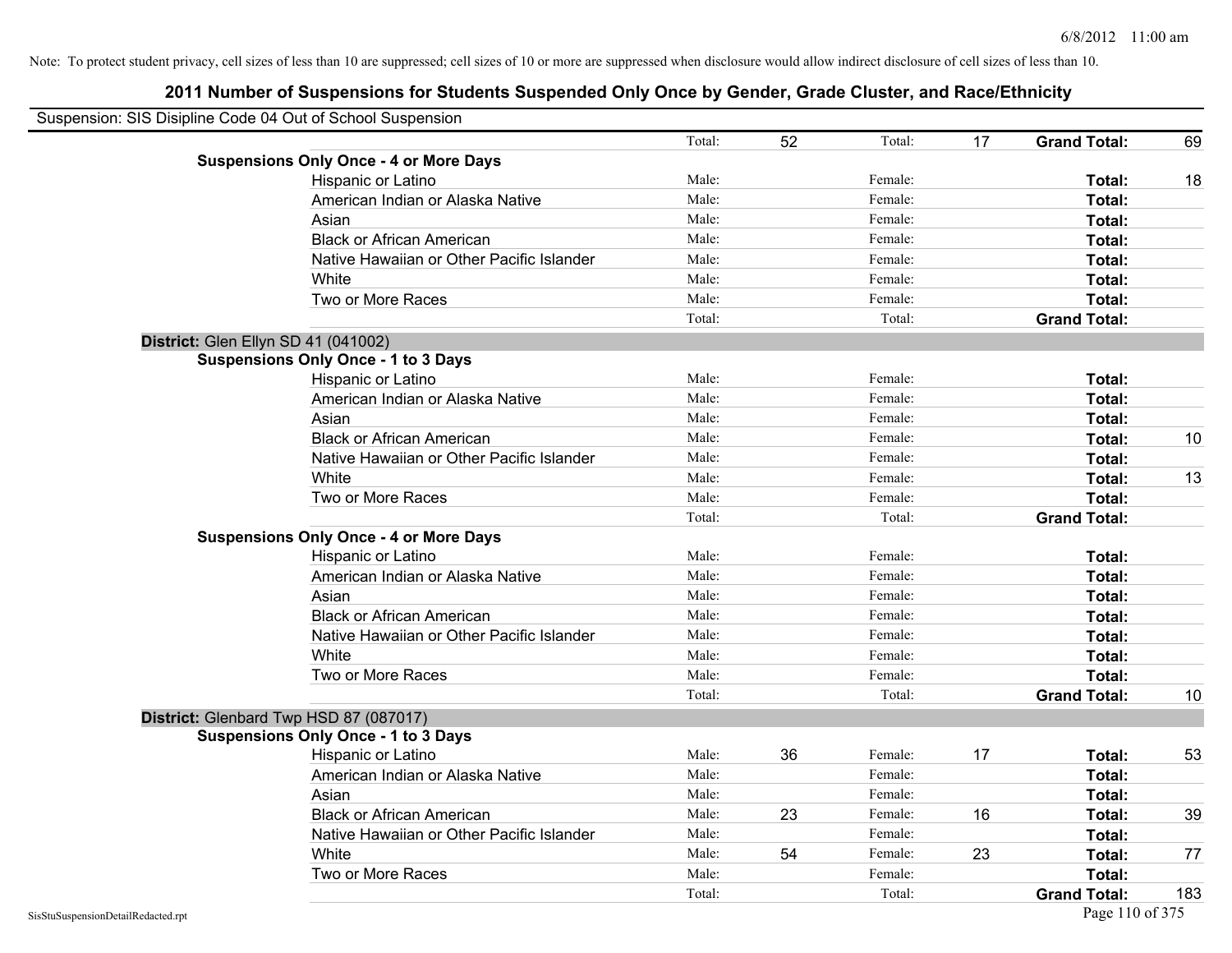| Suspension: SIS Disipline Code 04 Out of School Suspension |                                               |        |    |         |    |                     |    |
|------------------------------------------------------------|-----------------------------------------------|--------|----|---------|----|---------------------|----|
|                                                            | <b>Suspensions Only Once - 4 or More Days</b> |        |    |         |    |                     |    |
|                                                            | Hispanic or Latino                            | Male:  | 22 | Female: | 20 | Total:              | 42 |
|                                                            | American Indian or Alaska Native              | Male:  |    | Female: |    | Total:              |    |
|                                                            | Asian                                         | Male:  |    | Female: |    | Total:              | 15 |
|                                                            | <b>Black or African American</b>              | Male:  | 25 | Female: | 16 | Total:              | 41 |
|                                                            | Native Hawaiian or Other Pacific Islander     | Male:  |    | Female: |    | Total:              |    |
|                                                            | White                                         | Male:  | 50 | Female: | 21 | Total:              | 71 |
|                                                            | Two or More Races                             | Male:  |    | Female: |    | Total:              |    |
|                                                            |                                               | Total: |    | Total:  |    | <b>Grand Total:</b> |    |
| District: Gower SD 62 (062002)                             |                                               |        |    |         |    |                     |    |
|                                                            | <b>Suspensions Only Once - 1 to 3 Days</b>    |        |    |         |    |                     |    |
|                                                            | Hispanic or Latino                            | Male:  |    | Female: |    | Total:              |    |
|                                                            | American Indian or Alaska Native              | Male:  |    | Female: |    | Total:              |    |
|                                                            | Asian                                         | Male:  |    | Female: |    | Total:              |    |
|                                                            | <b>Black or African American</b>              | Male:  |    | Female: |    | Total:              |    |
|                                                            | Native Hawaiian or Other Pacific Islander     | Male:  |    | Female: |    | Total:              |    |
|                                                            | White                                         | Male:  |    | Female: |    | Total:              |    |
|                                                            | Two or More Races                             | Male:  |    | Female: |    | Total:              |    |
|                                                            |                                               | Total: |    | Total:  |    | <b>Grand Total:</b> |    |
| District: Hinsdale CCSD 181 (181004)                       |                                               |        |    |         |    |                     |    |
|                                                            | <b>Suspensions Only Once - 1 to 3 Days</b>    |        |    |         |    |                     |    |
|                                                            | Hispanic or Latino                            | Male:  |    | Female: |    | Total:              |    |
|                                                            | American Indian or Alaska Native              | Male:  |    | Female: |    | Total:              |    |
|                                                            | Asian                                         | Male:  |    | Female: |    | Total:              |    |
|                                                            | <b>Black or African American</b>              | Male:  |    | Female: |    | Total:              |    |
|                                                            | Native Hawaiian or Other Pacific Islander     | Male:  |    | Female: |    | Total:              |    |
|                                                            | White                                         | Male:  |    | Female: |    | Total:              |    |
|                                                            | Two or More Races                             | Male:  |    | Female: |    | Total:              |    |
|                                                            |                                               | Total: |    | Total:  |    | <b>Grand Total:</b> |    |
|                                                            | <b>Suspensions Only Once - 4 or More Days</b> |        |    |         |    |                     |    |
|                                                            | Hispanic or Latino                            | Male:  |    | Female: |    | Total:              |    |
|                                                            | American Indian or Alaska Native              | Male:  |    | Female: |    | Total:              |    |
|                                                            | Asian                                         | Male:  |    | Female: |    | Total:              |    |
|                                                            | <b>Black or African American</b>              | Male:  |    | Female: |    | Total:              |    |
|                                                            | Native Hawaiian or Other Pacific Islander     | Male:  |    | Female: |    | Total:              |    |
|                                                            | White                                         | Male:  |    | Female: |    | Total:              |    |
|                                                            | Two or More Races                             | Male:  |    | Female: |    | Total:              |    |
|                                                            |                                               | Total: |    | Total:  |    | <b>Grand Total:</b> |    |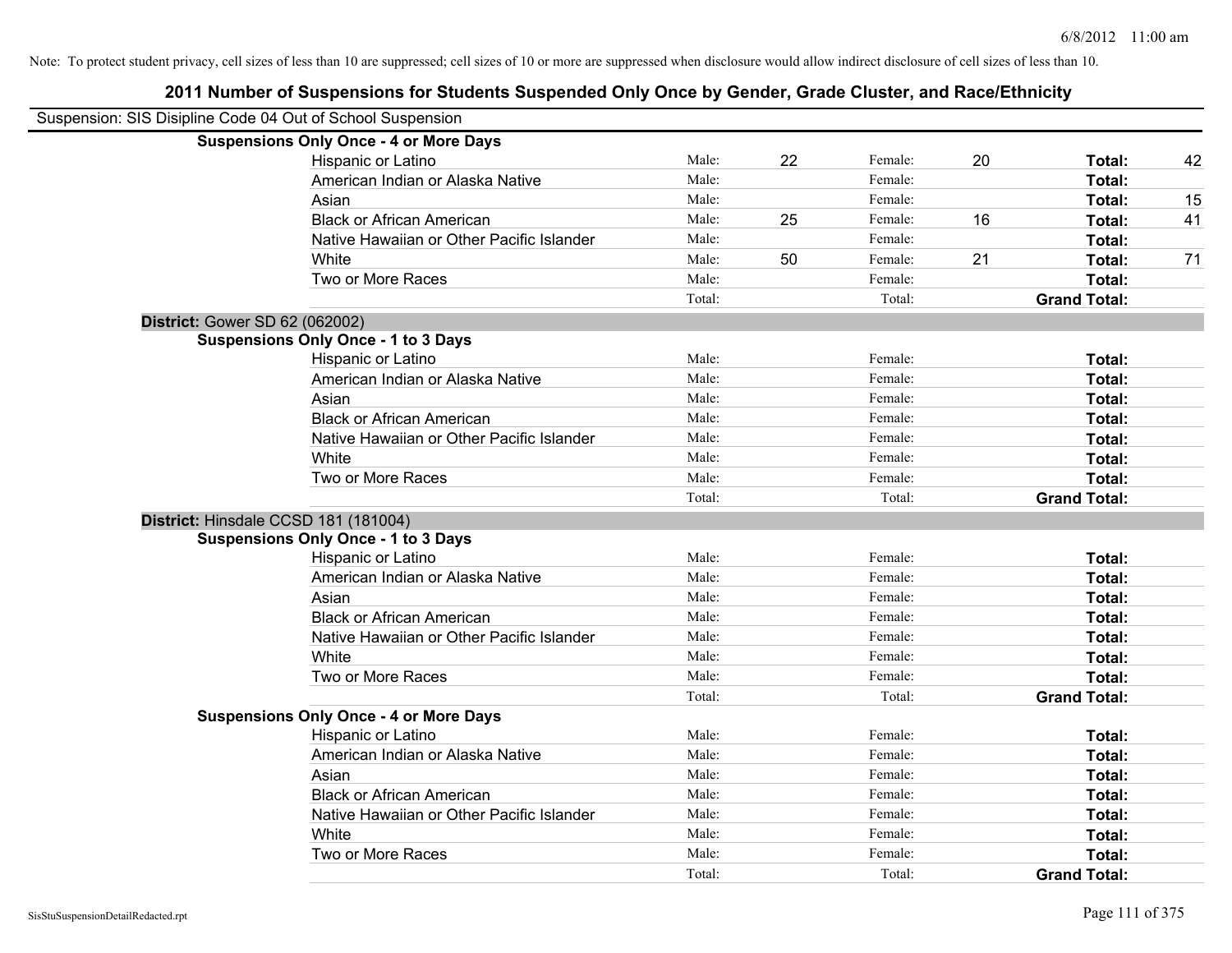| Suspension: SIS Disipline Code 04 Out of School Suspension |                                               |        |     |         |    |                     |     |
|------------------------------------------------------------|-----------------------------------------------|--------|-----|---------|----|---------------------|-----|
| District: Hinsdale Twp HSD 86 (086017)                     |                                               |        |     |         |    |                     |     |
|                                                            | <b>Suspensions Only Once - 1 to 3 Days</b>    |        |     |         |    |                     |     |
|                                                            | Hispanic or Latino                            | Male:  |     | Female: |    | Total:              | 11  |
|                                                            | American Indian or Alaska Native              | Male:  |     | Female: |    | Total:              |     |
|                                                            | Asian                                         | Male:  |     | Female: |    | Total:              |     |
|                                                            | <b>Black or African American</b>              | Male:  | 16  | Female: | 16 | Total:              | 32  |
|                                                            | Native Hawaiian or Other Pacific Islander     | Male:  |     | Female: |    | Total:              |     |
|                                                            | White                                         | Male:  | 40  | Female: | 15 | Total:              | 55  |
|                                                            | Two or More Races                             | Male:  |     | Female: |    | Total:              |     |
|                                                            |                                               | Total: |     | Total:  |    | <b>Grand Total:</b> | 109 |
|                                                            | <b>Suspensions Only Once - 4 or More Days</b> |        |     |         |    |                     |     |
|                                                            | Hispanic or Latino                            | Male:  |     | Female: |    | Total:              |     |
|                                                            | American Indian or Alaska Native              | Male:  |     | Female: |    | Total:              |     |
|                                                            | Asian                                         | Male:  |     | Female: |    | Total:              |     |
|                                                            | <b>Black or African American</b>              | Male:  |     | Female: |    | Total:              | 14  |
|                                                            | Native Hawaiian or Other Pacific Islander     | Male:  |     | Female: |    | Total:              |     |
|                                                            | White                                         | Male:  |     | Female: |    | Total:              | 14  |
|                                                            | Two or More Races                             | Male:  |     | Female: |    | Total:              |     |
|                                                            |                                               | Total: |     | Total:  |    | <b>Grand Total:</b> |     |
|                                                            | District: Indian Prairie CUSD 204 (204026)    |        |     |         |    |                     |     |
|                                                            | <b>Suspensions Only Once - 1 to 3 Days</b>    |        |     |         |    |                     |     |
|                                                            | Hispanic or Latino                            | Male:  | 47  | Female: | 16 | Total:              | 63  |
|                                                            | American Indian or Alaska Native              | Male:  |     | Female: |    | Total:              |     |
|                                                            | Asian                                         | Male:  |     | Female: |    | Total:              | 25  |
|                                                            | <b>Black or African American</b>              | Male:  | 96  | Female: | 34 | Total:              | 130 |
|                                                            | Native Hawaiian or Other Pacific Islander     | Male:  |     | Female: |    | Total:              |     |
|                                                            | White                                         | Male:  | 124 | Female: | 37 | Total:              | 161 |
|                                                            | Two or More Races                             | Male:  |     | Female: |    | Total:              | 17  |
|                                                            |                                               | Total: |     | Total:  |    | <b>Grand Total:</b> |     |
|                                                            | <b>Suspensions Only Once - 4 or More Days</b> |        |     |         |    |                     |     |
|                                                            | Hispanic or Latino                            | Male:  |     | Female: |    | Total:              | 28  |
|                                                            | American Indian or Alaska Native              | Male:  |     | Female: |    | Total:              |     |
|                                                            | Asian                                         | Male:  |     | Female: |    | Total:              |     |
|                                                            | <b>Black or African American</b>              | Male:  |     | Female: |    | Total:              | 42  |
|                                                            | Native Hawaiian or Other Pacific Islander     | Male:  |     | Female: |    | Total:              |     |
|                                                            | White                                         | Male:  | 56  | Female: | 14 | Total:              | 70  |
|                                                            | Two or More Races                             | Male:  |     | Female: |    | Total:              |     |
|                                                            |                                               | Total: | 124 | Total:  | 29 | <b>Grand Total:</b> | 153 |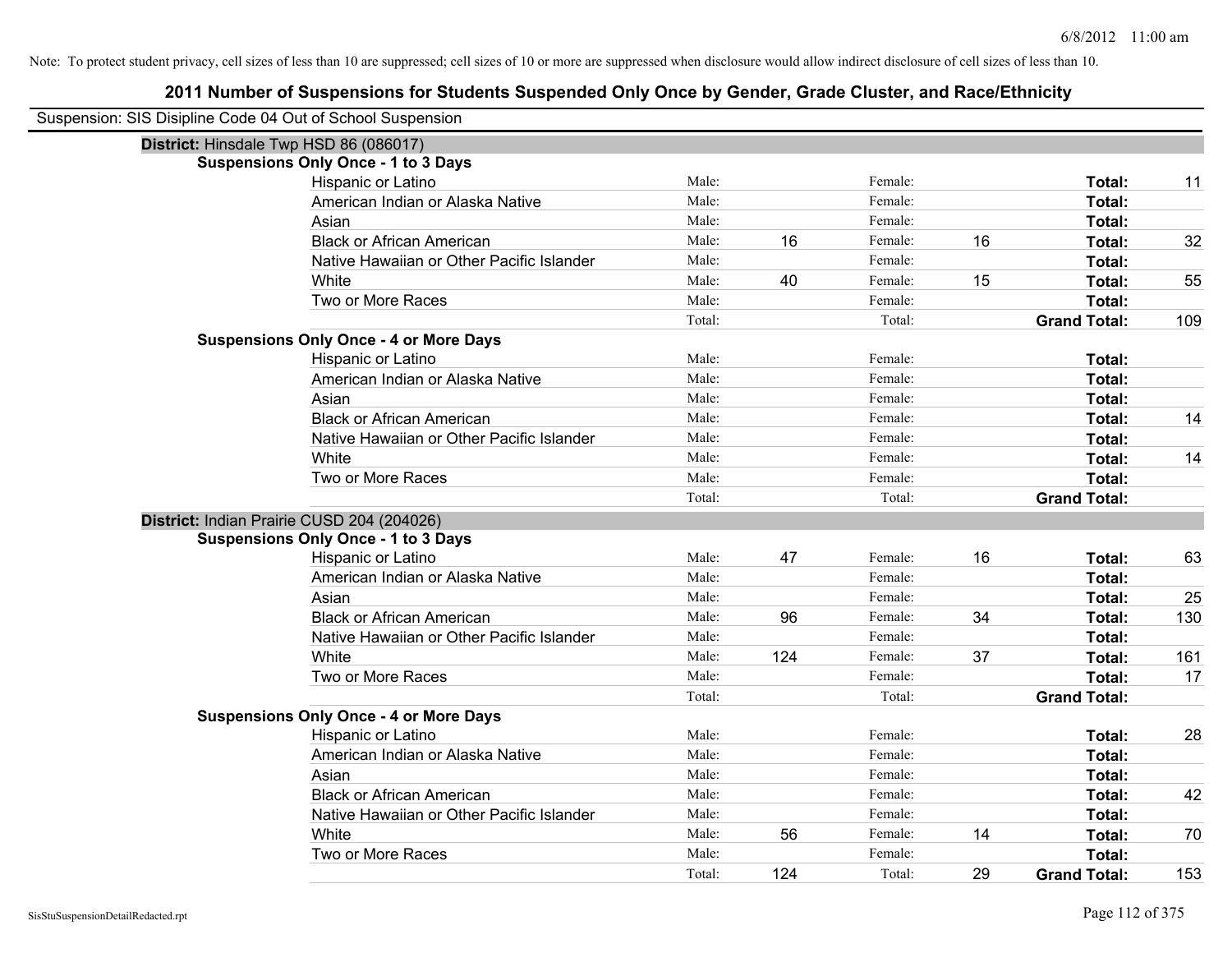| Suspension: SIS Disipline Code 04 Out of School Suspension |                                               |        |         |                     |    |
|------------------------------------------------------------|-----------------------------------------------|--------|---------|---------------------|----|
| District: Itasca SD 10 (010002)                            |                                               |        |         |                     |    |
|                                                            | <b>Suspensions Only Once - 1 to 3 Days</b>    |        |         |                     |    |
|                                                            | Hispanic or Latino                            | Male:  | Female: | Total:              |    |
|                                                            | American Indian or Alaska Native              | Male:  | Female: | Total:              |    |
|                                                            | Asian                                         | Male:  | Female: | Total:              |    |
|                                                            | <b>Black or African American</b>              | Male:  | Female: | Total:              |    |
|                                                            | Native Hawaiian or Other Pacific Islander     | Male:  | Female: | Total:              |    |
|                                                            | White                                         | Male:  | Female: | Total:              |    |
|                                                            | Two or More Races                             | Male:  | Female: | Total:              |    |
|                                                            |                                               | Total: | Total:  | <b>Grand Total:</b> |    |
|                                                            | <b>Suspensions Only Once - 4 or More Days</b> |        |         |                     |    |
|                                                            | Hispanic or Latino                            | Male:  | Female: | Total:              |    |
|                                                            | American Indian or Alaska Native              | Male:  | Female: | Total:              |    |
|                                                            | Asian                                         | Male:  | Female: | Total:              |    |
|                                                            | <b>Black or African American</b>              | Male:  | Female: | Total:              |    |
|                                                            | Native Hawaiian or Other Pacific Islander     | Male:  | Female: | Total:              |    |
|                                                            | White                                         | Male:  | Female: | Total:              |    |
|                                                            | Two or More Races                             | Male:  | Female: | Total:              |    |
|                                                            |                                               | Total: | Total:  | <b>Grand Total:</b> |    |
| District: Keeneyville SD 20 (020002)                       |                                               |        |         |                     |    |
|                                                            | <b>Suspensions Only Once - 1 to 3 Days</b>    |        |         |                     |    |
|                                                            | Hispanic or Latino                            | Male:  | Female: | Total:              |    |
|                                                            | American Indian or Alaska Native              | Male:  | Female: | Total:              |    |
|                                                            | Asian                                         | Male:  | Female: | Total:              |    |
|                                                            | <b>Black or African American</b>              | Male:  | Female: | Total:              |    |
|                                                            | Native Hawaiian or Other Pacific Islander     | Male:  | Female: | Total:              |    |
|                                                            | White                                         | Male:  | Female: | Total:              |    |
|                                                            | Two or More Races                             | Male:  | Female: | Total:              |    |
|                                                            |                                               | Total: | Total:  | <b>Grand Total:</b> | 23 |
|                                                            | <b>Suspensions Only Once - 4 or More Days</b> |        |         |                     |    |
|                                                            | Hispanic or Latino                            | Male:  | Female: | Total:              |    |
|                                                            | American Indian or Alaska Native              | Male:  | Female: | Total:              |    |
|                                                            | Asian                                         | Male:  | Female: | Total:              |    |
|                                                            | <b>Black or African American</b>              | Male:  | Female: | Total:              |    |
|                                                            | Native Hawaiian or Other Pacific Islander     | Male:  | Female: | Total:              |    |
|                                                            | White                                         | Male:  | Female: | Total:              |    |
|                                                            | Two or More Races                             | Male:  | Female: | Total:              |    |
|                                                            |                                               | Total: | Total:  | <b>Grand Total:</b> |    |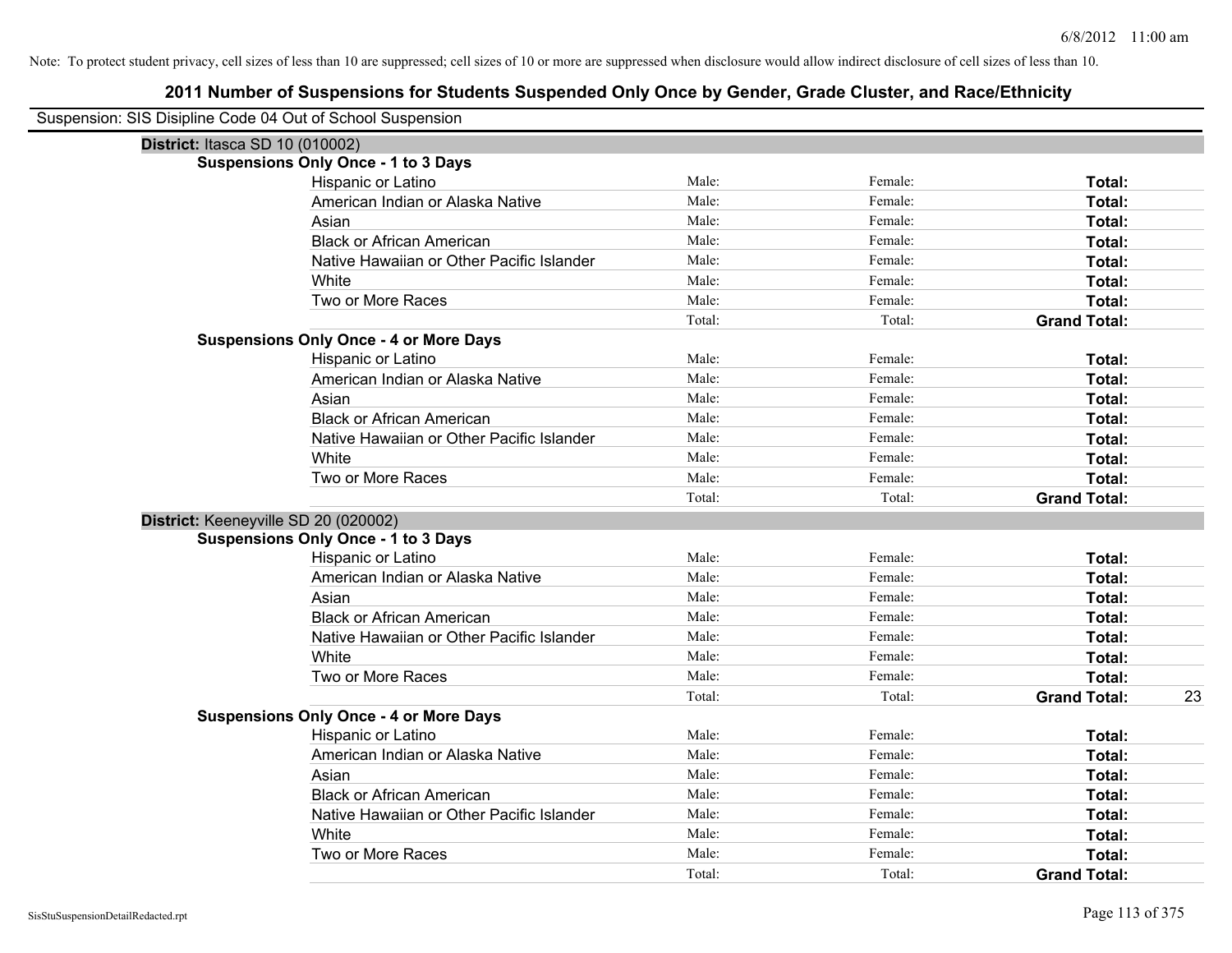| Suspension: SIS Disipline Code 04 Out of School Suspension |                                               |        |    |         |    |                     |    |
|------------------------------------------------------------|-----------------------------------------------|--------|----|---------|----|---------------------|----|
| District: Lake Park CHSD 108 (108016)                      |                                               |        |    |         |    |                     |    |
|                                                            | <b>Suspensions Only Once - 4 or More Days</b> |        |    |         |    |                     |    |
|                                                            | Hispanic or Latino                            | Male:  |    | Female: |    | Total:              |    |
|                                                            | American Indian or Alaska Native              | Male:  |    | Female: |    | Total:              |    |
|                                                            | Asian                                         | Male:  |    | Female: |    | Total:              |    |
|                                                            | <b>Black or African American</b>              | Male:  |    | Female: |    | Total:              |    |
|                                                            | Native Hawaiian or Other Pacific Islander     | Male:  |    | Female: |    | Total:              |    |
|                                                            | White                                         | Male:  |    | Female: |    | Total:              |    |
|                                                            | Two or More Races                             | Male:  |    | Female: |    | Total:              |    |
|                                                            |                                               | Total: |    | Total:  |    | <b>Grand Total:</b> |    |
| District: Lisle CUSD 202 (202026)                          |                                               |        |    |         |    |                     |    |
|                                                            | <b>Suspensions Only Once - 1 to 3 Days</b>    |        |    |         |    |                     |    |
|                                                            | Hispanic or Latino                            | Male:  |    | Female: |    | Total:              |    |
|                                                            | American Indian or Alaska Native              | Male:  |    | Female: |    | Total:              |    |
|                                                            | Asian                                         | Male:  |    | Female: |    | Total:              |    |
|                                                            | <b>Black or African American</b>              | Male:  |    | Female: |    | Total:              |    |
|                                                            | Native Hawaiian or Other Pacific Islander     | Male:  |    | Female: |    | Total:              |    |
|                                                            | White                                         | Male:  |    | Female: |    | Total:              | 24 |
|                                                            | Two or More Races                             | Male:  |    | Female: |    | Total:              |    |
|                                                            |                                               | Total: | 27 | Total:  | 12 | <b>Grand Total:</b> | 39 |
|                                                            | <b>Suspensions Only Once - 4 or More Days</b> |        |    |         |    |                     |    |
|                                                            | Hispanic or Latino                            | Male:  |    | Female: |    | Total:              |    |
|                                                            | American Indian or Alaska Native              | Male:  |    | Female: |    | Total:              |    |
|                                                            | Asian                                         | Male:  |    | Female: |    | Total:              |    |
|                                                            | <b>Black or African American</b>              | Male:  |    | Female: |    | Total:              |    |
|                                                            | Native Hawaiian or Other Pacific Islander     | Male:  |    | Female: |    | Total:              |    |
|                                                            | White                                         | Male:  |    | Female: |    | Total:              |    |
|                                                            | Two or More Races                             | Male:  |    | Female: |    | Total:              |    |
|                                                            |                                               | Total: |    | Total:  |    | <b>Grand Total:</b> |    |
| District: Lombard SD 44 (044002)                           |                                               |        |    |         |    |                     |    |
|                                                            | <b>Suspensions Only Once - 1 to 3 Days</b>    |        |    |         |    |                     |    |
|                                                            | Hispanic or Latino                            | Male:  |    | Female: |    | Total:              |    |
|                                                            | American Indian or Alaska Native              | Male:  |    | Female: |    | Total:              |    |
|                                                            | Asian                                         | Male:  |    | Female: |    | Total:              |    |
|                                                            | <b>Black or African American</b>              | Male:  |    | Female: |    | Total:              |    |
|                                                            | Native Hawaiian or Other Pacific Islander     | Male:  |    | Female: |    | Total:              |    |
|                                                            | White                                         | Male:  |    | Female: |    | Total:              |    |
|                                                            | Two or More Races                             | Male:  |    | Female: |    | Total:              |    |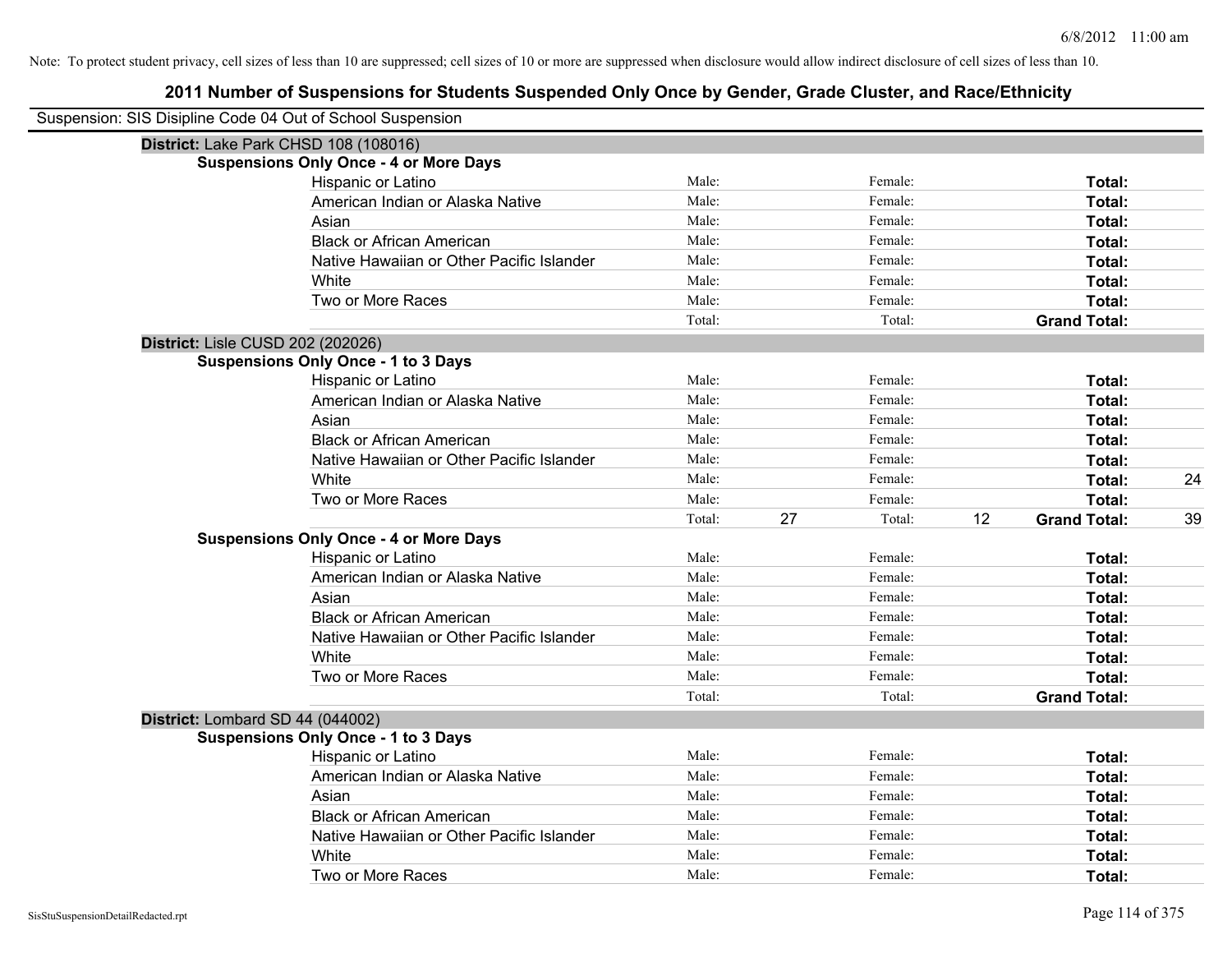| Suspension: SIS Disipline Code 04 Out of School Suspension |        |         |                     |    |
|------------------------------------------------------------|--------|---------|---------------------|----|
|                                                            | Total: | Total:  | <b>Grand Total:</b> |    |
| <b>Suspensions Only Once - 4 or More Days</b>              |        |         |                     |    |
| Hispanic or Latino                                         | Male:  | Female: | Total:              |    |
| American Indian or Alaska Native                           | Male:  | Female: | Total:              |    |
| Asian                                                      | Male:  | Female: | Total:              |    |
| <b>Black or African American</b>                           | Male:  | Female: | Total:              |    |
| Native Hawaiian or Other Pacific Islander                  | Male:  | Female: | Total:              |    |
| White                                                      | Male:  | Female: | Total:              |    |
| Two or More Races                                          | Male:  | Female: | Total:              |    |
|                                                            | Total: | Total:  | <b>Grand Total:</b> |    |
| District: Maercker SD 60 (060002)                          |        |         |                     |    |
| <b>Suspensions Only Once - 1 to 3 Days</b>                 |        |         |                     |    |
| Hispanic or Latino                                         | Male:  | Female: | Total:              |    |
| American Indian or Alaska Native                           | Male:  | Female: | Total:              |    |
| Asian                                                      | Male:  | Female: | Total:              |    |
| <b>Black or African American</b>                           | Male:  | Female: | Total:              |    |
| Native Hawaiian or Other Pacific Islander                  | Male:  | Female: | Total:              |    |
| White                                                      | Male:  | Female: | Total:              |    |
| Two or More Races                                          | Male:  | Female: | Total:              |    |
|                                                            | Total: | Total:  | <b>Grand Total:</b> | 20 |
| <b>Suspensions Only Once - 4 or More Days</b>              |        |         |                     |    |
| Hispanic or Latino                                         | Male:  | Female: | Total:              |    |
| American Indian or Alaska Native                           | Male:  | Female: | Total:              |    |
| Asian                                                      | Male:  | Female: | Total:              |    |
| <b>Black or African American</b>                           | Male:  | Female: | Total:              |    |
| Native Hawaiian or Other Pacific Islander                  | Male:  | Female: | Total:              |    |
| White                                                      | Male:  | Female: | Total:              |    |
| Two or More Races                                          | Male:  | Female: | Total:              |    |
|                                                            | Total: | Total:  | <b>Grand Total:</b> |    |
| District: Marquardt SD 15 (015002)                         |        |         |                     |    |
| <b>Suspensions Only Once - 1 to 3 Days</b>                 |        |         |                     |    |
| Hispanic or Latino                                         | Male:  | Female: | Total:              | 18 |
| American Indian or Alaska Native                           | Male:  | Female: | Total:              |    |
| Asian                                                      | Male:  | Female: | Total:              |    |
| <b>Black or African American</b>                           | Male:  | Female: | Total:              | 18 |
| Native Hawaiian or Other Pacific Islander                  | Male:  | Female: | Total:              |    |
| White                                                      | Male:  | Female: | Total:              |    |
| Two or More Races                                          | Male:  | Female: | Total:              |    |
|                                                            | Total: | Total:  | <b>Grand Total:</b> |    |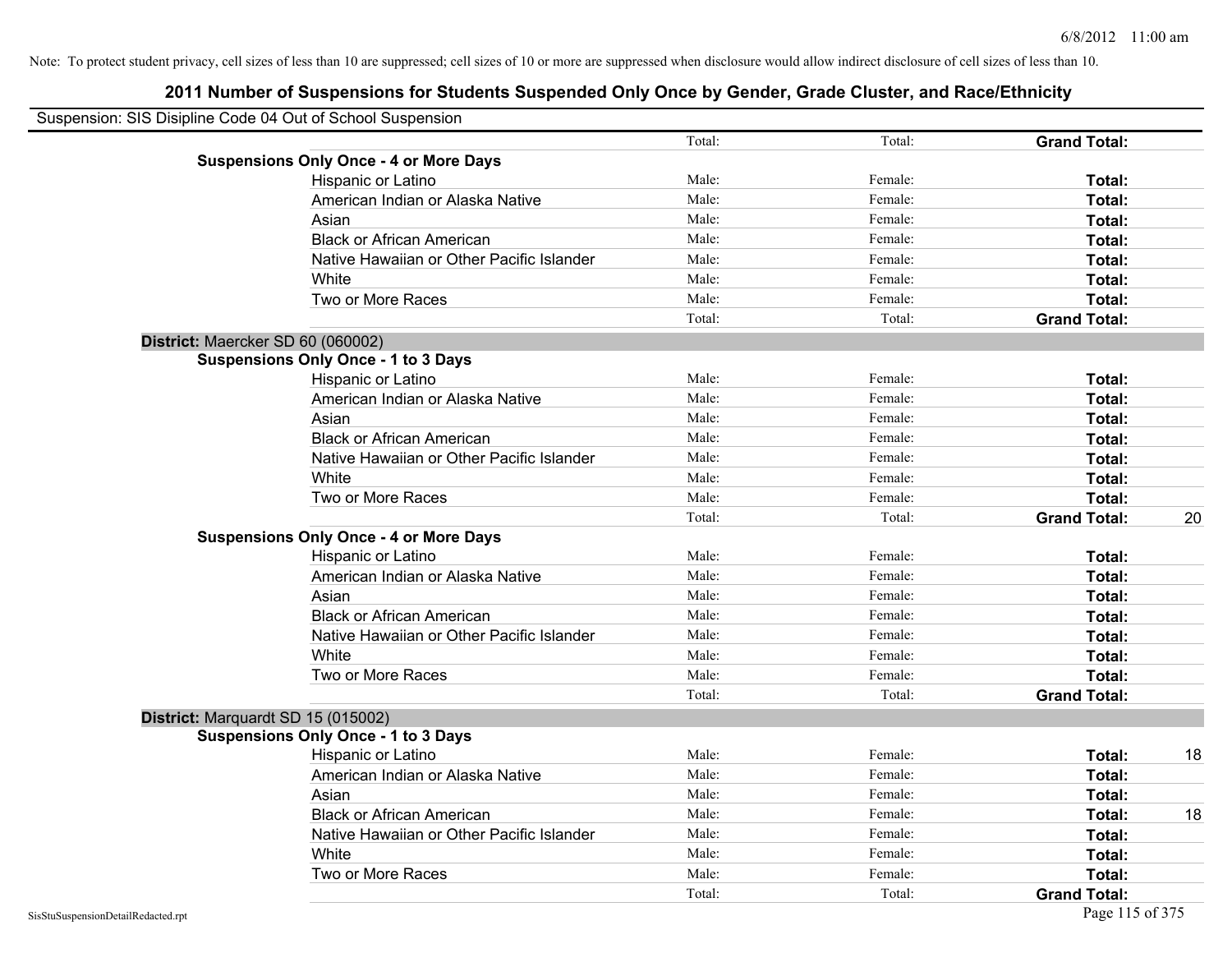| Suspension: SIS Disipline Code 04 Out of School Suspension |                                               |        |     |         |    |                     |     |
|------------------------------------------------------------|-----------------------------------------------|--------|-----|---------|----|---------------------|-----|
|                                                            | <b>Suspensions Only Once - 4 or More Days</b> |        |     |         |    |                     |     |
|                                                            | Hispanic or Latino                            | Male:  |     | Female: |    | Total:              |     |
|                                                            | American Indian or Alaska Native              | Male:  |     | Female: |    | Total:              |     |
|                                                            | Asian                                         | Male:  |     | Female: |    | Total:              |     |
|                                                            | <b>Black or African American</b>              | Male:  |     | Female: |    | Total:              |     |
|                                                            | Native Hawaiian or Other Pacific Islander     | Male:  |     | Female: |    | Total:              |     |
|                                                            | White                                         | Male:  |     | Female: |    | Total:              |     |
|                                                            | Two or More Races                             | Male:  |     | Female: |    | Total:              |     |
|                                                            |                                               | Total: |     | Total:  |    | <b>Grand Total:</b> |     |
|                                                            | District: Medinah SD 11 (011002)              |        |     |         |    |                     |     |
|                                                            | <b>Suspensions Only Once - 1 to 3 Days</b>    |        |     |         |    |                     |     |
|                                                            | Hispanic or Latino                            | Male:  |     | Female: |    | Total:              |     |
|                                                            | American Indian or Alaska Native              | Male:  |     | Female: |    | Total:              |     |
|                                                            | Asian                                         | Male:  |     | Female: |    | Total:              |     |
|                                                            | <b>Black or African American</b>              | Male:  |     | Female: |    | Total:              |     |
|                                                            | Native Hawaiian or Other Pacific Islander     | Male:  |     | Female: |    | Total:              |     |
|                                                            | White                                         | Male:  |     | Female: |    | Total:              |     |
|                                                            | Two or More Races                             | Male:  |     | Female: |    | Total:              |     |
|                                                            |                                               | Total: |     | Total:  |    | <b>Grand Total:</b> |     |
|                                                            | <b>Suspensions Only Once - 4 or More Days</b> |        |     |         |    |                     |     |
|                                                            | Hispanic or Latino                            | Male:  |     | Female: |    | Total:              |     |
|                                                            | American Indian or Alaska Native              | Male:  |     | Female: |    | Total:              |     |
|                                                            | Asian                                         | Male:  |     | Female: |    | Total:              |     |
|                                                            | <b>Black or African American</b>              | Male:  |     | Female: |    | Total:              |     |
|                                                            | Native Hawaiian or Other Pacific Islander     | Male:  |     | Female: |    | Total:              |     |
|                                                            | White                                         | Male:  |     | Female: |    | Total:              |     |
|                                                            | Two or More Races                             | Male:  |     | Female: |    | Total:              |     |
|                                                            |                                               | Total: |     | Total:  |    | <b>Grand Total:</b> |     |
|                                                            | District: Naperville CUSD 203 (203026)        |        |     |         |    |                     |     |
|                                                            | <b>Suspensions Only Once - 1 to 3 Days</b>    |        |     |         |    |                     |     |
|                                                            | Hispanic or Latino                            | Male:  |     | Female: |    | Total:              | 28  |
|                                                            | American Indian or Alaska Native              | Male:  |     | Female: |    | Total:              |     |
|                                                            | Asian                                         | Male:  |     | Female: |    | Total:              |     |
|                                                            | <b>Black or African American</b>              | Male:  | 26  | Female: | 14 | Total:              | 40  |
|                                                            | Native Hawaiian or Other Pacific Islander     | Male:  |     | Female: |    | Total:              |     |
|                                                            | White                                         | Male:  | 64  | Female: | 15 | Total:              | 79  |
|                                                            | Two or More Races                             | Male:  |     | Female: |    | Total:              |     |
|                                                            |                                               | Total: | 126 | Total:  | 39 | <b>Grand Total:</b> | 165 |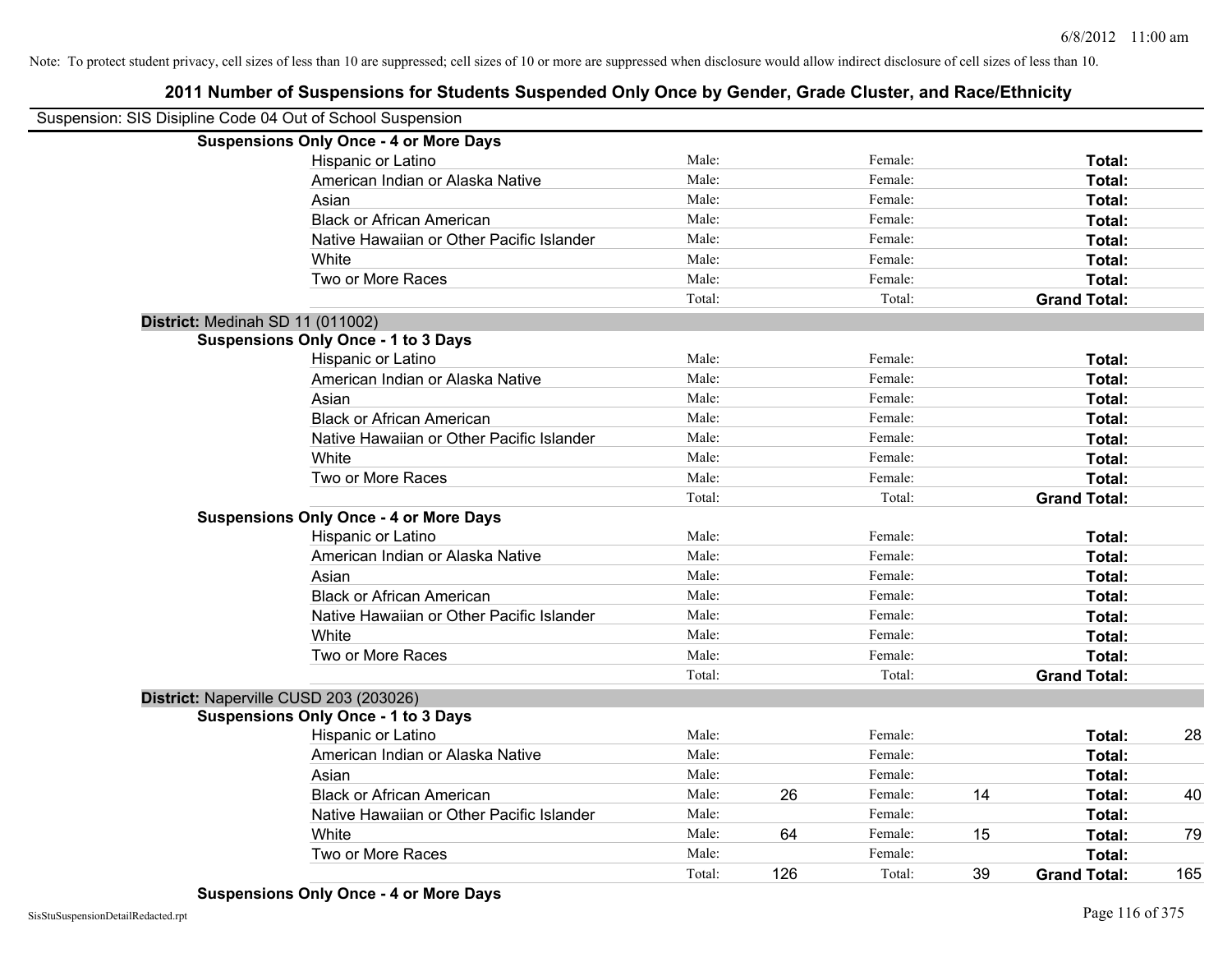| Suspension: SIS Disipline Code 04 Out of School Suspension |        |    |         |    |                     |    |
|------------------------------------------------------------|--------|----|---------|----|---------------------|----|
| Hispanic or Latino                                         | Male:  |    | Female: |    | Total:              |    |
| American Indian or Alaska Native                           | Male:  |    | Female: |    | Total:              |    |
| Asian                                                      | Male:  |    | Female: |    | Total:              |    |
| <b>Black or African American</b>                           | Male:  |    | Female: |    | Total:              |    |
| Native Hawaiian or Other Pacific Islander                  | Male:  |    | Female: |    | Total:              |    |
| White                                                      | Male:  | 23 | Female: | 11 | Total:              | 34 |
| Two or More Races                                          | Male:  |    | Female: |    | Total:              |    |
|                                                            | Total: |    | Total:  |    | <b>Grand Total:</b> |    |
| District: Non-Public School (158S)                         |        |    |         |    |                     |    |
| <b>Suspensions Only Once - 4 or More Days</b>              |        |    |         |    |                     |    |
| Hispanic or Latino                                         | Male:  |    | Female: |    | Total:              |    |
| American Indian or Alaska Native                           | Male:  |    | Female: |    | Total:              |    |
| Asian                                                      | Male:  |    | Female: |    | Total:              |    |
| <b>Black or African American</b>                           | Male:  |    | Female: |    | Total:              |    |
| Native Hawaiian or Other Pacific Islander                  | Male:  |    | Female: |    | Total:              |    |
| White                                                      | Male:  |    | Female: |    | Total:              |    |
| Two or More Races                                          | Male:  |    | Female: |    | Total:              |    |
|                                                            | Total: |    | Total:  |    | <b>Grand Total:</b> |    |
| District: Non-Public School (5020)                         |        |    |         |    |                     |    |
| <b>Suspensions Only Once - 1 to 3 Days</b>                 |        |    |         |    |                     |    |
| Hispanic or Latino                                         | Male:  |    | Female: |    | Total:              |    |
| American Indian or Alaska Native                           | Male:  |    | Female: |    | Total:              |    |
| Asian                                                      | Male:  |    | Female: |    | Total:              |    |
| <b>Black or African American</b>                           | Male:  |    | Female: |    | Total:              |    |
| Native Hawaiian or Other Pacific Islander                  | Male:  |    | Female: |    | Total:              |    |
| White                                                      | Male:  |    | Female: |    | Total:              |    |
| Two or More Races                                          | Male:  |    | Female: |    | Total:              |    |
|                                                            | Total: |    | Total:  |    | <b>Grand Total:</b> |    |
| District: PPAG LLC (009600)                                |        |    |         |    |                     |    |
| <b>Suspensions Only Once - 1 to 3 Days</b>                 |        |    |         |    |                     |    |
| Hispanic or Latino                                         | Male:  |    | Female: |    | Total:              |    |
| American Indian or Alaska Native                           | Male:  |    | Female: |    | Total:              |    |
| Asian                                                      | Male:  |    | Female: |    | Total:              |    |
| <b>Black or African American</b>                           | Male:  |    | Female: |    | Total:              |    |
| Native Hawaiian or Other Pacific Islander                  | Male:  |    | Female: |    | Total:              |    |
| White                                                      | Male:  |    | Female: |    | Total:              |    |
| Two or More Races                                          | Male:  |    | Female: |    | Total:              |    |
|                                                            | Total: |    | Total:  |    | <b>Grand Total:</b> |    |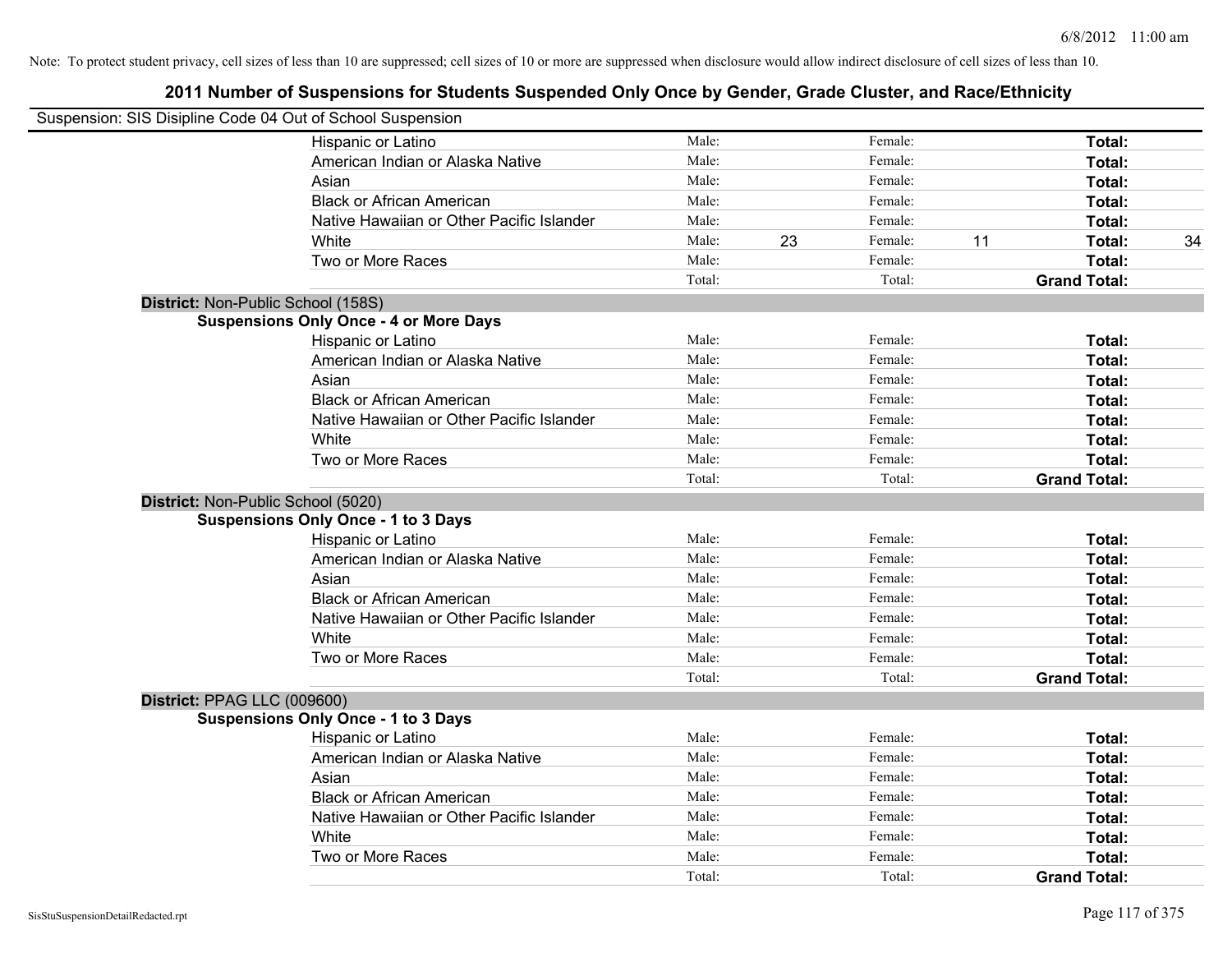| Suspension: SIS Disipline Code 04 Out of School Suspension |                                               |        |         |                     |
|------------------------------------------------------------|-----------------------------------------------|--------|---------|---------------------|
|                                                            | District: Queen Bee SD 16 (016002)            |        |         |                     |
|                                                            | <b>Suspensions Only Once - 1 to 3 Days</b>    |        |         |                     |
|                                                            | Hispanic or Latino                            | Male:  | Female: | Total:              |
|                                                            | American Indian or Alaska Native              | Male:  | Female: | Total:              |
|                                                            | Asian                                         | Male:  | Female: | <b>Total:</b>       |
|                                                            | <b>Black or African American</b>              | Male:  | Female: | Total:              |
|                                                            | Native Hawaiian or Other Pacific Islander     | Male:  | Female: | Total:              |
|                                                            | White                                         | Male:  | Female: | Total:              |
|                                                            | Two or More Races                             | Male:  | Female: | Total:              |
|                                                            |                                               | Total: | Total:  | <b>Grand Total:</b> |
| District: Roselle SD 12 (012002)                           |                                               |        |         |                     |
|                                                            | <b>Suspensions Only Once - 1 to 3 Days</b>    |        |         |                     |
|                                                            | Hispanic or Latino                            | Male:  | Female: | Total:              |
|                                                            | American Indian or Alaska Native              | Male:  | Female: | Total:              |
|                                                            | Asian                                         | Male:  | Female: | Total:              |
|                                                            | <b>Black or African American</b>              | Male:  | Female: | Total:              |
|                                                            | Native Hawaiian or Other Pacific Islander     | Male:  | Female: | Total:              |
|                                                            | White                                         | Male:  | Female: | Total:              |
|                                                            | Two or More Races                             | Male:  | Female: | Total:              |
|                                                            |                                               | Total: | Total:  | <b>Grand Total:</b> |
| District: Salt Creek SD 48 (048002)                        |                                               |        |         |                     |
|                                                            | <b>Suspensions Only Once - 1 to 3 Days</b>    |        |         |                     |
|                                                            | Hispanic or Latino                            | Male:  | Female: | Total:              |
|                                                            | American Indian or Alaska Native              | Male:  | Female: | Total:              |
|                                                            | Asian                                         | Male:  | Female: | Total:              |
|                                                            | <b>Black or African American</b>              | Male:  | Female: | Total:              |
|                                                            | Native Hawaiian or Other Pacific Islander     | Male:  | Female: | <b>Total:</b>       |
|                                                            | White                                         | Male:  | Female: | Total:              |
|                                                            | Two or More Races                             | Male:  | Female: | Total:              |
|                                                            |                                               | Total: | Total:  | <b>Grand Total:</b> |
|                                                            | <b>Suspensions Only Once - 4 or More Days</b> |        |         |                     |
|                                                            | Hispanic or Latino                            | Male:  | Female: | Total:              |
|                                                            | American Indian or Alaska Native              | Male:  | Female: | Total:              |
|                                                            | Asian                                         | Male:  | Female: | Total:              |
|                                                            | <b>Black or African American</b>              | Male:  | Female: | Total:              |
|                                                            | Native Hawaiian or Other Pacific Islander     | Male:  | Female: | Total:              |
|                                                            | White                                         | Male:  | Female: | <b>Total:</b>       |
|                                                            | Two or More Races                             | Male:  | Female: | Total:              |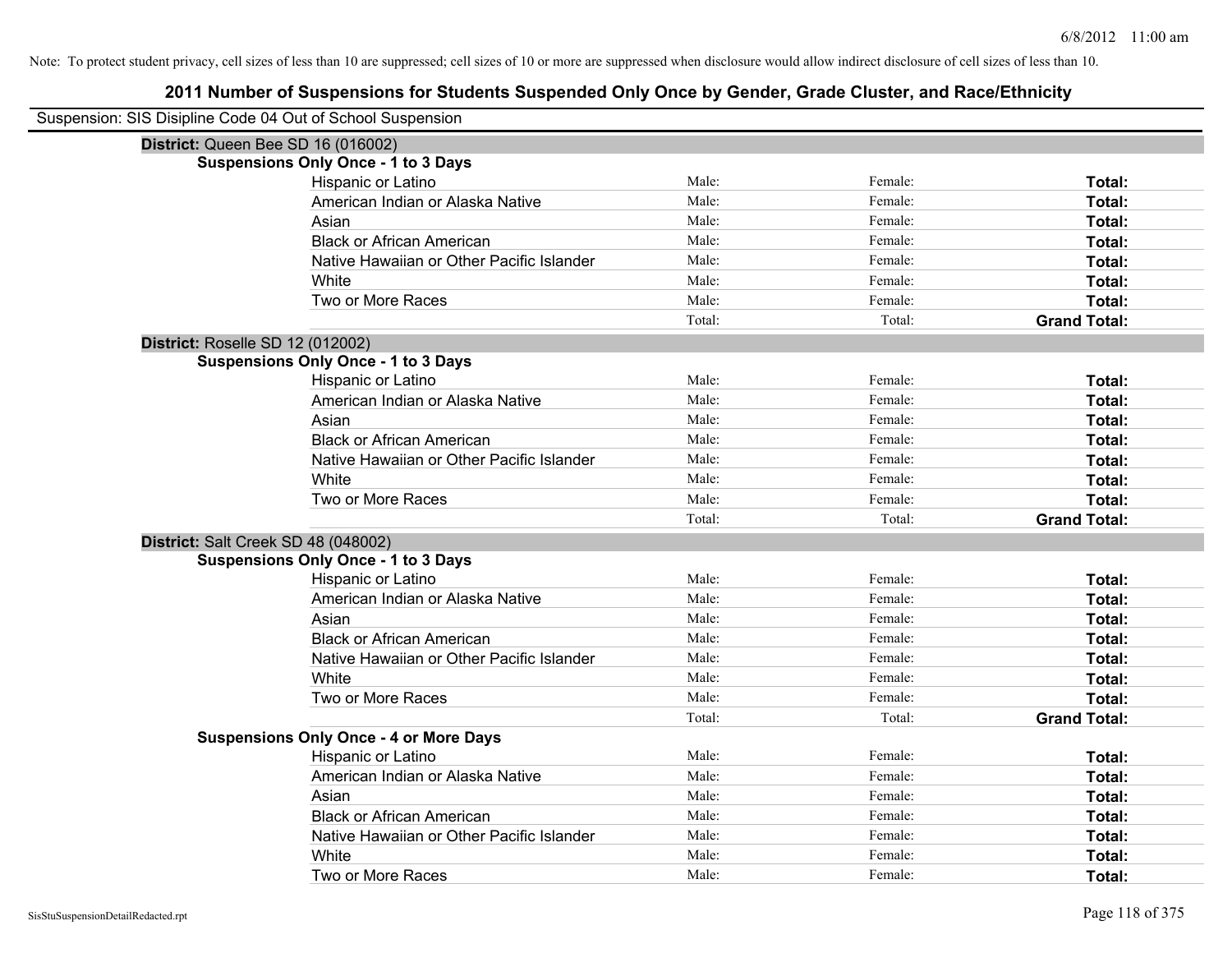| Suspension: SIS Disipline Code 04 Out of School Suspension |        |    |         |    |                     |    |
|------------------------------------------------------------|--------|----|---------|----|---------------------|----|
|                                                            | Total: |    | Total:  |    | <b>Grand Total:</b> |    |
| District: Sch Assoc Sped Educ DuPage SASED (066061)        |        |    |         |    |                     |    |
| <b>Suspensions Only Once - 1 to 3 Days</b>                 |        |    |         |    |                     |    |
| Hispanic or Latino                                         | Male:  |    | Female: |    | Total:              |    |
| American Indian or Alaska Native                           | Male:  |    | Female: |    | Total:              |    |
| Asian                                                      | Male:  |    | Female: |    | Total:              |    |
| <b>Black or African American</b>                           | Male:  |    | Female: |    | Total:              |    |
| Native Hawaiian or Other Pacific Islander                  | Male:  |    | Female: |    | Total:              |    |
| White                                                      | Male:  |    | Female: |    | Total:              |    |
| Two or More Races                                          | Male:  |    | Female: |    | Total:              |    |
|                                                            | Total: |    | Total:  |    | <b>Grand Total:</b> |    |
| District: SD 45 DuPage County (045002)                     |        |    |         |    |                     |    |
| <b>Suspensions Only Once - 1 to 3 Days</b>                 |        |    |         |    |                     |    |
| Hispanic or Latino                                         | Male:  | 17 | Female: | 11 | Total:              | 28 |
| American Indian or Alaska Native                           | Male:  |    | Female: |    | Total:              |    |
| Asian                                                      | Male:  |    | Female: |    | Total:              |    |
| <b>Black or African American</b>                           | Male:  |    | Female: |    | Total:              | 11 |
| Native Hawaiian or Other Pacific Islander                  | Male:  |    | Female: |    | Total:              |    |
| White                                                      | Male:  |    | Female: |    | Total:              | 16 |
| Two or More Races                                          | Male:  |    | Female: |    | Total:              |    |
|                                                            | Total: |    | Total:  |    | <b>Grand Total:</b> |    |
| <b>Suspensions Only Once - 4 or More Days</b>              |        |    |         |    |                     |    |
| Hispanic or Latino                                         | Male:  |    | Female: |    | Total:              |    |
| American Indian or Alaska Native                           | Male:  |    | Female: |    | Total:              |    |
| Asian                                                      | Male:  |    | Female: |    | Total:              |    |
| <b>Black or African American</b>                           | Male:  |    | Female: |    | Total:              |    |
| Native Hawaiian or Other Pacific Islander                  | Male:  |    | Female: |    | Total:              |    |
| White                                                      | Male:  |    | Female: |    | Total:              |    |
| Two or More Races                                          | Male:  |    | Female: |    | Total:              |    |
|                                                            | Total: |    | Total:  |    | <b>Grand Total:</b> | 16 |
| District: West Chicago ESD 33 (033002)                     |        |    |         |    |                     |    |
| <b>Suspensions Only Once - 1 to 3 Days</b>                 |        |    |         |    |                     |    |
| Hispanic or Latino                                         | Male:  | 31 | Female: | 16 | Total:              | 47 |
| American Indian or Alaska Native                           | Male:  |    | Female: |    | Total:              |    |
| Asian                                                      | Male:  |    | Female: |    | Total:              |    |
| <b>Black or African American</b>                           | Male:  |    | Female: |    | Total:              |    |
| Native Hawaiian or Other Pacific Islander                  | Male:  |    | Female: |    | Total:              |    |
| White                                                      | Male:  |    | Female: |    | Total:              | 12 |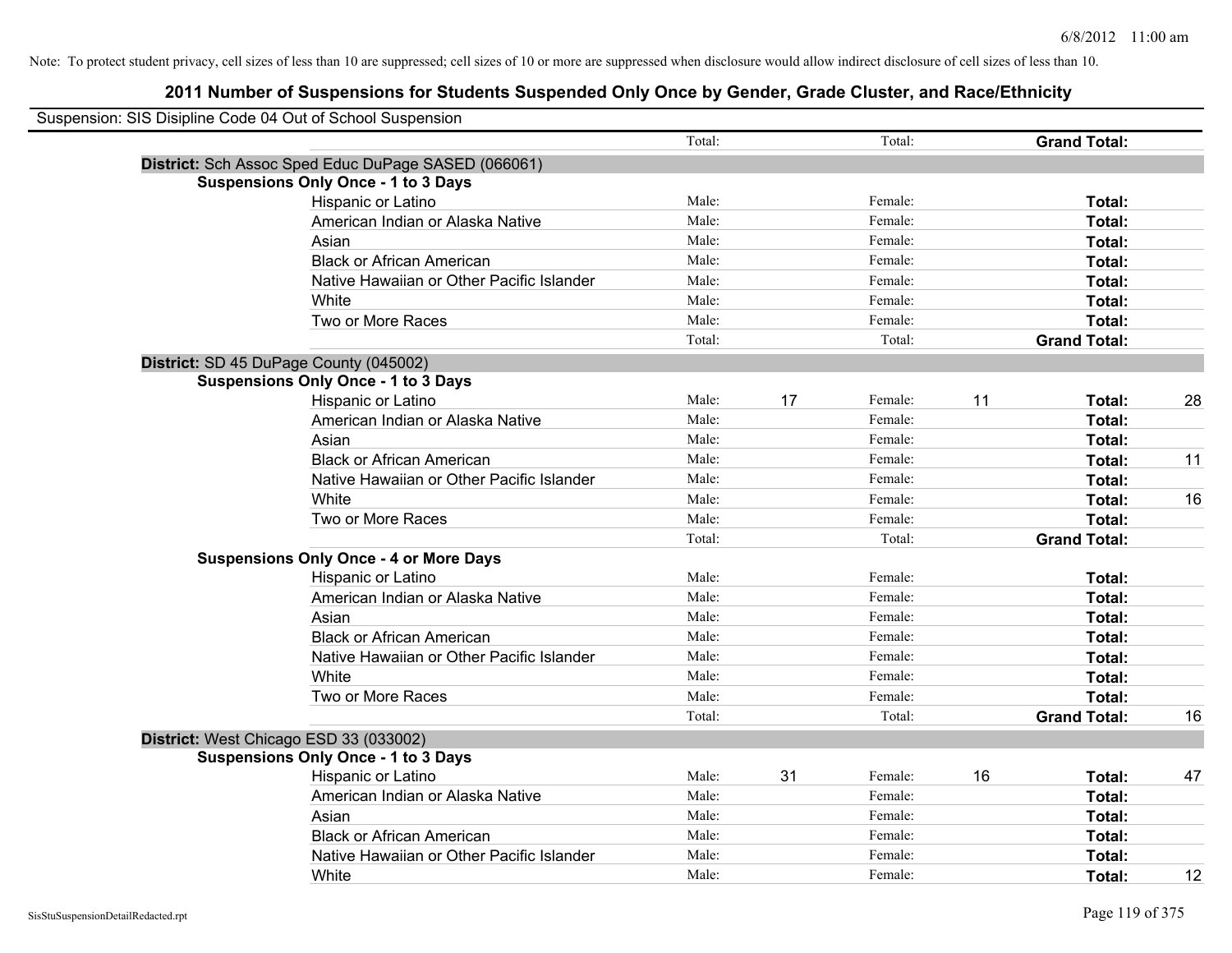| Suspension: SIS Disipline Code 04 Out of School Suspension |        |         |                     |    |
|------------------------------------------------------------|--------|---------|---------------------|----|
| Two or More Races                                          | Male:  | Female: | Total:              |    |
|                                                            | Total: | Total:  | <b>Grand Total:</b> | 69 |
| <b>Suspensions Only Once - 4 or More Days</b>              |        |         |                     |    |
| Hispanic or Latino                                         | Male:  | Female: | Total:              |    |
| American Indian or Alaska Native                           | Male:  | Female: | Total:              |    |
| Asian                                                      | Male:  | Female: | Total:              |    |
| <b>Black or African American</b>                           | Male:  | Female: | Total:              |    |
| Native Hawaiian or Other Pacific Islander                  | Male:  | Female: | Total:              |    |
| White                                                      | Male:  | Female: | Total:              |    |
| Two or More Races                                          | Male:  | Female: | Total:              |    |
|                                                            | Total: | Total:  | <b>Grand Total:</b> |    |
| District: Winfield SD 34 (034002)                          |        |         |                     |    |
| <b>Suspensions Only Once - 1 to 3 Days</b>                 |        |         |                     |    |
| Hispanic or Latino                                         | Male:  | Female: | Total:              |    |
| American Indian or Alaska Native                           | Male:  | Female: | Total:              |    |
| Asian                                                      | Male:  | Female: | Total:              |    |
| <b>Black or African American</b>                           | Male:  | Female: | Total:              |    |
| Native Hawaiian or Other Pacific Islander                  | Male:  | Female: | Total:              |    |
| White                                                      | Male:  | Female: | Total:              |    |
| Two or More Races                                          | Male:  | Female: | Total:              |    |
|                                                            | Total: | Total:  | <b>Grand Total:</b> |    |
| District: Wood Dale SD 7 (007002)                          |        |         |                     |    |
| <b>Suspensions Only Once - 1 to 3 Days</b>                 |        |         |                     |    |
| Hispanic or Latino                                         | Male:  | Female: | Total:              |    |
| American Indian or Alaska Native                           | Male:  | Female: | Total:              |    |
| Asian                                                      | Male:  | Female: | Total:              |    |
| <b>Black or African American</b>                           | Male:  | Female: | Total:              |    |
| Native Hawaiian or Other Pacific Islander                  | Male:  | Female: | Total:              |    |
| White                                                      | Male:  | Female: | Total:              |    |
| Two or More Races                                          | Male:  | Female: | Total:              |    |
|                                                            | Total: | Total:  | <b>Grand Total:</b> | 11 |
| <b>Suspensions Only Once - 4 or More Days</b>              |        |         |                     |    |
| Hispanic or Latino                                         | Male:  | Female: | Total:              |    |
| American Indian or Alaska Native                           | Male:  | Female: | Total:              |    |
| Asian                                                      | Male:  | Female: | Total:              |    |
| <b>Black or African American</b>                           | Male:  | Female: | Total:              |    |
| Native Hawaiian or Other Pacific Islander                  | Male:  | Female: | Total:              |    |
| White                                                      | Male:  | Female: | <b>Total:</b>       |    |
| Two or More Races                                          | Male:  | Female: | Total:              |    |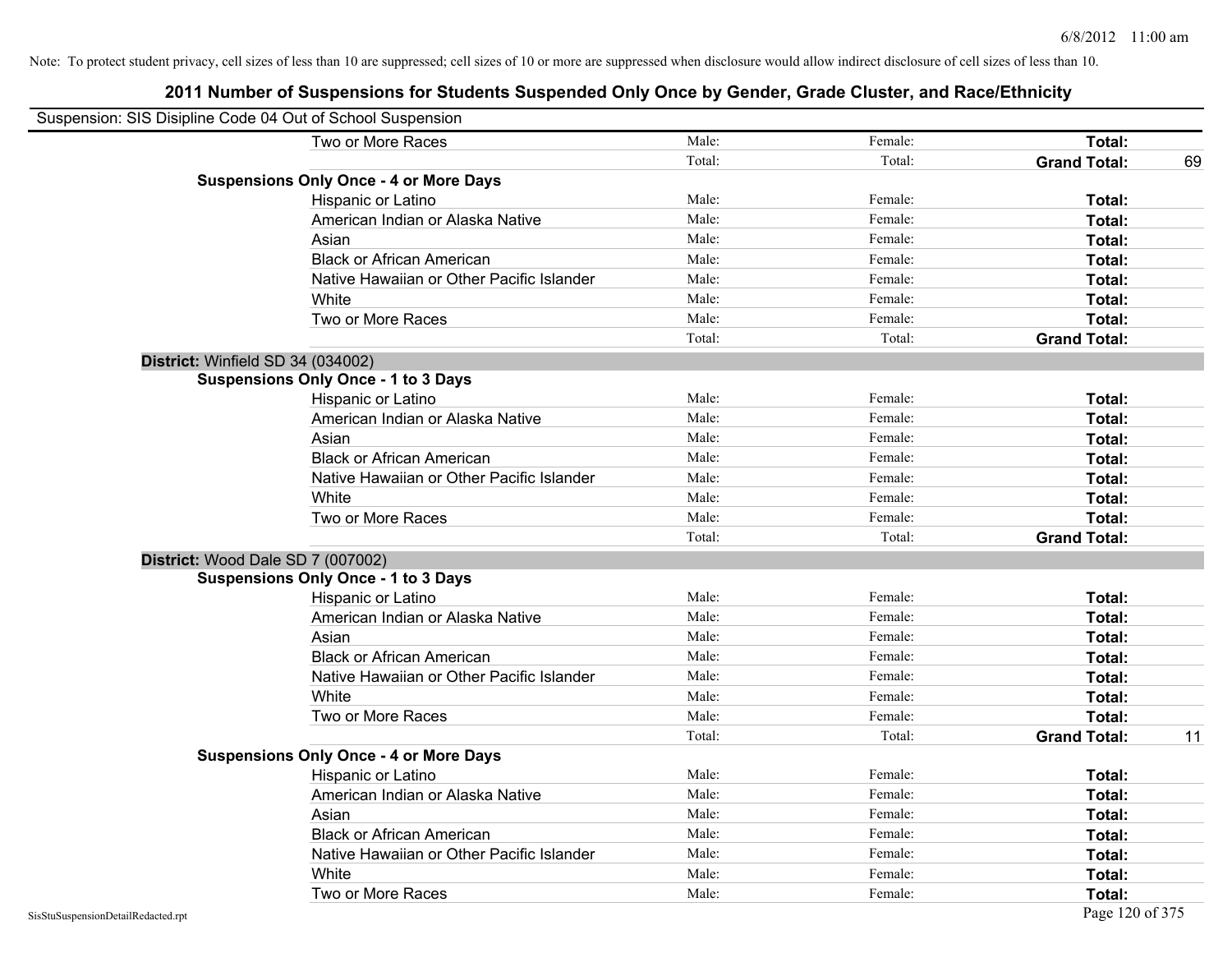| Suspension: SIS Disipline Code 04 Out of School Suspension |                                               |        |    |         |    |                     |    |
|------------------------------------------------------------|-----------------------------------------------|--------|----|---------|----|---------------------|----|
|                                                            |                                               | Total: |    | Total:  |    | <b>Grand Total:</b> |    |
| District: Woodridge SD 68 (068002)                         |                                               |        |    |         |    |                     |    |
|                                                            | <b>Suspensions Only Once - 1 to 3 Days</b>    |        |    |         |    |                     |    |
|                                                            | Hispanic or Latino                            | Male:  |    | Female: |    | Total:              |    |
|                                                            | American Indian or Alaska Native              | Male:  |    | Female: |    | Total:              |    |
|                                                            | Asian                                         | Male:  |    | Female: |    | Total:              |    |
|                                                            | <b>Black or African American</b>              | Male:  |    | Female: |    | Total:              | 13 |
|                                                            | Native Hawaiian or Other Pacific Islander     | Male:  |    | Female: |    | Total:              |    |
|                                                            | White                                         | Male:  |    | Female: |    | Total:              |    |
|                                                            | Two or More Races                             | Male:  |    | Female: |    | Total:              |    |
|                                                            |                                               | Total: | 21 | Total:  | 10 | <b>Grand Total:</b> | 31 |
|                                                            | <b>Suspensions Only Once - 4 or More Days</b> |        |    |         |    |                     |    |
|                                                            | Hispanic or Latino                            | Male:  |    | Female: |    | Total:              |    |
|                                                            | American Indian or Alaska Native              | Male:  |    | Female: |    | Total:              |    |
|                                                            | Asian                                         | Male:  |    | Female: |    | Total:              |    |
|                                                            | <b>Black or African American</b>              | Male:  |    | Female: |    | Total:              |    |
|                                                            | Native Hawaiian or Other Pacific Islander     | Male:  |    | Female: |    | Total:              |    |
|                                                            | White                                         | Male:  |    | Female: |    | Total:              |    |
|                                                            | Two or More Races                             | Male:  |    | Female: |    | Total:              |    |
|                                                            |                                               | Total: |    | Total:  |    | <b>Grand Total:</b> |    |
| Region: Edwd/Gltn/Hdin/Pop/Slne/Wbh/Wn/Wh (20)             |                                               |        |    |         |    |                     |    |
| County: Edwards (024)                                      |                                               |        |    |         |    |                     |    |
|                                                            | District: Edwards County CUSD 1 (001026)      |        |    |         |    |                     |    |
|                                                            | <b>Suspensions Only Once - 1 to 3 Days</b>    |        |    |         |    |                     |    |
|                                                            | Hispanic or Latino                            | Male:  |    | Female: |    | Total:              |    |
|                                                            | American Indian or Alaska Native              | Male:  |    | Female: |    | Total:              |    |
|                                                            | Asian                                         | Male:  |    | Female: |    | Total:              |    |
|                                                            | <b>Black or African American</b>              | Male:  |    | Female: |    | Total:              |    |
|                                                            | Native Hawaiian or Other Pacific Islander     | Male:  |    | Female: |    | Total:              |    |
|                                                            | White                                         | Male:  |    | Female: |    | Total:              |    |
|                                                            | Two or More Races                             | Male:  |    | Female: |    | Total:              |    |
|                                                            |                                               | Total: |    | Total:  |    | <b>Grand Total:</b> |    |
| County: Gallatin (030)                                     |                                               |        |    |         |    |                     |    |
| District: Gallatin CUSD 7 (007026)                         |                                               |        |    |         |    |                     |    |
|                                                            | <b>Suspensions Only Once - 1 to 3 Days</b>    |        |    |         |    |                     |    |
|                                                            | Hispanic or Latino                            | Male:  |    | Female: |    | Total:              |    |
|                                                            | American Indian or Alaska Native              | Male:  |    | Female: |    | Total:              |    |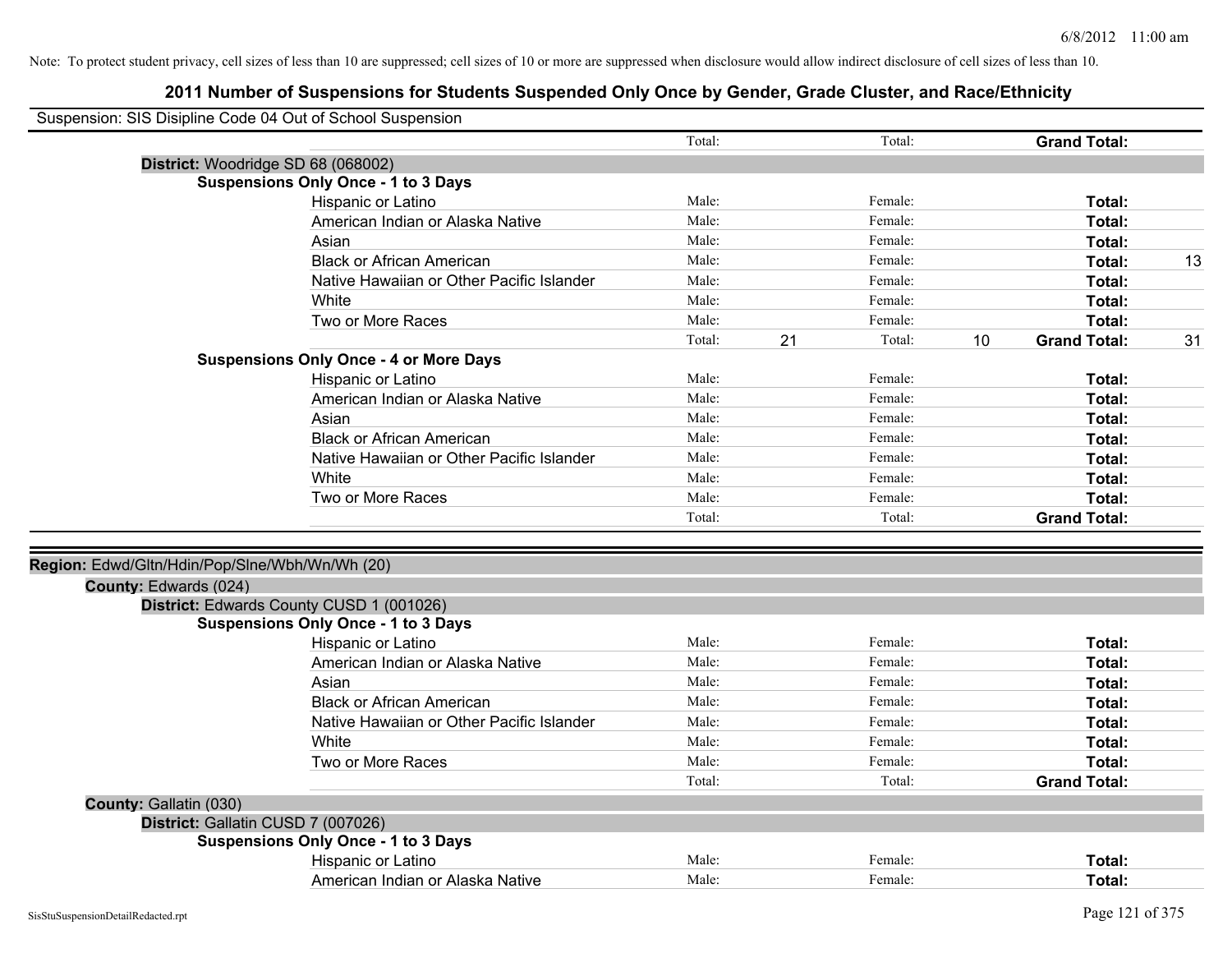|                      | Suspension: SIS Disipline Code 04 Out of School Suspension |        |         |                     |    |
|----------------------|------------------------------------------------------------|--------|---------|---------------------|----|
|                      | Asian                                                      | Male:  | Female: | Total:              |    |
|                      | <b>Black or African American</b>                           | Male:  | Female: | Total:              |    |
|                      | Native Hawaiian or Other Pacific Islander                  | Male:  | Female: | Total:              |    |
|                      | White                                                      | Male:  | Female: | Total:              | 23 |
|                      | Two or More Races                                          | Male:  | Female: | Total:              |    |
|                      |                                                            | Total: | Total:  | <b>Grand Total:</b> |    |
|                      | <b>Suspensions Only Once - 4 or More Days</b>              |        |         |                     |    |
|                      | Hispanic or Latino                                         | Male:  | Female: | Total:              |    |
|                      | American Indian or Alaska Native                           | Male:  | Female: | Total:              |    |
|                      | Asian                                                      | Male:  | Female: | Total:              |    |
|                      | <b>Black or African American</b>                           | Male:  | Female: | Total:              |    |
|                      | Native Hawaiian or Other Pacific Islander                  | Male:  | Female: | Total:              |    |
|                      | White                                                      | Male:  | Female: | Total:              |    |
|                      | Two or More Races                                          | Male:  | Female: | Total:              |    |
|                      |                                                            | Total: | Total:  | <b>Grand Total:</b> |    |
| County: Hardin (035) |                                                            |        |         |                     |    |
|                      | District: Hardin County CUSD 1 (001026)                    |        |         |                     |    |
|                      | <b>Suspensions Only Once - 1 to 3 Days</b>                 |        |         |                     |    |
|                      | Hispanic or Latino                                         | Male:  | Female: | Total:              |    |
|                      | American Indian or Alaska Native                           | Male:  | Female: | Total:              |    |
|                      | Asian                                                      | Male:  | Female: | Total:              |    |
|                      | <b>Black or African American</b>                           | Male:  | Female: | Total:              |    |
|                      | Native Hawaiian or Other Pacific Islander                  | Male:  | Female: | Total:              |    |
|                      | White                                                      | Male:  | Female: | Total:              | 22 |
|                      | Two or More Races                                          | Male:  | Female: | Total:              |    |
|                      |                                                            | Total: | Total:  | <b>Grand Total:</b> |    |
|                      | <b>Suspensions Only Once - 4 or More Days</b>              |        |         |                     |    |
|                      | Hispanic or Latino                                         | Male:  | Female: | Total:              |    |
|                      | American Indian or Alaska Native                           | Male:  | Female: | Total:              |    |
|                      | Asian                                                      | Male:  | Female: | Total:              |    |
|                      | <b>Black or African American</b>                           | Male:  | Female: | Total:              |    |
|                      | Native Hawaiian or Other Pacific Islander                  | Male:  | Female: | Total:              |    |
|                      | White                                                      | Male:  | Female: | Total:              |    |
|                      | Two or More Races                                          | Male:  | Female: | Total:              |    |
|                      |                                                            | Total: | Total:  | <b>Grand Total:</b> |    |
| County: Pope (076)   |                                                            |        |         |                     |    |
|                      | District: Pope Co CUD 1 (001026)                           |        |         |                     |    |
|                      | <b>Suspensions Only Once - 1 to 3 Days</b>                 |        |         |                     |    |
|                      | Hispanic or Latino                                         | Male:  | Female: | Total:              |    |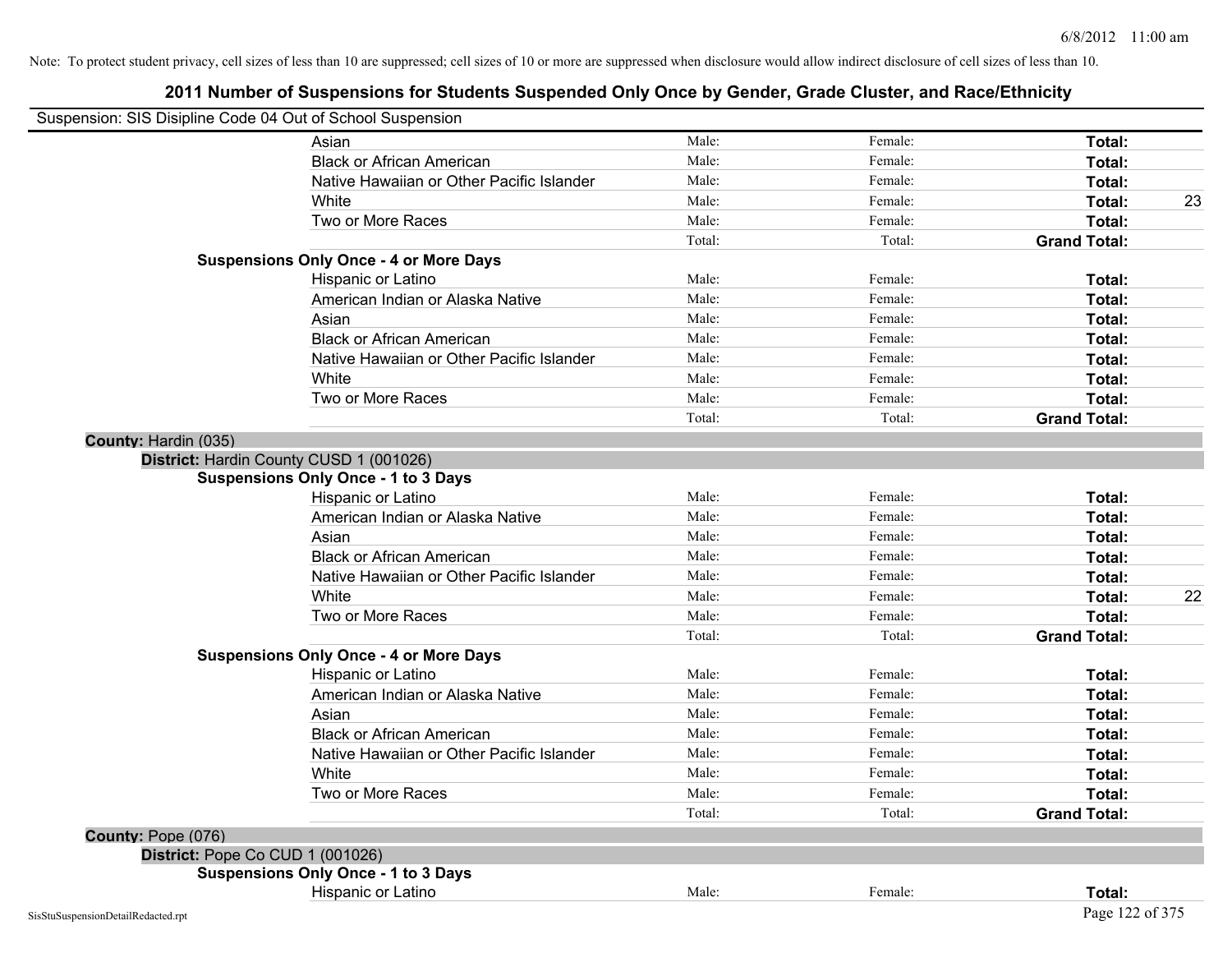| Suspension: SIS Disipline Code 04 Out of School Suspension |                                                   |        |         |                     |    |
|------------------------------------------------------------|---------------------------------------------------|--------|---------|---------------------|----|
|                                                            | American Indian or Alaska Native                  | Male:  | Female: | Total:              |    |
|                                                            | Asian                                             | Male:  | Female: | Total:              |    |
|                                                            | <b>Black or African American</b>                  | Male:  | Female: | Total:              |    |
|                                                            | Native Hawaiian or Other Pacific Islander         | Male:  | Female: | Total:              |    |
|                                                            | White                                             | Male:  | Female: | Total:              | 17 |
|                                                            | Two or More Races                                 | Male:  | Female: | Total:              |    |
|                                                            |                                                   | Total: | Total:  | <b>Grand Total:</b> |    |
|                                                            | <b>Suspensions Only Once - 4 or More Days</b>     |        |         |                     |    |
|                                                            | Hispanic or Latino                                | Male:  | Female: | Total:              |    |
|                                                            | American Indian or Alaska Native                  | Male:  | Female: | Total:              |    |
|                                                            | Asian                                             | Male:  | Female: | Total:              |    |
|                                                            | <b>Black or African American</b>                  | Male:  | Female: | Total:              |    |
|                                                            | Native Hawaiian or Other Pacific Islander         | Male:  | Female: | Total:              |    |
|                                                            | White                                             | Male:  | Female: | Total:              |    |
|                                                            | Two or More Races                                 | Male:  | Female: | Total:              |    |
|                                                            |                                                   | Total: | Total:  | <b>Grand Total:</b> |    |
| County: Saline (083)                                       |                                                   |        |         |                     |    |
|                                                            | District: Carrier Mills-Stonefort CUSD 2 (002026) |        |         |                     |    |
|                                                            | <b>Suspensions Only Once - 1 to 3 Days</b>        |        |         |                     |    |
|                                                            | Hispanic or Latino                                | Male:  | Female: | Total:              |    |
|                                                            | American Indian or Alaska Native                  | Male:  | Female: | Total:              |    |
|                                                            | Asian                                             | Male:  | Female: | Total:              |    |
|                                                            | <b>Black or African American</b>                  | Male:  | Female: | Total:              |    |
|                                                            | Native Hawaiian or Other Pacific Islander         | Male:  | Female: | Total:              |    |
|                                                            | White                                             | Male:  | Female: | Total:              | 13 |
|                                                            | Two or More Races                                 | Male:  | Female: | Total:              |    |
|                                                            |                                                   | Total: | Total:  | <b>Grand Total:</b> |    |
|                                                            | District: Eldorado CUSD 4 (004026)                |        |         |                     |    |
|                                                            | <b>Suspensions Only Once - 1 to 3 Days</b>        |        |         |                     |    |
|                                                            | Hispanic or Latino                                | Male:  | Female: | Total:              |    |
|                                                            | American Indian or Alaska Native                  | Male:  | Female: | Total:              |    |
|                                                            | Asian                                             | Male:  | Female: | Total:              |    |
|                                                            | <b>Black or African American</b>                  | Male:  | Female: | Total:              |    |
|                                                            | Native Hawaiian or Other Pacific Islander         | Male:  | Female: | Total:              |    |
|                                                            | White                                             | Male:  | Female: | Total:              | 38 |
|                                                            | Two or More Races                                 | Male:  | Female: | Total:              |    |
|                                                            |                                                   | Total: | Total:  | <b>Grand Total:</b> |    |
|                                                            | <b>Suspensions Only Once - 4 or More Days</b>     |        |         |                     |    |
|                                                            | Hispanic or Latino                                | Male:  | Female: | Total:              |    |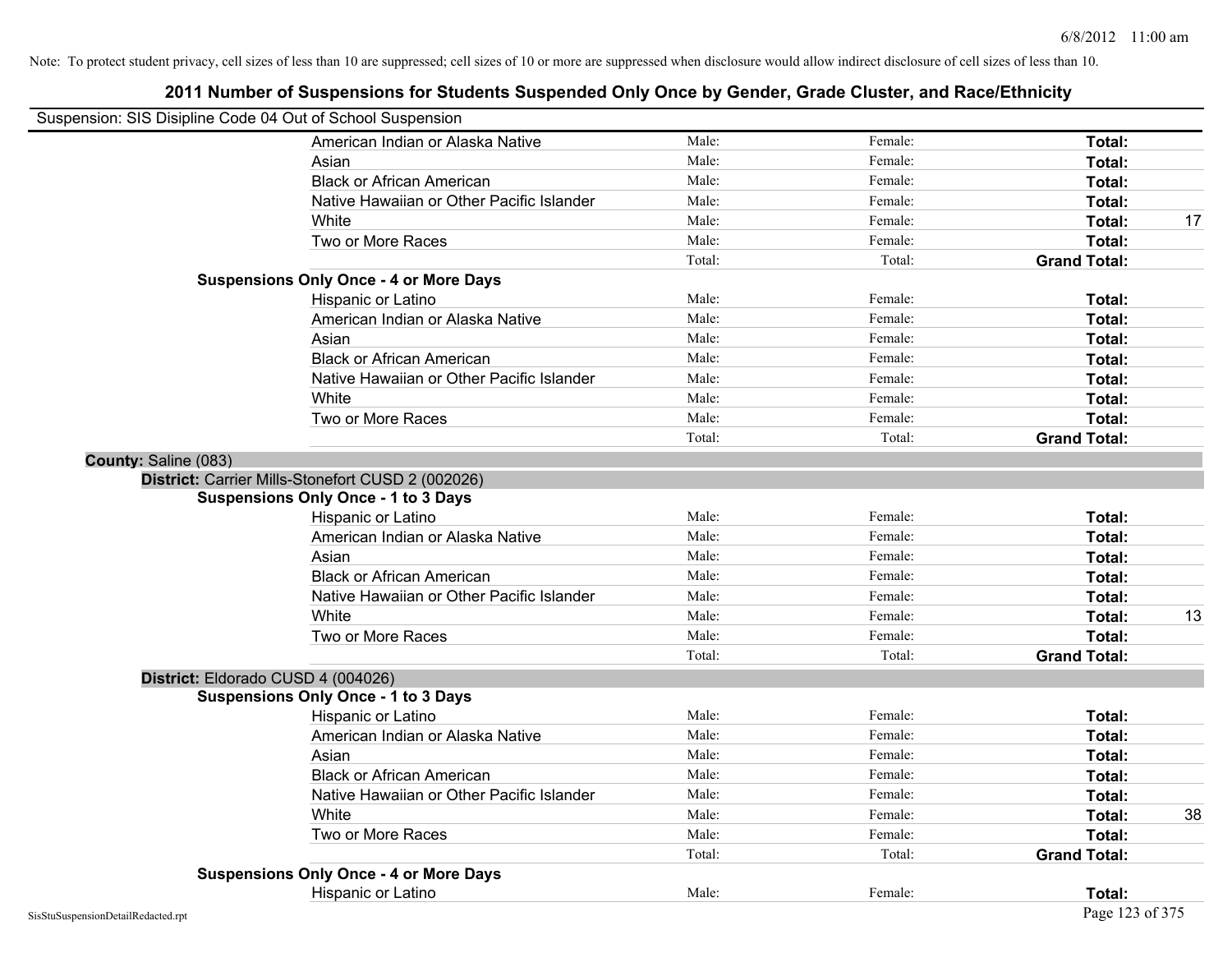| Suspension: SIS Disipline Code 04 Out of School Suspension |                                               |        |    |         |    |                     |    |
|------------------------------------------------------------|-----------------------------------------------|--------|----|---------|----|---------------------|----|
|                                                            | American Indian or Alaska Native              | Male:  |    | Female: |    | <b>Total:</b>       |    |
|                                                            | Asian                                         | Male:  |    | Female: |    | Total:              |    |
|                                                            | <b>Black or African American</b>              | Male:  |    | Female: |    | Total:              |    |
|                                                            | Native Hawaiian or Other Pacific Islander     | Male:  |    | Female: |    | Total:              |    |
|                                                            | White                                         | Male:  |    | Female: |    | Total:              |    |
|                                                            | Two or More Races                             | Male:  |    | Female: |    | Total:              |    |
|                                                            |                                               | Total: |    | Total:  |    | <b>Grand Total:</b> |    |
|                                                            | District: Galatia CUSD 1 (001026)             |        |    |         |    |                     |    |
|                                                            | <b>Suspensions Only Once - 1 to 3 Days</b>    |        |    |         |    |                     |    |
|                                                            | Hispanic or Latino                            | Male:  |    | Female: |    | Total:              |    |
|                                                            | American Indian or Alaska Native              | Male:  |    | Female: |    | Total:              |    |
|                                                            | Asian                                         | Male:  |    | Female: |    | Total:              |    |
|                                                            | <b>Black or African American</b>              | Male:  |    | Female: |    | Total:              |    |
|                                                            | Native Hawaiian or Other Pacific Islander     | Male:  |    | Female: |    | Total:              |    |
|                                                            | White                                         | Male:  |    | Female: |    | Total:              | 10 |
|                                                            | Two or More Races                             | Male:  |    | Female: |    | Total:              |    |
|                                                            |                                               | Total: |    | Total:  |    | <b>Grand Total:</b> |    |
|                                                            | <b>Suspensions Only Once - 4 or More Days</b> |        |    |         |    |                     |    |
|                                                            | Hispanic or Latino                            | Male:  |    | Female: |    | Total:              |    |
|                                                            | American Indian or Alaska Native              | Male:  |    | Female: |    | Total:              |    |
|                                                            | Asian                                         | Male:  |    | Female: |    | Total:              |    |
|                                                            | <b>Black or African American</b>              | Male:  |    | Female: |    | Total:              |    |
|                                                            | Native Hawaiian or Other Pacific Islander     | Male:  |    | Female: |    | Total:              |    |
|                                                            | White                                         | Male:  |    | Female: |    | Total:              |    |
|                                                            | Two or More Races                             | Male:  |    | Female: |    | Total:              |    |
|                                                            |                                               | Total: |    | Total:  |    | <b>Grand Total:</b> |    |
|                                                            | District: Harrisburg CUSD 3 (003026)          |        |    |         |    |                     |    |
|                                                            | <b>Suspensions Only Once - 1 to 3 Days</b>    |        |    |         |    |                     |    |
|                                                            | Hispanic or Latino                            | Male:  |    | Female: |    | Total:              |    |
|                                                            | American Indian or Alaska Native              | Male:  |    | Female: |    | Total:              |    |
|                                                            | Asian                                         | Male:  |    | Female: |    | Total:              |    |
|                                                            | <b>Black or African American</b>              | Male:  |    | Female: |    | Total:              |    |
|                                                            | Native Hawaiian or Other Pacific Islander     | Male:  |    | Female: |    | Total:              |    |
|                                                            | White                                         | Male:  | 34 | Female: | 16 | Total:              | 50 |
|                                                            | Two or More Races                             | Male:  |    | Female: |    | <b>Total:</b>       |    |
|                                                            |                                               | Total: |    | Total:  |    | <b>Grand Total:</b> | 62 |
|                                                            | <b>Suspensions Only Once - 4 or More Days</b> |        |    |         |    |                     |    |
|                                                            | Hispanic or Latino                            | Male:  |    | Female: |    | Total:              |    |
|                                                            | American Indian or Alaska Native              | Male:  |    | Female: |    | Total:              |    |
| SisStuSuspensionDetailRedacted.rpt                         |                                               |        |    |         |    | Page 124 of 375     |    |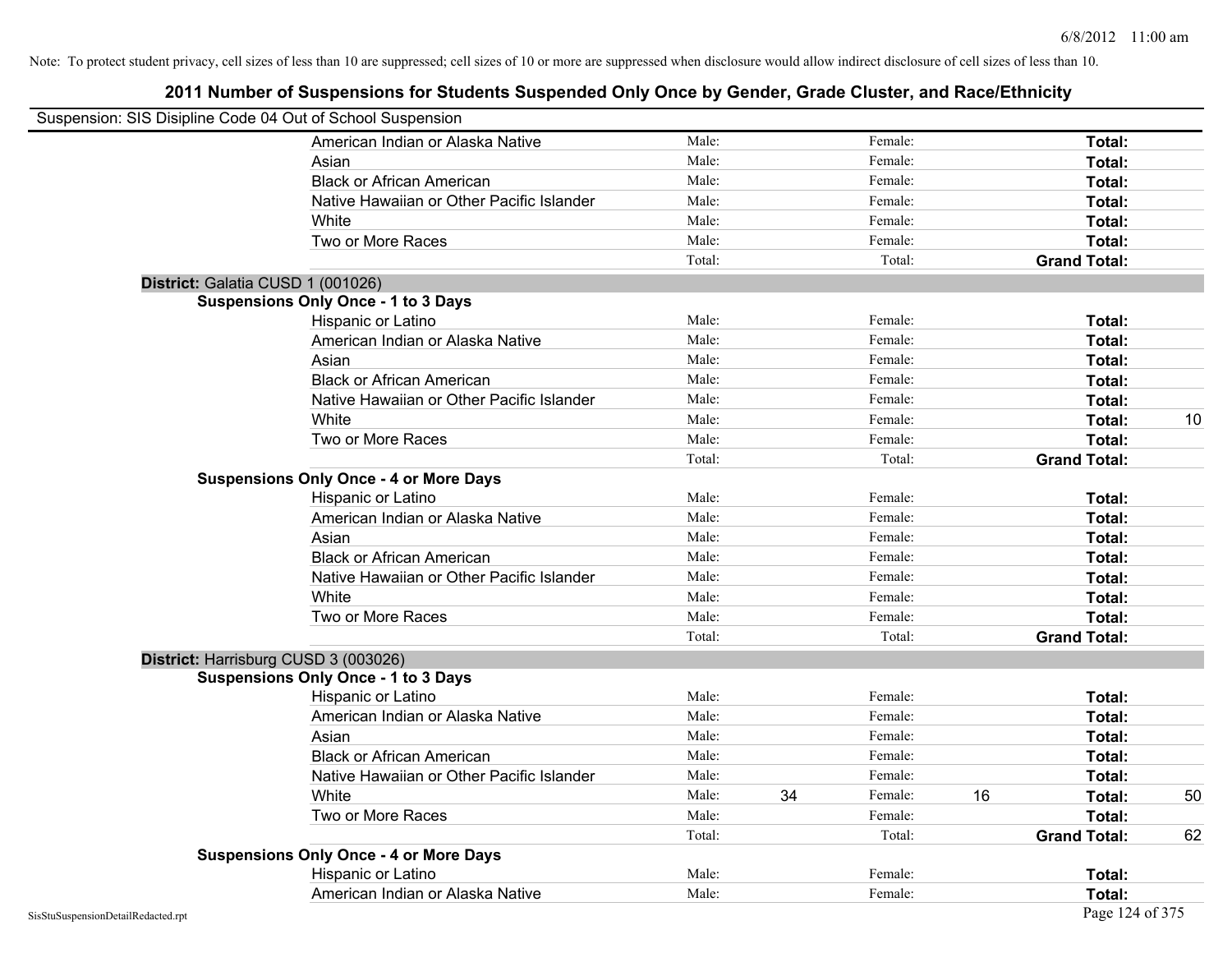## **2011 Number of Suspensions for Students Suspended Only Once by Gender, Grade Cluster, and Race/Ethnicity**

|                      | Suspension: SIS Disipline Code 04 Out of School Suspension |        |    |         |    |                     |    |
|----------------------|------------------------------------------------------------|--------|----|---------|----|---------------------|----|
|                      | Asian                                                      | Male:  |    | Female: |    | Total:              |    |
|                      | <b>Black or African American</b>                           | Male:  |    | Female: |    | Total:              |    |
|                      | Native Hawaiian or Other Pacific Islander                  | Male:  |    | Female: |    | Total:              |    |
|                      | White                                                      | Male:  |    | Female: |    | Total:              |    |
|                      | Two or More Races                                          | Male:  |    | Female: |    | Total:              |    |
|                      |                                                            | Total: |    | Total:  |    | <b>Grand Total:</b> |    |
| County: Wabash (093) |                                                            |        |    |         |    |                     |    |
|                      | District: Allendale CCSD 17 (017024)                       |        |    |         |    |                     |    |
|                      | <b>Suspensions Only Once - 1 to 3 Days</b>                 |        |    |         |    |                     |    |
|                      | Hispanic or Latino                                         | Male:  |    | Female: |    | Total:              |    |
|                      | American Indian or Alaska Native                           | Male:  |    | Female: |    | Total:              |    |
|                      | Asian                                                      | Male:  |    | Female: |    | Total:              |    |
|                      | <b>Black or African American</b>                           | Male:  |    | Female: |    | Total:              |    |
|                      | Native Hawaiian or Other Pacific Islander                  | Male:  |    | Female: |    | Total:              |    |
|                      | White                                                      | Male:  |    | Female: |    | Total:              |    |
|                      | Two or More Races                                          | Male:  |    | Female: |    | Total:              |    |
|                      |                                                            | Total: |    | Total:  |    | <b>Grand Total:</b> |    |
|                      | District: Wabash CUSD 348 (348026)                         |        |    |         |    |                     |    |
|                      | <b>Suspensions Only Once - 1 to 3 Days</b>                 |        |    |         |    |                     |    |
|                      | <b>Hispanic or Latino</b>                                  | Male:  |    | Female: |    | Total:              |    |
|                      | American Indian or Alaska Native                           | Male:  |    | Female: |    | Total:              |    |
|                      | Asian                                                      | Male:  |    | Female: |    | Total:              |    |
|                      | <b>Black or African American</b>                           | Male:  |    | Female: |    | Total:              |    |
|                      | Native Hawaiian or Other Pacific Islander                  | Male:  |    | Female: |    | Total:              |    |
|                      | White                                                      | Male:  | 38 | Female: | 16 | Total:              | 54 |
|                      | Two or More Races                                          | Male:  |    | Female: |    | Total:              |    |
|                      |                                                            | Total: |    | Total:  |    | <b>Grand Total:</b> |    |
|                      | <b>Suspensions Only Once - 4 or More Days</b>              |        |    |         |    |                     |    |
|                      | Hispanic or Latino                                         | Male:  |    | Female: |    | Total:              |    |
|                      | American Indian or Alaska Native                           | Male:  |    | Female: |    | Total:              |    |
|                      | Asian                                                      | Male:  |    | Female: |    | Total:              |    |
|                      | <b>Black or African American</b>                           | Male:  |    | Female: |    | Total:              |    |
|                      | Native Hawaiian or Other Pacific Islander                  | Male:  |    | Female: |    | Total:              |    |
|                      | White                                                      | Male:  |    | Female: |    | Total:              |    |
|                      | Two or More Races                                          | Male:  |    | Female: |    | Total:              |    |
|                      |                                                            | Total: |    | Total:  |    | <b>Grand Total:</b> |    |
| County: Wayne (096)  |                                                            |        |    |         |    |                     |    |

**District:** Fairfield Comm H S Dist 225 (225016) **Suspensions Only Once - 1 to 3 Days**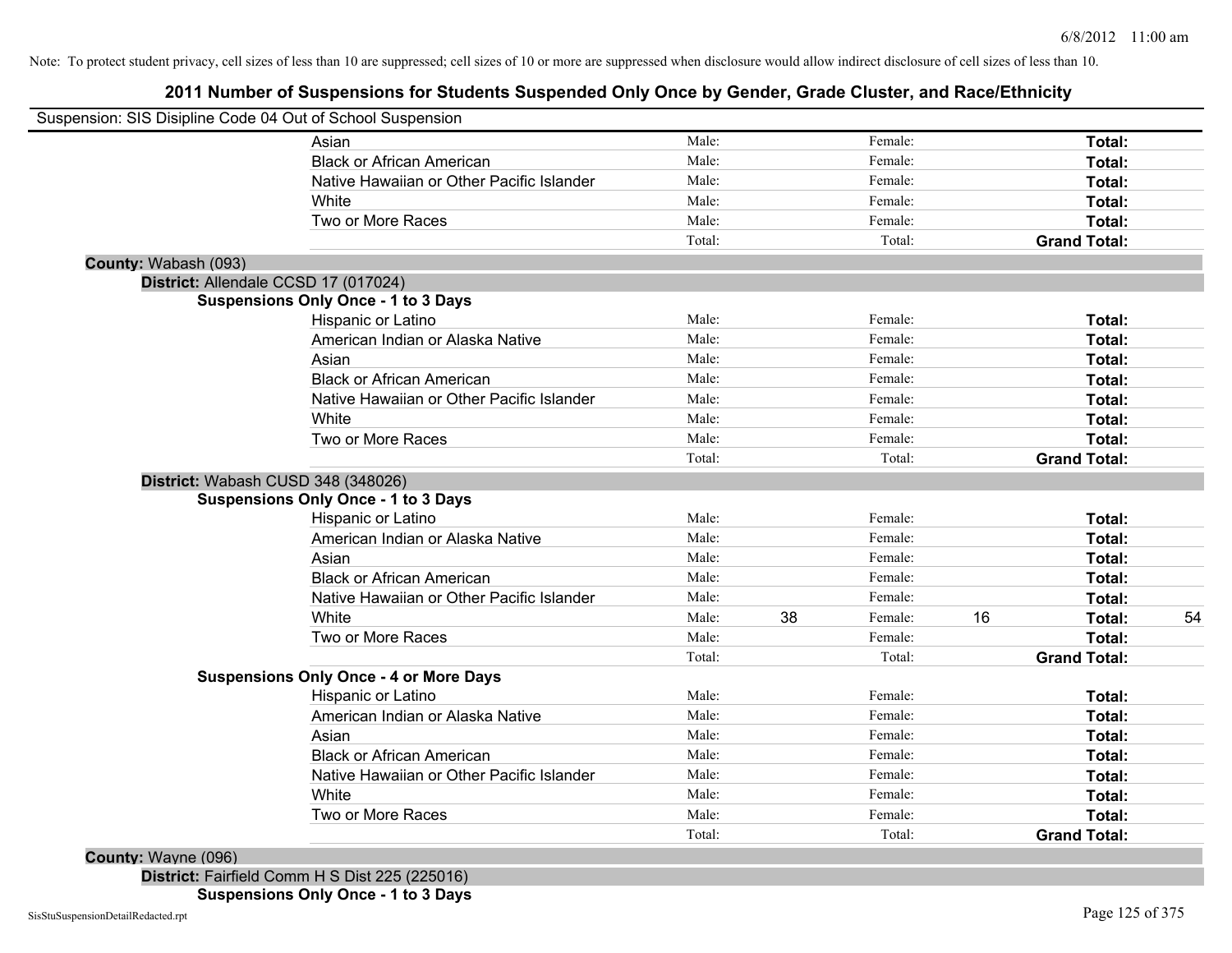| Suspension: SIS Disipline Code 04 Out of School Suspension |                                               |        |         |                     |    |
|------------------------------------------------------------|-----------------------------------------------|--------|---------|---------------------|----|
|                                                            | Hispanic or Latino                            | Male:  | Female: | Total:              |    |
|                                                            | American Indian or Alaska Native              | Male:  | Female: | Total:              |    |
|                                                            | Asian                                         | Male:  | Female: | Total:              |    |
|                                                            | <b>Black or African American</b>              | Male:  | Female: | Total:              |    |
|                                                            | Native Hawaiian or Other Pacific Islander     | Male:  | Female: | Total:              |    |
|                                                            | White                                         | Male:  | Female: | Total:              |    |
|                                                            | Two or More Races                             | Male:  | Female: | Total:              |    |
|                                                            |                                               | Total: | Total:  | <b>Grand Total:</b> |    |
|                                                            | <b>Suspensions Only Once - 4 or More Days</b> |        |         |                     |    |
|                                                            | Hispanic or Latino                            | Male:  | Female: | Total:              |    |
|                                                            | American Indian or Alaska Native              | Male:  | Female: | Total:              |    |
|                                                            | Asian                                         | Male:  | Female: | Total:              |    |
|                                                            | <b>Black or African American</b>              | Male:  | Female: | Total:              |    |
|                                                            | Native Hawaiian or Other Pacific Islander     | Male:  | Female: | Total:              |    |
|                                                            | White                                         | Male:  | Female: | Total:              | 10 |
|                                                            | Two or More Races                             | Male:  | Female: | Total:              |    |
|                                                            |                                               | Total: | Total:  | <b>Grand Total:</b> |    |
|                                                            | District: Fairfield PSD 112 (112004)          |        |         |                     |    |
|                                                            | <b>Suspensions Only Once - 1 to 3 Days</b>    |        |         |                     |    |
|                                                            | Hispanic or Latino                            | Male:  | Female: | Total:              |    |
|                                                            | American Indian or Alaska Native              | Male:  | Female: | Total:              |    |
|                                                            | Asian                                         | Male:  | Female: | Total:              |    |
|                                                            | <b>Black or African American</b>              | Male:  | Female: | Total:              |    |
|                                                            | Native Hawaiian or Other Pacific Islander     | Male:  | Female: | Total:              |    |
|                                                            | White                                         | Male:  | Female: | Total:              | 15 |
|                                                            | Two or More Races                             | Male:  | Female: | Total:              |    |
|                                                            |                                               | Total: | Total:  | <b>Grand Total:</b> |    |
|                                                            | <b>Suspensions Only Once - 4 or More Days</b> |        |         |                     |    |
|                                                            | Hispanic or Latino                            | Male:  | Female: | Total:              |    |
|                                                            | American Indian or Alaska Native              | Male:  | Female: | Total:              |    |
|                                                            | Asian                                         | Male:  | Female: | Total:              |    |
|                                                            | <b>Black or African American</b>              | Male:  | Female: | Total:              |    |
|                                                            | Native Hawaiian or Other Pacific Islander     | Male:  | Female: | Total:              |    |
|                                                            | White                                         | Male:  | Female: | Total:              |    |
|                                                            | Two or More Races                             | Male:  | Female: | Total:              |    |
|                                                            |                                               | Total: | Total:  | <b>Grand Total:</b> |    |
|                                                            | District: Jasper CCSD 17 (017004)             |        |         |                     |    |
|                                                            | <b>Suspensions Only Once - 1 to 3 Days</b>    |        |         |                     |    |
|                                                            | Hispanic or Latino                            | Male:  | Female: | Total:              |    |
| SisStuSuspensionDetailRedacted.rpt                         |                                               |        |         | Page 126 of 375     |    |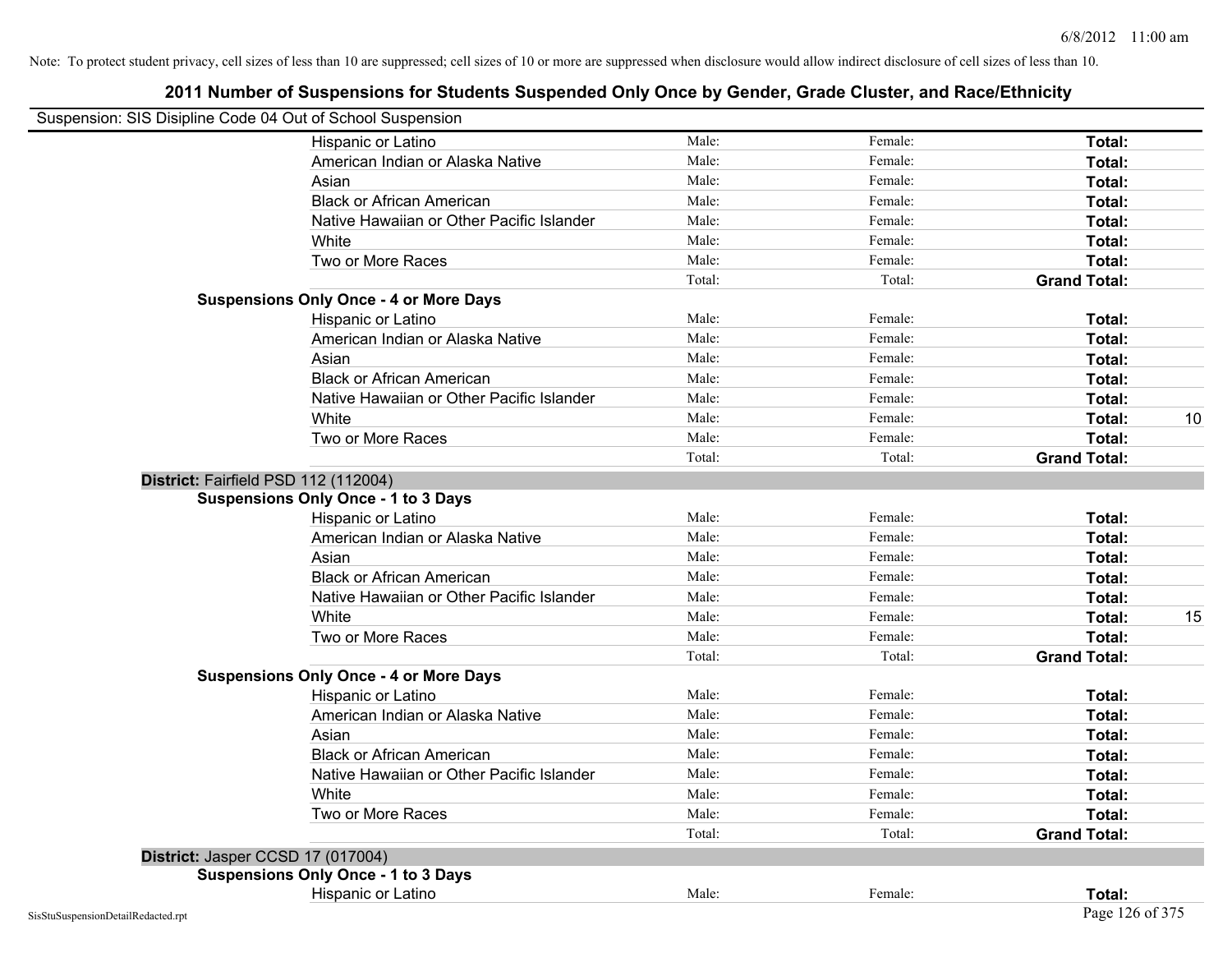| Suspension: SIS Disipline Code 04 Out of School Suspension |        |         |                     |  |
|------------------------------------------------------------|--------|---------|---------------------|--|
| American Indian or Alaska Native                           | Male:  | Female: | Total:              |  |
| Asian                                                      | Male:  | Female: | Total:              |  |
| <b>Black or African American</b>                           | Male:  | Female: | Total:              |  |
| Native Hawaiian or Other Pacific Islander                  | Male:  | Female: | Total:              |  |
| White                                                      | Male:  | Female: | Total:              |  |
| Two or More Races                                          | Male:  | Female: | Total:              |  |
|                                                            | Total: | Total:  | <b>Grand Total:</b> |  |
| District: North Wayne CUSD 200 (200026)                    |        |         |                     |  |
| <b>Suspensions Only Once - 1 to 3 Days</b>                 |        |         |                     |  |
| Hispanic or Latino                                         | Male:  | Female: | Total:              |  |
| American Indian or Alaska Native                           | Male:  | Female: | Total:              |  |
| Asian                                                      | Male:  | Female: | Total:              |  |
| <b>Black or African American</b>                           | Male:  | Female: | Total:              |  |
| Native Hawaiian or Other Pacific Islander                  | Male:  | Female: | Total:              |  |
| White                                                      | Male:  | Female: | Total:              |  |
| Two or More Races                                          | Male:  | Female: | Total:              |  |
|                                                            | Total: | Total:  | <b>Grand Total:</b> |  |
| <b>Suspensions Only Once - 4 or More Days</b>              |        |         |                     |  |
| Hispanic or Latino                                         | Male:  | Female: | Total:              |  |
| American Indian or Alaska Native                           | Male:  | Female: | Total:              |  |
| Asian                                                      | Male:  | Female: | Total:              |  |
| <b>Black or African American</b>                           | Male:  | Female: | Total:              |  |
| Native Hawaiian or Other Pacific Islander                  | Male:  | Female: | Total:              |  |
| White                                                      | Male:  | Female: | Total:              |  |
| Two or More Races                                          | Male:  | Female: | Total:              |  |
|                                                            | Total: | Total:  | <b>Grand Total:</b> |  |
| District: Wayne City CUSD 100 (100026)                     |        |         |                     |  |
| <b>Suspensions Only Once - 1 to 3 Days</b>                 |        |         |                     |  |
| Hispanic or Latino                                         | Male:  | Female: | <b>Total:</b>       |  |
| American Indian or Alaska Native                           | Male:  | Female: | Total:              |  |
| Asian                                                      | Male:  | Female: | Total:              |  |
| <b>Black or African American</b>                           | Male:  | Female: | Total:              |  |
| Native Hawaiian or Other Pacific Islander                  | Male:  | Female: | Total:              |  |
| White                                                      | Male:  | Female: | Total:<br>10        |  |
| Two or More Races                                          | Male:  | Female: | Total:              |  |
|                                                            | Total: | Total:  | <b>Grand Total:</b> |  |
| <b>Suspensions Only Once - 4 or More Days</b>              |        |         |                     |  |
| Hispanic or Latino                                         | Male:  | Female: | Total:              |  |
| American Indian or Alaska Native                           | Male:  | Female: | Total:              |  |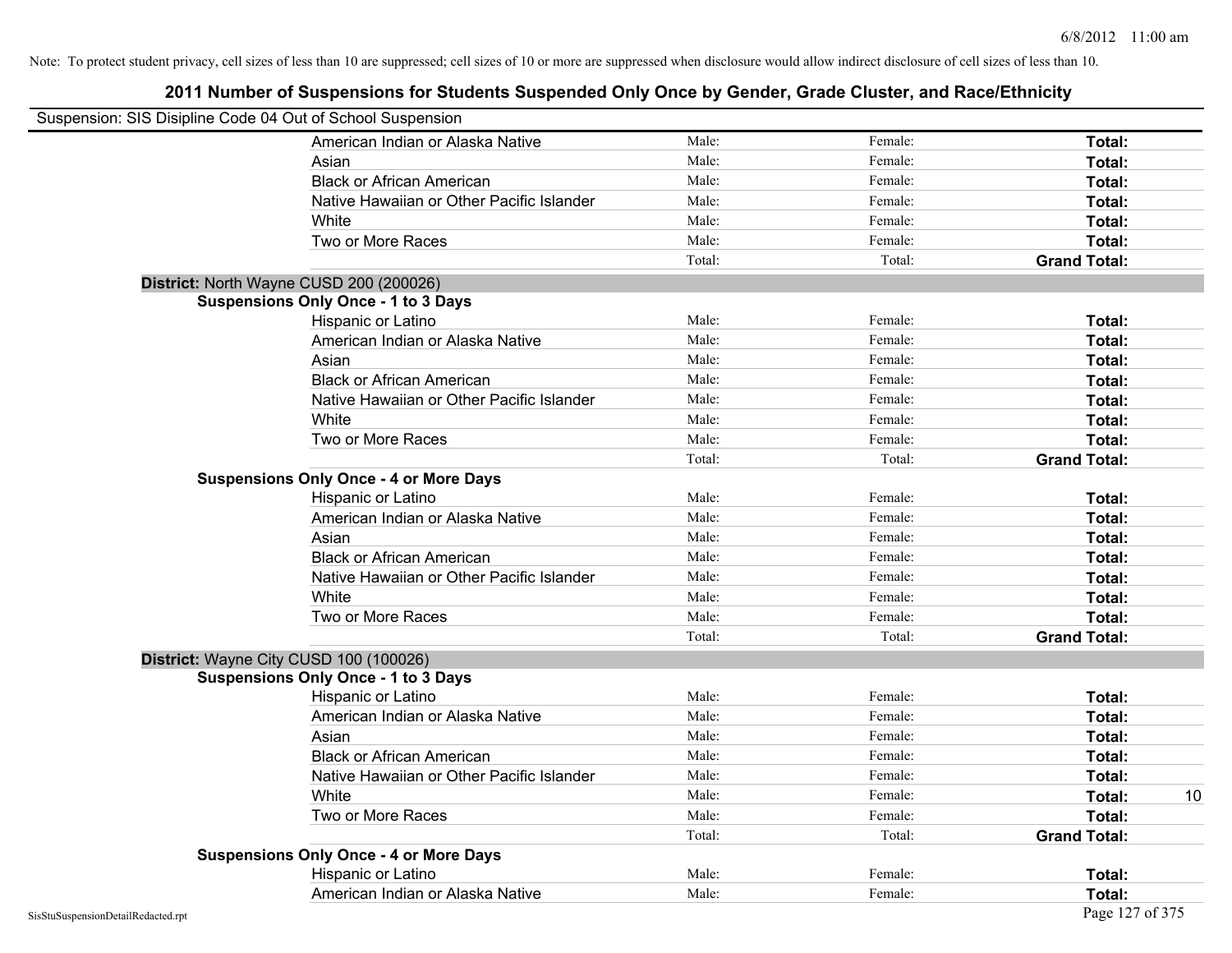## **2011 Number of Suspensions for Students Suspended Only Once by Gender, Grade Cluster, and Race/Ethnicity**

|                     | Suspension: SIS Disipline Code 04 Out of School Suspension |        |         |                     |    |
|---------------------|------------------------------------------------------------|--------|---------|---------------------|----|
|                     | Asian                                                      | Male:  | Female: | Total:              |    |
|                     | <b>Black or African American</b>                           | Male:  | Female: | Total:              |    |
|                     | Native Hawaiian or Other Pacific Islander                  | Male:  | Female: | Total:              |    |
|                     | White                                                      | Male:  | Female: | Total:              |    |
|                     | Two or More Races                                          | Male:  | Female: | Total:              |    |
|                     |                                                            | Total: | Total:  | <b>Grand Total:</b> |    |
| County: White (097) |                                                            |        |         |                     |    |
|                     | District: Carmi-White County CUSD 5 (005026)               |        |         |                     |    |
|                     | <b>Suspensions Only Once - 1 to 3 Days</b>                 |        |         |                     |    |
|                     | Hispanic or Latino                                         | Male:  | Female: | Total:              |    |
|                     | American Indian or Alaska Native                           | Male:  | Female: | Total:              |    |
|                     | Asian                                                      | Male:  | Female: | Total:              |    |
|                     | <b>Black or African American</b>                           | Male:  | Female: | Total:              |    |
|                     | Native Hawaiian or Other Pacific Islander                  | Male:  | Female: | Total:              |    |
|                     | White                                                      | Male:  | Female: | Total:              | 18 |
|                     | Two or More Races                                          | Male:  | Female: | Total:              |    |
|                     |                                                            | Total: | Total:  | <b>Grand Total:</b> |    |
|                     | <b>Suspensions Only Once - 4 or More Days</b>              |        |         |                     |    |
|                     | Hispanic or Latino                                         | Male:  | Female: | Total:              |    |
|                     | American Indian or Alaska Native                           | Male:  | Female: | Total:              |    |
|                     | Asian                                                      | Male:  | Female: | Total:              |    |
|                     | <b>Black or African American</b>                           | Male:  | Female: | Total:              |    |
|                     | Native Hawaiian or Other Pacific Islander                  | Male:  | Female: | Total:              |    |
|                     | White                                                      | Male:  | Female: | Total:              |    |
|                     | Two or More Races                                          | Male:  | Female: | Total:              |    |
|                     |                                                            | Total: | Total:  | <b>Grand Total:</b> |    |
|                     | District: Grayville CUSD 1 (001026)                        |        |         |                     |    |
|                     | <b>Suspensions Only Once - 4 or More Days</b>              |        |         |                     |    |
|                     | <b>Hispanic or Latino</b>                                  | Male:  | Female: | Total:              |    |
|                     | American Indian or Alaska Native                           | Male:  | Female: | Total:              |    |
|                     | Asian                                                      | Male:  | Female: | Total:              |    |
|                     | <b>Black or African American</b>                           | Male:  | Female: | Total:              |    |
|                     | Native Hawaiian or Other Pacific Islander                  | Male:  | Female: | Total:              |    |
|                     | White                                                      | Male:  | Female: | Total:              |    |
|                     | Two or More Races                                          | Male:  | Female: | Total:              |    |
|                     |                                                            | Total: | Total:  | <b>Grand Total:</b> |    |
|                     | District: Wabash & Ohio Valley Sp Ed Dist (801060)         |        |         |                     |    |
|                     |                                                            |        |         |                     |    |

**Suspensions Only Once - 1 to 3 Days**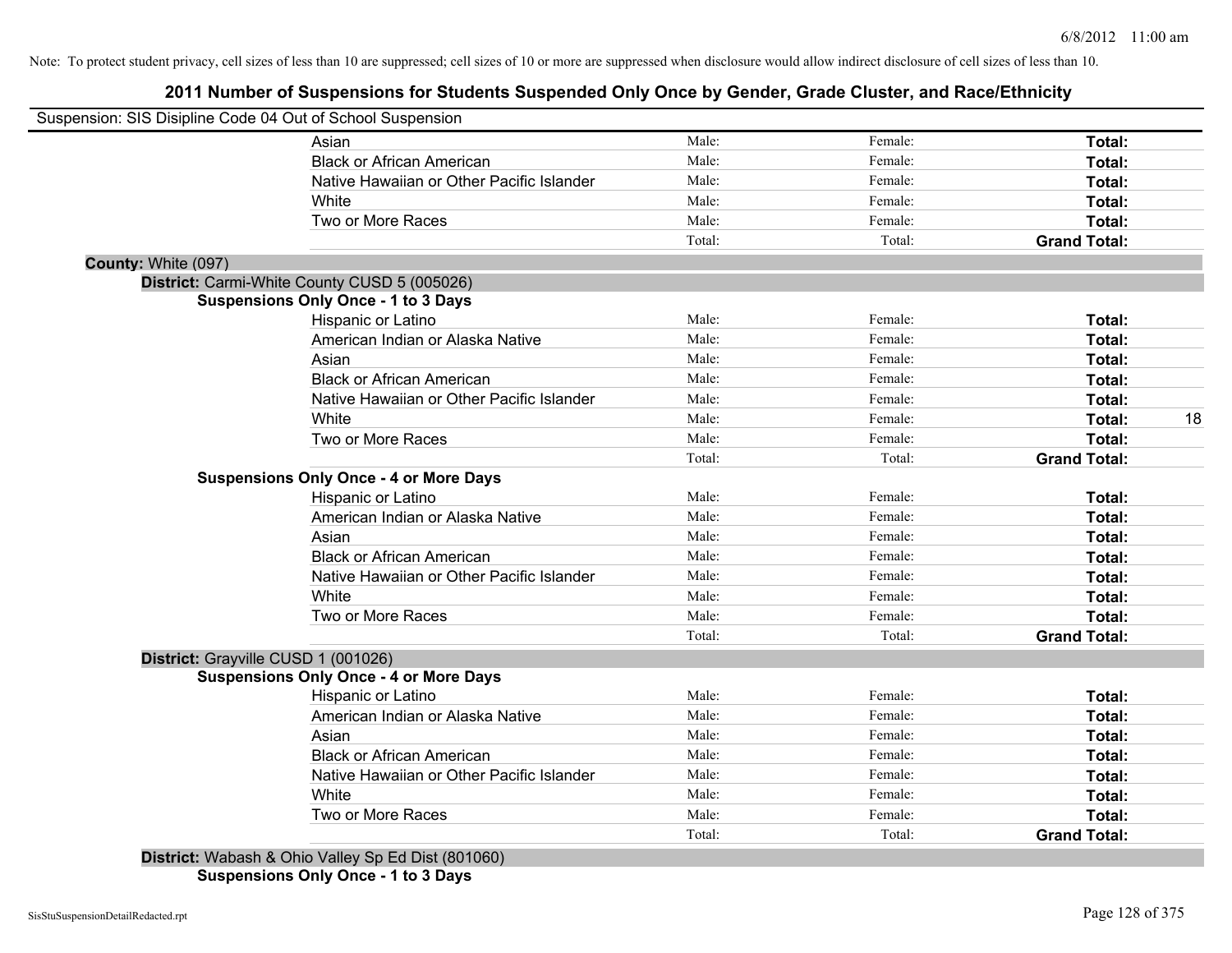| Suspension: SIS Disipline Code 04 Out of School Suspension |                                               |        |         |                     |
|------------------------------------------------------------|-----------------------------------------------|--------|---------|---------------------|
|                                                            | Hispanic or Latino                            | Male:  | Female: | Total:              |
|                                                            | American Indian or Alaska Native              | Male:  | Female: | Total:              |
|                                                            | Asian                                         | Male:  | Female: | Total:              |
|                                                            | <b>Black or African American</b>              | Male:  | Female: | Total:              |
|                                                            | Native Hawaiian or Other Pacific Islander     | Male:  | Female: | Total:              |
|                                                            | White                                         | Male:  | Female: | Total:              |
|                                                            | Two or More Races                             | Male:  | Female: | Total:              |
|                                                            |                                               | Total: | Total:  | <b>Grand Total:</b> |
| Region: Franklin/Williamson ROE (21)                       |                                               |        |         |                     |
| County: Franklin (028)                                     |                                               |        |         |                     |
|                                                            | District: Akin CCSD 91 (091004)               |        |         |                     |
|                                                            | <b>Suspensions Only Once - 1 to 3 Days</b>    |        |         |                     |
|                                                            | Hispanic or Latino                            | Male:  | Female: | Total:              |
|                                                            | American Indian or Alaska Native              | Male:  | Female: | Total:              |
|                                                            | Asian                                         | Male:  | Female: | Total:              |
|                                                            | <b>Black or African American</b>              | Male:  | Female: | Total:              |
|                                                            | Native Hawaiian or Other Pacific Islander     | Male:  | Female: | Total:              |
|                                                            | White                                         | Male:  | Female: | Total:              |
|                                                            | Two or More Races                             | Male:  | Female: | Total:              |
|                                                            |                                               | Total: | Total:  | <b>Grand Total:</b> |
|                                                            | District: Benton CCSD 47 (047004)             |        |         |                     |
|                                                            | <b>Suspensions Only Once - 1 to 3 Days</b>    |        |         |                     |
|                                                            | Hispanic or Latino                            | Male:  | Female: | Total:              |
|                                                            | American Indian or Alaska Native              | Male:  | Female: | Total:              |
|                                                            | Asian                                         | Male:  | Female: | Total:              |
|                                                            | <b>Black or African American</b>              | Male:  | Female: | Total:              |
|                                                            | Native Hawaiian or Other Pacific Islander     | Male:  | Female: | Total:              |
|                                                            | White                                         | Male:  | Female: | 14<br>Total:        |
|                                                            | Two or More Races                             | Male:  | Female: | Total:              |
|                                                            |                                               | Total: | Total:  | <b>Grand Total:</b> |
|                                                            | <b>Suspensions Only Once - 4 or More Days</b> |        |         |                     |
|                                                            | Hispanic or Latino                            | Male:  | Female: | Total:              |
|                                                            | American Indian or Alaska Native              | Male:  | Female: | Total:              |
|                                                            | Asian                                         | Male:  | Female: | Total:              |
|                                                            | <b>Black or African American</b>              | Male:  | Female: | Total:              |
|                                                            | Native Hawaiian or Other Pacific Islander     | Male:  | Female: | <b>Total:</b>       |
|                                                            | White                                         | Male:  | Female: | Total:              |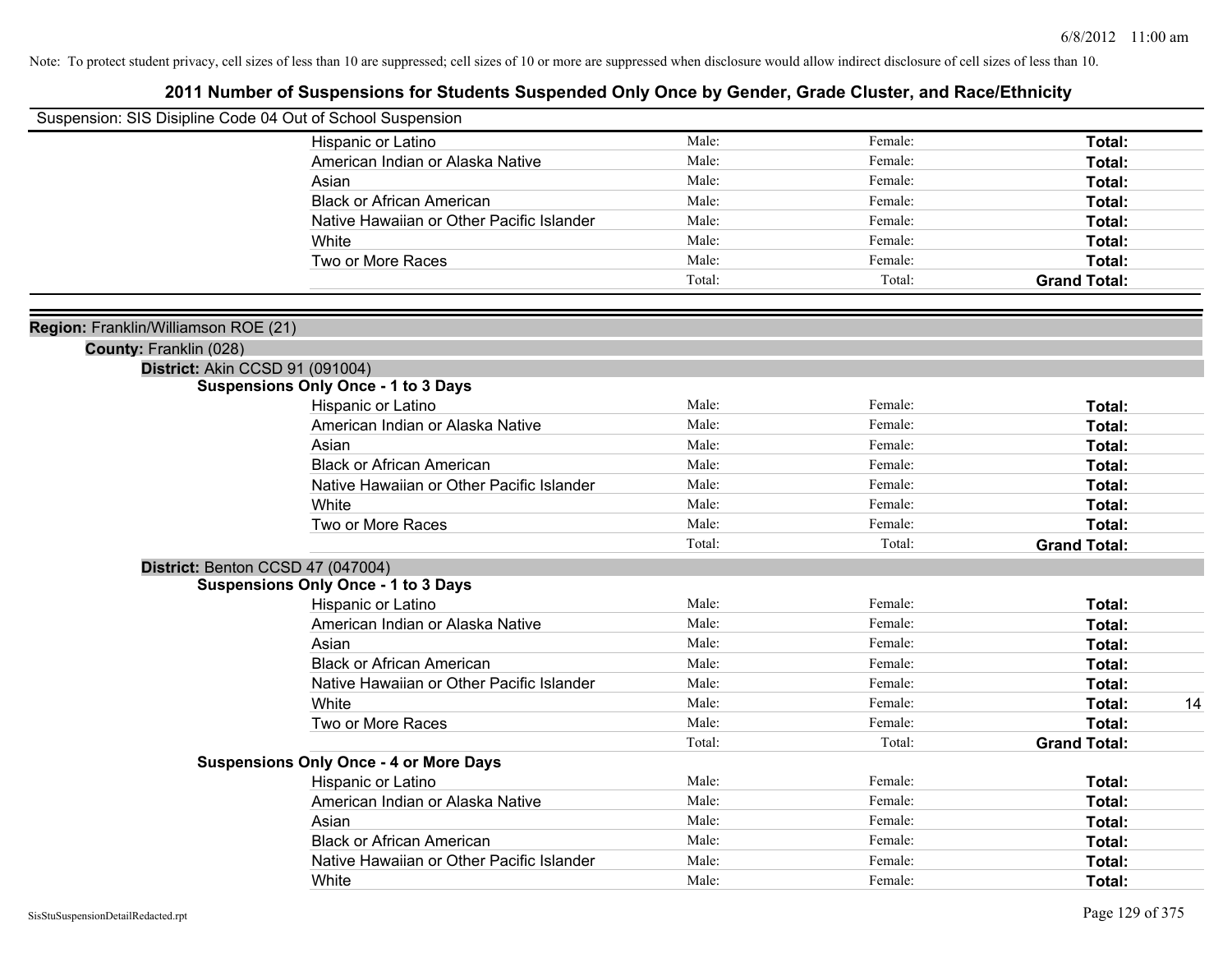| Suspension: SIS Disipline Code 04 Out of School Suspension |        |    |         |    |                     |    |
|------------------------------------------------------------|--------|----|---------|----|---------------------|----|
| Two or More Races                                          | Male:  |    | Female: |    | Total:              |    |
|                                                            | Total: |    | Total:  |    | <b>Grand Total:</b> |    |
| District: Benton Cons HSD 103 (103013)                     |        |    |         |    |                     |    |
| <b>Suspensions Only Once - 1 to 3 Days</b>                 |        |    |         |    |                     |    |
| Hispanic or Latino                                         | Male:  |    | Female: |    | Total:              |    |
| American Indian or Alaska Native                           | Male:  |    | Female: |    | Total:              |    |
| Asian                                                      | Male:  |    | Female: |    | Total:              |    |
| <b>Black or African American</b>                           | Male:  |    | Female: |    | Total:              |    |
| Native Hawaiian or Other Pacific Islander                  | Male:  |    | Female: |    | Total:              |    |
| White                                                      | Male:  | 25 | Female: | 19 | Total:              | 44 |
| Two or More Races                                          | Male:  |    | Female: |    | Total:              |    |
|                                                            | Total: |    | Total:  |    | <b>Grand Total:</b> |    |
| <b>Suspensions Only Once - 4 or More Days</b>              |        |    |         |    |                     |    |
| Hispanic or Latino                                         | Male:  |    | Female: |    | Total:              |    |
| American Indian or Alaska Native                           | Male:  |    | Female: |    | Total:              |    |
| Asian                                                      | Male:  |    | Female: |    | Total:              |    |
| <b>Black or African American</b>                           | Male:  |    | Female: |    | Total:              |    |
| Native Hawaiian or Other Pacific Islander                  | Male:  |    | Female: |    | Total:              |    |
| White                                                      | Male:  |    | Female: |    | Total:              |    |
| Two or More Races                                          | Male:  |    | Female: |    | Total:              |    |
|                                                            | Total: |    | Total:  |    | <b>Grand Total:</b> |    |
| District: Christopher USD 99 (099026)                      |        |    |         |    |                     |    |
| <b>Suspensions Only Once - 1 to 3 Days</b>                 |        |    |         |    |                     |    |
| Hispanic or Latino                                         | Male:  |    | Female: |    | Total:              |    |
| American Indian or Alaska Native                           | Male:  |    | Female: |    | Total:              |    |
| Asian                                                      | Male:  |    | Female: |    | Total:              |    |
| <b>Black or African American</b>                           | Male:  |    | Female: |    | Total:              |    |
| Native Hawaiian or Other Pacific Islander                  | Male:  |    | Female: |    | Total:              |    |
| White                                                      | Male:  |    | Female: |    | Total:              | 23 |
| Two or More Races                                          | Male:  |    | Female: |    | Total:              |    |
|                                                            | Total: |    | Total:  |    | <b>Grand Total:</b> |    |
| <b>Suspensions Only Once - 4 or More Days</b>              |        |    |         |    |                     |    |
| Hispanic or Latino                                         | Male:  |    | Female: |    | Total:              |    |
| American Indian or Alaska Native                           | Male:  |    | Female: |    | Total:              |    |
| Asian                                                      | Male:  |    | Female: |    | Total:              |    |
| <b>Black or African American</b>                           | Male:  |    | Female: |    | Total:              |    |
| Native Hawaiian or Other Pacific Islander                  | Male:  |    | Female: |    | Total:              |    |
| White                                                      | Male:  |    | Female: |    | Total:              |    |
| Two or More Races                                          | Male:  |    | Female: |    | Total:              |    |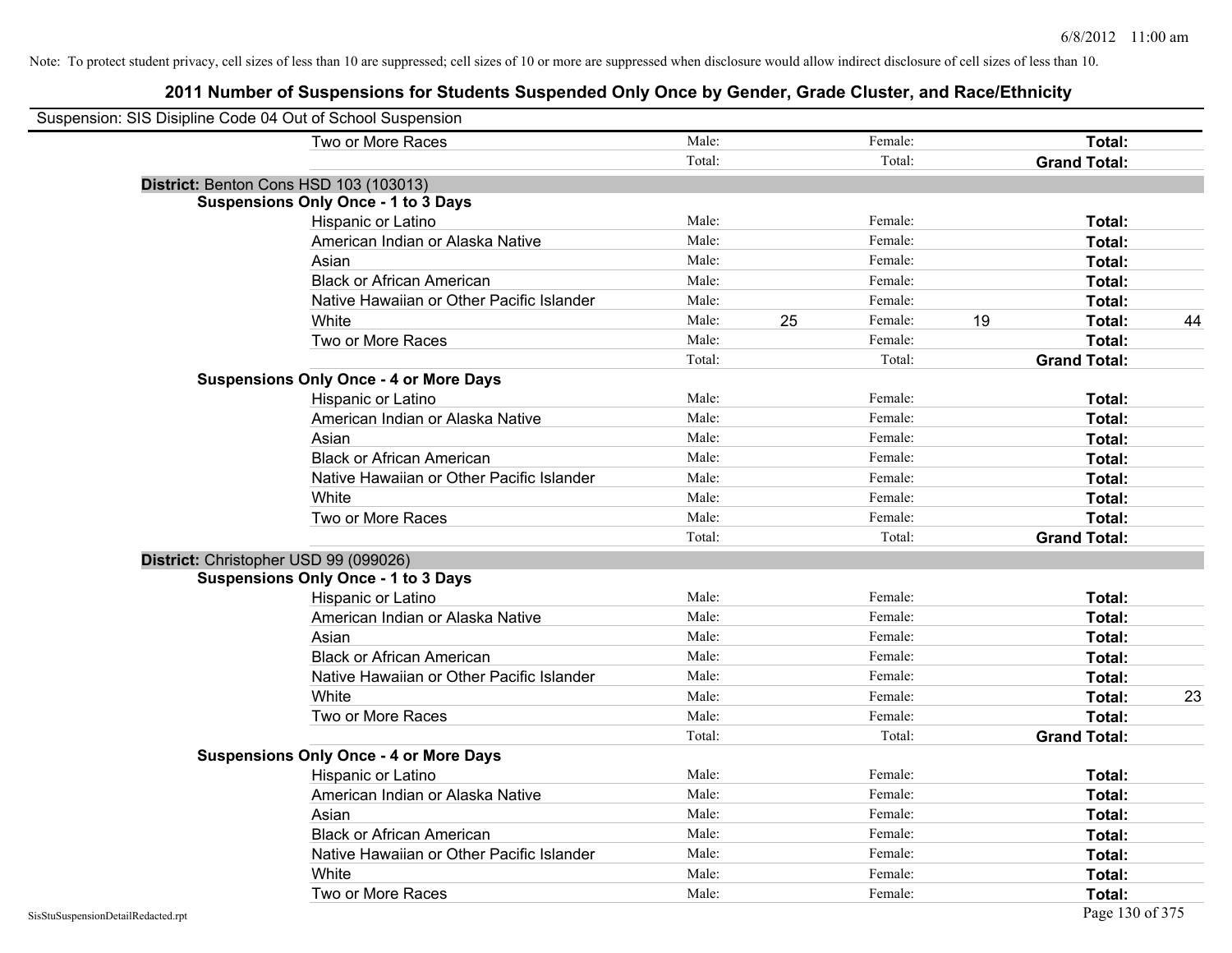| Suspension: SIS Disipline Code 04 Out of School Suspension |                                               |        |         |                     |    |
|------------------------------------------------------------|-----------------------------------------------|--------|---------|---------------------|----|
|                                                            |                                               | Total: | Total:  | <b>Grand Total:</b> |    |
|                                                            | District: Frankfort CUSD 168 (168026)         |        |         |                     |    |
|                                                            | <b>Suspensions Only Once - 1 to 3 Days</b>    |        |         |                     |    |
|                                                            | Hispanic or Latino                            | Male:  | Female: | Total:              |    |
|                                                            | American Indian or Alaska Native              | Male:  | Female: | Total:              |    |
|                                                            | Asian                                         | Male:  | Female: | Total:              |    |
|                                                            | <b>Black or African American</b>              | Male:  | Female: | Total:              |    |
|                                                            | Native Hawaiian or Other Pacific Islander     | Male:  | Female: | Total:              |    |
|                                                            | White                                         | Male:  | Female: | Total:              |    |
|                                                            | Two or More Races                             | Male:  | Female: | Total:              |    |
|                                                            |                                               | Total: | Total:  | <b>Grand Total:</b> |    |
|                                                            | District: Sesser-Valier CUSD 196 (196026)     |        |         |                     |    |
|                                                            | <b>Suspensions Only Once - 1 to 3 Days</b>    |        |         |                     |    |
|                                                            | Hispanic or Latino                            | Male:  | Female: | Total:              |    |
|                                                            | American Indian or Alaska Native              | Male:  | Female: | Total:              |    |
|                                                            | Asian                                         | Male:  | Female: | Total:              |    |
|                                                            | <b>Black or African American</b>              | Male:  | Female: | Total:              |    |
|                                                            | Native Hawaiian or Other Pacific Islander     | Male:  | Female: | Total:              |    |
|                                                            | White                                         | Male:  | Female: | Total:              | 18 |
|                                                            | Two or More Races                             | Male:  | Female: | Total:              |    |
|                                                            |                                               | Total: | Total:  | <b>Grand Total:</b> |    |
|                                                            | <b>Suspensions Only Once - 4 or More Days</b> |        |         |                     |    |
|                                                            | Hispanic or Latino                            | Male:  | Female: | Total:              |    |
|                                                            | American Indian or Alaska Native              | Male:  | Female: | Total:              |    |
|                                                            | Asian                                         | Male:  | Female: | Total:              |    |
|                                                            | <b>Black or African American</b>              | Male:  | Female: | Total:              |    |
|                                                            | Native Hawaiian or Other Pacific Islander     | Male:  | Female: | Total:              |    |
|                                                            | White                                         | Male:  | Female: | Total:              |    |
|                                                            | Two or More Races                             | Male:  | Female: | Total:              |    |
|                                                            |                                               | Total: | Total:  | <b>Grand Total:</b> |    |
|                                                            | District: Thompsonville CUSD 174 (174026)     |        |         |                     |    |
|                                                            | <b>Suspensions Only Once - 1 to 3 Days</b>    |        |         |                     |    |
|                                                            | Hispanic or Latino                            | Male:  | Female: | Total:              |    |
|                                                            | American Indian or Alaska Native              | Male:  | Female: | Total:              |    |
|                                                            | Asian                                         | Male:  | Female: | Total:              |    |
|                                                            | <b>Black or African American</b>              | Male:  | Female: | Total:              |    |
|                                                            | Native Hawaiian or Other Pacific Islander     | Male:  | Female: | Total:              |    |
|                                                            | White                                         | Male:  | Female: | Total:              |    |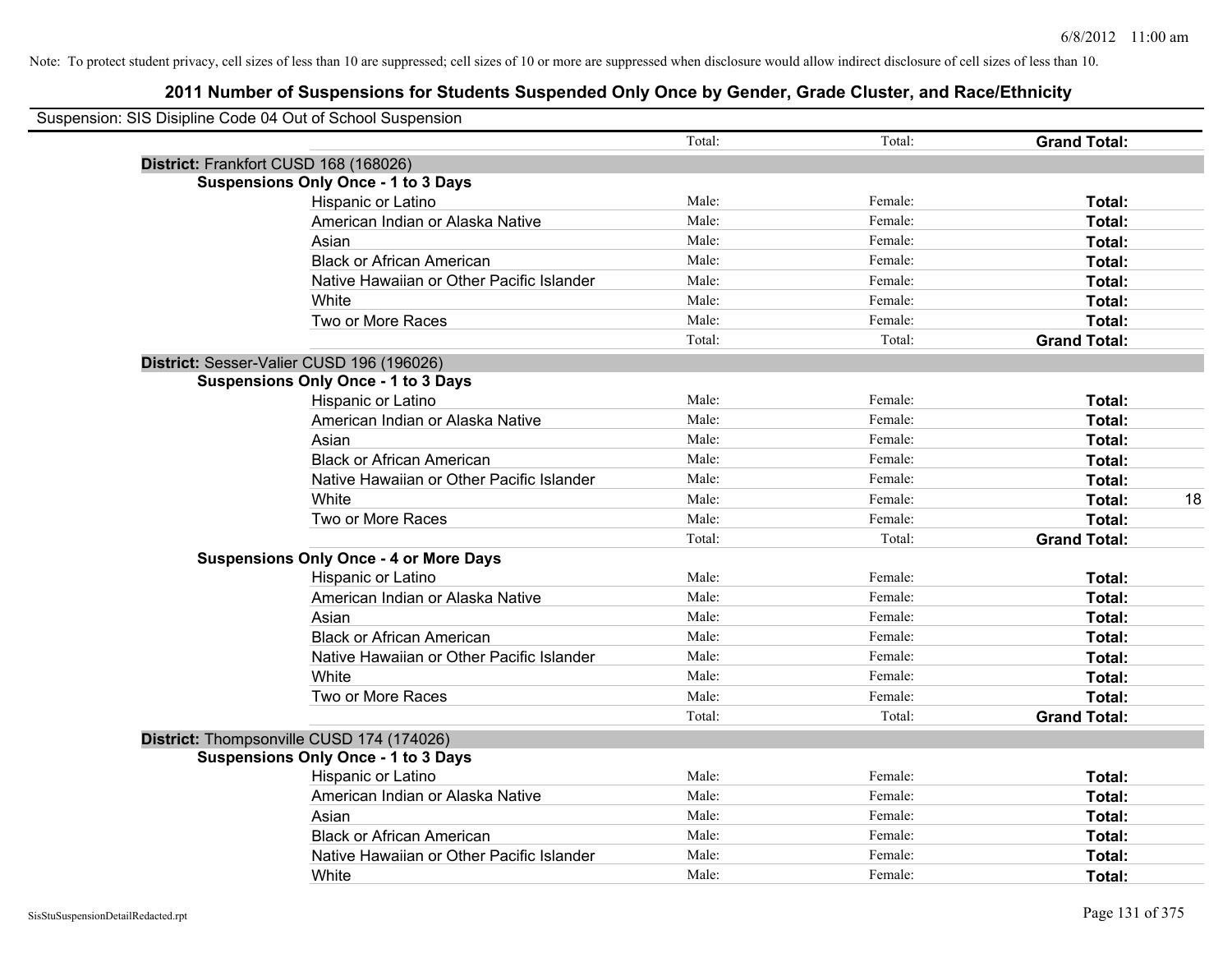| Suspension: SIS Disipline Code 04 Out of School Suspension |                                               |        |         |                     |
|------------------------------------------------------------|-----------------------------------------------|--------|---------|---------------------|
|                                                            | Two or More Races                             | Male:  | Female: | <b>Total:</b>       |
|                                                            |                                               | Total: | Total:  | <b>Grand Total:</b> |
|                                                            | <b>Suspensions Only Once - 4 or More Days</b> |        |         |                     |
|                                                            | Hispanic or Latino                            | Male:  | Female: | Total:              |
|                                                            | American Indian or Alaska Native              | Male:  | Female: | Total:              |
|                                                            | Asian                                         | Male:  | Female: | Total:              |
|                                                            | <b>Black or African American</b>              | Male:  | Female: | Total:              |
|                                                            | Native Hawaiian or Other Pacific Islander     | Male:  | Female: | Total:              |
|                                                            | White                                         | Male:  | Female: | Total:              |
|                                                            | Two or More Races                             | Male:  | Female: | Total:              |
|                                                            |                                               | Total: | Total:  | <b>Grand Total:</b> |
|                                                            | District: Zeigler-Royalton CUSD 188 (188026)  |        |         |                     |
|                                                            | <b>Suspensions Only Once - 1 to 3 Days</b>    |        |         |                     |
|                                                            | Hispanic or Latino                            | Male:  | Female: | Total:              |
|                                                            | American Indian or Alaska Native              | Male:  | Female: | Total:              |
|                                                            | Asian                                         | Male:  | Female: | Total:              |
|                                                            | <b>Black or African American</b>              | Male:  | Female: | Total:              |
|                                                            | Native Hawaiian or Other Pacific Islander     | Male:  | Female: | Total:              |
|                                                            | White                                         | Male:  | Female: | Total:              |
|                                                            | Two or More Races                             | Male:  | Female: | Total:              |
|                                                            |                                               | Total: | Total:  | <b>Grand Total:</b> |
|                                                            | <b>Suspensions Only Once - 4 or More Days</b> |        |         |                     |
|                                                            | Hispanic or Latino                            | Male:  | Female: | Total:              |
|                                                            | American Indian or Alaska Native              | Male:  | Female: | Total:              |
|                                                            | Asian                                         | Male:  | Female: | Total:              |
|                                                            | <b>Black or African American</b>              | Male:  | Female: | Total:              |
|                                                            | Native Hawaiian or Other Pacific Islander     | Male:  | Female: | Total:              |
|                                                            | White                                         | Male:  | Female: | Total:              |
|                                                            | Two or More Races                             | Male:  | Female: | Total:              |
|                                                            |                                               | Total: | Total:  | <b>Grand Total:</b> |
| County: Williamson (100)                                   |                                               |        |         |                     |
|                                                            | District: Carterville CUSD 5 (005026)         |        |         |                     |
|                                                            | <b>Suspensions Only Once - 1 to 3 Days</b>    |        |         |                     |
|                                                            | Hispanic or Latino                            | Male:  | Female: | Total:              |
|                                                            | American Indian or Alaska Native              | Male:  | Female: | Total:              |
|                                                            | Asian                                         | Male:  | Female: | Total:              |
|                                                            | <b>Black or African American</b>              | Male:  | Female: | Total:              |
|                                                            | Native Hawaiian or Other Pacific Islander     | Male:  | Female: | Total:              |
|                                                            | White                                         | Male:  | Female: | Total:<br>29        |
| SisStuSuspensionDetailRedacted.rpt                         |                                               |        |         | Page 132 of 375     |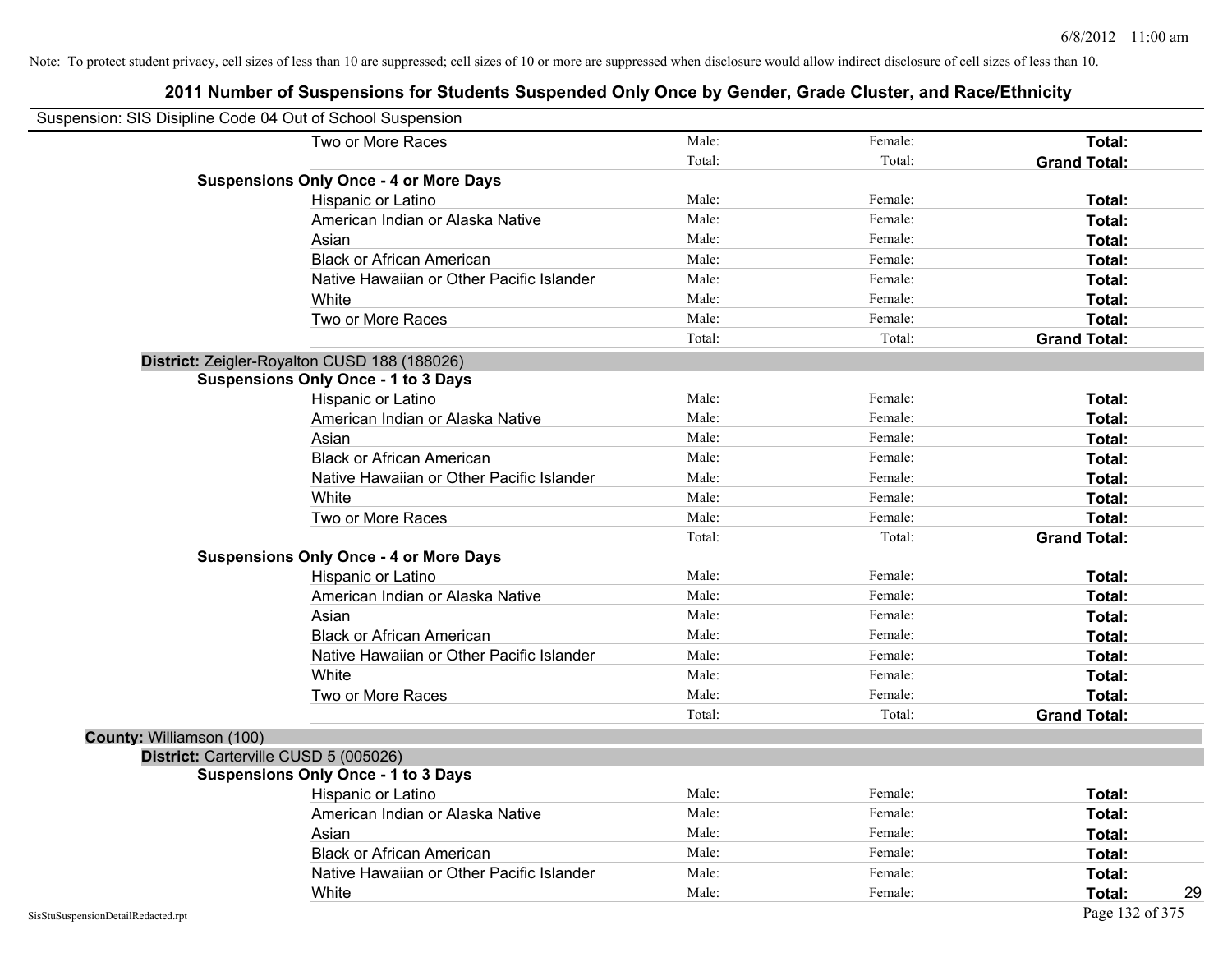| Suspension: SIS Disipline Code 04 Out of School Suspension |                                               |        |    |         |    |                     |    |
|------------------------------------------------------------|-----------------------------------------------|--------|----|---------|----|---------------------|----|
|                                                            | Two or More Races                             | Male:  |    | Female: |    | Total:              |    |
|                                                            |                                               | Total: |    | Total:  |    | <b>Grand Total:</b> |    |
|                                                            | <b>Suspensions Only Once - 4 or More Days</b> |        |    |         |    |                     |    |
|                                                            | Hispanic or Latino                            | Male:  |    | Female: |    | Total:              |    |
|                                                            | American Indian or Alaska Native              | Male:  |    | Female: |    | <b>Total:</b>       |    |
|                                                            | Asian                                         | Male:  |    | Female: |    | <b>Total:</b>       |    |
|                                                            | <b>Black or African American</b>              | Male:  |    | Female: |    | Total:              |    |
|                                                            | Native Hawaiian or Other Pacific Islander     | Male:  |    | Female: |    | Total:              |    |
|                                                            | White                                         | Male:  |    | Female: |    | Total:              | 15 |
|                                                            | Two or More Races                             | Male:  |    | Female: |    | Total:              |    |
|                                                            |                                               | Total: |    | Total:  |    | <b>Grand Total:</b> |    |
|                                                            | District: Crab Orchard CUSD 3 (003026)        |        |    |         |    |                     |    |
|                                                            | <b>Suspensions Only Once - 1 to 3 Days</b>    |        |    |         |    |                     |    |
|                                                            | Hispanic or Latino                            | Male:  |    | Female: |    | <b>Total:</b>       |    |
|                                                            | American Indian or Alaska Native              | Male:  |    | Female: |    | Total:              |    |
|                                                            | Asian                                         | Male:  |    | Female: |    | Total:              |    |
|                                                            | <b>Black or African American</b>              | Male:  |    | Female: |    | Total:              |    |
|                                                            | Native Hawaiian or Other Pacific Islander     | Male:  |    | Female: |    | <b>Total:</b>       |    |
|                                                            | White                                         | Male:  |    | Female: |    | <b>Total:</b>       |    |
|                                                            | Two or More Races                             | Male:  |    | Female: |    | Total:              |    |
|                                                            |                                               | Total: |    | Total:  |    | <b>Grand Total:</b> |    |
|                                                            | <b>Suspensions Only Once - 4 or More Days</b> |        |    |         |    |                     |    |
|                                                            | Hispanic or Latino                            | Male:  |    | Female: |    | Total:              |    |
|                                                            | American Indian or Alaska Native              | Male:  |    | Female: |    | Total:              |    |
|                                                            | Asian                                         | Male:  |    | Female: |    | Total:              |    |
|                                                            | <b>Black or African American</b>              | Male:  |    | Female: |    | Total:              |    |
|                                                            | Native Hawaiian or Other Pacific Islander     | Male:  |    | Female: |    | Total:              |    |
|                                                            | White                                         | Male:  |    | Female: |    | <b>Total:</b>       |    |
|                                                            | Two or More Races                             | Male:  |    | Female: |    | Total:              |    |
|                                                            |                                               | Total: |    | Total:  |    | <b>Grand Total:</b> |    |
|                                                            | District: Herrin CUSD 4 (004026)              |        |    |         |    |                     |    |
|                                                            | <b>Suspensions Only Once - 1 to 3 Days</b>    |        |    |         |    |                     |    |
|                                                            | Hispanic or Latino                            | Male:  |    | Female: |    | Total:              |    |
|                                                            | American Indian or Alaska Native              | Male:  |    | Female: |    | <b>Total:</b>       |    |
|                                                            | Asian                                         | Male:  |    | Female: |    | Total:              |    |
|                                                            | <b>Black or African American</b>              | Male:  |    | Female: |    | Total:              | 12 |
|                                                            | Native Hawaiian or Other Pacific Islander     | Male:  |    | Female: |    | Total:              |    |
|                                                            | White                                         | Male:  | 30 | Female: | 26 | Total:              | 56 |
|                                                            | Two or More Races                             | Male:  |    | Female: |    | <b>Total:</b>       |    |
| SisStuSuspensionDetailRedacted.rpt                         |                                               |        |    |         |    | Page 133 of 375     |    |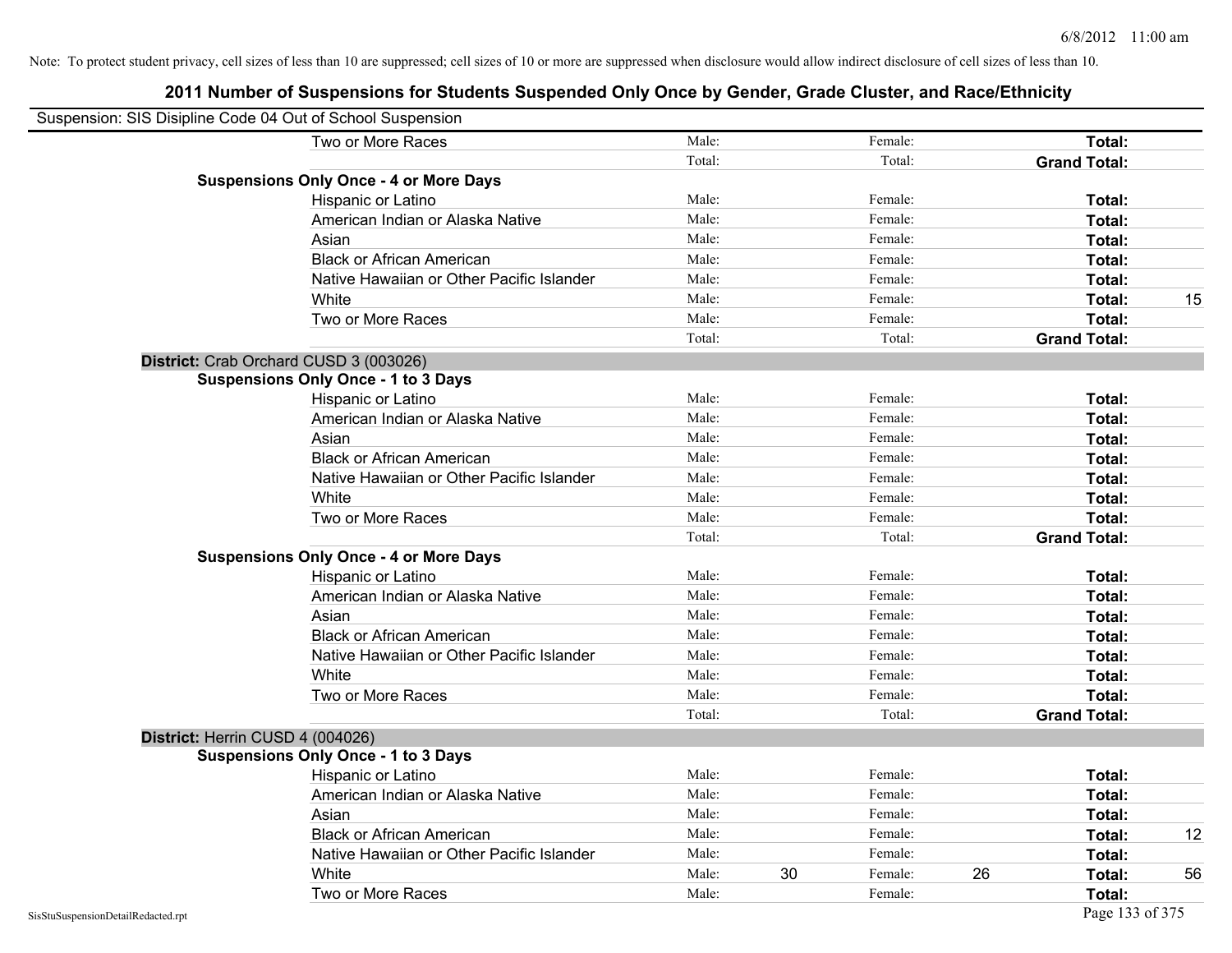| Suspension: SIS Disipline Code 04 Out of School Suspension |        |    |         |    |                     |    |
|------------------------------------------------------------|--------|----|---------|----|---------------------|----|
|                                                            | Total: |    | Total:  |    | <b>Grand Total:</b> |    |
| <b>Suspensions Only Once - 4 or More Days</b>              |        |    |         |    |                     |    |
| Hispanic or Latino                                         | Male:  |    | Female: |    | Total:              |    |
| American Indian or Alaska Native                           | Male:  |    | Female: |    | Total:              |    |
| Asian                                                      | Male:  |    | Female: |    | Total:              |    |
| <b>Black or African American</b>                           | Male:  |    | Female: |    | Total:              |    |
| Native Hawaiian or Other Pacific Islander                  | Male:  |    | Female: |    | Total:              |    |
| White                                                      | Male:  | 16 | Female: | 15 | Total:              | 31 |
| Two or More Races                                          | Male:  |    | Female: |    | Total:              |    |
|                                                            | Total: |    | Total:  |    | <b>Grand Total:</b> |    |
| District: Johnston City CUSD 1 (001026)                    |        |    |         |    |                     |    |
| <b>Suspensions Only Once - 1 to 3 Days</b>                 |        |    |         |    |                     |    |
| Hispanic or Latino                                         | Male:  |    | Female: |    | Total:              |    |
| American Indian or Alaska Native                           | Male:  |    | Female: |    | Total:              |    |
| Asian                                                      | Male:  |    | Female: |    | Total:              |    |
| <b>Black or African American</b>                           | Male:  |    | Female: |    | Total:              |    |
| Native Hawaiian or Other Pacific Islander                  | Male:  |    | Female: |    | Total:              |    |
| White                                                      | Male:  |    | Female: |    | Total:              | 28 |
| Two or More Races                                          | Male:  |    | Female: |    | Total:              |    |
|                                                            | Total: |    | Total:  |    | <b>Grand Total:</b> |    |
| <b>Suspensions Only Once - 4 or More Days</b>              |        |    |         |    |                     |    |
| Hispanic or Latino                                         | Male:  |    | Female: |    | Total:              |    |
| American Indian or Alaska Native                           | Male:  |    | Female: |    | Total:              |    |
| Asian                                                      | Male:  |    | Female: |    | Total:              |    |
| <b>Black or African American</b>                           | Male:  |    | Female: |    | Total:              |    |
| Native Hawaiian or Other Pacific Islander                  | Male:  |    | Female: |    | Total:              |    |
| White                                                      | Male:  |    | Female: |    | Total:              |    |
| Two or More Races                                          | Male:  |    | Female: |    | Total:              |    |
|                                                            | Total: |    | Total:  |    | <b>Grand Total:</b> |    |
| District: Marion CUSD 2 (002026)                           |        |    |         |    |                     |    |
| <b>Suspensions Only Once - 1 to 3 Days</b>                 |        |    |         |    |                     |    |
| Hispanic or Latino                                         | Male:  |    | Female: |    | Total:              |    |
| American Indian or Alaska Native                           | Male:  |    | Female: |    | Total:              |    |
| Asian                                                      | Male:  |    | Female: |    | Total:              |    |
| <b>Black or African American</b>                           | Male:  |    | Female: |    | Total:              | 19 |
| Native Hawaiian or Other Pacific Islander                  | Male:  |    | Female: |    | Total:              |    |
| White                                                      | Male:  |    | Female: |    | Total:              | 43 |
| Two or More Races                                          | Male:  |    | Female: |    | Total:              |    |
|                                                            | Total: |    | Total:  |    | <b>Grand Total:</b> |    |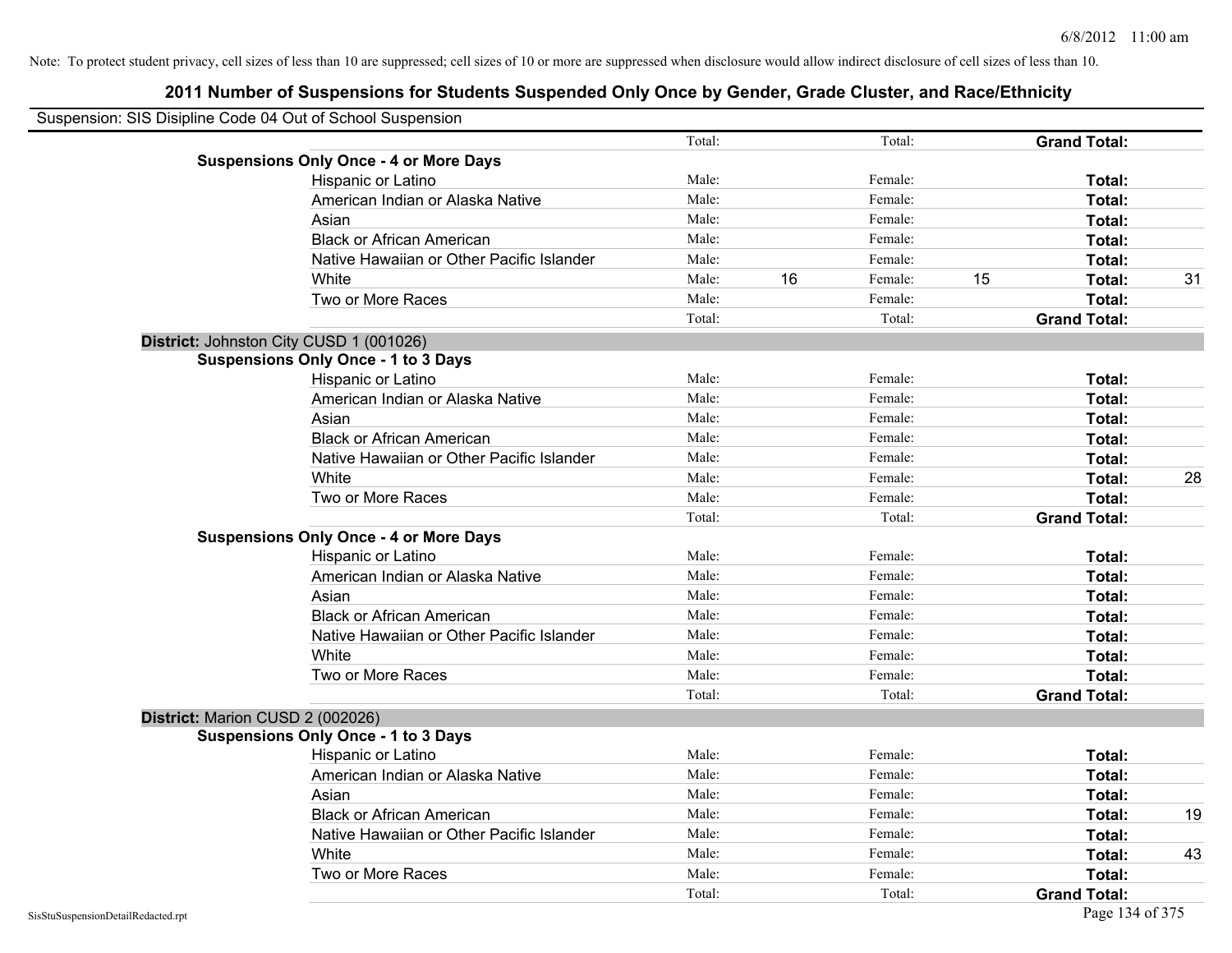| Suspension: SIS Disipline Code 04 Out of School Suspension |                                               |        |         |                     |
|------------------------------------------------------------|-----------------------------------------------|--------|---------|---------------------|
|                                                            | <b>Suspensions Only Once - 4 or More Days</b> |        |         |                     |
|                                                            | Hispanic or Latino                            | Male:  | Female: | Total:              |
|                                                            | American Indian or Alaska Native              | Male:  | Female: | Total:              |
|                                                            | Asian                                         | Male:  | Female: | Total:              |
|                                                            | <b>Black or African American</b>              | Male:  | Female: | Total:              |
|                                                            | Native Hawaiian or Other Pacific Islander     | Male:  | Female: | <b>Total:</b>       |
|                                                            | White                                         | Male:  | Female: | Total:<br>13        |
|                                                            | Two or More Races                             | Male:  | Female: | Total:              |
|                                                            |                                               | Total: | Total:  | <b>Grand Total:</b> |
| Region: Fulton/Schuyler ROE (22)                           |                                               |        |         |                     |
| County: Fulton (029)                                       |                                               |        |         |                     |
|                                                            | District: Astoria CUSD 1 (001026)             |        |         |                     |
|                                                            | <b>Suspensions Only Once - 1 to 3 Days</b>    |        |         |                     |
|                                                            | Hispanic or Latino                            | Male:  | Female: | Total:              |
|                                                            | American Indian or Alaska Native              | Male:  | Female: | <b>Total:</b>       |
|                                                            | Asian                                         | Male:  | Female: | Total:              |
|                                                            | <b>Black or African American</b>              | Male:  | Female: | Total:              |
|                                                            | Native Hawaiian or Other Pacific Islander     | Male:  | Female: | Total:              |
|                                                            | White                                         | Male:  | Female: | <b>Total:</b>       |
|                                                            | Two or More Races                             | Male:  | Female: | Total:              |
|                                                            |                                               | Total: | Total:  | <b>Grand Total:</b> |
|                                                            | <b>Suspensions Only Once - 4 or More Days</b> |        |         |                     |
|                                                            | Hispanic or Latino                            | Male:  | Female: | Total:              |
|                                                            | American Indian or Alaska Native              | Male:  | Female: | Total:              |
|                                                            | Asian                                         | Male:  | Female: | Total:              |
|                                                            | <b>Black or African American</b>              | Male:  | Female: | Total:              |
|                                                            | Native Hawaiian or Other Pacific Islander     | Male:  | Female: | <b>Total:</b>       |
|                                                            | White                                         | Male:  | Female: | Total:              |
|                                                            | Two or More Races                             | Male:  | Female: | Total:              |
|                                                            |                                               | Total: | Total:  | <b>Grand Total:</b> |
|                                                            | District: Avon CUSD 176 (176026)              |        |         |                     |
|                                                            | <b>Suspensions Only Once - 1 to 3 Days</b>    |        |         |                     |
|                                                            | Hispanic or Latino                            | Male:  | Female: | Total:              |
|                                                            | American Indian or Alaska Native              | Male:  | Female: | Total:              |
|                                                            | Asian                                         | Male:  | Female: | Total:              |
|                                                            | <b>Black or African American</b>              | Male:  | Female: | Total:              |
|                                                            | Native Hawaiian or Other Pacific Islander     | Male:  | Female: | Total:              |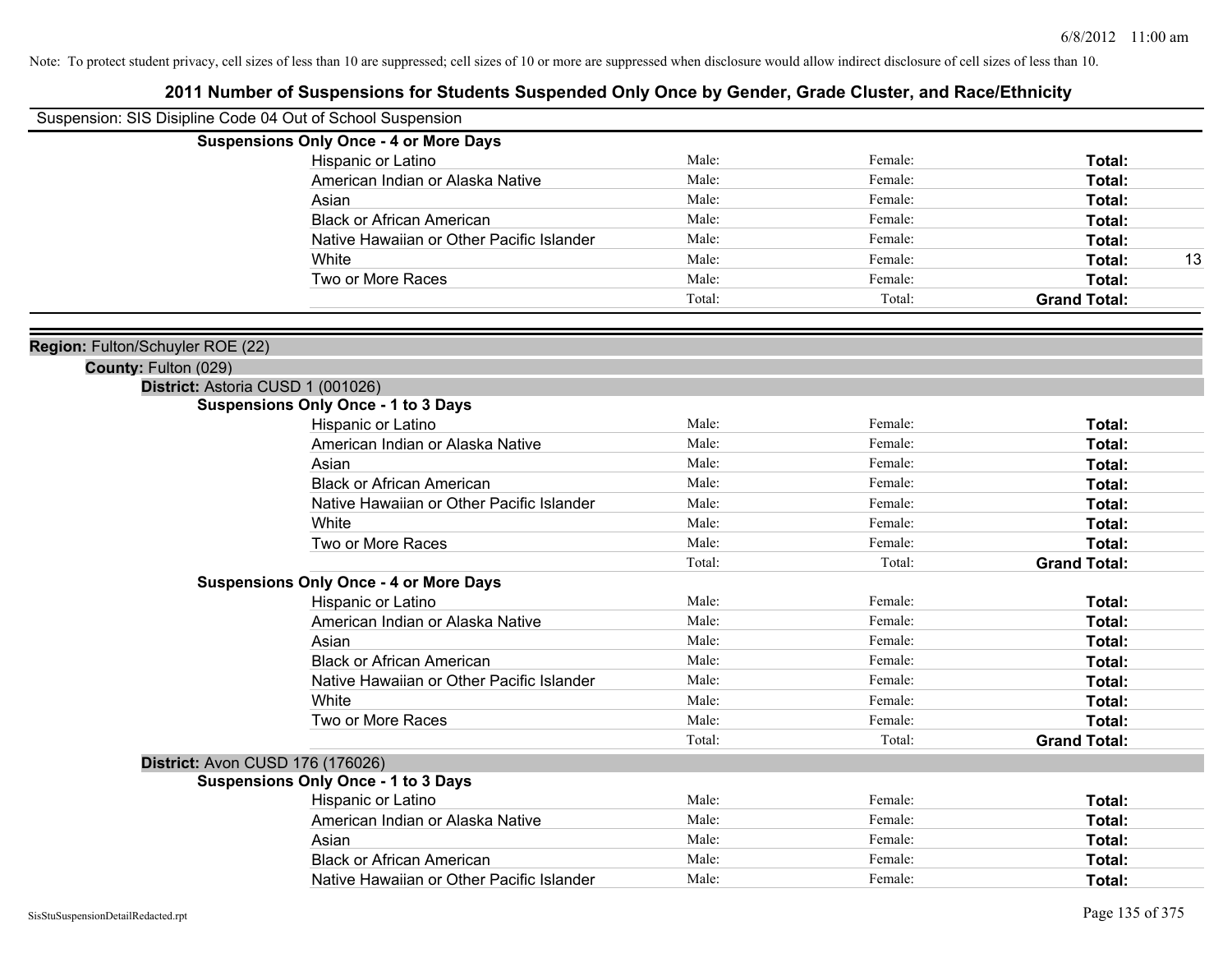| Suspension: SIS Disipline Code 04 Out of School Suspension |                                               |        |    |         |    |                     |    |
|------------------------------------------------------------|-----------------------------------------------|--------|----|---------|----|---------------------|----|
|                                                            | <b>White</b>                                  | Male:  |    | Female: |    | Total:              |    |
|                                                            | Two or More Races                             | Male:  |    | Female: |    | Total:              |    |
|                                                            |                                               | Total: |    | Total:  |    | <b>Grand Total:</b> |    |
| District: Canton Union SD 66 (066025)                      |                                               |        |    |         |    |                     |    |
|                                                            | <b>Suspensions Only Once - 1 to 3 Days</b>    |        |    |         |    |                     |    |
|                                                            | Hispanic or Latino                            | Male:  |    | Female: |    | Total:              |    |
|                                                            | American Indian or Alaska Native              | Male:  |    | Female: |    | Total:              |    |
|                                                            | Asian                                         | Male:  |    | Female: |    | Total:              |    |
|                                                            | <b>Black or African American</b>              | Male:  |    | Female: |    | Total:              |    |
|                                                            | Native Hawaiian or Other Pacific Islander     | Male:  |    | Female: |    | Total:              |    |
|                                                            | White                                         | Male:  | 26 | Female: | 16 | Total:              | 42 |
|                                                            | Two or More Races                             | Male:  |    | Female: |    | Total:              |    |
|                                                            |                                               | Total: |    | Total:  |    | <b>Grand Total:</b> |    |
|                                                            | <b>Suspensions Only Once - 4 or More Days</b> |        |    |         |    |                     |    |
|                                                            | Hispanic or Latino                            | Male:  |    | Female: |    | Total:              |    |
|                                                            | American Indian or Alaska Native              | Male:  |    | Female: |    | Total:              |    |
|                                                            | Asian                                         | Male:  |    | Female: |    | Total:              |    |
|                                                            | <b>Black or African American</b>              | Male:  |    | Female: |    | Total:              |    |
|                                                            | Native Hawaiian or Other Pacific Islander     | Male:  |    | Female: |    | Total:              |    |
|                                                            | White                                         | Male:  |    | Female: |    | Total:              | 19 |
|                                                            | Two or More Races                             | Male:  |    | Female: |    | Total:              |    |
|                                                            |                                               | Total: |    | Total:  |    | <b>Grand Total:</b> |    |
|                                                            | District: CUSD 3 Fulton County (003026)       |        |    |         |    |                     |    |
|                                                            | <b>Suspensions Only Once - 1 to 3 Days</b>    |        |    |         |    |                     |    |
|                                                            | Hispanic or Latino                            | Male:  |    | Female: |    | Total:              |    |
|                                                            | American Indian or Alaska Native              | Male:  |    | Female: |    | Total:              |    |
|                                                            | Asian                                         | Male:  |    | Female: |    | Total:              |    |
|                                                            | <b>Black or African American</b>              | Male:  |    | Female: |    | Total:              |    |
|                                                            | Native Hawaiian or Other Pacific Islander     | Male:  |    | Female: |    | Total:              |    |
|                                                            | White                                         | Male:  |    | Female: |    | Total:              | 10 |
|                                                            | Two or More Races                             | Male:  |    | Female: |    | Total:              |    |
|                                                            |                                               | Total: |    | Total:  |    | <b>Grand Total:</b> |    |
|                                                            | <b>Suspensions Only Once - 4 or More Days</b> |        |    |         |    |                     |    |
|                                                            | Hispanic or Latino                            | Male:  |    | Female: |    | Total:              |    |
|                                                            | American Indian or Alaska Native              | Male:  |    | Female: |    | Total:              |    |
|                                                            | Asian                                         | Male:  |    | Female: |    | Total:              |    |
|                                                            | <b>Black or African American</b>              | Male:  |    | Female: |    | Total:              |    |
|                                                            | Native Hawaiian or Other Pacific Islander     | Male:  |    | Female: |    | Total:              |    |
|                                                            | White                                         | Male:  |    | Female: |    | Total:              |    |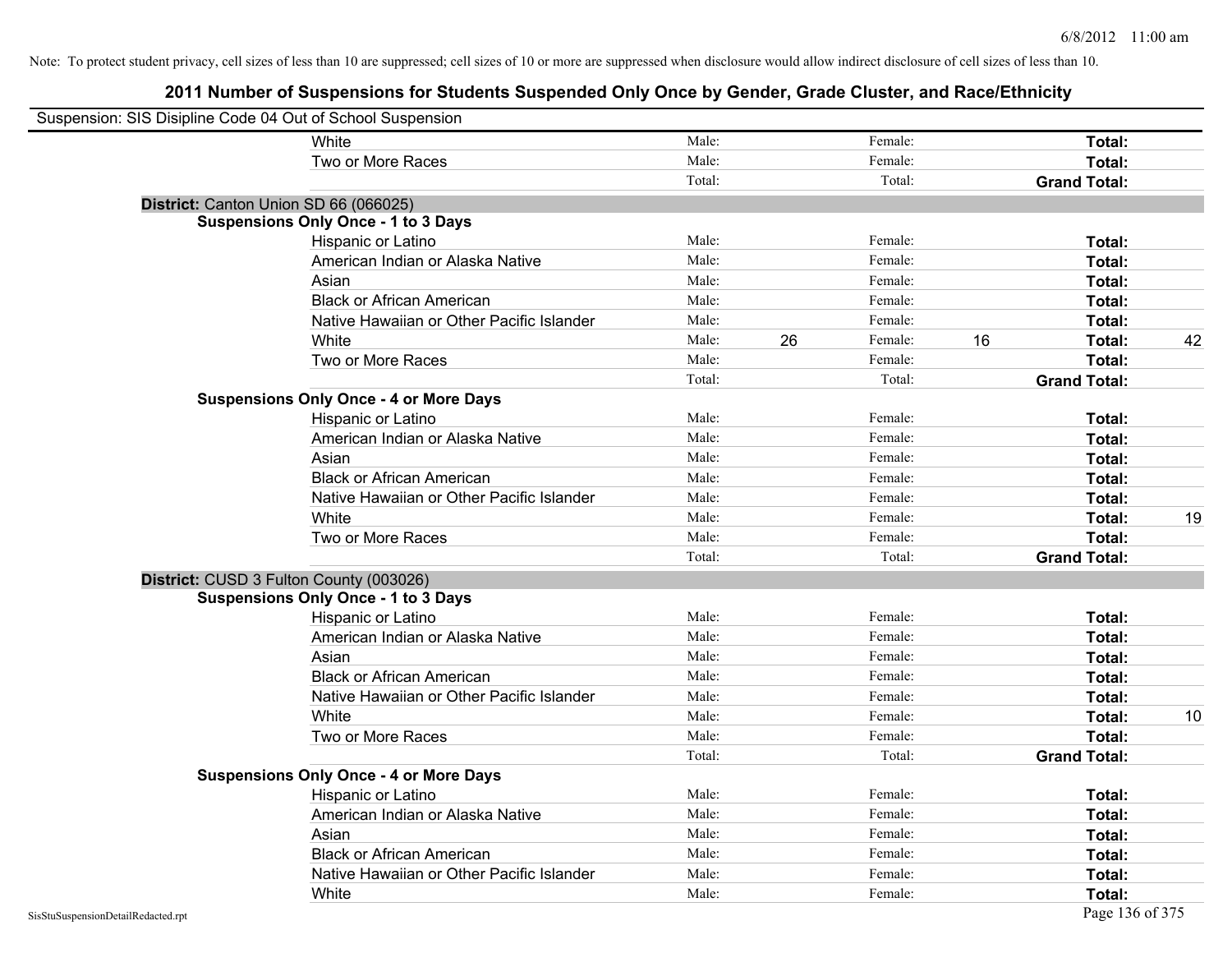| Suspension: SIS Disipline Code 04 Out of School Suspension |                                               |        |         |                     |    |
|------------------------------------------------------------|-----------------------------------------------|--------|---------|---------------------|----|
|                                                            | Two or More Races                             | Male:  | Female: | Total:              |    |
|                                                            |                                               | Total: | Total:  | <b>Grand Total:</b> |    |
|                                                            | District: Lewistown CUSD 97 (097026)          |        |         |                     |    |
|                                                            | <b>Suspensions Only Once - 1 to 3 Days</b>    |        |         |                     |    |
|                                                            | Hispanic or Latino                            | Male:  | Female: | Total:              |    |
|                                                            | American Indian or Alaska Native              | Male:  | Female: | Total:              |    |
|                                                            | Asian                                         | Male:  | Female: | Total:              |    |
|                                                            | <b>Black or African American</b>              | Male:  | Female: | Total:              |    |
|                                                            | Native Hawaiian or Other Pacific Islander     | Male:  | Female: | Total:              |    |
|                                                            | White                                         | Male:  | Female: | Total:              | 15 |
|                                                            | Two or More Races                             | Male:  | Female: | Total:              |    |
|                                                            |                                               | Total: | Total:  | <b>Grand Total:</b> |    |
|                                                            | <b>Suspensions Only Once - 4 or More Days</b> |        |         |                     |    |
|                                                            | Hispanic or Latino                            | Male:  | Female: | Total:              |    |
|                                                            | American Indian or Alaska Native              | Male:  | Female: | Total:              |    |
|                                                            | Asian                                         | Male:  | Female: | Total:              |    |
|                                                            | <b>Black or African American</b>              | Male:  | Female: | Total:              |    |
|                                                            | Native Hawaiian or Other Pacific Islander     | Male:  | Female: | Total:              |    |
|                                                            | White                                         | Male:  | Female: | Total:              |    |
|                                                            | Two or More Races                             | Male:  | Female: | Total:              |    |
|                                                            |                                               | Total: | Total:  | <b>Grand Total:</b> |    |
|                                                            | District: Spoon River Valley CUSD 4 (004026)  |        |         |                     |    |
|                                                            | <b>Suspensions Only Once - 1 to 3 Days</b>    |        |         |                     |    |
|                                                            | Hispanic or Latino                            | Male:  | Female: | Total:              |    |
|                                                            | American Indian or Alaska Native              | Male:  | Female: | Total:              |    |
|                                                            | Asian                                         | Male:  | Female: | Total:              |    |
|                                                            | <b>Black or African American</b>              | Male:  | Female: | Total:              |    |
|                                                            | Native Hawaiian or Other Pacific Islander     | Male:  | Female: | Total:              |    |
|                                                            | White                                         | Male:  | Female: | Total:              | 27 |
|                                                            | Two or More Races                             | Male:  | Female: | Total:              |    |
|                                                            |                                               | Total: | Total:  | <b>Grand Total:</b> |    |
|                                                            | <b>Suspensions Only Once - 4 or More Days</b> |        |         |                     |    |
|                                                            | Hispanic or Latino                            | Male:  | Female: | Total:              |    |
|                                                            | American Indian or Alaska Native              | Male:  | Female: | Total:              |    |
|                                                            | Asian                                         | Male:  | Female: | Total:              |    |
|                                                            | <b>Black or African American</b>              | Male:  | Female: | Total:              |    |
|                                                            | Native Hawaiian or Other Pacific Islander     | Male:  | Female: | Total:              |    |
|                                                            | White                                         | Male:  | Female: | Total:              |    |
|                                                            | Two or More Races                             | Male:  | Female: | Total:              |    |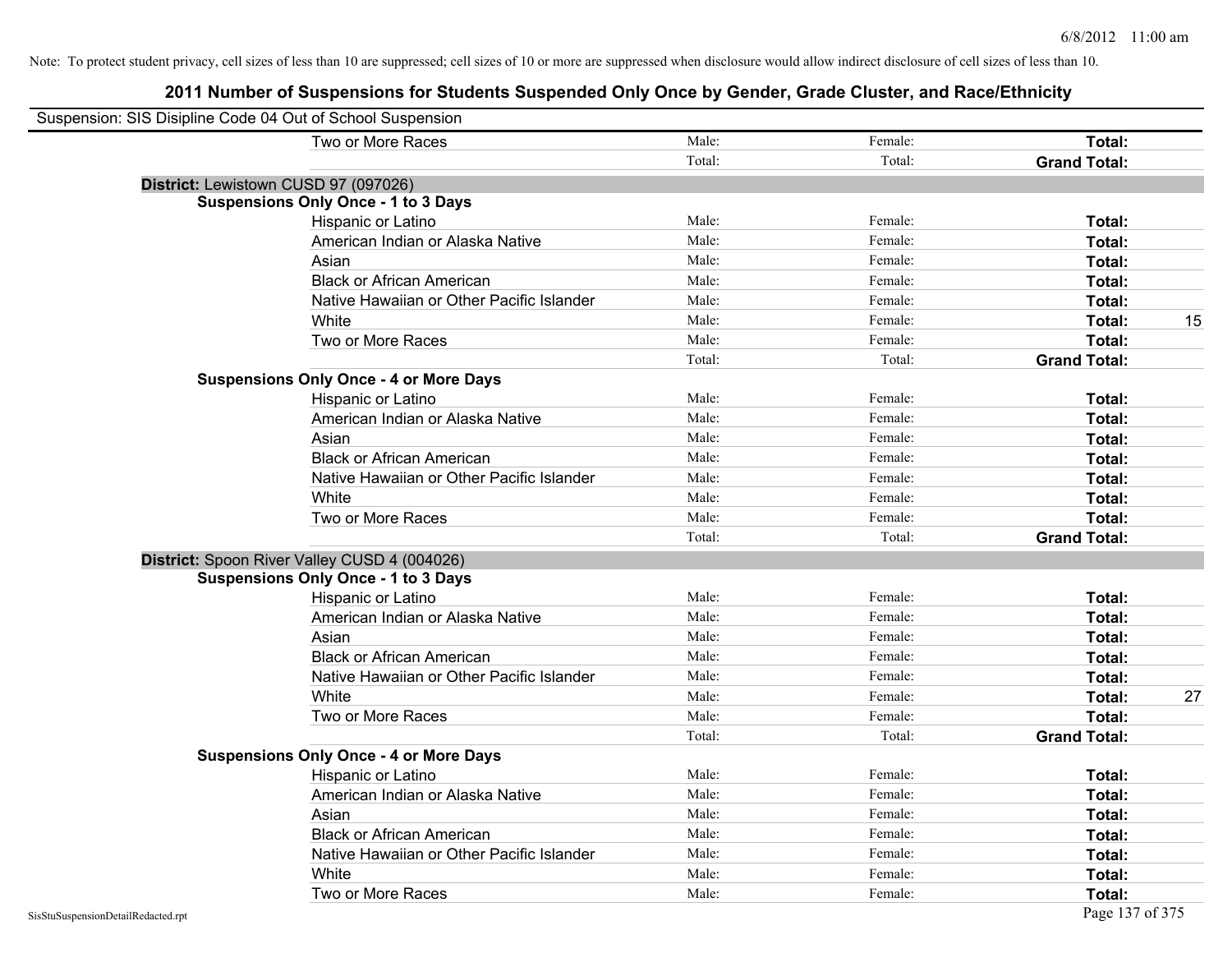|                                    | Suspension: SIS Disipline Code 04 Out of School Suspension |        |         |                     |
|------------------------------------|------------------------------------------------------------|--------|---------|---------------------|
|                                    |                                                            | Total: | Total:  | <b>Grand Total:</b> |
|                                    | <b>District: VIT CUSD 2 (002026)</b>                       |        |         |                     |
|                                    | <b>Suspensions Only Once - 1 to 3 Days</b>                 |        |         |                     |
|                                    | Hispanic or Latino                                         | Male:  | Female: | Total:              |
|                                    | American Indian or Alaska Native                           | Male:  | Female: | Total:              |
|                                    | Asian                                                      | Male:  | Female: | Total:              |
|                                    | <b>Black or African American</b>                           | Male:  | Female: | Total:              |
|                                    | Native Hawaiian or Other Pacific Islander                  | Male:  | Female: | Total:              |
|                                    | White                                                      | Male:  | Female: | Total:              |
|                                    | Two or More Races                                          | Male:  | Female: | Total:              |
|                                    |                                                            | Total: | Total:  | <b>Grand Total:</b> |
|                                    | <b>Suspensions Only Once - 4 or More Days</b>              |        |         |                     |
|                                    | Hispanic or Latino                                         | Male:  | Female: | Total:              |
|                                    | American Indian or Alaska Native                           | Male:  | Female: | Total:              |
|                                    | Asian                                                      | Male:  | Female: | Total:              |
|                                    | <b>Black or African American</b>                           | Male:  | Female: | Total:              |
|                                    | Native Hawaiian or Other Pacific Islander                  | Male:  | Female: | Total:              |
|                                    | White                                                      | Male:  | Female: | Total:              |
|                                    | Two or More Races                                          | Male:  | Female: | Total:              |
|                                    |                                                            | Total: | Total:  | <b>Grand Total:</b> |
| County: Non-Public School (000)    |                                                            |        |         |                     |
|                                    | District: Fulton/Schuyler ROE (000000)                     |        |         |                     |
|                                    | <b>Suspensions Only Once - 1 to 3 Days</b>                 |        |         |                     |
|                                    | Hispanic or Latino                                         | Male:  | Female: | Total:              |
|                                    | American Indian or Alaska Native                           | Male:  | Female: | Total:              |
|                                    | Asian                                                      | Male:  | Female: | Total:              |
|                                    | <b>Black or African American</b>                           | Male:  | Female: | Total:              |
|                                    | Native Hawaiian or Other Pacific Islander                  | Male:  | Female: | Total:              |
|                                    | White                                                      | Male:  | Female: | Total:              |
|                                    | Two or More Races                                          | Male:  | Female: | Total:              |
|                                    |                                                            | Total: | Total:  | <b>Grand Total:</b> |
| County: Schuyler (085)             |                                                            |        |         |                     |
|                                    | District: Schuyler-Industry CUSD 5 (005026)                |        |         |                     |
|                                    | <b>Suspensions Only Once - 1 to 3 Days</b>                 |        |         |                     |
|                                    | Hispanic or Latino                                         | Male:  | Female: | Total:              |
|                                    | American Indian or Alaska Native                           | Male:  | Female: | Total:              |
|                                    | Asian                                                      | Male:  | Female: | Total:              |
|                                    | <b>Black or African American</b>                           | Male:  | Female: | Total:              |
|                                    | Native Hawaiian or Other Pacific Islander                  | Male:  | Female: | Total:              |
| SisStuSuspensionDetailRedacted.rpt |                                                            |        |         | Page 138 of 375     |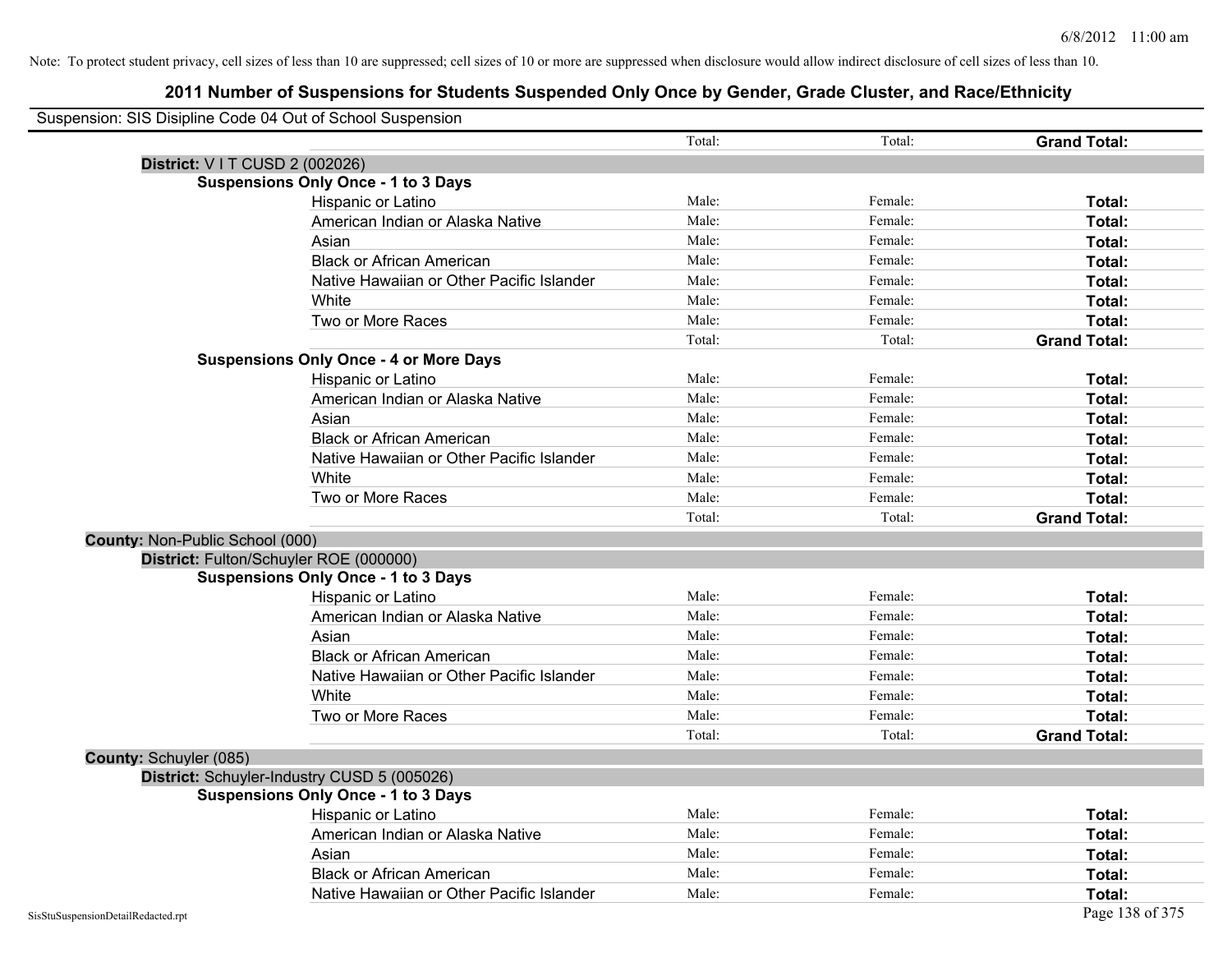| Suspension: SIS Disipline Code 04 Out of School Suspension |                                               |        |         |                     |    |
|------------------------------------------------------------|-----------------------------------------------|--------|---------|---------------------|----|
|                                                            | White                                         | Male:  | Female: | Total:              |    |
|                                                            | Two or More Races                             | Male:  | Female: | Total:              |    |
|                                                            |                                               | Total: | Total:  | <b>Grand Total:</b> |    |
|                                                            | <b>Suspensions Only Once - 4 or More Days</b> |        |         |                     |    |
|                                                            | Hispanic or Latino                            | Male:  | Female: | Total:              |    |
|                                                            | American Indian or Alaska Native              | Male:  | Female: | Total:              |    |
|                                                            | Asian                                         | Male:  | Female: | Total:              |    |
|                                                            | <b>Black or African American</b>              | Male:  | Female: | Total:              |    |
|                                                            | Native Hawaiian or Other Pacific Islander     | Male:  | Female: | Total:              |    |
|                                                            | White                                         | Male:  | Female: | Total:              |    |
|                                                            | Two or More Races                             | Male:  | Female: | Total:              |    |
|                                                            |                                               | Total: | Total:  | <b>Grand Total:</b> |    |
|                                                            |                                               |        |         |                     |    |
| Region: Grundy/Kendall ROE (24)                            |                                               |        |         |                     |    |
| County: Grundy (032)                                       |                                               |        |         |                     |    |
|                                                            | District: Braceville SD 75 (075002)           |        |         |                     |    |
|                                                            | <b>Suspensions Only Once - 1 to 3 Days</b>    |        |         |                     |    |
|                                                            | Hispanic or Latino                            | Male:  | Female: | Total:              |    |
|                                                            | American Indian or Alaska Native              | Male:  | Female: | Total:              |    |
|                                                            | Asian                                         | Male:  | Female: | Total:              |    |
|                                                            | <b>Black or African American</b>              | Male:  | Female: | Total:              |    |
|                                                            | Native Hawaiian or Other Pacific Islander     | Male:  | Female: | Total:              |    |
|                                                            | White                                         | Male:  | Female: | Total:              |    |
|                                                            | Two or More Races                             | Male:  | Female: | Total:              |    |
|                                                            |                                               | Total: | Total:  | <b>Grand Total:</b> |    |
|                                                            | District: Coal City CUSD 1 (001026)           |        |         |                     |    |
|                                                            | <b>Suspensions Only Once - 1 to 3 Days</b>    |        |         |                     |    |
|                                                            | Hispanic or Latino                            | Male:  | Female: | Total:              |    |
|                                                            | American Indian or Alaska Native              | Male:  | Female: | Total:              |    |
|                                                            | Asian                                         | Male:  | Female: | Total:              |    |
|                                                            | <b>Black or African American</b>              | Male:  | Female: | Total:              |    |
|                                                            | Native Hawaiian or Other Pacific Islander     | Male:  | Female: | Total:              |    |
|                                                            | White                                         | Male:  | Female: | Total:              | 19 |
|                                                            | Two or More Races                             | Male:  | Female: | Total:              |    |
|                                                            |                                               | Total: | Total:  | <b>Grand Total:</b> |    |
|                                                            | <b>Suspensions Only Once - 4 or More Days</b> |        |         |                     |    |
|                                                            | Hispanic or Latino                            | Male:  | Female: | Total:              |    |
|                                                            | American Indian or Alaska Native              | Male:  | Female: | Total:              |    |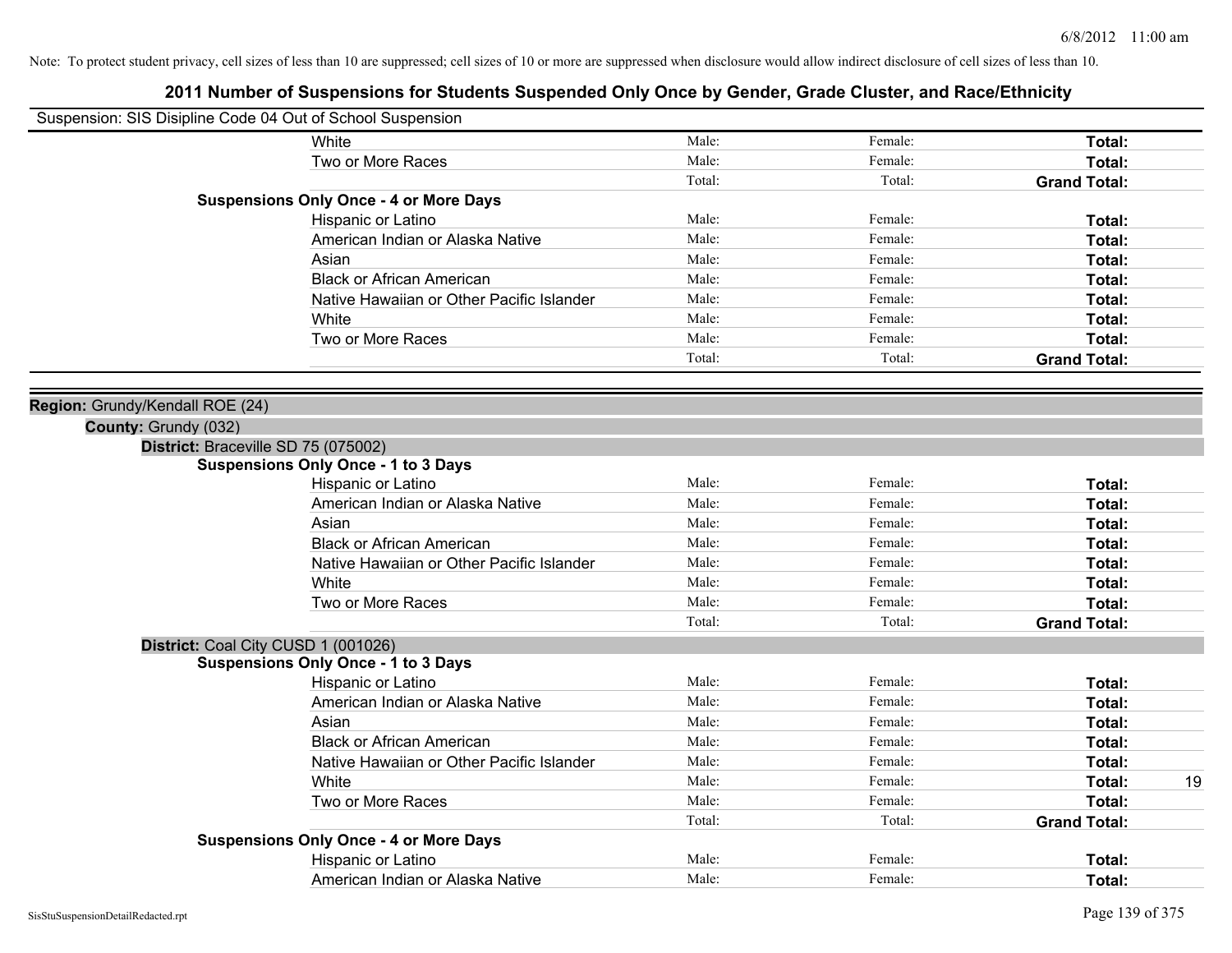|                                    | Suspension: SIS Disipline Code 04 Out of School Suspension |        |         |                     |
|------------------------------------|------------------------------------------------------------|--------|---------|---------------------|
|                                    | Asian                                                      | Male:  | Female: | Total:              |
|                                    | <b>Black or African American</b>                           | Male:  | Female: | Total:              |
|                                    | Native Hawaiian or Other Pacific Islander                  | Male:  | Female: | Total:              |
|                                    | White                                                      | Male:  | Female: | Total:<br>16        |
|                                    | Two or More Races                                          | Male:  | Female: | Total:              |
|                                    |                                                            | Total: | Total:  | <b>Grand Total:</b> |
|                                    | District: Gardner CCSD 72C (072C04)                        |        |         |                     |
|                                    | <b>Suspensions Only Once - 1 to 3 Days</b>                 |        |         |                     |
|                                    | Hispanic or Latino                                         | Male:  | Female: | Total:              |
|                                    | American Indian or Alaska Native                           | Male:  | Female: | Total:              |
|                                    | Asian                                                      | Male:  | Female: | Total:              |
|                                    | <b>Black or African American</b>                           | Male:  | Female: | Total:              |
|                                    | Native Hawaiian or Other Pacific Islander                  | Male:  | Female: | Total:              |
|                                    | White                                                      | Male:  | Female: | Total:              |
|                                    | Two or More Races                                          | Male:  | Female: | Total:              |
|                                    |                                                            | Total: | Total:  | <b>Grand Total:</b> |
|                                    | <b>Suspensions Only Once - 4 or More Days</b>              |        |         |                     |
|                                    | Hispanic or Latino                                         | Male:  | Female: | Total:              |
|                                    | American Indian or Alaska Native                           | Male:  | Female: | Total:              |
|                                    | Asian                                                      | Male:  | Female: | Total:              |
|                                    | <b>Black or African American</b>                           | Male:  | Female: | Total:              |
|                                    | Native Hawaiian or Other Pacific Islander                  | Male:  | Female: | Total:              |
|                                    | White                                                      | Male:  | Female: | Total:              |
|                                    | Two or More Races                                          | Male:  | Female: | Total:              |
|                                    |                                                            | Total: | Total:  | <b>Grand Total:</b> |
|                                    | District: Gardner S Wilmington Twp HSD 73 (073017)         |        |         |                     |
|                                    | <b>Suspensions Only Once - 1 to 3 Days</b>                 |        |         |                     |
|                                    | Hispanic or Latino                                         | Male:  | Female: | Total:              |
|                                    | American Indian or Alaska Native                           | Male:  | Female: | Total:              |
|                                    | Asian                                                      | Male:  | Female: | Total:              |
|                                    | <b>Black or African American</b>                           | Male:  | Female: | Total:              |
|                                    | Native Hawaiian or Other Pacific Islander                  | Male:  | Female: | Total:              |
|                                    | White                                                      | Male:  | Female: | Total:              |
|                                    | Two or More Races                                          | Male:  | Female: | Total:              |
|                                    |                                                            | Total: | Total:  | <b>Grand Total:</b> |
|                                    | <b>Suspensions Only Once - 4 or More Days</b>              |        |         |                     |
|                                    | Hispanic or Latino                                         | Male:  | Female: | Total:              |
|                                    | American Indian or Alaska Native                           | Male:  | Female: | Total:              |
|                                    | Asian                                                      | Male:  | Female: | Total:              |
| SisStuSuspensionDetailRedacted.rpt |                                                            |        |         | Page 140 of 375     |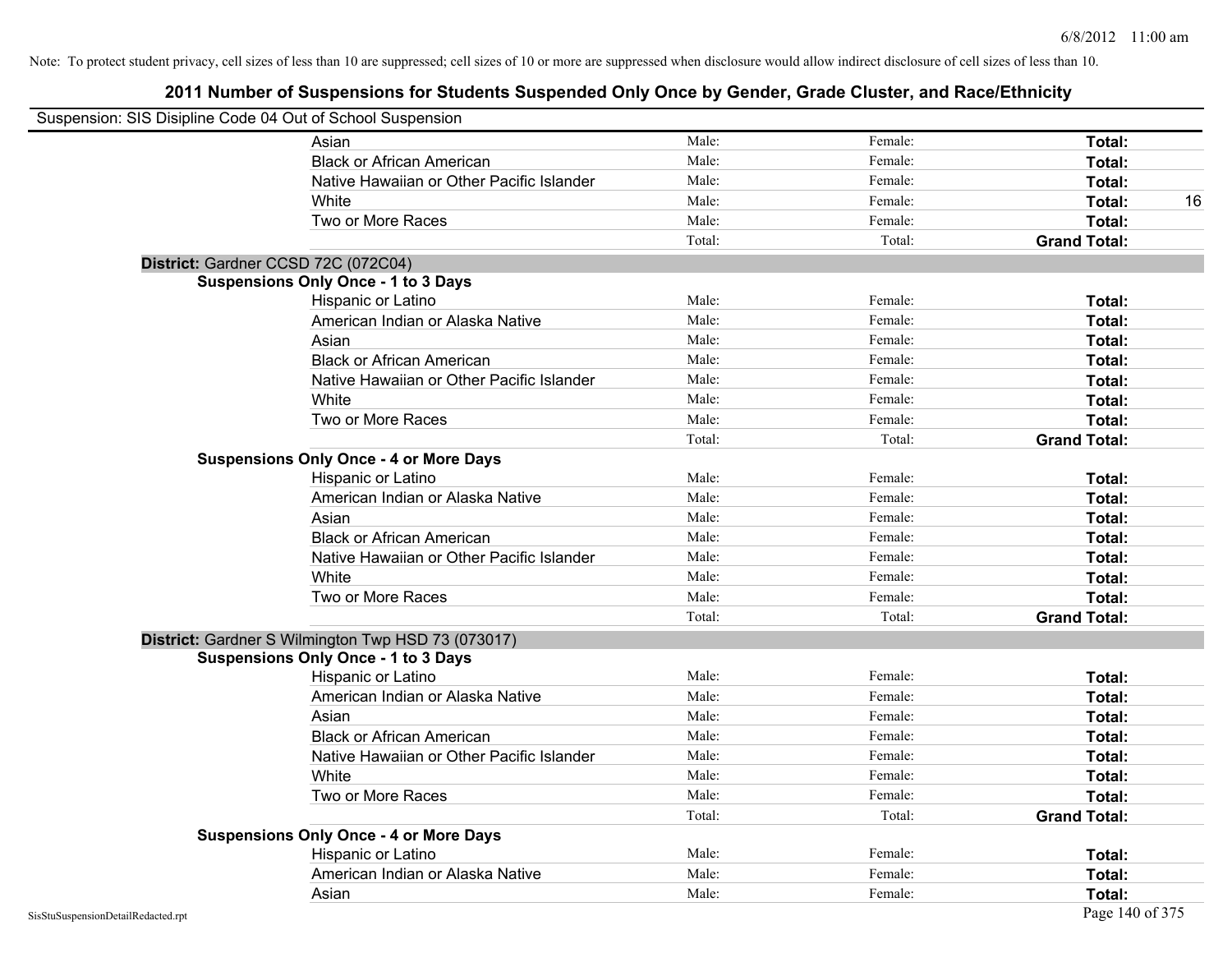| Suspension: SIS Disipline Code 04 Out of School Suspension |                                               |        |         |                     |    |
|------------------------------------------------------------|-----------------------------------------------|--------|---------|---------------------|----|
|                                                            | <b>Black or African American</b>              | Male:  | Female: | Total:              |    |
|                                                            | Native Hawaiian or Other Pacific Islander     | Male:  | Female: | Total:              |    |
|                                                            | White                                         | Male:  | Female: | Total:              |    |
|                                                            | Two or More Races                             | Male:  | Female: | Total:              |    |
|                                                            |                                               | Total: | Total:  | <b>Grand Total:</b> |    |
|                                                            | District: Minooka CCSD 201 (201004)           |        |         |                     |    |
|                                                            | <b>Suspensions Only Once - 1 to 3 Days</b>    |        |         |                     |    |
|                                                            | Hispanic or Latino                            | Male:  | Female: | Total:              | 11 |
|                                                            | American Indian or Alaska Native              | Male:  | Female: | Total:              |    |
|                                                            | Asian                                         | Male:  | Female: | Total:              |    |
|                                                            | <b>Black or African American</b>              | Male:  | Female: | Total:              | 11 |
|                                                            | Native Hawaiian or Other Pacific Islander     | Male:  | Female: | Total:              |    |
|                                                            | White                                         | Male:  | Female: | Total:              | 37 |
|                                                            | Two or More Races                             | Male:  | Female: | Total:              |    |
|                                                            |                                               | Total: | Total:  | <b>Grand Total:</b> |    |
|                                                            | <b>Suspensions Only Once - 4 or More Days</b> |        |         |                     |    |
|                                                            | Hispanic or Latino                            | Male:  | Female: | Total:              |    |
|                                                            | American Indian or Alaska Native              | Male:  | Female: | Total:              |    |
|                                                            | Asian                                         | Male:  | Female: | Total:              |    |
|                                                            | <b>Black or African American</b>              | Male:  | Female: | Total:              |    |
|                                                            | Native Hawaiian or Other Pacific Islander     | Male:  | Female: | Total:              |    |
|                                                            | White                                         | Male:  | Female: | Total:              |    |
|                                                            | Two or More Races                             | Male:  | Female: | Total:              |    |
|                                                            |                                               | Total: | Total:  | <b>Grand Total:</b> |    |
|                                                            | <b>District: Morris CHSD 101 (101016)</b>     |        |         |                     |    |
|                                                            | <b>Suspensions Only Once - 1 to 3 Days</b>    |        |         |                     |    |
|                                                            | Hispanic or Latino                            | Male:  | Female: | Total:              |    |
|                                                            | American Indian or Alaska Native              | Male:  | Female: | Total:              |    |
|                                                            | Asian                                         | Male:  | Female: | Total:              |    |
|                                                            | <b>Black or African American</b>              | Male:  | Female: | Total:              |    |
|                                                            | Native Hawaiian or Other Pacific Islander     | Male:  | Female: | Total:              |    |
|                                                            | White                                         | Male:  | Female: | Total:              | 28 |
|                                                            | Two or More Races                             | Male:  | Female: | Total:              |    |
|                                                            |                                               | Total: | Total:  | <b>Grand Total:</b> |    |
|                                                            | <b>Suspensions Only Once - 4 or More Days</b> |        |         |                     |    |
|                                                            | Hispanic or Latino                            | Male:  | Female: | Total:              |    |
|                                                            | American Indian or Alaska Native              | Male:  | Female: | Total:              |    |
|                                                            | Asian                                         | Male:  | Female: | Total:              |    |
|                                                            | <b>Black or African American</b>              | Male:  | Female: | Total:              |    |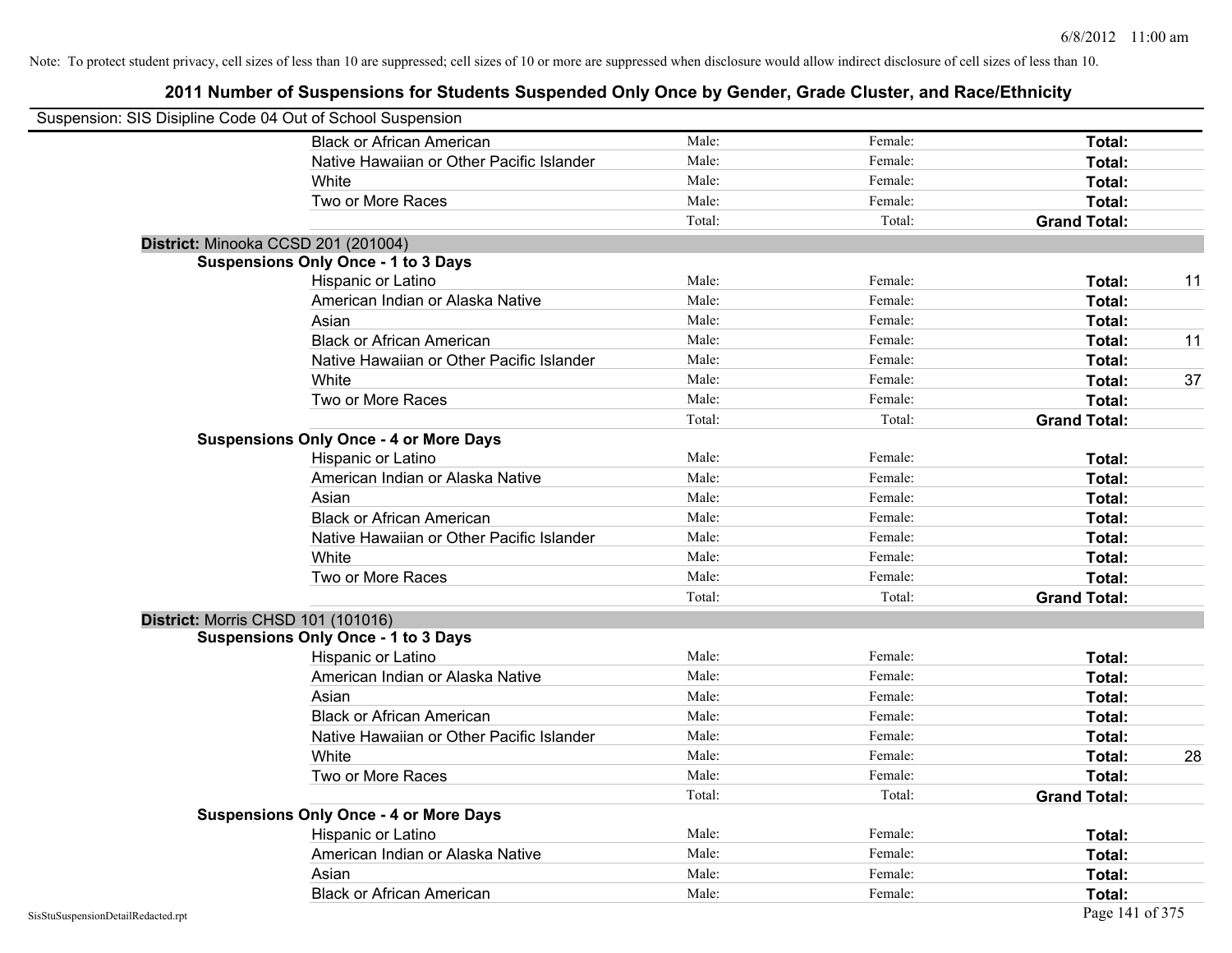| Suspension: SIS Disipline Code 04 Out of School Suspension |                                               |        |         |                     |    |
|------------------------------------------------------------|-----------------------------------------------|--------|---------|---------------------|----|
|                                                            | Native Hawaiian or Other Pacific Islander     | Male:  | Female: | Total:              |    |
|                                                            | White                                         | Male:  | Female: | <b>Total:</b>       | 11 |
|                                                            | Two or More Races                             | Male:  | Female: | Total:              |    |
|                                                            |                                               | Total: | Total:  | <b>Grand Total:</b> |    |
| <b>District: Morris SD 54 (054002)</b>                     |                                               |        |         |                     |    |
|                                                            | <b>Suspensions Only Once - 1 to 3 Days</b>    |        |         |                     |    |
|                                                            | Hispanic or Latino                            | Male:  | Female: | Total:              |    |
|                                                            | American Indian or Alaska Native              | Male:  | Female: | Total:              |    |
|                                                            | Asian                                         | Male:  | Female: | Total:              |    |
|                                                            | <b>Black or African American</b>              | Male:  | Female: | Total:              |    |
|                                                            | Native Hawaiian or Other Pacific Islander     | Male:  | Female: | Total:              |    |
|                                                            | White                                         | Male:  | Female: | Total:              |    |
|                                                            | Two or More Races                             | Male:  | Female: | Total:              |    |
|                                                            |                                               | Total: | Total:  | <b>Grand Total:</b> |    |
|                                                            | <b>Suspensions Only Once - 4 or More Days</b> |        |         |                     |    |
|                                                            | Hispanic or Latino                            | Male:  | Female: | Total:              |    |
|                                                            | American Indian or Alaska Native              | Male:  | Female: | Total:              |    |
|                                                            | Asian                                         | Male:  | Female: | Total:              |    |
|                                                            | <b>Black or African American</b>              | Male:  | Female: | Total:              |    |
|                                                            | Native Hawaiian or Other Pacific Islander     | Male:  | Female: | Total:              |    |
|                                                            | White                                         | Male:  | Female: | Total:              |    |
|                                                            | Two or More Races                             | Male:  | Female: | Total:              |    |
|                                                            |                                               | Total: | Total:  | <b>Grand Total:</b> |    |
| District: Saratoga CCSD 60C (060C04)                       |                                               |        |         |                     |    |
|                                                            | <b>Suspensions Only Once - 1 to 3 Days</b>    |        |         |                     |    |
|                                                            | Hispanic or Latino                            | Male:  | Female: | Total:              |    |
|                                                            | American Indian or Alaska Native              | Male:  | Female: | Total:              |    |
|                                                            | Asian                                         | Male:  | Female: | Total:              |    |
|                                                            | <b>Black or African American</b>              | Male:  | Female: | Total:              |    |
|                                                            | Native Hawaiian or Other Pacific Islander     | Male:  | Female: | Total:              |    |
|                                                            | White                                         | Male:  | Female: | Total:              |    |
|                                                            | Two or More Races                             | Male:  | Female: | Total:              |    |
|                                                            |                                               | Total: | Total:  | <b>Grand Total:</b> |    |
| County: Kendall (047)                                      |                                               |        |         |                     |    |
|                                                            | District: Kendall Co Spec Educ Coop (000061)  |        |         |                     |    |
|                                                            | <b>Suspensions Only Once - 1 to 3 Days</b>    |        |         |                     |    |
|                                                            | Hispanic or Latino                            | Male:  | Female: | Total:              |    |
|                                                            | American Indian or Alaska Native              | Male:  | Female: | Total:              |    |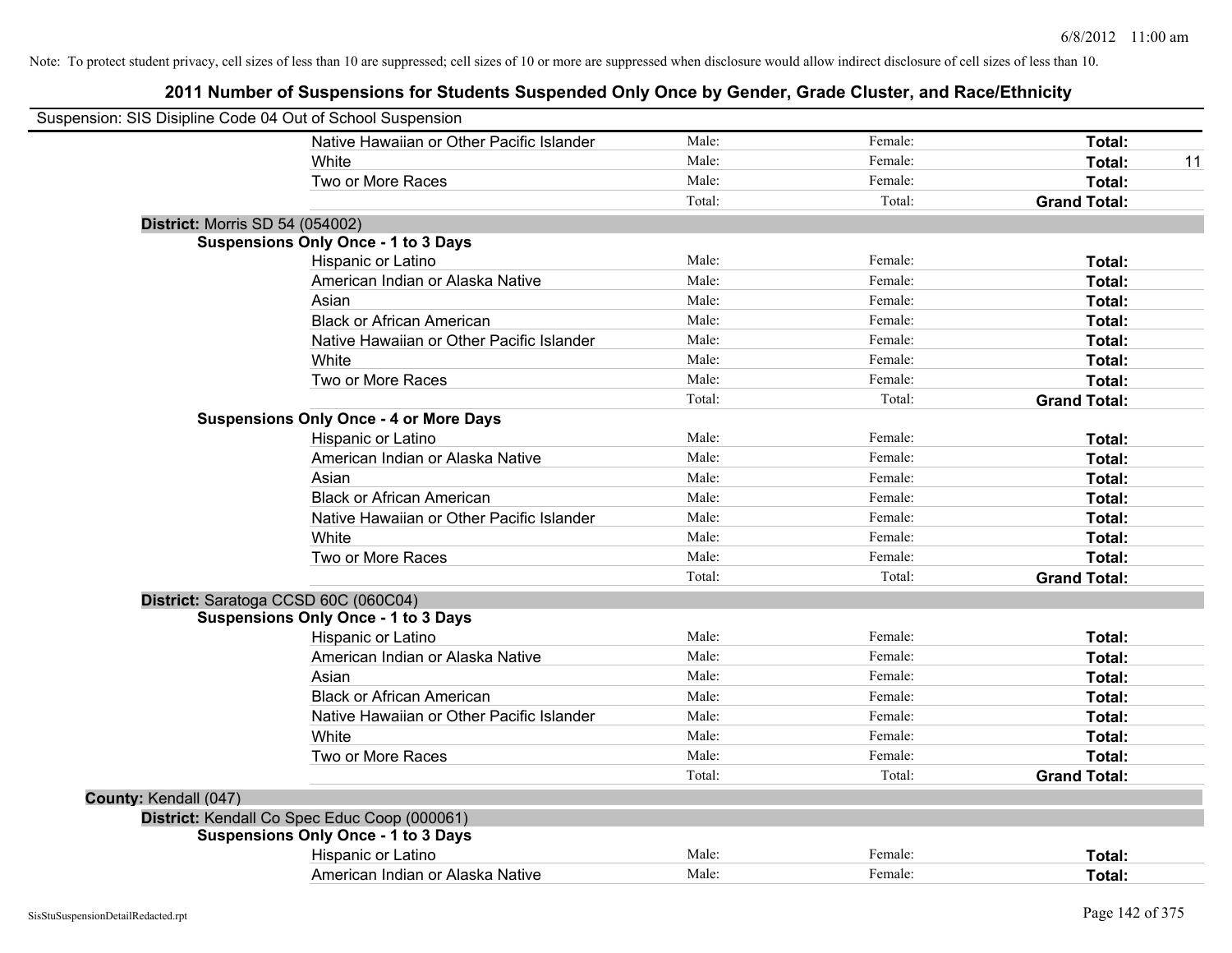| Suspension: SIS Disipline Code 04 Out of School Suspension |        |               |                     |    |
|------------------------------------------------------------|--------|---------------|---------------------|----|
| Asian                                                      | Male:  | Female:       | Total:              |    |
| <b>Black or African American</b>                           | Male:  | Female:       | Total:              |    |
| Native Hawaiian or Other Pacific Islander                  | Male:  | Female:       | Total:              |    |
| White                                                      | Male:  | Female:       | Total:              |    |
| Two or More Races                                          | Male:  | Female:       | Total:              |    |
|                                                            | Total: | Total:        | <b>Grand Total:</b> | 11 |
| <b>Suspensions Only Once - 4 or More Days</b>              |        |               |                     |    |
| Hispanic or Latino                                         | Male:  | Female:       | Total:              |    |
| American Indian or Alaska Native                           | Male:  | Female:       | Total:              |    |
| Asian                                                      | Male:  | Female:       | Total:              |    |
| <b>Black or African American</b>                           | Male:  | Female:       | Total:              |    |
| Native Hawaiian or Other Pacific Islander                  | Male:  | Female:       | Total:              |    |
| White                                                      | Male:  | Female:       | Total:              |    |
| Two or More Races                                          | Male:  | Female:       | Total:              |    |
|                                                            | Total: | Total:        | <b>Grand Total:</b> |    |
| District: Lisbon CCSD 90 (090004)                          |        |               |                     |    |
| <b>Suspensions Only Once - 1 to 3 Days</b>                 |        |               |                     |    |
| Hispanic or Latino                                         | Male:  | Female:       | Total:              |    |
| American Indian or Alaska Native                           | Male:  | Female:       | Total:              |    |
| Asian                                                      | Male:  | Female:       | Total:              |    |
| <b>Black or African American</b>                           | Male:  | Female:       | Total:              |    |
| Native Hawaiian or Other Pacific Islander                  | Male:  | Female:       | Total:              |    |
| White                                                      | Male:  | Female:       | Total:              |    |
| Two or More Races                                          | Male:  | Female:       | Total:              |    |
|                                                            | Total: | Total:        | <b>Grand Total:</b> |    |
| District: Newark CHSD 18 (018016)                          |        |               |                     |    |
| <b>Suspensions Only Once - 1 to 3 Days</b>                 |        |               |                     |    |
| Hispanic or Latino                                         | Male:  | Female:       | Total:              |    |
| American Indian or Alaska Native                           | Male:  | Female:       | Total:              |    |
| Asian                                                      | Male:  | Female:       | Total:              |    |
| <b>Black or African American</b>                           | Male:  | Female:       | Total:              |    |
| Native Hawaiian or Other Pacific Islander                  | Male:  | Female:       | Total:              |    |
| White                                                      | Male:  | Female:       | Total:              |    |
| Two or More Races                                          | Male:  | Female:       | Total:              |    |
|                                                            | Total: | Total:        | <b>Grand Total:</b> |    |
| District: Oswego CUSD 308 (308026)                         |        |               |                     |    |
| <b>Suspensions Only Once - 1 to 3 Days</b>                 |        |               |                     |    |
| <b>Hispanic or Latino</b>                                  | Male:  | 51<br>Female: | 17<br>Total:        | 68 |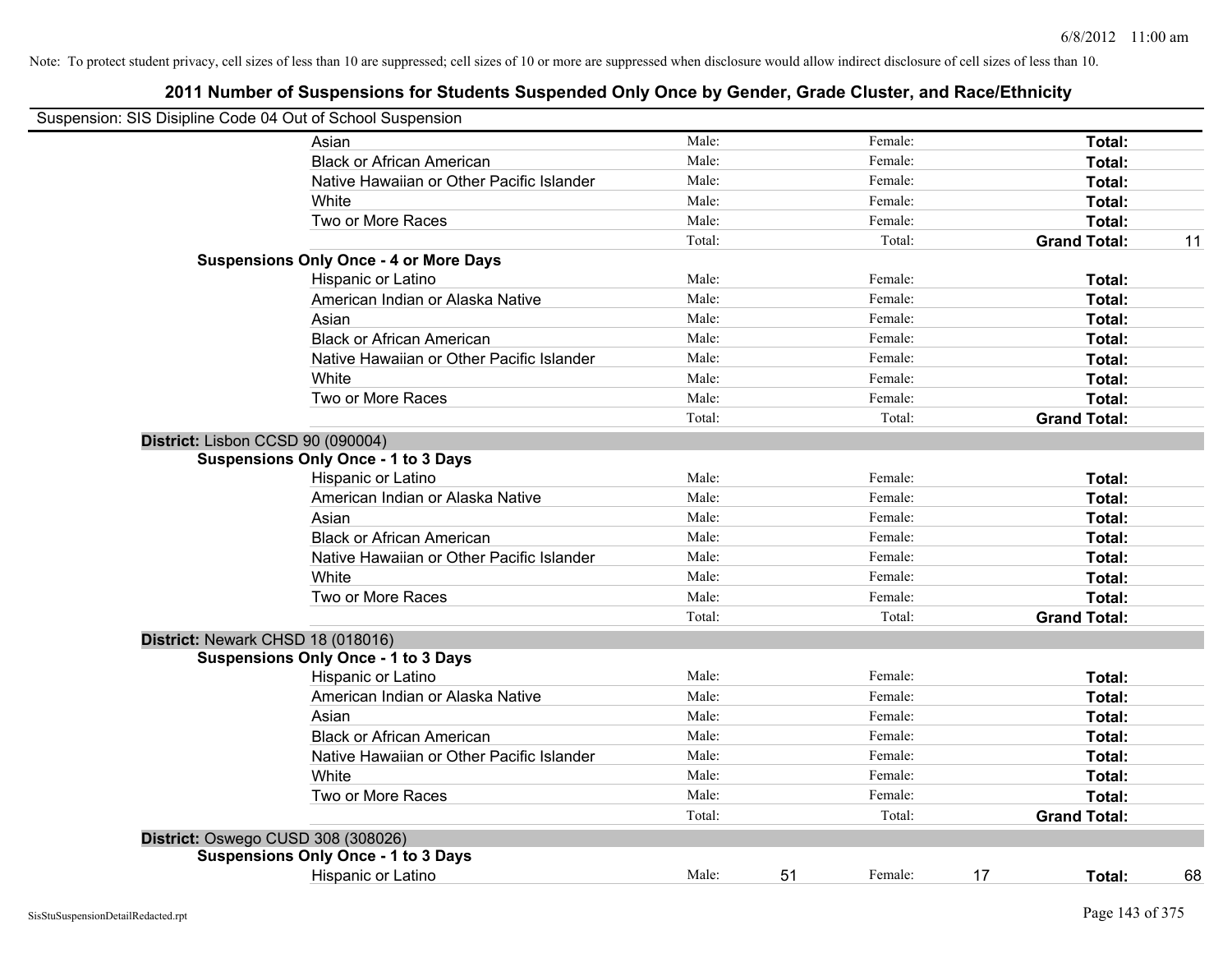| Suspension: SIS Disipline Code 04 Out of School Suspension |                                               |        |     |         |    |                     |     |
|------------------------------------------------------------|-----------------------------------------------|--------|-----|---------|----|---------------------|-----|
|                                                            | American Indian or Alaska Native              | Male:  |     | Female: |    | <b>Total:</b>       |     |
|                                                            | Asian                                         | Male:  |     | Female: |    | Total:              |     |
|                                                            | <b>Black or African American</b>              | Male:  | 36  | Female: | 16 | Total:              | 52  |
|                                                            | Native Hawaiian or Other Pacific Islander     | Male:  |     | Female: |    | Total:              |     |
|                                                            | White                                         | Male:  | 131 | Female: | 40 | Total:              | 171 |
|                                                            | Two or More Races                             | Male:  |     | Female: |    | Total:              | 14  |
|                                                            |                                               | Total: |     | Total:  |    | <b>Grand Total:</b> |     |
|                                                            | <b>Suspensions Only Once - 4 or More Days</b> |        |     |         |    |                     |     |
|                                                            | Hispanic or Latino                            | Male:  | 20  | Female: | 13 | Total:              | 33  |
|                                                            | American Indian or Alaska Native              | Male:  |     | Female: |    | Total:              |     |
|                                                            | Asian                                         | Male:  |     | Female: |    | Total:              |     |
|                                                            | <b>Black or African American</b>              | Male:  |     | Female: |    | Total:              | 19  |
|                                                            | Native Hawaiian or Other Pacific Islander     | Male:  |     | Female: |    | Total:              |     |
|                                                            | White                                         | Male:  | 38  | Female: | 17 | Total:              | 55  |
|                                                            | Two or More Races                             | Male:  |     | Female: |    | Total:              |     |
|                                                            |                                               | Total: | 79  | Total:  | 40 | <b>Grand Total:</b> | 119 |
|                                                            | District: Plano CUSD 88 (088026)              |        |     |         |    |                     |     |
|                                                            | <b>Suspensions Only Once - 1 to 3 Days</b>    |        |     |         |    |                     |     |
|                                                            | Hispanic or Latino                            | Male:  |     | Female: |    | Total:              | 13  |
|                                                            | American Indian or Alaska Native              | Male:  |     | Female: |    | Total:              |     |
|                                                            | Asian                                         | Male:  |     | Female: |    | Total:              |     |
|                                                            | <b>Black or African American</b>              | Male:  |     | Female: |    | Total:              |     |
|                                                            | Native Hawaiian or Other Pacific Islander     | Male:  |     | Female: |    | <b>Total:</b>       |     |
|                                                            | White                                         | Male:  |     | Female: |    | <b>Total:</b>       | 14  |
|                                                            | Two or More Races                             | Male:  |     | Female: |    | Total:              |     |
|                                                            |                                               | Total: |     | Total:  |    | <b>Grand Total:</b> |     |
|                                                            | <b>Suspensions Only Once - 4 or More Days</b> |        |     |         |    |                     |     |
|                                                            | Hispanic or Latino                            | Male:  |     | Female: |    | Total:              |     |
|                                                            | American Indian or Alaska Native              | Male:  |     | Female: |    | Total:              |     |
|                                                            | Asian                                         | Male:  |     | Female: |    | Total:              |     |
|                                                            | <b>Black or African American</b>              | Male:  |     | Female: |    | Total:              |     |
|                                                            | Native Hawaiian or Other Pacific Islander     | Male:  |     | Female: |    | Total:              |     |
|                                                            | White                                         | Male:  |     | Female: |    | <b>Total:</b>       |     |
|                                                            | Two or More Races                             | Male:  |     | Female: |    | Total:              |     |
|                                                            |                                               | Total: | 14  | Total:  | 10 | <b>Grand Total:</b> | 24  |
|                                                            | District: Yorkville CUSD 115 (115026)         |        |     |         |    |                     |     |
|                                                            | <b>Suspensions Only Once - 1 to 3 Days</b>    |        |     |         |    |                     |     |
|                                                            | Hispanic or Latino                            | Male:  |     | Female: |    | Total:              | 14  |
|                                                            | American Indian or Alaska Native              | Male:  |     | Female: |    | Total:              |     |
| SisStuSuspensionDetailRedacted.rpt                         |                                               |        |     |         |    | Page 144 of 375     |     |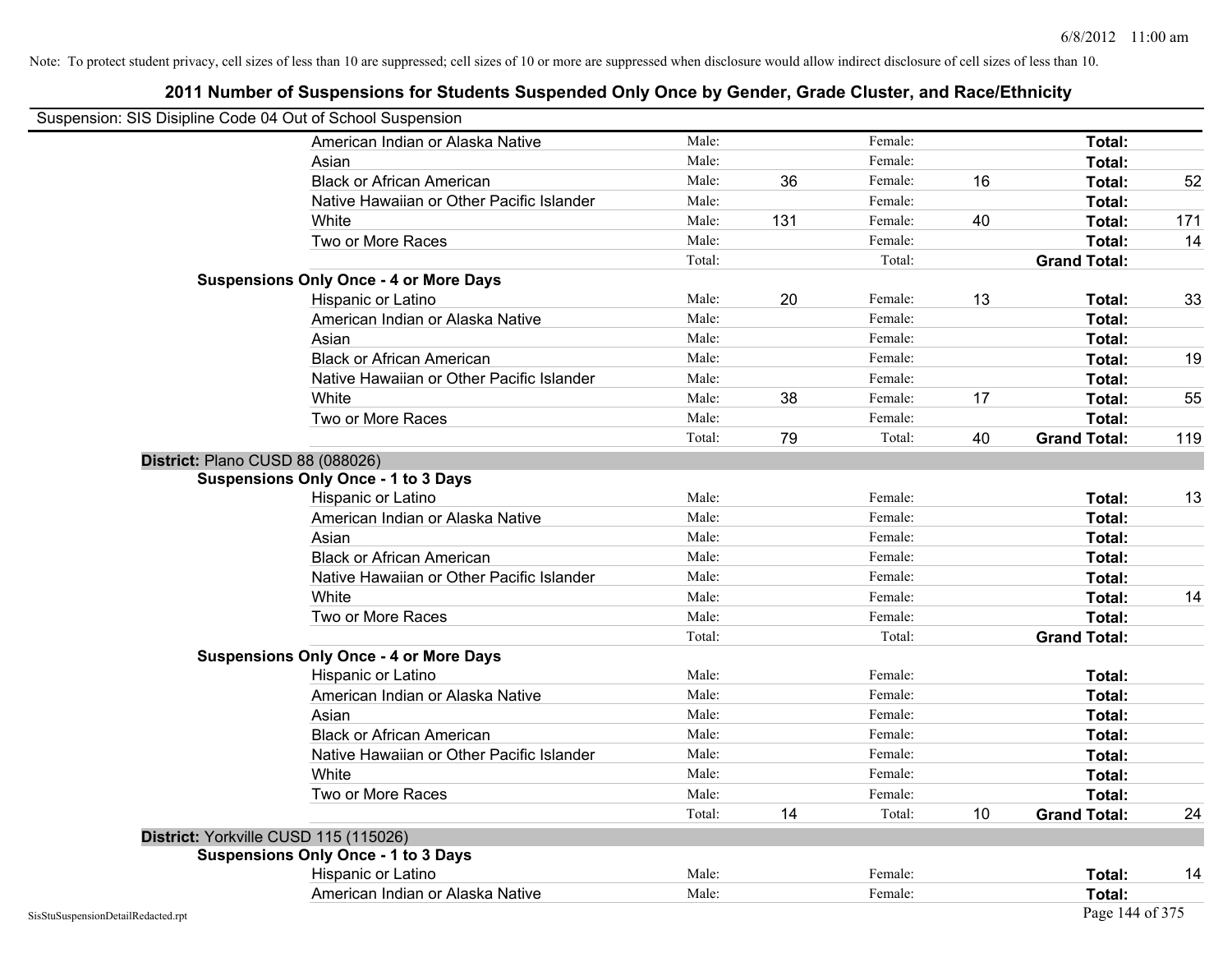| Suspension: SIS Disipline Code 04 Out of School Suspension |                                               |        |    |         |    |                     |    |
|------------------------------------------------------------|-----------------------------------------------|--------|----|---------|----|---------------------|----|
|                                                            | Asian                                         | Male:  |    | Female: |    | Total:              |    |
|                                                            | <b>Black or African American</b>              | Male:  |    | Female: |    | Total:              | 12 |
|                                                            | Native Hawaiian or Other Pacific Islander     | Male:  |    | Female: |    | Total:              |    |
|                                                            | White                                         | Male:  | 41 | Female: | 21 | Total:              | 62 |
|                                                            | Two or More Races                             | Male:  |    | Female: |    | Total:              |    |
|                                                            |                                               | Total: |    | Total:  |    | <b>Grand Total:</b> |    |
|                                                            | <b>Suspensions Only Once - 4 or More Days</b> |        |    |         |    |                     |    |
|                                                            | Hispanic or Latino                            | Male:  |    | Female: |    | Total:              |    |
|                                                            | American Indian or Alaska Native              | Male:  |    | Female: |    | Total:              |    |
|                                                            | Asian                                         | Male:  |    | Female: |    | Total:              |    |
|                                                            | <b>Black or African American</b>              | Male:  |    | Female: |    | Total:              |    |
|                                                            | Native Hawaiian or Other Pacific Islander     | Male:  |    | Female: |    | Total:              |    |
|                                                            | White                                         | Male:  |    | Female: |    | Total:              | 11 |
|                                                            | Two or More Races                             | Male:  |    | Female: |    | Total:              |    |
|                                                            |                                               | Total: |    | Total:  |    | <b>Grand Total:</b> |    |
| County: Non-Public School (000)                            |                                               |        |    |         |    |                     |    |
| District: Grundy/Kendall ROE (000000)                      |                                               |        |    |         |    |                     |    |
|                                                            | <b>Suspensions Only Once - 4 or More Days</b> |        |    |         |    |                     |    |
|                                                            | Hispanic or Latino                            | Male:  |    | Female: |    | Total:              |    |
|                                                            | American Indian or Alaska Native              | Male:  |    | Female: |    | Total:              |    |
|                                                            | Asian                                         | Male:  |    | Female: |    | Total:              |    |
|                                                            | <b>Black or African American</b>              | Male:  |    | Female: |    | Total:              |    |
|                                                            | Native Hawaiian or Other Pacific Islander     | Male:  |    | Female: |    | Total:              |    |
|                                                            | White                                         | Male:  |    | Female: |    | Total:              |    |
|                                                            | Two or More Races                             | Male:  |    | Female: |    | Total:              |    |
|                                                            |                                               | Total: |    | Total:  |    | <b>Grand Total:</b> |    |
| Region: Hamilton/Jefferson ROE (25)                        |                                               |        |    |         |    |                     |    |
| County: Hamilton (033)                                     |                                               |        |    |         |    |                     |    |
|                                                            | District: Hamilton Co CUSD 10 (010026)        |        |    |         |    |                     |    |
|                                                            | <b>Suspensions Only Once - 1 to 3 Days</b>    | Male:  |    | Female: |    |                     |    |
|                                                            | Hispanic or Latino                            | Male:  |    |         |    | Total:              |    |
|                                                            | American Indian or Alaska Native              |        |    | Female: |    | Total:              |    |
|                                                            | Asian                                         | Male:  |    | Female: |    | Total:              |    |
|                                                            | <b>Black or African American</b>              | Male:  |    | Female: |    | Total:              |    |
|                                                            | Native Hawaiian or Other Pacific Islander     | Male:  |    | Female: |    | Total:              |    |
|                                                            | White                                         | Male:  |    | Female: |    | Total:              | 31 |
|                                                            | Two or More Races                             | Male:  |    | Female: |    | Total:              |    |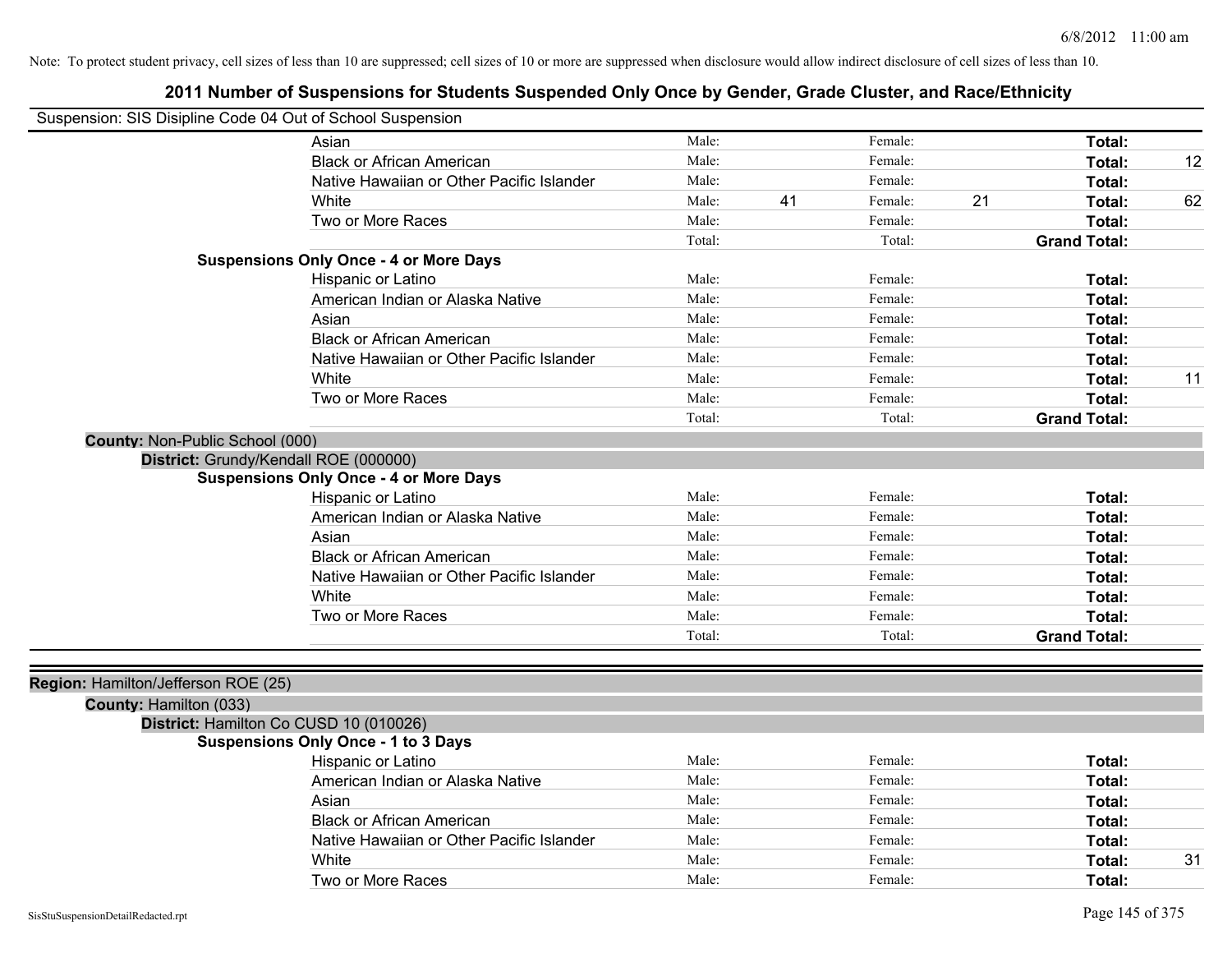|                         | Suspension: SIS Disipline Code 04 Out of School Suspension |        |         |                     |
|-------------------------|------------------------------------------------------------|--------|---------|---------------------|
|                         |                                                            | Total: | Total:  | <b>Grand Total:</b> |
|                         | <b>Suspensions Only Once - 4 or More Days</b>              |        |         |                     |
|                         | Hispanic or Latino                                         | Male:  | Female: | Total:              |
|                         | American Indian or Alaska Native                           | Male:  | Female: | Total:              |
|                         | Asian                                                      | Male:  | Female: | Total:              |
|                         | <b>Black or African American</b>                           | Male:  | Female: | Total:              |
|                         | Native Hawaiian or Other Pacific Islander                  | Male:  | Female: | Total:              |
|                         | White                                                      | Male:  | Female: | Total:              |
|                         | Two or More Races                                          | Male:  | Female: | Total:              |
|                         |                                                            | Total: | Total:  | <b>Grand Total:</b> |
| County: Jefferson (041) |                                                            |        |         |                     |
|                         | <b>District: Bethel SD 82 (082002)</b>                     |        |         |                     |
|                         | <b>Suspensions Only Once - 1 to 3 Days</b>                 |        |         |                     |
|                         | Hispanic or Latino                                         | Male:  | Female: | Total:              |
|                         | American Indian or Alaska Native                           | Male:  | Female: | Total:              |
|                         | Asian                                                      | Male:  | Female: | Total:              |
|                         | <b>Black or African American</b>                           | Male:  | Female: | Total:              |
|                         | Native Hawaiian or Other Pacific Islander                  | Male:  | Female: | Total:              |
|                         | White                                                      | Male:  | Female: | Total:              |
|                         | Two or More Races                                          | Male:  | Female: | Total:              |
|                         |                                                            | Total: | Total:  | <b>Grand Total:</b> |
|                         | District: Bluford CCSD 114 (114004)                        |        |         |                     |
|                         | <b>Suspensions Only Once - 1 to 3 Days</b>                 |        |         |                     |
|                         | Hispanic or Latino                                         | Male:  | Female: | Total:              |
|                         | American Indian or Alaska Native                           | Male:  | Female: | Total:              |
|                         | Asian                                                      | Male:  | Female: | Total:              |
|                         | <b>Black or African American</b>                           | Male:  | Female: | Total:              |
|                         | Native Hawaiian or Other Pacific Islander                  | Male:  | Female: | Total:              |
|                         | <b>White</b>                                               | Male:  | Female: | Total:              |
|                         | Two or More Races                                          | Male:  | Female: | Total:              |
|                         |                                                            | Total: | Total:  | <b>Grand Total:</b> |
|                         | District: Dodds CCSD 7 (007004)                            |        |         |                     |
|                         | <b>Suspensions Only Once - 1 to 3 Days</b>                 |        |         |                     |
|                         | Hispanic or Latino                                         | Male:  | Female: | Total:              |
|                         | American Indian or Alaska Native                           | Male:  | Female: | Total:              |
|                         | Asian                                                      | Male:  | Female: | Total:              |
|                         | <b>Black or African American</b>                           | Male:  | Female: | Total:              |
|                         | Native Hawaiian or Other Pacific Islander                  | Male:  | Female: | Total:              |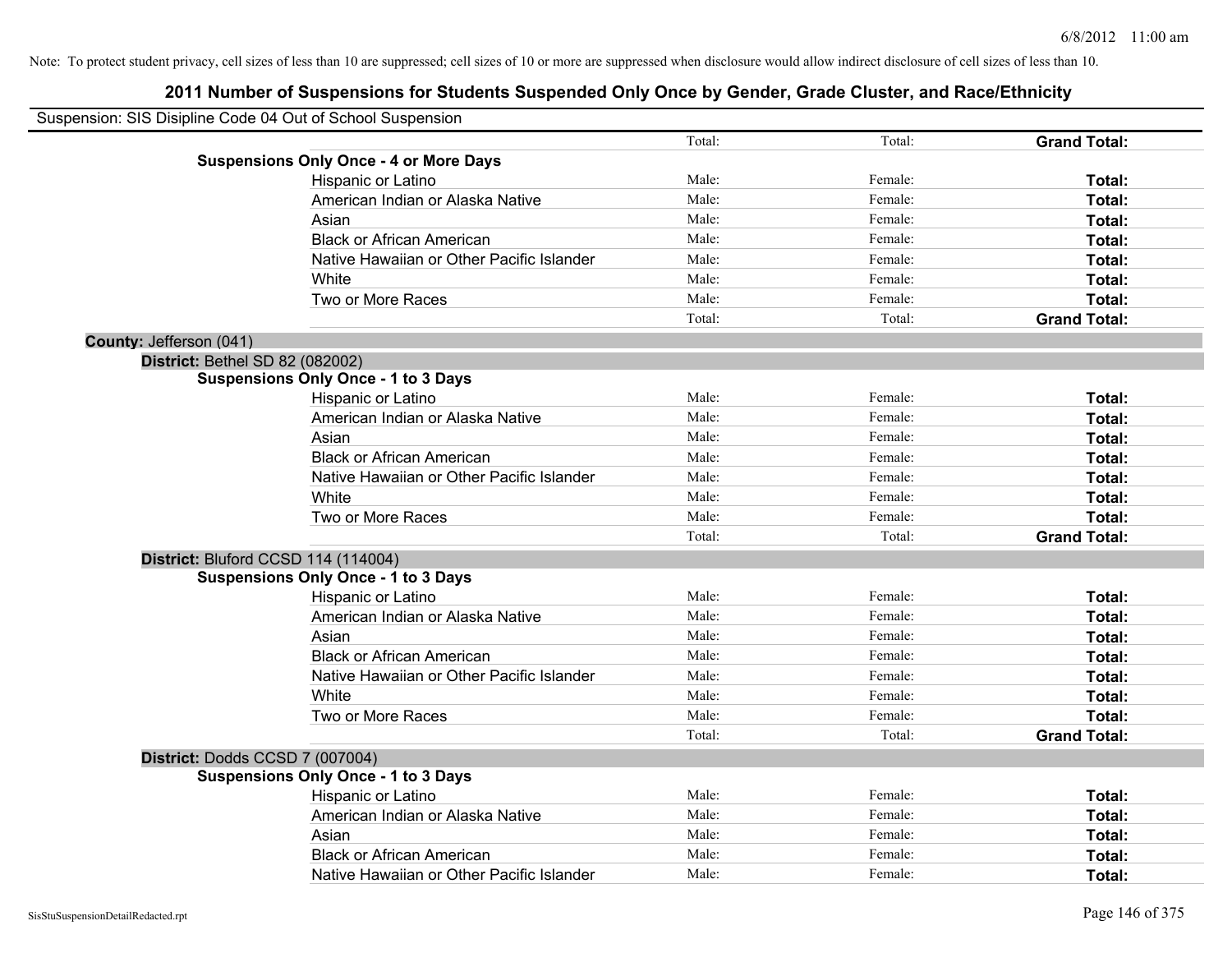| Suspension: SIS Disipline Code 04 Out of School Suspension |                                               |        |    |         |    |                     |    |
|------------------------------------------------------------|-----------------------------------------------|--------|----|---------|----|---------------------|----|
|                                                            | White                                         | Male:  |    | Female: |    | Total:              |    |
|                                                            | Two or More Races                             | Male:  |    | Female: |    | Total:              |    |
|                                                            |                                               | Total: |    | Total:  |    | <b>Grand Total:</b> |    |
| <b>District: Ina CCSD 8 (008004)</b>                       |                                               |        |    |         |    |                     |    |
|                                                            | <b>Suspensions Only Once - 1 to 3 Days</b>    |        |    |         |    |                     |    |
|                                                            | Hispanic or Latino                            | Male:  |    | Female: |    | Total:              |    |
|                                                            | American Indian or Alaska Native              | Male:  |    | Female: |    | Total:              |    |
|                                                            | Asian                                         | Male:  |    | Female: |    | Total:              |    |
|                                                            | <b>Black or African American</b>              | Male:  |    | Female: |    | Total:              |    |
|                                                            | Native Hawaiian or Other Pacific Islander     | Male:  |    | Female: |    | Total:              |    |
|                                                            | White                                         | Male:  |    | Female: |    | Total:              |    |
|                                                            | Two or More Races                             | Male:  |    | Female: |    | Total:              |    |
|                                                            |                                               | Total: |    | Total:  |    | <b>Grand Total:</b> |    |
| District: Mount Vernon SD 80 (080002)                      |                                               |        |    |         |    |                     |    |
|                                                            | <b>Suspensions Only Once - 1 to 3 Days</b>    |        |    |         |    |                     |    |
|                                                            | Hispanic or Latino                            | Male:  |    | Female: |    | Total:              |    |
|                                                            | American Indian or Alaska Native              | Male:  |    | Female: |    | Total:              |    |
|                                                            | Asian                                         | Male:  |    | Female: |    | Total:              |    |
|                                                            | <b>Black or African American</b>              | Male:  |    | Female: |    | Total:              | 29 |
|                                                            | Native Hawaiian or Other Pacific Islander     | Male:  |    | Female: |    | Total:              |    |
|                                                            | White                                         | Male:  | 17 | Female: | 10 | Total:              | 27 |
|                                                            | Two or More Races                             | Male:  |    | Female: |    | Total:              |    |
|                                                            |                                               | Total: |    | Total:  |    | <b>Grand Total:</b> | 66 |
|                                                            | <b>Suspensions Only Once - 4 or More Days</b> |        |    |         |    |                     |    |
|                                                            | Hispanic or Latino                            | Male:  |    | Female: |    | Total:              |    |
|                                                            | American Indian or Alaska Native              | Male:  |    | Female: |    | Total:              |    |
|                                                            | Asian                                         | Male:  |    | Female: |    | Total:              |    |
|                                                            | <b>Black or African American</b>              | Male:  |    | Female: |    | Total:              |    |
|                                                            | Native Hawaiian or Other Pacific Islander     | Male:  |    | Female: |    | Total:              |    |
|                                                            | White                                         | Male:  |    | Female: |    | Total:              |    |
|                                                            | Two or More Races                             | Male:  |    | Female: |    | Total:              |    |
|                                                            |                                               | Total: |    | Total:  |    | <b>Grand Total:</b> |    |
| District: Mt Vernon Twp HSD 201 (201017)                   |                                               |        |    |         |    |                     |    |
|                                                            | <b>Suspensions Only Once - 1 to 3 Days</b>    |        |    |         |    |                     |    |
|                                                            | Hispanic or Latino                            | Male:  |    | Female: |    | Total:              |    |
|                                                            | American Indian or Alaska Native              | Male:  |    | Female: |    | Total:              |    |
|                                                            | Asian                                         | Male:  |    | Female: |    | Total:              |    |
|                                                            | <b>Black or African American</b>              | Male:  | 17 | Female: | 12 | Total:              | 29 |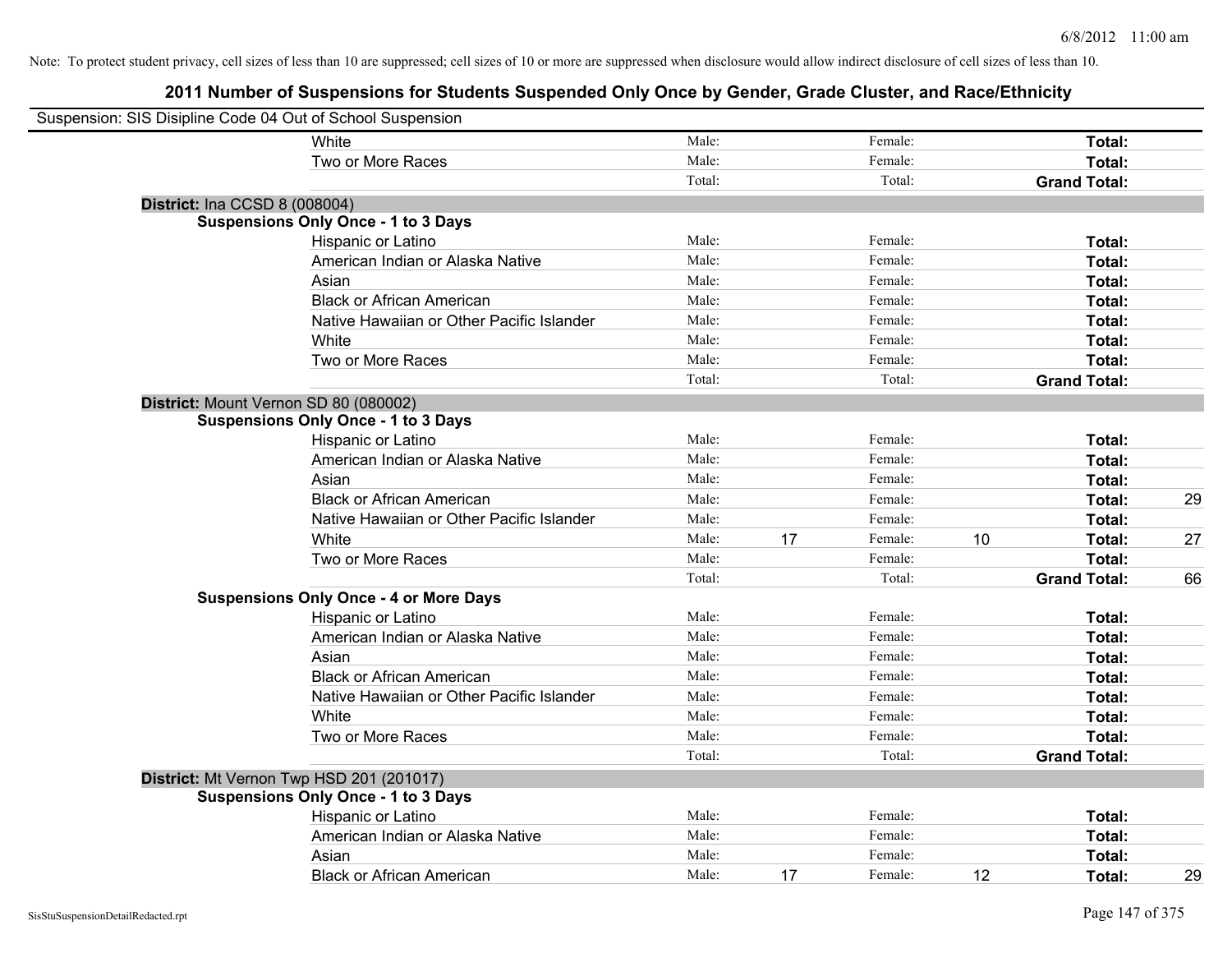| Suspension: SIS Disipline Code 04 Out of School Suspension |        |    |         |    |                     |     |
|------------------------------------------------------------|--------|----|---------|----|---------------------|-----|
| Native Hawaiian or Other Pacific Islander                  | Male:  |    | Female: |    | Total:              |     |
| White                                                      | Male:  | 46 | Female: | 25 | Total:              | 71  |
| Two or More Races                                          | Male:  |    | Female: |    | <b>Total:</b>       |     |
|                                                            | Total: |    | Total:  |    | <b>Grand Total:</b> | 111 |
| <b>Suspensions Only Once - 4 or More Days</b>              |        |    |         |    |                     |     |
| Hispanic or Latino                                         | Male:  |    | Female: |    | Total:              |     |
| American Indian or Alaska Native                           | Male:  |    | Female: |    | Total:              |     |
| Asian                                                      | Male:  |    | Female: |    | Total:              |     |
| <b>Black or African American</b>                           | Male:  |    | Female: |    | Total:              |     |
| Native Hawaiian or Other Pacific Islander                  | Male:  |    | Female: |    | Total:              |     |
| White                                                      | Male:  | 13 | Female: | 10 | Total:              | 23  |
| Two or More Races                                          | Male:  |    | Female: |    | Total:              |     |
|                                                            | Total: |    | Total:  |    | <b>Grand Total:</b> |     |
| District: Rome CCSD 2 (002004)                             |        |    |         |    |                     |     |
| <b>Suspensions Only Once - 1 to 3 Days</b>                 |        |    |         |    |                     |     |
| Hispanic or Latino                                         | Male:  |    | Female: |    | Total:              |     |
| American Indian or Alaska Native                           | Male:  |    | Female: |    | Total:              |     |
| Asian                                                      | Male:  |    | Female: |    | Total:              |     |
| <b>Black or African American</b>                           | Male:  |    | Female: |    | Total:              |     |
| Native Hawaiian or Other Pacific Islander                  | Male:  |    | Female: |    | Total:              |     |
| White                                                      | Male:  |    | Female: |    | Total:              | 12  |
| Two or More Races                                          | Male:  |    | Female: |    | Total:              |     |
|                                                            | Total: |    | Total:  |    | <b>Grand Total:</b> |     |
| District: Summersville SD 79 (079002)                      |        |    |         |    |                     |     |
| <b>Suspensions Only Once - 1 to 3 Days</b>                 |        |    |         |    |                     |     |
| Hispanic or Latino                                         | Male:  |    | Female: |    | Total:              |     |
| American Indian or Alaska Native                           | Male:  |    | Female: |    | Total:              |     |
| Asian                                                      | Male:  |    | Female: |    | Total:              |     |
| <b>Black or African American</b>                           | Male:  |    | Female: |    | Total:              |     |
| Native Hawaiian or Other Pacific Islander                  | Male:  |    | Female: |    | Total:              |     |
| White                                                      | Male:  |    | Female: |    | Total:              |     |
| Two or More Races                                          | Male:  |    | Female: |    | Total:              |     |
|                                                            | Total: |    | Total:  |    | <b>Grand Total:</b> |     |
| District: Waltonville CUSD 1 (001026)                      |        |    |         |    |                     |     |
| <b>Suspensions Only Once - 1 to 3 Days</b>                 |        |    |         |    |                     |     |
| Hispanic or Latino                                         | Male:  |    | Female: |    | Total:              |     |
| American Indian or Alaska Native                           | Male:  |    | Female: |    | Total:              |     |
| Asian                                                      | Male:  |    | Female: |    | Total:              |     |
|                                                            |        |    |         |    |                     |     |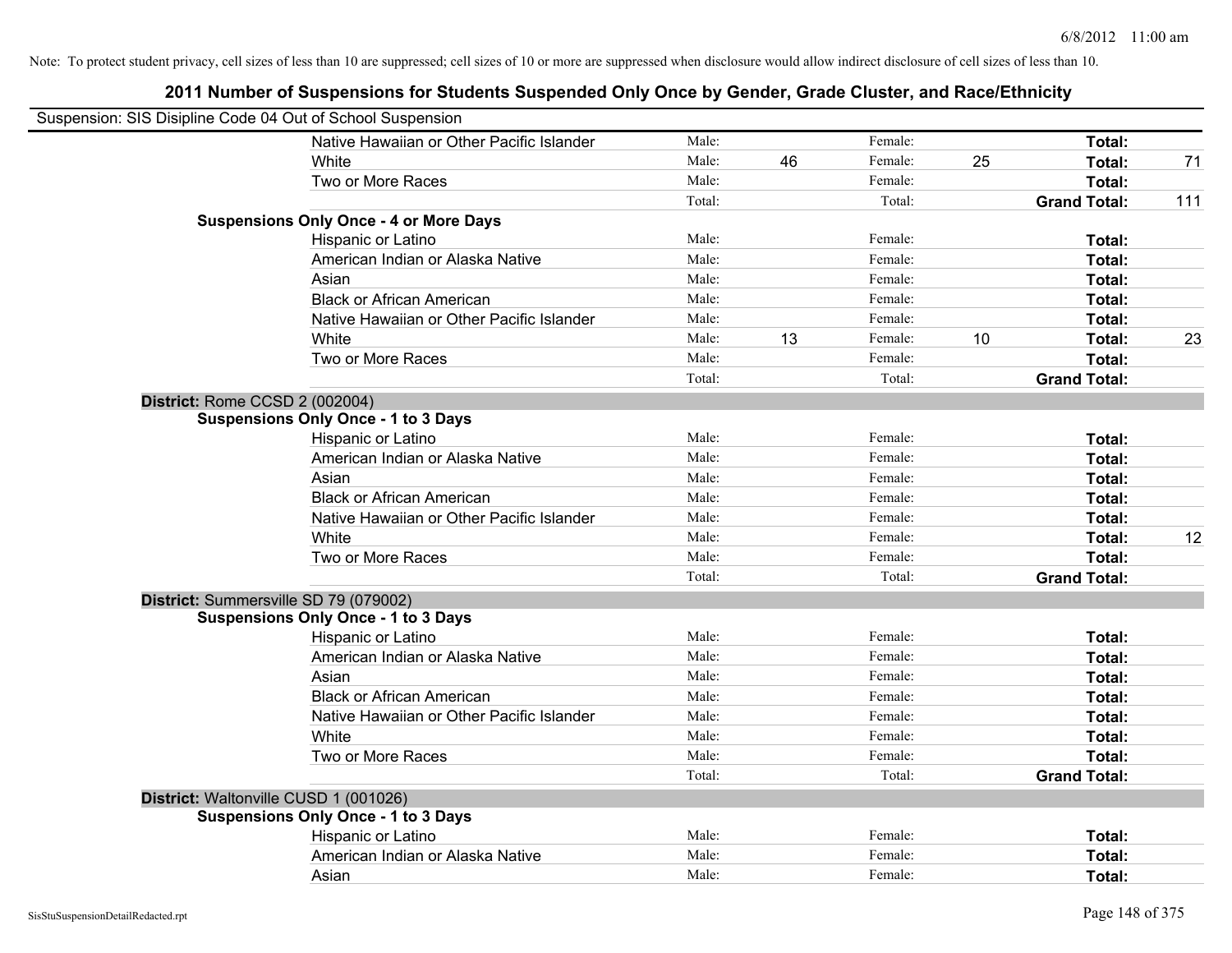# **2011 Number of Suspensions for Students Suspended Only Once by Gender, Grade Cluster, and Race/Ethnicity**

| Suspension: SIS Disipline Code 04 Out of School Suspension |        |         |                     |    |
|------------------------------------------------------------|--------|---------|---------------------|----|
| <b>Black or African American</b>                           | Male:  | Female: | Total:              |    |
| Native Hawaiian or Other Pacific Islander                  | Male:  | Female: | Total:              |    |
| White                                                      | Male:  | Female: | Total:              |    |
| Two or More Races                                          | Male:  | Female: | Total:              |    |
|                                                            | Total: | Total:  | <b>Grand Total:</b> |    |
| District: Webber Twp HSD 204 (204017)                      |        |         |                     |    |
| <b>Suspensions Only Once - 1 to 3 Days</b>                 |        |         |                     |    |
| Hispanic or Latino                                         | Male:  | Female: | Total:              |    |
| American Indian or Alaska Native                           | Male:  | Female: | Total:              |    |
| Asian                                                      | Male:  | Female: | Total:              |    |
| <b>Black or African American</b>                           | Male:  | Female: | Total:              |    |
| Native Hawaiian or Other Pacific Islander                  | Male:  | Female: | <b>Total:</b>       |    |
| White                                                      | Male:  | Female: | Total:              | 12 |
| Two or More Races                                          | Male:  | Female: | Total:              |    |
|                                                            | Total: | Total:  | <b>Grand Total:</b> |    |
| District: Woodlawn CHSD 205 (205016)                       |        |         |                     |    |
| <b>Suspensions Only Once - 1 to 3 Days</b>                 |        |         |                     |    |
| Hispanic or Latino                                         | Male:  | Female: | Total:              |    |
| American Indian or Alaska Native                           | Male:  | Female: | Total:              |    |
| Asian                                                      | Male:  | Female: | Total:              |    |
| <b>Black or African American</b>                           | Male:  | Female: | Total:              |    |
| Native Hawaiian or Other Pacific Islander                  | Male:  | Female: | Total:              |    |
| White                                                      | Male:  | Female: | Total:              | 11 |
| Two or More Races                                          | Male:  | Female: | Total:              |    |
|                                                            | Total: | Total:  | <b>Grand Total:</b> |    |
| <b>Suspensions Only Once - 4 or More Days</b>              |        |         |                     |    |
| <b>Hispanic or Latino</b>                                  | Male:  | Female: | Total:              |    |
| American Indian or Alaska Native                           | Male:  | Female: | Total:              |    |
| Asian                                                      | Male:  | Female: | Total:              |    |
| <b>Black or African American</b>                           | Male:  | Female: | Total:              |    |
| Native Hawaiian or Other Pacific Islander                  | Male:  | Female: | Total:              |    |
| White                                                      | Male:  | Female: | Total:              |    |
| Two or More Races                                          | Male:  | Female: | <b>Total:</b>       |    |
|                                                            | Total: | Total:  | <b>Grand Total:</b> |    |

**Region:** Hancock/McDonough ROE (26)

**County:** Hancock (034)

**District:** Carthage ESD 317 (317004)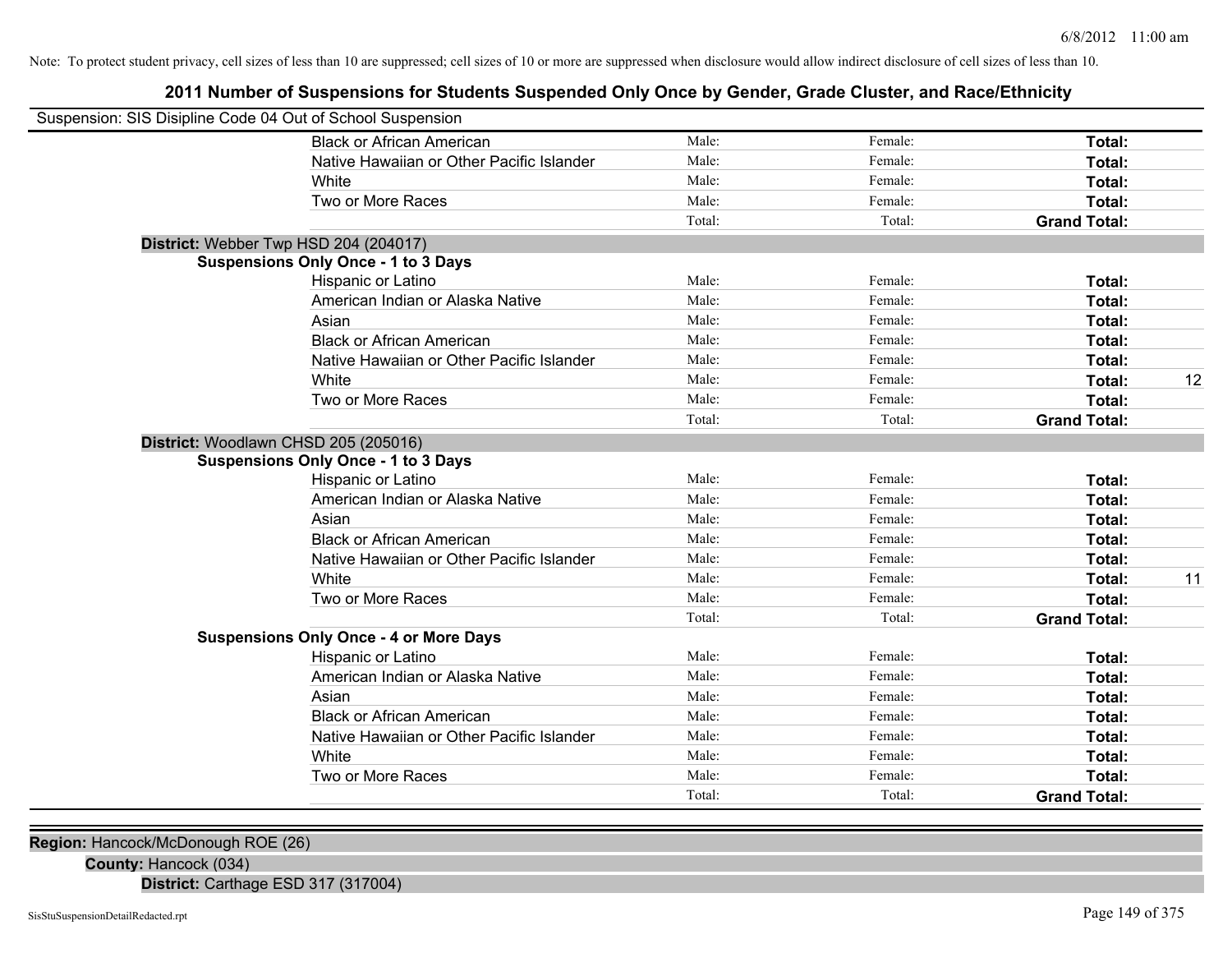| Suspension: SIS Disipline Code 04 Out of School Suspension |                                               |        |         |                     |
|------------------------------------------------------------|-----------------------------------------------|--------|---------|---------------------|
|                                                            | <b>Suspensions Only Once - 1 to 3 Days</b>    |        |         |                     |
|                                                            | Hispanic or Latino                            | Male:  | Female: | Total:              |
|                                                            | American Indian or Alaska Native              | Male:  | Female: | Total:              |
|                                                            | Asian                                         | Male:  | Female: | Total:              |
|                                                            | <b>Black or African American</b>              | Male:  | Female: | Total:              |
|                                                            | Native Hawaiian or Other Pacific Islander     | Male:  | Female: | Total:              |
|                                                            | White                                         | Male:  | Female: | Total:              |
|                                                            | Two or More Races                             | Male:  | Female: | Total:              |
|                                                            |                                               | Total: | Total:  | <b>Grand Total:</b> |
|                                                            | <b>Suspensions Only Once - 4 or More Days</b> |        |         |                     |
|                                                            | Hispanic or Latino                            | Male:  | Female: | Total:              |
|                                                            | American Indian or Alaska Native              | Male:  | Female: | Total:              |
|                                                            | Asian                                         | Male:  | Female: | Total:              |
|                                                            | <b>Black or African American</b>              | Male:  | Female: | Total:              |
|                                                            | Native Hawaiian or Other Pacific Islander     | Male:  | Female: | Total:              |
|                                                            | White                                         | Male:  | Female: | Total:              |
|                                                            | Two or More Races                             | Male:  | Female: | Total:              |
|                                                            |                                               | Total: | Total:  | <b>Grand Total:</b> |
| District: Dallas ESD 327 (327004)                          |                                               |        |         |                     |
|                                                            | <b>Suspensions Only Once - 1 to 3 Days</b>    |        |         |                     |
|                                                            | <b>Hispanic or Latino</b>                     | Male:  | Female: | Total:              |
|                                                            | American Indian or Alaska Native              | Male:  | Female: | Total:              |
|                                                            | Asian                                         | Male:  | Female: | Total:              |
|                                                            | <b>Black or African American</b>              | Male:  | Female: | Total:              |
|                                                            | Native Hawaiian or Other Pacific Islander     | Male:  | Female: | Total:              |
|                                                            | White                                         | Male:  | Female: | Total:              |
|                                                            | Two or More Races                             | Male:  | Female: | Total:              |
|                                                            |                                               | Total: | Total:  | <b>Grand Total:</b> |
|                                                            | <b>Suspensions Only Once - 4 or More Days</b> |        |         |                     |
|                                                            | Hispanic or Latino                            | Male:  | Female: | Total:              |
|                                                            | American Indian or Alaska Native              | Male:  | Female: | Total:              |
|                                                            | Asian                                         | Male:  | Female: | Total:              |
|                                                            | <b>Black or African American</b>              | Male:  | Female: | Total:              |
|                                                            | Native Hawaiian or Other Pacific Islander     | Male:  | Female: | Total:              |
|                                                            | White                                         | Male:  | Female: | Total:              |
|                                                            | Two or More Races                             | Male:  | Female: | Total:              |
|                                                            |                                               | Total: | Total:  | <b>Grand Total:</b> |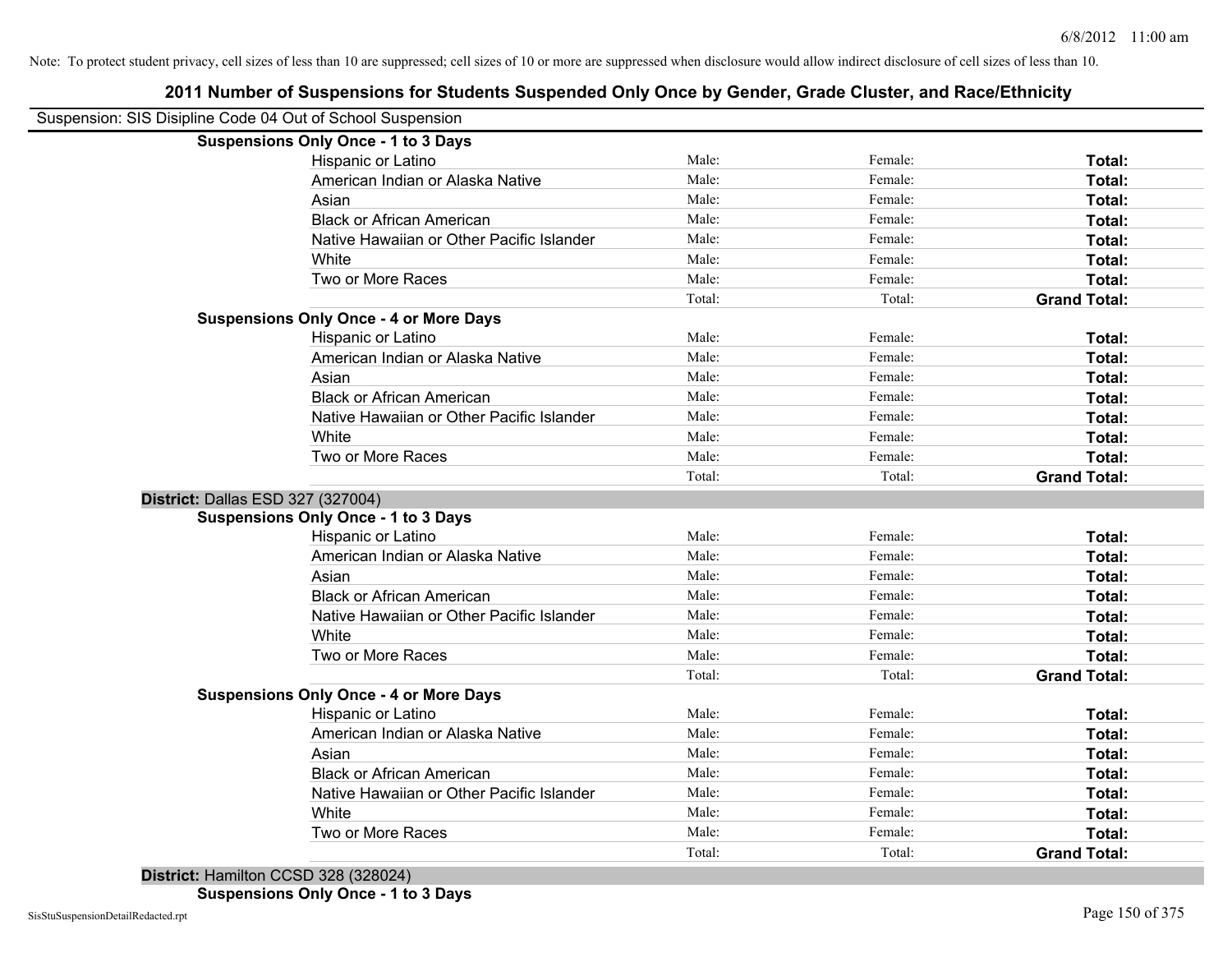|                                    | Suspension: SIS Disipline Code 04 Out of School Suspension |        |         |                     |
|------------------------------------|------------------------------------------------------------|--------|---------|---------------------|
|                                    | Hispanic or Latino                                         | Male:  | Female: | Total:              |
|                                    | American Indian or Alaska Native                           | Male:  | Female: | Total:              |
|                                    | Asian                                                      | Male:  | Female: | Total:              |
|                                    | <b>Black or African American</b>                           | Male:  | Female: | Total:              |
|                                    | Native Hawaiian or Other Pacific Islander                  | Male:  | Female: | Total:              |
|                                    | White                                                      | Male:  | Female: | Total:              |
|                                    | Two or More Races                                          | Male:  | Female: | Total:              |
|                                    |                                                            | Total: | Total:  | <b>Grand Total:</b> |
|                                    | <b>Suspensions Only Once - 4 or More Days</b>              |        |         |                     |
|                                    | Hispanic or Latino                                         | Male:  | Female: | Total:              |
|                                    | American Indian or Alaska Native                           | Male:  | Female: | Total:              |
|                                    | Asian                                                      | Male:  | Female: | Total:              |
|                                    | <b>Black or African American</b>                           | Male:  | Female: | Total:              |
|                                    | Native Hawaiian or Other Pacific Islander                  | Male:  | Female: | Total:              |
|                                    | White                                                      | Male:  | Female: | Total:              |
|                                    | Two or More Races                                          | Male:  | Female: | Total:              |
|                                    |                                                            | Total: | Total:  | <b>Grand Total:</b> |
|                                    | District: Illini West H S Dist 307 (307016)                |        |         |                     |
|                                    | <b>Suspensions Only Once - 1 to 3 Days</b>                 |        |         |                     |
|                                    | Hispanic or Latino                                         | Male:  | Female: | Total:              |
|                                    | American Indian or Alaska Native                           | Male:  | Female: | Total:              |
|                                    | Asian                                                      | Male:  | Female: | Total:              |
|                                    | <b>Black or African American</b>                           | Male:  | Female: | Total:              |
|                                    | Native Hawaiian or Other Pacific Islander                  | Male:  | Female: | Total:              |
|                                    | White                                                      | Male:  | Female: | 15<br>Total:        |
|                                    | Two or More Races                                          | Male:  | Female: | Total:              |
|                                    |                                                            | Total: | Total:  | <b>Grand Total:</b> |
|                                    | <b>Suspensions Only Once - 4 or More Days</b>              |        |         |                     |
|                                    | Hispanic or Latino                                         | Male:  | Female: | Total:              |
|                                    | American Indian or Alaska Native                           | Male:  | Female: | Total:              |
|                                    | Asian                                                      | Male:  | Female: | Total:              |
|                                    | <b>Black or African American</b>                           | Male:  | Female: | Total:              |
|                                    | Native Hawaiian or Other Pacific Islander                  | Male:  | Female: | Total:              |
|                                    | White                                                      | Male:  | Female: | Total:              |
|                                    | Two or More Races                                          | Male:  | Female: | Total:              |
|                                    |                                                            | Total: | Total:  | <b>Grand Total:</b> |
|                                    | District: La Harpe CSD 347 (347004)                        |        |         |                     |
|                                    | <b>Suspensions Only Once - 1 to 3 Days</b>                 |        |         |                     |
|                                    | Hispanic or Latino                                         | Male:  | Female: | Total:              |
| SisStuSuspensionDetailRedacted.rpt |                                                            |        |         | Page 151 of 375     |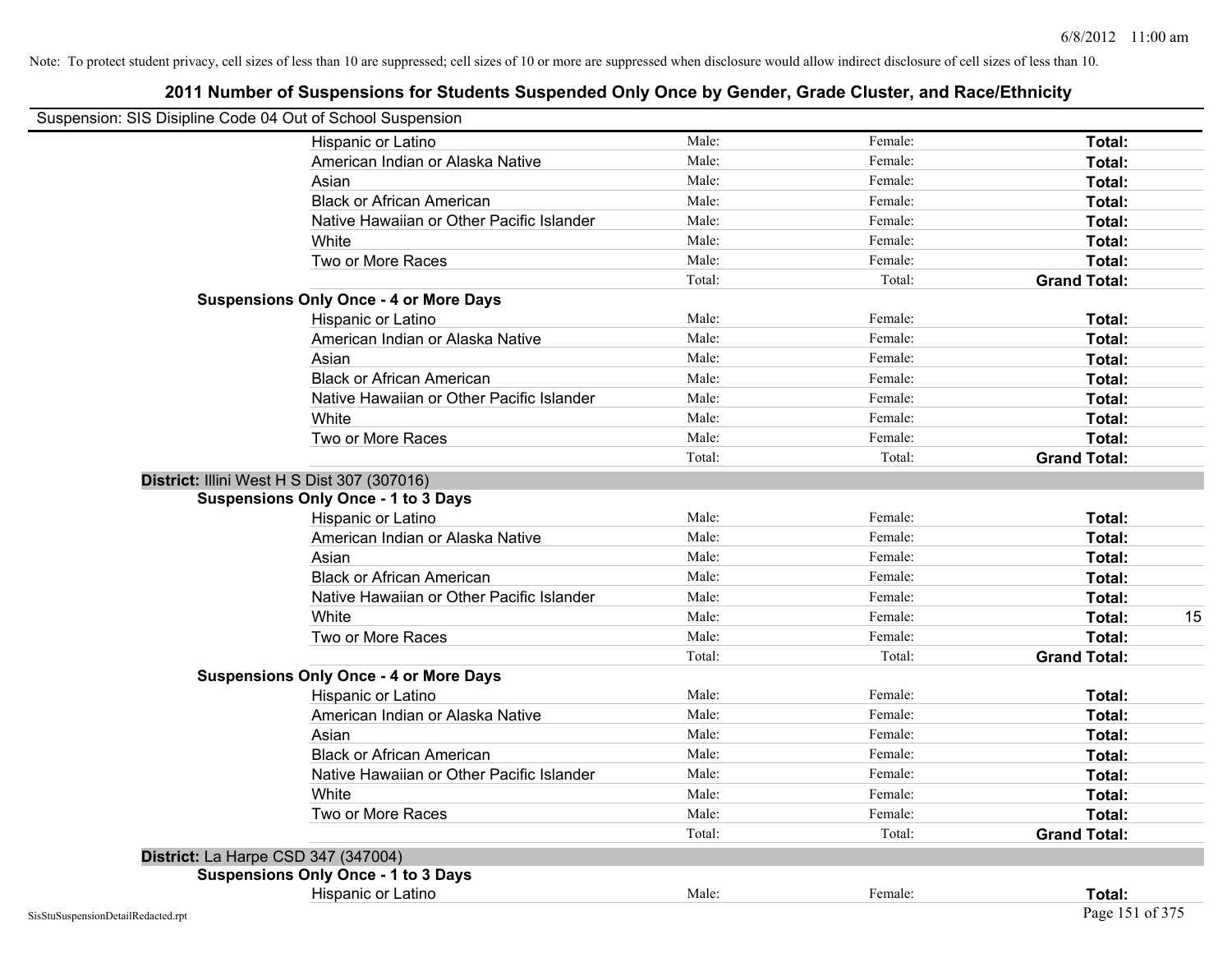|                         | Suspension: SIS Disipline Code 04 Out of School Suspension |        |         |                     |    |
|-------------------------|------------------------------------------------------------|--------|---------|---------------------|----|
|                         | American Indian or Alaska Native                           | Male:  | Female: | Total:              |    |
|                         | Asian                                                      | Male:  | Female: | Total:              |    |
|                         | <b>Black or African American</b>                           | Male:  | Female: | Total:              |    |
|                         | Native Hawaiian or Other Pacific Islander                  | Male:  | Female: | Total:              |    |
|                         | White                                                      | Male:  | Female: | Total:              |    |
|                         | Two or More Races                                          | Male:  | Female: | Total:              |    |
|                         |                                                            | Total: | Total:  | <b>Grand Total:</b> |    |
|                         | District: Nauvoo-Colusa CUSD 325 (325026)                  |        |         |                     |    |
|                         | <b>Suspensions Only Once - 1 to 3 Days</b>                 |        |         |                     |    |
|                         | Hispanic or Latino                                         | Male:  | Female: | Total:              |    |
|                         | American Indian or Alaska Native                           | Male:  | Female: | Total:              |    |
|                         | Asian                                                      | Male:  | Female: | Total:              |    |
|                         | <b>Black or African American</b>                           | Male:  | Female: | Total:              |    |
|                         | Native Hawaiian or Other Pacific Islander                  | Male:  | Female: | Total:              |    |
|                         | White                                                      | Male:  | Female: | Total:              |    |
|                         | Two or More Races                                          | Male:  | Female: | Total:              |    |
|                         |                                                            | Total: | Total:  | <b>Grand Total:</b> |    |
|                         | District: Southeastern CUSD 337 (337026)                   |        |         |                     |    |
|                         | <b>Suspensions Only Once - 1 to 3 Days</b>                 |        |         |                     |    |
|                         | Hispanic or Latino                                         | Male:  | Female: | Total:              |    |
|                         | American Indian or Alaska Native                           | Male:  | Female: | Total:              |    |
|                         | Asian                                                      | Male:  | Female: | Total:              |    |
|                         | <b>Black or African American</b>                           | Male:  | Female: | Total:              |    |
|                         | Native Hawaiian or Other Pacific Islander                  | Male:  | Female: | Total:              |    |
|                         | White                                                      | Male:  | Female: | Total:              | 12 |
|                         | Two or More Races                                          | Male:  | Female: | Total:              |    |
|                         |                                                            | Total: | Total:  | <b>Grand Total:</b> |    |
|                         | District: Warsaw CUSD 316 (316026)                         |        |         |                     |    |
|                         | <b>Suspensions Only Once - 4 or More Days</b>              |        |         |                     |    |
|                         | Hispanic or Latino                                         | Male:  | Female: | Total:              |    |
|                         | American Indian or Alaska Native                           | Male:  | Female: | Total:              |    |
|                         | Asian                                                      | Male:  | Female: | Total:              |    |
|                         | <b>Black or African American</b>                           | Male:  | Female: | Total:              |    |
|                         | Native Hawaiian or Other Pacific Islander                  | Male:  | Female: | Total:              |    |
|                         | White                                                      | Male:  | Female: | Total:              |    |
|                         | Two or More Races                                          | Male:  | Female: | Total:              |    |
|                         |                                                            | Total: | Total:  | <b>Grand Total:</b> |    |
| County: Mcdonough (062) |                                                            |        |         |                     |    |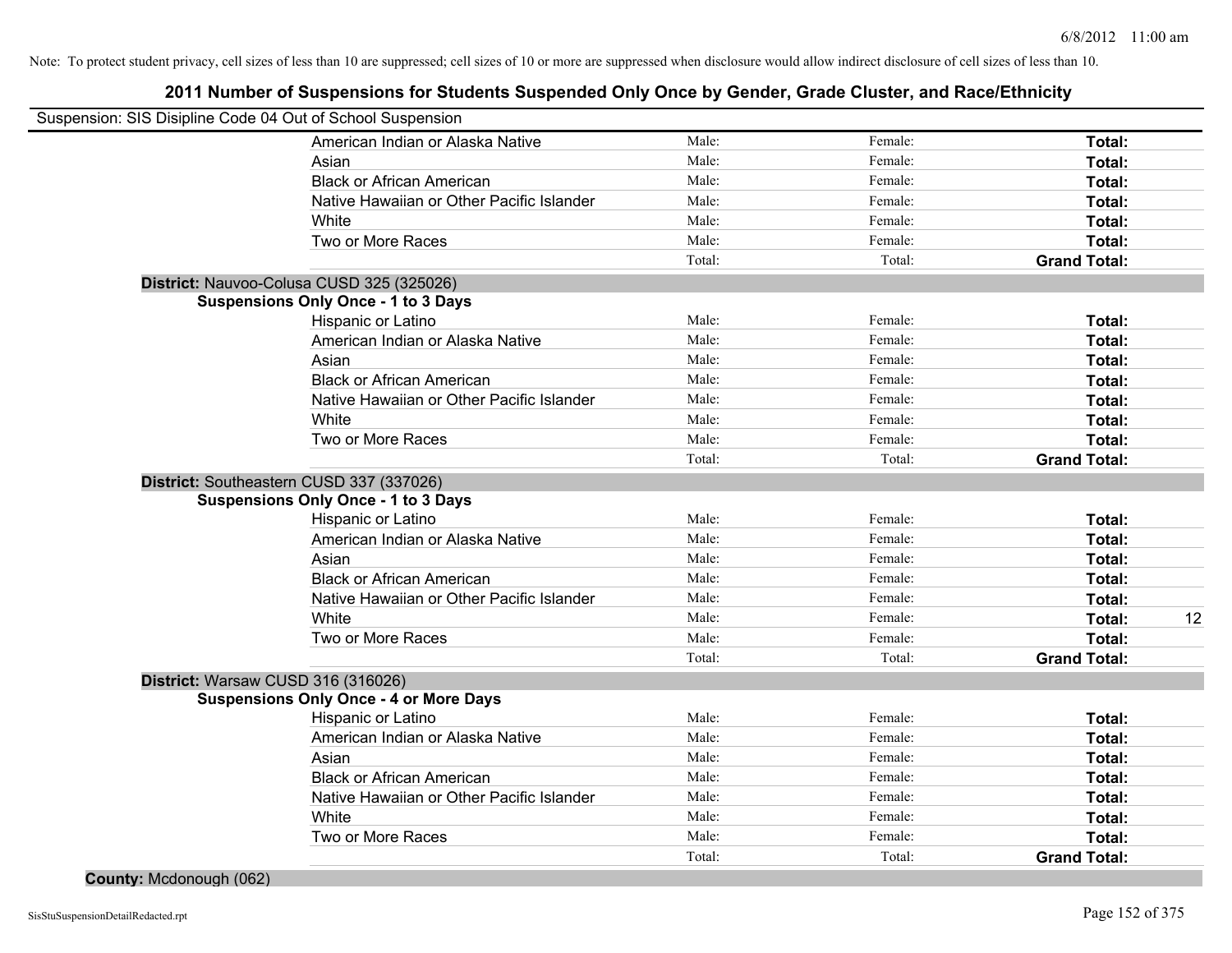| Suspension: SIS Disipline Code 04 Out of School Suspension |                                                   |        |         |                     |    |
|------------------------------------------------------------|---------------------------------------------------|--------|---------|---------------------|----|
|                                                            | District: Bushnell Prairie City CUSD 170 (170026) |        |         |                     |    |
|                                                            | <b>Suspensions Only Once - 1 to 3 Days</b>        |        |         |                     |    |
|                                                            | Hispanic or Latino                                | Male:  | Female: | Total:              |    |
|                                                            | American Indian or Alaska Native                  | Male:  | Female: | Total:              |    |
|                                                            | Asian                                             | Male:  | Female: | Total:              |    |
|                                                            | <b>Black or African American</b>                  | Male:  | Female: | Total:              |    |
|                                                            | Native Hawaiian or Other Pacific Islander         | Male:  | Female: | Total:              |    |
|                                                            | White                                             | Male:  | Female: | Total:              | 19 |
|                                                            | Two or More Races                                 | Male:  | Female: | Total:              |    |
|                                                            |                                                   | Total: | Total:  | <b>Grand Total:</b> |    |
|                                                            | <b>Suspensions Only Once - 4 or More Days</b>     |        |         |                     |    |
|                                                            | Hispanic or Latino                                | Male:  | Female: | Total:              |    |
|                                                            | American Indian or Alaska Native                  | Male:  | Female: | Total:              |    |
|                                                            | Asian                                             | Male:  | Female: | Total:              |    |
|                                                            | <b>Black or African American</b>                  | Male:  | Female: | Total:              |    |
|                                                            | Native Hawaiian or Other Pacific Islander         | Male:  | Female: | Total:              |    |
|                                                            | White                                             | Male:  | Female: | Total:              |    |
|                                                            | Two or More Races                                 | Male:  | Female: | Total:              |    |
|                                                            |                                                   | Total: | Total:  | <b>Grand Total:</b> |    |
| District: Macomb CUSD 185 (185026)                         |                                                   |        |         |                     |    |
|                                                            | <b>Suspensions Only Once - 1 to 3 Days</b>        |        |         |                     |    |
|                                                            | Hispanic or Latino                                | Male:  | Female: | Total:              |    |
|                                                            | American Indian or Alaska Native                  | Male:  | Female: | Total:              |    |
|                                                            | Asian                                             | Male:  | Female: | Total:              |    |
|                                                            | <b>Black or African American</b>                  | Male:  | Female: | Total:              | 12 |
|                                                            | Native Hawaiian or Other Pacific Islander         | Male:  | Female: | Total:              |    |
|                                                            | White                                             | Male:  | Female: | Total:              | 23 |
|                                                            | Two or More Races                                 | Male:  | Female: | Total:              |    |
|                                                            |                                                   | Total: | Total:  | <b>Grand Total:</b> |    |
|                                                            | District: West Central IL Spec Educ Coop (000061) |        |         |                     |    |
|                                                            | <b>Suspensions Only Once - 1 to 3 Days</b>        |        |         |                     |    |
|                                                            | Hispanic or Latino                                | Male:  | Female: | Total:              |    |
|                                                            | American Indian or Alaska Native                  | Male:  | Female: | Total:              |    |
|                                                            | Asian                                             | Male:  | Female: | Total:              |    |
|                                                            | <b>Black or African American</b>                  | Male:  | Female: | Total:              |    |
|                                                            | Native Hawaiian or Other Pacific Islander         | Male:  | Female: | Total:              |    |
|                                                            | White                                             | Male:  | Female: | <b>Total:</b>       |    |
|                                                            | Two or More Races                                 | Male:  | Female: | Total:              |    |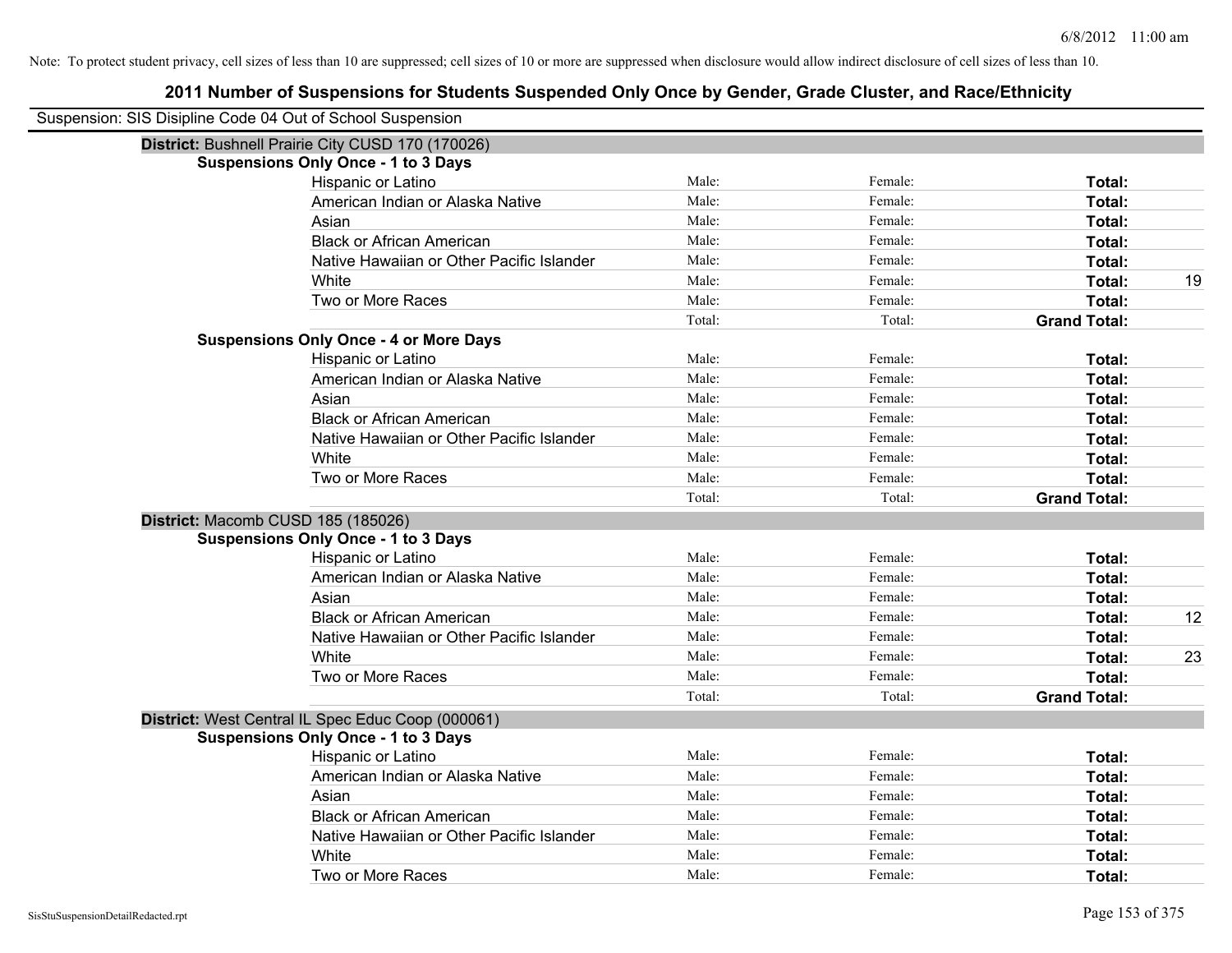| Suspension: SIS Disipline Code 04 Out of School Suspension |        |         |                     |
|------------------------------------------------------------|--------|---------|---------------------|
|                                                            | Total: | Total:  | <b>Grand Total:</b> |
| <b>Suspensions Only Once - 4 or More Days</b>              |        |         |                     |
| Hispanic or Latino                                         | Male:  | Female: | Total:              |
| American Indian or Alaska Native                           | Male:  | Female: | Total:              |
| Asian                                                      | Male:  | Female: | Total:              |
| <b>Black or African American</b>                           | Male:  | Female: | Total:              |
| Native Hawaiian or Other Pacific Islander                  | Male:  | Female: | Total:              |
| White                                                      | Male:  | Female: | Total:              |
| Two or More Races                                          | Male:  | Female: | Total:              |
|                                                            | Total: | Total:  | <b>Grand Total:</b> |
| District: West Prairie CUSD 103 (103026)                   |        |         |                     |
| <b>Suspensions Only Once - 1 to 3 Days</b>                 |        |         |                     |
| Hispanic or Latino                                         | Male:  | Female: | Total:              |
| American Indian or Alaska Native                           | Male:  | Female: | Total:              |
| Asian                                                      | Male:  | Female: | Total:              |
| <b>Black or African American</b>                           | Male:  | Female: | Total:              |
| Native Hawaiian or Other Pacific Islander                  | Male:  | Female: | Total:              |
| White                                                      | Male:  | Female: | 28<br>Total:        |
| Two or More Races                                          | Male:  | Female: | Total:              |
|                                                            | Total: | Total:  | <b>Grand Total:</b> |
| <b>Suspensions Only Once - 4 or More Days</b>              |        |         |                     |
| Hispanic or Latino                                         | Male:  | Female: | Total:              |
| American Indian or Alaska Native                           | Male:  | Female: | Total:              |
| Asian                                                      | Male:  | Female: | Total:              |
| <b>Black or African American</b>                           | Male:  | Female: | Total:              |
| Native Hawaiian or Other Pacific Islander                  | Male:  | Female: | Total:              |
| White                                                      | Male:  | Female: | Total:              |
| Two or More Races                                          | Male:  | Female: | Total:              |
|                                                            | Total: | Total:  | <b>Grand Total:</b> |
| County: Non-Public School (000)                            |        |         |                     |
| District: Hancock/McDonough ROE (000000)                   |        |         |                     |
| <b>Suspensions Only Once - 1 to 3 Days</b>                 |        |         |                     |
| Hispanic or Latino                                         | Male:  | Female: | Total:              |
| American Indian or Alaska Native                           | Male:  | Female: | Total:              |
| Asian                                                      | Male:  | Female: | Total:              |
| <b>Black or African American</b>                           | Male:  | Female: | Total:              |
| Native Hawaiian or Other Pacific Islander                  | Male:  | Female: | Total:              |
| White                                                      | Male:  | Female: | Total:              |
| Two or More Races                                          | Male:  | Female: | Total:              |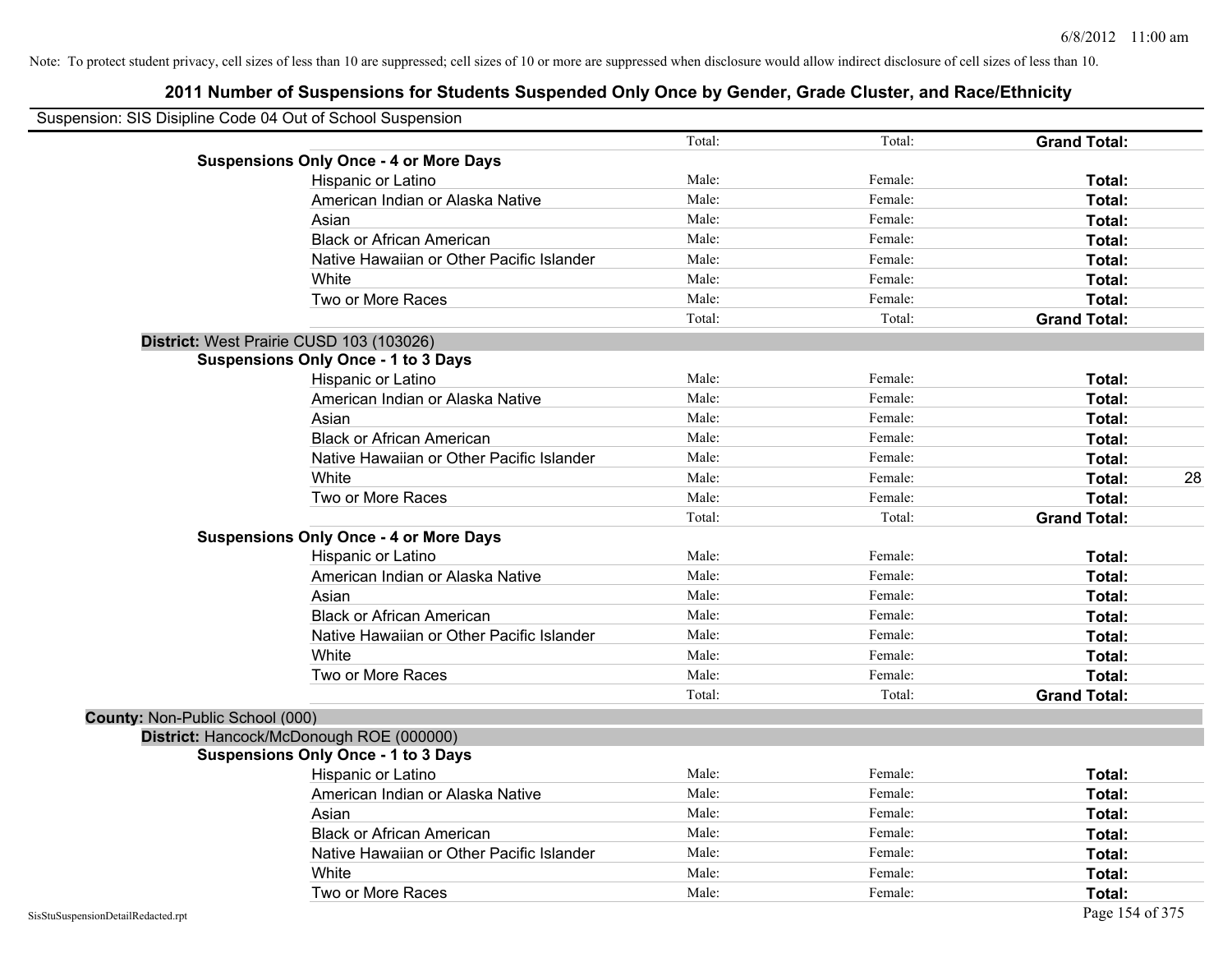| Suspension: SIS Disipline Code 04 Out of School Suspension |                                                                                        |        |    |         |    |                     |    |
|------------------------------------------------------------|----------------------------------------------------------------------------------------|--------|----|---------|----|---------------------|----|
|                                                            |                                                                                        | Total: |    | Total:  |    | <b>Grand Total:</b> |    |
|                                                            |                                                                                        |        |    |         |    |                     |    |
| Region: Henderson/Mercer/Warren ROE (27)                   |                                                                                        |        |    |         |    |                     |    |
| County: Henderson (036)                                    |                                                                                        |        |    |         |    |                     |    |
|                                                            | District: West Central CUSD 235 (235026)<br><b>Suspensions Only Once - 1 to 3 Days</b> |        |    |         |    |                     |    |
|                                                            | Hispanic or Latino                                                                     | Male:  |    | Female: |    | Total:              |    |
|                                                            | American Indian or Alaska Native                                                       | Male:  |    | Female: |    | Total:              |    |
|                                                            | Asian                                                                                  | Male:  |    | Female: |    | Total:              |    |
|                                                            | <b>Black or African American</b>                                                       | Male:  |    | Female: |    | Total:              |    |
|                                                            | Native Hawaiian or Other Pacific Islander                                              | Male:  |    | Female: |    | Total:              |    |
|                                                            | White                                                                                  | Male:  | 20 | Female: | 11 | Total:              | 31 |
|                                                            | Two or More Races                                                                      | Male:  |    | Female: |    | Total:              |    |
|                                                            |                                                                                        | Total: |    | Total:  |    | <b>Grand Total:</b> |    |
|                                                            | <b>Suspensions Only Once - 4 or More Days</b>                                          |        |    |         |    |                     |    |
|                                                            | Hispanic or Latino                                                                     | Male:  |    | Female: |    | Total:              |    |
|                                                            | American Indian or Alaska Native                                                       | Male:  |    | Female: |    | Total:              |    |
|                                                            | Asian                                                                                  | Male:  |    | Female: |    | Total:              |    |
|                                                            | <b>Black or African American</b>                                                       | Male:  |    | Female: |    | Total:              |    |
|                                                            | Native Hawaiian or Other Pacific Islander                                              | Male:  |    | Female: |    | Total:              |    |
|                                                            | White                                                                                  | Male:  |    | Female: |    | Total:              |    |
|                                                            | Two or More Races                                                                      | Male:  |    | Female: |    | Total:              |    |
|                                                            |                                                                                        | Total: |    | Total:  |    | <b>Grand Total:</b> |    |
| County: Mercer (066)                                       |                                                                                        |        |    |         |    |                     |    |
|                                                            | District: Mercer County School District 404 (404026)                                   |        |    |         |    |                     |    |
|                                                            | <b>Suspensions Only Once - 1 to 3 Days</b>                                             |        |    |         |    |                     |    |
|                                                            | Hispanic or Latino                                                                     | Male:  |    | Female: |    | Total:              |    |
|                                                            | American Indian or Alaska Native                                                       | Male:  |    | Female: |    | Total:              |    |
|                                                            | Asian                                                                                  | Male:  |    | Female: |    | Total:              |    |
|                                                            | <b>Black or African American</b>                                                       | Male:  |    | Female: |    | Total:              |    |
|                                                            | Native Hawaiian or Other Pacific Islander                                              | Male:  |    | Female: |    | Total:              |    |
|                                                            | White                                                                                  | Male:  |    | Female: |    | Total:              | 23 |
|                                                            | Two or More Races                                                                      | Male:  |    | Female: |    | Total:              |    |
|                                                            |                                                                                        | Total: |    | Total:  |    | <b>Grand Total:</b> |    |
|                                                            | <b>Suspensions Only Once - 4 or More Days</b>                                          |        |    |         |    |                     |    |
|                                                            | Hispanic or Latino                                                                     | Male:  |    | Female: |    | Total:              |    |
|                                                            | American Indian or Alaska Native                                                       | Male:  |    | Female: |    | Total:              |    |
|                                                            | Asian                                                                                  | Male:  |    | Female: |    | Total:              |    |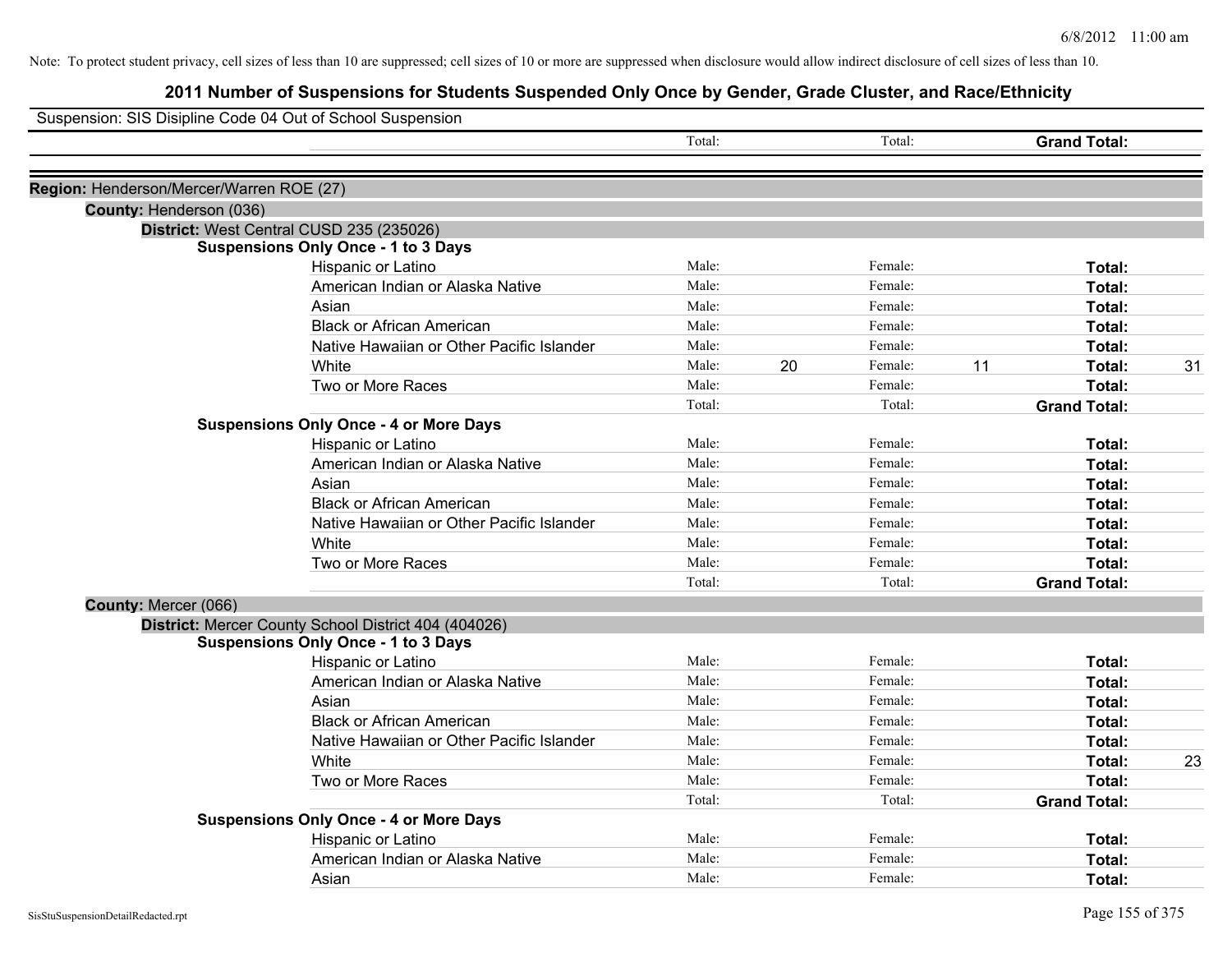|                      | Suspension: SIS Disipline Code 04 Out of School Suspension |        |         |                     |    |
|----------------------|------------------------------------------------------------|--------|---------|---------------------|----|
|                      | <b>Black or African American</b>                           | Male:  | Female: | Total:              |    |
|                      | Native Hawaiian or Other Pacific Islander                  | Male:  | Female: | Total:              |    |
|                      | White                                                      | Male:  | Female: | Total:              |    |
|                      | Two or More Races                                          | Male:  | Female: | Total:              |    |
|                      |                                                            | Total: | Total:  | <b>Grand Total:</b> |    |
| County: Warren (094) |                                                            |        |         |                     |    |
|                      | District: Monmouth-Roseville CUSD 238 (238026)             |        |         |                     |    |
|                      | <b>Suspensions Only Once - 1 to 3 Days</b>                 |        |         |                     |    |
|                      | Hispanic or Latino                                         | Male:  | Female: | Total:              |    |
|                      | American Indian or Alaska Native                           | Male:  | Female: | Total:              |    |
|                      | Asian                                                      | Male:  | Female: | Total:              |    |
|                      | <b>Black or African American</b>                           | Male:  | Female: | Total:              |    |
|                      | Native Hawaiian or Other Pacific Islander                  | Male:  | Female: | Total:              |    |
|                      | White                                                      | Male:  | Female: | Total:              | 13 |
|                      | Two or More Races                                          | Male:  | Female: | Total:              |    |
|                      |                                                            | Total: | Total:  | <b>Grand Total:</b> |    |
|                      | <b>Suspensions Only Once - 4 or More Days</b>              |        |         |                     |    |
|                      | Hispanic or Latino                                         | Male:  | Female: | <b>Total:</b>       |    |
|                      | American Indian or Alaska Native                           | Male:  | Female: | Total:              |    |
|                      | Asian                                                      | Male:  | Female: | Total:              |    |
|                      | <b>Black or African American</b>                           | Male:  | Female: | Total:              |    |
|                      | Native Hawaiian or Other Pacific Islander                  | Male:  | Female: | Total:              |    |
|                      | White                                                      | Male:  | Female: | Total:              |    |
|                      | Two or More Races                                          | Male:  | Female: | Total:              |    |
|                      |                                                            | Total: | Total:  | <b>Grand Total:</b> |    |
|                      | District: United CUSD 304 (304026)                         |        |         |                     |    |
|                      | <b>Suspensions Only Once - 1 to 3 Days</b>                 |        |         |                     |    |
|                      | Hispanic or Latino                                         | Male:  | Female: | Total:              |    |
|                      | American Indian or Alaska Native                           | Male:  | Female: | Total:              |    |
|                      | Asian                                                      | Male:  | Female: | Total:              |    |
|                      | <b>Black or African American</b>                           | Male:  | Female: | Total:              |    |
|                      | Native Hawaiian or Other Pacific Islander                  | Male:  | Female: | Total:              |    |
|                      | White                                                      | Male:  | Female: | Total:              | 12 |
|                      | Two or More Races                                          | Male:  | Female: | Total:              |    |
|                      |                                                            | Total: | Total:  | <b>Grand Total:</b> |    |
|                      | <b>Suspensions Only Once - 4 or More Days</b>              |        |         |                     |    |
|                      | Hispanic or Latino                                         | Male:  | Female: | Total:              |    |
|                      | American Indian or Alaska Native                           | Male:  | Female: | <b>Total:</b>       |    |
|                      | Asian                                                      | Male:  | Female: | Total:              |    |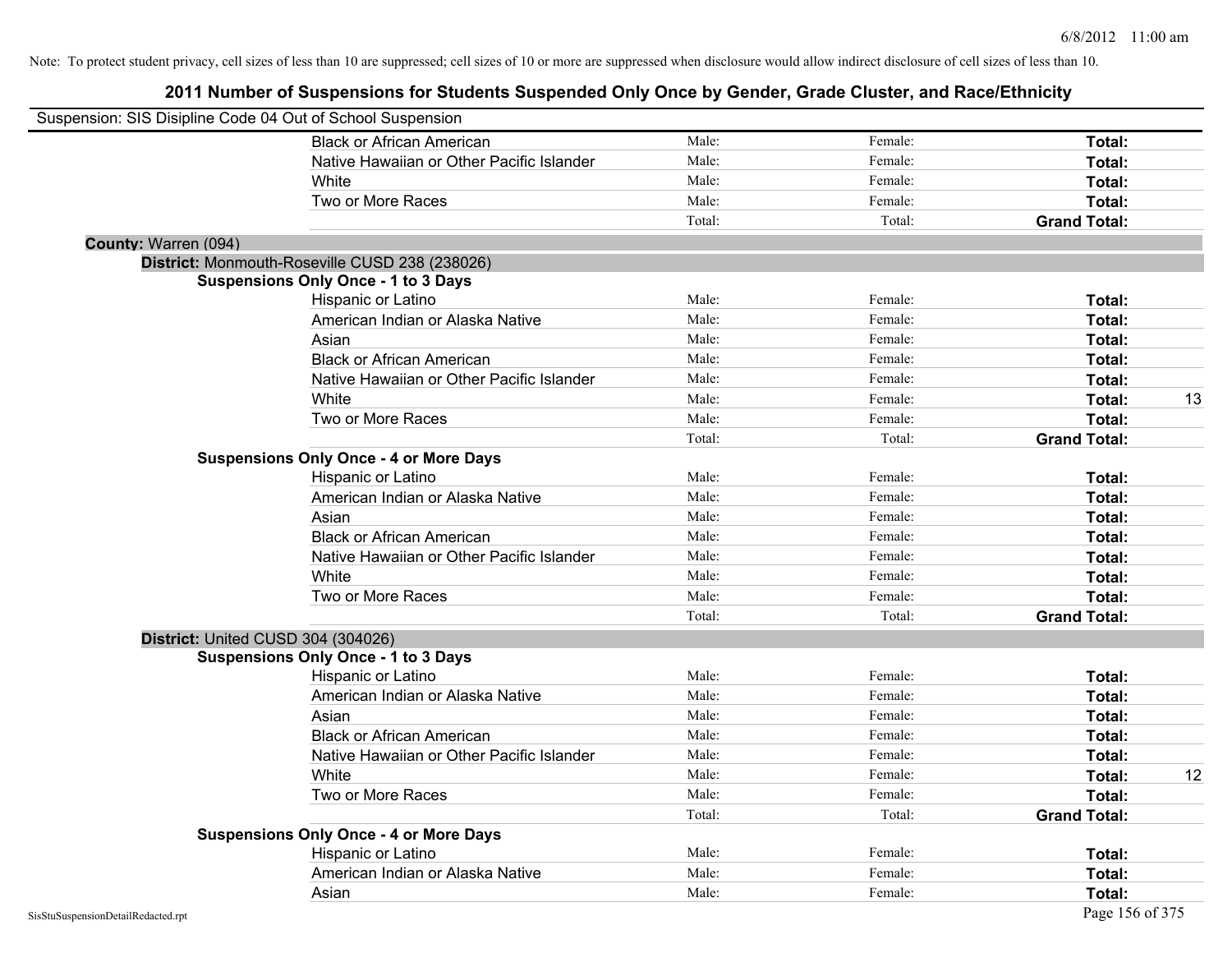| Suspension: SIS Disipline Code 04 Out of School Suspension |                                               |        |         |                     |
|------------------------------------------------------------|-----------------------------------------------|--------|---------|---------------------|
|                                                            | <b>Black or African American</b>              | Male:  | Female: | <b>Total:</b>       |
|                                                            | Native Hawaiian or Other Pacific Islander     | Male:  | Female: | Total:              |
|                                                            | White                                         | Male:  | Female: | Total:              |
|                                                            | Two or More Races                             | Male:  | Female: | <b>Total:</b>       |
|                                                            |                                               | Total: | Total:  | <b>Grand Total:</b> |
|                                                            |                                               |        |         |                     |
| Region: Iroquois/Kankakee ROE (32)                         |                                               |        |         |                     |
| County: Iroquois (038)                                     |                                               |        |         |                     |
|                                                            | District: Central CUSD 4 (004026)             |        |         |                     |
|                                                            | <b>Suspensions Only Once - 1 to 3 Days</b>    |        |         |                     |
|                                                            | Hispanic or Latino                            | Male:  | Female: | Total:              |
|                                                            | American Indian or Alaska Native              | Male:  | Female: | Total:              |
|                                                            | Asian                                         | Male:  | Female: | Total:              |
|                                                            | <b>Black or African American</b>              | Male:  | Female: | Total:              |
|                                                            | Native Hawaiian or Other Pacific Islander     | Male:  | Female: | Total:              |
|                                                            | <b>White</b>                                  | Male:  | Female: | Total:              |
|                                                            | Two or More Races                             | Male:  | Female: | Total:              |
|                                                            |                                               | Total: | Total:  | <b>Grand Total:</b> |
|                                                            | <b>Suspensions Only Once - 4 or More Days</b> |        |         |                     |
|                                                            | Hispanic or Latino                            | Male:  | Female: | Total:              |
|                                                            | American Indian or Alaska Native              | Male:  | Female: | <b>Total:</b>       |
|                                                            | Asian                                         | Male:  | Female: | <b>Total:</b>       |
|                                                            | <b>Black or African American</b>              | Male:  | Female: | Total:              |
|                                                            | Native Hawaiian or Other Pacific Islander     | Male:  | Female: | Total:              |
|                                                            | White                                         | Male:  | Female: | Total:              |
|                                                            | Two or More Races                             | Male:  | Female: | Total:              |
|                                                            |                                               | Total: | Total:  | <b>Grand Total:</b> |
|                                                            | District: Cissna Park CUSD 6 (006026)         |        |         |                     |
|                                                            | <b>Suspensions Only Once - 1 to 3 Days</b>    |        |         |                     |
|                                                            | Hispanic or Latino                            | Male:  | Female: | <b>Total:</b>       |
|                                                            | American Indian or Alaska Native              | Male:  | Female: | <b>Total:</b>       |
|                                                            | Asian                                         | Male:  | Female: | Total:              |
|                                                            | <b>Black or African American</b>              | Male:  | Female: | Total:              |
|                                                            | Native Hawaiian or Other Pacific Islander     | Male:  | Female: | Total:              |
|                                                            | White                                         | Male:  | Female: | Total:              |
|                                                            | Two or More Races                             | Male:  | Female: | <b>Total:</b>       |
|                                                            |                                               | Total: | Total:  | <b>Grand Total:</b> |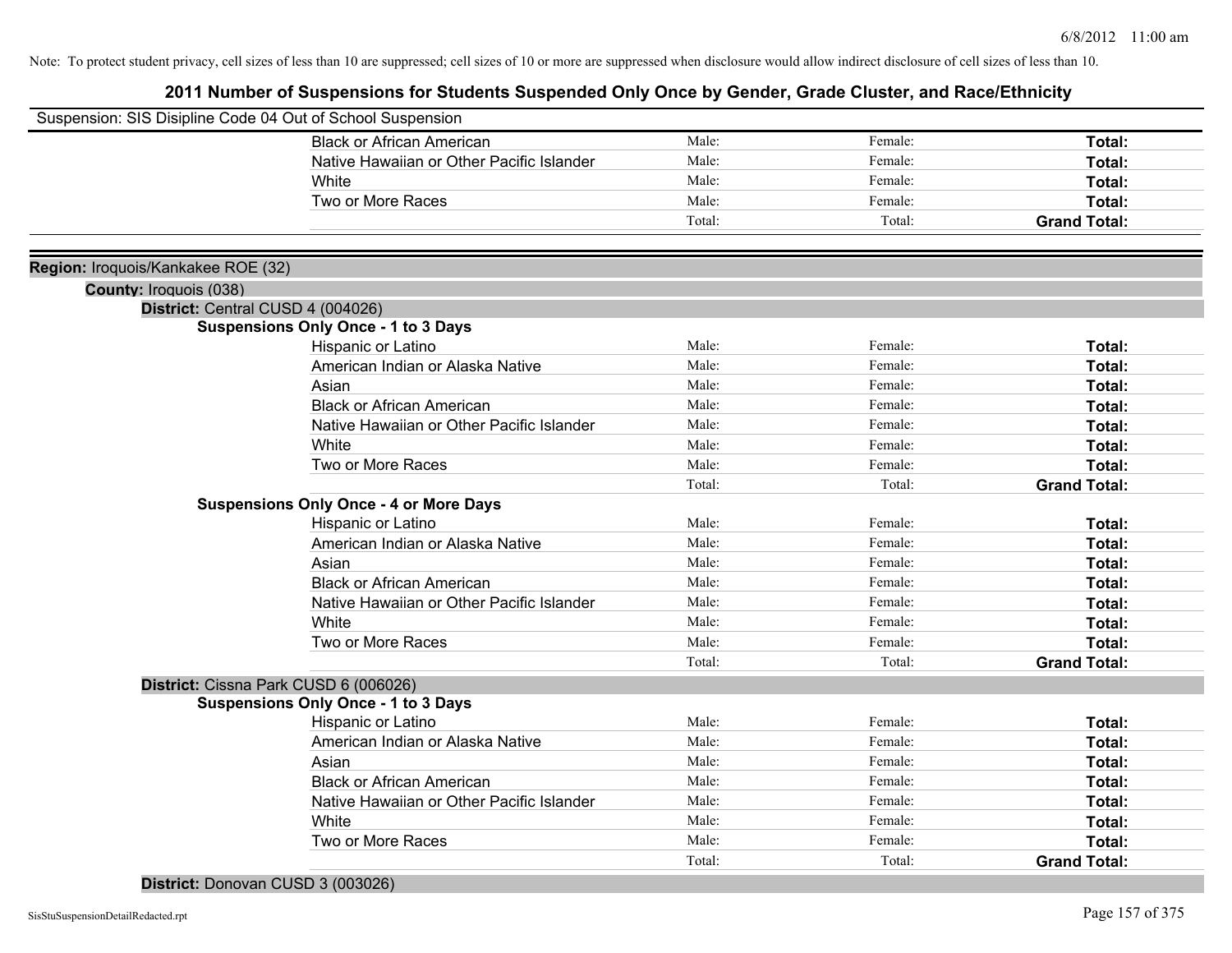| Suspension: SIS Disipline Code 04 Out of School Suspension |                                               |        |    |         |    |                     |    |
|------------------------------------------------------------|-----------------------------------------------|--------|----|---------|----|---------------------|----|
|                                                            | <b>Suspensions Only Once - 1 to 3 Days</b>    |        |    |         |    |                     |    |
|                                                            | Hispanic or Latino                            | Male:  |    | Female: |    | Total:              |    |
|                                                            | American Indian or Alaska Native              | Male:  |    | Female: |    | Total:              |    |
|                                                            | Asian                                         | Male:  |    | Female: |    | Total:              |    |
|                                                            | <b>Black or African American</b>              | Male:  |    | Female: |    | Total:              |    |
|                                                            | Native Hawaiian or Other Pacific Islander     | Male:  |    | Female: |    | Total:              |    |
|                                                            | White                                         | Male:  | 12 | Female: | 10 | Total:              | 22 |
|                                                            | Two or More Races                             | Male:  |    | Female: |    | Total:              |    |
|                                                            |                                               | Total: |    | Total:  |    | <b>Grand Total:</b> |    |
|                                                            | District: Iroquois County CUSD 9 (009026)     |        |    |         |    |                     |    |
|                                                            | <b>Suspensions Only Once - 1 to 3 Days</b>    |        |    |         |    |                     |    |
|                                                            | Hispanic or Latino                            | Male:  |    | Female: |    | Total:              |    |
|                                                            | American Indian or Alaska Native              | Male:  |    | Female: |    | Total:              |    |
|                                                            | Asian                                         | Male:  |    | Female: |    | Total:              |    |
|                                                            | <b>Black or African American</b>              | Male:  |    | Female: |    | Total:              |    |
|                                                            | Native Hawaiian or Other Pacific Islander     | Male:  |    | Female: |    | Total:              |    |
|                                                            | White                                         | Male:  |    | Female: |    | Total:              | 15 |
|                                                            | Two or More Races                             | Male:  |    | Female: |    | Total:              |    |
|                                                            |                                               | Total: |    | Total:  |    | <b>Grand Total:</b> |    |
|                                                            | <b>Suspensions Only Once - 4 or More Days</b> |        |    |         |    |                     |    |
|                                                            | Hispanic or Latino                            | Male:  |    | Female: |    | Total:              |    |
|                                                            | American Indian or Alaska Native              | Male:  |    | Female: |    | Total:              |    |
|                                                            | Asian                                         | Male:  |    | Female: |    | Total:              |    |
|                                                            | <b>Black or African American</b>              | Male:  |    | Female: |    | Total:              |    |
|                                                            | Native Hawaiian or Other Pacific Islander     | Male:  |    | Female: |    | Total:              |    |
|                                                            | White                                         | Male:  |    | Female: |    | Total:              | 19 |
|                                                            | Two or More Races                             | Male:  |    | Female: |    | Total:              |    |
|                                                            |                                               | Total: |    | Total:  |    | <b>Grand Total:</b> |    |
|                                                            | District: Iroquois West CUSD 10 (010026)      |        |    |         |    |                     |    |
|                                                            | <b>Suspensions Only Once - 1 to 3 Days</b>    |        |    |         |    |                     |    |
|                                                            | Hispanic or Latino                            | Male:  |    | Female: |    | Total:              |    |
|                                                            | American Indian or Alaska Native              | Male:  |    | Female: |    | Total:              |    |
|                                                            | Asian                                         | Male:  |    | Female: |    | Total:              |    |
|                                                            | <b>Black or African American</b>              | Male:  |    | Female: |    | Total:              |    |
|                                                            | Native Hawaiian or Other Pacific Islander     | Male:  |    | Female: |    | Total:              |    |
|                                                            | White                                         | Male:  |    | Female: |    | Total:              | 19 |
|                                                            | Two or More Races                             | Male:  |    | Female: |    | <b>Total:</b>       |    |
|                                                            |                                               | Total: |    | Total:  |    | <b>Grand Total:</b> | 29 |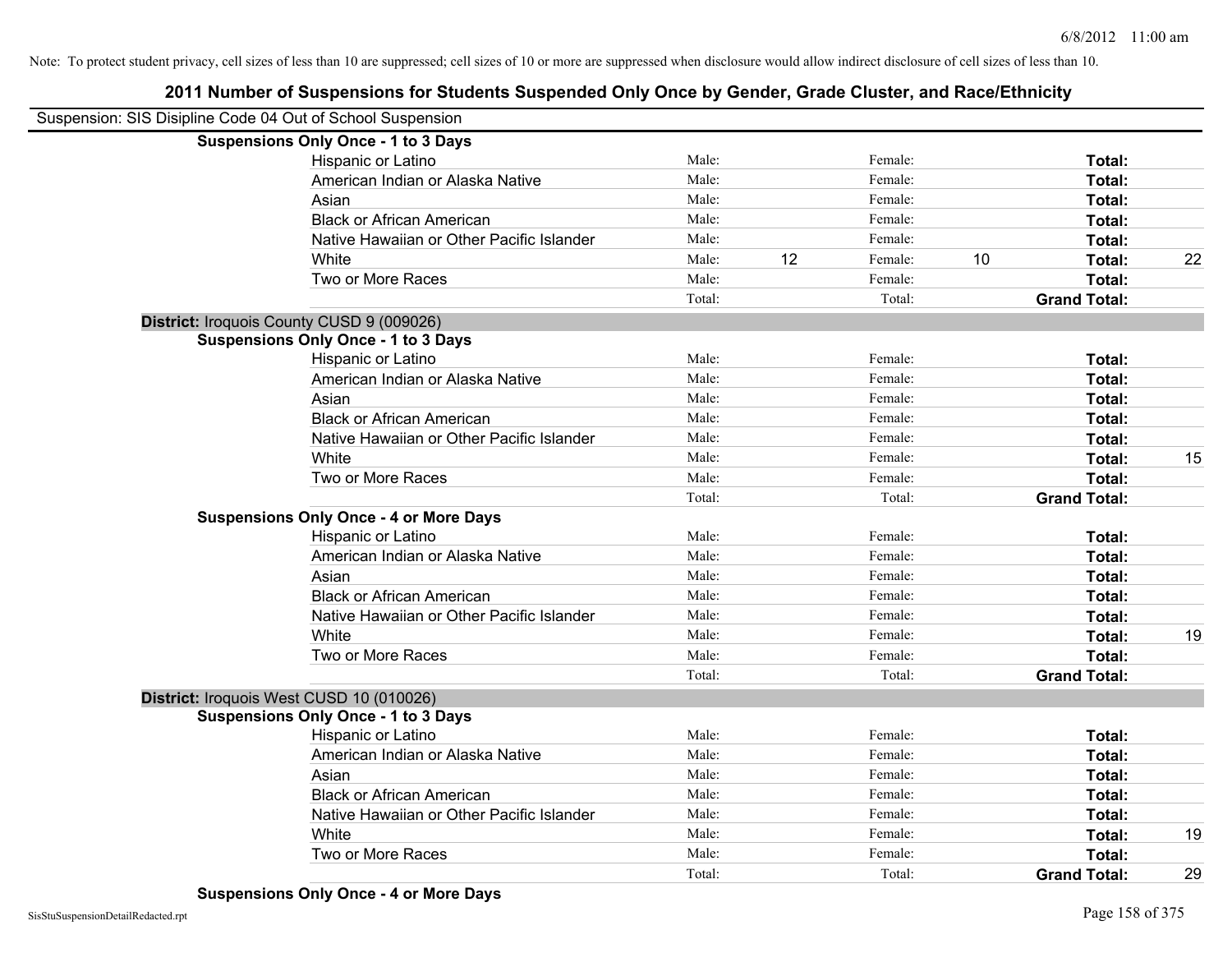# **2011 Number of Suspensions for Students Suspended Only Once by Gender, Grade Cluster, and Race/Ethnicity**

| Suspension: SIS Disipline Code 04 Out of School Suspension |                                               |        |         |                     |
|------------------------------------------------------------|-----------------------------------------------|--------|---------|---------------------|
|                                                            | Hispanic or Latino                            | Male:  | Female: | Total:              |
|                                                            | American Indian or Alaska Native              | Male:  | Female: | Total:              |
|                                                            | Asian                                         | Male:  | Female: | Total:              |
|                                                            | <b>Black or African American</b>              | Male:  | Female: | Total:              |
|                                                            | Native Hawaiian or Other Pacific Islander     | Male:  | Female: | Total:              |
|                                                            | White                                         | Male:  | Female: | Total:              |
|                                                            | Two or More Races                             | Male:  | Female: | Total:              |
|                                                            |                                               | Total: | Total:  | <b>Grand Total:</b> |
| District: Milford CCSD 280 (280004)                        |                                               |        |         |                     |
|                                                            | <b>Suspensions Only Once - 1 to 3 Days</b>    |        |         |                     |
|                                                            | Hispanic or Latino                            | Male:  | Female: | Total:              |
|                                                            | American Indian or Alaska Native              | Male:  | Female: | Total:              |
|                                                            | Asian                                         | Male:  | Female: | Total:              |
|                                                            | <b>Black or African American</b>              | Male:  | Female: | Total:              |
|                                                            | Native Hawaiian or Other Pacific Islander     | Male:  | Female: | Total:              |
|                                                            | White                                         | Male:  | Female: | Total:              |
|                                                            | Two or More Races                             | Male:  | Female: | <b>Total:</b>       |
|                                                            |                                               | Total: | Total:  | <b>Grand Total:</b> |
|                                                            | District: Milford Twp HSD 233 (233017)        |        |         |                     |
|                                                            | <b>Suspensions Only Once - 1 to 3 Days</b>    |        |         |                     |
|                                                            | Hispanic or Latino                            | Male:  | Female: | Total:              |
|                                                            | American Indian or Alaska Native              | Male:  | Female: | Total:              |
|                                                            | Asian                                         | Male:  | Female: | Total:              |
|                                                            | <b>Black or African American</b>              | Male:  | Female: | Total:              |
|                                                            | Native Hawaiian or Other Pacific Islander     | Male:  | Female: | Total:              |
|                                                            | White                                         | Male:  | Female: | Total:              |
|                                                            | Two or More Races                             | Male:  | Female: | Total:              |
|                                                            |                                               | Total: | Total:  | <b>Grand Total:</b> |
|                                                            | <b>Suspensions Only Once - 4 or More Days</b> |        |         |                     |
|                                                            | <b>Hispanic or Latino</b>                     | Male:  | Female: | Total:              |
|                                                            | American Indian or Alaska Native              | Male:  | Female: | Total:              |
|                                                            | Asian                                         | Male:  | Female: | Total:              |
|                                                            | <b>Black or African American</b>              | Male:  | Female: | Total:              |
|                                                            | Native Hawaiian or Other Pacific Islander     | Male:  | Female: | Total:              |
|                                                            | White                                         | Male:  | Female: | Total:              |
|                                                            | Two or More Races                             | Male:  | Female: | <b>Total:</b>       |
|                                                            |                                               | Total: | Total:  | <b>Grand Total:</b> |

**County:** Kankakee (046)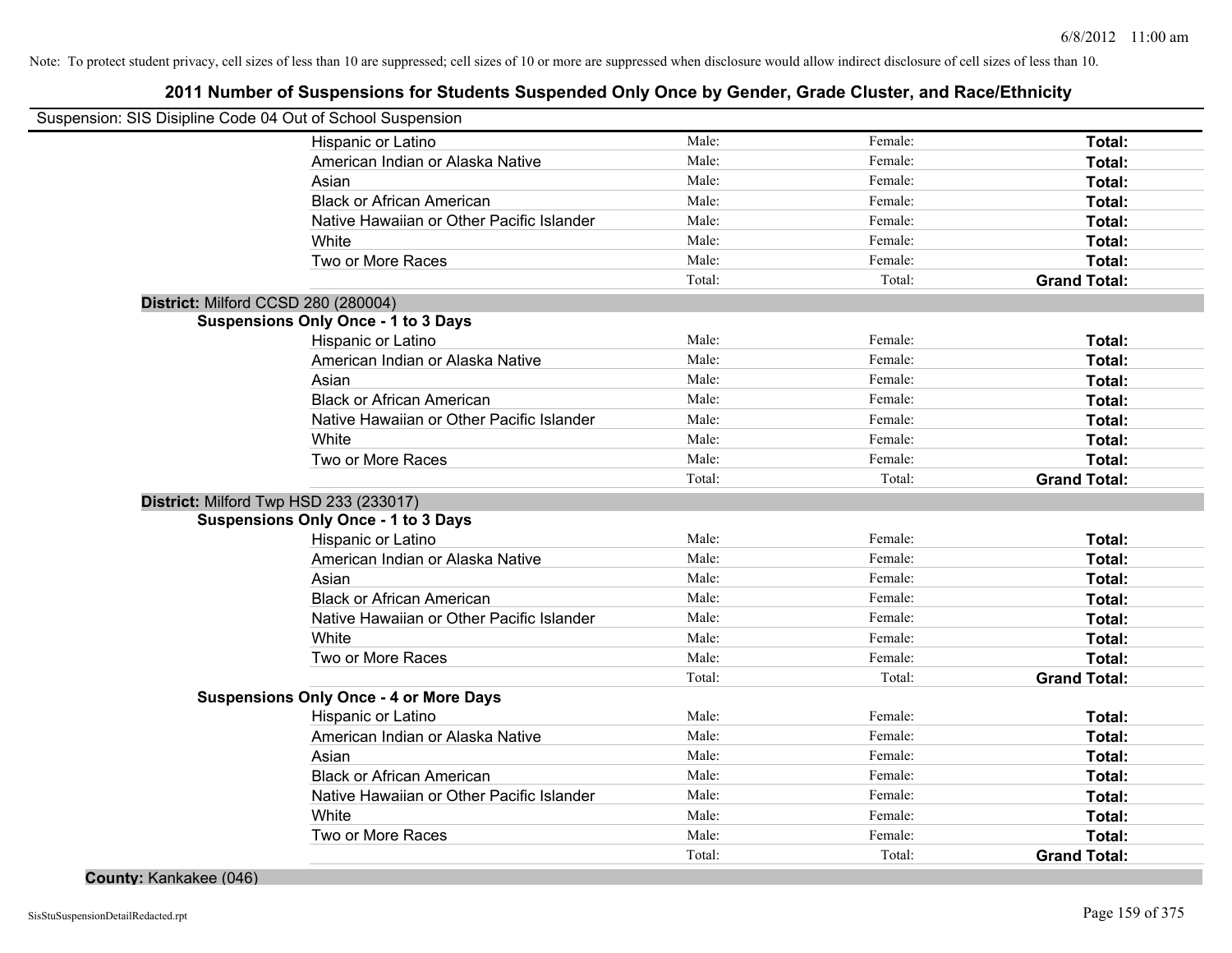| Suspension: SIS Disipline Code 04 Out of School Suspension |                                                 |        |    |         |    |                     |    |
|------------------------------------------------------------|-------------------------------------------------|--------|----|---------|----|---------------------|----|
| District: Bourbonnais SD 53 (053002)                       |                                                 |        |    |         |    |                     |    |
|                                                            | <b>Suspensions Only Once - 1 to 3 Days</b>      |        |    |         |    |                     |    |
|                                                            | Hispanic or Latino                              | Male:  |    | Female: |    | Total:              |    |
|                                                            | American Indian or Alaska Native                | Male:  |    | Female: |    | Total:              |    |
|                                                            | Asian                                           | Male:  |    | Female: |    | Total:              |    |
|                                                            | <b>Black or African American</b>                | Male:  |    | Female: |    | Total:              | 10 |
|                                                            | Native Hawaiian or Other Pacific Islander       | Male:  |    | Female: |    | Total:              |    |
|                                                            | White                                           | Male:  |    | Female: |    | Total:              |    |
|                                                            | Two or More Races                               | Male:  |    | Female: |    | Total:              |    |
|                                                            |                                                 | Total: |    | Total:  |    | <b>Grand Total:</b> | 22 |
|                                                            | <b>Suspensions Only Once - 4 or More Days</b>   |        |    |         |    |                     |    |
|                                                            | Hispanic or Latino                              | Male:  |    | Female: |    | Total:              |    |
|                                                            | American Indian or Alaska Native                | Male:  |    | Female: |    | Total:              |    |
|                                                            | Asian                                           | Male:  |    | Female: |    | Total:              |    |
|                                                            | <b>Black or African American</b>                | Male:  |    | Female: |    | Total:              |    |
|                                                            | Native Hawaiian or Other Pacific Islander       | Male:  |    | Female: |    | <b>Total:</b>       |    |
|                                                            | White                                           | Male:  |    | Female: |    | Total:              |    |
|                                                            | Two or More Races                               | Male:  |    | Female: |    | Total:              |    |
|                                                            |                                                 | Total: |    | Total:  |    | <b>Grand Total:</b> |    |
|                                                            | District: Bradley Bourbonnais CHSD 307 (307016) |        |    |         |    |                     |    |
|                                                            | <b>Suspensions Only Once - 1 to 3 Days</b>      |        |    |         |    |                     |    |
|                                                            | Hispanic or Latino                              | Male:  |    | Female: |    | Total:              |    |
|                                                            | American Indian or Alaska Native                | Male:  |    | Female: |    | Total:              |    |
|                                                            | Asian                                           | Male:  |    | Female: |    | Total:              |    |
|                                                            | <b>Black or African American</b>                | Male:  |    | Female: |    | Total:              | 21 |
|                                                            | Native Hawaiian or Other Pacific Islander       | Male:  |    | Female: |    | Total:              |    |
|                                                            | White                                           | Male:  | 26 | Female: | 12 | Total:              | 38 |
|                                                            | Two or More Races                               | Male:  |    | Female: |    | Total:              |    |
|                                                            |                                                 | Total: |    | Total:  |    | <b>Grand Total:</b> |    |
|                                                            | <b>Suspensions Only Once - 4 or More Days</b>   |        |    |         |    |                     |    |
|                                                            | Hispanic or Latino                              | Male:  |    | Female: |    | Total:              |    |
|                                                            | American Indian or Alaska Native                | Male:  |    | Female: |    | Total:              |    |
|                                                            | Asian                                           | Male:  |    | Female: |    | Total:              |    |
|                                                            | <b>Black or African American</b>                | Male:  |    | Female: |    | Total:              | 16 |
|                                                            | Native Hawaiian or Other Pacific Islander       | Male:  |    | Female: |    | Total:              |    |
|                                                            | White                                           | Male:  | 24 | Female: | 17 | Total:              | 41 |
|                                                            | Two or More Races                               | Male:  |    | Female: |    | Total:              |    |
|                                                            |                                                 | Total: |    | Total:  |    | <b>Grand Total:</b> |    |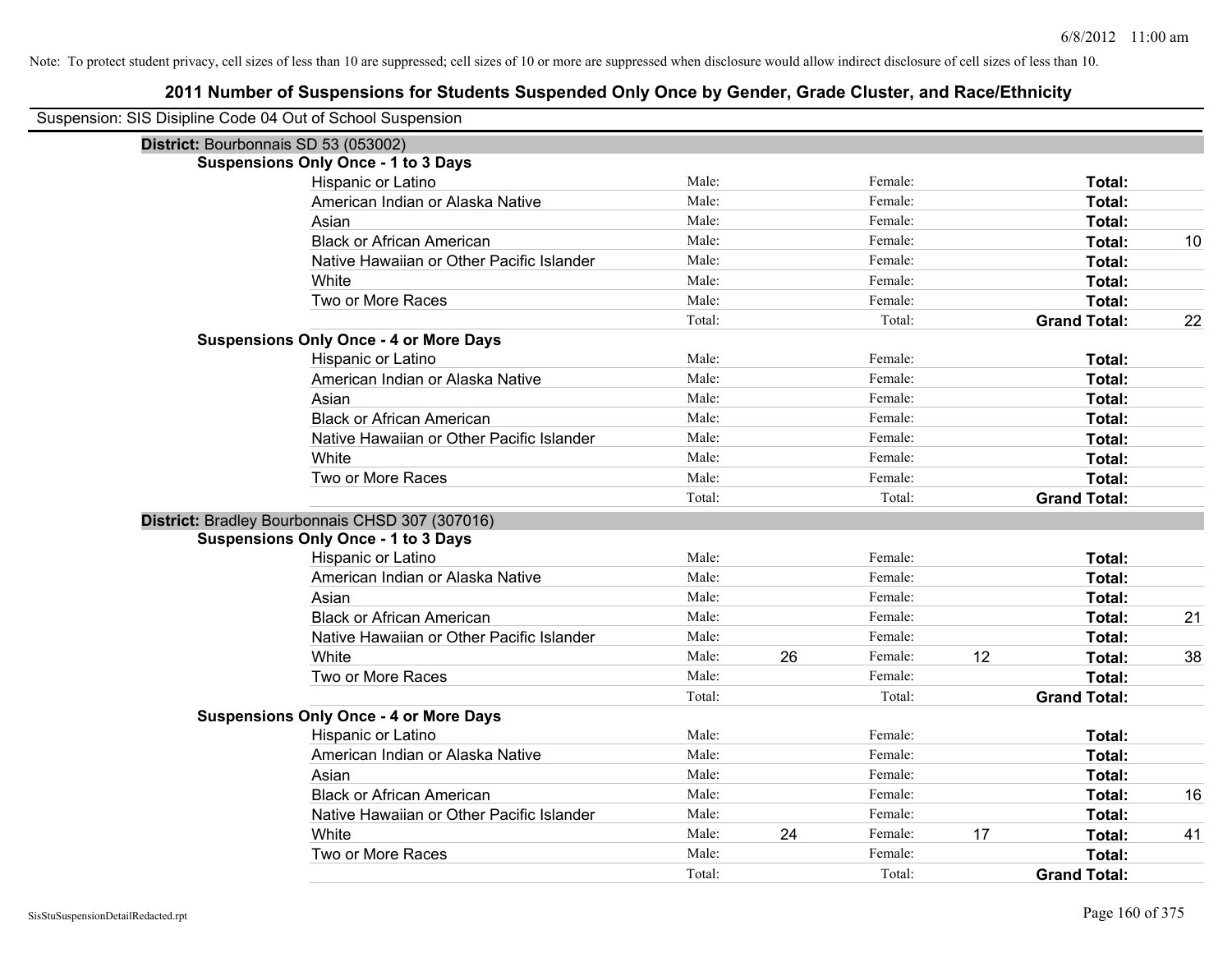| Suspension: SIS Disipline Code 04 Out of School Suspension |                                               |        |         |                     |    |
|------------------------------------------------------------|-----------------------------------------------|--------|---------|---------------------|----|
| District: Bradley SD 61 (061002)                           |                                               |        |         |                     |    |
|                                                            | <b>Suspensions Only Once - 1 to 3 Days</b>    |        |         |                     |    |
|                                                            | Hispanic or Latino                            | Male:  | Female: | Total:              |    |
|                                                            | American Indian or Alaska Native              | Male:  | Female: | Total:              |    |
|                                                            | Asian                                         | Male:  | Female: | Total:              |    |
|                                                            | <b>Black or African American</b>              | Male:  | Female: | Total:              |    |
|                                                            | Native Hawaiian or Other Pacific Islander     | Male:  | Female: | Total:              |    |
|                                                            | White                                         | Male:  | Female: | Total:              | 25 |
|                                                            | Two or More Races                             | Male:  | Female: | Total:              |    |
|                                                            |                                               | Total: | Total:  | <b>Grand Total:</b> | 35 |
|                                                            | <b>Suspensions Only Once - 4 or More Days</b> |        |         |                     |    |
|                                                            | Hispanic or Latino                            | Male:  | Female: | Total:              |    |
|                                                            | American Indian or Alaska Native              | Male:  | Female: | Total:              |    |
|                                                            | Asian                                         | Male:  | Female: | Total:              |    |
|                                                            | <b>Black or African American</b>              | Male:  | Female: | Total:              |    |
|                                                            | Native Hawaiian or Other Pacific Islander     | Male:  | Female: | Total:              |    |
|                                                            | White                                         | Male:  | Female: | Total:              |    |
|                                                            | Two or More Races                             | Male:  | Female: | Total:              |    |
|                                                            |                                               | Total: | Total:  | <b>Grand Total:</b> |    |
| District: Grant Park CUSD 6 (006026)                       |                                               |        |         |                     |    |
|                                                            | <b>Suspensions Only Once - 1 to 3 Days</b>    |        |         |                     |    |
|                                                            | Hispanic or Latino                            | Male:  | Female: | Total:              |    |
|                                                            | American Indian or Alaska Native              | Male:  | Female: | Total:              |    |
|                                                            | Asian                                         | Male:  | Female: | Total:              |    |
|                                                            | <b>Black or African American</b>              | Male:  | Female: | Total:              |    |
|                                                            | Native Hawaiian or Other Pacific Islander     | Male:  | Female: | Total:              |    |
|                                                            | White                                         | Male:  | Female: | Total:              |    |
|                                                            | Two or More Races                             | Male:  | Female: | Total:              |    |
|                                                            |                                               | Total: | Total:  | <b>Grand Total:</b> | 10 |
|                                                            | <b>Suspensions Only Once - 4 or More Days</b> |        |         |                     |    |
|                                                            | Hispanic or Latino                            | Male:  | Female: | Total:              |    |
|                                                            | American Indian or Alaska Native              | Male:  | Female: | Total:              |    |
|                                                            | Asian                                         | Male:  | Female: | Total:              |    |
|                                                            | <b>Black or African American</b>              | Male:  | Female: | Total:              |    |
|                                                            | Native Hawaiian or Other Pacific Islander     | Male:  | Female: | Total:              |    |
|                                                            | White                                         | Male:  | Female: | Total:              |    |
|                                                            | Two or More Races                             | Male:  | Female: | Total:              |    |
|                                                            |                                               | Total: | Total:  | <b>Grand Total:</b> |    |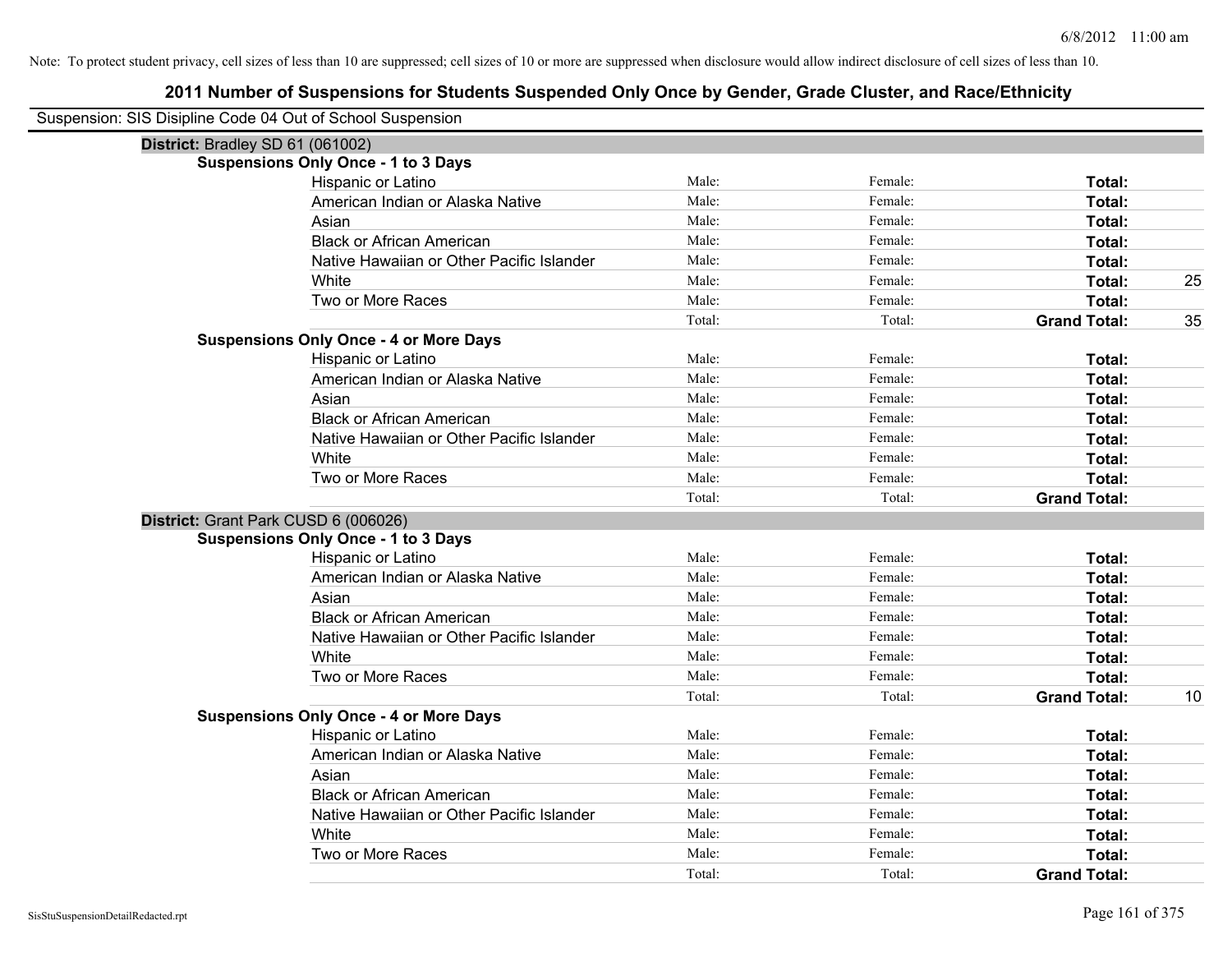| Suspension: SIS Disipline Code 04 Out of School Suspension |                                               |        |     |         |    |                     |     |
|------------------------------------------------------------|-----------------------------------------------|--------|-----|---------|----|---------------------|-----|
| District: Herscher CUSD 2 (002026)                         |                                               |        |     |         |    |                     |     |
|                                                            | <b>Suspensions Only Once - 1 to 3 Days</b>    |        |     |         |    |                     |     |
|                                                            | Hispanic or Latino                            | Male:  |     | Female: |    | Total:              |     |
|                                                            | American Indian or Alaska Native              | Male:  |     | Female: |    | Total:              |     |
|                                                            | Asian                                         | Male:  |     | Female: |    | <b>Total:</b>       |     |
|                                                            | <b>Black or African American</b>              | Male:  |     | Female: |    | Total:              |     |
|                                                            | Native Hawaiian or Other Pacific Islander     | Male:  |     | Female: |    | Total:              |     |
|                                                            | White                                         | Male:  |     | Female: |    | Total:              | 10  |
|                                                            | Two or More Races                             | Male:  |     | Female: |    | Total:              |     |
|                                                            |                                               | Total: |     | Total:  |    | <b>Grand Total:</b> |     |
|                                                            | <b>Suspensions Only Once - 4 or More Days</b> |        |     |         |    |                     |     |
|                                                            | Hispanic or Latino                            | Male:  |     | Female: |    | Total:              |     |
|                                                            | American Indian or Alaska Native              | Male:  |     | Female: |    | Total:              |     |
|                                                            | Asian                                         | Male:  |     | Female: |    | Total:              |     |
|                                                            | <b>Black or African American</b>              | Male:  |     | Female: |    | Total:              |     |
|                                                            | Native Hawaiian or Other Pacific Islander     | Male:  |     | Female: |    | Total:              |     |
|                                                            | White                                         | Male:  |     | Female: |    | Total:              |     |
|                                                            | Two or More Races                             | Male:  |     | Female: |    | Total:              |     |
|                                                            |                                               | Total: |     | Total:  |    | <b>Grand Total:</b> |     |
| District: Kankakee SD 111 (111025)                         |                                               |        |     |         |    |                     |     |
|                                                            | <b>Suspensions Only Once - 1 to 3 Days</b>    |        |     |         |    |                     |     |
|                                                            | Hispanic or Latino                            | Male:  | 29  | Female: | 19 | Total:              | 48  |
|                                                            | American Indian or Alaska Native              | Male:  |     | Female: |    | Total:              |     |
|                                                            | Asian                                         | Male:  |     | Female: |    | Total:              |     |
|                                                            | <b>Black or African American</b>              | Male:  | 167 | Female: | 98 | Total:              | 265 |
|                                                            | Native Hawaiian or Other Pacific Islander     | Male:  |     | Female: |    | Total:              |     |
|                                                            | White                                         | Male:  | 34  | Female: | 16 | Total:              | 50  |
|                                                            | Two or More Races                             | Male:  |     | Female: |    | Total:              | 22  |
|                                                            |                                               | Total: |     | Total:  |    | <b>Grand Total:</b> |     |
|                                                            | <b>Suspensions Only Once - 4 or More Days</b> |        |     |         |    |                     |     |
|                                                            | Hispanic or Latino                            | Male:  | 10  | Female: | 12 | Total:              | 22  |
|                                                            | American Indian or Alaska Native              | Male:  |     | Female: |    | Total:              |     |
|                                                            | Asian                                         | Male:  |     | Female: |    | Total:              |     |
|                                                            | <b>Black or African American</b>              | Male:  | 20  | Female: | 24 | Total:              | 44  |
|                                                            | Native Hawaiian or Other Pacific Islander     | Male:  |     | Female: |    | Total:              |     |
|                                                            | White                                         | Male:  |     | Female: |    | Total:              | 12  |
|                                                            | Two or More Races                             | Male:  |     | Female: |    | Total:              |     |
|                                                            |                                               | Total: |     | Total:  |    | <b>Grand Total:</b> |     |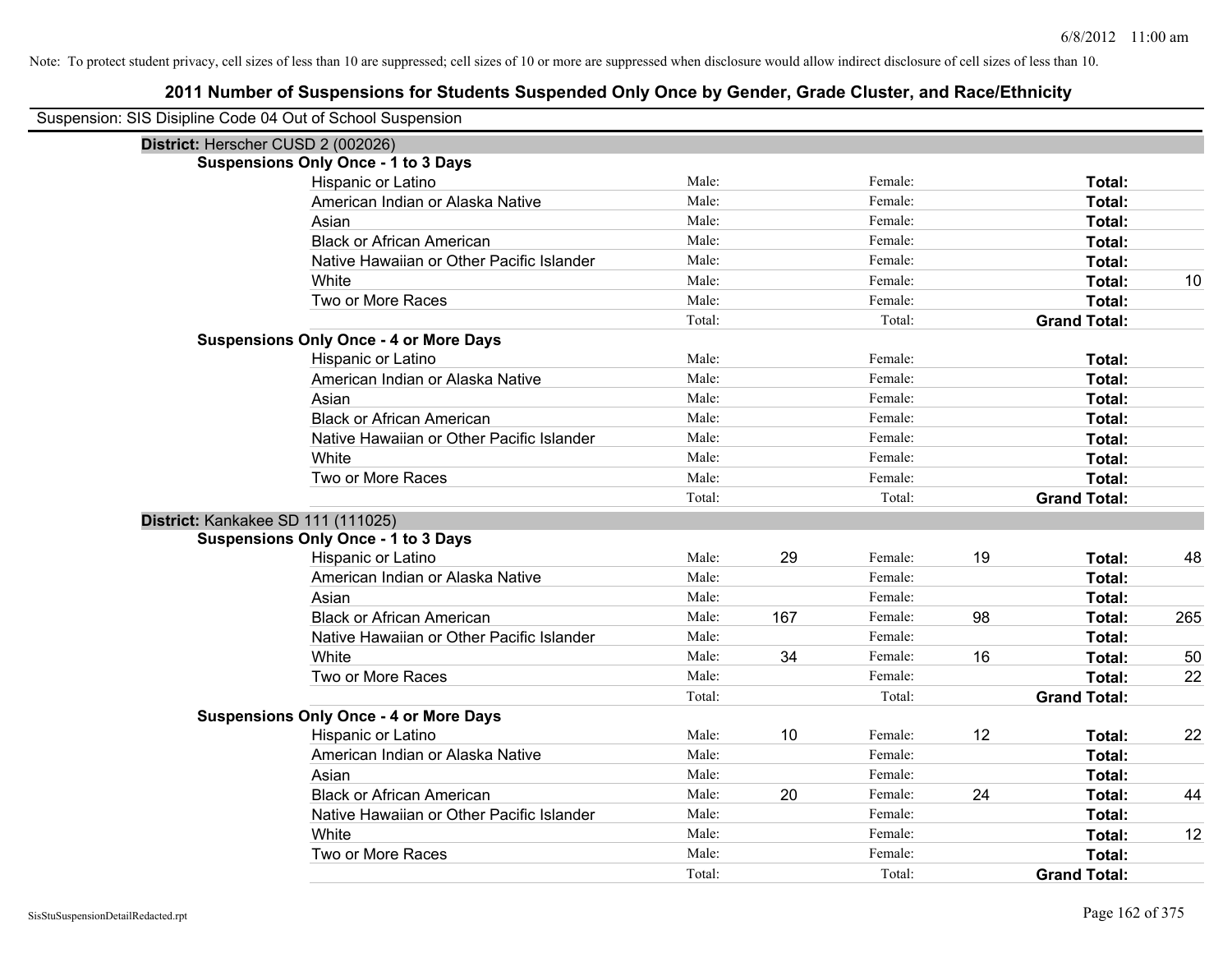| Suspension: SIS Disipline Code 04 Out of School Suspension |                                               |        |    |         |    |                     |    |
|------------------------------------------------------------|-----------------------------------------------|--------|----|---------|----|---------------------|----|
| District: Manteno CUSD 5 (005026)                          |                                               |        |    |         |    |                     |    |
|                                                            | <b>Suspensions Only Once - 1 to 3 Days</b>    |        |    |         |    |                     |    |
|                                                            | Hispanic or Latino                            | Male:  |    | Female: |    | Total:              |    |
|                                                            | American Indian or Alaska Native              | Male:  |    | Female: |    | Total:              |    |
|                                                            | Asian                                         | Male:  |    | Female: |    | Total:              |    |
|                                                            | <b>Black or African American</b>              | Male:  |    | Female: |    | Total:              |    |
|                                                            | Native Hawaiian or Other Pacific Islander     | Male:  |    | Female: |    | Total:              |    |
|                                                            | White                                         | Male:  |    | Female: |    | Total:              | 26 |
|                                                            | Two or More Races                             | Male:  |    | Female: |    | Total:              |    |
|                                                            |                                               | Total: |    | Total:  |    | <b>Grand Total:</b> |    |
|                                                            | <b>Suspensions Only Once - 4 or More Days</b> |        |    |         |    |                     |    |
|                                                            | Hispanic or Latino                            | Male:  |    | Female: |    | Total:              |    |
|                                                            | American Indian or Alaska Native              | Male:  |    | Female: |    | Total:              |    |
|                                                            | Asian                                         | Male:  |    | Female: |    | Total:              |    |
|                                                            | <b>Black or African American</b>              | Male:  |    | Female: |    | Total:              |    |
|                                                            | Native Hawaiian or Other Pacific Islander     | Male:  |    | Female: |    | Total:              |    |
|                                                            | White                                         | Male:  |    | Female: |    | Total:              | 14 |
|                                                            | Two or More Races                             | Male:  |    | Female: |    | Total:              |    |
|                                                            |                                               | Total: |    | Total:  |    | <b>Grand Total:</b> |    |
| District: Momence CUSD 1 (001026)                          |                                               |        |    |         |    |                     |    |
|                                                            | <b>Suspensions Only Once - 1 to 3 Days</b>    |        |    |         |    |                     |    |
|                                                            | Hispanic or Latino                            | Male:  |    | Female: |    | Total:              |    |
|                                                            | American Indian or Alaska Native              | Male:  |    | Female: |    | Total:              |    |
|                                                            | Asian                                         | Male:  |    | Female: |    | Total:              |    |
|                                                            | <b>Black or African American</b>              | Male:  |    | Female: |    | Total:              | 17 |
|                                                            | Native Hawaiian or Other Pacific Islander     | Male:  |    | Female: |    | Total:              |    |
|                                                            | White                                         | Male:  |    | Female: |    | Total:              | 23 |
|                                                            | Two or More Races                             | Male:  |    | Female: |    | Total:              |    |
|                                                            |                                               | Total: | 39 | Total:  | 13 | <b>Grand Total:</b> | 52 |
|                                                            | <b>Suspensions Only Once - 4 or More Days</b> |        |    |         |    |                     |    |
|                                                            | Hispanic or Latino                            | Male:  |    | Female: |    | Total:              |    |
|                                                            | American Indian or Alaska Native              | Male:  |    | Female: |    | Total:              |    |
|                                                            | Asian                                         | Male:  |    | Female: |    | Total:              |    |
|                                                            | <b>Black or African American</b>              | Male:  |    | Female: |    | Total:              |    |
|                                                            | Native Hawaiian or Other Pacific Islander     | Male:  |    | Female: |    | Total:              |    |
|                                                            | White                                         | Male:  |    | Female: |    | Total:              |    |
|                                                            | Two or More Races                             | Male:  |    | Female: |    | Total:              |    |
|                                                            |                                               | Total: |    | Total:  |    | <b>Grand Total:</b> | 10 |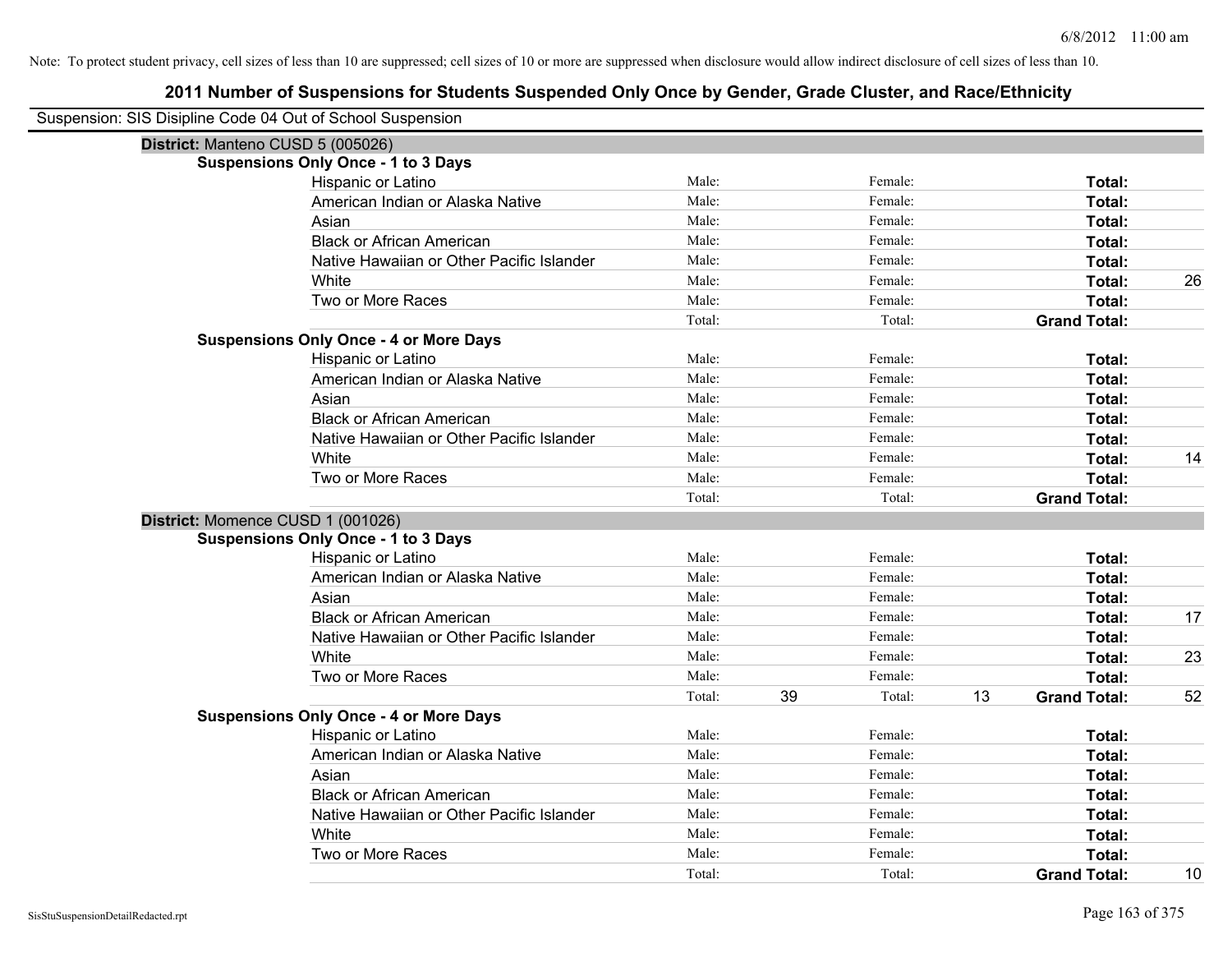| Suspension: SIS Disipline Code 04 Out of School Suspension |                                               |        |    |         |    |                     |    |
|------------------------------------------------------------|-----------------------------------------------|--------|----|---------|----|---------------------|----|
| District: Pembroke CCSD 259 (259004)                       |                                               |        |    |         |    |                     |    |
|                                                            | <b>Suspensions Only Once - 1 to 3 Days</b>    |        |    |         |    |                     |    |
|                                                            | Hispanic or Latino                            | Male:  |    | Female: |    | Total:              |    |
|                                                            | American Indian or Alaska Native              | Male:  |    | Female: |    | Total:              |    |
|                                                            | Asian                                         | Male:  |    | Female: |    | Total:              |    |
|                                                            | <b>Black or African American</b>              | Male:  | 20 | Female: | 10 | Total:              | 30 |
|                                                            | Native Hawaiian or Other Pacific Islander     | Male:  |    | Female: |    | Total:              |    |
|                                                            | White                                         | Male:  |    | Female: |    | Total:              |    |
|                                                            | Two or More Races                             | Male:  |    | Female: |    | Total:              |    |
|                                                            |                                               | Total: |    | Total:  |    | <b>Grand Total:</b> |    |
|                                                            | <b>Suspensions Only Once - 4 or More Days</b> |        |    |         |    |                     |    |
|                                                            | Hispanic or Latino                            | Male:  |    | Female: |    | Total:              |    |
|                                                            | American Indian or Alaska Native              | Male:  |    | Female: |    | Total:              |    |
|                                                            | Asian                                         | Male:  |    | Female: |    | Total:              |    |
|                                                            | <b>Black or African American</b>              | Male:  |    | Female: |    | Total:              |    |
|                                                            | Native Hawaiian or Other Pacific Islander     | Male:  |    | Female: |    | Total:              |    |
|                                                            | White                                         | Male:  |    | Female: |    | Total:              |    |
|                                                            | Two or More Races                             | Male:  |    | Female: |    | Total:              |    |
|                                                            |                                               | Total: |    | Total:  |    | <b>Grand Total:</b> |    |
| <b>District: St Anne CCSD 256 (256004)</b>                 |                                               |        |    |         |    |                     |    |
|                                                            | <b>Suspensions Only Once - 1 to 3 Days</b>    |        |    |         |    |                     |    |
|                                                            | Hispanic or Latino                            | Male:  |    | Female: |    | Total:              |    |
|                                                            | American Indian or Alaska Native              | Male:  |    | Female: |    | Total:              |    |
|                                                            | Asian                                         | Male:  |    | Female: |    | Total:              |    |
|                                                            | <b>Black or African American</b>              | Male:  |    | Female: |    | Total:              |    |
|                                                            | Native Hawaiian or Other Pacific Islander     | Male:  |    | Female: |    | Total:              |    |
|                                                            | White                                         | Male:  |    | Female: |    | Total:              |    |
|                                                            | Two or More Races                             | Male:  |    | Female: |    | Total:              |    |
|                                                            |                                               | Total: |    | Total:  |    | <b>Grand Total:</b> |    |
|                                                            | <b>Suspensions Only Once - 4 or More Days</b> |        |    |         |    |                     |    |
|                                                            | Hispanic or Latino                            | Male:  |    | Female: |    | Total:              |    |
|                                                            | American Indian or Alaska Native              | Male:  |    | Female: |    | Total:              |    |
|                                                            | Asian                                         | Male:  |    | Female: |    | Total:              |    |
|                                                            | <b>Black or African American</b>              | Male:  |    | Female: |    | Total:              |    |
|                                                            | Native Hawaiian or Other Pacific Islander     | Male:  |    | Female: |    | Total:              |    |
|                                                            | White                                         | Male:  |    | Female: |    | Total:              |    |
|                                                            | Two or More Races                             | Male:  |    | Female: |    | <b>Total:</b>       |    |
|                                                            |                                               | Total: |    | Total:  |    | <b>Grand Total:</b> |    |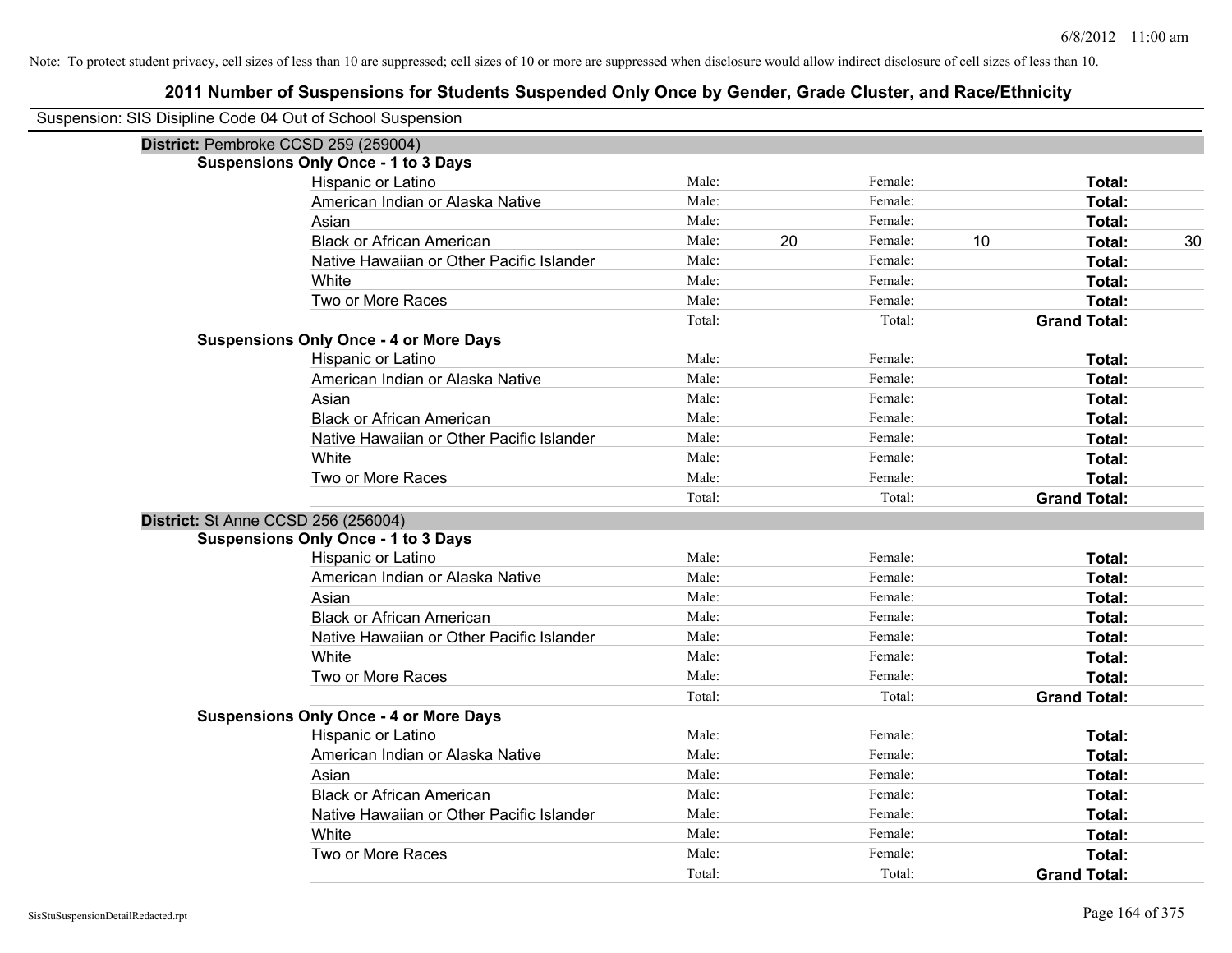| Suspension: SIS Disipline Code 04 Out of School Suspension |                                               |        |         |                           |
|------------------------------------------------------------|-----------------------------------------------|--------|---------|---------------------------|
|                                                            | District: St Anne CHSD 302 (302016)           |        |         |                           |
|                                                            | <b>Suspensions Only Once - 1 to 3 Days</b>    |        |         |                           |
|                                                            | Hispanic or Latino                            | Male:  | Female: | Total:                    |
|                                                            | American Indian or Alaska Native              | Male:  | Female: | Total:                    |
|                                                            | Asian                                         | Male:  | Female: | <b>Total:</b>             |
|                                                            | <b>Black or African American</b>              | Male:  | Female: | Total:                    |
|                                                            | Native Hawaiian or Other Pacific Islander     | Male:  | Female: | Total:                    |
|                                                            | White                                         | Male:  | Female: | Total:                    |
|                                                            | Two or More Races                             | Male:  | Female: | Total:                    |
|                                                            |                                               | Total: | Total:  | 14<br><b>Grand Total:</b> |
|                                                            | <b>Suspensions Only Once - 4 or More Days</b> |        |         |                           |
|                                                            | Hispanic or Latino                            | Male:  | Female: | Total:                    |
|                                                            | American Indian or Alaska Native              | Male:  | Female: | Total:                    |
|                                                            | Asian                                         | Male:  | Female: | Total:                    |
|                                                            | <b>Black or African American</b>              | Male:  | Female: | Total:                    |
|                                                            | Native Hawaiian or Other Pacific Islander     | Male:  | Female: | Total:                    |
|                                                            | White                                         | Male:  | Female: | Total:                    |
|                                                            | Two or More Races                             | Male:  | Female: | Total:                    |
|                                                            |                                               | Total: | Total:  | <b>Grand Total:</b>       |
|                                                            | District: St George CCSD 258 (258004)         |        |         |                           |
|                                                            | <b>Suspensions Only Once - 1 to 3 Days</b>    |        |         |                           |
|                                                            | Hispanic or Latino                            | Male:  | Female: | Total:                    |
|                                                            | American Indian or Alaska Native              | Male:  | Female: | <b>Total:</b>             |
|                                                            | Asian                                         | Male:  | Female: | Total:                    |
|                                                            | <b>Black or African American</b>              | Male:  | Female: | Total:                    |
|                                                            | Native Hawaiian or Other Pacific Islander     | Male:  | Female: | Total:                    |
|                                                            | White                                         | Male:  | Female: | Total:                    |
|                                                            | Two or More Races                             | Male:  | Female: | Total:                    |
|                                                            |                                               | Total: | Total:  | <b>Grand Total:</b>       |
|                                                            | <b>Suspensions Only Once - 4 or More Days</b> |        |         |                           |
|                                                            | Hispanic or Latino                            | Male:  | Female: | Total:                    |
|                                                            | American Indian or Alaska Native              | Male:  | Female: | Total:                    |
|                                                            | Asian                                         | Male:  | Female: | Total:                    |
|                                                            | <b>Black or African American</b>              | Male:  | Female: | Total:                    |
|                                                            | Native Hawaiian or Other Pacific Islander     | Male:  | Female: | Total:                    |
|                                                            | White                                         | Male:  | Female: | Total:                    |
|                                                            | Two or More Races                             | Male:  | Female: | Total:                    |
|                                                            |                                               | Total: | Total:  | <b>Grand Total:</b>       |
|                                                            |                                               |        |         |                           |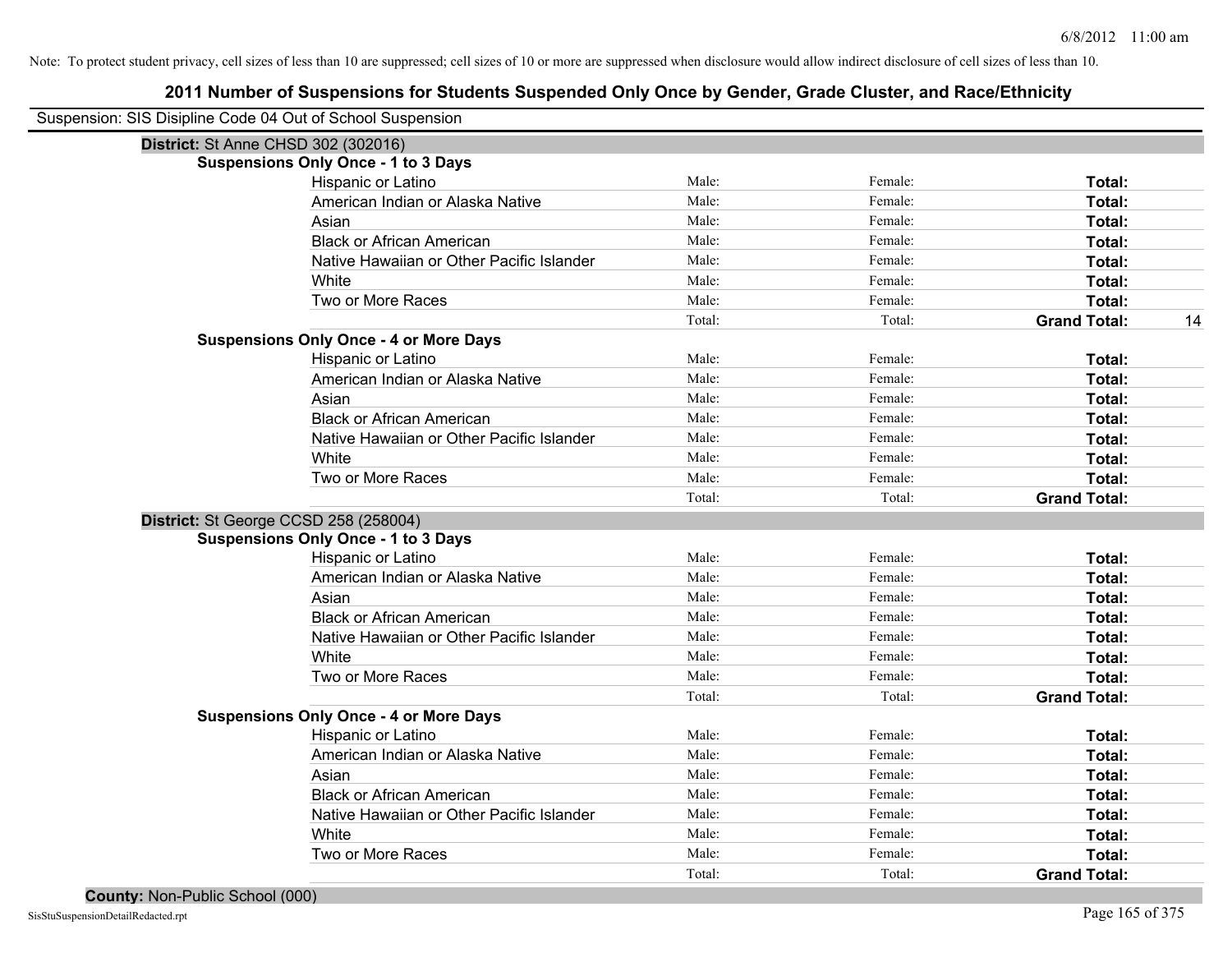| Suspension: SIS Disipline Code 04 Out of School Suspension |                                               |        |    |         |    |                     |    |
|------------------------------------------------------------|-----------------------------------------------|--------|----|---------|----|---------------------|----|
|                                                            | District: Iroquois/Kankakee ROE (000000)      |        |    |         |    |                     |    |
|                                                            | <b>Suspensions Only Once - 1 to 3 Days</b>    |        |    |         |    |                     |    |
|                                                            | Hispanic or Latino                            | Male:  |    | Female: |    | Total:              |    |
|                                                            | American Indian or Alaska Native              | Male:  |    | Female: |    | Total:              |    |
|                                                            | Asian                                         | Male:  |    | Female: |    | Total:              |    |
|                                                            | <b>Black or African American</b>              | Male:  |    | Female: |    | Total:              |    |
|                                                            | Native Hawaiian or Other Pacific Islander     | Male:  |    | Female: |    | Total:              |    |
|                                                            | White                                         | Male:  |    | Female: |    | Total:              |    |
|                                                            | Two or More Races                             | Male:  |    | Female: |    | Total:              |    |
|                                                            |                                               | Total: |    | Total:  |    | <b>Grand Total:</b> |    |
|                                                            | <b>Suspensions Only Once - 4 or More Days</b> |        |    |         |    |                     |    |
|                                                            | Hispanic or Latino                            | Male:  |    | Female: |    | Total:              |    |
|                                                            | American Indian or Alaska Native              | Male:  |    | Female: |    | Total:              |    |
|                                                            | Asian                                         | Male:  |    | Female: |    | Total:              |    |
|                                                            | <b>Black or African American</b>              | Male:  |    | Female: |    | Total:              |    |
|                                                            | Native Hawaiian or Other Pacific Islander     | Male:  |    | Female: |    | Total:              |    |
|                                                            | White                                         | Male:  |    | Female: |    | Total:              |    |
|                                                            | Two or More Races                             | Male:  |    | Female: |    | Total:              |    |
|                                                            |                                               | Total: |    | Total:  |    | <b>Grand Total:</b> |    |
|                                                            |                                               |        |    |         |    |                     |    |
| Region: Jackson/Perry ROE (30)                             |                                               |        |    |         |    |                     |    |
| County: Jackson (039)                                      |                                               |        |    |         |    |                     |    |
|                                                            | District: Carbondale CHSD 165 (165016)        |        |    |         |    |                     |    |
|                                                            | <b>Suspensions Only Once - 1 to 3 Days</b>    |        |    |         |    |                     |    |
|                                                            | Hispanic or Latino                            | Male:  |    | Female: |    | Total:              |    |
|                                                            | American Indian or Alaska Native              | Male:  |    | Female: |    | Total:              |    |
|                                                            | Asian                                         | Male:  |    | Female: |    | Total:              |    |
|                                                            | <b>Black or African American</b>              | Male:  | 13 | Female: | 17 | Total:              | 30 |
|                                                            | Native Hawaiian or Other Pacific Islander     | Male:  |    | Female: |    | Total:              |    |
|                                                            | White                                         | Male:  |    | Female: |    | Total:              | 13 |
|                                                            | Two or More Races                             | Male:  |    | Female: |    | Total:              |    |
|                                                            |                                               | Total: |    | Total:  |    | <b>Grand Total:</b> |    |
|                                                            | <b>Suspensions Only Once - 4 or More Days</b> |        |    |         |    |                     |    |
|                                                            | Hispanic or Latino                            | Male:  |    | Female: |    | Total:              |    |
|                                                            | American Indian or Alaska Native              | Male:  |    | Female: |    | Total:              |    |
|                                                            | Asian                                         | Male:  |    | Female: |    | Total:              |    |
|                                                            | <b>Black or African American</b>              | Male:  |    | Female: |    | Total:              | 15 |
|                                                            | Native Hawaiian or Other Pacific Islander     | Male:  |    | Female: |    | Total:              |    |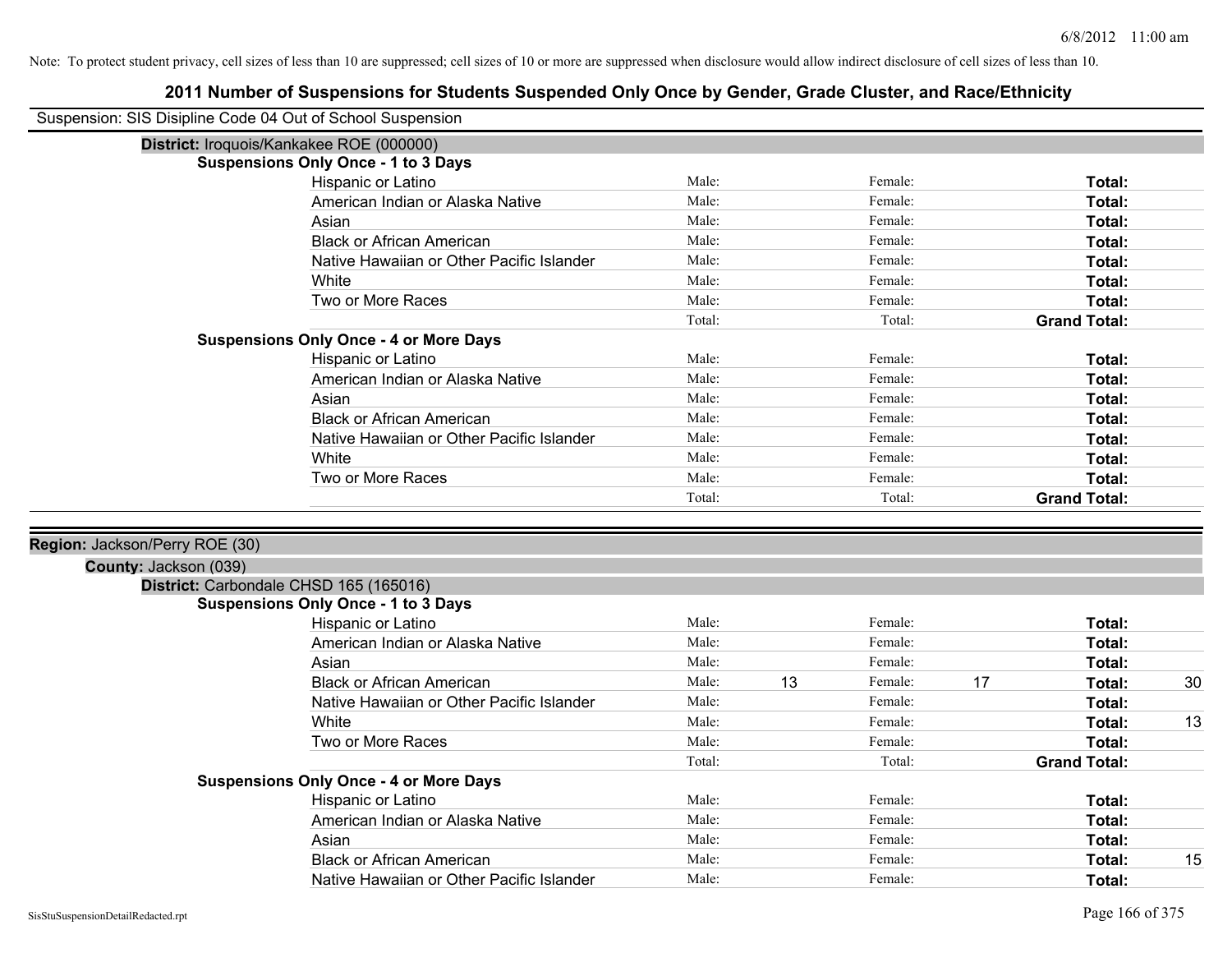| Suspension: SIS Disipline Code 04 Out of School Suspension |                                               |        |         |                     |    |
|------------------------------------------------------------|-----------------------------------------------|--------|---------|---------------------|----|
|                                                            | White                                         | Male:  | Female: | Total:              | 11 |
|                                                            | Two or More Races                             | Male:  | Female: | Total:              |    |
|                                                            |                                               | Total: | Total:  | <b>Grand Total:</b> |    |
| District: Carbondale ESD 95 (095002)                       |                                               |        |         |                     |    |
|                                                            | <b>Suspensions Only Once - 1 to 3 Days</b>    |        |         |                     |    |
|                                                            | Hispanic or Latino                            | Male:  | Female: | Total:              |    |
|                                                            | American Indian or Alaska Native              | Male:  | Female: | Total:              |    |
|                                                            | Asian                                         | Male:  | Female: | Total:              |    |
|                                                            | <b>Black or African American</b>              | Male:  | Female: | Total:              | 20 |
|                                                            | Native Hawaiian or Other Pacific Islander     | Male:  | Female: | Total:              |    |
|                                                            | White                                         | Male:  | Female: | Total:              |    |
|                                                            | Two or More Races                             | Male:  | Female: | Total:              |    |
|                                                            |                                               | Total: | Total:  | <b>Grand Total:</b> |    |
|                                                            | <b>Suspensions Only Once - 4 or More Days</b> |        |         |                     |    |
|                                                            | Hispanic or Latino                            | Male:  | Female: | Total:              |    |
|                                                            | American Indian or Alaska Native              | Male:  | Female: | Total:              |    |
|                                                            | Asian                                         | Male:  | Female: | Total:              |    |
|                                                            | <b>Black or African American</b>              | Male:  | Female: | Total:              |    |
|                                                            | Native Hawaiian or Other Pacific Islander     | Male:  | Female: | Total:              |    |
|                                                            | White                                         | Male:  | Female: | Total:              |    |
|                                                            | Two or More Races                             | Male:  | Female: | Total:              |    |
|                                                            |                                               | Total: | Total:  | <b>Grand Total:</b> |    |
| District: DeSoto Cons SD 86 (086003)                       |                                               |        |         |                     |    |
|                                                            | <b>Suspensions Only Once - 4 or More Days</b> |        |         |                     |    |
|                                                            | Hispanic or Latino                            | Male:  | Female: | Total:              |    |
|                                                            | American Indian or Alaska Native              | Male:  | Female: | Total:              |    |
|                                                            | Asian                                         | Male:  | Female: | Total:              |    |
|                                                            | <b>Black or African American</b>              | Male:  | Female: | Total:              |    |
|                                                            | Native Hawaiian or Other Pacific Islander     | Male:  | Female: | Total:              |    |
|                                                            | <b>White</b>                                  | Male:  | Female: | Total:              |    |
|                                                            | Two or More Races                             | Male:  | Female: | Total:              |    |
|                                                            |                                               | Total: | Total:  | <b>Grand Total:</b> |    |
| District: Elverado CUSD 196 (196026)                       |                                               |        |         |                     |    |
|                                                            | <b>Suspensions Only Once - 1 to 3 Days</b>    |        |         |                     |    |
|                                                            | Hispanic or Latino                            | Male:  | Female: | Total:              |    |
|                                                            | American Indian or Alaska Native              | Male:  | Female: | Total:              |    |
|                                                            | Asian                                         | Male:  | Female: | Total:              |    |
|                                                            | <b>Black or African American</b>              | Male:  | Female: | Total:              |    |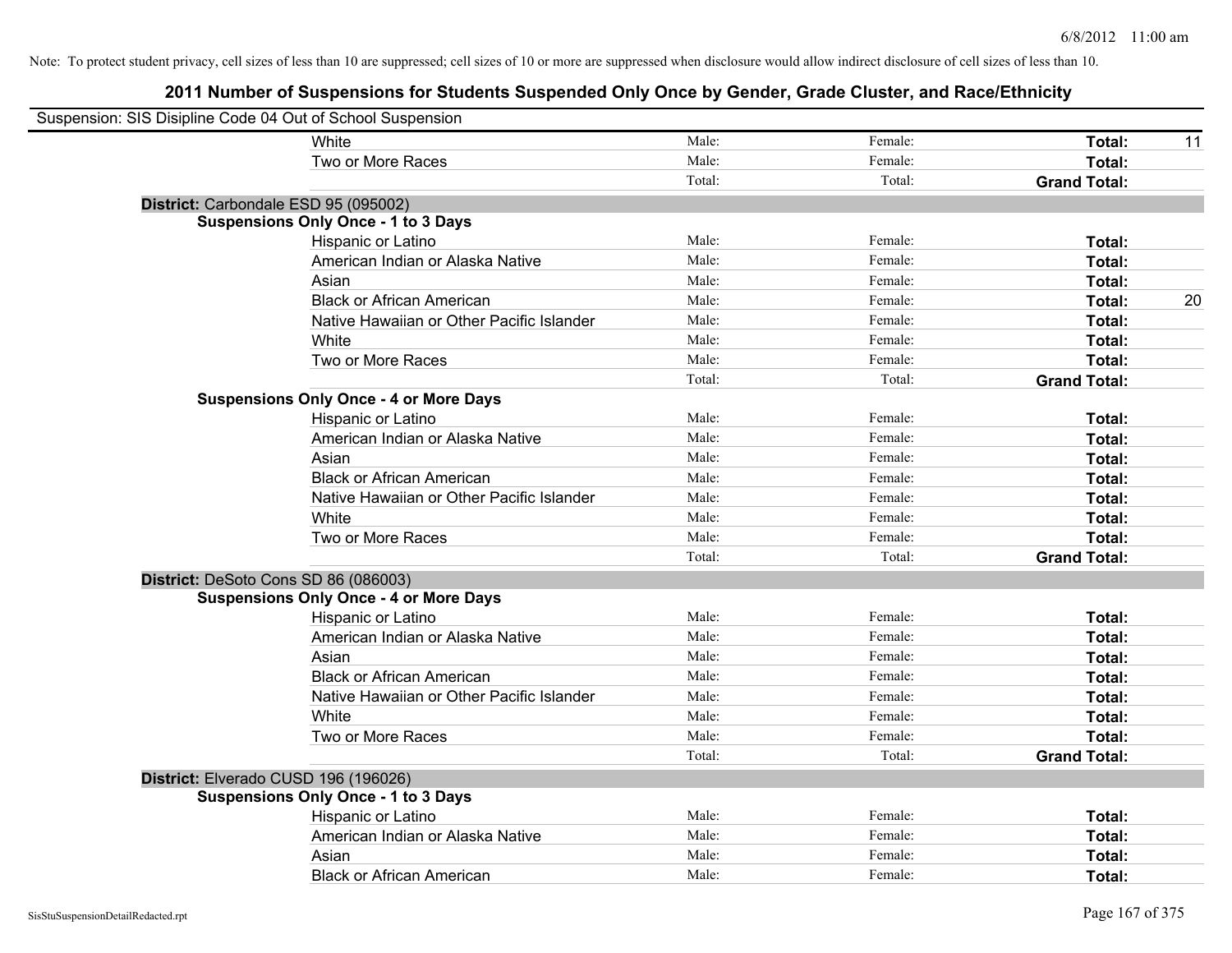| Suspension: SIS Disipline Code 04 Out of School Suspension |                                               |        |    |         |    |                     |     |
|------------------------------------------------------------|-----------------------------------------------|--------|----|---------|----|---------------------|-----|
|                                                            | Native Hawaiian or Other Pacific Islander     | Male:  |    | Female: |    | Total:              |     |
|                                                            | White                                         | Male:  |    | Female: |    | Total:              | 14  |
|                                                            | Two or More Races                             | Male:  |    | Female: |    | Total:              |     |
|                                                            |                                               | Total: |    | Total:  |    | <b>Grand Total:</b> |     |
| District: Giant City CCSD 130 (130004)                     |                                               |        |    |         |    |                     |     |
|                                                            | <b>Suspensions Only Once - 1 to 3 Days</b>    |        |    |         |    |                     |     |
|                                                            | Hispanic or Latino                            | Male:  |    | Female: |    | Total:              |     |
|                                                            | American Indian or Alaska Native              | Male:  |    | Female: |    | Total:              |     |
|                                                            | Asian                                         | Male:  |    | Female: |    | Total:              |     |
|                                                            | <b>Black or African American</b>              | Male:  |    | Female: |    | Total:              |     |
|                                                            | Native Hawaiian or Other Pacific Islander     | Male:  |    | Female: |    | Total:              |     |
|                                                            | White                                         | Male:  |    | Female: |    | Total:              |     |
|                                                            | Two or More Races                             | Male:  |    | Female: |    | Total:              |     |
|                                                            |                                               | Total: |    | Total:  |    | <b>Grand Total:</b> |     |
| District: Murphysboro CUSD 186 (186026)                    |                                               |        |    |         |    |                     |     |
|                                                            | <b>Suspensions Only Once - 1 to 3 Days</b>    |        |    |         |    |                     |     |
|                                                            | Hispanic or Latino                            | Male:  |    | Female: |    | Total:              |     |
|                                                            | American Indian or Alaska Native              | Male:  |    | Female: |    | Total:              |     |
|                                                            | Asian                                         | Male:  |    | Female: |    | Total:              |     |
|                                                            | <b>Black or African American</b>              | Male:  | 16 | Female: | 17 | Total:              | 33  |
|                                                            | Native Hawaiian or Other Pacific Islander     | Male:  |    | Female: |    | Total:              |     |
|                                                            | White                                         | Male:  | 47 | Female: | 22 | Total:              | 69  |
|                                                            | Two or More Races                             | Male:  |    | Female: |    | Total:              |     |
|                                                            |                                               | Total: |    | Total:  |    | <b>Grand Total:</b> | 114 |
|                                                            | <b>Suspensions Only Once - 4 or More Days</b> |        |    |         |    |                     |     |
|                                                            | Hispanic or Latino                            | Male:  |    | Female: |    | Total:              |     |
|                                                            | American Indian or Alaska Native              | Male:  |    | Female: |    | Total:              |     |
|                                                            | Asian                                         | Male:  |    | Female: |    | Total:              |     |
|                                                            | <b>Black or African American</b>              | Male:  |    | Female: |    | Total:              |     |
|                                                            | Native Hawaiian or Other Pacific Islander     | Male:  |    | Female: |    | Total:              |     |
|                                                            | White                                         | Male:  |    | Female: |    | Total:              |     |
|                                                            | Two or More Races                             | Male:  |    | Female: |    | Total:              |     |
|                                                            |                                               | Total: |    | Total:  |    | <b>Grand Total:</b> |     |
| <b>District: Trico CUSD 176 (176026)</b>                   |                                               |        |    |         |    |                     |     |
|                                                            | <b>Suspensions Only Once - 1 to 3 Days</b>    |        |    |         |    |                     |     |
|                                                            | Hispanic or Latino                            | Male:  |    | Female: |    | Total:              |     |
|                                                            | American Indian or Alaska Native              | Male:  |    | Female: |    | Total:              |     |
|                                                            | Asian                                         | Male:  |    | Female: |    | Total:              |     |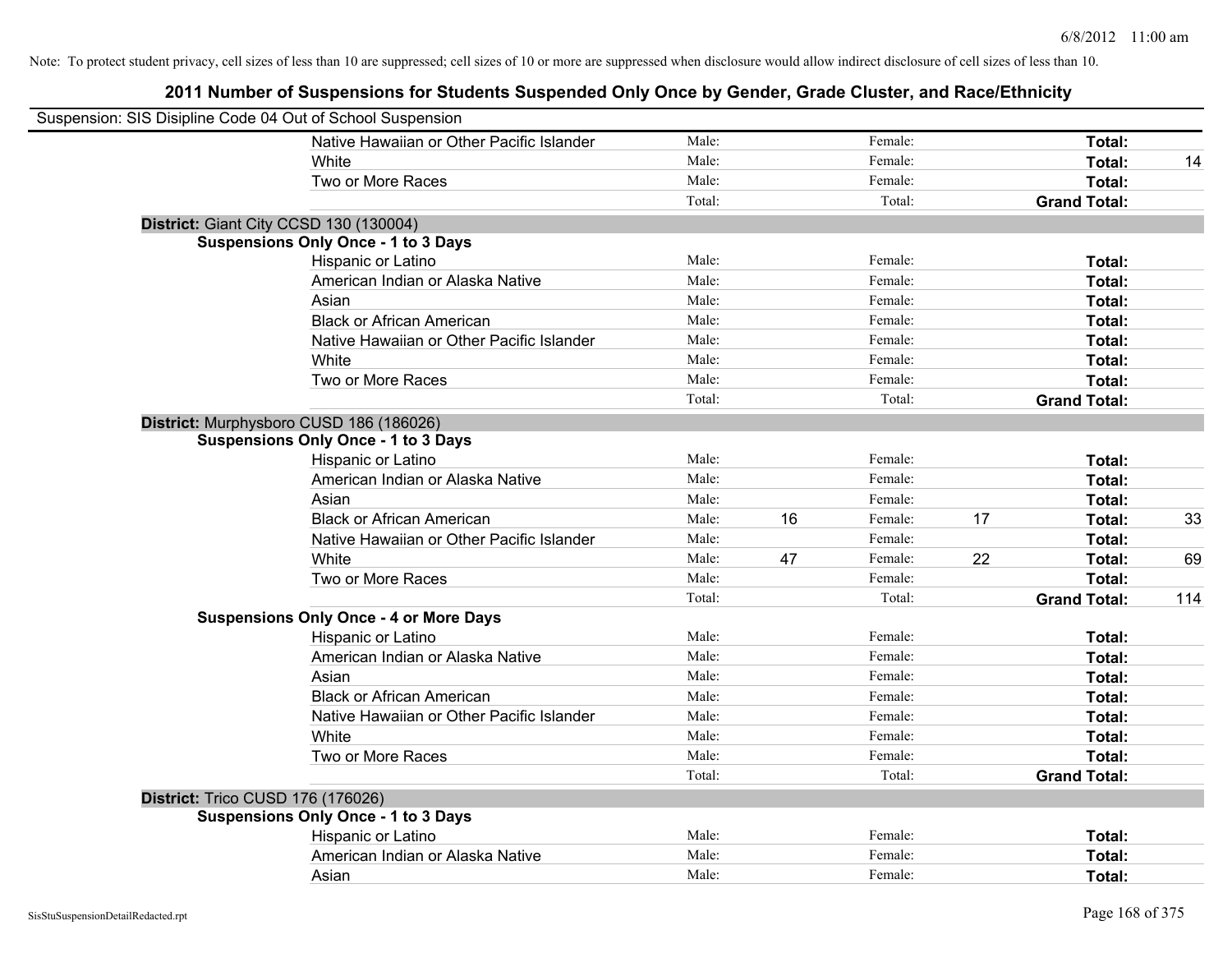| Suspension: SIS Disipline Code 04 Out of School Suspension |                                                   |        |         |                     |
|------------------------------------------------------------|---------------------------------------------------|--------|---------|---------------------|
|                                                            | <b>Black or African American</b>                  | Male:  | Female: | Total:              |
|                                                            | Native Hawaiian or Other Pacific Islander         | Male:  | Female: | Total:              |
|                                                            | White                                             | Male:  | Female: | Total:<br>11        |
|                                                            | Two or More Races                                 | Male:  | Female: | Total:              |
|                                                            |                                                   | Total: | Total:  | <b>Grand Total:</b> |
|                                                            | <b>Suspensions Only Once - 4 or More Days</b>     |        |         |                     |
|                                                            | Hispanic or Latino                                | Male:  | Female: | Total:              |
|                                                            | American Indian or Alaska Native                  | Male:  | Female: | Total:              |
|                                                            | Asian                                             | Male:  | Female: | Total:              |
|                                                            | <b>Black or African American</b>                  | Male:  | Female: | Total:              |
|                                                            | Native Hawaiian or Other Pacific Islander         | Male:  | Female: | Total:              |
|                                                            | White                                             | Male:  | Female: | Total:              |
|                                                            | Two or More Races                                 | Male:  | Female: | Total:              |
|                                                            |                                                   | Total: | Total:  | <b>Grand Total:</b> |
|                                                            | District: Tri-County Sp Ed Jnt Agreement (186061) |        |         |                     |
|                                                            | <b>Suspensions Only Once - 1 to 3 Days</b>        |        |         |                     |
|                                                            | Hispanic or Latino                                | Male:  | Female: | Total:              |
|                                                            | American Indian or Alaska Native                  | Male:  | Female: | Total:              |
|                                                            | Asian                                             | Male:  | Female: | Total:              |
|                                                            | <b>Black or African American</b>                  | Male:  | Female: | Total:              |
|                                                            | Native Hawaiian or Other Pacific Islander         | Male:  | Female: | Total:              |
|                                                            | White                                             | Male:  | Female: | Total:              |
|                                                            | Two or More Races                                 | Male:  | Female: | Total:              |
|                                                            |                                                   | Total: | Total:  | <b>Grand Total:</b> |
|                                                            | <b>Suspensions Only Once - 4 or More Days</b>     |        |         |                     |
|                                                            | Hispanic or Latino                                | Male:  | Female: | Total:              |
|                                                            | American Indian or Alaska Native                  | Male:  | Female: | Total:              |
|                                                            | Asian                                             | Male:  | Female: | Total:              |
|                                                            | <b>Black or African American</b>                  | Male:  | Female: | Total:              |
|                                                            | Native Hawaiian or Other Pacific Islander         | Male:  | Female: | Total:              |
|                                                            | White                                             | Male:  | Female: | Total:              |
|                                                            | Two or More Races                                 | Male:  | Female: | Total:              |
|                                                            |                                                   | Total: | Total:  | <b>Grand Total:</b> |
|                                                            | District: Unity Point CCSD 140 (140004)           |        |         |                     |
|                                                            | <b>Suspensions Only Once - 1 to 3 Days</b>        |        |         |                     |
|                                                            | Hispanic or Latino                                | Male:  | Female: | Total:              |
|                                                            | American Indian or Alaska Native                  | Male:  | Female: | Total:              |
|                                                            | Asian                                             | Male:  | Female: | Total:              |
|                                                            | <b>Black or African American</b>                  | Male:  | Female: | Total:              |
| SisStuSuspensionDetailRedacted.rpt                         |                                                   |        |         | Page 169 of 375     |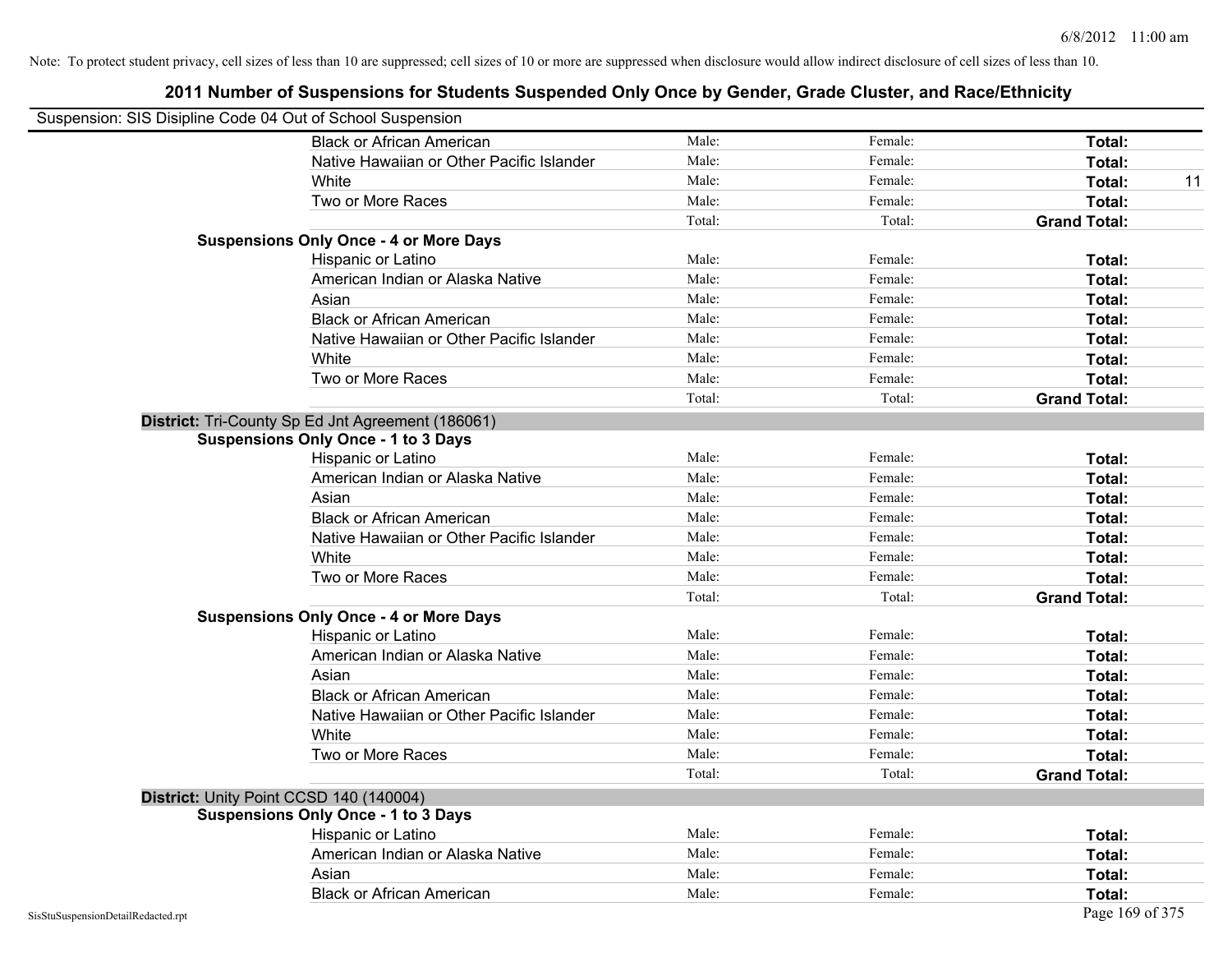|                                    | Suspension: SIS Disipline Code 04 Out of School Suspension |        |    |         |    |                     |    |
|------------------------------------|------------------------------------------------------------|--------|----|---------|----|---------------------|----|
|                                    | Native Hawaiian or Other Pacific Islander                  | Male:  |    | Female: |    | Total:              |    |
|                                    | White                                                      | Male:  |    | Female: |    | Total:              |    |
|                                    | Two or More Races                                          | Male:  |    | Female: |    | Total:              |    |
|                                    |                                                            | Total: |    | Total:  |    | <b>Grand Total:</b> | 11 |
|                                    | <b>Suspensions Only Once - 4 or More Days</b>              |        |    |         |    |                     |    |
|                                    | Hispanic or Latino                                         | Male:  |    | Female: |    | Total:              |    |
|                                    | American Indian or Alaska Native                           | Male:  |    | Female: |    | Total:              |    |
|                                    | Asian                                                      | Male:  |    | Female: |    | Total:              |    |
|                                    | <b>Black or African American</b>                           | Male:  |    | Female: |    | Total:              |    |
|                                    | Native Hawaiian or Other Pacific Islander                  | Male:  |    | Female: |    | Total:              |    |
|                                    | White                                                      | Male:  |    | Female: |    | <b>Total:</b>       |    |
|                                    | Two or More Races                                          | Male:  |    | Female: |    | Total:              |    |
|                                    |                                                            | Total: |    | Total:  |    | <b>Grand Total:</b> |    |
| County: Perry (073)                |                                                            |        |    |         |    |                     |    |
|                                    | District: CCSD 204 (204004)                                |        |    |         |    |                     |    |
|                                    | <b>Suspensions Only Once - 1 to 3 Days</b>                 |        |    |         |    |                     |    |
|                                    | Hispanic or Latino                                         | Male:  |    | Female: |    | Total:              |    |
|                                    | American Indian or Alaska Native                           | Male:  |    | Female: |    | Total:              |    |
|                                    | Asian                                                      | Male:  |    | Female: |    | Total:              |    |
|                                    | <b>Black or African American</b>                           | Male:  |    | Female: |    | Total:              |    |
|                                    | Native Hawaiian or Other Pacific Islander                  | Male:  |    | Female: |    | <b>Total:</b>       |    |
|                                    | White                                                      | Male:  |    | Female: |    | Total:              |    |
|                                    | Two or More Races                                          | Male:  |    | Female: |    | Total:              |    |
|                                    |                                                            | Total: |    | Total:  |    | <b>Grand Total:</b> |    |
|                                    | District: Duquoin CUSD 300 (300026)                        |        |    |         |    |                     |    |
|                                    | <b>Suspensions Only Once - 1 to 3 Days</b>                 |        |    |         |    |                     |    |
|                                    | Hispanic or Latino                                         | Male:  |    | Female: |    | <b>Total:</b>       |    |
|                                    | American Indian or Alaska Native                           | Male:  |    | Female: |    | <b>Total:</b>       |    |
|                                    | Asian                                                      | Male:  |    | Female: |    | Total:              |    |
|                                    | <b>Black or African American</b>                           | Male:  |    | Female: |    | <b>Total:</b>       |    |
|                                    | Native Hawaiian or Other Pacific Islander                  | Male:  |    | Female: |    | Total:              |    |
|                                    | White                                                      | Male:  | 15 | Female: | 10 | Total:              | 25 |
|                                    | Two or More Races                                          | Male:  |    | Female: |    | Total:              |    |
|                                    |                                                            | Total: |    | Total:  |    | <b>Grand Total:</b> | 37 |
|                                    | <b>Suspensions Only Once - 4 or More Days</b>              |        |    |         |    |                     |    |
|                                    | Hispanic or Latino                                         | Male:  |    | Female: |    | Total:              |    |
|                                    | American Indian or Alaska Native                           | Male:  |    | Female: |    | Total:              |    |
|                                    | Asian                                                      | Male:  |    | Female: |    | <b>Total:</b>       |    |
|                                    | <b>Black or African American</b>                           | Male:  |    | Female: |    | <b>Total:</b>       |    |
| SisStuSuspensionDetailRedacted.rpt |                                                            |        |    |         |    | Page 170 of 375     |    |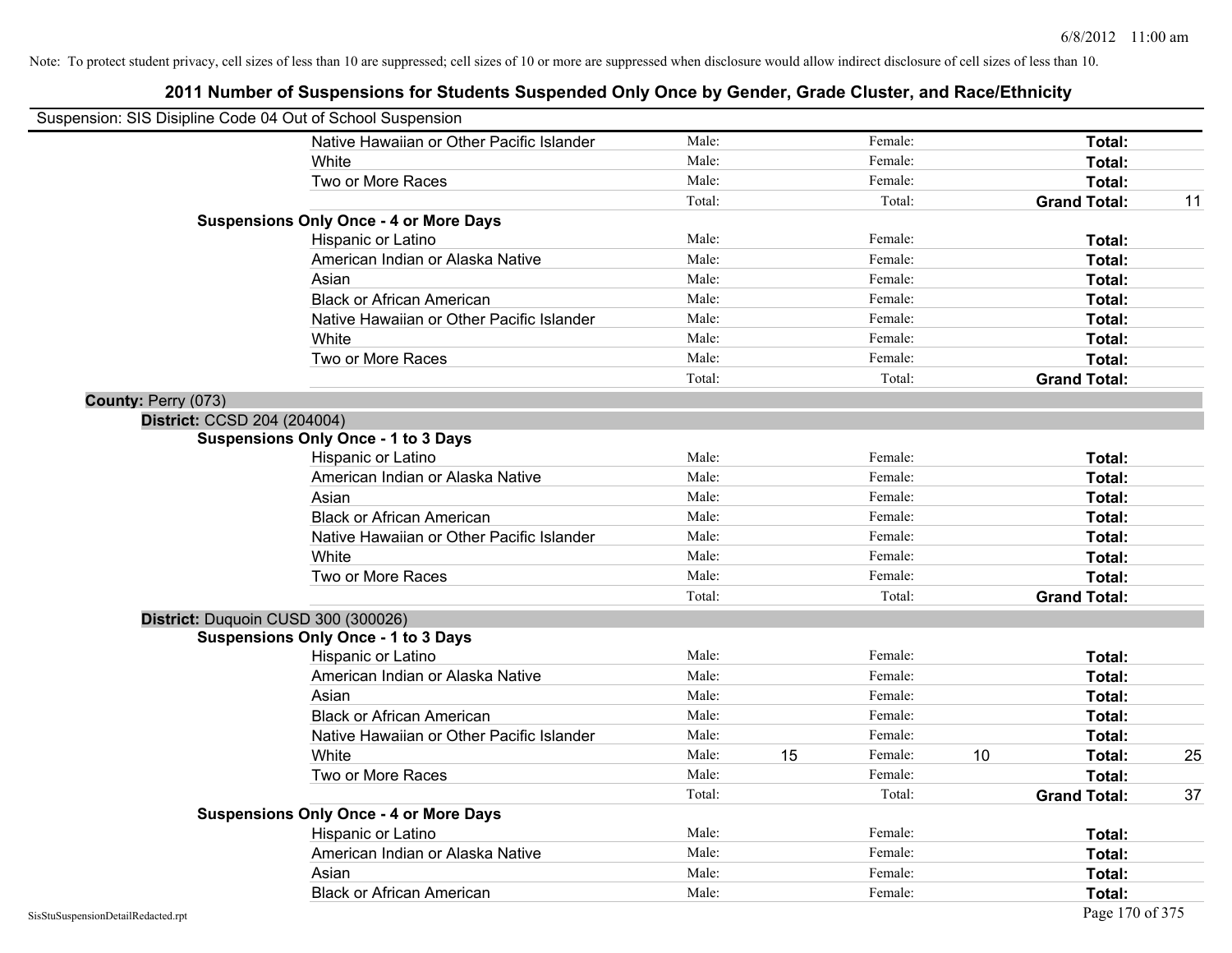# **2011 Number of Suspensions for Students Suspended Only Once by Gender, Grade Cluster, and Race/Ethnicity**

| Suspension: SIS Disipline Code 04 Out of School Suspension |                                               |        |         |                     |
|------------------------------------------------------------|-----------------------------------------------|--------|---------|---------------------|
|                                                            | Native Hawaiian or Other Pacific Islander     | Male:  | Female: | Total:              |
|                                                            | White                                         | Male:  | Female: | Total:              |
|                                                            | Two or More Races                             | Male:  | Female: | Total:              |
|                                                            |                                               | Total: | Total:  | <b>Grand Total:</b> |
| District: Pinckneyville CHSD 101 (101016)                  |                                               |        |         |                     |
|                                                            | <b>Suspensions Only Once - 1 to 3 Days</b>    |        |         |                     |
|                                                            | Hispanic or Latino                            | Male:  | Female: | Total:              |
|                                                            | American Indian or Alaska Native              | Male:  | Female: | Total:              |
|                                                            | Asian                                         | Male:  | Female: | Total:              |
|                                                            | <b>Black or African American</b>              | Male:  | Female: | Total:              |
|                                                            | Native Hawaiian or Other Pacific Islander     | Male:  | Female: | Total:              |
|                                                            | White                                         | Male:  | Female: | Total:              |
|                                                            | Two or More Races                             | Male:  | Female: | Total:              |
|                                                            |                                               | Total: | Total:  | <b>Grand Total:</b> |
|                                                            | <b>Suspensions Only Once - 4 or More Days</b> |        |         |                     |
|                                                            | Hispanic or Latino                            | Male:  | Female: | Total:              |
|                                                            | American Indian or Alaska Native              | Male:  | Female: | Total:              |
|                                                            | Asian                                         | Male:  | Female: | Total:              |
|                                                            | <b>Black or African American</b>              | Male:  | Female: | Total:              |
|                                                            | Native Hawaiian or Other Pacific Islander     | Male:  | Female: | Total:              |
|                                                            | White                                         | Male:  | Female: | Total:              |
|                                                            | Two or More Races                             | Male:  | Female: | Total:              |
|                                                            |                                               | Total: | Total:  | <b>Grand Total:</b> |
| District: Pinckneyville SD 50 (050002)                     | <b>Suspensions Only Once - 1 to 3 Days</b>    |        |         |                     |
|                                                            | Hispanic or Latino                            | Male:  | Female: | Total:              |
|                                                            | American Indian or Alaska Native              | Male:  | Female: | Total:              |
|                                                            | Asian                                         | Male:  | Female: | Total:              |
|                                                            | <b>Black or African American</b>              | Male:  | Female: | Total:              |
|                                                            | Native Hawaiian or Other Pacific Islander     | Male:  | Female: | Total:              |
|                                                            | White                                         | Male:  | Female: | Total:              |
|                                                            | Two or More Races                             | Male:  | Female: | Total:              |
|                                                            |                                               | Total: | Total:  | <b>Grand Total:</b> |

**Region:** Kane ROE (31)

**County:** Kane (045)

**District:** Aurora East USD 131 (131022) **Suspensions Only Once - 1 to 3 Days**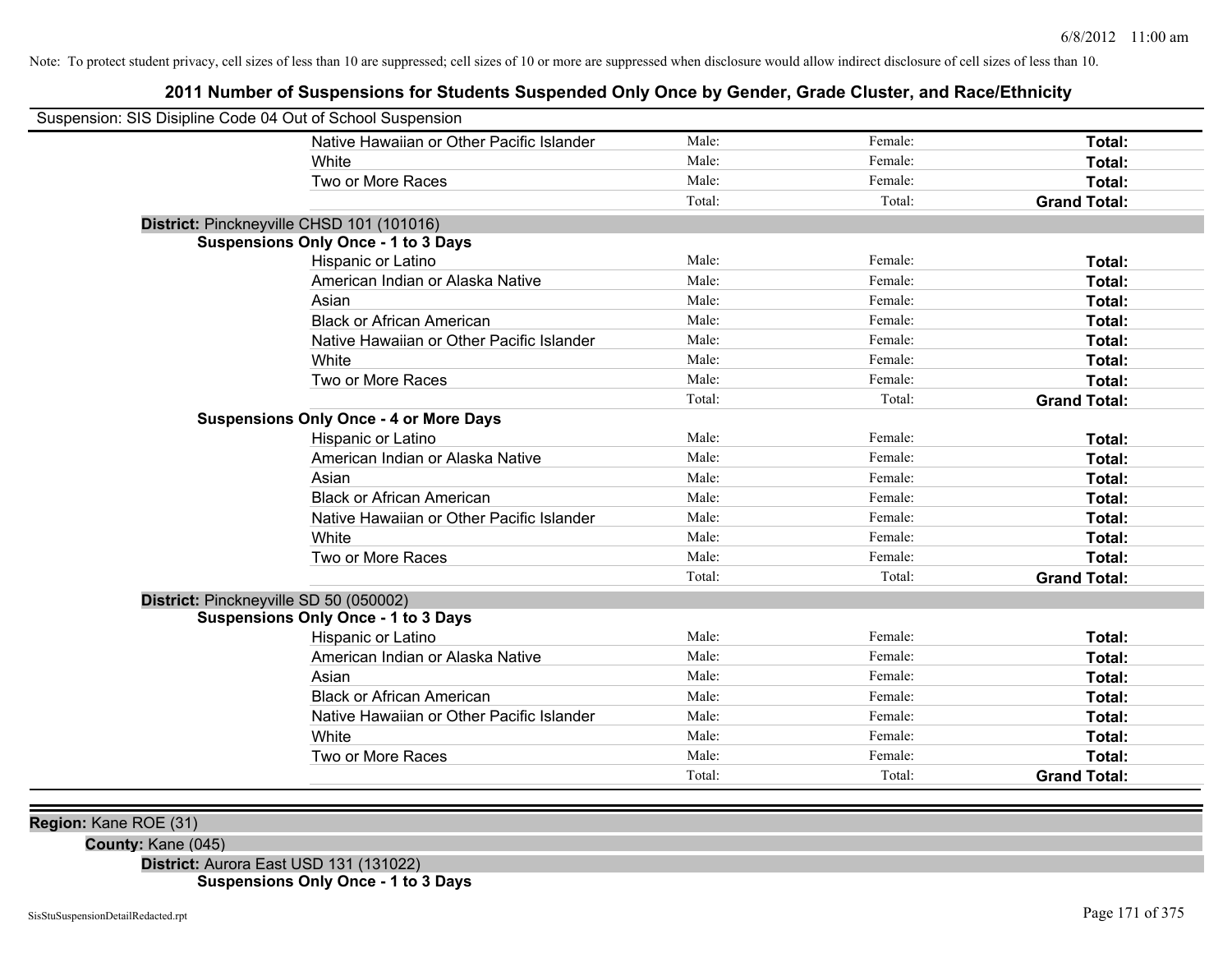| Suspension: SIS Disipline Code 04 Out of School Suspension |                                               |        |     |         |     |                     |     |
|------------------------------------------------------------|-----------------------------------------------|--------|-----|---------|-----|---------------------|-----|
|                                                            | Hispanic or Latino                            | Male:  | 185 | Female: | 172 | Total:              | 357 |
|                                                            | American Indian or Alaska Native              | Male:  |     | Female: |     | Total:              |     |
|                                                            | Asian                                         | Male:  |     | Female: |     | Total:              |     |
|                                                            | <b>Black or African American</b>              | Male:  | 39  | Female: | 33  | Total:              | 72  |
|                                                            | Native Hawaiian or Other Pacific Islander     | Male:  |     | Female: |     | Total:              |     |
|                                                            | White                                         | Male:  |     | Female: |     | Total:              | 21  |
|                                                            | Two or More Races                             | Male:  |     | Female: |     | Total:              |     |
|                                                            |                                               | Total: |     | Total:  |     | <b>Grand Total:</b> |     |
|                                                            | District: Aurora West USD 129 (129022)        |        |     |         |     |                     |     |
|                                                            | <b>Suspensions Only Once - 1 to 3 Days</b>    |        |     |         |     |                     |     |
|                                                            | Hispanic or Latino                            | Male:  | 236 | Female: | 140 | Total:              | 376 |
|                                                            | American Indian or Alaska Native              | Male:  |     | Female: |     | Total:              |     |
|                                                            | Asian                                         | Male:  |     | Female: |     | Total:              |     |
|                                                            | <b>Black or African American</b>              | Male:  | 98  | Female: | 75  | Total:              | 173 |
|                                                            | Native Hawaiian or Other Pacific Islander     | Male:  |     | Female: |     | Total:              |     |
|                                                            | White                                         | Male:  | 79  | Female: | 44  | Total:              | 123 |
|                                                            | Two or More Races                             | Male:  |     | Female: |     | Total:              | 29  |
|                                                            |                                               | Total: | 442 | Total:  | 271 | <b>Grand Total:</b> | 713 |
|                                                            | <b>Suspensions Only Once - 4 or More Days</b> |        |     |         |     |                     |     |
|                                                            | Hispanic or Latino                            | Male:  | 47  | Female: | 27  | Total:              | 74  |
|                                                            | American Indian or Alaska Native              | Male:  |     | Female: |     | Total:              |     |
|                                                            | Asian                                         | Male:  |     | Female: |     | Total:              |     |
|                                                            | <b>Black or African American</b>              | Male:  | 24  | Female: | 21  | Total:              | 45  |
|                                                            | Native Hawaiian or Other Pacific Islander     | Male:  |     | Female: |     | Total:              |     |
|                                                            | White                                         | Male:  |     | Female: |     | Total:              | 26  |
|                                                            | Two or More Races                             | Male:  |     | Female: |     | Total:              |     |
|                                                            |                                               | Total: |     | Total:  |     | <b>Grand Total:</b> | 156 |
|                                                            | District: Batavia USD 101 (101022)            |        |     |         |     |                     |     |
|                                                            | <b>Suspensions Only Once - 1 to 3 Days</b>    |        |     |         |     |                     |     |
|                                                            | Hispanic or Latino                            | Male:  |     | Female: |     | Total:              | 13  |
|                                                            | American Indian or Alaska Native              | Male:  |     | Female: |     | Total:              |     |
|                                                            | Asian                                         | Male:  |     | Female: |     | Total:              |     |
|                                                            | <b>Black or African American</b>              | Male:  |     | Female: |     | Total:              |     |
|                                                            | Native Hawaiian or Other Pacific Islander     | Male:  |     | Female: |     | Total:              |     |
|                                                            | White                                         | Male:  | 30  | Female: | 13  | Total:              | 43  |
|                                                            | Two or More Races                             | Male:  |     | Female: |     | Total:              |     |
|                                                            |                                               | Total: |     | Total:  |     | <b>Grand Total:</b> | 67  |
|                                                            | <b>Suspensions Only Once - 4 or More Days</b> |        |     |         |     |                     |     |
|                                                            | Hispanic or Latino                            | Male:  |     | Female: |     | Total:              | 10  |
| SisStuSuspensionDetailRedacted.rpt                         |                                               |        |     |         |     | Page 172 of 375     |     |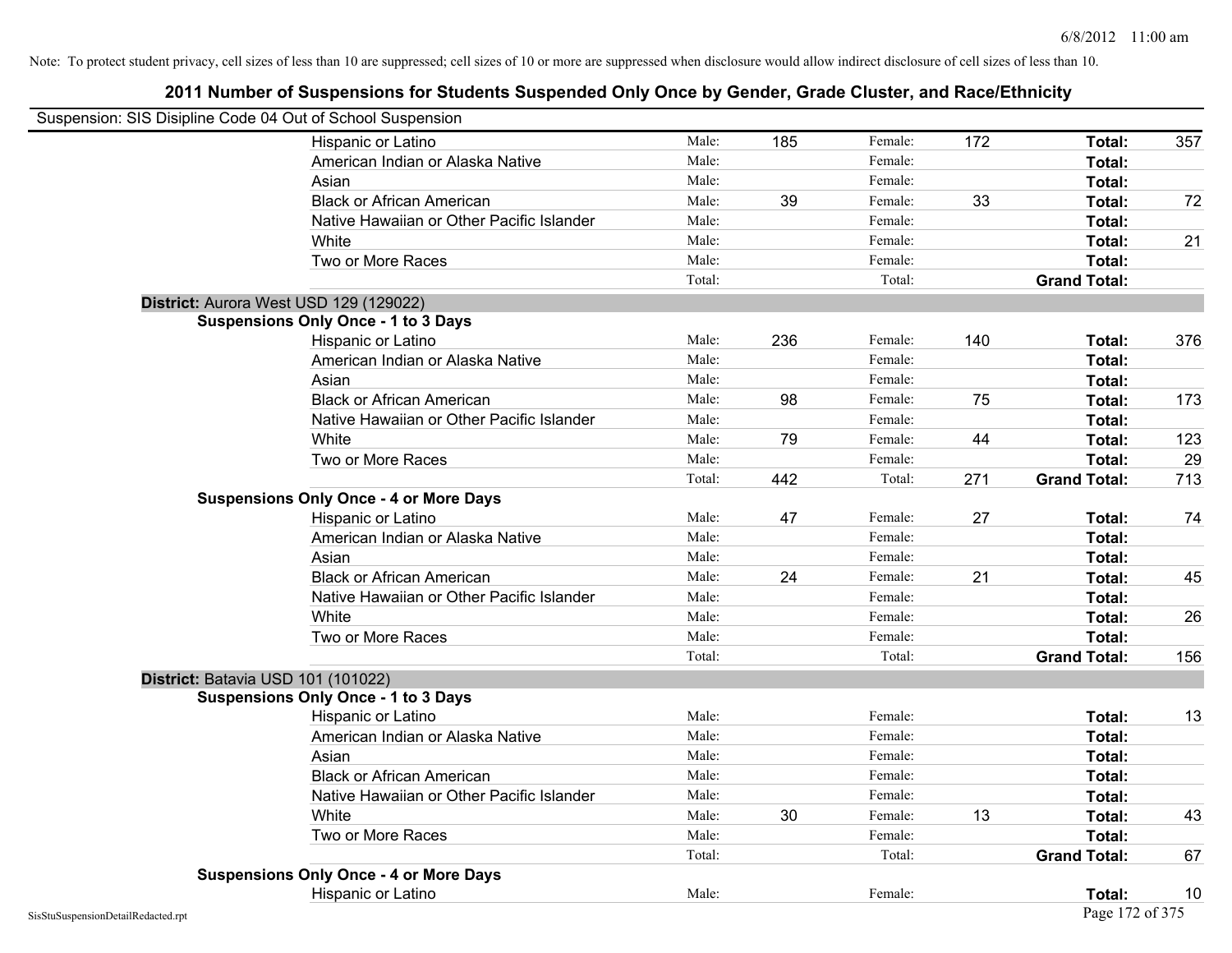|                                    | Suspension: SIS Disipline Code 04 Out of School Suspension |        |     |         |    |                     |     |
|------------------------------------|------------------------------------------------------------|--------|-----|---------|----|---------------------|-----|
|                                    | American Indian or Alaska Native                           | Male:  |     | Female: |    | Total:              |     |
|                                    | Asian                                                      | Male:  |     | Female: |    | Total:              |     |
|                                    | <b>Black or African American</b>                           | Male:  |     | Female: |    | Total:              |     |
|                                    | Native Hawaiian or Other Pacific Islander                  | Male:  |     | Female: |    | Total:              |     |
|                                    | White                                                      | Male:  |     | Female: |    | Total:              | 25  |
|                                    | Two or More Races                                          | Male:  |     | Female: |    | Total:              |     |
|                                    |                                                            | Total: |     | Total:  |    | <b>Grand Total:</b> |     |
|                                    | District: Central CUSD 301 (301026)                        |        |     |         |    |                     |     |
|                                    | <b>Suspensions Only Once - 1 to 3 Days</b>                 |        |     |         |    |                     |     |
|                                    | Hispanic or Latino                                         | Male:  |     | Female: |    | Total:              |     |
|                                    | American Indian or Alaska Native                           | Male:  |     | Female: |    | Total:              |     |
|                                    | Asian                                                      | Male:  |     | Female: |    | Total:              |     |
|                                    | <b>Black or African American</b>                           | Male:  |     | Female: |    | Total:              |     |
|                                    | Native Hawaiian or Other Pacific Islander                  | Male:  |     | Female: |    | Total:              |     |
|                                    | White                                                      | Male:  |     | Female: |    | Total:              | 14  |
|                                    | Two or More Races                                          | Male:  |     | Female: |    | Total:              |     |
|                                    |                                                            | Total: |     | Total:  |    | <b>Grand Total:</b> |     |
|                                    | <b>Suspensions Only Once - 4 or More Days</b>              |        |     |         |    |                     |     |
|                                    | Hispanic or Latino                                         | Male:  |     | Female: |    | Total:              |     |
|                                    | American Indian or Alaska Native                           | Male:  |     | Female: |    | Total:              |     |
|                                    | Asian                                                      | Male:  |     | Female: |    | Total:              |     |
|                                    | <b>Black or African American</b>                           | Male:  |     | Female: |    | Total:              |     |
|                                    | Native Hawaiian or Other Pacific Islander                  | Male:  |     | Female: |    | Total:              |     |
|                                    | White                                                      | Male:  |     | Female: |    | Total:              | 21  |
|                                    | Two or More Races                                          | Male:  |     | Female: |    | Total:              |     |
|                                    |                                                            | Total: |     | Total:  |    | <b>Grand Total:</b> |     |
|                                    | District: CUSD 300 (300026)                                |        |     |         |    |                     |     |
|                                    | <b>Suspensions Only Once - 1 to 3 Days</b>                 |        |     |         |    |                     |     |
|                                    | Hispanic or Latino                                         | Male:  | 145 | Female: | 80 | Total:              | 225 |
|                                    | American Indian or Alaska Native                           | Male:  |     | Female: |    | Total:              |     |
|                                    | Asian                                                      | Male:  |     | Female: |    | Total:              |     |
|                                    | <b>Black or African American</b>                           | Male:  | 59  | Female: | 44 | Total:              | 103 |
|                                    | Native Hawaiian or Other Pacific Islander                  | Male:  |     | Female: |    | Total:              |     |
|                                    | White                                                      | Male:  | 111 | Female: | 45 | Total:              | 156 |
|                                    | Two or More Races                                          | Male:  |     | Female: |    | Total:              | 19  |
|                                    |                                                            | Total: |     | Total:  |    | <b>Grand Total:</b> |     |
|                                    | <b>Suspensions Only Once - 4 or More Days</b>              |        |     |         |    |                     |     |
|                                    | Hispanic or Latino                                         | Male:  |     | Female: |    | Total:              | 32  |
|                                    | American Indian or Alaska Native                           | Male:  |     | Female: |    | Total:              |     |
| SisStuSuspensionDetailRedacted.rpt |                                                            |        |     |         |    | Page 173 of 375     |     |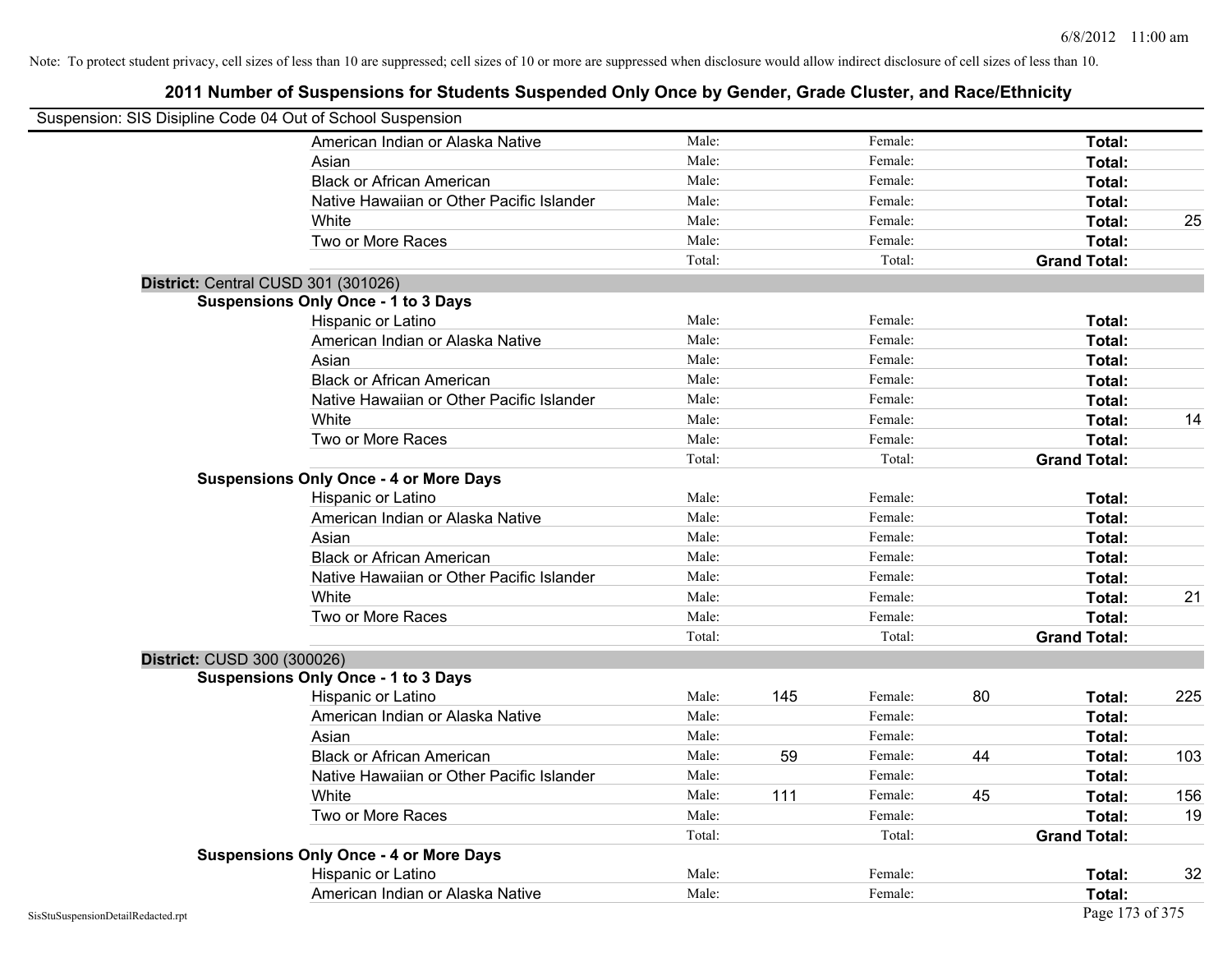|                                    | Suspension: SIS Disipline Code 04 Out of School Suspension |        |    |         |    |                     |    |
|------------------------------------|------------------------------------------------------------|--------|----|---------|----|---------------------|----|
|                                    | Asian                                                      | Male:  |    | Female: |    | Total:              |    |
|                                    | <b>Black or African American</b>                           | Male:  |    | Female: |    | Total:              | 11 |
|                                    | Native Hawaiian or Other Pacific Islander                  | Male:  |    | Female: |    | Total:              |    |
|                                    | White                                                      | Male:  | 35 | Female: | 10 | Total:              | 45 |
|                                    | Two or More Races                                          | Male:  |    | Female: |    | Total:              |    |
|                                    |                                                            | Total: |    | Total:  |    | <b>Grand Total:</b> |    |
|                                    | District: Geneva CUSD 304 (304026)                         |        |    |         |    |                     |    |
|                                    | <b>Suspensions Only Once - 1 to 3 Days</b>                 |        |    |         |    |                     |    |
|                                    | Hispanic or Latino                                         | Male:  |    | Female: |    | Total:              |    |
|                                    | American Indian or Alaska Native                           | Male:  |    | Female: |    | Total:              |    |
|                                    | Asian                                                      | Male:  |    | Female: |    | Total:              |    |
|                                    | <b>Black or African American</b>                           | Male:  |    | Female: |    | Total:              |    |
|                                    | Native Hawaiian or Other Pacific Islander                  | Male:  |    | Female: |    | Total:              |    |
|                                    | White                                                      | Male:  | 31 | Female: | 10 | Total:              | 41 |
|                                    | Two or More Races                                          | Male:  |    | Female: |    | Total:              |    |
|                                    |                                                            | Total: |    | Total:  |    | <b>Grand Total:</b> |    |
|                                    | <b>Suspensions Only Once - 4 or More Days</b>              |        |    |         |    |                     |    |
|                                    | Hispanic or Latino                                         | Male:  |    | Female: |    | Total:              |    |
|                                    | American Indian or Alaska Native                           | Male:  |    | Female: |    | Total:              |    |
|                                    | Asian                                                      | Male:  |    | Female: |    | Total:              |    |
|                                    | <b>Black or African American</b>                           | Male:  |    | Female: |    | Total:              |    |
|                                    | Native Hawaiian or Other Pacific Islander                  | Male:  |    | Female: |    | Total:              |    |
|                                    | White                                                      | Male:  |    | Female: |    | Total:              |    |
|                                    | Two or More Races                                          | Male:  |    | Female: |    | Total:              |    |
|                                    |                                                            | Total: |    | Total:  |    | <b>Grand Total:</b> |    |
|                                    | District: Kaneland CUSD 302 (302026)                       |        |    |         |    |                     |    |
|                                    | <b>Suspensions Only Once - 1 to 3 Days</b>                 |        |    |         |    |                     |    |
|                                    | Hispanic or Latino                                         | Male:  |    | Female: |    | Total:              | 16 |
|                                    | American Indian or Alaska Native                           | Male:  |    | Female: |    | Total:              |    |
|                                    | Asian                                                      | Male:  |    | Female: |    | Total:              |    |
|                                    | <b>Black or African American</b>                           | Male:  |    | Female: |    | Total:              |    |
|                                    | Native Hawaiian or Other Pacific Islander                  | Male:  |    | Female: |    | Total:              |    |
|                                    | White                                                      | Male:  | 33 | Female: | 11 | Total:              | 44 |
|                                    | Two or More Races                                          | Male:  |    | Female: |    | Total:              |    |
|                                    |                                                            | Total: |    | Total:  |    | <b>Grand Total:</b> |    |
|                                    | <b>Suspensions Only Once - 4 or More Days</b>              |        |    |         |    |                     |    |
|                                    | Hispanic or Latino                                         | Male:  |    | Female: |    | Total:              | 11 |
|                                    | American Indian or Alaska Native                           | Male:  |    | Female: |    | Total:              |    |
|                                    | Asian                                                      | Male:  |    | Female: |    | Total:              |    |
| SisStuSuspensionDetailRedacted.rpt |                                                            |        |    |         |    | Page 174 of 375     |    |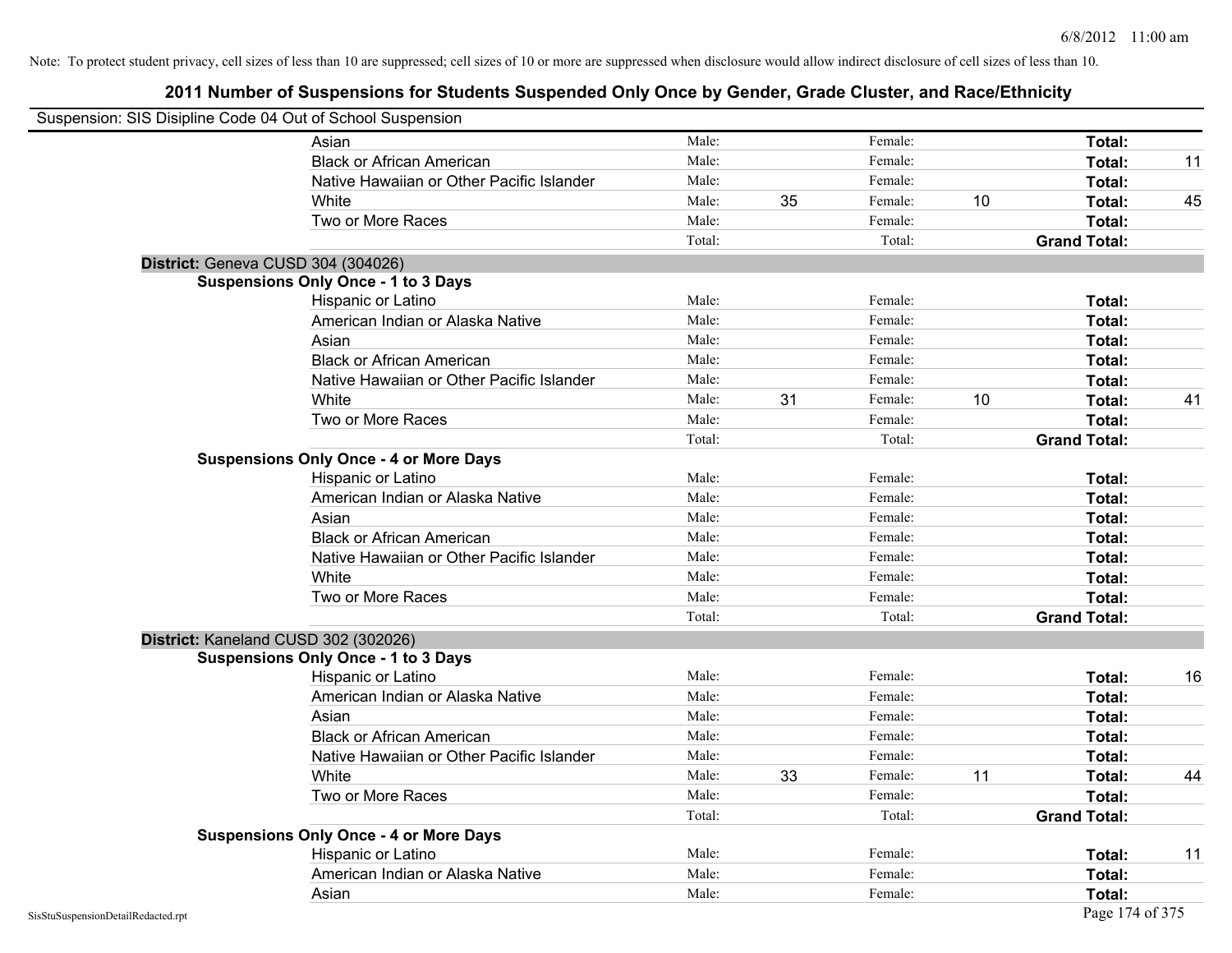| Suspension: SIS Disipline Code 04 Out of School Suspension |                                               |        |     |         |     |                     |     |
|------------------------------------------------------------|-----------------------------------------------|--------|-----|---------|-----|---------------------|-----|
|                                                            | <b>Black or African American</b>              | Male:  |     | Female: |     | Total:              |     |
|                                                            | Native Hawaiian or Other Pacific Islander     | Male:  |     | Female: |     | Total:              |     |
|                                                            | White                                         | Male:  |     | Female: |     | Total:              | 16  |
|                                                            | Two or More Races                             | Male:  |     | Female: |     | Total:              |     |
|                                                            |                                               | Total: |     | Total:  |     | <b>Grand Total:</b> |     |
| District: Larkin Center (012500)                           |                                               |        |     |         |     |                     |     |
|                                                            | <b>Suspensions Only Once - 1 to 3 Days</b>    |        |     |         |     |                     |     |
|                                                            | Hispanic or Latino                            | Male:  |     | Female: |     | Total:              |     |
|                                                            | American Indian or Alaska Native              | Male:  |     | Female: |     | Total:              |     |
|                                                            | Asian                                         | Male:  |     | Female: |     | Total:              |     |
|                                                            | <b>Black or African American</b>              | Male:  |     | Female: |     | Total:              |     |
|                                                            | Native Hawaiian or Other Pacific Islander     | Male:  |     | Female: |     | Total:              |     |
|                                                            | White                                         | Male:  |     | Female: |     | Total:              |     |
|                                                            | Two or More Races                             | Male:  |     | Female: |     | Total:              |     |
|                                                            |                                               | Total: |     | Total:  |     | <b>Grand Total:</b> |     |
|                                                            | District: Mid-Valley Special Ed Coop (303061) |        |     |         |     |                     |     |
|                                                            | <b>Suspensions Only Once - 4 or More Days</b> |        |     |         |     |                     |     |
|                                                            | Hispanic or Latino                            | Male:  |     | Female: |     | Total:              |     |
|                                                            | American Indian or Alaska Native              | Male:  |     | Female: |     | Total:              |     |
|                                                            | Asian                                         | Male:  |     | Female: |     | Total:              |     |
|                                                            | <b>Black or African American</b>              | Male:  |     | Female: |     | Total:              |     |
|                                                            | Native Hawaiian or Other Pacific Islander     | Male:  |     | Female: |     | Total:              |     |
|                                                            | White                                         | Male:  |     | Female: |     | Total:              |     |
|                                                            | Two or More Races                             | Male:  |     | Female: |     | Total:              |     |
|                                                            |                                               | Total: |     | Total:  |     | <b>Grand Total:</b> |     |
| District: SD U-46 (046022)                                 |                                               |        |     |         |     |                     |     |
|                                                            | <b>Suspensions Only Once - 1 to 3 Days</b>    |        |     |         |     |                     |     |
|                                                            | Hispanic or Latino                            | Male:  | 486 | Female: | 219 | Total:              | 705 |
|                                                            | American Indian or Alaska Native              | Male:  |     | Female: |     | Total:              |     |
|                                                            | Asian                                         | Male:  |     | Female: |     | Total:              | 26  |
|                                                            | <b>Black or African American</b>              | Male:  | 129 | Female: | 80  | Total:              | 209 |
|                                                            | Native Hawaiian or Other Pacific Islander     | Male:  |     | Female: |     | Total:              |     |
|                                                            | <b>White</b>                                  | Male:  | 201 | Female: | 77  | Total:              | 278 |
|                                                            | Two or More Races                             | Male:  | 39  | Female: | 11  | Total:              | 50  |
|                                                            |                                               | Total: |     | Total:  |     | <b>Grand Total:</b> |     |
|                                                            | <b>Suspensions Only Once - 4 or More Days</b> |        |     |         |     |                     |     |
|                                                            | Hispanic or Latino                            | Male:  | 101 | Female: | 74  | Total:              | 175 |
|                                                            | American Indian or Alaska Native              | Male:  |     | Female: |     | Total:              |     |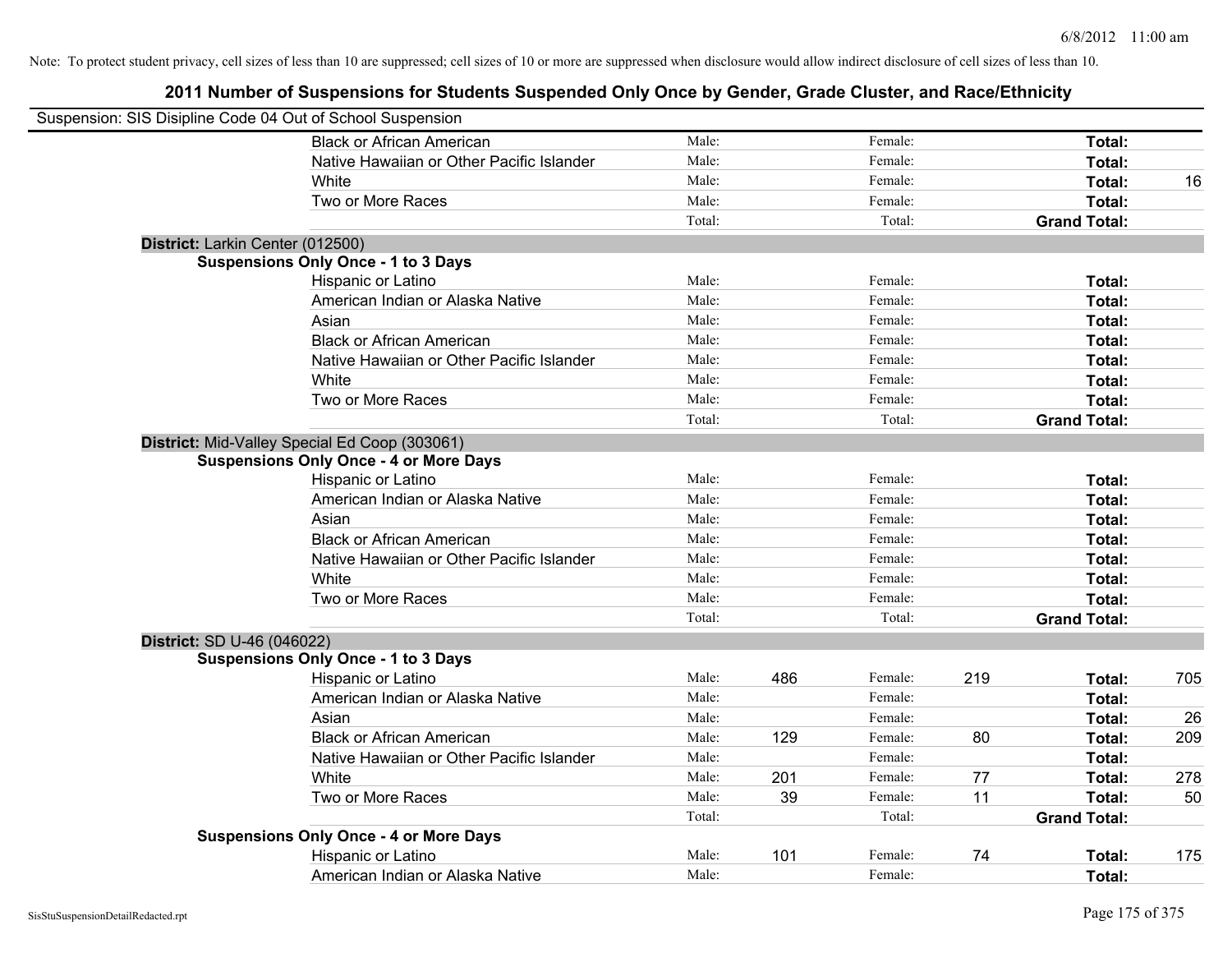| Suspension: SIS Disipline Code 04 Out of School Suspension |                                               |        |    |         |    |                     |    |
|------------------------------------------------------------|-----------------------------------------------|--------|----|---------|----|---------------------|----|
|                                                            | Asian                                         | Male:  |    | Female: |    | Total:              |    |
|                                                            | <b>Black or African American</b>              | Male:  | 22 | Female: | 13 | Total:              | 35 |
|                                                            | Native Hawaiian or Other Pacific Islander     | Male:  |    | Female: |    | Total:              |    |
|                                                            | White                                         | Male:  | 35 | Female: | 18 | Total:              | 53 |
|                                                            | Two or More Races                             | Male:  |    | Female: |    | <b>Total:</b>       | 14 |
|                                                            |                                               | Total: |    | Total:  |    | <b>Grand Total:</b> |    |
|                                                            | District: Sisters of St Joseph (019500)       |        |    |         |    |                     |    |
|                                                            | <b>Suspensions Only Once - 1 to 3 Days</b>    |        |    |         |    |                     |    |
|                                                            | Hispanic or Latino                            | Male:  |    | Female: |    | Total:              |    |
|                                                            | American Indian or Alaska Native              | Male:  |    | Female: |    | Total:              |    |
|                                                            | Asian                                         | Male:  |    | Female: |    | Total:              |    |
|                                                            | <b>Black or African American</b>              | Male:  |    | Female: |    | Total:              |    |
|                                                            | Native Hawaiian or Other Pacific Islander     | Male:  |    | Female: |    | Total:              |    |
|                                                            | White                                         | Male:  |    | Female: |    | Total:              |    |
|                                                            | Two or More Races                             | Male:  |    | Female: |    | Total:              |    |
|                                                            |                                               | Total: |    | Total:  |    | <b>Grand Total:</b> |    |
|                                                            | District: Special Education Services (020200) |        |    |         |    |                     |    |
|                                                            | <b>Suspensions Only Once - 1 to 3 Days</b>    |        |    |         |    |                     |    |
|                                                            | Hispanic or Latino                            | Male:  |    | Female: |    | Total:              |    |
|                                                            | American Indian or Alaska Native              | Male:  |    | Female: |    | Total:              |    |
|                                                            | Asian                                         | Male:  |    | Female: |    | Total:              |    |
|                                                            | <b>Black or African American</b>              | Male:  |    | Female: |    | Total:              |    |
|                                                            | Native Hawaiian or Other Pacific Islander     | Male:  |    | Female: |    | Total:              |    |
|                                                            | White                                         | Male:  |    | Female: |    | Total:              |    |
|                                                            | Two or More Races                             | Male:  |    | Female: |    | Total:              |    |
|                                                            |                                               | Total: |    | Total:  |    | <b>Grand Total:</b> |    |
|                                                            | <b>Suspensions Only Once - 4 or More Days</b> |        |    |         |    |                     |    |
|                                                            | Hispanic or Latino                            | Male:  |    | Female: |    | Total:              |    |
|                                                            | American Indian or Alaska Native              | Male:  |    | Female: |    | Total:              |    |
|                                                            | Asian                                         | Male:  |    | Female: |    | Total:              |    |
|                                                            | <b>Black or African American</b>              | Male:  |    | Female: |    | Total:              |    |
|                                                            | Native Hawaiian or Other Pacific Islander     | Male:  |    | Female: |    | Total:              |    |
|                                                            | White                                         | Male:  |    | Female: |    | Total:              |    |
|                                                            | Two or More Races                             | Male:  |    | Female: |    | Total:              |    |
|                                                            |                                               | Total: |    | Total:  |    | <b>Grand Total:</b> |    |
|                                                            | District: St Charles CUSD 303 (303026)        |        |    |         |    |                     |    |
|                                                            | <b>Suspensions Only Once - 1 to 3 Days</b>    |        |    |         |    |                     |    |
|                                                            | Hispanic or Latino                            | Male:  |    | Female: |    | Total:              | 28 |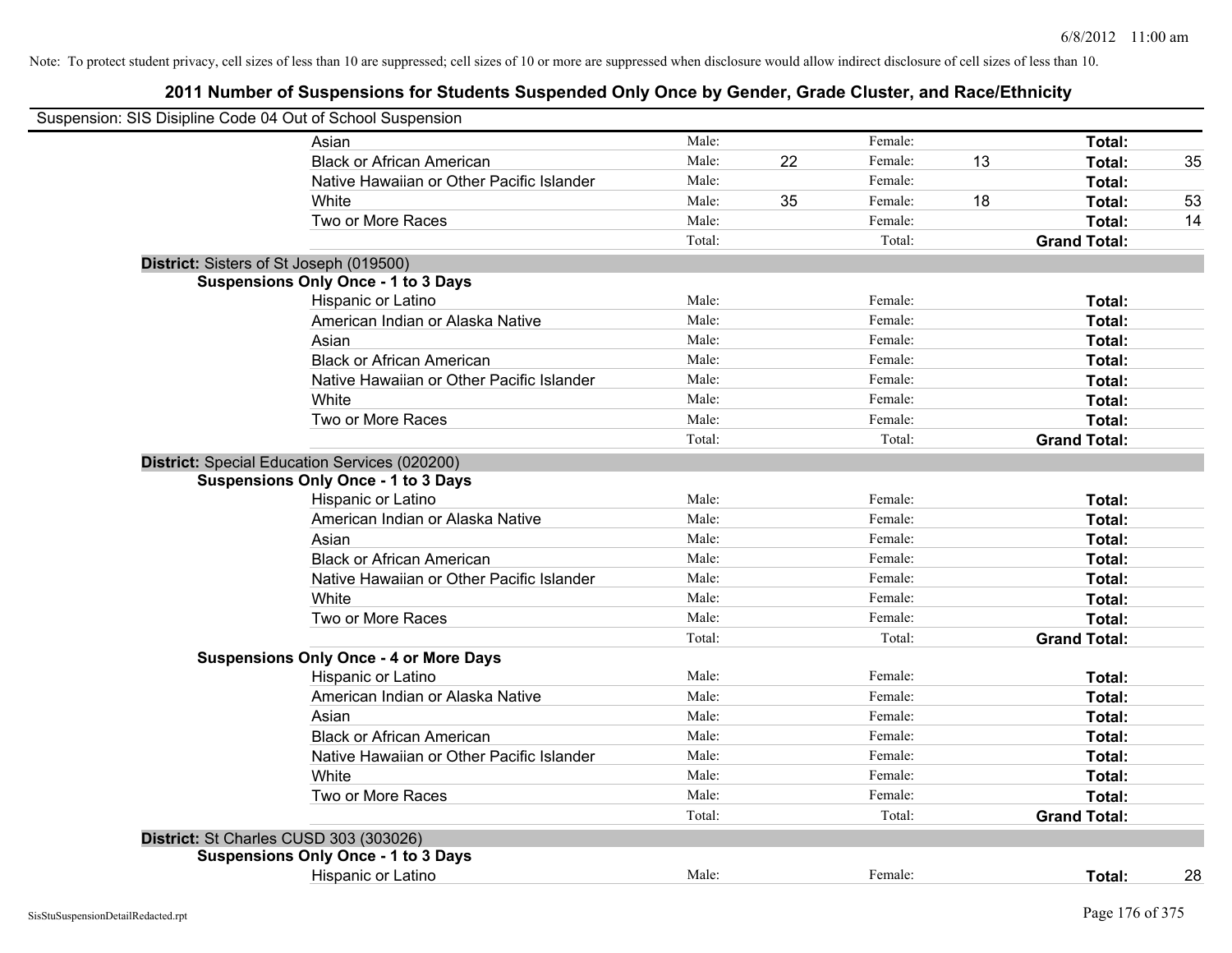|                                 | Native Hawaiian or Other Pacific Islander          | Male:          |     | Female:            |    | Total:              |     |
|---------------------------------|----------------------------------------------------|----------------|-----|--------------------|----|---------------------|-----|
|                                 | White                                              |                | 107 |                    | 27 | Total:              | 134 |
|                                 | Two or More Races                                  | Male:          |     | Female:            |    | Total:              |     |
|                                 |                                                    | Total:         | 144 | Total:             | 37 | <b>Grand Total:</b> | 181 |
|                                 | <b>Suspensions Only Once - 4 or More Days</b>      |                |     |                    |    |                     |     |
|                                 | Hispanic or Latino                                 | Male:          |     | Female:            |    | Total:              |     |
|                                 | American Indian or Alaska Native                   | Male:          |     | Female:            |    | Total:              |     |
|                                 | Asian                                              | Male:          |     | Female:            |    | Total:              |     |
|                                 | <b>Black or African American</b>                   | Male:          |     | Female:            |    | Total:              |     |
|                                 | Native Hawaiian or Other Pacific Islander          | Male:          |     | Female:            |    | Total:              |     |
|                                 | White                                              | Male:          | 33  | Female:            | 14 | Total:              | 47  |
|                                 | Two or More Races                                  | Male:          |     | Female:            |    | Total:              |     |
|                                 |                                                    | Total:         |     | Total:             |    | <b>Grand Total:</b> | 64  |
| County: Non-Public School (000) |                                                    |                |     |                    |    |                     |     |
| District: Kane ROE (000000)     |                                                    |                |     |                    |    |                     |     |
|                                 | <b>Suspensions Only Once - 1 to 3 Days</b>         |                |     |                    |    |                     |     |
|                                 | Hispanic or Latino                                 | Male:          |     | Female:            |    | Total:              |     |
|                                 |                                                    |                |     |                    |    |                     |     |
|                                 | American Indian or Alaska Native                   | Male:          |     | Female:            |    | Total:              |     |
|                                 | Asian                                              | Male:          |     | Female:            |    | Total:              |     |
|                                 | <b>Black or African American</b>                   | Male:          |     | Female:            |    | Total:              |     |
|                                 | Native Hawaiian or Other Pacific Islander          | Male:          |     | Female:            |    | Total:              |     |
|                                 | White                                              | Male:          |     | Female:            |    | Total:              |     |
|                                 | Two or More Races                                  | Male:          |     | Female:            |    | Total:              |     |
|                                 |                                                    | Total:         |     | Total:             |    | <b>Grand Total:</b> |     |
|                                 |                                                    |                |     |                    |    |                     |     |
|                                 |                                                    |                |     |                    |    |                     |     |
| Region: Knox ROE (33)           |                                                    |                |     |                    |    |                     |     |
| County: Knox (048)              |                                                    |                |     |                    |    |                     |     |
|                                 | District: Abingdon CUSD 217 (217026)               |                |     |                    |    |                     |     |
|                                 | <b>Suspensions Only Once - 1 to 3 Days</b>         | Male:          |     | Female:            |    |                     |     |
|                                 | Hispanic or Latino                                 | Male:          |     | Female:            |    | Total:              |     |
|                                 | American Indian or Alaska Native                   | Male:          |     | Female:            |    | Total:              |     |
|                                 | Asian                                              |                |     |                    |    | Total:              |     |
|                                 | <b>Black or African American</b>                   | Male:          |     | Female:            |    | Total:              |     |
|                                 | Native Hawaiian or Other Pacific Islander<br>White | Male:<br>Male: |     | Female:<br>Female: |    | Total:<br>Total:    |     |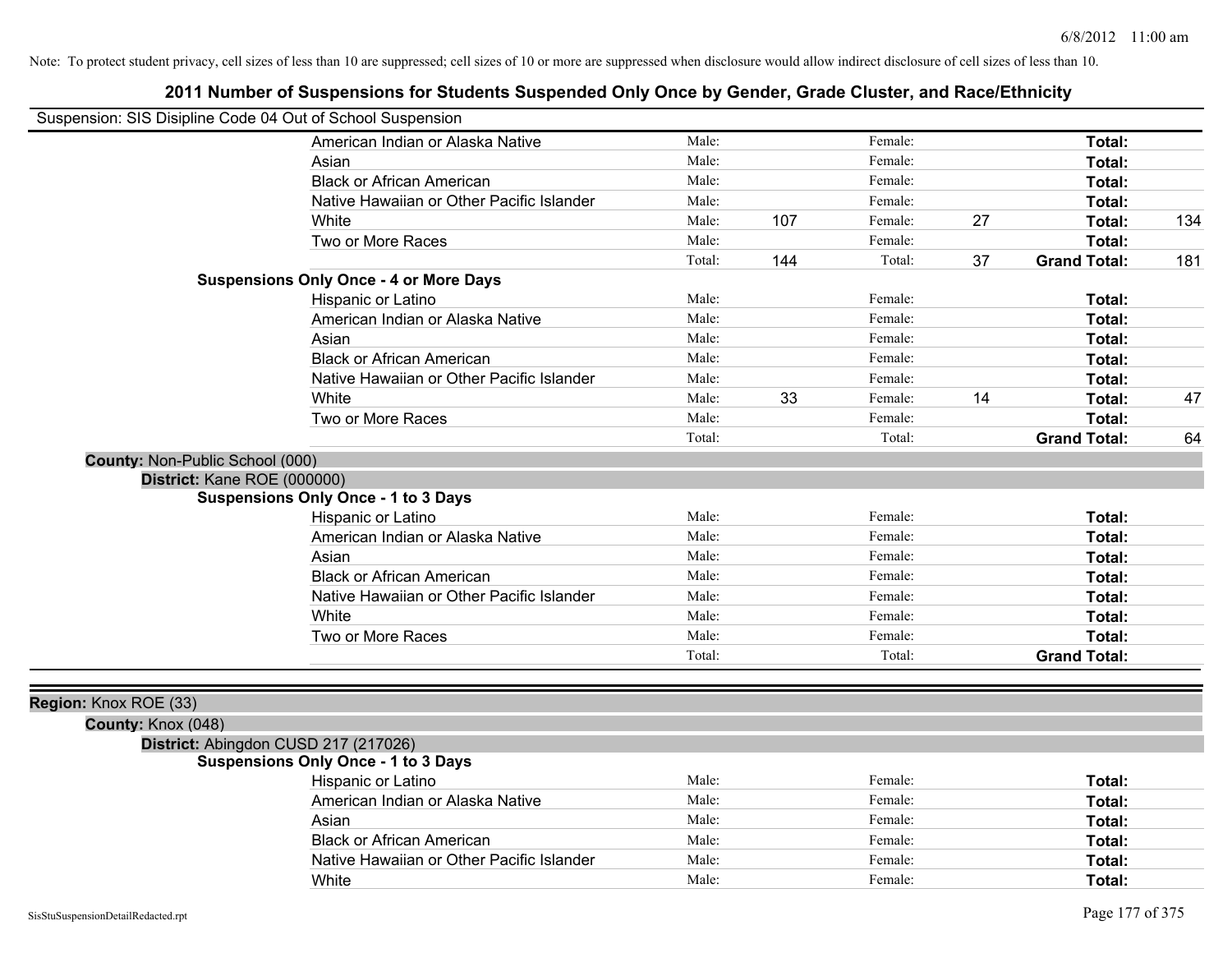| Suspension: SIS Disipline Code 04 Out of School Suspension |                                               |        |    |         |    |                     |    |
|------------------------------------------------------------|-----------------------------------------------|--------|----|---------|----|---------------------|----|
|                                                            | Two or More Races                             | Male:  |    | Female: |    | Total:              |    |
|                                                            |                                               | Total: |    | Total:  |    | <b>Grand Total:</b> |    |
|                                                            | <b>Suspensions Only Once - 4 or More Days</b> |        |    |         |    |                     |    |
|                                                            | Hispanic or Latino                            | Male:  |    | Female: |    | Total:              |    |
|                                                            | American Indian or Alaska Native              | Male:  |    | Female: |    | <b>Total:</b>       |    |
|                                                            | Asian                                         | Male:  |    | Female: |    | <b>Total:</b>       |    |
|                                                            | <b>Black or African American</b>              | Male:  |    | Female: |    | Total:              |    |
|                                                            | Native Hawaiian or Other Pacific Islander     | Male:  |    | Female: |    | Total:              |    |
|                                                            | White                                         | Male:  |    | Female: |    | Total:              |    |
|                                                            | Two or More Races                             | Male:  |    | Female: |    | Total:              |    |
|                                                            |                                               | Total: |    | Total:  |    | <b>Grand Total:</b> |    |
|                                                            | District: Galesburg CUSD 205 (205026)         |        |    |         |    |                     |    |
|                                                            | <b>Suspensions Only Once - 1 to 3 Days</b>    |        |    |         |    |                     |    |
|                                                            | Hispanic or Latino                            | Male:  |    | Female: |    | <b>Total:</b>       | 17 |
|                                                            | American Indian or Alaska Native              | Male:  |    | Female: |    | Total:              |    |
|                                                            | Asian                                         | Male:  |    | Female: |    | Total:              |    |
|                                                            | <b>Black or African American</b>              | Male:  | 16 | Female: | 14 | Total:              | 30 |
|                                                            | Native Hawaiian or Other Pacific Islander     | Male:  |    | Female: |    | <b>Total:</b>       |    |
|                                                            | White                                         | Male:  | 42 | Female: | 22 | Total:              | 64 |
|                                                            | Two or More Races                             | Male:  |    | Female: |    | Total:              | 11 |
|                                                            |                                               | Total: |    | Total:  |    | <b>Grand Total:</b> |    |
|                                                            | <b>Suspensions Only Once - 4 or More Days</b> |        |    |         |    |                     |    |
|                                                            | Hispanic or Latino                            | Male:  |    | Female: |    | Total:              |    |
|                                                            | American Indian or Alaska Native              | Male:  |    | Female: |    | <b>Total:</b>       |    |
|                                                            | Asian                                         | Male:  |    | Female: |    | Total:              |    |
|                                                            | <b>Black or African American</b>              | Male:  |    | Female: |    | Total:              | 18 |
|                                                            | Native Hawaiian or Other Pacific Islander     | Male:  |    | Female: |    | Total:              |    |
|                                                            | White                                         | Male:  |    | Female: |    | Total:              | 25 |
|                                                            | Two or More Races                             | Male:  |    | Female: |    | Total:              |    |
|                                                            |                                               | Total: | 36 | Total:  | 21 | <b>Grand Total:</b> | 57 |
|                                                            | District: Knoxville CUSD 202 (202026)         |        |    |         |    |                     |    |
|                                                            | <b>Suspensions Only Once - 1 to 3 Days</b>    |        |    |         |    |                     |    |
|                                                            | Hispanic or Latino                            | Male:  |    | Female: |    | Total:              |    |
|                                                            | American Indian or Alaska Native              | Male:  |    | Female: |    | <b>Total:</b>       |    |
|                                                            | Asian                                         | Male:  |    | Female: |    | Total:              |    |
|                                                            | <b>Black or African American</b>              | Male:  |    | Female: |    | Total:              |    |
|                                                            | Native Hawaiian or Other Pacific Islander     | Male:  |    | Female: |    | Total:              |    |
|                                                            | White                                         | Male:  |    | Female: |    | <b>Total:</b>       | 19 |
|                                                            | Two or More Races                             | Male:  |    | Female: |    | <b>Total:</b>       |    |
| SisStuSuspensionDetailRedacted.rpt                         |                                               |        |    |         |    | Page 178 of 375     |    |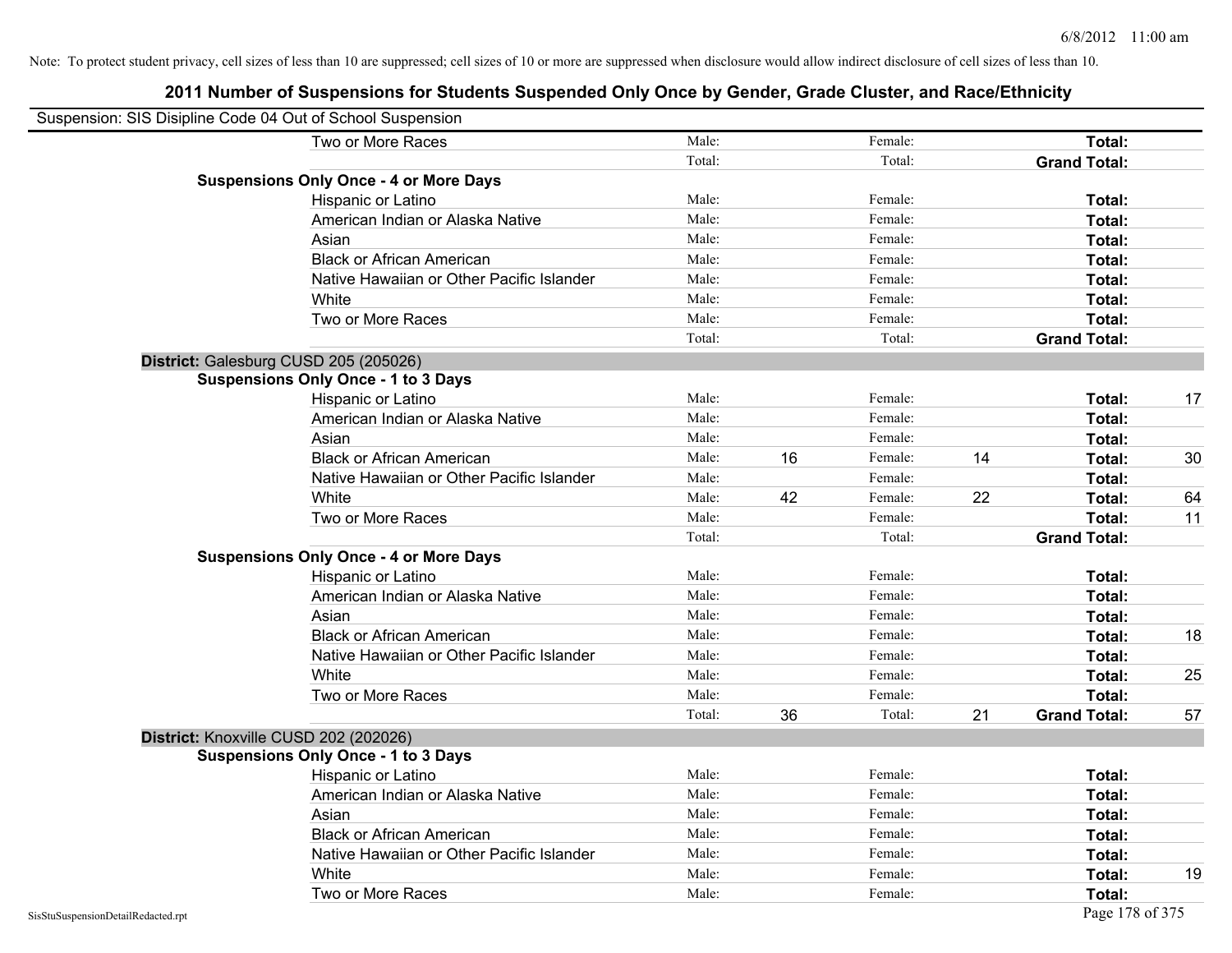| Suspension: SIS Disipline Code 04 Out of School Suspension |                                               |        |    |         |    |                     |    |
|------------------------------------------------------------|-----------------------------------------------|--------|----|---------|----|---------------------|----|
|                                                            |                                               | Total: |    | Total:  |    | <b>Grand Total:</b> |    |
|                                                            | <b>Suspensions Only Once - 4 or More Days</b> |        |    |         |    |                     |    |
|                                                            | Hispanic or Latino                            | Male:  |    | Female: |    | Total:              |    |
|                                                            | American Indian or Alaska Native              | Male:  |    | Female: |    | Total:              |    |
|                                                            | Asian                                         | Male:  |    | Female: |    | Total:              |    |
|                                                            | <b>Black or African American</b>              | Male:  |    | Female: |    | Total:              |    |
|                                                            | Native Hawaiian or Other Pacific Islander     | Male:  |    | Female: |    | Total:              |    |
|                                                            | White                                         | Male:  |    | Female: |    | Total:              |    |
|                                                            | Two or More Races                             | Male:  |    | Female: |    | Total:              |    |
|                                                            |                                               | Total: |    | Total:  |    | <b>Grand Total:</b> |    |
|                                                            | <b>District: R O W V A CUSD 208 (208026)</b>  |        |    |         |    |                     |    |
|                                                            | <b>Suspensions Only Once - 1 to 3 Days</b>    |        |    |         |    |                     |    |
|                                                            | Hispanic or Latino                            | Male:  |    | Female: |    | Total:              |    |
|                                                            | American Indian or Alaska Native              | Male:  |    | Female: |    | Total:              |    |
|                                                            | Asian                                         | Male:  |    | Female: |    | Total:              |    |
|                                                            | <b>Black or African American</b>              | Male:  |    | Female: |    | Total:              |    |
|                                                            | Native Hawaiian or Other Pacific Islander     | Male:  |    | Female: |    | Total:              |    |
|                                                            | White                                         | Male:  | 20 | Female: | 12 | Total:              | 32 |
|                                                            | Two or More Races                             | Male:  |    | Female: |    | Total:              |    |
|                                                            |                                               | Total: |    | Total:  |    | <b>Grand Total:</b> |    |
|                                                            | <b>Suspensions Only Once - 4 or More Days</b> |        |    |         |    |                     |    |
|                                                            | Hispanic or Latino                            | Male:  |    | Female: |    | Total:              |    |
|                                                            | American Indian or Alaska Native              | Male:  |    | Female: |    | Total:              |    |
|                                                            | Asian                                         | Male:  |    | Female: |    | Total:              |    |
|                                                            | <b>Black or African American</b>              | Male:  |    | Female: |    | Total:              |    |
|                                                            | Native Hawaiian or Other Pacific Islander     | Male:  |    | Female: |    | Total:              |    |
|                                                            | White                                         | Male:  |    | Female: |    | Total:              |    |
|                                                            | Two or More Races                             | Male:  |    | Female: |    | Total:              |    |
|                                                            |                                               | Total: |    | Total:  |    | <b>Grand Total:</b> |    |
|                                                            | District: Williamsfield CUSD 210 (210026)     |        |    |         |    |                     |    |
|                                                            | <b>Suspensions Only Once - 1 to 3 Days</b>    |        |    |         |    |                     |    |
|                                                            | Hispanic or Latino                            | Male:  |    | Female: |    | Total:              |    |
|                                                            | American Indian or Alaska Native              | Male:  |    | Female: |    | Total:              |    |
|                                                            | Asian                                         | Male:  |    | Female: |    | Total:              |    |
|                                                            | <b>Black or African American</b>              | Male:  |    | Female: |    | Total:              |    |
|                                                            | Native Hawaiian or Other Pacific Islander     | Male:  |    | Female: |    | Total:              |    |
|                                                            | White                                         | Male:  |    | Female: |    | Total:              |    |
|                                                            | Two or More Races                             | Male:  |    | Female: |    | Total:              |    |
|                                                            |                                               | Total: |    | Total:  |    | <b>Grand Total:</b> |    |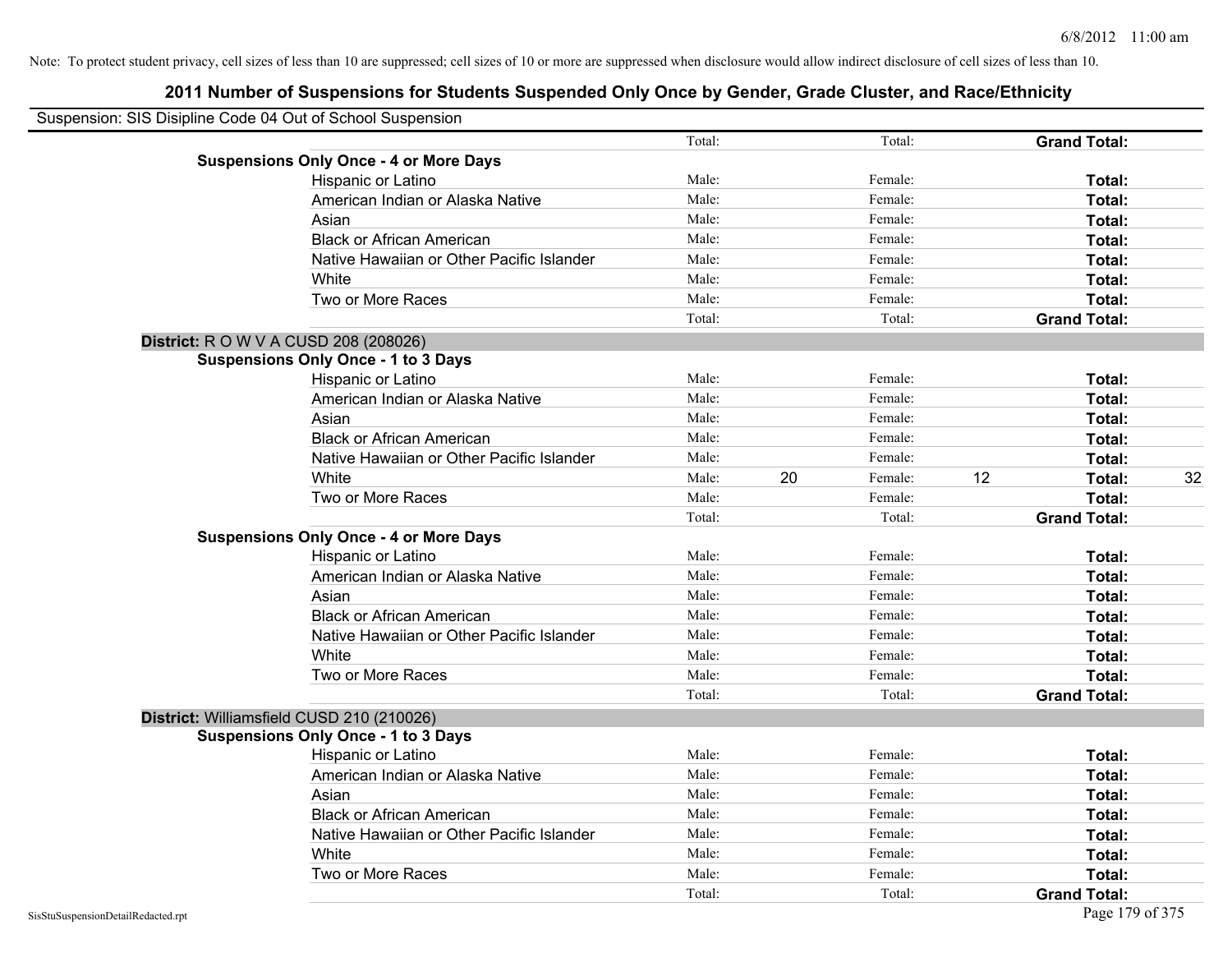|                           | Suspension: SIS Disipline Code 04 Out of School Suspension |        |         |                     |    |
|---------------------------|------------------------------------------------------------|--------|---------|---------------------|----|
|                           | <b>Suspensions Only Once - 4 or More Days</b>              |        |         |                     |    |
|                           | Hispanic or Latino                                         | Male:  | Female: | Total:              |    |
|                           | American Indian or Alaska Native                           | Male:  | Female: | Total:              |    |
|                           | Asian                                                      | Male:  | Female: | Total:              |    |
|                           | <b>Black or African American</b>                           | Male:  | Female: | Total:              |    |
|                           | Native Hawaiian or Other Pacific Islander                  | Male:  | Female: | Total:              |    |
|                           | White                                                      | Male:  | Female: | Total:              |    |
|                           | Two or More Races                                          | Male:  | Female: | Total:              |    |
|                           |                                                            | Total: | Total:  | <b>Grand Total:</b> |    |
| Region: La Salle ROE (35) |                                                            |        |         |                     |    |
| County: Lasalle (050)     |                                                            |        |         |                     |    |
|                           | District: Allen-Otter Creek CCSD 65 (065004)               |        |         |                     |    |
|                           | <b>Suspensions Only Once - 4 or More Days</b>              |        |         |                     |    |
|                           | Hispanic or Latino                                         | Male:  | Female: | Total:              |    |
|                           | American Indian or Alaska Native                           | Male:  | Female: | Total:              |    |
|                           | Asian                                                      | Male:  | Female: | Total:              |    |
|                           | <b>Black or African American</b>                           | Male:  | Female: | Total:              |    |
|                           | Native Hawaiian or Other Pacific Islander                  | Male:  | Female: | Total:              |    |
|                           | White                                                      | Male:  | Female: | Total:              |    |
|                           | Two or More Races                                          | Male:  | Female: | Total:              |    |
|                           |                                                            | Total: | Total:  | <b>Grand Total:</b> |    |
|                           | District: Earlville CUSD 9 (009026)                        |        |         |                     |    |
|                           | <b>Suspensions Only Once - 1 to 3 Days</b>                 |        |         |                     |    |
|                           | Hispanic or Latino                                         | Male:  | Female: | Total:              |    |
|                           | American Indian or Alaska Native                           | Male:  | Female: | Total:              |    |
|                           | Asian                                                      | Male:  | Female: | Total:              |    |
|                           | <b>Black or African American</b>                           | Male:  | Female: | Total:              |    |
|                           | Native Hawaiian or Other Pacific Islander                  | Male:  | Female: | Total:              |    |
|                           | White                                                      | Male:  | Female: | Total:              | 11 |
|                           | Two or More Races                                          | Male:  | Female: | Total:              |    |
|                           |                                                            | Total: | Total:  | <b>Grand Total:</b> |    |
|                           | <b>Suspensions Only Once - 4 or More Days</b>              |        |         |                     |    |
|                           | Hispanic or Latino                                         | Male:  | Female: | Total:              |    |
|                           | American Indian or Alaska Native                           | Male:  | Female: | Total:              |    |
|                           | Asian                                                      | Male:  | Female: | Total:              |    |
|                           | <b>Black or African American</b>                           | Male:  | Female: | Total:              |    |
|                           | Native Hawaiian or Other Pacific Islander                  | Male:  | Female: | Total:              |    |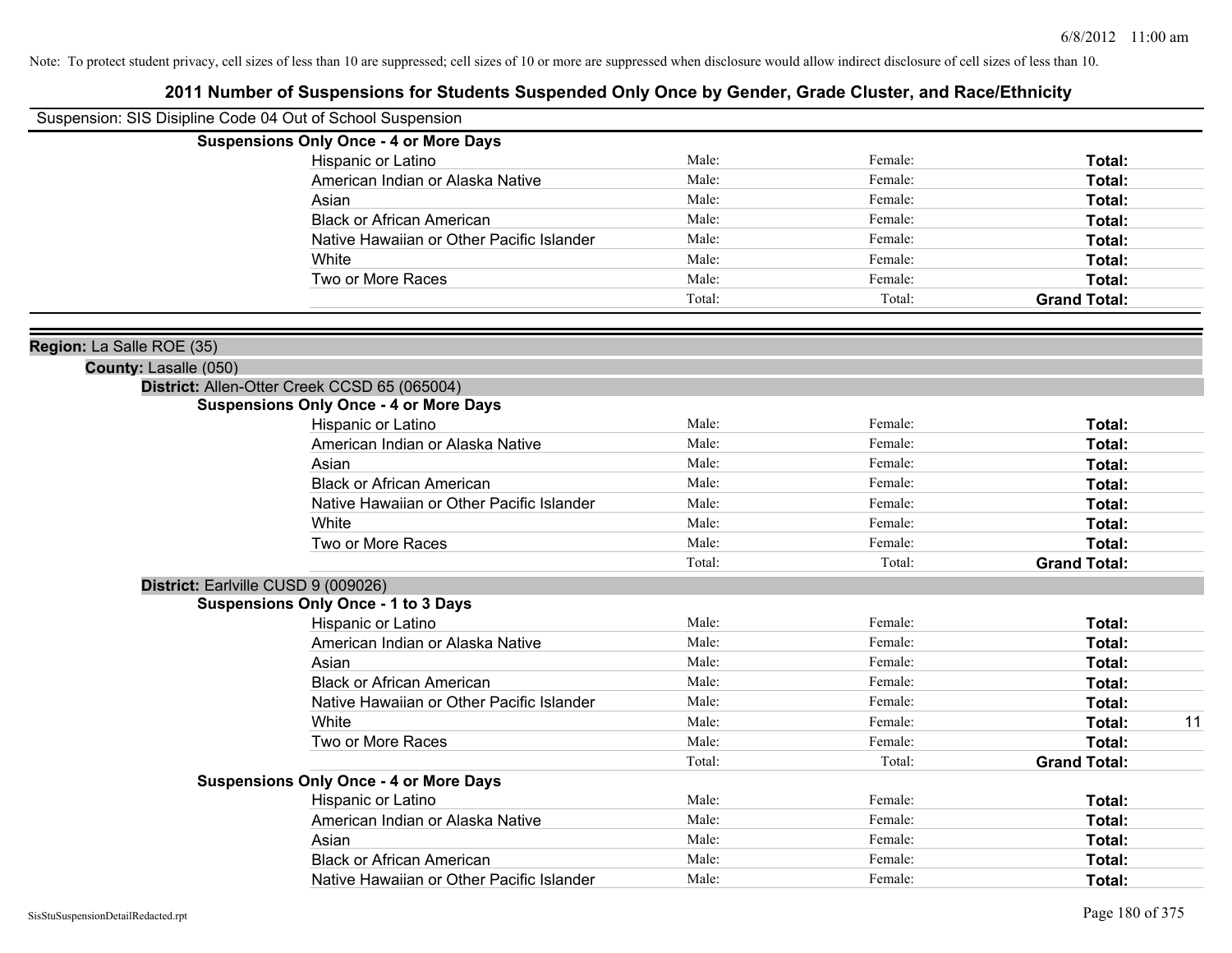| Suspension: SIS Disipline Code 04 Out of School Suspension |                                               |        |         |                     |
|------------------------------------------------------------|-----------------------------------------------|--------|---------|---------------------|
|                                                            | White                                         | Male:  | Female: | Total:              |
|                                                            | Two or More Races                             | Male:  | Female: | Total:              |
|                                                            |                                               | Total: | Total:  | <b>Grand Total:</b> |
| District: Grand Ridge CCSD 95 (095004)                     |                                               |        |         |                     |
|                                                            | <b>Suspensions Only Once - 1 to 3 Days</b>    |        |         |                     |
|                                                            | Hispanic or Latino                            | Male:  | Female: | Total:              |
|                                                            | American Indian or Alaska Native              | Male:  | Female: | Total:              |
|                                                            | Asian                                         | Male:  | Female: | Total:              |
|                                                            | <b>Black or African American</b>              | Male:  | Female: | Total:              |
|                                                            | Native Hawaiian or Other Pacific Islander     | Male:  | Female: | Total:              |
|                                                            | White                                         | Male:  | Female: | Total:              |
|                                                            | Two or More Races                             | Male:  | Female: | Total:              |
|                                                            |                                               | Total: | Total:  | <b>Grand Total:</b> |
| <b>District:</b> La Salle ESD 122 (122002)                 |                                               |        |         |                     |
|                                                            | <b>Suspensions Only Once - 1 to 3 Days</b>    |        |         |                     |
|                                                            | Hispanic or Latino                            | Male:  | Female: | Total:              |
|                                                            | American Indian or Alaska Native              | Male:  | Female: | Total:              |
|                                                            | Asian                                         | Male:  | Female: | Total:              |
|                                                            | <b>Black or African American</b>              | Male:  | Female: | Total:              |
|                                                            | Native Hawaiian or Other Pacific Islander     | Male:  | Female: | Total:              |
|                                                            | White                                         | Male:  | Female: | Total:              |
|                                                            | Two or More Races                             | Male:  | Female: | Total:              |
|                                                            |                                               | Total: | Total:  | <b>Grand Total:</b> |
|                                                            | <b>Suspensions Only Once - 4 or More Days</b> |        |         |                     |
|                                                            | Hispanic or Latino                            | Male:  | Female: | Total:              |
|                                                            | American Indian or Alaska Native              | Male:  | Female: | Total:              |
|                                                            | Asian                                         | Male:  | Female: | Total:              |
|                                                            | <b>Black or African American</b>              | Male:  | Female: | Total:              |
|                                                            | Native Hawaiian or Other Pacific Islander     | Male:  | Female: | Total:              |
|                                                            | White                                         | Male:  | Female: | Total:              |
|                                                            | Two or More Races                             | Male:  | Female: | Total:              |
|                                                            |                                               | Total: | Total:  | <b>Grand Total:</b> |
|                                                            | District: La Salle-Peru Twp HSD 120 (120017)  |        |         |                     |
|                                                            | <b>Suspensions Only Once - 1 to 3 Days</b>    |        |         |                     |
|                                                            | Hispanic or Latino                            | Male:  | Female: | Total:              |
|                                                            | American Indian or Alaska Native              | Male:  | Female: | Total:              |
|                                                            | Asian                                         | Male:  | Female: | Total:              |
|                                                            | <b>Black or African American</b>              | Male:  | Female: | Total:              |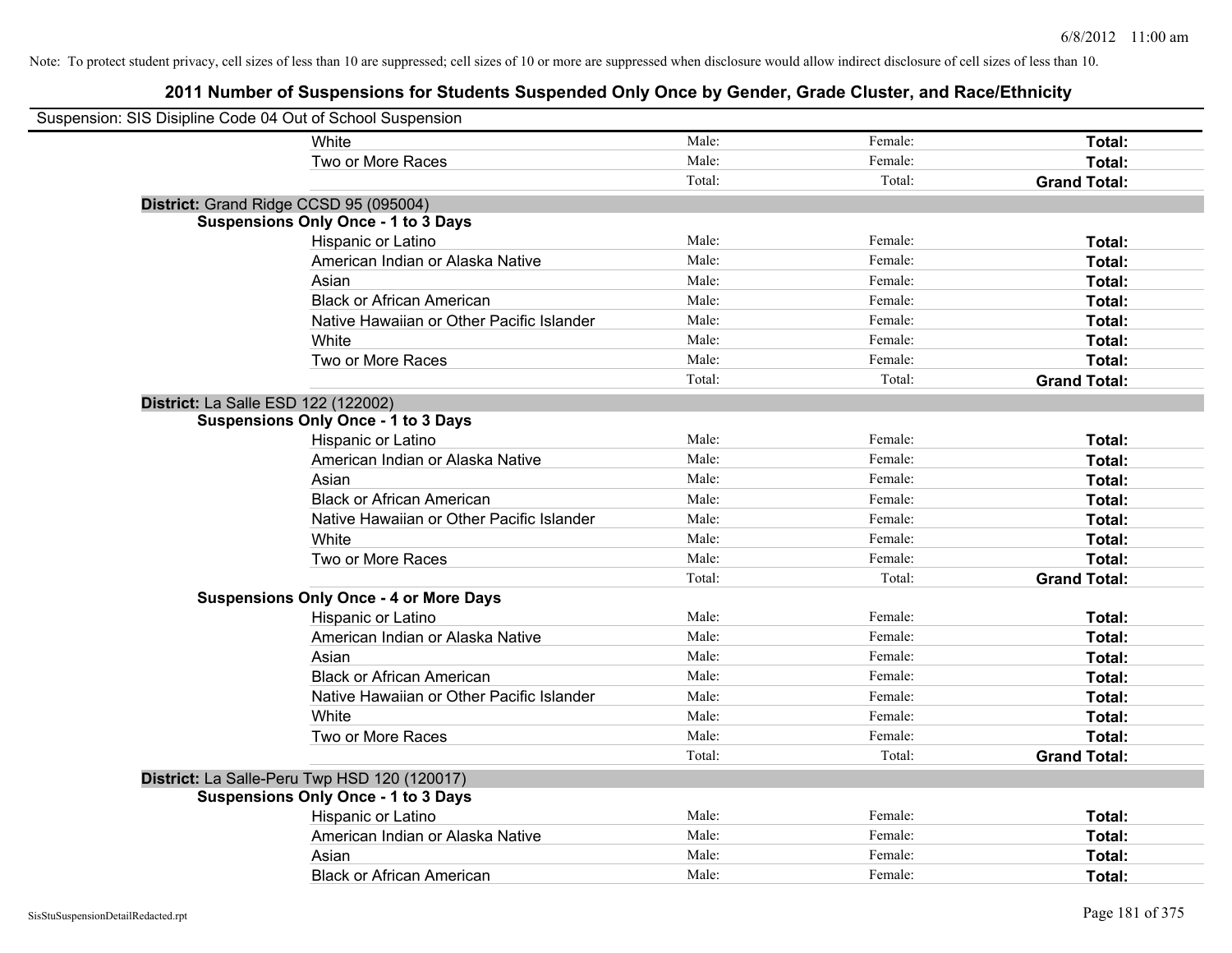| Suspension: SIS Disipline Code 04 Out of School Suspension |                                               |        |    |         |    |                     |    |
|------------------------------------------------------------|-----------------------------------------------|--------|----|---------|----|---------------------|----|
|                                                            | Native Hawaiian or Other Pacific Islander     | Male:  |    | Female: |    | Total:              |    |
|                                                            | White                                         | Male:  | 44 | Female: | 18 | Total:              | 62 |
|                                                            | Two or More Races                             | Male:  |    | Female: |    | Total:              |    |
|                                                            |                                               | Total: |    | Total:  |    | <b>Grand Total:</b> |    |
|                                                            | <b>Suspensions Only Once - 4 or More Days</b> |        |    |         |    |                     |    |
|                                                            | Hispanic or Latino                            | Male:  |    | Female: |    | Total:              |    |
|                                                            | American Indian or Alaska Native              | Male:  |    | Female: |    | Total:              |    |
|                                                            | Asian                                         | Male:  |    | Female: |    | Total:              |    |
|                                                            | <b>Black or African American</b>              | Male:  |    | Female: |    | Total:              |    |
|                                                            | Native Hawaiian or Other Pacific Islander     | Male:  |    | Female: |    | Total:              |    |
|                                                            | White                                         | Male:  |    | Female: |    | Total:              |    |
|                                                            | Two or More Races                             | Male:  |    | Female: |    | Total:              |    |
|                                                            |                                               | Total: |    | Total:  |    | <b>Grand Total:</b> |    |
| District: Leland CUSD 1 (001026)                           |                                               |        |    |         |    |                     |    |
|                                                            | <b>Suspensions Only Once - 1 to 3 Days</b>    |        |    |         |    |                     |    |
|                                                            | Hispanic or Latino                            | Male:  |    | Female: |    | Total:              |    |
|                                                            | American Indian or Alaska Native              | Male:  |    | Female: |    | Total:              |    |
|                                                            | Asian                                         | Male:  |    | Female: |    | Total:              |    |
|                                                            | <b>Black or African American</b>              | Male:  |    | Female: |    | Total:              |    |
|                                                            | Native Hawaiian or Other Pacific Islander     | Male:  |    | Female: |    | Total:              |    |
|                                                            | White                                         | Male:  |    | Female: |    | Total:              | 11 |
|                                                            | Two or More Races                             | Male:  |    | Female: |    | Total:              |    |
|                                                            |                                               | Total: |    | Total:  |    | <b>Grand Total:</b> |    |
|                                                            | <b>Suspensions Only Once - 4 or More Days</b> |        |    |         |    |                     |    |
|                                                            | Hispanic or Latino                            | Male:  |    | Female: |    | Total:              |    |
|                                                            | American Indian or Alaska Native              | Male:  |    | Female: |    | Total:              |    |
|                                                            | Asian                                         | Male:  |    | Female: |    | Total:              |    |
|                                                            | <b>Black or African American</b>              | Male:  |    | Female: |    | Total:              |    |
|                                                            | Native Hawaiian or Other Pacific Islander     | Male:  |    | Female: |    | Total:              |    |
|                                                            | White                                         | Male:  |    | Female: |    | Total:              |    |
|                                                            | Two or More Races                             | Male:  |    | Female: |    | Total:              |    |
|                                                            |                                               | Total: |    | Total:  |    | <b>Grand Total:</b> |    |
|                                                            | District: Lostant CUSD 425 (425026)           |        |    |         |    |                     |    |
|                                                            | <b>Suspensions Only Once - 4 or More Days</b> |        |    |         |    |                     |    |
|                                                            | Hispanic or Latino                            | Male:  |    | Female: |    | Total:              |    |
|                                                            | American Indian or Alaska Native              | Male:  |    | Female: |    | Total:              |    |
|                                                            | Asian                                         | Male:  |    | Female: |    | Total:              |    |
|                                                            | <b>Black or African American</b>              | Male:  |    | Female: |    | Total:              |    |
|                                                            | Native Hawaiian or Other Pacific Islander     | Male:  |    | Female: |    | Total:              |    |
| SisStuSuspensionDetailRedacted.rpt                         |                                               |        |    |         |    | Page 182 of 375     |    |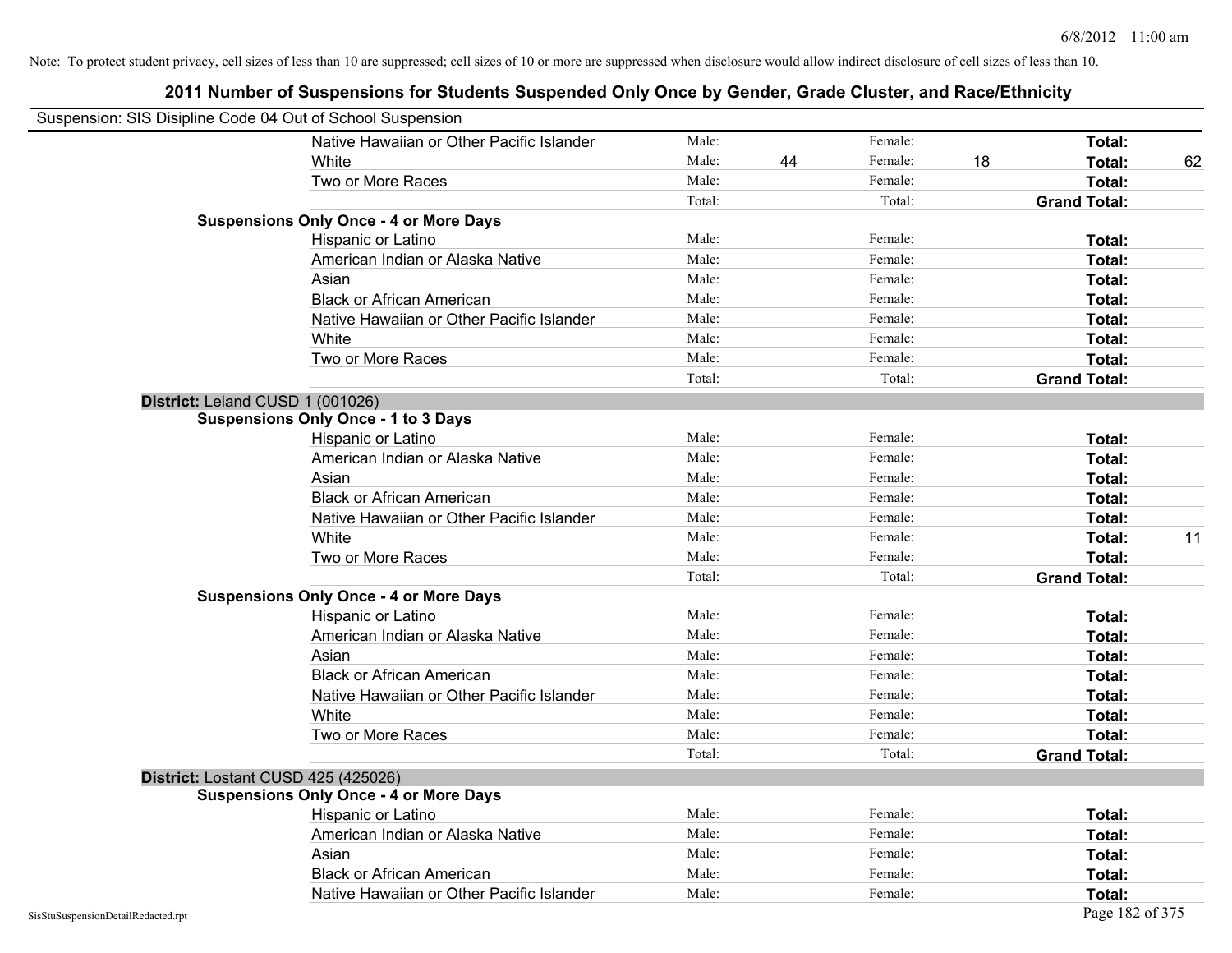| Suspension: SIS Disipline Code 04 Out of School Suspension |                                               |        |         |                     |
|------------------------------------------------------------|-----------------------------------------------|--------|---------|---------------------|
|                                                            | <b>White</b>                                  | Male:  | Female: | Total:              |
|                                                            | Two or More Races                             | Male:  | Female: | Total:              |
|                                                            |                                               | Total: | Total:  | <b>Grand Total:</b> |
| District: Marseilles ESD 150 (150002)                      |                                               |        |         |                     |
|                                                            | <b>Suspensions Only Once - 1 to 3 Days</b>    |        |         |                     |
|                                                            | Hispanic or Latino                            | Male:  | Female: | Total:              |
|                                                            | American Indian or Alaska Native              | Male:  | Female: | Total:              |
|                                                            | Asian                                         | Male:  | Female: | Total:              |
|                                                            | <b>Black or African American</b>              | Male:  | Female: | Total:              |
|                                                            | Native Hawaiian or Other Pacific Islander     | Male:  | Female: | Total:              |
|                                                            | White                                         | Male:  | Female: | Total:              |
|                                                            | Two or More Races                             | Male:  | Female: | Total:              |
|                                                            |                                               | Total: | Total:  | <b>Grand Total:</b> |
|                                                            | <b>Suspensions Only Once - 4 or More Days</b> |        |         |                     |
|                                                            | Hispanic or Latino                            | Male:  | Female: | Total:              |
|                                                            | American Indian or Alaska Native              | Male:  | Female: | Total:              |
|                                                            | Asian                                         | Male:  | Female: | Total:              |
|                                                            | <b>Black or African American</b>              | Male:  | Female: | Total:              |
|                                                            | Native Hawaiian or Other Pacific Islander     | Male:  | Female: | Total:              |
|                                                            | White                                         | Male:  | Female: | Total:              |
|                                                            | Two or More Races                             | Male:  | Female: | Total:              |
|                                                            |                                               | Total: | Total:  | <b>Grand Total:</b> |
| District: Mendota CCSD 289 (289004)                        |                                               |        |         |                     |
|                                                            | <b>Suspensions Only Once - 1 to 3 Days</b>    |        |         |                     |
|                                                            | Hispanic or Latino                            | Male:  | Female: | Total:              |
|                                                            | American Indian or Alaska Native              | Male:  | Female: | Total:              |
|                                                            | Asian                                         | Male:  | Female: | Total:              |
|                                                            | <b>Black or African American</b>              | Male:  | Female: | Total:              |
|                                                            | Native Hawaiian or Other Pacific Islander     | Male:  | Female: | Total:              |
|                                                            | White                                         | Male:  | Female: | Total:              |
|                                                            | Two or More Races                             | Male:  | Female: | Total:              |
|                                                            |                                               | Total: | Total:  | <b>Grand Total:</b> |
|                                                            | <b>Suspensions Only Once - 4 or More Days</b> |        |         |                     |
|                                                            | Hispanic or Latino                            | Male:  | Female: | Total:              |
|                                                            | American Indian or Alaska Native              | Male:  | Female: | Total:              |
|                                                            | Asian                                         | Male:  | Female: | Total:              |
|                                                            | <b>Black or African American</b>              | Male:  | Female: | Total:              |
|                                                            | Native Hawaiian or Other Pacific Islander     | Male:  | Female: | Total:              |
|                                                            | White                                         | Male:  | Female: | Total:              |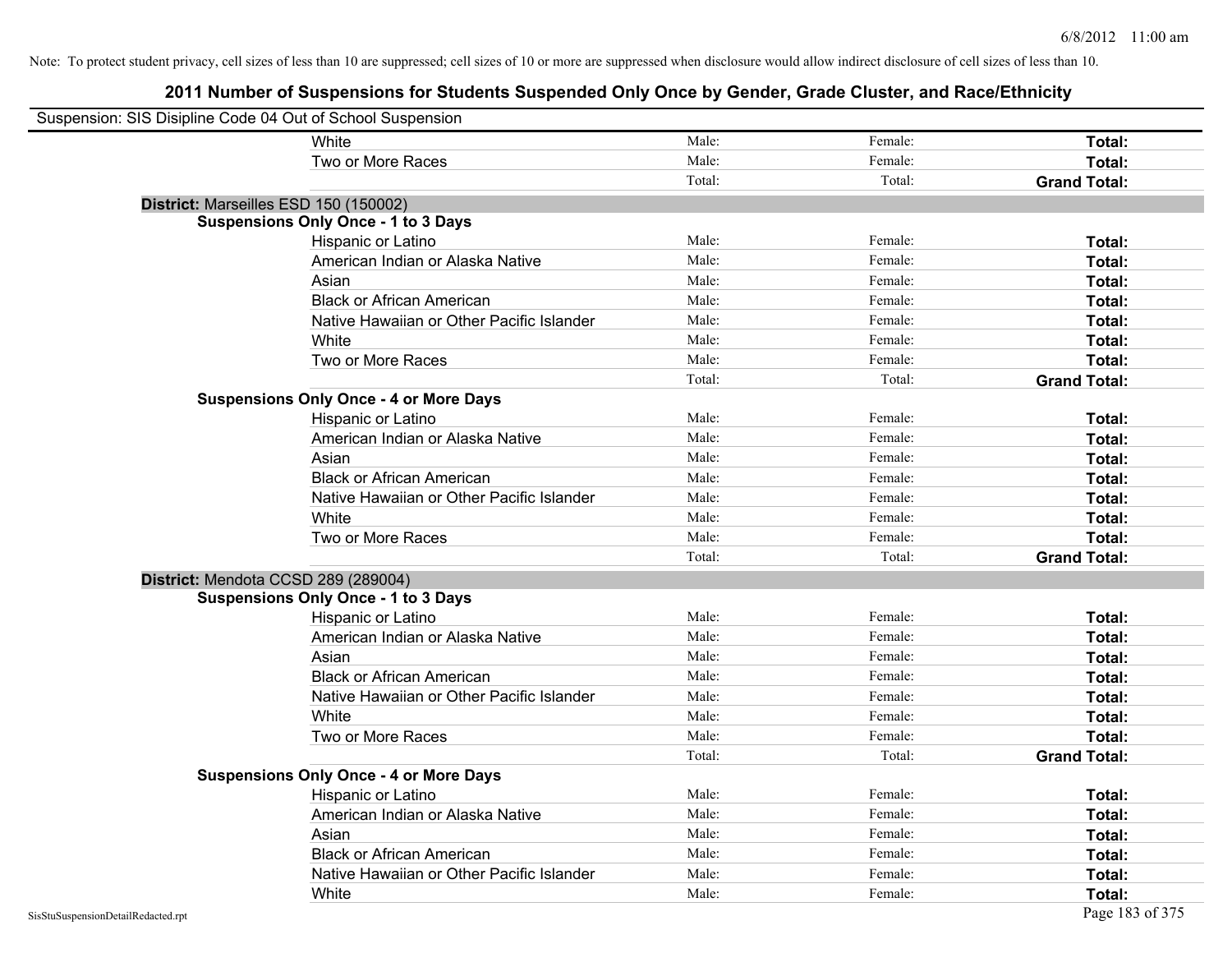| Suspension: SIS Disipline Code 04 Out of School Suspension |                                               |        |         |                     |    |
|------------------------------------------------------------|-----------------------------------------------|--------|---------|---------------------|----|
|                                                            | Two or More Races                             | Male:  | Female: | <b>Total:</b>       |    |
|                                                            |                                               | Total: | Total:  | <b>Grand Total:</b> |    |
|                                                            | District: Mendota Twp HSD 280 (280017)        |        |         |                     |    |
|                                                            | <b>Suspensions Only Once - 1 to 3 Days</b>    |        |         |                     |    |
|                                                            | Hispanic or Latino                            | Male:  | Female: | Total:              | 12 |
|                                                            | American Indian or Alaska Native              | Male:  | Female: | Total:              |    |
|                                                            | Asian                                         | Male:  | Female: | Total:              |    |
|                                                            | <b>Black or African American</b>              | Male:  | Female: | Total:              |    |
|                                                            | Native Hawaiian or Other Pacific Islander     | Male:  | Female: | Total:              |    |
|                                                            | White                                         | Male:  | Female: | Total:              | 18 |
|                                                            | Two or More Races                             | Male:  | Female: | Total:              |    |
|                                                            |                                               | Total: | Total:  | <b>Grand Total:</b> |    |
|                                                            | <b>Suspensions Only Once - 4 or More Days</b> |        |         |                     |    |
|                                                            | Hispanic or Latino                            | Male:  | Female: | Total:              |    |
|                                                            | American Indian or Alaska Native              | Male:  | Female: | Total:              |    |
|                                                            | Asian                                         | Male:  | Female: | Total:              |    |
|                                                            | <b>Black or African American</b>              | Male:  | Female: | Total:              |    |
|                                                            | Native Hawaiian or Other Pacific Islander     | Male:  | Female: | Total:              |    |
|                                                            | White                                         | Male:  | Female: | Total:              |    |
|                                                            | Two or More Races                             | Male:  | Female: | Total:              |    |
|                                                            |                                               | Total: | Total:  | <b>Grand Total:</b> | 13 |
|                                                            | District: Oglesby ESD 125 (125002)            |        |         |                     |    |
|                                                            | <b>Suspensions Only Once - 1 to 3 Days</b>    |        |         |                     |    |
|                                                            | Hispanic or Latino                            | Male:  | Female: | Total:              |    |
|                                                            | American Indian or Alaska Native              | Male:  | Female: | Total:              |    |
|                                                            | Asian                                         | Male:  | Female: | Total:              |    |
|                                                            | <b>Black or African American</b>              | Male:  | Female: | Total:              |    |
|                                                            | Native Hawaiian or Other Pacific Islander     | Male:  | Female: | Total:              |    |
|                                                            | White                                         | Male:  | Female: | Total:              |    |
|                                                            | Two or More Races                             | Male:  | Female: | Total:              |    |
|                                                            |                                               | Total: | Total:  | <b>Grand Total:</b> |    |
|                                                            | <b>Suspensions Only Once - 4 or More Days</b> |        |         |                     |    |
|                                                            | Hispanic or Latino                            | Male:  | Female: | Total:              |    |
|                                                            | American Indian or Alaska Native              | Male:  | Female: | Total:              |    |
|                                                            | Asian                                         | Male:  | Female: | Total:              |    |
|                                                            | <b>Black or African American</b>              | Male:  | Female: | Total:              |    |
|                                                            | Native Hawaiian or Other Pacific Islander     | Male:  | Female: | Total:              |    |
|                                                            | White                                         | Male:  | Female: | Total:              |    |
|                                                            | Two or More Races                             | Male:  | Female: | Total:              |    |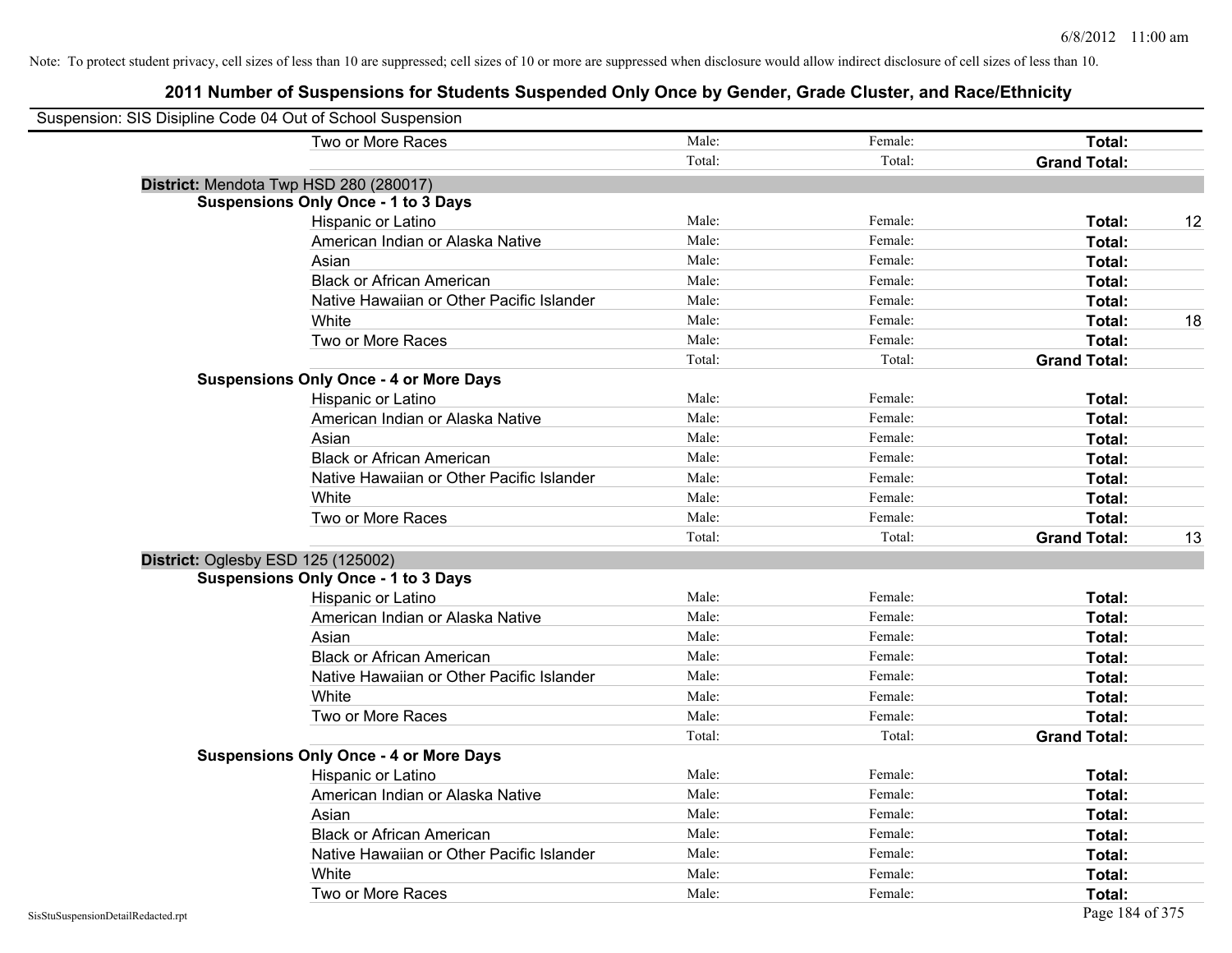| Suspension: SIS Disipline Code 04 Out of School Suspension |                                               |        |         |                     |    |
|------------------------------------------------------------|-----------------------------------------------|--------|---------|---------------------|----|
|                                                            |                                               | Total: | Total:  | <b>Grand Total:</b> |    |
| District: Ottawa ESD 141 (141002)                          |                                               |        |         |                     |    |
|                                                            | <b>Suspensions Only Once - 1 to 3 Days</b>    |        |         |                     |    |
|                                                            | Hispanic or Latino                            | Male:  | Female: | Total:              |    |
|                                                            | American Indian or Alaska Native              | Male:  | Female: | Total:              |    |
|                                                            | Asian                                         | Male:  | Female: | Total:              |    |
|                                                            | <b>Black or African American</b>              | Male:  | Female: | Total:              |    |
|                                                            | Native Hawaiian or Other Pacific Islander     | Male:  | Female: | Total:              |    |
|                                                            | White                                         | Male:  | Female: | Total:              | 31 |
|                                                            | Two or More Races                             | Male:  | Female: | Total:              |    |
|                                                            |                                               | Total: | Total:  | <b>Grand Total:</b> |    |
|                                                            | <b>Suspensions Only Once - 4 or More Days</b> |        |         |                     |    |
|                                                            | Hispanic or Latino                            | Male:  | Female: | Total:              |    |
|                                                            | American Indian or Alaska Native              | Male:  | Female: | Total:              |    |
|                                                            | Asian                                         | Male:  | Female: | Total:              |    |
|                                                            | <b>Black or African American</b>              | Male:  | Female: | Total:              |    |
|                                                            | Native Hawaiian or Other Pacific Islander     | Male:  | Female: | Total:              |    |
|                                                            | White                                         | Male:  | Female: | Total:              |    |
|                                                            | Two or More Races                             | Male:  | Female: | Total:              |    |
|                                                            |                                               | Total: | Total:  | <b>Grand Total:</b> |    |
| District: Ottawa Twp HSD 140 (140017)                      |                                               |        |         |                     |    |
|                                                            | <b>Suspensions Only Once - 1 to 3 Days</b>    |        |         |                     |    |
|                                                            | Hispanic or Latino                            | Male:  | Female: | Total:              |    |
|                                                            | American Indian or Alaska Native              | Male:  | Female: | Total:              |    |
|                                                            | Asian                                         | Male:  | Female: | Total:              |    |
|                                                            | <b>Black or African American</b>              | Male:  | Female: | Total:              |    |
|                                                            | Native Hawaiian or Other Pacific Islander     | Male:  | Female: | Total:              |    |
|                                                            | White                                         | Male:  | Female: | Total:              |    |
|                                                            | Two or More Races                             | Male:  | Female: | Total:              |    |
|                                                            |                                               | Total: | Total:  | <b>Grand Total:</b> |    |
|                                                            | <b>Suspensions Only Once - 4 or More Days</b> |        |         |                     |    |
|                                                            | Hispanic or Latino                            | Male:  | Female: | <b>Total:</b>       |    |
|                                                            | American Indian or Alaska Native              | Male:  | Female: | Total:              |    |
|                                                            | Asian                                         | Male:  | Female: | Total:              |    |
|                                                            | <b>Black or African American</b>              | Male:  | Female: | Total:              |    |
|                                                            | Native Hawaiian or Other Pacific Islander     | Male:  | Female: | Total:              |    |
|                                                            | White                                         | Male:  | Female: | Total:              |    |
|                                                            | Two or More Races                             | Male:  | Female: | <b>Total:</b>       |    |
|                                                            |                                               | Total: | Total:  | <b>Grand Total:</b> |    |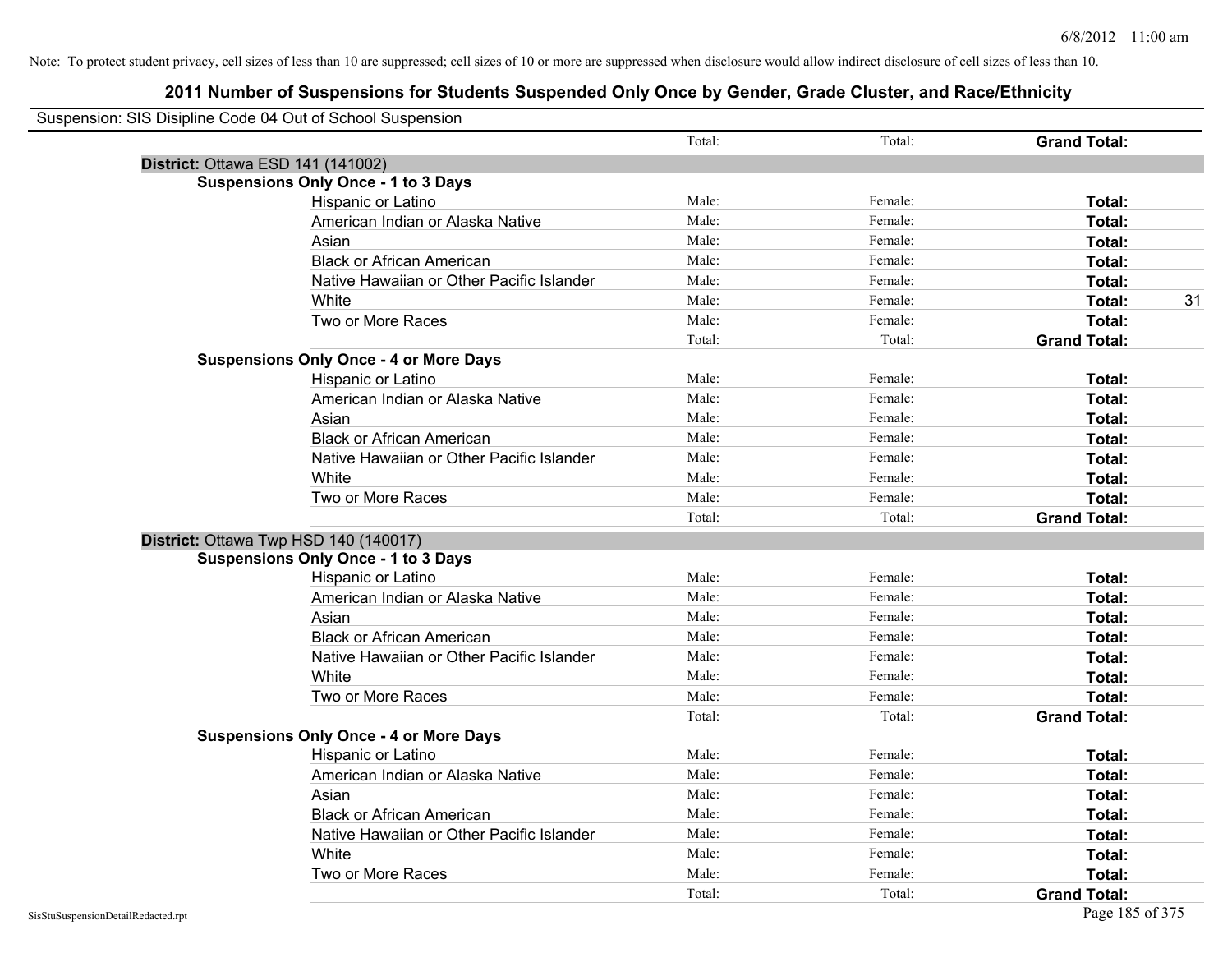| Suspension: SIS Disipline Code 04 Out of School Suspension |                                               |        |         |                     |
|------------------------------------------------------------|-----------------------------------------------|--------|---------|---------------------|
| District: Peru ESD 124 (124002)                            |                                               |        |         |                     |
|                                                            | <b>Suspensions Only Once - 1 to 3 Days</b>    |        |         |                     |
|                                                            | Hispanic or Latino                            | Male:  | Female: | Total:              |
|                                                            | American Indian or Alaska Native              | Male:  | Female: | Total:              |
|                                                            | Asian                                         | Male:  | Female: | <b>Total:</b>       |
|                                                            | <b>Black or African American</b>              | Male:  | Female: | Total:              |
|                                                            | Native Hawaiian or Other Pacific Islander     | Male:  | Female: | Total:              |
|                                                            | White                                         | Male:  | Female: | Total:              |
|                                                            | Two or More Races                             | Male:  | Female: | Total:              |
|                                                            |                                               | Total: | Total:  | <b>Grand Total:</b> |
| District: Rutland CCSD 230 (230004)                        |                                               |        |         |                     |
|                                                            | <b>Suspensions Only Once - 1 to 3 Days</b>    |        |         |                     |
|                                                            | Hispanic or Latino                            | Male:  | Female: | Total:              |
|                                                            | American Indian or Alaska Native              | Male:  | Female: | Total:              |
|                                                            | Asian                                         | Male:  | Female: | Total:              |
|                                                            | <b>Black or African American</b>              | Male:  | Female: | Total:              |
|                                                            | Native Hawaiian or Other Pacific Islander     | Male:  | Female: | Total:              |
|                                                            | White                                         | Male:  | Female: | Total:              |
|                                                            | Two or More Races                             | Male:  | Female: | Total:              |
|                                                            |                                               | Total: | Total:  | <b>Grand Total:</b> |
| District: Seneca CCSD 170 (170004)                         |                                               |        |         |                     |
|                                                            | <b>Suspensions Only Once - 1 to 3 Days</b>    |        |         |                     |
|                                                            | Hispanic or Latino                            | Male:  | Female: | Total:              |
|                                                            | American Indian or Alaska Native              | Male:  | Female: | Total:              |
|                                                            | Asian                                         | Male:  | Female: | Total:              |
|                                                            | <b>Black or African American</b>              | Male:  | Female: | Total:              |
|                                                            | Native Hawaiian or Other Pacific Islander     | Male:  | Female: | <b>Total:</b>       |
|                                                            | White                                         | Male:  | Female: | Total:              |
|                                                            | Two or More Races                             | Male:  | Female: | Total:              |
|                                                            |                                               | Total: | Total:  | <b>Grand Total:</b> |
|                                                            | <b>Suspensions Only Once - 4 or More Days</b> |        |         |                     |
|                                                            | Hispanic or Latino                            | Male:  | Female: | Total:              |
|                                                            | American Indian or Alaska Native              | Male:  | Female: | Total:              |
|                                                            | Asian                                         | Male:  | Female: | Total:              |
|                                                            | <b>Black or African American</b>              | Male:  | Female: | Total:              |
|                                                            | Native Hawaiian or Other Pacific Islander     | Male:  | Female: | Total:              |
|                                                            | White                                         | Male:  | Female: | <b>Total:</b>       |
|                                                            | Two or More Races                             | Male:  | Female: | Total:              |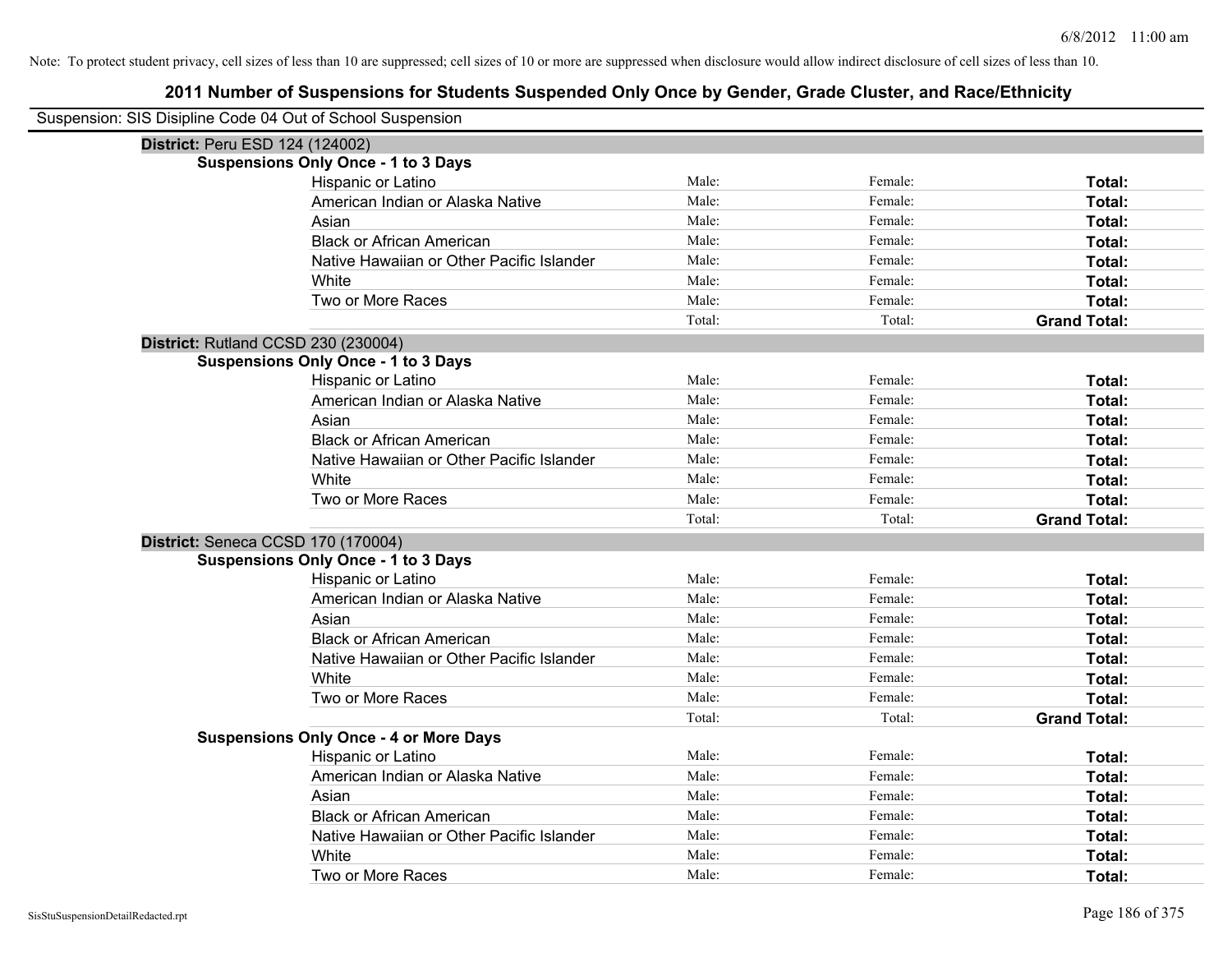| Suspension: SIS Disipline Code 04 Out of School Suspension |                                               |        |         |                     |    |
|------------------------------------------------------------|-----------------------------------------------|--------|---------|---------------------|----|
|                                                            |                                               | Total: | Total:  | <b>Grand Total:</b> |    |
| District: Seneca Twp HSD 160 (160017)                      |                                               |        |         |                     |    |
|                                                            | <b>Suspensions Only Once - 1 to 3 Days</b>    |        |         |                     |    |
|                                                            | Hispanic or Latino                            | Male:  | Female: | Total:              |    |
|                                                            | American Indian or Alaska Native              | Male:  | Female: | Total:              |    |
|                                                            | Asian                                         | Male:  | Female: | Total:              |    |
|                                                            | <b>Black or African American</b>              | Male:  | Female: | Total:              |    |
|                                                            | Native Hawaiian or Other Pacific Islander     | Male:  | Female: | Total:              |    |
|                                                            | White                                         | Male:  | Female: | Total:              |    |
|                                                            | Two or More Races                             | Male:  | Female: | Total:              |    |
|                                                            |                                               | Total: | Total:  | <b>Grand Total:</b> |    |
|                                                            | <b>Suspensions Only Once - 4 or More Days</b> |        |         |                     |    |
|                                                            | Hispanic or Latino                            | Male:  | Female: | Total:              |    |
|                                                            | American Indian or Alaska Native              | Male:  | Female: | Total:              |    |
|                                                            | Asian                                         | Male:  | Female: | Total:              |    |
|                                                            | <b>Black or African American</b>              | Male:  | Female: | Total:              |    |
|                                                            | Native Hawaiian or Other Pacific Islander     | Male:  | Female: | Total:              |    |
|                                                            | White                                         | Male:  | Female: | Total:              |    |
|                                                            | Two or More Races                             | Male:  | Female: | Total:              |    |
|                                                            |                                               | Total: | Total:  | <b>Grand Total:</b> |    |
| District: Serena CUSD 2 (002026)                           |                                               |        |         |                     |    |
|                                                            | <b>Suspensions Only Once - 1 to 3 Days</b>    |        |         |                     |    |
|                                                            | Hispanic or Latino                            | Male:  | Female: | Total:              |    |
|                                                            | American Indian or Alaska Native              | Male:  | Female: | Total:              |    |
|                                                            | Asian                                         | Male:  | Female: | Total:              |    |
|                                                            | <b>Black or African American</b>              | Male:  | Female: | Total:              |    |
|                                                            | Native Hawaiian or Other Pacific Islander     | Male:  | Female: | Total:              |    |
|                                                            | White                                         | Male:  | Female: | Total:              | 11 |
|                                                            | Two or More Races                             | Male:  | Female: | Total:              |    |
|                                                            |                                               | Total: | Total:  | <b>Grand Total:</b> |    |
|                                                            | <b>Suspensions Only Once - 4 or More Days</b> |        |         |                     |    |
|                                                            | Hispanic or Latino                            | Male:  | Female: | Total:              |    |
|                                                            | American Indian or Alaska Native              | Male:  | Female: | Total:              |    |
|                                                            | Asian                                         | Male:  | Female: | Total:              |    |
|                                                            | <b>Black or African American</b>              | Male:  | Female: | Total:              |    |
|                                                            | Native Hawaiian or Other Pacific Islander     | Male:  | Female: | Total:              |    |
|                                                            | White                                         | Male:  | Female: | Total:              |    |
|                                                            | Two or More Races                             | Male:  | Female: | <b>Total:</b>       |    |
|                                                            |                                               | Total: | Total:  | <b>Grand Total:</b> |    |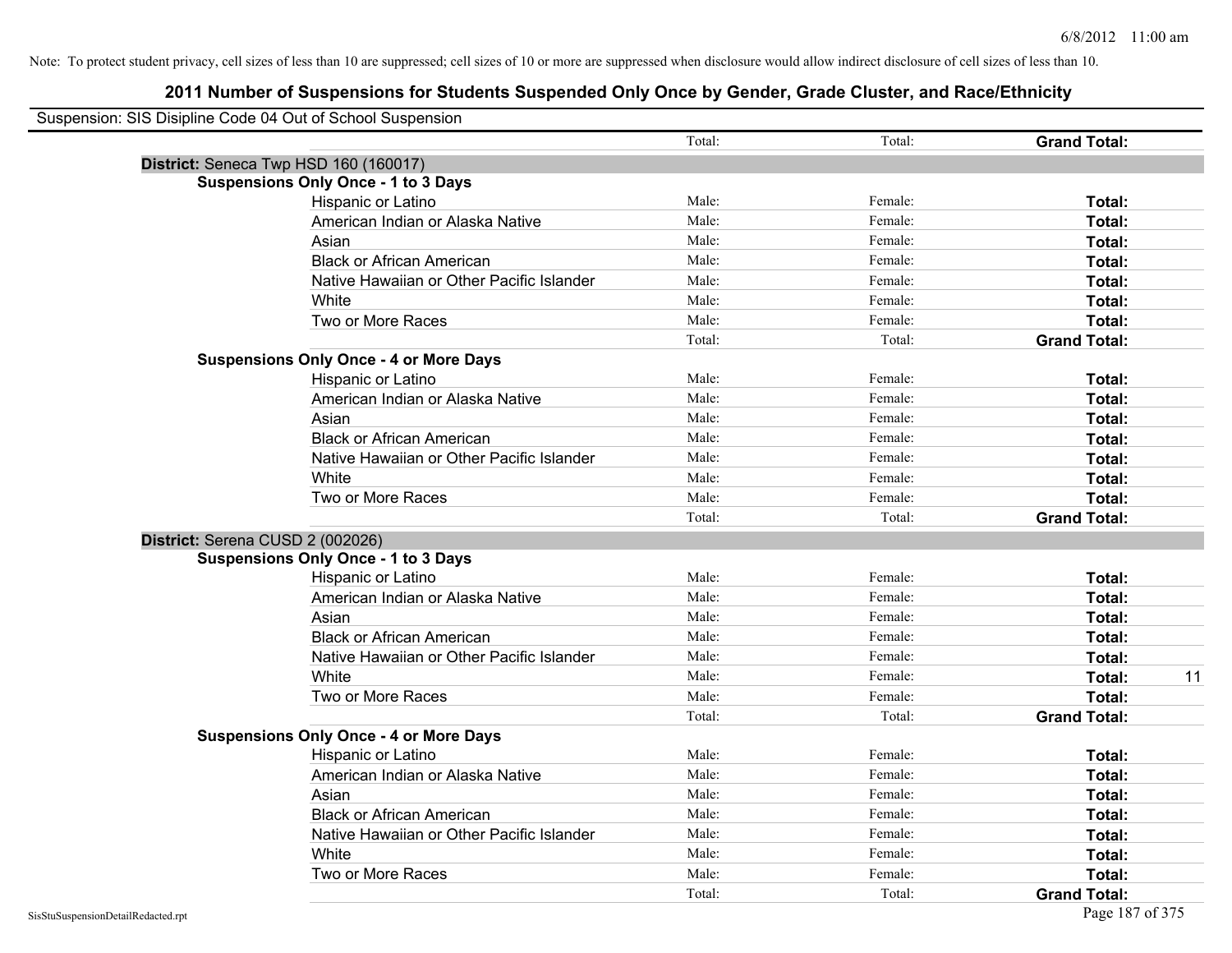| Suspension: SIS Disipline Code 04 Out of School Suspension |                                               |        |    |         |    |                     |    |
|------------------------------------------------------------|-----------------------------------------------|--------|----|---------|----|---------------------|----|
| District: Streator ESD 44 (044002)                         |                                               |        |    |         |    |                     |    |
|                                                            | <b>Suspensions Only Once - 1 to 3 Days</b>    |        |    |         |    |                     |    |
|                                                            | Hispanic or Latino                            | Male:  |    | Female: |    | Total:              | 10 |
|                                                            | American Indian or Alaska Native              | Male:  |    | Female: |    | Total:              |    |
|                                                            | Asian                                         | Male:  |    | Female: |    | Total:              |    |
|                                                            | <b>Black or African American</b>              | Male:  |    | Female: |    | Total:              |    |
|                                                            | Native Hawaiian or Other Pacific Islander     | Male:  |    | Female: |    | Total:              |    |
|                                                            | White                                         | Male:  |    | Female: |    | Total:              | 30 |
|                                                            | Two or More Races                             | Male:  |    | Female: |    | Total:              |    |
|                                                            |                                               | Total: |    | Total:  |    | <b>Grand Total:</b> |    |
|                                                            | <b>Suspensions Only Once - 4 or More Days</b> |        |    |         |    |                     |    |
|                                                            | Hispanic or Latino                            | Male:  |    | Female: |    | Total:              |    |
|                                                            | American Indian or Alaska Native              | Male:  |    | Female: |    | Total:              |    |
|                                                            | Asian                                         | Male:  |    | Female: |    | Total:              |    |
|                                                            | <b>Black or African American</b>              | Male:  |    | Female: |    | Total:              |    |
|                                                            | Native Hawaiian or Other Pacific Islander     | Male:  |    | Female: |    | Total:              |    |
|                                                            | White                                         | Male:  |    | Female: |    | Total:              |    |
|                                                            | Two or More Races                             | Male:  |    | Female: |    | Total:              |    |
|                                                            |                                               | Total: |    | Total:  |    | <b>Grand Total:</b> | 15 |
| District: Streator Twp HSD 40 (040017)                     |                                               |        |    |         |    |                     |    |
|                                                            | <b>Suspensions Only Once - 1 to 3 Days</b>    |        |    |         |    |                     |    |
|                                                            | Hispanic or Latino                            | Male:  |    | Female: |    | Total:              |    |
|                                                            | American Indian or Alaska Native              | Male:  |    | Female: |    | Total:              |    |
|                                                            | Asian                                         | Male:  |    | Female: |    | Total:              |    |
|                                                            | <b>Black or African American</b>              | Male:  |    | Female: |    | Total:              |    |
|                                                            | Native Hawaiian or Other Pacific Islander     | Male:  |    | Female: |    | Total:              |    |
|                                                            | White                                         | Male:  | 21 | Female: | 17 | Total:              | 38 |
|                                                            | Two or More Races                             | Male:  |    | Female: |    | Total:              |    |
|                                                            |                                               | Total: |    | Total:  |    | <b>Grand Total:</b> |    |
|                                                            | <b>Suspensions Only Once - 4 or More Days</b> |        |    |         |    |                     |    |
|                                                            | Hispanic or Latino                            | Male:  |    | Female: |    | Total:              |    |
|                                                            | American Indian or Alaska Native              | Male:  |    | Female: |    | Total:              |    |
|                                                            | Asian                                         | Male:  |    | Female: |    | Total:              |    |
|                                                            | <b>Black or African American</b>              | Male:  |    | Female: |    | Total:              |    |
|                                                            | Native Hawaiian or Other Pacific Islander     | Male:  |    | Female: |    | Total:              |    |
|                                                            | White                                         | Male:  | 12 | Female: | 11 | Total:              | 23 |
|                                                            | Two or More Races                             | Male:  |    | Female: |    | <b>Total:</b>       |    |
|                                                            |                                               | Total: |    | Total:  |    | <b>Grand Total:</b> |    |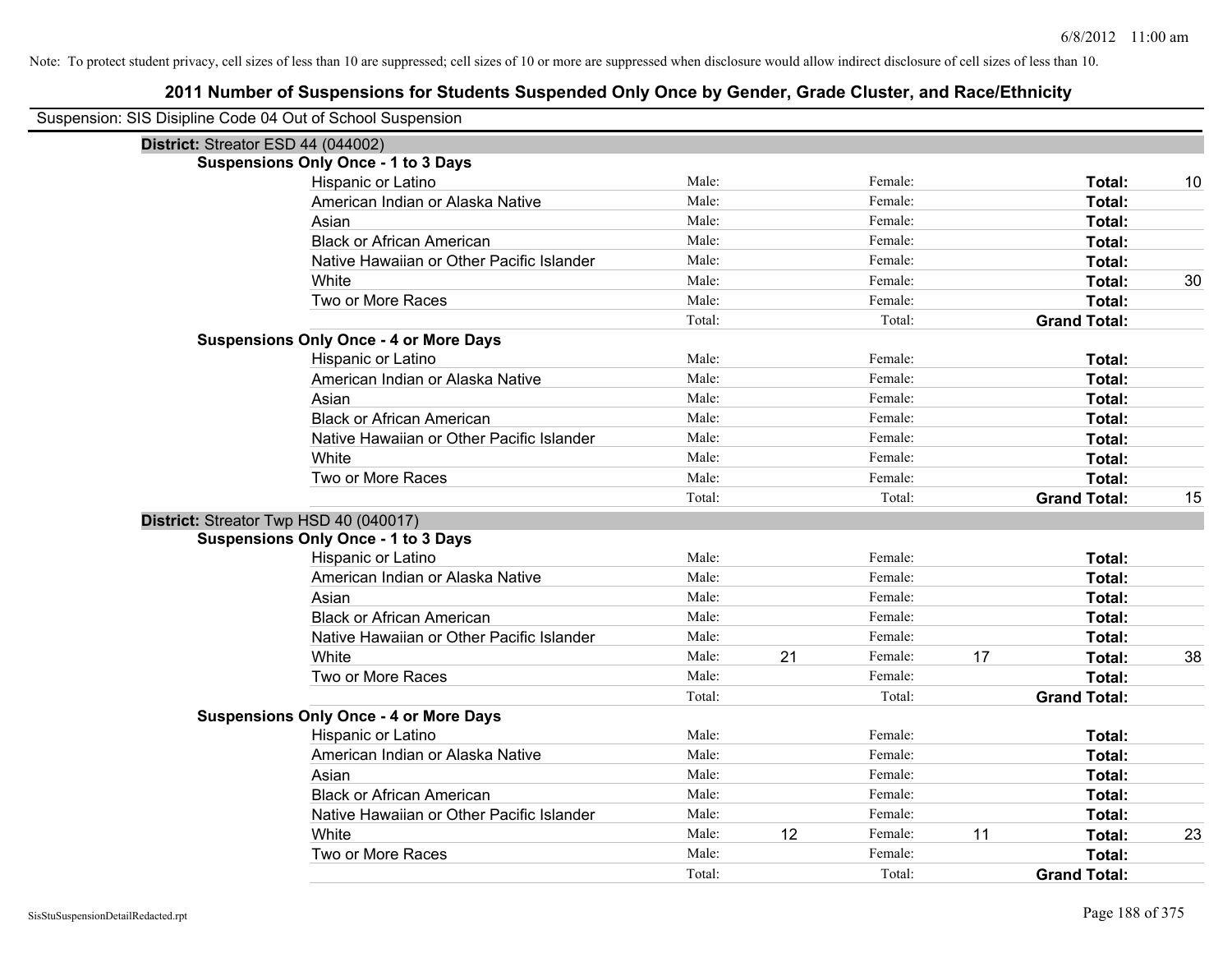| Suspension: SIS Disipline Code 04 Out of School Suspension |                                               |        |         |                     |
|------------------------------------------------------------|-----------------------------------------------|--------|---------|---------------------|
| District: Tonica CCSD 79 (079004)                          |                                               |        |         |                     |
|                                                            | <b>Suspensions Only Once - 1 to 3 Days</b>    |        |         |                     |
|                                                            | Hispanic or Latino                            | Male:  | Female: | Total:              |
|                                                            | American Indian or Alaska Native              | Male:  | Female: | Total:              |
|                                                            | Asian                                         | Male:  | Female: | <b>Total:</b>       |
|                                                            | <b>Black or African American</b>              | Male:  | Female: | Total:              |
|                                                            | Native Hawaiian or Other Pacific Islander     | Male:  | Female: | Total:              |
|                                                            | White                                         | Male:  | Female: | Total:              |
|                                                            | Two or More Races                             | Male:  | Female: | Total:              |
|                                                            |                                               | Total: | Total:  | <b>Grand Total:</b> |
| District: Wallace CCSD 195 (195004)                        |                                               |        |         |                     |
|                                                            | <b>Suspensions Only Once - 1 to 3 Days</b>    |        |         |                     |
|                                                            | Hispanic or Latino                            | Male:  | Female: | Total:              |
|                                                            | American Indian or Alaska Native              | Male:  | Female: | Total:              |
|                                                            | Asian                                         | Male:  | Female: | Total:              |
|                                                            | <b>Black or African American</b>              | Male:  | Female: | Total:              |
|                                                            | Native Hawaiian or Other Pacific Islander     | Male:  | Female: | Total:              |
|                                                            | White                                         | Male:  | Female: | Total:              |
|                                                            | Two or More Races                             | Male:  | Female: | Total:              |
|                                                            |                                               | Total: | Total:  | <b>Grand Total:</b> |
|                                                            | District: Waltham CCSD 185 (185004)           |        |         |                     |
|                                                            | <b>Suspensions Only Once - 1 to 3 Days</b>    |        |         |                     |
|                                                            | Hispanic or Latino                            | Male:  | Female: | Total:              |
|                                                            | American Indian or Alaska Native              | Male:  | Female: | Total:              |
|                                                            | Asian                                         | Male:  | Female: | Total:              |
|                                                            | <b>Black or African American</b>              | Male:  | Female: | Total:              |
|                                                            | Native Hawaiian or Other Pacific Islander     | Male:  | Female: | <b>Total:</b>       |
|                                                            | White                                         | Male:  | Female: | Total:              |
|                                                            | Two or More Races                             | Male:  | Female: | Total:              |
|                                                            |                                               | Total: | Total:  | <b>Grand Total:</b> |
|                                                            | <b>Suspensions Only Once - 4 or More Days</b> |        |         |                     |
|                                                            | Hispanic or Latino                            | Male:  | Female: | Total:              |
|                                                            | American Indian or Alaska Native              | Male:  | Female: | Total:              |
|                                                            | Asian                                         | Male:  | Female: | Total:              |
|                                                            | <b>Black or African American</b>              | Male:  | Female: | Total:              |
|                                                            | Native Hawaiian or Other Pacific Islander     | Male:  | Female: | Total:              |
|                                                            | White                                         | Male:  | Female: | <b>Total:</b>       |
|                                                            | Two or More Races                             | Male:  | Female: | Total:              |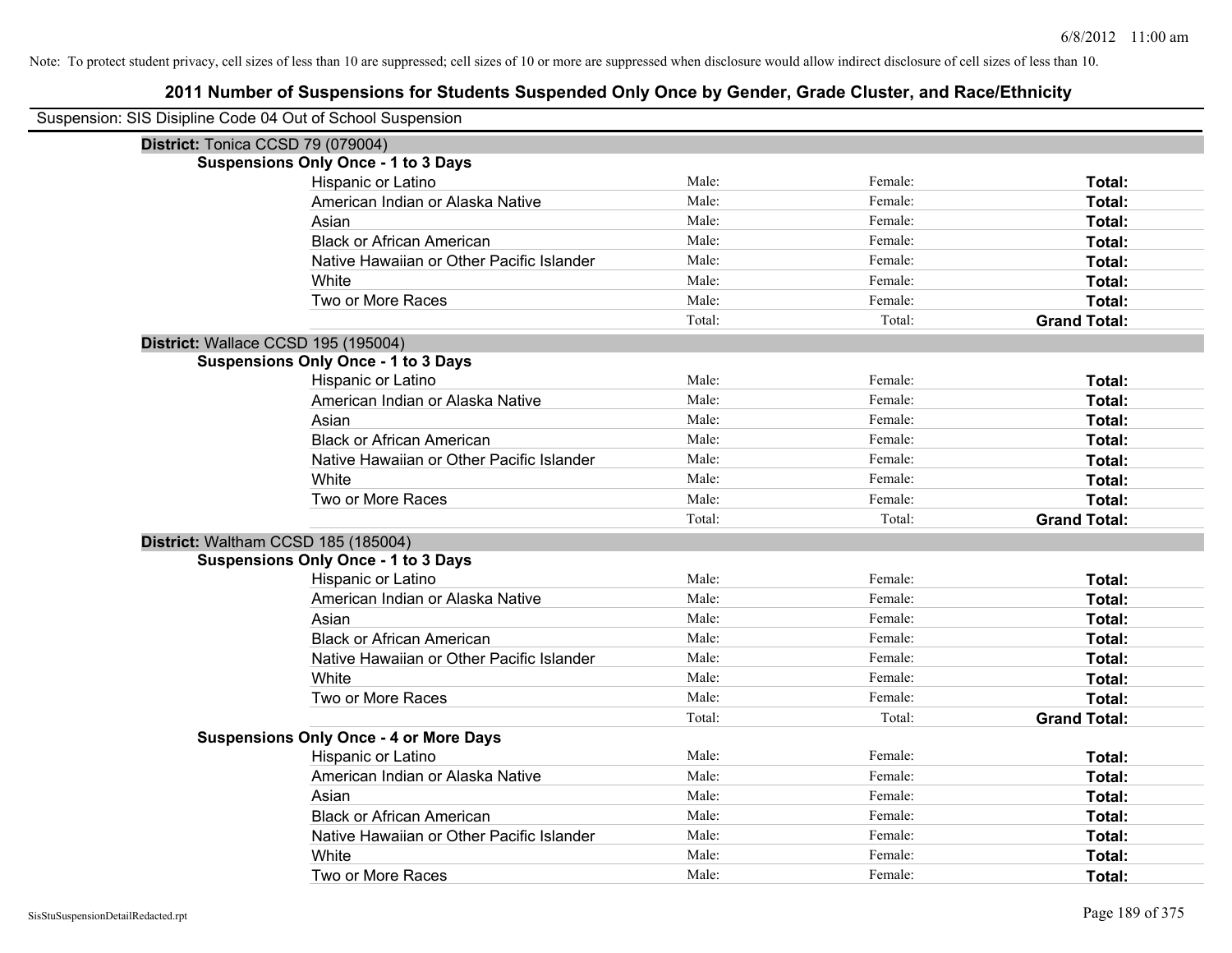| Suspension: SIS Disipline Code 04 Out of School Suspension |                                               |        |         |                     |    |
|------------------------------------------------------------|-----------------------------------------------|--------|---------|---------------------|----|
|                                                            |                                               | Total: | Total:  | <b>Grand Total:</b> |    |
| Region: Lake ROE (34)                                      |                                               |        |         |                     |    |
| County: Lake (049)                                         |                                               |        |         |                     |    |
|                                                            | District: Adlai E Stevenson HSD 125 (125013)  |        |         |                     |    |
|                                                            | <b>Suspensions Only Once - 1 to 3 Days</b>    |        |         |                     |    |
|                                                            | Hispanic or Latino                            | Male:  | Female: | <b>Total:</b>       |    |
|                                                            | American Indian or Alaska Native              | Male:  | Female: | <b>Total:</b>       |    |
|                                                            | Asian                                         | Male:  | Female: | Total:              |    |
|                                                            | <b>Black or African American</b>              | Male:  | Female: | Total:              |    |
|                                                            | Native Hawaiian or Other Pacific Islander     | Male:  | Female: | Total:              |    |
|                                                            | White                                         | Male:  | Female: | Total:              | 15 |
|                                                            | Two or More Races                             | Male:  | Female: | Total:              |    |
|                                                            |                                               | Total: | Total:  | <b>Grand Total:</b> |    |
|                                                            | <b>Suspensions Only Once - 4 or More Days</b> |        |         |                     |    |
|                                                            | Hispanic or Latino                            | Male:  | Female: | Total:              |    |
|                                                            | American Indian or Alaska Native              | Male:  | Female: | <b>Total:</b>       |    |
|                                                            | Asian                                         | Male:  | Female: | Total:              |    |
|                                                            | <b>Black or African American</b>              | Male:  | Female: | Total:              |    |
|                                                            | Native Hawaiian or Other Pacific Islander     | Male:  | Female: | Total:              |    |
|                                                            | White                                         | Male:  | Female: | Total:              | 22 |
|                                                            | Two or More Races                             | Male:  | Female: | Total:              |    |
|                                                            |                                               | Total: | Total:  | <b>Grand Total:</b> |    |
|                                                            | District: Antioch CCSD 34 (034004)            |        |         |                     |    |
|                                                            | <b>Suspensions Only Once - 1 to 3 Days</b>    |        |         |                     |    |
|                                                            | Hispanic or Latino                            | Male:  | Female: | Total:              |    |
|                                                            | American Indian or Alaska Native              | Male:  | Female: | Total:              |    |
|                                                            | Asian                                         | Male:  | Female: | Total:              |    |
|                                                            | <b>Black or African American</b>              | Male:  | Female: | Total:              |    |
|                                                            | Native Hawaiian or Other Pacific Islander     | Male:  | Female: | Total:              |    |
|                                                            | White                                         | Male:  | Female: | Total:              | 14 |
|                                                            | Two or More Races                             | Male:  | Female: | <b>Total:</b>       |    |
|                                                            |                                               | Total: | Total:  | <b>Grand Total:</b> |    |
|                                                            | <b>Suspensions Only Once - 4 or More Days</b> |        |         |                     |    |
|                                                            | Hispanic or Latino                            | Male:  | Female: | Total:              |    |
|                                                            | American Indian or Alaska Native              | Male:  | Female: | Total:              |    |
|                                                            | Asian                                         | Male:  | Female: | Total:              |    |
|                                                            | <b>Black or African American</b>              | Male:  | Female: | Total:              |    |
|                                                            |                                               |        |         |                     |    |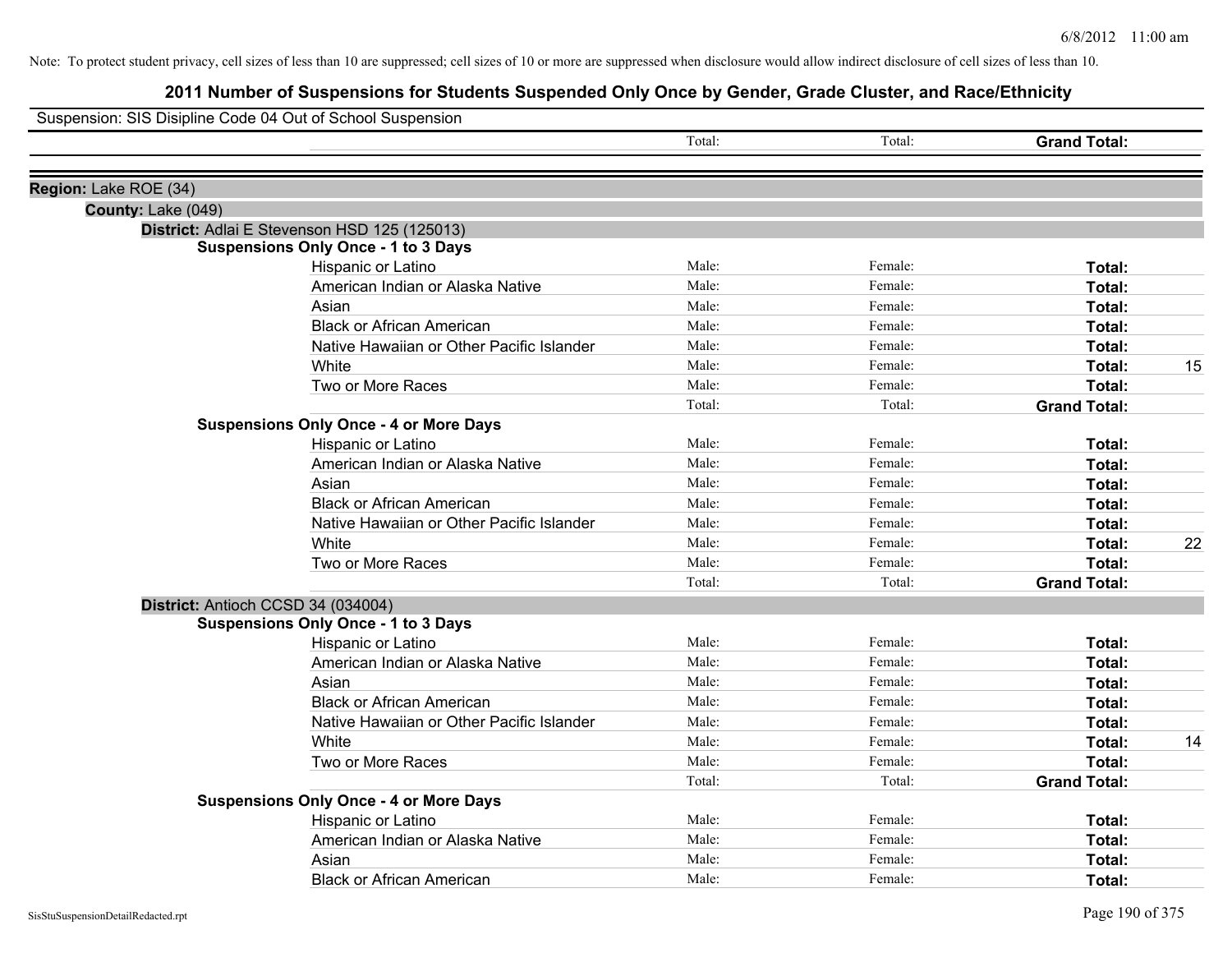| Suspension: SIS Disipline Code 04 Out of School Suspension |                                               |        |              |    |                     |    |
|------------------------------------------------------------|-----------------------------------------------|--------|--------------|----|---------------------|----|
|                                                            | Native Hawaiian or Other Pacific Islander     | Male:  | Female:      |    | Total:              |    |
|                                                            | White                                         | Male:  | Female:      |    | Total:              |    |
|                                                            | Two or More Races                             | Male:  | Female:      |    | Total:              |    |
|                                                            |                                               | Total: | Total:       |    | <b>Grand Total:</b> |    |
| District: Aptakisic-Tripp CCSD 102 (102004)                |                                               |        |              |    |                     |    |
|                                                            | <b>Suspensions Only Once - 1 to 3 Days</b>    |        |              |    |                     |    |
|                                                            | Hispanic or Latino                            | Male:  | Female:      |    | Total:              |    |
|                                                            | American Indian or Alaska Native              | Male:  | Female:      |    | Total:              |    |
|                                                            | Asian                                         | Male:  | Female:      |    | Total:              |    |
|                                                            | <b>Black or African American</b>              | Male:  | Female:      |    | Total:              |    |
|                                                            | Native Hawaiian or Other Pacific Islander     | Male:  | Female:      |    | Total:              |    |
|                                                            | White                                         | Male:  | Female:      |    | Total:              |    |
|                                                            | Two or More Races                             | Male:  | Female:      |    | Total:              |    |
|                                                            |                                               | Total: | Total:       |    | <b>Grand Total:</b> |    |
|                                                            | <b>Suspensions Only Once - 4 or More Days</b> |        |              |    |                     |    |
|                                                            | Hispanic or Latino                            | Male:  | Female:      |    | Total:              |    |
|                                                            | American Indian or Alaska Native              | Male:  | Female:      |    | Total:              |    |
|                                                            | Asian                                         | Male:  | Female:      |    | Total:              |    |
|                                                            | <b>Black or African American</b>              | Male:  | Female:      |    | Total:              |    |
|                                                            | Native Hawaiian or Other Pacific Islander     | Male:  | Female:      |    | Total:              |    |
|                                                            | White                                         | Male:  | Female:      |    | Total:              |    |
|                                                            | Two or More Races                             | Male:  | Female:      |    | Total:              |    |
|                                                            |                                               | Total: | Total:       |    | <b>Grand Total:</b> |    |
| District: Barrington CUSD 220 (220026)                     |                                               |        |              |    |                     |    |
|                                                            | <b>Suspensions Only Once - 1 to 3 Days</b>    |        |              |    |                     |    |
|                                                            | Hispanic or Latino                            | Male:  | Female:      |    | Total:              | 28 |
|                                                            | American Indian or Alaska Native              | Male:  | Female:      |    | Total:              |    |
|                                                            | Asian                                         | Male:  | Female:      |    | Total:              |    |
|                                                            | <b>Black or African American</b>              | Male:  | Female:      |    | Total:              |    |
|                                                            | Native Hawaiian or Other Pacific Islander     | Male:  | Female:      |    | Total:              |    |
|                                                            | White                                         | Male:  | Female:      |    | Total:              | 45 |
|                                                            | Two or More Races                             | Male:  | Female:      |    | Total:              |    |
|                                                            |                                               | Total: | 70<br>Total: | 13 | <b>Grand Total:</b> | 83 |
|                                                            | <b>Suspensions Only Once - 4 or More Days</b> |        |              |    |                     |    |
|                                                            | Hispanic or Latino                            | Male:  | Female:      |    | Total:              |    |
|                                                            | American Indian or Alaska Native              | Male:  | Female:      |    | Total:              |    |
|                                                            | Asian                                         | Male:  | Female:      |    | Total:              |    |
|                                                            | <b>Black or African American</b>              | Male:  | Female:      |    | Total:              |    |
|                                                            | Native Hawaiian or Other Pacific Islander     | Male:  | Female:      |    | Total:              |    |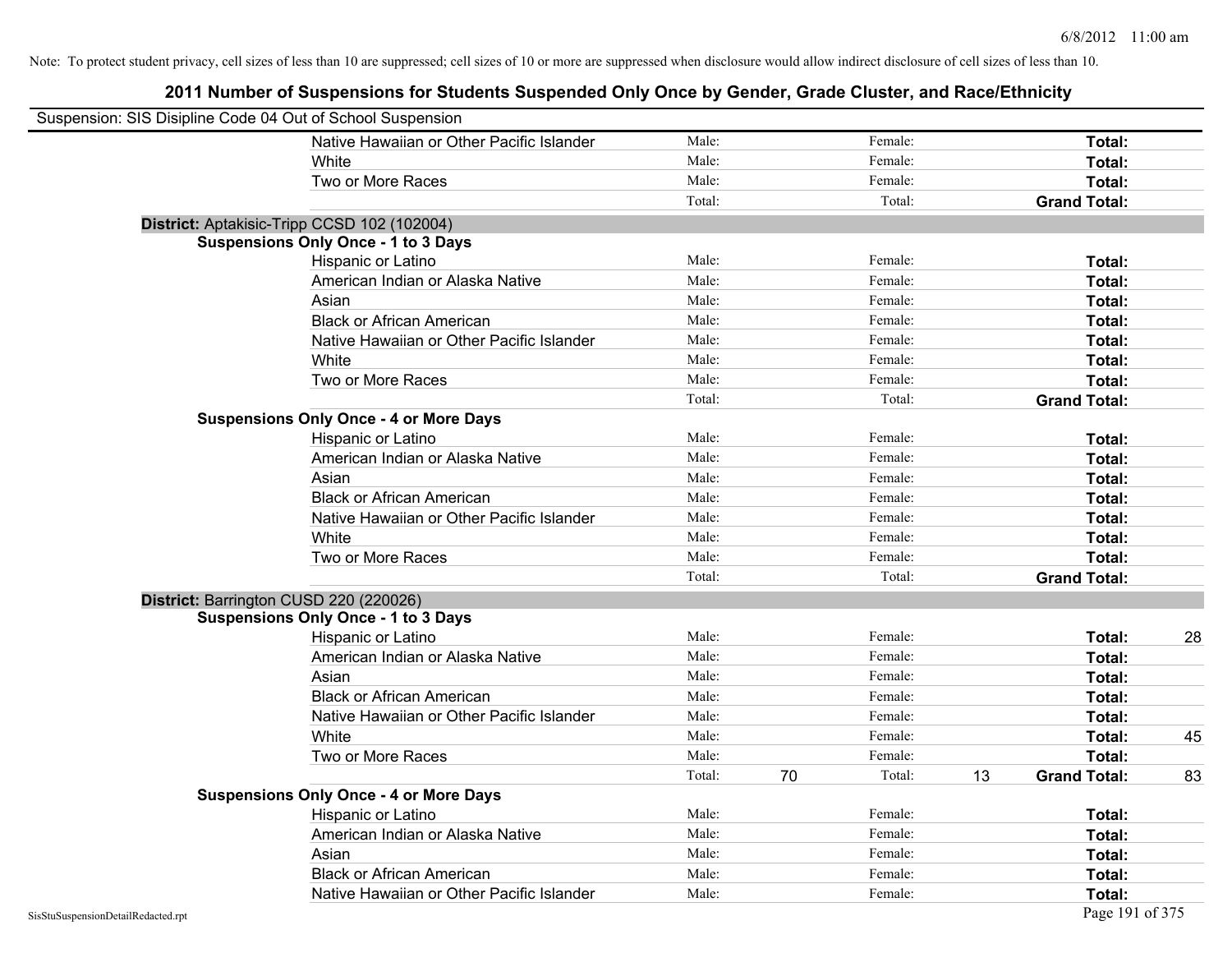| Suspension: SIS Disipline Code 04 Out of School Suspension |                                               |        |    |         |    |                     |    |
|------------------------------------------------------------|-----------------------------------------------|--------|----|---------|----|---------------------|----|
|                                                            | White                                         | Male:  |    | Female: |    | Total:              | 22 |
|                                                            | Two or More Races                             | Male:  |    | Female: |    | Total:              |    |
|                                                            |                                               | Total: |    | Total:  |    | <b>Grand Total:</b> | 32 |
| District: Beach Park CCSD 3 (003004)                       |                                               |        |    |         |    |                     |    |
|                                                            | <b>Suspensions Only Once - 1 to 3 Days</b>    |        |    |         |    |                     |    |
|                                                            | Hispanic or Latino                            | Male:  | 23 | Female: | 12 | Total:              | 35 |
|                                                            | American Indian or Alaska Native              | Male:  |    | Female: |    | Total:              |    |
|                                                            | Asian                                         | Male:  |    | Female: |    | Total:              |    |
|                                                            | <b>Black or African American</b>              | Male:  | 30 | Female: | 20 | Total:              | 50 |
|                                                            | Native Hawaiian or Other Pacific Islander     | Male:  |    | Female: |    | Total:              |    |
|                                                            | White                                         | Male:  |    | Female: |    | Total:              | 23 |
|                                                            | Two or More Races                             | Male:  |    | Female: |    | Total:              |    |
|                                                            |                                               | Total: |    | Total:  |    | <b>Grand Total:</b> |    |
|                                                            | <b>Suspensions Only Once - 4 or More Days</b> |        |    |         |    |                     |    |
|                                                            | Hispanic or Latino                            | Male:  |    | Female: |    | Total:              |    |
|                                                            | American Indian or Alaska Native              | Male:  |    | Female: |    | Total:              |    |
|                                                            | Asian                                         | Male:  |    | Female: |    | Total:              |    |
|                                                            | <b>Black or African American</b>              | Male:  |    | Female: |    | Total:              |    |
|                                                            | Native Hawaiian or Other Pacific Islander     | Male:  |    | Female: |    | Total:              |    |
|                                                            | White                                         | Male:  |    | Female: |    | Total:              |    |
|                                                            | Two or More Races                             | Male:  |    | Female: |    | Total:              |    |
|                                                            |                                               | Total: |    | Total:  |    | <b>Grand Total:</b> | 11 |
| District: Big Hollow SD 38 (038002)                        |                                               |        |    |         |    |                     |    |
|                                                            | <b>Suspensions Only Once - 1 to 3 Days</b>    |        |    |         |    |                     |    |
|                                                            | Hispanic or Latino                            | Male:  |    | Female: |    | Total:              |    |
|                                                            | American Indian or Alaska Native              | Male:  |    | Female: |    | Total:              |    |
|                                                            | Asian                                         | Male:  |    | Female: |    | Total:              |    |
|                                                            | <b>Black or African American</b>              | Male:  |    | Female: |    | Total:              |    |
|                                                            | Native Hawaiian or Other Pacific Islander     | Male:  |    | Female: |    | Total:              |    |
|                                                            | White                                         | Male:  |    | Female: |    | Total:              |    |
|                                                            | Two or More Races                             | Male:  |    | Female: |    | Total:              |    |
|                                                            |                                               | Total: |    | Total:  |    | <b>Grand Total:</b> | 12 |
| District: CHSD 117 (117016)                                |                                               |        |    |         |    |                     |    |
|                                                            | <b>Suspensions Only Once - 1 to 3 Days</b>    |        |    |         |    |                     |    |
|                                                            | Hispanic or Latino                            | Male:  |    | Female: |    | Total:              |    |
|                                                            | American Indian or Alaska Native              | Male:  |    | Female: |    | Total:              |    |
|                                                            | Asian                                         | Male:  |    | Female: |    | Total:              |    |
|                                                            | <b>Black or African American</b>              | Male:  |    | Female: |    | Total:              |    |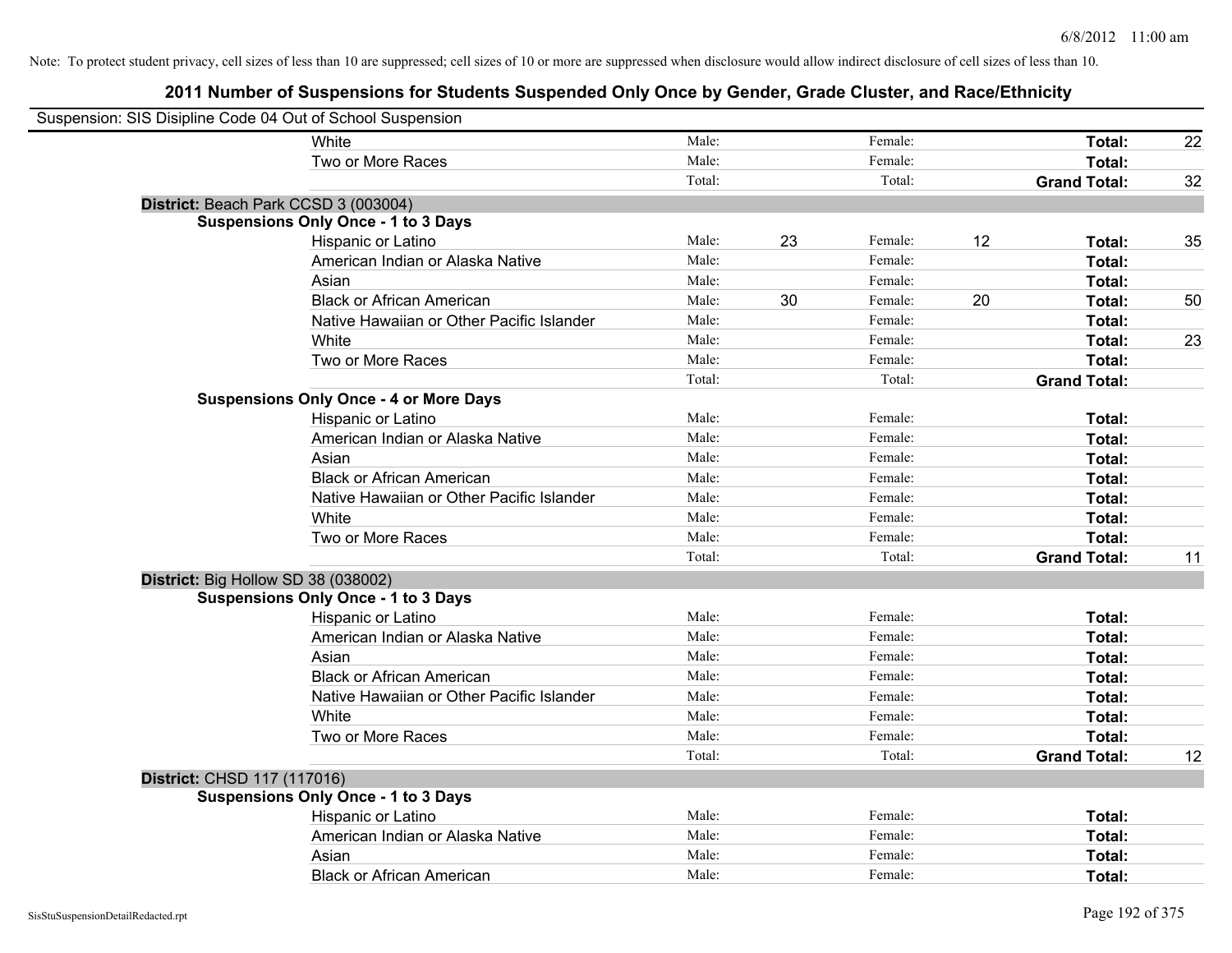| Suspension: SIS Disipline Code 04 Out of School Suspension |                                               |        |    |         |    |                     |    |
|------------------------------------------------------------|-----------------------------------------------|--------|----|---------|----|---------------------|----|
|                                                            | Native Hawaiian or Other Pacific Islander     | Male:  |    | Female: |    | Total:              |    |
|                                                            | White                                         | Male:  |    | Female: |    | Total:              | 39 |
|                                                            | Two or More Races                             | Male:  |    | Female: |    | Total:              |    |
|                                                            |                                               | Total: | 43 | Total:  | 11 | <b>Grand Total:</b> | 54 |
|                                                            | <b>Suspensions Only Once - 4 or More Days</b> |        |    |         |    |                     |    |
|                                                            | Hispanic or Latino                            | Male:  |    | Female: |    | Total:              |    |
|                                                            | American Indian or Alaska Native              | Male:  |    | Female: |    | Total:              |    |
|                                                            | Asian                                         | Male:  |    | Female: |    | Total:              |    |
|                                                            | <b>Black or African American</b>              | Male:  |    | Female: |    | Total:              |    |
|                                                            | Native Hawaiian or Other Pacific Islander     | Male:  |    | Female: |    | Total:              |    |
|                                                            | White                                         | Male:  |    | Female: |    | Total:              | 30 |
|                                                            | Two or More Races                             | Male:  |    | Female: |    | Total:              |    |
|                                                            |                                               | Total: |    | Total:  |    | <b>Grand Total:</b> |    |
| District: CHSD 128 (128016)                                |                                               |        |    |         |    |                     |    |
|                                                            | <b>Suspensions Only Once - 1 to 3 Days</b>    |        |    |         |    |                     |    |
|                                                            | Hispanic or Latino                            | Male:  |    | Female: |    | Total:              |    |
|                                                            | American Indian or Alaska Native              | Male:  |    | Female: |    | Total:              |    |
|                                                            | Asian                                         | Male:  |    | Female: |    | Total:              |    |
|                                                            | <b>Black or African American</b>              | Male:  |    | Female: |    | Total:              |    |
|                                                            | Native Hawaiian or Other Pacific Islander     | Male:  |    | Female: |    | Total:              |    |
|                                                            | White                                         | Male:  |    | Female: |    | Total:              | 23 |
|                                                            | Two or More Races                             | Male:  |    | Female: |    | Total:              |    |
|                                                            |                                               | Total: |    | Total:  |    | <b>Grand Total:</b> | 34 |
|                                                            | <b>Suspensions Only Once - 4 or More Days</b> |        |    |         |    |                     |    |
|                                                            | Hispanic or Latino                            | Male:  |    | Female: |    | Total:              |    |
|                                                            | American Indian or Alaska Native              | Male:  |    | Female: |    | Total:              |    |
|                                                            | Asian                                         | Male:  |    | Female: |    | Total:              |    |
|                                                            | <b>Black or African American</b>              | Male:  |    | Female: |    | Total:              |    |
|                                                            | Native Hawaiian or Other Pacific Islander     | Male:  |    | Female: |    | Total:              |    |
|                                                            | White                                         | Male:  |    | Female: |    | Total:              |    |
|                                                            | Two or More Races                             | Male:  |    | Female: |    | Total:              |    |
|                                                            |                                               | Total: |    | Total:  |    | <b>Grand Total:</b> | 12 |
|                                                            | District: Deerfield SD 109 (109002)           |        |    |         |    |                     |    |
|                                                            | <b>Suspensions Only Once - 1 to 3 Days</b>    |        |    |         |    |                     |    |
|                                                            | Hispanic or Latino                            | Male:  |    | Female: |    | Total:              |    |
|                                                            | American Indian or Alaska Native              | Male:  |    | Female: |    | Total:              |    |
|                                                            | Asian                                         | Male:  |    | Female: |    | Total:              |    |
|                                                            | <b>Black or African American</b>              | Male:  |    | Female: |    | Total:              |    |
|                                                            | Native Hawaiian or Other Pacific Islander     | Male:  |    | Female: |    | Total:              |    |
| SisStuSuspensionDetailRedacted.rpt                         |                                               |        |    |         |    | Page 193 of 375     |    |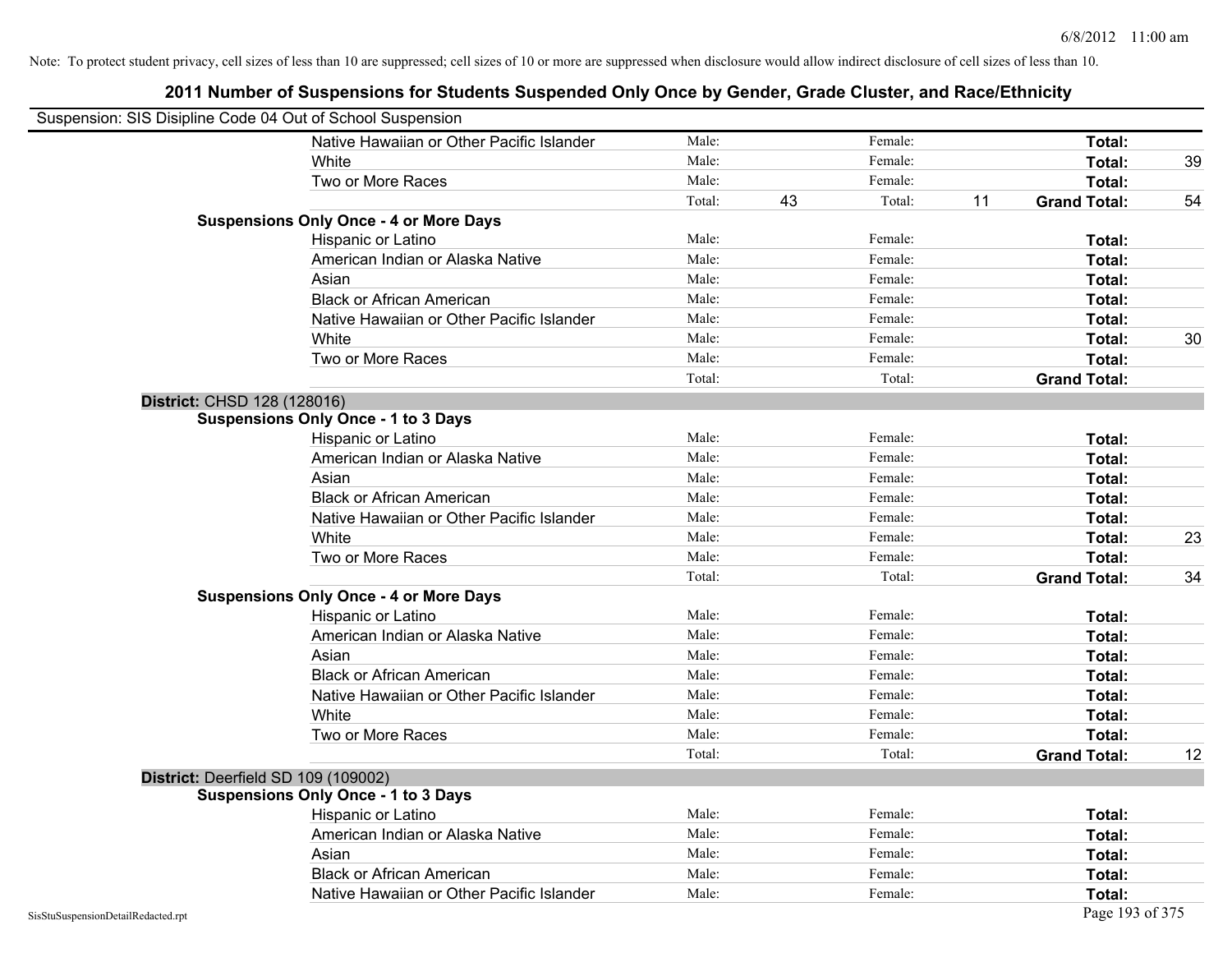| Suspension: SIS Disipline Code 04 Out of School Suspension |                                               |        |         |                     |    |
|------------------------------------------------------------|-----------------------------------------------|--------|---------|---------------------|----|
|                                                            | White                                         | Male:  | Female: | Total:              | 11 |
|                                                            | Two or More Races                             | Male:  | Female: | Total:              |    |
|                                                            |                                               | Total: | Total:  | <b>Grand Total:</b> |    |
| District: Diamond Lake SD 76 (076002)                      |                                               |        |         |                     |    |
|                                                            | <b>Suspensions Only Once - 1 to 3 Days</b>    |        |         |                     |    |
|                                                            | Hispanic or Latino                            | Male:  | Female: | Total:              |    |
|                                                            | American Indian or Alaska Native              | Male:  | Female: | Total:              |    |
|                                                            | Asian                                         | Male:  | Female: | Total:              |    |
|                                                            | <b>Black or African American</b>              | Male:  | Female: | Total:              |    |
|                                                            | Native Hawaiian or Other Pacific Islander     | Male:  | Female: | Total:              |    |
|                                                            | White                                         | Male:  | Female: | Total:              |    |
|                                                            | Two or More Races                             | Male:  | Female: | Total:              |    |
|                                                            |                                               | Total: | Total:  | <b>Grand Total:</b> | 10 |
|                                                            | <b>Suspensions Only Once - 4 or More Days</b> |        |         |                     |    |
|                                                            | Hispanic or Latino                            | Male:  | Female: | Total:              |    |
|                                                            | American Indian or Alaska Native              | Male:  | Female: | Total:              |    |
|                                                            | Asian                                         | Male:  | Female: | Total:              |    |
|                                                            | <b>Black or African American</b>              | Male:  | Female: | Total:              |    |
|                                                            | Native Hawaiian or Other Pacific Islander     | Male:  | Female: | Total:              |    |
|                                                            | White                                         | Male:  | Female: | Total:              |    |
|                                                            | Two or More Races                             | Male:  | Female: | Total:              |    |
|                                                            |                                               | Total: | Total:  | <b>Grand Total:</b> |    |
| District: Emmons SD 33 (033002)                            |                                               |        |         |                     |    |
|                                                            | <b>Suspensions Only Once - 1 to 3 Days</b>    |        |         |                     |    |
|                                                            | Hispanic or Latino                            | Male:  | Female: | Total:              |    |
|                                                            | American Indian or Alaska Native              | Male:  | Female: | Total:              |    |
|                                                            | Asian                                         | Male:  | Female: | Total:              |    |
|                                                            | <b>Black or African American</b>              | Male:  | Female: | Total:              |    |
|                                                            | Native Hawaiian or Other Pacific Islander     | Male:  | Female: | Total:              |    |
|                                                            | <b>White</b>                                  | Male:  | Female: | Total:              |    |
|                                                            | Two or More Races                             | Male:  | Female: | Total:              |    |
|                                                            |                                               | Total: | Total:  | <b>Grand Total:</b> |    |
| <b>District:</b> Fox Lake GSD 114 (114002)                 |                                               |        |         |                     |    |
|                                                            | <b>Suspensions Only Once - 1 to 3 Days</b>    |        |         |                     |    |
|                                                            | Hispanic or Latino                            | Male:  | Female: | Total:              |    |
|                                                            | American Indian or Alaska Native              | Male:  | Female: | Total:              |    |
|                                                            | Asian                                         | Male:  | Female: | Total:              |    |
|                                                            | <b>Black or African American</b>              | Male:  | Female: | Total:              |    |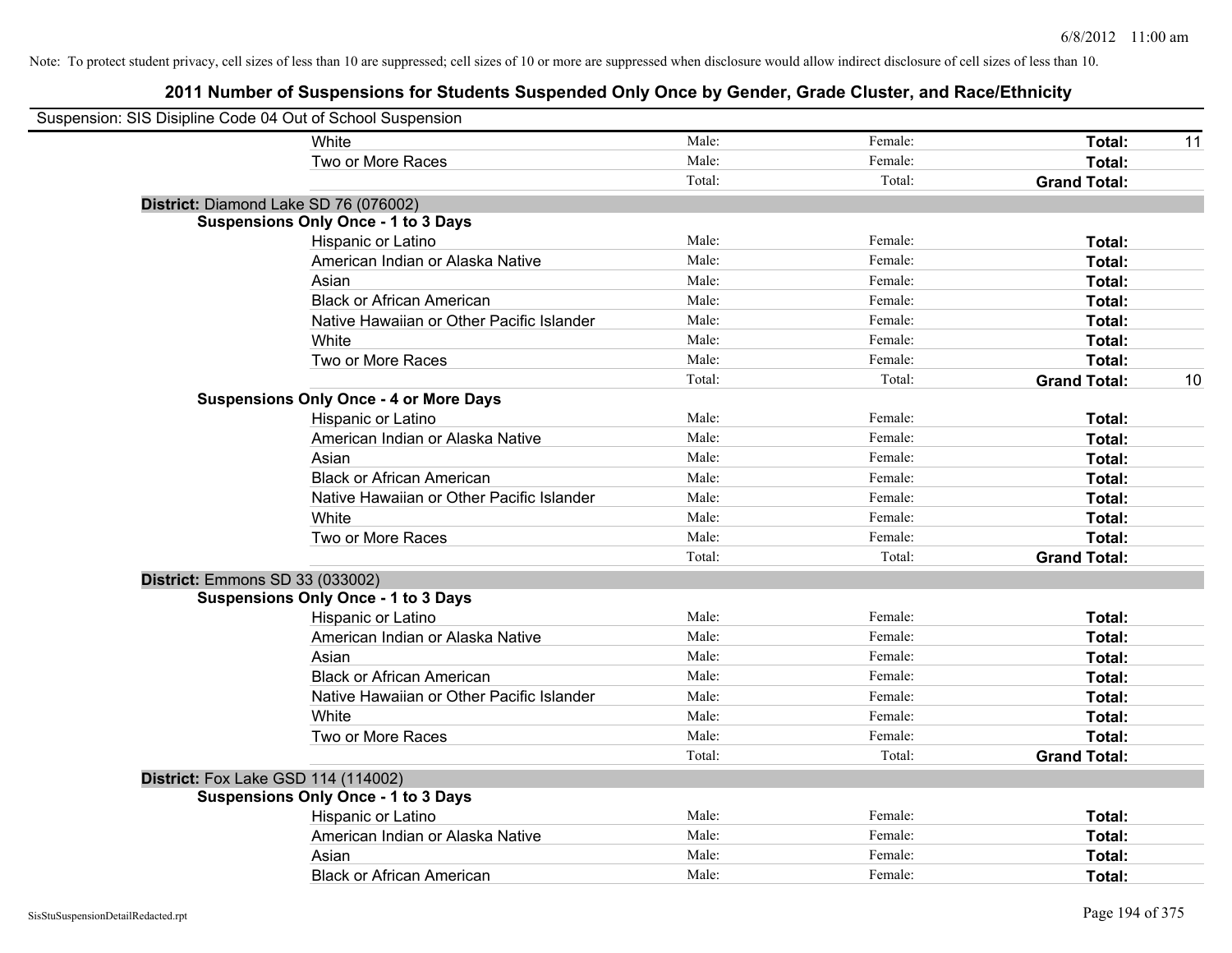| Suspension: SIS Disipline Code 04 Out of School Suspension |                                               |        |         |                     |
|------------------------------------------------------------|-----------------------------------------------|--------|---------|---------------------|
|                                                            | Native Hawaiian or Other Pacific Islander     | Male:  | Female: | Total:              |
|                                                            | White                                         | Male:  | Female: | Total:              |
|                                                            | Two or More Races                             | Male:  | Female: | Total:              |
|                                                            |                                               | Total: | Total:  | <b>Grand Total:</b> |
| District: Fremont SD 79 (079002)                           |                                               |        |         |                     |
|                                                            | <b>Suspensions Only Once - 1 to 3 Days</b>    |        |         |                     |
|                                                            | Hispanic or Latino                            | Male:  | Female: | Total:              |
|                                                            | American Indian or Alaska Native              | Male:  | Female: | Total:              |
|                                                            | Asian                                         | Male:  | Female: | Total:              |
|                                                            | <b>Black or African American</b>              | Male:  | Female: | Total:              |
|                                                            | Native Hawaiian or Other Pacific Islander     | Male:  | Female: | Total:              |
|                                                            | White                                         | Male:  | Female: | Total:              |
|                                                            | Two or More Races                             | Male:  | Female: | Total:              |
|                                                            |                                               | Total: | Total:  | <b>Grand Total:</b> |
|                                                            | <b>Suspensions Only Once - 4 or More Days</b> |        |         |                     |
|                                                            | Hispanic or Latino                            | Male:  | Female: | Total:              |
|                                                            | American Indian or Alaska Native              | Male:  | Female: | Total:              |
|                                                            | Asian                                         | Male:  | Female: | Total:              |
|                                                            | <b>Black or African American</b>              | Male:  | Female: | Total:              |
|                                                            | Native Hawaiian or Other Pacific Islander     | Male:  | Female: | Total:              |
|                                                            | White                                         | Male:  | Female: | Total:              |
|                                                            | Two or More Races                             | Male:  | Female: | Total:              |
|                                                            |                                               | Total: | Total:  | <b>Grand Total:</b> |
| District: Gavin SD 37 (037002)                             |                                               |        |         |                     |
|                                                            | <b>Suspensions Only Once - 1 to 3 Days</b>    |        |         |                     |
|                                                            | Hispanic or Latino                            | Male:  | Female: | Total:              |
|                                                            | American Indian or Alaska Native              | Male:  | Female: | Total:              |
|                                                            | Asian                                         | Male:  | Female: | Total:              |
|                                                            | <b>Black or African American</b>              | Male:  | Female: | Total:              |
|                                                            | Native Hawaiian or Other Pacific Islander     | Male:  | Female: | Total:              |
|                                                            | White                                         | Male:  | Female: | Total:<br>16        |
|                                                            | Two or More Races                             | Male:  | Female: | Total:              |
|                                                            |                                               | Total: | Total:  | <b>Grand Total:</b> |
|                                                            | <b>Suspensions Only Once - 4 or More Days</b> |        |         |                     |
|                                                            | Hispanic or Latino                            | Male:  | Female: | Total:              |
|                                                            | American Indian or Alaska Native              | Male:  | Female: | Total:              |
|                                                            | Asian                                         | Male:  | Female: | Total:              |
|                                                            | <b>Black or African American</b>              | Male:  | Female: | Total:              |
|                                                            | Native Hawaiian or Other Pacific Islander     | Male:  | Female: | Total:              |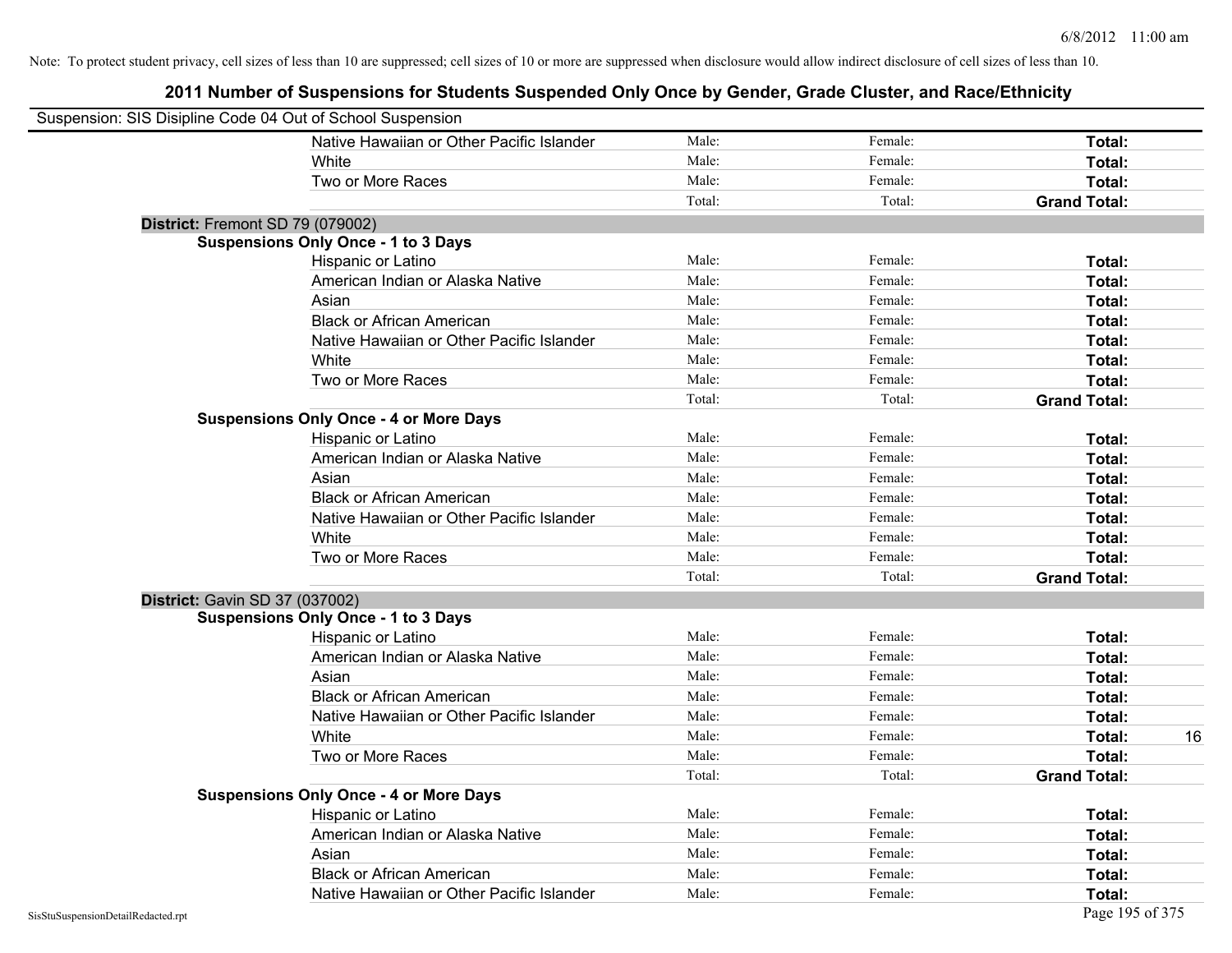| Suspension: SIS Disipline Code 04 Out of School Suspension |                                               |        |    |         |    |                     |    |
|------------------------------------------------------------|-----------------------------------------------|--------|----|---------|----|---------------------|----|
|                                                            | White                                         | Male:  |    | Female: |    | Total:              |    |
|                                                            | Two or More Races                             | Male:  |    | Female: |    | Total:              |    |
|                                                            |                                               | Total: |    | Total:  |    | <b>Grand Total:</b> |    |
| District: Grant CHSD 124 (124016)                          |                                               |        |    |         |    |                     |    |
|                                                            | <b>Suspensions Only Once - 1 to 3 Days</b>    |        |    |         |    |                     |    |
|                                                            | Hispanic or Latino                            | Male:  |    | Female: |    | Total:              | 18 |
|                                                            | American Indian or Alaska Native              | Male:  |    | Female: |    | Total:              |    |
|                                                            | Asian                                         | Male:  |    | Female: |    | Total:              |    |
|                                                            | <b>Black or African American</b>              | Male:  |    | Female: |    | Total:              |    |
|                                                            | Native Hawaiian or Other Pacific Islander     | Male:  |    | Female: |    | Total:              |    |
|                                                            | White                                         | Male:  | 30 | Female: | 10 | Total:              | 40 |
|                                                            | Two or More Races                             | Male:  |    | Female: |    | Total:              |    |
|                                                            |                                               | Total: |    | Total:  |    | <b>Grand Total:</b> |    |
|                                                            | <b>Suspensions Only Once - 4 or More Days</b> |        |    |         |    |                     |    |
|                                                            | Hispanic or Latino                            | Male:  |    | Female: |    | Total:              |    |
|                                                            | American Indian or Alaska Native              | Male:  |    | Female: |    | Total:              |    |
|                                                            | Asian                                         | Male:  |    | Female: |    | Total:              |    |
|                                                            | <b>Black or African American</b>              | Male:  |    | Female: |    | Total:              |    |
|                                                            | Native Hawaiian or Other Pacific Islander     | Male:  |    | Female: |    | Total:              |    |
|                                                            | White                                         | Male:  |    | Female: |    | Total:              |    |
|                                                            | Two or More Races                             | Male:  |    | Female: |    | Total:              |    |
|                                                            |                                               | Total: |    | Total:  |    | <b>Grand Total:</b> | 10 |
| District: Grass Lake SD 36 (036002)                        |                                               |        |    |         |    |                     |    |
|                                                            | <b>Suspensions Only Once - 1 to 3 Days</b>    |        |    |         |    |                     |    |
|                                                            | Hispanic or Latino                            | Male:  |    | Female: |    | Total:              |    |
|                                                            | American Indian or Alaska Native              | Male:  |    | Female: |    | Total:              |    |
|                                                            | Asian                                         | Male:  |    | Female: |    | Total:              |    |
|                                                            | <b>Black or African American</b>              | Male:  |    | Female: |    | Total:              |    |
|                                                            | Native Hawaiian or Other Pacific Islander     | Male:  |    | Female: |    | Total:              |    |
|                                                            | White                                         | Male:  |    | Female: |    | Total:              |    |
|                                                            | Two or More Races                             | Male:  |    | Female: |    | Total:              |    |
|                                                            |                                               | Total: |    | Total:  |    | <b>Grand Total:</b> |    |
| District: Grayslake CCSD 46 (046004)                       |                                               |        |    |         |    |                     |    |
|                                                            | <b>Suspensions Only Once - 1 to 3 Days</b>    |        |    |         |    |                     |    |
|                                                            | Hispanic or Latino                            | Male:  |    | Female: |    | Total:              |    |
|                                                            | American Indian or Alaska Native              | Male:  |    | Female: |    | Total:              |    |
|                                                            | Asian                                         | Male:  |    | Female: |    | Total:              |    |
|                                                            | <b>Black or African American</b>              | Male:  |    | Female: |    | Total:              |    |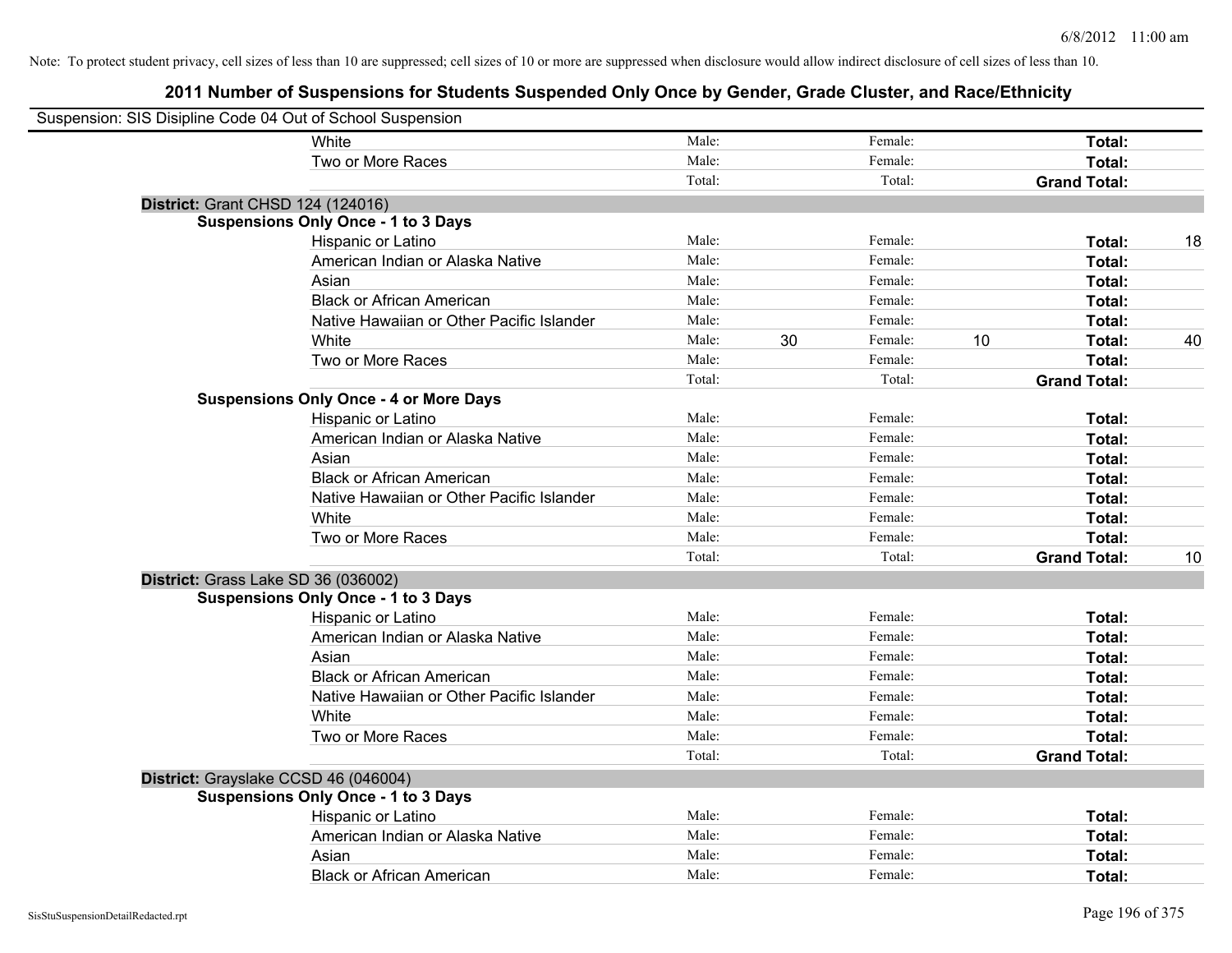| Suspension: SIS Disipline Code 04 Out of School Suspension |                                               |        |    |         |    |                     |    |
|------------------------------------------------------------|-----------------------------------------------|--------|----|---------|----|---------------------|----|
|                                                            | Native Hawaiian or Other Pacific Islander     | Male:  |    | Female: |    | Total:              |    |
|                                                            | White                                         | Male:  |    | Female: |    | Total:              | 14 |
|                                                            | Two or More Races                             | Male:  |    | Female: |    | Total:              |    |
|                                                            |                                               | Total: |    | Total:  |    | <b>Grand Total:</b> | 28 |
|                                                            | <b>Suspensions Only Once - 4 or More Days</b> |        |    |         |    |                     |    |
|                                                            | Hispanic or Latino                            | Male:  |    | Female: |    | Total:              |    |
|                                                            | American Indian or Alaska Native              | Male:  |    | Female: |    | Total:              |    |
|                                                            | Asian                                         | Male:  |    | Female: |    | Total:              |    |
|                                                            | <b>Black or African American</b>              | Male:  |    | Female: |    | Total:              |    |
|                                                            | Native Hawaiian or Other Pacific Islander     | Male:  |    | Female: |    | Total:              |    |
|                                                            | White                                         | Male:  |    | Female: |    | Total:              |    |
|                                                            | Two or More Races                             | Male:  |    | Female: |    | Total:              |    |
|                                                            |                                               | Total: |    | Total:  |    | <b>Grand Total:</b> |    |
|                                                            | District: Grayslake CHSD 127 (127016)         |        |    |         |    |                     |    |
|                                                            | <b>Suspensions Only Once - 1 to 3 Days</b>    |        |    |         |    |                     |    |
|                                                            | Hispanic or Latino                            | Male:  |    | Female: |    | Total:              | 12 |
|                                                            | American Indian or Alaska Native              | Male:  |    | Female: |    | Total:              |    |
|                                                            | Asian                                         | Male:  |    | Female: |    | Total:              |    |
|                                                            | <b>Black or African American</b>              | Male:  |    | Female: |    | Total:              |    |
|                                                            | Native Hawaiian or Other Pacific Islander     | Male:  |    | Female: |    | Total:              |    |
|                                                            | White                                         | Male:  | 20 | Female: | 12 | Total:              | 32 |
|                                                            | Two or More Races                             | Male:  |    | Female: |    | Total:              |    |
|                                                            |                                               | Total: |    | Total:  |    | <b>Grand Total:</b> |    |
|                                                            | <b>Suspensions Only Once - 4 or More Days</b> |        |    |         |    |                     |    |
|                                                            | Hispanic or Latino                            | Male:  |    | Female: |    | Total:              | 19 |
|                                                            | American Indian or Alaska Native              | Male:  |    | Female: |    | Total:              |    |
|                                                            | Asian                                         | Male:  |    | Female: |    | Total:              |    |
|                                                            | <b>Black or African American</b>              | Male:  |    | Female: |    | Total:              |    |
|                                                            | Native Hawaiian or Other Pacific Islander     | Male:  |    | Female: |    | Total:              |    |
|                                                            | White                                         | Male:  | 20 | Female: | 11 | Total:              | 31 |
|                                                            | Two or More Races                             | Male:  |    | Female: |    | Total:              |    |
|                                                            |                                               | Total: |    | Total:  |    | <b>Grand Total:</b> |    |
| District: Gurnee SD 56 (056002)                            |                                               |        |    |         |    |                     |    |
|                                                            | <b>Suspensions Only Once - 1 to 3 Days</b>    |        |    |         |    |                     |    |
|                                                            | Hispanic or Latino                            | Male:  |    | Female: |    | Total:              | 10 |
|                                                            | American Indian or Alaska Native              | Male:  |    | Female: |    | Total:              |    |
|                                                            | Asian                                         | Male:  |    | Female: |    | Total:              |    |
|                                                            | <b>Black or African American</b>              | Male:  |    | Female: |    | Total:              | 15 |
|                                                            | Native Hawaiian or Other Pacific Islander     | Male:  |    | Female: |    | Total:              |    |
| SisStuSuspensionDetailRedacted.rpt                         |                                               |        |    |         |    | Page 197 of 375     |    |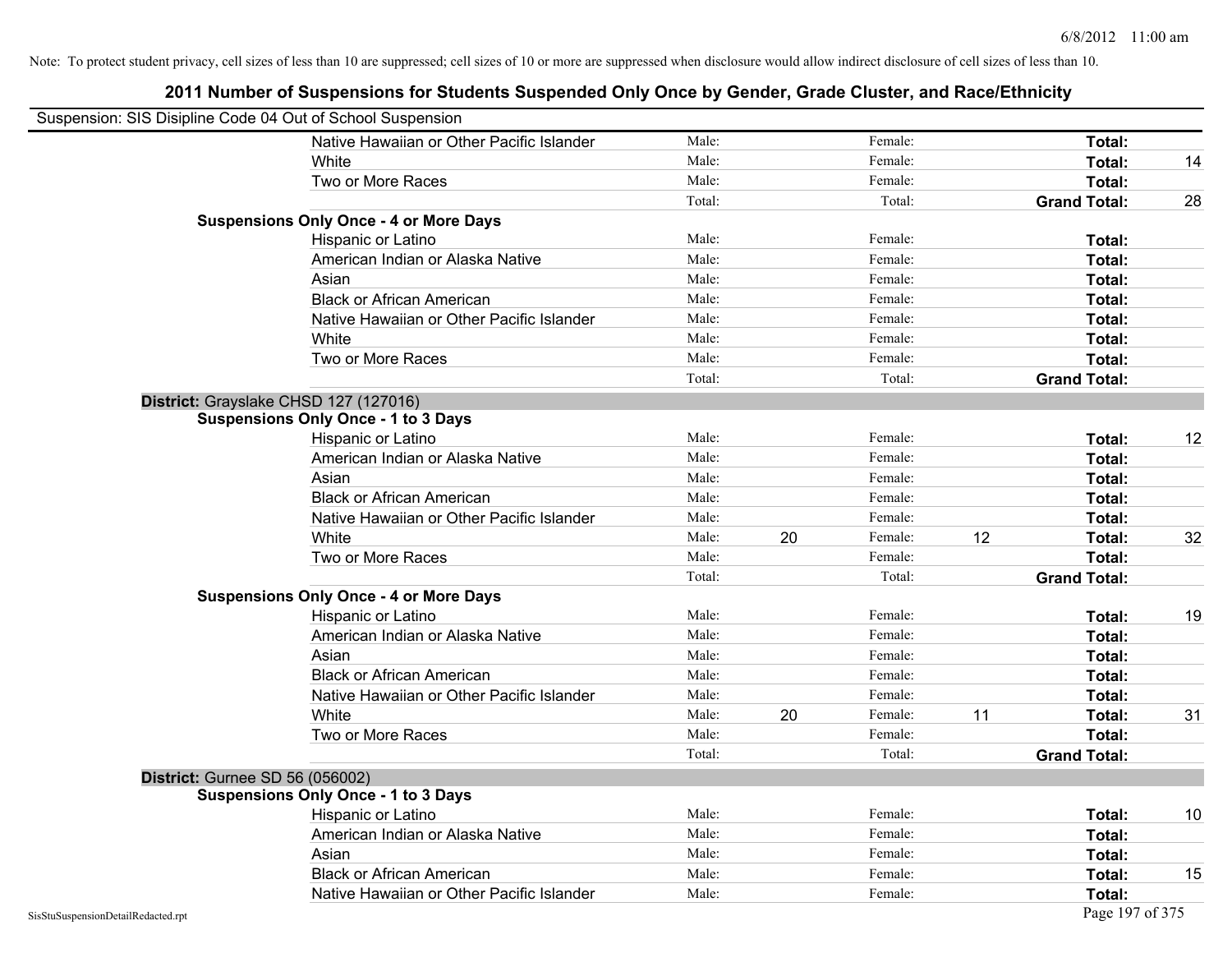|                                    | Suspension: SIS Disipline Code 04 Out of School Suspension                                   |        |         |                           |
|------------------------------------|----------------------------------------------------------------------------------------------|--------|---------|---------------------------|
|                                    | White                                                                                        | Male:  | Female: | Total:                    |
|                                    | Two or More Races                                                                            | Male:  | Female: | Total:                    |
|                                    |                                                                                              | Total: | Total:  | <b>Grand Total:</b>       |
|                                    | <b>Suspensions Only Once - 4 or More Days</b>                                                |        |         |                           |
|                                    | Hispanic or Latino                                                                           | Male:  | Female: | Total:                    |
|                                    | American Indian or Alaska Native                                                             | Male:  | Female: | Total:                    |
|                                    | Asian                                                                                        | Male:  | Female: | Total:                    |
|                                    | <b>Black or African American</b>                                                             | Male:  | Female: | Total:                    |
|                                    | Native Hawaiian or Other Pacific Islander                                                    | Male:  | Female: | Total:                    |
|                                    | White                                                                                        | Male:  | Female: | Total:                    |
|                                    | Two or More Races                                                                            | Male:  | Female: | Total:                    |
|                                    |                                                                                              | Total: | Total:  | <b>Grand Total:</b>       |
|                                    | District: Hawthorn CCSD 73 (073004)                                                          |        |         |                           |
|                                    | <b>Suspensions Only Once - 1 to 3 Days</b>                                                   |        |         |                           |
|                                    | Hispanic or Latino                                                                           | Male:  | Female: | Total:                    |
|                                    | American Indian or Alaska Native                                                             | Male:  | Female: | Total:                    |
|                                    | Asian                                                                                        | Male:  | Female: | Total:                    |
|                                    | <b>Black or African American</b>                                                             | Male:  | Female: | Total:                    |
|                                    | Native Hawaiian or Other Pacific Islander                                                    | Male:  | Female: | Total:                    |
|                                    | White                                                                                        | Male:  | Female: | Total:                    |
|                                    | Two or More Races                                                                            | Male:  | Female: | Total:                    |
|                                    |                                                                                              | Total: | Total:  | 10<br><b>Grand Total:</b> |
|                                    | <b>Suspensions Only Once - 4 or More Days</b>                                                |        |         |                           |
|                                    | Hispanic or Latino                                                                           | Male:  | Female: | Total:                    |
|                                    | American Indian or Alaska Native                                                             | Male:  | Female: | Total:                    |
|                                    | Asian                                                                                        | Male:  | Female: | Total:                    |
|                                    | <b>Black or African American</b>                                                             | Male:  | Female: | Total:                    |
|                                    | Native Hawaiian or Other Pacific Islander                                                    | Male:  | Female: | Total:                    |
|                                    | White                                                                                        | Male:  | Female: | Total:                    |
|                                    | Two or More Races                                                                            | Male:  | Female: | Total:                    |
|                                    |                                                                                              | Total: | Total:  | <b>Grand Total:</b>       |
|                                    |                                                                                              |        |         |                           |
|                                    | District: Kildeer Countryside CCSD 96 (096004)<br><b>Suspensions Only Once - 1 to 3 Days</b> |        |         |                           |
|                                    | Hispanic or Latino                                                                           | Male:  | Female: | Total:                    |
|                                    | American Indian or Alaska Native                                                             | Male:  | Female: | Total:                    |
|                                    |                                                                                              | Male:  | Female: |                           |
|                                    | Asian                                                                                        |        |         | Total:                    |
|                                    | <b>Black or African American</b>                                                             | Male:  | Female: | Total:                    |
|                                    | Native Hawaiian or Other Pacific Islander                                                    | Male:  | Female: | Total:                    |
|                                    | White                                                                                        | Male:  | Female: | Total:                    |
| SisStuSuspensionDetailRedacted.rpt |                                                                                              |        |         | Page 198 of 375           |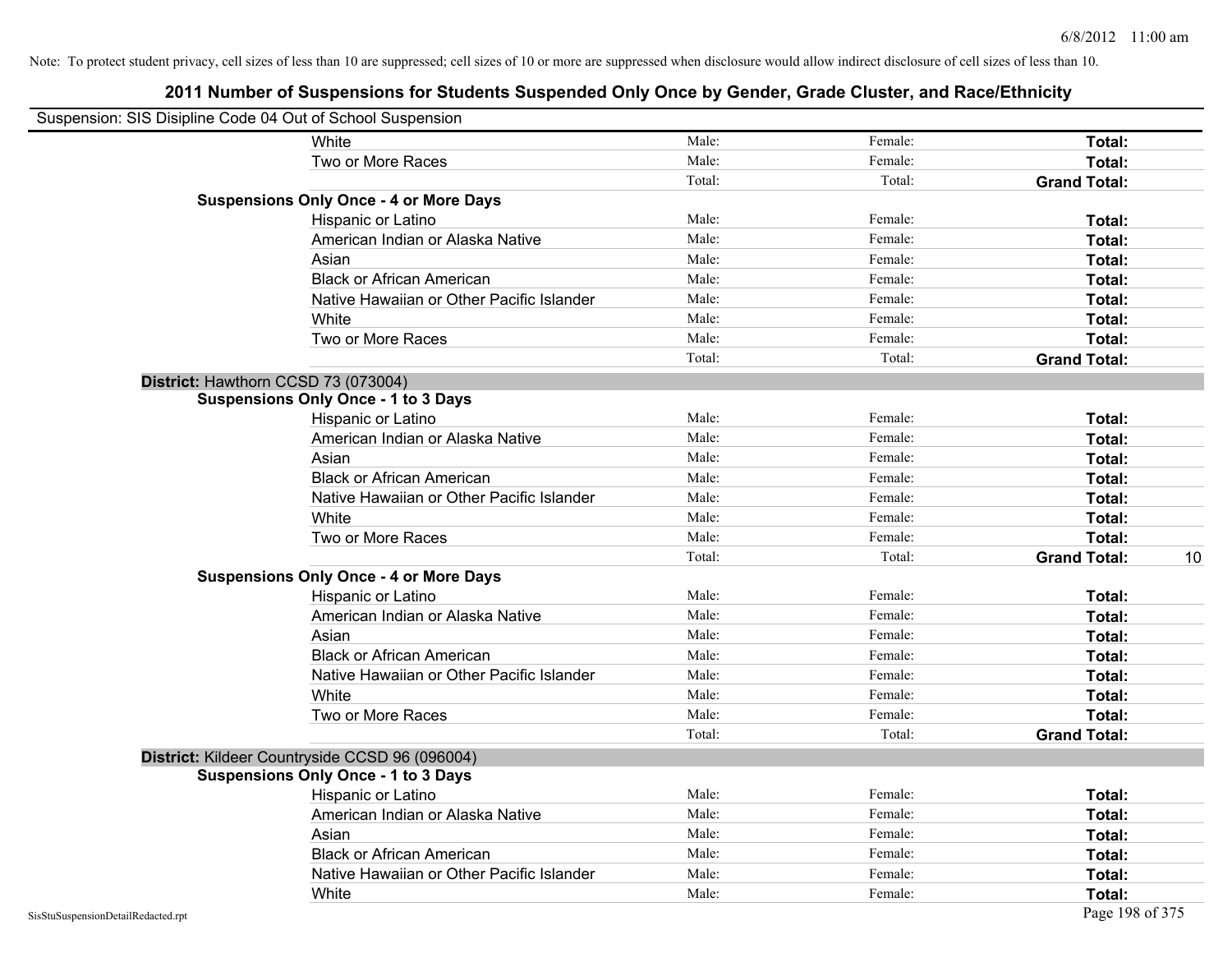| Suspension: SIS Disipline Code 04 Out of School Suspension |                                               |        |         |                     |
|------------------------------------------------------------|-----------------------------------------------|--------|---------|---------------------|
|                                                            | Two or More Races                             | Male:  | Female: | Total:              |
|                                                            |                                               | Total: | Total:  | <b>Grand Total:</b> |
|                                                            | <b>Suspensions Only Once - 4 or More Days</b> |        |         |                     |
|                                                            | Hispanic or Latino                            | Male:  | Female: | Total:              |
|                                                            | American Indian or Alaska Native              | Male:  | Female: | Total:              |
|                                                            | Asian                                         | Male:  | Female: | Total:              |
|                                                            | <b>Black or African American</b>              | Male:  | Female: | Total:              |
|                                                            | Native Hawaiian or Other Pacific Islander     | Male:  | Female: | Total:              |
|                                                            | White                                         | Male:  | Female: | Total:              |
|                                                            | Two or More Races                             | Male:  | Female: | Total:              |
|                                                            |                                               | Total: | Total:  | <b>Grand Total:</b> |
|                                                            | District: Lake Bluff ESD 65 (065002)          |        |         |                     |
|                                                            | <b>Suspensions Only Once - 1 to 3 Days</b>    |        |         |                     |
|                                                            | Hispanic or Latino                            | Male:  | Female: | Total:              |
|                                                            | American Indian or Alaska Native              | Male:  | Female: | Total:              |
|                                                            | Asian                                         | Male:  | Female: | Total:              |
|                                                            | <b>Black or African American</b>              | Male:  | Female: | Total:              |
|                                                            | Native Hawaiian or Other Pacific Islander     | Male:  | Female: | Total:              |
|                                                            | White                                         | Male:  | Female: | Total:              |
|                                                            | Two or More Races                             | Male:  | Female: | Total:              |
|                                                            |                                               | Total: | Total:  | <b>Grand Total:</b> |
|                                                            | <b>Suspensions Only Once - 4 or More Days</b> |        |         |                     |
|                                                            | Hispanic or Latino                            | Male:  | Female: | Total:              |
|                                                            | American Indian or Alaska Native              | Male:  | Female: | Total:              |
|                                                            | Asian                                         | Male:  | Female: | Total:              |
|                                                            | <b>Black or African American</b>              | Male:  | Female: | Total:              |
|                                                            | Native Hawaiian or Other Pacific Islander     | Male:  | Female: | Total:              |
|                                                            | White                                         | Male:  | Female: | Total:              |
|                                                            | Two or More Races                             | Male:  | Female: | Total:              |
|                                                            |                                               | Total: | Total:  | <b>Grand Total:</b> |
|                                                            | District: Lake Forest CHSD 115 (115016)       |        |         |                     |
|                                                            | <b>Suspensions Only Once - 1 to 3 Days</b>    |        |         |                     |
|                                                            | Hispanic or Latino                            | Male:  | Female: | Total:              |
|                                                            | American Indian or Alaska Native              | Male:  | Female: | Total:              |
|                                                            | Asian                                         | Male:  | Female: | Total:              |
|                                                            | <b>Black or African American</b>              | Male:  | Female: | Total:              |
|                                                            | Native Hawaiian or Other Pacific Islander     | Male:  | Female: | Total:              |
|                                                            | White                                         | Male:  | Female: | Total:<br>10        |
|                                                            | Two or More Races                             | Male:  | Female: | Total:              |
| SisStuSuspensionDetailRedacted.rpt                         |                                               |        |         | Page 199 of 375     |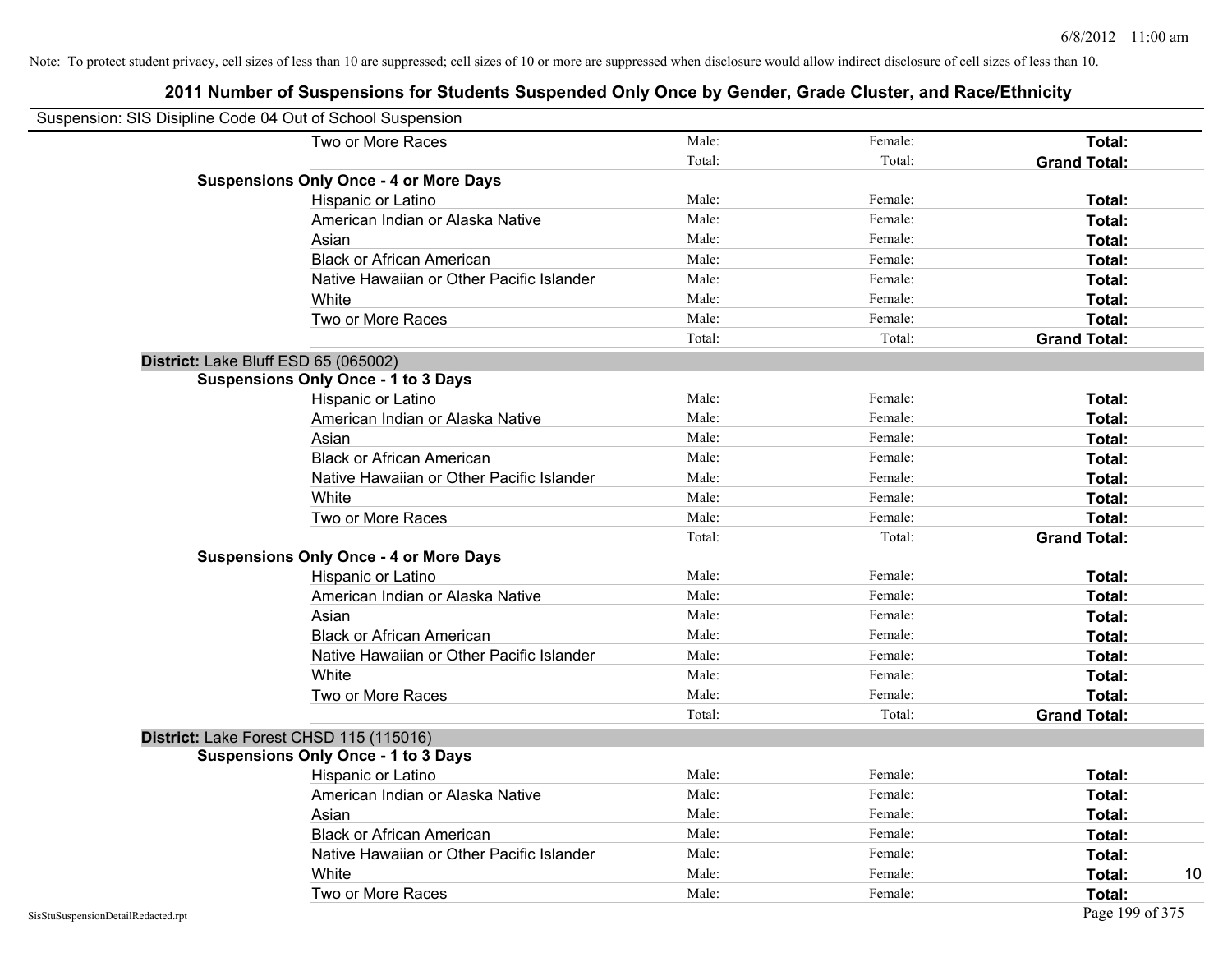| Suspension: SIS Disipline Code 04 Out of School Suspension |        |         |                     |    |
|------------------------------------------------------------|--------|---------|---------------------|----|
|                                                            | Total: | Total:  | <b>Grand Total:</b> |    |
| <b>Suspensions Only Once - 4 or More Days</b>              |        |         |                     |    |
| Hispanic or Latino                                         | Male:  | Female: | Total:              |    |
| American Indian or Alaska Native                           | Male:  | Female: | Total:              |    |
| Asian                                                      | Male:  | Female: | Total:              |    |
| <b>Black or African American</b>                           | Male:  | Female: | Total:              |    |
| Native Hawaiian or Other Pacific Islander                  | Male:  | Female: | Total:              |    |
| White                                                      | Male:  | Female: | Total:              | 10 |
| Two or More Races                                          | Male:  | Female: | Total:              |    |
|                                                            | Total: | Total:  | <b>Grand Total:</b> |    |
| District: Lake Forest SD 67 (067005)                       |        |         |                     |    |
| <b>Suspensions Only Once - 1 to 3 Days</b>                 |        |         |                     |    |
| Hispanic or Latino                                         | Male:  | Female: | Total:              |    |
| American Indian or Alaska Native                           | Male:  | Female: | Total:              |    |
| Asian                                                      | Male:  | Female: | Total:              |    |
| <b>Black or African American</b>                           | Male:  | Female: | Total:              |    |
| Native Hawaiian or Other Pacific Islander                  | Male:  | Female: | Total:              |    |
| White                                                      | Male:  | Female: | Total:              |    |
| Two or More Races                                          | Male:  | Female: | Total:              |    |
|                                                            | Total: | Total:  | <b>Grand Total:</b> |    |
| <b>Suspensions Only Once - 4 or More Days</b>              |        |         |                     |    |
| Hispanic or Latino                                         | Male:  | Female: | Total:              |    |
| American Indian or Alaska Native                           | Male:  | Female: | Total:              |    |
| Asian                                                      | Male:  | Female: | Total:              |    |
| <b>Black or African American</b>                           | Male:  | Female: | Total:              |    |
| Native Hawaiian or Other Pacific Islander                  | Male:  | Female: | Total:              |    |
| White                                                      | Male:  | Female: | Total:              |    |
| Two or More Races                                          | Male:  | Female: | Total:              |    |
|                                                            | Total: | Total:  | <b>Grand Total:</b> |    |
| District: Lake Villa CCSD 41 (041004)                      |        |         |                     |    |
| <b>Suspensions Only Once - 1 to 3 Days</b>                 |        |         |                     |    |
| Hispanic or Latino                                         | Male:  | Female: | Total:              |    |
| American Indian or Alaska Native                           | Male:  | Female: | Total:              |    |
| Asian                                                      | Male:  | Female: | Total:              |    |
| <b>Black or African American</b>                           | Male:  | Female: | Total:              |    |
| Native Hawaiian or Other Pacific Islander                  | Male:  | Female: | Total:              |    |
| White                                                      | Male:  | Female: | Total:              | 16 |
| Two or More Races                                          | Male:  | Female: | Total:              |    |
|                                                            | Total: | Total:  | <b>Grand Total:</b> | 26 |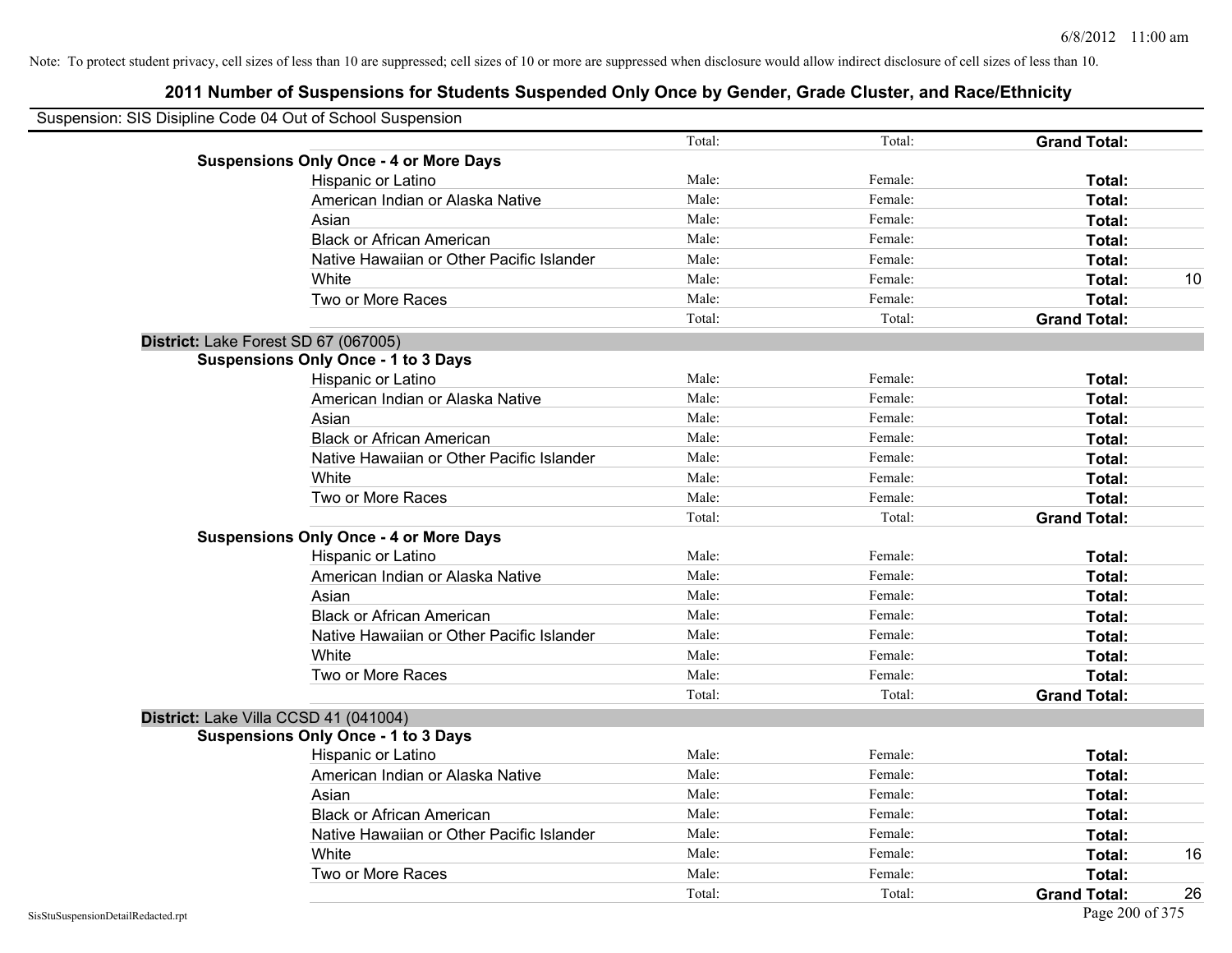| Suspension: SIS Disipline Code 04 Out of School Suspension |                                               |        |         |                     |
|------------------------------------------------------------|-----------------------------------------------|--------|---------|---------------------|
|                                                            | <b>Suspensions Only Once - 4 or More Days</b> |        |         |                     |
|                                                            | Hispanic or Latino                            | Male:  | Female: | Total:              |
|                                                            | American Indian or Alaska Native              | Male:  | Female: | Total:              |
|                                                            | Asian                                         | Male:  | Female: | Total:              |
|                                                            | <b>Black or African American</b>              | Male:  | Female: | Total:              |
|                                                            | Native Hawaiian or Other Pacific Islander     | Male:  | Female: | Total:              |
|                                                            | White                                         | Male:  | Female: | Total:              |
|                                                            | Two or More Races                             | Male:  | Female: | Total:              |
|                                                            |                                               | Total: | Total:  | <b>Grand Total:</b> |
|                                                            | District: Lake Zurich CUSD 95 (095026)        |        |         |                     |
|                                                            | <b>Suspensions Only Once - 1 to 3 Days</b>    |        |         |                     |
|                                                            | Hispanic or Latino                            | Male:  | Female: | Total:              |
|                                                            | American Indian or Alaska Native              | Male:  | Female: | Total:              |
|                                                            | Asian                                         | Male:  | Female: | Total:              |
|                                                            | <b>Black or African American</b>              | Male:  | Female: | Total:              |
|                                                            | Native Hawaiian or Other Pacific Islander     | Male:  | Female: | Total:              |
|                                                            | White                                         | Male:  | Female: | Total:              |
|                                                            | Two or More Races                             | Male:  | Female: | Total:              |
|                                                            |                                               | Total: | Total:  | <b>Grand Total:</b> |
|                                                            | <b>Suspensions Only Once - 4 or More Days</b> |        |         |                     |
|                                                            | Hispanic or Latino                            | Male:  | Female: | Total:              |
|                                                            | American Indian or Alaska Native              | Male:  | Female: | Total:              |
|                                                            | Asian                                         | Male:  | Female: | Total:              |
|                                                            | <b>Black or African American</b>              | Male:  | Female: | Total:              |
|                                                            | Native Hawaiian or Other Pacific Islander     | Male:  | Female: | Total:              |
|                                                            | White                                         | Male:  | Female: | Total:              |
|                                                            | Two or More Races                             | Male:  | Female: | Total:              |
|                                                            |                                               | Total: | Total:  | <b>Grand Total:</b> |
| District: Libertyville SD 70 (070002)                      |                                               |        |         |                     |
|                                                            | <b>Suspensions Only Once - 1 to 3 Days</b>    |        |         |                     |
|                                                            | Hispanic or Latino                            | Male:  | Female: | Total:              |
|                                                            | American Indian or Alaska Native              | Male:  | Female: | Total:              |
|                                                            | Asian                                         | Male:  | Female: | Total:              |
|                                                            | <b>Black or African American</b>              | Male:  | Female: | Total:              |
|                                                            | Native Hawaiian or Other Pacific Islander     | Male:  | Female: | Total:              |
|                                                            | White                                         | Male:  | Female: | Total:              |
|                                                            | Two or More Races                             | Male:  | Female: | Total:              |
|                                                            |                                               | Total: | Total:  | <b>Grand Total:</b> |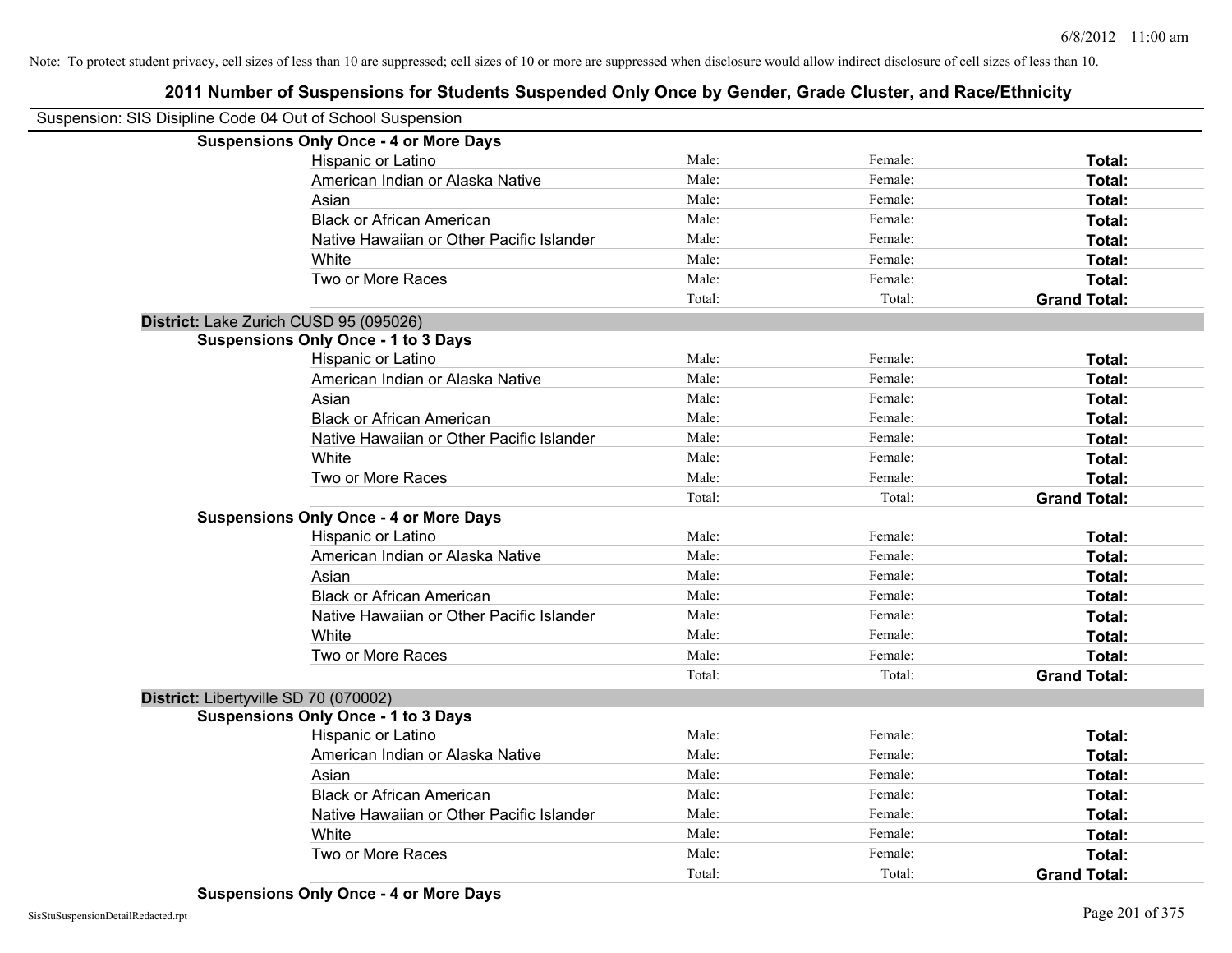|                                     | Suspension: SIS Disipline Code 04 Out of School Suspension |        |         |                     |    |
|-------------------------------------|------------------------------------------------------------|--------|---------|---------------------|----|
|                                     | Hispanic or Latino                                         | Male:  | Female: | Total:              |    |
|                                     | American Indian or Alaska Native                           | Male:  | Female: | Total:              |    |
|                                     | Asian                                                      | Male:  | Female: | Total:              |    |
|                                     | <b>Black or African American</b>                           | Male:  | Female: | Total:              |    |
|                                     | Native Hawaiian or Other Pacific Islander                  | Male:  | Female: | Total:              |    |
|                                     | White                                                      | Male:  | Female: | Total:              |    |
|                                     | Two or More Races                                          | Male:  | Female: | Total:              |    |
|                                     |                                                            | Total: | Total:  | <b>Grand Total:</b> |    |
|                                     | District: Lincolnshire-Prairieview SD 103 (103002)         |        |         |                     |    |
|                                     | <b>Suspensions Only Once - 1 to 3 Days</b>                 |        |         |                     |    |
|                                     | Hispanic or Latino                                         | Male:  | Female: | Total:              |    |
|                                     | American Indian or Alaska Native                           | Male:  | Female: | Total:              |    |
|                                     | Asian                                                      | Male:  | Female: | Total:              |    |
|                                     | <b>Black or African American</b>                           | Male:  | Female: | Total:              |    |
|                                     | Native Hawaiian or Other Pacific Islander                  | Male:  | Female: | Total:              |    |
|                                     | White                                                      | Male:  | Female: | Total:              |    |
|                                     | Two or More Races                                          | Male:  | Female: | Total:              |    |
|                                     |                                                            | Total: | Total:  | <b>Grand Total:</b> |    |
| District: Millburn CCSD 24 (024004) |                                                            |        |         |                     |    |
|                                     | <b>Suspensions Only Once - 1 to 3 Days</b>                 |        |         |                     |    |
|                                     | Hispanic or Latino                                         | Male:  | Female: | Total:              |    |
|                                     | American Indian or Alaska Native                           | Male:  | Female: | Total:              |    |
|                                     | Asian                                                      | Male:  | Female: | Total:              |    |
|                                     | <b>Black or African American</b>                           | Male:  | Female: | Total:              |    |
|                                     | Native Hawaiian or Other Pacific Islander                  | Male:  | Female: | Total:              |    |
|                                     | White                                                      | Male:  | Female: | Total:              |    |
|                                     | Two or More Races                                          | Male:  | Female: | Total:              |    |
|                                     |                                                            | Total: | Total:  | <b>Grand Total:</b> |    |
|                                     | District: Mundelein Cons HSD 120 (120013)                  |        |         |                     |    |
|                                     | <b>Suspensions Only Once - 1 to 3 Days</b>                 |        |         |                     |    |
|                                     | Hispanic or Latino                                         | Male:  | Female: | Total:              | 16 |
|                                     | American Indian or Alaska Native                           | Male:  | Female: | Total:              |    |
|                                     | Asian                                                      | Male:  | Female: | Total:              |    |
|                                     | <b>Black or African American</b>                           | Male:  | Female: | Total:              |    |
|                                     | Native Hawaiian or Other Pacific Islander                  | Male:  | Female: | Total:              |    |
|                                     | White                                                      | Male:  | Female: | Total:              | 13 |
|                                     | Two or More Races                                          | Male:  | Female: | <b>Total:</b>       |    |
|                                     |                                                            | Total: | Total:  | <b>Grand Total:</b> |    |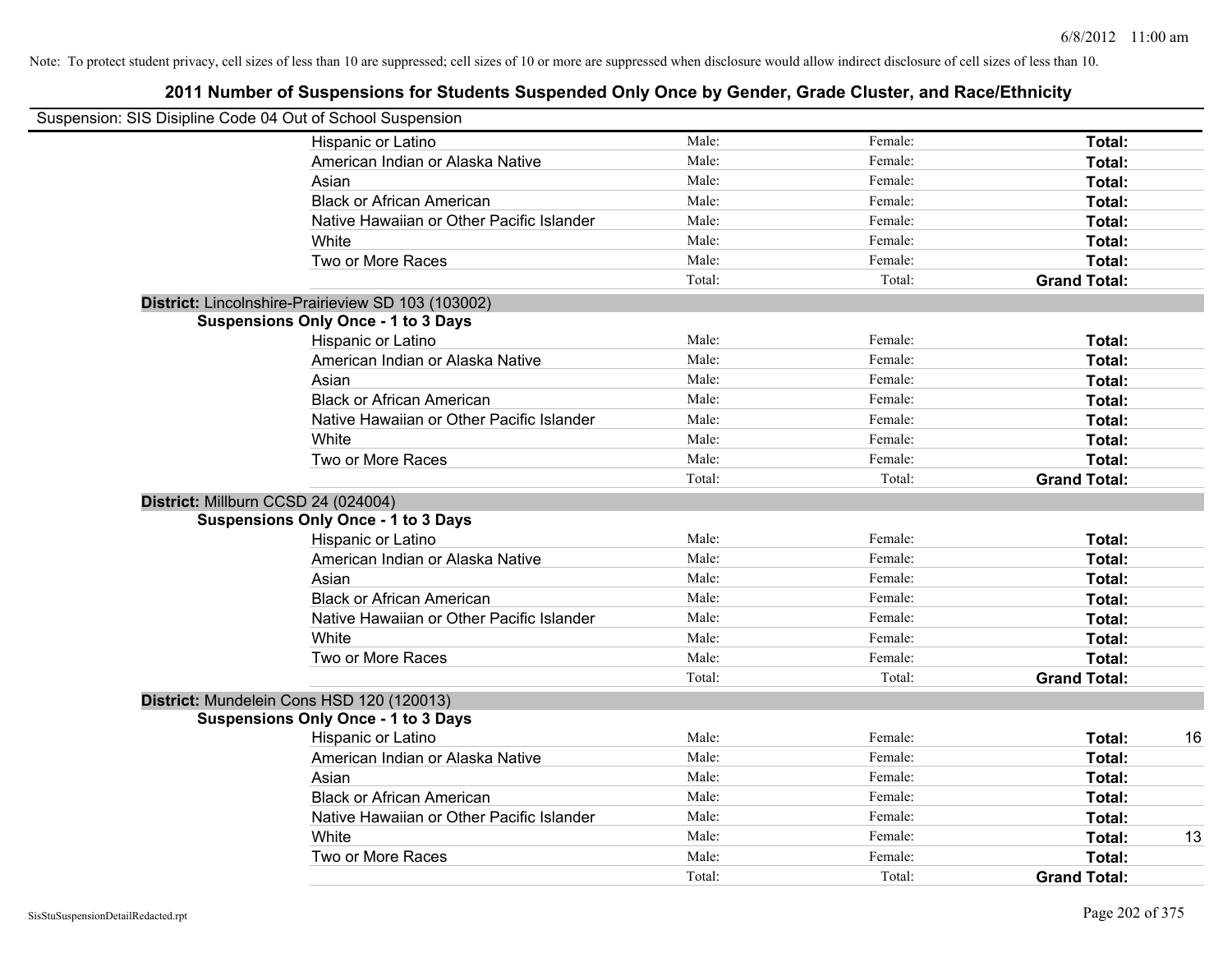| Suspension: SIS Disipline Code 04 Out of School Suspension |                                               |        |    |         |    |                     |    |
|------------------------------------------------------------|-----------------------------------------------|--------|----|---------|----|---------------------|----|
|                                                            | <b>Suspensions Only Once - 4 or More Days</b> |        |    |         |    |                     |    |
|                                                            | Hispanic or Latino                            | Male:  | 28 | Female: | 15 | Total:              | 43 |
|                                                            | American Indian or Alaska Native              | Male:  |    | Female: |    | <b>Total:</b>       |    |
|                                                            | Asian                                         | Male:  |    | Female: |    | Total:              |    |
|                                                            | <b>Black or African American</b>              | Male:  |    | Female: |    | Total:              |    |
|                                                            | Native Hawaiian or Other Pacific Islander     | Male:  |    | Female: |    | Total:              |    |
|                                                            | White                                         | Male:  | 14 | Female: | 13 | Total:              | 27 |
|                                                            | Two or More Races                             | Male:  |    | Female: |    | Total:              |    |
|                                                            |                                               | Total: |    | Total:  |    | <b>Grand Total:</b> |    |
|                                                            | District: Mundelein ESD 75 (075002)           |        |    |         |    |                     |    |
|                                                            | <b>Suspensions Only Once - 1 to 3 Days</b>    |        |    |         |    |                     |    |
|                                                            | Hispanic or Latino                            | Male:  |    | Female: |    | Total:              | 24 |
|                                                            | American Indian or Alaska Native              | Male:  |    | Female: |    | Total:              |    |
|                                                            | Asian                                         | Male:  |    | Female: |    | <b>Total:</b>       |    |
|                                                            | <b>Black or African American</b>              | Male:  |    | Female: |    | Total:              |    |
|                                                            | Native Hawaiian or Other Pacific Islander     | Male:  |    | Female: |    | <b>Total:</b>       |    |
|                                                            | White                                         | Male:  |    | Female: |    | Total:              | 23 |
|                                                            | Two or More Races                             | Male:  |    | Female: |    | Total:              |    |
|                                                            |                                               | Total: |    | Total:  |    | <b>Grand Total:</b> |    |
|                                                            | <b>Suspensions Only Once - 4 or More Days</b> |        |    |         |    |                     |    |
|                                                            | Hispanic or Latino                            | Male:  |    | Female: |    | Total:              |    |
|                                                            | American Indian or Alaska Native              | Male:  |    | Female: |    | Total:              |    |
|                                                            | Asian                                         | Male:  |    | Female: |    | Total:              |    |
|                                                            | <b>Black or African American</b>              | Male:  |    | Female: |    | Total:              |    |
|                                                            | Native Hawaiian or Other Pacific Islander     | Male:  |    | Female: |    | Total:              |    |
|                                                            | White                                         | Male:  |    | Female: |    | Total:              |    |
|                                                            | Two or More Races                             | Male:  |    | Female: |    | Total:              |    |
|                                                            |                                               | Total: |    | Total:  |    | <b>Grand Total:</b> |    |
| District: Non-Public School (044Z)                         |                                               |        |    |         |    |                     |    |
|                                                            | <b>Suspensions Only Once - 1 to 3 Days</b>    |        |    |         |    |                     |    |
|                                                            | Hispanic or Latino                            | Male:  |    | Female: |    | Total:              |    |
|                                                            | American Indian or Alaska Native              | Male:  |    | Female: |    | Total:              |    |
|                                                            | Asian                                         | Male:  |    | Female: |    | Total:              |    |
|                                                            | <b>Black or African American</b>              | Male:  |    | Female: |    | Total:              |    |
|                                                            | Native Hawaiian or Other Pacific Islander     | Male:  |    | Female: |    | Total:              |    |
|                                                            | White                                         | Male:  |    | Female: |    | Total:              |    |
|                                                            | Two or More Races                             | Male:  |    | Female: |    | Total:              |    |
|                                                            |                                               | Total: |    | Total:  |    | <b>Grand Total:</b> |    |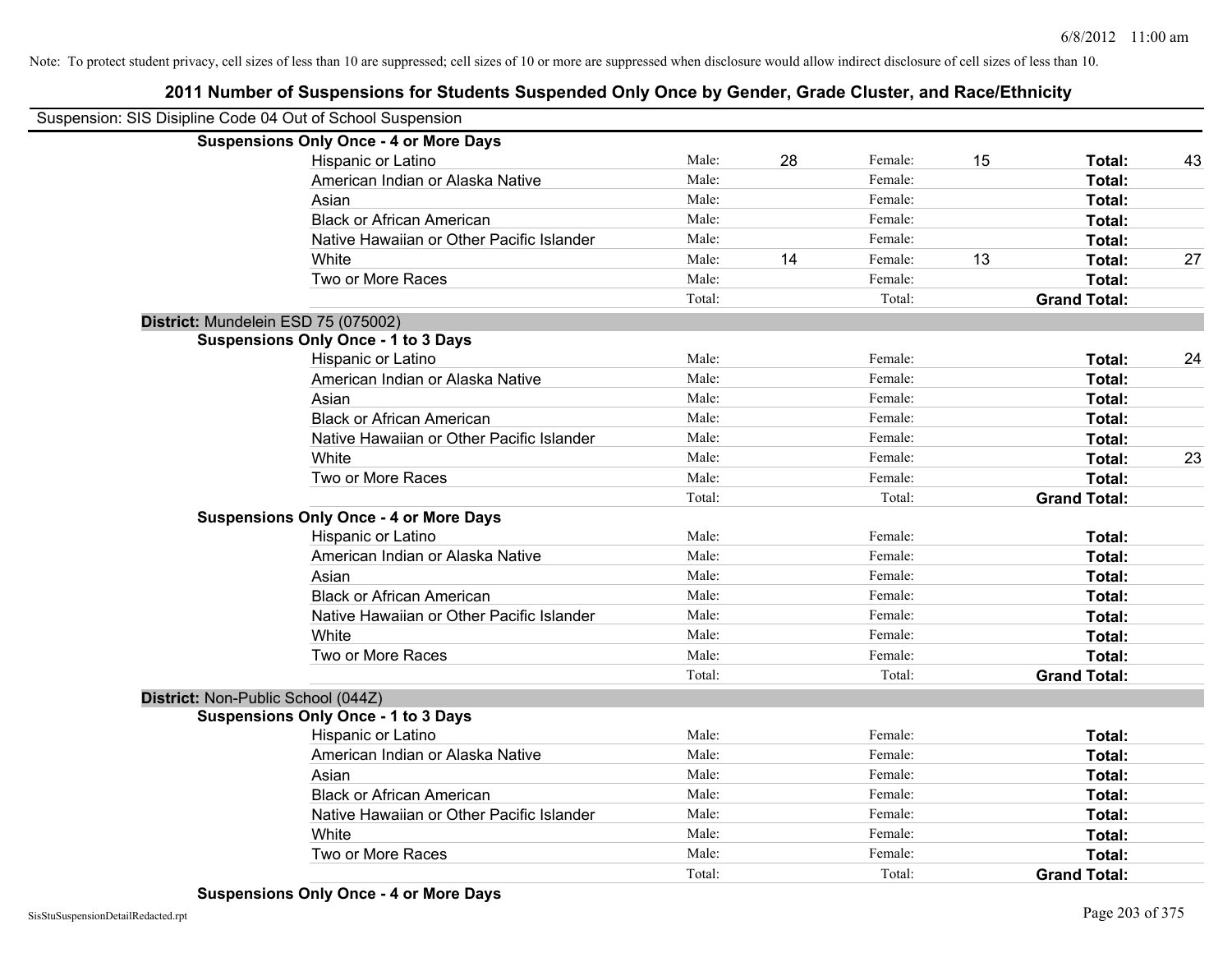# **2011 Number of Suspensions for Students Suspended Only Once by Gender, Grade Cluster, and Race/Ethnicity**

| Suspension: SIS Disipline Code 04 Out of School Suspension |                                           |        |    |         |    |                     |    |
|------------------------------------------------------------|-------------------------------------------|--------|----|---------|----|---------------------|----|
| Hispanic or Latino                                         |                                           | Male:  |    | Female: |    | Total:              |    |
| American Indian or Alaska Native                           |                                           | Male:  |    | Female: |    | Total:              |    |
| Asian                                                      |                                           | Male:  |    | Female: |    | Total:              |    |
| <b>Black or African American</b>                           |                                           | Male:  |    | Female: |    | Total:              |    |
|                                                            | Native Hawaiian or Other Pacific Islander | Male:  |    | Female: |    | Total:              |    |
| White                                                      |                                           | Male:  |    | Female: |    | Total:              |    |
| Two or More Races                                          |                                           | Male:  |    | Female: |    | Total:              |    |
|                                                            |                                           | Total: |    | Total:  |    | <b>Grand Total:</b> |    |
| District: North Chicago SD 187 (187026)                    |                                           |        |    |         |    |                     |    |
| <b>Suspensions Only Once - 1 to 3 Days</b>                 |                                           |        |    |         |    |                     |    |
| Hispanic or Latino                                         |                                           | Male:  |    | Female: |    | Total:              | 21 |
| American Indian or Alaska Native                           |                                           | Male:  |    | Female: |    | Total:              |    |
| Asian                                                      |                                           | Male:  |    | Female: |    | Total:              |    |
| <b>Black or African American</b>                           |                                           | Male:  | 37 | Female: | 28 | Total:              | 65 |
|                                                            | Native Hawaiian or Other Pacific Islander | Male:  |    | Female: |    | Total:              |    |
| White                                                      |                                           | Male:  |    | Female: |    | Total:              |    |
| Two or More Races                                          |                                           | Male:  |    | Female: |    | Total:              |    |
|                                                            |                                           | Total: |    | Total:  |    | <b>Grand Total:</b> |    |
| <b>Suspensions Only Once - 4 or More Days</b>              |                                           |        |    |         |    |                     |    |
| Hispanic or Latino                                         |                                           | Male:  |    | Female: |    | Total:              |    |
| American Indian or Alaska Native                           |                                           | Male:  |    | Female: |    | Total:              |    |
| Asian                                                      |                                           | Male:  |    | Female: |    | Total:              |    |
| <b>Black or African American</b>                           |                                           | Male:  |    | Female: |    | Total:              | 17 |
|                                                            | Native Hawaiian or Other Pacific Islander | Male:  |    | Female: |    | Total:              |    |
| White                                                      |                                           | Male:  |    | Female: |    | Total:              |    |
| Two or More Races                                          |                                           | Male:  |    | Female: |    | Total:              |    |
|                                                            |                                           | Total: |    | Total:  |    | <b>Grand Total:</b> |    |
| District: North Shore SD 112 (112002)                      |                                           |        |    |         |    |                     |    |
| <b>Suspensions Only Once - 1 to 3 Days</b>                 |                                           |        |    |         |    |                     |    |
| Hispanic or Latino                                         |                                           | Male:  |    | Female: |    | Total:              |    |
| American Indian or Alaska Native                           |                                           | Male:  |    | Female: |    | Total:              |    |
| Asian                                                      |                                           | Male:  |    | Female: |    | Total:              |    |
| <b>Black or African American</b>                           |                                           | Male:  |    | Female: |    | Total:              |    |
|                                                            | Native Hawaiian or Other Pacific Islander | Male:  |    | Female: |    | Total:              |    |
| White                                                      |                                           | Male:  |    | Female: |    | Total:              |    |
| Two or More Races                                          |                                           | Male:  |    | Female: |    | Total:              |    |
|                                                            |                                           | Total: |    | Total:  |    | <b>Grand Total:</b> |    |

**District:** Northern Suburban Spec Ed Dist (804060)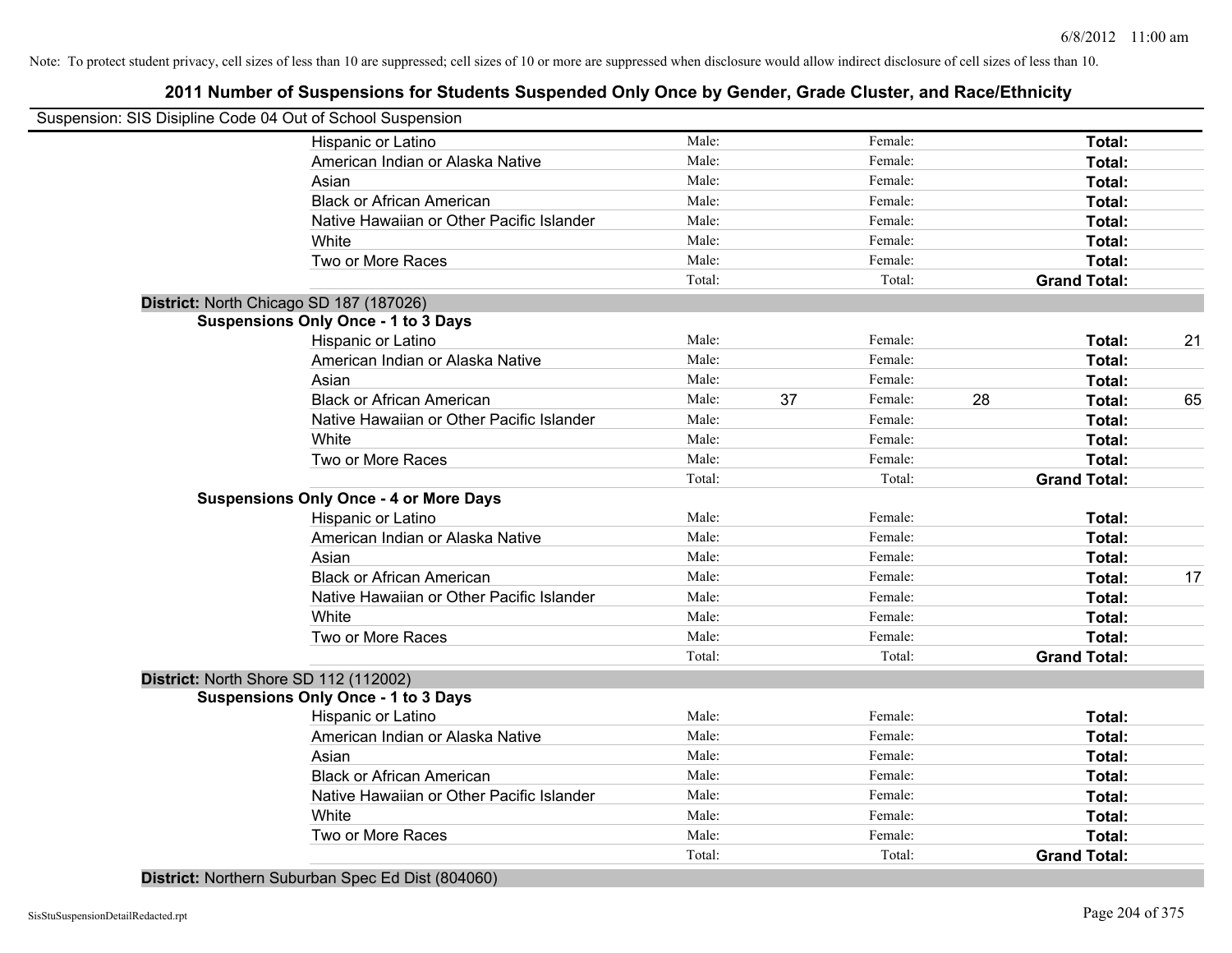| Suspension: SIS Disipline Code 04 Out of School Suspension |        |    |         |    |                     |    |
|------------------------------------------------------------|--------|----|---------|----|---------------------|----|
| <b>Suspensions Only Once - 4 or More Days</b>              |        |    |         |    |                     |    |
| Hispanic or Latino                                         | Male:  |    | Female: |    | Total:              |    |
| American Indian or Alaska Native                           | Male:  |    | Female: |    | Total:              |    |
| Asian                                                      | Male:  |    | Female: |    | Total:              |    |
| <b>Black or African American</b>                           | Male:  |    | Female: |    | Total:              |    |
| Native Hawaiian or Other Pacific Islander                  | Male:  |    | Female: |    | Total:              |    |
| White                                                      | Male:  |    | Female: |    | Total:              |    |
| Two or More Races                                          | Male:  |    | Female: |    | Total:              |    |
|                                                            | Total: |    | Total:  |    | <b>Grand Total:</b> |    |
| District: Rondout SD 72 (072002)                           |        |    |         |    |                     |    |
| <b>Suspensions Only Once - 1 to 3 Days</b>                 |        |    |         |    |                     |    |
| Hispanic or Latino                                         | Male:  |    | Female: |    | Total:              |    |
| American Indian or Alaska Native                           | Male:  |    | Female: |    | Total:              |    |
| Asian                                                      | Male:  |    | Female: |    | Total:              |    |
| <b>Black or African American</b>                           | Male:  |    | Female: |    | Total:              |    |
| Native Hawaiian or Other Pacific Islander                  | Male:  |    | Female: |    | <b>Total:</b>       |    |
| White                                                      | Male:  |    | Female: |    | Total:              |    |
| Two or More Races                                          | Male:  |    | Female: |    | Total:              |    |
|                                                            | Total: |    | Total:  |    | <b>Grand Total:</b> |    |
| District: Round Lake CUSD 116 (116026)                     |        |    |         |    |                     |    |
| <b>Suspensions Only Once - 1 to 3 Days</b>                 |        |    |         |    |                     |    |
| Hispanic or Latino                                         | Male:  | 75 | Female: | 22 | Total:              | 97 |
| American Indian or Alaska Native                           | Male:  |    | Female: |    | Total:              |    |
| Asian                                                      | Male:  |    | Female: |    | Total:              |    |
| <b>Black or African American</b>                           | Male:  | 15 | Female: | 19 | Total:              | 34 |
| Native Hawaiian or Other Pacific Islander                  | Male:  |    | Female: |    | Total:              |    |
| White                                                      | Male:  | 32 | Female: | 10 | Total:              | 42 |
| Two or More Races                                          | Male:  |    | Female: |    | Total:              |    |
|                                                            | Total: |    | Total:  |    | <b>Grand Total:</b> |    |
| <b>Suspensions Only Once - 4 or More Days</b>              |        |    |         |    |                     |    |
| Hispanic or Latino                                         | Male:  | 24 | Female: | 12 | Total:              | 36 |
| American Indian or Alaska Native                           | Male:  |    | Female: |    | Total:              |    |
| Asian                                                      | Male:  |    | Female: |    | Total:              |    |
| <b>Black or African American</b>                           | Male:  |    | Female: |    | Total:              |    |
| Native Hawaiian or Other Pacific Islander                  | Male:  |    | Female: |    | Total:              |    |
| White                                                      | Male:  |    | Female: |    | Total:              | 13 |
| Two or More Races                                          | Male:  |    | Female: |    | <b>Total:</b>       |    |
|                                                            | Total: |    | Total:  |    | <b>Grand Total:</b> |    |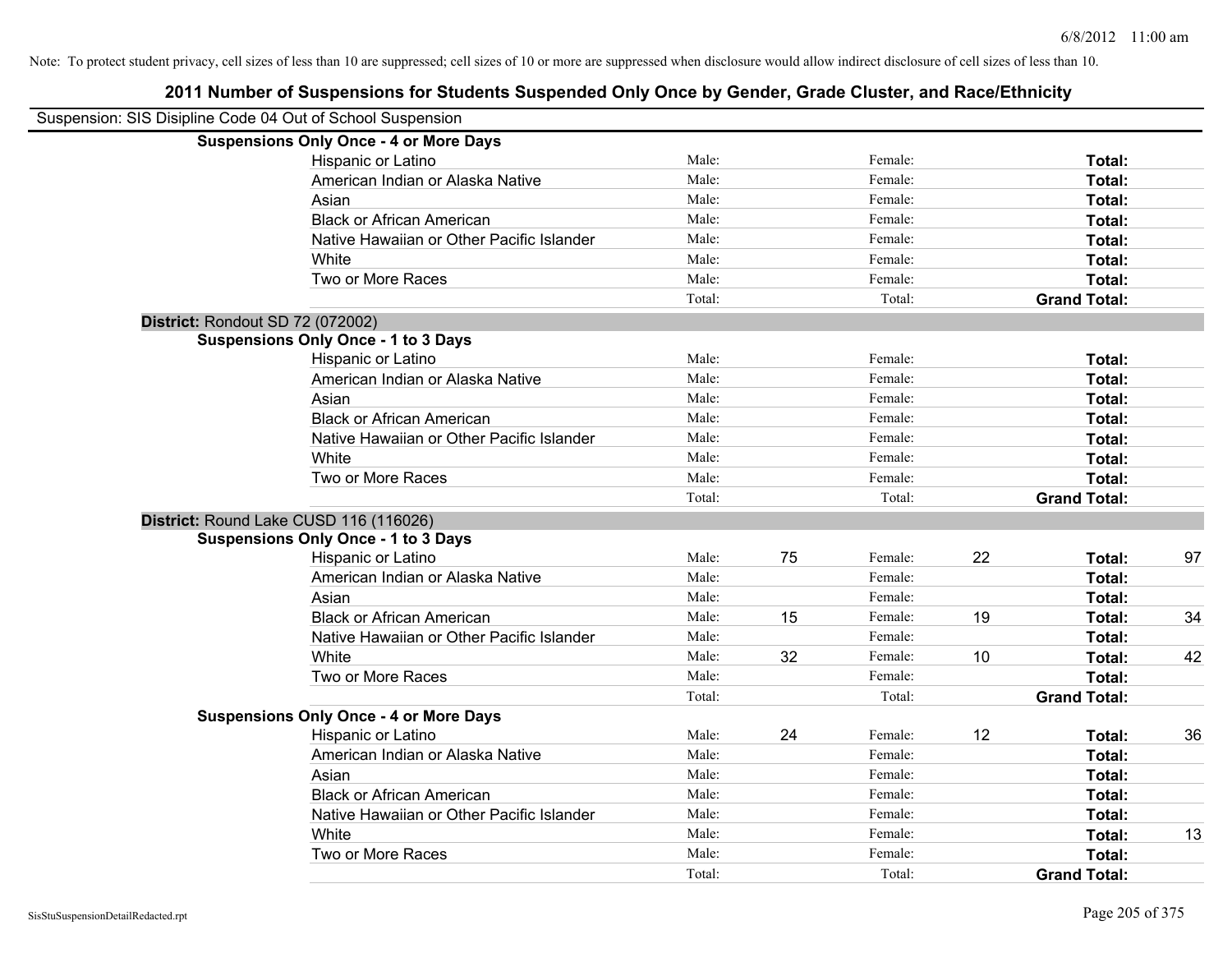| Suspension: SIS Disipline Code 04 Out of School Suspension |                                                     |        |    |               |                     |    |
|------------------------------------------------------------|-----------------------------------------------------|--------|----|---------------|---------------------|----|
|                                                            | District: Spec Educ Dist Lake County/Sedol (825060) |        |    |               |                     |    |
|                                                            | <b>Suspensions Only Once - 1 to 3 Days</b>          |        |    |               |                     |    |
|                                                            | Hispanic or Latino                                  | Male:  |    | Female:       | Total:              |    |
|                                                            | American Indian or Alaska Native                    | Male:  |    | Female:       | Total:              |    |
|                                                            | Asian                                               | Male:  |    | Female:       | Total:              |    |
|                                                            | <b>Black or African American</b>                    | Male:  |    | Female:       | Total:              |    |
|                                                            | Native Hawaiian or Other Pacific Islander           | Male:  |    | Female:       | Total:              |    |
|                                                            | White                                               | Male:  |    | Female:       | Total:              |    |
|                                                            | Two or More Races                                   | Male:  |    | Female:       | Total:              |    |
|                                                            |                                                     | Total: |    | Total:        | <b>Grand Total:</b> | 11 |
| <b>District:</b> Twp HSD 113 (113017)                      |                                                     |        |    |               |                     |    |
|                                                            | <b>Suspensions Only Once - 1 to 3 Days</b>          |        |    |               |                     |    |
|                                                            | Hispanic or Latino                                  | Male:  |    | Female:       | Total:              |    |
|                                                            | American Indian or Alaska Native                    | Male:  |    | Female:       | Total:              |    |
|                                                            | Asian                                               | Male:  |    | Female:       | Total:              |    |
|                                                            | <b>Black or African American</b>                    | Male:  |    | Female:       | Total:              |    |
|                                                            | Native Hawaiian or Other Pacific Islander           | Male:  |    | Female:       | Total:              |    |
|                                                            | White                                               | Male:  |    | Female:       | Total:              |    |
|                                                            | Two or More Races                                   | Male:  |    | Female:       | Total:              |    |
|                                                            |                                                     | Total: |    | Total:        | <b>Grand Total:</b> | 10 |
|                                                            | <b>Suspensions Only Once - 4 or More Days</b>       |        |    |               |                     |    |
|                                                            | Hispanic or Latino                                  | Male:  |    | Female:       | Total:              |    |
|                                                            | American Indian or Alaska Native                    | Male:  |    | Female:       | Total:              |    |
|                                                            | Asian                                               | Male:  |    | Female:       | Total:              |    |
|                                                            | <b>Black or African American</b>                    | Male:  |    | Female:       | Total:              |    |
|                                                            | Native Hawaiian or Other Pacific Islander           | Male:  |    | Female:       | Total:              |    |
|                                                            | White                                               | Male:  |    | Female:       | Total:              |    |
|                                                            | Two or More Races                                   | Male:  |    | Female:       | <b>Total:</b>       |    |
|                                                            |                                                     | Total: |    | Total:        | <b>Grand Total:</b> |    |
| District: Warren Twp HSD 121 (121017)                      |                                                     |        |    |               |                     |    |
|                                                            | <b>Suspensions Only Once - 1 to 3 Days</b>          |        |    |               |                     |    |
|                                                            | Hispanic or Latino                                  | Male:  | 43 | 21<br>Female: | Total:              | 64 |
|                                                            | American Indian or Alaska Native                    | Male:  |    | Female:       | Total:              |    |
|                                                            | Asian                                               | Male:  |    | Female:       | Total:              |    |
|                                                            | <b>Black or African American</b>                    | Male:  | 34 | 11<br>Female: | Total:              | 45 |
|                                                            | Native Hawaiian or Other Pacific Islander           | Male:  |    | Female:       | Total:              |    |
|                                                            | White                                               | Male:  | 51 | Female:<br>10 | Total:              | 61 |
|                                                            | Two or More Races                                   | Male:  |    | Female:       | Total:              |    |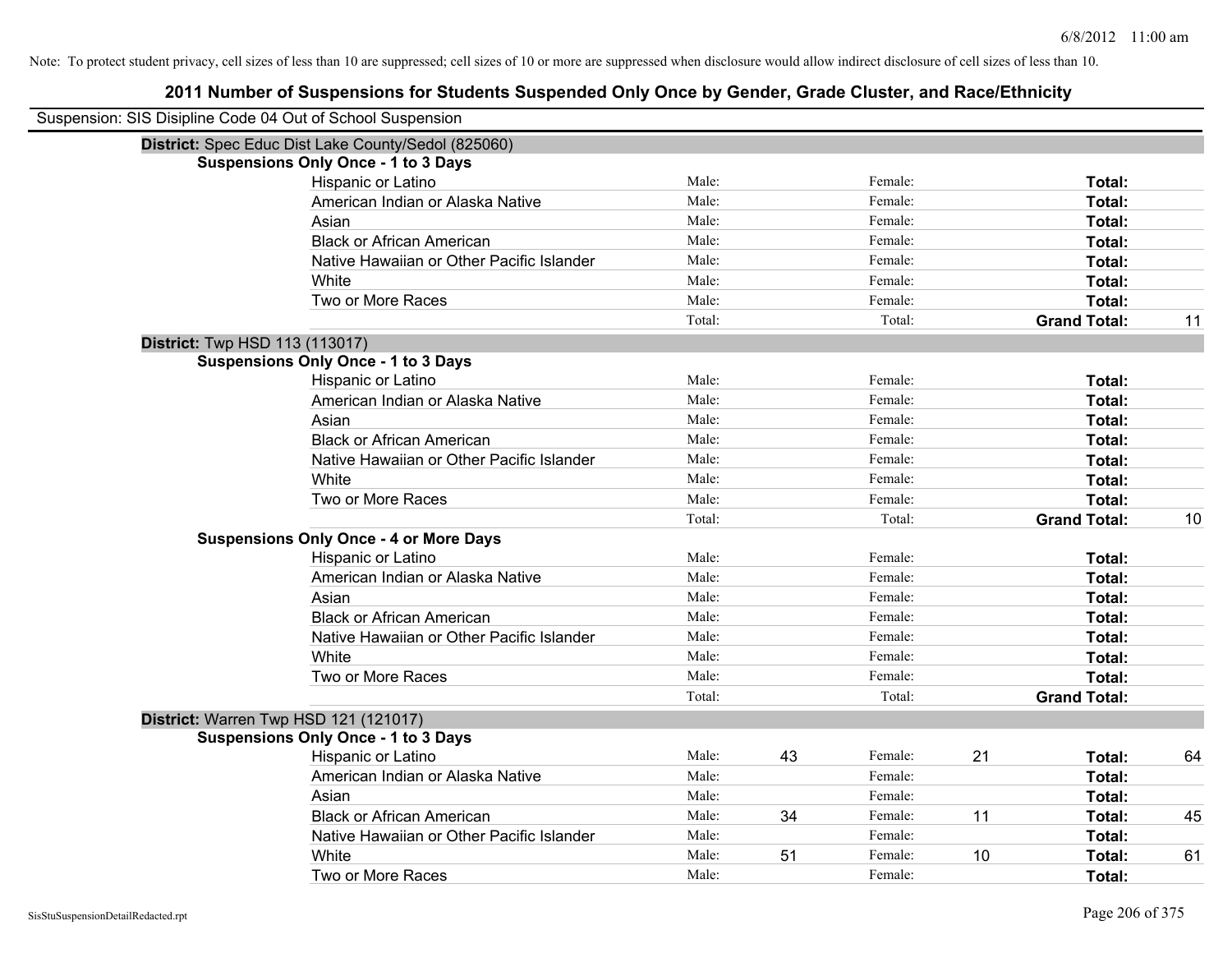| Suspension: SIS Disipline Code 04 Out of School Suspension |                                               |        |     |         |     |                     |     |
|------------------------------------------------------------|-----------------------------------------------|--------|-----|---------|-----|---------------------|-----|
|                                                            |                                               | Total: |     | Total:  |     | <b>Grand Total:</b> | 180 |
|                                                            | <b>Suspensions Only Once - 4 or More Days</b> |        |     |         |     |                     |     |
|                                                            | Hispanic or Latino                            | Male:  |     | Female: |     | Total:              | 17  |
|                                                            | American Indian or Alaska Native              | Male:  |     | Female: |     | Total:              |     |
|                                                            | Asian                                         | Male:  |     | Female: |     | Total:              |     |
|                                                            | <b>Black or African American</b>              | Male:  |     | Female: |     | Total:              |     |
|                                                            | Native Hawaiian or Other Pacific Islander     | Male:  |     | Female: |     | Total:              |     |
|                                                            | White                                         | Male:  |     | Female: |     | Total:              | 19  |
|                                                            | Two or More Races                             | Male:  |     | Female: |     | Total:              |     |
|                                                            |                                               | Total: | 28  | Total:  | 19  | <b>Grand Total:</b> | 47  |
|                                                            | District: Wauconda CUSD 118 (118026)          |        |     |         |     |                     |     |
|                                                            | <b>Suspensions Only Once - 1 to 3 Days</b>    |        |     |         |     |                     |     |
|                                                            | Hispanic or Latino                            | Male:  |     | Female: |     | Total:              | 16  |
|                                                            | American Indian or Alaska Native              | Male:  |     | Female: |     | Total:              |     |
|                                                            | Asian                                         | Male:  |     | Female: |     | Total:              |     |
|                                                            | <b>Black or African American</b>              | Male:  |     | Female: |     | Total:              |     |
|                                                            | Native Hawaiian or Other Pacific Islander     | Male:  |     | Female: |     | Total:              |     |
|                                                            | White                                         | Male:  | 40  | Female: | 18  | Total:              | 58  |
|                                                            | Two or More Races                             | Male:  |     | Female: |     | Total:              |     |
|                                                            |                                               | Total: |     | Total:  |     | <b>Grand Total:</b> |     |
|                                                            | <b>Suspensions Only Once - 4 or More Days</b> |        |     |         |     |                     |     |
|                                                            | Hispanic or Latino                            | Male:  |     | Female: |     | Total:              |     |
|                                                            | American Indian or Alaska Native              | Male:  |     | Female: |     | Total:              |     |
|                                                            | Asian                                         | Male:  |     | Female: |     | Total:              |     |
|                                                            | <b>Black or African American</b>              | Male:  |     | Female: |     | Total:              |     |
|                                                            | Native Hawaiian or Other Pacific Islander     | Male:  |     | Female: |     | Total:              |     |
|                                                            | White                                         | Male:  |     | Female: |     | Total:              | 15  |
|                                                            | Two or More Races                             | Male:  |     | Female: |     | Total:              |     |
|                                                            |                                               | Total: | 15  | Total:  | 11  | <b>Grand Total:</b> | 26  |
| District: Waukegan CUSD 60 (060026)                        |                                               |        |     |         |     |                     |     |
|                                                            | <b>Suspensions Only Once - 1 to 3 Days</b>    |        |     |         |     |                     |     |
|                                                            | Hispanic or Latino                            | Male:  | 397 | Female: | 237 | Total:              | 634 |
|                                                            | American Indian or Alaska Native              | Male:  |     | Female: |     | Total:              | 10  |
|                                                            | Asian                                         | Male:  |     | Female: |     | Total:              |     |
|                                                            | <b>Black or African American</b>              | Male:  | 190 | Female: | 136 | Total:              | 326 |
|                                                            | Native Hawaiian or Other Pacific Islander     | Male:  |     | Female: |     | Total:              |     |
|                                                            | White                                         | Male:  | 20  | Female: | 13  | Total:              | 33  |
|                                                            | Two or More Races                             | Male:  |     | Female: |     | Total:              | 17  |
|                                                            |                                               | Total: |     | Total:  |     | <b>Grand Total:</b> |     |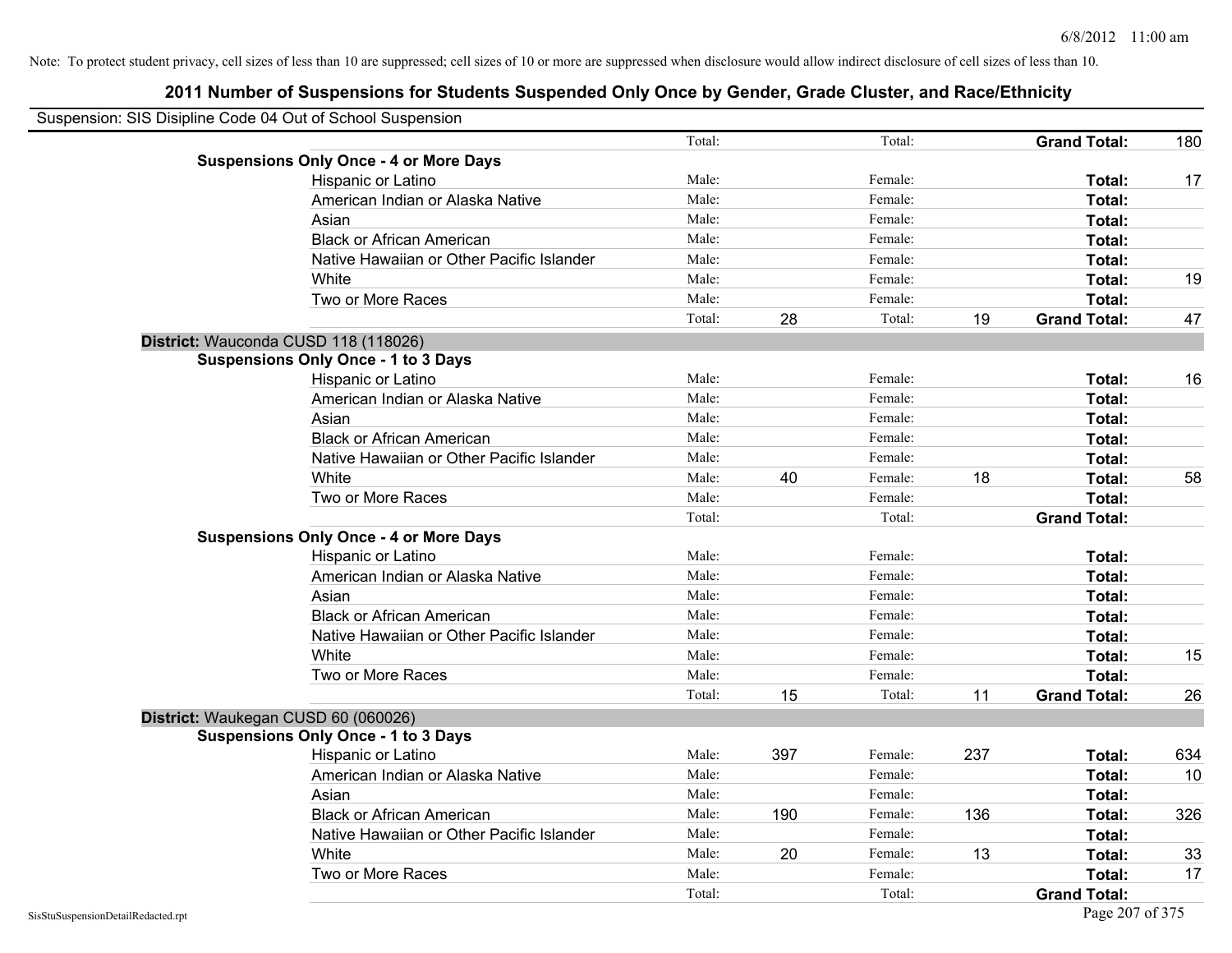| Suspension: SIS Disipline Code 04 Out of School Suspension |        |    |         |    |                     |    |
|------------------------------------------------------------|--------|----|---------|----|---------------------|----|
| <b>Suspensions Only Once - 4 or More Days</b>              |        |    |         |    |                     |    |
| Hispanic or Latino                                         | Male:  | 54 | Female: | 33 | Total:              | 87 |
| American Indian or Alaska Native                           | Male:  |    | Female: |    | Total:              |    |
| Asian                                                      | Male:  |    | Female: |    | Total:              |    |
| <b>Black or African American</b>                           | Male:  | 19 | Female: | 14 | Total:              | 33 |
| Native Hawaiian or Other Pacific Islander                  | Male:  |    | Female: |    | Total:              |    |
| White                                                      | Male:  |    | Female: |    | Total:              |    |
| Two or More Races                                          | Male:  |    | Female: |    | Total:              |    |
|                                                            | Total: |    | Total:  |    | <b>Grand Total:</b> |    |
| District: Winthrop Harbor SD 1 (001002)                    |        |    |         |    |                     |    |
| <b>Suspensions Only Once - 1 to 3 Days</b>                 |        |    |         |    |                     |    |
| Hispanic or Latino                                         | Male:  |    | Female: |    | Total:              |    |
| American Indian or Alaska Native                           | Male:  |    | Female: |    | Total:              |    |
| Asian                                                      | Male:  |    | Female: |    | Total:              |    |
| <b>Black or African American</b>                           | Male:  |    | Female: |    | Total:              |    |
| Native Hawaiian or Other Pacific Islander                  | Male:  |    | Female: |    | Total:              |    |
| White                                                      | Male:  |    | Female: |    | Total:              |    |
| Two or More Races                                          | Male:  |    | Female: |    | Total:              |    |
|                                                            | Total: |    | Total:  |    | <b>Grand Total:</b> |    |
| District: Woodland CCSD 50 (050004)                        |        |    |         |    |                     |    |
| <b>Suspensions Only Once - 1 to 3 Days</b>                 |        |    |         |    |                     |    |
| Hispanic or Latino                                         | Male:  |    | Female: |    | Total:              |    |
| American Indian or Alaska Native                           | Male:  |    | Female: |    | Total:              |    |
| Asian                                                      | Male:  |    | Female: |    | Total:              |    |
| <b>Black or African American</b>                           | Male:  |    | Female: |    | Total:              |    |
| Native Hawaiian or Other Pacific Islander                  | Male:  |    | Female: |    | Total:              |    |
| White                                                      | Male:  |    | Female: |    | Total:              |    |
| Two or More Races                                          | Male:  |    | Female: |    | Total:              |    |
|                                                            | Total: |    | Total:  |    | <b>Grand Total:</b> | 13 |
| <b>Suspensions Only Once - 4 or More Days</b>              |        |    |         |    |                     |    |
| Hispanic or Latino                                         | Male:  |    | Female: |    | Total:              |    |
| American Indian or Alaska Native                           | Male:  |    | Female: |    | Total:              |    |
| Asian                                                      | Male:  |    | Female: |    | Total:              |    |
| <b>Black or African American</b>                           | Male:  |    | Female: |    | Total:              |    |
| Native Hawaiian or Other Pacific Islander                  | Male:  |    | Female: |    | Total:              |    |
| White                                                      | Male:  |    | Female: |    | Total:              |    |
| Two or More Races                                          | Male:  |    | Female: |    | Total:              |    |
|                                                            | Total: |    | Total:  |    | <b>Grand Total:</b> | 10 |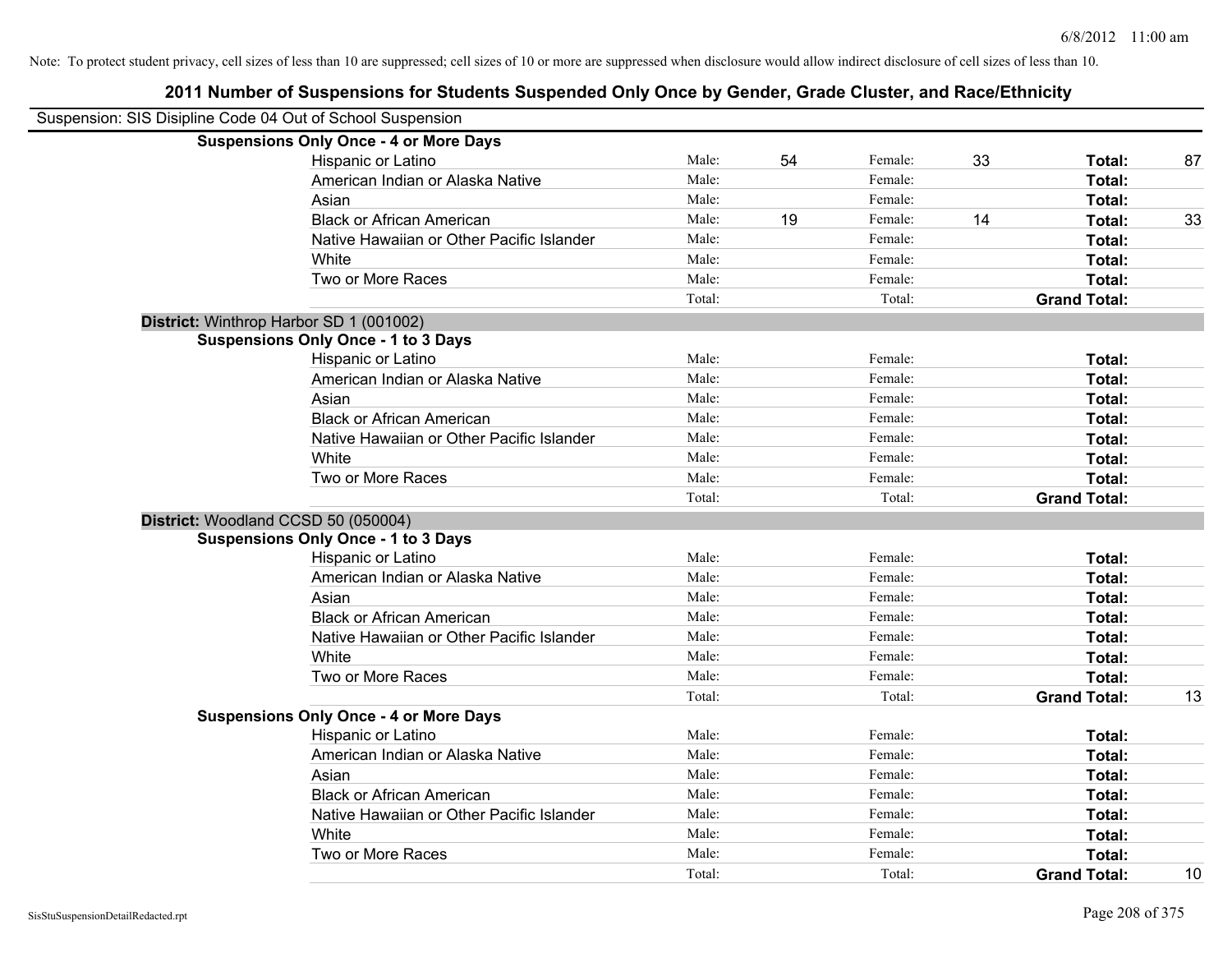| Suspension: SIS Disipline Code 04 Out of School Suspension |                                               |        |    |         |    |                     |     |
|------------------------------------------------------------|-----------------------------------------------|--------|----|---------|----|---------------------|-----|
| District: Zion ESD 6 (006002)                              |                                               |        |    |         |    |                     |     |
|                                                            | <b>Suspensions Only Once - 1 to 3 Days</b>    |        |    |         |    |                     |     |
|                                                            | Hispanic or Latino                            | Male:  |    | Female: |    | Total:              | 36  |
|                                                            | American Indian or Alaska Native              | Male:  |    | Female: |    | Total:              |     |
|                                                            | Asian                                         | Male:  |    | Female: |    | Total:              |     |
|                                                            | <b>Black or African American</b>              | Male:  | 73 | Female: | 39 | Total:              | 112 |
|                                                            | Native Hawaiian or Other Pacific Islander     | Male:  |    | Female: |    | Total:              |     |
|                                                            | White                                         | Male:  |    | Female: |    | Total:              | 17  |
|                                                            | Two or More Races                             | Male:  |    | Female: |    | Total:              | 11  |
|                                                            |                                               | Total: |    | Total:  |    | <b>Grand Total:</b> |     |
|                                                            | <b>Suspensions Only Once - 4 or More Days</b> |        |    |         |    |                     |     |
|                                                            | Hispanic or Latino                            | Male:  |    | Female: |    | Total:              |     |
|                                                            | American Indian or Alaska Native              | Male:  |    | Female: |    | Total:              |     |
|                                                            | Asian                                         | Male:  |    | Female: |    | Total:              |     |
|                                                            | <b>Black or African American</b>              | Male:  |    | Female: |    | Total:              | 12  |
|                                                            | Native Hawaiian or Other Pacific Islander     | Male:  |    | Female: |    | Total:              |     |
|                                                            | White                                         | Male:  |    | Female: |    | Total:              |     |
|                                                            | Two or More Races                             | Male:  |    | Female: |    | Total:              |     |
|                                                            |                                               | Total: |    | Total:  |    | <b>Grand Total:</b> |     |
|                                                            | District: Zion-Benton Twp HSD 126 (126017)    |        |    |         |    |                     |     |
|                                                            | <b>Suspensions Only Once - 1 to 3 Days</b>    |        |    |         |    |                     |     |
|                                                            | Hispanic or Latino                            | Male:  |    | Female: |    | Total:              | 24  |
|                                                            | American Indian or Alaska Native              | Male:  |    | Female: |    | Total:              |     |
|                                                            | Asian                                         | Male:  |    | Female: |    | Total:              |     |
|                                                            | <b>Black or African American</b>              | Male:  | 23 | Female: | 15 | Total:              | 38  |
|                                                            | Native Hawaiian or Other Pacific Islander     | Male:  |    | Female: |    | Total:              |     |
|                                                            | White                                         | Male:  |    | Female: |    | Total:              | 23  |
|                                                            | Two or More Races                             | Male:  |    | Female: |    | Total:              |     |
|                                                            |                                               | Total: |    | Total:  |    | <b>Grand Total:</b> |     |
|                                                            | <b>Suspensions Only Once - 4 or More Days</b> |        |    |         |    |                     |     |
|                                                            | Hispanic or Latino                            | Male:  |    | Female: |    | Total:              | 12  |
|                                                            | American Indian or Alaska Native              | Male:  |    | Female: |    | Total:              |     |
|                                                            | Asian                                         | Male:  |    | Female: |    | Total:              |     |
|                                                            | <b>Black or African American</b>              | Male:  | 18 | Female: | 19 | Total:              | 37  |
|                                                            | Native Hawaiian or Other Pacific Islander     | Male:  |    | Female: |    | Total:              |     |
|                                                            | White                                         | Male:  |    | Female: |    | Total:              | 13  |
|                                                            | Two or More Races                             | Male:  |    | Female: |    | Total:              |     |
|                                                            |                                               | Total: |    | Total:  |    | <b>Grand Total:</b> |     |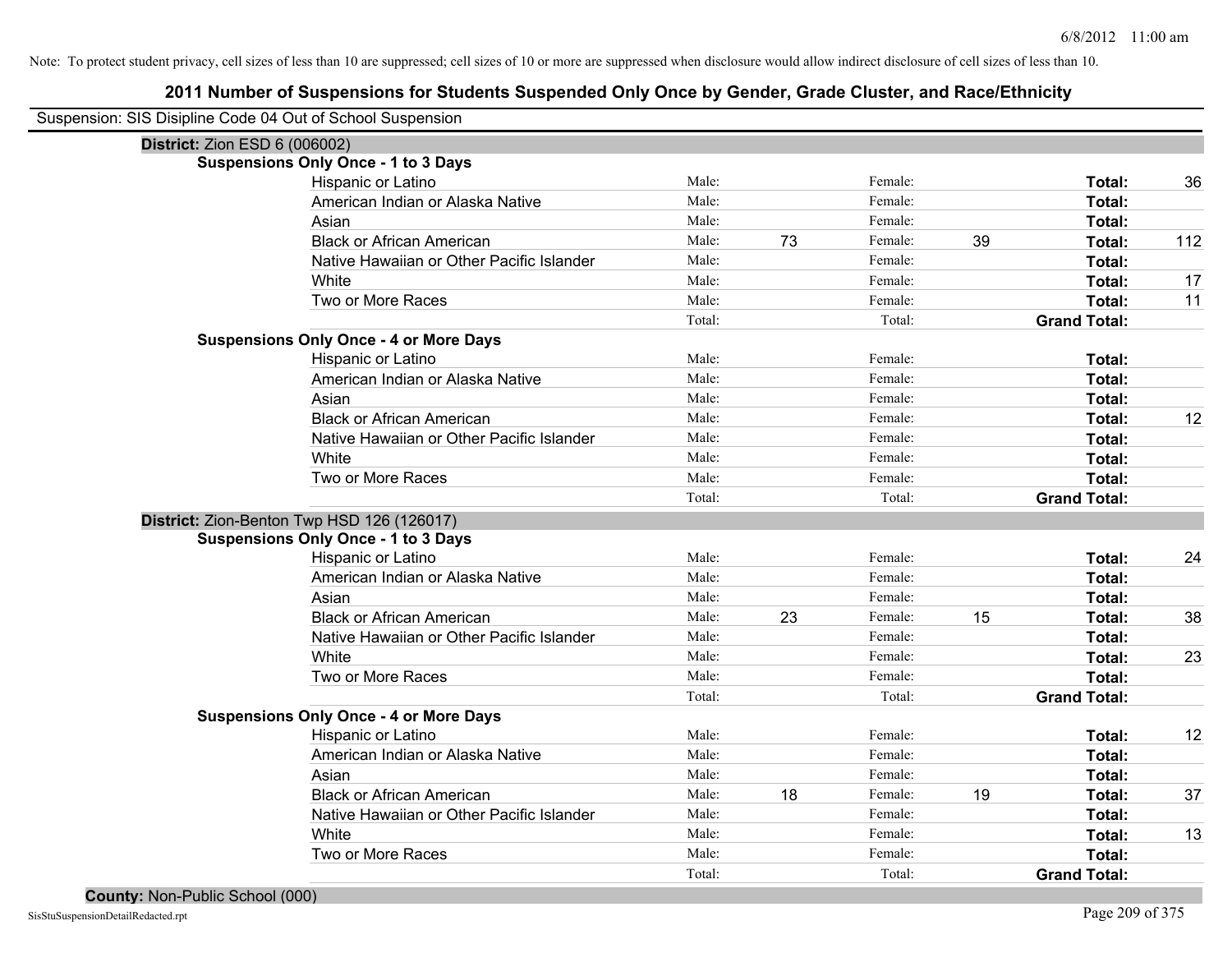| Suspension: SIS Disipline Code 04 Out of School Suspension |                                                    |        |         |                     |
|------------------------------------------------------------|----------------------------------------------------|--------|---------|---------------------|
| District: Lake ROE (000000)                                |                                                    |        |         |                     |
|                                                            | <b>Suspensions Only Once - 4 or More Days</b>      |        |         |                     |
|                                                            | Hispanic or Latino                                 | Male:  | Female: | Total:              |
|                                                            | American Indian or Alaska Native                   | Male:  | Female: | Total:              |
|                                                            | Asian                                              | Male:  | Female: | Total:              |
|                                                            | <b>Black or African American</b>                   | Male:  | Female: | Total:              |
|                                                            | Native Hawaiian or Other Pacific Islander          | Male:  | Female: | Total:              |
|                                                            | White                                              | Male:  | Female: | Total:              |
|                                                            | Two or More Races                                  | Male:  | Female: | Total:              |
|                                                            |                                                    | Total: | Total:  | <b>Grand Total:</b> |
| Region: Lee/Ogle ROE (47)                                  |                                                    |        |         |                     |
| <b>County: Lee (052)</b>                                   |                                                    |        |         |                     |
|                                                            | District: Amboy CUSD 272 (272026)                  |        |         |                     |
|                                                            | <b>Suspensions Only Once - 1 to 3 Days</b>         |        |         |                     |
|                                                            | Hispanic or Latino                                 | Male:  | Female: | Total:              |
|                                                            | American Indian or Alaska Native                   | Male:  | Female: | Total:              |
|                                                            | Asian                                              | Male:  | Female: | Total:              |
|                                                            | <b>Black or African American</b>                   | Male:  | Female: | Total:              |
|                                                            | Native Hawaiian or Other Pacific Islander          | Male:  | Female: | Total:              |
|                                                            | White                                              | Male:  | Female: | 21<br>Total:        |
|                                                            | Two or More Races                                  | Male:  | Female: | Total:              |
|                                                            |                                                    | Total: | Total:  | <b>Grand Total:</b> |
|                                                            | <b>Suspensions Only Once - 4 or More Days</b>      |        |         |                     |
|                                                            | Hispanic or Latino                                 | Male:  | Female: | Total:              |
|                                                            | American Indian or Alaska Native                   | Male:  | Female: | Total:              |
|                                                            | Asian                                              | Male:  | Female: | Total:              |
|                                                            | <b>Black or African American</b>                   | Male:  | Female: | Total:              |
|                                                            | Native Hawaiian or Other Pacific Islander          | Male:  | Female: | Total:              |
|                                                            | White                                              | Male:  | Female: | Total:              |
|                                                            | Two or More Races                                  | Male:  | Female: | Total:              |
|                                                            |                                                    | Total: | Total:  | <b>Grand Total:</b> |
|                                                            | District: Ashton-Franklin Center CUSD 275 (275026) |        |         |                     |
|                                                            | <b>Suspensions Only Once - 1 to 3 Days</b>         |        |         |                     |
|                                                            | Hispanic or Latino                                 | Male:  | Female: | Total:              |
|                                                            | American Indian or Alaska Native                   | Male:  | Female: | Total:              |
|                                                            | Asian                                              | Male:  | Female: | Total:              |
|                                                            | <b>Black or African American</b>                   | Male:  | Female: | Total:              |
| SisStuSuspensionDetailRedacted.rpt                         |                                                    |        |         | Page 210 of 375     |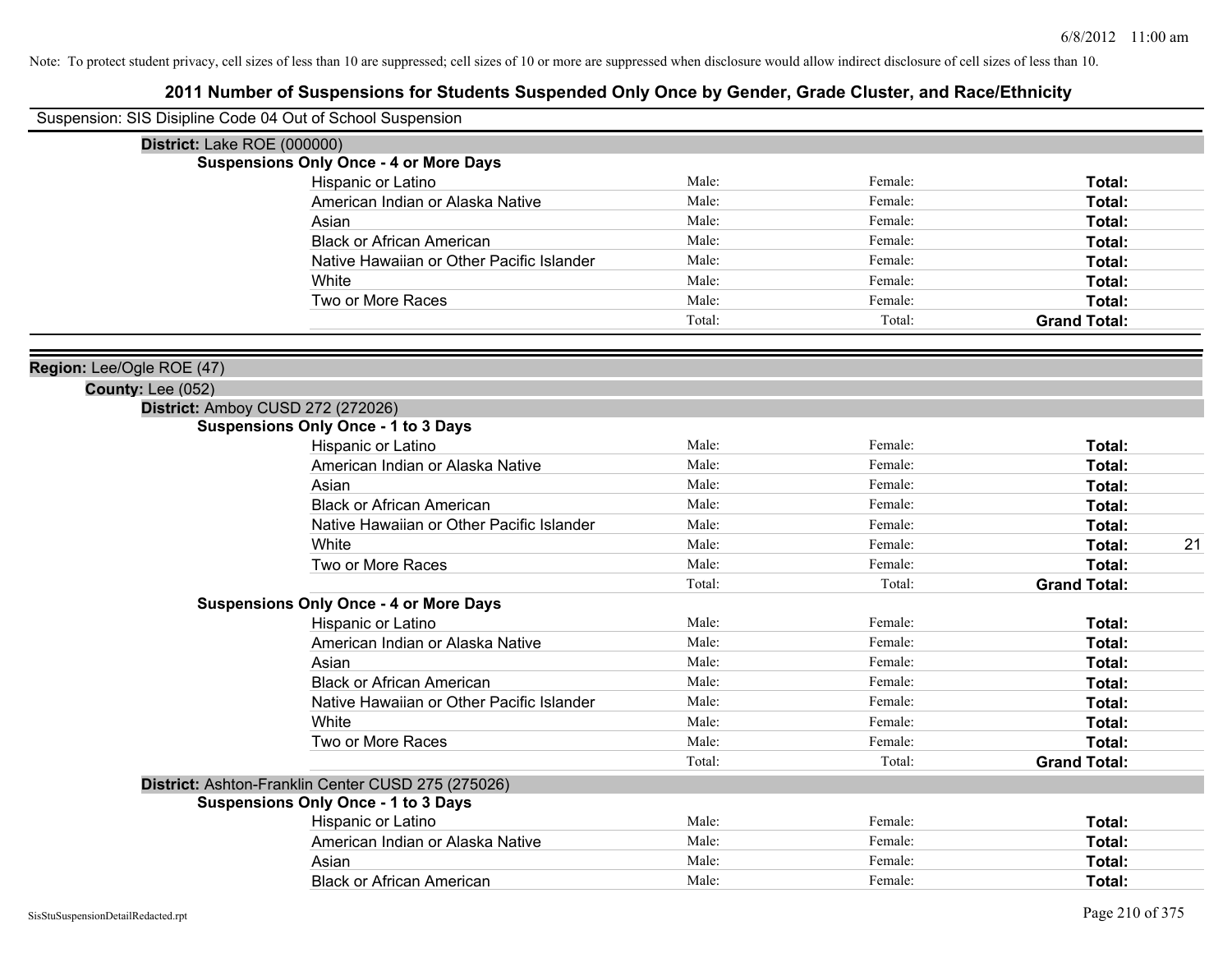| Suspension: SIS Disipline Code 04 Out of School Suspension |                                               |        |    |         |    |                     |    |
|------------------------------------------------------------|-----------------------------------------------|--------|----|---------|----|---------------------|----|
|                                                            | Native Hawaiian or Other Pacific Islander     | Male:  |    | Female: |    | Total:              |    |
|                                                            | White                                         | Male:  |    | Female: |    | Total:              |    |
|                                                            | Two or More Races                             | Male:  |    | Female: |    | Total:              |    |
|                                                            |                                               | Total: |    | Total:  |    | <b>Grand Total:</b> |    |
|                                                            | <b>Suspensions Only Once - 4 or More Days</b> |        |    |         |    |                     |    |
|                                                            | Hispanic or Latino                            | Male:  |    | Female: |    | Total:              |    |
|                                                            | American Indian or Alaska Native              | Male:  |    | Female: |    | Total:              |    |
|                                                            | Asian                                         | Male:  |    | Female: |    | Total:              |    |
|                                                            | <b>Black or African American</b>              | Male:  |    | Female: |    | Total:              |    |
|                                                            | Native Hawaiian or Other Pacific Islander     | Male:  |    | Female: |    | Total:              |    |
|                                                            | White                                         | Male:  |    | Female: |    | Total:              |    |
|                                                            | Two or More Races                             | Male:  |    | Female: |    | Total:              |    |
|                                                            |                                               | Total: |    | Total:  |    | <b>Grand Total:</b> |    |
| District: Dixon USD 170 (170022)                           |                                               |        |    |         |    |                     |    |
|                                                            | <b>Suspensions Only Once - 1 to 3 Days</b>    |        |    |         |    |                     |    |
|                                                            | Hispanic or Latino                            | Male:  |    | Female: |    | Total:              |    |
|                                                            | American Indian or Alaska Native              | Male:  |    | Female: |    | Total:              |    |
|                                                            | Asian                                         | Male:  |    | Female: |    | Total:              |    |
|                                                            | <b>Black or African American</b>              | Male:  |    | Female: |    | Total:              |    |
|                                                            | Native Hawaiian or Other Pacific Islander     | Male:  |    | Female: |    | Total:              |    |
|                                                            | White                                         | Male:  | 31 | Female: | 14 | Total:              | 45 |
|                                                            | Two or More Races                             | Male:  |    | Female: |    | Total:              |    |
|                                                            |                                               | Total: |    | Total:  |    | <b>Grand Total:</b> | 63 |
|                                                            | <b>Suspensions Only Once - 4 or More Days</b> |        |    |         |    |                     |    |
|                                                            | Hispanic or Latino                            | Male:  |    | Female: |    | Total:              |    |
|                                                            | American Indian or Alaska Native              | Male:  |    | Female: |    | Total:              |    |
|                                                            | Asian                                         | Male:  |    | Female: |    | Total:              |    |
|                                                            | <b>Black or African American</b>              | Male:  |    | Female: |    | Total:              |    |
|                                                            | Native Hawaiian or Other Pacific Islander     | Male:  |    | Female: |    | Total:              |    |
|                                                            | White                                         | Male:  |    | Female: |    | Total:              | 12 |
|                                                            | Two or More Races                             | Male:  |    | Female: |    | Total:              |    |
|                                                            |                                               | Total: |    | Total:  |    | <b>Grand Total:</b> |    |
| District: Paw Paw CUSD 271 (271026)                        |                                               |        |    |         |    |                     |    |
|                                                            | <b>Suspensions Only Once - 1 to 3 Days</b>    |        |    |         |    |                     |    |
|                                                            | Hispanic or Latino                            | Male:  |    | Female: |    | Total:              |    |
|                                                            | American Indian or Alaska Native              | Male:  |    | Female: |    | Total:              |    |
|                                                            | Asian                                         | Male:  |    | Female: |    | Total:              |    |
|                                                            | <b>Black or African American</b>              | Male:  |    | Female: |    | Total:              |    |
|                                                            | Native Hawaiian or Other Pacific Islander     | Male:  |    | Female: |    | Total:              |    |
| SisStuSuspensionDetailRedacted.rpt                         |                                               |        |    |         |    | Page 211 of 375     |    |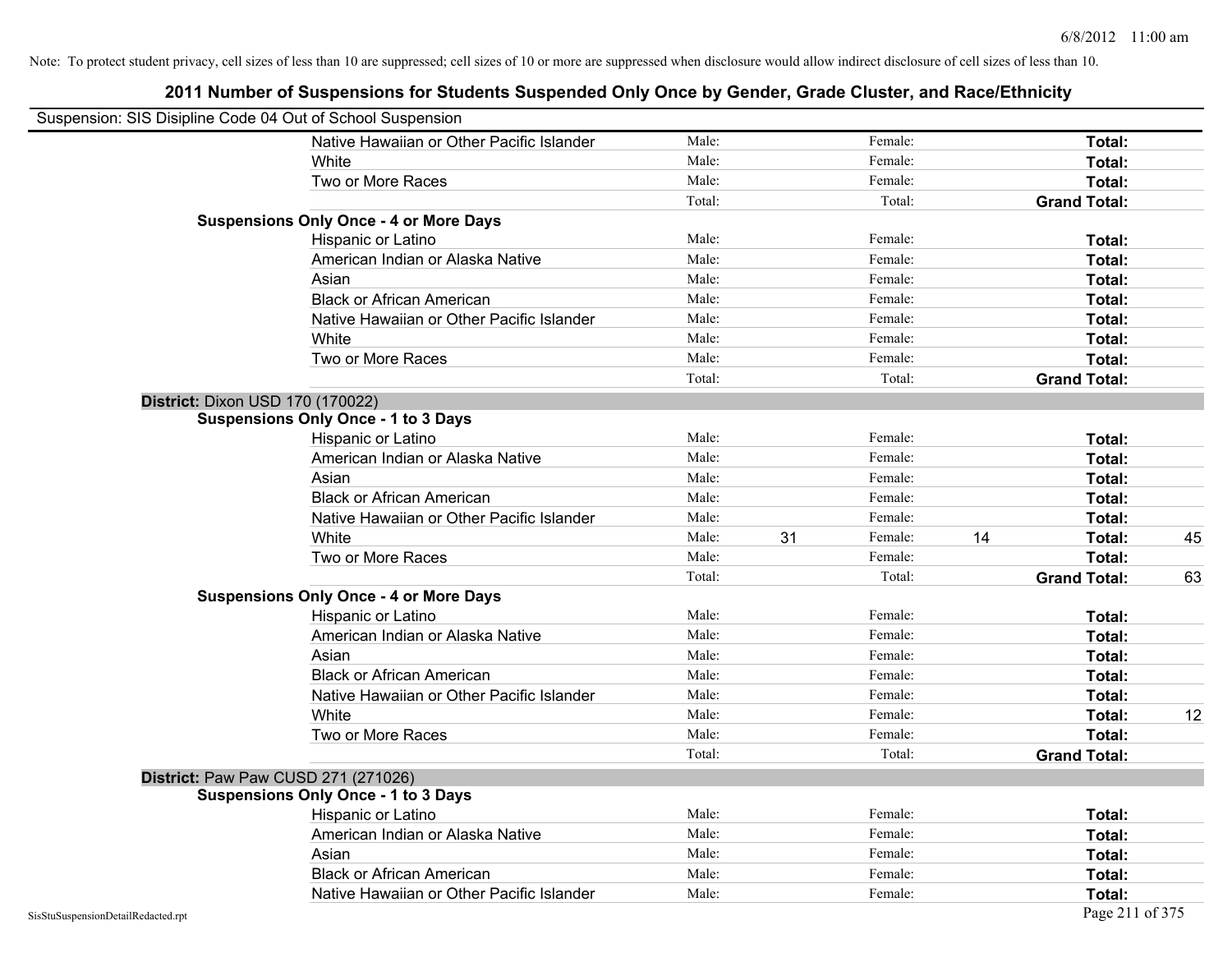| Suspension: SIS Disipline Code 04 Out of School Suspension |                                               |        |         |                     |
|------------------------------------------------------------|-----------------------------------------------|--------|---------|---------------------|
|                                                            | White                                         | Male:  | Female: | Total:              |
|                                                            | Two or More Races                             | Male:  | Female: | Total:              |
|                                                            |                                               | Total: | Total:  | <b>Grand Total:</b> |
| <b>County: Non-Public School (000)</b>                     |                                               |        |         |                     |
| District: Lee/Ogle ROE (000000)                            |                                               |        |         |                     |
|                                                            | <b>Suspensions Only Once - 1 to 3 Days</b>    |        |         |                     |
|                                                            | Hispanic or Latino                            | Male:  | Female: | Total:              |
|                                                            | American Indian or Alaska Native              | Male:  | Female: | Total:              |
|                                                            | Asian                                         | Male:  | Female: | Total:              |
|                                                            | <b>Black or African American</b>              | Male:  | Female: | Total:              |
|                                                            | Native Hawaiian or Other Pacific Islander     | Male:  | Female: | Total:              |
|                                                            | White                                         | Male:  | Female: | Total:              |
|                                                            | Two or More Races                             | Male:  | Female: | Total:              |
|                                                            |                                               | Total: | Total:  | <b>Grand Total:</b> |
|                                                            | <b>Suspensions Only Once - 4 or More Days</b> |        |         |                     |
|                                                            | Hispanic or Latino                            | Male:  | Female: | Total:              |
|                                                            | American Indian or Alaska Native              | Male:  | Female: | Total:              |
|                                                            | Asian                                         | Male:  | Female: | Total:              |
|                                                            | <b>Black or African American</b>              | Male:  | Female: | Total:              |
|                                                            | Native Hawaiian or Other Pacific Islander     | Male:  | Female: | Total:              |
|                                                            | White                                         | Male:  | Female: | Total:              |
|                                                            | Two or More Races                             | Male:  | Female: | Total:              |
|                                                            |                                               | Total: | Total:  | <b>Grand Total:</b> |
| County: Ogle (071)                                         |                                               |        |         |                     |
| District: Creston CCSD 161 (161004)                        |                                               |        |         |                     |
|                                                            | <b>Suspensions Only Once - 1 to 3 Days</b>    |        |         |                     |
|                                                            | Hispanic or Latino                            | Male:  | Female: | Total:              |
|                                                            | American Indian or Alaska Native              | Male:  | Female: | Total:              |
|                                                            | Asian                                         | Male:  | Female: | Total:              |
|                                                            | <b>Black or African American</b>              | Male:  | Female: | Total:              |
|                                                            | Native Hawaiian or Other Pacific Islander     | Male:  | Female: | Total:              |
|                                                            | White                                         | Male:  | Female: | Total:              |
|                                                            | Two or More Races                             | Male:  | Female: | Total:              |
|                                                            |                                               | Total: | Total:  | <b>Grand Total:</b> |
| District: Eswood CCSD 269 (269004)                         |                                               |        |         |                     |
|                                                            | <b>Suspensions Only Once - 4 or More Days</b> |        |         |                     |
|                                                            | Hispanic or Latino                            | Male:  | Female: | Total:              |
|                                                            | American Indian or Alaska Native              | Male:  | Female: | Total:              |
|                                                            | Asian                                         | Male:  | Female: | Total:              |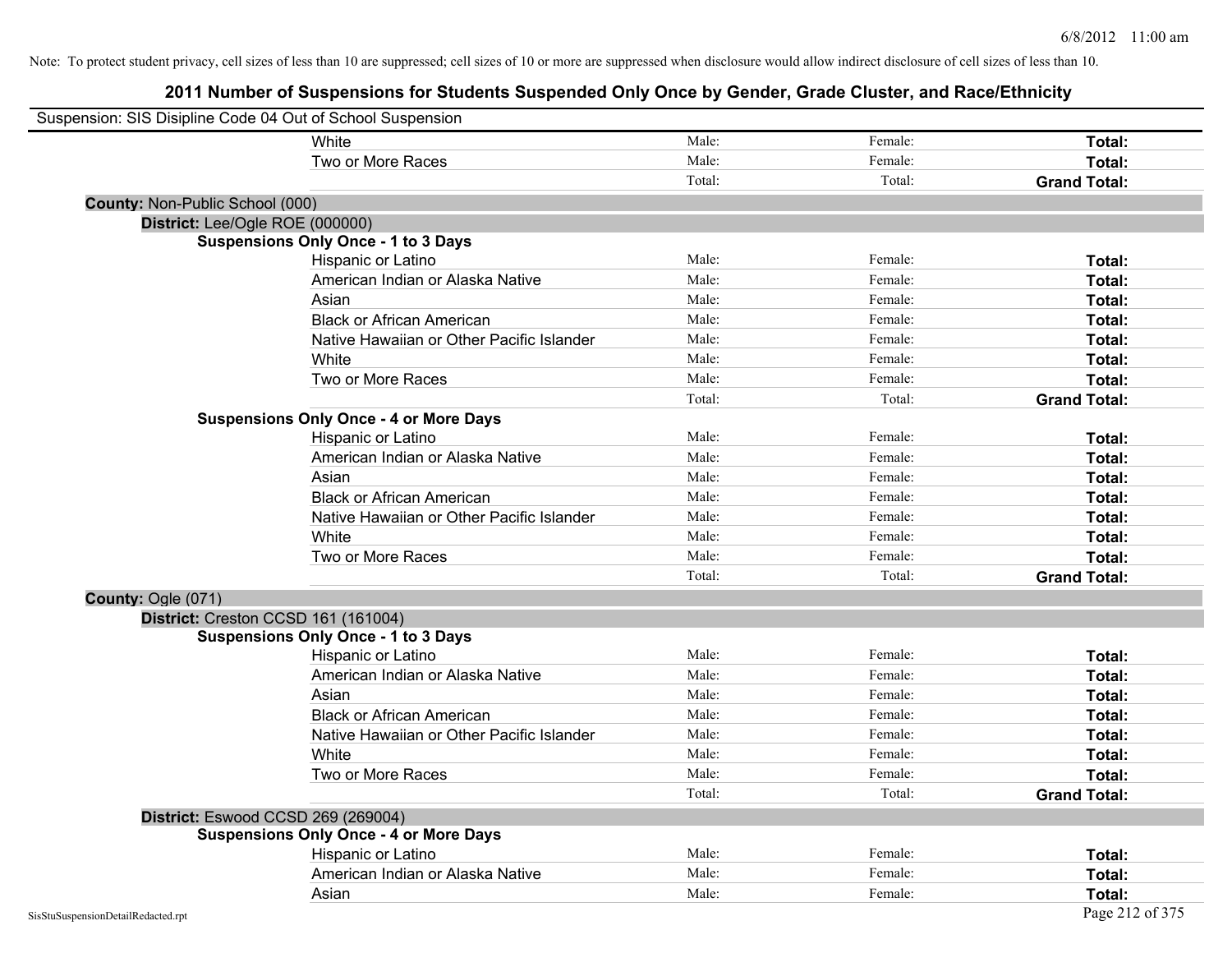| Suspension: SIS Disipline Code 04 Out of School Suspension |                                                 |        |    |         |    |                     |    |
|------------------------------------------------------------|-------------------------------------------------|--------|----|---------|----|---------------------|----|
|                                                            | <b>Black or African American</b>                | Male:  |    | Female: |    | <b>Total:</b>       |    |
|                                                            | Native Hawaiian or Other Pacific Islander       | Male:  |    | Female: |    | Total:              |    |
|                                                            | White                                           | Male:  |    | Female: |    | Total:              |    |
|                                                            | Two or More Races                               | Male:  |    | Female: |    | Total:              |    |
|                                                            |                                                 | Total: |    | Total:  |    | <b>Grand Total:</b> |    |
|                                                            | District: Forrestville Valley CUSD 221 (221026) |        |    |         |    |                     |    |
|                                                            | <b>Suspensions Only Once - 1 to 3 Days</b>      |        |    |         |    |                     |    |
|                                                            | Hispanic or Latino                              | Male:  |    | Female: |    | Total:              |    |
|                                                            | American Indian or Alaska Native                | Male:  |    | Female: |    | Total:              |    |
|                                                            | Asian                                           | Male:  |    | Female: |    | Total:              |    |
|                                                            | <b>Black or African American</b>                | Male:  |    | Female: |    | Total:              |    |
|                                                            | Native Hawaiian or Other Pacific Islander       | Male:  |    | Female: |    | Total:              |    |
|                                                            | White                                           | Male:  |    | Female: |    | Total:              | 13 |
|                                                            | Two or More Races                               | Male:  |    | Female: |    | Total:              |    |
|                                                            |                                                 | Total: |    | Total:  |    | <b>Grand Total:</b> |    |
|                                                            | <b>Suspensions Only Once - 4 or More Days</b>   |        |    |         |    |                     |    |
|                                                            | Hispanic or Latino                              | Male:  |    | Female: |    | Total:              |    |
|                                                            | American Indian or Alaska Native                | Male:  |    | Female: |    | Total:              |    |
|                                                            | Asian                                           | Male:  |    | Female: |    | Total:              |    |
|                                                            | <b>Black or African American</b>                | Male:  |    | Female: |    | Total:              |    |
|                                                            | Native Hawaiian or Other Pacific Islander       | Male:  |    | Female: |    | Total:              |    |
|                                                            | White                                           | Male:  |    | Female: |    | Total:              |    |
|                                                            | Two or More Races                               | Male:  |    | Female: |    | Total:              |    |
|                                                            |                                                 | Total: |    | Total:  |    | <b>Grand Total:</b> |    |
|                                                            | District: Meridian CUSD 223 (223026)            |        |    |         |    |                     |    |
|                                                            | <b>Suspensions Only Once - 1 to 3 Days</b>      |        |    |         |    |                     |    |
|                                                            | Hispanic or Latino                              | Male:  |    | Female: |    | Total:              |    |
|                                                            | American Indian or Alaska Native                | Male:  |    | Female: |    | Total:              |    |
|                                                            | Asian                                           | Male:  |    | Female: |    | Total:              |    |
|                                                            | <b>Black or African American</b>                | Male:  |    | Female: |    | Total:              |    |
|                                                            | Native Hawaiian or Other Pacific Islander       | Male:  |    | Female: |    | Total:              |    |
|                                                            | White                                           | Male:  | 21 | Female: | 10 | Total:              | 31 |
|                                                            | Two or More Races                               | Male:  |    | Female: |    | Total:              |    |
|                                                            |                                                 | Total: |    | Total:  |    | <b>Grand Total:</b> |    |
|                                                            | <b>Suspensions Only Once - 4 or More Days</b>   |        |    |         |    |                     |    |
|                                                            | Hispanic or Latino                              | Male:  |    | Female: |    | Total:              |    |
|                                                            | American Indian or Alaska Native                | Male:  |    | Female: |    | Total:              |    |
|                                                            | Asian                                           | Male:  |    | Female: |    | Total:              |    |
|                                                            | <b>Black or African American</b>                | Male:  |    | Female: |    | Total:              |    |
| SisStuSuspensionDetailRedacted.rpt                         |                                                 |        |    |         |    | Page 213 of 375     |    |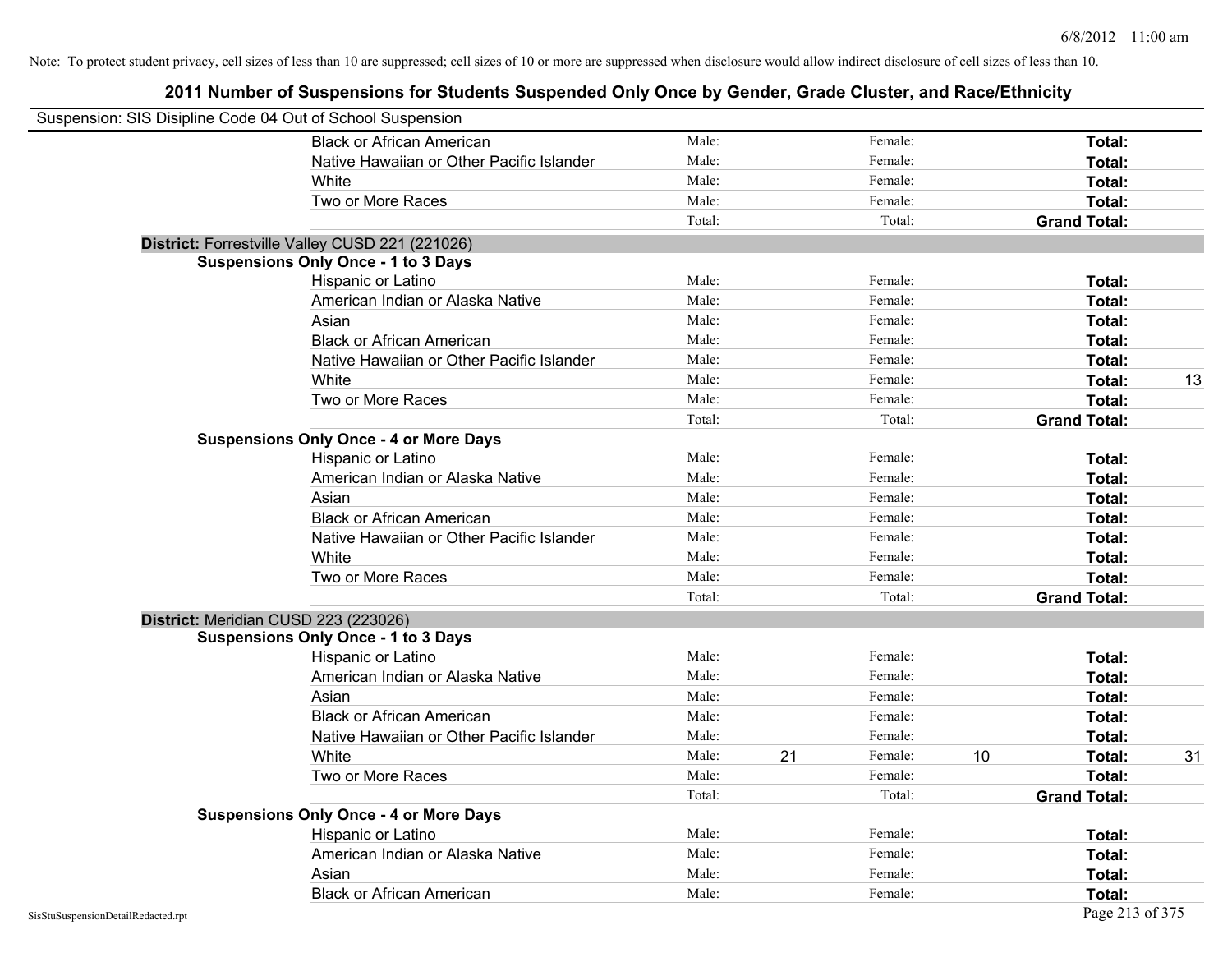| Suspension: SIS Disipline Code 04 Out of School Suspension |                                                  |        |    |         |    |                     |    |
|------------------------------------------------------------|--------------------------------------------------|--------|----|---------|----|---------------------|----|
|                                                            | Native Hawaiian or Other Pacific Islander        | Male:  |    | Female: |    | Total:              |    |
|                                                            | White                                            | Male:  |    | Female: |    | Total:              |    |
|                                                            | Two or More Races                                | Male:  |    | Female: |    | Total:              |    |
|                                                            |                                                  | Total: |    | Total:  |    | <b>Grand Total:</b> |    |
|                                                            | District: Ogle Co Education Cooperative (801060) |        |    |         |    |                     |    |
|                                                            | <b>Suspensions Only Once - 1 to 3 Days</b>       |        |    |         |    |                     |    |
|                                                            | Hispanic or Latino                               | Male:  |    | Female: |    | Total:              |    |
|                                                            | American Indian or Alaska Native                 | Male:  |    | Female: |    | Total:              |    |
|                                                            | Asian                                            | Male:  |    | Female: |    | Total:              |    |
|                                                            | <b>Black or African American</b>                 | Male:  |    | Female: |    | Total:              |    |
|                                                            | Native Hawaiian or Other Pacific Islander        | Male:  |    | Female: |    | Total:              |    |
|                                                            | White                                            | Male:  |    | Female: |    | Total:              |    |
|                                                            | Two or More Races                                | Male:  |    | Female: |    | Total:              |    |
|                                                            |                                                  | Total: |    | Total:  |    | <b>Grand Total:</b> |    |
| District: Oregon CUSD 220 (220026)                         |                                                  |        |    |         |    |                     |    |
|                                                            | <b>Suspensions Only Once - 1 to 3 Days</b>       |        |    |         |    |                     |    |
|                                                            | Hispanic or Latino                               | Male:  |    | Female: |    | Total:              |    |
|                                                            | American Indian or Alaska Native                 | Male:  |    | Female: |    | Total:              |    |
|                                                            | Asian                                            | Male:  |    | Female: |    | Total:              |    |
|                                                            | <b>Black or African American</b>                 | Male:  |    | Female: |    | Total:              |    |
|                                                            | Native Hawaiian or Other Pacific Islander        | Male:  |    | Female: |    | Total:              |    |
|                                                            | White                                            | Male:  | 28 | Female: | 14 | Total:              | 42 |
|                                                            | Two or More Races                                | Male:  |    | Female: |    | Total:              |    |
|                                                            |                                                  | Total: |    | Total:  |    | <b>Grand Total:</b> |    |
|                                                            | <b>Suspensions Only Once - 4 or More Days</b>    |        |    |         |    |                     |    |
|                                                            | Hispanic or Latino                               | Male:  |    | Female: |    | Total:              |    |
|                                                            | American Indian or Alaska Native                 | Male:  |    | Female: |    | Total:              |    |
|                                                            | Asian                                            | Male:  |    | Female: |    | Total:              |    |
|                                                            | <b>Black or African American</b>                 | Male:  |    | Female: |    | Total:              |    |
|                                                            | Native Hawaiian or Other Pacific Islander        | Male:  |    | Female: |    | Total:              |    |
|                                                            | White                                            | Male:  |    | Female: |    | Total:              | 10 |
|                                                            | Two or More Races                                | Male:  |    | Female: |    | Total:              |    |
|                                                            |                                                  | Total: |    | Total:  |    | <b>Grand Total:</b> |    |
| District: Polo CUSD 222 (222026)                           |                                                  |        |    |         |    |                     |    |
|                                                            | <b>Suspensions Only Once - 1 to 3 Days</b>       |        |    |         |    |                     |    |
|                                                            | Hispanic or Latino                               | Male:  |    | Female: |    | Total:              |    |
|                                                            | American Indian or Alaska Native                 | Male:  |    | Female: |    | <b>Total:</b>       |    |
|                                                            | Asian                                            | Male:  |    | Female: |    | Total:              |    |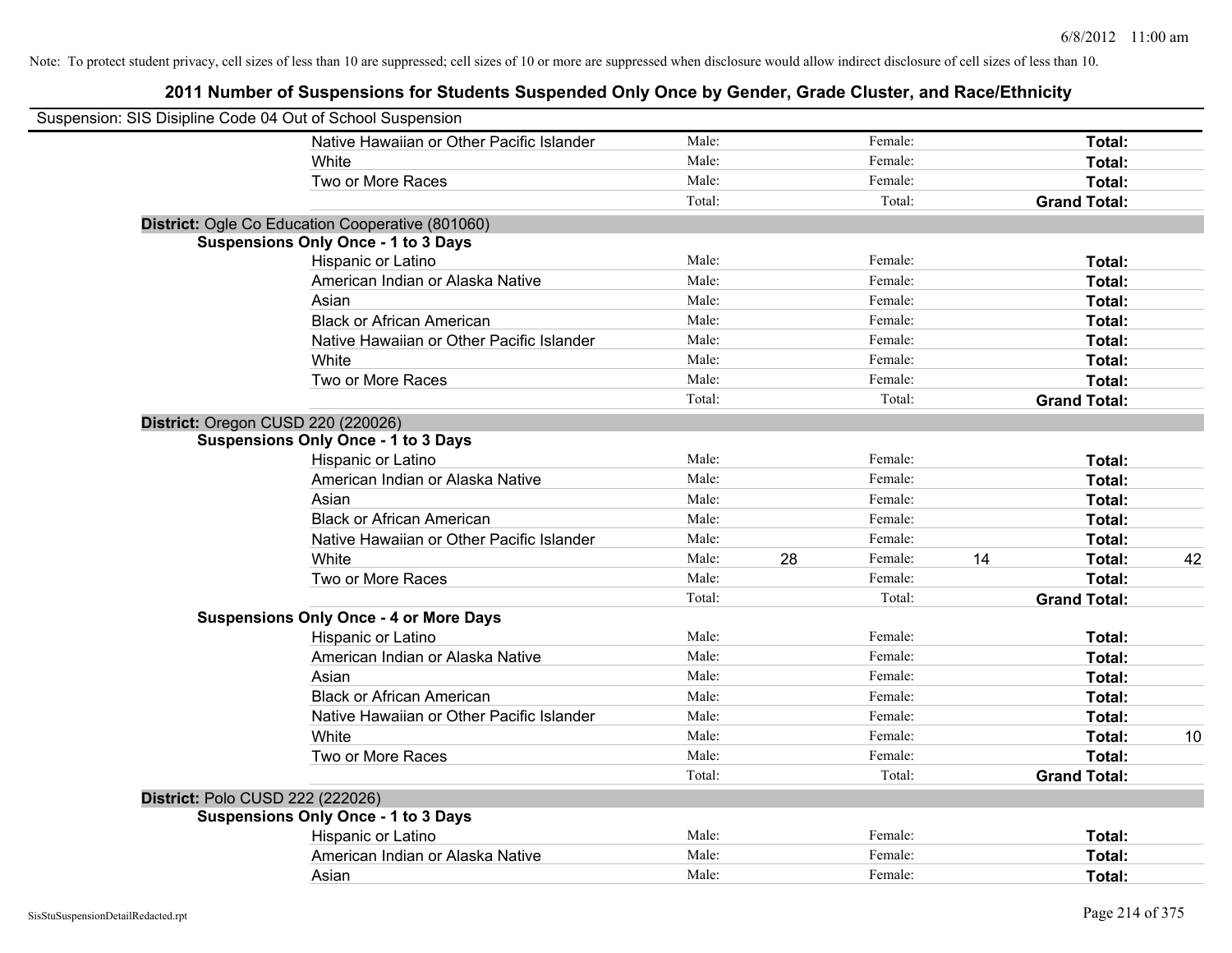| Suspension: SIS Disipline Code 04 Out of School Suspension |                                               |        |         |                     |    |
|------------------------------------------------------------|-----------------------------------------------|--------|---------|---------------------|----|
|                                                            | <b>Black or African American</b>              | Male:  | Female: | Total:              |    |
|                                                            | Native Hawaiian or Other Pacific Islander     | Male:  | Female: | Total:              |    |
|                                                            | White                                         | Male:  | Female: | Total:              | 17 |
|                                                            | Two or More Races                             | Male:  | Female: | Total:              |    |
|                                                            |                                               | Total: | Total:  | <b>Grand Total:</b> |    |
|                                                            | <b>Suspensions Only Once - 4 or More Days</b> |        |         |                     |    |
|                                                            | Hispanic or Latino                            | Male:  | Female: | Total:              |    |
|                                                            | American Indian or Alaska Native              | Male:  | Female: | Total:              |    |
|                                                            | Asian                                         | Male:  | Female: | Total:              |    |
|                                                            | <b>Black or African American</b>              | Male:  | Female: | Total:              |    |
|                                                            | Native Hawaiian or Other Pacific Islander     | Male:  | Female: | Total:              |    |
|                                                            | White                                         | Male:  | Female: | Total:              |    |
|                                                            | Two or More Races                             | Male:  | Female: | Total:              |    |
|                                                            |                                               | Total: | Total:  | <b>Grand Total:</b> |    |
|                                                            | District: Rochelle CCSD 231 (231004)          |        |         |                     |    |
|                                                            | <b>Suspensions Only Once - 1 to 3 Days</b>    |        |         |                     |    |
|                                                            | Hispanic or Latino                            | Male:  | Female: | Total:              |    |
|                                                            | American Indian or Alaska Native              | Male:  | Female: | Total:              |    |
|                                                            | Asian                                         | Male:  | Female: | Total:              |    |
|                                                            | <b>Black or African American</b>              | Male:  | Female: | Total:              |    |
|                                                            | Native Hawaiian or Other Pacific Islander     | Male:  | Female: | Total:              |    |
|                                                            | White                                         | Male:  | Female: | Total:              | 15 |
|                                                            | Two or More Races                             | Male:  | Female: | Total:              |    |
|                                                            |                                               | Total: | Total:  | <b>Grand Total:</b> | 25 |
|                                                            | <b>Suspensions Only Once - 4 or More Days</b> |        |         |                     |    |
|                                                            | Hispanic or Latino                            | Male:  | Female: | Total:              |    |
|                                                            | American Indian or Alaska Native              | Male:  | Female: | Total:              |    |
|                                                            | Asian                                         | Male:  | Female: | Total:              |    |
|                                                            | <b>Black or African American</b>              | Male:  | Female: | Total:              |    |
|                                                            | Native Hawaiian or Other Pacific Islander     | Male:  | Female: | Total:              |    |
|                                                            | White                                         | Male:  | Female: | Total:              |    |
|                                                            | Two or More Races                             | Male:  | Female: | Total:              |    |
|                                                            |                                               | Total: | Total:  | <b>Grand Total:</b> |    |
|                                                            | District: Rochelle Twp HSD 212 (212017)       |        |         |                     |    |
|                                                            | <b>Suspensions Only Once - 1 to 3 Days</b>    |        |         |                     |    |
|                                                            | Hispanic or Latino                            | Male:  | Female: | Total:              |    |
|                                                            | American Indian or Alaska Native              | Male:  | Female: | Total:              |    |
|                                                            | Asian                                         | Male:  | Female: | Total:              |    |
|                                                            | <b>Black or African American</b>              | Male:  | Female: | Total:              |    |
| SisStuSuspensionDetailRedacted.rpt                         |                                               |        |         | Page 215 of 375     |    |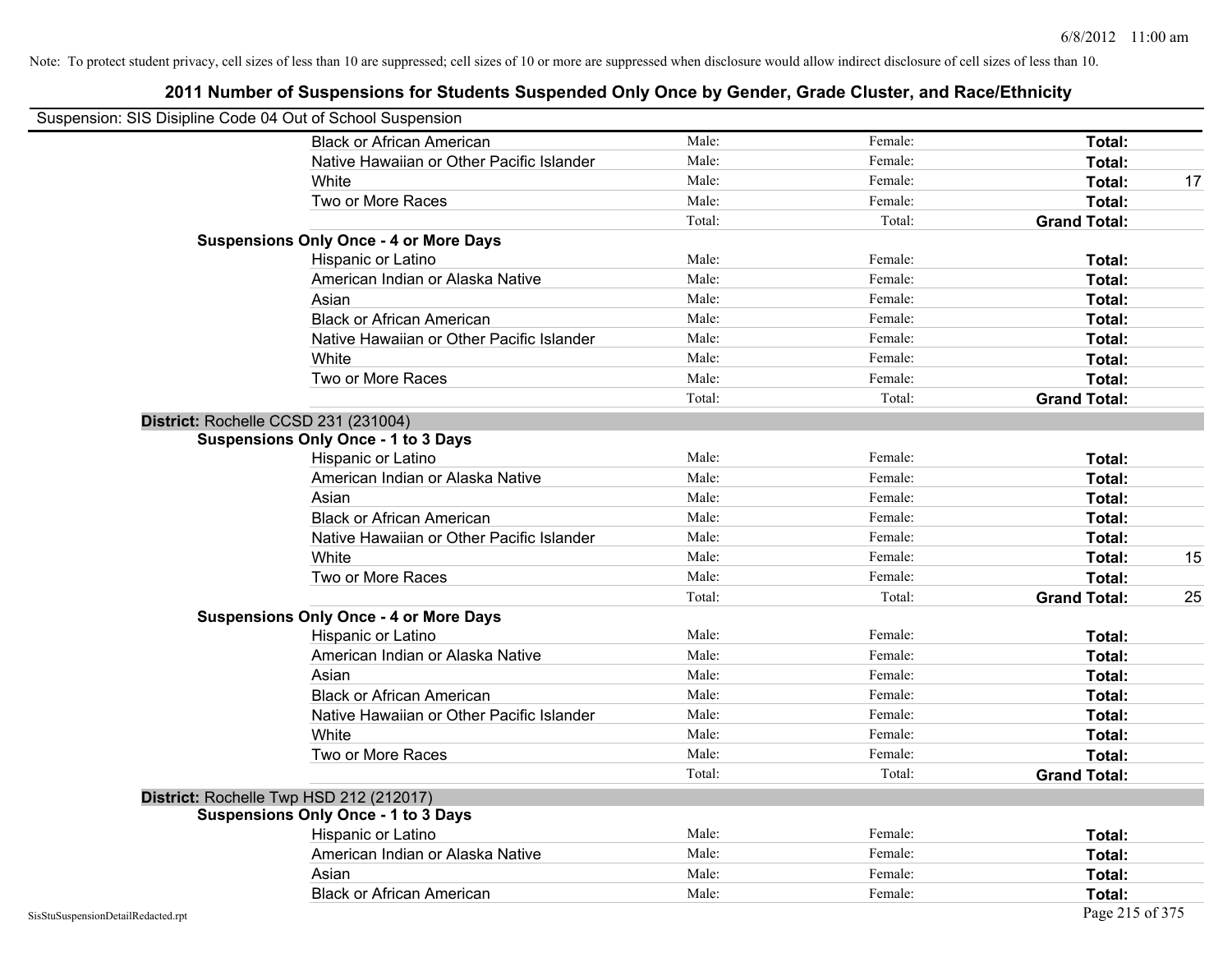| Suspension: SIS Disipline Code 04 Out of School Suspension |                                               |        |    |         |    |                     |    |
|------------------------------------------------------------|-----------------------------------------------|--------|----|---------|----|---------------------|----|
|                                                            | Native Hawaiian or Other Pacific Islander     | Male:  |    | Female: |    | Total:              |    |
|                                                            | White                                         | Male:  |    | Female: |    | Total:              |    |
|                                                            | Two or More Races                             | Male:  |    | Female: |    | Total:              |    |
|                                                            |                                               | Total: |    | Total:  |    | <b>Grand Total:</b> |    |
|                                                            | <b>Suspensions Only Once - 4 or More Days</b> |        |    |         |    |                     |    |
|                                                            | Hispanic or Latino                            | Male:  |    | Female: |    | Total:              |    |
|                                                            | American Indian or Alaska Native              | Male:  |    | Female: |    | Total:              |    |
|                                                            | Asian                                         | Male:  |    | Female: |    | Total:              |    |
|                                                            | <b>Black or African American</b>              | Male:  |    | Female: |    | Total:              |    |
|                                                            | Native Hawaiian or Other Pacific Islander     | Male:  |    | Female: |    | Total:              |    |
|                                                            | White                                         | Male:  |    | Female: |    | Total:              |    |
|                                                            | Two or More Races                             | Male:  |    | Female: |    | Total:              |    |
|                                                            |                                               | Total: |    | Total:  |    | <b>Grand Total:</b> | 15 |
| Region: Logan/Mason/Menard ROE (38)<br>County: Logan (054) |                                               |        |    |         |    |                     |    |
|                                                            | District: Lincoln CHSD 404 (404016)           |        |    |         |    |                     |    |
|                                                            | <b>Suspensions Only Once - 1 to 3 Days</b>    |        |    |         |    |                     |    |
|                                                            | Hispanic or Latino                            | Male:  |    | Female: |    | Total:              |    |
|                                                            | American Indian or Alaska Native              | Male:  |    | Female: |    | Total:              |    |
|                                                            | Asian                                         | Male:  |    | Female: |    | Total:              |    |
|                                                            | <b>Black or African American</b>              | Male:  |    | Female: |    | Total:              |    |
|                                                            | Native Hawaiian or Other Pacific Islander     | Male:  |    | Female: |    | Total:              |    |
|                                                            | White                                         | Male:  | 20 | Female: | 12 | Total:              | 32 |
|                                                            | Two or More Races                             | Male:  |    | Female: |    | Total:              |    |
|                                                            |                                               | Total: |    | Total:  |    | <b>Grand Total:</b> |    |
|                                                            | <b>Suspensions Only Once - 4 or More Days</b> |        |    |         |    |                     |    |
|                                                            | Hispanic or Latino                            | Male:  |    | Female: |    | Total:              |    |
|                                                            | American Indian or Alaska Native              | Male:  |    | Female: |    | Total:              |    |
|                                                            | Asian                                         | Male:  |    | Female: |    | Total:              |    |
|                                                            | <b>Black or African American</b>              | Male:  |    | Female: |    | Total:              |    |
|                                                            | Native Hawaiian or Other Pacific Islander     | Male:  |    | Female: |    | Total:              |    |
|                                                            | White                                         | Male:  |    | Female: |    | Total:              | 12 |
|                                                            | Two or More Races                             | Male:  |    | Female: |    | Total:              |    |
|                                                            |                                               | Total: |    | Total:  |    | <b>Grand Total:</b> |    |
|                                                            | District: Lincoln ESD 27 (027002)             |        |    |         |    |                     |    |
|                                                            | <b>Suspensions Only Once - 1 to 3 Days</b>    |        |    |         |    |                     |    |
|                                                            | Hispanic or Latino                            | Male:  |    | Female: |    | Total:              |    |
|                                                            |                                               |        |    |         |    |                     |    |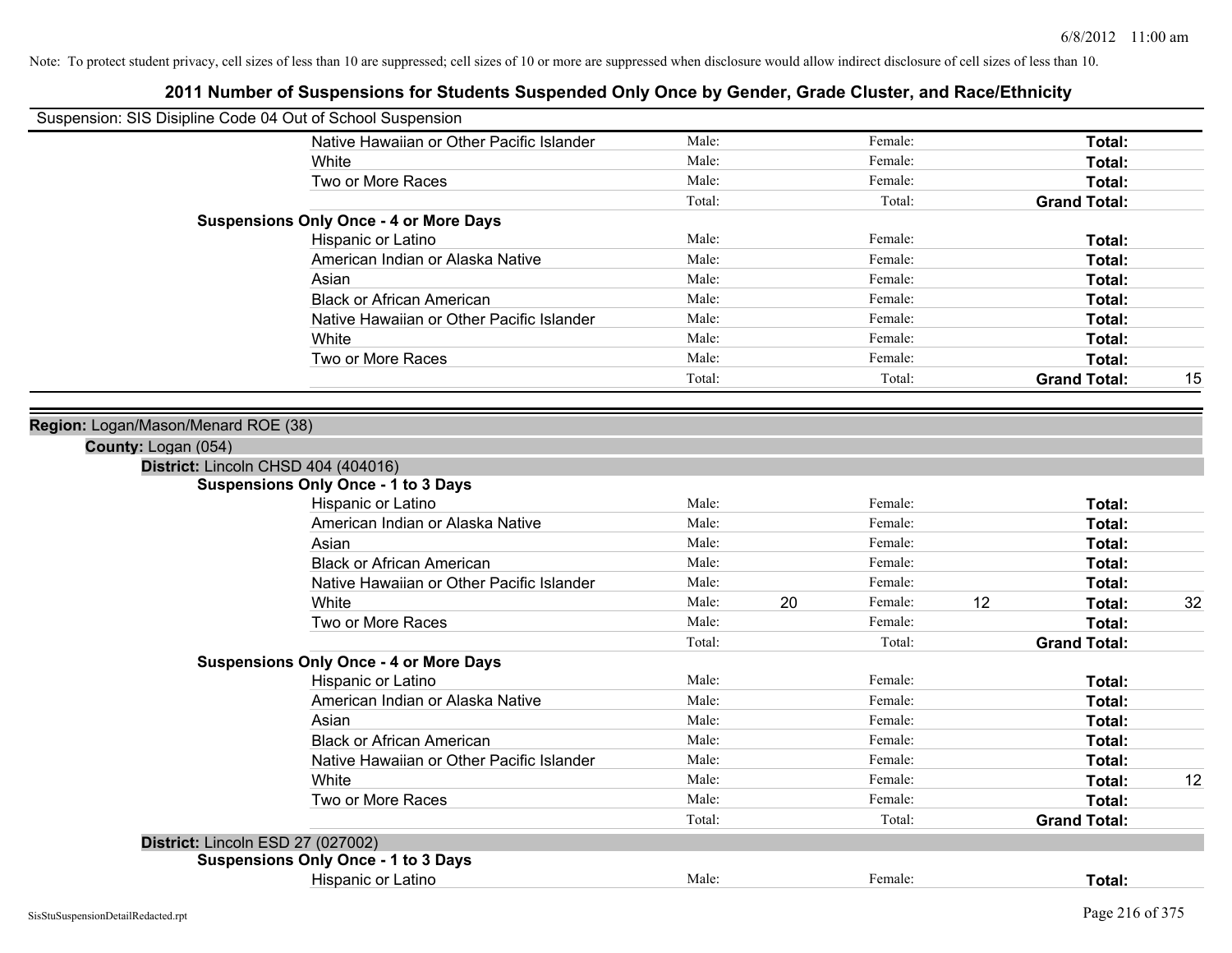# **2011 Number of Suspensions for Students Suspended Only Once by Gender, Grade Cluster, and Race/Ethnicity**

| Suspension: SIS Disipline Code 04 Out of School Suspension |                                                 |        |         |                     |    |
|------------------------------------------------------------|-------------------------------------------------|--------|---------|---------------------|----|
|                                                            | American Indian or Alaska Native                | Male:  | Female: | Total:              |    |
|                                                            | Asian                                           | Male:  | Female: | Total:              |    |
|                                                            | <b>Black or African American</b>                | Male:  | Female: | Total:              |    |
|                                                            | Native Hawaiian or Other Pacific Islander       | Male:  | Female: | Total:              |    |
|                                                            | White                                           | Male:  | Female: | Total:              | 26 |
|                                                            | Two or More Races                               | Male:  | Female: | Total:              |    |
|                                                            |                                                 | Total: | Total:  | <b>Grand Total:</b> |    |
|                                                            | <b>Suspensions Only Once - 4 or More Days</b>   |        |         |                     |    |
|                                                            | Hispanic or Latino                              | Male:  | Female: | Total:              |    |
|                                                            | American Indian or Alaska Native                | Male:  | Female: | Total:              |    |
|                                                            | Asian                                           | Male:  | Female: | Total:              |    |
|                                                            | <b>Black or African American</b>                | Male:  | Female: | Total:              |    |
|                                                            | Native Hawaiian or Other Pacific Islander       | Male:  | Female: | Total:              |    |
|                                                            | White                                           | Male:  | Female: | Total:              |    |
|                                                            | Two or More Races                               | Male:  | Female: | Total:              |    |
|                                                            |                                                 | Total: | Total:  | <b>Grand Total:</b> | 10 |
|                                                            | District: Mt Pulaski CUSD 23 (023026)           |        |         |                     |    |
|                                                            | <b>Suspensions Only Once - 1 to 3 Days</b>      |        |         |                     |    |
|                                                            | Hispanic or Latino                              | Male:  | Female: | Total:              |    |
|                                                            | American Indian or Alaska Native                | Male:  | Female: | Total:              |    |
|                                                            | Asian                                           | Male:  | Female: | Total:              |    |
|                                                            | <b>Black or African American</b>                | Male:  | Female: | Total:              |    |
|                                                            | Native Hawaiian or Other Pacific Islander       | Male:  | Female: | Total:              |    |
|                                                            | White                                           | Male:  | Female: | Total:              | 30 |
|                                                            | Two or More Races                               | Male:  | Female: | Total:              |    |
|                                                            |                                                 | Total: | Total:  | <b>Grand Total:</b> |    |
|                                                            | District: New Holland-Middletown Ed 88 (088002) |        |         |                     |    |
|                                                            | <b>Suspensions Only Once - 1 to 3 Days</b>      |        |         |                     |    |
|                                                            | Hispanic or Latino                              | Male:  | Female: | Total:              |    |
|                                                            | American Indian or Alaska Native                | Male:  | Female: | Total:              |    |
|                                                            | Asian                                           | Male:  | Female: | Total:              |    |
|                                                            | <b>Black or African American</b>                | Male:  | Female: | Total:              |    |
|                                                            | Native Hawaiian or Other Pacific Islander       | Male:  | Female: | Total:              |    |
|                                                            | White                                           | Male:  | Female: | Total:              |    |
|                                                            | Two or More Races                               | Male:  | Female: | Total:              |    |
|                                                            |                                                 |        |         |                     |    |
|                                                            |                                                 | Total: | Total:  | <b>Grand Total:</b> |    |

**District:** Havana CUSD 126 (126026)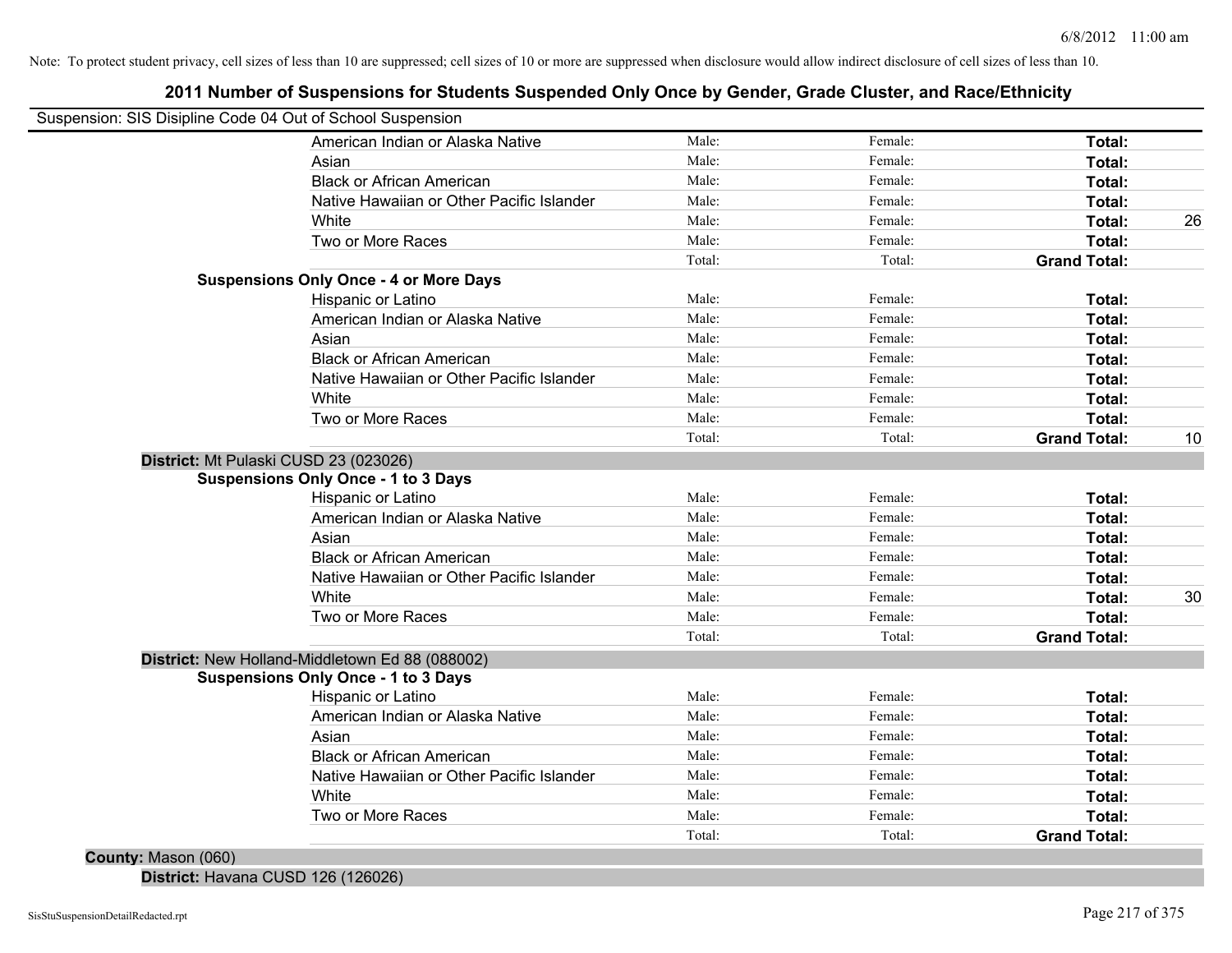# **2011 Number of Suspensions for Students Suspended Only Once by Gender, Grade Cluster, and Race/Ethnicity**

| Suspension: SIS Disipline Code 04 Out of School Suspension |        |         |                     |    |
|------------------------------------------------------------|--------|---------|---------------------|----|
| <b>Suspensions Only Once - 1 to 3 Days</b>                 |        |         |                     |    |
| Hispanic or Latino                                         | Male:  | Female: | Total:              |    |
| American Indian or Alaska Native                           | Male:  | Female: | Total:              |    |
| Asian                                                      | Male:  | Female: | Total:              |    |
| <b>Black or African American</b>                           | Male:  | Female: | Total:              |    |
| Native Hawaiian or Other Pacific Islander                  | Male:  | Female: | Total:              |    |
| White                                                      | Male:  | Female: | Total:              |    |
| Two or More Races                                          | Male:  | Female: | Total:              |    |
|                                                            | Total: | Total:  | <b>Grand Total:</b> |    |
| <b>Suspensions Only Once - 4 or More Days</b>              |        |         |                     |    |
| Hispanic or Latino                                         | Male:  | Female: | Total:              |    |
| American Indian or Alaska Native                           | Male:  | Female: | Total:              |    |
| Asian                                                      | Male:  | Female: | Total:              |    |
| <b>Black or African American</b>                           | Male:  | Female: | Total:              |    |
| Native Hawaiian or Other Pacific Islander                  | Male:  | Female: | Total:              |    |
| White                                                      | Male:  | Female: | Total:              |    |
| Two or More Races                                          | Male:  | Female: | Total:              |    |
|                                                            | Total: | Total:  | <b>Grand Total:</b> |    |
| District: Illini Central CUSD 189 (189026)                 |        |         |                     |    |
| <b>Suspensions Only Once - 1 to 3 Days</b>                 |        |         |                     |    |
| Hispanic or Latino                                         | Male:  | Female: | Total:              |    |
| American Indian or Alaska Native                           | Male:  | Female: | Total:              |    |
| Asian                                                      | Male:  | Female: | Total:              |    |
| <b>Black or African American</b>                           | Male:  | Female: | Total:              |    |
| Native Hawaiian or Other Pacific Islander                  | Male:  | Female: | Total:              |    |
| White                                                      | Male:  | Female: | Total:              | 17 |
| Two or More Races                                          | Male:  | Female: | Total:              |    |
|                                                            | Total: | Total:  | <b>Grand Total:</b> |    |
| <b>Suspensions Only Once - 4 or More Days</b>              |        |         |                     |    |
| Hispanic or Latino                                         | Male:  | Female: | Total:              |    |
| American Indian or Alaska Native                           | Male:  | Female: | Total:              |    |
| Asian                                                      | Male:  | Female: | Total:              |    |
| <b>Black or African American</b>                           | Male:  | Female: | Total:              |    |
| Native Hawaiian or Other Pacific Islander                  | Male:  | Female: | Total:              |    |
| White                                                      | Male:  | Female: | Total:              |    |
| Two or More Races                                          | Male:  | Female: | Total:              |    |
|                                                            | Total: | Total:  | <b>Grand Total:</b> |    |
|                                                            |        |         |                     |    |

**District:** Midwest Central CUSD 191 (191026) **Suspensions Only Once - 1 to 3 Days**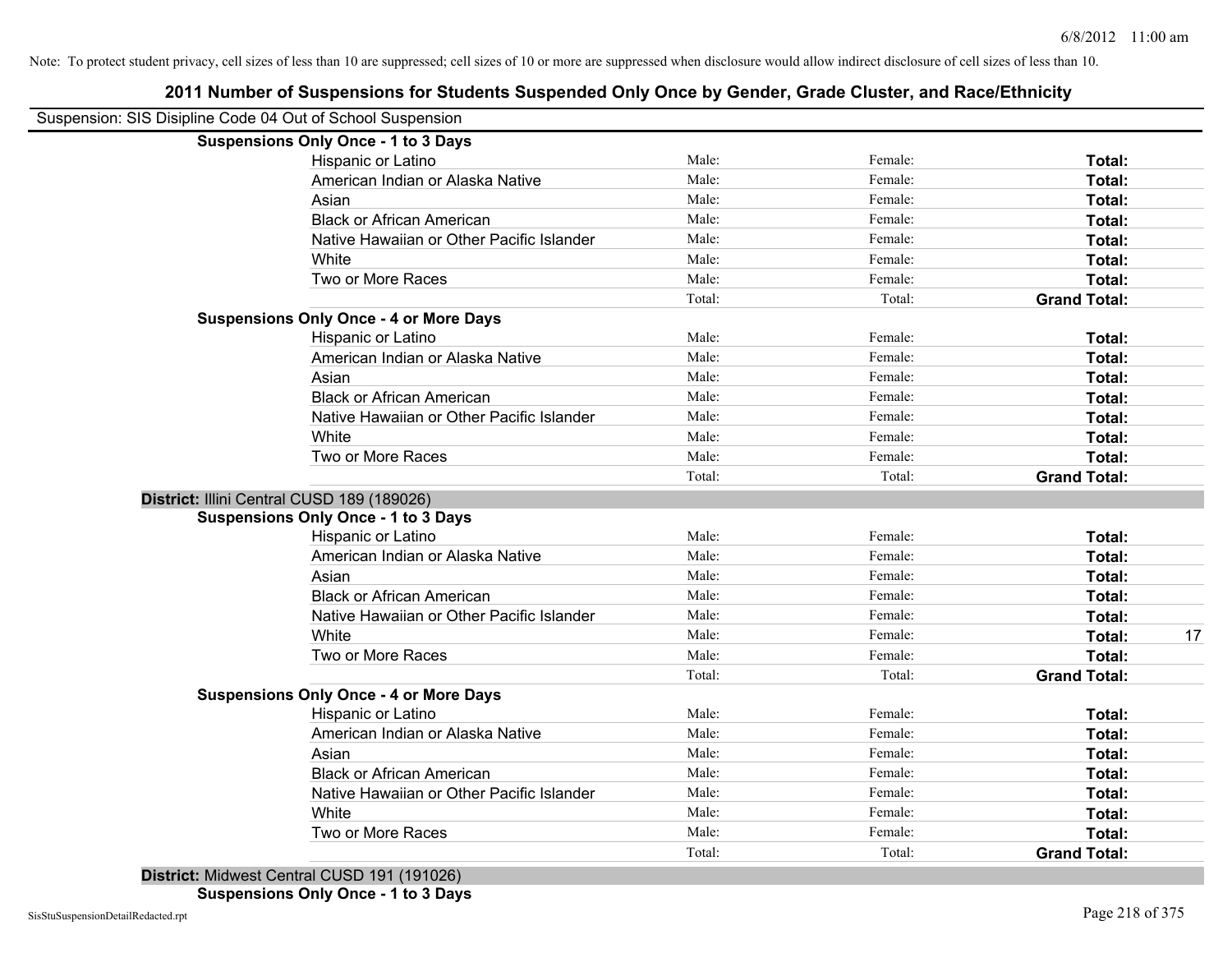# **2011 Number of Suspensions for Students Suspended Only Once by Gender, Grade Cluster, and Race/Ethnicity**

| Suspension: SIS Disipline Code 04 Out of School Suspension |                                               |        |         |                     |    |
|------------------------------------------------------------|-----------------------------------------------|--------|---------|---------------------|----|
|                                                            | Hispanic or Latino                            | Male:  | Female: | Total:              |    |
|                                                            | American Indian or Alaska Native              | Male:  | Female: | Total:              |    |
|                                                            | Asian                                         | Male:  | Female: | Total:              |    |
|                                                            | <b>Black or African American</b>              | Male:  | Female: | Total:              |    |
|                                                            | Native Hawaiian or Other Pacific Islander     | Male:  | Female: | Total:              |    |
|                                                            | White                                         | Male:  | Female: | Total:              | 29 |
|                                                            | Two or More Races                             | Male:  | Female: | Total:              |    |
|                                                            |                                               | Total: | Total:  | <b>Grand Total:</b> |    |
|                                                            | <b>Suspensions Only Once - 4 or More Days</b> |        |         |                     |    |
|                                                            | Hispanic or Latino                            | Male:  | Female: | Total:              |    |
|                                                            | American Indian or Alaska Native              | Male:  | Female: | Total:              |    |
|                                                            | Asian                                         | Male:  | Female: | Total:              |    |
|                                                            | <b>Black or African American</b>              | Male:  | Female: | Total:              |    |
|                                                            | Native Hawaiian or Other Pacific Islander     | Male:  | Female: | Total:              |    |
|                                                            | White                                         | Male:  | Female: | Total:              |    |
|                                                            | Two or More Races                             | Male:  | Female: | Total:              |    |
|                                                            |                                               | Total: | Total:  | <b>Grand Total:</b> |    |
| County: Menard (065)                                       |                                               |        |         |                     |    |
|                                                            | District: Athens CUSD 213 (213026)            |        |         |                     |    |
|                                                            | <b>Suspensions Only Once - 1 to 3 Days</b>    |        |         |                     |    |
|                                                            | Hispanic or Latino                            | Male:  | Female: | Total:              |    |
|                                                            | American Indian or Alaska Native              | Male:  | Female: | Total:              |    |
|                                                            | Asian                                         | Male:  | Female: | Total:              |    |
|                                                            | <b>Black or African American</b>              | Male:  | Female: | Total:              |    |
|                                                            | Native Hawaiian or Other Pacific Islander     | Male:  | Female: | Total:              |    |
|                                                            | White                                         | Male:  | Female: | Total:              | 12 |
|                                                            | Two or More Races                             | Male:  | Female: | Total:              |    |
|                                                            |                                               | Total: | Total:  | <b>Grand Total:</b> |    |
|                                                            | <b>Suspensions Only Once - 4 or More Days</b> |        |         |                     |    |
|                                                            | Hispanic or Latino                            | Male:  | Female: | Total:              |    |
|                                                            | American Indian or Alaska Native              | Male:  | Female: | Total:              |    |
|                                                            | Asian                                         | Male:  | Female: | Total:              |    |
|                                                            | <b>Black or African American</b>              | Male:  | Female: | Total:              |    |
|                                                            | Native Hawaiian or Other Pacific Islander     | Male:  | Female: | Total:              |    |
|                                                            | White                                         | Male:  | Female: | Total:              |    |
|                                                            | Two or More Races                             | Male:  | Female: | Total:              |    |
|                                                            |                                               | Total: | Total:  | <b>Grand Total:</b> |    |

**District:** Porta CUSD 202 (202026)

**Suspensions Only Once - 1 to 3 Days**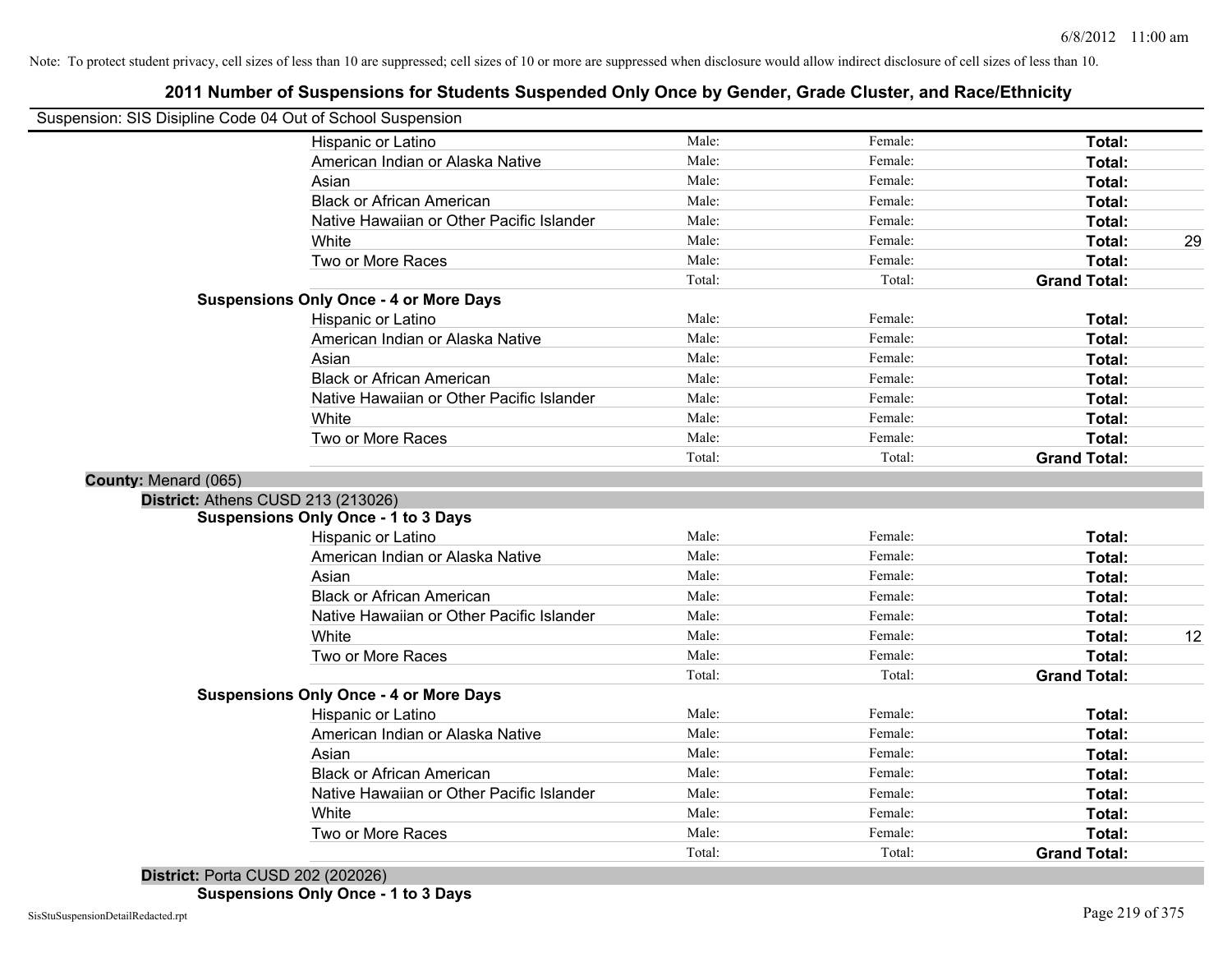|                              | Suspension: SIS Disipline Code 04 Out of School Suspension |        |         |                     |
|------------------------------|------------------------------------------------------------|--------|---------|---------------------|
|                              | Hispanic or Latino                                         | Male:  | Female: | Total:              |
|                              | American Indian or Alaska Native                           | Male:  | Female: | Total:              |
|                              | Asian                                                      | Male:  | Female: | Total:              |
|                              | <b>Black or African American</b>                           | Male:  | Female: | Total:              |
|                              | Native Hawaiian or Other Pacific Islander                  | Male:  | Female: | Total:              |
|                              | White                                                      | Male:  | Female: | Total:              |
|                              | Two or More Races                                          | Male:  | Female: | Total:              |
|                              |                                                            | Total: | Total:  | <b>Grand Total:</b> |
|                              | <b>Suspensions Only Once - 4 or More Days</b>              |        |         |                     |
|                              | Hispanic or Latino                                         | Male:  | Female: | Total:              |
|                              | American Indian or Alaska Native                           | Male:  | Female: | Total:              |
|                              | Asian                                                      | Male:  | Female: | Total:              |
|                              | <b>Black or African American</b>                           | Male:  | Female: | Total:              |
|                              | Native Hawaiian or Other Pacific Islander                  | Male:  | Female: | Total:              |
|                              | White                                                      | Male:  | Female: | Total:              |
|                              | Two or More Races                                          | Male:  | Female: | Total:              |
|                              |                                                            | Total: | Total:  | <b>Grand Total:</b> |
| Region: Macon/Piatt ROE (39) |                                                            |        |         |                     |
| County: Macon (055)          |                                                            |        |         |                     |
|                              | District: Argenta-Oreana CUSD 1 (001026)                   |        |         |                     |
|                              | <b>Suspensions Only Once - 1 to 3 Days</b>                 |        |         |                     |
|                              | Hispanic or Latino                                         | Male:  | Female: | Total:              |
|                              | American Indian or Alaska Native                           | Male:  | Female: | Total:              |
|                              | Asian                                                      | Male:  | Female: | Total:              |
|                              | <b>Black or African American</b>                           | Male:  | Female: | Total:              |
|                              | Native Hawaiian or Other Pacific Islander                  | Male:  | Female: | Total:              |
|                              | White                                                      | Male:  | Female: | Total:<br>17        |
|                              | Two or More Races                                          | Male:  | Female: | Total:              |
|                              |                                                            | Total: | Total:  | <b>Grand Total:</b> |
|                              | <b>Suspensions Only Once - 4 or More Days</b>              |        |         |                     |
|                              | Hispanic or Latino                                         | Male:  | Female: | Total:              |
|                              | American Indian or Alaska Native                           | Male:  | Female: | Total:              |
|                              | Asian                                                      | Male:  | Female: | Total:              |
|                              | <b>Black or African American</b>                           | Male:  | Female: | Total:              |
|                              | Native Hawaiian or Other Pacific Islander                  | Male:  | Female: | Total:              |
|                              | White                                                      | Male:  | Female: | Total:<br>15        |
|                              | Two or More Races                                          | Male:  | Female: | Total:              |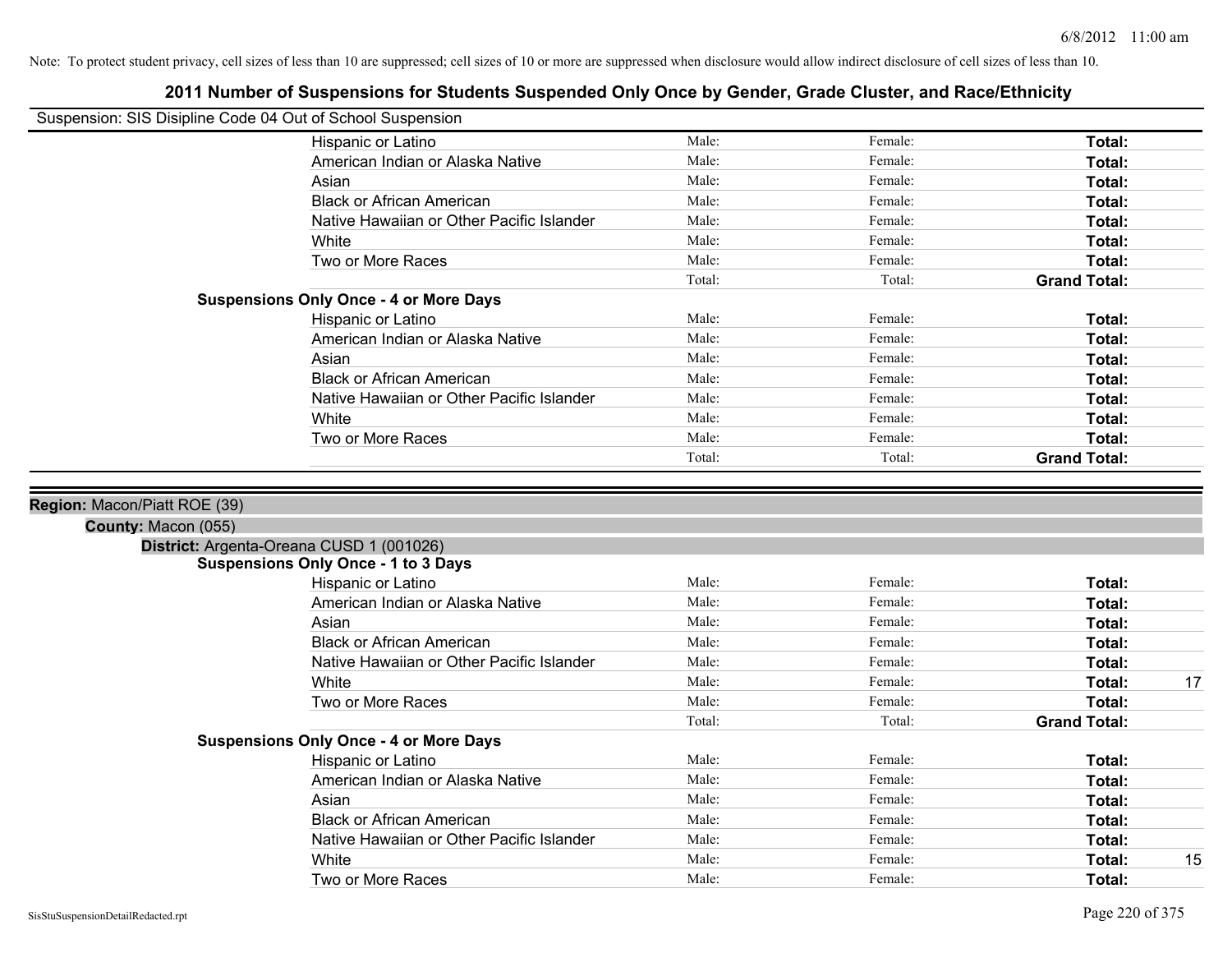| Suspension: SIS Disipline Code 04 Out of School Suspension |                                               |        |     |         |     |                     |     |
|------------------------------------------------------------|-----------------------------------------------|--------|-----|---------|-----|---------------------|-----|
|                                                            |                                               | Total: |     | Total:  |     | <b>Grand Total:</b> |     |
| District: Decatur SD 61 (061025)                           |                                               |        |     |         |     |                     |     |
|                                                            | <b>Suspensions Only Once - 1 to 3 Days</b>    |        |     |         |     |                     |     |
|                                                            | Hispanic or Latino                            | Male:  |     | Female: |     | Total:              |     |
|                                                            | American Indian or Alaska Native              | Male:  |     | Female: |     | Total:              |     |
|                                                            | Asian                                         | Male:  |     | Female: |     | Total:              |     |
|                                                            | <b>Black or African American</b>              | Male:  | 212 | Female: | 157 | Total:              | 369 |
|                                                            | Native Hawaiian or Other Pacific Islander     | Male:  |     | Female: |     | Total:              |     |
|                                                            | White                                         | Male:  | 107 | Female: | 58  | Total:              | 165 |
|                                                            | Two or More Races                             | Male:  | 29  | Female: | 20  | Total:              | 49  |
|                                                            |                                               | Total: |     | Total:  |     | <b>Grand Total:</b> |     |
|                                                            | <b>Suspensions Only Once - 4 or More Days</b> |        |     |         |     |                     |     |
|                                                            | Hispanic or Latino                            | Male:  |     | Female: |     | Total:              |     |
|                                                            | American Indian or Alaska Native              | Male:  |     | Female: |     | Total:              |     |
|                                                            | Asian                                         | Male:  |     | Female: |     | Total:              |     |
|                                                            | <b>Black or African American</b>              | Male:  | 44  | Female: | 26  | Total:              | 70  |
|                                                            | Native Hawaiian or Other Pacific Islander     | Male:  |     | Female: |     | Total:              |     |
|                                                            | White                                         | Male:  | 22  | Female: | 14  | Total:              | 36  |
|                                                            | Two or More Races                             | Male:  |     | Female: |     | Total:              |     |
|                                                            |                                               | Total: |     | Total:  |     | <b>Grand Total:</b> |     |
| District: Maroa Forsyth CUSD 2 (002026)                    |                                               |        |     |         |     |                     |     |
|                                                            | <b>Suspensions Only Once - 1 to 3 Days</b>    |        |     |         |     |                     |     |
|                                                            | Hispanic or Latino                            | Male:  |     | Female: |     | Total:              |     |
|                                                            | American Indian or Alaska Native              | Male:  |     | Female: |     | Total:              |     |
|                                                            | Asian                                         | Male:  |     | Female: |     | Total:              |     |
|                                                            | <b>Black or African American</b>              | Male:  |     | Female: |     | Total:              |     |
|                                                            | Native Hawaiian or Other Pacific Islander     | Male:  |     | Female: |     | Total:              |     |
|                                                            | White                                         | Male:  |     | Female: |     | Total:              | 15  |
|                                                            | Two or More Races                             | Male:  |     | Female: |     | Total:              |     |
|                                                            |                                               | Total: |     | Total:  |     | <b>Grand Total:</b> |     |
|                                                            | <b>Suspensions Only Once - 4 or More Days</b> |        |     |         |     |                     |     |
|                                                            | Hispanic or Latino                            | Male:  |     | Female: |     | Total:              |     |
|                                                            | American Indian or Alaska Native              | Male:  |     | Female: |     | Total:              |     |
|                                                            | Asian                                         | Male:  |     | Female: |     | Total:              |     |
|                                                            | <b>Black or African American</b>              | Male:  |     | Female: |     | Total:              |     |
|                                                            | Native Hawaiian or Other Pacific Islander     | Male:  |     | Female: |     | Total:              |     |
|                                                            | White                                         | Male:  |     | Female: |     | Total:              |     |
|                                                            | Two or More Races                             | Male:  |     | Female: |     | <b>Total:</b>       |     |
|                                                            |                                               | Total: |     | Total:  |     | <b>Grand Total:</b> |     |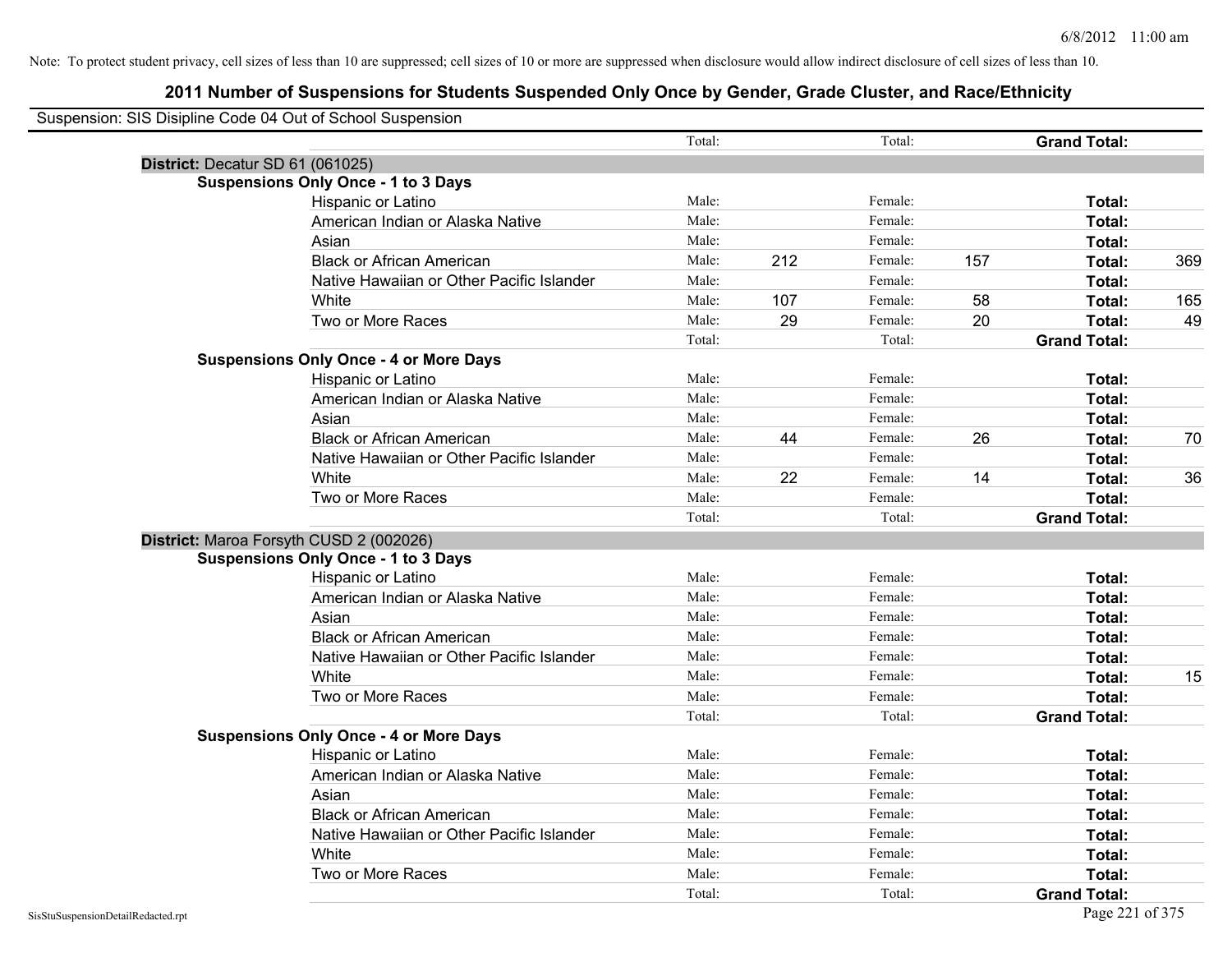| Suspension: SIS Disipline Code 04 Out of School Suspension |                                               |        |         |                     |    |
|------------------------------------------------------------|-----------------------------------------------|--------|---------|---------------------|----|
| District: Meridian CUSD 15 (015026)                        |                                               |        |         |                     |    |
|                                                            | <b>Suspensions Only Once - 1 to 3 Days</b>    |        |         |                     |    |
|                                                            | Hispanic or Latino                            | Male:  | Female: | Total:              |    |
|                                                            | American Indian or Alaska Native              | Male:  | Female: | Total:              |    |
|                                                            | Asian                                         | Male:  | Female: | Total:              |    |
|                                                            | <b>Black or African American</b>              | Male:  | Female: | Total:              |    |
|                                                            | Native Hawaiian or Other Pacific Islander     | Male:  | Female: | Total:              |    |
|                                                            | White                                         | Male:  | Female: | Total:              | 23 |
|                                                            | Two or More Races                             | Male:  | Female: | Total:              |    |
|                                                            |                                               | Total: | Total:  | <b>Grand Total:</b> |    |
|                                                            | <b>Suspensions Only Once - 4 or More Days</b> |        |         |                     |    |
|                                                            | Hispanic or Latino                            | Male:  | Female: | Total:              |    |
|                                                            | American Indian or Alaska Native              | Male:  | Female: | Total:              |    |
|                                                            | Asian                                         | Male:  | Female: | Total:              |    |
|                                                            | <b>Black or African American</b>              | Male:  | Female: | Total:              |    |
|                                                            | Native Hawaiian or Other Pacific Islander     | Male:  | Female: | Total:              |    |
|                                                            | White                                         | Male:  | Female: | Total:              | 10 |
|                                                            | Two or More Races                             | Male:  | Female: | Total:              |    |
|                                                            |                                               | Total: | Total:  | <b>Grand Total:</b> |    |
| District: Mt Zion CUSD 3 (003026)                          |                                               |        |         |                     |    |
|                                                            | <b>Suspensions Only Once - 1 to 3 Days</b>    |        |         |                     |    |
|                                                            | Hispanic or Latino                            | Male:  | Female: | Total:              |    |
|                                                            | American Indian or Alaska Native              | Male:  | Female: | Total:              |    |
|                                                            | Asian                                         | Male:  | Female: | Total:              |    |
|                                                            | <b>Black or African American</b>              | Male:  | Female: | Total:              |    |
|                                                            | Native Hawaiian or Other Pacific Islander     | Male:  | Female: | Total:              |    |
|                                                            | White                                         | Male:  | Female: | Total:              | 16 |
|                                                            | Two or More Races                             | Male:  | Female: | Total:              |    |
|                                                            |                                               | Total: | Total:  | <b>Grand Total:</b> |    |
|                                                            | <b>Suspensions Only Once - 4 or More Days</b> |        |         |                     |    |
|                                                            | Hispanic or Latino                            | Male:  | Female: | Total:              |    |
|                                                            | American Indian or Alaska Native              | Male:  | Female: | Total:              |    |
|                                                            | Asian                                         | Male:  | Female: | Total:              |    |
|                                                            | <b>Black or African American</b>              | Male:  | Female: | Total:              |    |
|                                                            | Native Hawaiian or Other Pacific Islander     | Male:  | Female: | Total:              |    |
|                                                            | White                                         | Male:  | Female: | Total:              | 11 |
|                                                            | Two or More Races                             | Male:  | Female: | Total:              |    |
|                                                            |                                               | Total: | Total:  | <b>Grand Total:</b> |    |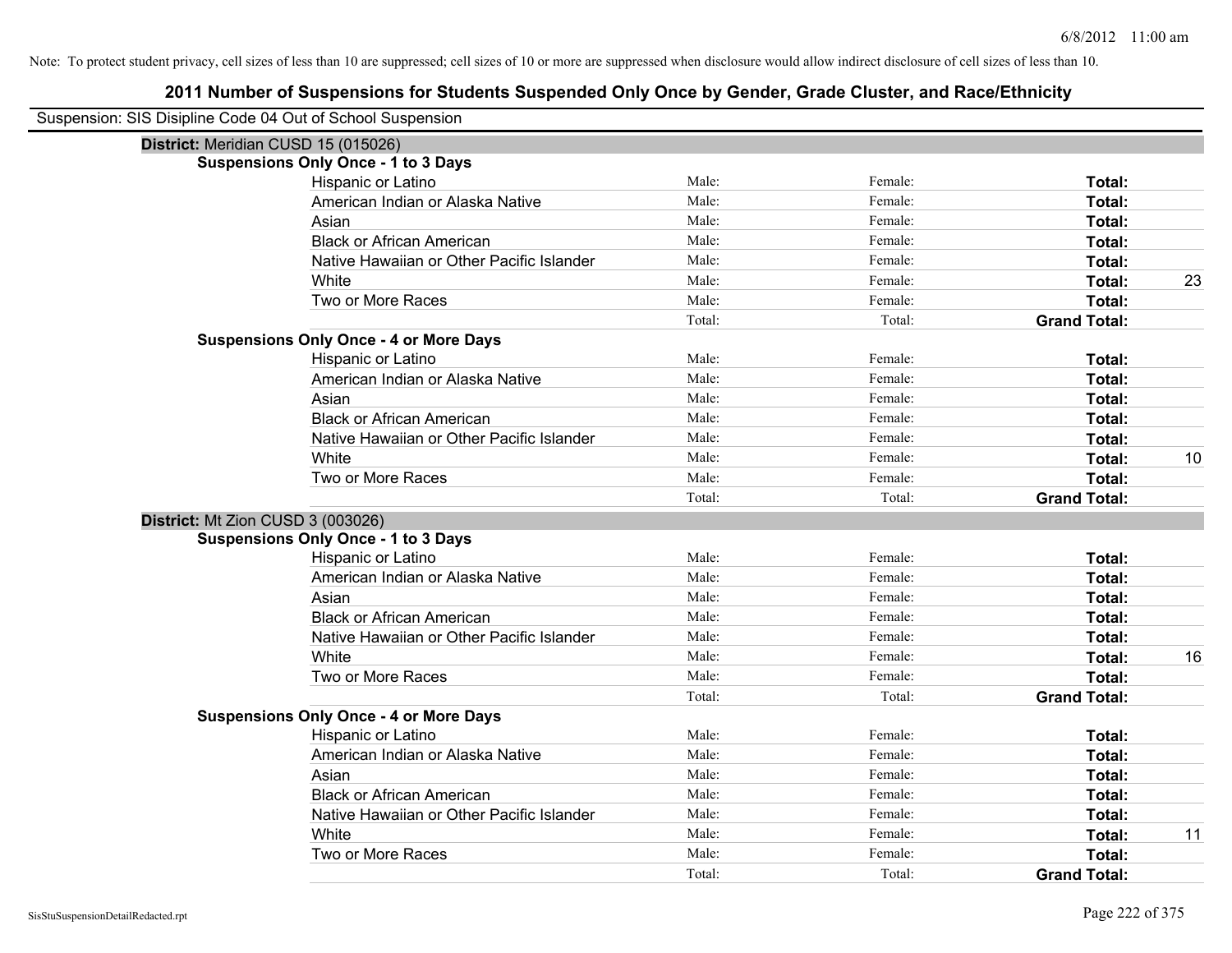| Suspension: SIS Disipline Code 04 Out of School Suspension |                                               |        |         |                     |    |
|------------------------------------------------------------|-----------------------------------------------|--------|---------|---------------------|----|
|                                                            | District: Sangamon Valley CUSD 9 (009026)     |        |         |                     |    |
|                                                            | <b>Suspensions Only Once - 1 to 3 Days</b>    |        |         |                     |    |
|                                                            | Hispanic or Latino                            | Male:  | Female: | Total:              |    |
|                                                            | American Indian or Alaska Native              | Male:  | Female: | Total:              |    |
|                                                            | Asian                                         | Male:  | Female: | Total:              |    |
|                                                            | <b>Black or African American</b>              | Male:  | Female: | Total:              |    |
|                                                            | Native Hawaiian or Other Pacific Islander     | Male:  | Female: | Total:              |    |
|                                                            | White                                         | Male:  | Female: | Total:              | 30 |
|                                                            | Two or More Races                             | Male:  | Female: | Total:              |    |
|                                                            |                                               | Total: | Total:  | <b>Grand Total:</b> |    |
|                                                            | District: Warrensburg-Latham CUSD 11 (011026) |        |         |                     |    |
|                                                            | <b>Suspensions Only Once - 1 to 3 Days</b>    |        |         |                     |    |
|                                                            | Hispanic or Latino                            | Male:  | Female: | Total:              |    |
|                                                            | American Indian or Alaska Native              | Male:  | Female: | Total:              |    |
|                                                            | Asian                                         | Male:  | Female: | Total:              |    |
|                                                            | <b>Black or African American</b>              | Male:  | Female: | <b>Total:</b>       |    |
|                                                            | Native Hawaiian or Other Pacific Islander     | Male:  | Female: | Total:              |    |
|                                                            | White                                         | Male:  | Female: | Total:              | 30 |
|                                                            | Two or More Races                             | Male:  | Female: | Total:              |    |
|                                                            |                                               | Total: | Total:  | <b>Grand Total:</b> |    |
|                                                            | <b>Suspensions Only Once - 4 or More Days</b> |        |         |                     |    |
|                                                            | Hispanic or Latino                            | Male:  | Female: | Total:              |    |
|                                                            | American Indian or Alaska Native              | Male:  | Female: | Total:              |    |
|                                                            | Asian                                         | Male:  | Female: | Total:              |    |
|                                                            | <b>Black or African American</b>              | Male:  | Female: | Total:              |    |
|                                                            | Native Hawaiian or Other Pacific Islander     | Male:  | Female: | <b>Total:</b>       |    |
|                                                            | White                                         | Male:  | Female: | Total:              |    |
|                                                            | Two or More Races                             | Male:  | Female: | Total:              |    |
|                                                            |                                               | Total: | Total:  | <b>Grand Total:</b> |    |
| County: Piatt (074)                                        |                                               |        |         |                     |    |
|                                                            | District: Atwood Hammond CUSD 39 (039026)     |        |         |                     |    |
|                                                            | <b>Suspensions Only Once - 1 to 3 Days</b>    |        |         |                     |    |
|                                                            | Hispanic or Latino                            | Male:  | Female: | Total:              |    |
|                                                            | American Indian or Alaska Native              | Male:  | Female: | Total:              |    |
|                                                            | Asian                                         | Male:  | Female: | Total:              |    |
|                                                            | <b>Black or African American</b>              | Male:  | Female: | Total:              |    |
|                                                            | Native Hawaiian or Other Pacific Islander     | Male:  | Female: | <b>Total:</b>       |    |
|                                                            | White                                         | Male:  | Female: | Total:              |    |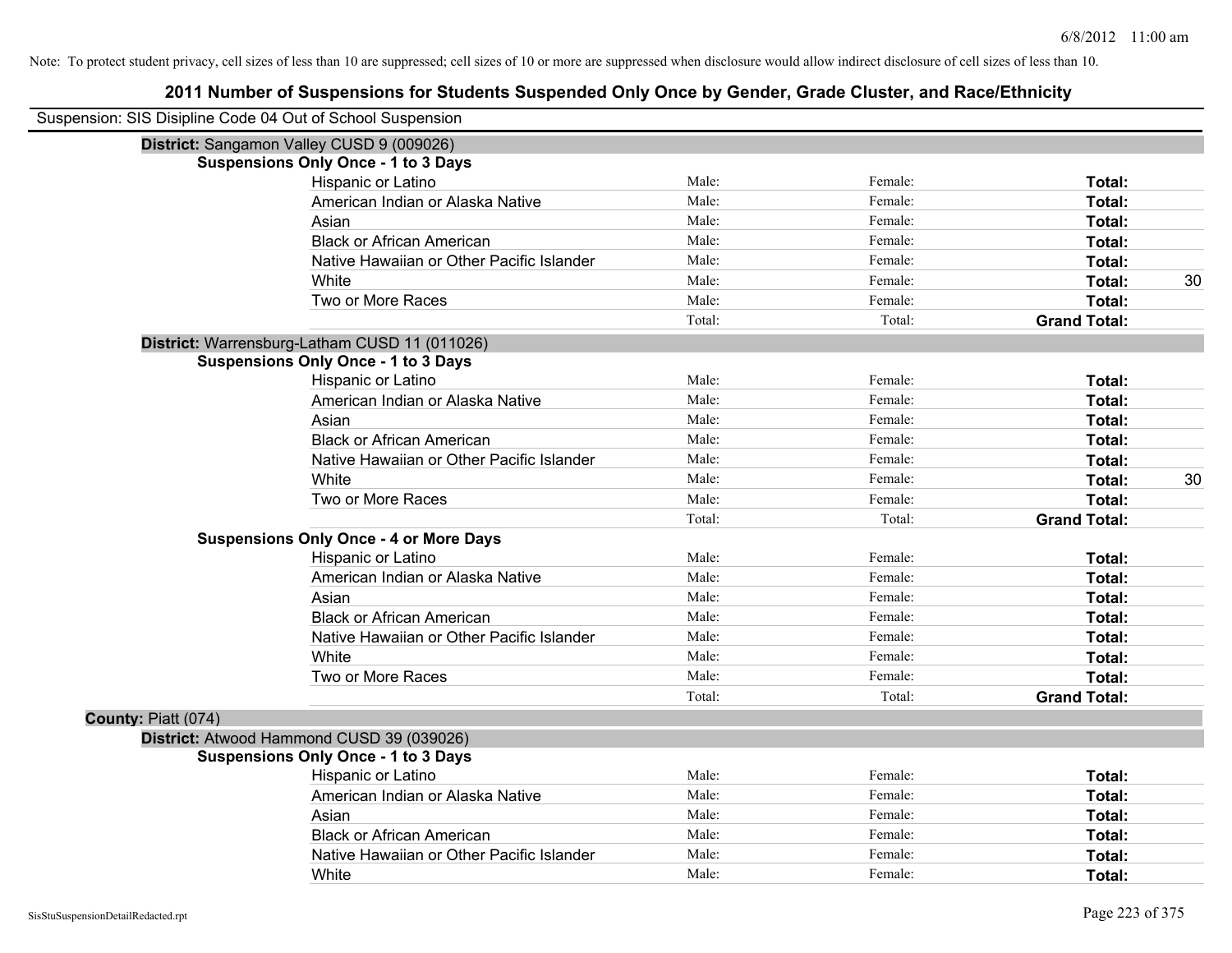| Suspension: SIS Disipline Code 04 Out of School Suspension |                                               |        |         |                     |
|------------------------------------------------------------|-----------------------------------------------|--------|---------|---------------------|
|                                                            | Two or More Races                             | Male:  | Female: | Total:              |
|                                                            |                                               | Total: | Total:  | <b>Grand Total:</b> |
| District: Bement CUSD 5 (005026)                           |                                               |        |         |                     |
|                                                            | <b>Suspensions Only Once - 1 to 3 Days</b>    |        |         |                     |
|                                                            | Hispanic or Latino                            | Male:  | Female: | Total:              |
|                                                            | American Indian or Alaska Native              | Male:  | Female: | Total:              |
|                                                            | Asian                                         | Male:  | Female: | Total:              |
|                                                            | <b>Black or African American</b>              | Male:  | Female: | Total:              |
|                                                            | Native Hawaiian or Other Pacific Islander     | Male:  | Female: | Total:              |
|                                                            | White                                         | Male:  | Female: | Total:              |
|                                                            | Two or More Races                             | Male:  | Female: | Total:              |
|                                                            |                                               | Total: | Total:  | <b>Grand Total:</b> |
|                                                            | <b>Suspensions Only Once - 4 or More Days</b> |        |         |                     |
|                                                            | Hispanic or Latino                            | Male:  | Female: | Total:              |
|                                                            | American Indian or Alaska Native              | Male:  | Female: | Total:              |
|                                                            | Asian                                         | Male:  | Female: | Total:              |
|                                                            | <b>Black or African American</b>              | Male:  | Female: | Total:              |
|                                                            | Native Hawaiian or Other Pacific Islander     | Male:  | Female: | Total:              |
|                                                            | White                                         | Male:  | Female: | Total:              |
|                                                            | Two or More Races                             | Male:  | Female: | Total:              |
|                                                            |                                               | Total: | Total:  | <b>Grand Total:</b> |
|                                                            | District: Cerro Gordo CUSD 100 (100026)       |        |         |                     |
|                                                            | <b>Suspensions Only Once - 1 to 3 Days</b>    |        |         |                     |
|                                                            | Hispanic or Latino                            | Male:  | Female: | Total:              |
|                                                            | American Indian or Alaska Native              | Male:  | Female: | Total:              |
|                                                            | Asian                                         | Male:  | Female: | Total:              |
|                                                            | <b>Black or African American</b>              | Male:  | Female: | Total:              |
|                                                            | Native Hawaiian or Other Pacific Islander     | Male:  | Female: | Total:              |
|                                                            | White                                         | Male:  | Female: | Total:<br>23        |
|                                                            | Two or More Races                             | Male:  | Female: | Total:              |
|                                                            |                                               | Total: | Total:  | <b>Grand Total:</b> |
|                                                            | <b>Suspensions Only Once - 4 or More Days</b> |        |         |                     |
|                                                            | Hispanic or Latino                            | Male:  | Female: | Total:              |
|                                                            | American Indian or Alaska Native              | Male:  | Female: | Total:              |
|                                                            | Asian                                         | Male:  | Female: | Total:              |
|                                                            | <b>Black or African American</b>              | Male:  | Female: | Total:              |
|                                                            | Native Hawaiian or Other Pacific Islander     | Male:  | Female: | Total:              |
|                                                            | White                                         | Male:  | Female: | Total:              |
|                                                            | Two or More Races                             | Male:  | Female: | Total:              |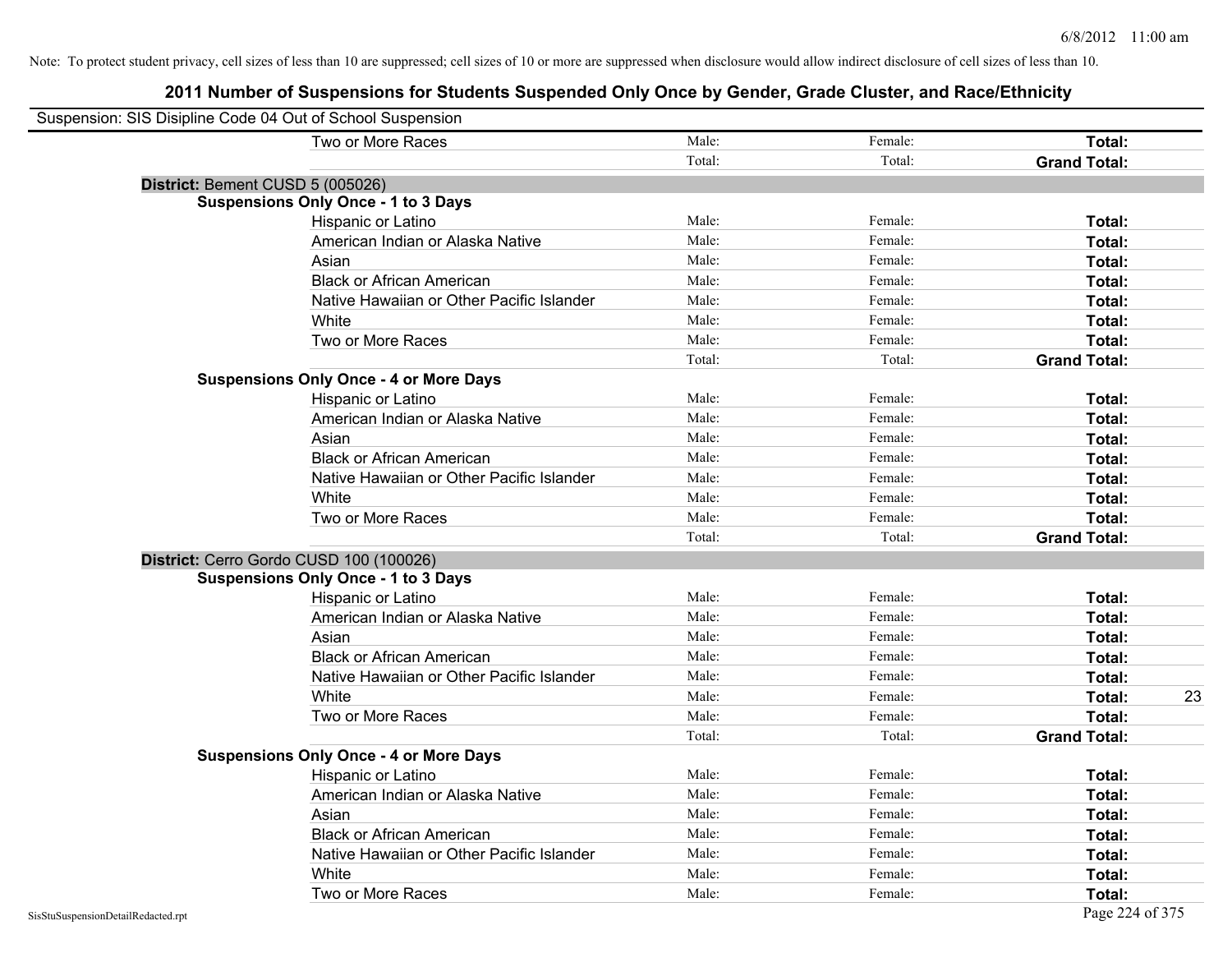| Suspension: SIS Disipline Code 04 Out of School Suspension |                                               |        |         |                     |
|------------------------------------------------------------|-----------------------------------------------|--------|---------|---------------------|
|                                                            |                                               | Total: | Total:  | <b>Grand Total:</b> |
| District: Deland-Weldon CUSD 57 (057026)                   |                                               |        |         |                     |
|                                                            | <b>Suspensions Only Once - 1 to 3 Days</b>    |        |         |                     |
|                                                            | Hispanic or Latino                            | Male:  | Female: | Total:              |
|                                                            | American Indian or Alaska Native              | Male:  | Female: | Total:              |
|                                                            | Asian                                         | Male:  | Female: | Total:              |
|                                                            | <b>Black or African American</b>              | Male:  | Female: | Total:              |
|                                                            | Native Hawaiian or Other Pacific Islander     | Male:  | Female: | Total:              |
|                                                            | White                                         | Male:  | Female: | Total:              |
|                                                            | Two or More Races                             | Male:  | Female: | Total:              |
|                                                            |                                               | Total: | Total:  | <b>Grand Total:</b> |
|                                                            | <b>Suspensions Only Once - 4 or More Days</b> |        |         |                     |
|                                                            | Hispanic or Latino                            | Male:  | Female: | Total:              |
|                                                            | American Indian or Alaska Native              | Male:  | Female: | Total:              |
|                                                            | Asian                                         | Male:  | Female: | Total:              |
|                                                            | <b>Black or African American</b>              | Male:  | Female: | Total:              |
|                                                            | Native Hawaiian or Other Pacific Islander     | Male:  | Female: | Total:              |
|                                                            | White                                         | Male:  | Female: | Total:              |
|                                                            | Two or More Races                             | Male:  | Female: | Total:              |
|                                                            |                                               | Total: | Total:  | <b>Grand Total:</b> |
| District: Monticello CUSD 25 (025026)                      |                                               |        |         |                     |
|                                                            | <b>Suspensions Only Once - 1 to 3 Days</b>    |        |         |                     |
|                                                            | Hispanic or Latino                            | Male:  | Female: | Total:              |
|                                                            | American Indian or Alaska Native              | Male:  | Female: | Total:              |
|                                                            | Asian                                         | Male:  | Female: | Total:              |
|                                                            | <b>Black or African American</b>              | Male:  | Female: | Total:              |
|                                                            | Native Hawaiian or Other Pacific Islander     | Male:  | Female: | Total:              |
|                                                            | White                                         | Male:  | Female: | Total:<br>13        |
|                                                            | Two or More Races                             | Male:  | Female: | Total:              |
|                                                            |                                               | Total: | Total:  | <b>Grand Total:</b> |
|                                                            | <b>Suspensions Only Once - 4 or More Days</b> |        |         |                     |
|                                                            | Hispanic or Latino                            | Male:  | Female: | Total:              |
|                                                            | American Indian or Alaska Native              | Male:  | Female: | Total:              |
|                                                            | Asian                                         | Male:  | Female: | Total:              |
|                                                            | <b>Black or African American</b>              | Male:  | Female: | Total:              |
|                                                            | Native Hawaiian or Other Pacific Islander     | Male:  | Female: | Total:              |
|                                                            | White                                         | Male:  | Female: | Total:              |
|                                                            | Two or More Races                             | Male:  | Female: | Total:              |
|                                                            |                                               | Total: | Total:  | <b>Grand Total:</b> |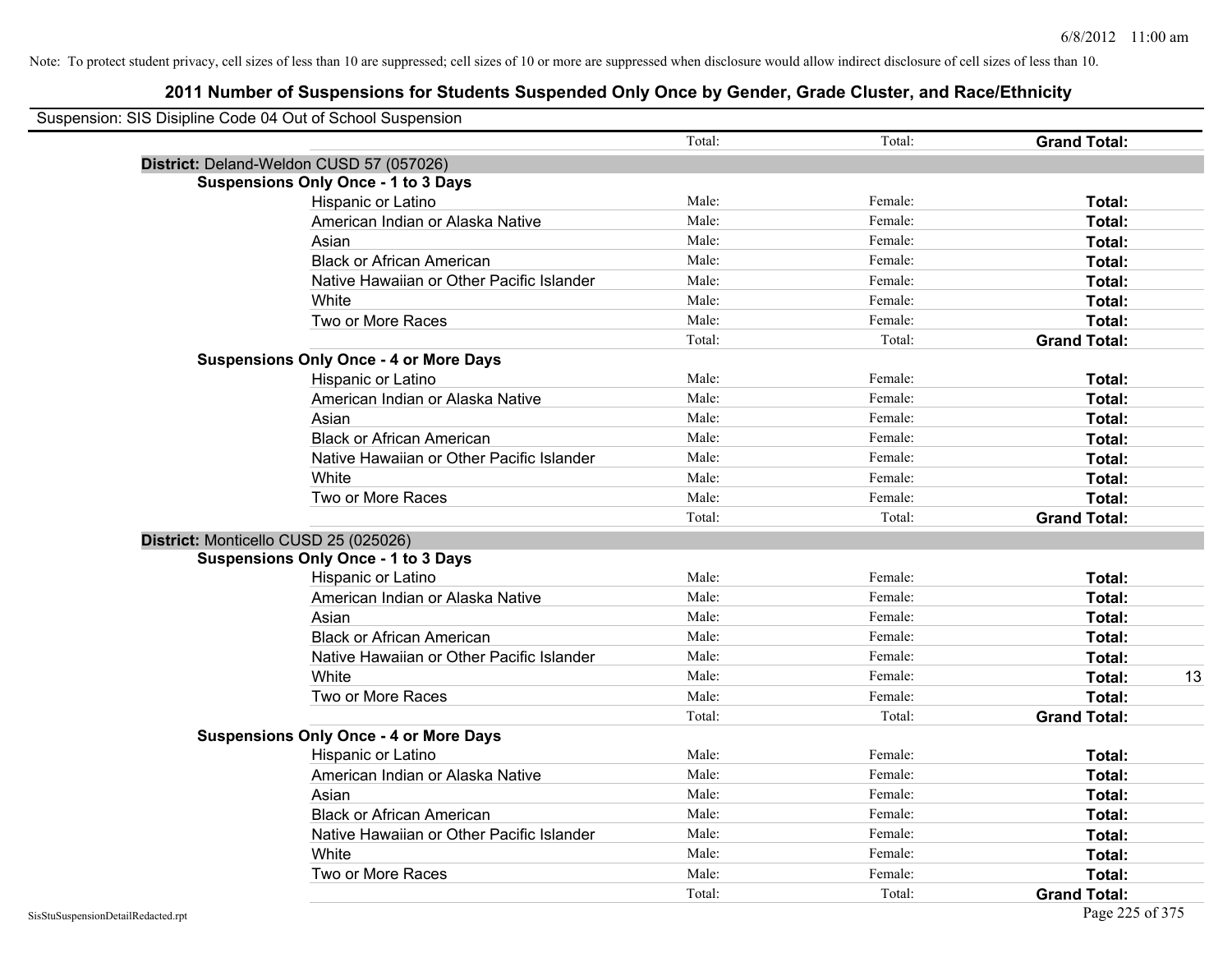# **2011 Number of Suspensions for Students Suspended Only Once by Gender, Grade Cluster, and Race/Ethnicity**

Suspension: SIS Disipline Code 04 Out of School Suspension

| Region: Madison ROE (41) |                                               |        |    |         |    |                     |     |
|--------------------------|-----------------------------------------------|--------|----|---------|----|---------------------|-----|
| County: Madison (057)    |                                               |        |    |         |    |                     |     |
|                          | District: Alton CUSD 11 (011026)              |        |    |         |    |                     |     |
|                          | <b>Suspensions Only Once - 1 to 3 Days</b>    |        |    |         |    |                     |     |
|                          | Hispanic or Latino                            | Male:  |    | Female: |    | Total:              |     |
|                          | American Indian or Alaska Native              | Male:  |    | Female: |    | Total:              |     |
|                          | Asian                                         | Male:  |    | Female: |    | Total:              |     |
|                          | <b>Black or African American</b>              | Male:  | 96 | Female: | 55 | Total:              | 151 |
|                          | Native Hawaiian or Other Pacific Islander     | Male:  |    | Female: |    | Total:              |     |
|                          | White                                         | Male:  | 53 | Female: | 31 | Total:              | 84  |
|                          | Two or More Races                             | Male:  |    | Female: |    | Total:              | 16  |
|                          |                                               | Total: |    | Total:  |    | <b>Grand Total:</b> |     |
|                          | <b>Suspensions Only Once - 4 or More Days</b> |        |    |         |    |                     |     |
|                          | Hispanic or Latino                            | Male:  |    | Female: |    | Total:              |     |
|                          | American Indian or Alaska Native              | Male:  |    | Female: |    | Total:              |     |
|                          | Asian                                         | Male:  |    | Female: |    | Total:              |     |
|                          | <b>Black or African American</b>              | Male:  | 30 | Female: | 14 | Total:              | 44  |
|                          | Native Hawaiian or Other Pacific Islander     | Male:  |    | Female: |    | Total:              |     |
|                          | White                                         | Male:  |    | Female: |    | Total:              | 24  |
|                          | Two or More Races                             | Male:  |    | Female: |    | Total:              |     |
|                          |                                               | Total: |    | Total:  |    | <b>Grand Total:</b> |     |
|                          | District: Bethalto CUSD 8 (008026)            |        |    |         |    |                     |     |
|                          | <b>Suspensions Only Once - 1 to 3 Days</b>    |        |    |         |    |                     |     |
|                          | Hispanic or Latino                            | Male:  |    | Female: |    | Total:              |     |
|                          | American Indian or Alaska Native              | Male:  |    | Female: |    | Total:              |     |
|                          | Asian                                         | Male:  |    | Female: |    | Total:              |     |
|                          | <b>Black or African American</b>              | Male:  |    | Female: |    | Total:              |     |
|                          | Native Hawaiian or Other Pacific Islander     | Male:  |    | Female: |    | Total:              |     |
|                          | White                                         | Male:  | 58 | Female: | 23 | Total:              | 81  |
|                          | Two or More Races                             | Male:  |    | Female: |    | Total:              |     |
|                          |                                               | Total: |    | Total:  |    | <b>Grand Total:</b> | 98  |
|                          | <b>Suspensions Only Once - 4 or More Days</b> |        |    |         |    |                     |     |
|                          | Hispanic or Latino                            | Male:  |    | Female: |    | Total:              |     |
|                          | American Indian or Alaska Native              | Male:  |    | Female: |    | Total:              |     |
|                          | Asian                                         | Male:  |    | Female: |    | Total:              |     |
|                          | <b>Black or African American</b>              | Male:  |    | Female: |    | Total:              |     |
|                          | Native Hawaiian or Other Pacific Islander     | Male:  |    | Female: |    | Total:              |     |
|                          |                                               |        |    |         |    |                     |     |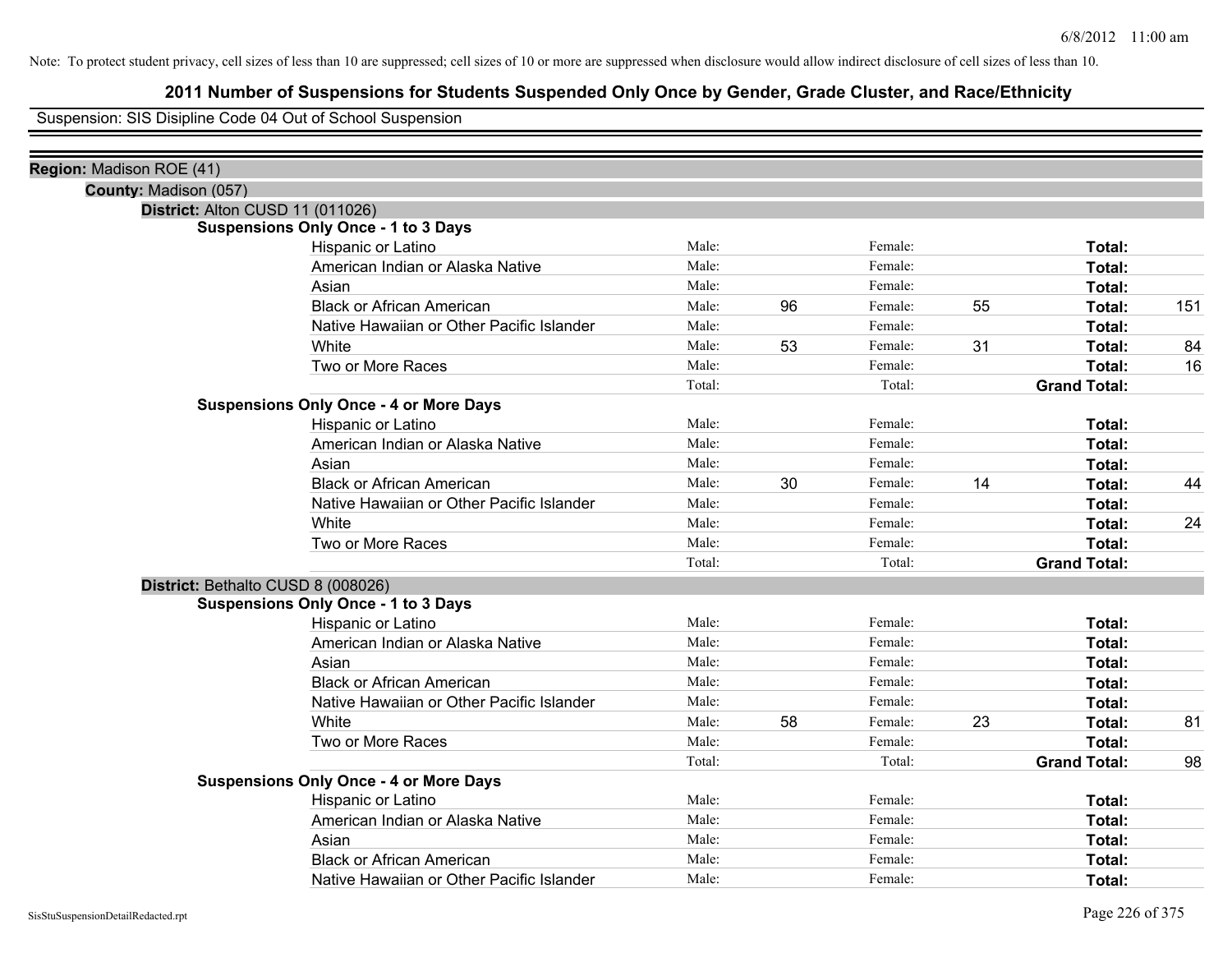| Suspension: SIS Disipline Code 04 Out of School Suspension |                                                      |        |     |         |    |                     |     |
|------------------------------------------------------------|------------------------------------------------------|--------|-----|---------|----|---------------------|-----|
|                                                            | White                                                | Male:  |     | Female: |    | Total:              | 10  |
|                                                            | Two or More Races                                    | Male:  |     | Female: |    | Total:              |     |
|                                                            |                                                      | Total: |     | Total:  |    | <b>Grand Total:</b> |     |
| District: Collinsville CUSD 10 (010026)                    |                                                      |        |     |         |    |                     |     |
|                                                            | <b>Suspensions Only Once - 1 to 3 Days</b>           |        |     |         |    |                     |     |
|                                                            | Hispanic or Latino                                   | Male:  |     | Female: |    | Total:              | 27  |
|                                                            | American Indian or Alaska Native                     | Male:  |     | Female: |    | Total:              |     |
|                                                            | Asian                                                | Male:  |     | Female: |    | Total:              |     |
|                                                            | <b>Black or African American</b>                     | Male:  | 34  | Female: | 14 | Total:              | 48  |
|                                                            | Native Hawaiian or Other Pacific Islander            | Male:  |     | Female: |    | Total:              |     |
|                                                            | White                                                | Male:  | 106 | Female: | 45 | Total:              | 151 |
|                                                            | Two or More Races                                    | Male:  |     | Female: |    | Total:              | 10  |
|                                                            |                                                      | Total: |     | Total:  |    | <b>Grand Total:</b> |     |
|                                                            | <b>Suspensions Only Once - 4 or More Days</b>        |        |     |         |    |                     |     |
|                                                            | Hispanic or Latino                                   | Male:  |     | Female: |    | Total:              | 16  |
|                                                            | American Indian or Alaska Native                     | Male:  |     | Female: |    | Total:              |     |
|                                                            | Asian                                                | Male:  |     | Female: |    | Total:              |     |
|                                                            | <b>Black or African American</b>                     | Male:  |     | Female: |    | Total:              | 21  |
|                                                            | Native Hawaiian or Other Pacific Islander            | Male:  |     | Female: |    | Total:              |     |
|                                                            | White                                                | Male:  | 27  | Female: | 21 | Total:              | 48  |
|                                                            | Two or More Races                                    | Male:  |     | Female: |    | Total:              |     |
|                                                            |                                                      | Total: |     | Total:  |    | <b>Grand Total:</b> |     |
|                                                            | District: Coordinated Youth & Human Service (006000) |        |     |         |    |                     |     |
|                                                            | <b>Suspensions Only Once - 1 to 3 Days</b>           |        |     |         |    |                     |     |
|                                                            | Hispanic or Latino                                   | Male:  |     | Female: |    | Total:              |     |
|                                                            | American Indian or Alaska Native                     | Male:  |     | Female: |    | Total:              |     |
|                                                            | Asian                                                | Male:  |     | Female: |    | Total:              |     |
|                                                            | <b>Black or African American</b>                     | Male:  |     | Female: |    | Total:              |     |
|                                                            | Native Hawaiian or Other Pacific Islander            | Male:  |     | Female: |    | Total:              |     |
|                                                            | White                                                | Male:  |     | Female: |    | Total:              |     |
|                                                            | Two or More Races                                    | Male:  |     | Female: |    | Total:              |     |
|                                                            |                                                      | Total: |     | Total:  |    | <b>Grand Total:</b> |     |
| District: East Alton SD 13 (013002)                        |                                                      |        |     |         |    |                     |     |
|                                                            | <b>Suspensions Only Once - 1 to 3 Days</b>           |        |     |         |    |                     |     |
|                                                            | Hispanic or Latino                                   | Male:  |     | Female: |    | Total:              |     |
|                                                            | American Indian or Alaska Native                     | Male:  |     | Female: |    | Total:              |     |
|                                                            | Asian                                                | Male:  |     | Female: |    | Total:              |     |
|                                                            | <b>Black or African American</b>                     | Male:  |     | Female: |    | Total:              |     |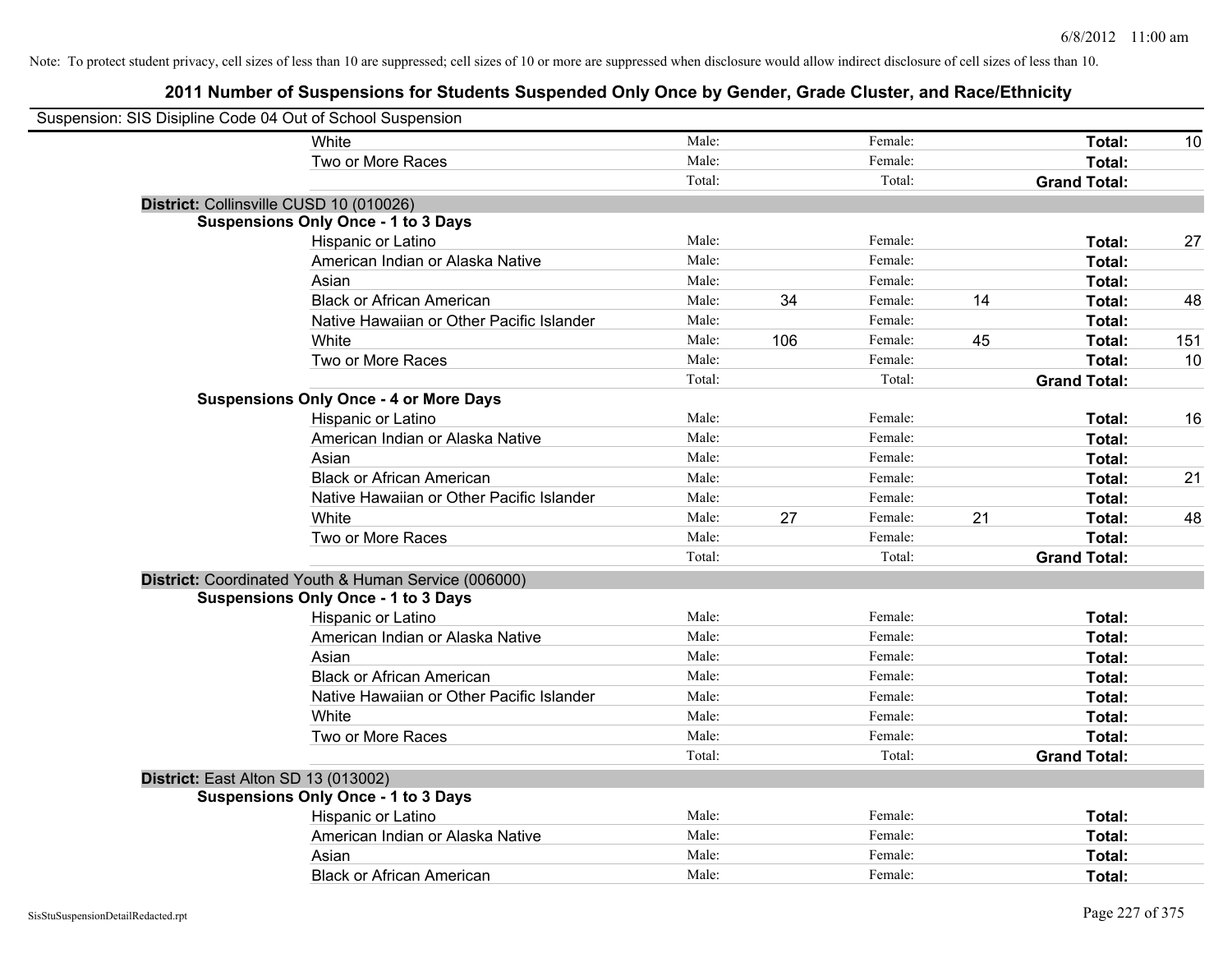|                                    | Suspension: SIS Disipline Code 04 Out of School Suspension |        |    |         |    |                     |    |
|------------------------------------|------------------------------------------------------------|--------|----|---------|----|---------------------|----|
|                                    | Native Hawaiian or Other Pacific Islander                  | Male:  |    | Female: |    | Total:              |    |
|                                    | White                                                      | Male:  |    | Female: |    | Total:              | 10 |
|                                    | Two or More Races                                          | Male:  |    | Female: |    | Total:              |    |
|                                    |                                                            | Total: |    | Total:  |    | <b>Grand Total:</b> |    |
|                                    | District: East Alton-Wood River CHSD 14 (014016)           |        |    |         |    |                     |    |
|                                    | <b>Suspensions Only Once - 1 to 3 Days</b>                 |        |    |         |    |                     |    |
|                                    | Hispanic or Latino                                         | Male:  |    | Female: |    | Total:              |    |
|                                    | American Indian or Alaska Native                           | Male:  |    | Female: |    | Total:              |    |
|                                    | Asian                                                      | Male:  |    | Female: |    | Total:              |    |
|                                    | <b>Black or African American</b>                           | Male:  |    | Female: |    | Total:              |    |
|                                    | Native Hawaiian or Other Pacific Islander                  | Male:  |    | Female: |    | Total:              |    |
|                                    | White                                                      | Male:  | 20 | Female: | 12 | Total:              | 32 |
|                                    | Two or More Races                                          | Male:  |    | Female: |    | Total:              |    |
|                                    |                                                            | Total: |    | Total:  |    | <b>Grand Total:</b> |    |
|                                    | <b>Suspensions Only Once - 4 or More Days</b>              |        |    |         |    |                     |    |
|                                    | Hispanic or Latino                                         | Male:  |    | Female: |    | Total:              |    |
|                                    | American Indian or Alaska Native                           | Male:  |    | Female: |    | Total:              |    |
|                                    | Asian                                                      | Male:  |    | Female: |    | Total:              |    |
|                                    | <b>Black or African American</b>                           | Male:  |    | Female: |    | Total:              |    |
|                                    | Native Hawaiian or Other Pacific Islander                  | Male:  |    | Female: |    | Total:              |    |
|                                    | White                                                      | Male:  |    | Female: |    | Total:              | 17 |
|                                    | Two or More Races                                          | Male:  |    | Female: |    | Total:              |    |
|                                    |                                                            | Total: |    | Total:  |    | <b>Grand Total:</b> |    |
|                                    | District: Edwardsville CUSD 7 (007026)                     |        |    |         |    |                     |    |
|                                    | <b>Suspensions Only Once - 1 to 3 Days</b>                 |        |    |         |    |                     |    |
|                                    | Hispanic or Latino                                         | Male:  |    | Female: |    | Total:              |    |
|                                    | American Indian or Alaska Native                           | Male:  |    | Female: |    | Total:              |    |
|                                    | Asian                                                      | Male:  |    | Female: |    | Total:              |    |
|                                    | <b>Black or African American</b>                           | Male:  |    | Female: |    | Total:              | 15 |
|                                    | Native Hawaiian or Other Pacific Islander                  | Male:  |    | Female: |    | Total:              |    |
|                                    | White                                                      | Male:  | 77 | Female: | 20 | Total:              | 97 |
|                                    | Two or More Races                                          | Male:  |    | Female: |    | Total:              | 10 |
|                                    |                                                            | Total: |    | Total:  |    | <b>Grand Total:</b> |    |
|                                    | <b>Suspensions Only Once - 4 or More Days</b>              |        |    |         |    |                     |    |
|                                    | Hispanic or Latino                                         | Male:  |    | Female: |    | Total:              |    |
|                                    | American Indian or Alaska Native                           | Male:  |    | Female: |    | Total:              |    |
|                                    | Asian                                                      | Male:  |    | Female: |    | Total:              |    |
|                                    | <b>Black or African American</b>                           | Male:  |    | Female: |    | Total:              |    |
|                                    | Native Hawaiian or Other Pacific Islander                  | Male:  |    | Female: |    | Total:              |    |
| SisStuSuspensionDetailRedacted.rpt |                                                            |        |    |         |    | Page 228 of 375     |    |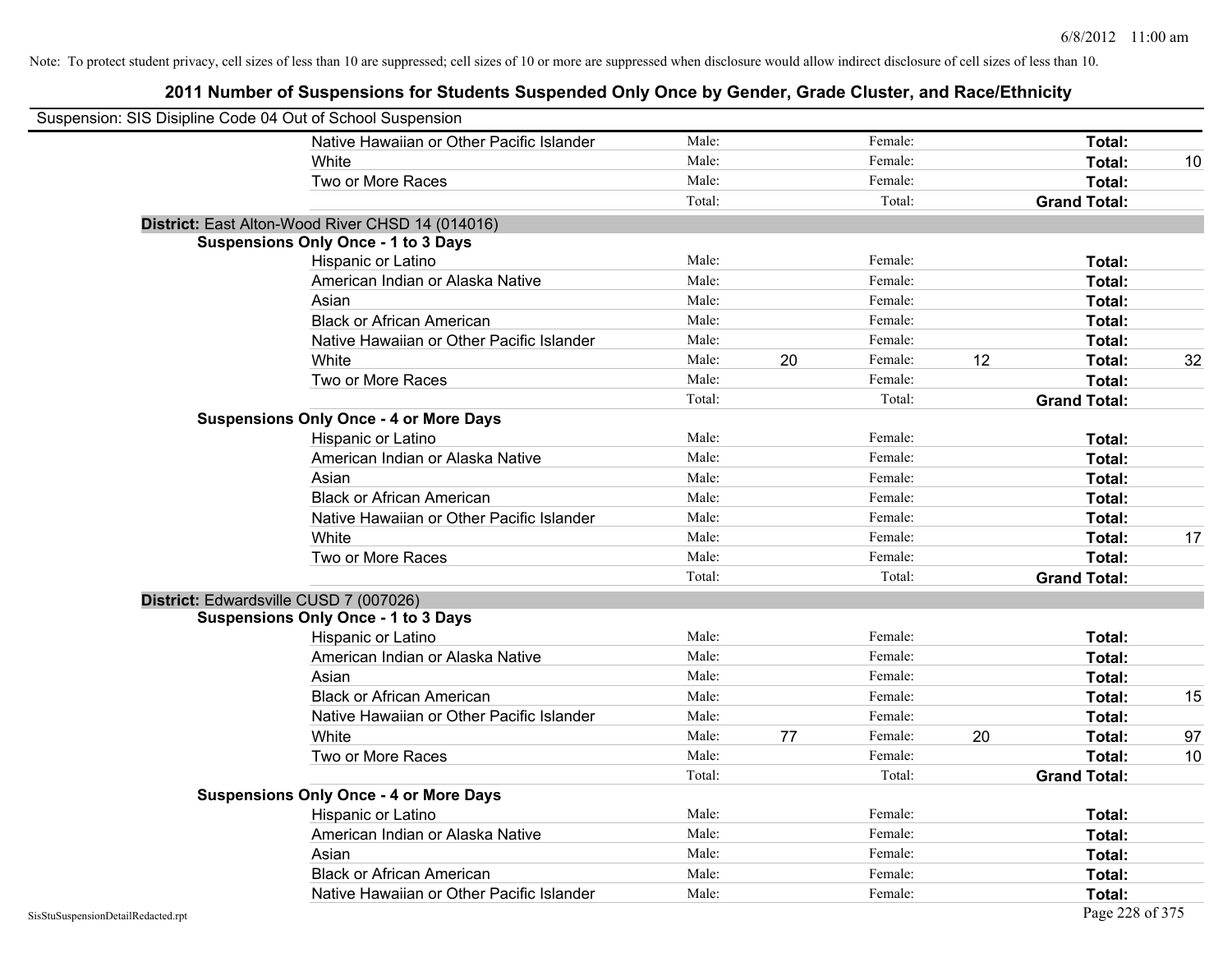| Suspension: SIS Disipline Code 04 Out of School Suspension |                                               |        |     |         |    |                     |     |
|------------------------------------------------------------|-----------------------------------------------|--------|-----|---------|----|---------------------|-----|
|                                                            | White                                         | Male:  |     | Female: |    | Total:              | 29  |
|                                                            | Two or More Races                             | Male:  |     | Female: |    | Total:              |     |
|                                                            |                                               | Total: | 29  | Total:  | 10 | <b>Grand Total:</b> | 39  |
|                                                            | District: Granite City CUSD 9 (009026)        |        |     |         |    |                     |     |
|                                                            | <b>Suspensions Only Once - 1 to 3 Days</b>    |        |     |         |    |                     |     |
|                                                            | Hispanic or Latino                            | Male:  |     | Female: |    | Total:              | 16  |
|                                                            | American Indian or Alaska Native              | Male:  |     | Female: |    | Total:              |     |
|                                                            | Asian                                         | Male:  |     | Female: |    | Total:              |     |
|                                                            | <b>Black or African American</b>              | Male:  | 28  | Female: | 18 | Total:              | 46  |
|                                                            | Native Hawaiian or Other Pacific Islander     | Male:  |     | Female: |    | Total:              |     |
|                                                            | White                                         | Male:  | 106 | Female: | 36 | Total:              | 142 |
|                                                            | Two or More Races                             | Male:  |     | Female: |    | Total:              |     |
|                                                            |                                               | Total: |     | Total:  |    | <b>Grand Total:</b> | 215 |
|                                                            | <b>Suspensions Only Once - 4 or More Days</b> |        |     |         |    |                     |     |
|                                                            | Hispanic or Latino                            | Male:  |     | Female: |    | Total:              | 15  |
|                                                            | American Indian or Alaska Native              | Male:  |     | Female: |    | Total:              |     |
|                                                            | Asian                                         | Male:  |     | Female: |    | Total:              |     |
|                                                            | <b>Black or African American</b>              | Male:  |     | Female: |    | Total:              | 21  |
|                                                            | Native Hawaiian or Other Pacific Islander     | Male:  |     | Female: |    | Total:              |     |
|                                                            | White                                         | Male:  | 40  | Female: | 38 | Total:              | 78  |
|                                                            | Two or More Races                             | Male:  |     | Female: |    | Total:              |     |
|                                                            |                                               | Total: |     | Total:  |    | <b>Grand Total:</b> |     |
|                                                            | District: Highland CUSD 5 (005026)            |        |     |         |    |                     |     |
|                                                            | <b>Suspensions Only Once - 1 to 3 Days</b>    |        |     |         |    |                     |     |
|                                                            | Hispanic or Latino                            | Male:  |     | Female: |    | Total:              |     |
|                                                            | American Indian or Alaska Native              | Male:  |     | Female: |    | Total:              |     |
|                                                            | Asian                                         | Male:  |     | Female: |    | Total:              |     |
|                                                            | <b>Black or African American</b>              | Male:  |     | Female: |    | Total:              |     |
|                                                            | Native Hawaiian or Other Pacific Islander     | Male:  |     | Female: |    | Total:              |     |
|                                                            | White                                         | Male:  |     | Female: |    | Total:              | 45  |
|                                                            | Two or More Races                             | Male:  |     | Female: |    | Total:              |     |
|                                                            |                                               | Total: |     | Total:  |    | <b>Grand Total:</b> |     |
|                                                            | <b>Suspensions Only Once - 4 or More Days</b> |        |     |         |    |                     |     |
|                                                            | Hispanic or Latino                            | Male:  |     | Female: |    | Total:              |     |
|                                                            | American Indian or Alaska Native              | Male:  |     | Female: |    | Total:              |     |
|                                                            | Asian                                         | Male:  |     | Female: |    | Total:              |     |
|                                                            | <b>Black or African American</b>              | Male:  |     | Female: |    | Total:              |     |
|                                                            | Native Hawaiian or Other Pacific Islander     | Male:  |     | Female: |    | Total:              |     |
|                                                            | White                                         | Male:  |     | Female: |    | Total:              | 14  |
| SisStuSuspensionDetailRedacted.rpt                         |                                               |        |     |         |    | Page 229 of 375     |     |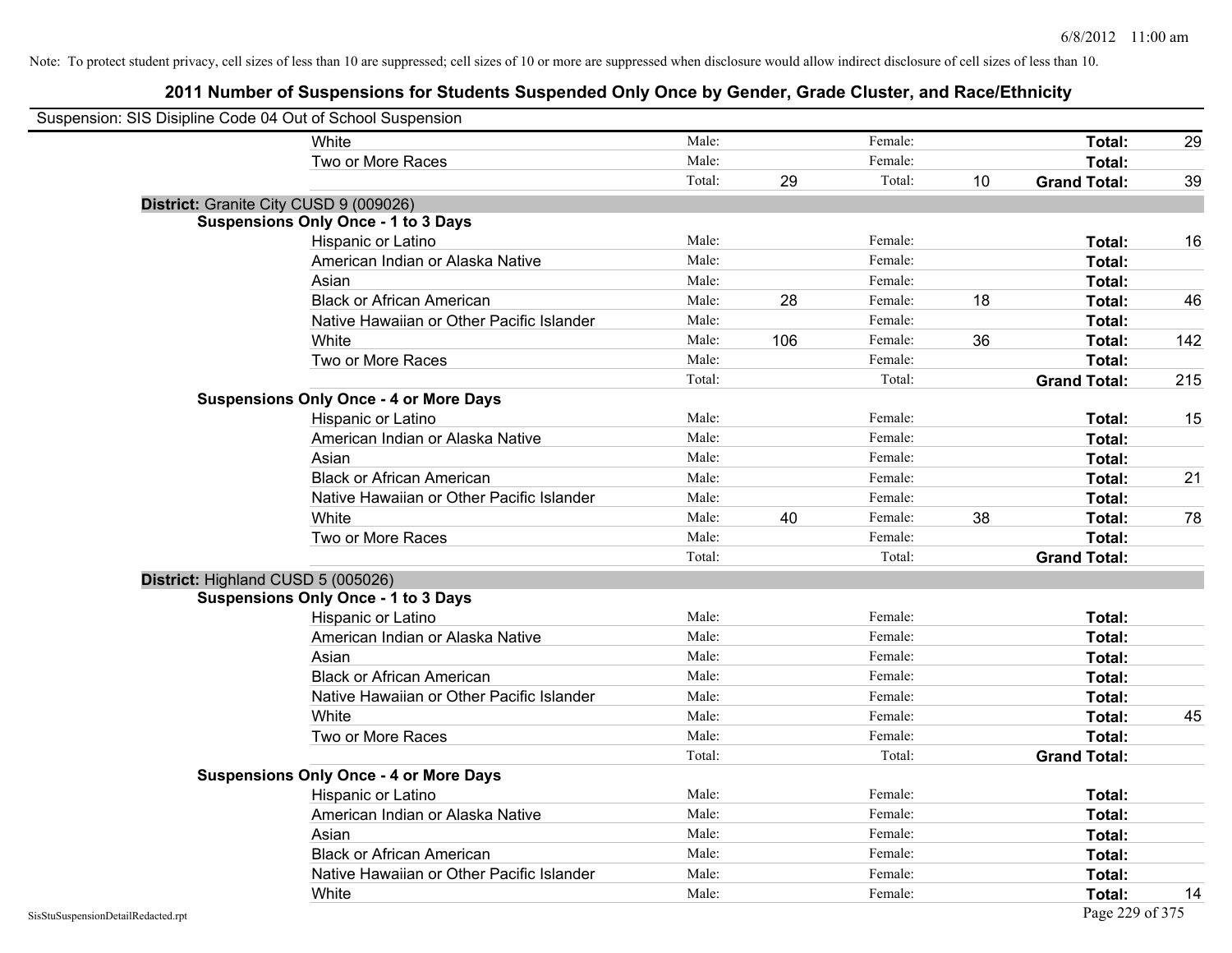| Suspension: SIS Disipline Code 04 Out of School Suspension |        |    |         |    |                     |    |
|------------------------------------------------------------|--------|----|---------|----|---------------------|----|
| Two or More Races                                          | Male:  |    | Female: |    | Total:              |    |
|                                                            | Total: |    | Total:  |    | <b>Grand Total:</b> |    |
| District: Madison Co Regional Office of Ed (028400)        |        |    |         |    |                     |    |
| <b>Suspensions Only Once - 1 to 3 Days</b>                 |        |    |         |    |                     |    |
| Hispanic or Latino                                         | Male:  |    | Female: |    | Total:              |    |
| American Indian or Alaska Native                           | Male:  |    | Female: |    | Total:              |    |
| Asian                                                      | Male:  |    | Female: |    | Total:              |    |
| <b>Black or African American</b>                           | Male:  |    | Female: |    | Total:              |    |
| Native Hawaiian or Other Pacific Islander                  | Male:  |    | Female: |    | Total:              |    |
| White                                                      | Male:  |    | Female: |    | Total:              |    |
| Two or More Races                                          | Male:  |    | Female: |    | Total:              |    |
|                                                            | Total: |    | Total:  |    | <b>Grand Total:</b> |    |
| District: Madison CUSD 12 (012026)                         |        |    |         |    |                     |    |
| <b>Suspensions Only Once - 1 to 3 Days</b>                 |        |    |         |    |                     |    |
| Hispanic or Latino                                         | Male:  |    | Female: |    | Total:              |    |
| American Indian or Alaska Native                           | Male:  |    | Female: |    | Total:              |    |
| Asian                                                      | Male:  |    | Female: |    | Total:              |    |
| <b>Black or African American</b>                           | Male:  | 16 | Female: | 15 | Total:              | 31 |
| Native Hawaiian or Other Pacific Islander                  | Male:  |    | Female: |    | Total:              |    |
| White                                                      | Male:  |    | Female: |    | Total:              |    |
| Two or More Races                                          | Male:  |    | Female: |    | Total:              |    |
|                                                            | Total: |    | Total:  |    | <b>Grand Total:</b> |    |
| <b>Suspensions Only Once - 4 or More Days</b>              |        |    |         |    |                     |    |
| Hispanic or Latino                                         | Male:  |    | Female: |    | Total:              |    |
| American Indian or Alaska Native                           | Male:  |    | Female: |    | Total:              |    |
| Asian                                                      | Male:  |    | Female: |    | Total:              |    |
| <b>Black or African American</b>                           | Male:  |    | Female: |    | Total:              |    |
| Native Hawaiian or Other Pacific Islander                  | Male:  |    | Female: |    | Total:              |    |
| White                                                      | Male:  |    | Female: |    | Total:              |    |
| Two or More Races                                          | Male:  |    | Female: |    | Total:              |    |
|                                                            | Total: |    | Total:  |    | <b>Grand Total:</b> |    |
| District: Non-Public School (0100)                         |        |    |         |    |                     |    |
| <b>Suspensions Only Once - 1 to 3 Days</b>                 |        |    |         |    |                     |    |
| Hispanic or Latino                                         | Male:  |    | Female: |    | Total:              |    |
| American Indian or Alaska Native                           | Male:  |    | Female: |    | Total:              |    |
| Asian                                                      | Male:  |    | Female: |    | Total:              |    |
| <b>Black or African American</b>                           | Male:  |    | Female: |    | Total:              |    |
| Native Hawaiian or Other Pacific Islander                  | Male:  |    | Female: |    | Total:              |    |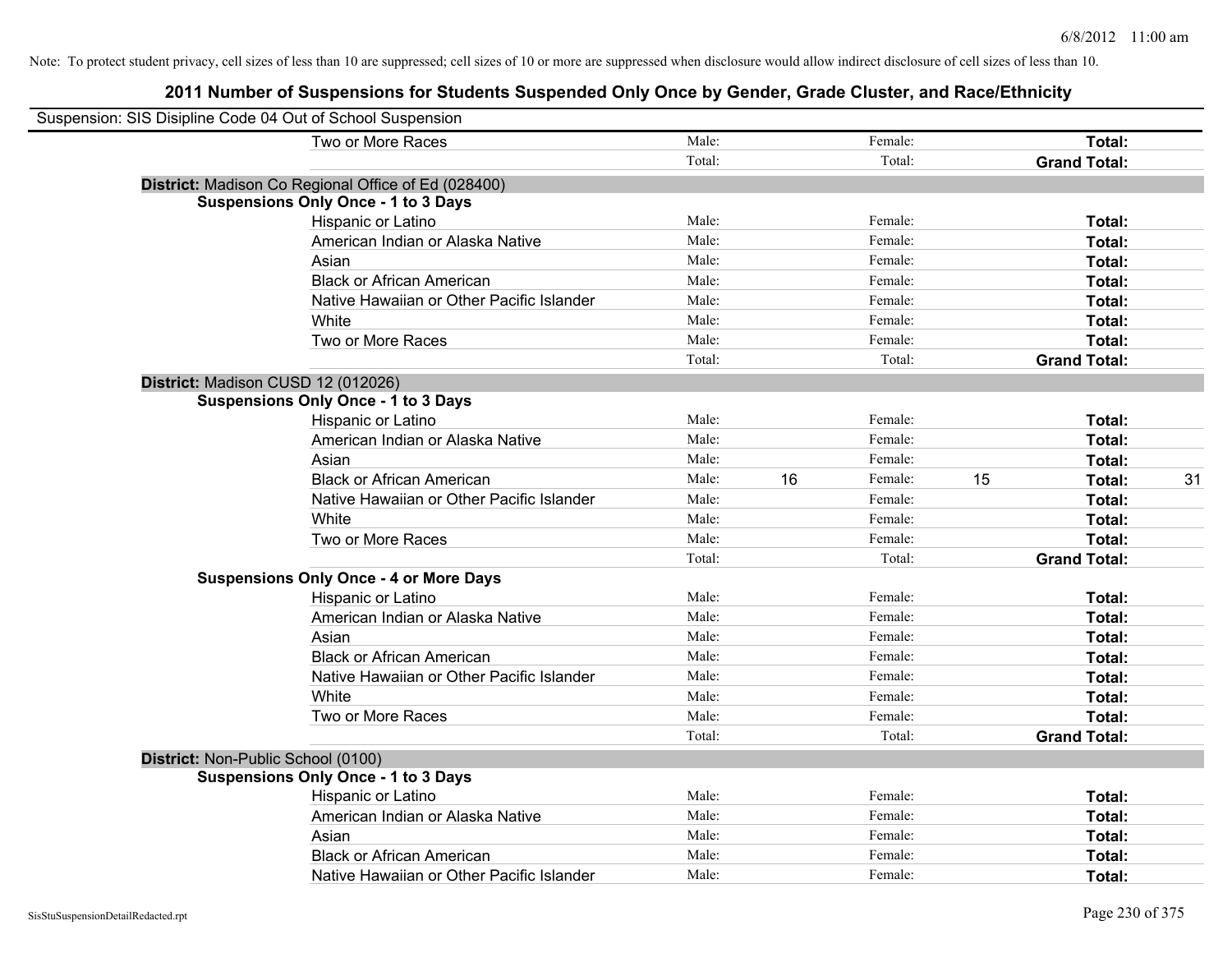| Suspension: SIS Disipline Code 04 Out of School Suspension |                                               |        |    |         |    |                     |    |
|------------------------------------------------------------|-----------------------------------------------|--------|----|---------|----|---------------------|----|
|                                                            | White                                         | Male:  |    | Female: |    | Total:              |    |
|                                                            | Two or More Races                             | Male:  |    | Female: |    | Total:              |    |
|                                                            |                                               | Total: |    | Total:  |    | <b>Grand Total:</b> |    |
| District: Non-Public School (055S)                         |                                               |        |    |         |    |                     |    |
|                                                            | <b>Suspensions Only Once - 1 to 3 Days</b>    |        |    |         |    |                     |    |
|                                                            | Hispanic or Latino                            | Male:  |    | Female: |    | Total:              |    |
|                                                            | American Indian or Alaska Native              | Male:  |    | Female: |    | Total:              |    |
|                                                            | Asian                                         | Male:  |    | Female: |    | Total:              |    |
|                                                            | <b>Black or African American</b>              | Male:  |    | Female: |    | Total:              |    |
|                                                            | Native Hawaiian or Other Pacific Islander     | Male:  |    | Female: |    | Total:              |    |
|                                                            | White                                         | Male:  |    | Female: |    | Total:              |    |
|                                                            | Two or More Races                             | Male:  |    | Female: |    | Total:              |    |
|                                                            |                                               | Total: |    | Total:  |    | <b>Grand Total:</b> |    |
| District: Roxana CUSD 1 (001026)                           |                                               |        |    |         |    |                     |    |
|                                                            | <b>Suspensions Only Once - 1 to 3 Days</b>    |        |    |         |    |                     |    |
|                                                            | Hispanic or Latino                            | Male:  |    | Female: |    | Total:              |    |
|                                                            | American Indian or Alaska Native              | Male:  |    | Female: |    | Total:              |    |
|                                                            | Asian                                         | Male:  |    | Female: |    | Total:              |    |
|                                                            | <b>Black or African American</b>              | Male:  |    | Female: |    | Total:              |    |
|                                                            | Native Hawaiian or Other Pacific Islander     | Male:  |    | Female: |    | Total:              |    |
|                                                            | White                                         | Male:  | 39 | Female: | 14 | Total:              | 53 |
|                                                            | Two or More Races                             | Male:  |    | Female: |    | Total:              |    |
|                                                            |                                               | Total: |    | Total:  |    | <b>Grand Total:</b> | 63 |
|                                                            | <b>Suspensions Only Once - 4 or More Days</b> |        |    |         |    |                     |    |
|                                                            | Hispanic or Latino                            | Male:  |    | Female: |    | Total:              |    |
|                                                            | American Indian or Alaska Native              | Male:  |    | Female: |    | Total:              |    |
|                                                            | Asian                                         | Male:  |    | Female: |    | Total:              |    |
|                                                            | <b>Black or African American</b>              | Male:  |    | Female: |    | Total:              |    |
|                                                            | Native Hawaiian or Other Pacific Islander     | Male:  |    | Female: |    | Total:              |    |
|                                                            | White                                         | Male:  |    | Female: |    | Total:              | 17 |
|                                                            | Two or More Races                             | Male:  |    | Female: |    | Total:              |    |
|                                                            |                                               | Total: |    | Total:  |    | <b>Grand Total:</b> |    |
| District: Triad CUSD 2 (002026)                            |                                               |        |    |         |    |                     |    |
|                                                            | <b>Suspensions Only Once - 1 to 3 Days</b>    |        |    |         |    |                     |    |
|                                                            | Hispanic or Latino                            | Male:  |    | Female: |    | Total:              |    |
|                                                            | American Indian or Alaska Native              | Male:  |    | Female: |    | Total:              |    |
|                                                            | Asian                                         | Male:  |    | Female: |    | Total:              |    |
|                                                            | <b>Black or African American</b>              | Male:  |    | Female: |    | Total:              |    |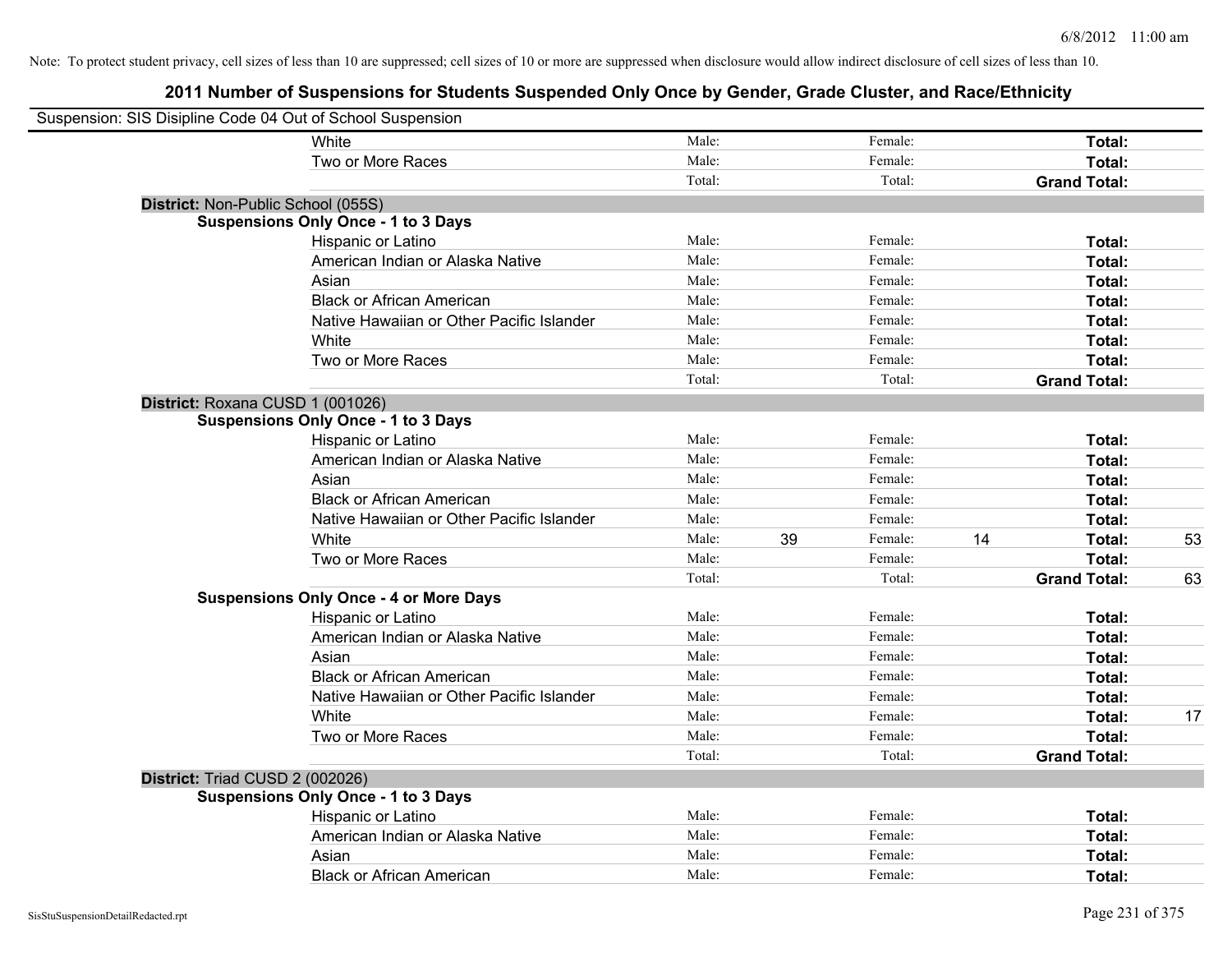|                                    | Suspension: SIS Disipline Code 04 Out of School Suspension |        |    |         |    |                     |    |
|------------------------------------|------------------------------------------------------------|--------|----|---------|----|---------------------|----|
|                                    | Native Hawaiian or Other Pacific Islander                  | Male:  |    | Female: |    | Total:              |    |
|                                    | White                                                      | Male:  | 27 | Female: | 17 | Total:              | 44 |
|                                    | Two or More Races                                          | Male:  |    | Female: |    | Total:              |    |
|                                    |                                                            | Total: |    | Total:  |    | <b>Grand Total:</b> |    |
|                                    | <b>Suspensions Only Once - 4 or More Days</b>              |        |    |         |    |                     |    |
|                                    | Hispanic or Latino                                         | Male:  |    | Female: |    | Total:              |    |
|                                    | American Indian or Alaska Native                           | Male:  |    | Female: |    | Total:              |    |
|                                    | Asian                                                      | Male:  |    | Female: |    | Total:              |    |
|                                    | <b>Black or African American</b>                           | Male:  |    | Female: |    | Total:              |    |
|                                    | Native Hawaiian or Other Pacific Islander                  | Male:  |    | Female: |    | Total:              |    |
|                                    | White                                                      | Male:  |    | Female: |    | Total:              |    |
|                                    | Two or More Races                                          | Male:  |    | Female: |    | Total:              |    |
|                                    |                                                            | Total: |    | Total:  |    | <b>Grand Total:</b> |    |
|                                    | District: Venice CUSD 3 (003026)                           |        |    |         |    |                     |    |
|                                    | <b>Suspensions Only Once - 1 to 3 Days</b>                 |        |    |         |    |                     |    |
|                                    | Hispanic or Latino                                         | Male:  |    | Female: |    | Total:              |    |
|                                    | American Indian or Alaska Native                           | Male:  |    | Female: |    | Total:              |    |
|                                    | Asian                                                      | Male:  |    | Female: |    | Total:              |    |
|                                    | <b>Black or African American</b>                           | Male:  |    | Female: |    | Total:              | 13 |
|                                    | Native Hawaiian or Other Pacific Islander                  | Male:  |    | Female: |    | Total:              |    |
|                                    | White                                                      | Male:  |    | Female: |    | Total:              |    |
|                                    | Two or More Races                                          | Male:  |    | Female: |    | Total:              |    |
|                                    |                                                            | Total: |    | Total:  |    | <b>Grand Total:</b> |    |
|                                    | District: Wood River-Hartford ESD 15 (015003)              |        |    |         |    |                     |    |
|                                    | <b>Suspensions Only Once - 1 to 3 Days</b>                 |        |    |         |    |                     |    |
|                                    | Hispanic or Latino                                         | Male:  |    | Female: |    | Total:              |    |
|                                    | American Indian or Alaska Native                           | Male:  |    | Female: |    | Total:              |    |
|                                    | Asian                                                      | Male:  |    | Female: |    | Total:              |    |
|                                    | <b>Black or African American</b>                           | Male:  |    | Female: |    | Total:              |    |
|                                    | Native Hawaiian or Other Pacific Islander                  | Male:  |    | Female: |    | Total:              |    |
|                                    | White                                                      | Male:  |    | Female: |    | Total:              |    |
|                                    | Two or More Races                                          | Male:  |    | Female: |    | Total:              |    |
|                                    |                                                            | Total: |    | Total:  |    | <b>Grand Total:</b> |    |
|                                    | <b>Suspensions Only Once - 4 or More Days</b>              |        |    |         |    |                     |    |
|                                    | Hispanic or Latino                                         | Male:  |    | Female: |    | Total:              |    |
|                                    | American Indian or Alaska Native                           | Male:  |    | Female: |    | Total:              |    |
|                                    | Asian                                                      | Male:  |    | Female: |    | Total:              |    |
|                                    | <b>Black or African American</b>                           | Male:  |    | Female: |    | Total:              |    |
|                                    | Native Hawaiian or Other Pacific Islander                  | Male:  |    | Female: |    | Total:              |    |
| SisStuSuspensionDetailRedacted.rpt |                                                            |        |    |         |    | Page 232 of 375     |    |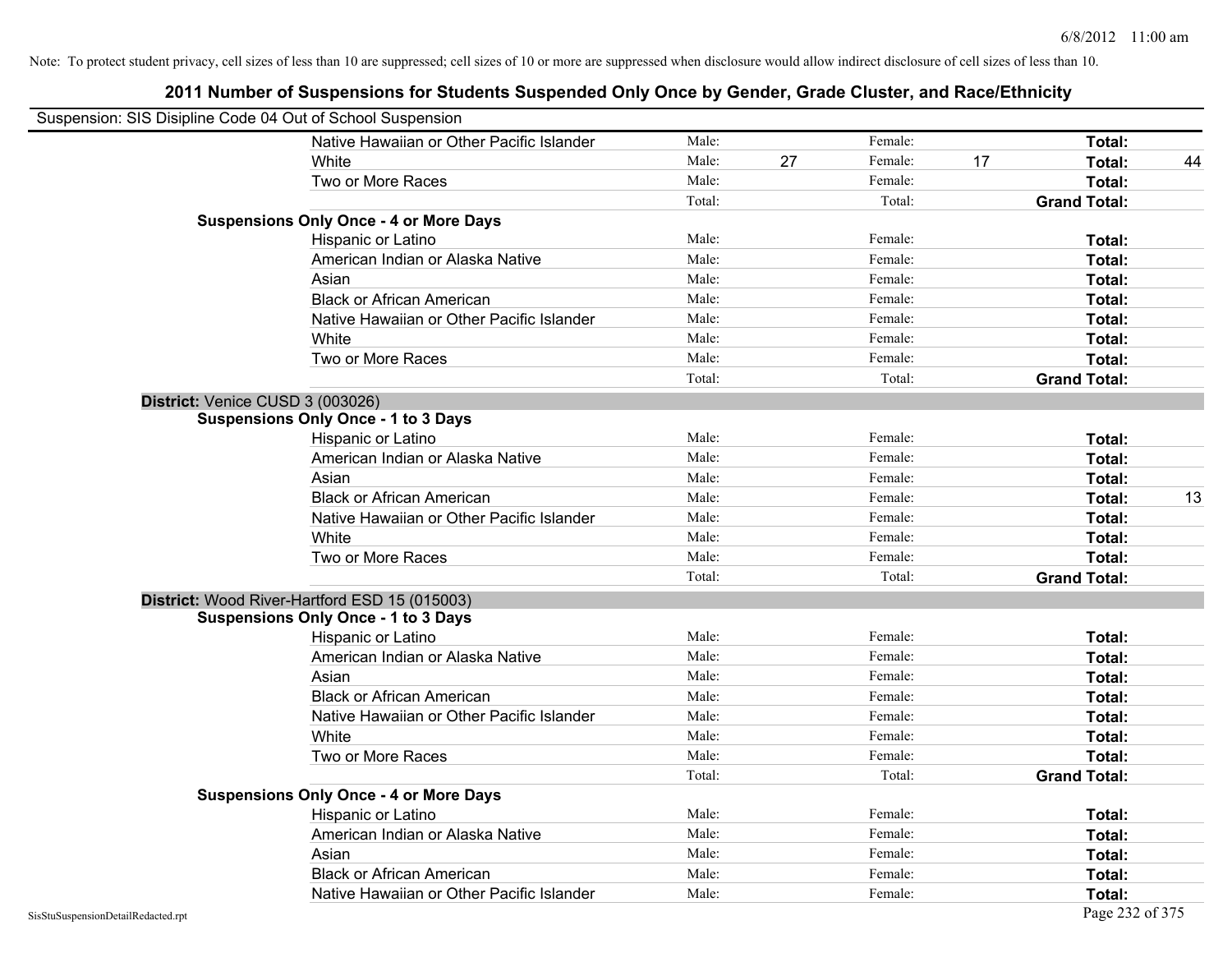# **2011 Number of Suspensions for Students Suspended Only Once by Gender, Grade Cluster, and Race/Ethnicity**

|                                           | Suspension: SIS Disipline Code 04 Out of School Suspension |        |         |                     |    |
|-------------------------------------------|------------------------------------------------------------|--------|---------|---------------------|----|
|                                           | White                                                      | Male:  | Female: | Total:              |    |
|                                           | Two or More Races                                          | Male:  | Female: | Total:              |    |
|                                           |                                                            | Total: | Total:  | <b>Grand Total:</b> |    |
| Region: Marshall/Putnam/Woodford ROE (43) |                                                            |        |         |                     |    |
| County: Marshall (059)                    |                                                            |        |         |                     |    |
|                                           | District: Henry-Senachwine CUSD 5 (005026)                 |        |         |                     |    |
|                                           | <b>Suspensions Only Once - 1 to 3 Days</b>                 |        |         |                     |    |
|                                           | Hispanic or Latino                                         | Male:  | Female: | Total:              |    |
|                                           | American Indian or Alaska Native                           | Male:  | Female: | Total:              |    |
|                                           | Asian                                                      | Male:  | Female: | <b>Total:</b>       |    |
|                                           | <b>Black or African American</b>                           | Male:  | Female: | Total:              |    |
|                                           | Native Hawaiian or Other Pacific Islander                  | Male:  | Female: | <b>Total:</b>       |    |
|                                           | White                                                      | Male:  | Female: | Total:              |    |
|                                           | Two or More Races                                          | Male:  | Female: | Total:              |    |
|                                           |                                                            | Total: | Total:  | <b>Grand Total:</b> | 12 |
|                                           | <b>Suspensions Only Once - 4 or More Days</b>              |        |         |                     |    |
|                                           | Hispanic or Latino                                         | Male:  | Female: | Total:              |    |
|                                           | American Indian or Alaska Native                           | Male:  | Female: | <b>Total:</b>       |    |
|                                           | Asian                                                      | Male:  | Female: | Total:              |    |
|                                           | <b>Black or African American</b>                           | Male:  | Female: | Total:              |    |
|                                           | Native Hawaiian or Other Pacific Islander                  | Male:  | Female: | Total:              |    |
|                                           | White                                                      | Male:  | Female: | Total:              |    |
|                                           | Two or More Races                                          | Male:  | Female: | <b>Total:</b>       |    |
|                                           |                                                            | Total: | Total:  | <b>Grand Total:</b> |    |
| District: Midland CUSD 7 (007026)         |                                                            |        |         |                     |    |
|                                           | <b>Suspensions Only Once - 1 to 3 Days</b>                 |        |         |                     |    |
|                                           | Hispanic or Latino                                         | Male:  | Female: | Total:              |    |
|                                           | American Indian or Alaska Native                           | Male:  | Female: | Total:              |    |
|                                           | Asian                                                      | Male:  | Female: | Total:              |    |
|                                           | <b>Black or African American</b>                           | Male:  | Female: | Total:              |    |
|                                           | Native Hawaiian or Other Pacific Islander                  | Male:  | Female: | <b>Total:</b>       |    |
|                                           | White                                                      | Male:  | Female: | Total:              |    |
|                                           | Two or More Races                                          | Male:  | Female: | <b>Total:</b>       |    |
|                                           |                                                            | Total: | Total:  | <b>Grand Total:</b> |    |

**District:** Putnam County CUSD 535 (535026) **Suspensions Only Once - 1 to 3 Days**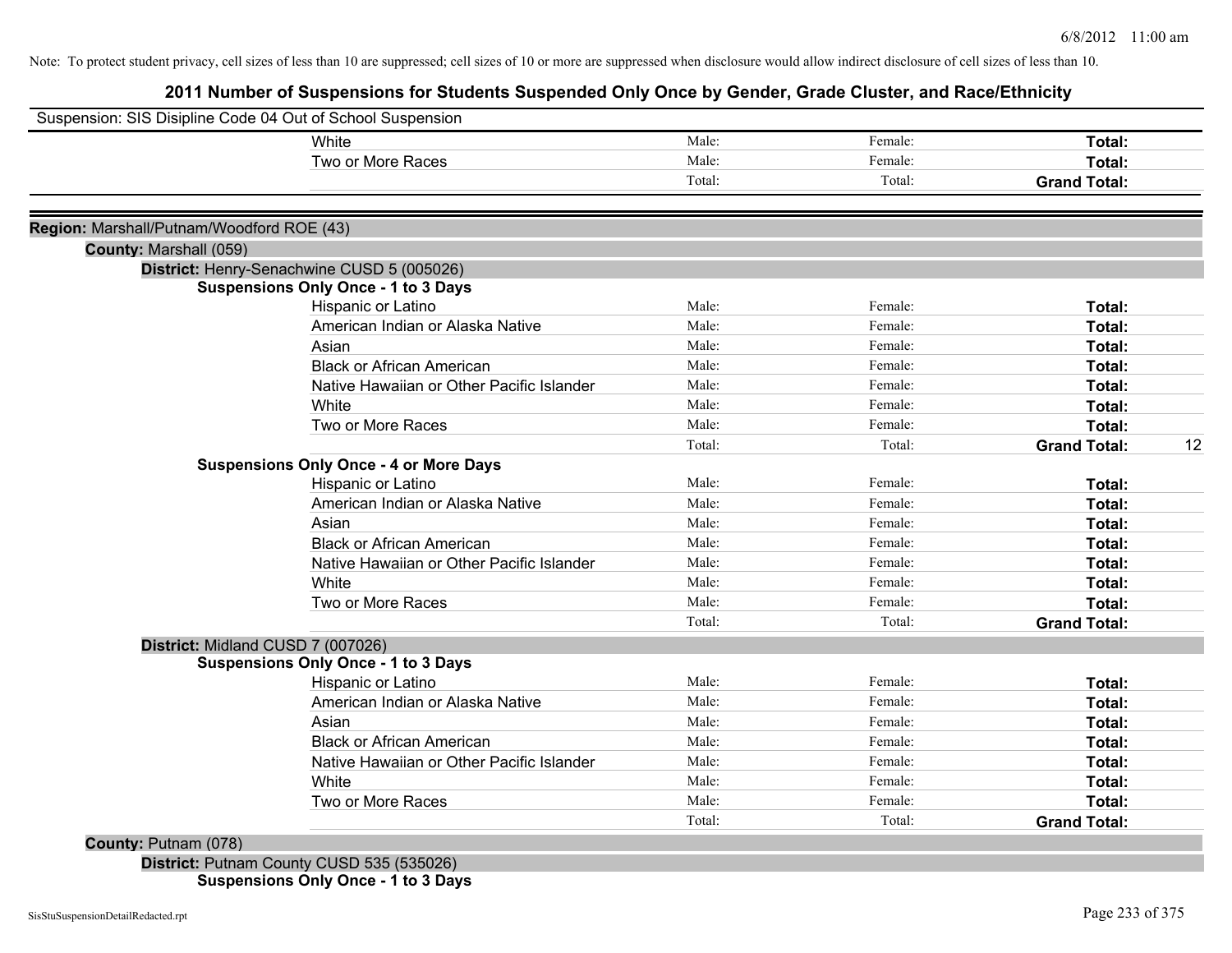# **2011 Number of Suspensions for Students Suspended Only Once by Gender, Grade Cluster, and Race/Ethnicity**

|                        | Suspension: SIS Disipline Code 04 Out of School Suspension |        |         |                     |    |
|------------------------|------------------------------------------------------------|--------|---------|---------------------|----|
|                        | Hispanic or Latino                                         | Male:  | Female: | Total:              |    |
|                        | American Indian or Alaska Native                           | Male:  | Female: | Total:              |    |
|                        | Asian                                                      | Male:  | Female: | Total:              |    |
|                        | <b>Black or African American</b>                           | Male:  | Female: | Total:              |    |
|                        | Native Hawaiian or Other Pacific Islander                  | Male:  | Female: | Total:              |    |
|                        | White                                                      | Male:  | Female: | Total:              | 29 |
|                        | Two or More Races                                          | Male:  | Female: | Total:              |    |
|                        |                                                            | Total: | Total:  | <b>Grand Total:</b> |    |
|                        | <b>Suspensions Only Once - 4 or More Days</b>              |        |         |                     |    |
|                        | Hispanic or Latino                                         | Male:  | Female: | Total:              |    |
|                        | American Indian or Alaska Native                           | Male:  | Female: | Total:              |    |
|                        | Asian                                                      | Male:  | Female: | Total:              |    |
|                        | <b>Black or African American</b>                           | Male:  | Female: | Total:              |    |
|                        | Native Hawaiian or Other Pacific Islander                  | Male:  | Female: | Total:              |    |
|                        | White                                                      | Male:  | Female: | Total:              |    |
|                        | Two or More Races                                          | Male:  | Female: | Total:              |    |
|                        |                                                            | Total: | Total:  | <b>Grand Total:</b> |    |
| County: Woodford (102) |                                                            |        |         |                     |    |
|                        | District: County of Woodford School (122017)               |        |         |                     |    |
|                        | <b>Suspensions Only Once - 1 to 3 Days</b>                 |        |         |                     |    |
|                        | Hispanic or Latino                                         | Male:  | Female: | Total:              |    |
|                        | American Indian or Alaska Native                           | Male:  | Female: | Total:              |    |
|                        | Asian                                                      | Male:  | Female: | Total:              |    |
|                        | <b>Black or African American</b>                           | Male:  | Female: | Total:              |    |
|                        | Native Hawaiian or Other Pacific Islander                  | Male:  | Female: | Total:              |    |
|                        | White                                                      | Male:  | Female: | Total:              | 23 |
|                        | Two or More Races                                          | Male:  | Female: | Total:              |    |
|                        |                                                            | Total: | Total:  | <b>Grand Total:</b> |    |
|                        | <b>Suspensions Only Once - 4 or More Days</b>              |        |         |                     |    |
|                        | Hispanic or Latino                                         | Male:  | Female: | Total:              |    |
|                        | American Indian or Alaska Native                           | Male:  | Female: | Total:              |    |
|                        | Asian                                                      | Male:  | Female: | Total:              |    |
|                        | <b>Black or African American</b>                           | Male:  | Female: | Total:              |    |
|                        | Native Hawaiian or Other Pacific Islander                  | Male:  | Female: | Total:              |    |
|                        | White                                                      | Male:  | Female: | Total:              |    |
|                        | Two or More Races                                          | Male:  | Female: | Total:              |    |
|                        |                                                            | Total: | Total:  | <b>Grand Total:</b> |    |
|                        |                                                            |        |         |                     |    |

**District:** El Paso-Gridley CUSD 11 (011026)

**Suspensions Only Once - 1 to 3 Days**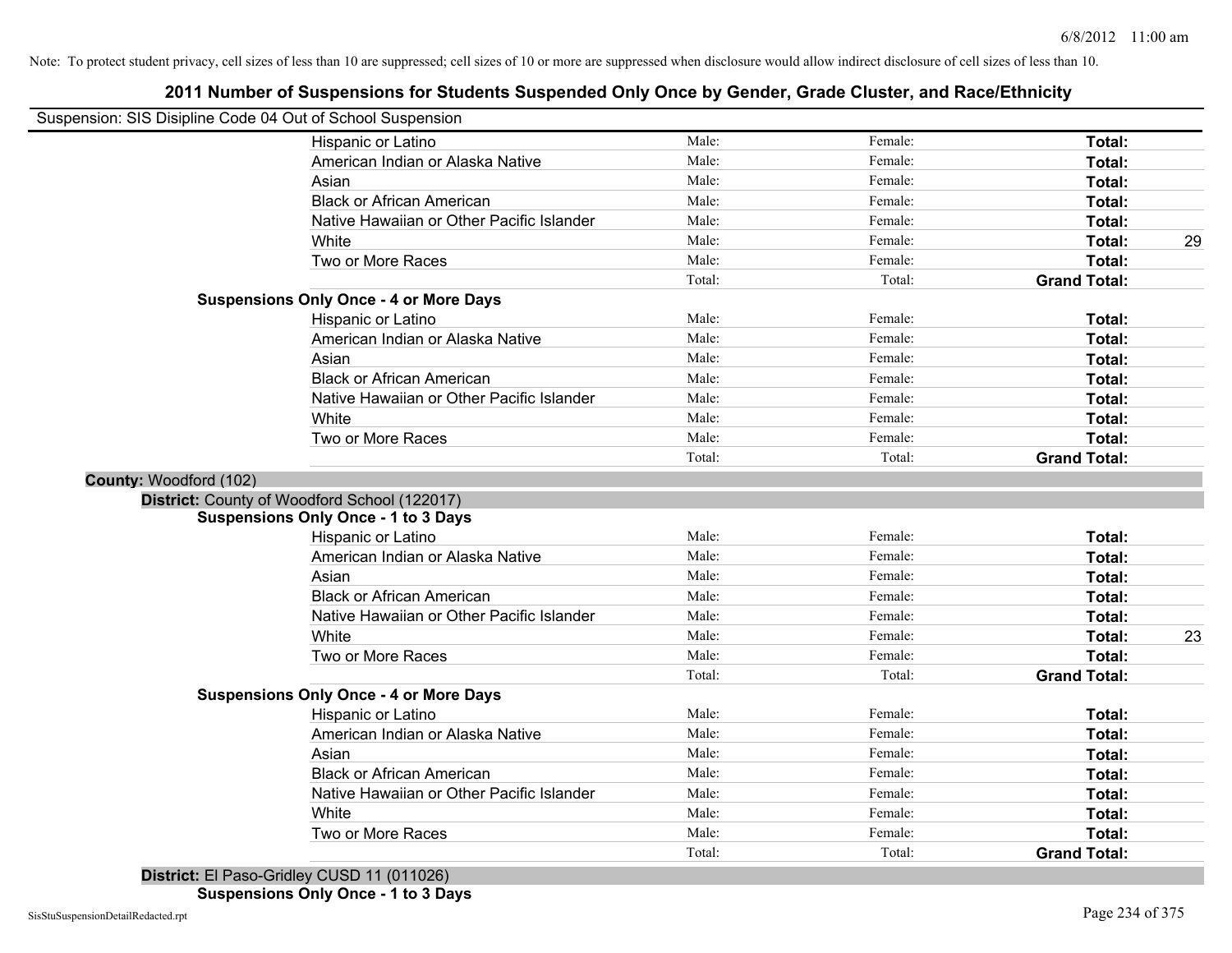| Suspension: SIS Disipline Code 04 Out of School Suspension |                                               |        |         |                     |    |
|------------------------------------------------------------|-----------------------------------------------|--------|---------|---------------------|----|
|                                                            | Hispanic or Latino                            | Male:  | Female: | <b>Total:</b>       |    |
|                                                            | American Indian or Alaska Native              | Male:  | Female: | Total:              |    |
|                                                            | Asian                                         | Male:  | Female: | Total:              |    |
|                                                            | <b>Black or African American</b>              | Male:  | Female: | Total:              |    |
|                                                            | Native Hawaiian or Other Pacific Islander     | Male:  | Female: | Total:              |    |
|                                                            | White                                         | Male:  | Female: | Total:              | 10 |
|                                                            | Two or More Races                             | Male:  | Female: | Total:              |    |
|                                                            |                                               | Total: | Total:  | <b>Grand Total:</b> |    |
|                                                            | <b>Suspensions Only Once - 4 or More Days</b> |        |         |                     |    |
|                                                            | Hispanic or Latino                            | Male:  | Female: | Total:              |    |
|                                                            | American Indian or Alaska Native              | Male:  | Female: | Total:              |    |
|                                                            | Asian                                         | Male:  | Female: | Total:              |    |
|                                                            | <b>Black or African American</b>              | Male:  | Female: | Total:              |    |
|                                                            | Native Hawaiian or Other Pacific Islander     | Male:  | Female: | Total:              |    |
|                                                            | White                                         | Male:  | Female: | Total:              |    |
|                                                            | Two or More Races                             | Male:  | Female: | Total:              |    |
|                                                            |                                               | Total: | Total:  | <b>Grand Total:</b> |    |
|                                                            | District: Eureka CUD 140 (140026)             |        |         |                     |    |
|                                                            | <b>Suspensions Only Once - 1 to 3 Days</b>    |        |         |                     |    |
|                                                            | Hispanic or Latino                            | Male:  | Female: | Total:              |    |
|                                                            | American Indian or Alaska Native              | Male:  | Female: | Total:              |    |
|                                                            | Asian                                         | Male:  | Female: | Total:              |    |
|                                                            | <b>Black or African American</b>              | Male:  | Female: | Total:              |    |
|                                                            | Native Hawaiian or Other Pacific Islander     | Male:  | Female: | Total:              |    |
|                                                            | White                                         | Male:  | Female: | Total:              | 16 |
|                                                            | Two or More Races                             | Male:  | Female: | Total:              |    |
|                                                            |                                               | Total: | Total:  | <b>Grand Total:</b> |    |
|                                                            | <b>Suspensions Only Once - 4 or More Days</b> |        |         |                     |    |
|                                                            | Hispanic or Latino                            | Male:  | Female: | Total:              |    |
|                                                            | American Indian or Alaska Native              | Male:  | Female: | Total:              |    |
|                                                            | Asian                                         | Male:  | Female: | Total:              |    |
|                                                            | <b>Black or African American</b>              | Male:  | Female: | Total:              |    |
|                                                            | Native Hawaiian or Other Pacific Islander     | Male:  | Female: | Total:              |    |
|                                                            | White                                         | Male:  | Female: | Total:              |    |
|                                                            | Two or More Races                             | Male:  | Female: | Total:              |    |
|                                                            |                                               | Total: | Total:  | <b>Grand Total:</b> |    |
|                                                            | District: Fieldcrest CUSD 6 (006026)          |        |         |                     |    |
|                                                            | <b>Suspensions Only Once - 1 to 3 Days</b>    |        |         |                     |    |
|                                                            | Hispanic or Latino                            | Male:  | Female: | Total:              |    |
| SisStuSuspensionDetailRedacted.rpt                         |                                               |        |         | Page 235 of 375     |    |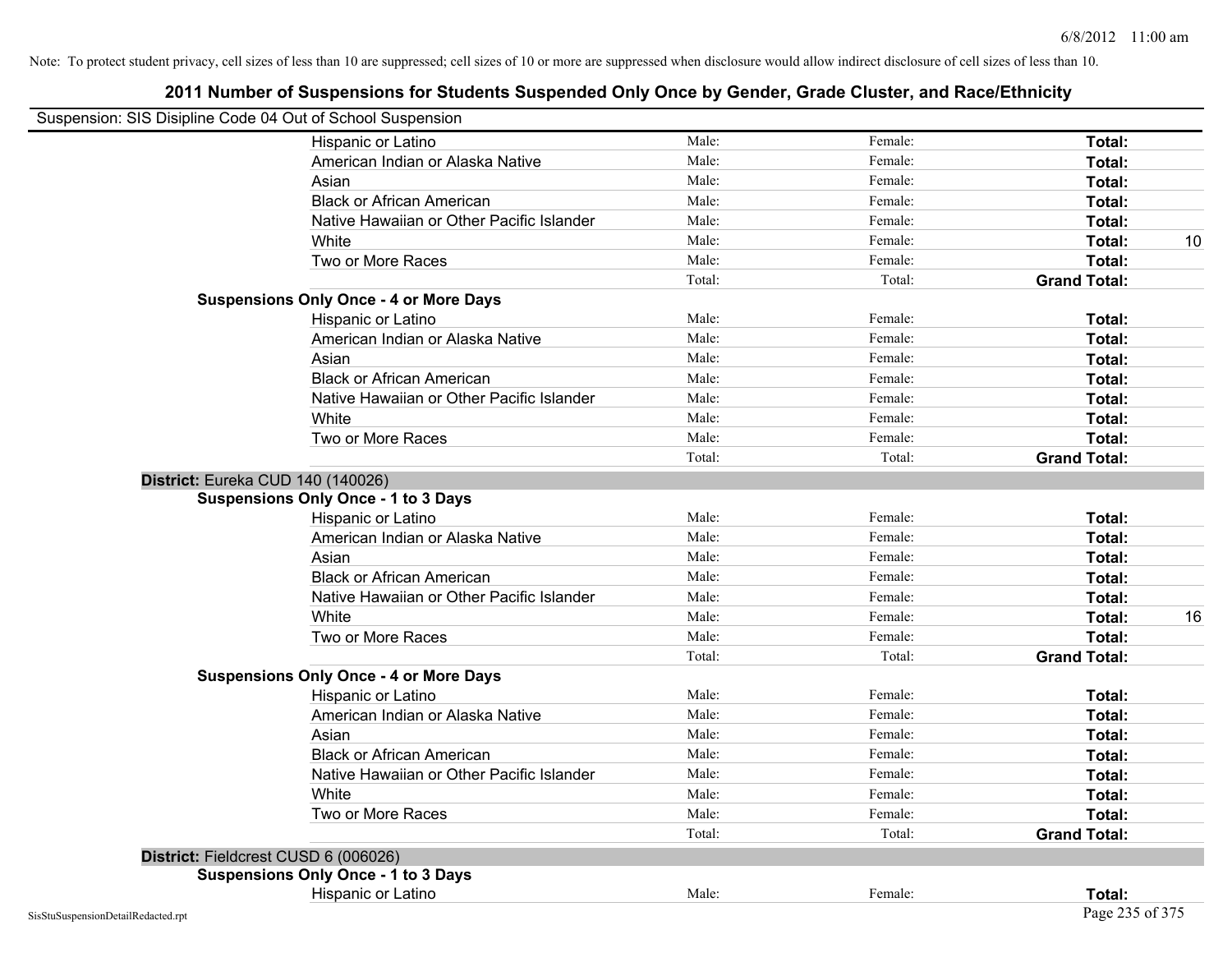| Suspension: SIS Disipline Code 04 Out of School Suspension |                                               |        |         |                     |
|------------------------------------------------------------|-----------------------------------------------|--------|---------|---------------------|
|                                                            | American Indian or Alaska Native              | Male:  | Female: | Total:              |
|                                                            | Asian                                         | Male:  | Female: | Total:              |
|                                                            | <b>Black or African American</b>              | Male:  | Female: | Total:              |
|                                                            | Native Hawaiian or Other Pacific Islander     | Male:  | Female: | Total:              |
|                                                            | White                                         | Male:  | Female: | Total:<br>14        |
|                                                            | Two or More Races                             | Male:  | Female: | Total:              |
|                                                            |                                               | Total: | Total:  | <b>Grand Total:</b> |
|                                                            | <b>Suspensions Only Once - 4 or More Days</b> |        |         |                     |
|                                                            | Hispanic or Latino                            | Male:  | Female: | Total:              |
|                                                            | American Indian or Alaska Native              | Male:  | Female: | Total:              |
|                                                            | Asian                                         | Male:  | Female: | Total:              |
|                                                            | <b>Black or African American</b>              | Male:  | Female: | Total:              |
|                                                            | Native Hawaiian or Other Pacific Islander     | Male:  | Female: | Total:              |
|                                                            | White                                         | Male:  | Female: | Total:              |
|                                                            | Two or More Races                             | Male:  | Female: | Total:              |
|                                                            |                                               | Total: | Total:  | <b>Grand Total:</b> |
|                                                            | District: Lowpoint-Washburn CUSD 21 (021026)  |        |         |                     |
|                                                            | <b>Suspensions Only Once - 1 to 3 Days</b>    |        |         |                     |
|                                                            | Hispanic or Latino                            | Male:  | Female: | Total:              |
|                                                            | American Indian or Alaska Native              | Male:  | Female: | Total:              |
|                                                            | Asian                                         | Male:  | Female: | Total:              |
|                                                            | <b>Black or African American</b>              | Male:  | Female: | Total:              |
|                                                            | Native Hawaiian or Other Pacific Islander     | Male:  | Female: | Total:              |
|                                                            | White                                         | Male:  | Female: | 10<br>Total:        |
|                                                            | Two or More Races                             | Male:  | Female: | Total:              |
|                                                            |                                               | Total: | Total:  | <b>Grand Total:</b> |
|                                                            | <b>Suspensions Only Once - 4 or More Days</b> |        |         |                     |
|                                                            | Hispanic or Latino                            | Male:  | Female: | Total:              |
|                                                            | American Indian or Alaska Native              | Male:  | Female: | Total:              |
|                                                            | Asian                                         | Male:  | Female: | Total:              |
|                                                            | <b>Black or African American</b>              | Male:  | Female: | Total:              |
|                                                            | Native Hawaiian or Other Pacific Islander     | Male:  | Female: | Total:              |
|                                                            | White                                         | Male:  | Female: | Total:              |
|                                                            | Two or More Races                             | Male:  | Female: | Total:              |
|                                                            |                                               | Total: | Total:  | <b>Grand Total:</b> |
|                                                            | District: Metamora CCSD 1 (001004)            |        |         |                     |
|                                                            | <b>Suspensions Only Once - 1 to 3 Days</b>    |        |         |                     |
|                                                            | Hispanic or Latino                            | Male:  | Female: | Total:              |
|                                                            | American Indian or Alaska Native              | Male:  | Female: | Total:              |
| SisStuSuspensionDetailRedacted.rpt                         |                                               |        |         | Page 236 of 375     |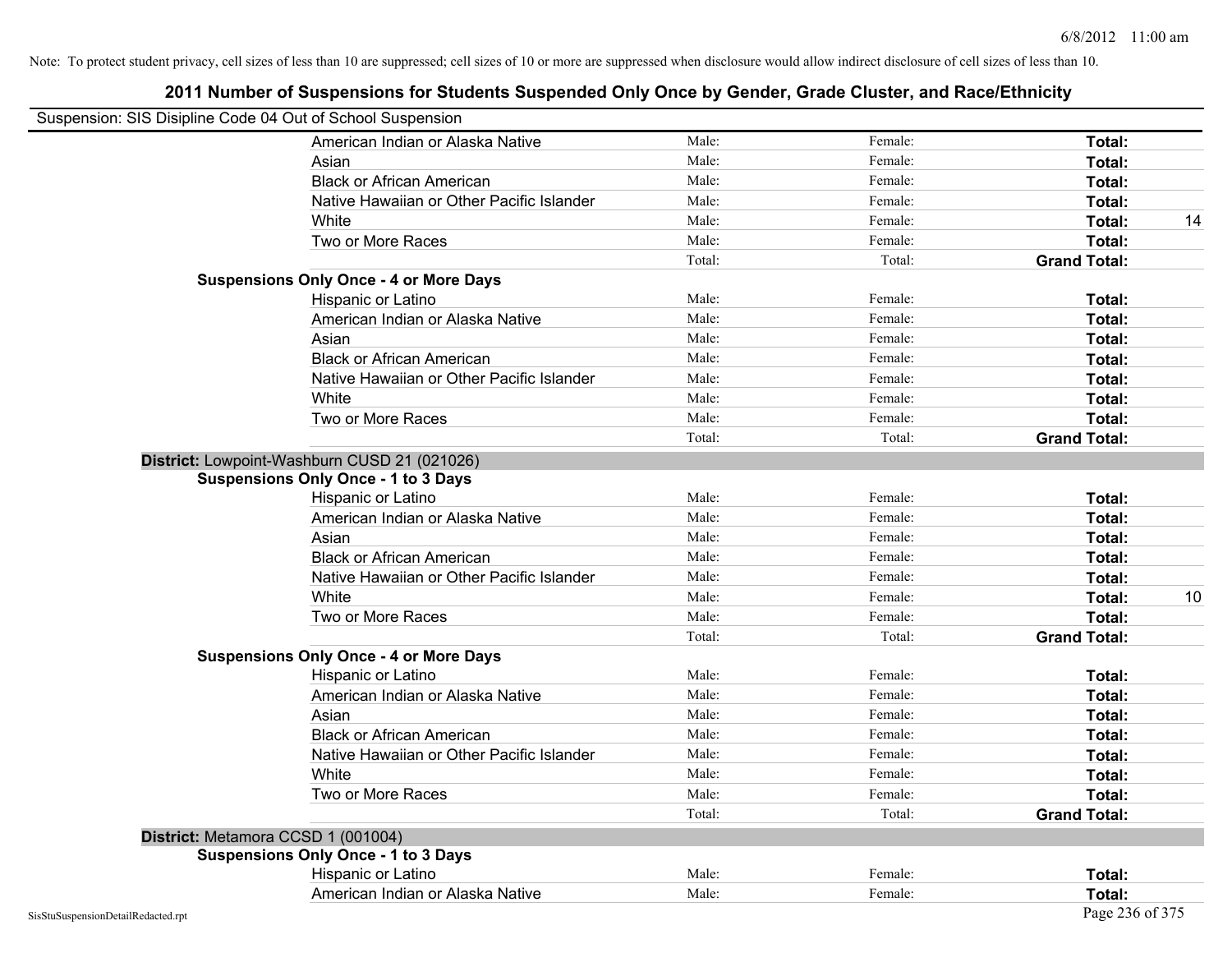# **2011 Number of Suspensions for Students Suspended Only Once by Gender, Grade Cluster, and Race/Ethnicity**

| Suspension: SIS Disipline Code 04 Out of School Suspension |                                               |        |         |                     |
|------------------------------------------------------------|-----------------------------------------------|--------|---------|---------------------|
|                                                            | Asian                                         | Male:  | Female: | Total:              |
|                                                            | <b>Black or African American</b>              | Male:  | Female: | Total:              |
|                                                            | Native Hawaiian or Other Pacific Islander     | Male:  | Female: | Total:              |
|                                                            | White                                         | Male:  | Female: | Total:              |
|                                                            | Two or More Races                             | Male:  | Female: | Total:              |
|                                                            |                                               | Total: | Total:  | <b>Grand Total:</b> |
|                                                            | <b>Suspensions Only Once - 4 or More Days</b> |        |         |                     |
|                                                            | Hispanic or Latino                            | Male:  | Female: | Total:              |
|                                                            | American Indian or Alaska Native              | Male:  | Female: | Total:              |
|                                                            | Asian                                         | Male:  | Female: | Total:              |
|                                                            | <b>Black or African American</b>              | Male:  | Female: | Total:              |
|                                                            | Native Hawaiian or Other Pacific Islander     | Male:  | Female: | Total:              |
|                                                            | White                                         | Male:  | Female: | Total:              |
|                                                            | Two or More Races                             | Male:  | Female: | <b>Total:</b>       |
|                                                            |                                               | Total: | Total:  | <b>Grand Total:</b> |
|                                                            | District: Roanoke Benson CUSD 60 (060026)     |        |         |                     |
|                                                            | <b>Suspensions Only Once - 1 to 3 Days</b>    |        |         |                     |
|                                                            | Hispanic or Latino                            | Male:  | Female: | Total:              |
|                                                            | American Indian or Alaska Native              | Male:  | Female: | Total:              |
|                                                            | Asian                                         | Male:  | Female: | Total:              |
|                                                            | <b>Black or African American</b>              | Male:  | Female: | Total:              |
|                                                            | Native Hawaiian or Other Pacific Islander     | Male:  | Female: | Total:              |
|                                                            | White                                         | Male:  | Female: | Total:              |
|                                                            | Two or More Races                             | Male:  | Female: | Total:              |
|                                                            |                                               | Total: | Total:  | <b>Grand Total:</b> |
|                                                            |                                               |        |         |                     |
| Region: McHenry ROE (44)                                   |                                               |        |         |                     |
| County: Mchenry (063)                                      |                                               |        |         |                     |
|                                                            | District: Alden Hebron SD 19 (019024)         |        |         |                     |
|                                                            | <b>Suspensions Only Once - 1 to 3 Days</b>    |        |         |                     |
|                                                            | Hispanic or Latino                            | Male:  | Female: | Total:              |
|                                                            | American Indian or Alaska Native              | Male:  | Female: | Total:              |
|                                                            | Asian                                         | Male:  | Female: | Total:              |
|                                                            | <b>Black or African American</b>              | Male:  | Female: | Total:              |
|                                                            | Native Hawaiian or Other Pacific Islander     | Male:  | Female: | Total:              |

White **Total:** Male: Female: **Total:** Total: **Total:** Female: **Total:** Total: Two or More Races **Total:** Male: Female: Female: **Total:** Total:

Total: Total: Total: **Grand Total:** 10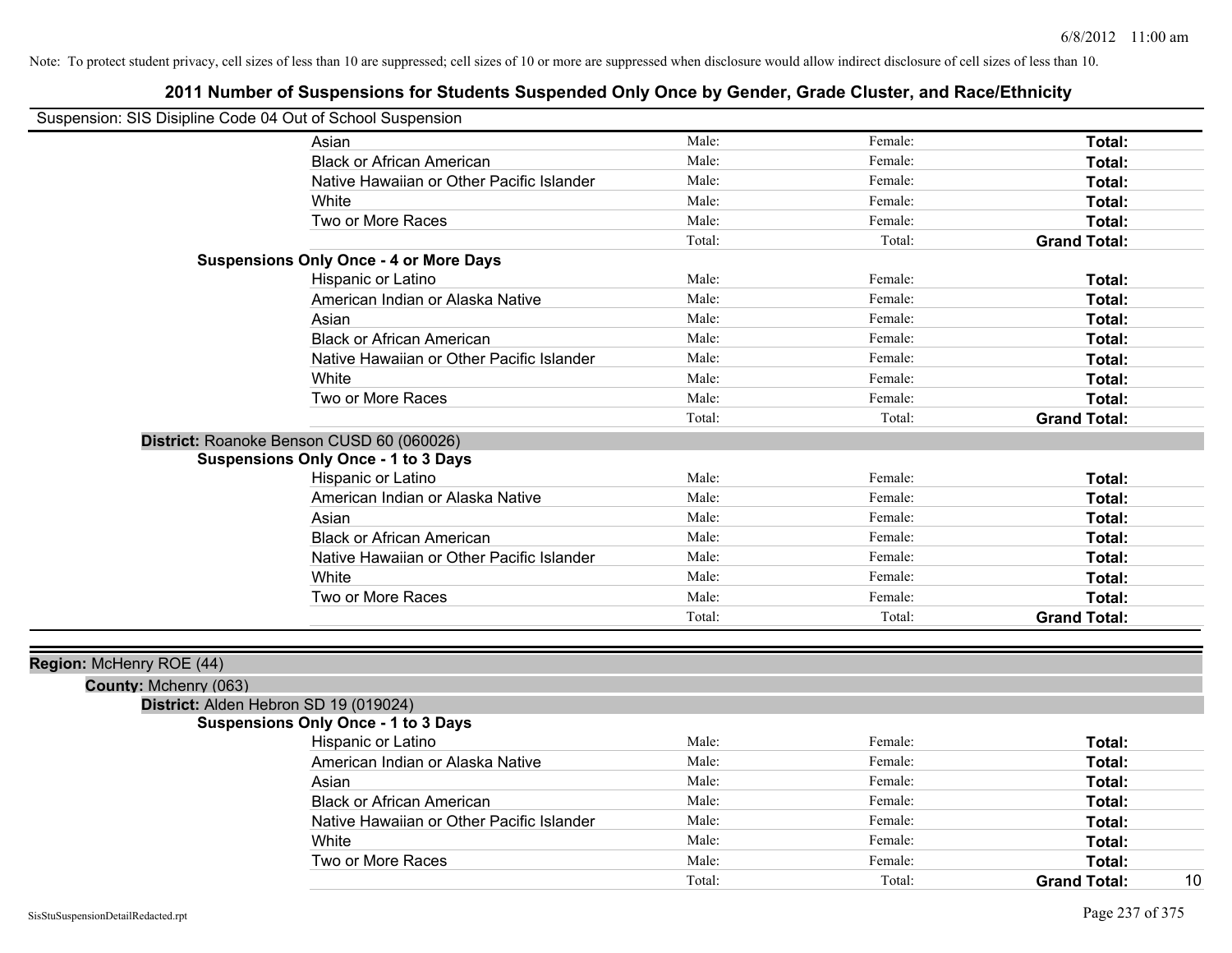| Suspension: SIS Disipline Code 04 Out of School Suspension |                                               |        |     |         |    |                     |     |
|------------------------------------------------------------|-----------------------------------------------|--------|-----|---------|----|---------------------|-----|
|                                                            | <b>Suspensions Only Once - 4 or More Days</b> |        |     |         |    |                     |     |
|                                                            | Hispanic or Latino                            | Male:  |     | Female: |    | Total:              |     |
|                                                            | American Indian or Alaska Native              | Male:  |     | Female: |    | Total:              |     |
|                                                            | Asian                                         | Male:  |     | Female: |    | Total:              |     |
|                                                            | <b>Black or African American</b>              | Male:  |     | Female: |    | Total:              |     |
|                                                            | Native Hawaiian or Other Pacific Islander     | Male:  |     | Female: |    | Total:              |     |
|                                                            | White                                         | Male:  |     | Female: |    | Total:              |     |
|                                                            | Two or More Races                             | Male:  |     | Female: |    | Total:              |     |
|                                                            |                                               | Total: |     | Total:  |    | <b>Grand Total:</b> |     |
|                                                            | District: Cary CCSD 26 (026004)               |        |     |         |    |                     |     |
|                                                            | <b>Suspensions Only Once - 1 to 3 Days</b>    |        |     |         |    |                     |     |
|                                                            | Hispanic or Latino                            | Male:  |     | Female: |    | Total:              | 10  |
|                                                            | American Indian or Alaska Native              | Male:  |     | Female: |    | Total:              |     |
|                                                            | Asian                                         | Male:  |     | Female: |    | Total:              |     |
|                                                            | <b>Black or African American</b>              | Male:  |     | Female: |    | Total:              |     |
|                                                            | Native Hawaiian or Other Pacific Islander     | Male:  |     | Female: |    | Total:              |     |
|                                                            | White                                         | Male:  |     | Female: |    | Total:              | 13  |
|                                                            | Two or More Races                             | Male:  |     | Female: |    | Total:              |     |
|                                                            |                                               | Total: |     | Total:  |    | <b>Grand Total:</b> |     |
|                                                            | <b>Suspensions Only Once - 4 or More Days</b> |        |     |         |    |                     |     |
|                                                            | Hispanic or Latino                            | Male:  |     | Female: |    | Total:              |     |
|                                                            | American Indian or Alaska Native              | Male:  |     | Female: |    | Total:              |     |
|                                                            | Asian                                         | Male:  |     | Female: |    | Total:              |     |
|                                                            | <b>Black or African American</b>              | Male:  |     | Female: |    | Total:              |     |
|                                                            | Native Hawaiian or Other Pacific Islander     | Male:  |     | Female: |    | Total:              |     |
|                                                            | White                                         | Male:  |     | Female: |    | Total:              |     |
|                                                            | Two or More Races                             | Male:  |     | Female: |    | Total:              |     |
|                                                            |                                               | Total: |     | Total:  |    | <b>Grand Total:</b> |     |
| District: CHSD 155 (155016)                                |                                               |        |     |         |    |                     |     |
|                                                            | <b>Suspensions Only Once - 1 to 3 Days</b>    |        |     |         |    |                     |     |
|                                                            | Hispanic or Latino                            | Male:  | 22  | Female: | 11 | Total:              | 33  |
|                                                            | American Indian or Alaska Native              | Male:  |     | Female: |    | Total:              |     |
|                                                            | Asian                                         | Male:  |     | Female: |    | Total:              |     |
|                                                            | <b>Black or African American</b>              | Male:  |     | Female: |    | Total:              |     |
|                                                            | Native Hawaiian or Other Pacific Islander     | Male:  |     | Female: |    | Total:              |     |
|                                                            | White                                         | Male:  | 110 | Female: | 34 | Total:              | 144 |
|                                                            | Two or More Races                             | Male:  |     | Female: |    | <b>Total:</b>       |     |
|                                                            |                                               | Total: |     | Total:  |    | <b>Grand Total:</b> | 192 |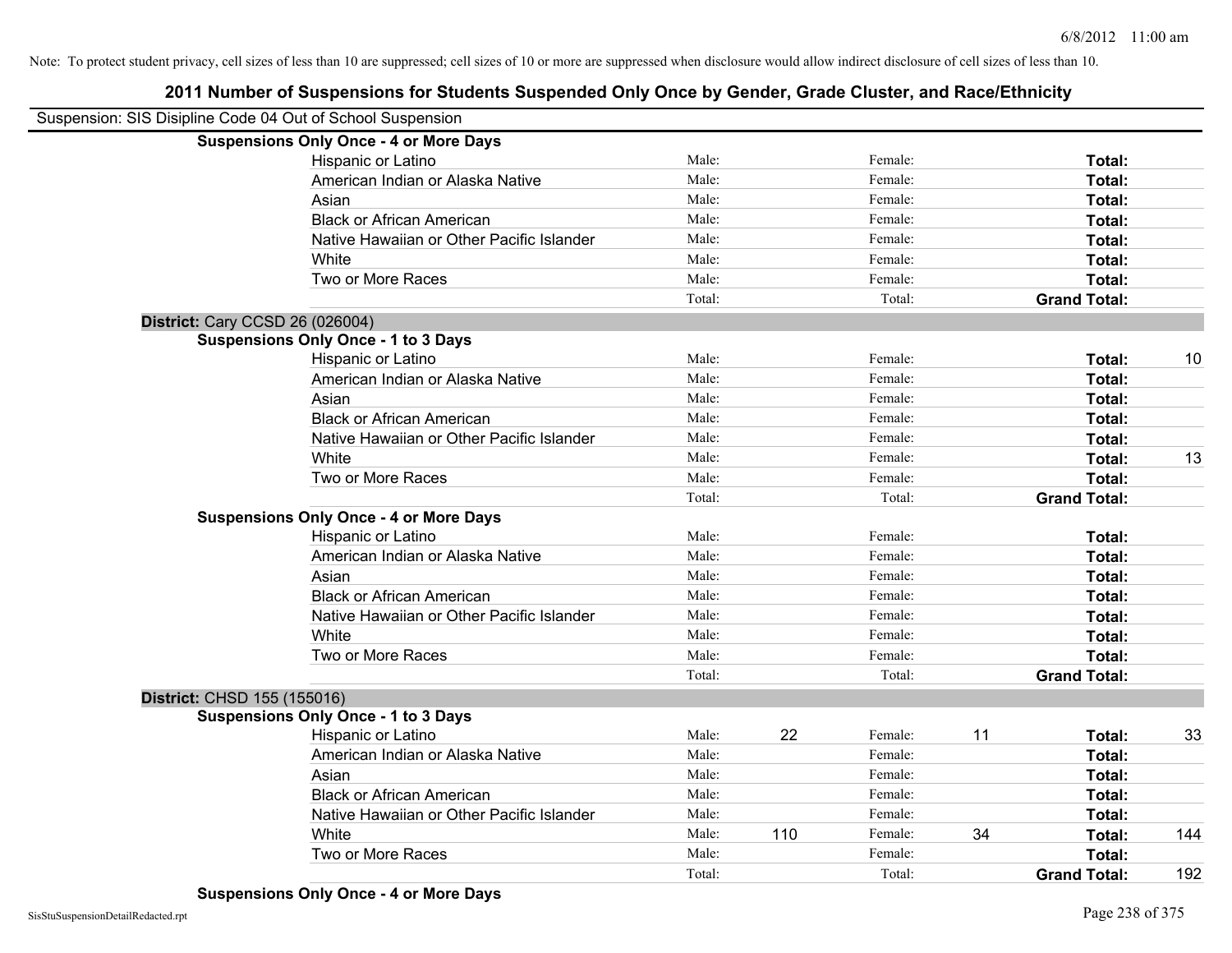| Suspension: SIS Disipline Code 04 Out of School Suspension |                                               |        |    |         |    |                     |    |
|------------------------------------------------------------|-----------------------------------------------|--------|----|---------|----|---------------------|----|
|                                                            | Hispanic or Latino                            | Male:  |    | Female: |    | Total:              | 14 |
|                                                            | American Indian or Alaska Native              | Male:  |    | Female: |    | Total:              |    |
|                                                            | Asian                                         | Male:  |    | Female: |    | Total:              |    |
|                                                            | <b>Black or African American</b>              | Male:  |    | Female: |    | Total:              |    |
|                                                            | Native Hawaiian or Other Pacific Islander     | Male:  |    | Female: |    | Total:              |    |
|                                                            | White                                         | Male:  | 58 | Female: | 30 | Total:              | 88 |
|                                                            | Two or More Races                             | Male:  |    | Female: |    | Total:              |    |
|                                                            |                                               | Total: |    | Total:  |    | <b>Grand Total:</b> |    |
| District: Cons SD 158 (158022)                             |                                               |        |    |         |    |                     |    |
|                                                            | <b>Suspensions Only Once - 1 to 3 Days</b>    |        |    |         |    |                     |    |
|                                                            | Hispanic or Latino                            | Male:  |    | Female: |    | Total:              |    |
|                                                            | American Indian or Alaska Native              | Male:  |    | Female: |    | Total:              |    |
|                                                            | Asian                                         | Male:  |    | Female: |    | Total:              |    |
|                                                            | <b>Black or African American</b>              | Male:  |    | Female: |    | Total:              |    |
|                                                            | Native Hawaiian or Other Pacific Islander     | Male:  |    | Female: |    | Total:              |    |
|                                                            | White                                         | Male:  |    | Female: |    | Total:              | 28 |
|                                                            | Two or More Races                             | Male:  |    | Female: |    | Total:              |    |
|                                                            |                                               | Total: | 34 | Total:  | 10 | <b>Grand Total:</b> | 44 |
|                                                            | <b>Suspensions Only Once - 4 or More Days</b> |        |    |         |    |                     |    |
|                                                            | Hispanic or Latino                            | Male:  |    | Female: |    | Total:              |    |
|                                                            | American Indian or Alaska Native              | Male:  |    | Female: |    | Total:              |    |
|                                                            | Asian                                         | Male:  |    | Female: |    | Total:              |    |
|                                                            | <b>Black or African American</b>              | Male:  |    | Female: |    | Total:              |    |
|                                                            | Native Hawaiian or Other Pacific Islander     | Male:  |    | Female: |    | Total:              |    |
|                                                            | White                                         | Male:  |    | Female: |    | Total:              |    |
|                                                            | Two or More Races                             | Male:  |    | Female: |    | Total:              |    |
|                                                            |                                               | Total: |    | Total:  |    | <b>Grand Total:</b> | 11 |
| District: Crystal Lake CCSD 47 (047004)                    |                                               |        |    |         |    |                     |    |
|                                                            | <b>Suspensions Only Once - 1 to 3 Days</b>    |        |    |         |    |                     |    |
|                                                            | Hispanic or Latino                            | Male:  |    | Female: |    | Total:              | 17 |
|                                                            | American Indian or Alaska Native              | Male:  |    | Female: |    | Total:              |    |
|                                                            | Asian                                         | Male:  |    | Female: |    | Total:              |    |
|                                                            | <b>Black or African American</b>              | Male:  |    | Female: |    | Total:              |    |
|                                                            | Native Hawaiian or Other Pacific Islander     | Male:  |    | Female: |    | Total:              |    |
|                                                            | White                                         | Male:  |    | Female: |    | Total:              | 62 |
|                                                            | Two or More Races                             | Male:  |    | Female: |    | Total:              |    |
|                                                            |                                               | Total: |    | Total:  |    | <b>Grand Total:</b> |    |
|                                                            | <b>Suspensions Only Once - 4 or More Days</b> |        |    |         |    |                     |    |
|                                                            | Hispanic or Latino                            | Male:  |    | Female: |    | Total:              |    |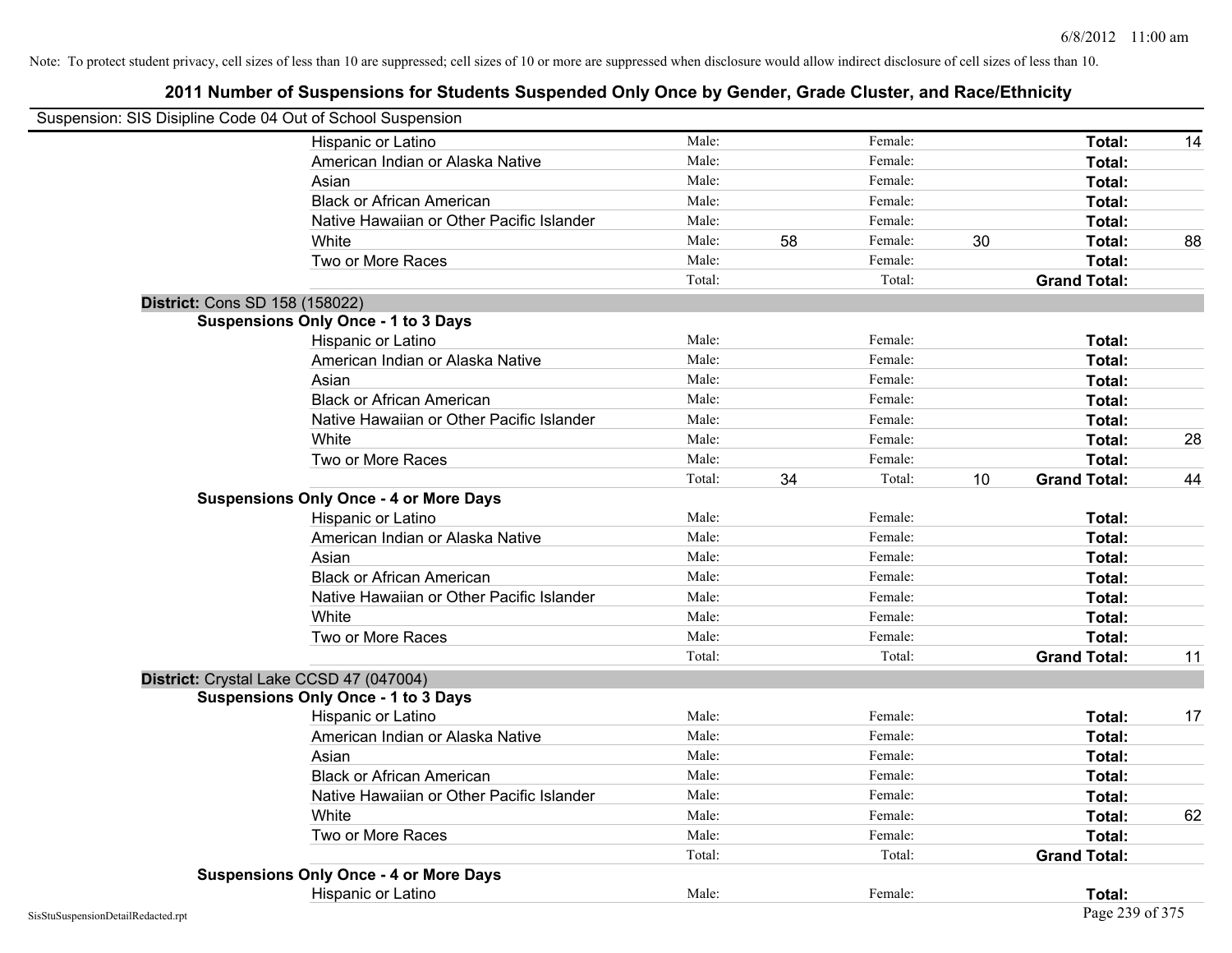# **2011 Number of Suspensions for Students Suspended Only Once by Gender, Grade Cluster, and Race/Ethnicity**

|                                    | Suspension: SIS Disipline Code 04 Out of School Suspension |        |         |                     |
|------------------------------------|------------------------------------------------------------|--------|---------|---------------------|
|                                    | American Indian or Alaska Native                           | Male:  | Female: | Total:              |
|                                    | Asian                                                      | Male:  | Female: | Total:              |
|                                    | <b>Black or African American</b>                           | Male:  | Female: | Total:              |
|                                    | Native Hawaiian or Other Pacific Islander                  | Male:  | Female: | Total:              |
|                                    | White                                                      | Male:  | Female: | Total:              |
|                                    | Two or More Races                                          | Male:  | Female: | Total:              |
|                                    |                                                            | Total: | Total:  | <b>Grand Total:</b> |
|                                    | District: Fox River Grove Cons SD 3 (003003)               |        |         |                     |
|                                    | <b>Suspensions Only Once - 1 to 3 Days</b>                 |        |         |                     |
|                                    | Hispanic or Latino                                         | Male:  | Female: | Total:              |
|                                    | American Indian or Alaska Native                           | Male:  | Female: | Total:              |
|                                    | Asian                                                      | Male:  | Female: | Total:              |
|                                    | <b>Black or African American</b>                           | Male:  | Female: | Total:              |
|                                    | Native Hawaiian or Other Pacific Islander                  | Male:  | Female: | Total:              |
|                                    | White                                                      | Male:  | Female: | Total:              |
|                                    | Two or More Races                                          | Male:  | Female: | Total:              |
|                                    |                                                            | Total: | Total:  | <b>Grand Total:</b> |
| District: Harrison SD 36 (036002)  |                                                            |        |         |                     |
|                                    | <b>Suspensions Only Once - 1 to 3 Days</b>                 |        |         |                     |
|                                    | Hispanic or Latino                                         | Male:  | Female: | Total:              |
|                                    | American Indian or Alaska Native                           | Male:  | Female: | Total:              |
|                                    | Asian                                                      | Male:  | Female: | Total:              |
|                                    | <b>Black or African American</b>                           | Male:  | Female: | Total:              |
|                                    | Native Hawaiian or Other Pacific Islander                  | Male:  | Female: | Total:              |
|                                    | White                                                      | Male:  | Female: | Total:              |
|                                    | Two or More Races                                          | Male:  | Female: | Total:              |
|                                    |                                                            | Total: | Total:  | <b>Grand Total:</b> |
| District: Harvard CUSD 50 (050026) |                                                            |        |         |                     |
|                                    | <b>Suspensions Only Once - 1 to 3 Days</b>                 |        |         |                     |
|                                    | Hispanic or Latino                                         | Male:  | Female: | Total:              |
|                                    | American Indian or Alaska Native                           | Male:  | Female: | Total:              |
|                                    | Asian                                                      | Male:  | Female: | Total:              |
|                                    | <b>Black or African American</b>                           | Male:  | Female: | Total:              |
|                                    | Native Hawaiian or Other Pacific Islander                  | Male:  | Female: | Total:              |
|                                    | White                                                      | Male:  | Female: | Total:              |
|                                    | Two or More Races                                          | Male:  | Female: | Total:              |
|                                    |                                                            | Total: | Total:  | <b>Grand Total:</b> |

**District:** Johnsburg CUSD 12 (012026)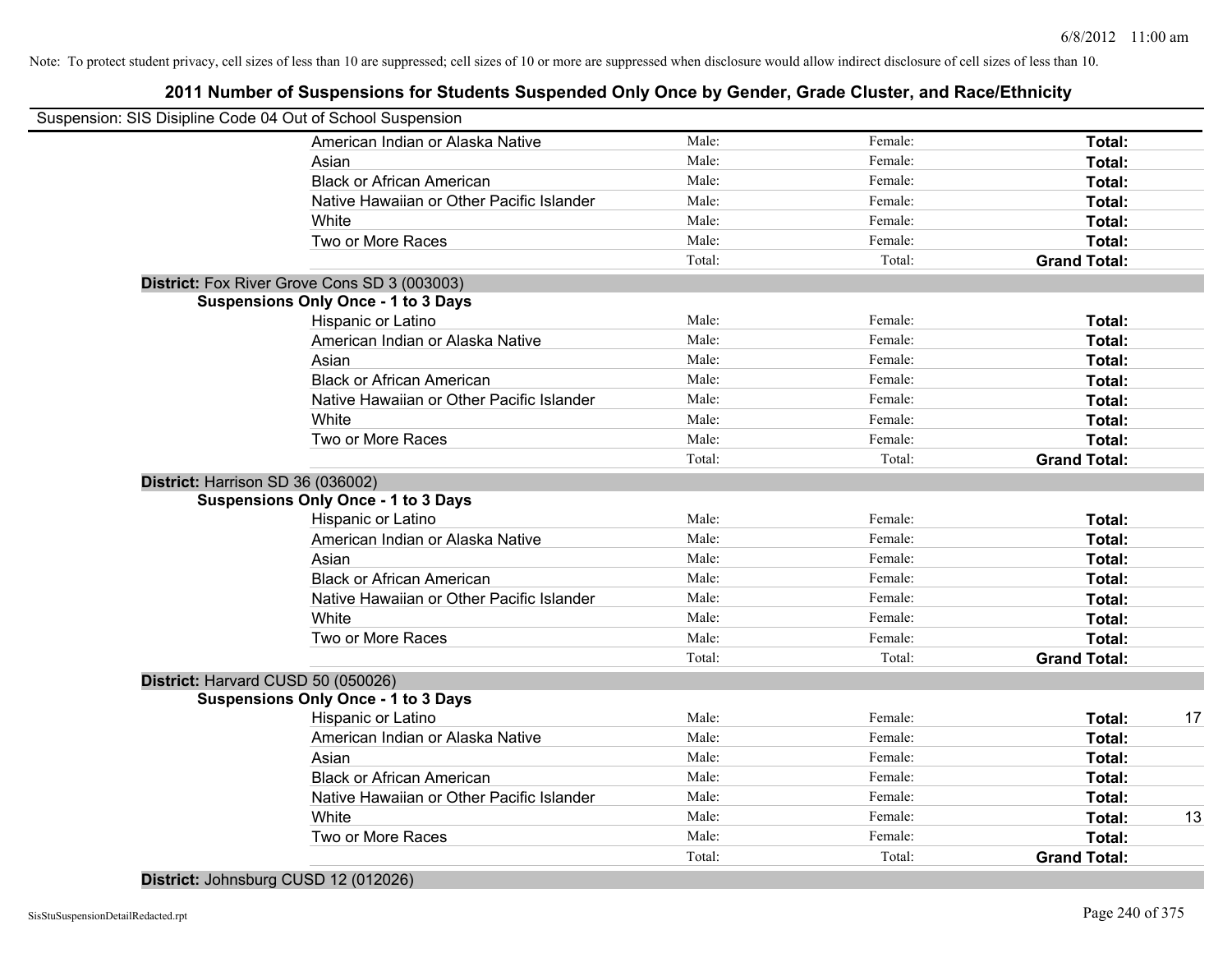|                                                            | 2011 Number of Suspensions for Students Suspended Only Once by Gender, Grade Cluster, and Race/Ethnicity |        |         |                     |    |
|------------------------------------------------------------|----------------------------------------------------------------------------------------------------------|--------|---------|---------------------|----|
| Suspension: SIS Disipline Code 04 Out of School Suspension |                                                                                                          |        |         |                     |    |
|                                                            | <b>Suspensions Only Once - 1 to 3 Days</b>                                                               |        |         |                     |    |
|                                                            | Hispanic or Latino                                                                                       | Male:  | Female: | Total:              |    |
|                                                            | American Indian or Alaska Native                                                                         | Male:  | Female: | Total:              |    |
|                                                            | Asian                                                                                                    | Male:  | Female: | Total:              |    |
|                                                            | <b>Black or African American</b>                                                                         | Male:  | Female: | Total:              |    |
|                                                            | Native Hawaiian or Other Pacific Islander                                                                | Male:  | Female: | Total:              |    |
|                                                            | White                                                                                                    | Male:  | Female: | Total:              | 25 |
|                                                            | Two or More Races                                                                                        | Male:  | Female: | Total:              |    |
|                                                            |                                                                                                          | Total: | Total:  | <b>Grand Total:</b> |    |
|                                                            | <b>Suspensions Only Once - 4 or More Days</b>                                                            |        |         |                     |    |
|                                                            | Hispanic or Latino                                                                                       | Male:  | Female: | Total:              |    |
|                                                            | American Indian or Alaska Native                                                                         | Male:  | Female: | Total:              |    |
|                                                            | Asian                                                                                                    | Male:  | Female: | Total:              |    |
|                                                            | <b>Black or African American</b>                                                                         | Male:  | Female: | Total:              |    |
|                                                            | Native Hawaiian or Other Pacific Islander                                                                | Male:  | Female: | Total:              |    |
|                                                            | White                                                                                                    | Male:  | Female: | Total:              | 25 |
|                                                            | Two or More Races                                                                                        | Male:  | Female: | Total:              |    |
|                                                            |                                                                                                          | Total: | Total:  | <b>Grand Total:</b> |    |
|                                                            | District: Marengo CHSD 154 (154016)                                                                      |        |         |                     |    |
|                                                            | <b>Suspensions Only Once - 1 to 3 Days</b>                                                               |        |         |                     |    |
|                                                            | Hispanic or Latino                                                                                       | Male:  | Female: | Total:              |    |
|                                                            | American Indian or Alaska Native                                                                         | Male:  | Female: | Total:              |    |
|                                                            | Asian                                                                                                    | Male:  | Female: | Total:              |    |
|                                                            | <b>Black or African American</b>                                                                         | Male:  | Female: | Total:              |    |
|                                                            | Native Hawaiian or Other Pacific Islander                                                                | Male:  | Female: | Total:              |    |
|                                                            | White                                                                                                    | Male:  | Female: | Total:              |    |
|                                                            | Two or More Races                                                                                        | Male:  | Female: | Total:              |    |
|                                                            |                                                                                                          | Total: | Total:  | <b>Grand Total:</b> | 10 |
|                                                            | <b>Suspensions Only Once - 4 or More Days</b>                                                            |        |         |                     |    |
|                                                            | Hispanic or Latino                                                                                       | Male:  | Female: | Total:              |    |
|                                                            | American Indian or Alaska Native                                                                         | Male:  | Female: | Total:              |    |
|                                                            | Asian                                                                                                    | Male:  | Female: | Total:              |    |
|                                                            | <b>Black or African American</b>                                                                         | Male:  | Female: | Total:              |    |
|                                                            | Native Hawaiian or Other Pacific Islander                                                                | Male:  | Female: | Total:              |    |
|                                                            | White                                                                                                    | Male:  | Female: | Total:              |    |
|                                                            | Two or More Races                                                                                        | Male:  | Female: | Total:              |    |
|                                                            |                                                                                                          | Total: | Total:  | <b>Grand Total:</b> |    |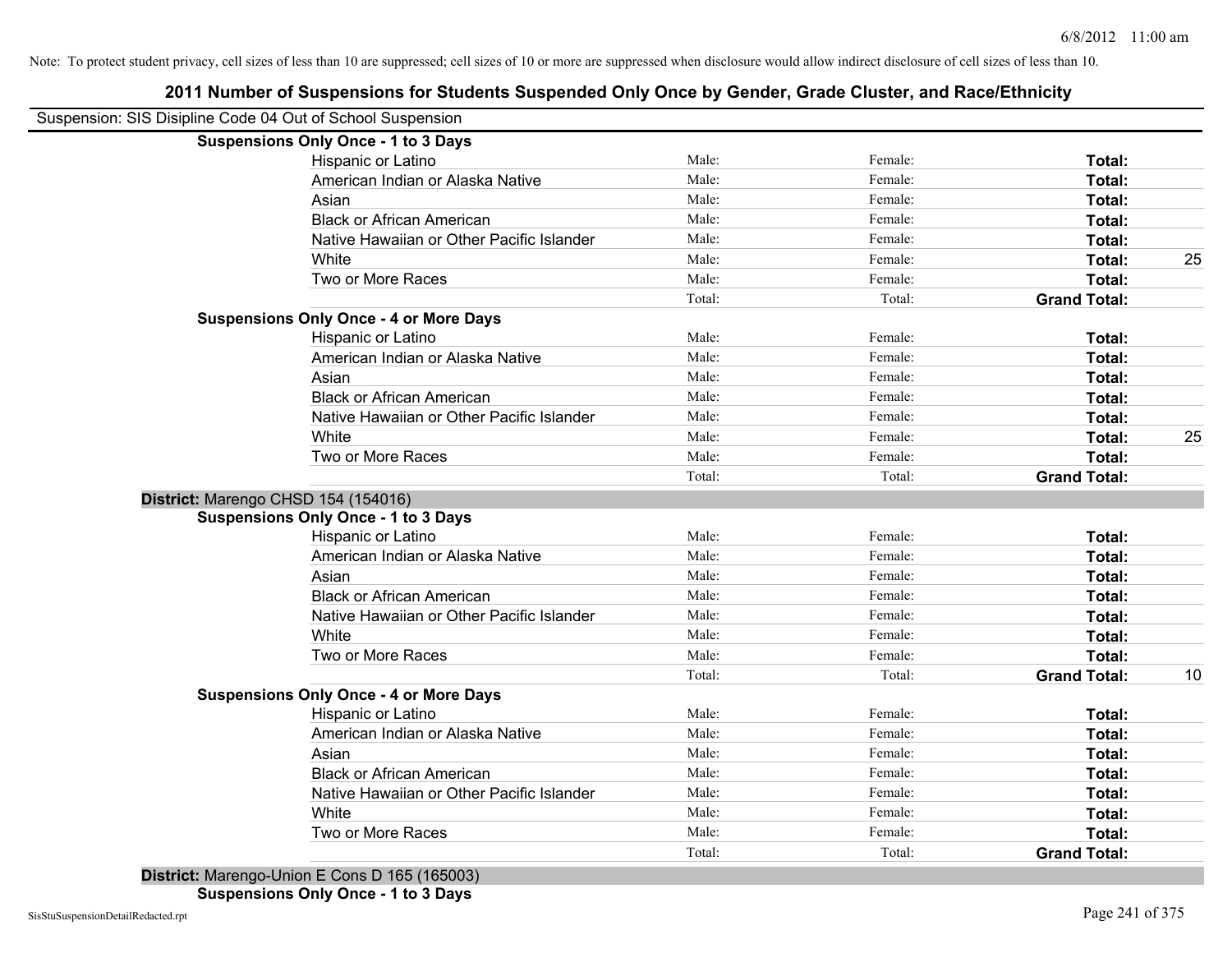| Suspension: SIS Disipline Code 04 Out of School Suspension |                                               |        |    |         |    |                     |    |
|------------------------------------------------------------|-----------------------------------------------|--------|----|---------|----|---------------------|----|
|                                                            | <b>Hispanic or Latino</b>                     | Male:  |    | Female: |    | Total:              |    |
|                                                            | American Indian or Alaska Native              | Male:  |    | Female: |    | Total:              |    |
|                                                            | Asian                                         | Male:  |    | Female: |    | Total:              |    |
|                                                            | <b>Black or African American</b>              | Male:  |    | Female: |    | Total:              |    |
|                                                            | Native Hawaiian or Other Pacific Islander     | Male:  |    | Female: |    | Total:              |    |
|                                                            | White                                         | Male:  |    | Female: |    | Total:              |    |
|                                                            | Two or More Races                             | Male:  |    | Female: |    | Total:              |    |
|                                                            |                                               | Total: |    | Total:  |    | <b>Grand Total:</b> |    |
|                                                            | District: McHenry CCSD 15 (015004)            |        |    |         |    |                     |    |
|                                                            | <b>Suspensions Only Once - 1 to 3 Days</b>    |        |    |         |    |                     |    |
|                                                            | Hispanic or Latino                            | Male:  |    | Female: |    | Total:              |    |
|                                                            | American Indian or Alaska Native              | Male:  |    | Female: |    | Total:              |    |
|                                                            | Asian                                         | Male:  |    | Female: |    | Total:              |    |
|                                                            | <b>Black or African American</b>              | Male:  |    | Female: |    | Total:              |    |
|                                                            | Native Hawaiian or Other Pacific Islander     | Male:  |    | Female: |    | Total:              |    |
|                                                            | White                                         | Male:  |    | Female: |    | Total:              | 22 |
|                                                            | Two or More Races                             | Male:  |    | Female: |    | Total:              |    |
|                                                            |                                               | Total: |    | Total:  |    | <b>Grand Total:</b> |    |
|                                                            | <b>Suspensions Only Once - 4 or More Days</b> |        |    |         |    |                     |    |
|                                                            | Hispanic or Latino                            | Male:  |    | Female: |    | Total:              |    |
|                                                            | American Indian or Alaska Native              | Male:  |    | Female: |    | Total:              |    |
|                                                            | Asian                                         | Male:  |    | Female: |    | Total:              |    |
|                                                            | <b>Black or African American</b>              | Male:  |    | Female: |    | Total:              |    |
|                                                            | Native Hawaiian or Other Pacific Islander     | Male:  |    | Female: |    | Total:              |    |
|                                                            | White                                         | Male:  |    | Female: |    | Total:              |    |
|                                                            | Two or More Races                             | Male:  |    | Female: |    | Total:              |    |
|                                                            |                                               | Total: |    | Total:  |    | <b>Grand Total:</b> |    |
|                                                            | District: McHenry CHSD 156 (156016)           |        |    |         |    |                     |    |
|                                                            | <b>Suspensions Only Once - 1 to 3 Days</b>    |        |    |         |    |                     |    |
|                                                            | Hispanic or Latino                            | Male:  |    | Female: |    | Total:              |    |
|                                                            | American Indian or Alaska Native              | Male:  |    | Female: |    | Total:              |    |
|                                                            | Asian                                         | Male:  |    | Female: |    | Total:              |    |
|                                                            | <b>Black or African American</b>              | Male:  |    | Female: |    | Total:              |    |
|                                                            | Native Hawaiian or Other Pacific Islander     | Male:  |    | Female: |    | Total:              |    |
|                                                            | White                                         | Male:  |    | Female: |    | Total:              | 37 |
|                                                            | Two or More Races                             | Male:  |    | Female: |    | Total:              |    |
|                                                            |                                               | Total: | 36 | Total:  | 12 | <b>Grand Total:</b> | 48 |
|                                                            | <b>Suspensions Only Once - 4 or More Days</b> |        |    |         |    |                     |    |
|                                                            | Hispanic or Latino                            | Male:  |    | Female: |    | Total:              |    |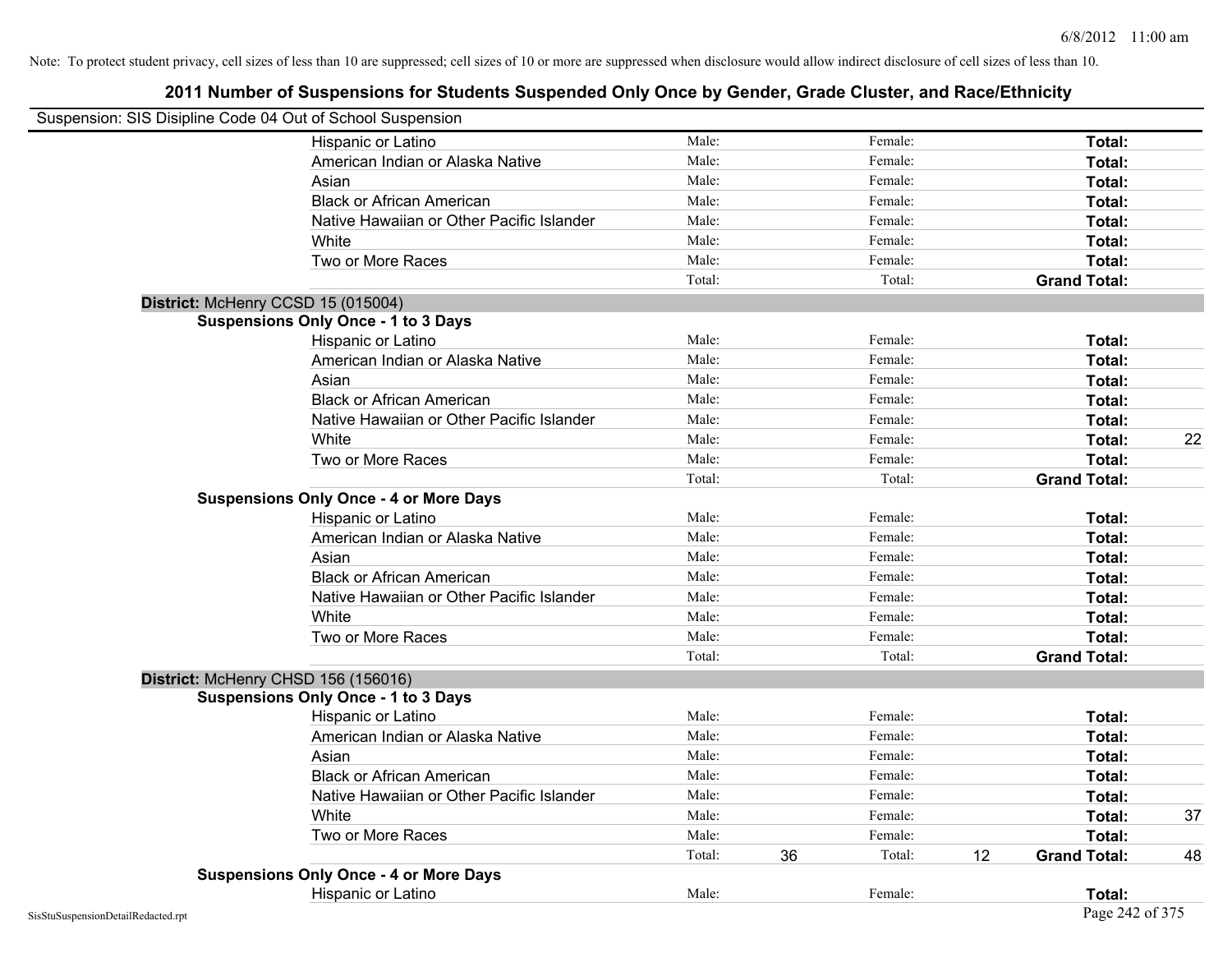# **2011 Number of Suspensions for Students Suspended Only Once by Gender, Grade Cluster, and Race/Ethnicity**

| Suspension: SIS Disipline Code 04 Out of School Suspension |        |    |         |                     |    |
|------------------------------------------------------------|--------|----|---------|---------------------|----|
| American Indian or Alaska Native                           | Male:  |    | Female: | Total:              |    |
| Asian                                                      | Male:  |    | Female: | Total:              |    |
| <b>Black or African American</b>                           | Male:  |    | Female: | Total:              |    |
| Native Hawaiian or Other Pacific Islander                  | Male:  |    | Female: | Total:              |    |
| White                                                      | Male:  | 36 | Female: | 16<br>Total:        | 52 |
| Two or More Races                                          | Male:  |    | Female: | Total:              |    |
|                                                            | Total: |    | Total:  | <b>Grand Total:</b> |    |
| District: Nippersink SD 2 (002003)                         |        |    |         |                     |    |
| <b>Suspensions Only Once - 1 to 3 Days</b>                 |        |    |         |                     |    |
| Hispanic or Latino                                         | Male:  |    | Female: | Total:              |    |
| American Indian or Alaska Native                           | Male:  |    | Female: | Total:              |    |
| Asian                                                      | Male:  |    | Female: | Total:              |    |
| <b>Black or African American</b>                           | Male:  |    | Female: | Total:              |    |
| Native Hawaiian or Other Pacific Islander                  | Male:  |    | Female: | Total:              |    |
| White                                                      | Male:  |    | Female: | Total:              |    |
| Two or More Races                                          | Male:  |    | Female: | Total:              |    |
|                                                            | Total: |    | Total:  | <b>Grand Total:</b> |    |
| District: Richmond-Burton CHSD 157 (157016)                |        |    |         |                     |    |
| <b>Suspensions Only Once - 1 to 3 Days</b>                 |        |    |         |                     |    |
| Hispanic or Latino                                         | Male:  |    | Female: | Total:              |    |
| American Indian or Alaska Native                           | Male:  |    | Female: | Total:              |    |
| Asian                                                      | Male:  |    | Female: | Total:              |    |
| <b>Black or African American</b>                           | Male:  |    | Female: | Total:              |    |
| Native Hawaiian or Other Pacific Islander                  | Male:  |    | Female: | Total:              |    |
| White                                                      | Male:  |    | Female: | Total:              | 20 |
| Two or More Races                                          | Male:  |    | Female: | Total:              |    |
|                                                            | Total: |    | Total:  | <b>Grand Total:</b> |    |
| <b>Suspensions Only Once - 4 or More Days</b>              |        |    |         |                     |    |
| Hispanic or Latino                                         | Male:  |    | Female: | Total:              |    |
| American Indian or Alaska Native                           | Male:  |    | Female: | Total:              |    |
| Asian                                                      | Male:  |    | Female: | Total:              |    |
| <b>Black or African American</b>                           | Male:  |    | Female: | Total:              |    |
| Native Hawaiian or Other Pacific Islander                  | Male:  |    | Female: | Total:              |    |
| White                                                      | Male:  |    | Female: | Total:              |    |
| Two or More Races                                          | Male:  |    | Female: | Total:              |    |
|                                                            | Total: |    | Total:  | <b>Grand Total:</b> |    |

**District:** Riley CCSD 18 (018004) **Suspensions Only Once - 1 to 3 Days**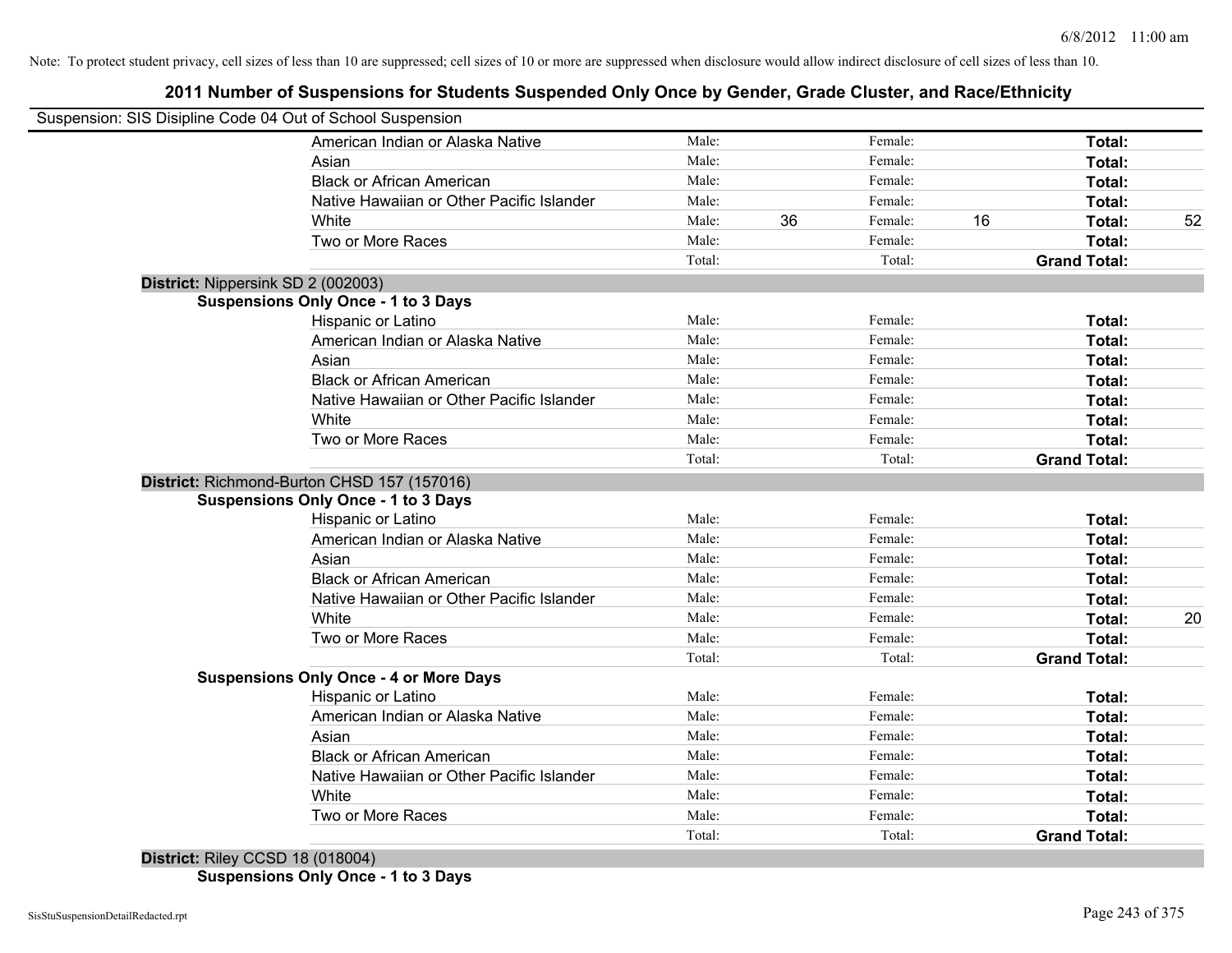| Suspension: SIS Disipline Code 04 Out of School Suspension |                                               |        |    |         |    |                     |     |
|------------------------------------------------------------|-----------------------------------------------|--------|----|---------|----|---------------------|-----|
|                                                            | Hispanic or Latino                            | Male:  |    | Female: |    | Total:              |     |
|                                                            | American Indian or Alaska Native              | Male:  |    | Female: |    | Total:              |     |
|                                                            | Asian                                         | Male:  |    | Female: |    | Total:              |     |
|                                                            | <b>Black or African American</b>              | Male:  |    | Female: |    | <b>Total:</b>       |     |
|                                                            | Native Hawaiian or Other Pacific Islander     | Male:  |    | Female: |    | Total:              |     |
|                                                            | White                                         | Male:  |    | Female: |    | Total:              |     |
|                                                            | Two or More Races                             | Male:  |    | Female: |    | <b>Total:</b>       |     |
|                                                            |                                               | Total: |    | Total:  |    | <b>Grand Total:</b> |     |
|                                                            | District: Woodstock CUSD 200 (200026)         |        |    |         |    |                     |     |
|                                                            | <b>Suspensions Only Once - 1 to 3 Days</b>    |        |    |         |    |                     |     |
|                                                            | Hispanic or Latino                            | Male:  | 46 | Female: | 19 | Total:              | 65  |
|                                                            | American Indian or Alaska Native              | Male:  |    | Female: |    | Total:              |     |
|                                                            | Asian                                         | Male:  |    | Female: |    | <b>Total:</b>       |     |
|                                                            | <b>Black or African American</b>              | Male:  |    | Female: |    | Total:              |     |
|                                                            | Native Hawaiian or Other Pacific Islander     | Male:  |    | Female: |    | Total:              |     |
|                                                            | White                                         | Male:  | 86 | Female: | 28 | <b>Total:</b>       | 114 |
|                                                            | Two or More Races                             | Male:  |    | Female: |    | <b>Total:</b>       |     |
|                                                            |                                               | Total: |    | Total:  |    | <b>Grand Total:</b> | 192 |
|                                                            | <b>Suspensions Only Once - 4 or More Days</b> |        |    |         |    |                     |     |
|                                                            | Hispanic or Latino                            | Male:  |    | Female: |    | Total:              |     |
|                                                            | American Indian or Alaska Native              | Male:  |    | Female: |    | <b>Total:</b>       |     |
|                                                            | Asian                                         | Male:  |    | Female: |    | <b>Total:</b>       |     |
|                                                            | <b>Black or African American</b>              | Male:  |    | Female: |    | Total:              |     |
|                                                            | Native Hawaiian or Other Pacific Islander     | Male:  |    | Female: |    | <b>Total:</b>       |     |
|                                                            | White                                         | Male:  |    | Female: |    | <b>Total:</b>       | 18  |
|                                                            | Two or More Races                             | Male:  |    | Female: |    | <b>Total:</b>       |     |
|                                                            |                                               | Total: |    | Total:  |    | <b>Grand Total:</b> | 29  |
|                                                            |                                               |        |    |         |    |                     |     |
| Region: Monroe/Randolph ROE (45)                           |                                               |        |    |         |    |                     |     |
| County: Monroe (067)                                       |                                               |        |    |         |    |                     |     |
| District: Columbia CUSD 4 (004026)                         |                                               |        |    |         |    |                     |     |
|                                                            | <b>Suspensions Only Once - 1 to 3 Days</b>    |        |    |         |    |                     |     |
|                                                            | Hispanic or Latino                            | Male:  |    | Female: |    | Total:              |     |
|                                                            | American Indian or Alaska Native              | Male:  |    | Female: |    | Total:              |     |
|                                                            | Asian                                         | Male:  |    | Female: |    | Total:              |     |
|                                                            | <b>Black or African American</b>              | Male:  |    | Female: |    | <b>Total:</b>       |     |
|                                                            | Native Hawaiian or Other Pacific Islander     | Male:  |    | Female: |    | <b>Total:</b>       |     |
|                                                            | White                                         | Male:  |    | Female: |    | Total:              | 29  |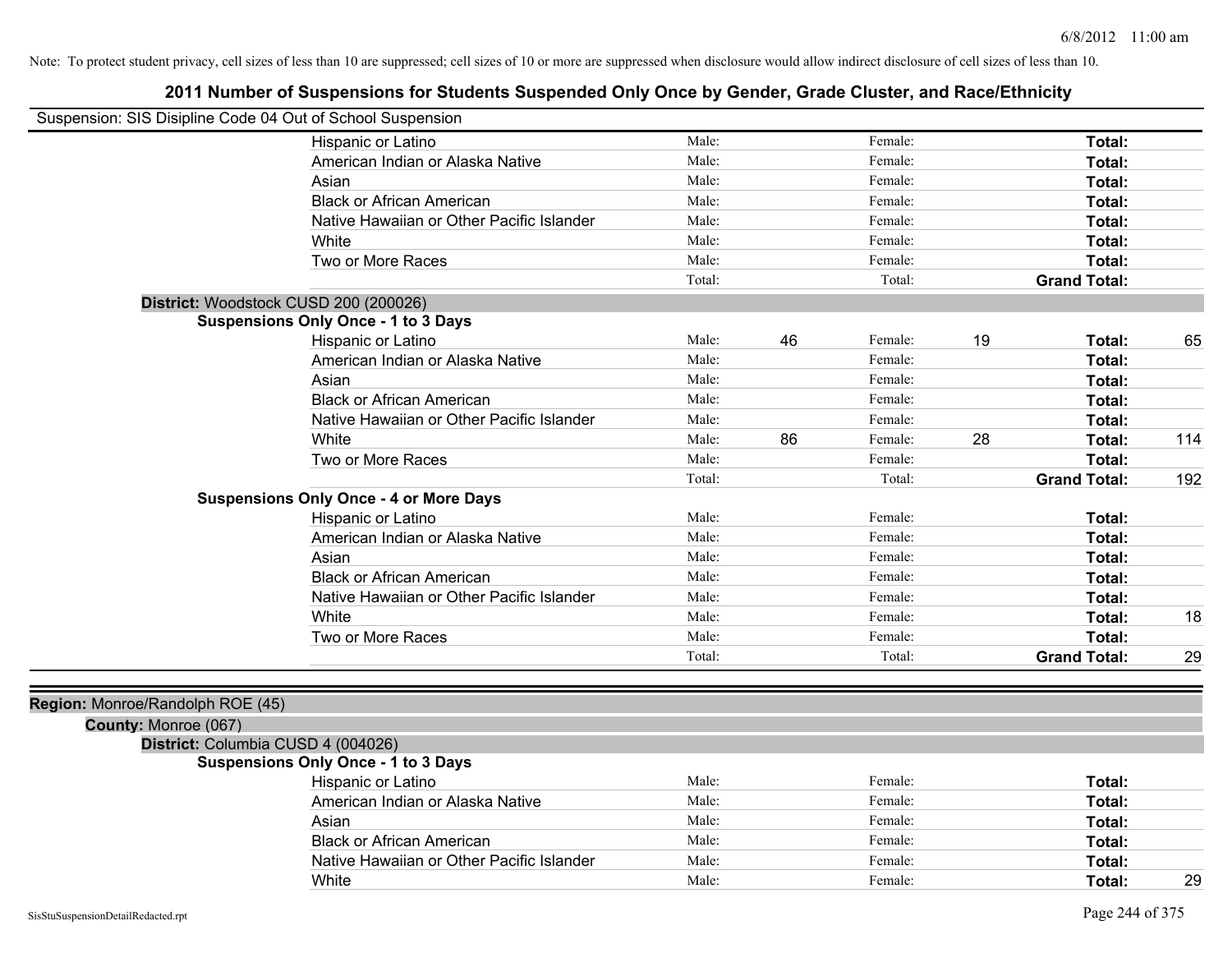| Suspension: SIS Disipline Code 04 Out of School Suspension |                                               |        |    |         |    |                     |    |
|------------------------------------------------------------|-----------------------------------------------|--------|----|---------|----|---------------------|----|
|                                                            | Two or More Races                             | Male:  |    | Female: |    | <b>Total:</b>       |    |
|                                                            |                                               | Total: |    | Total:  |    | <b>Grand Total:</b> |    |
|                                                            | <b>Suspensions Only Once - 4 or More Days</b> |        |    |         |    |                     |    |
|                                                            | Hispanic or Latino                            | Male:  |    | Female: |    | Total:              |    |
|                                                            | American Indian or Alaska Native              | Male:  |    | Female: |    | Total:              |    |
|                                                            | Asian                                         | Male:  |    | Female: |    | Total:              |    |
|                                                            | <b>Black or African American</b>              | Male:  |    | Female: |    | Total:              |    |
|                                                            | Native Hawaiian or Other Pacific Islander     | Male:  |    | Female: |    | Total:              |    |
|                                                            | White                                         | Male:  |    | Female: |    | Total:              |    |
|                                                            | Two or More Races                             | Male:  |    | Female: |    | Total:              |    |
|                                                            |                                               | Total: |    | Total:  |    | <b>Grand Total:</b> |    |
|                                                            | District: Valmeyer CUSD 3 (003026)            |        |    |         |    |                     |    |
|                                                            | <b>Suspensions Only Once - 1 to 3 Days</b>    |        |    |         |    |                     |    |
|                                                            | Hispanic or Latino                            | Male:  |    | Female: |    | Total:              |    |
|                                                            | American Indian or Alaska Native              | Male:  |    | Female: |    | Total:              |    |
|                                                            | Asian                                         | Male:  |    | Female: |    | Total:              |    |
|                                                            | <b>Black or African American</b>              | Male:  |    | Female: |    | Total:              |    |
|                                                            | Native Hawaiian or Other Pacific Islander     | Male:  |    | Female: |    | Total:              |    |
|                                                            | White                                         | Male:  |    | Female: |    | Total:              |    |
|                                                            | Two or More Races                             | Male:  |    | Female: |    | Total:              |    |
|                                                            |                                               | Total: |    | Total:  |    | <b>Grand Total:</b> |    |
|                                                            | District: Waterloo CUSD 5 (005026)            |        |    |         |    |                     |    |
|                                                            | <b>Suspensions Only Once - 1 to 3 Days</b>    |        |    |         |    |                     |    |
|                                                            | Hispanic or Latino                            | Male:  |    | Female: |    | Total:              |    |
|                                                            | American Indian or Alaska Native              | Male:  |    | Female: |    | Total:              |    |
|                                                            | Asian                                         | Male:  |    | Female: |    | Total:              |    |
|                                                            | <b>Black or African American</b>              | Male:  |    | Female: |    | Total:              |    |
|                                                            | Native Hawaiian or Other Pacific Islander     | Male:  |    | Female: |    | Total:              |    |
|                                                            | White                                         | Male:  | 25 | Female: | 15 | Total:              | 40 |
|                                                            | Two or More Races                             | Male:  |    | Female: |    | Total:              |    |
|                                                            |                                               | Total: |    | Total:  |    | <b>Grand Total:</b> |    |
|                                                            | <b>Suspensions Only Once - 4 or More Days</b> |        |    |         |    |                     |    |
|                                                            | Hispanic or Latino                            | Male:  |    | Female: |    | Total:              |    |
|                                                            | American Indian or Alaska Native              | Male:  |    | Female: |    | Total:              |    |
|                                                            | Asian                                         | Male:  |    | Female: |    | Total:              |    |
|                                                            | <b>Black or African American</b>              | Male:  |    | Female: |    | Total:              |    |
|                                                            | Native Hawaiian or Other Pacific Islander     | Male:  |    | Female: |    | Total:              |    |
|                                                            | White                                         | Male:  |    | Female: |    | Total:              | 15 |
|                                                            | Two or More Races                             | Male:  |    | Female: |    | Total:              |    |
| SisStuSuspensionDetailRedacted.rpt                         |                                               |        |    |         |    | Page 245 of 375     |    |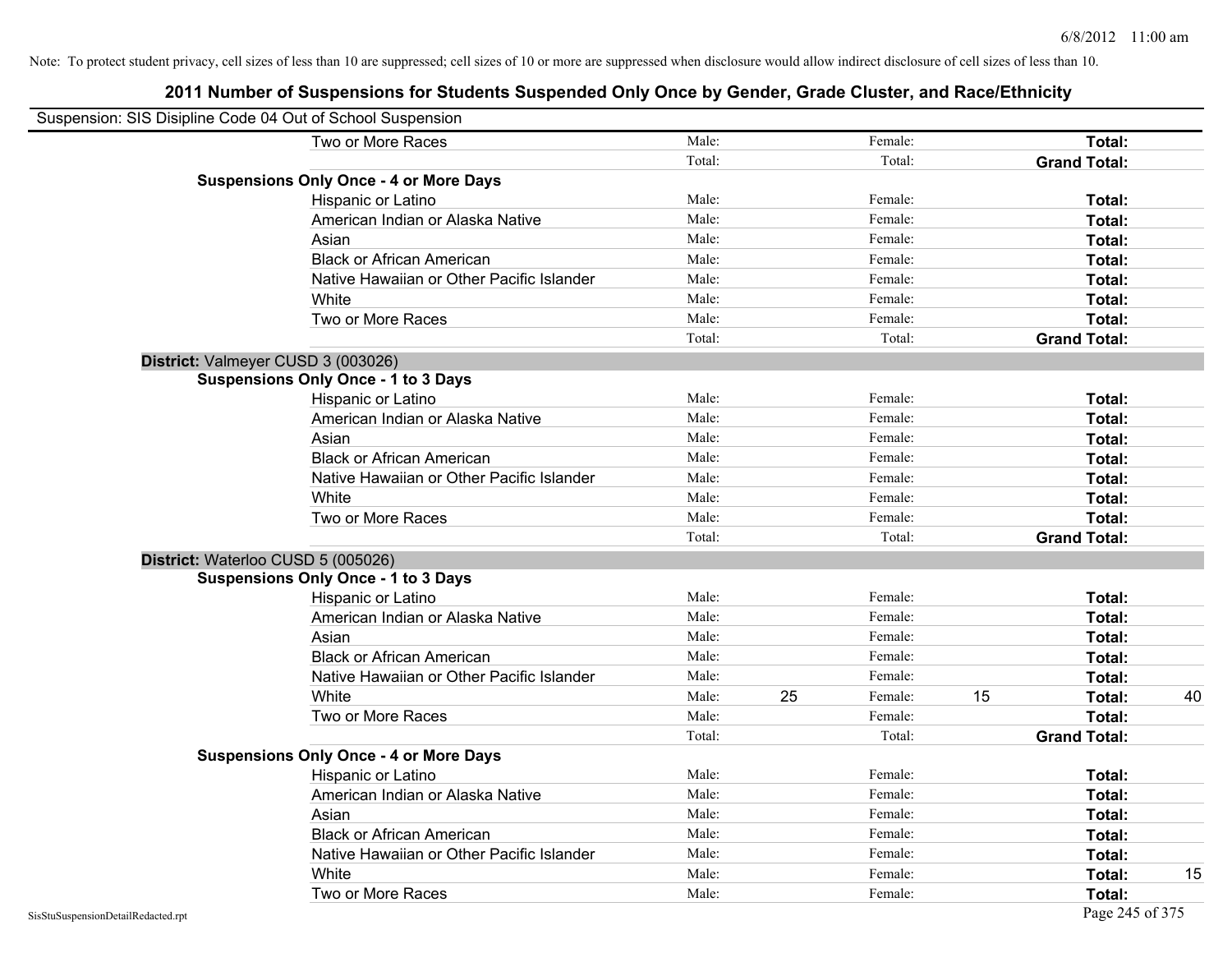|                                 | Suspension: SIS Disipline Code 04 Out of School Suspension |        |         |                     |
|---------------------------------|------------------------------------------------------------|--------|---------|---------------------|
|                                 |                                                            | Total: | Total:  | <b>Grand Total:</b> |
| County: Non-Public School (000) |                                                            |        |         |                     |
|                                 | District: Monroe/Randolph ROE (000000)                     |        |         |                     |
|                                 | <b>Suspensions Only Once - 1 to 3 Days</b>                 |        |         |                     |
|                                 | Hispanic or Latino                                         | Male:  | Female: | Total:              |
|                                 | American Indian or Alaska Native                           | Male:  | Female: | Total:              |
|                                 | Asian                                                      | Male:  | Female: | Total:              |
|                                 | <b>Black or African American</b>                           | Male:  | Female: | Total:              |
|                                 | Native Hawaiian or Other Pacific Islander                  | Male:  | Female: | Total:              |
|                                 | White                                                      | Male:  | Female: | Total:              |
|                                 | Two or More Races                                          | Male:  | Female: | Total:              |
|                                 |                                                            | Total: | Total:  | <b>Grand Total:</b> |
|                                 | <b>Suspensions Only Once - 4 or More Days</b>              |        |         |                     |
|                                 | Hispanic or Latino                                         | Male:  | Female: | Total:              |
|                                 | American Indian or Alaska Native                           | Male:  | Female: | Total:              |
|                                 | Asian                                                      | Male:  | Female: | Total:              |
|                                 | <b>Black or African American</b>                           | Male:  | Female: | Total:              |
|                                 | Native Hawaiian or Other Pacific Islander                  | Male:  | Female: | Total:              |
|                                 | White                                                      | Male:  | Female: | Total:              |
|                                 | Two or More Races                                          | Male:  | Female: | Total:              |
|                                 |                                                            | Total: | Total:  | <b>Grand Total:</b> |
| County: Randolph (079)          |                                                            |        |         |                     |
|                                 | District: Chester CUSD 139 (139026)                        |        |         |                     |
|                                 | <b>Suspensions Only Once - 1 to 3 Days</b>                 |        |         |                     |
|                                 | Hispanic or Latino                                         | Male:  | Female: | Total:              |
|                                 | American Indian or Alaska Native                           | Male:  | Female: | Total:              |
|                                 | Asian                                                      | Male:  | Female: | Total:              |
|                                 | <b>Black or African American</b>                           | Male:  | Female: | Total:              |
|                                 | Native Hawaiian or Other Pacific Islander                  | Male:  | Female: | Total:              |
|                                 | White                                                      | Male:  | Female: | Total:              |
|                                 | Two or More Races                                          | Male:  | Female: | <b>Total:</b>       |
|                                 |                                                            | Total: | Total:  | <b>Grand Total:</b> |
|                                 | <b>Suspensions Only Once - 4 or More Days</b>              |        |         |                     |
|                                 | Hispanic or Latino                                         | Male:  | Female: | Total:              |
|                                 | American Indian or Alaska Native                           | Male:  | Female: | Total:              |
|                                 | Asian                                                      | Male:  | Female: | Total:              |
|                                 | <b>Black or African American</b>                           | Male:  | Female: | Total:              |
|                                 | Native Hawaiian or Other Pacific Islander                  | Male:  | Female: | Total:              |
|                                 | White                                                      | Male:  | Female: | Total:              |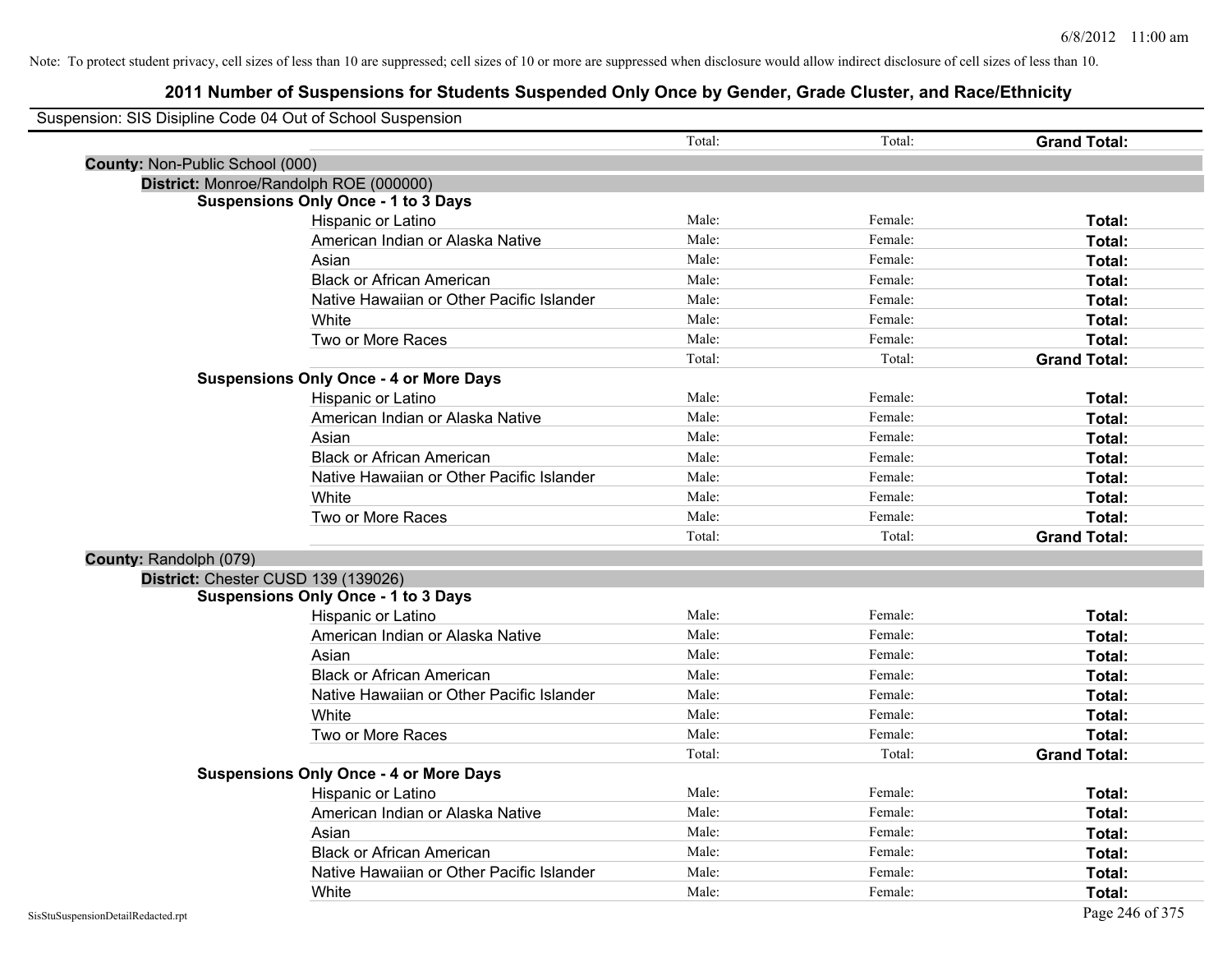| Suspension: SIS Disipline Code 04 Out of School Suspension |                                               |        |         |                     |
|------------------------------------------------------------|-----------------------------------------------|--------|---------|---------------------|
|                                                            | Two or More Races                             | Male:  | Female: | Total:              |
|                                                            |                                               | Total: | Total:  | <b>Grand Total:</b> |
| District: Coulterville USD 1 (001022)                      |                                               |        |         |                     |
|                                                            | <b>Suspensions Only Once - 1 to 3 Days</b>    |        |         |                     |
|                                                            | Hispanic or Latino                            | Male:  | Female: | Total:              |
|                                                            | American Indian or Alaska Native              | Male:  | Female: | Total:              |
|                                                            | Asian                                         | Male:  | Female: | Total:              |
|                                                            | <b>Black or African American</b>              | Male:  | Female: | Total:              |
|                                                            | Native Hawaiian or Other Pacific Islander     | Male:  | Female: | Total:              |
|                                                            | White                                         | Male:  | Female: | Total:              |
|                                                            | Two or More Races                             | Male:  | Female: | Total:              |
|                                                            |                                               | Total: | Total:  | <b>Grand Total:</b> |
|                                                            | District: Prairie Du Rocher CCSD 134 (134004) |        |         |                     |
|                                                            | <b>Suspensions Only Once - 1 to 3 Days</b>    |        |         |                     |
|                                                            | Hispanic or Latino                            | Male:  | Female: | Total:              |
|                                                            | American Indian or Alaska Native              | Male:  | Female: | Total:              |
|                                                            | Asian                                         | Male:  | Female: | Total:              |
|                                                            | <b>Black or African American</b>              | Male:  | Female: | Total:              |
|                                                            | Native Hawaiian or Other Pacific Islander     | Male:  | Female: | Total:              |
|                                                            | White                                         | Male:  | Female: | Total:              |
|                                                            | Two or More Races                             | Male:  | Female: | Total:              |
|                                                            |                                               | Total: | Total:  | <b>Grand Total:</b> |
|                                                            | <b>Suspensions Only Once - 4 or More Days</b> |        |         |                     |
|                                                            | Hispanic or Latino                            | Male:  | Female: | Total:              |
|                                                            | American Indian or Alaska Native              | Male:  | Female: | Total:              |
|                                                            | Asian                                         | Male:  | Female: | Total:              |
|                                                            | <b>Black or African American</b>              | Male:  | Female: | Total:              |
|                                                            | Native Hawaiian or Other Pacific Islander     | Male:  | Female: | Total:              |
|                                                            | White                                         | Male:  | Female: | Total:              |
|                                                            | Two or More Races                             | Male:  | Female: | Total:              |
|                                                            |                                               | Total: | Total:  | <b>Grand Total:</b> |
| <b>District: Red Bud CUSD 132 (132026)</b>                 |                                               |        |         |                     |
|                                                            | <b>Suspensions Only Once - 1 to 3 Days</b>    |        |         |                     |
|                                                            | Hispanic or Latino                            | Male:  | Female: | Total:              |
|                                                            | American Indian or Alaska Native              | Male:  | Female: | Total:              |
|                                                            | Asian                                         | Male:  | Female: | Total:              |
|                                                            | <b>Black or African American</b>              | Male:  | Female: | Total:              |
|                                                            | Native Hawaiian or Other Pacific Islander     | Male:  | Female: | Total:              |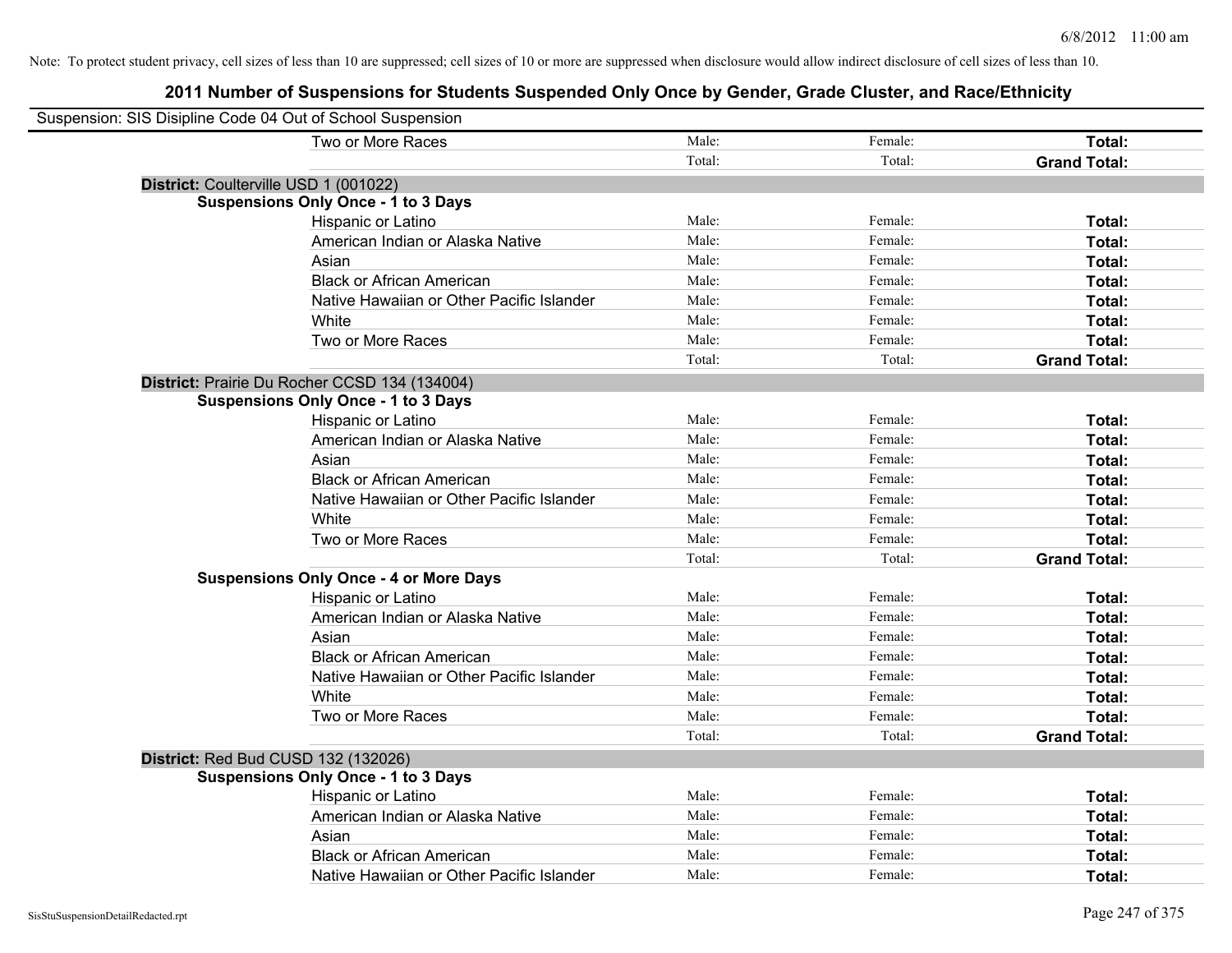| Suspension: SIS Disipline Code 04 Out of School Suspension |                                               |        |         |                     |    |
|------------------------------------------------------------|-----------------------------------------------|--------|---------|---------------------|----|
|                                                            | White                                         | Male:  | Female: | Total:              | 24 |
|                                                            | Two or More Races                             | Male:  | Female: | Total:              |    |
|                                                            |                                               | Total: | Total:  | <b>Grand Total:</b> |    |
|                                                            | District: Sparta CUSD 140 (140026)            |        |         |                     |    |
|                                                            | <b>Suspensions Only Once - 1 to 3 Days</b>    |        |         |                     |    |
|                                                            | Hispanic or Latino                            | Male:  | Female: | Total:              |    |
|                                                            | American Indian or Alaska Native              | Male:  | Female: | Total:              |    |
|                                                            | Asian                                         | Male:  | Female: | Total:              |    |
|                                                            | <b>Black or African American</b>              | Male:  | Female: | Total:              |    |
|                                                            | Native Hawaiian or Other Pacific Islander     | Male:  | Female: | Total:              |    |
|                                                            | White                                         | Male:  | Female: | Total:              | 19 |
|                                                            | Two or More Races                             | Male:  | Female: | Total:              |    |
|                                                            |                                               | Total: | Total:  | <b>Grand Total:</b> | 31 |
|                                                            | <b>Suspensions Only Once - 4 or More Days</b> |        |         |                     |    |
|                                                            | Hispanic or Latino                            | Male:  | Female: | Total:              |    |
|                                                            | American Indian or Alaska Native              | Male:  | Female: | Total:              |    |
|                                                            | Asian                                         | Male:  | Female: | Total:              |    |
|                                                            | <b>Black or African American</b>              | Male:  | Female: | Total:              |    |
|                                                            | Native Hawaiian or Other Pacific Islander     | Male:  | Female: | Total:              |    |
|                                                            | White                                         | Male:  | Female: | Total:              | 10 |
|                                                            | Two or More Races                             | Male:  | Female: | Total:              |    |
|                                                            |                                               | Total: | Total:  | <b>Grand Total:</b> |    |
|                                                            | District: Steeleville CUSD 138 (138026)       |        |         |                     |    |
|                                                            | <b>Suspensions Only Once - 1 to 3 Days</b>    |        |         |                     |    |
|                                                            | Hispanic or Latino                            | Male:  | Female: | Total:              |    |
|                                                            | American Indian or Alaska Native              | Male:  | Female: | Total:              |    |
|                                                            | Asian                                         | Male:  | Female: | Total:              |    |
|                                                            | <b>Black or African American</b>              | Male:  | Female: | Total:              |    |
|                                                            | Native Hawaiian or Other Pacific Islander     | Male:  | Female: | Total:              |    |
|                                                            | White                                         | Male:  | Female: | Total:              |    |
|                                                            | Two or More Races                             | Male:  | Female: | Total:              |    |
|                                                            |                                               | Total: | Total:  | <b>Grand Total:</b> |    |
|                                                            |                                               |        |         |                     |    |
| Region: Non-Public School (77)                             |                                               |        |         |                     |    |
| County: Non-Public School (777)                            |                                               |        |         |                     |    |
|                                                            | District: Camelot Schools (027000)            |        |         |                     |    |
|                                                            | <b>Suspensions Only Once - 1 to 3 Days</b>    |        |         |                     |    |
|                                                            | Hispanic or Latino                            | Male:  | Female: | Total:              |    |
| SisStuSuspensionDetailRedacted.rpt                         |                                               |        |         | Page 248 of 375     |    |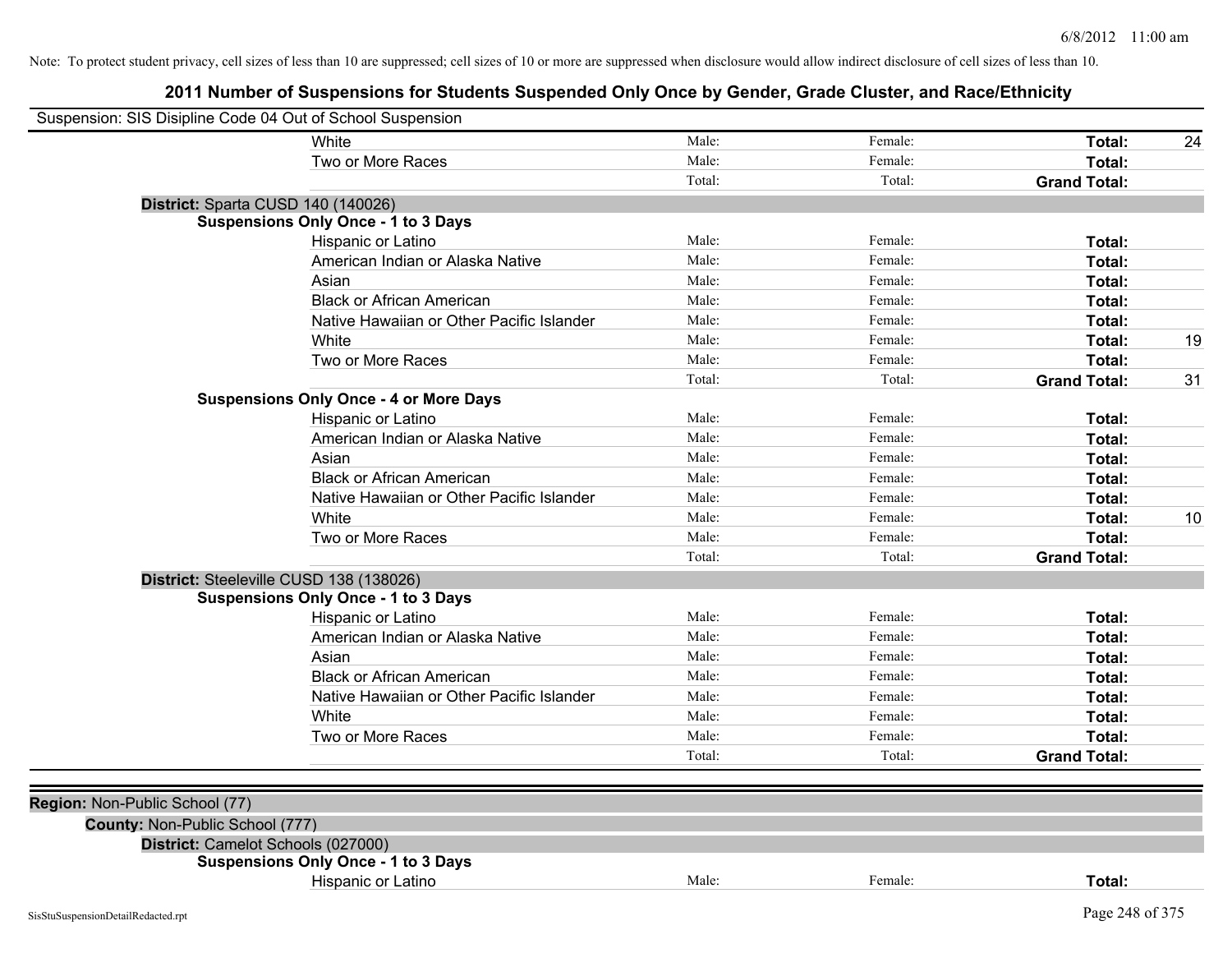# **2011 Number of Suspensions for Students Suspended Only Once by Gender, Grade Cluster, and Race/Ethnicity**

| Suspension: SIS Disipline Code 04 Out of School Suspension |        |         |                     |
|------------------------------------------------------------|--------|---------|---------------------|
| American Indian or Alaska Native                           | Male:  | Female: | Total:              |
| Asian                                                      | Male:  | Female: | Total:              |
| <b>Black or African American</b>                           | Male:  | Female: | Total:              |
| Native Hawaiian or Other Pacific Islander                  | Male:  | Female: | Total:              |
| White                                                      | Male:  | Female: | Total:              |
| Two or More Races                                          | Male:  | Female: | Total:              |
|                                                            | Total: | Total:  | <b>Grand Total:</b> |
| <b>Suspensions Only Once - 4 or More Days</b>              |        |         |                     |
| Hispanic or Latino                                         | Male:  | Female: | Total:              |
| American Indian or Alaska Native                           | Male:  | Female: | Total:              |
| Asian                                                      | Male:  | Female: | Total:              |
| <b>Black or African American</b>                           | Male:  | Female: | Total:              |
| Native Hawaiian or Other Pacific Islander                  | Male:  | Female: | Total:              |
| White                                                      | Male:  | Female: | Total:              |
| Two or More Races                                          | Male:  | Female: | Total:              |
|                                                            | Total: | Total:  | <b>Grand Total:</b> |
| District: Epworth Child & Family Services (008200)         |        |         |                     |
| <b>Suspensions Only Once - 1 to 3 Days</b>                 |        |         |                     |
| Hispanic or Latino                                         | Male:  | Female: | Total:              |
| American Indian or Alaska Native                           | Male:  | Female: | Total:              |
| Asian                                                      | Male:  | Female: | Total:              |
| <b>Black or African American</b>                           | Male:  | Female: | Total:              |
| Native Hawaiian or Other Pacific Islander                  | Male:  | Female: | Total:              |
| White                                                      | Male:  | Female: | Total:              |
| Two or More Races                                          | Male:  | Female: | Total:              |
|                                                            | Total: | Total:  | <b>Grand Total:</b> |
| District: German St Vincent Orphan Assoc (032400)          |        |         |                     |
| <b>Suspensions Only Once - 1 to 3 Days</b>                 |        |         |                     |
| Hispanic or Latino                                         | Male:  | Female: | Total:              |
| American Indian or Alaska Native                           | Male:  | Female: | Total:              |
| Asian                                                      | Male:  | Female: | Total:              |
| <b>Black or African American</b>                           | Male:  | Female: | Total:              |
| Native Hawaiian or Other Pacific Islander                  | Male:  | Female: | Total:              |
| White                                                      | Male:  | Female: | Total:              |
|                                                            |        |         |                     |
| Two or More Races                                          | Male:  | Female: | Total:              |

**District:** Logos School (026800) **Suspensions Only Once - 1 to 3 Days**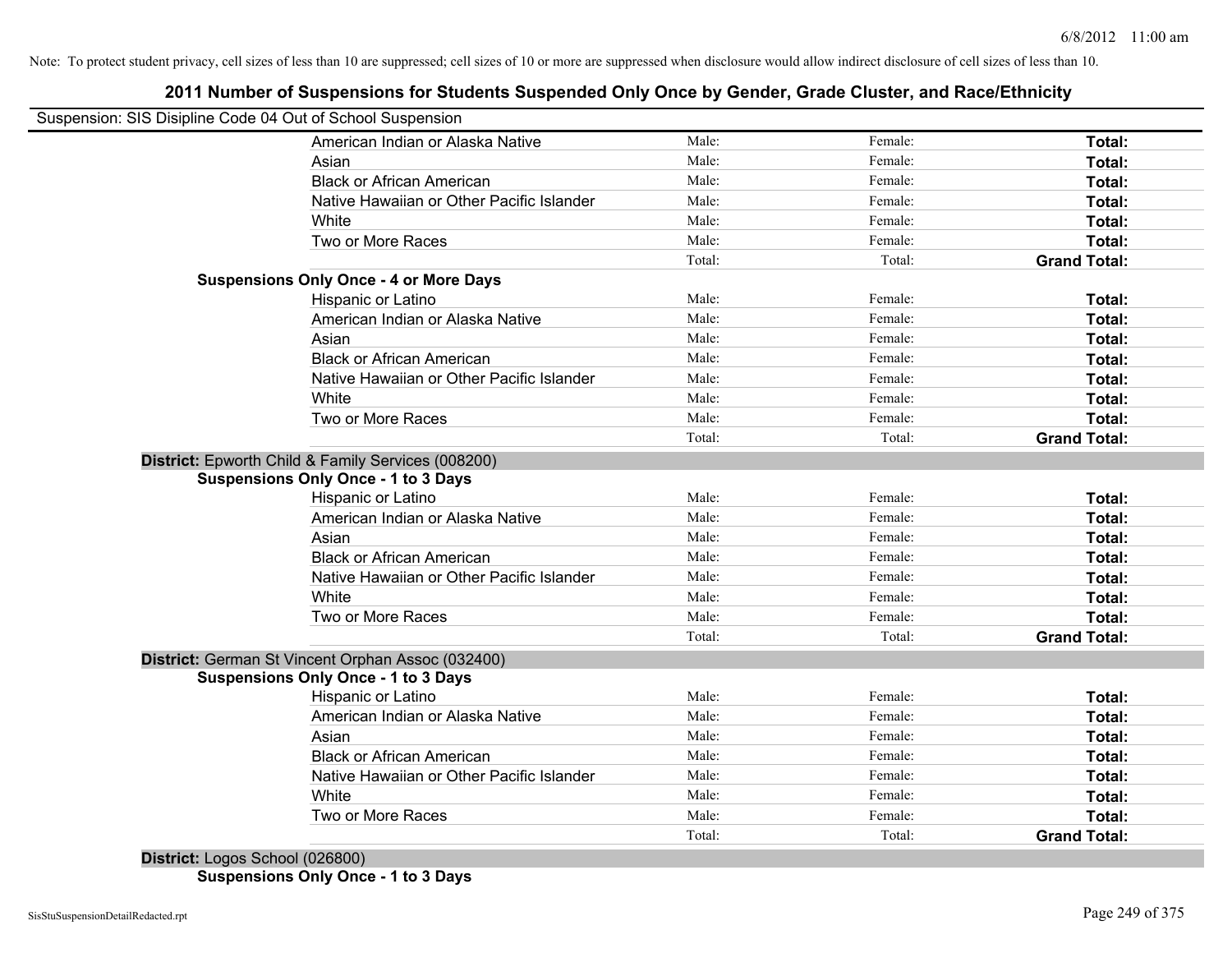| Suspension: SIS Disipline Code 04 Out of School Suspension |                                               |        |         |                     |
|------------------------------------------------------------|-----------------------------------------------|--------|---------|---------------------|
|                                                            | Hispanic or Latino                            | Male:  | Female: | Total:              |
|                                                            | American Indian or Alaska Native              | Male:  | Female: | Total:              |
|                                                            | Asian                                         | Male:  | Female: | Total:              |
|                                                            | <b>Black or African American</b>              | Male:  | Female: | Total:              |
|                                                            | Native Hawaiian or Other Pacific Islander     | Male:  | Female: | Total:              |
|                                                            | White                                         | Male:  | Female: | Total:              |
|                                                            | Two or More Races                             | Male:  | Female: | Total:              |
|                                                            |                                               | Total: | Total:  | <b>Grand Total:</b> |
| Region: Peoria ROE (48)                                    |                                               |        |         |                     |
| <b>County: Non-Public School (000)</b>                     |                                               |        |         |                     |
| District: Peoria ROE (000000)                              |                                               |        |         |                     |
|                                                            | <b>Suspensions Only Once - 1 to 3 Days</b>    |        |         |                     |
|                                                            | Hispanic or Latino                            | Male:  | Female: | Total:              |
|                                                            | American Indian or Alaska Native              | Male:  | Female: | Total:              |
|                                                            | Asian                                         | Male:  | Female: | Total:              |
|                                                            | <b>Black or African American</b>              | Male:  | Female: | Total:              |
|                                                            | Native Hawaiian or Other Pacific Islander     | Male:  | Female: | Total:              |
|                                                            | White                                         | Male:  | Female: | Total:              |
|                                                            | Two or More Races                             | Male:  | Female: | Total:              |
|                                                            |                                               | Total: | Total:  | <b>Grand Total:</b> |
|                                                            | <b>Suspensions Only Once - 4 or More Days</b> |        |         |                     |
|                                                            | Hispanic or Latino                            | Male:  | Female: | Total:              |
|                                                            | American Indian or Alaska Native              | Male:  | Female: | Total:              |
|                                                            | Asian                                         | Male:  | Female: | Total:              |
|                                                            | <b>Black or African American</b>              | Male:  | Female: | Total:              |
|                                                            | Native Hawaiian or Other Pacific Islander     | Male:  | Female: | Total:              |
|                                                            | White                                         | Male:  | Female: | Total:              |
|                                                            | Two or More Races                             | Male:  | Female: | Total:              |
|                                                            |                                               | Total: | Total:  | <b>Grand Total:</b> |
| County: Peoria (072)                                       |                                               |        |         |                     |
|                                                            | District: Bartonville SD 66 (066002)          |        |         |                     |
|                                                            | <b>Suspensions Only Once - 1 to 3 Days</b>    |        |         |                     |
|                                                            | Hispanic or Latino                            | Male:  | Female: | Total:              |
|                                                            | American Indian or Alaska Native              | Male:  | Female: | Total:              |
|                                                            | Asian                                         | Male:  | Female: | Total:              |
|                                                            | <b>Black or African American</b>              | Male:  | Female: | Total:              |
|                                                            | Native Hawaiian or Other Pacific Islander     | Male:  | Female: | Total:              |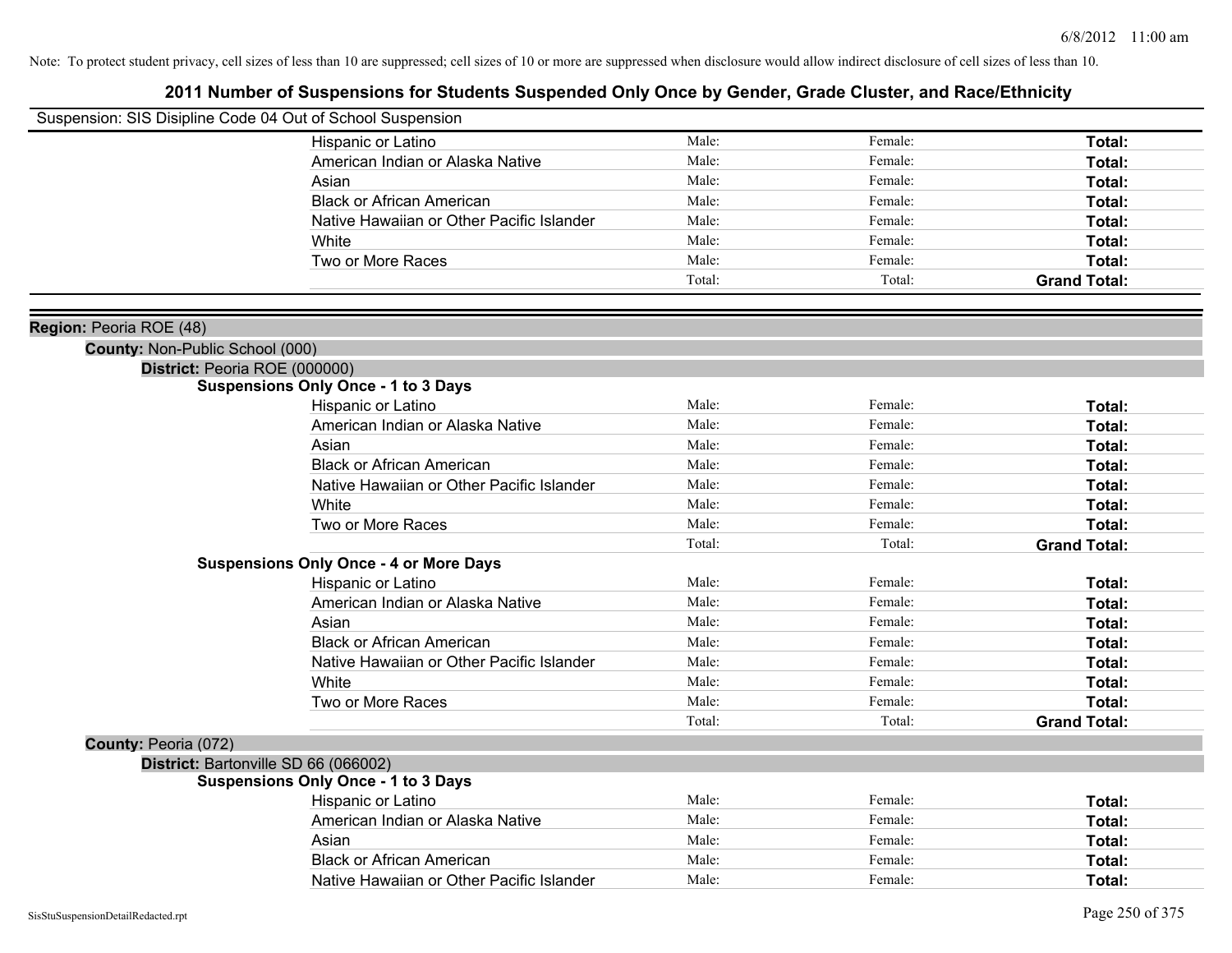| Suspension: SIS Disipline Code 04 Out of School Suspension |                                               |        |    |         |    |                     |    |
|------------------------------------------------------------|-----------------------------------------------|--------|----|---------|----|---------------------|----|
|                                                            | White                                         | Male:  |    | Female: |    | Total:              |    |
|                                                            | Two or More Races                             | Male:  |    | Female: |    | Total:              |    |
|                                                            |                                               | Total: |    | Total:  |    | <b>Grand Total:</b> |    |
|                                                            | <b>Suspensions Only Once - 4 or More Days</b> |        |    |         |    |                     |    |
|                                                            | Hispanic or Latino                            | Male:  |    | Female: |    | Total:              |    |
|                                                            | American Indian or Alaska Native              | Male:  |    | Female: |    | Total:              |    |
|                                                            | Asian                                         | Male:  |    | Female: |    | Total:              |    |
|                                                            | <b>Black or African American</b>              | Male:  |    | Female: |    | Total:              |    |
|                                                            | Native Hawaiian or Other Pacific Islander     | Male:  |    | Female: |    | Total:              |    |
|                                                            | White                                         | Male:  |    | Female: |    | Total:              |    |
|                                                            | Two or More Races                             | Male:  |    | Female: |    | Total:              |    |
|                                                            |                                               | Total: |    | Total:  |    | <b>Grand Total:</b> |    |
|                                                            | District: Brimfield CUSD 309 (309026)         |        |    |         |    |                     |    |
|                                                            | <b>Suspensions Only Once - 1 to 3 Days</b>    |        |    |         |    |                     |    |
|                                                            | Hispanic or Latino                            | Male:  |    | Female: |    | Total:              |    |
|                                                            | American Indian or Alaska Native              | Male:  |    | Female: |    | Total:              |    |
|                                                            | Asian                                         | Male:  |    | Female: |    | Total:              |    |
|                                                            | <b>Black or African American</b>              | Male:  |    | Female: |    | Total:              |    |
|                                                            | Native Hawaiian or Other Pacific Islander     | Male:  |    | Female: |    | Total:              |    |
|                                                            | White                                         | Male:  |    | Female: |    | Total:              |    |
|                                                            | Two or More Races                             | Male:  |    | Female: |    | Total:              |    |
|                                                            |                                               | Total: |    | Total:  |    | <b>Grand Total:</b> |    |
|                                                            | <b>Suspensions Only Once - 4 or More Days</b> |        |    |         |    |                     |    |
|                                                            | Hispanic or Latino                            | Male:  |    | Female: |    | Total:              |    |
|                                                            | American Indian or Alaska Native              | Male:  |    | Female: |    | Total:              |    |
|                                                            | Asian                                         | Male:  |    | Female: |    | Total:              |    |
|                                                            | <b>Black or African American</b>              | Male:  |    | Female: |    | Total:              |    |
|                                                            | Native Hawaiian or Other Pacific Islander     | Male:  |    | Female: |    | Total:              |    |
|                                                            | White                                         | Male:  |    | Female: |    | Total:              |    |
|                                                            | Two or More Races                             | Male:  |    | Female: |    | Total:              |    |
|                                                            |                                               | Total: |    | Total:  |    | <b>Grand Total:</b> |    |
|                                                            | District: Dunlap CUSD 323 (323026)            |        |    |         |    |                     |    |
|                                                            | <b>Suspensions Only Once - 1 to 3 Days</b>    |        |    |         |    |                     |    |
|                                                            | Hispanic or Latino                            | Male:  |    | Female: |    | Total:              |    |
|                                                            | American Indian or Alaska Native              | Male:  |    | Female: |    | Total:              |    |
|                                                            | Asian                                         | Male:  |    | Female: |    | Total:              |    |
|                                                            | <b>Black or African American</b>              | Male:  |    | Female: |    | Total:              | 10 |
|                                                            | Native Hawaiian or Other Pacific Islander     | Male:  |    | Female: |    | Total:              |    |
|                                                            | White                                         | Male:  | 28 | Female: | 10 | Total:              | 38 |
|                                                            |                                               |        |    |         |    | Page 251 of 375     |    |
| SisStuSuspensionDetailRedacted.rpt                         |                                               |        |    |         |    |                     |    |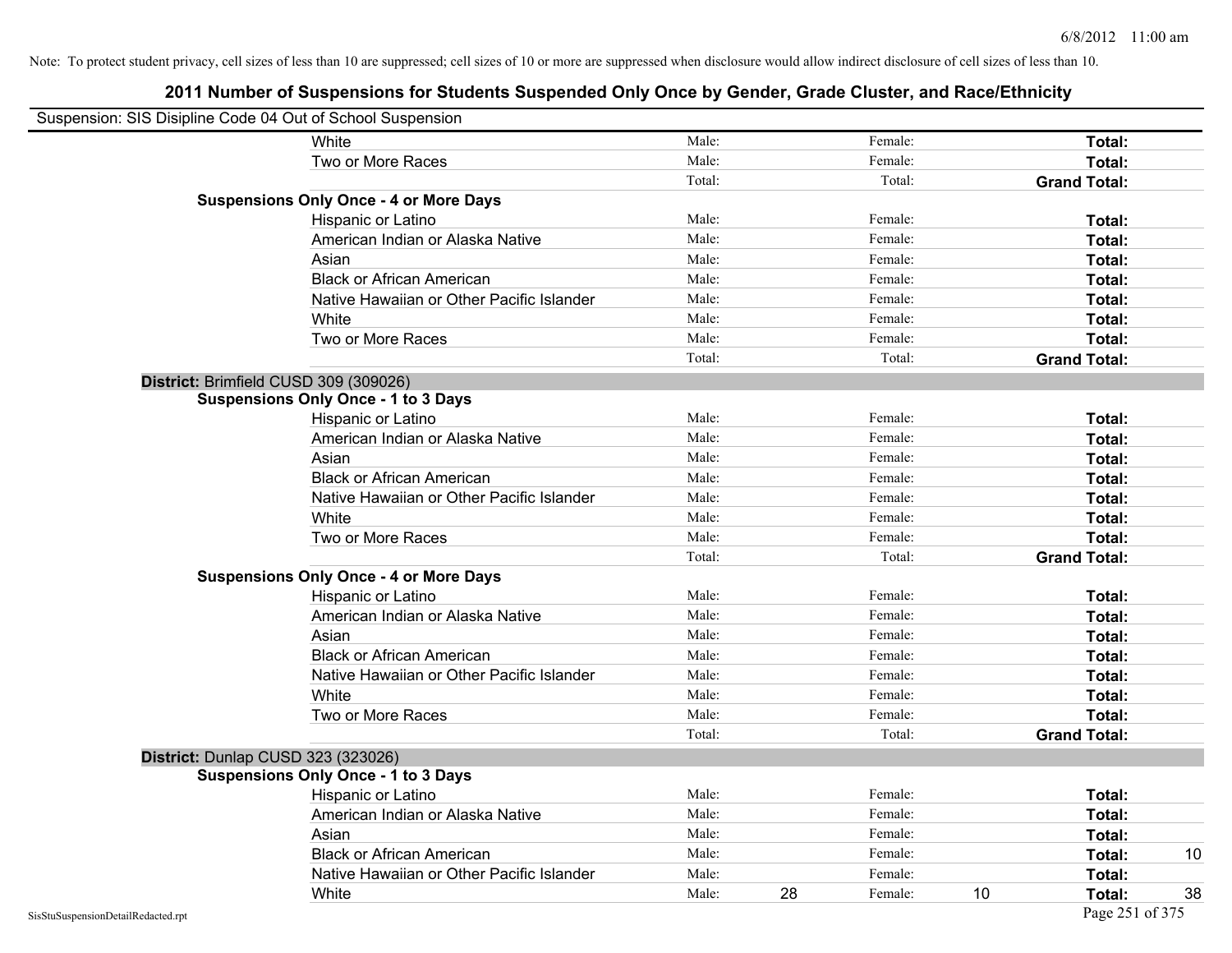| Suspension: SIS Disipline Code 04 Out of School Suspension |                                                |        |    |         |    |                     |    |
|------------------------------------------------------------|------------------------------------------------|--------|----|---------|----|---------------------|----|
|                                                            | Two or More Races                              | Male:  |    | Female: |    | Total:              |    |
|                                                            |                                                | Total: |    | Total:  |    | <b>Grand Total:</b> |    |
|                                                            | <b>Suspensions Only Once - 4 or More Days</b>  |        |    |         |    |                     |    |
|                                                            | Hispanic or Latino                             | Male:  |    | Female: |    | Total:              |    |
|                                                            | American Indian or Alaska Native               | Male:  |    | Female: |    | Total:              |    |
|                                                            | Asian                                          | Male:  |    | Female: |    | Total:              |    |
|                                                            | <b>Black or African American</b>               | Male:  |    | Female: |    | Total:              |    |
|                                                            | Native Hawaiian or Other Pacific Islander      | Male:  |    | Female: |    | Total:              |    |
|                                                            | White                                          | Male:  |    | Female: |    | Total:              | 13 |
|                                                            | Two or More Races                              | Male:  |    | Female: |    | Total:              |    |
|                                                            |                                                | Total: |    | Total:  |    | <b>Grand Total:</b> |    |
|                                                            | District: Elmwood CUSD 322 (322026)            |        |    |         |    |                     |    |
|                                                            | <b>Suspensions Only Once - 1 to 3 Days</b>     |        |    |         |    |                     |    |
|                                                            | Hispanic or Latino                             | Male:  |    | Female: |    | Total:              |    |
|                                                            | American Indian or Alaska Native               | Male:  |    | Female: |    | Total:              |    |
|                                                            | Asian                                          | Male:  |    | Female: |    | Total:              |    |
|                                                            | <b>Black or African American</b>               | Male:  |    | Female: |    | Total:              |    |
|                                                            | Native Hawaiian or Other Pacific Islander      | Male:  |    | Female: |    | Total:              |    |
|                                                            | White                                          | Male:  |    | Female: |    | Total:              |    |
|                                                            | Two or More Races                              | Male:  |    | Female: |    | Total:              |    |
|                                                            |                                                | Total: |    | Total:  |    | <b>Grand Total:</b> |    |
|                                                            | <b>Suspensions Only Once - 4 or More Days</b>  |        |    |         |    |                     |    |
|                                                            | Hispanic or Latino                             | Male:  |    | Female: |    | Total:              |    |
|                                                            | American Indian or Alaska Native               | Male:  |    | Female: |    | Total:              |    |
|                                                            | Asian                                          | Male:  |    | Female: |    | Total:              |    |
|                                                            | <b>Black or African American</b>               | Male:  |    | Female: |    | Total:              |    |
|                                                            | Native Hawaiian or Other Pacific Islander      | Male:  |    | Female: |    | Total:              |    |
|                                                            | White                                          | Male:  |    | Female: |    | Total:              |    |
|                                                            | Two or More Races                              | Male:  |    | Female: |    | Total:              |    |
|                                                            |                                                | Total: |    | Total:  |    | <b>Grand Total:</b> |    |
|                                                            | District: Farmington Central CUSD 265 (265026) |        |    |         |    |                     |    |
|                                                            | <b>Suspensions Only Once - 1 to 3 Days</b>     |        |    |         |    |                     |    |
|                                                            | Hispanic or Latino                             | Male:  |    | Female: |    | Total:              |    |
|                                                            | American Indian or Alaska Native               | Male:  |    | Female: |    | Total:              |    |
|                                                            | Asian                                          | Male:  |    | Female: |    | Total:              |    |
|                                                            | <b>Black or African American</b>               | Male:  |    | Female: |    | Total:              |    |
|                                                            | Native Hawaiian or Other Pacific Islander      | Male:  |    | Female: |    | Total:              |    |
|                                                            | White                                          | Male:  | 26 | Female: | 10 | Total:              | 36 |
|                                                            | Two or More Races                              | Male:  |    | Female: |    | Total:              |    |
| SisStuSuspensionDetailRedacted.rpt                         |                                                |        |    |         |    | Page 252 of 375     |    |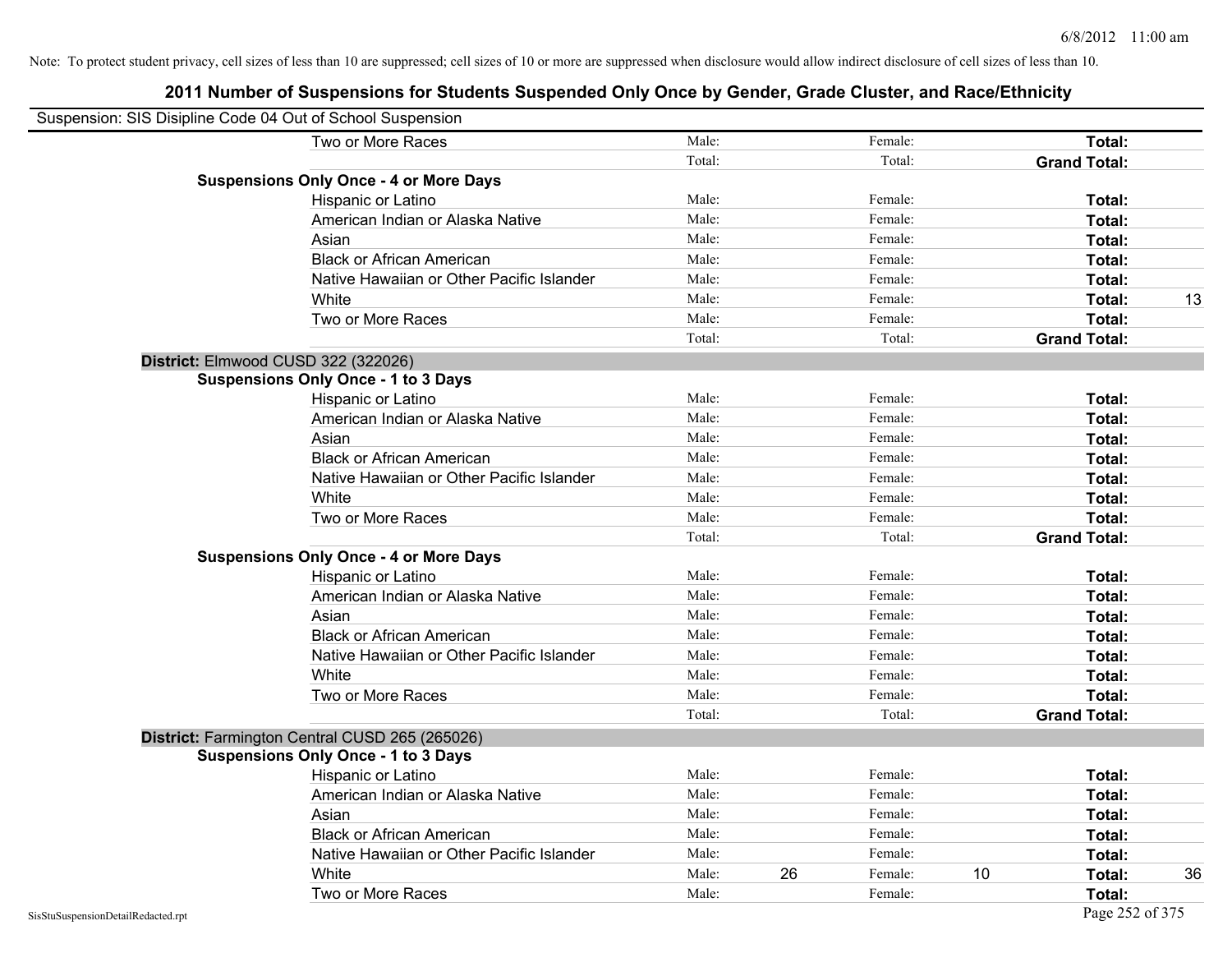| Suspension: SIS Disipline Code 04 Out of School Suspension |        |         |                     |    |
|------------------------------------------------------------|--------|---------|---------------------|----|
|                                                            | Total: | Total:  | <b>Grand Total:</b> |    |
| <b>Suspensions Only Once - 4 or More Days</b>              |        |         |                     |    |
| Hispanic or Latino                                         | Male:  | Female: | Total:              |    |
| American Indian or Alaska Native                           | Male:  | Female: | Total:              |    |
| Asian                                                      | Male:  | Female: | Total:              |    |
| <b>Black or African American</b>                           | Male:  | Female: | Total:              |    |
| Native Hawaiian or Other Pacific Islander                  | Male:  | Female: | Total:              |    |
| White                                                      | Male:  | Female: | Total:              |    |
| Two or More Races                                          | Male:  | Female: | Total:              |    |
|                                                            | Total: | Total:  | <b>Grand Total:</b> |    |
| District: Il Valley Central USD 321 (321026)               |        |         |                     |    |
| <b>Suspensions Only Once - 1 to 3 Days</b>                 |        |         |                     |    |
| Hispanic or Latino                                         | Male:  | Female: | Total:              |    |
| American Indian or Alaska Native                           | Male:  | Female: | Total:              |    |
| Asian                                                      | Male:  | Female: | Total:              |    |
| <b>Black or African American</b>                           | Male:  | Female: | Total:              |    |
| Native Hawaiian or Other Pacific Islander                  | Male:  | Female: | Total:              |    |
| White                                                      | Male:  | Female: | Total:              | 16 |
| Two or More Races                                          | Male:  | Female: | Total:              |    |
|                                                            | Total: | Total:  | <b>Grand Total:</b> |    |
| <b>Suspensions Only Once - 4 or More Days</b>              |        |         |                     |    |
| Hispanic or Latino                                         | Male:  | Female: | Total:              |    |
| American Indian or Alaska Native                           | Male:  | Female: | Total:              |    |
| Asian                                                      | Male:  | Female: | Total:              |    |
| <b>Black or African American</b>                           | Male:  | Female: | Total:              |    |
| Native Hawaiian or Other Pacific Islander                  | Male:  | Female: | Total:              |    |
| White                                                      | Male:  | Female: | Total:              |    |
| Two or More Races                                          | Male:  | Female: | Total:              |    |
|                                                            | Total: | Total:  | <b>Grand Total:</b> |    |
| District: Illini Bluffs CUSD 327 (327026)                  |        |         |                     |    |
| <b>Suspensions Only Once - 1 to 3 Days</b>                 |        |         |                     |    |
| Hispanic or Latino                                         | Male:  | Female: | Total:              |    |
| American Indian or Alaska Native                           | Male:  | Female: | Total:              |    |
| Asian                                                      | Male:  | Female: | Total:              |    |
| <b>Black or African American</b>                           | Male:  | Female: | Total:              |    |
| Native Hawaiian or Other Pacific Islander                  | Male:  | Female: | Total:              |    |
| White                                                      | Male:  | Female: | Total:              | 11 |
| Two or More Races                                          | Male:  | Female: | Total:              |    |
|                                                            | Total: | Total:  | <b>Grand Total:</b> |    |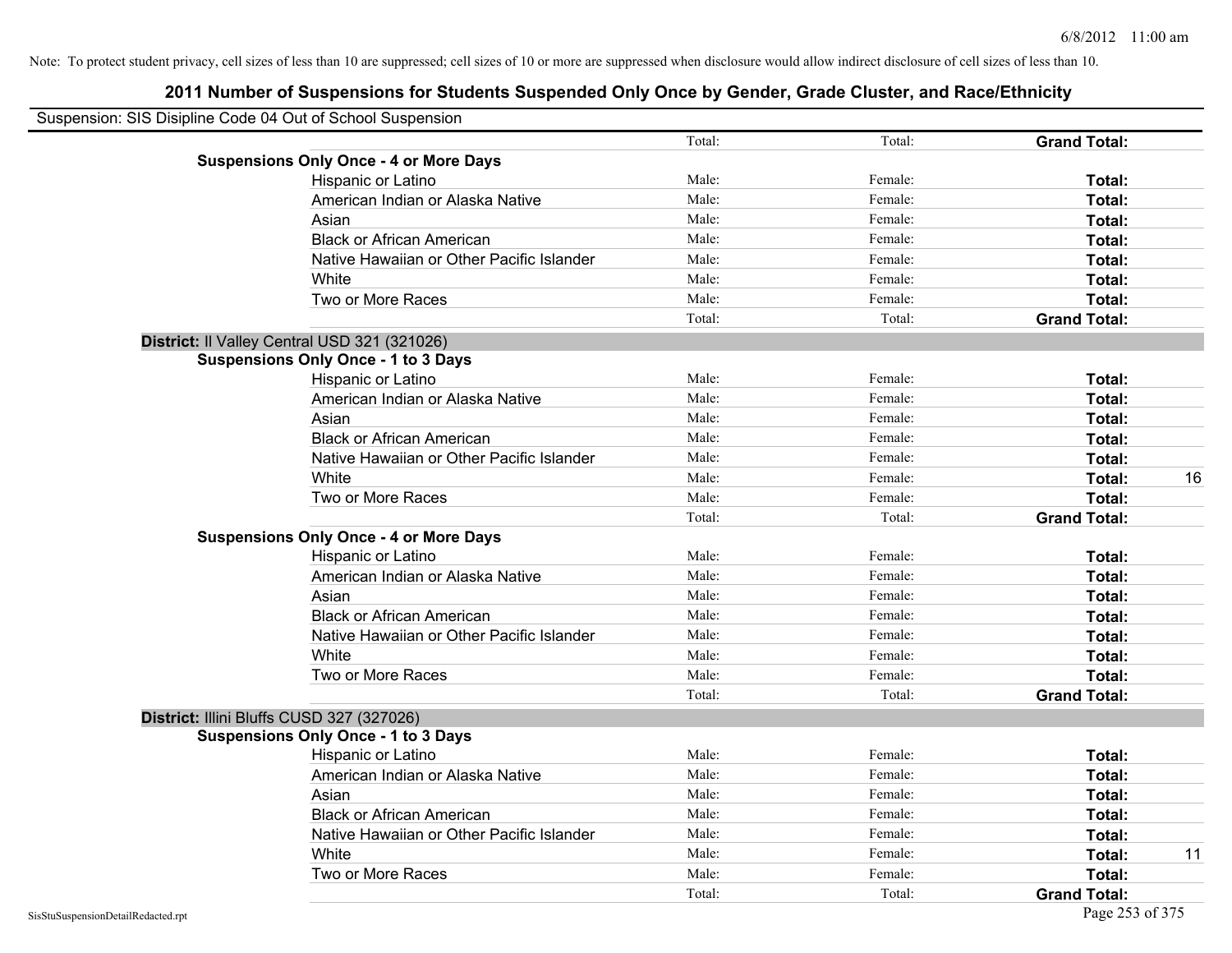| Suspension: SIS Disipline Code 04 Out of School Suspension |        |    |         |    |                     |    |
|------------------------------------------------------------|--------|----|---------|----|---------------------|----|
| <b>Suspensions Only Once - 4 or More Days</b>              |        |    |         |    |                     |    |
| Hispanic or Latino                                         | Male:  |    | Female: |    | Total:              |    |
| American Indian or Alaska Native                           | Male:  |    | Female: |    | Total:              |    |
| Asian                                                      | Male:  |    | Female: |    | Total:              |    |
| <b>Black or African American</b>                           | Male:  |    | Female: |    | Total:              |    |
| Native Hawaiian or Other Pacific Islander                  | Male:  |    | Female: |    | Total:              |    |
| White                                                      | Male:  |    | Female: |    | Total:              |    |
| Two or More Races                                          | Male:  |    | Female: |    | Total:              |    |
|                                                            | Total: |    | Total:  |    | <b>Grand Total:</b> |    |
| District: Limestone CHSD 310 (310016)                      |        |    |         |    |                     |    |
| <b>Suspensions Only Once - 1 to 3 Days</b>                 |        |    |         |    |                     |    |
| Hispanic or Latino                                         | Male:  |    | Female: |    | Total:              |    |
| American Indian or Alaska Native                           | Male:  |    | Female: |    | Total:              |    |
| Asian                                                      | Male:  |    | Female: |    | Total:              |    |
| <b>Black or African American</b>                           | Male:  |    | Female: |    | Total:              |    |
| Native Hawaiian or Other Pacific Islander                  | Male:  |    | Female: |    | Total:              |    |
| White                                                      | Male:  | 25 | Female: | 23 | Total:              | 48 |
| Two or More Races                                          | Male:  |    | Female: |    | Total:              | 11 |
|                                                            | Total: |    | Total:  |    | <b>Grand Total:</b> |    |
| <b>Suspensions Only Once - 4 or More Days</b>              |        |    |         |    |                     |    |
| Hispanic or Latino                                         | Male:  |    | Female: |    | Total:              |    |
| American Indian or Alaska Native                           | Male:  |    | Female: |    | Total:              |    |
| Asian                                                      | Male:  |    | Female: |    | Total:              |    |
| <b>Black or African American</b>                           | Male:  |    | Female: |    | Total:              |    |
| Native Hawaiian or Other Pacific Islander                  | Male:  |    | Female: |    | Total:              |    |
| White                                                      | Male:  |    | Female: |    | Total:              |    |
| Two or More Races                                          | Male:  |    | Female: |    | Total:              |    |
|                                                            | Total: |    | Total:  |    | <b>Grand Total:</b> | 11 |
| District: Limestone Walters CCSD 316 (316004)              |        |    |         |    |                     |    |
| <b>Suspensions Only Once - 1 to 3 Days</b>                 |        |    |         |    |                     |    |
| Hispanic or Latino                                         | Male:  |    | Female: |    | Total:              |    |
| American Indian or Alaska Native                           | Male:  |    | Female: |    | Total:              |    |
| Asian                                                      | Male:  |    | Female: |    | Total:              |    |
| <b>Black or African American</b>                           | Male:  |    | Female: |    | Total:              |    |
| Native Hawaiian or Other Pacific Islander                  | Male:  |    | Female: |    | Total:              |    |
| White                                                      | Male:  |    | Female: |    | Total:              |    |
| Two or More Races                                          | Male:  |    | Female: |    | Total:              |    |
|                                                            | Total: |    | Total:  |    | <b>Grand Total:</b> |    |
|                                                            |        |    |         |    |                     |    |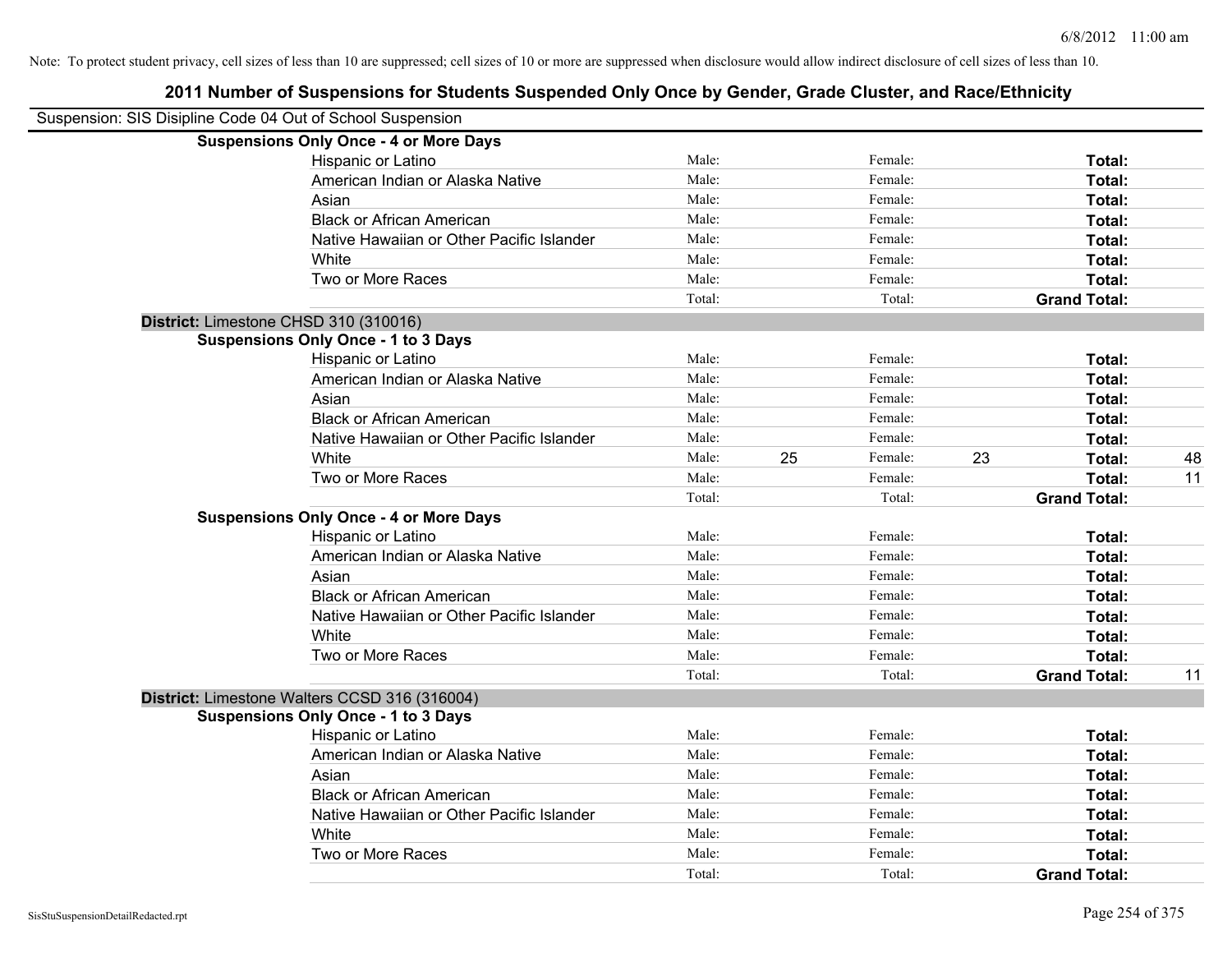| Suspension: SIS Disipline Code 04 Out of School Suspension |                                               |        |         |                     |
|------------------------------------------------------------|-----------------------------------------------|--------|---------|---------------------|
| <b>District: Monroe SD 70 (070002)</b>                     |                                               |        |         |                     |
|                                                            | <b>Suspensions Only Once - 1 to 3 Days</b>    |        |         |                     |
|                                                            | Hispanic or Latino                            | Male:  | Female: | Total:              |
|                                                            | American Indian or Alaska Native              | Male:  | Female: | Total:              |
|                                                            | Asian                                         | Male:  | Female: | Total:              |
|                                                            | <b>Black or African American</b>              | Male:  | Female: | Total:              |
|                                                            | Native Hawaiian or Other Pacific Islander     | Male:  | Female: | Total:              |
|                                                            | White                                         | Male:  | Female: | Total:              |
|                                                            | Two or More Races                             | Male:  | Female: | Total:              |
|                                                            |                                               | Total: | Total:  | <b>Grand Total:</b> |
|                                                            | <b>Suspensions Only Once - 4 or More Days</b> |        |         |                     |
|                                                            | Hispanic or Latino                            | Male:  | Female: | Total:              |
|                                                            | American Indian or Alaska Native              | Male:  | Female: | Total:              |
|                                                            | Asian                                         | Male:  | Female: | Total:              |
|                                                            | <b>Black or African American</b>              | Male:  | Female: | Total:              |
|                                                            | Native Hawaiian or Other Pacific Islander     | Male:  | Female: | Total:              |
|                                                            | White                                         | Male:  | Female: | Total:              |
|                                                            | Two or More Races                             | Male:  | Female: | Total:              |
|                                                            |                                               | Total: | Total:  | <b>Grand Total:</b> |
| District: Norwood ESD 63 (063002)                          |                                               |        |         |                     |
|                                                            | <b>Suspensions Only Once - 1 to 3 Days</b>    |        |         |                     |
|                                                            | Hispanic or Latino                            | Male:  | Female: | Total:              |
|                                                            | American Indian or Alaska Native              | Male:  | Female: | Total:              |
|                                                            | Asian                                         | Male:  | Female: | Total:              |
|                                                            | <b>Black or African American</b>              | Male:  | Female: | Total:              |
|                                                            | Native Hawaiian or Other Pacific Islander     | Male:  | Female: | Total:              |
|                                                            | White                                         | Male:  | Female: | Total:<br>12        |
|                                                            | Two or More Races                             | Male:  | Female: | Total:              |
|                                                            |                                               | Total: | Total:  | <b>Grand Total:</b> |
|                                                            | <b>Suspensions Only Once - 4 or More Days</b> |        |         |                     |
|                                                            | Hispanic or Latino                            | Male:  | Female: | Total:              |
|                                                            | American Indian or Alaska Native              | Male:  | Female: | Total:              |
|                                                            | Asian                                         | Male:  | Female: | Total:              |
|                                                            | <b>Black or African American</b>              | Male:  | Female: | Total:              |
|                                                            | Native Hawaiian or Other Pacific Islander     | Male:  | Female: | Total:              |
|                                                            | White                                         | Male:  | Female: | Total:              |
|                                                            | Two or More Races                             | Male:  | Female: | Total:              |
|                                                            |                                               | Total: | Total:  | <b>Grand Total:</b> |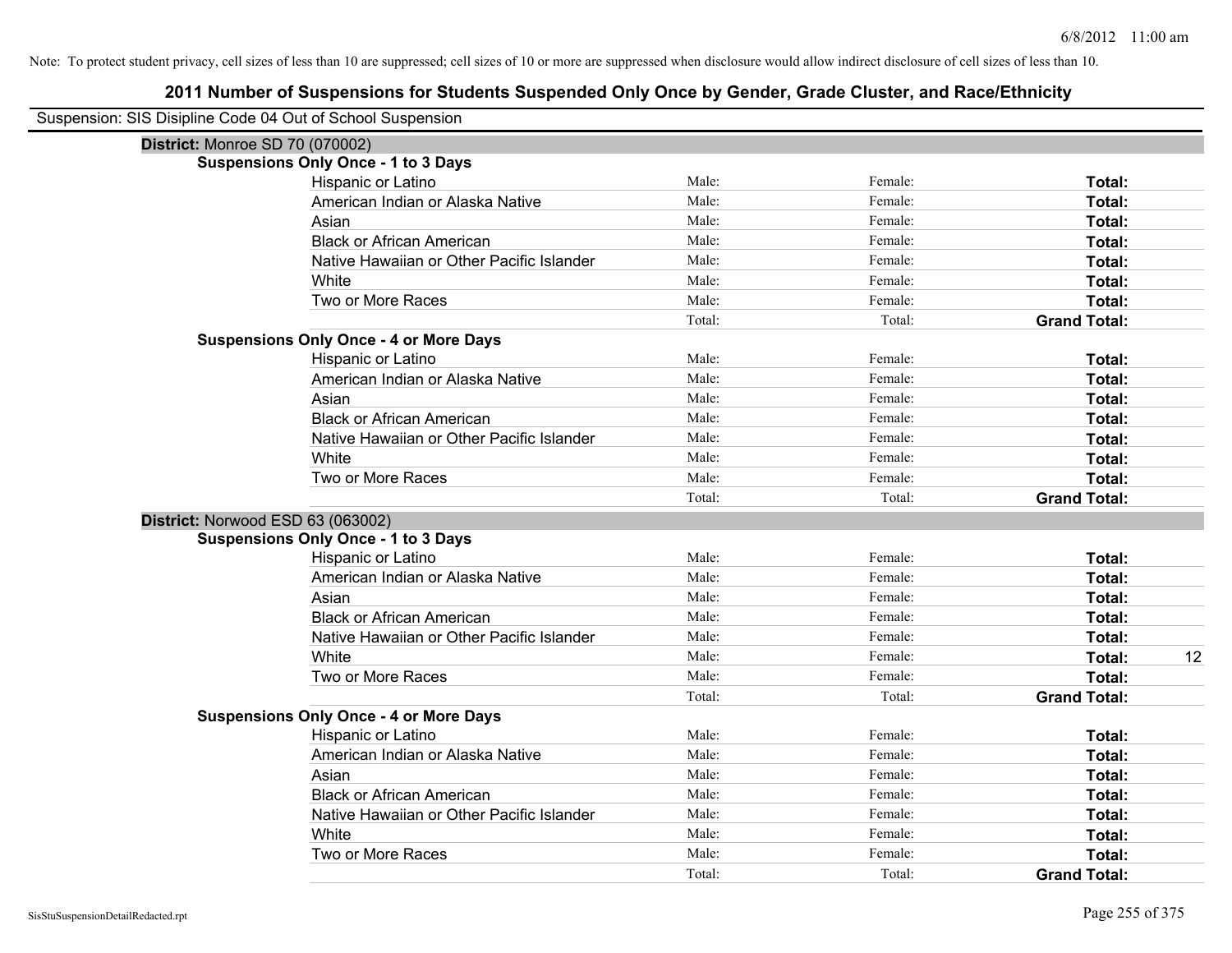| Suspension: SIS Disipline Code 04 Out of School Suspension |                                               |        |     |         |     |                     |     |
|------------------------------------------------------------|-----------------------------------------------|--------|-----|---------|-----|---------------------|-----|
| District: Oak Grove SD 68 (068002)                         |                                               |        |     |         |     |                     |     |
|                                                            | <b>Suspensions Only Once - 1 to 3 Days</b>    |        |     |         |     |                     |     |
|                                                            | Hispanic or Latino                            | Male:  |     | Female: |     | Total:              |     |
|                                                            | American Indian or Alaska Native              | Male:  |     | Female: |     | Total:              |     |
|                                                            | Asian                                         | Male:  |     | Female: |     | Total:              |     |
|                                                            | <b>Black or African American</b>              | Male:  |     | Female: |     | Total:              |     |
|                                                            | Native Hawaiian or Other Pacific Islander     | Male:  |     | Female: |     | Total:              |     |
|                                                            | White                                         | Male:  |     | Female: |     | Total:              |     |
|                                                            | Two or More Races                             | Male:  |     | Female: |     | Total:              |     |
|                                                            |                                               | Total: |     | Total:  |     | <b>Grand Total:</b> | 12  |
|                                                            | District: Peoria Heights CUSD 325 (325026)    |        |     |         |     |                     |     |
|                                                            | <b>Suspensions Only Once - 1 to 3 Days</b>    |        |     |         |     |                     |     |
|                                                            | Hispanic or Latino                            | Male:  |     | Female: |     | Total:              |     |
|                                                            | American Indian or Alaska Native              | Male:  |     | Female: |     | Total:              |     |
|                                                            | Asian                                         | Male:  |     | Female: |     | Total:              |     |
|                                                            | <b>Black or African American</b>              | Male:  |     | Female: |     | Total:              | 11  |
|                                                            | Native Hawaiian or Other Pacific Islander     | Male:  |     | Female: |     | Total:              |     |
|                                                            | White                                         | Male:  |     | Female: |     | Total:              | 31  |
|                                                            | Two or More Races                             | Male:  |     | Female: |     | Total:              |     |
|                                                            |                                               | Total: |     | Total:  |     | <b>Grand Total:</b> |     |
|                                                            | <b>Suspensions Only Once - 4 or More Days</b> |        |     |         |     |                     |     |
|                                                            | Hispanic or Latino                            | Male:  |     | Female: |     | Total:              |     |
|                                                            | American Indian or Alaska Native              | Male:  |     | Female: |     | Total:              |     |
|                                                            | Asian                                         | Male:  |     | Female: |     | Total:              |     |
|                                                            | <b>Black or African American</b>              | Male:  |     | Female: |     | Total:              |     |
|                                                            | Native Hawaiian or Other Pacific Islander     | Male:  |     | Female: |     | Total:              |     |
|                                                            | White                                         | Male:  |     | Female: |     | Total:              |     |
|                                                            | Two or More Races                             | Male:  |     | Female: |     | Total:              |     |
|                                                            |                                               | Total: |     | Total:  |     | <b>Grand Total:</b> |     |
| District: Peoria SD 150 (150025)                           |                                               |        |     |         |     |                     |     |
|                                                            | <b>Suspensions Only Once - 1 to 3 Days</b>    |        |     |         |     |                     |     |
|                                                            | Hispanic or Latino                            | Male:  | 31  | Female: | 14  | Total:              | 45  |
|                                                            | American Indian or Alaska Native              | Male:  |     | Female: |     | Total:              |     |
|                                                            | Asian                                         | Male:  |     | Female: |     | Total:              |     |
|                                                            | <b>Black or African American</b>              | Male:  | 400 | Female: | 293 | Total:              | 693 |
|                                                            | Native Hawaiian or Other Pacific Islander     | Male:  |     | Female: |     | Total:              |     |
|                                                            | White                                         | Male:  | 60  | Female: | 34  | Total:              | 94  |
|                                                            | Two or More Races                             | Male:  | 38  | Female: | 17  | Total:              | 55  |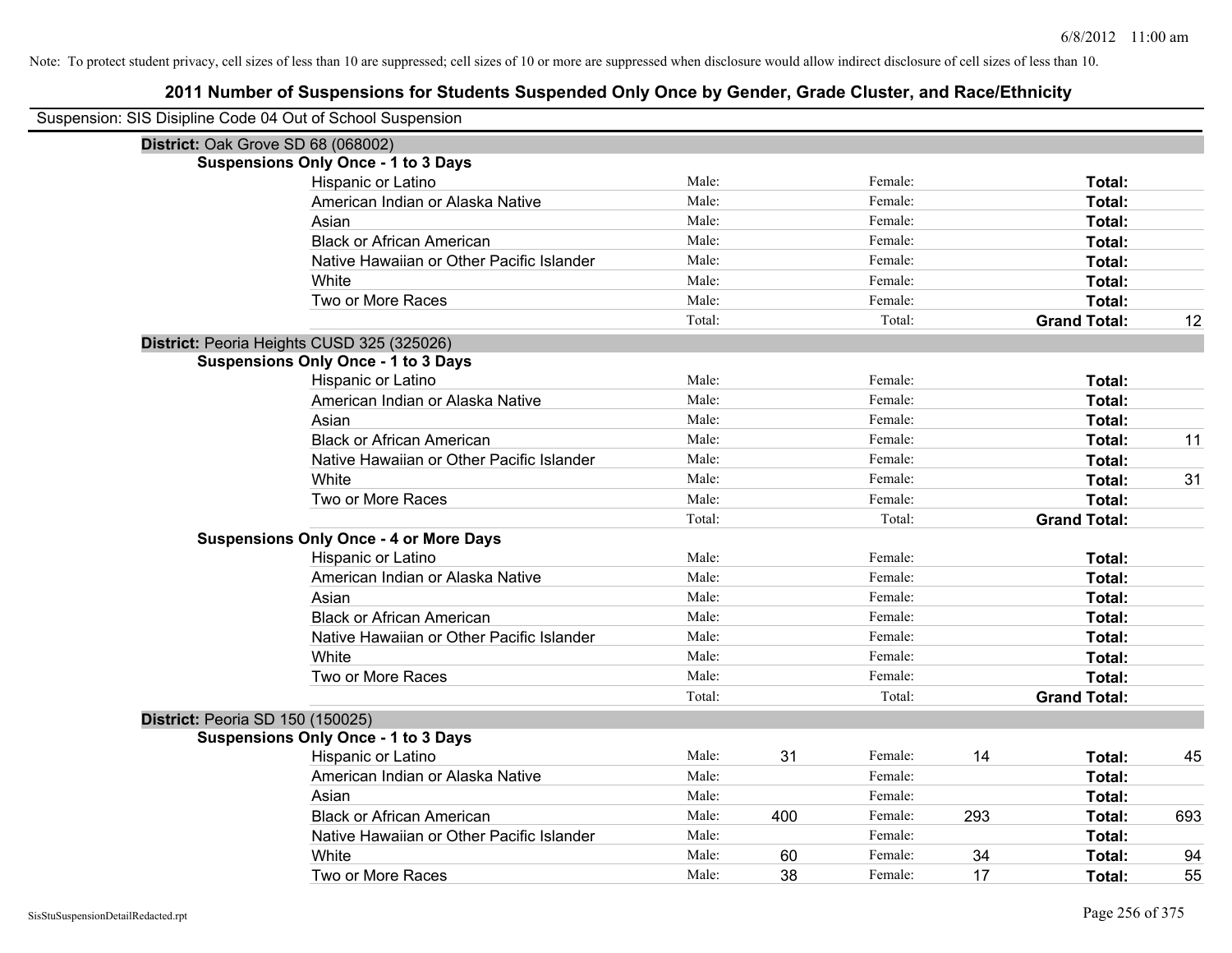| Suspension: SIS Disipline Code 04 Out of School Suspension |                                               |        |    |         |                     |        |     |
|------------------------------------------------------------|-----------------------------------------------|--------|----|---------|---------------------|--------|-----|
|                                                            |                                               | Total: |    | Total:  | <b>Grand Total:</b> |        |     |
|                                                            | <b>Suspensions Only Once - 4 or More Days</b> |        |    |         |                     |        |     |
|                                                            | Hispanic or Latino                            | Male:  |    | Female: |                     | Total: | 14  |
|                                                            | American Indian or Alaska Native              | Male:  |    | Female: |                     | Total: |     |
|                                                            | Asian                                         | Male:  |    | Female: |                     | Total: |     |
|                                                            | <b>Black or African American</b>              | Male:  | 72 | Female: | 97                  | Total: | 169 |
|                                                            | Native Hawaiian or Other Pacific Islander     | Male:  |    | Female: |                     | Total: |     |
|                                                            | White                                         | Male:  |    | Female: |                     | Total: | 19  |
|                                                            | Two or More Races                             | Male:  |    | Female: |                     | Total: |     |
|                                                            |                                               | Total: |    | Total:  | <b>Grand Total:</b> |        |     |
|                                                            | District: Pleasant Hill SD 69 (069002)        |        |    |         |                     |        |     |
|                                                            | <b>Suspensions Only Once - 1 to 3 Days</b>    |        |    |         |                     |        |     |
|                                                            | Hispanic or Latino                            | Male:  |    | Female: |                     | Total: |     |
|                                                            | American Indian or Alaska Native              | Male:  |    | Female: |                     | Total: |     |
|                                                            | Asian                                         | Male:  |    | Female: |                     | Total: |     |
|                                                            | <b>Black or African American</b>              | Male:  |    | Female: |                     | Total: |     |
|                                                            | Native Hawaiian or Other Pacific Islander     | Male:  |    | Female: |                     | Total: |     |
|                                                            | White                                         | Male:  |    | Female: |                     | Total: |     |
|                                                            | Two or More Races                             | Male:  |    | Female: |                     | Total: |     |
|                                                            |                                               | Total: |    | Total:  | <b>Grand Total:</b> |        | 13  |
|                                                            | <b>Suspensions Only Once - 4 or More Days</b> |        |    |         |                     |        |     |
|                                                            | Hispanic or Latino                            | Male:  |    | Female: |                     | Total: |     |
|                                                            | American Indian or Alaska Native              | Male:  |    | Female: |                     | Total: |     |
|                                                            | Asian                                         | Male:  |    | Female: |                     | Total: |     |
|                                                            | <b>Black or African American</b>              | Male:  |    | Female: |                     | Total: |     |
|                                                            | Native Hawaiian or Other Pacific Islander     | Male:  |    | Female: |                     | Total: |     |
|                                                            | White                                         | Male:  |    | Female: |                     | Total: |     |
|                                                            | Two or More Races                             | Male:  |    | Female: |                     | Total: |     |
|                                                            |                                               | Total: |    | Total:  | <b>Grand Total:</b> |        |     |
|                                                            | District: Pleasant Valley SD 62 (062002)      |        |    |         |                     |        |     |
|                                                            | <b>Suspensions Only Once - 1 to 3 Days</b>    |        |    |         |                     |        |     |
|                                                            | Hispanic or Latino                            | Male:  |    | Female: |                     | Total: |     |
|                                                            | American Indian or Alaska Native              | Male:  |    | Female: |                     | Total: |     |
|                                                            | Asian                                         | Male:  |    | Female: |                     | Total: |     |
|                                                            | <b>Black or African American</b>              | Male:  |    | Female: |                     | Total: | 16  |
|                                                            | Native Hawaiian or Other Pacific Islander     | Male:  |    | Female: |                     | Total: |     |
|                                                            | White                                         | Male:  |    | Female: |                     | Total: |     |
|                                                            | Two or More Races                             | Male:  |    | Female: |                     | Total: |     |
|                                                            |                                               | Total: |    | Total:  | <b>Grand Total:</b> |        |     |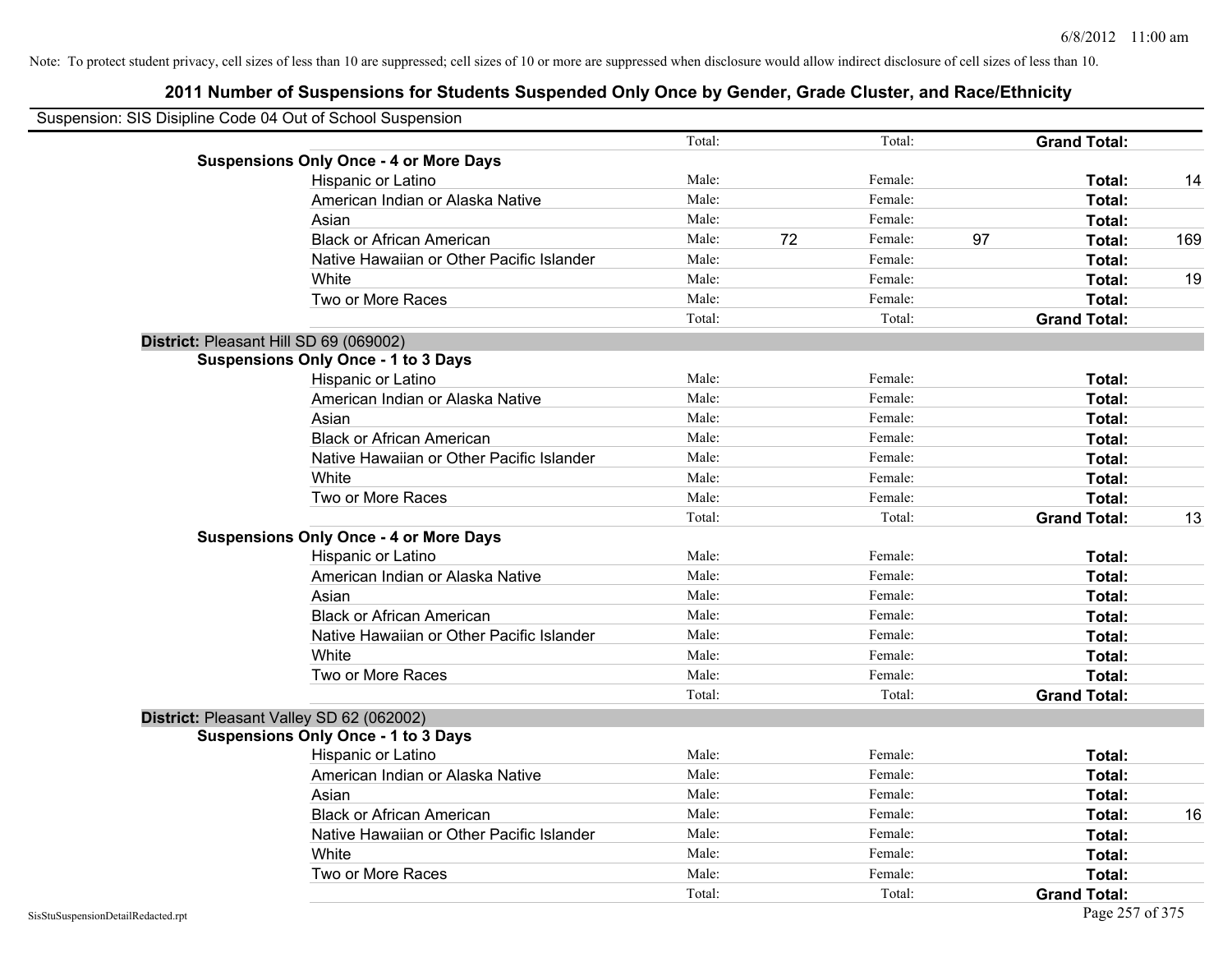| Suspension: SIS Disipline Code 04 Out of School Suspension |                                               |        |         |                     |
|------------------------------------------------------------|-----------------------------------------------|--------|---------|---------------------|
|                                                            | <b>Suspensions Only Once - 4 or More Days</b> |        |         |                     |
|                                                            | Hispanic or Latino                            | Male:  | Female: | Total:              |
|                                                            | American Indian or Alaska Native              | Male:  | Female: | Total:              |
|                                                            | Asian                                         | Male:  | Female: | Total:              |
|                                                            | <b>Black or African American</b>              | Male:  | Female: | Total:              |
|                                                            | Native Hawaiian or Other Pacific Islander     | Male:  | Female: | Total:              |
|                                                            | White                                         | Male:  | Female: | Total:              |
|                                                            | Two or More Races                             | Male:  | Female: | Total:              |
|                                                            |                                               | Total: | Total:  | <b>Grand Total:</b> |
| District: Princeville CUSD 326 (326026)                    |                                               |        |         |                     |
|                                                            | <b>Suspensions Only Once - 1 to 3 Days</b>    |        |         |                     |
|                                                            | Hispanic or Latino                            | Male:  | Female: | Total:              |
|                                                            | American Indian or Alaska Native              | Male:  | Female: | Total:              |
|                                                            | Asian                                         | Male:  | Female: | Total:              |
|                                                            | <b>Black or African American</b>              | Male:  | Female: | Total:              |
|                                                            | Native Hawaiian or Other Pacific Islander     | Male:  | Female: | Total:              |
|                                                            | White                                         | Male:  | Female: | Total:              |
|                                                            | Two or More Races                             | Male:  | Female: | Total:              |
|                                                            |                                               | Total: | Total:  | <b>Grand Total:</b> |
|                                                            | <b>Suspensions Only Once - 4 or More Days</b> |        |         |                     |
|                                                            | Hispanic or Latino                            | Male:  | Female: | Total:              |
|                                                            | American Indian or Alaska Native              | Male:  | Female: | Total:              |
|                                                            | Asian                                         | Male:  | Female: | Total:              |
|                                                            | <b>Black or African American</b>              | Male:  | Female: | Total:              |
|                                                            | Native Hawaiian or Other Pacific Islander     | Male:  | Female: | Total:              |
|                                                            | White                                         | Male:  | Female: | Total:              |
|                                                            | Two or More Races                             | Male:  | Female: | Total:              |
|                                                            |                                               | Total: | Total:  | <b>Grand Total:</b> |
|                                                            |                                               |        |         |                     |
| Region: Region 05 North Cook ISC 1 (05)                    |                                               |        |         |                     |
| County: Cook (016)                                         |                                               |        |         |                     |
|                                                            | District: Arlington Heights SD 25 (025002)    |        |         |                     |
|                                                            | <b>Suspensions Only Once - 1 to 3 Days</b>    |        |         |                     |
|                                                            | Hispanic or Latino                            | Male:  | Female: | Total:              |
|                                                            | American Indian or Alaska Native              | Male:  | Female: | Total:              |
|                                                            | Asian                                         | Male:  | Female: | Total:              |
|                                                            | <b>Black or African American</b>              | Male:  | Female: | Total:              |
|                                                            | Native Hawaiian or Other Pacific Islander     | Male:  | Female: | Total:              |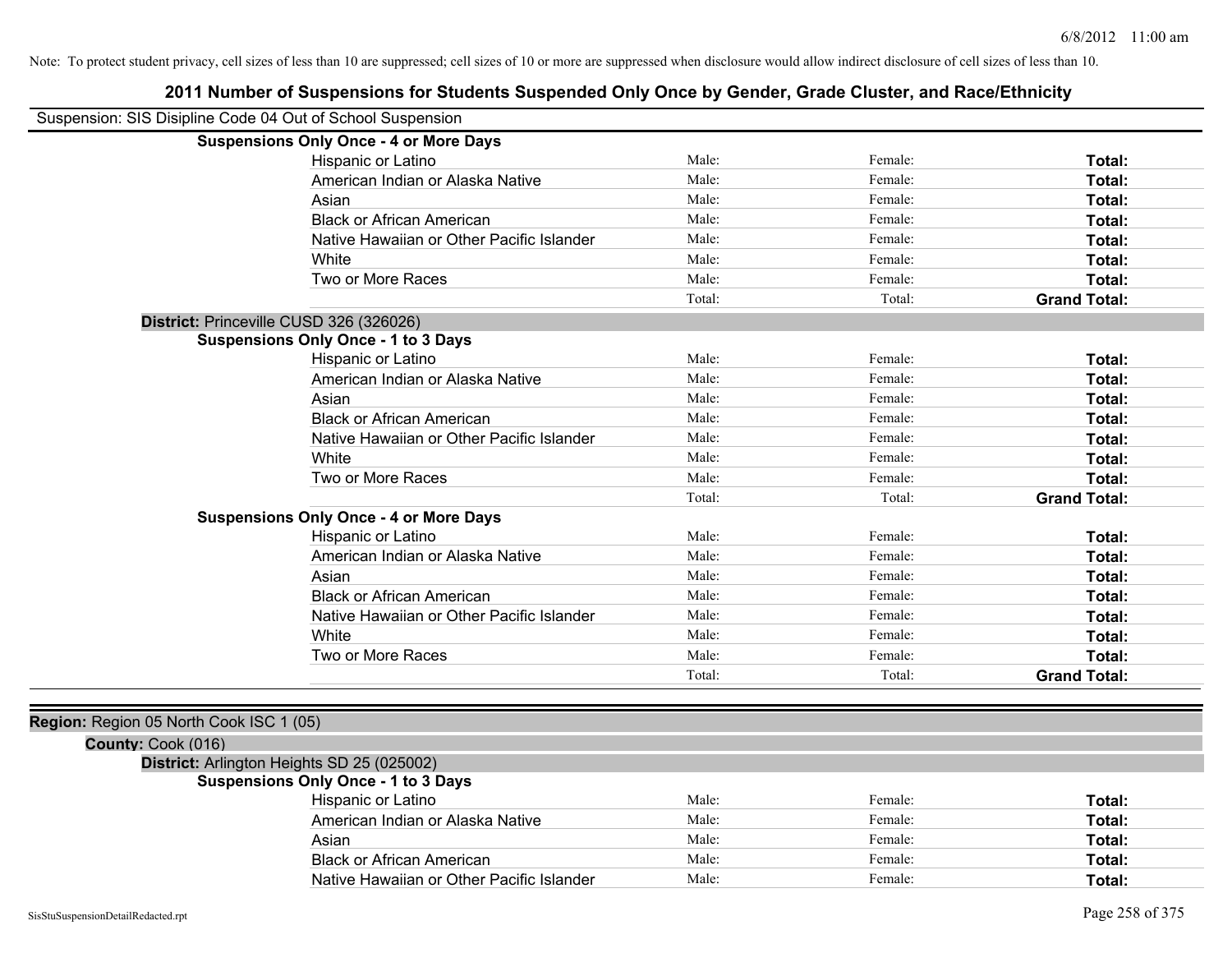|                            | Suspension: SIS Disipline Code 04 Out of School Suspension |        |         |                     |    |
|----------------------------|------------------------------------------------------------|--------|---------|---------------------|----|
|                            | White                                                      | Male:  | Female: | Total:              |    |
|                            | Two or More Races                                          | Male:  | Female: | Total:              |    |
|                            |                                                            | Total: | Total:  | <b>Grand Total:</b> |    |
|                            | <b>Suspensions Only Once - 4 or More Days</b>              |        |         |                     |    |
|                            | Hispanic or Latino                                         | Male:  | Female: | Total:              |    |
|                            | American Indian or Alaska Native                           | Male:  | Female: | Total:              |    |
|                            | Asian                                                      | Male:  | Female: | Total:              |    |
|                            | <b>Black or African American</b>                           | Male:  | Female: | Total:              |    |
|                            | Native Hawaiian or Other Pacific Islander                  | Male:  | Female: | Total:              |    |
|                            | White                                                      | Male:  | Female: | Total:              |    |
|                            | Two or More Races                                          | Male:  | Female: | Total:              |    |
|                            |                                                            | Total: | Total:  | <b>Grand Total:</b> | 10 |
|                            | District: Avoca SD 37 (037002)                             |        |         |                     |    |
|                            | <b>Suspensions Only Once - 1 to 3 Days</b>                 |        |         |                     |    |
|                            | Hispanic or Latino                                         | Male:  | Female: | Total:              |    |
|                            | American Indian or Alaska Native                           | Male:  | Female: | Total:              |    |
|                            | Asian                                                      | Male:  | Female: | Total:              |    |
|                            | <b>Black or African American</b>                           | Male:  | Female: | Total:              |    |
|                            | Native Hawaiian or Other Pacific Islander                  | Male:  | Female: | Total:              |    |
|                            | White                                                      | Male:  | Female: | Total:              |    |
|                            | Two or More Races                                          | Male:  | Female: | Total:              |    |
|                            |                                                            | Total: | Total:  | <b>Grand Total:</b> |    |
|                            | District: Camelot Schools-IL (027000)                      |        |         |                     |    |
|                            | <b>Suspensions Only Once - 1 to 3 Days</b>                 |        |         |                     |    |
|                            | Hispanic or Latino                                         | Male:  | Female: | Total:              |    |
|                            | American Indian or Alaska Native                           | Male:  | Female: | Total:              |    |
|                            | Asian                                                      | Male:  | Female: | Total:              |    |
|                            | <b>Black or African American</b>                           | Male:  | Female: | Total:              |    |
|                            | Native Hawaiian or Other Pacific Islander                  | Male:  | Female: | Total:              |    |
|                            | White                                                      | Male:  | Female: | Total:              |    |
|                            | Two or More Races                                          | Male:  | Female: | Total:              |    |
|                            |                                                            | Total: | Total:  | <b>Grand Total:</b> |    |
| District: CCSD 62 (062004) |                                                            |        |         |                     |    |
|                            | <b>Suspensions Only Once - 1 to 3 Days</b>                 |        |         |                     |    |
|                            | Hispanic or Latino                                         | Male:  | Female: | Total:              | 13 |
|                            | American Indian or Alaska Native                           | Male:  | Female: | Total:              |    |
|                            | Asian                                                      | Male:  | Female: | Total:              |    |
|                            | <b>Black or African American</b>                           | Male:  | Female: | Total:              |    |
|                            |                                                            |        |         |                     |    |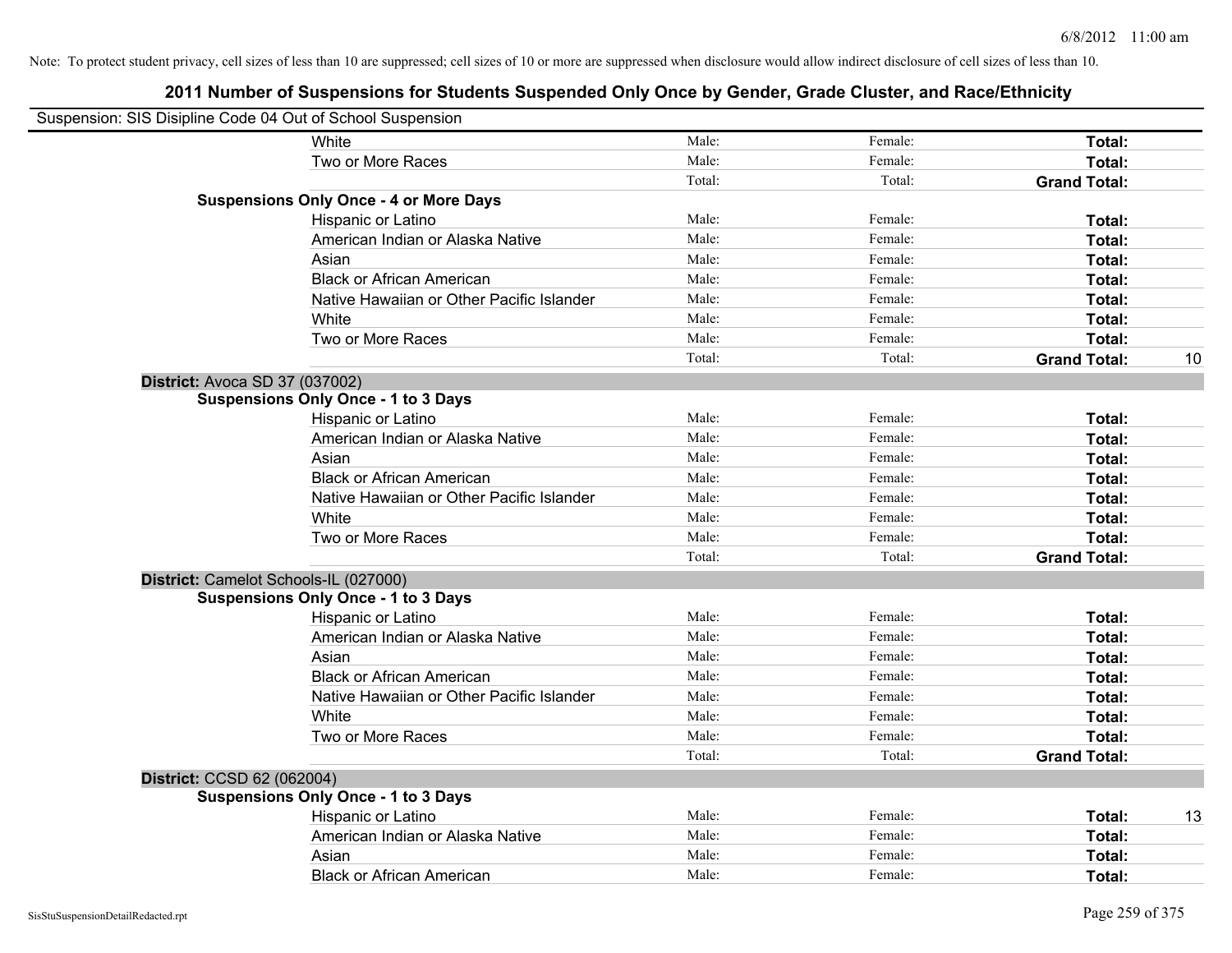|                                    | Suspension: SIS Disipline Code 04 Out of School Suspension |        |    |         |                     |    |
|------------------------------------|------------------------------------------------------------|--------|----|---------|---------------------|----|
|                                    | Native Hawaiian or Other Pacific Islander                  | Male:  |    | Female: | Total:              |    |
|                                    | White                                                      | Male:  |    | Female: | Total:              | 13 |
|                                    | Two or More Races                                          | Male:  |    | Female: | Total:              |    |
|                                    |                                                            | Total: |    | Total:  | <b>Grand Total:</b> |    |
|                                    | <b>Suspensions Only Once - 4 or More Days</b>              |        |    |         |                     |    |
|                                    | Hispanic or Latino                                         | Male:  |    | Female: | Total:              |    |
|                                    | American Indian or Alaska Native                           | Male:  |    | Female: | Total:              |    |
|                                    | Asian                                                      | Male:  |    | Female: | Total:              |    |
|                                    | <b>Black or African American</b>                           | Male:  |    | Female: | Total:              |    |
|                                    | Native Hawaiian or Other Pacific Islander                  | Male:  |    | Female: | Total:              |    |
|                                    | White                                                      | Male:  |    | Female: | Total:              |    |
|                                    | Two or More Races                                          | Male:  |    | Female: | Total:              |    |
|                                    |                                                            | Total: |    | Total:  | <b>Grand Total:</b> |    |
|                                    | District: Comm Cons SD 59 (059004)                         |        |    |         |                     |    |
|                                    | <b>Suspensions Only Once - 1 to 3 Days</b>                 |        |    |         |                     |    |
|                                    | Hispanic or Latino                                         | Male:  | 22 | Female: | 13<br>Total:        | 35 |
|                                    | American Indian or Alaska Native                           | Male:  |    | Female: | Total:              |    |
|                                    | Asian                                                      | Male:  |    | Female: | Total:              |    |
|                                    | <b>Black or African American</b>                           | Male:  |    | Female: | Total:              |    |
|                                    | Native Hawaiian or Other Pacific Islander                  | Male:  |    | Female: | Total:              |    |
|                                    | White                                                      | Male:  |    | Female: | Total:              | 14 |
|                                    | Two or More Races                                          | Male:  |    | Female: | Total:              |    |
|                                    |                                                            | Total: |    | Total:  | <b>Grand Total:</b> | 61 |
|                                    | <b>Suspensions Only Once - 4 or More Days</b>              |        |    |         |                     |    |
|                                    | Hispanic or Latino                                         | Male:  |    | Female: | Total:              | 13 |
|                                    | American Indian or Alaska Native                           | Male:  |    | Female: | Total:              |    |
|                                    | Asian                                                      | Male:  |    | Female: | Total:              |    |
|                                    | <b>Black or African American</b>                           | Male:  |    | Female: | Total:              |    |
|                                    | Native Hawaiian or Other Pacific Islander                  | Male:  |    | Female: | Total:              |    |
|                                    | White                                                      | Male:  |    | Female: | Total:              |    |
|                                    | Two or More Races                                          | Male:  |    | Female: | Total:              |    |
|                                    |                                                            | Total: |    | Total:  | <b>Grand Total:</b> |    |
|                                    | District: East Maine SD 63 (063002)                        |        |    |         |                     |    |
|                                    | <b>Suspensions Only Once - 1 to 3 Days</b>                 |        |    |         |                     |    |
|                                    | Hispanic or Latino                                         | Male:  |    | Female: | Total:              |    |
|                                    | American Indian or Alaska Native                           | Male:  |    | Female: | Total:              |    |
|                                    | Asian                                                      | Male:  |    | Female: | Total:              |    |
|                                    | <b>Black or African American</b>                           | Male:  |    | Female: | Total:              |    |
|                                    | Native Hawaiian or Other Pacific Islander                  | Male:  |    | Female: | Total:              |    |
| SisStuSuspensionDetailRedacted.rpt |                                                            |        |    |         | Page 260 of 375     |    |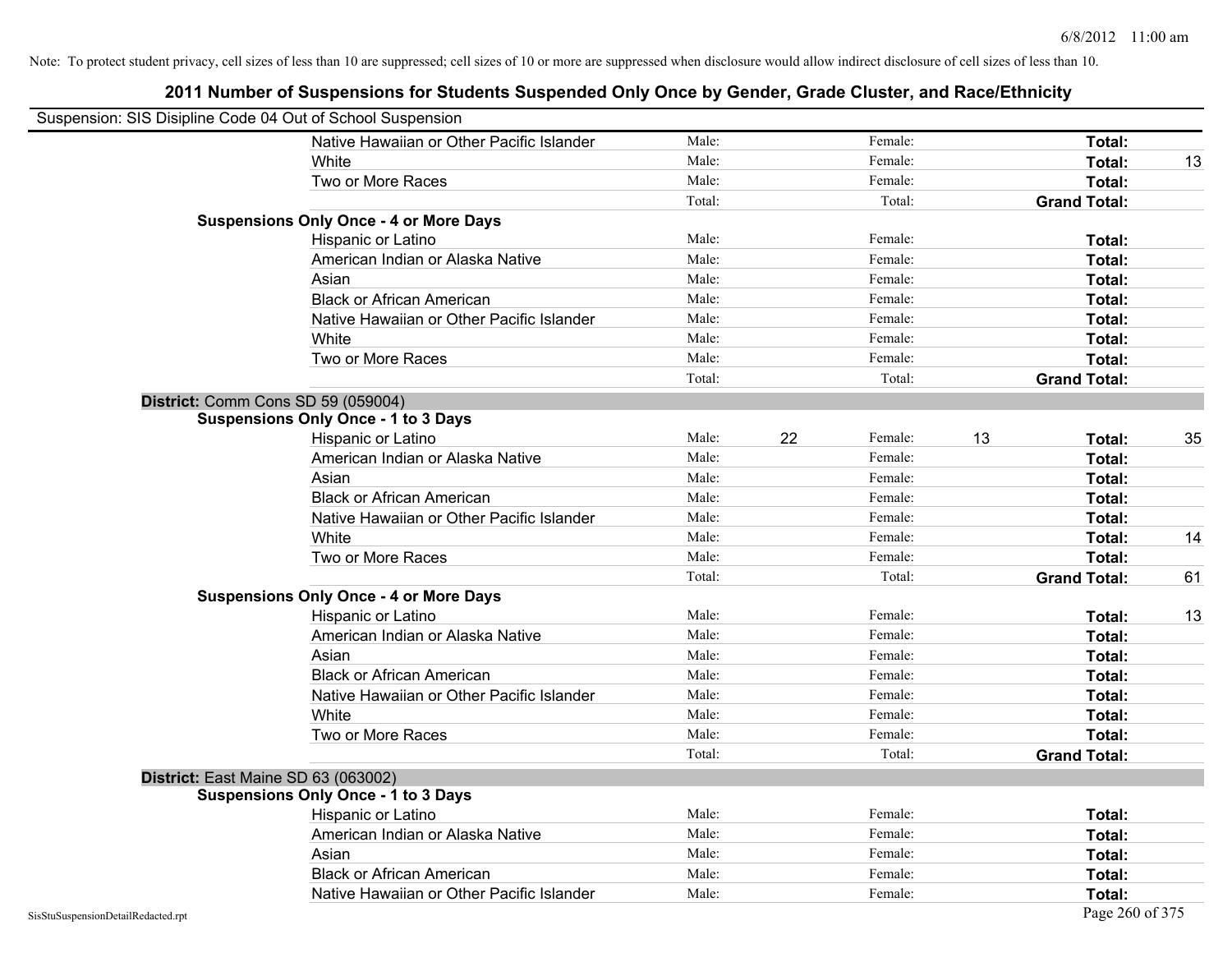| Suspension: SIS Disipline Code 04 Out of School Suspension |                                               |        |    |         |    |                     |    |
|------------------------------------------------------------|-----------------------------------------------|--------|----|---------|----|---------------------|----|
|                                                            | White                                         | Male:  |    | Female: |    | Total:              |    |
|                                                            | Two or More Races                             | Male:  |    | Female: |    | Total:              |    |
|                                                            |                                               | Total: |    | Total:  |    | <b>Grand Total:</b> | 13 |
|                                                            | <b>Suspensions Only Once - 4 or More Days</b> |        |    |         |    |                     |    |
|                                                            | Hispanic or Latino                            | Male:  |    | Female: |    | Total:              |    |
|                                                            | American Indian or Alaska Native              | Male:  |    | Female: |    | Total:              |    |
|                                                            | Asian                                         | Male:  |    | Female: |    | Total:              |    |
|                                                            | <b>Black or African American</b>              | Male:  |    | Female: |    | Total:              |    |
|                                                            | Native Hawaiian or Other Pacific Islander     | Male:  |    | Female: |    | Total:              |    |
|                                                            | White                                         | Male:  |    | Female: |    | Total:              |    |
|                                                            | Two or More Races                             | Male:  |    | Female: |    | Total:              |    |
|                                                            |                                               | Total: |    | Total:  |    | <b>Grand Total:</b> |    |
|                                                            | District: Evanston CCSD 65 (065004)           |        |    |         |    |                     |    |
|                                                            | <b>Suspensions Only Once - 1 to 3 Days</b>    |        |    |         |    |                     |    |
|                                                            | Hispanic or Latino                            | Male:  |    | Female: |    | Total:              | 20 |
|                                                            | American Indian or Alaska Native              | Male:  |    | Female: |    | <b>Total:</b>       |    |
|                                                            | Asian                                         | Male:  |    | Female: |    | Total:              |    |
|                                                            | <b>Black or African American</b>              | Male:  | 49 | Female: | 33 | Total:              | 82 |
|                                                            | Native Hawaiian or Other Pacific Islander     | Male:  |    | Female: |    | Total:              |    |
|                                                            | White                                         | Male:  |    | Female: |    | Total:              | 21 |
|                                                            | Two or More Races                             | Male:  |    | Female: |    | Total:              |    |
|                                                            |                                               | Total: |    | Total:  |    | <b>Grand Total:</b> |    |
|                                                            | <b>Suspensions Only Once - 4 or More Days</b> |        |    |         |    |                     |    |
|                                                            | Hispanic or Latino                            | Male:  |    | Female: |    | Total:              |    |
|                                                            | American Indian or Alaska Native              | Male:  |    | Female: |    | Total:              |    |
|                                                            | Asian                                         | Male:  |    | Female: |    | Total:              |    |
|                                                            | <b>Black or African American</b>              | Male:  |    | Female: |    | Total:              | 13 |
|                                                            | Native Hawaiian or Other Pacific Islander     | Male:  |    | Female: |    | Total:              |    |
|                                                            | White                                         | Male:  |    | Female: |    | Total:              |    |
|                                                            | Two or More Races                             | Male:  |    | Female: |    | Total:              |    |
|                                                            |                                               | Total: |    | Total:  |    | <b>Grand Total:</b> |    |
|                                                            | District: Evanston Twp HSD 202 (202017)       |        |    |         |    |                     |    |
|                                                            | <b>Suspensions Only Once - 1 to 3 Days</b>    |        |    |         |    |                     |    |
|                                                            | Hispanic or Latino                            | Male:  |    | Female: |    | Total:              | 11 |
|                                                            | American Indian or Alaska Native              | Male:  |    | Female: |    | Total:              |    |
|                                                            | Asian                                         | Male:  |    | Female: |    | Total:              |    |
|                                                            | <b>Black or African American</b>              | Male:  | 25 | Female: | 18 | Total:              | 43 |
|                                                            | Native Hawaiian or Other Pacific Islander     | Male:  |    | Female: |    | Total:              |    |
|                                                            | White                                         | Male:  |    | Female: |    | Total:              |    |
| SisStuSuspensionDetailRedacted.rpt                         |                                               |        |    |         |    | Page 261 of 375     |    |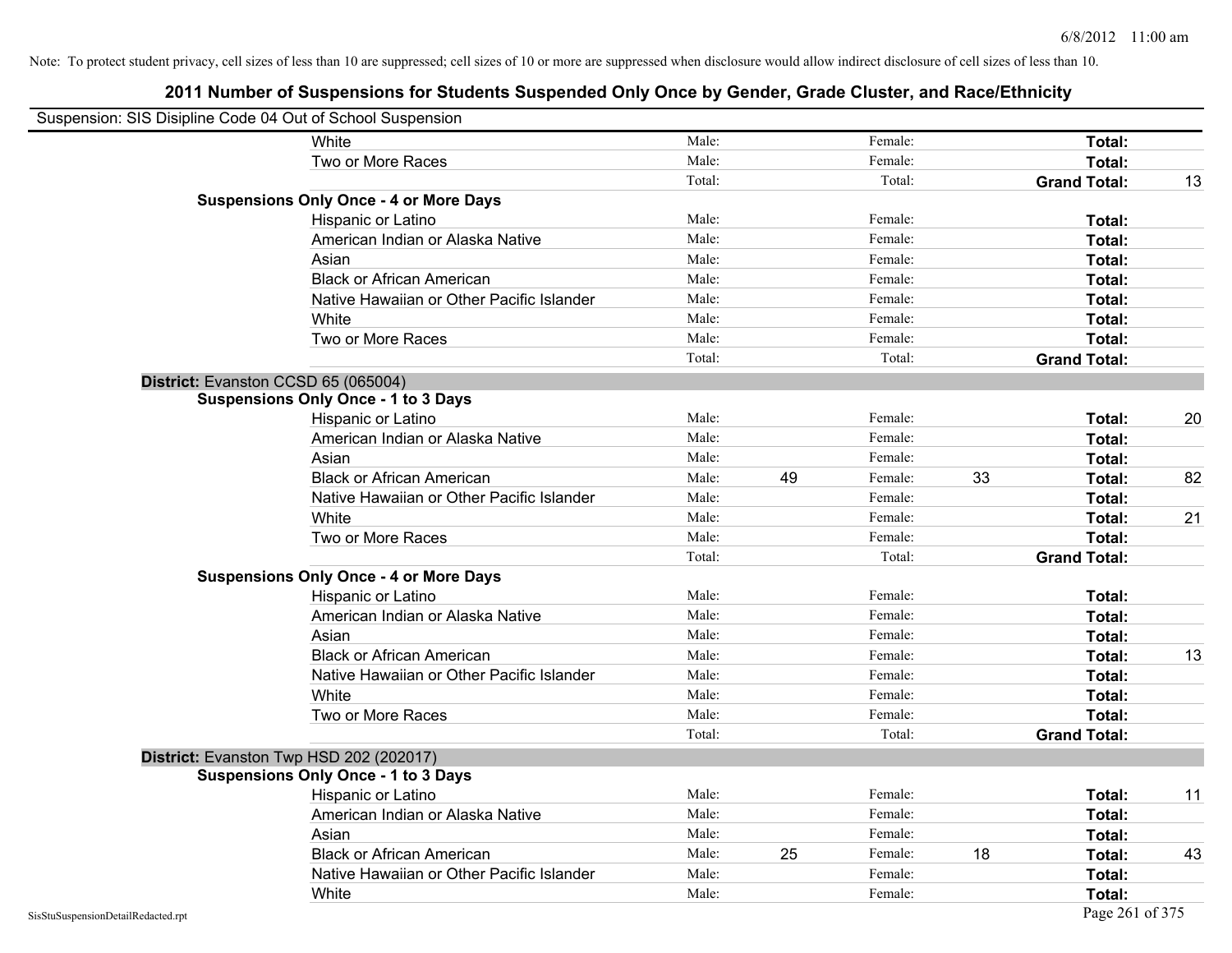| Suspension: SIS Disipline Code 04 Out of School Suspension |        |    |         |    |                     |    |
|------------------------------------------------------------|--------|----|---------|----|---------------------|----|
| Two or More Races                                          | Male:  |    | Female: |    | Total:              |    |
|                                                            | Total: |    | Total:  |    | <b>Grand Total:</b> | 66 |
| <b>Suspensions Only Once - 4 or More Days</b>              |        |    |         |    |                     |    |
| Hispanic or Latino                                         | Male:  |    | Female: |    | Total:              | 17 |
| American Indian or Alaska Native                           | Male:  |    | Female: |    | Total:              |    |
| Asian                                                      | Male:  |    | Female: |    | Total:              |    |
| <b>Black or African American</b>                           | Male:  | 26 | Female: | 24 | Total:              | 50 |
| Native Hawaiian or Other Pacific Islander                  | Male:  |    | Female: |    | Total:              |    |
| White                                                      | Male:  |    | Female: |    | Total:              |    |
| Two or More Races                                          | Male:  |    | Female: |    | Total:              |    |
|                                                            | Total: |    | Total:  |    | <b>Grand Total:</b> |    |
| District: Family Guidance Centers Inc (015300)             |        |    |         |    |                     |    |
| <b>Suspensions Only Once - 1 to 3 Days</b>                 |        |    |         |    |                     |    |
| Hispanic or Latino                                         | Male:  |    | Female: |    | Total:              |    |
| American Indian or Alaska Native                           | Male:  |    | Female: |    | Total:              |    |
| Asian                                                      | Male:  |    | Female: |    | Total:              |    |
| <b>Black or African American</b>                           | Male:  |    | Female: |    | Total:              |    |
| Native Hawaiian or Other Pacific Islander                  | Male:  |    | Female: |    | Total:              |    |
| White                                                      | Male:  |    | Female: |    | Total:              |    |
| Two or More Races                                          | Male:  |    | Female: |    | Total:              |    |
|                                                            | Total: |    | Total:  |    | <b>Grand Total:</b> |    |
| District: Glenview CCSD 34 (034004)                        |        |    |         |    |                     |    |
| <b>Suspensions Only Once - 1 to 3 Days</b>                 |        |    |         |    |                     |    |
| Hispanic or Latino                                         | Male:  |    | Female: |    | Total:              |    |
| American Indian or Alaska Native                           | Male:  |    | Female: |    | Total:              |    |
| Asian                                                      | Male:  |    | Female: |    | Total:              |    |
| <b>Black or African American</b>                           | Male:  |    | Female: |    | Total:              |    |
| Native Hawaiian or Other Pacific Islander                  | Male:  |    | Female: |    | Total:              |    |
| White                                                      | Male:  |    | Female: |    | Total:              |    |
| Two or More Races                                          | Male:  |    | Female: |    | Total:              |    |
|                                                            | Total: |    | Total:  |    | <b>Grand Total:</b> |    |
| <b>Suspensions Only Once - 4 or More Days</b>              |        |    |         |    |                     |    |
| Hispanic or Latino                                         | Male:  |    | Female: |    | Total:              |    |
| American Indian or Alaska Native                           | Male:  |    | Female: |    | Total:              |    |
| Asian                                                      | Male:  |    | Female: |    | Total:              |    |
| <b>Black or African American</b>                           | Male:  |    | Female: |    | Total:              |    |
| Native Hawaiian or Other Pacific Islander                  | Male:  |    | Female: |    | Total:              |    |
| White                                                      | Male:  |    | Female: |    | Total:              |    |
| Two or More Races                                          | Male:  |    | Female: |    | Total:              |    |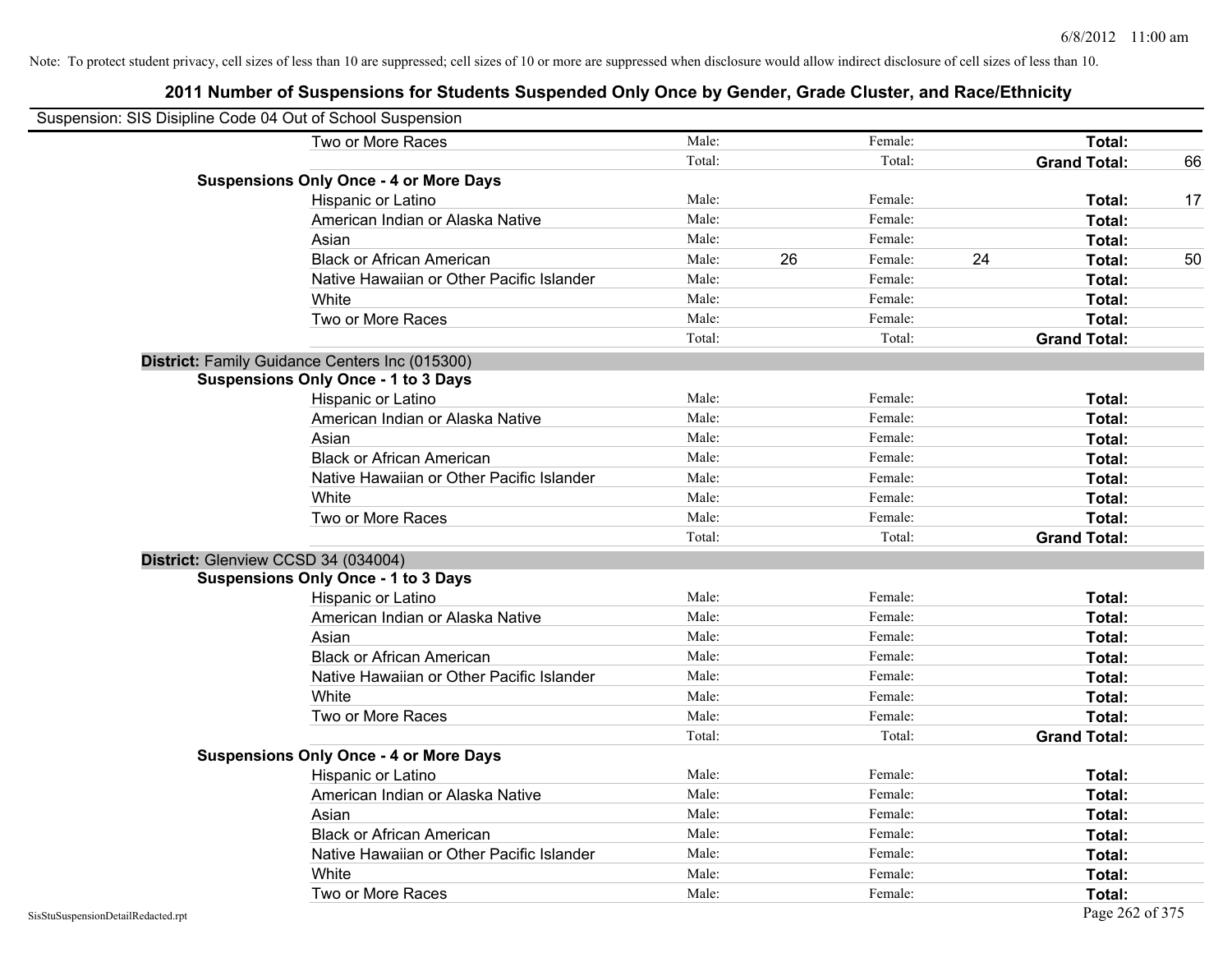| Suspension: SIS Disipline Code 04 Out of School Suspension |        |         |                           |
|------------------------------------------------------------|--------|---------|---------------------------|
|                                                            | Total: | Total:  | <b>Grand Total:</b><br>12 |
| District: Golf ESD 67 (067002)                             |        |         |                           |
| <b>Suspensions Only Once - 1 to 3 Days</b>                 |        |         |                           |
| Hispanic or Latino                                         | Male:  | Female: | Total:                    |
| American Indian or Alaska Native                           | Male:  | Female: | Total:                    |
| Asian                                                      | Male:  | Female: | Total:                    |
| <b>Black or African American</b>                           | Male:  | Female: | Total:                    |
| Native Hawaiian or Other Pacific Islander                  | Male:  | Female: | Total:                    |
| White                                                      | Male:  | Female: | Total:                    |
| Two or More Races                                          | Male:  | Female: | Total:                    |
|                                                            | Total: | Total:  | <b>Grand Total:</b>       |
| District: Kenilworth SD 38 (038002)                        |        |         |                           |
| <b>Suspensions Only Once - 1 to 3 Days</b>                 |        |         |                           |
| Hispanic or Latino                                         | Male:  | Female: | Total:                    |
| American Indian or Alaska Native                           | Male:  | Female: | Total:                    |
| Asian                                                      | Male:  | Female: | Total:                    |
| <b>Black or African American</b>                           | Male:  | Female: | Total:                    |
| Native Hawaiian or Other Pacific Islander                  | Male:  | Female: | Total:                    |
| White                                                      | Male:  | Female: | Total:                    |
| Two or More Races                                          | Male:  | Female: | Total:                    |
|                                                            | Total: | Total:  | <b>Grand Total:</b>       |
| District: Lincolnwood SD 74 (074002)                       |        |         |                           |
| <b>Suspensions Only Once - 1 to 3 Days</b>                 |        |         |                           |
| Hispanic or Latino                                         | Male:  | Female: | Total:                    |
| American Indian or Alaska Native                           | Male:  | Female: | Total:                    |
| Asian                                                      | Male:  | Female: | Total:                    |
| <b>Black or African American</b>                           | Male:  | Female: | Total:                    |
| Native Hawaiian or Other Pacific Islander                  | Male:  | Female: | Total:                    |
| White                                                      | Male:  | Female: | Total:                    |
| Two or More Races                                          | Male:  | Female: | Total:                    |
|                                                            | Total: | Total:  | <b>Grand Total:</b>       |
| <b>Suspensions Only Once - 4 or More Days</b>              |        |         |                           |
| Hispanic or Latino                                         | Male:  | Female: | Total:                    |
| American Indian or Alaska Native                           | Male:  | Female: | Total:                    |
| Asian                                                      | Male:  | Female: | Total:                    |
| <b>Black or African American</b>                           | Male:  | Female: | Total:                    |
| Native Hawaiian or Other Pacific Islander                  | Male:  | Female: | Total:                    |
| White                                                      | Male:  | Female: | Total:                    |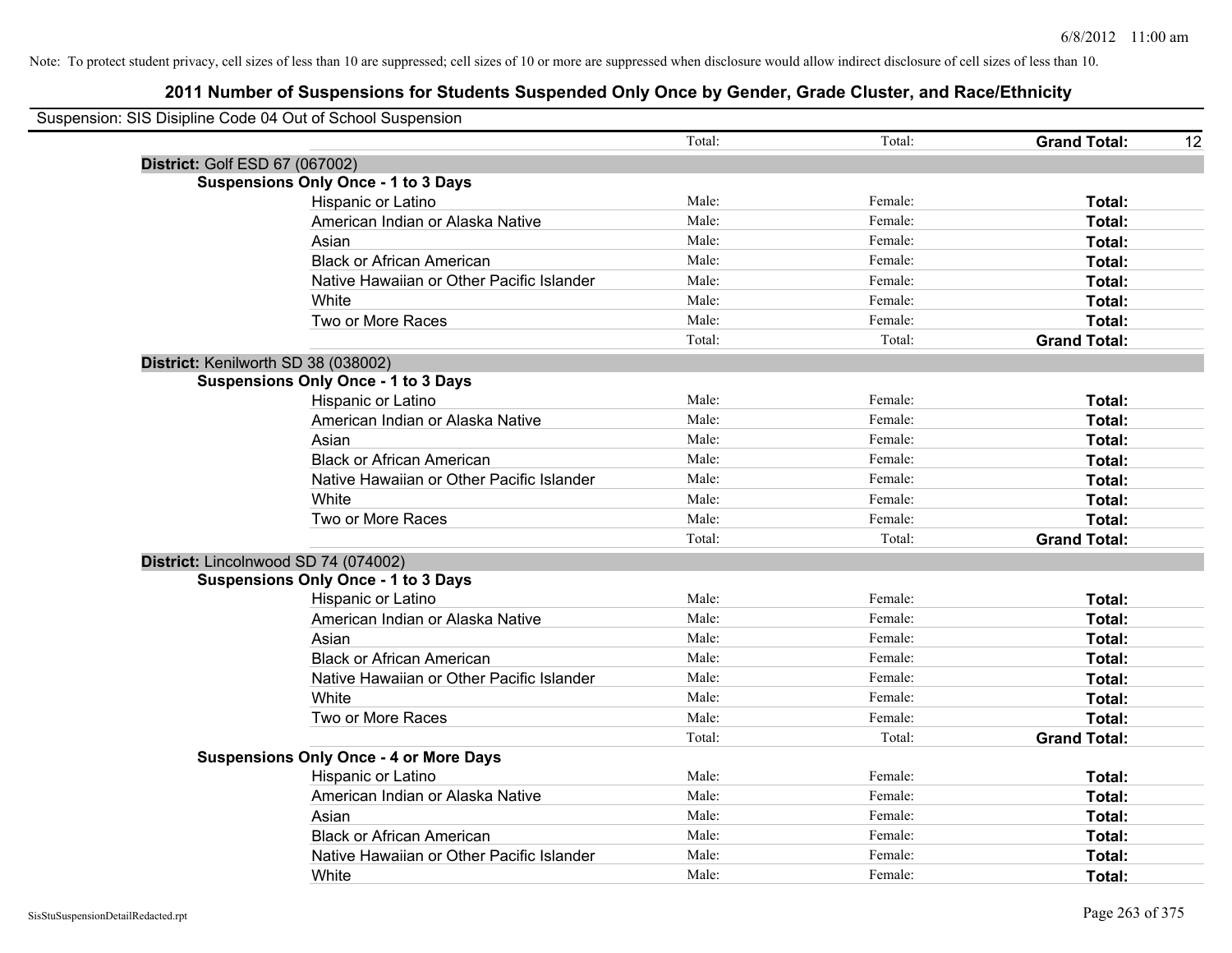| Suspension: SIS Disipline Code 04 Out of School Suspension |                                               |        |    |         |    |                     |    |
|------------------------------------------------------------|-----------------------------------------------|--------|----|---------|----|---------------------|----|
|                                                            | Two or More Races                             | Male:  |    | Female: |    | Total:              |    |
|                                                            |                                               | Total: |    | Total:  |    | <b>Grand Total:</b> |    |
|                                                            | District: Maine Township HSD 207 (207017)     |        |    |         |    |                     |    |
|                                                            | <b>Suspensions Only Once - 1 to 3 Days</b>    |        |    |         |    |                     |    |
|                                                            | Hispanic or Latino                            | Male:  | 18 | Female: | 10 | Total:              | 28 |
|                                                            | American Indian or Alaska Native              | Male:  |    | Female: |    | Total:              |    |
|                                                            | Asian                                         | Male:  |    | Female: |    | Total:              | 11 |
|                                                            | <b>Black or African American</b>              | Male:  |    | Female: |    | Total:              |    |
|                                                            | Native Hawaiian or Other Pacific Islander     | Male:  |    | Female: |    | Total:              |    |
|                                                            | White                                         | Male:  |    | Female: |    | Total:              | 36 |
|                                                            | Two or More Races                             | Male:  |    | Female: |    | Total:              |    |
|                                                            |                                               | Total: |    | Total:  |    | <b>Grand Total:</b> |    |
|                                                            | <b>Suspensions Only Once - 4 or More Days</b> |        |    |         |    |                     |    |
|                                                            | Hispanic or Latino                            | Male:  |    | Female: |    | Total:              | 19 |
|                                                            | American Indian or Alaska Native              | Male:  |    | Female: |    | Total:              |    |
|                                                            | Asian                                         | Male:  |    | Female: |    | Total:              |    |
|                                                            | <b>Black or African American</b>              | Male:  |    | Female: |    | Total:              |    |
|                                                            | Native Hawaiian or Other Pacific Islander     | Male:  |    | Female: |    | Total:              |    |
|                                                            | White                                         | Male:  | 25 | Female: | 10 | Total:              | 35 |
|                                                            | Two or More Races                             | Male:  |    | Female: |    | Total:              |    |
|                                                            |                                               | Total: | 47 | Total:  | 20 | <b>Grand Total:</b> | 67 |
|                                                            | District: Morton Grove SD 70 (070002)         |        |    |         |    |                     |    |
|                                                            | <b>Suspensions Only Once - 1 to 3 Days</b>    |        |    |         |    |                     |    |
|                                                            | Hispanic or Latino                            | Male:  |    | Female: |    | Total:              |    |
|                                                            | American Indian or Alaska Native              | Male:  |    | Female: |    | Total:              |    |
|                                                            | Asian                                         | Male:  |    | Female: |    | Total:              |    |
|                                                            | <b>Black or African American</b>              | Male:  |    | Female: |    | Total:              |    |
|                                                            | Native Hawaiian or Other Pacific Islander     | Male:  |    | Female: |    | Total:              |    |
|                                                            | White                                         | Male:  |    | Female: |    | Total:              |    |
|                                                            | Two or More Races                             | Male:  |    | Female: |    | Total:              |    |
|                                                            |                                               | Total: |    | Total:  |    | <b>Grand Total:</b> |    |
|                                                            | District: Mount Prospect SD 57 (057002)       |        |    |         |    |                     |    |
|                                                            | <b>Suspensions Only Once - 1 to 3 Days</b>    |        |    |         |    |                     |    |
|                                                            | Hispanic or Latino                            | Male:  |    | Female: |    | Total:              |    |
|                                                            | American Indian or Alaska Native              | Male:  |    | Female: |    | Total:              |    |
|                                                            | Asian                                         | Male:  |    | Female: |    | Total:              |    |
|                                                            | <b>Black or African American</b>              | Male:  |    | Female: |    | Total:              |    |
|                                                            | Native Hawaiian or Other Pacific Islander     | Male:  |    | Female: |    | Total:              |    |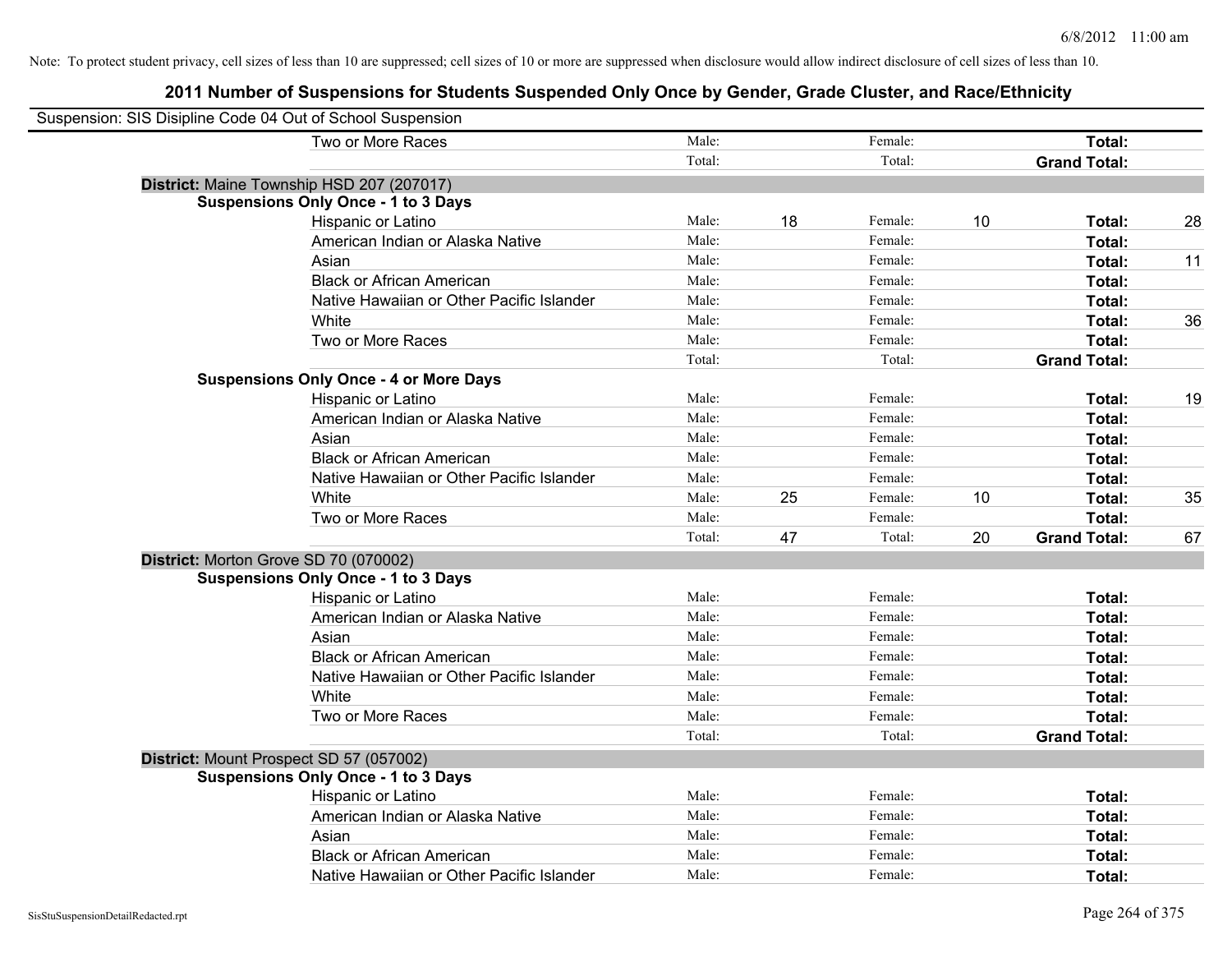| Suspension: SIS Disipline Code 04 Out of School Suspension |                                               |        |         |                     |    |
|------------------------------------------------------------|-----------------------------------------------|--------|---------|---------------------|----|
|                                                            | White                                         | Male:  | Female: | Total:              |    |
|                                                            | Two or More Races                             | Male:  | Female: | Total:              |    |
|                                                            |                                               | Total: | Total:  | <b>Grand Total:</b> |    |
| District: New Trier Twp HSD 203 (203017)                   |                                               |        |         |                     |    |
|                                                            | <b>Suspensions Only Once - 1 to 3 Days</b>    |        |         |                     |    |
|                                                            | Hispanic or Latino                            | Male:  | Female: | Total:              |    |
|                                                            | American Indian or Alaska Native              | Male:  | Female: | Total:              |    |
|                                                            | Asian                                         | Male:  | Female: | Total:              |    |
|                                                            | <b>Black or African American</b>              | Male:  | Female: | Total:              |    |
|                                                            | Native Hawaiian or Other Pacific Islander     | Male:  | Female: | Total:              |    |
|                                                            | White                                         | Male:  | Female: | Total:              | 54 |
|                                                            | Two or More Races                             | Male:  | Female: | Total:              |    |
|                                                            |                                               | Total: | Total:  | <b>Grand Total:</b> | 64 |
|                                                            | <b>Suspensions Only Once - 4 or More Days</b> |        |         |                     |    |
|                                                            | Hispanic or Latino                            | Male:  | Female: | Total:              |    |
|                                                            | American Indian or Alaska Native              | Male:  | Female: | Total:              |    |
|                                                            | Asian                                         | Male:  | Female: | Total:              |    |
|                                                            | <b>Black or African American</b>              | Male:  | Female: | Total:              |    |
|                                                            | Native Hawaiian or Other Pacific Islander     | Male:  | Female: | Total:              |    |
|                                                            | White                                         | Male:  | Female: | Total:              | 13 |
|                                                            | Two or More Races                             | Male:  | Female: | Total:              |    |
|                                                            |                                               | Total: | Total:  | <b>Grand Total:</b> |    |
| <b>District: Niles ESD 71 (071002)</b>                     |                                               |        |         |                     |    |
|                                                            | <b>Suspensions Only Once - 1 to 3 Days</b>    |        |         |                     |    |
|                                                            | Hispanic or Latino                            | Male:  | Female: | Total:              |    |
|                                                            | American Indian or Alaska Native              | Male:  | Female: | Total:              |    |
|                                                            | Asian                                         | Male:  | Female: | Total:              |    |
|                                                            | <b>Black or African American</b>              | Male:  | Female: | Total:              |    |
|                                                            | Native Hawaiian or Other Pacific Islander     | Male:  | Female: | Total:              |    |
|                                                            | White                                         | Male:  | Female: | Total:              |    |
|                                                            | Two or More Races                             | Male:  | Female: | Total:              |    |
|                                                            |                                               | Total: | Total:  | <b>Grand Total:</b> | 14 |
|                                                            | <b>Suspensions Only Once - 4 or More Days</b> |        |         |                     |    |
|                                                            | Hispanic or Latino                            | Male:  | Female: | Total:              |    |
|                                                            | American Indian or Alaska Native              | Male:  | Female: | Total:              |    |
|                                                            | Asian                                         | Male:  | Female: | Total:              |    |
|                                                            | <b>Black or African American</b>              | Male:  | Female: | Total:              |    |
|                                                            | Native Hawaiian or Other Pacific Islander     | Male:  | Female: | Total:              |    |
|                                                            | White                                         | Male:  | Female: | Total:              |    |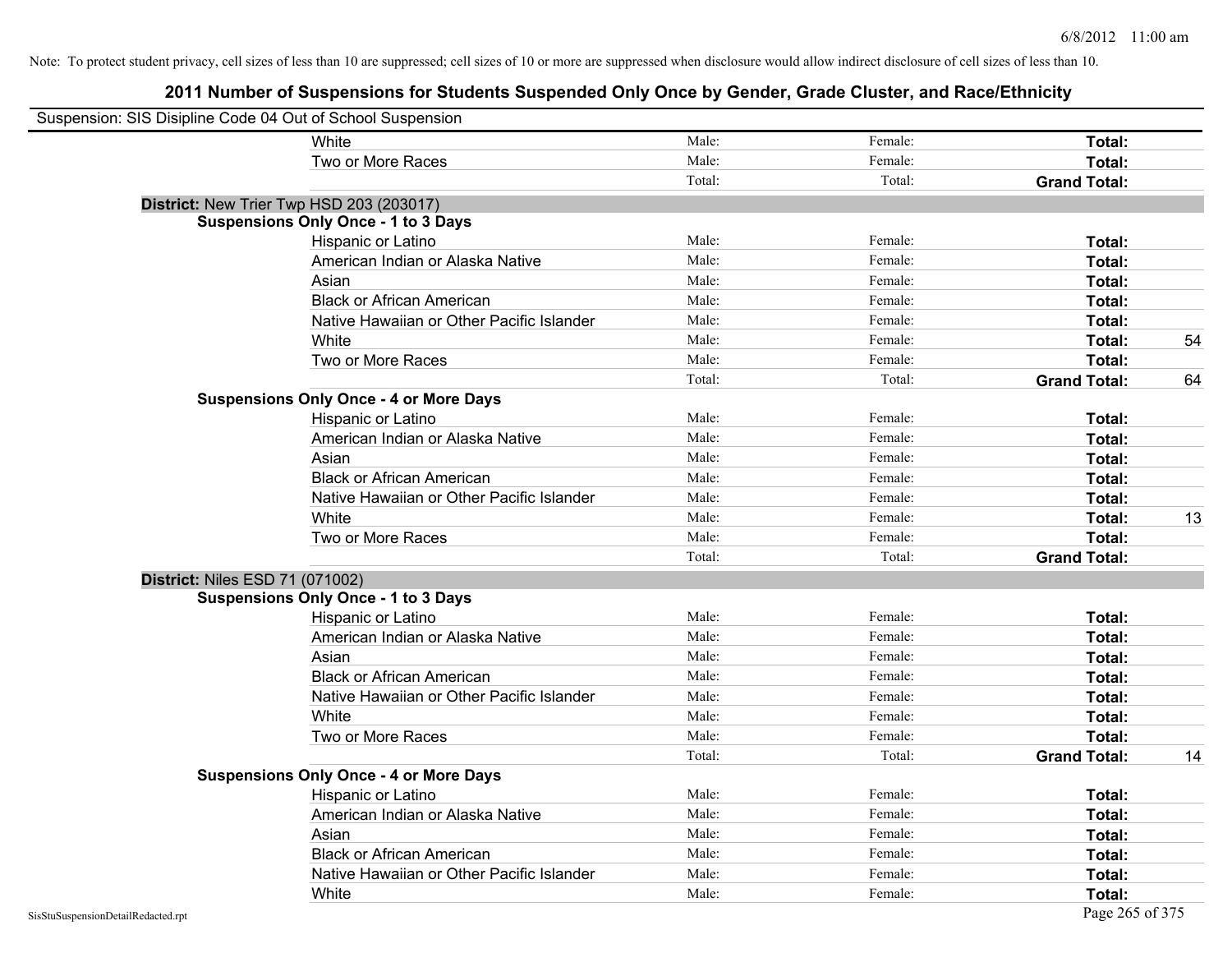| Suspension: SIS Disipline Code 04 Out of School Suspension |                                               |        |    |         |    |                     |    |
|------------------------------------------------------------|-----------------------------------------------|--------|----|---------|----|---------------------|----|
|                                                            | Two or More Races                             | Male:  |    | Female: |    | Total:              |    |
|                                                            |                                               | Total: |    | Total:  |    | <b>Grand Total:</b> |    |
| District: Niles Twp CHSD 219 (219017)                      |                                               |        |    |         |    |                     |    |
|                                                            | <b>Suspensions Only Once - 1 to 3 Days</b>    |        |    |         |    |                     |    |
|                                                            | Hispanic or Latino                            | Male:  |    | Female: |    | Total:              | 16 |
|                                                            | American Indian or Alaska Native              | Male:  |    | Female: |    | Total:              |    |
|                                                            | Asian                                         | Male:  |    | Female: |    | Total:              | 19 |
|                                                            | <b>Black or African American</b>              | Male:  |    | Female: |    | Total:              | 13 |
|                                                            | Native Hawaiian or Other Pacific Islander     | Male:  |    | Female: |    | Total:              |    |
|                                                            | White                                         | Male:  |    | Female: |    | Total:              | 28 |
|                                                            | Two or More Races                             | Male:  |    | Female: |    | Total:              |    |
|                                                            |                                               | Total: |    | Total:  |    | <b>Grand Total:</b> |    |
|                                                            | <b>Suspensions Only Once - 4 or More Days</b> |        |    |         |    |                     |    |
|                                                            | Hispanic or Latino                            | Male:  |    | Female: |    | Total:              | 14 |
|                                                            | American Indian or Alaska Native              | Male:  |    | Female: |    | Total:              |    |
|                                                            | Asian                                         | Male:  |    | Female: |    | Total:              |    |
|                                                            | <b>Black or African American</b>              | Male:  |    | Female: |    | Total:              |    |
|                                                            | Native Hawaiian or Other Pacific Islander     | Male:  |    | Female: |    | Total:              |    |
|                                                            | White                                         | Male:  |    | Female: |    | Total:              | 22 |
|                                                            | Two or More Races                             | Male:  |    | Female: |    | Total:              |    |
|                                                            |                                               | Total: | 31 | Total:  | 19 | <b>Grand Total:</b> | 50 |
| District: Northbrook SD 28 (028002)                        |                                               |        |    |         |    |                     |    |
|                                                            | <b>Suspensions Only Once - 4 or More Days</b> |        |    |         |    |                     |    |
|                                                            | Hispanic or Latino                            | Male:  |    | Female: |    | Total:              |    |
|                                                            | American Indian or Alaska Native              | Male:  |    | Female: |    | Total:              |    |
|                                                            | Asian                                         | Male:  |    | Female: |    | Total:              |    |
|                                                            | <b>Black or African American</b>              | Male:  |    | Female: |    | Total:              |    |
|                                                            | Native Hawaiian or Other Pacific Islander     | Male:  |    | Female: |    | Total:              |    |
|                                                            | White                                         | Male:  |    | Female: |    | Total:              |    |
|                                                            | Two or More Races                             | Male:  |    | Female: |    | Total:              |    |
|                                                            |                                               | Total: |    | Total:  |    | <b>Grand Total:</b> |    |
|                                                            | District: Northbrook/Glenview SD 30 (030002)  |        |    |         |    |                     |    |
|                                                            | <b>Suspensions Only Once - 1 to 3 Days</b>    |        |    |         |    |                     |    |
|                                                            | Hispanic or Latino                            | Male:  |    | Female: |    | Total:              |    |
|                                                            | American Indian or Alaska Native              | Male:  |    | Female: |    | Total:              |    |
|                                                            | Asian                                         | Male:  |    | Female: |    | Total:              |    |
|                                                            | <b>Black or African American</b>              | Male:  |    | Female: |    | Total:              |    |
|                                                            | Native Hawaiian or Other Pacific Islander     | Male:  |    | Female: |    | Total:              |    |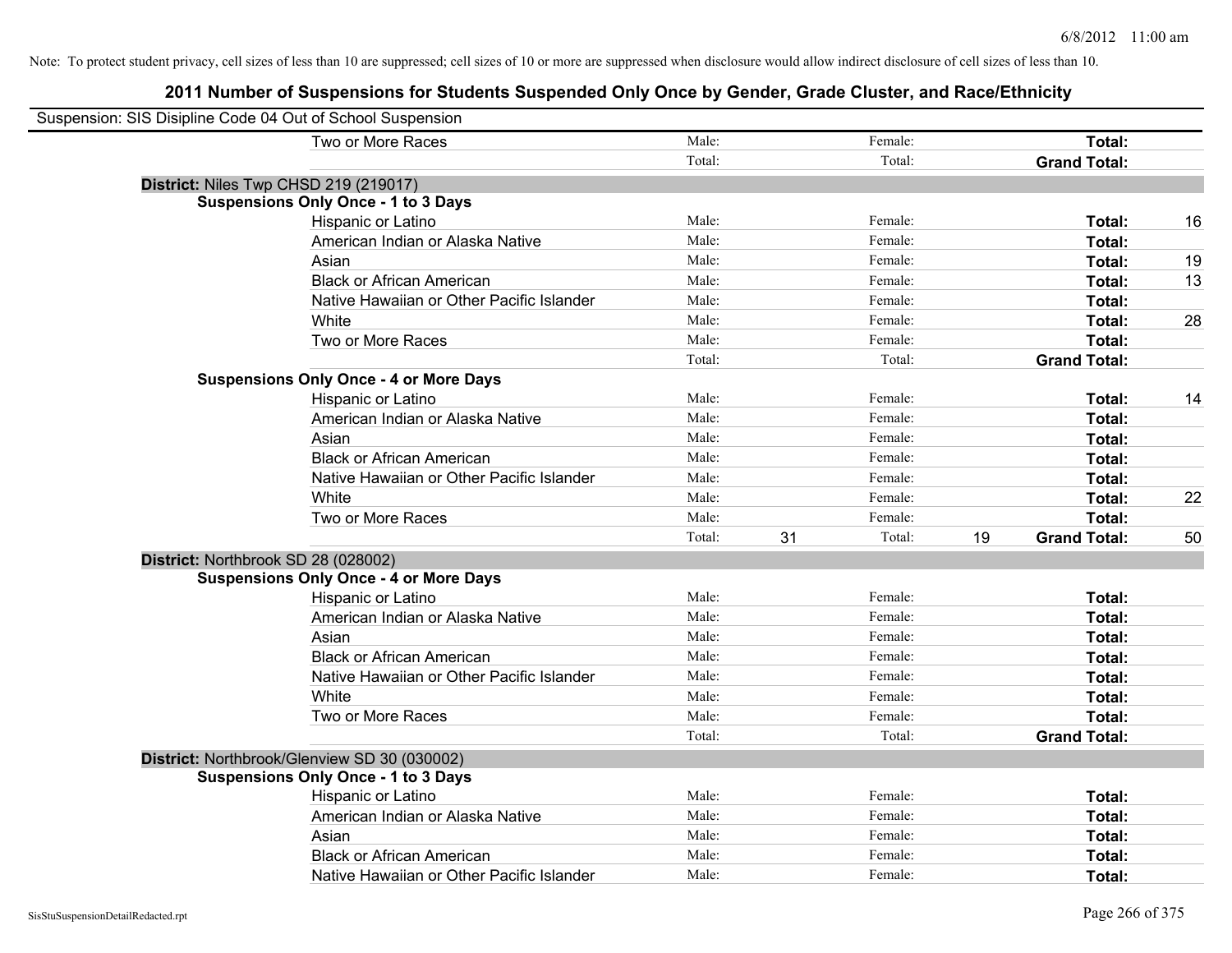| Suspension: SIS Disipline Code 04 Out of School Suspension |                                                   |        |              |    |                     |    |
|------------------------------------------------------------|---------------------------------------------------|--------|--------------|----|---------------------|----|
|                                                            | White                                             | Male:  | Female:      |    | Total:              |    |
|                                                            | Two or More Races                                 | Male:  | Female:      |    | Total:              |    |
|                                                            |                                                   | Total: | Total:       |    | <b>Grand Total:</b> |    |
| District: Northfield Twp HSD 225 (225017)                  |                                                   |        |              |    |                     |    |
|                                                            | <b>Suspensions Only Once - 1 to 3 Days</b>        |        |              |    |                     |    |
|                                                            | Hispanic or Latino                                | Male:  | Female:      |    | Total:              |    |
|                                                            | American Indian or Alaska Native                  | Male:  | Female:      |    | Total:              |    |
|                                                            | Asian                                             | Male:  | Female:      |    | Total:              |    |
|                                                            | <b>Black or African American</b>                  | Male:  | Female:      |    | Total:              |    |
|                                                            | Native Hawaiian or Other Pacific Islander         | Male:  | Female:      |    | Total:              |    |
|                                                            | White                                             | Male:  | Female:      |    | Total:              | 30 |
|                                                            | Two or More Races                                 | Male:  | Female:      |    | Total:              |    |
|                                                            |                                                   | Total: | 35<br>Total: | 10 | <b>Grand Total:</b> | 45 |
|                                                            | <b>Suspensions Only Once - 4 or More Days</b>     |        |              |    |                     |    |
|                                                            | Hispanic or Latino                                | Male:  | Female:      |    | Total:              |    |
|                                                            | American Indian or Alaska Native                  | Male:  | Female:      |    | Total:              |    |
|                                                            | Asian                                             | Male:  | Female:      |    | Total:              |    |
|                                                            | <b>Black or African American</b>                  | Male:  | Female:      |    | Total:              |    |
|                                                            | Native Hawaiian or Other Pacific Islander         | Male:  | Female:      |    | Total:              |    |
|                                                            | White                                             | Male:  | Female:      |    | Total:              | 17 |
|                                                            | Two or More Races                                 | Male:  | Female:      |    | Total:              |    |
|                                                            |                                                   | Total: | Total:       |    | <b>Grand Total:</b> |    |
|                                                            | District: NW Suburban Spec Educ Org (805060)      |        |              |    |                     |    |
|                                                            | <b>Suspensions Only Once - 4 or More Days</b>     |        |              |    |                     |    |
|                                                            | Hispanic or Latino                                | Male:  | Female:      |    | Total:              |    |
|                                                            | American Indian or Alaska Native                  | Male:  | Female:      |    | Total:              |    |
|                                                            | Asian                                             | Male:  | Female:      |    | Total:              |    |
|                                                            | <b>Black or African American</b>                  | Male:  | Female:      |    | Total:              |    |
|                                                            | Native Hawaiian or Other Pacific Islander         | Male:  | Female:      |    | Total:              |    |
|                                                            | White                                             | Male:  | Female:      |    | Total:              |    |
|                                                            | Two or More Races                                 | Male:  | Female:      |    | Total:              |    |
|                                                            |                                                   | Total: | Total:       |    | <b>Grand Total:</b> |    |
|                                                            | District: Ombudsman Educational Services (004000) |        |              |    |                     |    |
|                                                            | <b>Suspensions Only Once - 1 to 3 Days</b>        |        |              |    |                     |    |
|                                                            | Hispanic or Latino                                | Male:  | Female:      |    | Total:              |    |
|                                                            | American Indian or Alaska Native                  | Male:  | Female:      |    | Total:              |    |
|                                                            | Asian                                             | Male:  | Female:      |    | Total:              |    |
|                                                            | <b>Black or African American</b>                  | Male:  | Female:      |    | Total:              |    |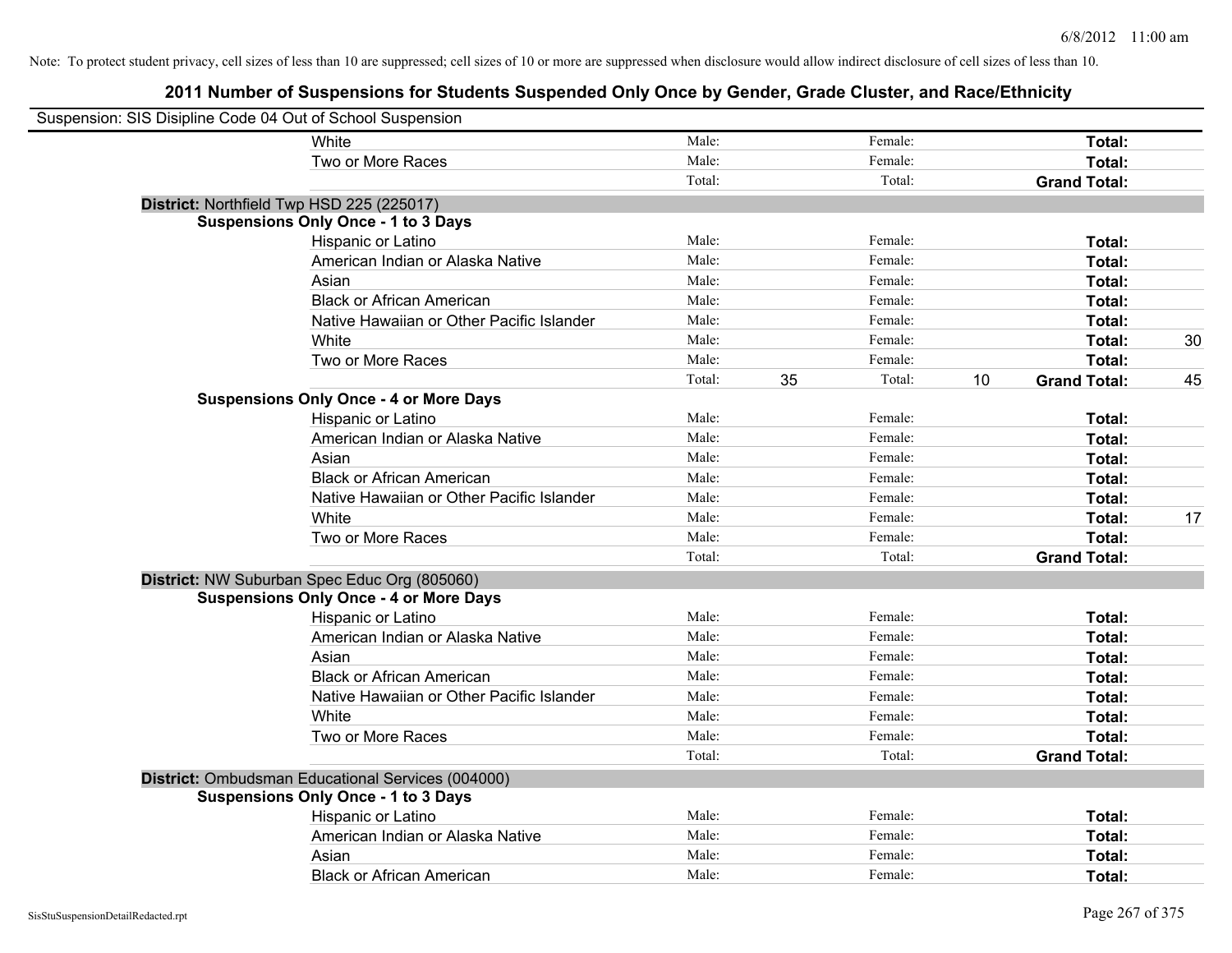| Suspension: SIS Disipline Code 04 Out of School Suspension |                                               |        |         |                     |    |
|------------------------------------------------------------|-----------------------------------------------|--------|---------|---------------------|----|
|                                                            | Native Hawaiian or Other Pacific Islander     | Male:  | Female: | Total:              |    |
|                                                            | White                                         | Male:  | Female: | Total:              |    |
|                                                            | Two or More Races                             | Male:  | Female: | Total:              |    |
|                                                            |                                               | Total: | Total:  | <b>Grand Total:</b> |    |
| District: Palatine CCSD 15 (015004)                        |                                               |        |         |                     |    |
|                                                            | <b>Suspensions Only Once - 1 to 3 Days</b>    |        |         |                     |    |
|                                                            | Hispanic or Latino                            | Male:  | Female: | Total:              |    |
|                                                            | American Indian or Alaska Native              | Male:  | Female: | Total:              |    |
|                                                            | Asian                                         | Male:  | Female: | Total:              |    |
|                                                            | <b>Black or African American</b>              | Male:  | Female: | Total:              |    |
|                                                            | Native Hawaiian or Other Pacific Islander     | Male:  | Female: | Total:              |    |
|                                                            | White                                         | Male:  | Female: | Total:              |    |
|                                                            | Two or More Races                             | Male:  | Female: | Total:              |    |
|                                                            |                                               | Total: | Total:  | <b>Grand Total:</b> | 20 |
|                                                            | <b>Suspensions Only Once - 4 or More Days</b> |        |         |                     |    |
|                                                            | Hispanic or Latino                            | Male:  | Female: | Total:              |    |
|                                                            | American Indian or Alaska Native              | Male:  | Female: | Total:              |    |
|                                                            | Asian                                         | Male:  | Female: | Total:              |    |
|                                                            | <b>Black or African American</b>              | Male:  | Female: | Total:              |    |
|                                                            | Native Hawaiian or Other Pacific Islander     | Male:  | Female: | Total:              |    |
|                                                            | White                                         | Male:  | Female: | Total:              |    |
|                                                            | Two or More Races                             | Male:  | Female: | Total:              |    |
|                                                            |                                               | Total: | Total:  | <b>Grand Total:</b> |    |
| District: Park Ridge CCSD 64 (064004)                      |                                               |        |         |                     |    |
|                                                            | <b>Suspensions Only Once - 1 to 3 Days</b>    |        |         |                     |    |
|                                                            | Hispanic or Latino                            | Male:  | Female: | Total:              |    |
|                                                            | American Indian or Alaska Native              | Male:  | Female: | Total:              |    |
|                                                            | Asian                                         | Male:  | Female: | Total:              |    |
|                                                            | <b>Black or African American</b>              | Male:  | Female: | Total:              |    |
|                                                            | Native Hawaiian or Other Pacific Islander     | Male:  | Female: | Total:              |    |
|                                                            | White                                         | Male:  | Female: | Total:              | 22 |
|                                                            | Two or More Races                             | Male:  | Female: | Total:              |    |
|                                                            |                                               | Total: | Total:  | <b>Grand Total:</b> |    |
|                                                            | <b>Suspensions Only Once - 4 or More Days</b> |        |         |                     |    |
|                                                            | Hispanic or Latino                            | Male:  | Female: | Total:              |    |
|                                                            | American Indian or Alaska Native              | Male:  | Female: | Total:              |    |
|                                                            | Asian                                         | Male:  | Female: | Total:              |    |
|                                                            | <b>Black or African American</b>              | Male:  | Female: | Total:              |    |
|                                                            | Native Hawaiian or Other Pacific Islander     | Male:  | Female: | Total:              |    |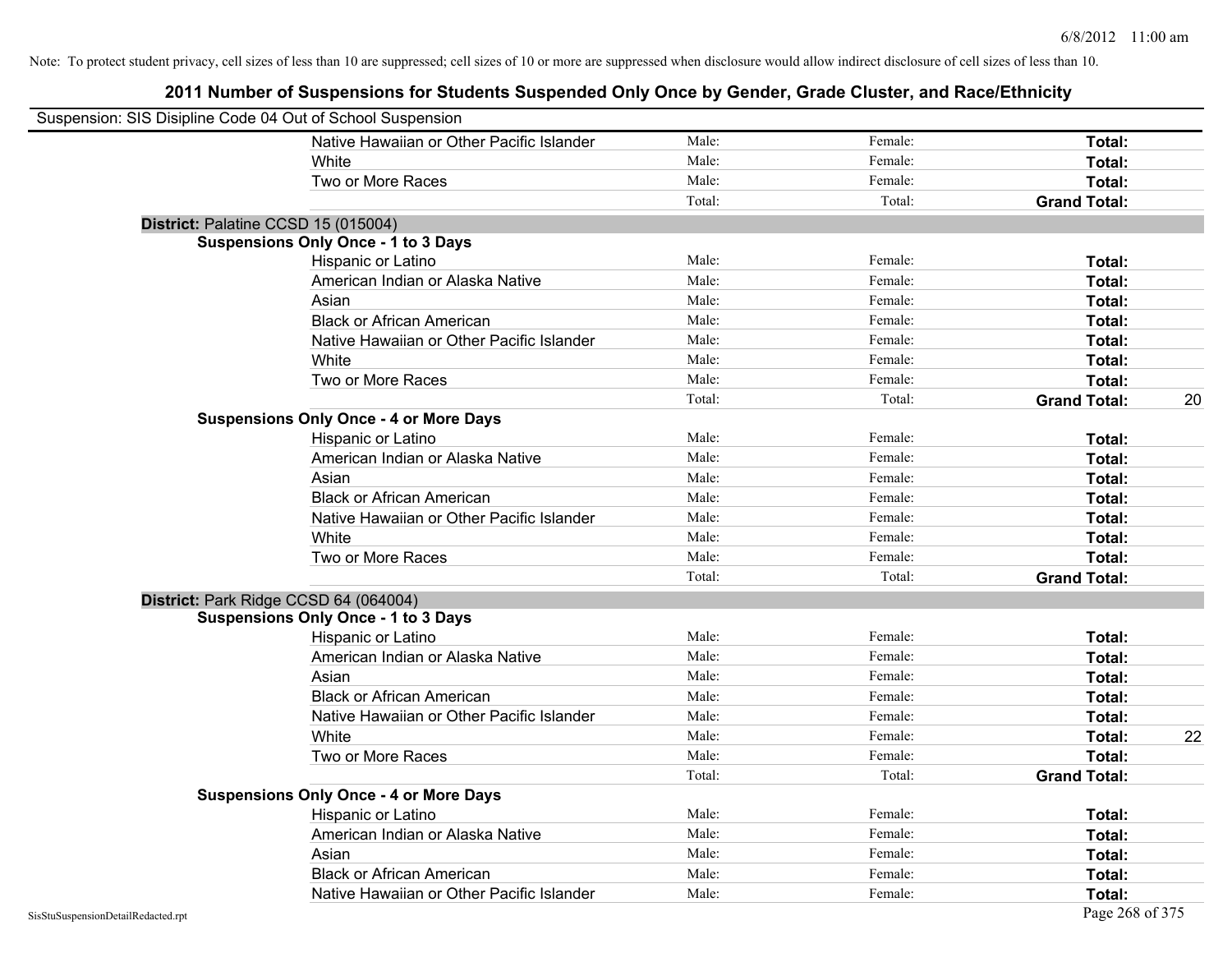| Suspension: SIS Disipline Code 04 Out of School Suspension |                                               |        |    |         |                           |              |
|------------------------------------------------------------|-----------------------------------------------|--------|----|---------|---------------------------|--------------|
|                                                            | <b>White</b>                                  | Male:  |    | Female: |                           | Total:       |
|                                                            | Two or More Races                             | Male:  |    | Female: |                           | Total:       |
|                                                            |                                               | Total: |    | Total:  | <b>Grand Total:</b>       |              |
| District: Prospect Heights SD 23 (023002)                  |                                               |        |    |         |                           |              |
|                                                            | <b>Suspensions Only Once - 1 to 3 Days</b>    |        |    |         |                           |              |
|                                                            | Hispanic or Latino                            | Male:  |    | Female: |                           | Total:       |
|                                                            | American Indian or Alaska Native              | Male:  |    | Female: |                           | Total:       |
|                                                            | Asian                                         | Male:  |    | Female: |                           | Total:       |
|                                                            | <b>Black or African American</b>              | Male:  |    | Female: |                           | Total:       |
|                                                            | Native Hawaiian or Other Pacific Islander     | Male:  |    | Female: |                           | Total:       |
|                                                            | White                                         | Male:  |    | Female: |                           | Total:       |
|                                                            | Two or More Races                             | Male:  |    | Female: |                           | Total:       |
|                                                            |                                               | Total: |    | Total:  | <b>Grand Total:</b>       |              |
| District: River Trails SD 26 (026002)                      |                                               |        |    |         |                           |              |
|                                                            | <b>Suspensions Only Once - 1 to 3 Days</b>    |        |    |         |                           |              |
|                                                            | Hispanic or Latino                            | Male:  |    | Female: |                           | Total:<br>12 |
|                                                            | American Indian or Alaska Native              | Male:  |    | Female: |                           | Total:       |
|                                                            | Asian                                         | Male:  |    | Female: |                           | Total:       |
|                                                            | <b>Black or African American</b>              | Male:  |    | Female: |                           | Total:       |
|                                                            | Native Hawaiian or Other Pacific Islander     | Male:  |    | Female: |                           | Total:       |
|                                                            | White                                         | Male:  |    | Female: |                           | Total:       |
|                                                            | Two or More Races                             | Male:  |    | Female: |                           | Total:       |
|                                                            |                                               | Total: |    | Total:  | <b>Grand Total:</b>       | 23           |
| District: Schaumburg CCSD 54 (054004)                      |                                               |        |    |         |                           |              |
|                                                            | <b>Suspensions Only Once - 1 to 3 Days</b>    |        |    |         |                           |              |
|                                                            | Hispanic or Latino                            | Male:  |    | Female: |                           | 28<br>Total: |
|                                                            | American Indian or Alaska Native              | Male:  |    | Female: |                           | Total:       |
|                                                            | Asian                                         | Male:  |    | Female: |                           | Total:       |
|                                                            | <b>Black or African American</b>              | Male:  |    | Female: |                           | 28<br>Total: |
|                                                            | Native Hawaiian or Other Pacific Islander     | Male:  |    | Female: |                           | Total:       |
|                                                            | White                                         | Male:  |    | Female: |                           | 36<br>Total: |
|                                                            | Two or More Races                             | Male:  |    | Female: |                           | Total:       |
|                                                            |                                               | Total: | 88 | Total:  | 18<br><b>Grand Total:</b> | 106          |
|                                                            | <b>Suspensions Only Once - 4 or More Days</b> |        |    |         |                           |              |
|                                                            | Hispanic or Latino                            | Male:  |    | Female: |                           | Total:       |
|                                                            | American Indian or Alaska Native              | Male:  |    | Female: |                           | Total:       |
|                                                            | Asian                                         | Male:  |    | Female: |                           | Total:       |
|                                                            | <b>Black or African American</b>              | Male:  |    | Female: |                           | Total:       |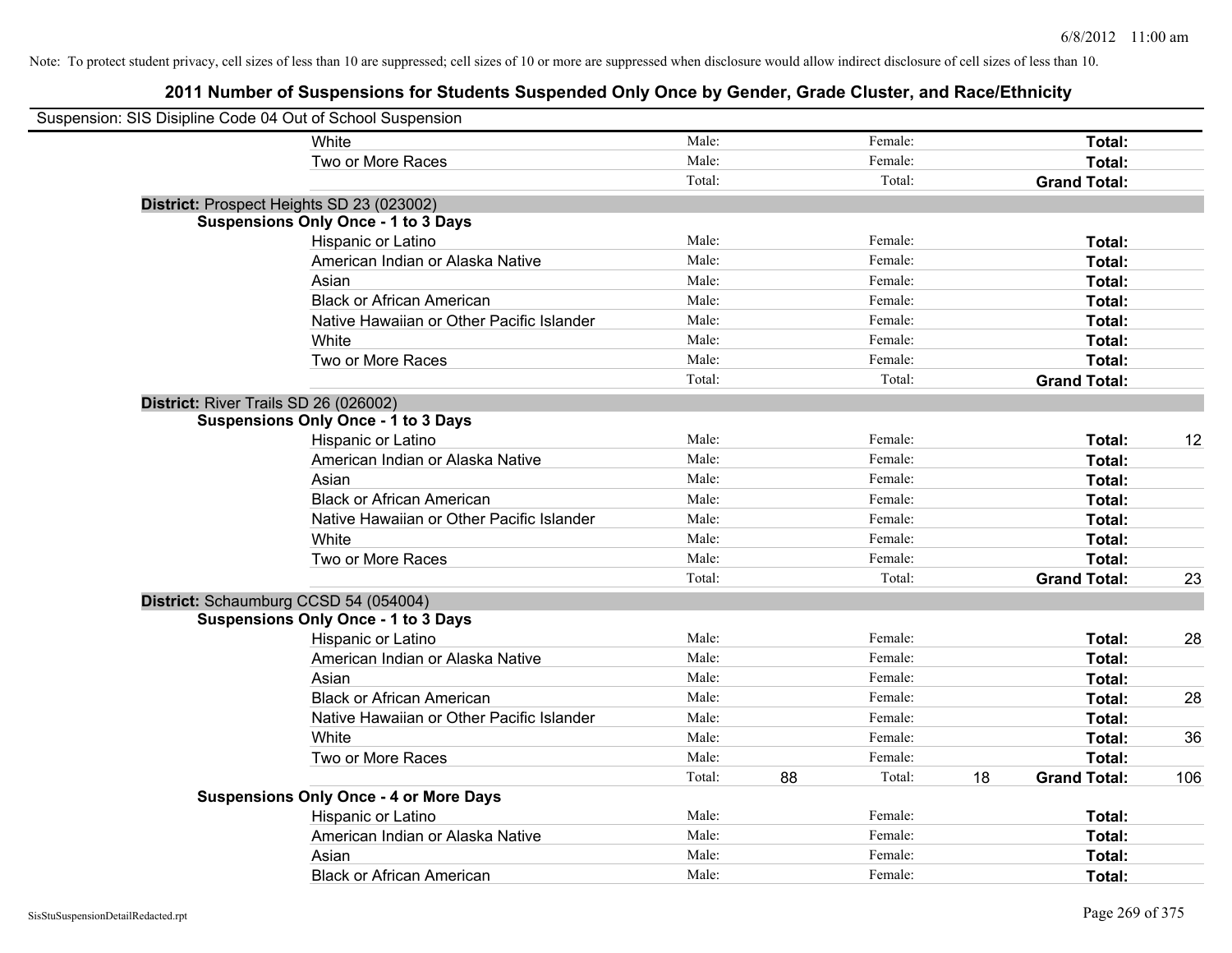| Suspension: SIS Disipline Code 04 Out of School Suspension |                                               |        |         |                     |    |
|------------------------------------------------------------|-----------------------------------------------|--------|---------|---------------------|----|
|                                                            | Native Hawaiian or Other Pacific Islander     | Male:  | Female: | Total:              |    |
|                                                            | White                                         | Male:  | Female: | Total:              |    |
|                                                            | Two or More Races                             | Male:  | Female: | Total:              |    |
|                                                            |                                               | Total: | Total:  | <b>Grand Total:</b> | 16 |
| District: Skokie SD 68 (068002)                            |                                               |        |         |                     |    |
|                                                            | <b>Suspensions Only Once - 1 to 3 Days</b>    |        |         |                     |    |
|                                                            | Hispanic or Latino                            | Male:  | Female: | Total:              |    |
|                                                            | American Indian or Alaska Native              | Male:  | Female: | Total:              |    |
|                                                            | Asian                                         | Male:  | Female: | Total:              |    |
|                                                            | <b>Black or African American</b>              | Male:  | Female: | Total:              |    |
|                                                            | Native Hawaiian or Other Pacific Islander     | Male:  | Female: | Total:              |    |
|                                                            | White                                         | Male:  | Female: | Total:              |    |
|                                                            | Two or More Races                             | Male:  | Female: | Total:              |    |
|                                                            |                                               | Total: | Total:  | <b>Grand Total:</b> | 19 |
|                                                            | <b>Suspensions Only Once - 4 or More Days</b> |        |         |                     |    |
|                                                            | Hispanic or Latino                            | Male:  | Female: | Total:              |    |
|                                                            | American Indian or Alaska Native              | Male:  | Female: | Total:              |    |
|                                                            | Asian                                         | Male:  | Female: | Total:              |    |
|                                                            | <b>Black or African American</b>              | Male:  | Female: | Total:              |    |
|                                                            | Native Hawaiian or Other Pacific Islander     | Male:  | Female: | Total:              |    |
|                                                            | White                                         | Male:  | Female: | Total:              |    |
|                                                            | Two or More Races                             | Male:  | Female: | Total:              |    |
|                                                            |                                               | Total: | Total:  | <b>Grand Total:</b> |    |
| District: Skokie SD 69 (069002)                            |                                               |        |         |                     |    |
|                                                            | <b>Suspensions Only Once - 1 to 3 Days</b>    |        |         |                     |    |
|                                                            | Hispanic or Latino                            | Male:  | Female: | Total:              |    |
|                                                            | American Indian or Alaska Native              | Male:  | Female: | Total:              |    |
|                                                            | Asian                                         | Male:  | Female: | Total:              |    |
|                                                            | <b>Black or African American</b>              | Male:  | Female: | Total:              |    |
|                                                            | Native Hawaiian or Other Pacific Islander     | Male:  | Female: | Total:              |    |
|                                                            | White                                         | Male:  | Female: | Total:              |    |
|                                                            | Two or More Races                             | Male:  | Female: | Total:              |    |
|                                                            |                                               | Total: | Total:  | <b>Grand Total:</b> | 11 |
|                                                            | <b>Suspensions Only Once - 4 or More Days</b> |        |         |                     |    |
|                                                            | Hispanic or Latino                            | Male:  | Female: | Total:              |    |
|                                                            | American Indian or Alaska Native              | Male:  | Female: | Total:              |    |
|                                                            | Asian                                         | Male:  | Female: | Total:              |    |
|                                                            | <b>Black or African American</b>              | Male:  | Female: | Total:              |    |
|                                                            | Native Hawaiian or Other Pacific Islander     | Male:  | Female: | Total:              |    |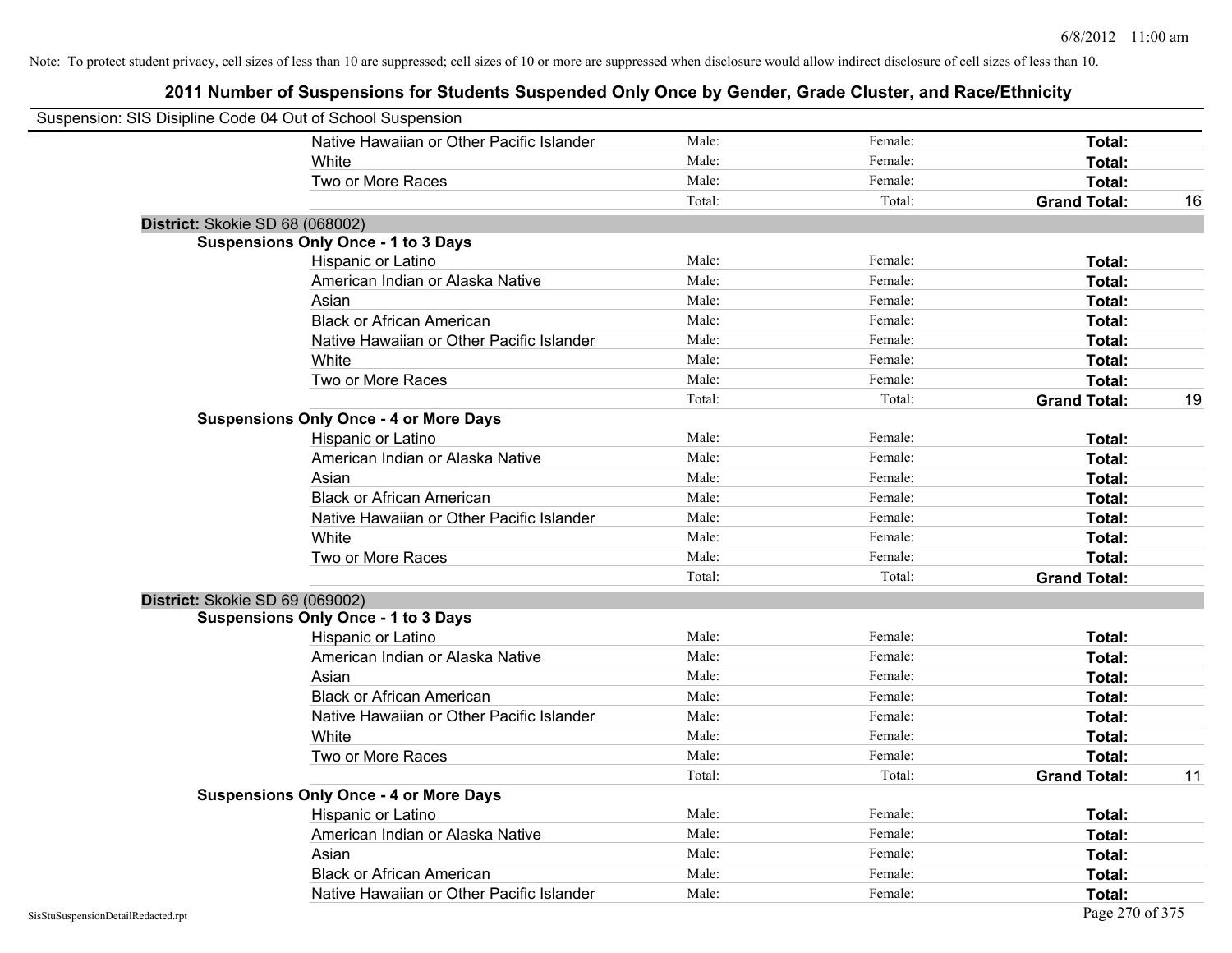| Suspension: SIS Disipline Code 04 Out of School Suspension |                                               |        |         |                     |    |
|------------------------------------------------------------|-----------------------------------------------|--------|---------|---------------------|----|
|                                                            | White                                         | Male:  | Female: | Total:              |    |
|                                                            | Two or More Races                             | Male:  | Female: | Total:              |    |
|                                                            |                                               | Total: | Total:  | <b>Grand Total:</b> |    |
| District: Skokie SD 73-5 (073502)                          |                                               |        |         |                     |    |
|                                                            | <b>Suspensions Only Once - 1 to 3 Days</b>    |        |         |                     |    |
|                                                            | Hispanic or Latino                            | Male:  | Female: | Total:              |    |
|                                                            | American Indian or Alaska Native              | Male:  | Female: | Total:              |    |
|                                                            | Asian                                         | Male:  | Female: | Total:              |    |
|                                                            | <b>Black or African American</b>              | Male:  | Female: | Total:              |    |
|                                                            | Native Hawaiian or Other Pacific Islander     | Male:  | Female: | Total:              |    |
|                                                            | White                                         | Male:  | Female: | Total:              |    |
|                                                            | Two or More Races                             | Male:  | Female: | Total:              |    |
|                                                            |                                               | Total: | Total:  | <b>Grand Total:</b> | 20 |
|                                                            | <b>Suspensions Only Once - 4 or More Days</b> |        |         |                     |    |
|                                                            | Hispanic or Latino                            | Male:  | Female: | Total:              |    |
|                                                            | American Indian or Alaska Native              | Male:  | Female: | Total:              |    |
|                                                            | Asian                                         | Male:  | Female: | Total:              |    |
|                                                            | <b>Black or African American</b>              | Male:  | Female: | Total:              |    |
|                                                            | Native Hawaiian or Other Pacific Islander     | Male:  | Female: | Total:              |    |
|                                                            | White                                         | Male:  | Female: | Total:              |    |
|                                                            | Two or More Races                             | Male:  | Female: | Total:              |    |
|                                                            |                                               | Total: | Total:  | <b>Grand Total:</b> |    |
| District: South Campus (019700)                            |                                               |        |         |                     |    |
|                                                            | <b>Suspensions Only Once - 1 to 3 Days</b>    |        |         |                     |    |
|                                                            | Hispanic or Latino                            | Male:  | Female: | Total:              |    |
|                                                            | American Indian or Alaska Native              | Male:  | Female: | Total:              |    |
|                                                            | Asian                                         | Male:  | Female: | Total:              |    |
|                                                            | <b>Black or African American</b>              | Male:  | Female: | Total:              |    |
|                                                            | Native Hawaiian or Other Pacific Islander     | Male:  | Female: | Total:              |    |
|                                                            | White                                         | Male:  | Female: | Total:              |    |
|                                                            | Two or More Races                             | Male:  | Female: | Total:              |    |
|                                                            |                                               | Total: | Total:  | <b>Grand Total:</b> |    |
| District: Sunset Ridge SD 29 (029002)                      |                                               |        |         |                     |    |
|                                                            | <b>Suspensions Only Once - 4 or More Days</b> |        |         |                     |    |
|                                                            | Hispanic or Latino                            | Male:  | Female: | Total:              |    |
|                                                            | American Indian or Alaska Native              | Male:  | Female: | Total:              |    |
|                                                            | Asian                                         | Male:  | Female: | Total:              |    |
|                                                            | <b>Black or African American</b>              | Male:  | Female: | Total:              |    |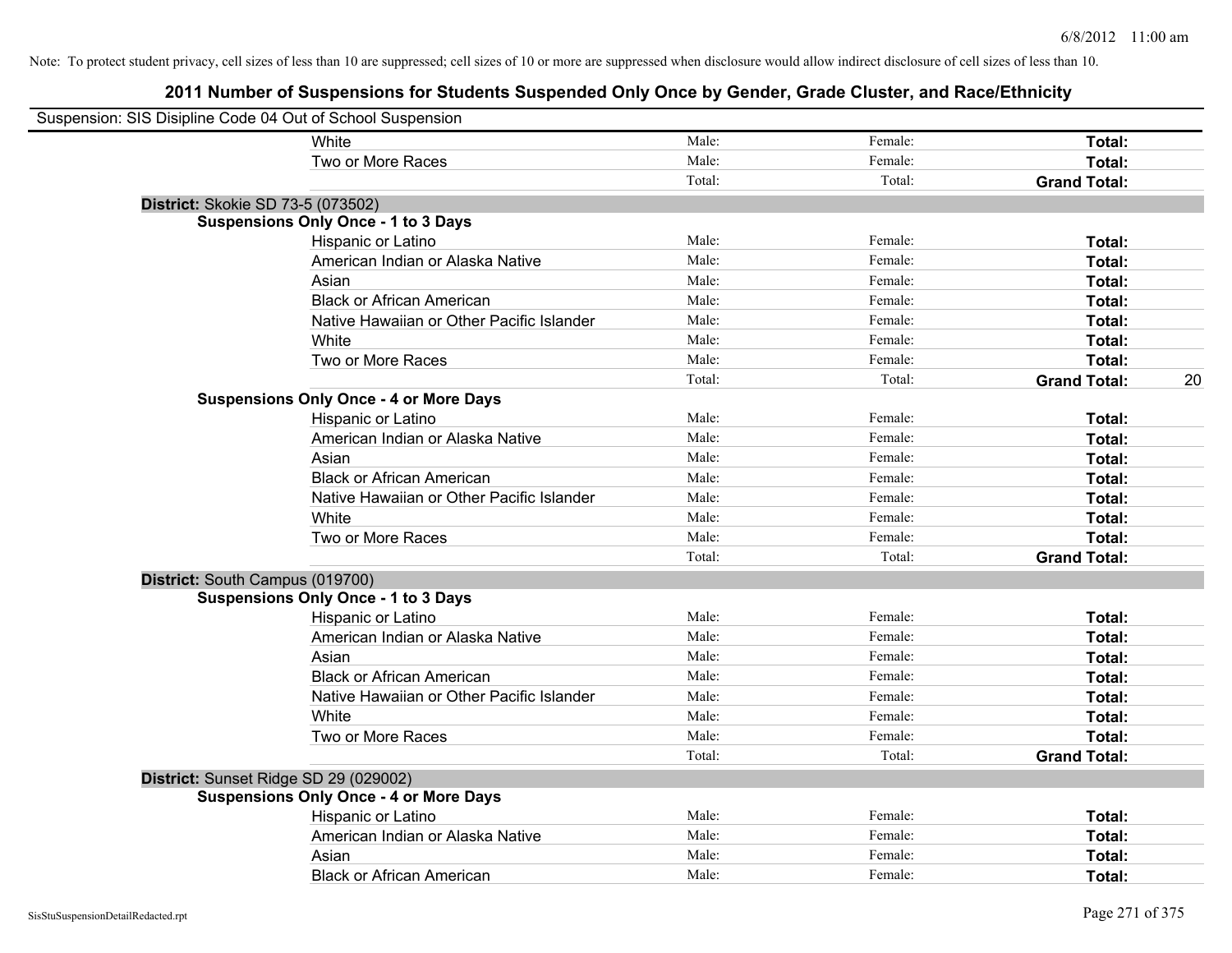|                                    | Suspension: SIS Disipline Code 04 Out of School Suspension |        |     |         |    |                     |     |
|------------------------------------|------------------------------------------------------------|--------|-----|---------|----|---------------------|-----|
|                                    | Native Hawaiian or Other Pacific Islander                  | Male:  |     | Female: |    | Total:              |     |
|                                    | White                                                      | Male:  |     | Female: |    | Total:              |     |
|                                    | Two or More Races                                          | Male:  |     | Female: |    | Total:              |     |
|                                    |                                                            | Total: |     | Total:  |    | <b>Grand Total:</b> |     |
|                                    | District: Township HSD 211 (211017)                        |        |     |         |    |                     |     |
|                                    | <b>Suspensions Only Once - 1 to 3 Days</b>                 |        |     |         |    |                     |     |
|                                    | Hispanic or Latino                                         | Male:  | 69  | Female: | 47 | Total:              | 116 |
|                                    | American Indian or Alaska Native                           | Male:  |     | Female: |    | Total:              |     |
|                                    | Asian                                                      | Male:  |     | Female: |    | Total:              | 22  |
|                                    | <b>Black or African American</b>                           | Male:  | 43  | Female: | 38 | Total:              | 81  |
|                                    | Native Hawaiian or Other Pacific Islander                  | Male:  |     | Female: |    | Total:              |     |
|                                    | White                                                      | Male:  | 144 | Female: | 54 | Total:              | 198 |
|                                    | Two or More Races                                          | Male:  |     | Female: |    | Total:              | 12  |
|                                    |                                                            | Total: |     | Total:  |    | <b>Grand Total:</b> |     |
|                                    | <b>Suspensions Only Once - 4 or More Days</b>              |        |     |         |    |                     |     |
|                                    | Hispanic or Latino                                         | Male:  | 24  | Female: | 13 | Total:              | 37  |
|                                    | American Indian or Alaska Native                           | Male:  |     | Female: |    | Total:              |     |
|                                    | Asian                                                      | Male:  |     | Female: |    | Total:              |     |
|                                    | <b>Black or African American</b>                           | Male:  |     | Female: |    | Total:              | 12  |
|                                    | Native Hawaiian or Other Pacific Islander                  | Male:  |     | Female: |    | Total:              |     |
|                                    | White                                                      | Male:  | 22  | Female: | 12 | Total:              | 34  |
|                                    | Two or More Races                                          | Male:  |     | Female: |    | Total:              |     |
|                                    |                                                            | Total: |     | Total:  |    | <b>Grand Total:</b> |     |
|                                    | District: Township HSD 214 (214017)                        |        |     |         |    |                     |     |
|                                    | <b>Suspensions Only Once - 1 to 3 Days</b>                 |        |     |         |    |                     |     |
|                                    | Hispanic or Latino                                         | Male:  | 66  | Female: | 45 | Total:              | 111 |
|                                    | American Indian or Alaska Native                           | Male:  |     | Female: |    | Total:              |     |
|                                    | Asian                                                      | Male:  |     | Female: |    | Total:              | 13  |
|                                    | <b>Black or African American</b>                           | Male:  |     | Female: |    | Total:              | 17  |
|                                    | Native Hawaiian or Other Pacific Islander                  | Male:  |     | Female: |    | Total:              |     |
|                                    | White                                                      | Male:  | 82  | Female: | 32 | Total:              | 114 |
|                                    | Two or More Races                                          | Male:  |     | Female: |    | Total:              |     |
|                                    |                                                            | Total: |     | Total:  |    | <b>Grand Total:</b> |     |
|                                    | <b>Suspensions Only Once - 4 or More Days</b>              |        |     |         |    |                     |     |
|                                    | Hispanic or Latino                                         | Male:  | 40  | Female: | 23 | Total:              | 63  |
|                                    | American Indian or Alaska Native                           | Male:  |     | Female: |    | Total:              |     |
|                                    | Asian                                                      | Male:  |     | Female: |    | Total:              |     |
|                                    | <b>Black or African American</b>                           | Male:  |     | Female: |    | Total:              |     |
|                                    | Native Hawaiian or Other Pacific Islander                  | Male:  |     | Female: |    | Total:              |     |
| SisStuSuspensionDetailRedacted.rpt |                                                            |        |     |         |    | Page 272 of 375     |     |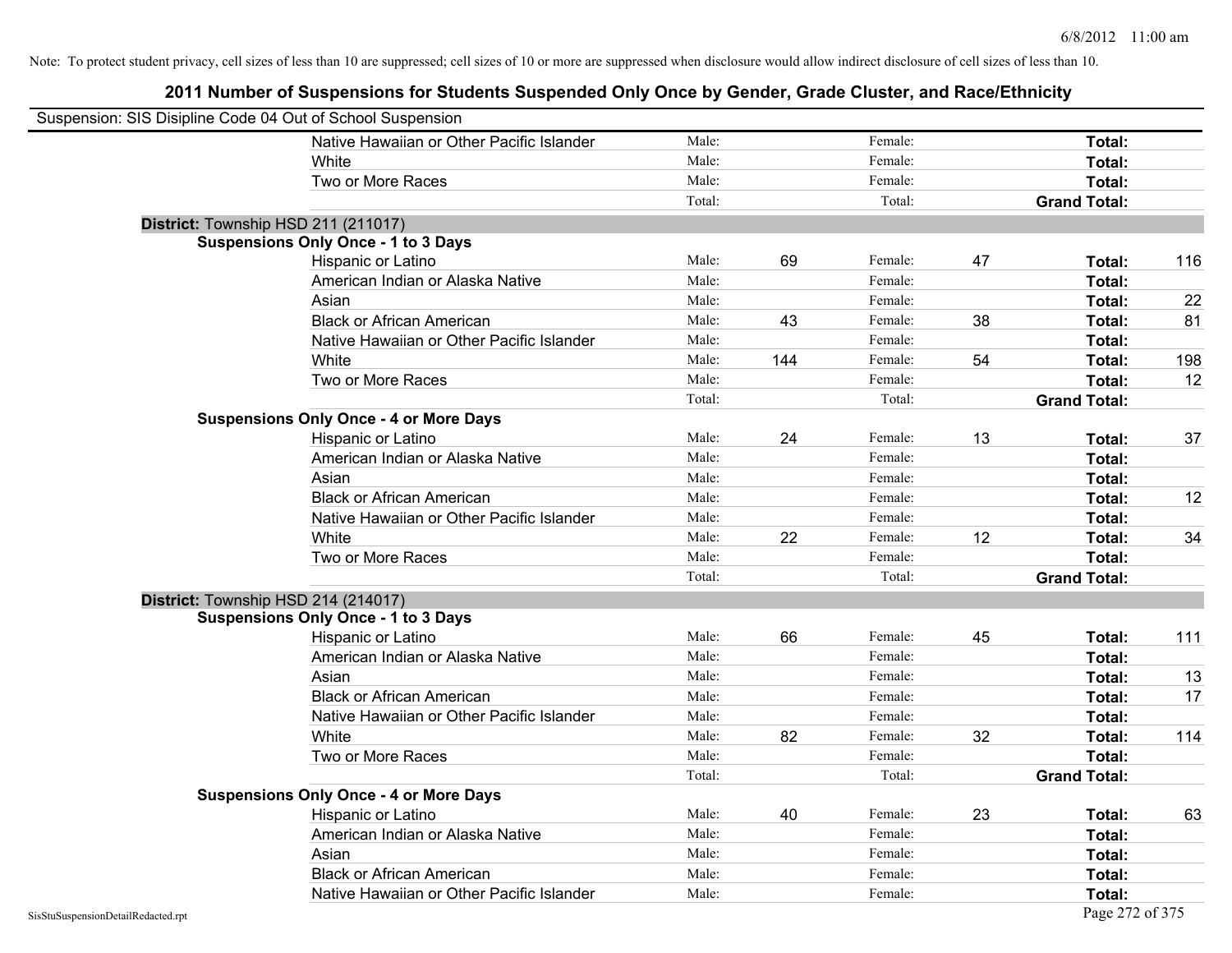| Suspension: SIS Disipline Code 04 Out of School Suspension |                                               |        |         |                     |     |
|------------------------------------------------------------|-----------------------------------------------|--------|---------|---------------------|-----|
|                                                            | White                                         | Male:  | Female: | Total:              | 30  |
|                                                            | Two or More Races                             | Male:  | Female: | Total:              |     |
|                                                            |                                               | Total: | Total:  | <b>Grand Total:</b> | 108 |
| District: Wheeling CCSD 21 (021004)                        |                                               |        |         |                     |     |
|                                                            | <b>Suspensions Only Once - 1 to 3 Days</b>    |        |         |                     |     |
|                                                            | Hispanic or Latino                            | Male:  | Female: | Total:              | 15  |
|                                                            | American Indian or Alaska Native              | Male:  | Female: | Total:              |     |
|                                                            | Asian                                         | Male:  | Female: | Total:              |     |
|                                                            | <b>Black or African American</b>              | Male:  | Female: | Total:              |     |
|                                                            | Native Hawaiian or Other Pacific Islander     | Male:  | Female: | Total:              |     |
|                                                            | White                                         | Male:  | Female: | Total:              |     |
|                                                            | Two or More Races                             | Male:  | Female: | Total:              |     |
|                                                            |                                               | Total: | Total:  | <b>Grand Total:</b> |     |
| District: Wilmette SD 39 (039002)                          |                                               |        |         |                     |     |
|                                                            | <b>Suspensions Only Once - 1 to 3 Days</b>    |        |         |                     |     |
|                                                            | Hispanic or Latino                            | Male:  | Female: | Total:              |     |
|                                                            | American Indian or Alaska Native              | Male:  | Female: | Total:              |     |
|                                                            | Asian                                         | Male:  | Female: | Total:              |     |
|                                                            | <b>Black or African American</b>              | Male:  | Female: | Total:              |     |
|                                                            | Native Hawaiian or Other Pacific Islander     | Male:  | Female: | Total:              |     |
|                                                            | White                                         | Male:  | Female: | Total:              |     |
|                                                            | Two or More Races                             | Male:  | Female: | Total:              |     |
|                                                            |                                               | Total: | Total:  | <b>Grand Total:</b> |     |
|                                                            | <b>Suspensions Only Once - 4 or More Days</b> |        |         |                     |     |
|                                                            | Hispanic or Latino                            | Male:  | Female: | Total:              |     |
|                                                            | American Indian or Alaska Native              | Male:  | Female: | Total:              |     |
|                                                            | Asian                                         | Male:  | Female: | Total:              |     |
|                                                            | <b>Black or African American</b>              | Male:  | Female: | Total:              |     |
|                                                            | Native Hawaiian or Other Pacific Islander     | Male:  | Female: | Total:              |     |
|                                                            | White                                         | Male:  | Female: | Total:              |     |
|                                                            | Two or More Races                             | Male:  | Female: | Total:              |     |
|                                                            |                                               | Total: | Total:  | <b>Grand Total:</b> |     |
| County: Non-Public School (000)                            |                                               |        |         |                     |     |
|                                                            | District: Region 05 North Cook ISC 1 (000000) |        |         |                     |     |
|                                                            | <b>Suspensions Only Once - 4 or More Days</b> |        |         |                     |     |
|                                                            | Hispanic or Latino                            | Male:  | Female: | Total:              |     |
|                                                            | American Indian or Alaska Native              | Male:  | Female: | Total:              |     |
|                                                            | Asian                                         | Male:  | Female: | Total:              |     |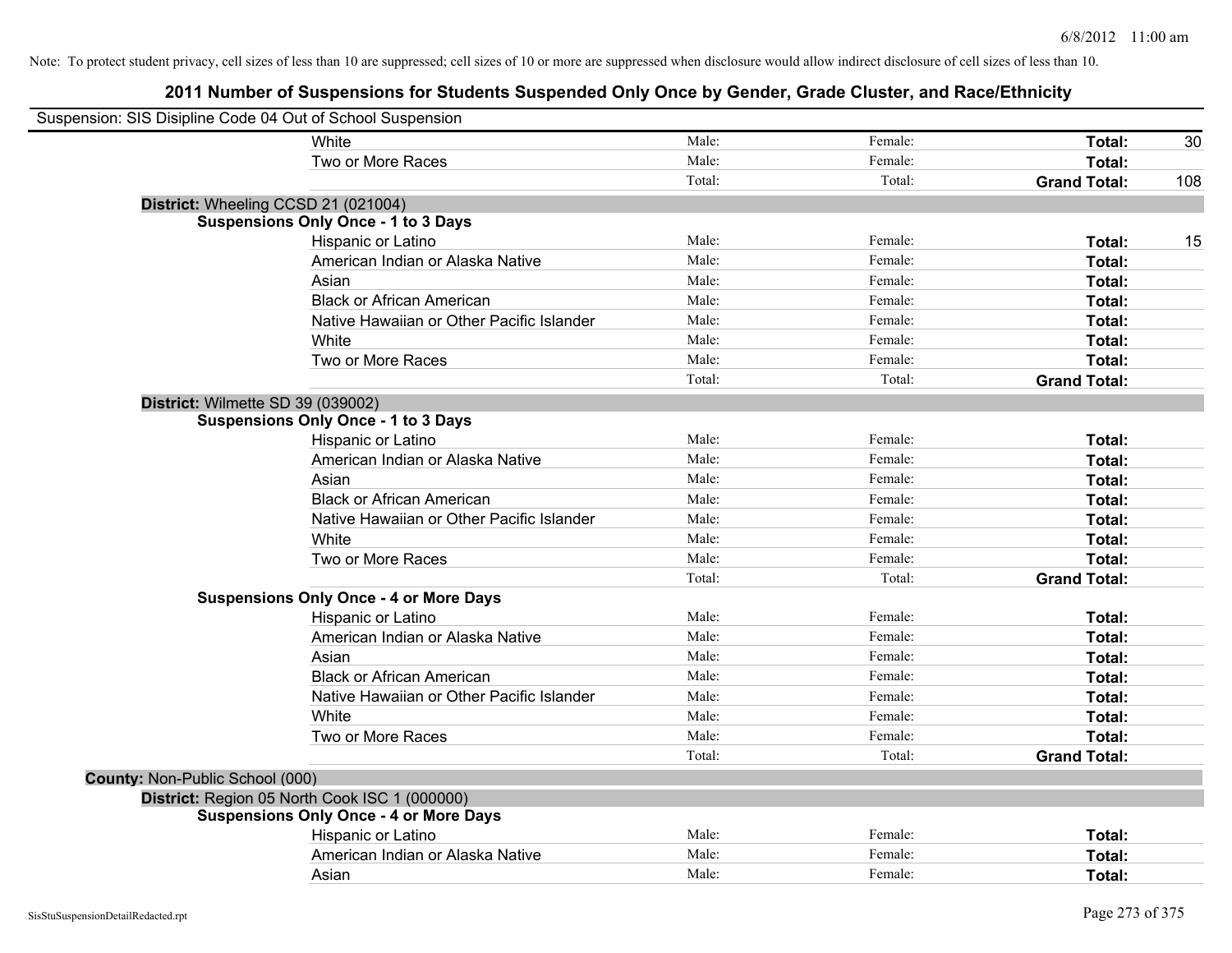|                                        | Suspension: SIS Disipline Code 04 Out of School Suspension |        |    |         |    |                     |    |
|----------------------------------------|------------------------------------------------------------|--------|----|---------|----|---------------------|----|
|                                        | <b>Black or African American</b>                           | Male:  |    | Female: |    | Total:              |    |
|                                        | Native Hawaiian or Other Pacific Islander                  | Male:  |    | Female: |    | Total:              |    |
|                                        | White                                                      | Male:  |    | Female: |    | Total:              |    |
|                                        | Two or More Races                                          | Male:  |    | Female: |    | Total:              |    |
|                                        |                                                            | Total: |    | Total:  |    | <b>Grand Total:</b> |    |
|                                        |                                                            |        |    |         |    |                     |    |
| Region: Region 06 West Cook ISC 2 (06) |                                                            |        |    |         |    |                     |    |
| County: Cook (016)                     |                                                            |        |    |         |    |                     |    |
|                                        | District: Bellwood SD 88 (088002)                          |        |    |         |    |                     |    |
|                                        | <b>Suspensions Only Once - 1 to 3 Days</b>                 |        |    |         |    |                     |    |
|                                        | Hispanic or Latino                                         | Male:  |    | Female: |    | Total:              |    |
|                                        | American Indian or Alaska Native                           | Male:  |    | Female: |    | Total:              |    |
|                                        | Asian                                                      | Male:  |    | Female: |    | Total:              |    |
|                                        | <b>Black or African American</b>                           | Male:  | 21 | Female: | 21 | Total:              | 42 |
|                                        | Native Hawaiian or Other Pacific Islander                  | Male:  |    | Female: |    | Total:              |    |
|                                        | White                                                      | Male:  |    | Female: |    | Total:              |    |
|                                        | Two or More Races                                          | Male:  |    | Female: |    | Total:              |    |
|                                        |                                                            | Total: |    | Total:  |    | <b>Grand Total:</b> |    |
|                                        | District: Berkeley SD 87 (087002)                          |        |    |         |    |                     |    |
|                                        | <b>Suspensions Only Once - 1 to 3 Days</b>                 |        |    |         |    |                     |    |
|                                        | Hispanic or Latino                                         | Male:  |    | Female: |    | Total:              | 29 |
|                                        | American Indian or Alaska Native                           | Male:  |    | Female: |    | Total:              |    |
|                                        | Asian                                                      | Male:  |    | Female: |    | Total:              |    |
|                                        | <b>Black or African American</b>                           | Male:  | 28 | Female: | 22 | Total:              | 50 |
|                                        | Native Hawaiian or Other Pacific Islander                  | Male:  |    | Female: |    | Total:              |    |
|                                        | White                                                      | Male:  |    | Female: |    | Total:              |    |
|                                        | Two or More Races                                          | Male:  |    | Female: |    | Total:              |    |
|                                        |                                                            | Total: |    | Total:  |    | <b>Grand Total:</b> |    |
|                                        | <b>Suspensions Only Once - 4 or More Days</b>              |        |    |         |    |                     |    |
|                                        | Hispanic or Latino                                         | Male:  |    | Female: |    | Total:              |    |
|                                        | American Indian or Alaska Native                           | Male:  |    | Female: |    | Total:              |    |
|                                        | Asian                                                      | Male:  |    | Female: |    | Total:              |    |
|                                        | <b>Black or African American</b>                           | Male:  |    | Female: |    | Total:              |    |
|                                        | Native Hawaiian or Other Pacific Islander                  | Male:  |    | Female: |    | Total:              |    |
|                                        | White                                                      | Male:  |    | Female: |    | <b>Total:</b>       |    |
|                                        | Two or More Races                                          | Male:  |    | Female: |    | Total:              |    |
|                                        |                                                            | Total: |    | Total:  |    | <b>Grand Total:</b> | 16 |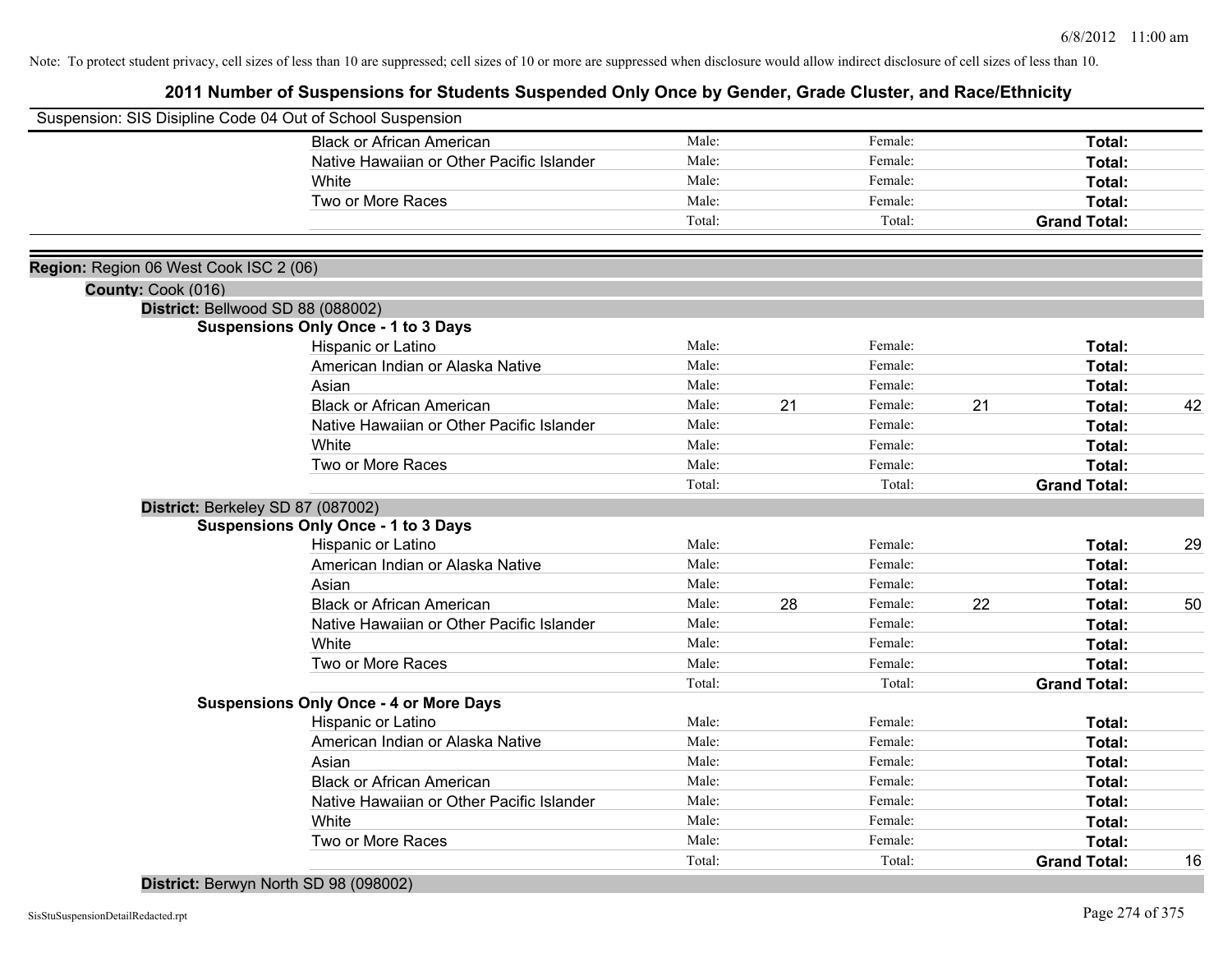|                                                            | 2011 Number of Suspensions for Students Suspended Only Once by Gender, Grade Cluster, and Race/Ethnicity |        |    |         |    |                     |    |
|------------------------------------------------------------|----------------------------------------------------------------------------------------------------------|--------|----|---------|----|---------------------|----|
| Suspension: SIS Disipline Code 04 Out of School Suspension |                                                                                                          |        |    |         |    |                     |    |
|                                                            | <b>Suspensions Only Once - 1 to 3 Days</b>                                                               |        |    |         |    |                     |    |
|                                                            | Hispanic or Latino                                                                                       | Male:  |    | Female: |    | Total:              | 33 |
|                                                            | American Indian or Alaska Native                                                                         | Male:  |    | Female: |    | Total:              |    |
|                                                            | Asian                                                                                                    | Male:  |    | Female: |    | Total:              |    |
|                                                            | <b>Black or African American</b>                                                                         | Male:  |    | Female: |    | Total:              | 11 |
|                                                            | Native Hawaiian or Other Pacific Islander                                                                | Male:  |    | Female: |    | Total:              |    |
|                                                            | White                                                                                                    | Male:  |    | Female: |    | Total:              |    |
|                                                            | Two or More Races                                                                                        | Male:  |    | Female: |    | Total:              |    |
|                                                            |                                                                                                          | Total: |    | Total:  |    | <b>Grand Total:</b> |    |
|                                                            | <b>Suspensions Only Once - 4 or More Days</b>                                                            |        |    |         |    |                     |    |
|                                                            | Hispanic or Latino                                                                                       | Male:  |    | Female: |    | Total:              |    |
|                                                            | American Indian or Alaska Native                                                                         | Male:  |    | Female: |    | Total:              |    |
|                                                            | Asian                                                                                                    | Male:  |    | Female: |    | Total:              |    |
|                                                            | <b>Black or African American</b>                                                                         | Male:  |    | Female: |    | Total:              |    |
|                                                            | Native Hawaiian or Other Pacific Islander                                                                | Male:  |    | Female: |    | Total:              |    |
|                                                            | White                                                                                                    | Male:  |    | Female: |    | Total:              |    |
|                                                            | Two or More Races                                                                                        | Male:  |    | Female: |    | Total:              |    |
|                                                            |                                                                                                          | Total: |    | Total:  |    | <b>Grand Total:</b> | 10 |
|                                                            | District: Berwyn South SD 100 (100002)                                                                   |        |    |         |    |                     |    |
|                                                            | <b>Suspensions Only Once - 1 to 3 Days</b>                                                               |        |    |         |    |                     |    |
|                                                            | Hispanic or Latino                                                                                       | Male:  | 43 | Female: | 22 | Total:              | 65 |
|                                                            | American Indian or Alaska Native                                                                         | Male:  |    | Female: |    | Total:              |    |
|                                                            | Asian                                                                                                    | Male:  |    | Female: |    | Total:              |    |
|                                                            | <b>Black or African American</b>                                                                         | Male:  |    | Female: |    | Total:              | 10 |
|                                                            | Native Hawaiian or Other Pacific Islander                                                                | Male:  |    | Female: |    | Total:              |    |
|                                                            | White                                                                                                    | Male:  |    | Female: |    | Total:              | 11 |
|                                                            | Two or More Races                                                                                        | Male:  |    | Female: |    | Total:              |    |
|                                                            |                                                                                                          | Total: |    | Total:  |    | <b>Grand Total:</b> |    |
|                                                            | <b>Suspensions Only Once - 4 or More Days</b>                                                            |        |    |         |    |                     |    |
|                                                            | Hispanic or Latino                                                                                       | Male:  |    | Female: |    | Total:              | 10 |
|                                                            | American Indian or Alaska Native                                                                         | Male:  |    | Female: |    | Total:              |    |
|                                                            | Asian                                                                                                    | Male:  |    | Female: |    | Total:              |    |
|                                                            | <b>Black or African American</b>                                                                         | Male:  |    | Female: |    | Total:              |    |
|                                                            | Native Hawaiian or Other Pacific Islander                                                                | Male:  |    | Female: |    | Total:              |    |
|                                                            | White                                                                                                    | Male:  |    | Female: |    | Total:              |    |
|                                                            | Two or More Races                                                                                        | Male:  |    | Female: |    | Total:              |    |
|                                                            |                                                                                                          | Total: |    | Total:  |    | <b>Grand Total:</b> |    |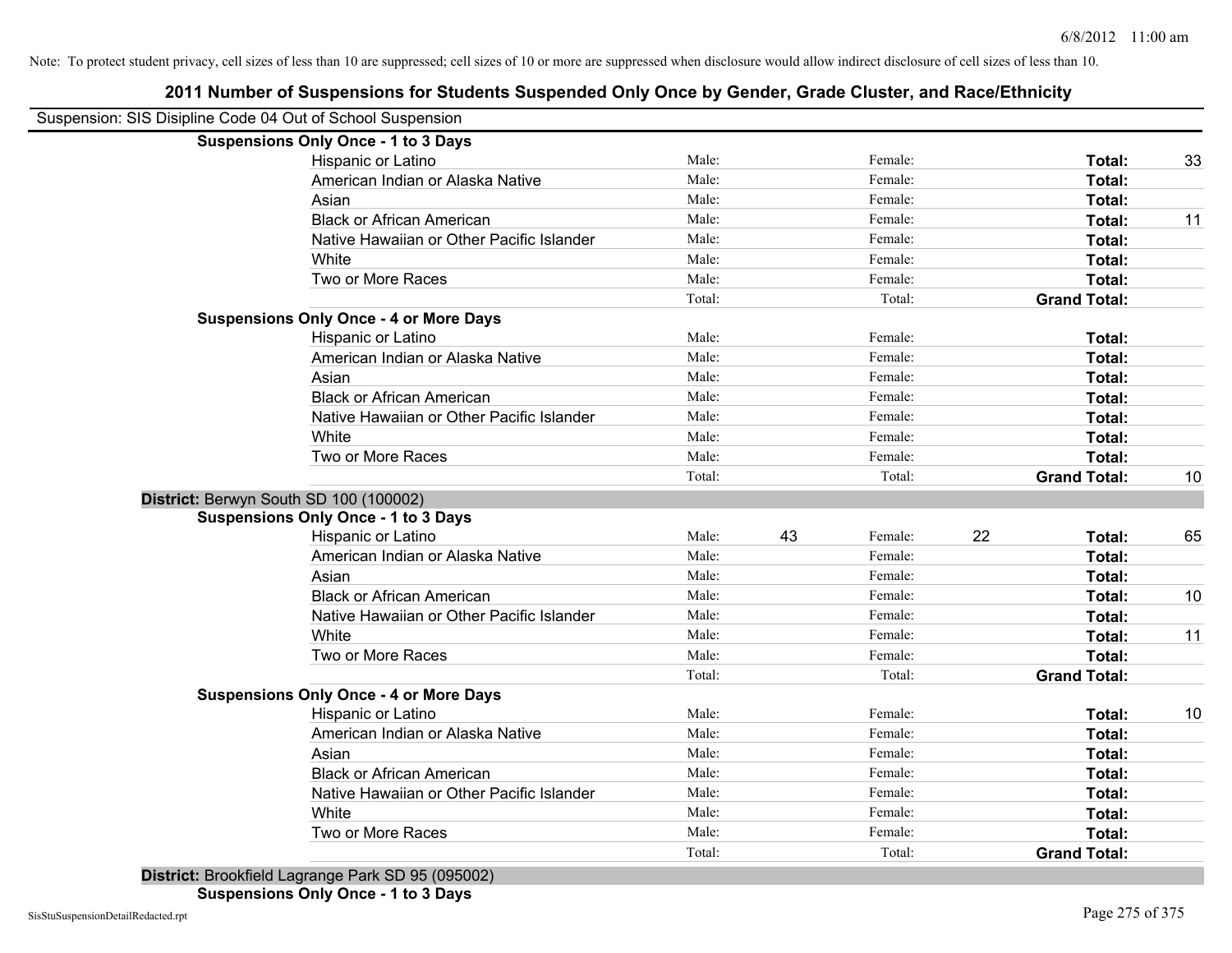| Suspension: SIS Disipline Code 04 Out of School Suspension |        |     |         |     |                     |     |
|------------------------------------------------------------|--------|-----|---------|-----|---------------------|-----|
| Hispanic or Latino                                         | Male:  |     | Female: |     | Total:              |     |
| American Indian or Alaska Native                           | Male:  |     | Female: |     | Total:              |     |
| Asian                                                      | Male:  |     | Female: |     | Total:              |     |
| <b>Black or African American</b>                           | Male:  |     | Female: |     | Total:              |     |
| Native Hawaiian or Other Pacific Islander                  | Male:  |     | Female: |     | Total:              |     |
| White                                                      | Male:  |     | Female: |     | Total:              |     |
| Two or More Races                                          | Male:  |     | Female: |     | Total:              |     |
|                                                            | Total: |     | Total:  |     | <b>Grand Total:</b> |     |
| District: Cicero SD 99 (099002)                            |        |     |         |     |                     |     |
| <b>Suspensions Only Once - 1 to 3 Days</b>                 |        |     |         |     |                     |     |
| Hispanic or Latino                                         | Male:  | 240 | Female: | 107 | Total:              | 347 |
| American Indian or Alaska Native                           | Male:  |     | Female: |     | Total:              |     |
| Asian                                                      | Male:  |     | Female: |     | Total:              |     |
| <b>Black or African American</b>                           | Male:  |     | Female: |     | Total:              | 19  |
| Native Hawaiian or Other Pacific Islander                  | Male:  |     | Female: |     | Total:              |     |
| White                                                      | Male:  |     | Female: |     | Total:              | 13  |
| Two or More Races                                          | Male:  |     | Female: |     | Total:              |     |
|                                                            | Total: |     | Total:  |     | <b>Grand Total:</b> |     |
| <b>Suspensions Only Once - 4 or More Days</b>              |        |     |         |     |                     |     |
| Hispanic or Latino                                         | Male:  | 29  | Female: | 14  | Total:              | 43  |
| American Indian or Alaska Native                           | Male:  |     | Female: |     | Total:              |     |
| Asian                                                      | Male:  |     | Female: |     | Total:              |     |
| <b>Black or African American</b>                           | Male:  |     | Female: |     | Total:              |     |
| Native Hawaiian or Other Pacific Islander                  | Male:  |     | Female: |     | Total:              |     |
| White                                                      | Male:  |     | Female: |     | Total:              |     |
| Two or More Races                                          | Male:  |     | Female: |     | Total:              |     |
|                                                            | Total: |     | Total:  |     | <b>Grand Total:</b> |     |
| District: Elmwood Park CUSD 401 (401026)                   |        |     |         |     |                     |     |
| <b>Suspensions Only Once - 1 to 3 Days</b>                 |        |     |         |     |                     |     |
| Hispanic or Latino                                         | Male:  |     | Female: |     | Total:              | 21  |
| American Indian or Alaska Native                           | Male:  |     | Female: |     | Total:              |     |
| Asian                                                      | Male:  |     | Female: |     | Total:              |     |
| <b>Black or African American</b>                           | Male:  |     | Female: |     | Total:              |     |
| Native Hawaiian or Other Pacific Islander                  | Male:  |     | Female: |     | Total:              |     |
| White                                                      | Male:  | 33  | Female: | 13  | Total:              | 46  |
| Two or More Races                                          | Male:  |     | Female: |     | Total:              |     |
|                                                            | Total: |     | Total:  |     | <b>Grand Total:</b> | 79  |
| <b>Suspensions Only Once - 4 or More Days</b>              |        |     |         |     |                     |     |
| Hispanic or Latino                                         | Male:  |     | Female: |     | Total:              |     |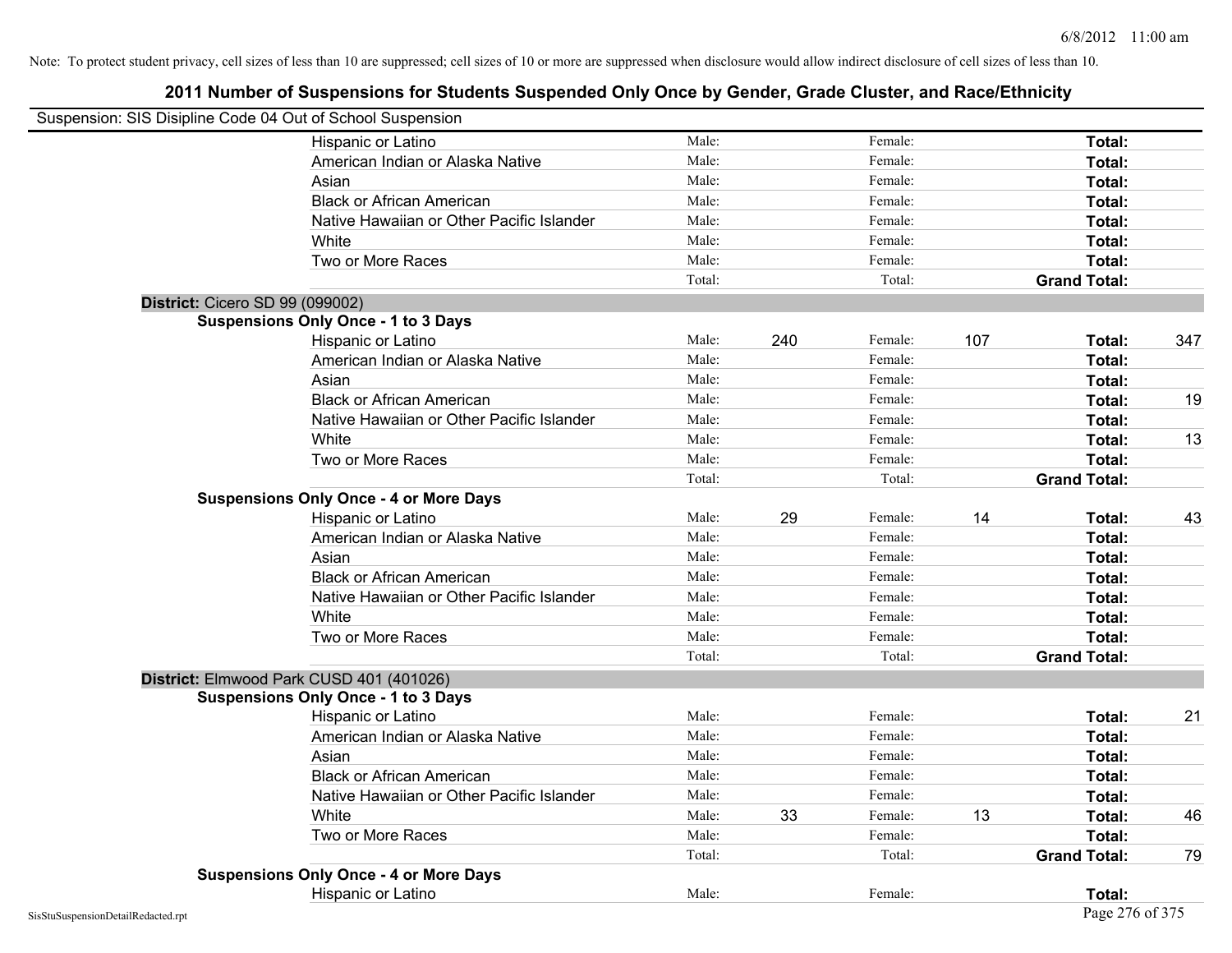# **2011 Number of Suspensions for Students Suspended Only Once by Gender, Grade Cluster, and Race/Ethnicity**

|                                   | Suspension: SIS Disipline Code 04 Out of School Suspension |        |         |                     |    |
|-----------------------------------|------------------------------------------------------------|--------|---------|---------------------|----|
|                                   | American Indian or Alaska Native                           | Male:  | Female: | Total:              |    |
|                                   | Asian                                                      | Male:  | Female: | Total:              |    |
|                                   | <b>Black or African American</b>                           | Male:  | Female: | Total:              |    |
|                                   | Native Hawaiian or Other Pacific Islander                  | Male:  | Female: | Total:              |    |
|                                   | White                                                      | Male:  | Female: | Total:              | 10 |
|                                   | Two or More Races                                          | Male:  | Female: | Total:              |    |
|                                   |                                                            | Total: | Total:  | <b>Grand Total:</b> |    |
|                                   | District: Forest Park SD 91 (091002)                       |        |         |                     |    |
|                                   | <b>Suspensions Only Once - 1 to 3 Days</b>                 |        |         |                     |    |
|                                   | Hispanic or Latino                                         | Male:  | Female: | Total:              |    |
|                                   | American Indian or Alaska Native                           | Male:  | Female: | Total:              |    |
|                                   | Asian                                                      | Male:  | Female: | Total:              |    |
|                                   | <b>Black or African American</b>                           | Male:  | Female: | Total:              | 25 |
|                                   | Native Hawaiian or Other Pacific Islander                  | Male:  | Female: | Total:              |    |
|                                   | White                                                      | Male:  | Female: | Total:              |    |
|                                   | Two or More Races                                          | Male:  | Female: | Total:              |    |
|                                   |                                                            | Total: | Total:  | <b>Grand Total:</b> |    |
|                                   | <b>Suspensions Only Once - 4 or More Days</b>              |        |         |                     |    |
|                                   | Hispanic or Latino                                         | Male:  | Female: | Total:              |    |
|                                   | American Indian or Alaska Native                           | Male:  | Female: | Total:              |    |
|                                   | Asian                                                      | Male:  | Female: | Total:              |    |
|                                   | <b>Black or African American</b>                           | Male:  | Female: | Total:              |    |
|                                   | Native Hawaiian or Other Pacific Islander                  | Male:  | Female: | Total:              |    |
|                                   | White                                                      | Male:  | Female: | Total:              |    |
|                                   | Two or More Races                                          | Male:  | Female: | Total:              |    |
|                                   |                                                            | Total: | Total:  | <b>Grand Total:</b> |    |
|                                   | District: Franklin Park SD 84 (084002)                     |        |         |                     |    |
|                                   | <b>Suspensions Only Once - 1 to 3 Days</b>                 |        |         |                     |    |
|                                   | Hispanic or Latino                                         | Male:  | Female: | Total:              |    |
|                                   | American Indian or Alaska Native                           | Male:  | Female: | Total:              |    |
|                                   | Asian                                                      | Male:  | Female: | Total:              |    |
|                                   | <b>Black or African American</b>                           | Male:  | Female: | Total:              |    |
|                                   | Native Hawaiian or Other Pacific Islander                  | Male:  | Female: | Total:              |    |
|                                   | White                                                      | Male:  | Female: | Total:              |    |
|                                   | Two or More Races                                          | Male:  | Female: | Total:              |    |
|                                   |                                                            | Total: | Total:  | <b>Grand Total:</b> |    |
| District: Hillside SD 93 (093002) |                                                            |        |         |                     |    |

**Suspensions Only Once - 1 to 3 Days**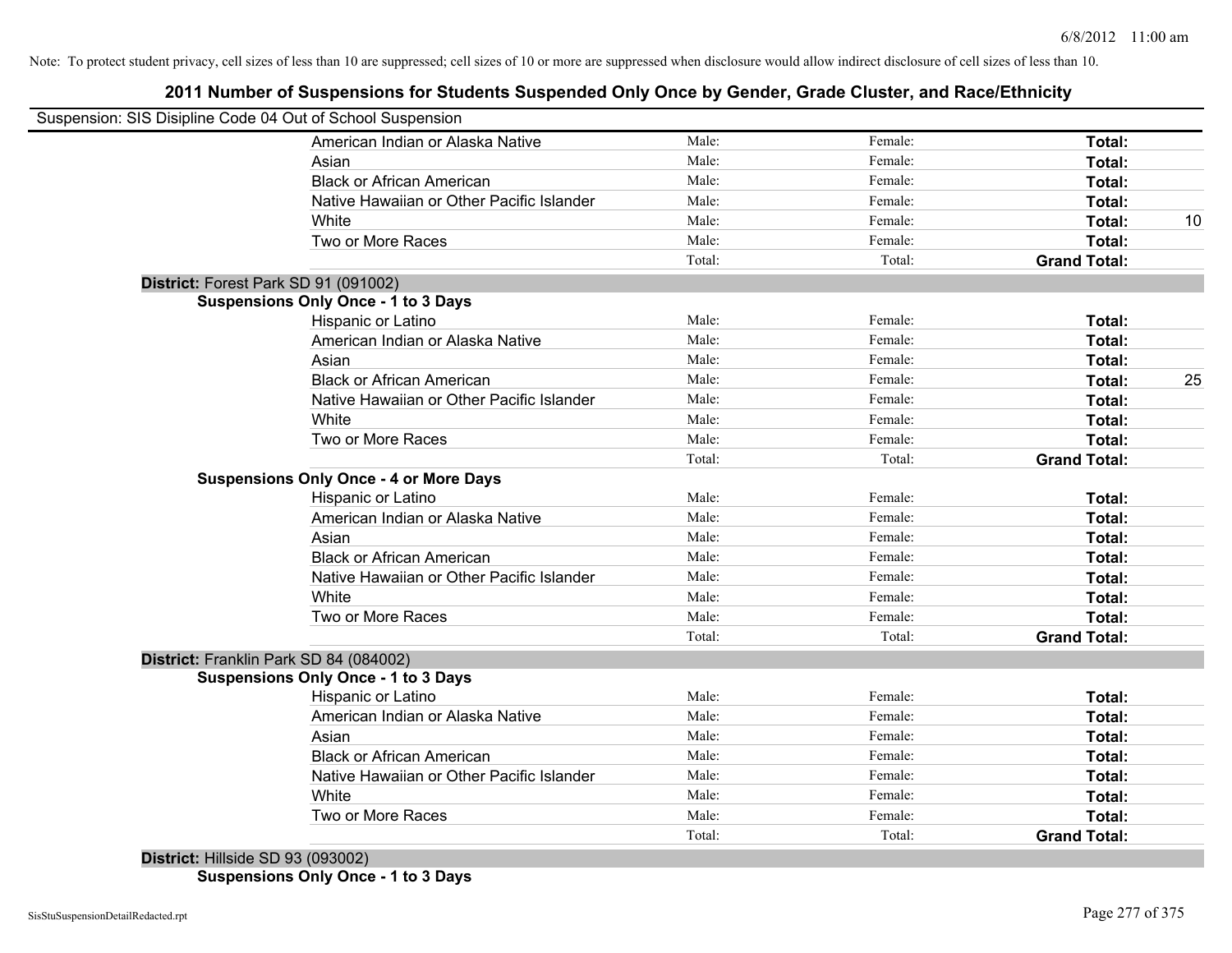|                                    | Suspension: SIS Disipline Code 04 Out of School Suspension |        |     |         |     |                     |     |
|------------------------------------|------------------------------------------------------------|--------|-----|---------|-----|---------------------|-----|
|                                    | Hispanic or Latino                                         | Male:  |     | Female: |     | Total:              |     |
|                                    | American Indian or Alaska Native                           | Male:  |     | Female: |     | Total:              |     |
|                                    | Asian                                                      | Male:  |     | Female: |     | Total:              |     |
|                                    | <b>Black or African American</b>                           | Male:  |     | Female: |     | Total:              | 14  |
|                                    | Native Hawaiian or Other Pacific Islander                  | Male:  |     | Female: |     | Total:              |     |
|                                    | White                                                      | Male:  |     | Female: |     | Total:              |     |
|                                    | Two or More Races                                          | Male:  |     | Female: |     | Total:              |     |
|                                    |                                                            | Total: |     | Total:  |     | <b>Grand Total:</b> |     |
|                                    | <b>Suspensions Only Once - 4 or More Days</b>              |        |     |         |     |                     |     |
|                                    | Hispanic or Latino                                         | Male:  |     | Female: |     | Total:              |     |
|                                    | American Indian or Alaska Native                           | Male:  |     | Female: |     | Total:              |     |
|                                    | Asian                                                      | Male:  |     | Female: |     | Total:              |     |
|                                    | <b>Black or African American</b>                           | Male:  |     | Female: |     | Total:              |     |
|                                    | Native Hawaiian or Other Pacific Islander                  | Male:  |     | Female: |     | Total:              |     |
|                                    | White                                                      | Male:  |     | Female: |     | Total:              |     |
|                                    | Two or More Races                                          | Male:  |     | Female: |     | Total:              |     |
|                                    |                                                            | Total: |     | Total:  |     | <b>Grand Total:</b> |     |
|                                    | <b>District: J S Morton HSD 201 (201017)</b>               |        |     |         |     |                     |     |
|                                    | <b>Suspensions Only Once - 1 to 3 Days</b>                 |        |     |         |     |                     |     |
|                                    | Hispanic or Latino                                         | Male:  | 463 | Female: | 341 | Total:              | 804 |
|                                    | American Indian or Alaska Native                           | Male:  |     | Female: |     | Total:              |     |
|                                    | Asian                                                      | Male:  |     | Female: |     | Total:              |     |
|                                    | <b>Black or African American</b>                           | Male:  | 21  | Female: | 19  | Total:              | 40  |
|                                    | Native Hawaiian or Other Pacific Islander                  | Male:  |     | Female: |     | Total:              |     |
|                                    | White                                                      | Male:  | 31  | Female: | 24  | Total:              | 55  |
|                                    | Two or More Races                                          | Male:  |     | Female: |     | Total:              |     |
|                                    |                                                            | Total: |     | Total:  |     | <b>Grand Total:</b> | 916 |
|                                    | <b>Suspensions Only Once - 4 or More Days</b>              |        |     |         |     |                     |     |
|                                    | Hispanic or Latino                                         | Male:  | 63  | Female: | 48  | Total:              | 111 |
|                                    | American Indian or Alaska Native                           | Male:  |     | Female: |     | Total:              |     |
|                                    | Asian                                                      | Male:  |     | Female: |     | Total:              |     |
|                                    | <b>Black or African American</b>                           | Male:  |     | Female: |     | Total:              | 11  |
|                                    | Native Hawaiian or Other Pacific Islander                  | Male:  |     | Female: |     | Total:              |     |
|                                    | White                                                      | Male:  |     | Female: |     | Total:              |     |
|                                    | Two or More Races                                          | Male:  |     | Female: |     | Total:              |     |
|                                    |                                                            | Total: |     | Total:  |     | <b>Grand Total:</b> | 132 |
|                                    | District: Komarek SD 94 (094002)                           |        |     |         |     |                     |     |
|                                    | <b>Suspensions Only Once - 1 to 3 Days</b>                 |        |     |         |     |                     |     |
|                                    | Hispanic or Latino                                         | Male:  |     | Female: |     | Total:              |     |
| SisStuSuspensionDetailRedacted.rpt |                                                            |        |     |         |     | Page 278 of 375     |     |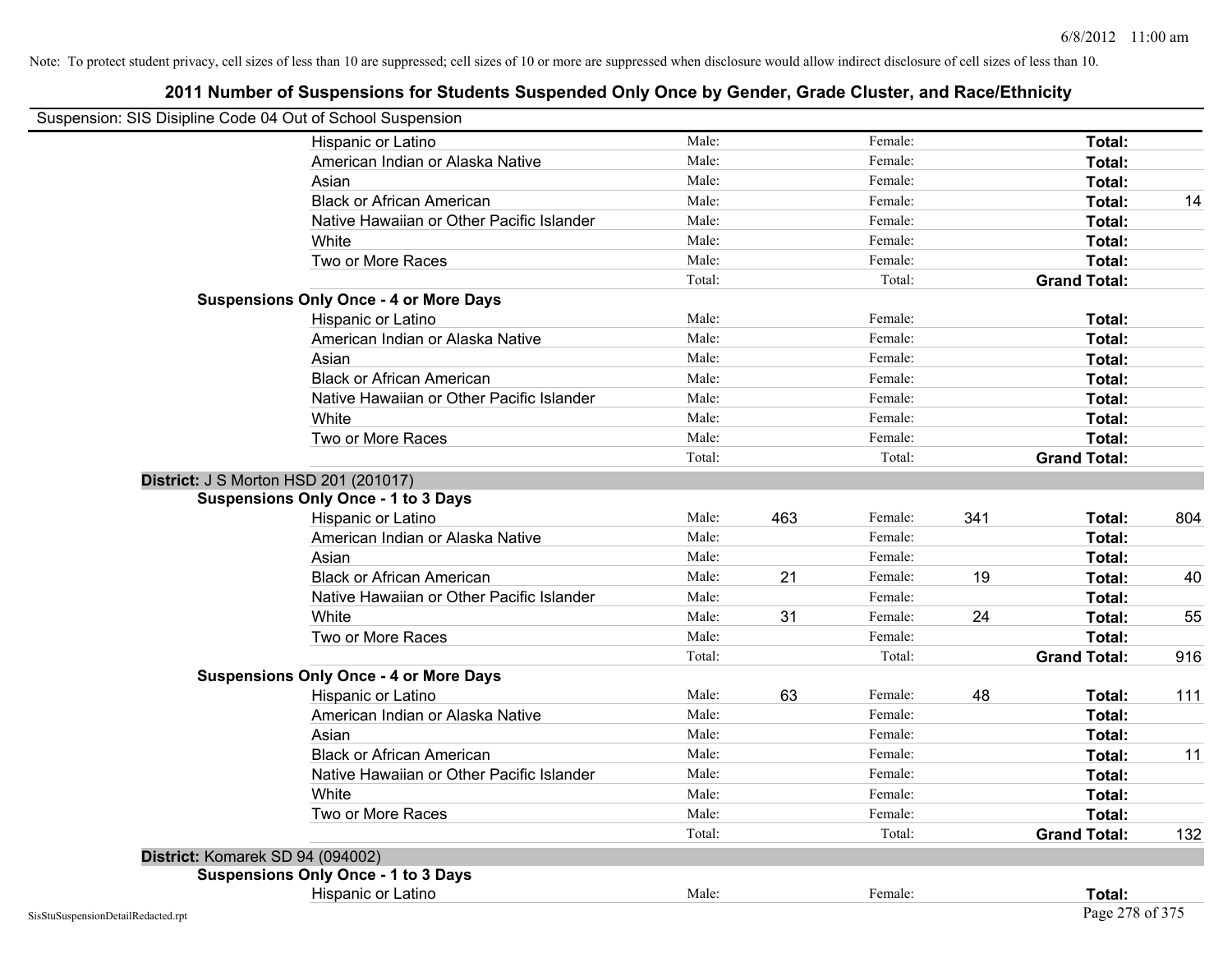| Suspension: SIS Disipline Code 04 Out of School Suspension |                                               |        |         |                           |
|------------------------------------------------------------|-----------------------------------------------|--------|---------|---------------------------|
|                                                            | American Indian or Alaska Native              | Male:  | Female: | Total:                    |
|                                                            | Asian                                         | Male:  | Female: | Total:                    |
|                                                            | <b>Black or African American</b>              | Male:  | Female: | Total:                    |
|                                                            | Native Hawaiian or Other Pacific Islander     | Male:  | Female: | Total:                    |
|                                                            | White                                         | Male:  | Female: | Total:                    |
|                                                            | Two or More Races                             | Male:  | Female: | Total:                    |
|                                                            |                                               | Total: | Total:  | <b>Grand Total:</b><br>12 |
|                                                            | <b>Suspensions Only Once - 4 or More Days</b> |        |         |                           |
|                                                            | Hispanic or Latino                            | Male:  | Female: | Total:                    |
|                                                            | American Indian or Alaska Native              | Male:  | Female: | Total:                    |
|                                                            | Asian                                         | Male:  | Female: | Total:                    |
|                                                            | <b>Black or African American</b>              | Male:  | Female: | Total:                    |
|                                                            | Native Hawaiian or Other Pacific Islander     | Male:  | Female: | Total:                    |
|                                                            | White                                         | Male:  | Female: | Total:                    |
|                                                            | Two or More Races                             | Male:  | Female: | Total:                    |
|                                                            |                                               | Total: | Total:  | <b>Grand Total:</b>       |
|                                                            | District: La Grange SD 102 (102002)           |        |         |                           |
|                                                            | <b>Suspensions Only Once - 1 to 3 Days</b>    |        |         |                           |
|                                                            | Hispanic or Latino                            | Male:  | Female: | Total:                    |
|                                                            | American Indian or Alaska Native              | Male:  | Female: | Total:                    |
|                                                            | Asian                                         | Male:  | Female: | Total:                    |
|                                                            | <b>Black or African American</b>              | Male:  | Female: | Total:                    |
|                                                            | Native Hawaiian or Other Pacific Islander     | Male:  | Female: | Total:                    |
|                                                            | White                                         | Male:  | Female: | Total:                    |
|                                                            | Two or More Races                             | Male:  | Female: | Total:                    |
|                                                            |                                               | Total: | Total:  | <b>Grand Total:</b>       |
|                                                            | <b>Suspensions Only Once - 4 or More Days</b> |        |         |                           |
|                                                            | Hispanic or Latino                            | Male:  | Female: | Total:                    |
|                                                            | American Indian or Alaska Native              | Male:  | Female: | Total:                    |
|                                                            | Asian                                         | Male:  | Female: | Total:                    |
|                                                            | <b>Black or African American</b>              | Male:  | Female: | Total:                    |
|                                                            | Native Hawaiian or Other Pacific Islander     | Male:  | Female: | Total:                    |
|                                                            | White                                         | Male:  | Female: | <b>Total:</b>             |
|                                                            | Two or More Races                             | Male:  | Female: | Total:                    |
|                                                            |                                               | Total: | Total:  | <b>Grand Total:</b>       |
|                                                            | District: LaGrange Highlands SD 106 (106002)  |        |         |                           |
|                                                            | <b>Suspensions Only Once - 1 to 3 Days</b>    |        |         |                           |
|                                                            | Hispanic or Latino                            | Male:  | Female: | Total:                    |
|                                                            | American Indian or Alaska Native              | Male:  | Female: | Total:                    |
| SisStuSuspensionDetailRedacted.rpt                         |                                               |        |         | Page 279 of 375           |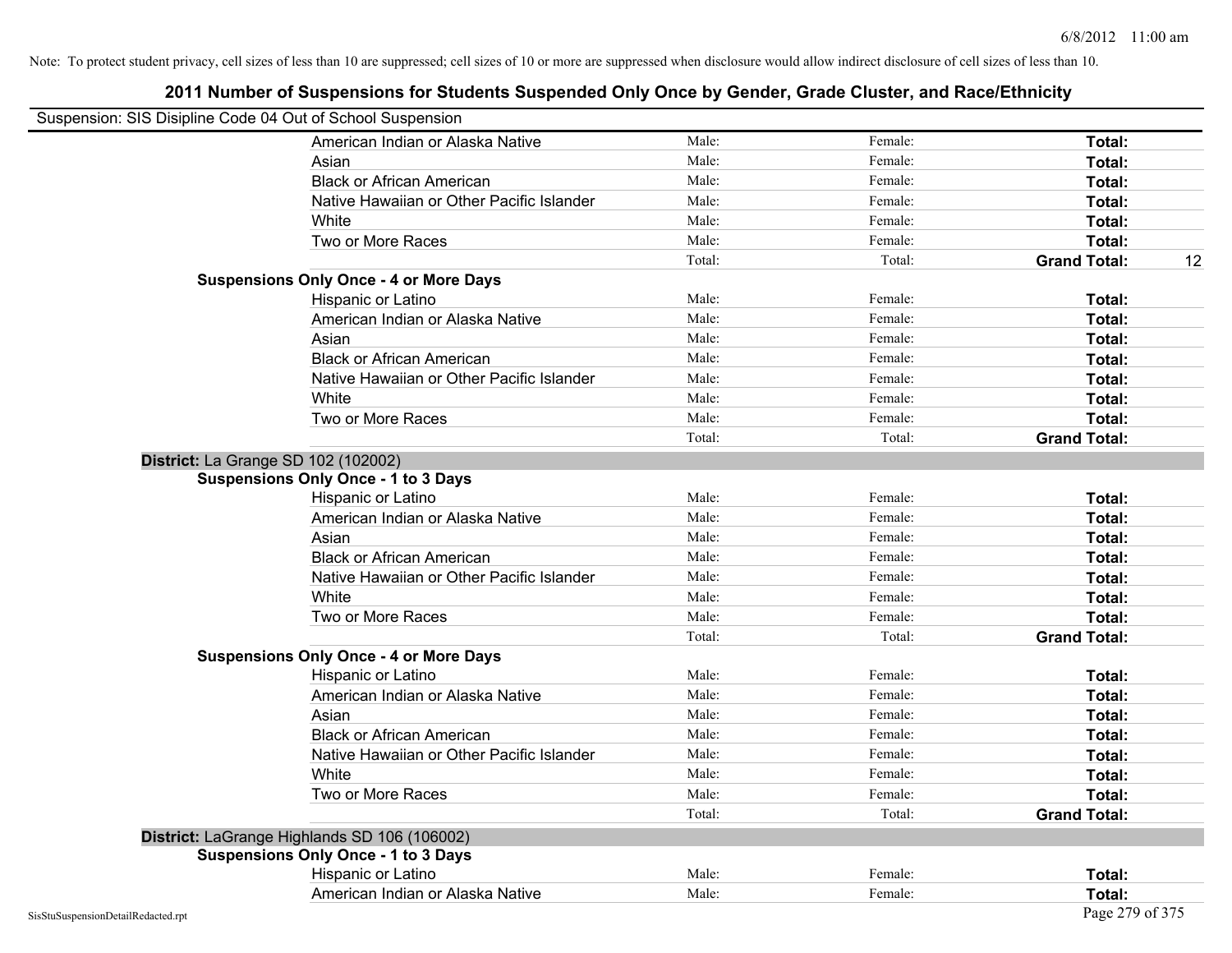| Suspension: SIS Disipline Code 04 Out of School Suspension |                                               |        |    |         |    |                     |     |
|------------------------------------------------------------|-----------------------------------------------|--------|----|---------|----|---------------------|-----|
|                                                            | Asian                                         | Male:  |    | Female: |    | Total:              |     |
|                                                            | <b>Black or African American</b>              | Male:  |    | Female: |    | Total:              |     |
|                                                            | Native Hawaiian or Other Pacific Islander     | Male:  |    | Female: |    | Total:              |     |
|                                                            | White                                         | Male:  |    | Female: |    | Total:              |     |
|                                                            | Two or More Races                             | Male:  |    | Female: |    | Total:              |     |
|                                                            |                                               | Total: |    | Total:  |    | <b>Grand Total:</b> |     |
|                                                            | <b>Suspensions Only Once - 4 or More Days</b> |        |    |         |    |                     |     |
|                                                            | Hispanic or Latino                            | Male:  |    | Female: |    | Total:              |     |
|                                                            | American Indian or Alaska Native              | Male:  |    | Female: |    | Total:              |     |
|                                                            | Asian                                         | Male:  |    | Female: |    | Total:              |     |
|                                                            | <b>Black or African American</b>              | Male:  |    | Female: |    | Total:              |     |
|                                                            | Native Hawaiian or Other Pacific Islander     | Male:  |    | Female: |    | Total:              |     |
|                                                            | White                                         | Male:  |    | Female: |    | Total:              |     |
|                                                            | Two or More Races                             | Male:  |    | Female: |    | Total:              |     |
|                                                            |                                               | Total: |    | Total:  |    | <b>Grand Total:</b> |     |
|                                                            | District: Leyden CHSD 212 (212016)            |        |    |         |    |                     |     |
|                                                            | <b>Suspensions Only Once - 1 to 3 Days</b>    |        |    |         |    |                     |     |
|                                                            | Hispanic or Latino                            | Male:  | 89 | Female: | 55 | Total:              | 144 |
|                                                            | American Indian or Alaska Native              | Male:  |    | Female: |    | Total:              |     |
|                                                            | Asian                                         | Male:  |    | Female: |    | Total:              |     |
|                                                            | <b>Black or African American</b>              | Male:  |    | Female: |    | Total:              |     |
|                                                            | Native Hawaiian or Other Pacific Islander     | Male:  |    | Female: |    | Total:              |     |
|                                                            | White                                         | Male:  | 47 | Female: | 39 | Total:              | 86  |
|                                                            | Two or More Races                             | Male:  |    | Female: |    | Total:              |     |
|                                                            |                                               | Total: |    | Total:  |    | <b>Grand Total:</b> | 243 |
|                                                            | <b>Suspensions Only Once - 4 or More Days</b> |        |    |         |    |                     |     |
|                                                            | Hispanic or Latino                            | Male:  |    | Female: |    | Total:              | 20  |
|                                                            | American Indian or Alaska Native              | Male:  |    | Female: |    | Total:              |     |
|                                                            | Asian                                         | Male:  |    | Female: |    | Total:              |     |
|                                                            | <b>Black or African American</b>              | Male:  |    | Female: |    | Total:              |     |
|                                                            | Native Hawaiian or Other Pacific Islander     | Male:  |    | Female: |    | Total:              |     |
|                                                            | White                                         | Male:  |    | Female: |    | Total:              | 14  |
|                                                            | Two or More Races                             | Male:  |    | Female: |    | Total:              |     |
|                                                            |                                               | Total: |    | Total:  |    | <b>Grand Total:</b> |     |
| District: Lindop SD 92 (092002)                            |                                               |        |    |         |    |                     |     |
|                                                            | <b>Suspensions Only Once - 1 to 3 Days</b>    |        |    |         |    |                     |     |
|                                                            | Hispanic or Latino                            | Male:  |    | Female: |    | Total:              |     |
|                                                            | American Indian or Alaska Native              | Male:  |    | Female: |    | Total:              |     |
|                                                            | Asian                                         | Male:  |    | Female: |    | Total:              |     |
| SisStuSuspensionDetailRedacted.rpt                         |                                               |        |    |         |    | Page 280 of 375     |     |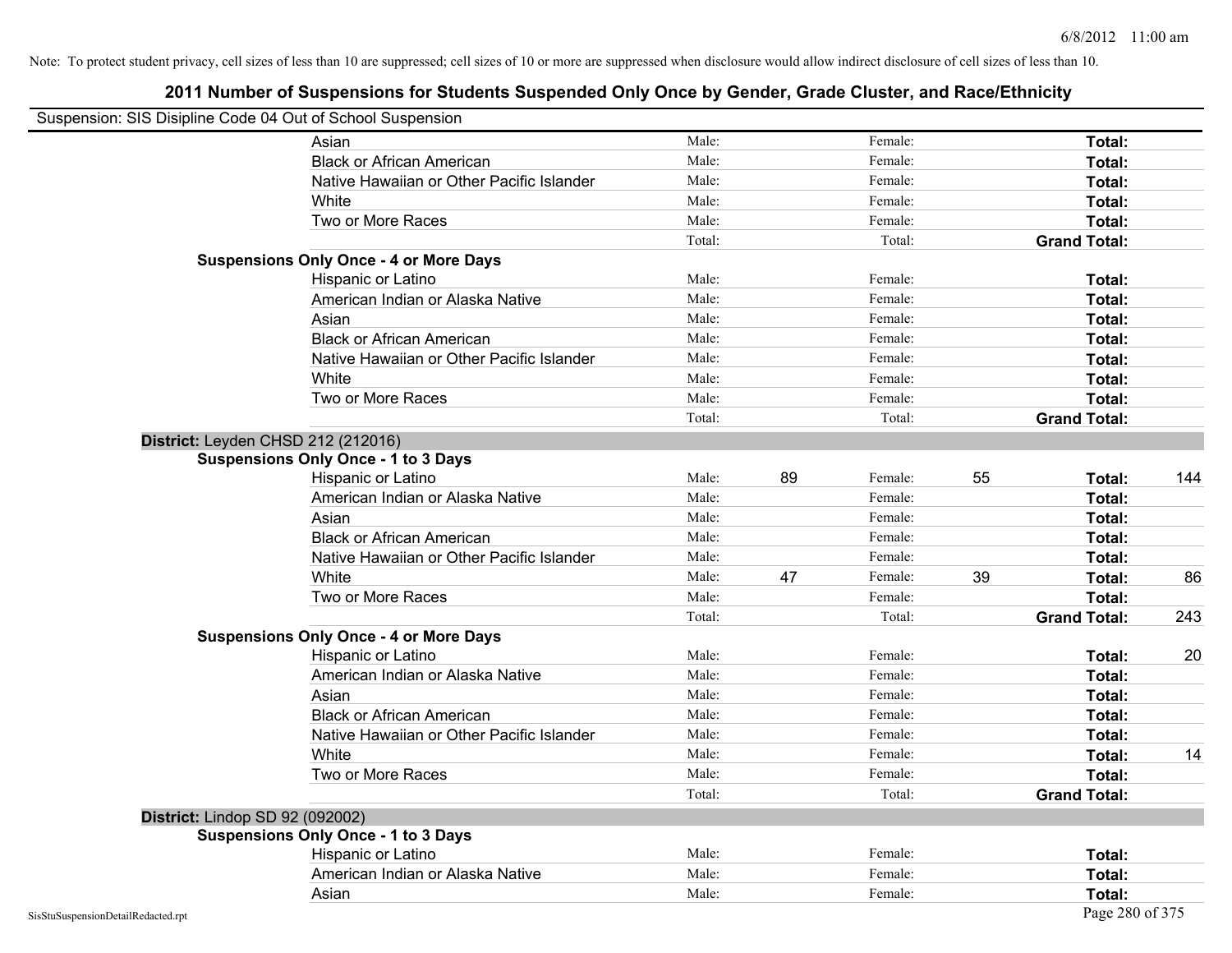|                                    | Suspension: SIS Disipline Code 04 Out of School Suspension |        |    |         |    |                     |    |
|------------------------------------|------------------------------------------------------------|--------|----|---------|----|---------------------|----|
|                                    | <b>Black or African American</b>                           | Male:  |    | Female: |    | <b>Total:</b>       | 18 |
|                                    | Native Hawaiian or Other Pacific Islander                  | Male:  |    | Female: |    | Total:              |    |
|                                    | White                                                      | Male:  |    | Female: |    | Total:              |    |
|                                    | Two or More Races                                          | Male:  |    | Female: |    | Total:              |    |
|                                    |                                                            | Total: |    | Total:  |    | <b>Grand Total:</b> |    |
|                                    | <b>Suspensions Only Once - 4 or More Days</b>              |        |    |         |    |                     |    |
|                                    | Hispanic or Latino                                         | Male:  |    | Female: |    | Total:              |    |
|                                    | American Indian or Alaska Native                           | Male:  |    | Female: |    | Total:              |    |
|                                    | Asian                                                      | Male:  |    | Female: |    | Total:              |    |
|                                    | <b>Black or African American</b>                           | Male:  |    | Female: |    | Total:              |    |
|                                    | Native Hawaiian or Other Pacific Islander                  | Male:  |    | Female: |    | Total:              |    |
|                                    | White                                                      | Male:  |    | Female: |    | Total:              |    |
|                                    | Two or More Races                                          | Male:  |    | Female: |    | Total:              |    |
|                                    |                                                            | Total: |    | Total:  |    | <b>Grand Total:</b> |    |
|                                    | <b>District: Lyons SD 103 (103002)</b>                     |        |    |         |    |                     |    |
|                                    | <b>Suspensions Only Once - 4 or More Days</b>              |        |    |         |    |                     |    |
|                                    | Hispanic or Latino                                         | Male:  |    | Female: |    | Total:              |    |
|                                    | American Indian or Alaska Native                           | Male:  |    | Female: |    | Total:              |    |
|                                    | Asian                                                      | Male:  |    | Female: |    | Total:              |    |
|                                    | <b>Black or African American</b>                           | Male:  |    | Female: |    | Total:              |    |
|                                    | Native Hawaiian or Other Pacific Islander                  | Male:  |    | Female: |    | Total:              |    |
|                                    | White                                                      | Male:  |    | Female: |    | Total:              |    |
|                                    | Two or More Races                                          | Male:  |    | Female: |    | Total:              |    |
|                                    |                                                            | Total: |    | Total:  |    | <b>Grand Total:</b> | 12 |
|                                    | District: Lyons Twp HSD 204 (204017)                       |        |    |         |    |                     |    |
|                                    | <b>Suspensions Only Once - 1 to 3 Days</b>                 |        |    |         |    |                     |    |
|                                    | Hispanic or Latino                                         | Male:  | 15 | Female: | 13 | Total:              | 28 |
|                                    | American Indian or Alaska Native                           | Male:  |    | Female: |    | <b>Total:</b>       |    |
|                                    | Asian                                                      | Male:  |    | Female: |    | Total:              |    |
|                                    | <b>Black or African American</b>                           | Male:  |    | Female: |    | Total:              | 13 |
|                                    | Native Hawaiian or Other Pacific Islander                  | Male:  |    | Female: |    | Total:              |    |
|                                    | White                                                      | Male:  | 39 | Female: | 11 | Total:              | 50 |
|                                    | Two or More Races                                          | Male:  |    | Female: |    | Total:              |    |
|                                    |                                                            | Total: |    | Total:  |    | <b>Grand Total:</b> |    |
|                                    | <b>Suspensions Only Once - 4 or More Days</b>              |        |    |         |    |                     |    |
|                                    | Hispanic or Latino                                         | Male:  |    | Female: |    | Total:              | 14 |
|                                    | American Indian or Alaska Native                           | Male:  |    | Female: |    | Total:              |    |
|                                    | Asian                                                      | Male:  |    | Female: |    | Total:              |    |
|                                    | <b>Black or African American</b>                           | Male:  |    | Female: |    | Total:              |    |
| SisStuSuspensionDetailRedacted.rpt |                                                            |        |    |         |    | Page 281 of 375     |    |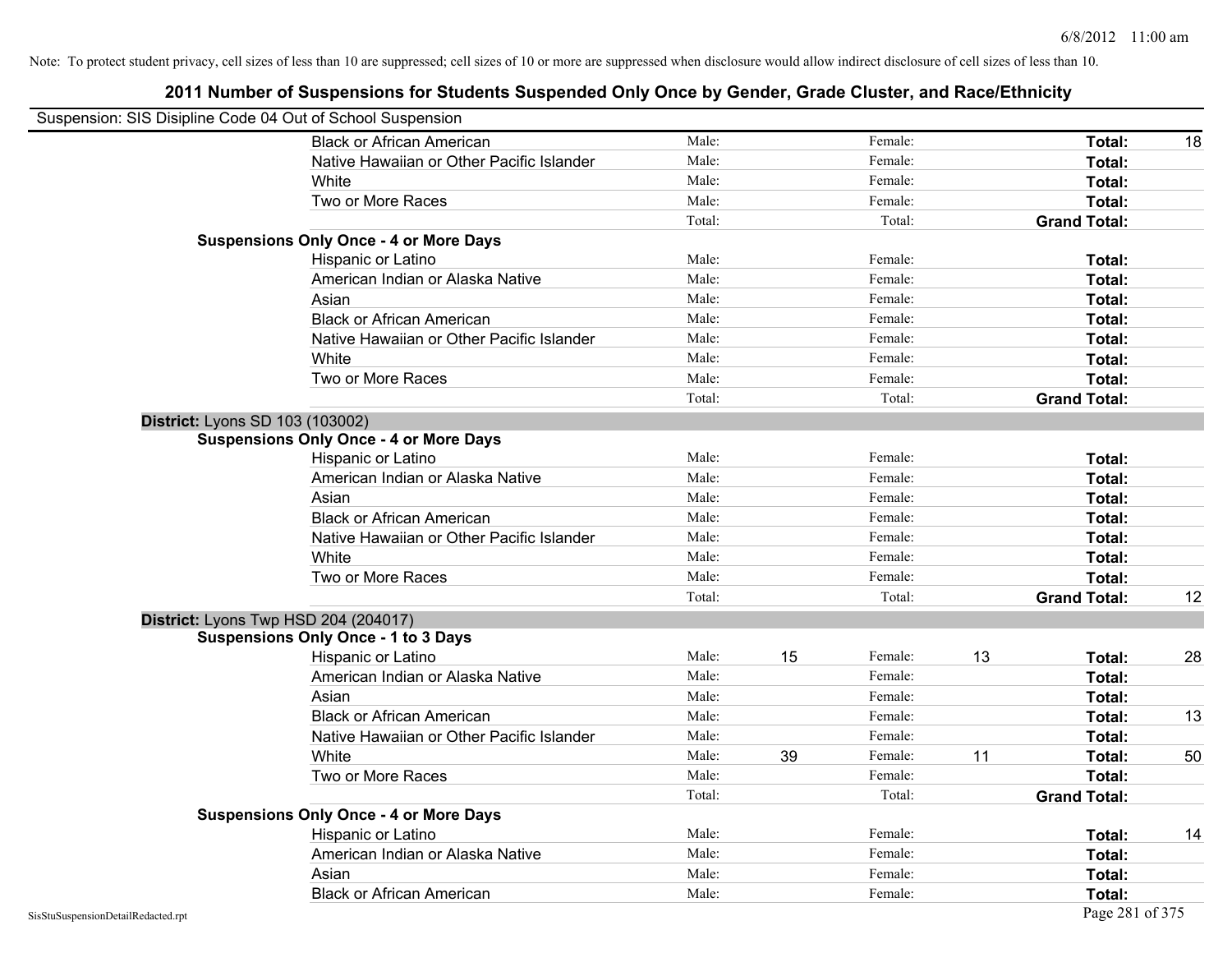|                                    | Suspension: SIS Disipline Code 04 Out of School Suspension |        |     |         |     |                     |     |
|------------------------------------|------------------------------------------------------------|--------|-----|---------|-----|---------------------|-----|
|                                    | Native Hawaiian or Other Pacific Islander                  | Male:  |     | Female: |     | Total:              |     |
|                                    | White                                                      | Male:  |     | Female: |     | Total:              | 22  |
|                                    | Two or More Races                                          | Male:  |     | Female: |     | Total:              |     |
|                                    |                                                            | Total: |     | Total:  |     | <b>Grand Total:</b> |     |
|                                    | District: Mannheim SD 83 (083002)                          |        |     |         |     |                     |     |
|                                    | <b>Suspensions Only Once - 1 to 3 Days</b>                 |        |     |         |     |                     |     |
|                                    | Hispanic or Latino                                         | Male:  |     | Female: |     | Total:              | 36  |
|                                    | American Indian or Alaska Native                           | Male:  |     | Female: |     | Total:              |     |
|                                    | Asian                                                      | Male:  |     | Female: |     | Total:              |     |
|                                    | <b>Black or African American</b>                           | Male:  |     | Female: |     | Total:              |     |
|                                    | Native Hawaiian or Other Pacific Islander                  | Male:  |     | Female: |     | Total:              |     |
|                                    | White                                                      | Male:  |     | Female: |     | Total:              |     |
|                                    | Two or More Races                                          | Male:  |     | Female: |     | Total:              |     |
|                                    |                                                            | Total: | 36  | Total:  | 12  | <b>Grand Total:</b> | 48  |
|                                    | <b>Suspensions Only Once - 4 or More Days</b>              |        |     |         |     |                     |     |
|                                    | Hispanic or Latino                                         | Male:  |     | Female: |     | Total:              |     |
|                                    | American Indian or Alaska Native                           | Male:  |     | Female: |     | Total:              |     |
|                                    | Asian                                                      | Male:  |     | Female: |     | Total:              |     |
|                                    | <b>Black or African American</b>                           | Male:  |     | Female: |     | Total:              |     |
|                                    | Native Hawaiian or Other Pacific Islander                  | Male:  |     | Female: |     | Total:              |     |
|                                    | White                                                      | Male:  |     | Female: |     | Total:              |     |
|                                    | Two or More Races                                          | Male:  |     | Female: |     | Total:              |     |
|                                    |                                                            | Total: |     | Total:  |     | <b>Grand Total:</b> |     |
|                                    | District: Maywood-Melrose Park-Broadview 89 (089002)       |        |     |         |     |                     |     |
|                                    | <b>Suspensions Only Once - 1 to 3 Days</b>                 |        |     |         |     |                     |     |
|                                    | Hispanic or Latino                                         | Male:  | 47  | Female: | 23  | Total:              | 70  |
|                                    | American Indian or Alaska Native                           | Male:  |     | Female: |     | Total:              |     |
|                                    | Asian                                                      | Male:  |     | Female: |     | Total:              |     |
|                                    | <b>Black or African American</b>                           | Male:  | 129 | Female: | 103 | Total:              | 232 |
|                                    | Native Hawaiian or Other Pacific Islander                  | Male:  |     | Female: |     | Total:              |     |
|                                    | White                                                      | Male:  |     | Female: |     | Total:              |     |
|                                    | Two or More Races                                          | Male:  |     | Female: |     | Total:              |     |
|                                    |                                                            | Total: |     | Total:  |     | <b>Grand Total:</b> |     |
|                                    | <b>Suspensions Only Once - 4 or More Days</b>              |        |     |         |     |                     |     |
|                                    | Hispanic or Latino                                         | Male:  |     | Female: |     | Total:              |     |
|                                    | American Indian or Alaska Native                           | Male:  |     | Female: |     | Total:              |     |
|                                    | Asian                                                      | Male:  |     | Female: |     | Total:              |     |
|                                    | <b>Black or African American</b>                           | Male:  |     | Female: |     | Total:              |     |
|                                    | Native Hawaiian or Other Pacific Islander                  | Male:  |     | Female: |     | Total:              |     |
| SisStuSuspensionDetailRedacted.rpt |                                                            |        |     |         |     | Page 282 of 375     |     |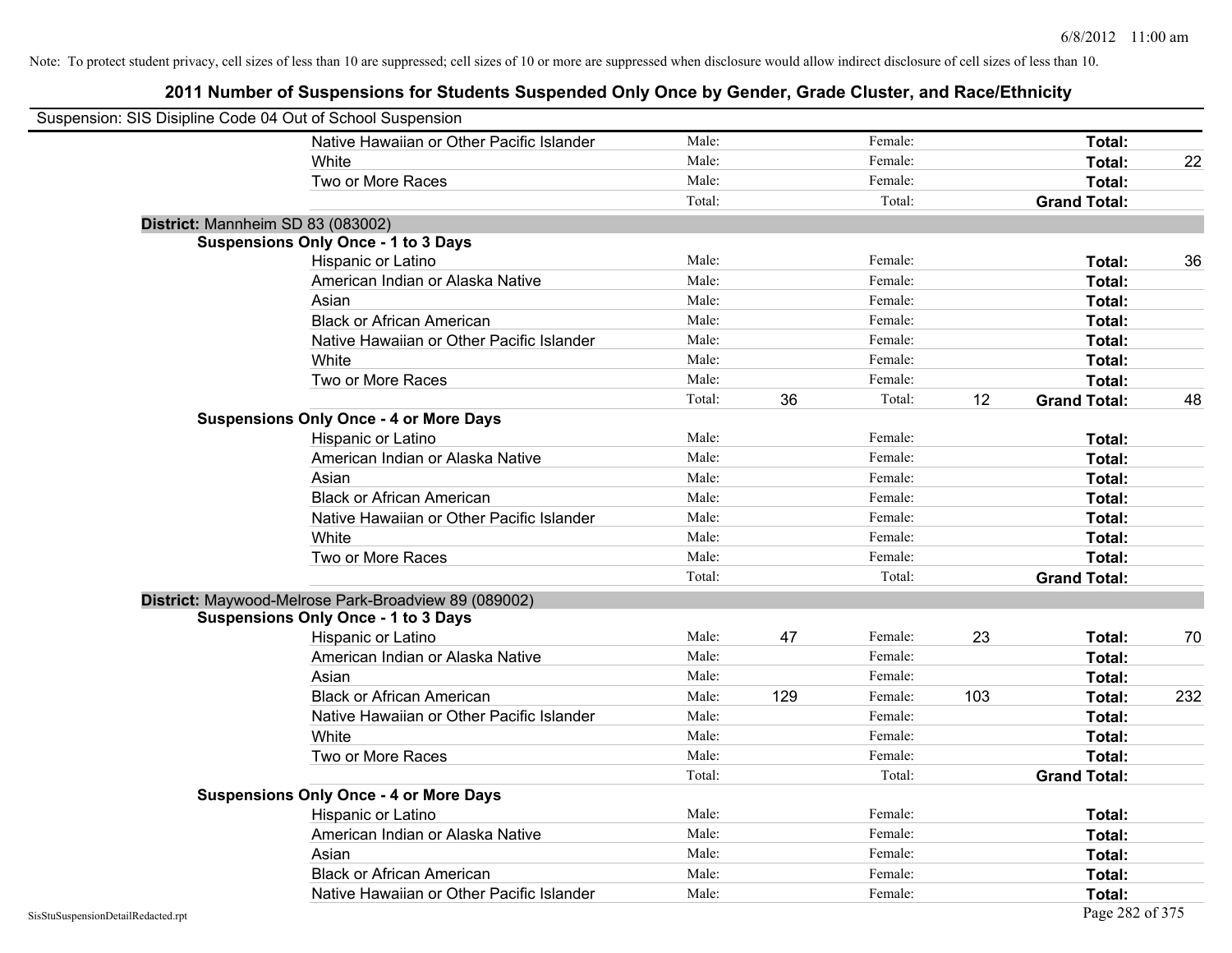| Suspension: SIS Disipline Code 04 Out of School Suspension |                                                   |        |    |         |    |                     |    |
|------------------------------------------------------------|---------------------------------------------------|--------|----|---------|----|---------------------|----|
|                                                            | White                                             | Male:  |    | Female: |    | Total:              |    |
|                                                            | Two or More Races                                 | Male:  |    | Female: |    | Total:              |    |
|                                                            |                                                   | Total: |    | Total:  |    | <b>Grand Total:</b> |    |
| District: Norridge SD 80 (080002)                          |                                                   |        |    |         |    |                     |    |
|                                                            | <b>Suspensions Only Once - 1 to 3 Days</b>        |        |    |         |    |                     |    |
|                                                            | Hispanic or Latino                                | Male:  |    | Female: |    | Total:              |    |
|                                                            | American Indian or Alaska Native                  | Male:  |    | Female: |    | Total:              |    |
|                                                            | Asian                                             | Male:  |    | Female: |    | Total:              |    |
|                                                            | <b>Black or African American</b>                  | Male:  |    | Female: |    | Total:              |    |
|                                                            | Native Hawaiian or Other Pacific Islander         | Male:  |    | Female: |    | Total:              |    |
|                                                            | White                                             | Male:  |    | Female: |    | Total:              |    |
|                                                            | Two or More Races                                 | Male:  |    | Female: |    | Total:              |    |
|                                                            |                                                   | Total: |    | Total:  |    | <b>Grand Total:</b> |    |
|                                                            | <b>Suspensions Only Once - 4 or More Days</b>     |        |    |         |    |                     |    |
|                                                            | Hispanic or Latino                                | Male:  |    | Female: |    | Total:              |    |
|                                                            | American Indian or Alaska Native                  | Male:  |    | Female: |    | Total:              |    |
|                                                            | Asian                                             | Male:  |    | Female: |    | Total:              |    |
|                                                            | <b>Black or African American</b>                  | Male:  |    | Female: |    | Total:              |    |
|                                                            | Native Hawaiian or Other Pacific Islander         | Male:  |    | Female: |    | Total:              |    |
|                                                            | White                                             | Male:  |    | Female: |    | Total:              |    |
|                                                            | Two or More Races                                 | Male:  |    | Female: |    | Total:              |    |
|                                                            |                                                   | Total: |    | Total:  |    | <b>Grand Total:</b> |    |
|                                                            | District: Oak Park - River Forest SD 200 (200013) |        |    |         |    |                     |    |
|                                                            | <b>Suspensions Only Once - 1 to 3 Days</b>        |        |    |         |    |                     |    |
|                                                            | Hispanic or Latino                                | Male:  |    | Female: |    | Total:              |    |
|                                                            | American Indian or Alaska Native                  | Male:  |    | Female: |    | Total:              |    |
|                                                            | Asian                                             | Male:  |    | Female: |    | Total:              |    |
|                                                            | <b>Black or African American</b>                  | Male:  | 15 | Female: | 12 | Total:              | 27 |
|                                                            | Native Hawaiian or Other Pacific Islander         | Male:  |    | Female: |    | Total:              |    |
|                                                            | White                                             | Male:  |    | Female: |    | Total:              | 12 |
|                                                            | Two or More Races                                 | Male:  |    | Female: |    | Total:              |    |
|                                                            |                                                   | Total: | 29 | Total:  | 22 | <b>Grand Total:</b> | 51 |
|                                                            | <b>Suspensions Only Once - 4 or More Days</b>     |        |    |         |    |                     |    |
|                                                            | Hispanic or Latino                                | Male:  |    | Female: |    | Total:              |    |
|                                                            | American Indian or Alaska Native                  | Male:  |    | Female: |    | Total:              |    |
|                                                            | Asian                                             | Male:  |    | Female: |    | Total:              |    |
|                                                            | <b>Black or African American</b>                  | Male:  |    | Female: |    | Total:              | 19 |
|                                                            | Native Hawaiian or Other Pacific Islander         | Male:  |    | Female: |    | Total:              |    |
|                                                            | White                                             | Male:  |    | Female: |    | Total:              | 13 |
| SisStuSuspensionDetailRedacted.rpt                         |                                                   |        |    |         |    | Page 283 of 375     |    |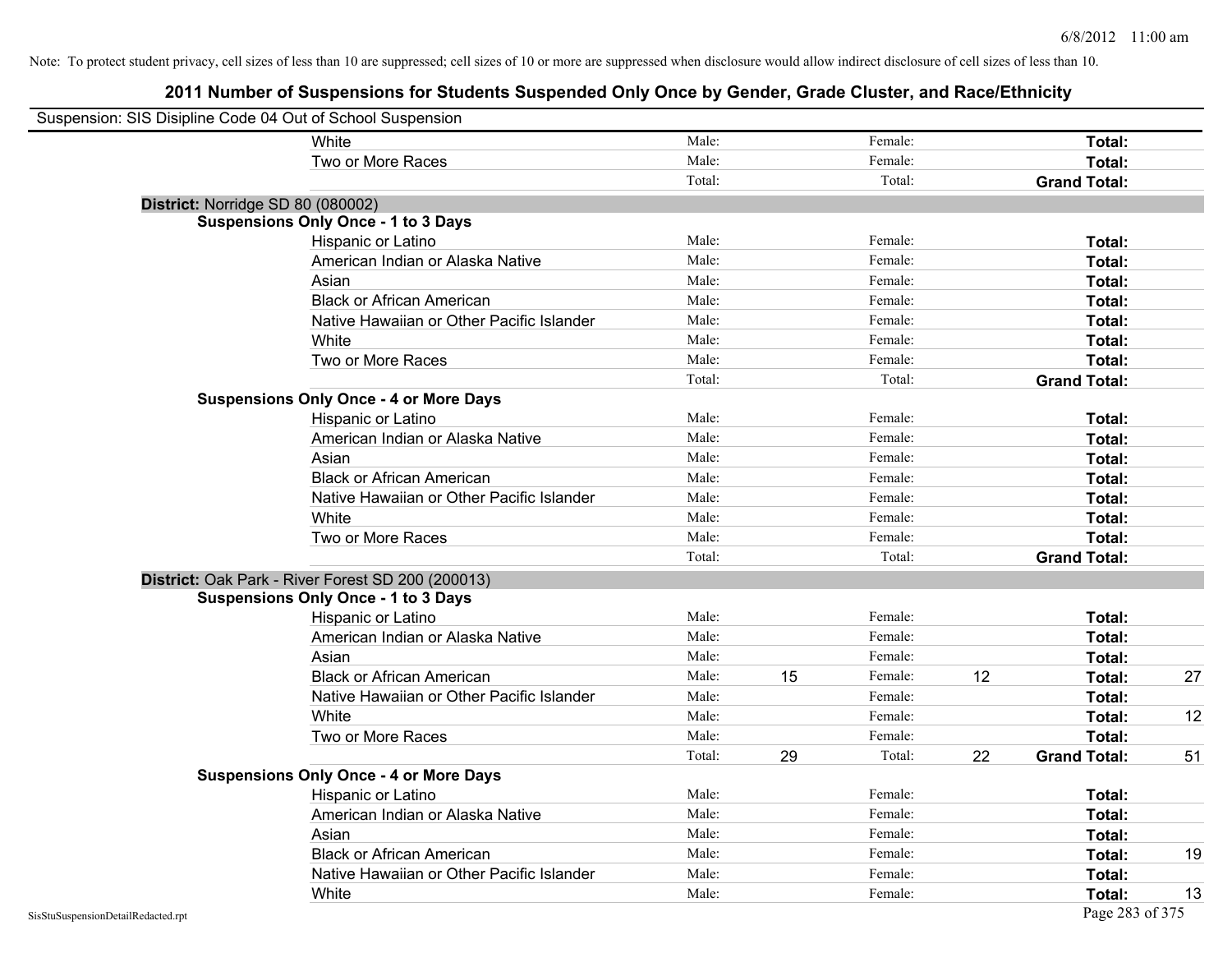| Suspension: SIS Disipline Code 04 Out of School Suspension |                                               |        |    |         |    |                     |    |
|------------------------------------------------------------|-----------------------------------------------|--------|----|---------|----|---------------------|----|
|                                                            | Two or More Races                             | Male:  |    | Female: |    | Total:              |    |
|                                                            |                                               | Total: | 28 | Total:  | 16 | <b>Grand Total:</b> | 44 |
|                                                            | District: Oak Park ESD 97 (097002)            |        |    |         |    |                     |    |
|                                                            | <b>Suspensions Only Once - 1 to 3 Days</b>    |        |    |         |    |                     |    |
|                                                            | Hispanic or Latino                            | Male:  |    | Female: |    | Total:              |    |
|                                                            | American Indian or Alaska Native              | Male:  |    | Female: |    | Total:              |    |
|                                                            | Asian                                         | Male:  |    | Female: |    | Total:              |    |
|                                                            | <b>Black or African American</b>              | Male:  |    | Female: |    | Total:              | 23 |
|                                                            | Native Hawaiian or Other Pacific Islander     | Male:  |    | Female: |    | Total:              |    |
|                                                            | White                                         | Male:  |    | Female: |    | Total:              |    |
|                                                            | Two or More Races                             | Male:  |    | Female: |    | Total:              |    |
|                                                            |                                               | Total: |    | Total:  |    | <b>Grand Total:</b> | 35 |
|                                                            | <b>Suspensions Only Once - 4 or More Days</b> |        |    |         |    |                     |    |
|                                                            | Hispanic or Latino                            | Male:  |    | Female: |    | Total:              |    |
|                                                            | American Indian or Alaska Native              | Male:  |    | Female: |    | Total:              |    |
|                                                            | Asian                                         | Male:  |    | Female: |    | Total:              |    |
|                                                            | <b>Black or African American</b>              | Male:  |    | Female: |    | Total:              |    |
|                                                            | Native Hawaiian or Other Pacific Islander     | Male:  |    | Female: |    | Total:              |    |
|                                                            | White                                         | Male:  |    | Female: |    | Total:              |    |
|                                                            | Two or More Races                             | Male:  |    | Female: |    | Total:              |    |
|                                                            |                                               | Total: |    | Total:  |    | <b>Grand Total:</b> |    |
|                                                            | District: Pennoyer SD 79 (079002)             |        |    |         |    |                     |    |
|                                                            | <b>Suspensions Only Once - 1 to 3 Days</b>    |        |    |         |    |                     |    |
|                                                            | Hispanic or Latino                            | Male:  |    | Female: |    | Total:              |    |
|                                                            | American Indian or Alaska Native              | Male:  |    | Female: |    | Total:              |    |
|                                                            | Asian                                         | Male:  |    | Female: |    | Total:              |    |
|                                                            | <b>Black or African American</b>              | Male:  |    | Female: |    | Total:              |    |
|                                                            | Native Hawaiian or Other Pacific Islander     | Male:  |    | Female: |    | Total:              |    |
|                                                            | White                                         | Male:  |    | Female: |    | Total:              |    |
|                                                            | Two or More Races                             | Male:  |    | Female: |    | Total:              |    |
|                                                            |                                               | Total: |    | Total:  |    | <b>Grand Total:</b> |    |
|                                                            | District: Proviso Twp HSD 209 (209017)        |        |    |         |    |                     |    |
|                                                            | <b>Suspensions Only Once - 1 to 3 Days</b>    |        |    |         |    |                     |    |
|                                                            | Hispanic or Latino                            | Male:  |    | Female: |    | Total:              |    |
|                                                            | American Indian or Alaska Native              | Male:  |    | Female: |    | Total:              |    |
|                                                            | Asian                                         | Male:  |    | Female: |    | Total:              |    |
|                                                            | <b>Black or African American</b>              | Male:  |    | Female: |    | Total:              | 15 |
|                                                            | Native Hawaiian or Other Pacific Islander     | Male:  |    | Female: |    | Total:              |    |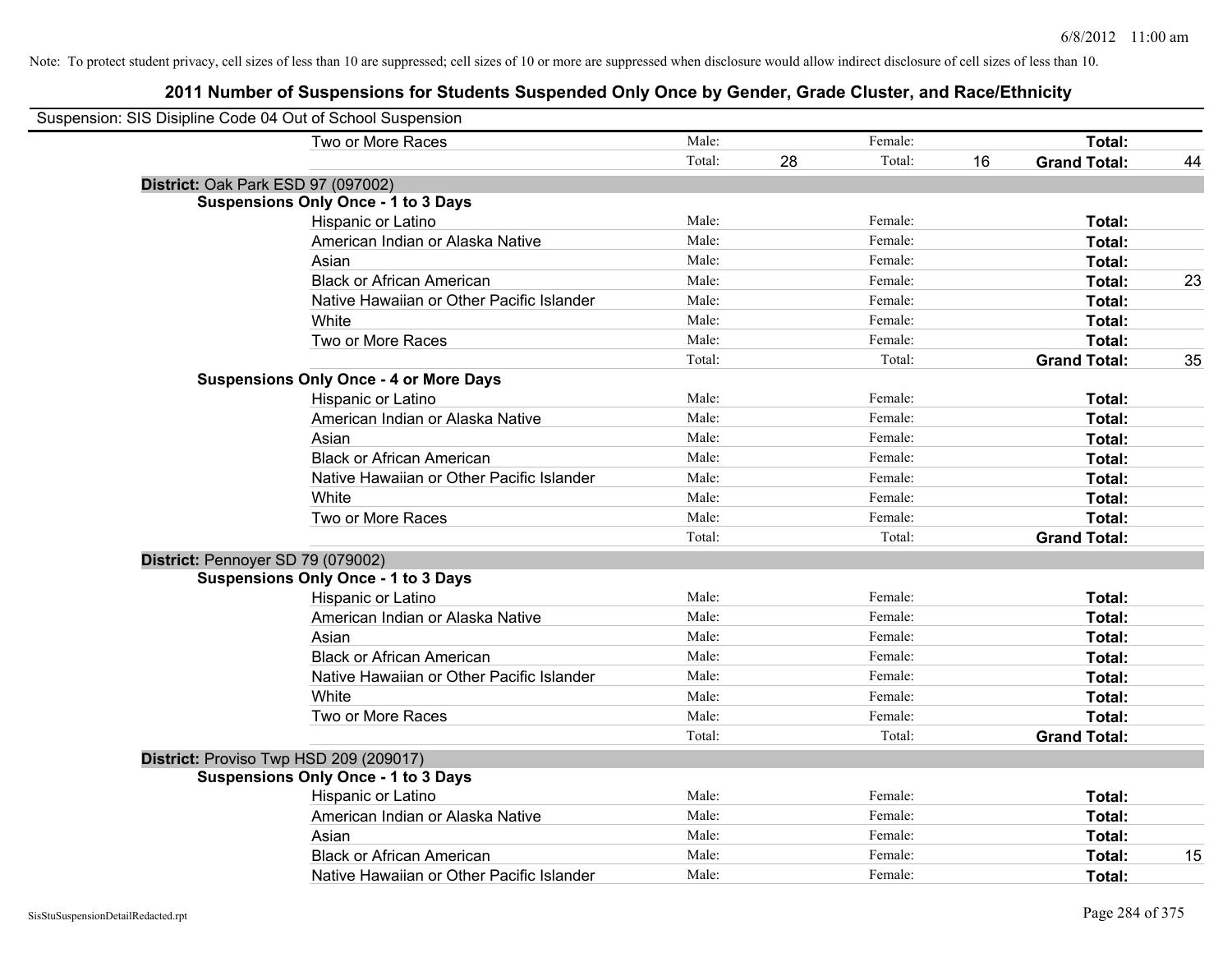| Suspension: SIS Disipline Code 04 Out of School Suspension |                                               |        |         |                     |    |
|------------------------------------------------------------|-----------------------------------------------|--------|---------|---------------------|----|
|                                                            | White                                         | Male:  | Female: | Total:              |    |
|                                                            | Two or More Races                             | Male:  | Female: | Total:              |    |
|                                                            |                                               | Total: | Total:  | <b>Grand Total:</b> |    |
|                                                            | <b>Suspensions Only Once - 4 or More Days</b> |        |         |                     |    |
|                                                            | Hispanic or Latino                            | Male:  | Female: | Total:              |    |
|                                                            | American Indian or Alaska Native              | Male:  | Female: | Total:              |    |
|                                                            | Asian                                         | Male:  | Female: | Total:              |    |
|                                                            | <b>Black or African American</b>              | Male:  | Female: | Total:              |    |
|                                                            | Native Hawaiian or Other Pacific Islander     | Male:  | Female: | Total:              |    |
|                                                            | White                                         | Male:  | Female: | Total:              |    |
|                                                            | Two or More Races                             | Male:  | Female: | Total:              |    |
|                                                            |                                               | Total: | Total:  | <b>Grand Total:</b> |    |
|                                                            | District: Rhodes SD 84-5 (084502)             |        |         |                     |    |
|                                                            | <b>Suspensions Only Once - 4 or More Days</b> |        |         |                     |    |
|                                                            | Hispanic or Latino                            | Male:  | Female: | Total:              |    |
|                                                            | American Indian or Alaska Native              | Male:  | Female: | Total:              |    |
|                                                            | Asian                                         | Male:  | Female: | Total:              |    |
|                                                            | <b>Black or African American</b>              | Male:  | Female: | Total:              |    |
|                                                            | Native Hawaiian or Other Pacific Islander     | Male:  | Female: | Total:              |    |
|                                                            | White                                         | Male:  | Female: | Total:              |    |
|                                                            | Two or More Races                             | Male:  | Female: | Total:              |    |
|                                                            |                                               | Total: | Total:  | <b>Grand Total:</b> |    |
|                                                            | District: Ridgewood CHSD 234 (234016)         |        |         |                     |    |
|                                                            | <b>Suspensions Only Once - 1 to 3 Days</b>    |        |         |                     |    |
|                                                            | Hispanic or Latino                            | Male:  | Female: | Total:              |    |
|                                                            | American Indian or Alaska Native              | Male:  | Female: | Total:              |    |
|                                                            | Asian                                         | Male:  | Female: | Total:              |    |
|                                                            | <b>Black or African American</b>              | Male:  | Female: | Total:              |    |
|                                                            | Native Hawaiian or Other Pacific Islander     | Male:  | Female: | Total:              |    |
|                                                            | White                                         | Male:  | Female: | Total:              | 20 |
|                                                            | Two or More Races                             | Male:  | Female: | Total:              |    |
|                                                            |                                               | Total: | Total:  | <b>Grand Total:</b> | 30 |
|                                                            | <b>Suspensions Only Once - 4 or More Days</b> |        |         |                     |    |
|                                                            | Hispanic or Latino                            | Male:  | Female: | Total:              |    |
|                                                            | American Indian or Alaska Native              | Male:  | Female: | Total:              |    |
|                                                            | Asian                                         | Male:  | Female: | Total:              |    |
|                                                            | <b>Black or African American</b>              | Male:  | Female: | Total:              |    |
|                                                            | Native Hawaiian or Other Pacific Islander     | Male:  | Female: | Total:              |    |
|                                                            | White                                         | Male:  | Female: | Total:              |    |
| SisStuSuspensionDetailRedacted.rpt                         |                                               |        |         | Page 285 of 375     |    |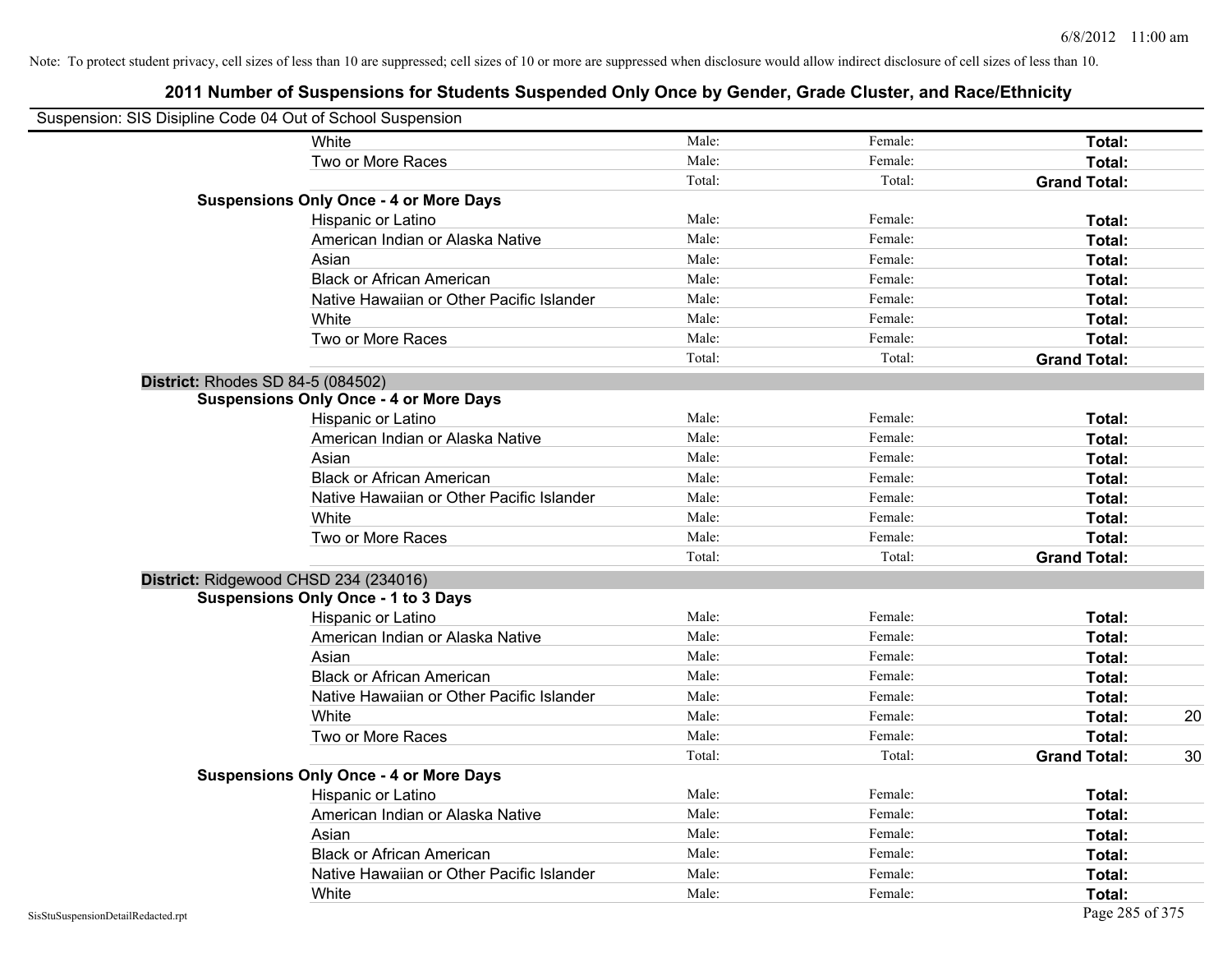| Suspension: SIS Disipline Code 04 Out of School Suspension |                                               |        |         |                           |
|------------------------------------------------------------|-----------------------------------------------|--------|---------|---------------------------|
|                                                            | Two or More Races                             | Male:  | Female: | Total:                    |
|                                                            |                                               | Total: | Total:  | <b>Grand Total:</b>       |
| District: River Forest SD 90 (090002)                      |                                               |        |         |                           |
|                                                            | <b>Suspensions Only Once - 1 to 3 Days</b>    |        |         |                           |
|                                                            | Hispanic or Latino                            | Male:  | Female: | Total:                    |
|                                                            | American Indian or Alaska Native              | Male:  | Female: | Total:                    |
|                                                            | Asian                                         | Male:  | Female: | Total:                    |
|                                                            | <b>Black or African American</b>              | Male:  | Female: | Total:                    |
|                                                            | Native Hawaiian or Other Pacific Islander     | Male:  | Female: | Total:                    |
|                                                            | White                                         | Male:  | Female: | Total:                    |
|                                                            | Two or More Races                             | Male:  | Female: | Total:                    |
|                                                            |                                               | Total: | Total:  | <b>Grand Total:</b>       |
| District: River Grove SD 85-5 (085502)                     |                                               |        |         |                           |
|                                                            | <b>Suspensions Only Once - 1 to 3 Days</b>    |        |         |                           |
|                                                            | Hispanic or Latino                            | Male:  | Female: | Total:                    |
|                                                            | American Indian or Alaska Native              | Male:  | Female: | Total:                    |
|                                                            | Asian                                         | Male:  | Female: | Total:                    |
|                                                            | <b>Black or African American</b>              | Male:  | Female: | Total:                    |
|                                                            | Native Hawaiian or Other Pacific Islander     | Male:  | Female: | Total:                    |
|                                                            | White                                         | Male:  | Female: | Total:                    |
|                                                            | Two or More Races                             | Male:  | Female: | Total:                    |
|                                                            |                                               | Total: | Total:  | <b>Grand Total:</b><br>14 |
|                                                            | <b>Suspensions Only Once - 4 or More Days</b> |        |         |                           |
|                                                            | Hispanic or Latino                            | Male:  | Female: | Total:                    |
|                                                            | American Indian or Alaska Native              | Male:  | Female: | Total:                    |
|                                                            | Asian                                         | Male:  | Female: | Total:                    |
|                                                            | <b>Black or African American</b>              | Male:  | Female: | Total:                    |
|                                                            | Native Hawaiian or Other Pacific Islander     | Male:  | Female: | Total:                    |
|                                                            | White                                         | Male:  | Female: | Total:                    |
|                                                            | Two or More Races                             | Male:  | Female: | Total:                    |
|                                                            |                                               | Total: | Total:  | <b>Grand Total:</b>       |
| District: Riverside SD 96 (096002)                         |                                               |        |         |                           |
|                                                            | <b>Suspensions Only Once - 1 to 3 Days</b>    |        |         |                           |
|                                                            | Hispanic or Latino                            | Male:  | Female: | Total:                    |
|                                                            | American Indian or Alaska Native              | Male:  | Female: | Total:                    |
|                                                            | Asian                                         | Male:  | Female: | Total:                    |
|                                                            | <b>Black or African American</b>              | Male:  | Female: | Total:                    |
|                                                            | Native Hawaiian or Other Pacific Islander     | Male:  | Female: | Total:                    |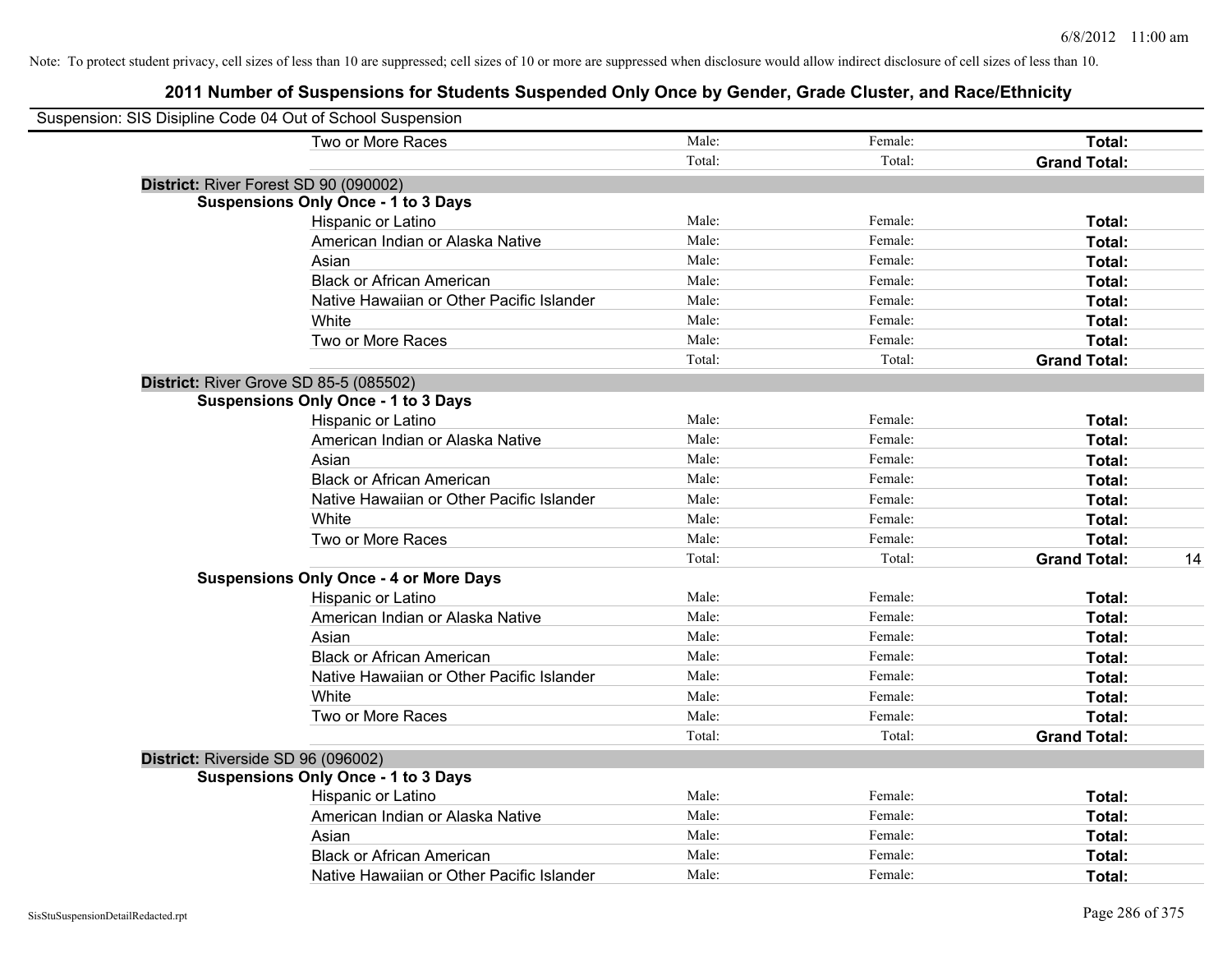| Suspension: SIS Disipline Code 04 Out of School Suspension |                                                    |        |         |                     |    |
|------------------------------------------------------------|----------------------------------------------------|--------|---------|---------------------|----|
|                                                            | White                                              | Male:  | Female: | Total:              |    |
|                                                            | Two or More Races                                  | Male:  | Female: | Total:              |    |
|                                                            |                                                    | Total: | Total:  | <b>Grand Total:</b> |    |
|                                                            | District: Riverside-Brookfield Twp SD 208 (208017) |        |         |                     |    |
|                                                            | <b>Suspensions Only Once - 1 to 3 Days</b>         |        |         |                     |    |
|                                                            | Hispanic or Latino                                 | Male:  | Female: | Total:              | 20 |
|                                                            | American Indian or Alaska Native                   | Male:  | Female: | Total:              |    |
|                                                            | Asian                                              | Male:  | Female: | Total:              |    |
|                                                            | <b>Black or African American</b>                   | Male:  | Female: | Total:              |    |
|                                                            | Native Hawaiian or Other Pacific Islander          | Male:  | Female: | Total:              |    |
|                                                            | White                                              | Male:  | Female: | Total:              | 27 |
|                                                            | Two or More Races                                  | Male:  | Female: | Total:              |    |
|                                                            |                                                    | Total: | Total:  | <b>Grand Total:</b> |    |
|                                                            | <b>Suspensions Only Once - 4 or More Days</b>      |        |         |                     |    |
|                                                            | Hispanic or Latino                                 | Male:  | Female: | Total:              | 10 |
|                                                            | American Indian or Alaska Native                   | Male:  | Female: | Total:              |    |
|                                                            | Asian                                              | Male:  | Female: | Total:              |    |
|                                                            | <b>Black or African American</b>                   | Male:  | Female: | Total:              |    |
|                                                            | Native Hawaiian or Other Pacific Islander          | Male:  | Female: | Total:              |    |
|                                                            | White                                              | Male:  | Female: | Total:              | 11 |
|                                                            | Two or More Races                                  | Male:  | Female: | Total:              |    |
|                                                            |                                                    | Total: | Total:  | <b>Grand Total:</b> |    |
| District: Schiller Park SD 81 (081002)                     |                                                    |        |         |                     |    |
|                                                            | <b>Suspensions Only Once - 1 to 3 Days</b>         |        |         |                     |    |
|                                                            | Hispanic or Latino                                 | Male:  | Female: | Total:              | 17 |
|                                                            | American Indian or Alaska Native                   | Male:  | Female: | Total:              |    |
|                                                            | Asian                                              | Male:  | Female: | Total:              |    |
|                                                            | <b>Black or African American</b>                   | Male:  | Female: | Total:              |    |
|                                                            | Native Hawaiian or Other Pacific Islander          | Male:  | Female: | Total:              |    |
|                                                            | White                                              | Male:  | Female: | Total:              | 16 |
|                                                            | Two or More Races                                  | Male:  | Female: | Total:              |    |
|                                                            |                                                    | Total: | Total:  | <b>Grand Total:</b> |    |
|                                                            | <b>Suspensions Only Once - 4 or More Days</b>      |        |         |                     |    |
|                                                            | Hispanic or Latino                                 | Male:  | Female: | Total:              |    |
|                                                            | American Indian or Alaska Native                   | Male:  | Female: | Total:              |    |
|                                                            | Asian                                              | Male:  | Female: | Total:              |    |
|                                                            | <b>Black or African American</b>                   | Male:  | Female: | Total:              |    |
|                                                            | Native Hawaiian or Other Pacific Islander          | Male:  | Female: | Total:              |    |
|                                                            | White                                              | Male:  | Female: | Total:              |    |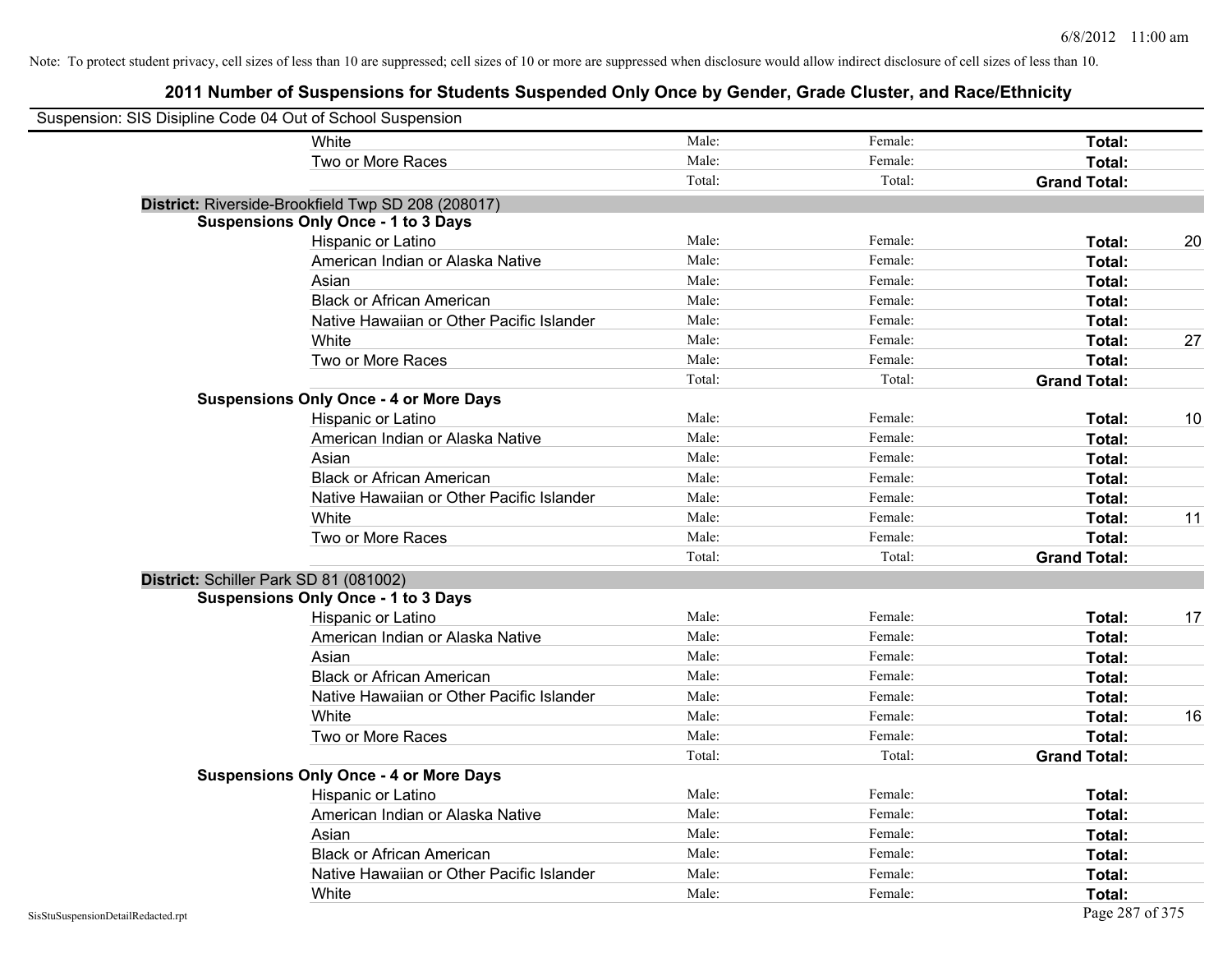| Suspension: SIS Disipline Code 04 Out of School Suspension |                                               |        |         |                           |
|------------------------------------------------------------|-----------------------------------------------|--------|---------|---------------------------|
|                                                            | Two or More Races                             | Male:  | Female: | Total:                    |
|                                                            |                                               | Total: | Total:  | <b>Grand Total:</b>       |
| District: Union Ridge SD 86 (086002)                       |                                               |        |         |                           |
|                                                            | <b>Suspensions Only Once - 1 to 3 Days</b>    |        |         |                           |
|                                                            | Hispanic or Latino                            | Male:  | Female: | Total:                    |
|                                                            | American Indian or Alaska Native              | Male:  | Female: | Total:                    |
|                                                            | Asian                                         | Male:  | Female: | Total:                    |
|                                                            | <b>Black or African American</b>              | Male:  | Female: | Total:                    |
|                                                            | Native Hawaiian or Other Pacific Islander     | Male:  | Female: | Total:                    |
|                                                            | White                                         | Male:  | Female: | Total:                    |
|                                                            | Two or More Races                             | Male:  | Female: | Total:                    |
|                                                            |                                               | Total: | Total:  | <b>Grand Total:</b>       |
|                                                            | District: Westchester SD 92-5 (092502)        |        |         |                           |
|                                                            | <b>Suspensions Only Once - 1 to 3 Days</b>    |        |         |                           |
|                                                            | Hispanic or Latino                            | Male:  | Female: | Total:                    |
|                                                            | American Indian or Alaska Native              | Male:  | Female: | Total:                    |
|                                                            | Asian                                         | Male:  | Female: | Total:                    |
|                                                            | <b>Black or African American</b>              | Male:  | Female: | Total:                    |
|                                                            | Native Hawaiian or Other Pacific Islander     | Male:  | Female: | Total:                    |
|                                                            | White                                         | Male:  | Female: | Total:                    |
|                                                            | Two or More Races                             | Male:  | Female: | Total:                    |
|                                                            |                                               | Total: | Total:  | <b>Grand Total:</b><br>26 |
|                                                            | <b>Suspensions Only Once - 4 or More Days</b> |        |         |                           |
|                                                            | Hispanic or Latino                            | Male:  | Female: | Total:                    |
|                                                            | American Indian or Alaska Native              | Male:  | Female: | Total:                    |
|                                                            | Asian                                         | Male:  | Female: | Total:                    |
|                                                            | <b>Black or African American</b>              | Male:  | Female: | Total:                    |
|                                                            | Native Hawaiian or Other Pacific Islander     | Male:  | Female: | Total:                    |
|                                                            | White                                         | Male:  | Female: | Total:                    |
|                                                            | Two or More Races                             | Male:  | Female: | Total:                    |
|                                                            |                                               | Total: | Total:  | <b>Grand Total:</b>       |
|                                                            | District: Western Springs SD 101 (101002)     |        |         |                           |
|                                                            | <b>Suspensions Only Once - 4 or More Days</b> |        |         |                           |
|                                                            | Hispanic or Latino                            | Male:  | Female: | Total:                    |
|                                                            | American Indian or Alaska Native              | Male:  | Female: | Total:                    |
|                                                            | Asian                                         | Male:  | Female: | Total:                    |
|                                                            | <b>Black or African American</b>              | Male:  | Female: | <b>Total:</b>             |
|                                                            | Native Hawaiian or Other Pacific Islander     | Male:  | Female: | Total:                    |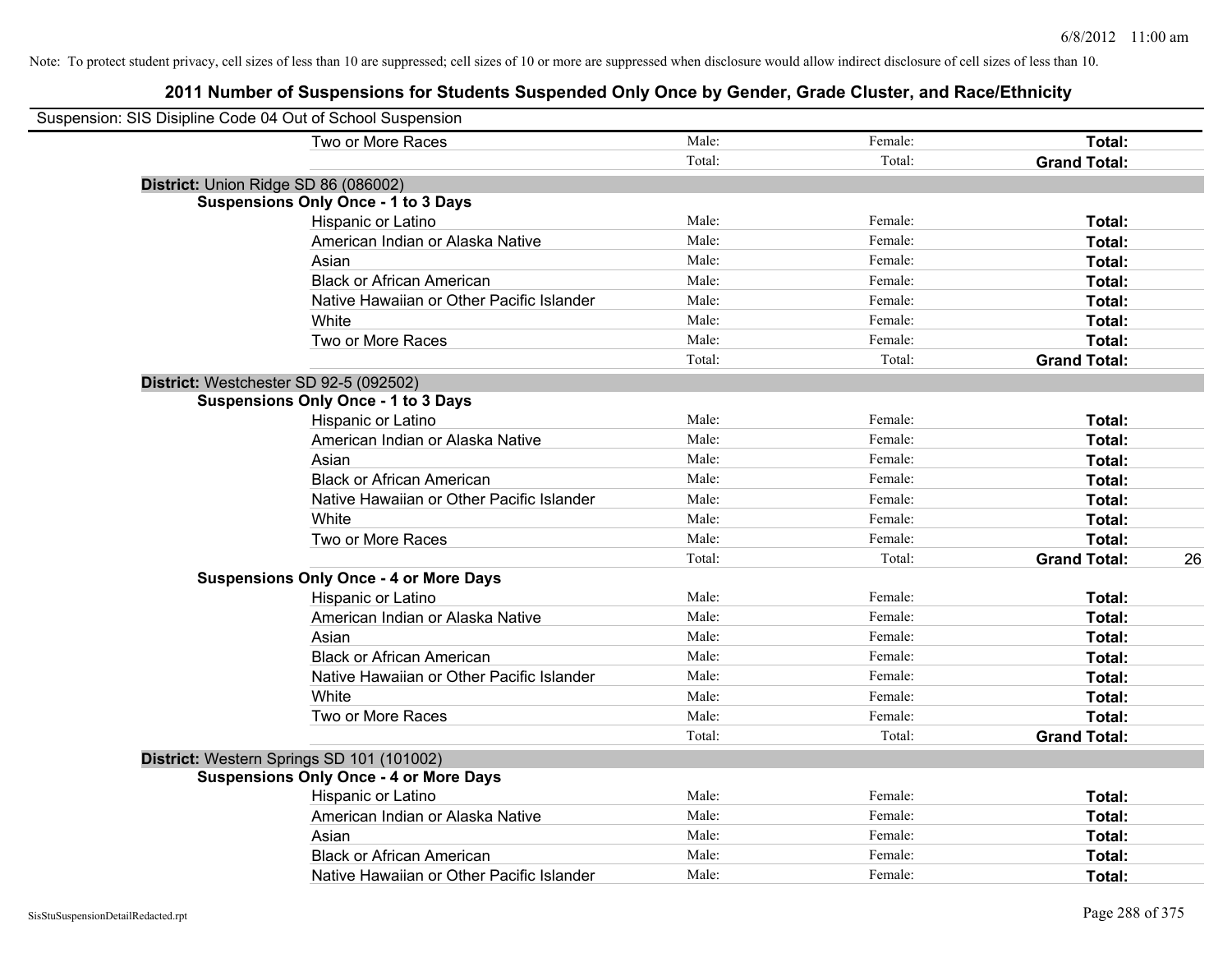| Suspension: SIS Disipline Code 04 Out of School Suspension |                                                |        |         |                     |
|------------------------------------------------------------|------------------------------------------------|--------|---------|---------------------|
|                                                            | White                                          | Male:  | Female: | Total:              |
|                                                            | Two or More Races                              | Male:  | Female: | Total:              |
|                                                            |                                                | Total: | Total:  | <b>Grand Total:</b> |
| <b>County: Non-Public School (000)</b>                     |                                                |        |         |                     |
|                                                            | District: Region 06 West Cook ISC 2 (000000)   |        |         |                     |
|                                                            | <b>Suspensions Only Once - 1 to 3 Days</b>     |        |         |                     |
|                                                            | Hispanic or Latino                             | Male:  | Female: | Total:              |
|                                                            | American Indian or Alaska Native               | Male:  | Female: | Total:              |
|                                                            | Asian                                          | Male:  | Female: | Total:              |
|                                                            | <b>Black or African American</b>               | Male:  | Female: | Total:              |
|                                                            | Native Hawaiian or Other Pacific Islander      | Male:  | Female: | Total:              |
|                                                            | White                                          | Male:  | Female: | Total:              |
|                                                            | Two or More Races                              | Male:  | Female: | Total:              |
|                                                            |                                                | Total: | Total:  | <b>Grand Total:</b> |
|                                                            |                                                |        |         |                     |
| Region: Region 07 South Cook ISC 4 (07)                    |                                                |        |         |                     |
| County: Cook (016)                                         |                                                |        |         |                     |
|                                                            | District: A E R O Spec Educ Coop (806060)      |        |         |                     |
|                                                            | <b>Suspensions Only Once - 4 or More Days</b>  |        |         |                     |
|                                                            | Hispanic or Latino                             | Male:  | Female: | Total:              |
|                                                            | American Indian or Alaska Native               | Male:  | Female: | Total:              |
|                                                            | Asian                                          | Male:  | Female: | Total:              |
|                                                            | <b>Black or African American</b>               | Male:  | Female: | Total:              |
|                                                            | Native Hawaiian or Other Pacific Islander      | Male:  | Female: | Total:              |
|                                                            | White                                          | Male:  | Female: | Total:              |
|                                                            | Two or More Races                              | Male:  | Female: | Total:              |
|                                                            |                                                | Total: | Total:  | <b>Grand Total:</b> |
|                                                            | District: Alsip-Hazlgrn-Oaklwn SD 126 (126002) |        |         |                     |
|                                                            | <b>Suspensions Only Once - 1 to 3 Days</b>     |        |         |                     |
|                                                            | Hispanic or Latino                             | Male:  | Female: | Total:              |
|                                                            | American Indian or Alaska Native               | Male:  | Female: | Total:              |
|                                                            | Asian                                          | Male:  | Female: | Total:              |
|                                                            | <b>Black or African American</b>               | Male:  | Female: | Total:              |
|                                                            | Native Hawaiian or Other Pacific Islander      | Male:  | Female: | Total:              |
|                                                            | White                                          | Male:  | Female: | Total:              |
|                                                            | Two or More Races                              | Male:  | Female: | <b>Total:</b>       |
|                                                            |                                                | Total: | Total:  | <b>Grand Total:</b> |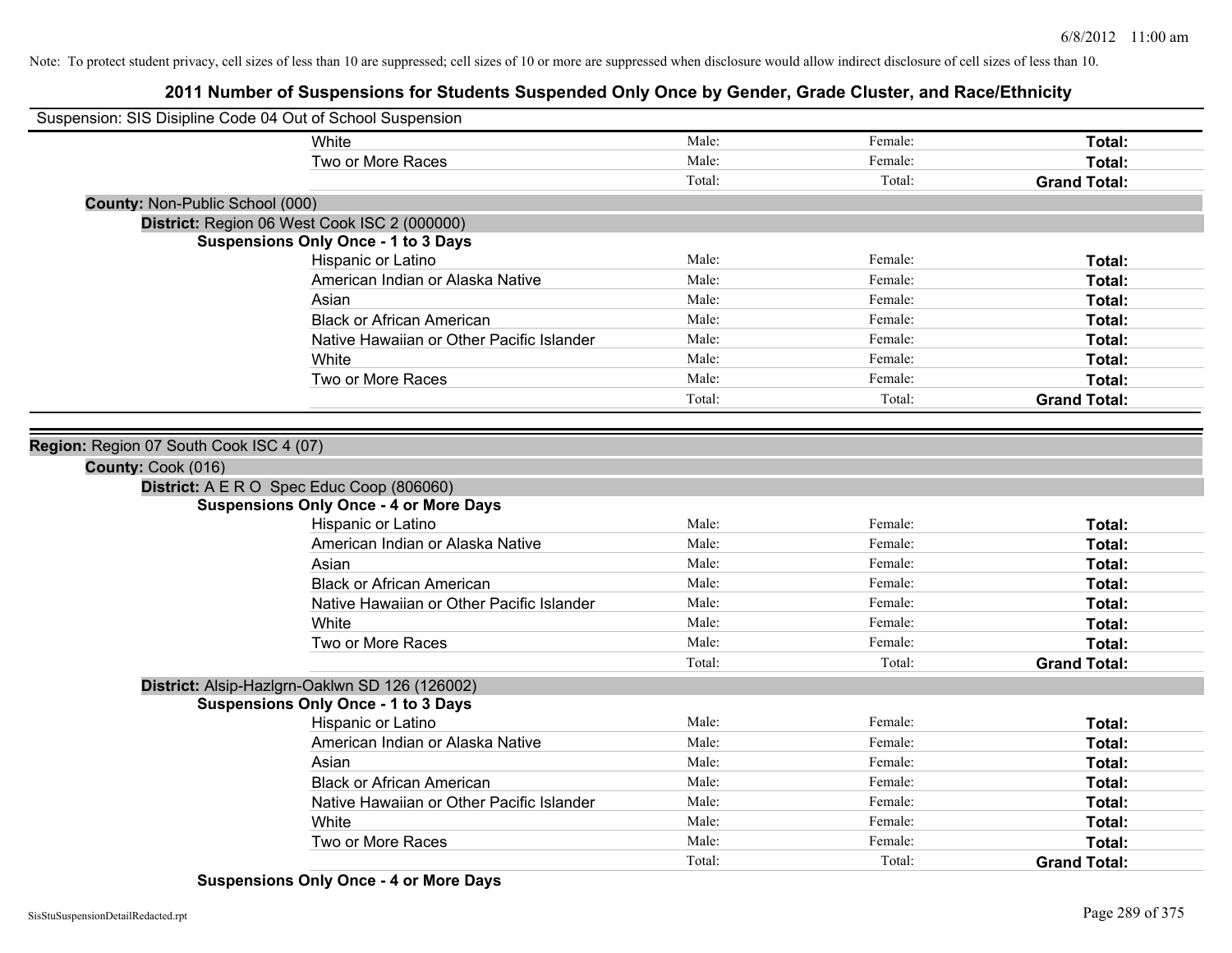| Suspension: SIS Disipline Code 04 Out of School Suspension |                                               |        |         |                     |    |
|------------------------------------------------------------|-----------------------------------------------|--------|---------|---------------------|----|
|                                                            | Hispanic or Latino                            | Male:  | Female: | Total:              |    |
|                                                            | American Indian or Alaska Native              | Male:  | Female: | Total:              |    |
|                                                            | Asian                                         | Male:  | Female: | <b>Total:</b>       |    |
|                                                            | <b>Black or African American</b>              | Male:  | Female: | Total:              |    |
|                                                            | Native Hawaiian or Other Pacific Islander     | Male:  | Female: | Total:              |    |
|                                                            | White                                         | Male:  | Female: | Total:              |    |
|                                                            | Two or More Races                             | Male:  | Female: | Total:              |    |
|                                                            |                                               | Total: | Total:  | <b>Grand Total:</b> |    |
|                                                            | District: Arbor Park SD 145 (145002)          |        |         |                     |    |
|                                                            | <b>Suspensions Only Once - 1 to 3 Days</b>    |        |         |                     |    |
|                                                            | Hispanic or Latino                            | Male:  | Female: | Total:              |    |
|                                                            | American Indian or Alaska Native              | Male:  | Female: | Total:              |    |
|                                                            | Asian                                         | Male:  | Female: | Total:              |    |
|                                                            | <b>Black or African American</b>              | Male:  | Female: | Total:              |    |
|                                                            | Native Hawaiian or Other Pacific Islander     | Male:  | Female: | Total:              |    |
|                                                            | White                                         | Male:  | Female: | Total:              |    |
|                                                            | Two or More Races                             | Male:  | Female: | Total:              |    |
|                                                            |                                               | Total: | Total:  | <b>Grand Total:</b> | 19 |
|                                                            | <b>Suspensions Only Once - 4 or More Days</b> |        |         |                     |    |
|                                                            | Hispanic or Latino                            | Male:  | Female: | Total:              |    |
|                                                            | American Indian or Alaska Native              | Male:  | Female: | Total:              |    |
|                                                            | Asian                                         | Male:  | Female: | Total:              |    |
|                                                            | <b>Black or African American</b>              | Male:  | Female: | Total:              |    |
|                                                            | Native Hawaiian or Other Pacific Islander     | Male:  | Female: | Total:              |    |
|                                                            | White                                         | Male:  | Female: | Total:              |    |
|                                                            | Two or More Races                             | Male:  | Female: | Total:              |    |
|                                                            |                                               | Total: | Total:  | <b>Grand Total:</b> |    |
|                                                            | District: Argo CHSD 217 (217016)              |        |         |                     |    |
|                                                            | <b>Suspensions Only Once - 1 to 3 Days</b>    |        |         |                     |    |
|                                                            | Hispanic or Latino                            | Male:  | Female: | Total:              | 35 |
|                                                            | American Indian or Alaska Native              | Male:  | Female: | Total:              |    |
|                                                            | Asian                                         | Male:  | Female: | Total:              |    |
|                                                            | <b>Black or African American</b>              | Male:  | Female: | Total:              | 21 |
|                                                            | Native Hawaiian or Other Pacific Islander     | Male:  | Female: | Total:              |    |
|                                                            | White                                         | Male:  | Female: | Total:              | 36 |
|                                                            | Two or More Races                             | Male:  | Female: | Total:              |    |
|                                                            |                                               | Total: | Total:  | <b>Grand Total:</b> |    |
|                                                            | <b>Suspensions Only Once - 4 or More Days</b> |        |         |                     |    |
|                                                            | Hispanic or Latino                            | Male:  | Female: | Total:              | 10 |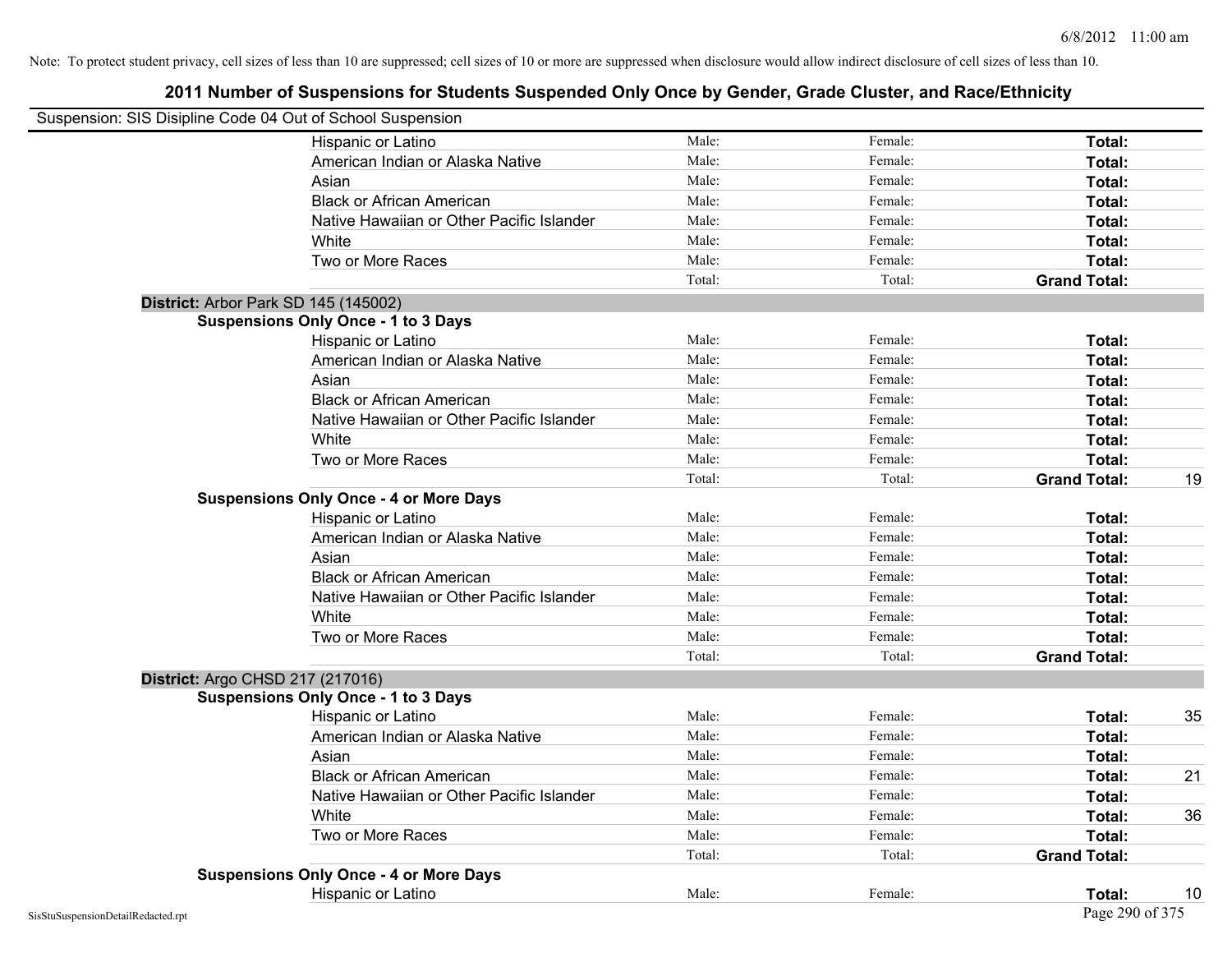## **2011 Number of Suspensions for Students Suspended Only Once by Gender, Grade Cluster, and Race/Ethnicity**

| Suspension: SIS Disipline Code 04 Out of School Suspension |        |    |         |    |                     |     |
|------------------------------------------------------------|--------|----|---------|----|---------------------|-----|
| American Indian or Alaska Native                           | Male:  |    | Female: |    | Total:              |     |
| Asian                                                      | Male:  |    | Female: |    | Total:              |     |
| <b>Black or African American</b>                           | Male:  |    | Female: |    | Total:              | 16  |
| Native Hawaiian or Other Pacific Islander                  | Male:  |    | Female: |    | Total:              |     |
| White                                                      | Male:  |    | Female: |    | Total:              | 13  |
| Two or More Races                                          | Male:  |    | Female: |    | Total:              |     |
|                                                            | Total: |    | Total:  |    | <b>Grand Total:</b> |     |
| District: Atwood Heights SD 125 (125002)                   |        |    |         |    |                     |     |
| <b>Suspensions Only Once - 1 to 3 Days</b>                 |        |    |         |    |                     |     |
| Hispanic or Latino                                         | Male:  |    | Female: |    | Total:              |     |
| American Indian or Alaska Native                           | Male:  |    | Female: |    | Total:              |     |
| Asian                                                      | Male:  |    | Female: |    | Total:              |     |
| <b>Black or African American</b>                           | Male:  |    | Female: |    | Total:              |     |
| Native Hawaiian or Other Pacific Islander                  | Male:  |    | Female: |    | Total:              |     |
| White                                                      | Male:  |    | Female: |    | Total:              |     |
| Two or More Races                                          | Male:  |    | Female: |    | Total:              |     |
|                                                            | Total: |    | Total:  |    | <b>Grand Total:</b> |     |
| District: Bloom Twp HSD 206 (206017)                       |        |    |         |    |                     |     |
| <b>Suspensions Only Once - 1 to 3 Days</b>                 |        |    |         |    |                     |     |
| Hispanic or Latino                                         | Male:  | 28 | Female: | 18 | Total:              | 46  |
| American Indian or Alaska Native                           | Male:  |    | Female: |    | Total:              |     |
| Asian                                                      | Male:  |    | Female: |    | Total:              |     |
| <b>Black or African American</b>                           | Male:  | 97 | Female: | 75 | Total:              | 172 |
| Native Hawaiian or Other Pacific Islander                  | Male:  |    | Female: |    | Total:              |     |
| White                                                      | Male:  |    | Female: |    | Total:              | 24  |
| Two or More Races                                          | Male:  |    | Female: |    | Total:              | 15  |
|                                                            | Total: |    | Total:  |    | <b>Grand Total:</b> |     |
| <b>Suspensions Only Once - 4 or More Days</b>              |        |    |         |    |                     |     |
| Hispanic or Latino                                         | Male:  |    | Female: |    | Total:              | 19  |
| American Indian or Alaska Native                           | Male:  |    | Female: |    | Total:              |     |
| Asian                                                      | Male:  |    | Female: |    | Total:              |     |
| <b>Black or African American</b>                           | Male:  | 36 | Female: | 41 | Total:              | 77  |
| Native Hawaiian or Other Pacific Islander                  | Male:  |    | Female: |    | Total:              |     |
| White                                                      | Male:  |    | Female: |    | Total:              | 12  |
| Two or More Races                                          | Male:  |    | Female: |    | Total:              |     |
| $Dichthat$ , Draman CHCD 338 (338016)                      | Total: |    | Total:  |    | <b>Grand Total:</b> |     |

**District:** Bremen CHSD 228 (228016) **Suspensions Only Once - 1 to 3 Days**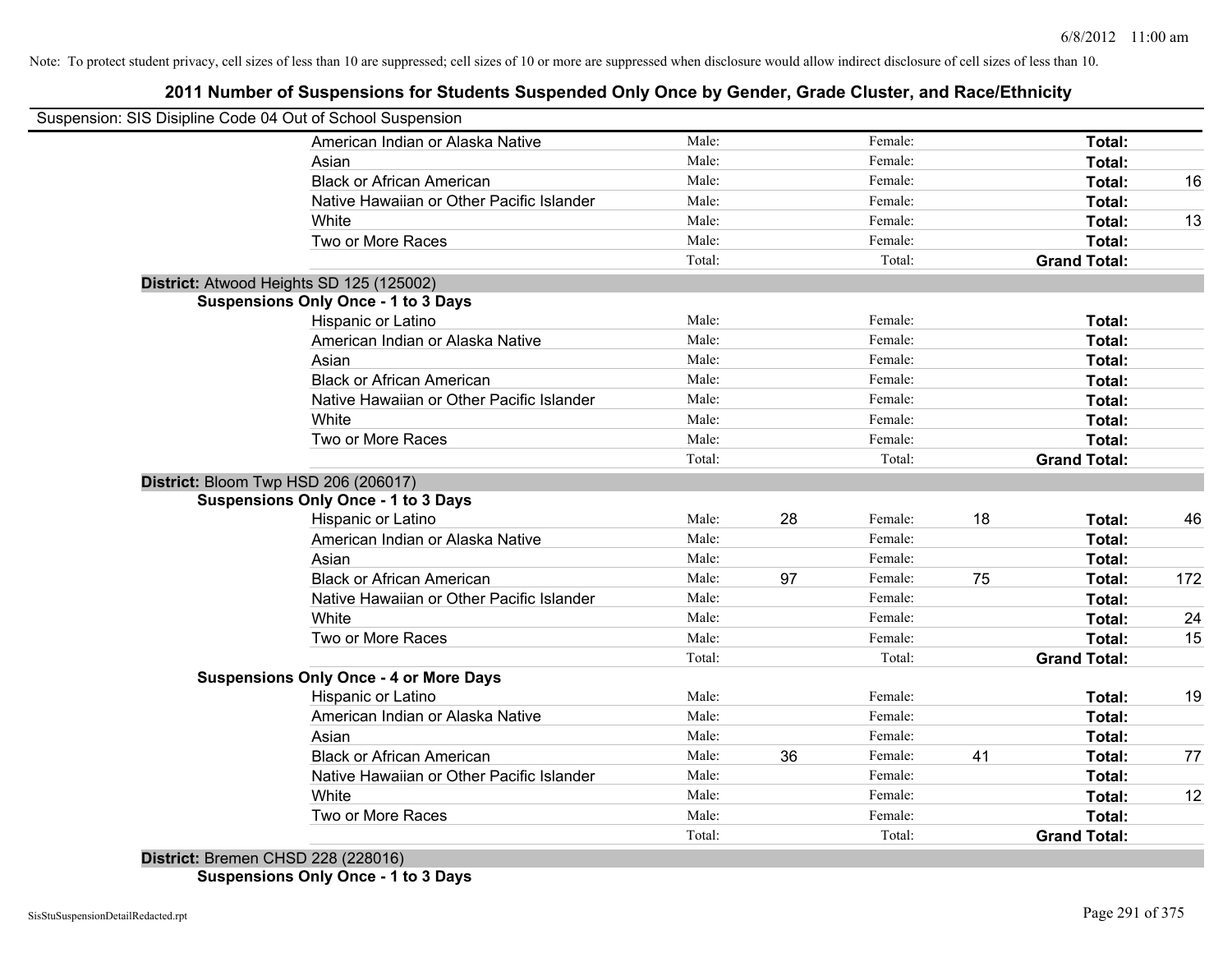|                                    | Suspension: SIS Disipline Code 04 Out of School Suspension |        |     |         |     |                     |     |
|------------------------------------|------------------------------------------------------------|--------|-----|---------|-----|---------------------|-----|
|                                    | Hispanic or Latino                                         | Male:  | 19  | Female: | 13  | Total:              | 32  |
|                                    | American Indian or Alaska Native                           | Male:  |     | Female: |     | Total:              |     |
|                                    | Asian                                                      | Male:  |     | Female: |     | Total:              |     |
|                                    | <b>Black or African American</b>                           | Male:  | 132 | Female: | 115 | Total:              | 247 |
|                                    | Native Hawaiian or Other Pacific Islander                  | Male:  |     | Female: |     | Total:              |     |
|                                    | White                                                      | Male:  | 45  | Female: | 15  | Total:              | 60  |
|                                    | Two or More Races                                          | Male:  |     | Female: |     | Total:              |     |
|                                    |                                                            | Total: |     | Total:  |     | <b>Grand Total:</b> | 351 |
|                                    | <b>Suspensions Only Once - 4 or More Days</b>              |        |     |         |     |                     |     |
|                                    | Hispanic or Latino                                         | Male:  |     | Female: |     | Total:              | 18  |
|                                    | American Indian or Alaska Native                           | Male:  |     | Female: |     | Total:              |     |
|                                    | Asian                                                      | Male:  |     | Female: |     | Total:              |     |
|                                    | <b>Black or African American</b>                           | Male:  | 50  | Female: | 33  | Total:              | 83  |
|                                    | Native Hawaiian or Other Pacific Islander                  | Male:  |     | Female: |     | Total:              |     |
|                                    | White                                                      | Male:  | 17  | Female: | 10  | Total:              | 27  |
|                                    | Two or More Races                                          | Male:  |     | Female: |     | Total:              |     |
|                                    |                                                            | Total: |     | Total:  |     | <b>Grand Total:</b> |     |
|                                    | District: Brookwood SD 167 (167002)                        |        |     |         |     |                     |     |
|                                    | <b>Suspensions Only Once - 1 to 3 Days</b>                 |        |     |         |     |                     |     |
|                                    | Hispanic or Latino                                         | Male:  |     | Female: |     | Total:              |     |
|                                    | American Indian or Alaska Native                           | Male:  |     | Female: |     | Total:              |     |
|                                    | Asian                                                      | Male:  |     | Female: |     | Total:              |     |
|                                    | <b>Black or African American</b>                           | Male:  |     | Female: |     | Total:              | 15  |
|                                    | Native Hawaiian or Other Pacific Islander                  | Male:  |     | Female: |     | Total:              |     |
|                                    | White                                                      | Male:  |     | Female: |     | Total:              |     |
|                                    | Two or More Races                                          | Male:  |     | Female: |     | Total:              |     |
|                                    |                                                            | Total: |     | Total:  |     | <b>Grand Total:</b> |     |
|                                    | <b>Suspensions Only Once - 4 or More Days</b>              |        |     |         |     |                     |     |
|                                    | Hispanic or Latino                                         | Male:  |     | Female: |     | Total:              |     |
|                                    | American Indian or Alaska Native                           | Male:  |     | Female: |     | Total:              |     |
|                                    | Asian                                                      | Male:  |     | Female: |     | Total:              |     |
|                                    | <b>Black or African American</b>                           | Male:  |     | Female: |     | Total:              |     |
|                                    | Native Hawaiian or Other Pacific Islander                  | Male:  |     | Female: |     | Total:              |     |
|                                    | White                                                      | Male:  |     | Female: |     | Total:              |     |
|                                    | Two or More Races                                          | Male:  |     | Female: |     | Total:              |     |
|                                    |                                                            | Total: |     | Total:  |     | <b>Grand Total:</b> |     |
|                                    | <b>District: Burbank SD 111 (111002)</b>                   |        |     |         |     |                     |     |
|                                    | <b>Suspensions Only Once - 1 to 3 Days</b>                 |        |     |         |     |                     |     |
|                                    | Hispanic or Latino                                         | Male:  |     | Female: |     | Total:              | 30  |
| SisStuSuspensionDetailRedacted.rpt |                                                            |        |     |         |     | Page 292 of 375     |     |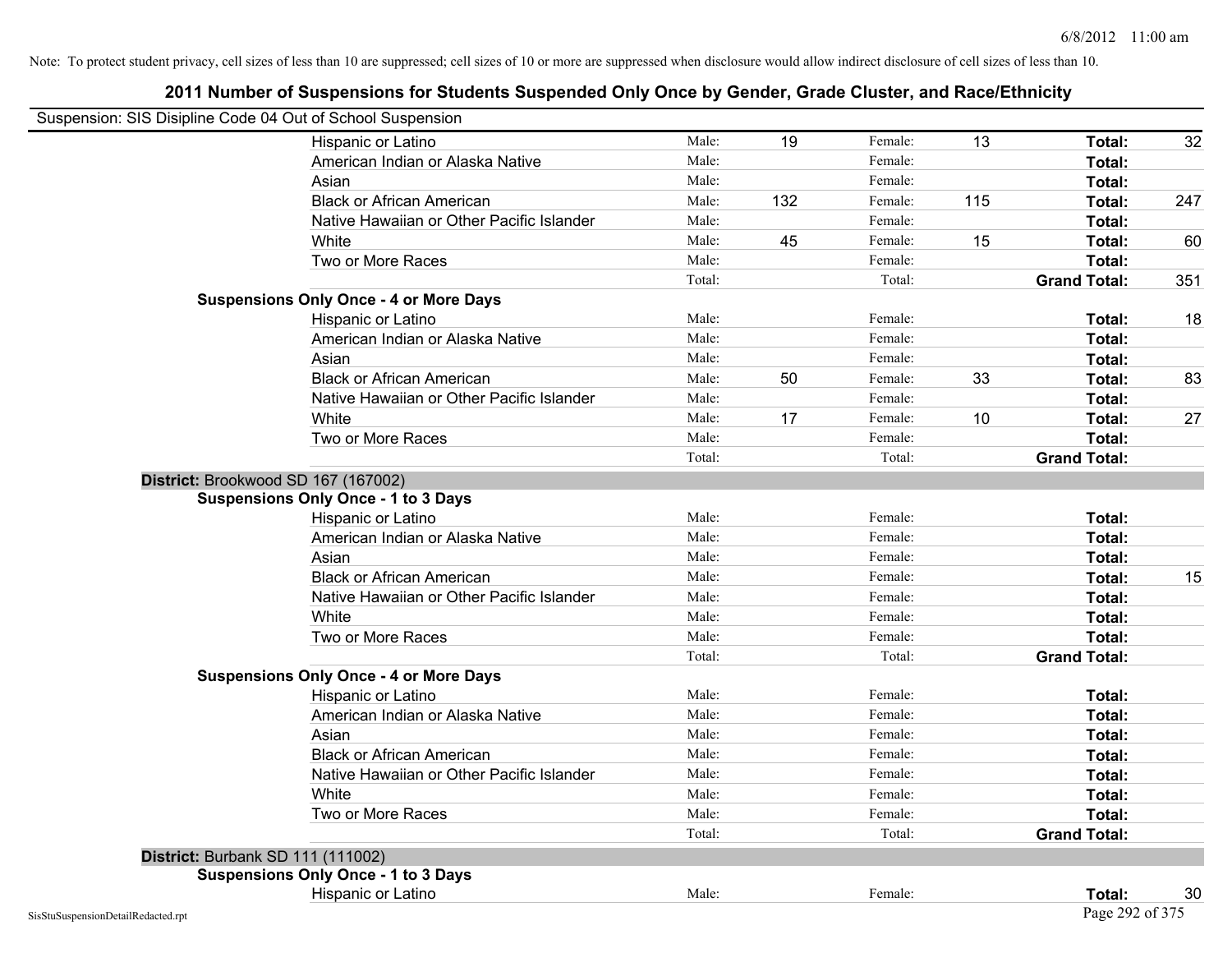| Suspension: SIS Disipline Code 04 Out of School Suspension |                                               |        |    |         |    |                     |    |
|------------------------------------------------------------|-----------------------------------------------|--------|----|---------|----|---------------------|----|
|                                                            | American Indian or Alaska Native              | Male:  |    | Female: |    | Total:              |    |
|                                                            | Asian                                         | Male:  |    | Female: |    | Total:              |    |
|                                                            | <b>Black or African American</b>              | Male:  |    | Female: |    | Total:              |    |
|                                                            | Native Hawaiian or Other Pacific Islander     | Male:  |    | Female: |    | Total:              |    |
|                                                            | White                                         | Male:  |    | Female: |    | Total:              | 37 |
|                                                            | Two or More Races                             | Male:  |    | Female: |    | Total:              |    |
|                                                            |                                               | Total: |    | Total:  |    | <b>Grand Total:</b> |    |
|                                                            | <b>Suspensions Only Once - 4 or More Days</b> |        |    |         |    |                     |    |
|                                                            | Hispanic or Latino                            | Male:  |    | Female: |    | Total:              |    |
|                                                            | American Indian or Alaska Native              | Male:  |    | Female: |    | Total:              |    |
|                                                            | Asian                                         | Male:  |    | Female: |    | Total:              |    |
|                                                            | <b>Black or African American</b>              | Male:  |    | Female: |    | Total:              |    |
|                                                            | Native Hawaiian or Other Pacific Islander     | Male:  |    | Female: |    | Total:              |    |
|                                                            | White                                         | Male:  |    | Female: |    | Total:              |    |
|                                                            | Two or More Races                             | Male:  |    | Female: |    | Total:              |    |
|                                                            |                                               | Total: |    | Total:  |    | <b>Grand Total:</b> |    |
|                                                            | District: Calumet City SD 155 (155002)        |        |    |         |    |                     |    |
|                                                            | <b>Suspensions Only Once - 1 to 3 Days</b>    |        |    |         |    |                     |    |
|                                                            | Hispanic or Latino                            | Male:  |    | Female: |    | Total:              |    |
|                                                            | American Indian or Alaska Native              | Male:  |    | Female: |    | Total:              |    |
|                                                            | Asian                                         | Male:  |    | Female: |    | Total:              |    |
|                                                            | <b>Black or African American</b>              | Male:  | 33 | Female: | 21 | Total:              | 54 |
|                                                            | Native Hawaiian or Other Pacific Islander     | Male:  |    | Female: |    | Total:              |    |
|                                                            | White                                         | Male:  |    | Female: |    | Total:              |    |
|                                                            | Two or More Races                             | Male:  |    | Female: |    | Total:              |    |
|                                                            |                                               | Total: |    | Total:  |    | <b>Grand Total:</b> |    |
|                                                            | <b>Suspensions Only Once - 4 or More Days</b> |        |    |         |    |                     |    |
|                                                            | Hispanic or Latino                            | Male:  |    | Female: |    | Total:              |    |
|                                                            | American Indian or Alaska Native              | Male:  |    | Female: |    | Total:              |    |
|                                                            | Asian                                         | Male:  |    | Female: |    | Total:              |    |
|                                                            | <b>Black or African American</b>              | Male:  |    | Female: |    | Total:              |    |
|                                                            | Native Hawaiian or Other Pacific Islander     | Male:  |    | Female: |    | Total:              |    |
|                                                            | White                                         | Male:  |    | Female: |    | Total:              |    |
|                                                            | Two or More Races                             | Male:  |    | Female: |    | Total:              |    |
|                                                            |                                               | Total: |    | Total:  |    | <b>Grand Total:</b> | 11 |
|                                                            | District: Calumet Public SD 132 (132002)      |        |    |         |    |                     |    |
|                                                            | <b>Suspensions Only Once - 1 to 3 Days</b>    |        |    |         |    |                     |    |
|                                                            | Hispanic or Latino                            | Male:  |    | Female: |    | Total:              |    |
|                                                            | American Indian or Alaska Native              | Male:  |    | Female: |    | Total:              |    |
| SisStuSuspensionDetailRedacted.rpt                         |                                               |        |    |         |    | Page 293 of 375     |    |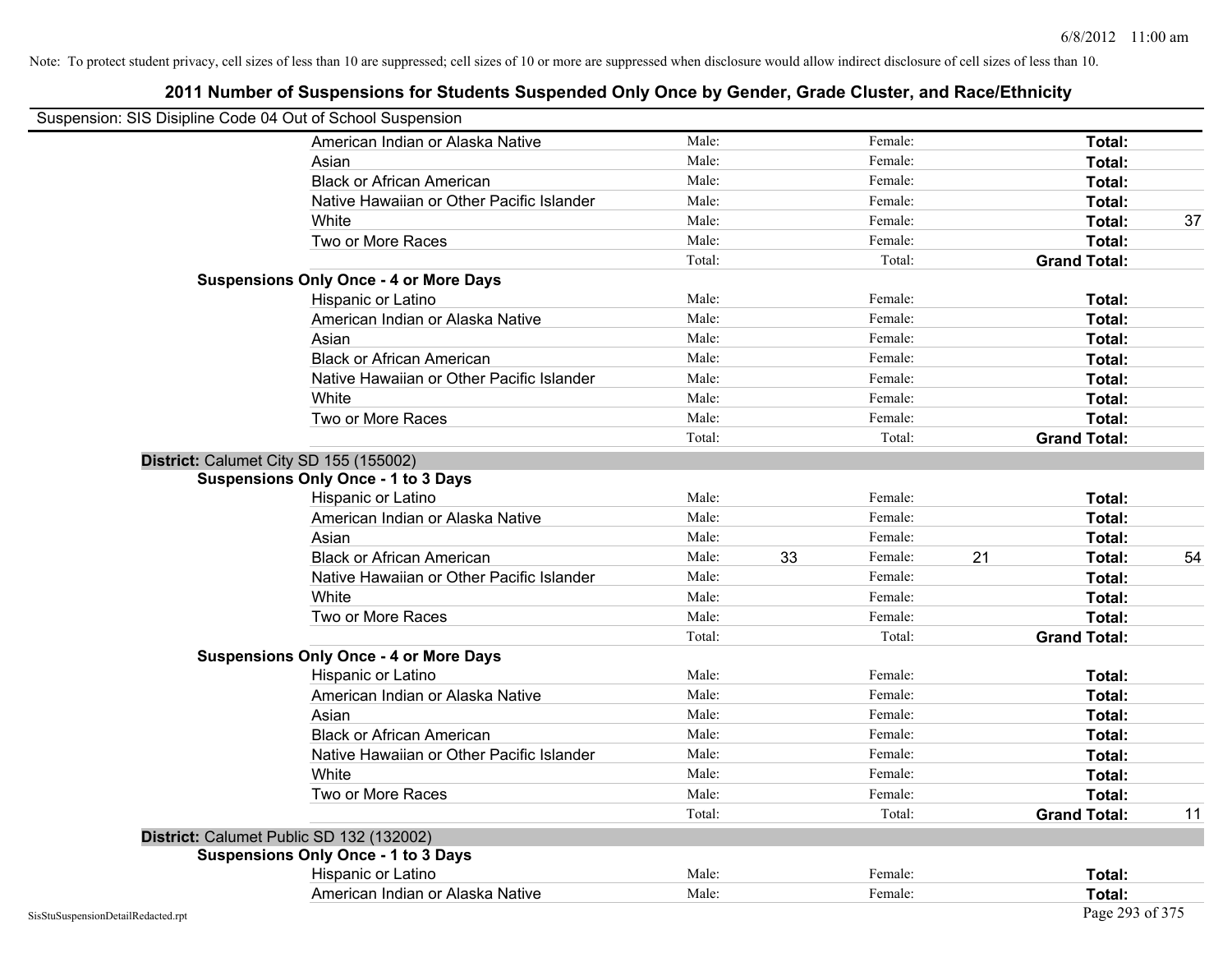|                                            | Asian                                         | Male:  |    | Female: |    | Total:              |     |
|--------------------------------------------|-----------------------------------------------|--------|----|---------|----|---------------------|-----|
|                                            | <b>Black or African American</b>              | Male:  | 38 | Female: | 25 | Total:              | 63  |
|                                            | Native Hawaiian or Other Pacific Islander     | Male:  |    | Female: |    | Total:              |     |
|                                            | White                                         | Male:  |    | Female: |    | Total:              |     |
|                                            | Two or More Races                             | Male:  |    | Female: |    | Total:              |     |
|                                            |                                               | Total: |    | Total:  |    | <b>Grand Total:</b> |     |
|                                            | <b>Suspensions Only Once - 4 or More Days</b> |        |    |         |    |                     |     |
|                                            | Hispanic or Latino                            | Male:  |    | Female: |    | Total:              |     |
|                                            | American Indian or Alaska Native              | Male:  |    | Female: |    | Total:              |     |
|                                            | Asian                                         | Male:  |    | Female: |    | Total:              |     |
|                                            | <b>Black or African American</b>              | Male:  |    | Female: |    | Total:              |     |
|                                            | Native Hawaiian or Other Pacific Islander     | Male:  |    | Female: |    | Total:              |     |
|                                            | White                                         | Male:  |    | Female: |    | Total:              |     |
|                                            | Two or More Races                             | Male:  |    | Female: |    | Total:              |     |
|                                            |                                               | Total: |    | Total:  |    | <b>Grand Total:</b> |     |
| District: CCSD 168 (168004)                |                                               |        |    |         |    |                     |     |
|                                            | <b>Suspensions Only Once - 1 to 3 Days</b>    |        |    |         |    |                     |     |
|                                            | Hispanic or Latino                            | Male:  |    | Female: |    | Total:              |     |
|                                            | American Indian or Alaska Native              | Male:  |    | Female: |    | Total:              |     |
|                                            | Asian                                         | Male:  |    | Female: |    | Total:              |     |
|                                            | <b>Black or African American</b>              | Male:  | 62 | Female: | 33 | Total:              | 95  |
|                                            | Native Hawaiian or Other Pacific Islander     | Male:  |    | Female: |    | Total:              |     |
|                                            | White                                         | Male:  |    | Female: |    | Total:              |     |
|                                            | Two or More Races                             | Male:  |    | Female: |    | Total:              |     |
|                                            |                                               | Total: |    | Total:  |    | <b>Grand Total:</b> | 111 |
|                                            | <b>Suspensions Only Once - 4 or More Days</b> |        |    |         |    |                     |     |
|                                            | Hispanic or Latino                            | Male:  |    | Female: |    | Total:              |     |
|                                            | American Indian or Alaska Native              | Male:  |    | Female: |    | Total:              |     |
|                                            | Asian                                         | Male:  |    | Female: |    | Total:              |     |
|                                            | <b>Black or African American</b>              | Male:  |    | Female: |    | Total:              |     |
|                                            | Native Hawaiian or Other Pacific Islander     | Male:  |    | Female: |    | Total:              |     |
|                                            | White                                         | Male:  |    | Female: |    | Total:              |     |
|                                            | Two or More Races                             | Male:  |    | Female: |    | Total:              |     |
|                                            |                                               | Total: |    | Total:  |    | <b>Grand Total:</b> | 10  |
| District: Central Stickney SD 110 (110002) |                                               |        |    |         |    |                     |     |
|                                            | <b>Suspensions Only Once - 1 to 3 Days</b>    |        |    |         |    |                     |     |
|                                            | Hispanic or Latino                            | Male:  |    | Female: |    | Total:              |     |
|                                            | American Indian or Alaska Native              | Male:  |    | Female: |    | Total:              |     |
|                                            | Asian                                         | Male:  |    | Female: |    | Total:              |     |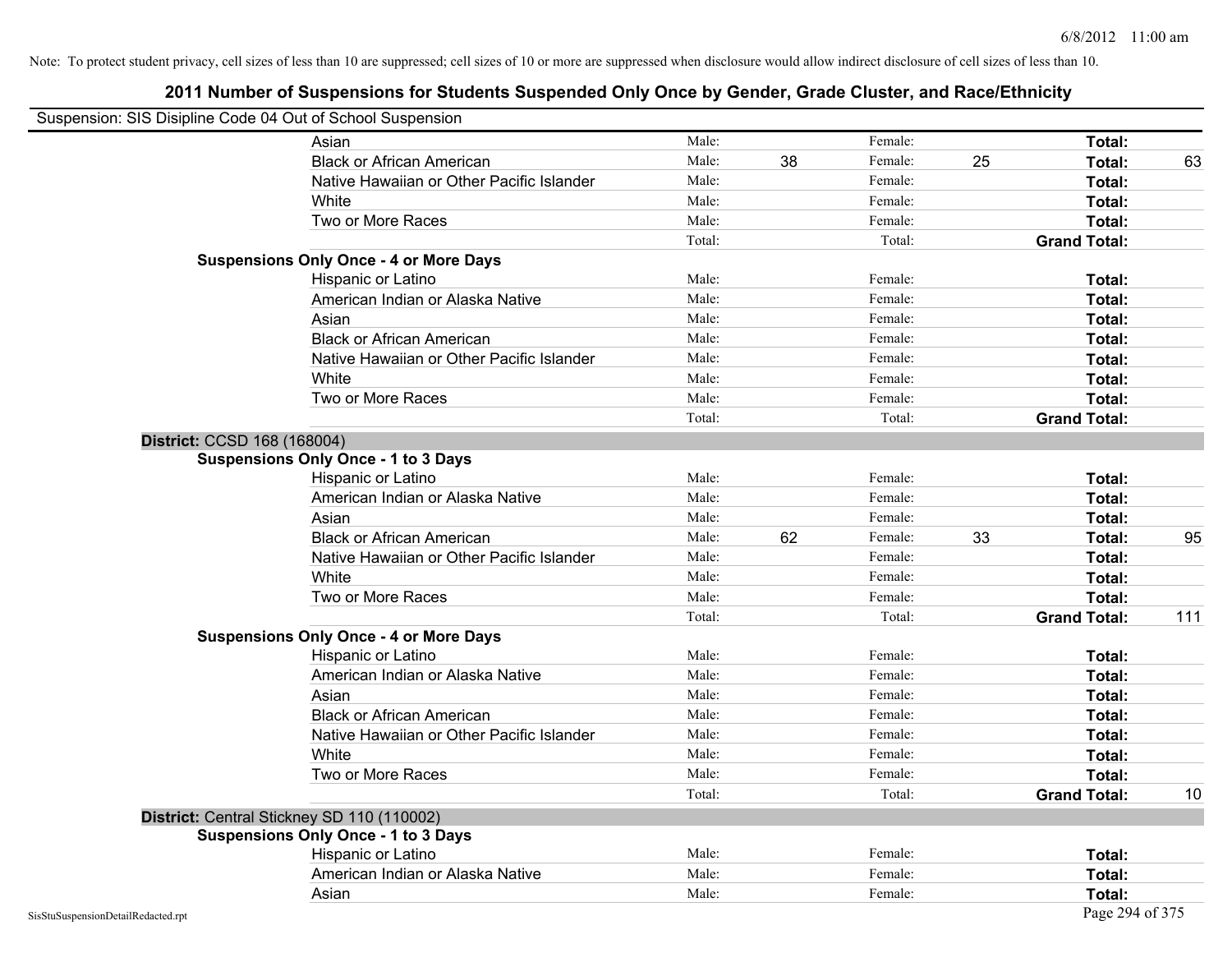| Suspension: SIS Disipline Code 04 Out of School Suspension |                                                                                         |        |    |         |    |                     |    |
|------------------------------------------------------------|-----------------------------------------------------------------------------------------|--------|----|---------|----|---------------------|----|
|                                                            | <b>Black or African American</b>                                                        | Male:  |    | Female: |    | Total:              |    |
|                                                            | Native Hawaiian or Other Pacific Islander                                               | Male:  |    | Female: |    | Total:              |    |
|                                                            | White                                                                                   | Male:  |    | Female: |    | Total:              |    |
|                                                            | Two or More Races                                                                       | Male:  |    | Female: |    | Total:              |    |
|                                                            |                                                                                         | Total: |    | Total:  |    | <b>Grand Total:</b> |    |
|                                                            | District: Chicago Heights SD 170 (170002)                                               |        |    |         |    |                     |    |
|                                                            | <b>Suspensions Only Once - 1 to 3 Days</b>                                              |        |    |         |    |                     |    |
|                                                            | Hispanic or Latino                                                                      | Male:  |    | Female: |    | Total:              | 29 |
|                                                            | American Indian or Alaska Native                                                        | Male:  |    | Female: |    | Total:              |    |
|                                                            | Asian                                                                                   | Male:  |    | Female: |    | Total:              |    |
|                                                            | <b>Black or African American</b>                                                        | Male:  | 55 | Female: | 21 | Total:              | 76 |
|                                                            | Native Hawaiian or Other Pacific Islander                                               | Male:  |    | Female: |    | Total:              |    |
|                                                            | White                                                                                   | Male:  |    | Female: |    | Total:              |    |
|                                                            | Two or More Races                                                                       | Male:  |    | Female: |    | Total:              |    |
|                                                            |                                                                                         | Total: |    | Total:  |    | <b>Grand Total:</b> |    |
|                                                            | <b>Suspensions Only Once - 4 or More Days</b>                                           |        |    |         |    |                     |    |
|                                                            | Hispanic or Latino                                                                      | Male:  |    | Female: |    | Total:              |    |
|                                                            | American Indian or Alaska Native                                                        | Male:  |    | Female: |    | Total:              |    |
|                                                            | Asian                                                                                   | Male:  |    | Female: |    | Total:              |    |
|                                                            | <b>Black or African American</b>                                                        | Male:  |    | Female: |    | Total:              | 15 |
|                                                            | Native Hawaiian or Other Pacific Islander                                               | Male:  |    | Female: |    | Total:              |    |
|                                                            | White                                                                                   | Male:  |    | Female: |    | Total:              |    |
|                                                            | Two or More Races                                                                       | Male:  |    | Female: |    | Total:              |    |
|                                                            |                                                                                         | Total: |    | Total:  |    | <b>Grand Total:</b> |    |
|                                                            | District: Chicago Ridge SD 127-5 (127502)<br><b>Suspensions Only Once - 1 to 3 Days</b> |        |    |         |    |                     |    |
|                                                            | Hispanic or Latino                                                                      | Male:  |    | Female: |    | Total:              |    |
|                                                            | American Indian or Alaska Native                                                        | Male:  |    | Female: |    | Total:              |    |
|                                                            | Asian                                                                                   | Male:  |    | Female: |    | Total:              |    |
|                                                            | <b>Black or African American</b>                                                        | Male:  |    | Female: |    | Total:              |    |
|                                                            | Native Hawaiian or Other Pacific Islander                                               | Male:  |    | Female: |    | Total:              |    |
|                                                            | White                                                                                   | Male:  |    | Female: |    | Total:              |    |
|                                                            | Two or More Races                                                                       | Male:  |    | Female: |    | Total:              |    |
|                                                            |                                                                                         | Total: |    | Total:  |    | <b>Grand Total:</b> |    |
| District: CHSD 218 (218016)                                |                                                                                         |        |    |         |    |                     |    |
|                                                            | <b>Suspensions Only Once - 1 to 3 Days</b>                                              |        |    |         |    |                     |    |
|                                                            | Hispanic or Latino                                                                      | Male:  | 33 | Female: | 26 | Total:              | 59 |
|                                                            | American Indian or Alaska Native                                                        | Male:  |    | Female: |    | Total:              |    |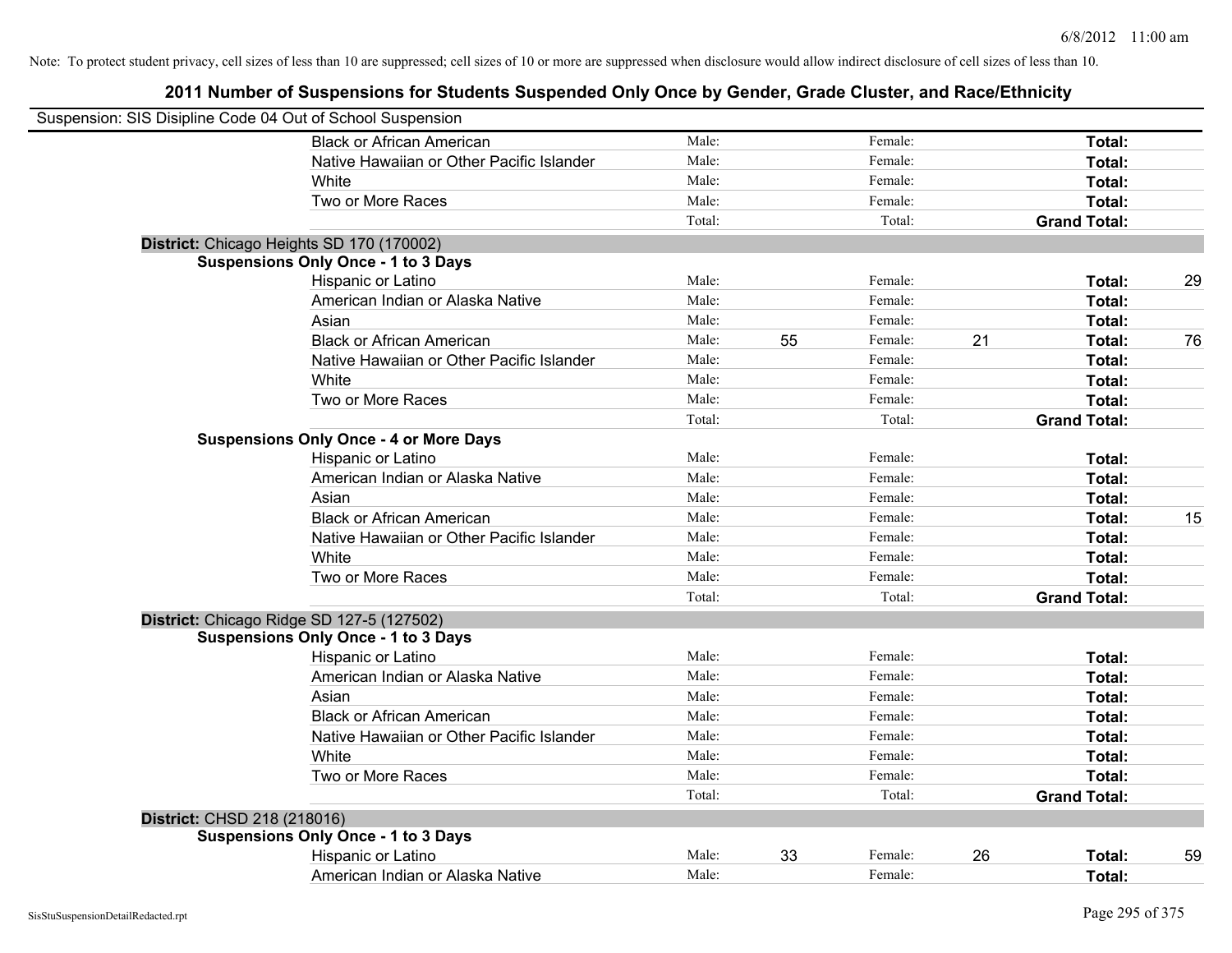|                                    | Suspension: SIS Disipline Code 04 Out of School Suspension |        |    |         |    |                     |     |
|------------------------------------|------------------------------------------------------------|--------|----|---------|----|---------------------|-----|
|                                    | Asian                                                      | Male:  |    | Female: |    | Total:              |     |
|                                    | <b>Black or African American</b>                           | Male:  | 87 | Female: | 61 | Total:              | 148 |
|                                    | Native Hawaiian or Other Pacific Islander                  | Male:  |    | Female: |    | Total:              |     |
|                                    | White                                                      | Male:  | 67 | Female: | 19 | Total:              | 86  |
|                                    | Two or More Races                                          | Male:  |    | Female: |    | Total:              |     |
|                                    |                                                            | Total: |    | Total:  |    | <b>Grand Total:</b> |     |
|                                    | <b>Suspensions Only Once - 4 or More Days</b>              |        |    |         |    |                     |     |
|                                    | Hispanic or Latino                                         | Male:  | 37 | Female: | 10 | Total:              | 47  |
|                                    | American Indian or Alaska Native                           | Male:  |    | Female: |    | Total:              |     |
|                                    | Asian                                                      | Male:  |    | Female: |    | Total:              |     |
|                                    | <b>Black or African American</b>                           | Male:  | 60 | Female: | 43 | Total:              | 103 |
|                                    | Native Hawaiian or Other Pacific Islander                  | Male:  |    | Female: |    | Total:              |     |
|                                    | White                                                      | Male:  | 31 | Female: | 13 | Total:              | 44  |
|                                    | Two or More Races                                          | Male:  |    | Female: |    | Total:              |     |
|                                    |                                                            | Total: |    | Total:  |    | <b>Grand Total:</b> |     |
|                                    | <b>District: Cons HSD 230 (230013)</b>                     |        |    |         |    |                     |     |
|                                    | <b>Suspensions Only Once - 1 to 3 Days</b>                 |        |    |         |    |                     |     |
|                                    | Hispanic or Latino                                         | Male:  |    | Female: |    | Total:              |     |
|                                    | American Indian or Alaska Native                           | Male:  |    | Female: |    | Total:              |     |
|                                    | Asian                                                      | Male:  |    | Female: |    | Total:              |     |
|                                    | <b>Black or African American</b>                           | Male:  |    | Female: |    | Total:              |     |
|                                    | Native Hawaiian or Other Pacific Islander                  | Male:  |    | Female: |    | Total:              |     |
|                                    | White                                                      | Male:  |    | Female: |    | Total:              | 22  |
|                                    | Two or More Races                                          | Male:  |    | Female: |    | Total:              |     |
|                                    |                                                            | Total: |    | Total:  |    | <b>Grand Total:</b> |     |
|                                    | District: Cook County SD 130 (130002)                      |        |    |         |    |                     |     |
|                                    | <b>Suspensions Only Once - 1 to 3 Days</b>                 |        |    |         |    |                     |     |
|                                    | Hispanic or Latino                                         | Male:  |    | Female: |    | Total:              | 14  |
|                                    | American Indian or Alaska Native                           | Male:  |    | Female: |    | Total:              |     |
|                                    | Asian                                                      | Male:  |    | Female: |    | Total:              |     |
|                                    | <b>Black or African American</b>                           | Male:  | 38 | Female: | 11 | Total:              | 49  |
|                                    | Native Hawaiian or Other Pacific Islander                  | Male:  |    | Female: |    | Total:              |     |
|                                    | White                                                      | Male:  |    | Female: |    | Total:              |     |
|                                    | Two or More Races                                          | Male:  |    | Female: |    | Total:              |     |
|                                    |                                                            | Total: |    | Total:  |    | <b>Grand Total:</b> |     |
|                                    | <b>Suspensions Only Once - 4 or More Days</b>              |        |    |         |    |                     |     |
|                                    | Hispanic or Latino                                         | Male:  |    | Female: |    | Total:              |     |
|                                    | American Indian or Alaska Native                           | Male:  |    | Female: |    | Total:              |     |
|                                    | Asian                                                      | Male:  |    | Female: |    | Total:              |     |
| SisStuSuspensionDetailRedacted.rpt |                                                            |        |    |         |    | Page 296 of 375     |     |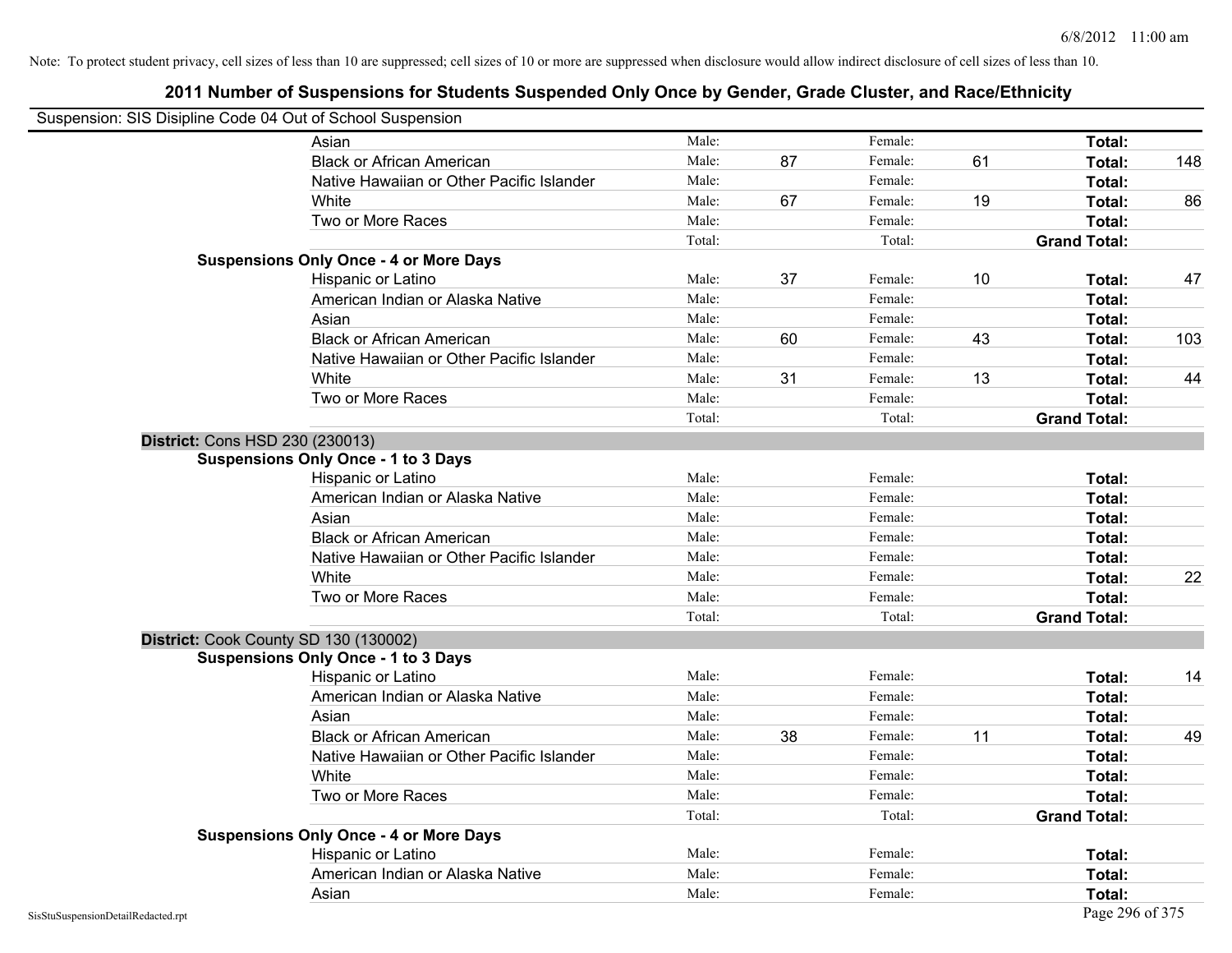| Suspension: SIS Disipline Code 04 Out of School Suspension |                                               |        |     |         |    |                     |     |
|------------------------------------------------------------|-----------------------------------------------|--------|-----|---------|----|---------------------|-----|
|                                                            | <b>Black or African American</b>              | Male:  |     | Female: |    | Total:              |     |
|                                                            | Native Hawaiian or Other Pacific Islander     | Male:  |     | Female: |    | Total:              |     |
|                                                            | White                                         | Male:  |     | Female: |    | Total:              |     |
|                                                            | Two or More Races                             | Male:  |     | Female: |    | Total:              |     |
|                                                            |                                               | Total: |     | Total:  |    | <b>Grand Total:</b> |     |
|                                                            | District: Country Club Hills SD 160 (160002)  |        |     |         |    |                     |     |
|                                                            | <b>Suspensions Only Once - 1 to 3 Days</b>    |        |     |         |    |                     |     |
|                                                            | Hispanic or Latino                            | Male:  |     | Female: |    | Total:              |     |
|                                                            | American Indian or Alaska Native              | Male:  |     | Female: |    | Total:              |     |
|                                                            | Asian                                         | Male:  |     | Female: |    | Total:              |     |
|                                                            | <b>Black or African American</b>              | Male:  | 61  | Female: | 45 | Total:              | 106 |
|                                                            | Native Hawaiian or Other Pacific Islander     | Male:  |     | Female: |    | Total:              |     |
|                                                            | White                                         | Male:  |     | Female: |    | <b>Total:</b>       |     |
|                                                            | Two or More Races                             | Male:  |     | Female: |    | Total:              |     |
|                                                            |                                               | Total: |     | Total:  |    | <b>Grand Total:</b> |     |
|                                                            | <b>Suspensions Only Once - 4 or More Days</b> |        |     |         |    |                     |     |
|                                                            | Hispanic or Latino                            | Male:  |     | Female: |    | Total:              |     |
|                                                            | American Indian or Alaska Native              | Male:  |     | Female: |    | <b>Total:</b>       |     |
|                                                            | Asian                                         | Male:  |     | Female: |    | Total:              |     |
|                                                            | <b>Black or African American</b>              | Male:  | 22  | Female: | 18 | Total:              | 40  |
|                                                            | Native Hawaiian or Other Pacific Islander     | Male:  |     | Female: |    | Total:              |     |
|                                                            | White                                         | Male:  |     | Female: |    | Total:              |     |
|                                                            | Two or More Races                             | Male:  |     | Female: |    | <b>Total:</b>       |     |
|                                                            |                                               | Total: |     | Total:  |    | <b>Grand Total:</b> |     |
|                                                            | <b>District: Dolton SD 148 (148002)</b>       |        |     |         |    |                     |     |
|                                                            | <b>Suspensions Only Once - 1 to 3 Days</b>    |        |     |         |    |                     |     |
|                                                            | Hispanic or Latino                            | Male:  |     | Female: |    | Total:              |     |
|                                                            | American Indian or Alaska Native              | Male:  |     | Female: |    | Total:              |     |
|                                                            | Asian                                         | Male:  |     | Female: |    | Total:              |     |
|                                                            | <b>Black or African American</b>              | Male:  | 102 | Female: | 48 | Total:              | 150 |
|                                                            | Native Hawaiian or Other Pacific Islander     | Male:  |     | Female: |    | Total:              |     |
|                                                            | White                                         | Male:  |     | Female: |    | <b>Total:</b>       |     |
|                                                            | Two or More Races                             | Male:  |     | Female: |    | Total:              |     |
|                                                            |                                               | Total: |     | Total:  |    | <b>Grand Total:</b> |     |
|                                                            | <b>Suspensions Only Once - 4 or More Days</b> |        |     |         |    |                     |     |
|                                                            | Hispanic or Latino                            | Male:  |     | Female: |    | Total:              |     |
|                                                            | American Indian or Alaska Native              | Male:  |     | Female: |    | Total:              |     |
|                                                            | Asian                                         | Male:  |     | Female: |    | <b>Total:</b>       |     |
|                                                            | <b>Black or African American</b>              | Male:  |     | Female: |    | Total:              | 16  |
| SisStuSuspensionDetailRedacted.rpt                         |                                               |        |     |         |    | Page 297 of 375     |     |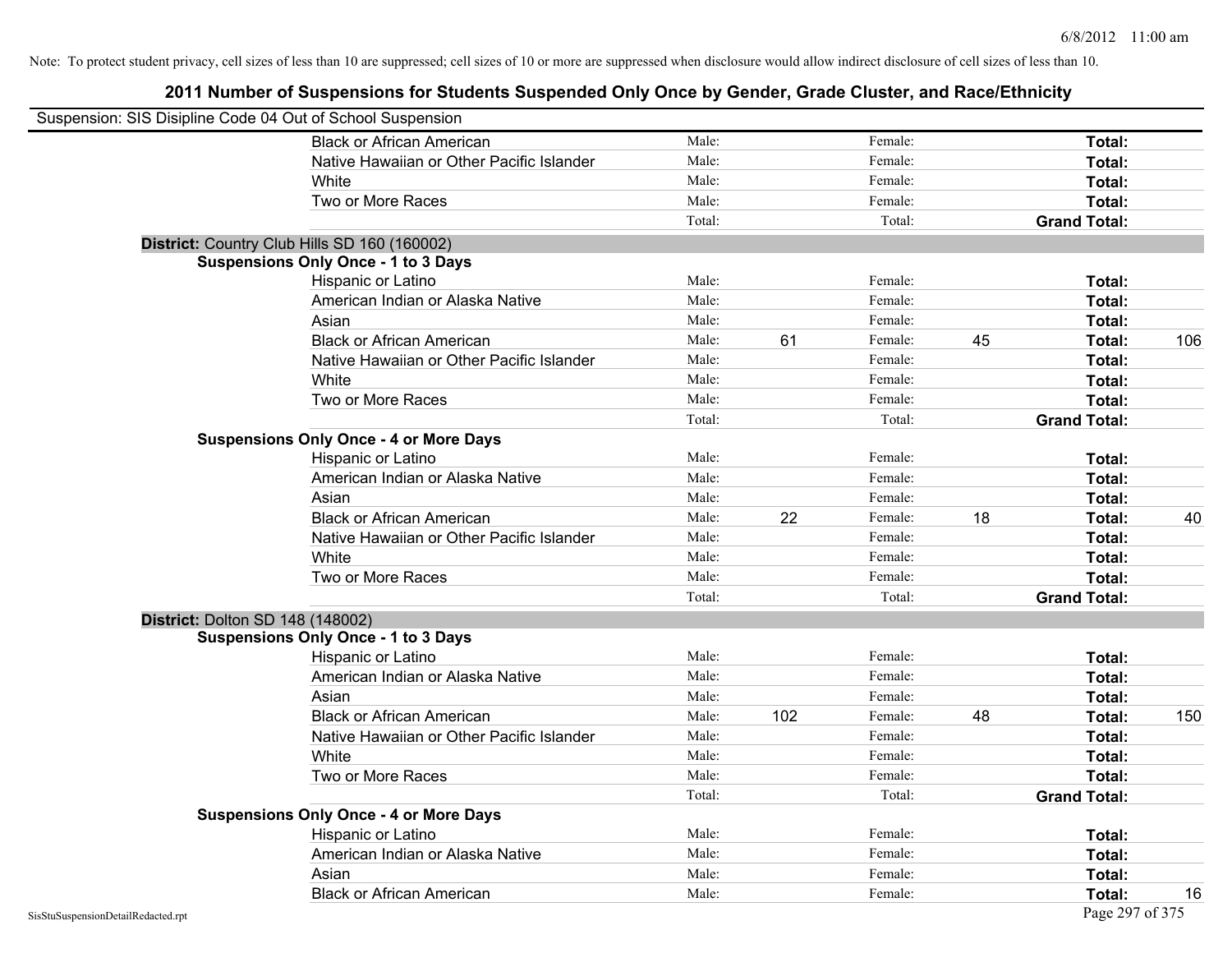|                                    | Suspension: SIS Disipline Code 04 Out of School Suspension |        |    |         |    |                     |     |
|------------------------------------|------------------------------------------------------------|--------|----|---------|----|---------------------|-----|
|                                    | Native Hawaiian or Other Pacific Islander                  | Male:  |    | Female: |    | Total:              |     |
|                                    | White                                                      | Male:  |    | Female: |    | Total:              |     |
|                                    | Two or More Races                                          | Male:  |    | Female: |    | Total:              |     |
|                                    |                                                            | Total: |    | Total:  |    | <b>Grand Total:</b> |     |
|                                    | District: Dolton SD 149 (149002)                           |        |    |         |    |                     |     |
|                                    | <b>Suspensions Only Once - 1 to 3 Days</b>                 |        |    |         |    |                     |     |
|                                    | Hispanic or Latino                                         | Male:  |    | Female: |    | Total:              |     |
|                                    | American Indian or Alaska Native                           | Male:  |    | Female: |    | Total:              |     |
|                                    | Asian                                                      | Male:  |    | Female: |    | Total:              |     |
|                                    | <b>Black or African American</b>                           | Male:  | 86 | Female: | 36 | Total:              | 122 |
|                                    | Native Hawaiian or Other Pacific Islander                  | Male:  |    | Female: |    | Total:              |     |
|                                    | White                                                      | Male:  |    | Female: |    | Total:              |     |
|                                    | Two or More Races                                          | Male:  |    | Female: |    | Total:              |     |
|                                    |                                                            | Total: |    | Total:  |    | <b>Grand Total:</b> |     |
|                                    | <b>Suspensions Only Once - 4 or More Days</b>              |        |    |         |    |                     |     |
|                                    | Hispanic or Latino                                         | Male:  |    | Female: |    | Total:              |     |
|                                    | American Indian or Alaska Native                           | Male:  |    | Female: |    | Total:              |     |
|                                    | Asian                                                      | Male:  |    | Female: |    | Total:              |     |
|                                    | <b>Black or African American</b>                           | Male:  | 26 | Female: | 19 | Total:              | 45  |
|                                    | Native Hawaiian or Other Pacific Islander                  | Male:  |    | Female: |    | Total:              |     |
|                                    | White                                                      | Male:  |    | Female: |    | Total:              |     |
|                                    | Two or More Races                                          | Male:  |    | Female: |    | Total:              |     |
|                                    |                                                            | Total: |    | Total:  |    | <b>Grand Total:</b> |     |
| District: ESD 159 (159002)         |                                                            |        |    |         |    |                     |     |
|                                    | <b>Suspensions Only Once - 1 to 3 Days</b>                 |        |    |         |    |                     |     |
|                                    | Hispanic or Latino                                         | Male:  |    | Female: |    | Total:              |     |
|                                    | American Indian or Alaska Native                           | Male:  |    | Female: |    | Total:              |     |
|                                    | Asian                                                      | Male:  |    | Female: |    | Total:              |     |
|                                    | <b>Black or African American</b>                           | Male:  | 86 | Female: | 42 | Total:              | 128 |
|                                    | Native Hawaiian or Other Pacific Islander                  | Male:  |    | Female: |    | Total:              |     |
|                                    | White                                                      | Male:  |    | Female: |    | Total:              |     |
|                                    | Two or More Races                                          | Male:  |    | Female: |    | Total:              |     |
|                                    |                                                            | Total: |    | Total:  |    | <b>Grand Total:</b> |     |
|                                    | <b>Suspensions Only Once - 4 or More Days</b>              |        |    |         |    |                     |     |
|                                    | Hispanic or Latino                                         | Male:  |    | Female: |    | Total:              |     |
|                                    | American Indian or Alaska Native                           | Male:  |    | Female: |    | Total:              |     |
|                                    | Asian                                                      | Male:  |    | Female: |    | Total:              |     |
|                                    | <b>Black or African American</b>                           | Male:  |    | Female: |    | Total:              | 16  |
|                                    | Native Hawaiian or Other Pacific Islander                  | Male:  |    | Female: |    | Total:              |     |
| SisStuSuspensionDetailRedacted.rpt |                                                            |        |    |         |    | Page 298 of 375     |     |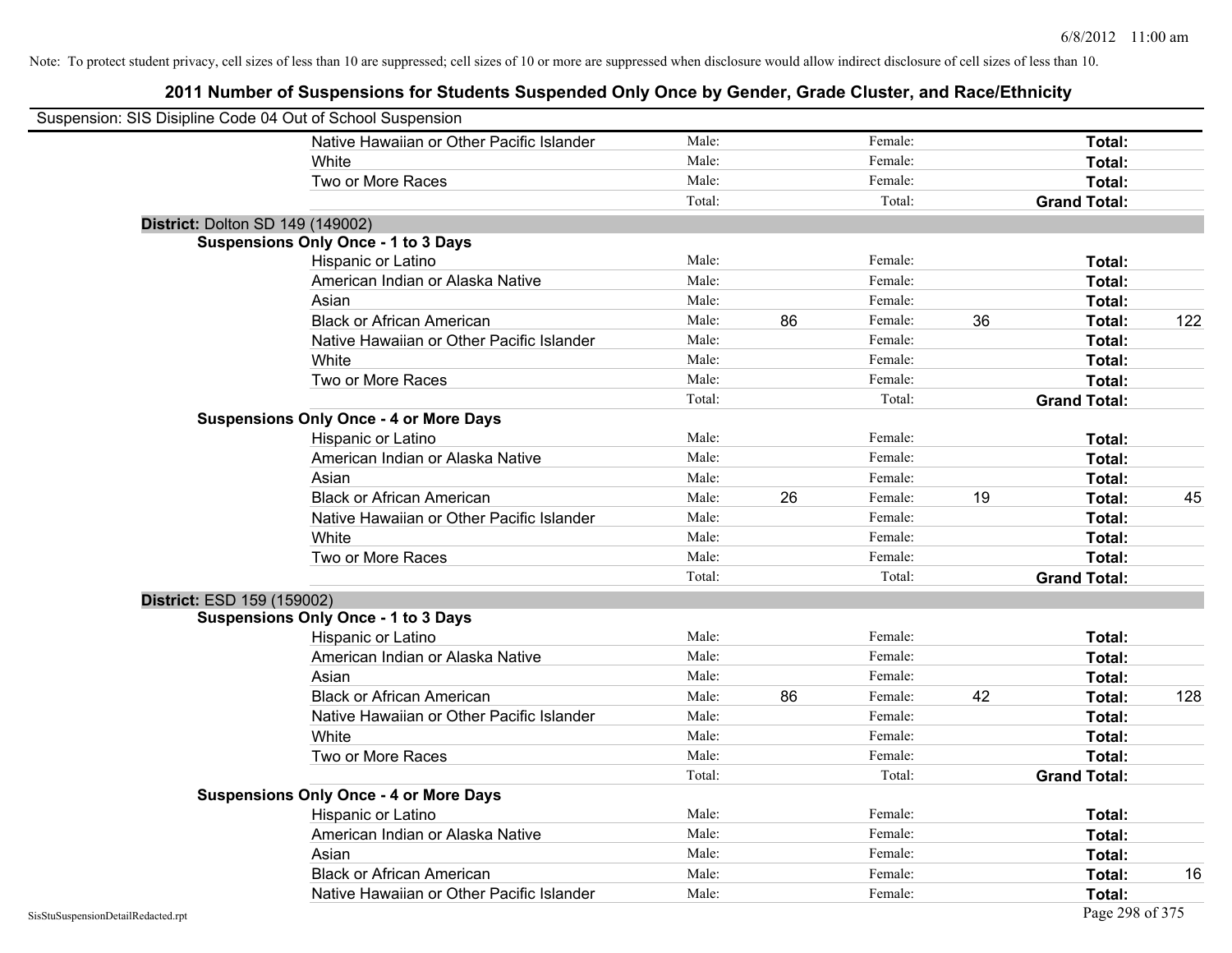| Suspension: SIS Disipline Code 04 Out of School Suspension |                                                    |        |         |                     |    |
|------------------------------------------------------------|----------------------------------------------------|--------|---------|---------------------|----|
|                                                            | White                                              | Male:  | Female: | Total:              |    |
|                                                            | Two or More Races                                  | Male:  | Female: | Total:              |    |
|                                                            |                                                    | Total: | Total:  | <b>Grand Total:</b> |    |
|                                                            | District: Evergreen Park CHSD 231 (231016)         |        |         |                     |    |
|                                                            | <b>Suspensions Only Once - 1 to 3 Days</b>         |        |         |                     |    |
|                                                            | Hispanic or Latino                                 | Male:  | Female: | Total:              | 12 |
|                                                            | American Indian or Alaska Native                   | Male:  | Female: | Total:              |    |
|                                                            | Asian                                              | Male:  | Female: | Total:              |    |
|                                                            | <b>Black or African American</b>                   | Male:  | Female: | Total:              | 19 |
|                                                            | Native Hawaiian or Other Pacific Islander          | Male:  | Female: | Total:              |    |
|                                                            | White                                              | Male:  | Female: | Total:              | 12 |
|                                                            | Two or More Races                                  | Male:  | Female: | Total:              |    |
|                                                            |                                                    | Total: | Total:  | <b>Grand Total:</b> |    |
|                                                            | <b>Suspensions Only Once - 4 or More Days</b>      |        |         |                     |    |
|                                                            | Hispanic or Latino                                 | Male:  | Female: | Total:              |    |
|                                                            | American Indian or Alaska Native                   | Male:  | Female: | Total:              |    |
|                                                            | Asian                                              | Male:  | Female: | Total:              |    |
|                                                            | <b>Black or African American</b>                   | Male:  | Female: | Total:              |    |
|                                                            | Native Hawaiian or Other Pacific Islander          | Male:  | Female: | Total:              |    |
|                                                            | White                                              | Male:  | Female: | Total:              |    |
|                                                            | Two or More Races                                  | Male:  | Female: | Total:              |    |
|                                                            |                                                    | Total: | Total:  | <b>Grand Total:</b> | 12 |
|                                                            | District: Evergreen Park ESD 124 (124002)          |        |         |                     |    |
|                                                            | <b>Suspensions Only Once - 1 to 3 Days</b>         |        |         |                     |    |
|                                                            | Hispanic or Latino                                 | Male:  | Female: | Total:              |    |
|                                                            | American Indian or Alaska Native                   | Male:  | Female: | Total:              |    |
|                                                            | Asian                                              | Male:  | Female: | Total:              |    |
|                                                            | <b>Black or African American</b>                   | Male:  | Female: | Total:              | 13 |
|                                                            | Native Hawaiian or Other Pacific Islander          | Male:  | Female: | Total:              |    |
|                                                            | White                                              | Male:  | Female: | Total:              |    |
|                                                            | Two or More Races                                  | Male:  | Female: | Total:              |    |
|                                                            |                                                    | Total: | Total:  | <b>Grand Total:</b> | 25 |
|                                                            | District: Exc Children Have Opportunities (151061) |        |         |                     |    |
|                                                            | <b>Suspensions Only Once - 1 to 3 Days</b>         |        |         |                     |    |
|                                                            | Hispanic or Latino                                 | Male:  | Female: | Total:              |    |
|                                                            | American Indian or Alaska Native                   | Male:  | Female: | Total:              |    |
|                                                            | Asian                                              | Male:  | Female: | Total:              |    |
|                                                            | <b>Black or African American</b>                   | Male:  | Female: | Total:              |    |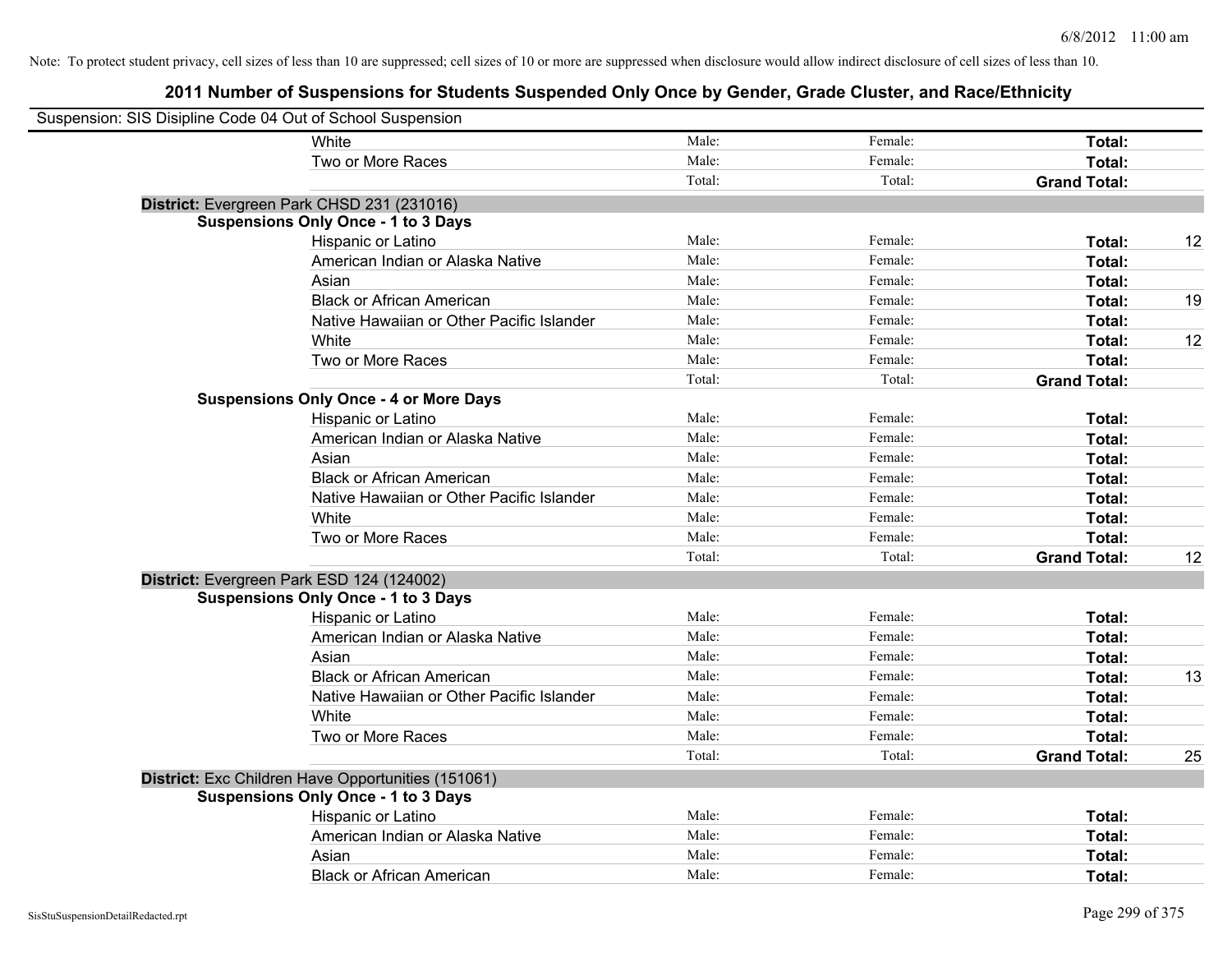| Suspension: SIS Disipline Code 04 Out of School Suspension |                                                    |        |         |                     |
|------------------------------------------------------------|----------------------------------------------------|--------|---------|---------------------|
|                                                            | Native Hawaiian or Other Pacific Islander          | Male:  | Female: | Total:              |
|                                                            | White                                              | Male:  | Female: | Total:              |
|                                                            | Two or More Races                                  | Male:  | Female: | Total:              |
|                                                            |                                                    | Total: | Total:  | <b>Grand Total:</b> |
|                                                            | District: Exc Children Have Opportunities (205061) |        |         |                     |
|                                                            | <b>Suspensions Only Once - 1 to 3 Days</b>         |        |         |                     |
|                                                            | Hispanic or Latino                                 | Male:  | Female: | Total:              |
|                                                            | American Indian or Alaska Native                   | Male:  | Female: | Total:              |
|                                                            | Asian                                              | Male:  | Female: | Total:              |
|                                                            | <b>Black or African American</b>                   | Male:  | Female: | 13<br>Total:        |
|                                                            | Native Hawaiian or Other Pacific Islander          | Male:  | Female: | Total:              |
|                                                            | White                                              | Male:  | Female: | Total:              |
|                                                            | Two or More Races                                  | Male:  | Female: | Total:              |
|                                                            |                                                    | Total: | Total:  | <b>Grand Total:</b> |
|                                                            | <b>Suspensions Only Once - 4 or More Days</b>      |        |         |                     |
|                                                            | Hispanic or Latino                                 | Male:  | Female: | Total:              |
|                                                            | American Indian or Alaska Native                   | Male:  | Female: | Total:              |
|                                                            | Asian                                              | Male:  | Female: | Total:              |
|                                                            | <b>Black or African American</b>                   | Male:  | Female: | Total:              |
|                                                            | Native Hawaiian or Other Pacific Islander          | Male:  | Female: | Total:              |
|                                                            | White                                              | Male:  | Female: | Total:              |
|                                                            | Two or More Races                                  | Male:  | Female: | Total:              |
|                                                            |                                                    | Total: | Total:  | <b>Grand Total:</b> |
| District: Flossmoor SD 161 (161002)                        |                                                    |        |         |                     |
|                                                            | <b>Suspensions Only Once - 1 to 3 Days</b>         |        |         |                     |
|                                                            | Hispanic or Latino                                 | Male:  | Female: | Total:              |
|                                                            | American Indian or Alaska Native                   | Male:  | Female: | Total:              |
|                                                            | Asian                                              | Male:  | Female: | Total:              |
|                                                            | <b>Black or African American</b>                   | Male:  | Female: | Total:<br>25        |
|                                                            | Native Hawaiian or Other Pacific Islander          | Male:  | Female: | Total:              |
|                                                            | <b>White</b>                                       | Male:  | Female: | Total:              |
|                                                            | Two or More Races                                  | Male:  | Female: | Total:              |
|                                                            |                                                    | Total: | Total:  | <b>Grand Total:</b> |
| District: Ford Heights SD 169 (169002)                     |                                                    |        |         |                     |
|                                                            | <b>Suspensions Only Once - 1 to 3 Days</b>         |        |         |                     |
|                                                            | Hispanic or Latino                                 | Male:  | Female: | Total:              |
|                                                            | American Indian or Alaska Native                   | Male:  | Female: | Total:              |
|                                                            | Asian                                              | Male:  | Female: | Total:              |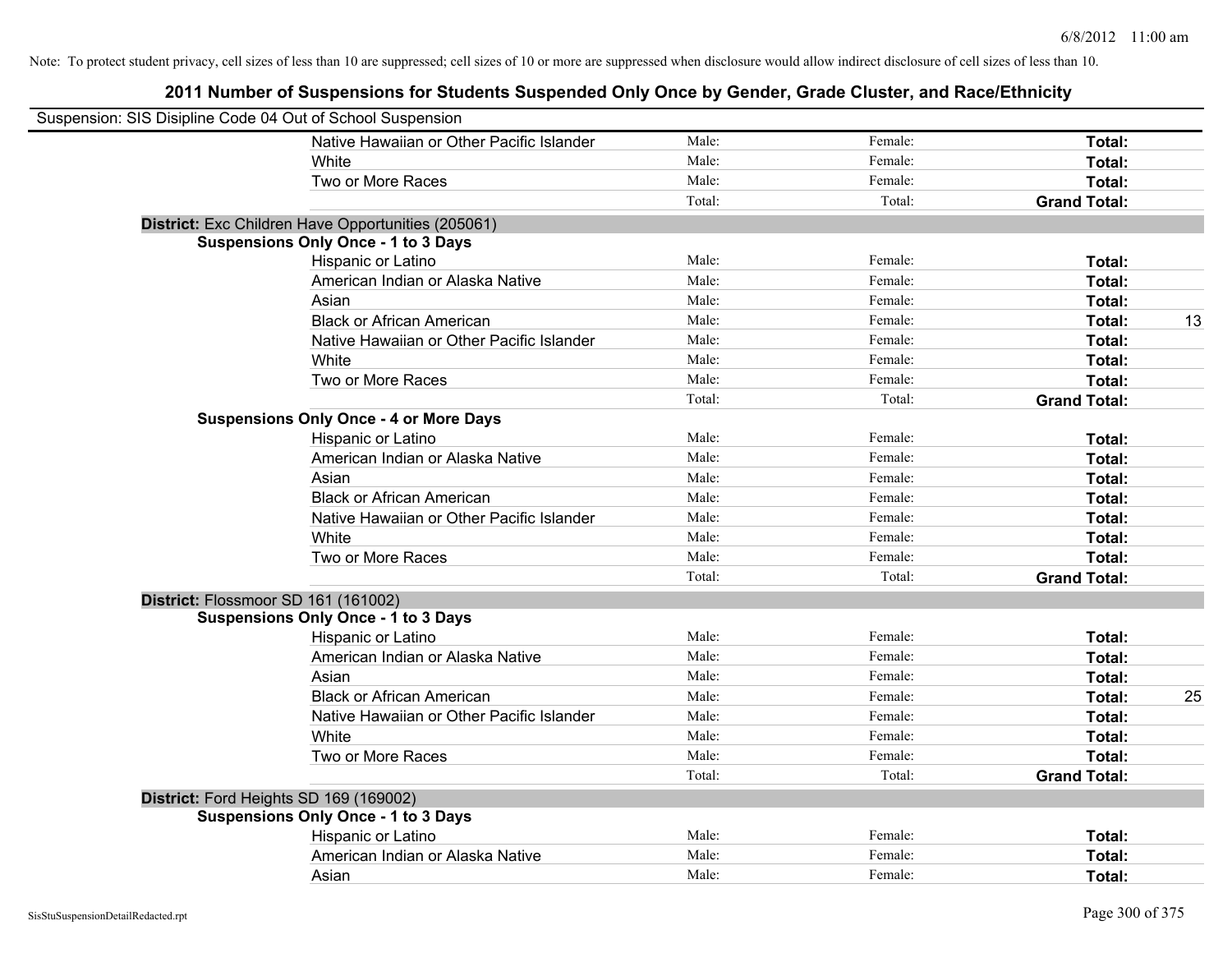| Suspension: SIS Disipline Code 04 Out of School Suspension |                                               |        |    |         |    |                     |    |
|------------------------------------------------------------|-----------------------------------------------|--------|----|---------|----|---------------------|----|
|                                                            | <b>Black or African American</b>              | Male:  | 25 | Female: | 23 | Total:              | 48 |
|                                                            | Native Hawaiian or Other Pacific Islander     | Male:  |    | Female: |    | Total:              |    |
|                                                            | White                                         | Male:  |    | Female: |    | Total:              |    |
|                                                            | Two or More Races                             | Male:  |    | Female: |    | Total:              |    |
|                                                            |                                               | Total: |    | Total:  |    | <b>Grand Total:</b> |    |
|                                                            | <b>Suspensions Only Once - 4 or More Days</b> |        |    |         |    |                     |    |
|                                                            | Hispanic or Latino                            | Male:  |    | Female: |    | Total:              |    |
|                                                            | American Indian or Alaska Native              | Male:  |    | Female: |    | Total:              |    |
|                                                            | Asian                                         | Male:  |    | Female: |    | Total:              |    |
|                                                            | <b>Black or African American</b>              | Male:  |    | Female: |    | Total:              |    |
|                                                            | Native Hawaiian or Other Pacific Islander     | Male:  |    | Female: |    | Total:              |    |
|                                                            | White                                         | Male:  |    | Female: |    | Total:              |    |
|                                                            | Two or More Races                             | Male:  |    | Female: |    | Total:              |    |
|                                                            |                                               | Total: |    | Total:  |    | <b>Grand Total:</b> |    |
|                                                            | District: Forest Ridge SD 142 (142002)        |        |    |         |    |                     |    |
|                                                            | <b>Suspensions Only Once - 1 to 3 Days</b>    |        |    |         |    |                     |    |
|                                                            | Hispanic or Latino                            | Male:  |    | Female: |    | Total:              |    |
|                                                            | American Indian or Alaska Native              | Male:  |    | Female: |    | Total:              |    |
|                                                            | Asian                                         | Male:  |    | Female: |    | Total:              |    |
|                                                            | <b>Black or African American</b>              | Male:  |    | Female: |    | Total:              |    |
|                                                            | Native Hawaiian or Other Pacific Islander     | Male:  |    | Female: |    | Total:              |    |
|                                                            | White                                         | Male:  |    | Female: |    | Total:              |    |
|                                                            | Two or More Races                             | Male:  |    | Female: |    | Total:              |    |
|                                                            |                                               | Total: |    | Total:  |    | <b>Grand Total:</b> |    |
|                                                            | <b>Suspensions Only Once - 4 or More Days</b> |        |    |         |    |                     |    |
|                                                            | Hispanic or Latino                            | Male:  |    | Female: |    | Total:              |    |
|                                                            | American Indian or Alaska Native              | Male:  |    | Female: |    | Total:              |    |
|                                                            | Asian                                         | Male:  |    | Female: |    | Total:              |    |
|                                                            | <b>Black or African American</b>              | Male:  |    | Female: |    | Total:              |    |
|                                                            | Native Hawaiian or Other Pacific Islander     | Male:  |    | Female: |    | Total:              |    |
|                                                            | White                                         | Male:  |    | Female: |    | Total:              |    |
|                                                            | Two or More Races                             | Male:  |    | Female: |    | Total:              |    |
|                                                            |                                               | Total: |    | Total:  |    | <b>Grand Total:</b> |    |
|                                                            | District: Gen George Patton SD 133 (133002)   |        |    |         |    |                     |    |
|                                                            | <b>Suspensions Only Once - 1 to 3 Days</b>    |        |    |         |    |                     |    |
|                                                            | Hispanic or Latino                            | Male:  |    | Female: |    | Total:              |    |
|                                                            | American Indian or Alaska Native              | Male:  |    | Female: |    | Total:              |    |
|                                                            | Asian                                         | Male:  |    | Female: |    | Total:              |    |
|                                                            | <b>Black or African American</b>              | Male:  | 27 | Female: | 13 | Total:              | 40 |
| SisStuSuspensionDetailRedacted.rpt                         |                                               |        |    |         |    | Page 301 of 375     |    |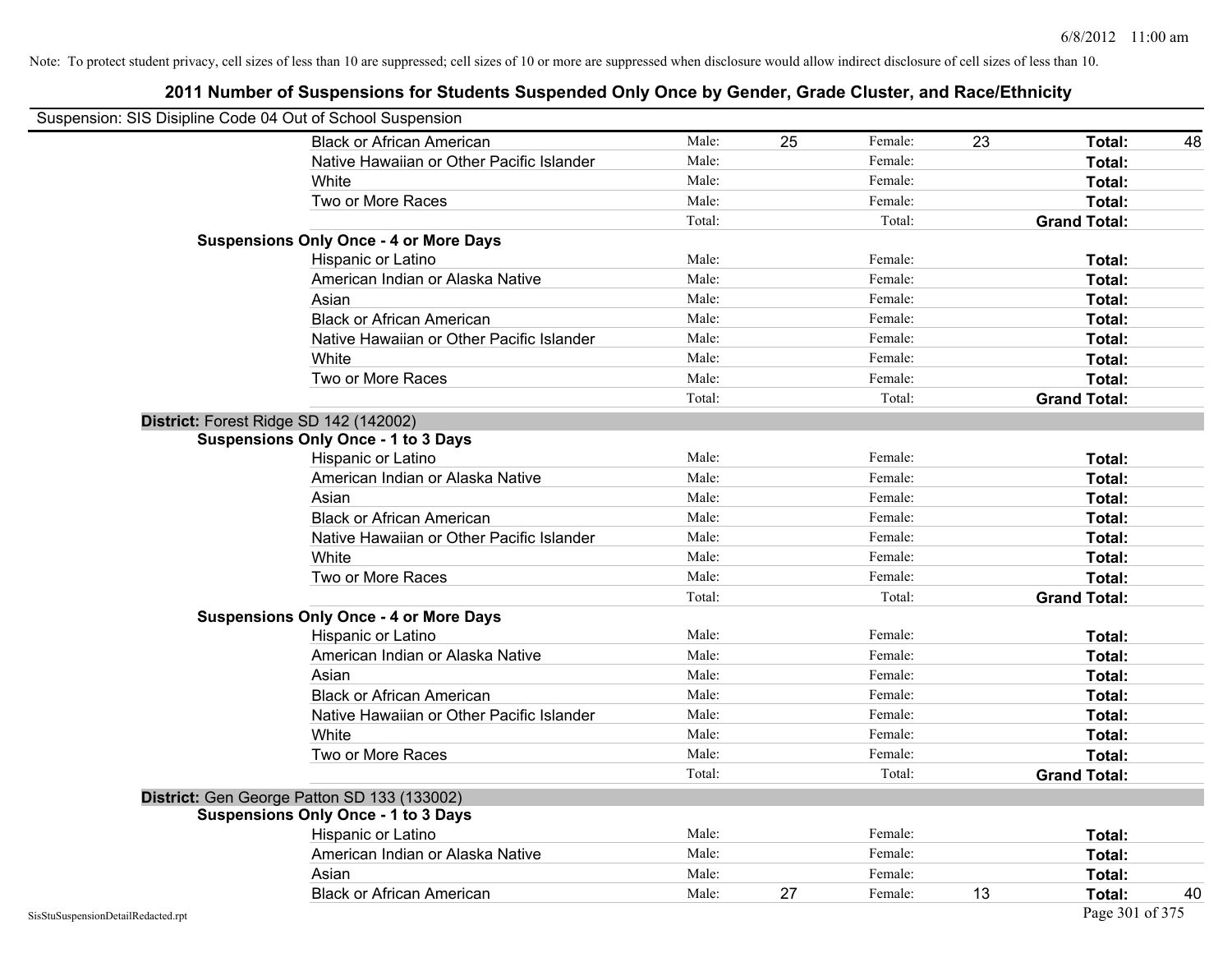|                                    | Suspension: SIS Disipline Code 04 Out of School Suspension |        |     |         |    |                     |     |
|------------------------------------|------------------------------------------------------------|--------|-----|---------|----|---------------------|-----|
|                                    | Native Hawaiian or Other Pacific Islander                  | Male:  |     | Female: |    | Total:              |     |
|                                    | White                                                      | Male:  |     | Female: |    | Total:              |     |
|                                    | Two or More Races                                          | Male:  |     | Female: |    | Total:              |     |
|                                    |                                                            | Total: |     | Total:  |    | <b>Grand Total:</b> |     |
|                                    | <b>Suspensions Only Once - 4 or More Days</b>              |        |     |         |    |                     |     |
|                                    | Hispanic or Latino                                         | Male:  |     | Female: |    | Total:              |     |
|                                    | American Indian or Alaska Native                           | Male:  |     | Female: |    | Total:              |     |
|                                    | Asian                                                      | Male:  |     | Female: |    | Total:              |     |
|                                    | <b>Black or African American</b>                           | Male:  |     | Female: |    | Total:              |     |
|                                    | Native Hawaiian or Other Pacific Islander                  | Male:  |     | Female: |    | Total:              |     |
|                                    | White                                                      | Male:  |     | Female: |    | Total:              |     |
|                                    | Two or More Races                                          | Male:  |     | Female: |    | Total:              |     |
|                                    |                                                            | Total: |     | Total:  |    | <b>Grand Total:</b> |     |
|                                    | <b>District: Harvey SD 152 (152002)</b>                    |        |     |         |    |                     |     |
|                                    | <b>Suspensions Only Once - 1 to 3 Days</b>                 |        |     |         |    |                     |     |
|                                    | Hispanic or Latino                                         | Male:  |     | Female: |    | Total:              |     |
|                                    | American Indian or Alaska Native                           | Male:  |     | Female: |    | Total:              |     |
|                                    | Asian                                                      | Male:  |     | Female: |    | Total:              |     |
|                                    | <b>Black or African American</b>                           | Male:  | 101 | Female: | 59 | Total:              | 160 |
|                                    | Native Hawaiian or Other Pacific Islander                  | Male:  |     | Female: |    | Total:              |     |
|                                    | White                                                      | Male:  |     | Female: |    | Total:              |     |
|                                    | Two or More Races                                          | Male:  |     | Female: |    | Total:              |     |
|                                    |                                                            | Total: |     | Total:  |    | <b>Grand Total:</b> | 170 |
|                                    | <b>Suspensions Only Once - 4 or More Days</b>              |        |     |         |    |                     |     |
|                                    | Hispanic or Latino                                         | Male:  |     | Female: |    | Total:              |     |
|                                    | American Indian or Alaska Native                           | Male:  |     | Female: |    | Total:              |     |
|                                    | Asian                                                      | Male:  |     | Female: |    | Total:              |     |
|                                    | <b>Black or African American</b>                           | Male:  |     | Female: |    | Total:              |     |
|                                    | Native Hawaiian or Other Pacific Islander                  | Male:  |     | Female: |    | Total:              |     |
|                                    | White                                                      | Male:  |     | Female: |    | Total:              |     |
|                                    | Two or More Races                                          | Male:  |     | Female: |    | Total:              |     |
|                                    |                                                            | Total: |     | Total:  |    | <b>Grand Total:</b> |     |
|                                    | District: Hazel Crest SD 152-5 (152502)                    |        |     |         |    |                     |     |
|                                    | <b>Suspensions Only Once - 1 to 3 Days</b>                 |        |     |         |    |                     |     |
|                                    | Hispanic or Latino                                         | Male:  |     | Female: |    | Total:              |     |
|                                    | American Indian or Alaska Native                           | Male:  |     | Female: |    | Total:              |     |
|                                    | Asian                                                      | Male:  |     | Female: |    | Total:              |     |
|                                    | <b>Black or African American</b>                           | Male:  | 43  | Female: | 26 | Total:              | 69  |
|                                    | Native Hawaiian or Other Pacific Islander                  | Male:  |     | Female: |    | Total:              |     |
| SisStuSuspensionDetailRedacted.rpt |                                                            |        |     |         |    | Page 302 of 375     |     |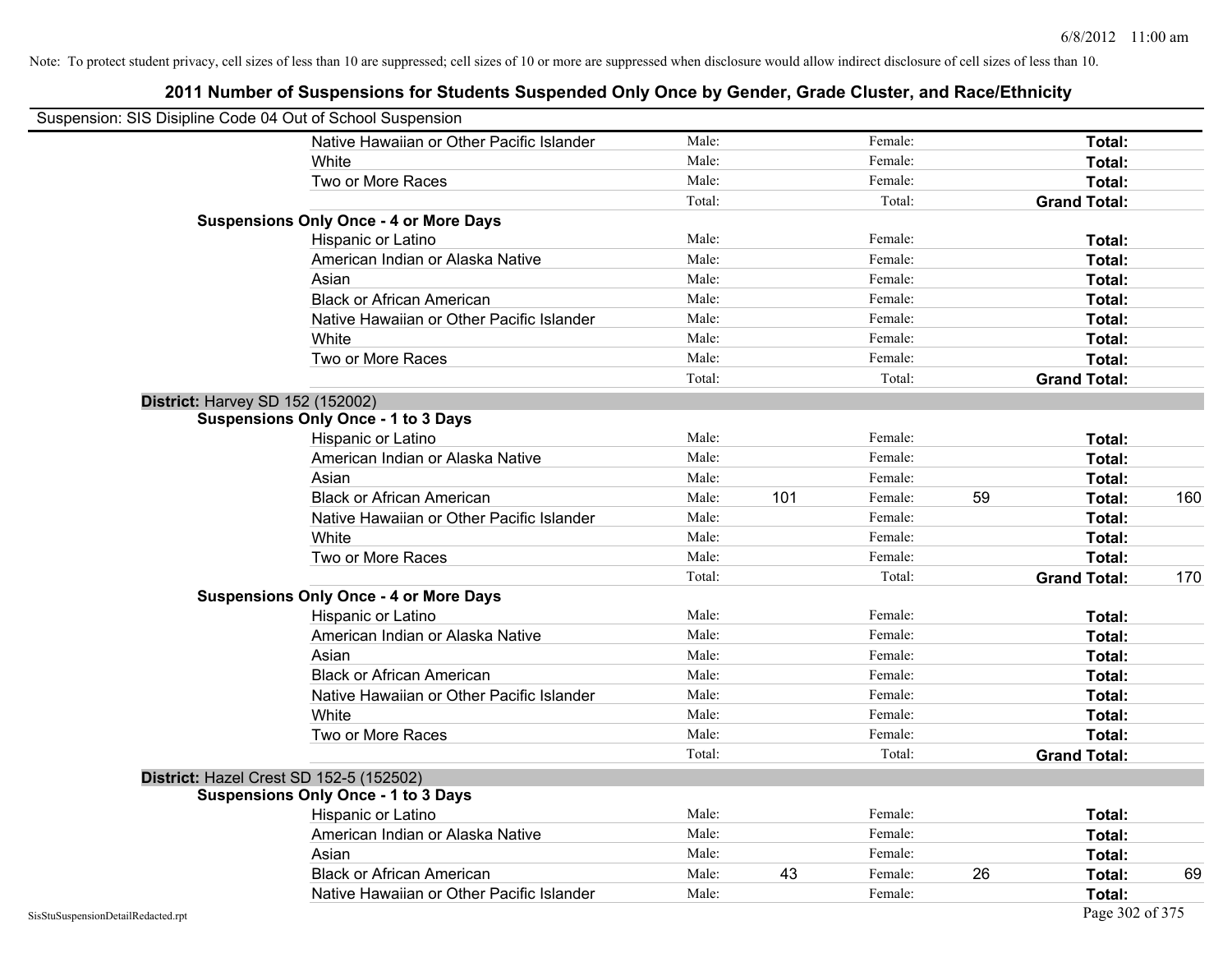| Suspension: SIS Disipline Code 04 Out of School Suspension |                                                |        |    |         |    |                     |     |
|------------------------------------------------------------|------------------------------------------------|--------|----|---------|----|---------------------|-----|
|                                                            | White                                          | Male:  |    | Female: |    | Total:              |     |
|                                                            | Two or More Races                              | Male:  |    | Female: |    | Total:              |     |
|                                                            |                                                | Total: |    | Total:  |    | <b>Grand Total:</b> |     |
|                                                            | <b>Suspensions Only Once - 4 or More Days</b>  |        |    |         |    |                     |     |
|                                                            | Hispanic or Latino                             | Male:  |    | Female: |    | Total:              |     |
|                                                            | American Indian or Alaska Native               | Male:  |    | Female: |    | Total:              |     |
|                                                            | Asian                                          | Male:  |    | Female: |    | Total:              |     |
|                                                            | <b>Black or African American</b>               | Male:  |    | Female: |    | Total:              |     |
|                                                            | Native Hawaiian or Other Pacific Islander      | Male:  |    | Female: |    | Total:              |     |
|                                                            | White                                          | Male:  |    | Female: |    | Total:              |     |
|                                                            | Two or More Races                              | Male:  |    | Female: |    | Total:              |     |
|                                                            |                                                | Total: |    | Total:  |    | <b>Grand Total:</b> |     |
|                                                            | District: Homewood Flossmoor CHSD 233 (233016) |        |    |         |    |                     |     |
|                                                            | <b>Suspensions Only Once - 1 to 3 Days</b>     |        |    |         |    |                     |     |
|                                                            | Hispanic or Latino                             | Male:  |    | Female: |    | Total:              |     |
|                                                            | American Indian or Alaska Native               | Male:  |    | Female: |    | Total:              |     |
|                                                            | Asian                                          | Male:  |    | Female: |    | Total:              |     |
|                                                            | <b>Black or African American</b>               | Male:  | 75 | Female: | 41 | Total:              | 116 |
|                                                            | Native Hawaiian or Other Pacific Islander      | Male:  |    | Female: |    | Total:              |     |
|                                                            | White                                          | Male:  |    | Female: |    | Total:              | 17  |
|                                                            | Two or More Races                              | Male:  |    | Female: |    | Total:              |     |
|                                                            |                                                | Total: | 92 | Total:  | 53 | <b>Grand Total:</b> | 145 |
|                                                            | <b>Suspensions Only Once - 4 or More Days</b>  |        |    |         |    |                     |     |
|                                                            | Hispanic or Latino                             | Male:  |    | Female: |    | Total:              |     |
|                                                            | American Indian or Alaska Native               | Male:  |    | Female: |    | Total:              |     |
|                                                            | Asian                                          | Male:  |    | Female: |    | Total:              |     |
|                                                            | <b>Black or African American</b>               | Male:  | 40 | Female: | 16 | Total:              | 56  |
|                                                            | Native Hawaiian or Other Pacific Islander      | Male:  |    | Female: |    | Total:              |     |
|                                                            | White                                          | Male:  |    | Female: |    | Total:              | 14  |
|                                                            | Two or More Races                              | Male:  |    | Female: |    | Total:              |     |
|                                                            |                                                | Total: |    | Total:  |    | <b>Grand Total:</b> |     |
|                                                            | District: Homewood SD 153 (153002)             |        |    |         |    |                     |     |
|                                                            | <b>Suspensions Only Once - 1 to 3 Days</b>     |        |    |         |    |                     |     |
|                                                            | Hispanic or Latino                             | Male:  |    | Female: |    | Total:              |     |
|                                                            | American Indian or Alaska Native               | Male:  |    | Female: |    | Total:              |     |
|                                                            | Asian                                          | Male:  |    | Female: |    | Total:              |     |
|                                                            | <b>Black or African American</b>               | Male:  |    | Female: |    | Total:              | 36  |
|                                                            | Native Hawaiian or Other Pacific Islander      | Male:  |    | Female: |    | Total:              |     |
|                                                            | White                                          | Male:  |    | Female: |    | Total:              |     |
| SisStuSuspensionDetailRedacted.rpt                         |                                                |        |    |         |    | Page 303 of 375     |     |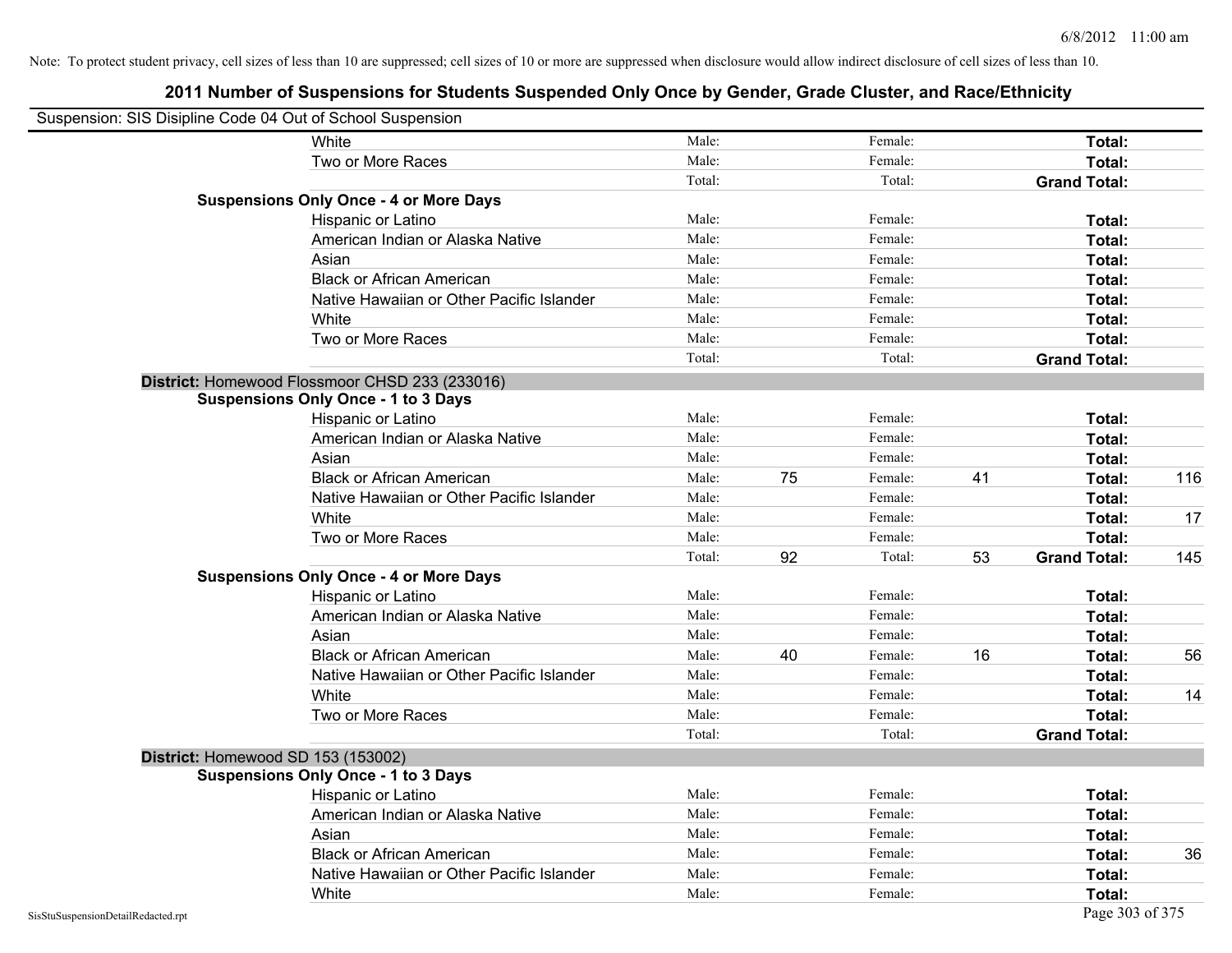| Suspension: SIS Disipline Code 04 Out of School Suspension |                                                  |        |    |         |    |                     |    |
|------------------------------------------------------------|--------------------------------------------------|--------|----|---------|----|---------------------|----|
|                                                            | Two or More Races                                | Male:  |    | Female: |    | Total:              |    |
|                                                            |                                                  | Total: | 34 | Total:  | 13 | <b>Grand Total:</b> | 47 |
|                                                            | <b>Suspensions Only Once - 4 or More Days</b>    |        |    |         |    |                     |    |
|                                                            | Hispanic or Latino                               | Male:  |    | Female: |    | Total:              |    |
|                                                            | American Indian or Alaska Native                 | Male:  |    | Female: |    | Total:              |    |
|                                                            | Asian                                            | Male:  |    | Female: |    | <b>Total:</b>       |    |
|                                                            | <b>Black or African American</b>                 | Male:  |    | Female: |    | Total:              |    |
|                                                            | Native Hawaiian or Other Pacific Islander        | Male:  |    | Female: |    | Total:              |    |
|                                                            | White                                            | Male:  |    | Female: |    | Total:              |    |
|                                                            | Two or More Races                                | Male:  |    | Female: |    | Total:              |    |
|                                                            |                                                  | Total: |    | Total:  |    | <b>Grand Total:</b> |    |
|                                                            | District: Hoover-Schrum Memorial SD 157 (157002) |        |    |         |    |                     |    |
|                                                            | <b>Suspensions Only Once - 1 to 3 Days</b>       |        |    |         |    |                     |    |
|                                                            | Hispanic or Latino                               | Male:  |    | Female: |    | Total:              | 13 |
|                                                            | American Indian or Alaska Native                 | Male:  |    | Female: |    | <b>Total:</b>       |    |
|                                                            | Asian                                            | Male:  |    | Female: |    | Total:              |    |
|                                                            | <b>Black or African American</b>                 | Male:  | 38 | Female: | 29 | Total:              | 67 |
|                                                            | Native Hawaiian or Other Pacific Islander        | Male:  |    | Female: |    | Total:              |    |
|                                                            | White                                            | Male:  |    | Female: |    | Total:              |    |
|                                                            | Two or More Races                                | Male:  |    | Female: |    | Total:              |    |
|                                                            |                                                  | Total: |    | Total:  |    | <b>Grand Total:</b> |    |
|                                                            | <b>Suspensions Only Once - 4 or More Days</b>    |        |    |         |    |                     |    |
|                                                            | Hispanic or Latino                               | Male:  |    | Female: |    | Total:              |    |
|                                                            | American Indian or Alaska Native                 | Male:  |    | Female: |    | Total:              |    |
|                                                            | Asian                                            | Male:  |    | Female: |    | Total:              |    |
|                                                            | <b>Black or African American</b>                 | Male:  |    | Female: |    | Total:              |    |
|                                                            | Native Hawaiian or Other Pacific Islander        | Male:  |    | Female: |    | Total:              |    |
|                                                            | White                                            | Male:  |    | Female: |    | <b>Total:</b>       |    |
|                                                            | Two or More Races                                | Male:  |    | Female: |    | Total:              |    |
|                                                            |                                                  | Total: |    | Total:  |    | <b>Grand Total:</b> |    |
|                                                            | District: Indian Springs SD 109 (109002)         |        |    |         |    |                     |    |
|                                                            | <b>Suspensions Only Once - 1 to 3 Days</b>       |        |    |         |    |                     |    |
|                                                            | Hispanic or Latino                               | Male:  |    | Female: |    | <b>Total:</b>       |    |
|                                                            | American Indian or Alaska Native                 | Male:  |    | Female: |    | <b>Total:</b>       |    |
|                                                            | Asian                                            | Male:  |    | Female: |    | Total:              |    |
|                                                            | <b>Black or African American</b>                 | Male:  |    | Female: |    | Total:              | 22 |
|                                                            | Native Hawaiian or Other Pacific Islander        | Male:  |    | Female: |    | Total:              |    |
|                                                            | White                                            | Male:  |    | Female: |    | Total:              | 14 |
|                                                            | Two or More Races                                | Male:  |    | Female: |    | <b>Total:</b>       |    |
| SisStuSuspensionDetailRedacted.rpt                         |                                                  |        |    |         |    | Page 304 of 375     |    |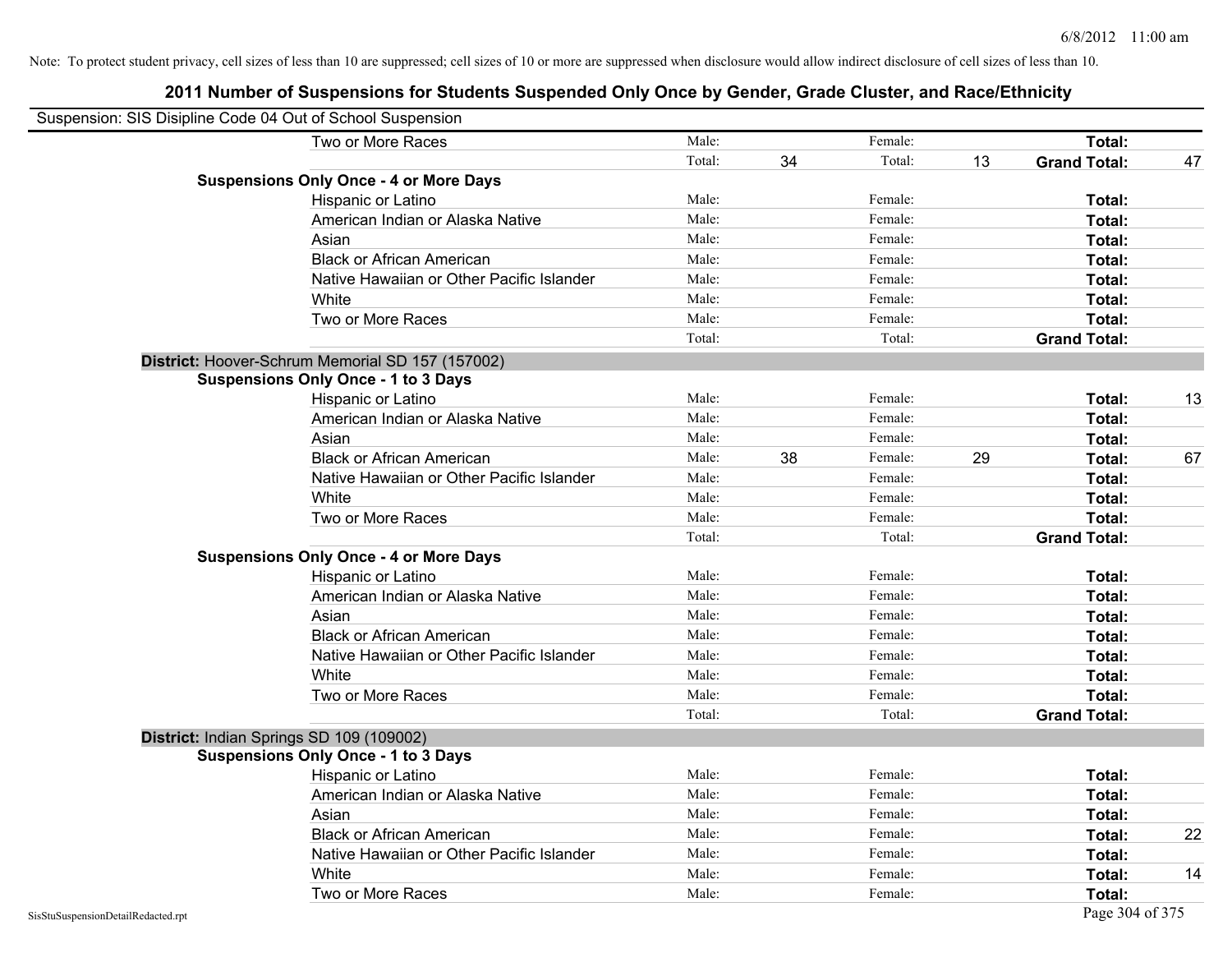| Suspension: SIS Disipline Code 04 Out of School Suspension |        |    |         |    |                     |    |
|------------------------------------------------------------|--------|----|---------|----|---------------------|----|
|                                                            | Total: |    | Total:  |    | <b>Grand Total:</b> |    |
| <b>Suspensions Only Once - 4 or More Days</b>              |        |    |         |    |                     |    |
| Hispanic or Latino                                         | Male:  |    | Female: |    | Total:              |    |
| American Indian or Alaska Native                           | Male:  |    | Female: |    | Total:              |    |
| Asian                                                      | Male:  |    | Female: |    | Total:              |    |
| <b>Black or African American</b>                           | Male:  |    | Female: |    | Total:              |    |
| Native Hawaiian or Other Pacific Islander                  | Male:  |    | Female: |    | Total:              |    |
| White                                                      | Male:  |    | Female: |    | Total:              |    |
| Two or More Races                                          | Male:  |    | Female: |    | Total:              |    |
|                                                            | Total: |    | Total:  |    | <b>Grand Total:</b> | 12 |
| District: Kirby SD 140 (140002)                            |        |    |         |    |                     |    |
| <b>Suspensions Only Once - 1 to 3 Days</b>                 |        |    |         |    |                     |    |
| Hispanic or Latino                                         | Male:  |    | Female: |    | Total:              |    |
| American Indian or Alaska Native                           | Male:  |    | Female: |    | Total:              |    |
| Asian                                                      | Male:  |    | Female: |    | Total:              |    |
| <b>Black or African American</b>                           | Male:  |    | Female: |    | Total:              |    |
| Native Hawaiian or Other Pacific Islander                  | Male:  |    | Female: |    | Total:              |    |
| White                                                      | Male:  |    | Female: |    | Total:              | 19 |
| Two or More Races                                          | Male:  |    | Female: |    | Total:              |    |
|                                                            | Total: |    | Total:  |    | <b>Grand Total:</b> |    |
| <b>Suspensions Only Once - 4 or More Days</b>              |        |    |         |    |                     |    |
| Hispanic or Latino                                         | Male:  |    | Female: |    | Total:              |    |
| American Indian or Alaska Native                           | Male:  |    | Female: |    | Total:              |    |
| Asian                                                      | Male:  |    | Female: |    | Total:              |    |
| <b>Black or African American</b>                           | Male:  |    | Female: |    | Total:              |    |
| Native Hawaiian or Other Pacific Islander                  | Male:  |    | Female: |    | Total:              |    |
| White                                                      | Male:  |    | Female: |    | Total:              |    |
| Two or More Races                                          | Male:  |    | Female: |    | Total:              |    |
|                                                            | Total: |    | Total:  |    | <b>Grand Total:</b> |    |
| District: Lansing SD 158 (158002)                          |        |    |         |    |                     |    |
| <b>Suspensions Only Once - 1 to 3 Days</b>                 |        |    |         |    |                     |    |
| Hispanic or Latino                                         | Male:  |    | Female: |    | Total:              |    |
| American Indian or Alaska Native                           | Male:  |    | Female: |    | Total:              |    |
| Asian                                                      | Male:  |    | Female: |    | Total:              |    |
| <b>Black or African American</b>                           | Male:  | 35 | Female: | 17 | Total:              | 52 |
| Native Hawaiian or Other Pacific Islander                  | Male:  |    | Female: |    | Total:              |    |
| White                                                      | Male:  |    | Female: |    | Total:              |    |
| Two or More Races                                          | Male:  |    | Female: |    | Total:              |    |
|                                                            | Total: |    | Total:  |    | <b>Grand Total:</b> | 67 |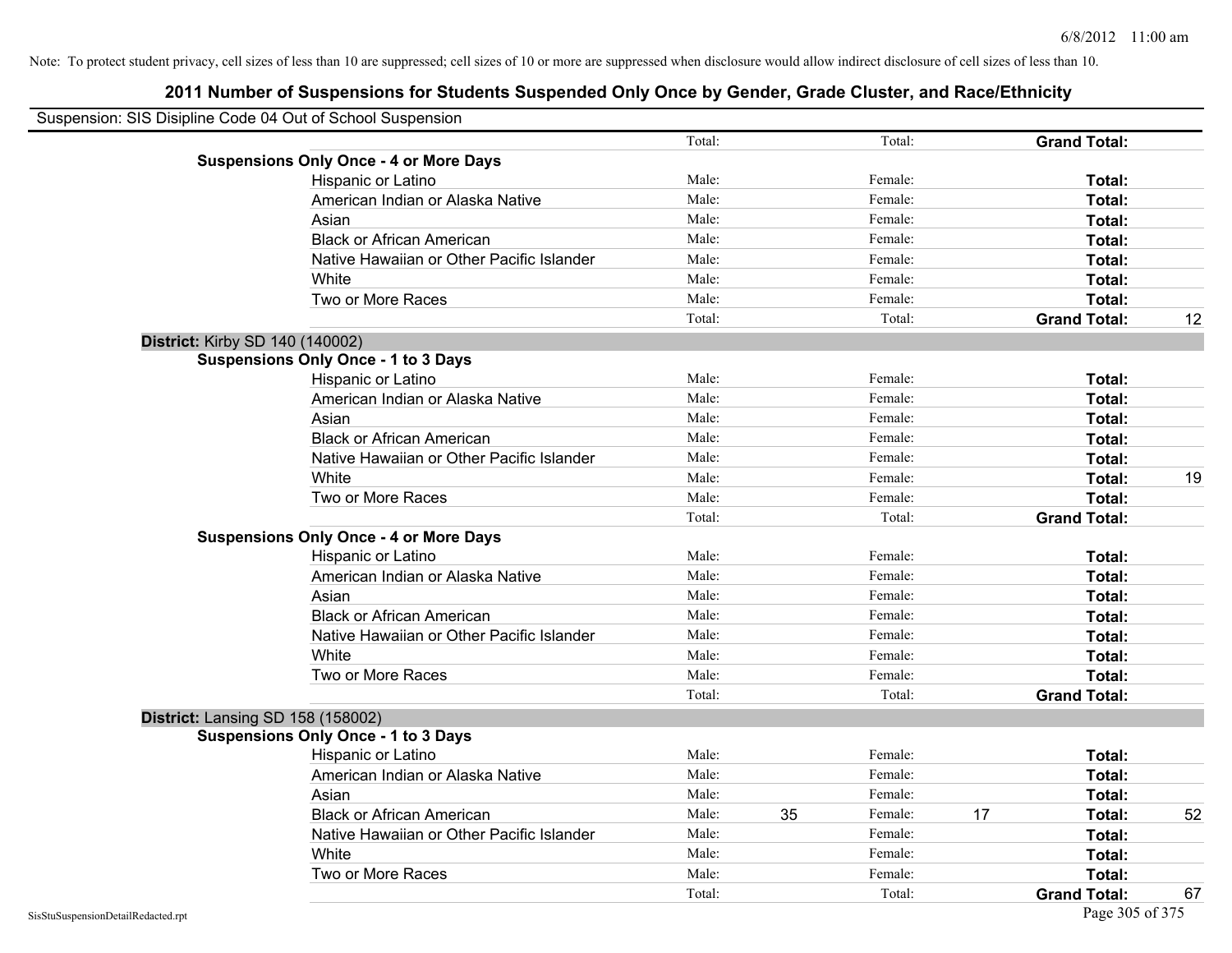| Suspension: SIS Disipline Code 04 Out of School Suspension |                                               |        |         |                     |    |
|------------------------------------------------------------|-----------------------------------------------|--------|---------|---------------------|----|
|                                                            | <b>Suspensions Only Once - 4 or More Days</b> |        |         |                     |    |
|                                                            | Hispanic or Latino                            | Male:  | Female: | Total:              |    |
|                                                            | American Indian or Alaska Native              | Male:  | Female: | Total:              |    |
|                                                            | Asian                                         | Male:  | Female: | Total:              |    |
|                                                            | <b>Black or African American</b>              | Male:  | Female: | Total:              |    |
|                                                            | Native Hawaiian or Other Pacific Islander     | Male:  | Female: | Total:              |    |
|                                                            | White                                         | Male:  | Female: | Total:              |    |
|                                                            | Two or More Races                             | Male:  | Female: | Total:              |    |
|                                                            |                                               | Total: | Total:  | <b>Grand Total:</b> |    |
| District: Lemont Twp HSD 210 (210017)                      |                                               |        |         |                     |    |
|                                                            | <b>Suspensions Only Once - 1 to 3 Days</b>    |        |         |                     |    |
|                                                            | Hispanic or Latino                            | Male:  | Female: | Total:              |    |
|                                                            | American Indian or Alaska Native              | Male:  | Female: | Total:              |    |
|                                                            | Asian                                         | Male:  | Female: | Total:              |    |
|                                                            | <b>Black or African American</b>              | Male:  | Female: | Total:              |    |
|                                                            | Native Hawaiian or Other Pacific Islander     | Male:  | Female: | Total:              |    |
|                                                            | White                                         | Male:  | Female: | Total:              | 14 |
|                                                            | Two or More Races                             | Male:  | Female: | Total:              |    |
|                                                            |                                               | Total: | Total:  | <b>Grand Total:</b> |    |
|                                                            | <b>Suspensions Only Once - 4 or More Days</b> |        |         |                     |    |
|                                                            | Hispanic or Latino                            | Male:  | Female: | Total:              |    |
|                                                            | American Indian or Alaska Native              | Male:  | Female: | Total:              |    |
|                                                            | Asian                                         | Male:  | Female: | Total:              |    |
|                                                            | <b>Black or African American</b>              | Male:  | Female: | Total:              |    |
|                                                            | Native Hawaiian or Other Pacific Islander     | Male:  | Female: | Total:              |    |
|                                                            | White                                         | Male:  | Female: | Total:              |    |
|                                                            | Two or More Races                             | Male:  | Female: | Total:              |    |
|                                                            |                                               | Total: | Total:  | <b>Grand Total:</b> |    |
|                                                            | District: Lemont-Bromberek CSD 113A (113A02)  |        |         |                     |    |
|                                                            | <b>Suspensions Only Once - 1 to 3 Days</b>    |        |         |                     |    |
|                                                            | Hispanic or Latino                            | Male:  | Female: | Total:              |    |
|                                                            | American Indian or Alaska Native              | Male:  | Female: | Total:              |    |
|                                                            | Asian                                         | Male:  | Female: | Total:              |    |
|                                                            | <b>Black or African American</b>              | Male:  | Female: | Total:              |    |
|                                                            | Native Hawaiian or Other Pacific Islander     | Male:  | Female: | Total:              |    |
|                                                            | White                                         | Male:  | Female: | Total:              | 26 |
|                                                            | Two or More Races                             | Male:  | Female: | Total:              |    |
|                                                            |                                               | Total: | Total:  | <b>Grand Total:</b> |    |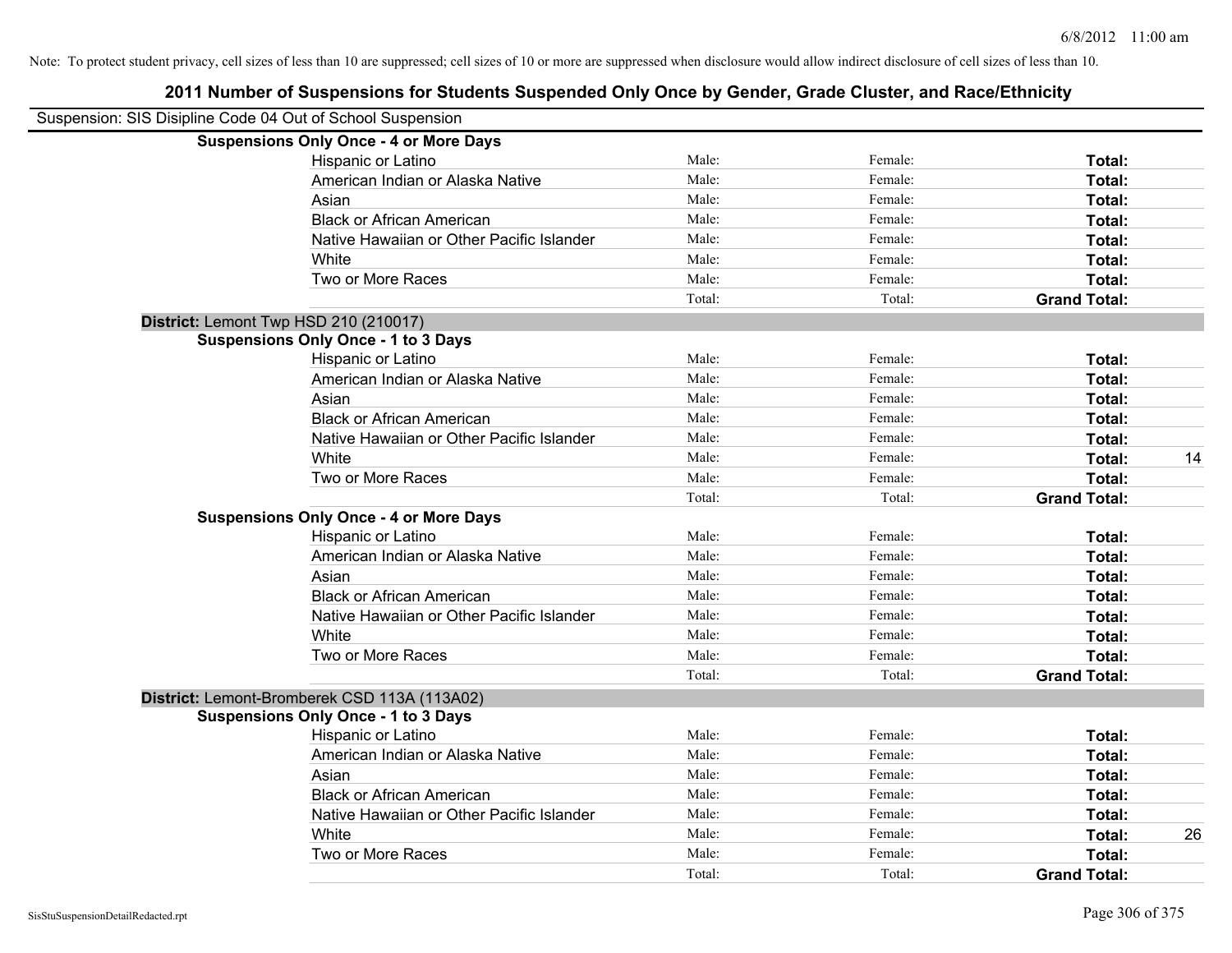| Suspension: SIS Disipline Code 04 Out of School Suspension |                                               |        |    |         |    |                               |     |
|------------------------------------------------------------|-----------------------------------------------|--------|----|---------|----|-------------------------------|-----|
| District: Lincoln ESD 156 (156002)                         |                                               |        |    |         |    |                               |     |
|                                                            | <b>Suspensions Only Once - 1 to 3 Days</b>    |        |    |         |    |                               |     |
|                                                            | Hispanic or Latino                            | Male:  |    | Female: |    | Total:                        |     |
|                                                            | American Indian or Alaska Native              | Male:  |    | Female: |    | Total:                        |     |
|                                                            | Asian                                         | Male:  |    | Female: |    | Total:                        |     |
|                                                            | <b>Black or African American</b>              | Male:  | 40 | Female: | 27 | Total:                        | 67  |
|                                                            | Native Hawaiian or Other Pacific Islander     | Male:  |    | Female: |    | Total:                        |     |
|                                                            | White                                         | Male:  |    | Female: |    | Total:                        |     |
|                                                            | Two or More Races                             | Male:  |    | Female: |    | Total:                        |     |
|                                                            |                                               | Total: |    | Total:  |    | <b>Grand Total:</b>           | 78  |
|                                                            | <b>Suspensions Only Once - 4 or More Days</b> |        |    |         |    |                               |     |
|                                                            | Hispanic or Latino                            | Male:  |    | Female: |    | Total:                        |     |
|                                                            | American Indian or Alaska Native              | Male:  |    | Female: |    | Total:                        |     |
|                                                            | Asian                                         | Male:  |    | Female: |    | Total:                        |     |
|                                                            | <b>Black or African American</b>              | Male:  |    | Female: |    | Total:                        | 14  |
|                                                            | Native Hawaiian or Other Pacific Islander     | Male:  |    | Female: |    | Total:                        |     |
|                                                            | White                                         | Male:  |    | Female: |    | Total:                        |     |
|                                                            | Two or More Races                             | Male:  |    | Female: |    | Total:                        |     |
|                                                            |                                               | Total: |    | Total:  |    | <b>Grand Total:</b>           |     |
|                                                            |                                               |        |    |         |    |                               |     |
| District: Matteson ESD 162 (162002)                        |                                               |        |    |         |    |                               |     |
|                                                            | <b>Suspensions Only Once - 1 to 3 Days</b>    |        |    |         |    |                               |     |
|                                                            | Hispanic or Latino                            | Male:  |    | Female: |    | Total:                        |     |
|                                                            | American Indian or Alaska Native              | Male:  |    | Female: |    | Total:                        |     |
|                                                            | Asian                                         | Male:  |    | Female: |    | Total:                        |     |
|                                                            | <b>Black or African American</b>              | Male:  | 86 | Female: | 31 | Total:                        | 117 |
|                                                            | Native Hawaiian or Other Pacific Islander     | Male:  |    | Female: |    | <b>Total:</b>                 |     |
|                                                            | White                                         | Male:  |    | Female: |    | Total:                        |     |
|                                                            | Two or More Races                             | Male:  |    | Female: |    | Total:                        |     |
|                                                            |                                               | Total: |    | Total:  |    | <b>Grand Total:</b>           |     |
|                                                            | <b>Suspensions Only Once - 4 or More Days</b> |        |    |         |    |                               |     |
|                                                            | Hispanic or Latino                            | Male:  |    | Female: |    | Total:                        |     |
|                                                            | American Indian or Alaska Native              | Male:  |    | Female: |    | Total:                        |     |
|                                                            | Asian                                         | Male:  |    | Female: |    | Total:                        |     |
|                                                            | <b>Black or African American</b>              | Male:  |    | Female: |    | Total:                        |     |
|                                                            | Native Hawaiian or Other Pacific Islander     | Male:  |    | Female: |    | Total:                        |     |
|                                                            | White                                         | Male:  |    | Female: |    | Total:                        |     |
|                                                            | Two or More Races                             | Male:  |    | Female: |    | Total:<br><b>Grand Total:</b> |     |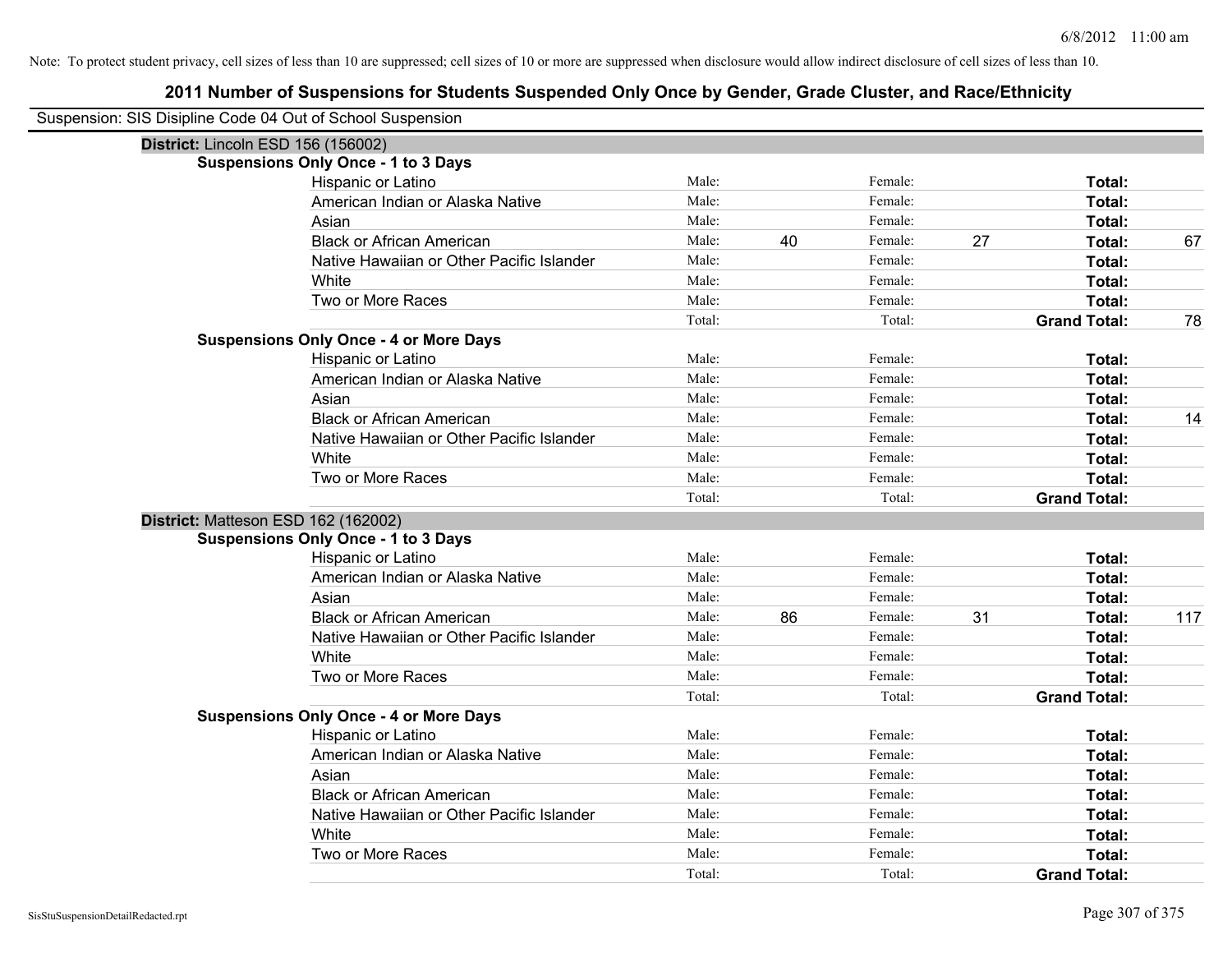| Suspension: SIS Disipline Code 04 Out of School Suspension |                                               |        |    |         |    |                     |    |
|------------------------------------------------------------|-----------------------------------------------|--------|----|---------|----|---------------------|----|
| District: Midlothian SD 143 (143002)                       |                                               |        |    |         |    |                     |    |
|                                                            | <b>Suspensions Only Once - 1 to 3 Days</b>    |        |    |         |    |                     |    |
|                                                            | Hispanic or Latino                            | Male:  |    | Female: |    | Total:              |    |
|                                                            | American Indian or Alaska Native              | Male:  |    | Female: |    | Total:              |    |
|                                                            | Asian                                         | Male:  |    | Female: |    | Total:              |    |
|                                                            | <b>Black or African American</b>              | Male:  |    | Female: |    | Total:              | 29 |
|                                                            | Native Hawaiian or Other Pacific Islander     | Male:  |    | Female: |    | Total:              |    |
|                                                            | White                                         | Male:  |    | Female: |    | Total:              | 18 |
|                                                            | Two or More Races                             | Male:  |    | Female: |    | Total:              |    |
|                                                            |                                               | Total: |    | Total:  |    | <b>Grand Total:</b> |    |
| District: North Palos SD 117 (117002)                      |                                               |        |    |         |    |                     |    |
|                                                            | <b>Suspensions Only Once - 1 to 3 Days</b>    |        |    |         |    |                     |    |
|                                                            | Hispanic or Latino                            | Male:  |    | Female: |    | Total:              |    |
|                                                            | American Indian or Alaska Native              | Male:  |    | Female: |    | Total:              |    |
|                                                            | Asian                                         | Male:  |    | Female: |    | Total:              |    |
|                                                            | <b>Black or African American</b>              | Male:  |    | Female: |    | Total:              |    |
|                                                            | Native Hawaiian or Other Pacific Islander     | Male:  |    | Female: |    | Total:              |    |
|                                                            | White                                         | Male:  |    | Female: |    | Total:              | 24 |
|                                                            | Two or More Races                             | Male:  |    | Female: |    | Total:              |    |
|                                                            |                                               | Total: |    | Total:  |    | <b>Grand Total:</b> | 35 |
|                                                            | <b>Suspensions Only Once - 4 or More Days</b> |        |    |         |    |                     |    |
|                                                            | Hispanic or Latino                            | Male:  |    | Female: |    | Total:              |    |
|                                                            | American Indian or Alaska Native              | Male:  |    | Female: |    | Total:              |    |
|                                                            | Asian                                         | Male:  |    | Female: |    | Total:              |    |
|                                                            | <b>Black or African American</b>              | Male:  |    | Female: |    | Total:              |    |
|                                                            | Native Hawaiian or Other Pacific Islander     | Male:  |    | Female: |    | Total:              |    |
|                                                            | White                                         | Male:  |    | Female: |    | Total:              |    |
|                                                            | Two or More Races                             | Male:  |    | Female: |    | Total:              |    |
|                                                            |                                               | Total: |    | Total:  |    | <b>Grand Total:</b> |    |
| District: Oak Lawn CHSD 229 (229016)                       |                                               |        |    |         |    |                     |    |
|                                                            | <b>Suspensions Only Once - 1 to 3 Days</b>    |        |    |         |    |                     |    |
|                                                            | Hispanic or Latino                            | Male:  | 10 | Female: | 11 | Total:              | 21 |
|                                                            | American Indian or Alaska Native              | Male:  |    | Female: |    | Total:              |    |
|                                                            | Asian                                         | Male:  |    | Female: |    | Total:              |    |
|                                                            | <b>Black or African American</b>              | Male:  |    | Female: |    | Total:              | 11 |
|                                                            | Native Hawaiian or Other Pacific Islander     | Male:  |    | Female: |    | Total:              |    |
|                                                            | White                                         | Male:  | 23 | Female: | 21 | Total:              | 44 |
|                                                            | Two or More Races                             | Male:  |    | Female: |    | Total:              |    |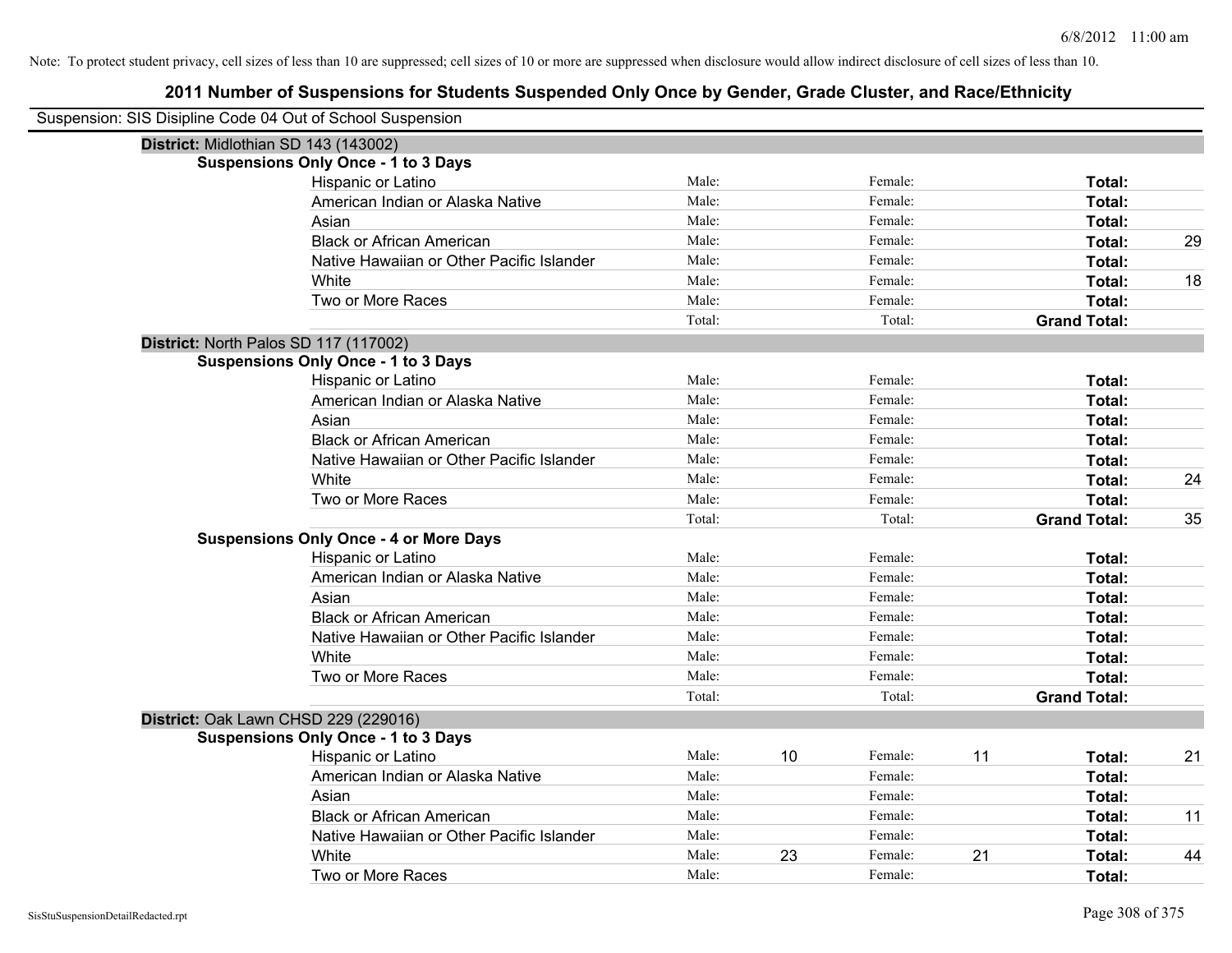| Suspension: SIS Disipline Code 04 Out of School Suspension |        |    |         |    |                     |    |
|------------------------------------------------------------|--------|----|---------|----|---------------------|----|
|                                                            | Total: |    | Total:  |    | <b>Grand Total:</b> |    |
| <b>Suspensions Only Once - 4 or More Days</b>              |        |    |         |    |                     |    |
| Hispanic or Latino                                         | Male:  |    | Female: |    | Total:              |    |
| American Indian or Alaska Native                           | Male:  |    | Female: |    | Total:              |    |
| Asian                                                      | Male:  |    | Female: |    | Total:              |    |
| <b>Black or African American</b>                           | Male:  |    | Female: |    | Total:              |    |
| Native Hawaiian or Other Pacific Islander                  | Male:  |    | Female: |    | Total:              |    |
| White                                                      | Male:  | 16 | Female: | 12 | Total:              | 28 |
| Two or More Races                                          | Male:  |    | Female: |    | Total:              |    |
|                                                            | Total: |    | Total:  |    | <b>Grand Total:</b> |    |
| District: Oak Lawn-Hometown SD 123 (123002)                |        |    |         |    |                     |    |
| <b>Suspensions Only Once - 1 to 3 Days</b>                 |        |    |         |    |                     |    |
| Hispanic or Latino                                         | Male:  |    | Female: |    | Total:              |    |
| American Indian or Alaska Native                           | Male:  |    | Female: |    | Total:              |    |
| Asian                                                      | Male:  |    | Female: |    | Total:              |    |
| <b>Black or African American</b>                           | Male:  |    | Female: |    | Total:              |    |
| Native Hawaiian or Other Pacific Islander                  | Male:  |    | Female: |    | Total:              |    |
| White                                                      | Male:  |    | Female: |    | Total:              | 13 |
| Two or More Races                                          | Male:  |    | Female: |    | Total:              |    |
|                                                            | Total: |    | Total:  |    | <b>Grand Total:</b> |    |
| <b>Suspensions Only Once - 4 or More Days</b>              |        |    |         |    |                     |    |
| Hispanic or Latino                                         | Male:  |    | Female: |    | Total:              |    |
| American Indian or Alaska Native                           | Male:  |    | Female: |    | Total:              |    |
| Asian                                                      | Male:  |    | Female: |    | Total:              |    |
| <b>Black or African American</b>                           | Male:  |    | Female: |    | Total:              |    |
| Native Hawaiian or Other Pacific Islander                  | Male:  |    | Female: |    | Total:              |    |
| White                                                      | Male:  |    | Female: |    | Total:              |    |
| Two or More Races                                          | Male:  |    | Female: |    | Total:              |    |
|                                                            | Total: |    | Total:  |    | <b>Grand Total:</b> | 16 |
| District: Orland SD 135 (135002)                           |        |    |         |    |                     |    |
| <b>Suspensions Only Once - 1 to 3 Days</b>                 |        |    |         |    |                     |    |
| Hispanic or Latino                                         | Male:  |    | Female: |    | Total:              |    |
| American Indian or Alaska Native                           | Male:  |    | Female: |    | Total:              |    |
| Asian                                                      | Male:  |    | Female: |    | Total:              |    |
| <b>Black or African American</b>                           | Male:  |    | Female: |    | Total:              |    |
| Native Hawaiian or Other Pacific Islander                  | Male:  |    | Female: |    | Total:              |    |
| White                                                      | Male:  | 43 | Female: | 10 | Total:              | 53 |
| Two or More Races                                          | Male:  |    | Female: |    | <b>Total:</b>       |    |
|                                                            | Total: |    | Total:  |    | <b>Grand Total:</b> | 67 |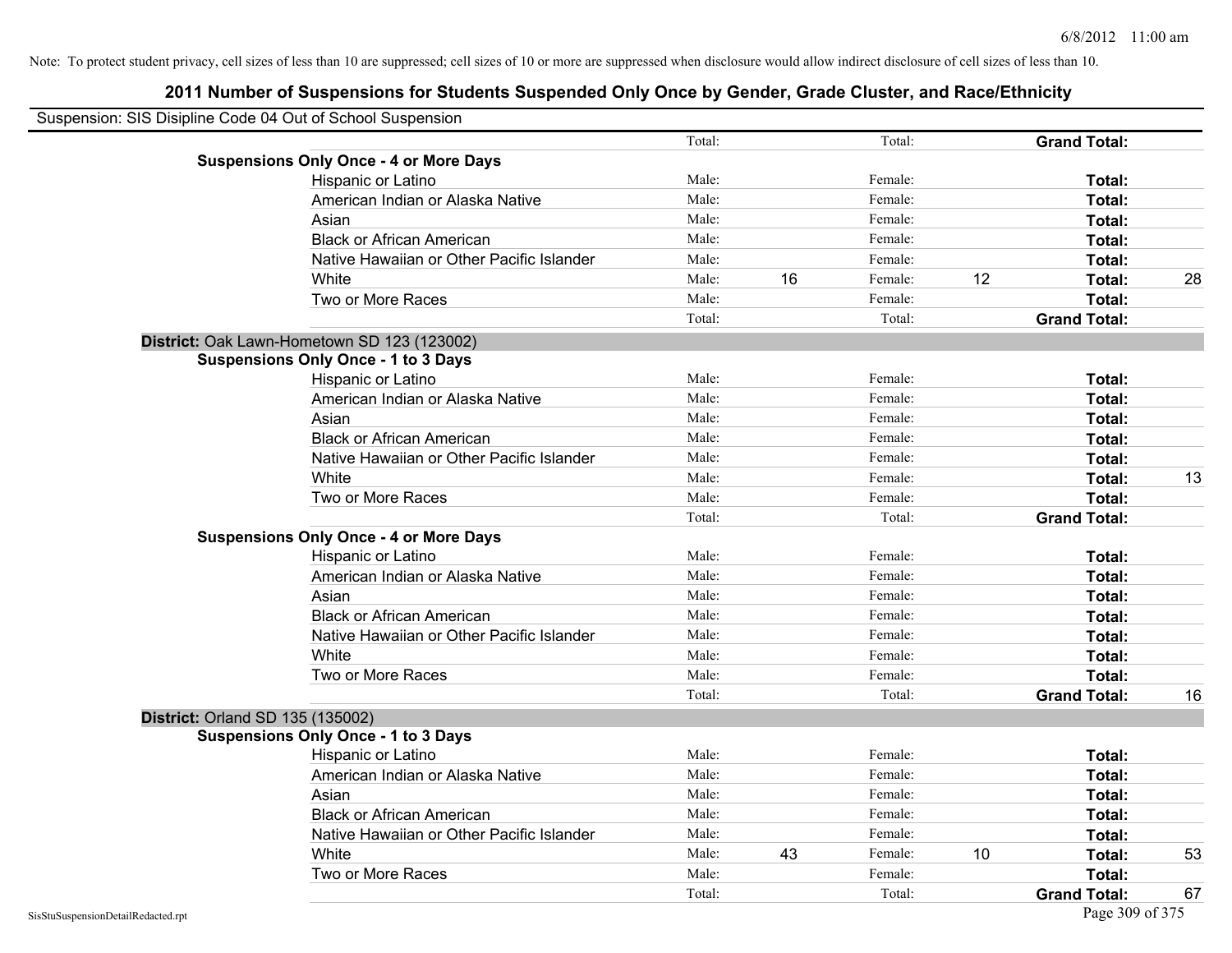| Suspension: SIS Disipline Code 04 Out of School Suspension |                                               |        |         |                     |    |
|------------------------------------------------------------|-----------------------------------------------|--------|---------|---------------------|----|
|                                                            | <b>Suspensions Only Once - 4 or More Days</b> |        |         |                     |    |
|                                                            | Hispanic or Latino                            | Male:  | Female: | Total:              |    |
|                                                            | American Indian or Alaska Native              | Male:  | Female: | Total:              |    |
|                                                            | Asian                                         | Male:  | Female: | Total:              |    |
|                                                            | <b>Black or African American</b>              | Male:  | Female: | Total:              |    |
|                                                            | Native Hawaiian or Other Pacific Islander     | Male:  | Female: | Total:              |    |
|                                                            | White                                         | Male:  | Female: | Total:              |    |
|                                                            | Two or More Races                             | Male:  | Female: | Total:              |    |
|                                                            |                                               | Total: | Total:  | <b>Grand Total:</b> |    |
| District: Palos CCSD 118 (118004)                          |                                               |        |         |                     |    |
|                                                            | <b>Suspensions Only Once - 1 to 3 Days</b>    |        |         |                     |    |
|                                                            | Hispanic or Latino                            | Male:  | Female: | Total:              |    |
|                                                            | American Indian or Alaska Native              | Male:  | Female: | Total:              |    |
|                                                            | Asian                                         | Male:  | Female: | Total:              |    |
|                                                            | <b>Black or African American</b>              | Male:  | Female: | Total:              |    |
|                                                            | Native Hawaiian or Other Pacific Islander     | Male:  | Female: | Total:              |    |
|                                                            | White                                         | Male:  | Female: | Total:              | 12 |
|                                                            | Two or More Races                             | Male:  | Female: | <b>Total:</b>       |    |
|                                                            |                                               | Total: | Total:  | <b>Grand Total:</b> |    |
|                                                            | <b>Suspensions Only Once - 4 or More Days</b> |        |         |                     |    |
|                                                            | Hispanic or Latino                            | Male:  | Female: | Total:              |    |
|                                                            | American Indian or Alaska Native              | Male:  | Female: | Total:              |    |
|                                                            | Asian                                         | Male:  | Female: | Total:              |    |
|                                                            | <b>Black or African American</b>              | Male:  | Female: | Total:              |    |
|                                                            | Native Hawaiian or Other Pacific Islander     | Male:  | Female: | Total:              |    |
|                                                            | White                                         | Male:  | Female: | Total:              |    |
|                                                            | Two or More Races                             | Male:  | Female: | Total:              |    |
|                                                            |                                               | Total: | Total:  | <b>Grand Total:</b> |    |
|                                                            | District: Palos Heights SD 128 (128002)       |        |         |                     |    |
|                                                            | <b>Suspensions Only Once - 1 to 3 Days</b>    |        |         |                     |    |
|                                                            | Hispanic or Latino                            | Male:  | Female: | Total:              |    |
|                                                            | American Indian or Alaska Native              | Male:  | Female: | Total:              |    |
|                                                            | Asian                                         | Male:  | Female: | Total:              |    |
|                                                            | <b>Black or African American</b>              | Male:  | Female: | Total:              |    |
|                                                            | Native Hawaiian or Other Pacific Islander     | Male:  | Female: | Total:              |    |
|                                                            | White                                         | Male:  | Female: | <b>Total:</b>       |    |
|                                                            | Two or More Races                             | Male:  | Female: | <b>Total:</b>       |    |
|                                                            |                                               | Total: | Total:  | <b>Grand Total:</b> |    |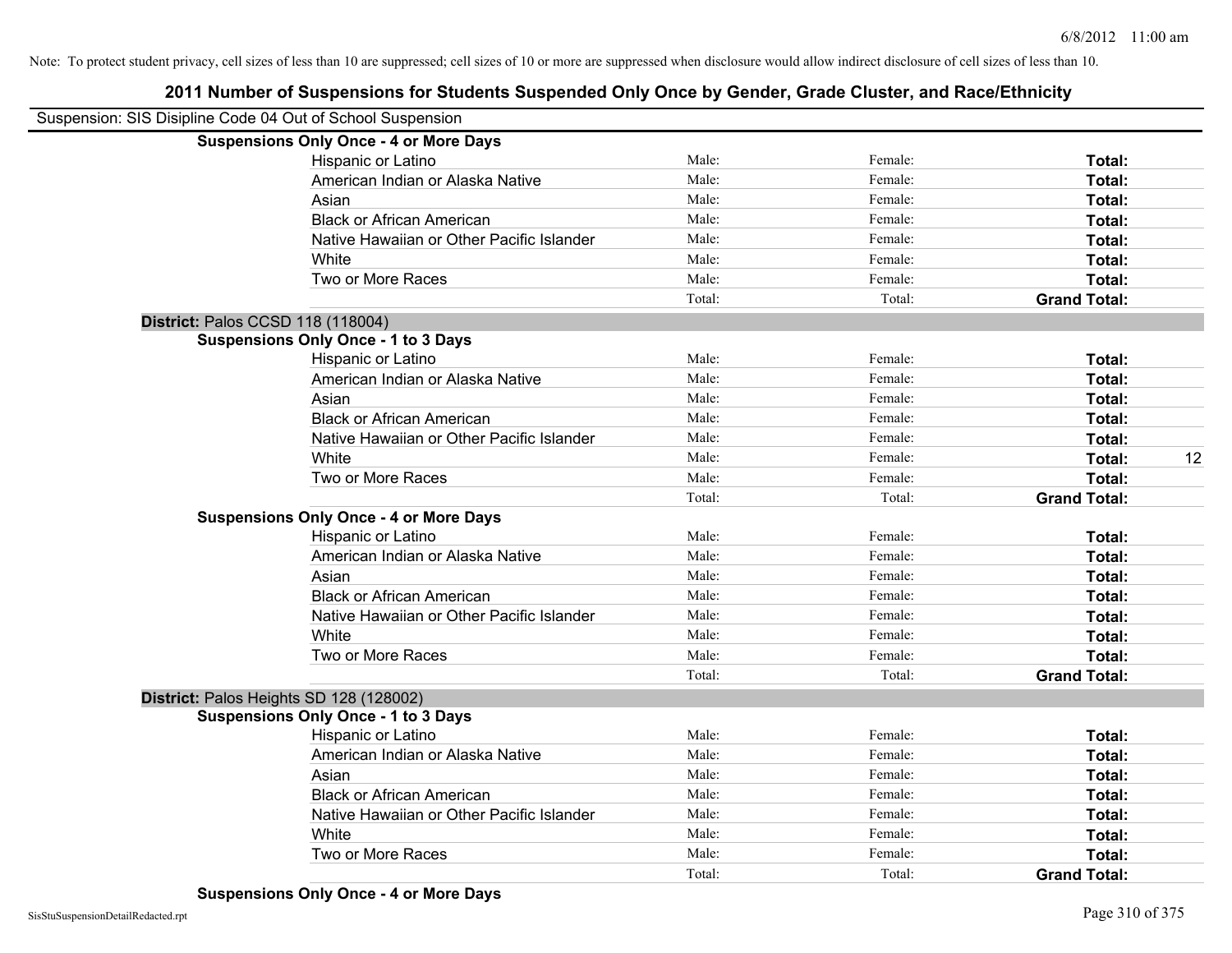| Suspension: SIS Disipline Code 04 Out of School Suspension |                                               |        |    |         |    |                     |     |
|------------------------------------------------------------|-----------------------------------------------|--------|----|---------|----|---------------------|-----|
|                                                            | Hispanic or Latino                            | Male:  |    | Female: |    | Total:              |     |
|                                                            | American Indian or Alaska Native              | Male:  |    | Female: |    | Total:              |     |
|                                                            | Asian                                         | Male:  |    | Female: |    | <b>Total:</b>       |     |
|                                                            | <b>Black or African American</b>              | Male:  |    | Female: |    | Total:              |     |
|                                                            | Native Hawaiian or Other Pacific Islander     | Male:  |    | Female: |    | Total:              |     |
|                                                            | White                                         | Male:  |    | Female: |    | Total:              |     |
|                                                            | Two or More Races                             | Male:  |    | Female: |    | Total:              |     |
|                                                            |                                               | Total: |    | Total:  |    | <b>Grand Total:</b> |     |
|                                                            | District: Park Forest SD 163 (163002)         |        |    |         |    |                     |     |
|                                                            | <b>Suspensions Only Once - 1 to 3 Days</b>    |        |    |         |    |                     |     |
|                                                            | Hispanic or Latino                            | Male:  |    | Female: |    | Total:              |     |
|                                                            | American Indian or Alaska Native              | Male:  |    | Female: |    | Total:              |     |
|                                                            | Asian                                         | Male:  |    | Female: |    | Total:              |     |
|                                                            | <b>Black or African American</b>              | Male:  | 73 | Female: | 36 | Total:              | 109 |
|                                                            | Native Hawaiian or Other Pacific Islander     | Male:  |    | Female: |    | Total:              |     |
|                                                            | White                                         | Male:  |    | Female: |    | Total:              |     |
|                                                            | Two or More Races                             | Male:  |    | Female: |    | Total:              |     |
|                                                            |                                               | Total: |    | Total:  |    | <b>Grand Total:</b> |     |
|                                                            | <b>Suspensions Only Once - 4 or More Days</b> |        |    |         |    |                     |     |
|                                                            | Hispanic or Latino                            | Male:  |    | Female: |    | Total:              |     |
|                                                            | American Indian or Alaska Native              | Male:  |    | Female: |    | Total:              |     |
|                                                            | Asian                                         | Male:  |    | Female: |    | Total:              |     |
|                                                            | <b>Black or African American</b>              | Male:  |    | Female: |    | Total:              | 18  |
|                                                            | Native Hawaiian or Other Pacific Islander     | Male:  |    | Female: |    | Total:              |     |
|                                                            | White                                         | Male:  |    | Female: |    | Total:              |     |
|                                                            | Two or More Races                             | Male:  |    | Female: |    | Total:              |     |
|                                                            |                                               | Total: |    | Total:  |    | <b>Grand Total:</b> |     |
|                                                            | District: Posen-Robbins ESD 143-5 (143502)    |        |    |         |    |                     |     |
|                                                            | <b>Suspensions Only Once - 1 to 3 Days</b>    |        |    |         |    |                     |     |
|                                                            | Hispanic or Latino                            | Male:  | 15 | Female: | 12 | Total:              | 27  |
|                                                            | American Indian or Alaska Native              | Male:  |    | Female: |    | Total:              |     |
|                                                            | Asian                                         | Male:  |    | Female: |    | Total:              |     |
|                                                            | <b>Black or African American</b>              | Male:  | 31 | Female: | 19 | Total:              | 50  |
|                                                            | Native Hawaiian or Other Pacific Islander     | Male:  |    | Female: |    | Total:              |     |
|                                                            | White                                         | Male:  |    | Female: |    | Total:              |     |
|                                                            | Two or More Races                             | Male:  |    | Female: |    | Total:              |     |
|                                                            |                                               | Total: |    | Total:  |    | <b>Grand Total:</b> |     |
|                                                            | <b>Suspensions Only Once - 4 or More Days</b> |        |    |         |    |                     |     |
|                                                            | Hispanic or Latino                            | Male:  |    | Female: |    | Total:              |     |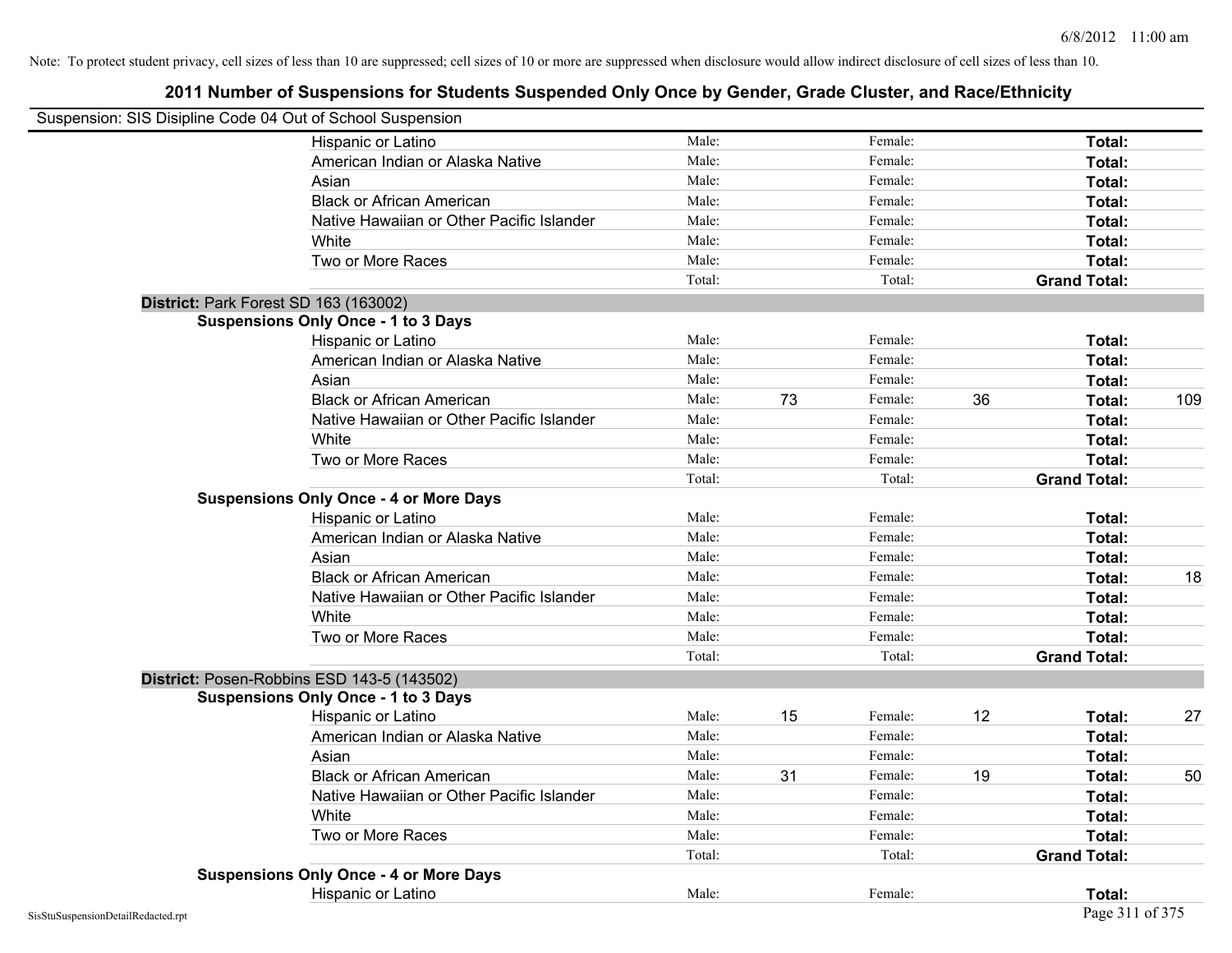|                                    | Suspension: SIS Disipline Code 04 Out of School Suspension |        |     |         |    |                     |     |
|------------------------------------|------------------------------------------------------------|--------|-----|---------|----|---------------------|-----|
|                                    | American Indian or Alaska Native                           | Male:  |     | Female: |    | Total:              |     |
|                                    | Asian                                                      | Male:  |     | Female: |    | Total:              |     |
|                                    | <b>Black or African American</b>                           | Male:  |     | Female: |    | Total:              | 11  |
|                                    | Native Hawaiian or Other Pacific Islander                  | Male:  |     | Female: |    | Total:              |     |
|                                    | White                                                      | Male:  |     | Female: |    | Total:              |     |
|                                    | Two or More Races                                          | Male:  |     | Female: |    | Total:              |     |
|                                    |                                                            | Total: |     | Total:  |    | <b>Grand Total:</b> |     |
|                                    | District: Prairie-Hills ESD 144 (144002)                   |        |     |         |    |                     |     |
|                                    | <b>Suspensions Only Once - 1 to 3 Days</b>                 |        |     |         |    |                     |     |
|                                    | Hispanic or Latino                                         | Male:  |     | Female: |    | Total:              |     |
|                                    | American Indian or Alaska Native                           | Male:  |     | Female: |    | Total:              |     |
|                                    | Asian                                                      | Male:  |     | Female: |    | Total:              |     |
|                                    | <b>Black or African American</b>                           | Male:  | 131 | Female: | 79 | Total:              | 210 |
|                                    | Native Hawaiian or Other Pacific Islander                  | Male:  |     | Female: |    | Total:              |     |
|                                    | White                                                      | Male:  |     | Female: |    | Total:              | 10  |
|                                    | Two or More Races                                          | Male:  |     | Female: |    | Total:              |     |
|                                    |                                                            | Total: |     | Total:  |    | <b>Grand Total:</b> |     |
|                                    | <b>Suspensions Only Once - 4 or More Days</b>              |        |     |         |    |                     |     |
|                                    | Hispanic or Latino                                         | Male:  |     | Female: |    | Total:              |     |
|                                    | American Indian or Alaska Native                           | Male:  |     | Female: |    | Total:              |     |
|                                    | Asian                                                      | Male:  |     | Female: |    | Total:              |     |
|                                    | <b>Black or African American</b>                           | Male:  |     | Female: |    | Total:              | 13  |
|                                    | Native Hawaiian or Other Pacific Islander                  | Male:  |     | Female: |    | Total:              |     |
|                                    | White                                                      | Male:  |     | Female: |    | Total:              |     |
|                                    | Two or More Races                                          | Male:  |     | Female: |    | Total:              |     |
|                                    |                                                            | Total: |     | Total:  |    | <b>Grand Total:</b> |     |
|                                    | District: Reavis Twp HSD 220 (220017)                      |        |     |         |    |                     |     |
|                                    | <b>Suspensions Only Once - 1 to 3 Days</b>                 |        |     |         |    |                     |     |
|                                    | Hispanic or Latino                                         | Male:  | 15  | Female: | 11 | Total:              | 26  |
|                                    | American Indian or Alaska Native                           | Male:  |     | Female: |    | Total:              |     |
|                                    | Asian                                                      | Male:  |     | Female: |    | Total:              |     |
|                                    | <b>Black or African American</b>                           | Male:  |     | Female: |    | Total:              |     |
|                                    | Native Hawaiian or Other Pacific Islander                  | Male:  |     | Female: |    | Total:              |     |
|                                    | White                                                      | Male:  | 23  | Female: | 11 | Total:              | 34  |
|                                    | Two or More Races                                          | Male:  |     | Female: |    | Total:              |     |
|                                    |                                                            | Total: |     | Total:  |    | <b>Grand Total:</b> |     |
|                                    | <b>Suspensions Only Once - 4 or More Days</b>              |        |     |         |    |                     |     |
|                                    | Hispanic or Latino                                         | Male:  |     | Female: |    | Total:              | 19  |
|                                    | American Indian or Alaska Native                           | Male:  |     | Female: |    | Total:              |     |
| SisStuSuspensionDetailRedacted.rpt |                                                            |        |     |         |    | Page 312 of 375     |     |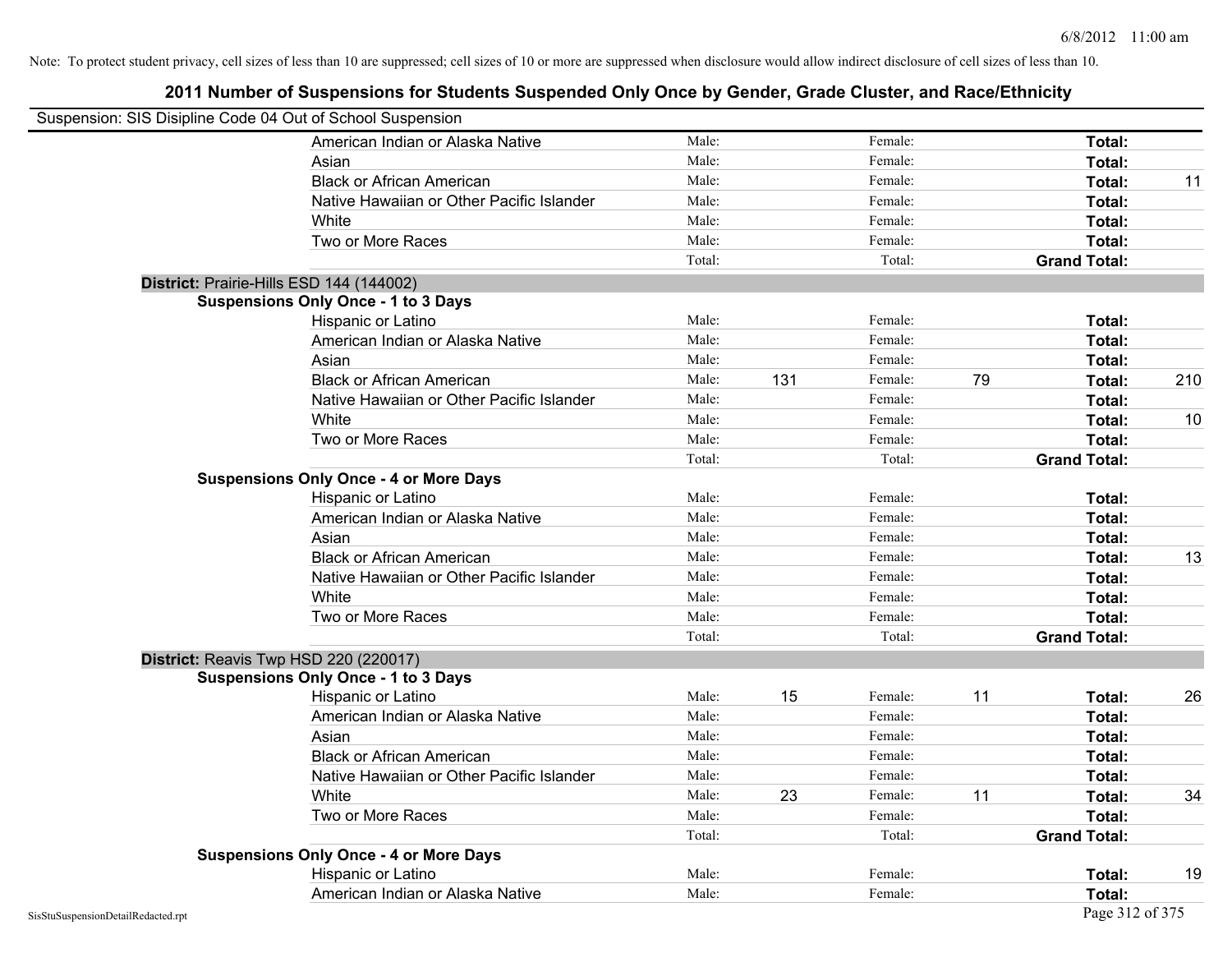| Suspension: SIS Disipline Code 04 Out of School Suspension |                                               |        |     |         |     |                     |     |
|------------------------------------------------------------|-----------------------------------------------|--------|-----|---------|-----|---------------------|-----|
|                                                            | Asian                                         | Male:  |     | Female: |     | Total:              |     |
|                                                            | <b>Black or African American</b>              | Male:  |     | Female: |     | Total:              |     |
|                                                            | Native Hawaiian or Other Pacific Islander     | Male:  |     | Female: |     | Total:              |     |
|                                                            | White                                         | Male:  |     | Female: |     | Total:              | 15  |
|                                                            | Two or More Races                             | Male:  |     | Female: |     | Total:              |     |
|                                                            |                                               | Total: |     | Total:  |     | <b>Grand Total:</b> |     |
|                                                            | <b>District: Rich Twp HSD 227 (227017)</b>    |        |     |         |     |                     |     |
|                                                            | <b>Suspensions Only Once - 1 to 3 Days</b>    |        |     |         |     |                     |     |
|                                                            | Hispanic or Latino                            | Male:  |     | Female: |     | Total:              |     |
|                                                            | American Indian or Alaska Native              | Male:  |     | Female: |     | Total:              |     |
|                                                            | Asian                                         | Male:  |     | Female: |     | Total:              |     |
|                                                            | <b>Black or African American</b>              | Male:  | 150 | Female: | 129 | Total:              | 279 |
|                                                            | Native Hawaiian or Other Pacific Islander     | Male:  |     | Female: |     | Total:              |     |
|                                                            | White                                         | Male:  |     | Female: |     | Total:              |     |
|                                                            | Two or More Races                             | Male:  |     | Female: |     | Total:              |     |
|                                                            |                                               | Total: | 161 | Total:  | 140 | <b>Grand Total:</b> | 301 |
|                                                            | <b>Suspensions Only Once - 4 or More Days</b> |        |     |         |     |                     |     |
|                                                            | Hispanic or Latino                            | Male:  |     | Female: |     | Total:              |     |
|                                                            | American Indian or Alaska Native              | Male:  |     | Female: |     | Total:              |     |
|                                                            | Asian                                         | Male:  |     | Female: |     | Total:              |     |
|                                                            | <b>Black or African American</b>              | Male:  | 78  | Female: | 47  | Total:              | 125 |
|                                                            | Native Hawaiian or Other Pacific Islander     | Male:  |     | Female: |     | Total:              |     |
|                                                            | White                                         | Male:  |     | Female: |     | Total:              |     |
|                                                            | Two or More Races                             | Male:  |     | Female: |     | Total:              |     |
|                                                            |                                               | Total: |     | Total:  |     | <b>Grand Total:</b> | 136 |
| District: Ridgeland SD 122 (122002)                        |                                               |        |     |         |     |                     |     |
|                                                            | <b>Suspensions Only Once - 1 to 3 Days</b>    |        |     |         |     |                     |     |
|                                                            | Hispanic or Latino                            | Male:  |     | Female: |     | Total:              |     |
|                                                            | American Indian or Alaska Native              | Male:  |     | Female: |     | Total:              |     |
|                                                            | Asian                                         | Male:  |     | Female: |     | Total:              |     |
|                                                            | <b>Black or African American</b>              | Male:  |     | Female: |     | Total:              |     |
|                                                            | Native Hawaiian or Other Pacific Islander     | Male:  |     | Female: |     | Total:              |     |
|                                                            | White                                         | Male:  |     | Female: |     | <b>Total:</b>       | 18  |
|                                                            | Two or More Races                             | Male:  |     | Female: |     | Total:              |     |
|                                                            |                                               | Total: |     | Total:  |     | <b>Grand Total:</b> |     |
|                                                            | District: Sandridge SD 172 (172002)           |        |     |         |     |                     |     |
|                                                            | <b>Suspensions Only Once - 1 to 3 Days</b>    |        |     |         |     |                     |     |
|                                                            | Hispanic or Latino                            | Male:  |     | Female: |     | Total:              |     |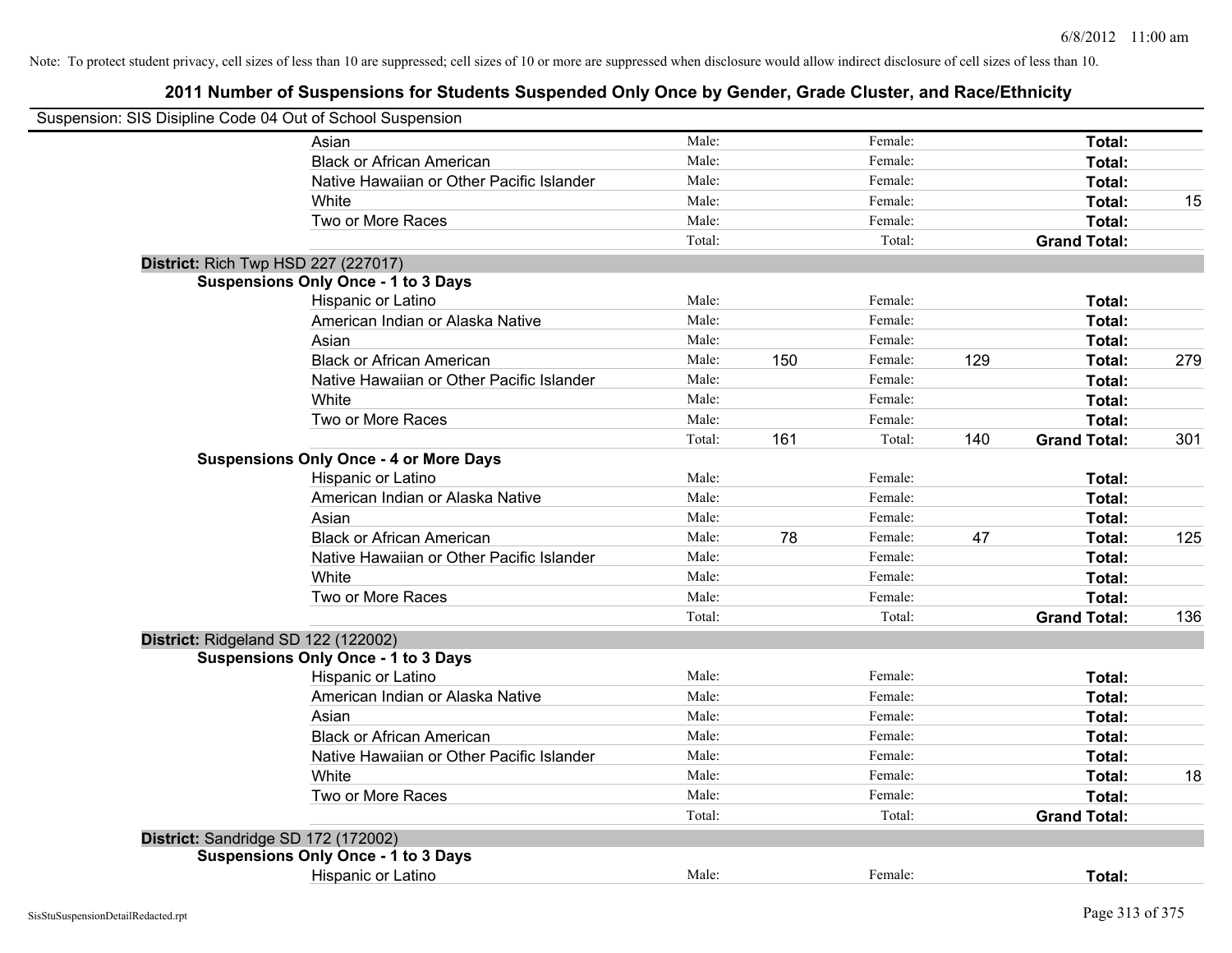| Suspension: SIS Disipline Code 04 Out of School Suspension |                                               |        |    |         |    |                     |    |
|------------------------------------------------------------|-----------------------------------------------|--------|----|---------|----|---------------------|----|
|                                                            | American Indian or Alaska Native              | Male:  |    | Female: |    | Total:              |    |
|                                                            | Asian                                         | Male:  |    | Female: |    | Total:              |    |
|                                                            | <b>Black or African American</b>              | Male:  |    | Female: |    | Total:              |    |
|                                                            | Native Hawaiian or Other Pacific Islander     | Male:  |    | Female: |    | Total:              |    |
|                                                            | White                                         | Male:  |    | Female: |    | Total:              |    |
|                                                            | Two or More Races                             | Male:  |    | Female: |    | Total:              |    |
|                                                            |                                               | Total: |    | Total:  |    | <b>Grand Total:</b> |    |
|                                                            | District: South Holland SD 150 (150002)       |        |    |         |    |                     |    |
|                                                            | <b>Suspensions Only Once - 1 to 3 Days</b>    |        |    |         |    |                     |    |
|                                                            | Hispanic or Latino                            | Male:  |    | Female: |    | Total:              |    |
|                                                            | American Indian or Alaska Native              | Male:  |    | Female: |    | Total:              |    |
|                                                            | Asian                                         | Male:  |    | Female: |    | Total:              |    |
|                                                            | <b>Black or African American</b>              | Male:  | 49 | Female: | 15 | Total:              | 64 |
|                                                            | Native Hawaiian or Other Pacific Islander     | Male:  |    | Female: |    | Total:              |    |
|                                                            | White                                         | Male:  |    | Female: |    | Total:              |    |
|                                                            | Two or More Races                             | Male:  |    | Female: |    | Total:              |    |
|                                                            |                                               | Total: |    | Total:  |    | <b>Grand Total:</b> |    |
|                                                            | <b>Suspensions Only Once - 4 or More Days</b> |        |    |         |    |                     |    |
|                                                            | Hispanic or Latino                            | Male:  |    | Female: |    | Total:              |    |
|                                                            | American Indian or Alaska Native              | Male:  |    | Female: |    | Total:              |    |
|                                                            | Asian                                         | Male:  |    | Female: |    | Total:              |    |
|                                                            | <b>Black or African American</b>              | Male:  |    | Female: |    | Total:              |    |
|                                                            | Native Hawaiian or Other Pacific Islander     | Male:  |    | Female: |    | Total:              |    |
|                                                            | White                                         | Male:  |    | Female: |    | Total:              |    |
|                                                            | Two or More Races                             | Male:  |    | Female: |    | Total:              |    |
|                                                            |                                               | Total: |    | Total:  |    | <b>Grand Total:</b> |    |
|                                                            | District: South Holland SD 151 (151002)       |        |    |         |    |                     |    |
|                                                            | <b>Suspensions Only Once - 1 to 3 Days</b>    |        |    |         |    |                     |    |
|                                                            | Hispanic or Latino                            | Male:  |    | Female: |    | Total:              |    |
|                                                            | American Indian or Alaska Native              | Male:  |    | Female: |    | Total:              |    |
|                                                            | Asian                                         | Male:  |    | Female: |    | Total:              |    |
|                                                            | <b>Black or African American</b>              | Male:  | 30 | Female: | 17 | Total:              | 47 |
|                                                            | Native Hawaiian or Other Pacific Islander     | Male:  |    | Female: |    | Total:              |    |
|                                                            | White                                         | Male:  |    | Female: |    | Total:              |    |
|                                                            | Two or More Races                             | Male:  |    | Female: |    | Total:              |    |
|                                                            |                                               | Total: |    | Total:  |    | <b>Grand Total:</b> |    |
|                                                            | <b>Suspensions Only Once - 4 or More Days</b> |        |    |         |    |                     |    |
|                                                            | Hispanic or Latino                            | Male:  |    | Female: |    | Total:              |    |
|                                                            | American Indian or Alaska Native              | Male:  |    | Female: |    | Total:              |    |
| SisStuSuspensionDetailRedacted.rpt                         |                                               |        |    |         |    | Page 314 of 375     |    |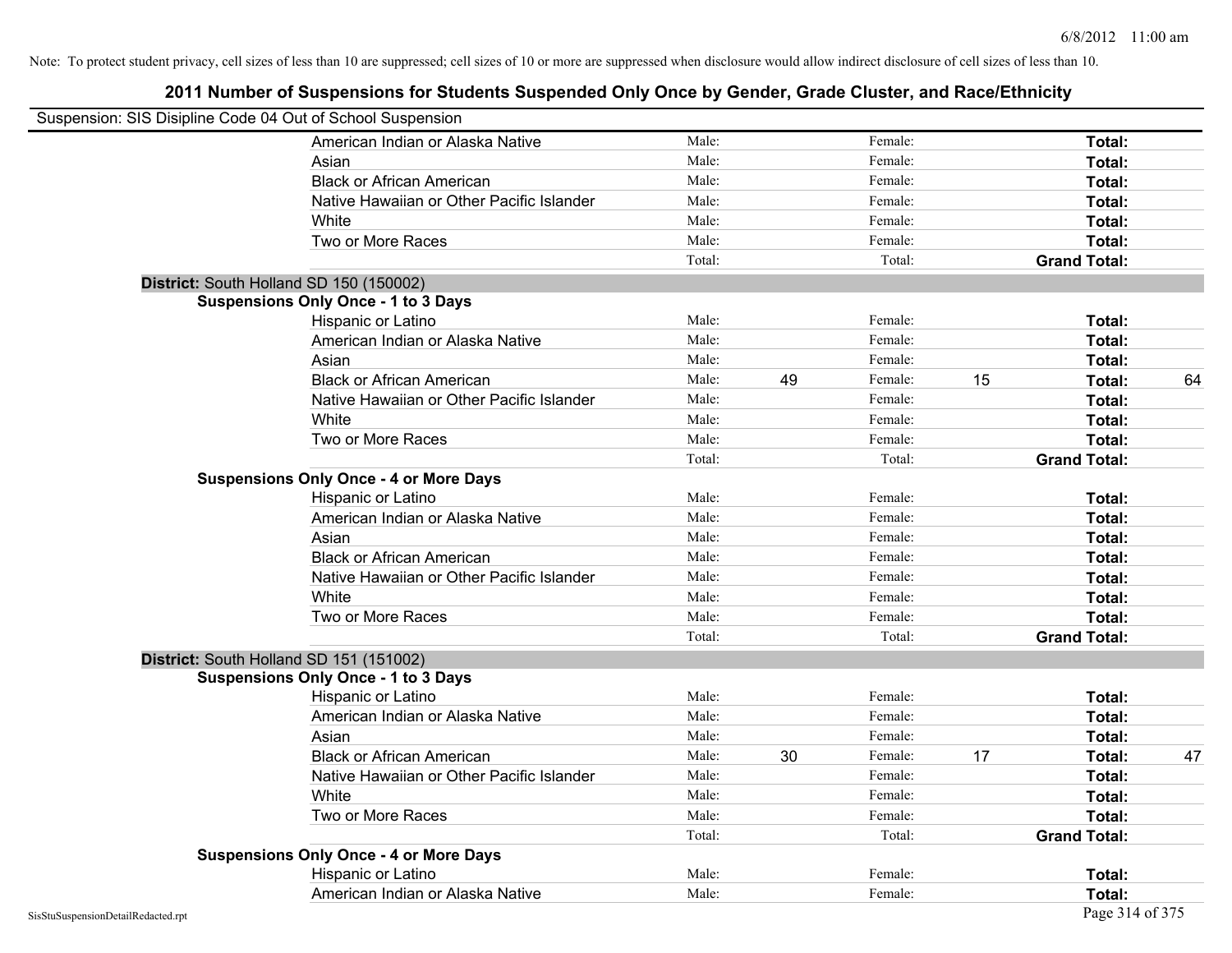| Suspension: SIS Disipline Code 04 Out of School Suspension |                                                |        |         |                     |
|------------------------------------------------------------|------------------------------------------------|--------|---------|---------------------|
|                                                            | Asian                                          | Male:  | Female: | Total:              |
|                                                            | <b>Black or African American</b>               | Male:  | Female: | Total:<br>14        |
|                                                            | Native Hawaiian or Other Pacific Islander      | Male:  | Female: | Total:              |
|                                                            | White                                          | Male:  | Female: | Total:              |
|                                                            | Two or More Races                              | Male:  | Female: | Total:              |
|                                                            |                                                | Total: | Total:  | <b>Grand Total:</b> |
|                                                            | District: Southland College Prep (901025)      |        |         |                     |
|                                                            | <b>Suspensions Only Once - 1 to 3 Days</b>     |        |         |                     |
|                                                            | Hispanic or Latino                             | Male:  | Female: | Total:              |
|                                                            | American Indian or Alaska Native               | Male:  | Female: | Total:              |
|                                                            | Asian                                          | Male:  | Female: | Total:              |
|                                                            | <b>Black or African American</b>               | Male:  | Female: | Total:              |
|                                                            | Native Hawaiian or Other Pacific Islander      | Male:  | Female: | Total:              |
|                                                            | White                                          | Male:  | Female: | Total:              |
|                                                            | Two or More Races                              | Male:  | Female: | Total:              |
|                                                            |                                                | Total: | Total:  | <b>Grand Total:</b> |
|                                                            | District: Southwest Cook Coop Spec Ed (142061) |        |         |                     |
|                                                            | <b>Suspensions Only Once - 1 to 3 Days</b>     |        |         |                     |
|                                                            | Hispanic or Latino                             | Male:  | Female: | Total:              |
|                                                            | American Indian or Alaska Native               | Male:  | Female: | Total:              |
|                                                            | Asian                                          | Male:  | Female: | Total:              |
|                                                            | <b>Black or African American</b>               | Male:  | Female: | Total:              |
|                                                            | Native Hawaiian or Other Pacific Islander      | Male:  | Female: | Total:              |
|                                                            | White                                          | Male:  | Female: | Total:              |
|                                                            | Two or More Races                              | Male:  | Female: | Total:              |
|                                                            |                                                | Total: | Total:  | <b>Grand Total:</b> |
|                                                            | District: Speed SEJA #802 (802060)             |        |         |                     |
|                                                            | <b>Suspensions Only Once - 1 to 3 Days</b>     |        |         |                     |
|                                                            | Hispanic or Latino                             | Male:  | Female: | Total:              |
|                                                            | American Indian or Alaska Native               | Male:  | Female: | Total:              |
|                                                            | Asian                                          | Male:  | Female: | Total:              |
|                                                            | <b>Black or African American</b>               | Male:  | Female: | Total:              |
|                                                            | Native Hawaiian or Other Pacific Islander      | Male:  | Female: | Total:              |
|                                                            | White                                          | Male:  | Female: | Total:              |
|                                                            | Two or More Races                              | Male:  | Female: | Total:              |
|                                                            |                                                | Total: | Total:  | <b>Grand Total:</b> |
|                                                            | <b>Suspensions Only Once - 4 or More Days</b>  |        |         |                     |
|                                                            | <b>Hispanic or Latino</b>                      | Male:  | Female: | Total:              |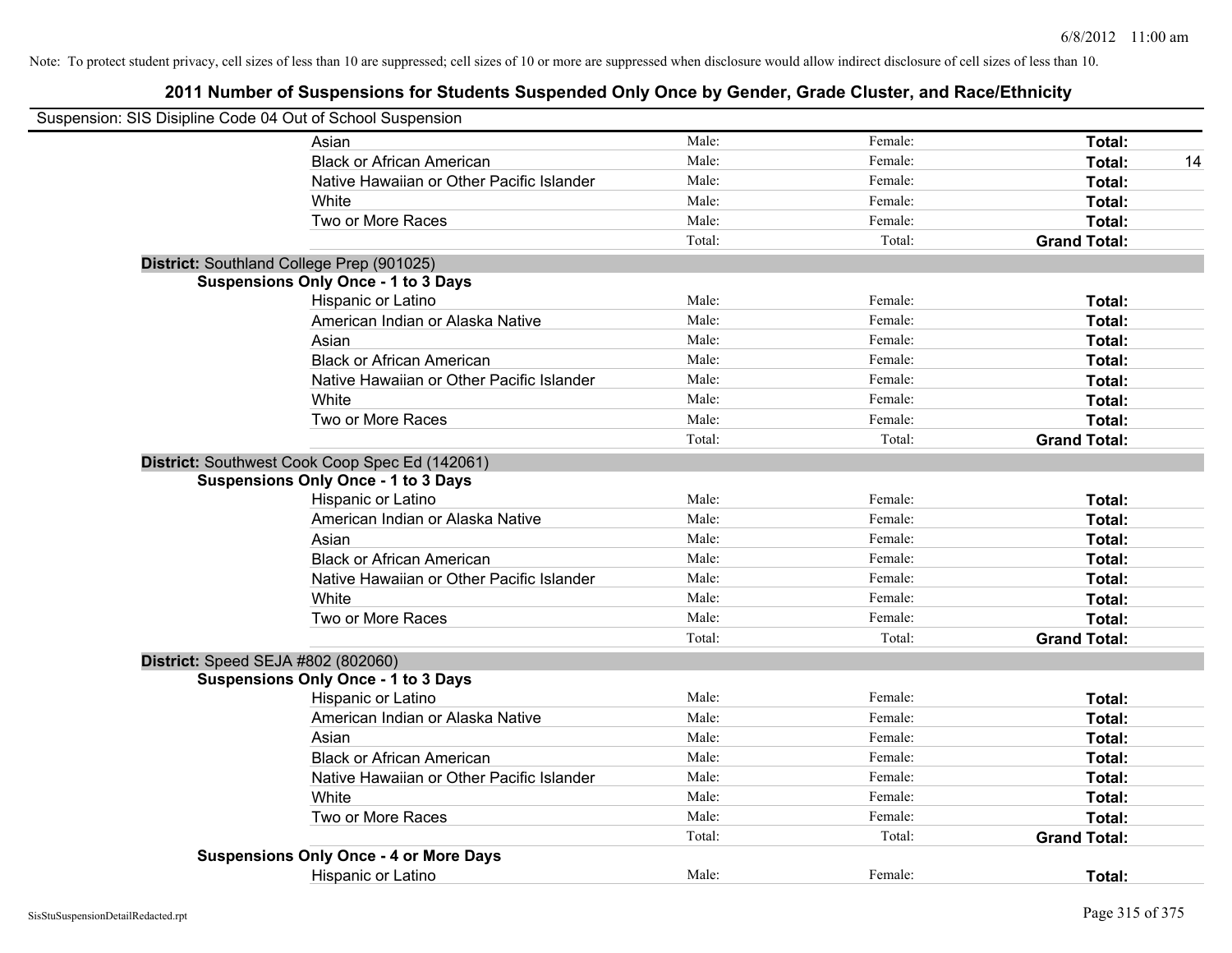| Suspension: SIS Disipline Code 04 Out of School Suspension |                                               |        |         |                     |    |
|------------------------------------------------------------|-----------------------------------------------|--------|---------|---------------------|----|
|                                                            | American Indian or Alaska Native              | Male:  | Female: | Total:              |    |
|                                                            | Asian                                         | Male:  | Female: | Total:              |    |
|                                                            | <b>Black or African American</b>              | Male:  | Female: | Total:              |    |
|                                                            | Native Hawaiian or Other Pacific Islander     | Male:  | Female: | Total:              |    |
|                                                            | White                                         | Male:  | Female: | Total:              |    |
|                                                            | Two or More Races                             | Male:  | Female: | Total:              |    |
|                                                            |                                               | Total: | Total:  | <b>Grand Total:</b> |    |
|                                                            | <b>District: Steger SD 194 (194002)</b>       |        |         |                     |    |
|                                                            | <b>Suspensions Only Once - 1 to 3 Days</b>    |        |         |                     |    |
|                                                            | Hispanic or Latino                            | Male:  | Female: | Total:              | 12 |
|                                                            | American Indian or Alaska Native              | Male:  | Female: | <b>Total:</b>       |    |
|                                                            | Asian                                         | Male:  | Female: | Total:              |    |
|                                                            | <b>Black or African American</b>              | Male:  | Female: | Total:              | 17 |
|                                                            | Native Hawaiian or Other Pacific Islander     | Male:  | Female: | Total:              |    |
|                                                            | White                                         | Male:  | Female: | Total:              | 21 |
|                                                            | Two or More Races                             | Male:  | Female: | Total:              |    |
|                                                            |                                               | Total: | Total:  | <b>Grand Total:</b> |    |
|                                                            | <b>Suspensions Only Once - 4 or More Days</b> |        |         |                     |    |
|                                                            | Hispanic or Latino                            | Male:  | Female: | Total:              |    |
|                                                            | American Indian or Alaska Native              | Male:  | Female: | Total:              |    |
|                                                            | Asian                                         | Male:  | Female: | Total:              |    |
|                                                            | <b>Black or African American</b>              | Male:  | Female: | Total:              |    |
|                                                            | Native Hawaiian or Other Pacific Islander     | Male:  | Female: | Total:              |    |
|                                                            | White                                         | Male:  | Female: | Total:              |    |
|                                                            | Two or More Races                             | Male:  | Female: | Total:              |    |
|                                                            |                                               | Total: | Total:  | <b>Grand Total:</b> | 13 |
|                                                            | <b>District: Summit SD 104 (104002)</b>       |        |         |                     |    |
|                                                            | <b>Suspensions Only Once - 1 to 3 Days</b>    |        |         |                     |    |
|                                                            | Hispanic or Latino                            | Male:  | Female: | Total:              | 19 |
|                                                            | American Indian or Alaska Native              | Male:  | Female: | Total:              |    |
|                                                            | Asian                                         | Male:  | Female: | Total:              |    |
|                                                            | <b>Black or African American</b>              | Male:  | Female: | Total:              |    |
|                                                            | Native Hawaiian or Other Pacific Islander     | Male:  | Female: | <b>Total:</b>       |    |
|                                                            | White                                         | Male:  | Female: | Total:              |    |
|                                                            | Two or More Races                             | Male:  | Female: | Total:              |    |
|                                                            |                                               | Total: | Total:  | <b>Grand Total:</b> |    |
|                                                            | <b>Suspensions Only Once - 4 or More Days</b> |        |         |                     |    |
|                                                            | Hispanic or Latino                            | Male:  | Female: | Total:              |    |
|                                                            | American Indian or Alaska Native              | Male:  | Female: | Total:              |    |
| SisStuSuspensionDetailRedacted.rpt                         |                                               |        |         | Page 316 of 375     |    |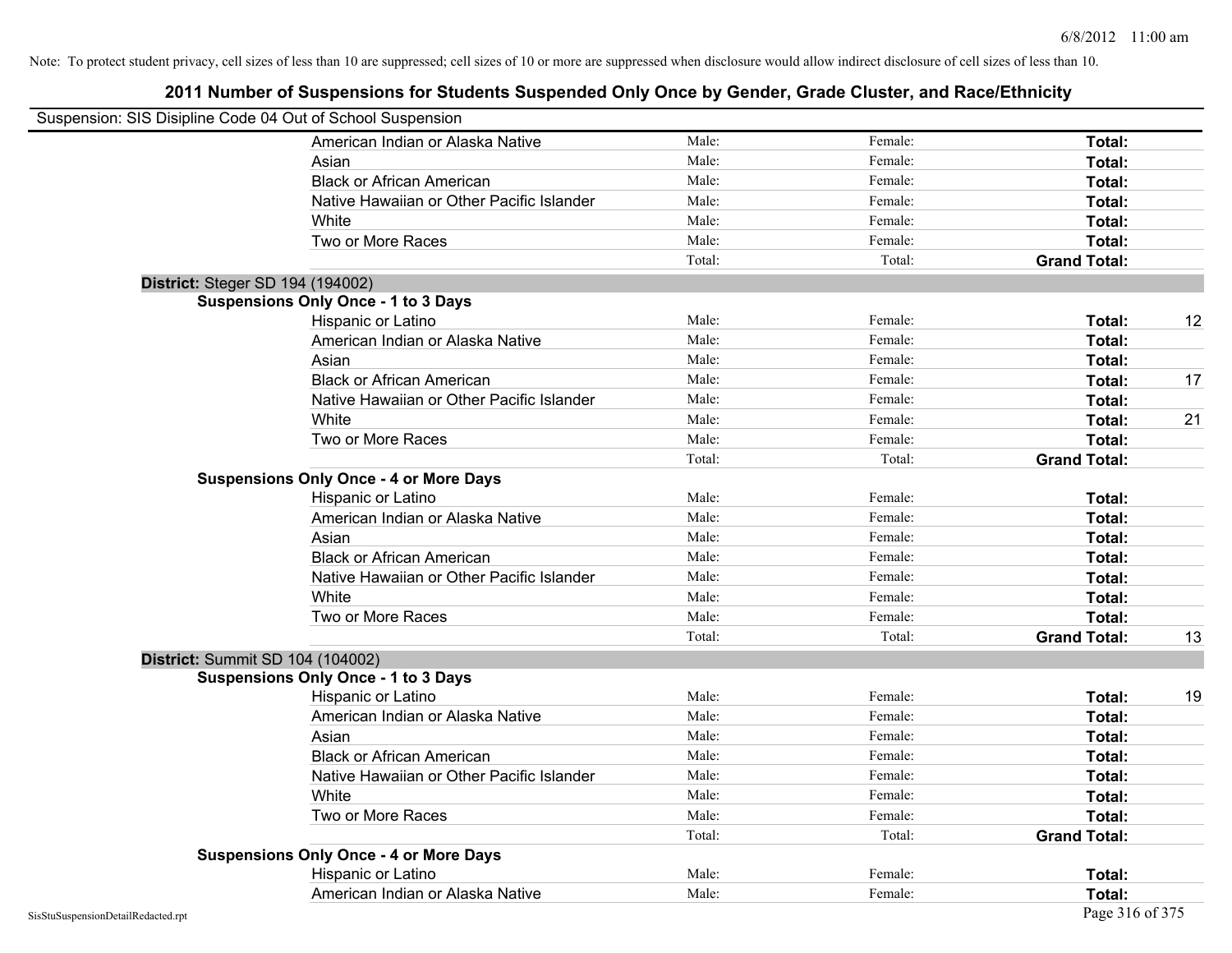| Suspension: SIS Disipline Code 04 Out of School Suspension |                                                    |        |     |         |     |                     |     |
|------------------------------------------------------------|----------------------------------------------------|--------|-----|---------|-----|---------------------|-----|
|                                                            | Asian                                              | Male:  |     | Female: |     | Total:              |     |
|                                                            | <b>Black or African American</b>                   | Male:  |     | Female: |     | Total:              |     |
|                                                            | Native Hawaiian or Other Pacific Islander          | Male:  |     | Female: |     | Total:              |     |
|                                                            | White                                              | Male:  |     | Female: |     | Total:              |     |
|                                                            | Two or More Races                                  | Male:  |     | Female: |     | Total:              |     |
|                                                            |                                                    | Total: |     | Total:  |     | <b>Grand Total:</b> |     |
|                                                            | District: Sunnybrook SD 171 (171002)               |        |     |         |     |                     |     |
|                                                            | <b>Suspensions Only Once - 1 to 3 Days</b>         |        |     |         |     |                     |     |
|                                                            | Hispanic or Latino                                 | Male:  |     | Female: |     | Total:              |     |
|                                                            | American Indian or Alaska Native                   | Male:  |     | Female: |     | Total:              |     |
|                                                            | Asian                                              | Male:  |     | Female: |     | Total:              |     |
|                                                            | <b>Black or African American</b>                   | Male:  |     | Female: |     | Total:              |     |
|                                                            | Native Hawaiian or Other Pacific Islander          | Male:  |     | Female: |     | Total:              |     |
|                                                            | White                                              | Male:  |     | Female: |     | Total:              |     |
|                                                            | Two or More Races                                  | Male:  |     | Female: |     | Total:              |     |
|                                                            |                                                    | Total: |     | Total:  |     | <b>Grand Total:</b> |     |
|                                                            | District: Thornton Fractional Twp HSD 215 (215017) |        |     |         |     |                     |     |
|                                                            | <b>Suspensions Only Once - 1 to 3 Days</b>         |        |     |         |     |                     |     |
|                                                            | Hispanic or Latino                                 | Male:  | 27  | Female: | 24  | Total:              | 51  |
|                                                            | American Indian or Alaska Native                   | Male:  |     | Female: |     | Total:              |     |
|                                                            | Asian                                              | Male:  |     | Female: |     | Total:              |     |
|                                                            | <b>Black or African American</b>                   | Male:  | 183 | Female: | 190 | Total:              | 373 |
|                                                            | Native Hawaiian or Other Pacific Islander          | Male:  |     | Female: |     | Total:              |     |
|                                                            | White                                              | Male:  | 26  | Female: | 11  | Total:              | 37  |
|                                                            | Two or More Races                                  | Male:  |     | Female: |     | Total:              | 21  |
|                                                            |                                                    | Total: |     | Total:  |     | <b>Grand Total:</b> |     |
|                                                            | <b>Suspensions Only Once - 4 or More Days</b>      |        |     |         |     |                     |     |
|                                                            | Hispanic or Latino                                 | Male:  |     | Female: |     | Total:              | 11  |
|                                                            | American Indian or Alaska Native                   | Male:  |     | Female: |     | Total:              |     |
|                                                            | Asian                                              | Male:  |     | Female: |     | Total:              |     |
|                                                            | <b>Black or African American</b>                   | Male:  | 31  | Female: | 19  | Total:              | 50  |
|                                                            | Native Hawaiian or Other Pacific Islander          | Male:  |     | Female: |     | Total:              |     |
|                                                            | White                                              | Male:  |     | Female: |     | Total:              | 10  |
|                                                            | Two or More Races                                  | Male:  |     | Female: |     | Total:              |     |
|                                                            |                                                    | Total: |     | Total:  |     | <b>Grand Total:</b> |     |
|                                                            | District: Thornton SD 154 (154002)                 |        |     |         |     |                     |     |
|                                                            | <b>Suspensions Only Once - 1 to 3 Days</b>         |        |     |         |     |                     |     |
|                                                            | Hispanic or Latino                                 | Male:  |     | Female: |     | Total:              |     |
|                                                            |                                                    |        |     |         |     |                     |     |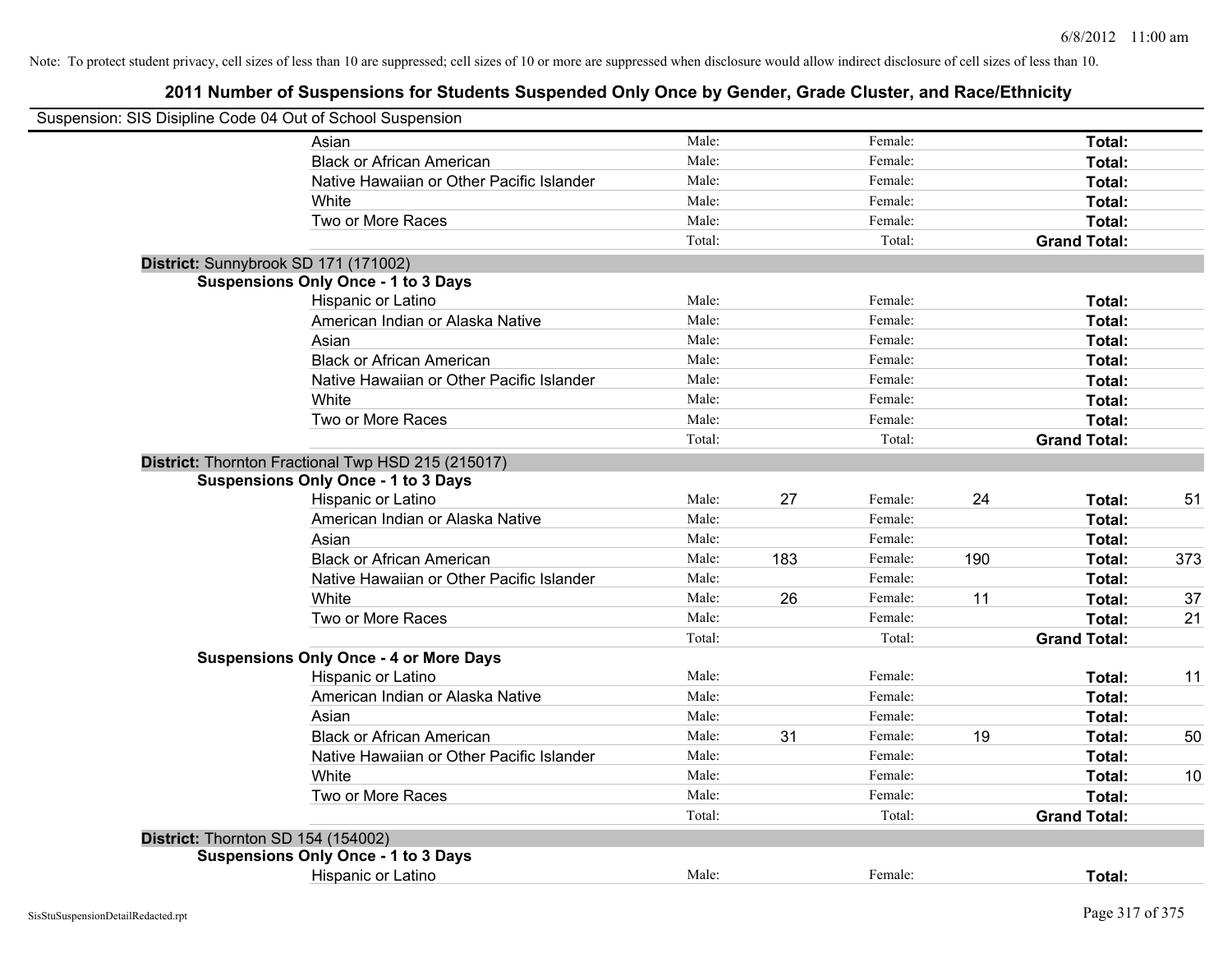|                                    | Suspension: SIS Disipline Code 04 Out of School Suspension |        |     |         |     |                     |     |
|------------------------------------|------------------------------------------------------------|--------|-----|---------|-----|---------------------|-----|
|                                    | American Indian or Alaska Native                           | Male:  |     | Female: |     | Total:              |     |
|                                    | Asian                                                      | Male:  |     | Female: |     | Total:              |     |
|                                    | <b>Black or African American</b>                           | Male:  |     | Female: |     | Total:              |     |
|                                    | Native Hawaiian or Other Pacific Islander                  | Male:  |     | Female: |     | Total:              |     |
|                                    | White                                                      | Male:  |     | Female: |     | Total:              |     |
|                                    | Two or More Races                                          | Male:  |     | Female: |     | Total:              |     |
|                                    |                                                            | Total: |     | Total:  |     | <b>Grand Total:</b> |     |
|                                    | District: Thornton Twp HSD 205 (205017)                    |        |     |         |     |                     |     |
|                                    | <b>Suspensions Only Once - 1 to 3 Days</b>                 |        |     |         |     |                     |     |
|                                    | Hispanic or Latino                                         | Male:  | 17  | Female: | 12  | Total:              | 29  |
|                                    | American Indian or Alaska Native                           | Male:  |     | Female: |     | Total:              |     |
|                                    | Asian                                                      | Male:  |     | Female: |     | Total:              |     |
|                                    | <b>Black or African American</b>                           | Male:  | 355 | Female: | 360 | Total:              | 715 |
|                                    | Native Hawaiian or Other Pacific Islander                  | Male:  |     | Female: |     | Total:              |     |
|                                    | White                                                      | Male:  |     | Female: |     | Total:              |     |
|                                    | Two or More Races                                          | Male:  |     | Female: |     | Total:              |     |
|                                    |                                                            | Total: |     | Total:  |     | <b>Grand Total:</b> |     |
|                                    | <b>Suspensions Only Once - 4 or More Days</b>              |        |     |         |     |                     |     |
|                                    | Hispanic or Latino                                         | Male:  |     | Female: |     | Total:              |     |
|                                    | American Indian or Alaska Native                           | Male:  |     | Female: |     | Total:              |     |
|                                    | Asian                                                      | Male:  |     | Female: |     | Total:              |     |
|                                    | <b>Black or African American</b>                           | Male:  | 70  | Female: | 60  | Total:              | 130 |
|                                    | Native Hawaiian or Other Pacific Islander                  | Male:  |     | Female: |     | Total:              |     |
|                                    | White                                                      | Male:  |     | Female: |     | Total:              |     |
|                                    | Two or More Races                                          | Male:  |     | Female: |     | Total:              |     |
|                                    |                                                            | Total: |     | Total:  |     | <b>Grand Total:</b> |     |
|                                    | District: Tinley Park CCSD 146 (146004)                    |        |     |         |     |                     |     |
|                                    | <b>Suspensions Only Once - 1 to 3 Days</b>                 |        |     |         |     |                     |     |
|                                    | Hispanic or Latino                                         | Male:  |     | Female: |     | Total:              |     |
|                                    | American Indian or Alaska Native                           | Male:  |     | Female: |     | Total:              |     |
|                                    | Asian                                                      | Male:  |     | Female: |     | Total:              |     |
|                                    | <b>Black or African American</b>                           | Male:  |     | Female: |     | Total:              |     |
|                                    | Native Hawaiian or Other Pacific Islander                  | Male:  |     | Female: |     | Total:              |     |
|                                    | White                                                      | Male:  |     | Female: |     | Total:              | 27  |
|                                    | Two or More Races                                          | Male:  |     | Female: |     | Total:              |     |
|                                    |                                                            | Total: |     | Total:  |     | <b>Grand Total:</b> |     |
|                                    | <b>Suspensions Only Once - 4 or More Days</b>              |        |     |         |     |                     |     |
|                                    | Hispanic or Latino                                         | Male:  |     | Female: |     | Total:              |     |
|                                    | American Indian or Alaska Native                           | Male:  |     | Female: |     | Total:              |     |
| SisStuSuspensionDetailRedacted.rpt |                                                            |        |     |         |     | Page 318 of 375     |     |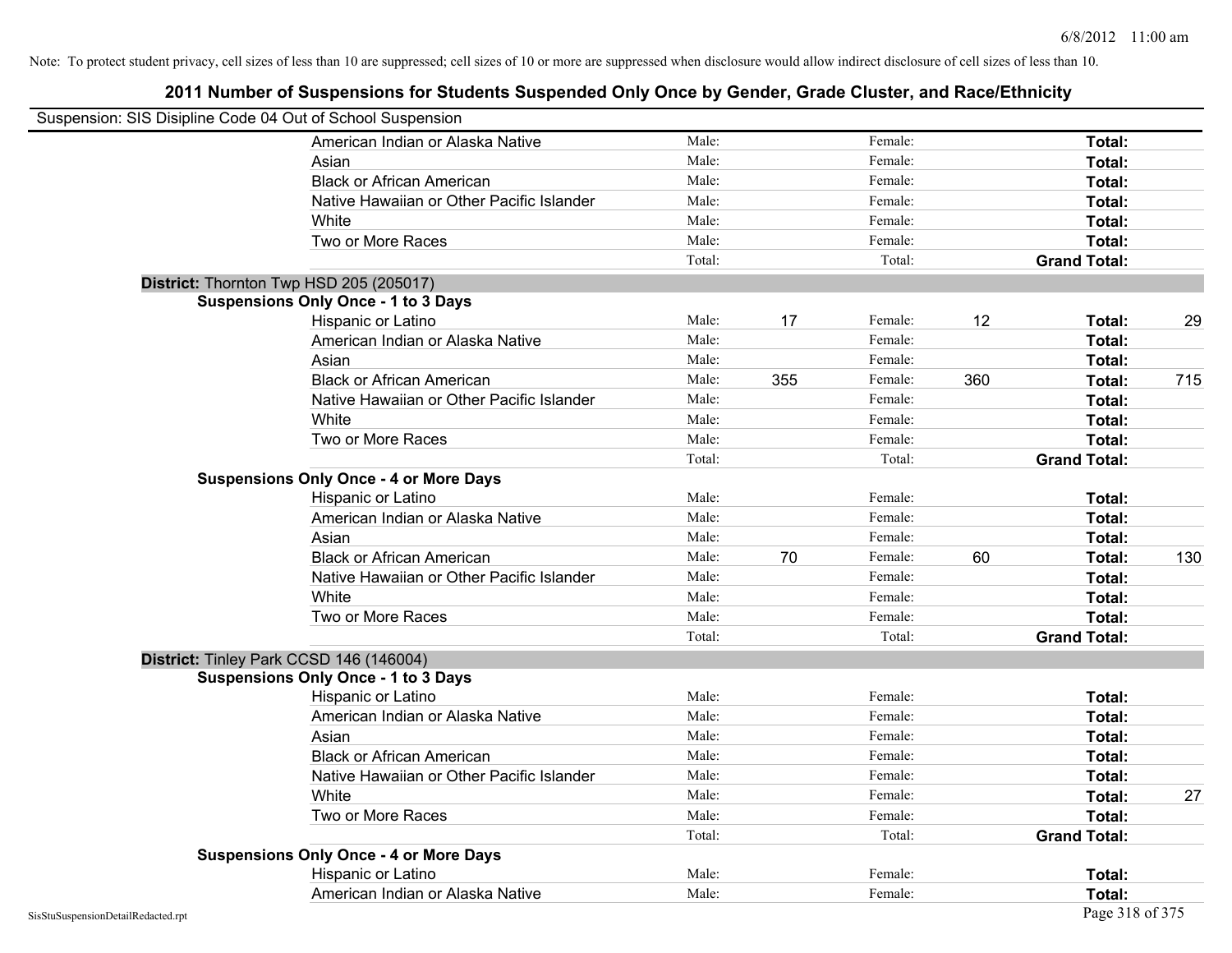|                                    | Suspension: SIS Disipline Code 04 Out of School Suspension |        |    |         |    |                     |    |
|------------------------------------|------------------------------------------------------------|--------|----|---------|----|---------------------|----|
|                                    | Asian                                                      | Male:  |    | Female: |    | Total:              |    |
|                                    | <b>Black or African American</b>                           | Male:  |    | Female: |    | Total:              |    |
|                                    | Native Hawaiian or Other Pacific Islander                  | Male:  |    | Female: |    | Total:              |    |
|                                    | White                                                      | Male:  |    | Female: |    | Total:              |    |
|                                    | Two or More Races                                          | Male:  |    | Female: |    | Total:              |    |
|                                    |                                                            | Total: |    | Total:  |    | <b>Grand Total:</b> |    |
|                                    | District: W Harvey-Dixmoor PSD 147 (147002)                |        |    |         |    |                     |    |
|                                    | <b>Suspensions Only Once - 1 to 3 Days</b>                 |        |    |         |    |                     |    |
|                                    | Hispanic or Latino                                         | Male:  |    | Female: |    | Total:              |    |
|                                    | American Indian or Alaska Native                           | Male:  |    | Female: |    | Total:              |    |
|                                    | Asian                                                      | Male:  |    | Female: |    | Total:              |    |
|                                    | <b>Black or African American</b>                           | Male:  | 39 | Female: | 23 | Total:              | 62 |
|                                    | Native Hawaiian or Other Pacific Islander                  | Male:  |    | Female: |    | <b>Total:</b>       |    |
|                                    | White                                                      | Male:  |    | Female: |    | <b>Total:</b>       |    |
|                                    | Two or More Races                                          | Male:  |    | Female: |    | Total:              |    |
|                                    |                                                            | Total: |    | Total:  |    | <b>Grand Total:</b> |    |
|                                    | <b>Suspensions Only Once - 4 or More Days</b>              |        |    |         |    |                     |    |
|                                    | Hispanic or Latino                                         | Male:  |    | Female: |    | Total:              |    |
|                                    | American Indian or Alaska Native                           | Male:  |    | Female: |    | Total:              |    |
|                                    | Asian                                                      | Male:  |    | Female: |    | Total:              |    |
|                                    | <b>Black or African American</b>                           | Male:  | 17 | Female: | 10 | Total:              | 27 |
|                                    | Native Hawaiian or Other Pacific Islander                  | Male:  |    | Female: |    | Total:              |    |
|                                    | White                                                      | Male:  |    | Female: |    | Total:              |    |
|                                    | Two or More Races                                          | Male:  |    | Female: |    | Total:              |    |
|                                    |                                                            | Total: |    | Total:  |    | <b>Grand Total:</b> |    |
|                                    | District: Willow Springs SD 108 (108002)                   |        |    |         |    |                     |    |
|                                    | <b>Suspensions Only Once - 1 to 3 Days</b>                 |        |    |         |    |                     |    |
|                                    | Hispanic or Latino                                         | Male:  |    | Female: |    | <b>Total:</b>       |    |
|                                    | American Indian or Alaska Native                           | Male:  |    | Female: |    | <b>Total:</b>       |    |
|                                    | Asian                                                      | Male:  |    | Female: |    | Total:              |    |
|                                    | <b>Black or African American</b>                           | Male:  |    | Female: |    | Total:              |    |
|                                    | Native Hawaiian or Other Pacific Islander                  | Male:  |    | Female: |    | Total:              |    |
|                                    | White                                                      | Male:  |    | Female: |    | <b>Total:</b>       |    |
|                                    | Two or More Races                                          | Male:  |    | Female: |    | <b>Total:</b>       |    |
|                                    |                                                            | Total: |    | Total:  |    | <b>Grand Total:</b> |    |
|                                    | <b>Suspensions Only Once - 4 or More Days</b>              |        |    |         |    |                     |    |
|                                    | Hispanic or Latino                                         | Male:  |    | Female: |    | Total:              |    |
|                                    | American Indian or Alaska Native                           | Male:  |    | Female: |    | Total:              |    |
|                                    | Asian                                                      | Male:  |    | Female: |    | <b>Total:</b>       |    |
| SisStuSuspensionDetailRedacted.rpt |                                                            |        |    |         |    | Page 319 of 375     |    |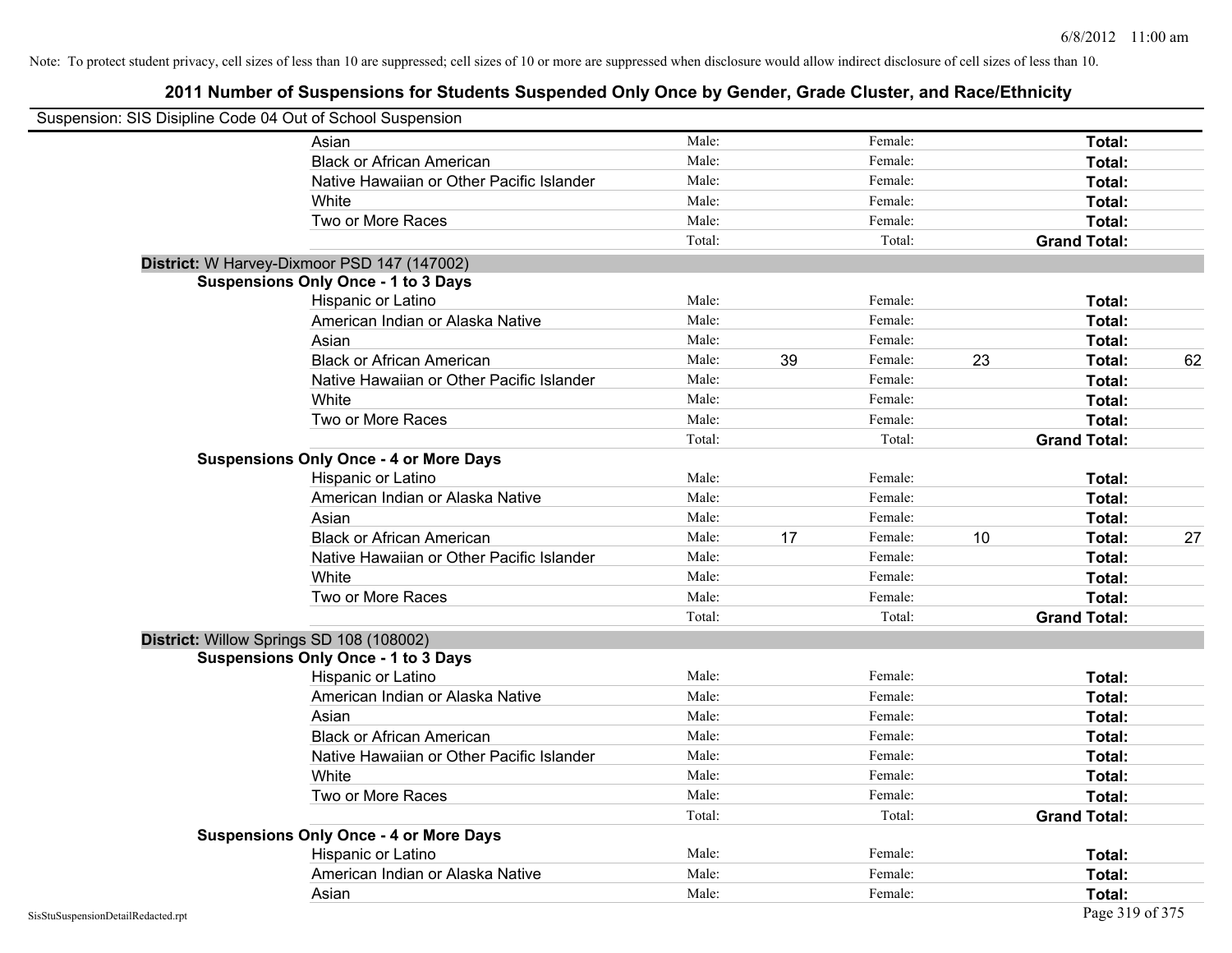| Suspension: SIS Disipline Code 04 Out of School Suspension |                                               |        |         |                     |    |
|------------------------------------------------------------|-----------------------------------------------|--------|---------|---------------------|----|
|                                                            | <b>Black or African American</b>              | Male:  | Female: | Total:              |    |
|                                                            | Native Hawaiian or Other Pacific Islander     | Male:  | Female: | Total:              |    |
|                                                            | White                                         | Male:  | Female: | Total:              |    |
|                                                            | Two or More Races                             | Male:  | Female: | Total:              |    |
|                                                            |                                               | Total: | Total:  | <b>Grand Total:</b> |    |
|                                                            | District: Worth SD 127 (127002)               |        |         |                     |    |
|                                                            | <b>Suspensions Only Once - 1 to 3 Days</b>    |        |         |                     |    |
|                                                            | Hispanic or Latino                            | Male:  | Female: | Total:              |    |
|                                                            | American Indian or Alaska Native              | Male:  | Female: | Total:              |    |
|                                                            | Asian                                         | Male:  | Female: | Total:              |    |
|                                                            | <b>Black or African American</b>              | Male:  | Female: | Total:              |    |
|                                                            | Native Hawaiian or Other Pacific Islander     | Male:  | Female: | Total:              |    |
|                                                            | White                                         | Male:  | Female: | Total:              |    |
|                                                            | Two or More Races                             | Male:  | Female: | Total:              |    |
|                                                            |                                               | Total: | Total:  | <b>Grand Total:</b> | 11 |
|                                                            | <b>Suspensions Only Once - 4 or More Days</b> |        |         |                     |    |
|                                                            | Hispanic or Latino                            | Male:  | Female: | Total:              |    |
|                                                            | American Indian or Alaska Native              | Male:  | Female: | Total:              |    |
|                                                            | Asian                                         | Male:  | Female: | Total:              |    |
|                                                            | <b>Black or African American</b>              | Male:  | Female: | Total:              |    |
|                                                            | Native Hawaiian or Other Pacific Islander     | Male:  | Female: | Total:              |    |
|                                                            | White                                         | Male:  | Female: | Total:              |    |
|                                                            | Two or More Races                             | Male:  | Female: | Total:              |    |
|                                                            |                                               | Total: | Total:  | <b>Grand Total:</b> |    |
| County: Non-Public School (000)                            |                                               |        |         |                     |    |
|                                                            | District: Region 07 South Cook ISC 4 (000000) |        |         |                     |    |
|                                                            | <b>Suspensions Only Once - 1 to 3 Days</b>    |        |         |                     |    |
|                                                            | Hispanic or Latino                            | Male:  | Female: | Total:              |    |
|                                                            | American Indian or Alaska Native              | Male:  | Female: | Total:              |    |
|                                                            | Asian                                         | Male:  | Female: | Total:              |    |
|                                                            | <b>Black or African American</b>              | Male:  | Female: | Total:              |    |
|                                                            | Native Hawaiian or Other Pacific Islander     | Male:  | Female: | Total:              |    |
|                                                            | White                                         | Male:  | Female: | Total:              |    |
|                                                            | Two or More Races                             | Male:  | Female: | Total:              |    |
|                                                            |                                               | Total: | Total:  | <b>Grand Total:</b> |    |
|                                                            | <b>Suspensions Only Once - 4 or More Days</b> |        |         |                     |    |
|                                                            | Hispanic or Latino                            | Male:  | Female: | Total:              |    |
|                                                            | American Indian or Alaska Native              | Male:  | Female: | Total:              |    |
|                                                            | Asian                                         | Male:  | Female: | Total:              |    |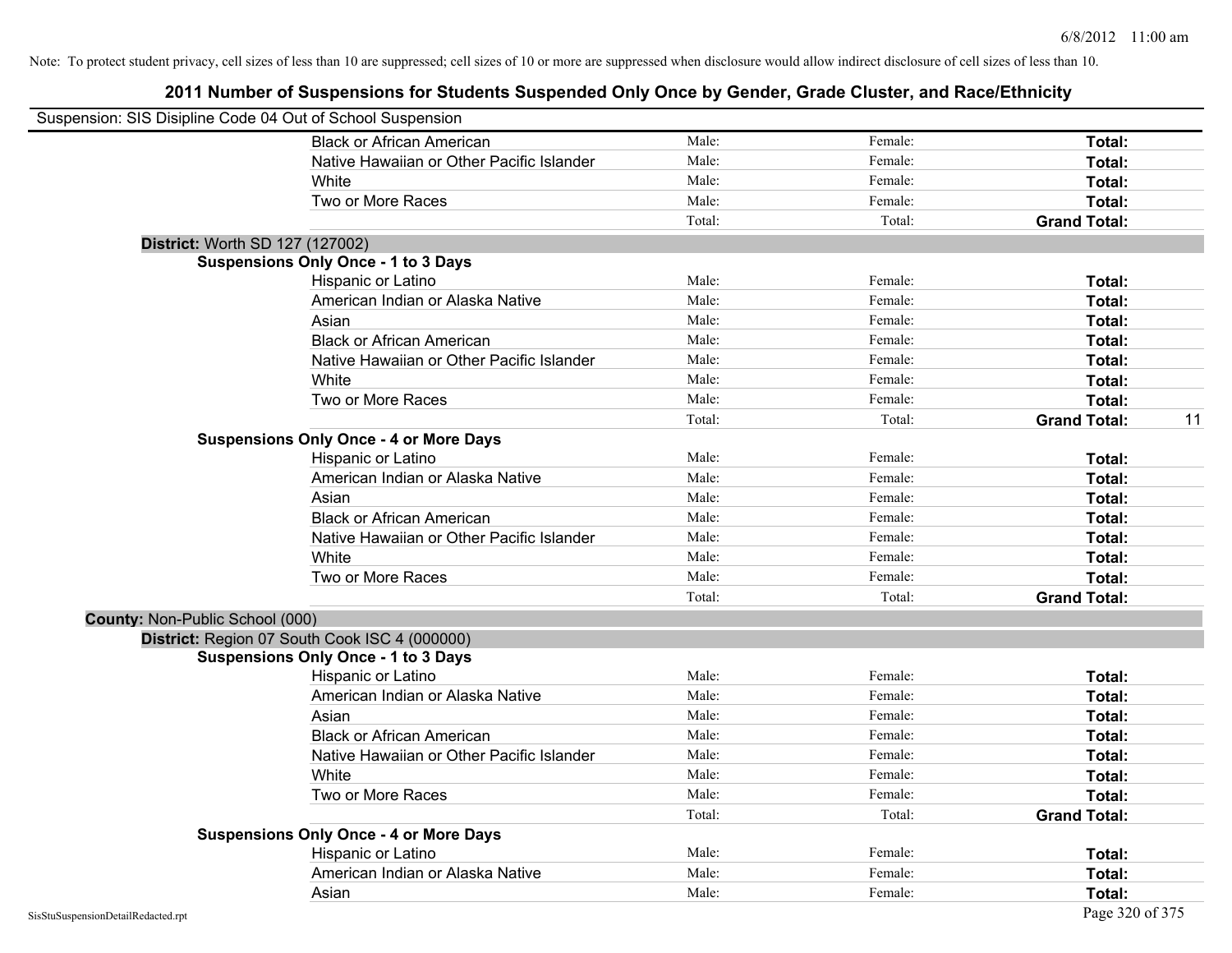|                              | Suspension: SIS Disipline Code 04 Out of School Suspension                                  |        |         |                     |    |
|------------------------------|---------------------------------------------------------------------------------------------|--------|---------|---------------------|----|
|                              | <b>Black or African American</b>                                                            | Male:  | Female: | Total:              |    |
|                              | Native Hawaiian or Other Pacific Islander                                                   | Male:  | Female: | Total:              |    |
|                              | White                                                                                       | Male:  | Female: | Total:              |    |
|                              | Two or More Races                                                                           | Male:  | Female: | <b>Total:</b>       |    |
|                              |                                                                                             | Total: | Total:  | <b>Grand Total:</b> |    |
|                              |                                                                                             |        |         |                     |    |
| Region: Rock Island ROE (49) |                                                                                             |        |         |                     |    |
| County: Rock Island (081)    |                                                                                             |        |         |                     |    |
|                              | District: Carbon Cliff-Barstow SD 36 (036002)<br><b>Suspensions Only Once - 1 to 3 Days</b> |        |         |                     |    |
|                              | Hispanic or Latino                                                                          | Male:  | Female: | Total:              |    |
|                              | American Indian or Alaska Native                                                            | Male:  | Female: | Total:              |    |
|                              | Asian                                                                                       | Male:  | Female: | Total:              |    |
|                              | <b>Black or African American</b>                                                            | Male:  | Female: | Total:              |    |
|                              | Native Hawaiian or Other Pacific Islander                                                   | Male:  | Female: | Total:              |    |
|                              | <b>White</b>                                                                                | Male:  | Female: | Total:              |    |
|                              | Two or More Races                                                                           | Male:  | Female: | Total:              |    |
|                              |                                                                                             | Total: | Total:  | <b>Grand Total:</b> | 13 |
|                              | <b>Suspensions Only Once - 4 or More Days</b>                                               |        |         |                     |    |
|                              | <b>Hispanic or Latino</b>                                                                   | Male:  | Female: | Total:              |    |
|                              | American Indian or Alaska Native                                                            | Male:  | Female: | Total:              |    |
|                              | Asian                                                                                       | Male:  | Female: | Total:              |    |
|                              | <b>Black or African American</b>                                                            | Male:  | Female: | Total:              |    |
|                              | Native Hawaiian or Other Pacific Islander                                                   | Male:  | Female: | Total:              |    |
|                              | White                                                                                       | Male:  | Female: | Total:              |    |
|                              | Two or More Races                                                                           | Male:  | Female: | Total:              |    |
|                              |                                                                                             | Total: | Total:  | <b>Grand Total:</b> |    |
|                              | District: East Moline SD 37 (037002)                                                        |        |         |                     |    |
|                              | <b>Suspensions Only Once - 1 to 3 Days</b>                                                  |        |         |                     |    |
|                              | Hispanic or Latino                                                                          | Male:  | Female: | <b>Total:</b>       | 14 |
|                              | American Indian or Alaska Native                                                            | Male:  | Female: | <b>Total:</b>       |    |
|                              | Asian                                                                                       | Male:  | Female: | <b>Total:</b>       |    |
|                              | <b>Black or African American</b>                                                            | Male:  | Female: | Total:              |    |
|                              | Native Hawaiian or Other Pacific Islander                                                   | Male:  | Female: | Total:              |    |
|                              | White                                                                                       | Male:  | Female: | <b>Total:</b>       | 28 |
|                              | Two or More Races                                                                           | Male:  | Female: | <b>Total:</b>       | 11 |
|                              |                                                                                             | Total: | Total:  | <b>Grand Total:</b> |    |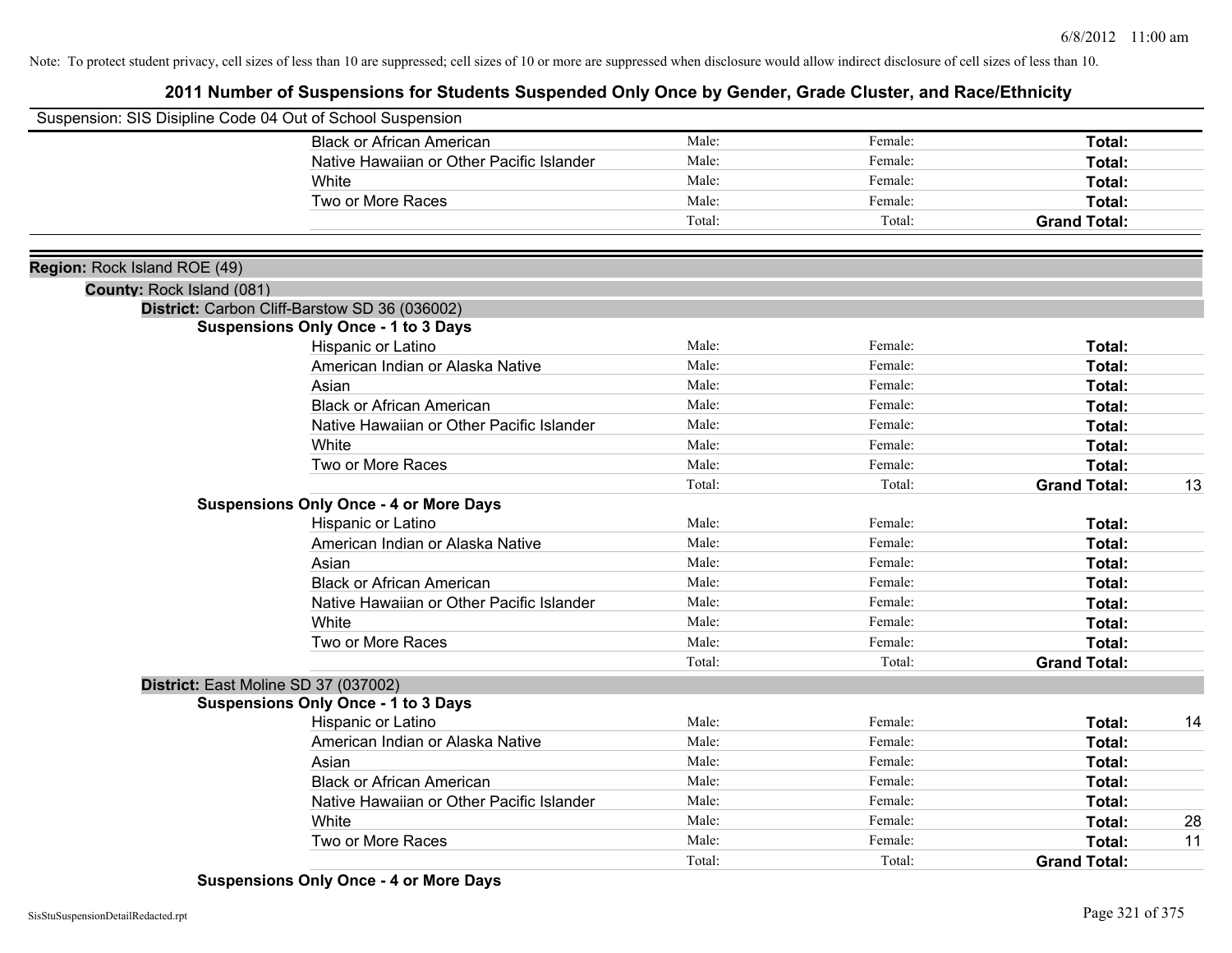## **2011 Number of Suspensions for Students Suspended Only Once by Gender, Grade Cluster, and Race/Ethnicity**

| Suspension: SIS Disipline Code 04 Out of School Suspension |        |    |         |    |                     |    |
|------------------------------------------------------------|--------|----|---------|----|---------------------|----|
| Hispanic or Latino                                         | Male:  |    | Female: |    | Total:              |    |
| American Indian or Alaska Native                           | Male:  |    | Female: |    | Total:              |    |
| Asian                                                      | Male:  |    | Female: |    | Total:              |    |
| <b>Black or African American</b>                           | Male:  |    | Female: |    | Total:              |    |
| Native Hawaiian or Other Pacific Islander                  | Male:  |    | Female: |    | Total:              |    |
| White                                                      | Male:  |    | Female: |    | Total:              |    |
| Two or More Races                                          | Male:  |    | Female: |    | Total:              |    |
|                                                            | Total: |    | Total:  |    | <b>Grand Total:</b> | 15 |
| District: Hampton SD 29 (029002)                           |        |    |         |    |                     |    |
| <b>Suspensions Only Once - 1 to 3 Days</b>                 |        |    |         |    |                     |    |
| Hispanic or Latino                                         | Male:  |    | Female: |    | Total:              |    |
| American Indian or Alaska Native                           | Male:  |    | Female: |    | Total:              |    |
| Asian                                                      | Male:  |    | Female: |    | Total:              |    |
| <b>Black or African American</b>                           | Male:  |    | Female: |    | Total:              |    |
| Native Hawaiian or Other Pacific Islander                  | Male:  |    | Female: |    | Total:              |    |
| White                                                      | Male:  |    | Female: |    | Total:              |    |
| Two or More Races                                          | Male:  |    | Female: |    | Total:              |    |
|                                                            | Total: |    | Total:  |    | <b>Grand Total:</b> |    |
| District: Moline USD 40 (040022)                           |        |    |         |    |                     |    |
| <b>Suspensions Only Once - 1 to 3 Days</b>                 |        |    |         |    |                     |    |
| Hispanic or Latino                                         | Male:  |    | Female: |    | Total:              | 34 |
| American Indian or Alaska Native                           | Male:  |    | Female: |    | Total:              |    |
| Asian                                                      | Male:  |    | Female: |    | Total:              |    |
| <b>Black or African American</b>                           | Male:  | 21 | Female: | 15 | Total:              | 36 |
| Native Hawaiian or Other Pacific Islander                  | Male:  |    | Female: |    | Total:              |    |
| White                                                      | Male:  | 66 | Female: | 18 | Total:              | 84 |
| Two or More Races                                          | Male:  |    | Female: |    | <b>Total:</b>       | 15 |
|                                                            | Total: |    | Total:  |    | <b>Grand Total:</b> |    |
| <b>Suspensions Only Once - 4 or More Days</b>              |        |    |         |    |                     |    |
| Hispanic or Latino                                         | Male:  |    | Female: |    | Total:              | 13 |
| American Indian or Alaska Native                           | Male:  |    | Female: |    | Total:              |    |
| Asian                                                      | Male:  |    | Female: |    | Total:              |    |
| <b>Black or African American</b>                           | Male:  |    | Female: |    | Total:              |    |
| Native Hawaiian or Other Pacific Islander                  | Male:  |    | Female: |    | Total:              |    |
| White                                                      | Male:  | 17 | Female: | 14 | Total:              | 31 |
| Two or More Races                                          | Male:  |    | Female: |    | Total:              |    |
|                                                            | Total: |    | Total:  |    | <b>Grand Total:</b> |    |
|                                                            |        |    |         |    |                     |    |

**District:** Riverdale CUSD 100 (100026)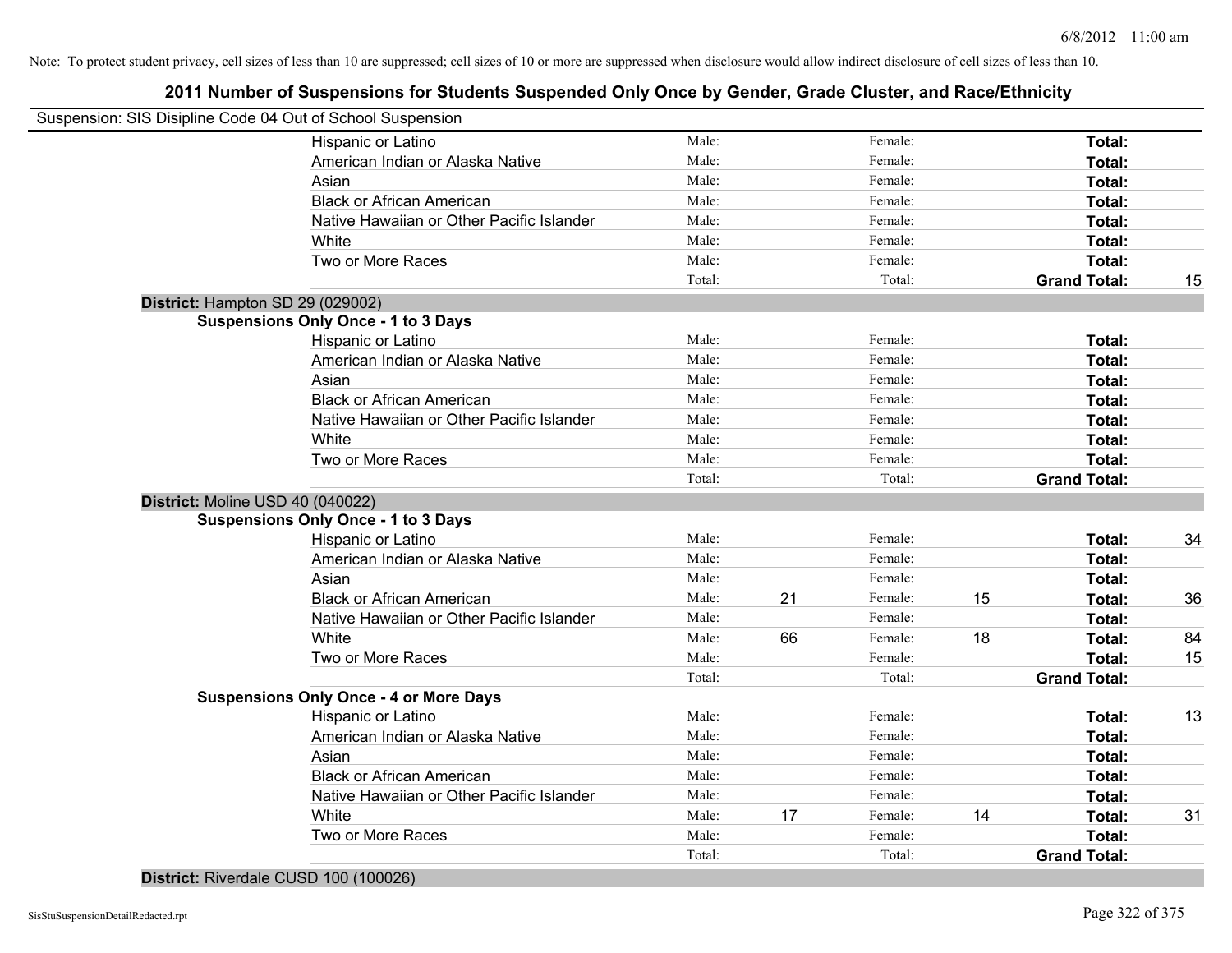# **2011 Number of Suspensions for Students Suspended Only Once by Gender, Grade Cluster, and Race/Ethnicity** Suspension: SIS Disipline Code 04 Out of School Suspension

| <b>Suspensions Only Once - 1 to 3 Days</b>    |        |    |         |    |                     |     |
|-----------------------------------------------|--------|----|---------|----|---------------------|-----|
| Hispanic or Latino                            | Male:  |    | Female: |    | Total:              |     |
| American Indian or Alaska Native              | Male:  |    | Female: |    | Total:              |     |
| Asian                                         | Male:  |    | Female: |    | Total:              |     |
| <b>Black or African American</b>              | Male:  |    | Female: |    | Total:              |     |
| Native Hawaiian or Other Pacific Islander     | Male:  |    | Female: |    | Total:              |     |
| White                                         | Male:  |    | Female: |    | Total:              | 18  |
| Two or More Races                             | Male:  |    | Female: |    | Total:              |     |
|                                               | Total: |    | Total:  |    | <b>Grand Total:</b> |     |
| <b>Suspensions Only Once - 4 or More Days</b> |        |    |         |    |                     |     |
| Hispanic or Latino                            | Male:  |    | Female: |    | Total:              |     |
| American Indian or Alaska Native              | Male:  |    | Female: |    | Total:              |     |
| Asian                                         | Male:  |    | Female: |    | Total:              |     |
| <b>Black or African American</b>              | Male:  |    | Female: |    | Total:              |     |
| Native Hawaiian or Other Pacific Islander     | Male:  |    | Female: |    | Total:              |     |
| White                                         | Male:  |    | Female: |    | Total:              |     |
| Two or More Races                             | Male:  |    | Female: |    | Total:              |     |
|                                               | Total: |    | Total:  |    | <b>Grand Total:</b> |     |
| District: Rock Island SD 41 (041025)          |        |    |         |    |                     |     |
| <b>Suspensions Only Once - 1 to 3 Days</b>    |        |    |         |    |                     |     |
| Hispanic or Latino                            | Male:  | 19 | Female: | 11 | Total:              | 30  |
| American Indian or Alaska Native              | Male:  |    | Female: |    | Total:              |     |
| Asian                                         | Male:  |    | Female: |    | Total:              |     |
| <b>Black or African American</b>              | Male:  | 67 | Female: | 59 | Total:              | 126 |
| Native Hawaiian or Other Pacific Islander     | Male:  |    | Female: |    | Total:              |     |
| White                                         | Male:  | 48 | Female: | 23 | Total:              | 71  |
| Two or More Races                             | Male:  |    | Female: |    | Total:              | 19  |
|                                               | Total: |    | Total:  |    | <b>Grand Total:</b> |     |
| <b>Suspensions Only Once - 4 or More Days</b> |        |    |         |    |                     |     |
| Hispanic or Latino                            | Male:  |    | Female: |    | Total:              |     |
| American Indian or Alaska Native              | Male:  |    | Female: |    | Total:              |     |
| Asian                                         | Male:  |    | Female: |    | Total:              |     |
| <b>Black or African American</b>              | Male:  |    | Female: |    | Total:              | 13  |
| Native Hawaiian or Other Pacific Islander     | Male:  |    | Female: |    | Total:              |     |
| White                                         | Male:  |    | Female: |    | Total:              | 10  |
| Two or More Races                             | Male:  |    | Female: |    | Total:              |     |
|                                               | Total: |    | Total:  |    | <b>Grand Total:</b> |     |
|                                               |        |    |         |    |                     |     |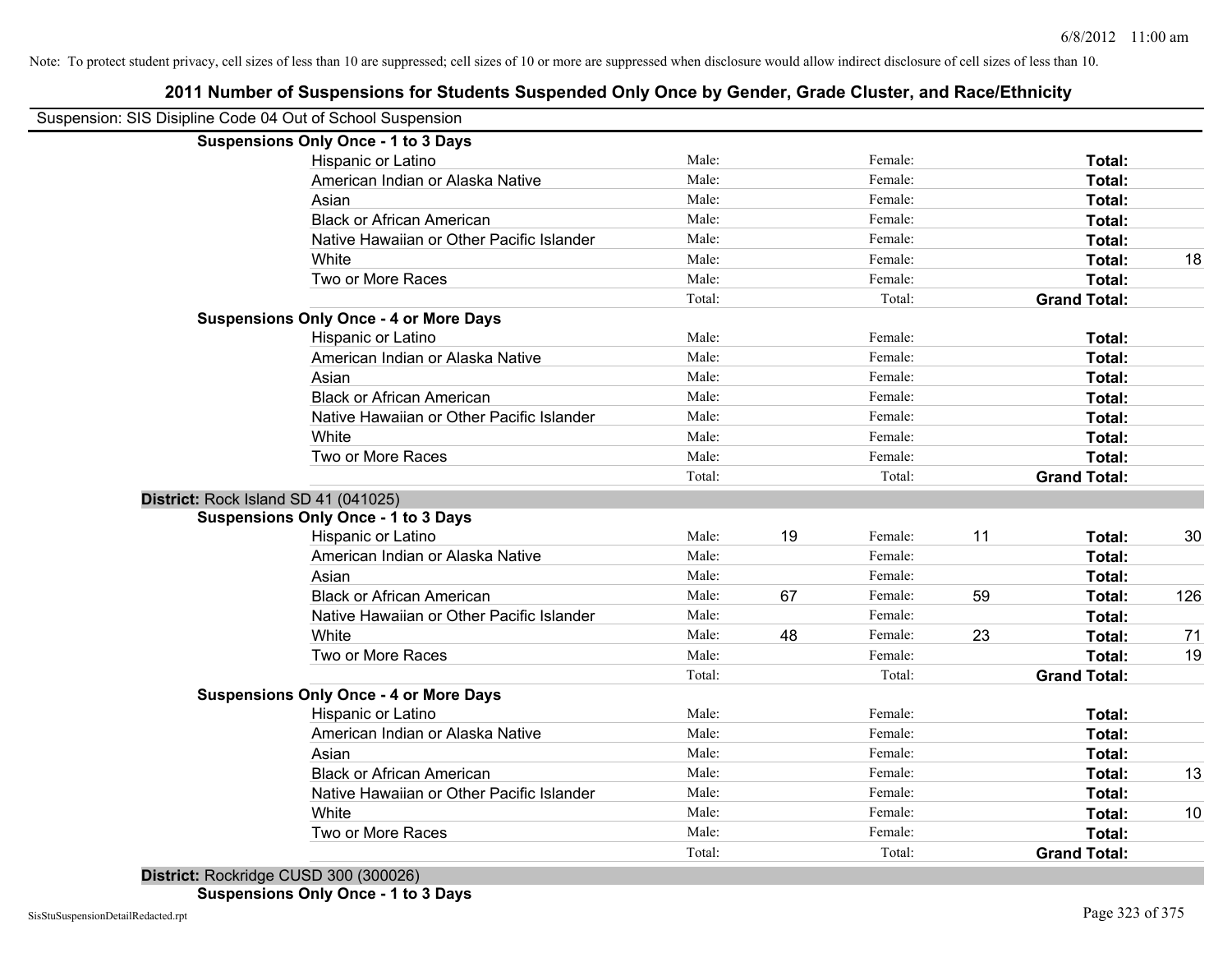| Suspension: SIS Disipline Code 04 Out of School Suspension |                                               |        |    |         |    |                     |    |
|------------------------------------------------------------|-----------------------------------------------|--------|----|---------|----|---------------------|----|
|                                                            | Hispanic or Latino                            | Male:  |    | Female: |    | <b>Total:</b>       |    |
|                                                            | American Indian or Alaska Native              | Male:  |    | Female: |    | Total:              |    |
|                                                            | Asian                                         | Male:  |    | Female: |    | Total:              |    |
|                                                            | <b>Black or African American</b>              | Male:  |    | Female: |    | Total:              |    |
|                                                            | Native Hawaiian or Other Pacific Islander     | Male:  |    | Female: |    | Total:              |    |
|                                                            | White                                         | Male:  |    | Female: |    | Total:              | 26 |
|                                                            | Two or More Races                             | Male:  |    | Female: |    | Total:              |    |
|                                                            |                                               | Total: |    | Total:  |    | <b>Grand Total:</b> |    |
|                                                            | <b>Suspensions Only Once - 4 or More Days</b> |        |    |         |    |                     |    |
|                                                            | Hispanic or Latino                            | Male:  |    | Female: |    | Total:              |    |
|                                                            | American Indian or Alaska Native              | Male:  |    | Female: |    | Total:              |    |
|                                                            | Asian                                         | Male:  |    | Female: |    | Total:              |    |
|                                                            | <b>Black or African American</b>              | Male:  |    | Female: |    | Total:              |    |
|                                                            | Native Hawaiian or Other Pacific Islander     | Male:  |    | Female: |    | Total:              |    |
|                                                            | White                                         | Male:  |    | Female: |    | Total:              |    |
|                                                            | Two or More Races                             | Male:  |    | Female: |    | Total:              |    |
|                                                            |                                               | Total: |    | Total:  |    | <b>Grand Total:</b> |    |
|                                                            | District: Sherrard CUSD 200 (200026)          |        |    |         |    |                     |    |
|                                                            | <b>Suspensions Only Once - 1 to 3 Days</b>    |        |    |         |    |                     |    |
|                                                            | Hispanic or Latino                            | Male:  |    | Female: |    | Total:              |    |
|                                                            | American Indian or Alaska Native              | Male:  |    | Female: |    | Total:              |    |
|                                                            | Asian                                         | Male:  |    | Female: |    | Total:              |    |
|                                                            | <b>Black or African American</b>              | Male:  |    | Female: |    | Total:              |    |
|                                                            | Native Hawaiian or Other Pacific Islander     | Male:  |    | Female: |    | Total:              |    |
|                                                            | White                                         | Male:  | 22 | Female: | 12 | Total:              | 34 |
|                                                            | Two or More Races                             | Male:  |    | Female: |    | Total:              |    |
|                                                            |                                               | Total: |    | Total:  |    | <b>Grand Total:</b> |    |
|                                                            | <b>Suspensions Only Once - 4 or More Days</b> |        |    |         |    |                     |    |
|                                                            | Hispanic or Latino                            | Male:  |    | Female: |    | Total:              |    |
|                                                            | American Indian or Alaska Native              | Male:  |    | Female: |    | Total:              |    |
|                                                            | Asian                                         | Male:  |    | Female: |    | Total:              |    |
|                                                            | <b>Black or African American</b>              | Male:  |    | Female: |    | Total:              |    |
|                                                            | Native Hawaiian or Other Pacific Islander     | Male:  |    | Female: |    | Total:              |    |
|                                                            | White                                         | Male:  |    | Female: |    | Total:              |    |
|                                                            | Two or More Races                             | Male:  |    | Female: |    | Total:              |    |
|                                                            |                                               | Total: |    | Total:  |    | <b>Grand Total:</b> |    |
| <b>District: Silvis SD 34 (034002)</b>                     |                                               |        |    |         |    |                     |    |
|                                                            | <b>Suspensions Only Once - 1 to 3 Days</b>    |        |    |         |    |                     |    |
|                                                            | Hispanic or Latino                            | Male:  |    | Female: |    | Total:              |    |
| SisStuSuspensionDetailRedacted.rpt                         |                                               |        |    |         |    | Page 324 of 375     |    |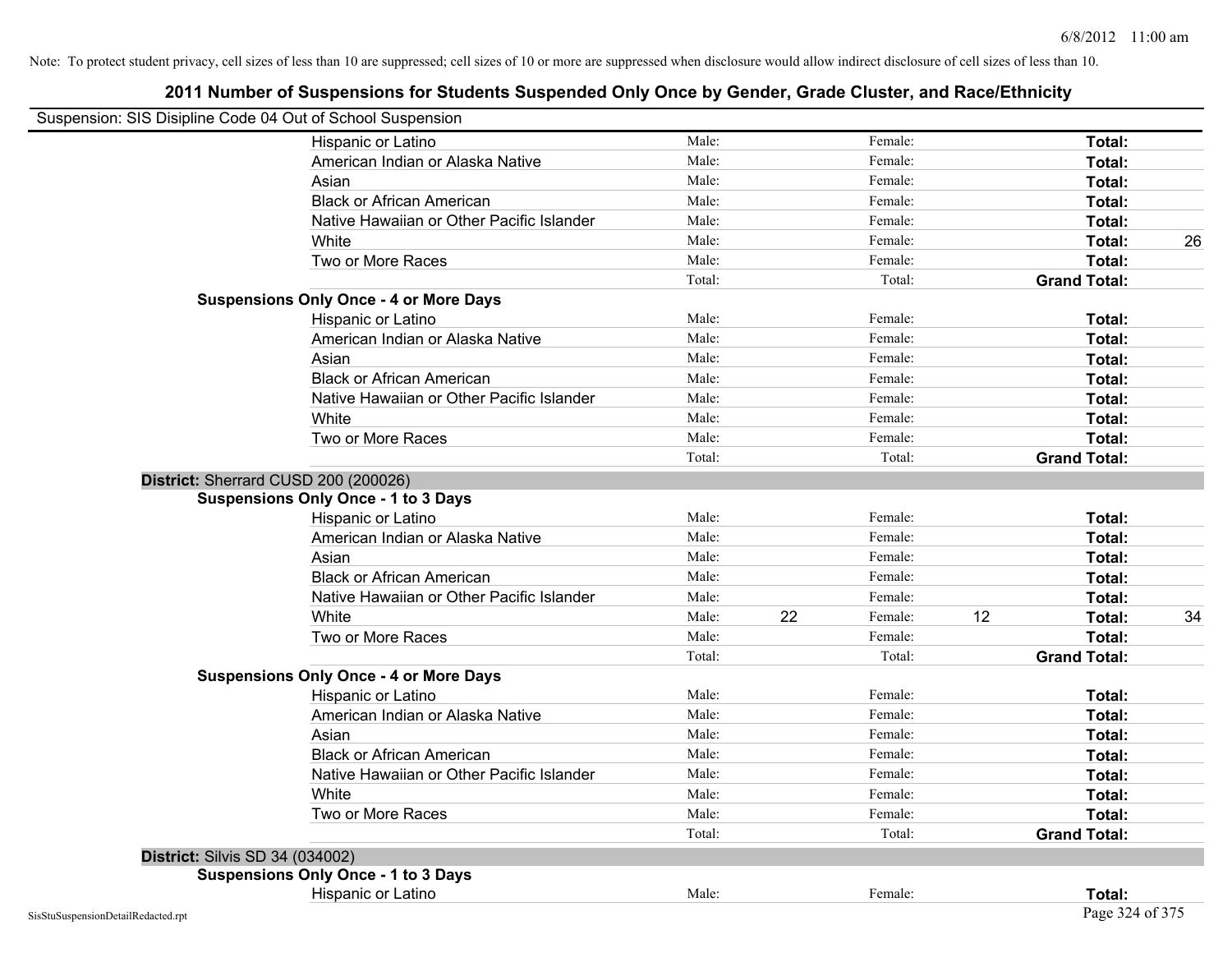| Suspension: SIS Disipline Code 04 Out of School Suspension |                                               |        |    |         |    |                     |    |
|------------------------------------------------------------|-----------------------------------------------|--------|----|---------|----|---------------------|----|
|                                                            | American Indian or Alaska Native              | Male:  |    | Female: |    | Total:              |    |
|                                                            | Asian                                         | Male:  |    | Female: |    | Total:              |    |
|                                                            | <b>Black or African American</b>              | Male:  |    | Female: |    | Total:              |    |
|                                                            | Native Hawaiian or Other Pacific Islander     | Male:  |    | Female: |    | Total:              |    |
|                                                            | White                                         | Male:  |    | Female: |    | Total:              | 11 |
|                                                            | Two or More Races                             | Male:  |    | Female: |    | Total:              |    |
|                                                            |                                               | Total: |    | Total:  |    | <b>Grand Total:</b> |    |
|                                                            | District: United Twp HSD 30 (030017)          |        |    |         |    |                     |    |
|                                                            | <b>Suspensions Only Once - 1 to 3 Days</b>    |        |    |         |    |                     |    |
|                                                            | Hispanic or Latino                            | Male:  |    | Female: |    | Total:              | 14 |
|                                                            | American Indian or Alaska Native              | Male:  |    | Female: |    | Total:              |    |
|                                                            | Asian                                         | Male:  |    | Female: |    | Total:              |    |
|                                                            | <b>Black or African American</b>              | Male:  |    | Female: |    | Total:              |    |
|                                                            | Native Hawaiian or Other Pacific Islander     | Male:  |    | Female: |    | Total:              |    |
|                                                            | White                                         | Male:  | 24 | Female: | 16 | Total:              | 40 |
|                                                            | Two or More Races                             | Male:  |    | Female: |    | Total:              |    |
|                                                            |                                               | Total: |    | Total:  |    | <b>Grand Total:</b> | 66 |
|                                                            | <b>Suspensions Only Once - 4 or More Days</b> |        |    |         |    |                     |    |
|                                                            | Hispanic or Latino                            | Male:  |    | Female: |    | Total:              |    |
|                                                            | American Indian or Alaska Native              | Male:  |    | Female: |    | Total:              |    |
|                                                            | Asian                                         | Male:  |    | Female: |    | Total:              |    |
|                                                            | <b>Black or African American</b>              | Male:  |    | Female: |    | Total:              |    |
|                                                            | Native Hawaiian or Other Pacific Islander     | Male:  |    | Female: |    | Total:              |    |
|                                                            | White                                         | Male:  |    | Female: |    | Total:              | 15 |
|                                                            | Two or More Races                             | Male:  |    | Female: |    | Total:              |    |
|                                                            |                                               | Total: |    | Total:  |    | <b>Grand Total:</b> |    |
|                                                            |                                               |        |    |         |    |                     |    |
| Region: Sangamon ROE (51)                                  |                                               |        |    |         |    |                     |    |
| County: Non-Public School (000)                            |                                               |        |    |         |    |                     |    |
| District: Sangamon ROE (000000)                            |                                               |        |    |         |    |                     |    |
|                                                            | <b>Suspensions Only Once - 4 or More Days</b> |        |    |         |    |                     |    |
|                                                            | Hispanic or Latino                            | Male:  |    | Female: |    | Total:              |    |
|                                                            | American Indian or Alaska Native              | Male:  |    | Female: |    | Total:              |    |

| Hispanic or Latino                        | Male: | Female: | l otal: |
|-------------------------------------------|-------|---------|---------|
| American Indian or Alaska Native          | Male: | Female: | Total:  |
| Asian                                     | Male: | Female: | Total:  |
| <b>Black or African American</b>          | Male: | Female: | Total:  |
| Native Hawaiian or Other Pacific Islander | Male: | Female: | Total:  |
| White                                     | Male: | Female: | Total:  |
| Two or More Races                         | Male: | Female: | Total:  |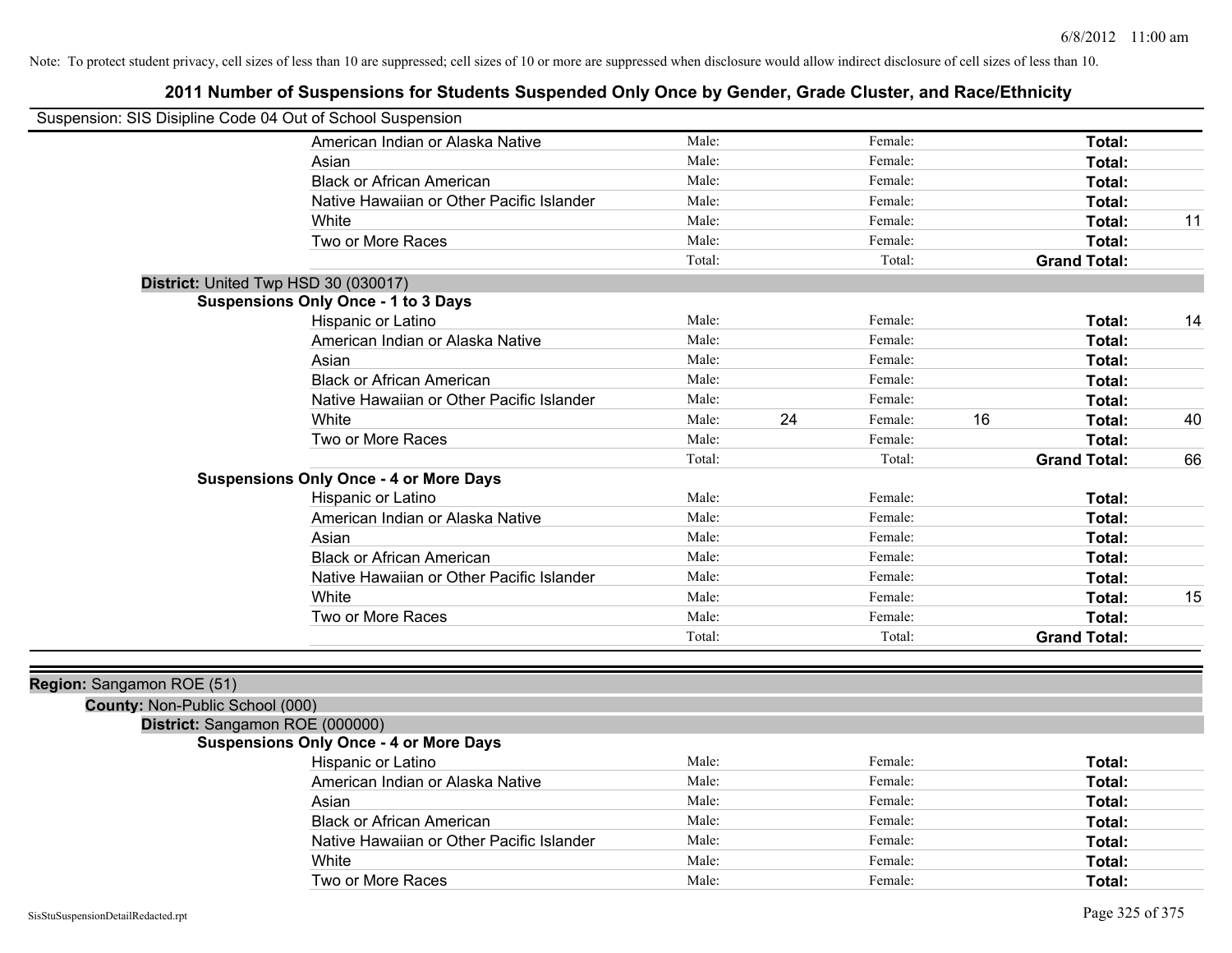|                        | Suspension: SIS Disipline Code 04 Out of School Suspension |        |    |         |    |                     |    |
|------------------------|------------------------------------------------------------|--------|----|---------|----|---------------------|----|
|                        |                                                            | Total: |    | Total:  |    | <b>Grand Total:</b> |    |
| County: Sangamon (084) |                                                            |        |    |         |    |                     |    |
|                        | District: Auburn CUSD 10 (010026)                          |        |    |         |    |                     |    |
|                        | <b>Suspensions Only Once - 1 to 3 Days</b>                 |        |    |         |    |                     |    |
|                        | Hispanic or Latino                                         | Male:  |    | Female: |    | Total:              |    |
|                        | American Indian or Alaska Native                           | Male:  |    | Female: |    | Total:              |    |
|                        | Asian                                                      | Male:  |    | Female: |    | Total:              |    |
|                        | <b>Black or African American</b>                           | Male:  |    | Female: |    | Total:              |    |
|                        | Native Hawaiian or Other Pacific Islander                  | Male:  |    | Female: |    | Total:              |    |
|                        | White                                                      | Male:  |    | Female: |    | Total:              | 27 |
|                        | Two or More Races                                          | Male:  |    | Female: |    | Total:              |    |
|                        |                                                            | Total: |    | Total:  |    | <b>Grand Total:</b> |    |
|                        | <b>Suspensions Only Once - 4 or More Days</b>              |        |    |         |    |                     |    |
|                        | Hispanic or Latino                                         | Male:  |    | Female: |    | Total:              |    |
|                        | American Indian or Alaska Native                           | Male:  |    | Female: |    | Total:              |    |
|                        | Asian                                                      | Male:  |    | Female: |    | Total:              |    |
|                        | <b>Black or African American</b>                           | Male:  |    | Female: |    | Total:              |    |
|                        | Native Hawaiian or Other Pacific Islander                  | Male:  |    | Female: |    | Total:              |    |
|                        | White                                                      | Male:  |    | Female: |    | Total:              |    |
|                        | Two or More Races                                          | Male:  |    | Female: |    | Total:              |    |
|                        |                                                            | Total: |    | Total:  |    | <b>Grand Total:</b> |    |
|                        | District: Ball Chatham CUSD 5 (005026)                     |        |    |         |    |                     |    |
|                        | <b>Suspensions Only Once - 1 to 3 Days</b>                 |        |    |         |    |                     |    |
|                        | Hispanic or Latino                                         | Male:  |    | Female: |    | Total:              |    |
|                        | American Indian or Alaska Native                           | Male:  |    | Female: |    | Total:              |    |
|                        | Asian                                                      | Male:  |    | Female: |    | Total:              |    |
|                        | <b>Black or African American</b>                           | Male:  |    | Female: |    | Total:              |    |
|                        | Native Hawaiian or Other Pacific Islander                  | Male:  |    | Female: |    | Total:              |    |
|                        | White                                                      | Male:  | 28 | Female: | 14 | Total:              | 42 |
|                        | Two or More Races                                          | Male:  |    | Female: |    | Total:              |    |
|                        |                                                            | Total: |    | Total:  |    | <b>Grand Total:</b> |    |
|                        | <b>Suspensions Only Once - 4 or More Days</b>              |        |    |         |    |                     |    |
|                        | Hispanic or Latino                                         | Male:  |    | Female: |    | Total:              |    |
|                        | American Indian or Alaska Native                           | Male:  |    | Female: |    | Total:              |    |
|                        | Asian                                                      | Male:  |    | Female: |    | Total:              |    |
|                        | <b>Black or African American</b>                           | Male:  |    | Female: |    | Total:              |    |
|                        | Native Hawaiian or Other Pacific Islander                  | Male:  |    | Female: |    | Total:              |    |
|                        | White                                                      | Male:  |    | Female: |    | Total:              | 25 |
|                        | Two or More Races                                          | Male:  |    | Female: |    | Total:              |    |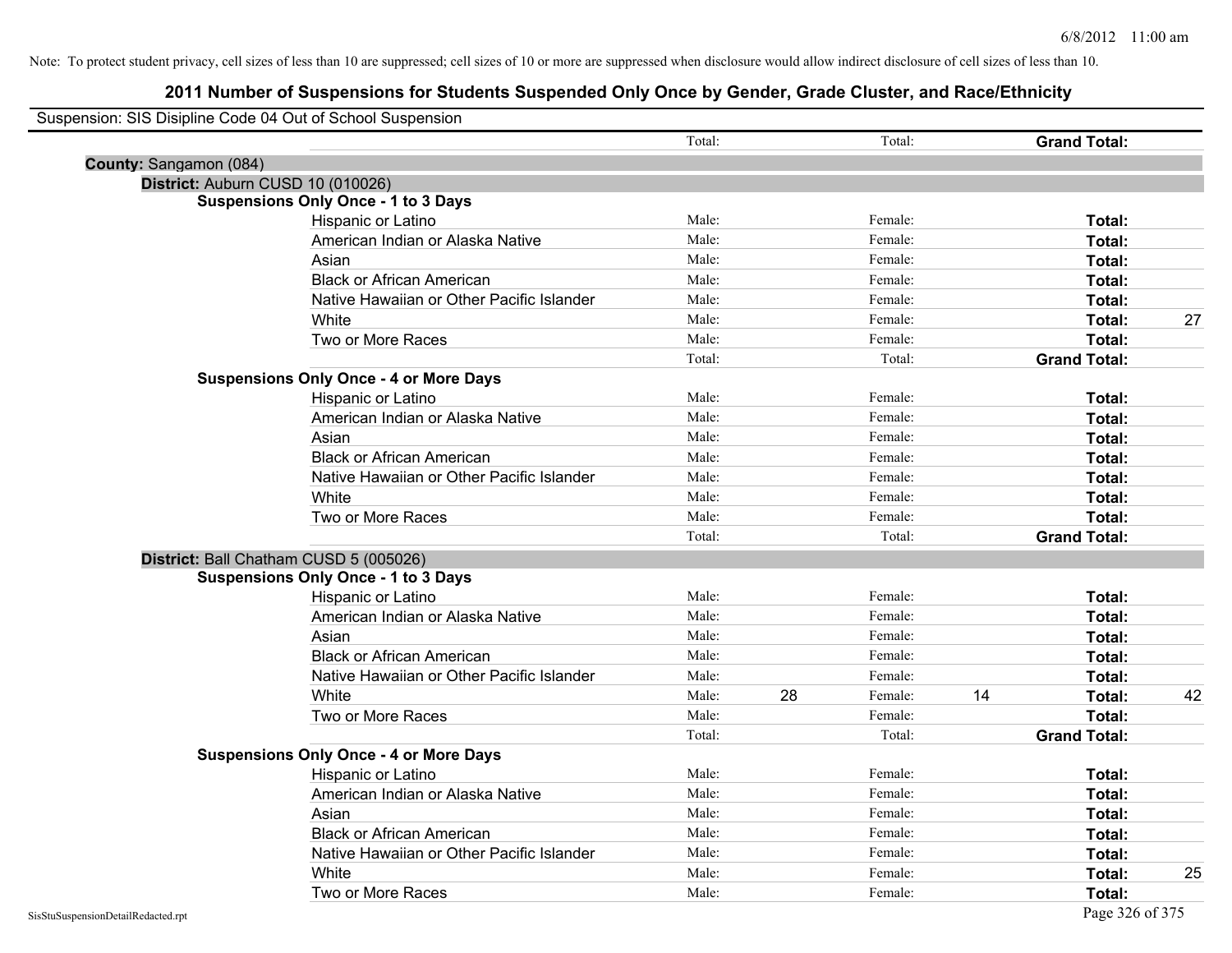| Suspension: SIS Disipline Code 04 Out of School Suspension |                                               |        |         |                     |    |
|------------------------------------------------------------|-----------------------------------------------|--------|---------|---------------------|----|
|                                                            |                                               | Total: | Total:  | <b>Grand Total:</b> |    |
|                                                            | District: New Berlin CUSD 16 (016026)         |        |         |                     |    |
|                                                            | <b>Suspensions Only Once - 1 to 3 Days</b>    |        |         |                     |    |
|                                                            | Hispanic or Latino                            | Male:  | Female: | Total:              |    |
|                                                            | American Indian or Alaska Native              | Male:  | Female: | Total:              |    |
|                                                            | Asian                                         | Male:  | Female: | Total:              |    |
|                                                            | <b>Black or African American</b>              | Male:  | Female: | Total:              |    |
|                                                            | Native Hawaiian or Other Pacific Islander     | Male:  | Female: | Total:              |    |
|                                                            | White                                         | Male:  | Female: | Total:              | 12 |
|                                                            | Two or More Races                             | Male:  | Female: | Total:              |    |
|                                                            |                                               | Total: | Total:  | <b>Grand Total:</b> |    |
|                                                            | <b>Suspensions Only Once - 4 or More Days</b> |        |         |                     |    |
|                                                            | Hispanic or Latino                            | Male:  | Female: | Total:              |    |
|                                                            | American Indian or Alaska Native              | Male:  | Female: | Total:              |    |
|                                                            | Asian                                         | Male:  | Female: | Total:              |    |
|                                                            | <b>Black or African American</b>              | Male:  | Female: | Total:              |    |
|                                                            | Native Hawaiian or Other Pacific Islander     | Male:  | Female: | Total:              |    |
|                                                            | White                                         | Male:  | Female: | Total:              |    |
|                                                            | Two or More Races                             | Male:  | Female: | Total:              |    |
|                                                            |                                               | Total: | Total:  | <b>Grand Total:</b> |    |
|                                                            | District: Non-Public School (7900)            |        |         |                     |    |
|                                                            | <b>Suspensions Only Once - 1 to 3 Days</b>    |        |         |                     |    |
|                                                            | Hispanic or Latino                            | Male:  | Female: | Total:              |    |
|                                                            | American Indian or Alaska Native              | Male:  | Female: | Total:              |    |
|                                                            | Asian                                         | Male:  | Female: | Total:              |    |
|                                                            | <b>Black or African American</b>              | Male:  | Female: | Total:              |    |
|                                                            | Native Hawaiian or Other Pacific Islander     | Male:  | Female: | Total:              |    |
|                                                            | White                                         | Male:  | Female: | Total:              |    |
|                                                            | Two or More Races                             | Male:  | Female: | Total:              |    |
|                                                            |                                               | Total: | Total:  | <b>Grand Total:</b> |    |
|                                                            | District: Pawnee CUSD 11 (011026)             |        |         |                     |    |
|                                                            | <b>Suspensions Only Once - 1 to 3 Days</b>    |        |         |                     |    |
|                                                            | Hispanic or Latino                            | Male:  | Female: | Total:              |    |
|                                                            | American Indian or Alaska Native              | Male:  | Female: | Total:              |    |
|                                                            | Asian                                         | Male:  | Female: | Total:              |    |
|                                                            | <b>Black or African American</b>              | Male:  | Female: | Total:              |    |
|                                                            | Native Hawaiian or Other Pacific Islander     | Male:  | Female: | Total:              |    |
|                                                            | White                                         | Male:  | Female: | Total:              |    |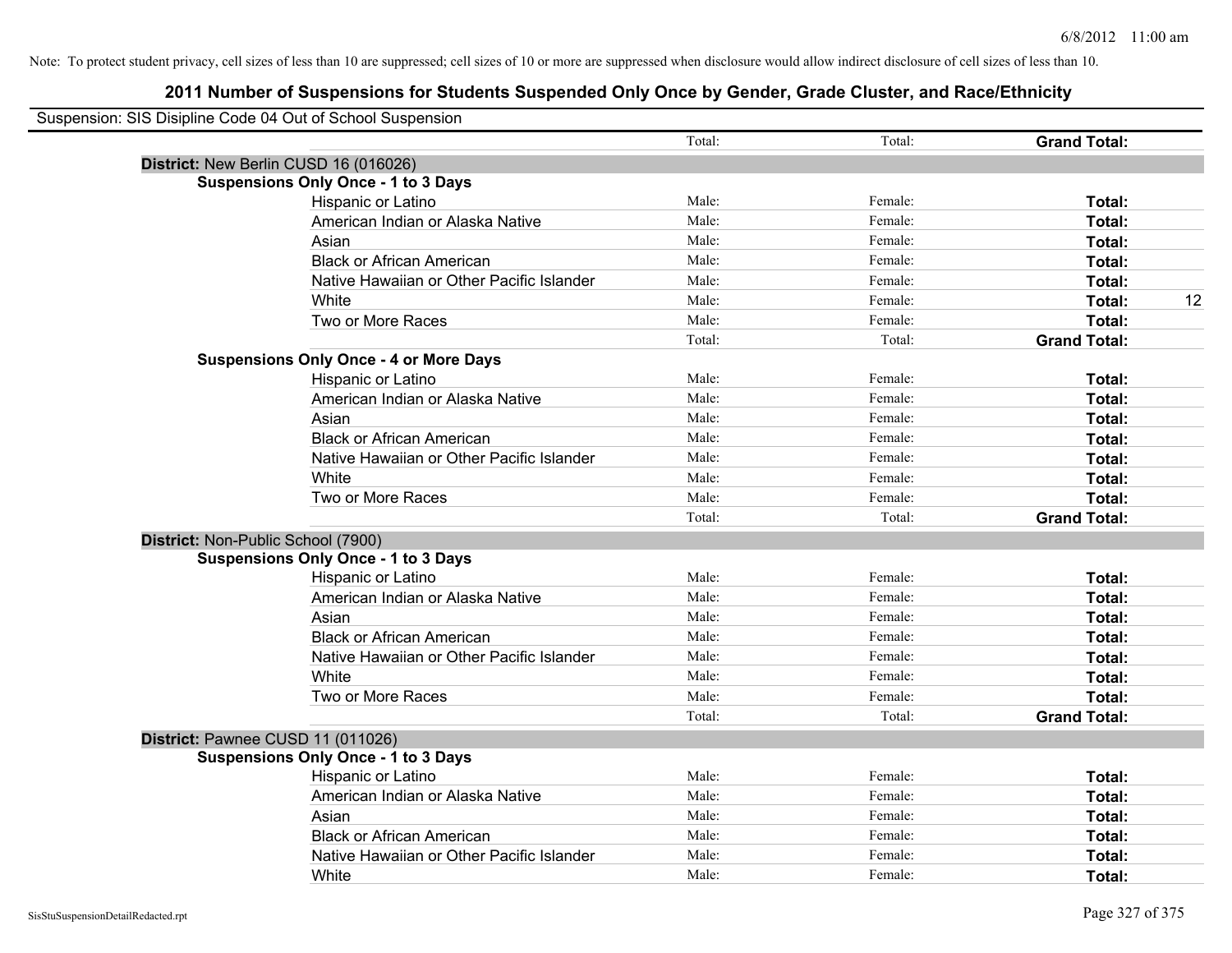| Suspension: SIS Disipline Code 04 Out of School Suspension |        |    |         |    |                     |    |
|------------------------------------------------------------|--------|----|---------|----|---------------------|----|
| Two or More Races                                          | Male:  |    | Female: |    | Total:              |    |
|                                                            | Total: |    | Total:  |    | <b>Grand Total:</b> |    |
| District: Pleasant Plains CUSD 8 (008026)                  |        |    |         |    |                     |    |
| <b>Suspensions Only Once - 1 to 3 Days</b>                 |        |    |         |    |                     |    |
| Hispanic or Latino                                         | Male:  |    | Female: |    | Total:              |    |
| American Indian or Alaska Native                           | Male:  |    | Female: |    | Total:              |    |
| Asian                                                      | Male:  |    | Female: |    | Total:              |    |
| <b>Black or African American</b>                           | Male:  |    | Female: |    | Total:              |    |
| Native Hawaiian or Other Pacific Islander                  | Male:  |    | Female: |    | Total:              |    |
| White                                                      | Male:  |    | Female: |    | Total:              | 10 |
| Two or More Races                                          | Male:  |    | Female: |    | Total:              |    |
|                                                            | Total: |    | Total:  |    | <b>Grand Total:</b> |    |
| <b>Suspensions Only Once - 4 or More Days</b>              |        |    |         |    |                     |    |
| Hispanic or Latino                                         | Male:  |    | Female: |    | Total:              |    |
| American Indian or Alaska Native                           | Male:  |    | Female: |    | Total:              |    |
| Asian                                                      | Male:  |    | Female: |    | Total:              |    |
| <b>Black or African American</b>                           | Male:  |    | Female: |    | Total:              |    |
| Native Hawaiian or Other Pacific Islander                  | Male:  |    | Female: |    | Total:              |    |
| White                                                      | Male:  |    | Female: |    | Total:              |    |
| Two or More Races                                          | Male:  |    | Female: |    | Total:              |    |
|                                                            | Total: |    | Total:  |    | <b>Grand Total:</b> |    |
| District: Riverton CUSD 14 (014026)                        |        |    |         |    |                     |    |
| <b>Suspensions Only Once - 1 to 3 Days</b>                 |        |    |         |    |                     |    |
| Hispanic or Latino                                         | Male:  |    | Female: |    | Total:              |    |
| American Indian or Alaska Native                           | Male:  |    | Female: |    | Total:              |    |
| Asian                                                      | Male:  |    | Female: |    | Total:              |    |
| <b>Black or African American</b>                           | Male:  |    | Female: |    | Total:              |    |
| Native Hawaiian or Other Pacific Islander                  | Male:  |    | Female: |    | Total:              |    |
| White                                                      | Male:  | 46 | Female: | 17 | Total:              | 63 |
| Two or More Races                                          | Male:  |    | Female: |    | Total:              |    |
|                                                            | Total: |    | Total:  |    | <b>Grand Total:</b> |    |
| <b>Suspensions Only Once - 4 or More Days</b>              |        |    |         |    |                     |    |
| Hispanic or Latino                                         | Male:  |    | Female: |    | Total:              |    |
| American Indian or Alaska Native                           | Male:  |    | Female: |    | Total:              |    |
| Asian                                                      | Male:  |    | Female: |    | Total:              |    |
| <b>Black or African American</b>                           | Male:  |    | Female: |    | Total:              |    |
| Native Hawaiian or Other Pacific Islander                  | Male:  |    | Female: |    | Total:              |    |
| White                                                      | Male:  |    | Female: |    | Total:              | 17 |
| Two or More Races                                          | Male:  |    | Female: |    | Total:              |    |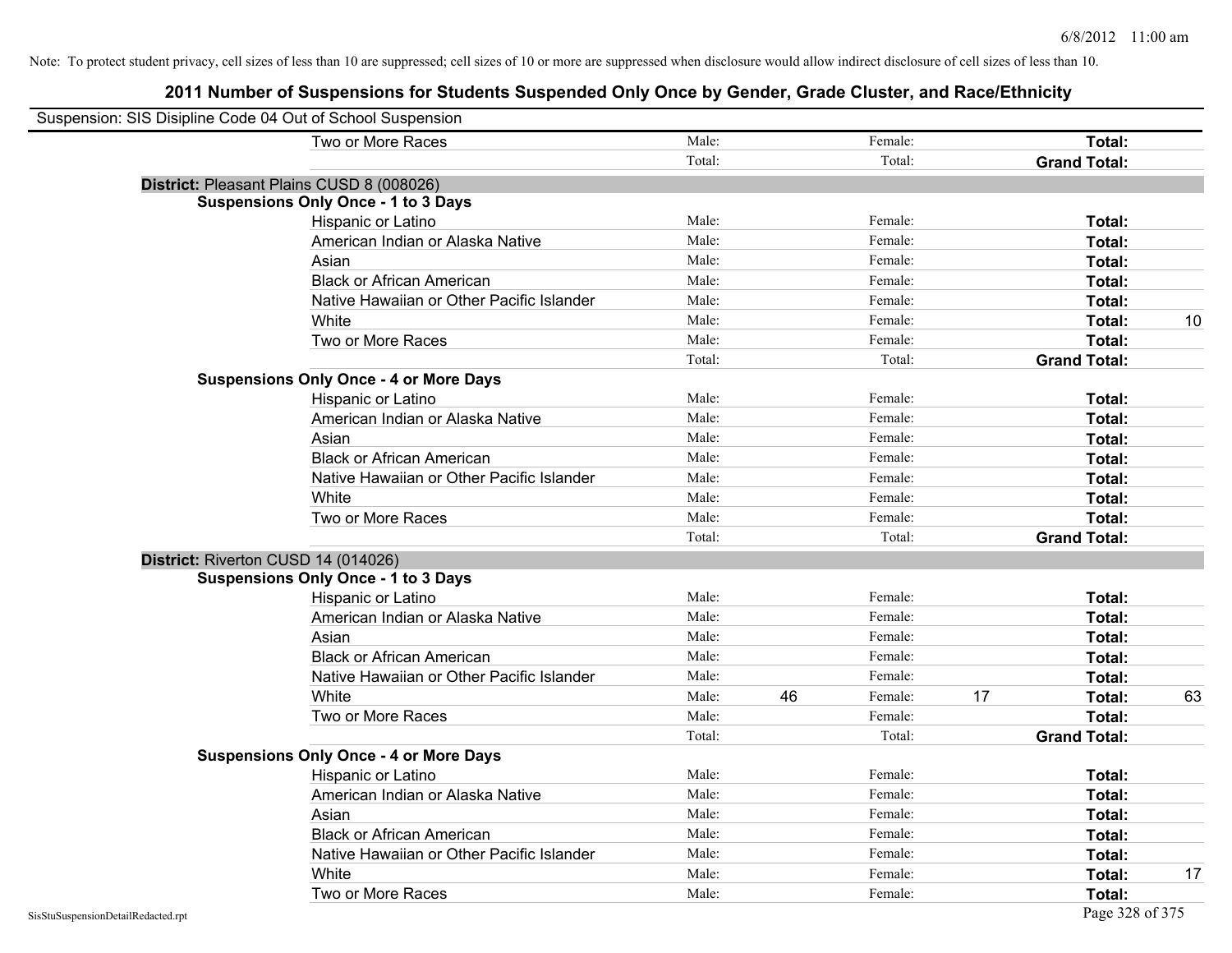| Suspension: SIS Disipline Code 04 Out of School Suspension |                                                     |        |         |                     |
|------------------------------------------------------------|-----------------------------------------------------|--------|---------|---------------------|
|                                                            |                                                     | Total: | Total:  | <b>Grand Total:</b> |
|                                                            | District: Rochester CUSD 3A (003A26)                |        |         |                     |
|                                                            | <b>Suspensions Only Once - 1 to 3 Days</b>          |        |         |                     |
|                                                            | Hispanic or Latino                                  | Male:  | Female: | Total:              |
|                                                            | American Indian or Alaska Native                    | Male:  | Female: | Total:              |
|                                                            | Asian                                               | Male:  | Female: | Total:              |
|                                                            | <b>Black or African American</b>                    | Male:  | Female: | Total:              |
|                                                            | Native Hawaiian or Other Pacific Islander           | Male:  | Female: | Total:              |
|                                                            | White                                               | Male:  | Female: | 18<br>Total:        |
|                                                            | Two or More Races                                   | Male:  | Female: | Total:              |
|                                                            |                                                     | Total: | Total:  | <b>Grand Total:</b> |
|                                                            | <b>Suspensions Only Once - 4 or More Days</b>       |        |         |                     |
|                                                            | Hispanic or Latino                                  | Male:  | Female: | Total:              |
|                                                            | American Indian or Alaska Native                    | Male:  | Female: | Total:              |
|                                                            | Asian                                               | Male:  | Female: | Total:              |
|                                                            | <b>Black or African American</b>                    | Male:  | Female: | Total:              |
|                                                            | Native Hawaiian or Other Pacific Islander           | Male:  | Female: | Total:              |
|                                                            | White                                               | Male:  | Female: | Total:              |
|                                                            | Two or More Races                                   | Male:  | Female: | Total:              |
|                                                            |                                                     | Total: | Total:  | <b>Grand Total:</b> |
|                                                            | District: Sangamon Area Spec Ed Dist (010061)       |        |         |                     |
|                                                            | <b>Suspensions Only Once - 1 to 3 Days</b>          |        |         |                     |
|                                                            | Hispanic or Latino                                  | Male:  | Female: | Total:              |
|                                                            | American Indian or Alaska Native                    | Male:  | Female: | Total:              |
|                                                            | Asian                                               | Male:  | Female: | Total:              |
|                                                            | <b>Black or African American</b>                    | Male:  | Female: | Total:              |
|                                                            | Native Hawaiian or Other Pacific Islander           | Male:  | Female: | Total:              |
|                                                            | White                                               | Male:  | Female: | Total:              |
|                                                            | Two or More Races                                   | Male:  | Female: | Total:              |
|                                                            |                                                     | Total: | Total:  | <b>Grand Total:</b> |
|                                                            | District: Spfld Diocese Catholic Charities (020400) |        |         |                     |
|                                                            | <b>Suspensions Only Once - 1 to 3 Days</b>          |        |         |                     |
|                                                            | Hispanic or Latino                                  | Male:  | Female: | Total:              |
|                                                            | American Indian or Alaska Native                    | Male:  | Female: | Total:              |
|                                                            | Asian                                               | Male:  | Female: | Total:              |
|                                                            | <b>Black or African American</b>                    | Male:  | Female: | Total:              |
|                                                            | Native Hawaiian or Other Pacific Islander           | Male:  | Female: | Total:              |
|                                                            | White                                               | Male:  | Female: | Total:              |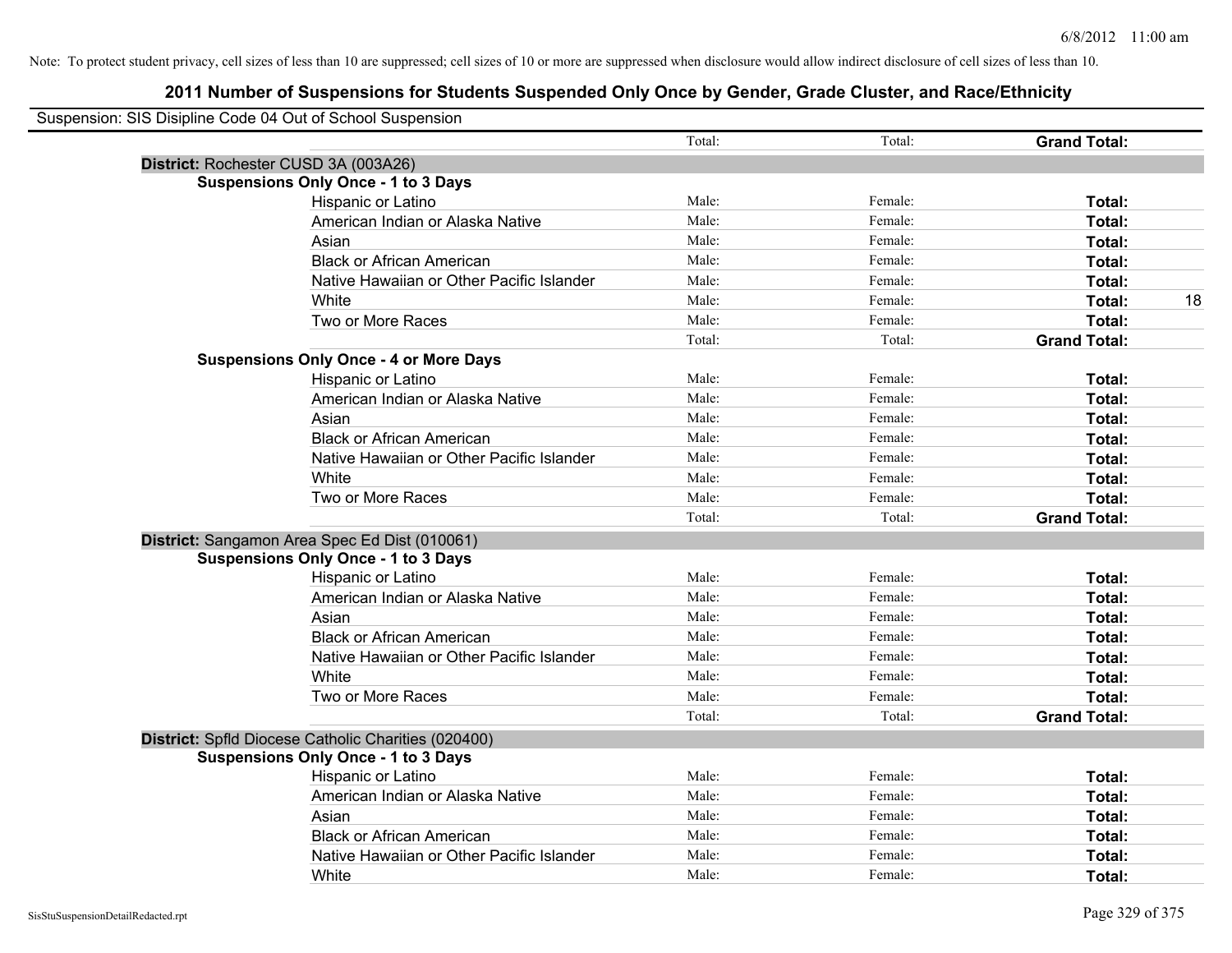| Suspension: SIS Disipline Code 04 Out of School Suspension |                                               |        |     |         |     |                     |     |
|------------------------------------------------------------|-----------------------------------------------|--------|-----|---------|-----|---------------------|-----|
|                                                            | Two or More Races                             | Male:  |     | Female: |     | Total:              |     |
|                                                            |                                               | Total: |     | Total:  |     | <b>Grand Total:</b> |     |
|                                                            | District: Springfield SD 186 (186025)         |        |     |         |     |                     |     |
|                                                            | <b>Suspensions Only Once - 1 to 3 Days</b>    |        |     |         |     |                     |     |
|                                                            | Hispanic or Latino                            | Male:  |     | Female: |     | Total:              | 21  |
|                                                            | American Indian or Alaska Native              | Male:  |     | Female: |     | Total:              |     |
|                                                            | Asian                                         | Male:  |     | Female: |     | Total:              |     |
|                                                            | <b>Black or African American</b>              | Male:  | 337 | Female: | 191 | Total:              | 528 |
|                                                            | Native Hawaiian or Other Pacific Islander     | Male:  |     | Female: |     | Total:              |     |
|                                                            | White                                         | Male:  | 207 | Female: | 82  | Total:              | 289 |
|                                                            | Two or More Races                             | Male:  | 50  | Female: | 31  | Total:              | 81  |
|                                                            |                                               | Total: |     | Total:  |     | <b>Grand Total:</b> |     |
|                                                            | <b>Suspensions Only Once - 4 or More Days</b> |        |     |         |     |                     |     |
|                                                            | Hispanic or Latino                            | Male:  |     | Female: |     | Total:              |     |
|                                                            | American Indian or Alaska Native              | Male:  |     | Female: |     | Total:              |     |
|                                                            | Asian                                         | Male:  |     | Female: |     | Total:              |     |
|                                                            | <b>Black or African American</b>              | Male:  | 99  | Female: | 96  | Total:              | 195 |
|                                                            | Native Hawaiian or Other Pacific Islander     | Male:  |     | Female: |     | Total:              |     |
|                                                            | White                                         | Male:  | 54  | Female: | 42  | Total:              | 96  |
|                                                            | Two or More Races                             | Male:  | 15  | Female: | 14  | Total:              | 29  |
|                                                            |                                               | Total: |     | Total:  |     | <b>Grand Total:</b> |     |
| District: Tri City CUSD 1 (001026)                         |                                               |        |     |         |     |                     |     |
|                                                            | <b>Suspensions Only Once - 1 to 3 Days</b>    |        |     |         |     |                     |     |
|                                                            | <b>Hispanic or Latino</b>                     | Male:  |     | Female: |     | Total:              |     |
|                                                            | American Indian or Alaska Native              | Male:  |     | Female: |     | Total:              |     |
|                                                            | Asian                                         | Male:  |     | Female: |     | Total:              |     |
|                                                            | <b>Black or African American</b>              | Male:  |     | Female: |     | Total:              |     |
|                                                            | Native Hawaiian or Other Pacific Islander     | Male:  |     | Female: |     | Total:              |     |
|                                                            | White                                         | Male:  |     | Female: |     | Total:              |     |
|                                                            | Two or More Races                             | Male:  |     | Female: |     | Total:              |     |
|                                                            |                                               | Total: |     | Total:  |     | <b>Grand Total:</b> |     |
|                                                            | District: Williamsville CUSD 15 (015026)      |        |     |         |     |                     |     |
|                                                            | <b>Suspensions Only Once - 1 to 3 Days</b>    |        |     |         |     |                     |     |
|                                                            | Hispanic or Latino                            | Male:  |     | Female: |     | Total:              |     |
|                                                            | American Indian or Alaska Native              | Male:  |     | Female: |     | Total:              |     |
|                                                            | Asian                                         | Male:  |     | Female: |     | Total:              |     |
|                                                            | <b>Black or African American</b>              | Male:  |     | Female: |     | Total:              |     |
|                                                            | Native Hawaiian or Other Pacific Islander     | Male:  |     | Female: |     | Total:              |     |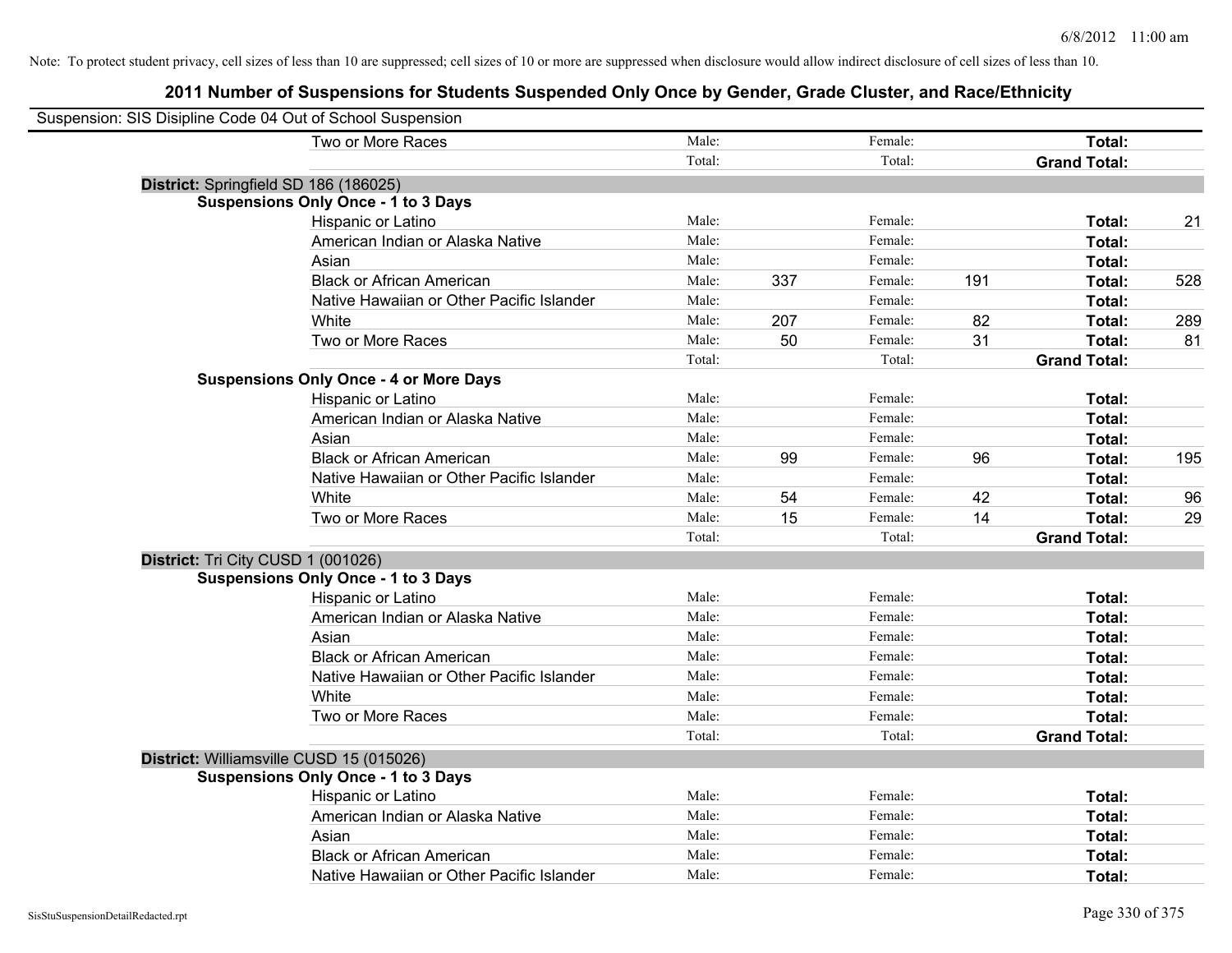| Male:<br>Male: | Female: | Total:              |
|----------------|---------|---------------------|
|                |         |                     |
|                |         |                     |
|                | Female: | Total:              |
| Total:         | Total:  | <b>Grand Total:</b> |
|                |         |                     |
| Male:          | Female: | Total:              |
| Male:          | Female: | Total:              |
| Male:          | Female: | Total:              |
| Male:          | Female: | Total:              |
| Male:          | Female: | Total:              |
| Male:          | Female: | Total:              |
| Male:          | Female: | Total:              |
| Total:         | Total:  | <b>Grand Total:</b> |
|                |         |                     |
|                |         |                     |
|                |         |                     |
|                |         |                     |
|                |         |                     |
| Male:          | Female: | Total:              |
| Male:          | Female: | Total:              |
| Male:          | Female: | Total:              |
| Male:          | Female: | Total:              |
| Male:          | Female: | Total:              |
| Male:          | Female: | Total:              |
| Male:          | Female: | Total:              |
| Total:         | Total:  | <b>Grand Total:</b> |
|                |         |                     |
| Male:          | Female: | Total:              |
| Male:          | Female: | Total:              |
| Male:          | Female: | Total:              |
| Male:          | Female: | Total:              |
| Male:          | Female: | Total:              |
| Male:          | Female: | Total:              |
| Male:          | Female: | Total:              |
| Total:         | Total:  | <b>Grand Total:</b> |
|                |         |                     |
|                |         |                     |
| Male:          | Female: | Total:              |
| Male:          | Female: | Total:              |
|                |         |                     |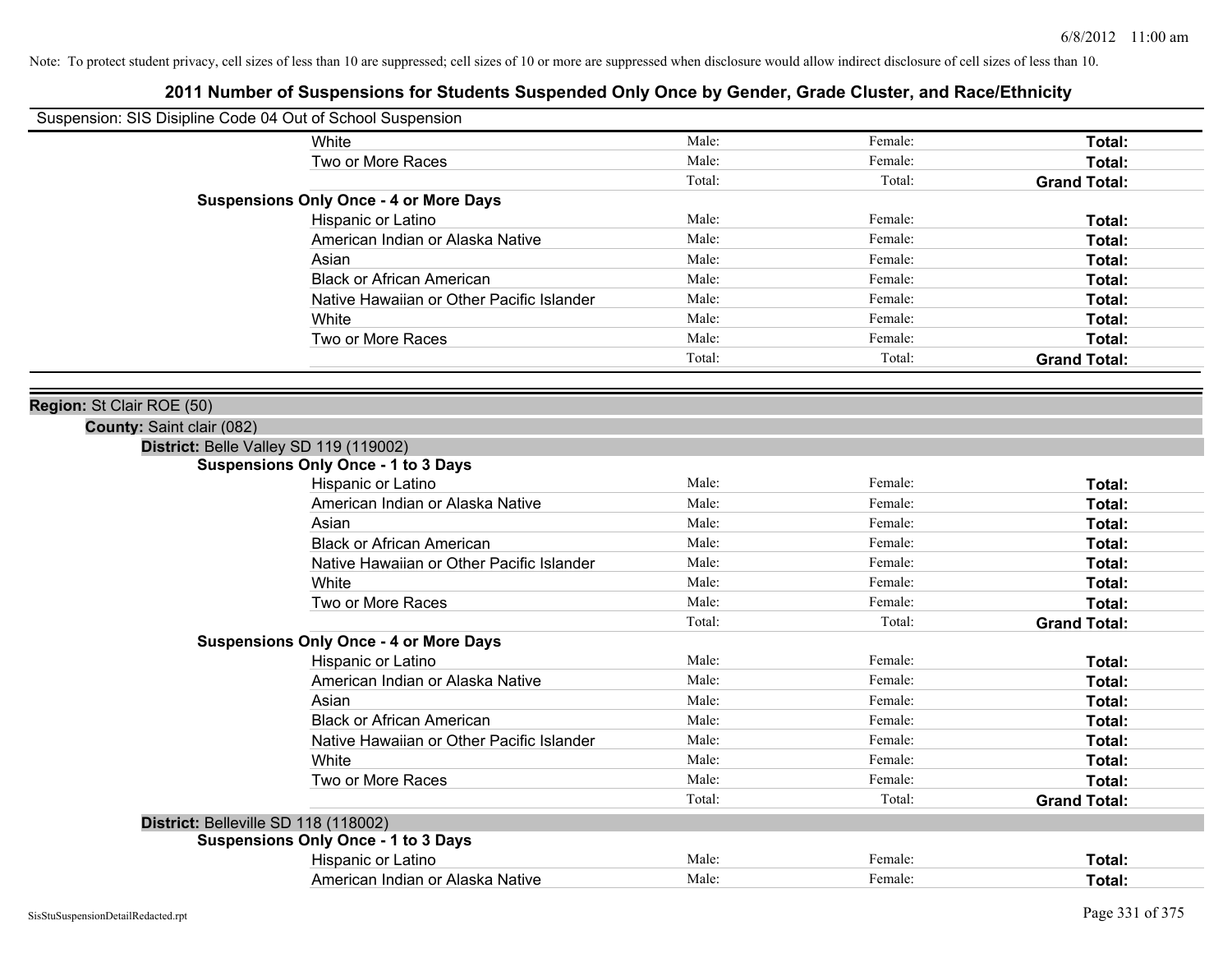Note: To protect student privacy, cell sizes of less than 10 are suppressed; cell sizes of 10 or more are suppressed when disclosure would allow indirect disclosure of cell sizes of less than 10.

| Suspension: SIS Disipline Code 04 Out of School Suspension |                                               |        |    |         |    |                     |     |
|------------------------------------------------------------|-----------------------------------------------|--------|----|---------|----|---------------------|-----|
|                                                            | Asian                                         | Male:  |    | Female: |    | Total:              |     |
|                                                            | <b>Black or African American</b>              | Male:  | 25 | Female: | 11 | Total:              | 36  |
|                                                            | Native Hawaiian or Other Pacific Islander     | Male:  |    | Female: |    | Total:              |     |
|                                                            | White                                         | Male:  |    | Female: |    | Total:              | 18  |
|                                                            | Two or More Races                             | Male:  |    | Female: |    | Total:              |     |
|                                                            |                                               | Total: |    | Total:  |    | <b>Grand Total:</b> | 65  |
|                                                            | <b>Suspensions Only Once - 4 or More Days</b> |        |    |         |    |                     |     |
|                                                            | Hispanic or Latino                            | Male:  |    | Female: |    | Total:              |     |
|                                                            | American Indian or Alaska Native              | Male:  |    | Female: |    | Total:              |     |
|                                                            | Asian                                         | Male:  |    | Female: |    | Total:              |     |
|                                                            | <b>Black or African American</b>              | Male:  |    | Female: |    | Total:              |     |
|                                                            | Native Hawaiian or Other Pacific Islander     | Male:  |    | Female: |    | Total:              |     |
|                                                            | White                                         | Male:  |    | Female: |    | Total:              |     |
|                                                            | Two or More Races                             | Male:  |    | Female: |    | Total:              |     |
|                                                            |                                               | Total: |    | Total:  |    | <b>Grand Total:</b> |     |
|                                                            | District: Belleville Twp HSD 201 (201017)     |        |    |         |    |                     |     |
|                                                            | <b>Suspensions Only Once - 1 to 3 Days</b>    |        |    |         |    |                     |     |
|                                                            | Hispanic or Latino                            | Male:  |    | Female: |    | Total:              |     |
|                                                            | American Indian or Alaska Native              | Male:  |    | Female: |    | Total:              |     |
|                                                            | Asian                                         | Male:  |    | Female: |    | Total:              |     |
|                                                            | <b>Black or African American</b>              | Male:  | 82 | Female: | 78 | Total:              | 160 |
|                                                            | Native Hawaiian or Other Pacific Islander     | Male:  |    | Female: |    | Total:              |     |
|                                                            | White                                         | Male:  | 65 | Female: | 23 | Total:              | 88  |
|                                                            | Two or More Races                             | Male:  |    | Female: |    | Total:              | 18  |
|                                                            |                                               | Total: |    | Total:  |    | <b>Grand Total:</b> |     |
|                                                            | <b>Suspensions Only Once - 4 or More Days</b> |        |    |         |    |                     |     |
|                                                            | Hispanic or Latino                            | Male:  |    | Female: |    | Total:              |     |
|                                                            | American Indian or Alaska Native              | Male:  |    | Female: |    | Total:              |     |
|                                                            | Asian                                         | Male:  |    | Female: |    | Total:              |     |
|                                                            | <b>Black or African American</b>              | Male:  | 53 | Female: | 35 | Total:              | 88  |
|                                                            | Native Hawaiian or Other Pacific Islander     | Male:  |    | Female: |    | Total:              |     |
|                                                            | White                                         | Male:  | 41 | Female: | 15 | Total:              | 56  |
|                                                            | Two or More Races                             | Male:  |    | Female: |    | Total:              | 11  |
|                                                            |                                               | Total: |    | Total:  |    | <b>Grand Total:</b> |     |
| District: Brooklyn UD 188 (188022)                         |                                               |        |    |         |    |                     |     |
|                                                            | <b>Suspensions Only Once - 1 to 3 Days</b>    |        |    |         |    |                     |     |
|                                                            | Hispanic or Latino                            | Male:  |    | Female: |    | Total:              |     |
|                                                            | American Indian or Alaska Native              | Male:  |    | Female: |    | Total:              |     |
|                                                            | Asian                                         | Male:  |    | Female: |    | Total:              |     |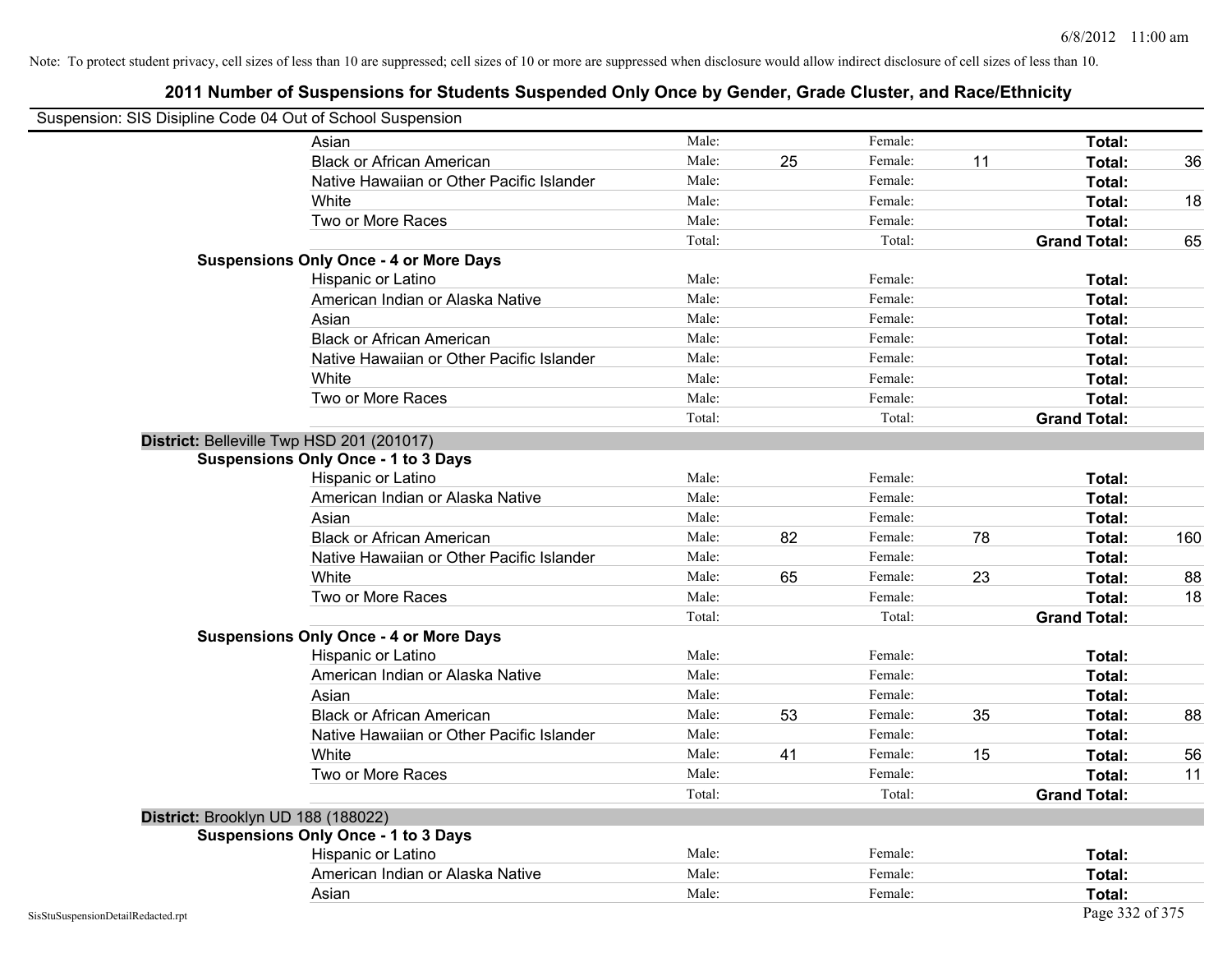|                                    | Suspension: SIS Disipline Code 04 Out of School Suspension |        |     |         |     |                     |     |
|------------------------------------|------------------------------------------------------------|--------|-----|---------|-----|---------------------|-----|
|                                    | <b>Black or African American</b>                           | Male:  |     | Female: |     | Total:              | 15  |
|                                    | Native Hawaiian or Other Pacific Islander                  | Male:  |     | Female: |     | Total:              |     |
|                                    | White                                                      | Male:  |     | Female: |     | Total:              |     |
|                                    | Two or More Races                                          | Male:  |     | Female: |     | Total:              |     |
|                                    |                                                            | Total: |     | Total:  |     | <b>Grand Total:</b> |     |
|                                    | <b>Suspensions Only Once - 4 or More Days</b>              |        |     |         |     |                     |     |
|                                    | Hispanic or Latino                                         | Male:  |     | Female: |     | Total:              |     |
|                                    | American Indian or Alaska Native                           | Male:  |     | Female: |     | Total:              |     |
|                                    | Asian                                                      | Male:  |     | Female: |     | Total:              |     |
|                                    | <b>Black or African American</b>                           | Male:  |     | Female: |     | Total:              |     |
|                                    | Native Hawaiian or Other Pacific Islander                  | Male:  |     | Female: |     | Total:              |     |
|                                    | White                                                      | Male:  |     | Female: |     | Total:              |     |
|                                    | Two or More Races                                          | Male:  |     | Female: |     | Total:              |     |
|                                    |                                                            | Total: |     | Total:  |     | <b>Grand Total:</b> |     |
|                                    | District: Cahokia CUSD 187 (187026)                        |        |     |         |     |                     |     |
|                                    | <b>Suspensions Only Once - 1 to 3 Days</b>                 |        |     |         |     |                     |     |
|                                    | Hispanic or Latino                                         | Male:  |     | Female: |     | Total:              |     |
|                                    | American Indian or Alaska Native                           | Male:  |     | Female: |     | Total:              |     |
|                                    | Asian                                                      | Male:  |     | Female: |     | Total:              |     |
|                                    | <b>Black or African American</b>                           | Male:  | 289 | Female: | 202 | Total:              | 491 |
|                                    | Native Hawaiian or Other Pacific Islander                  | Male:  |     | Female: |     | Total:              |     |
|                                    | White                                                      | Male:  |     | Female: |     | Total:              | 36  |
|                                    | Two or More Races                                          | Male:  |     | Female: |     | Total:              |     |
|                                    |                                                            | Total: |     | Total:  |     | <b>Grand Total:</b> |     |
|                                    | <b>Suspensions Only Once - 4 or More Days</b>              |        |     |         |     |                     |     |
|                                    | Hispanic or Latino                                         | Male:  |     | Female: |     | Total:              |     |
|                                    | American Indian or Alaska Native                           | Male:  |     | Female: |     | Total:              |     |
|                                    | Asian                                                      | Male:  |     | Female: |     | Total:              |     |
|                                    | <b>Black or African American</b>                           | Male:  | 48  | Female: | 55  | Total:              | 103 |
|                                    | Native Hawaiian or Other Pacific Islander                  | Male:  |     | Female: |     | Total:              |     |
|                                    | White                                                      | Male:  |     | Female: |     | Total:              |     |
|                                    | Two or More Races                                          | Male:  |     | Female: |     | Total:              |     |
|                                    |                                                            | Total: |     | Total:  |     | <b>Grand Total:</b> |     |
|                                    | <b>District: Central SD 104 (104002)</b>                   |        |     |         |     |                     |     |
|                                    | <b>Suspensions Only Once - 1 to 3 Days</b>                 |        |     |         |     |                     |     |
|                                    | Hispanic or Latino                                         | Male:  |     | Female: |     | Total:              |     |
|                                    | American Indian or Alaska Native                           | Male:  |     | Female: |     | Total:              |     |
|                                    | Asian                                                      | Male:  |     | Female: |     | Total:              |     |
|                                    | <b>Black or African American</b>                           | Male:  |     | Female: |     | Total:              |     |
| SisStuSuspensionDetailRedacted.rpt |                                                            |        |     |         |     | Page 333 of 375     |     |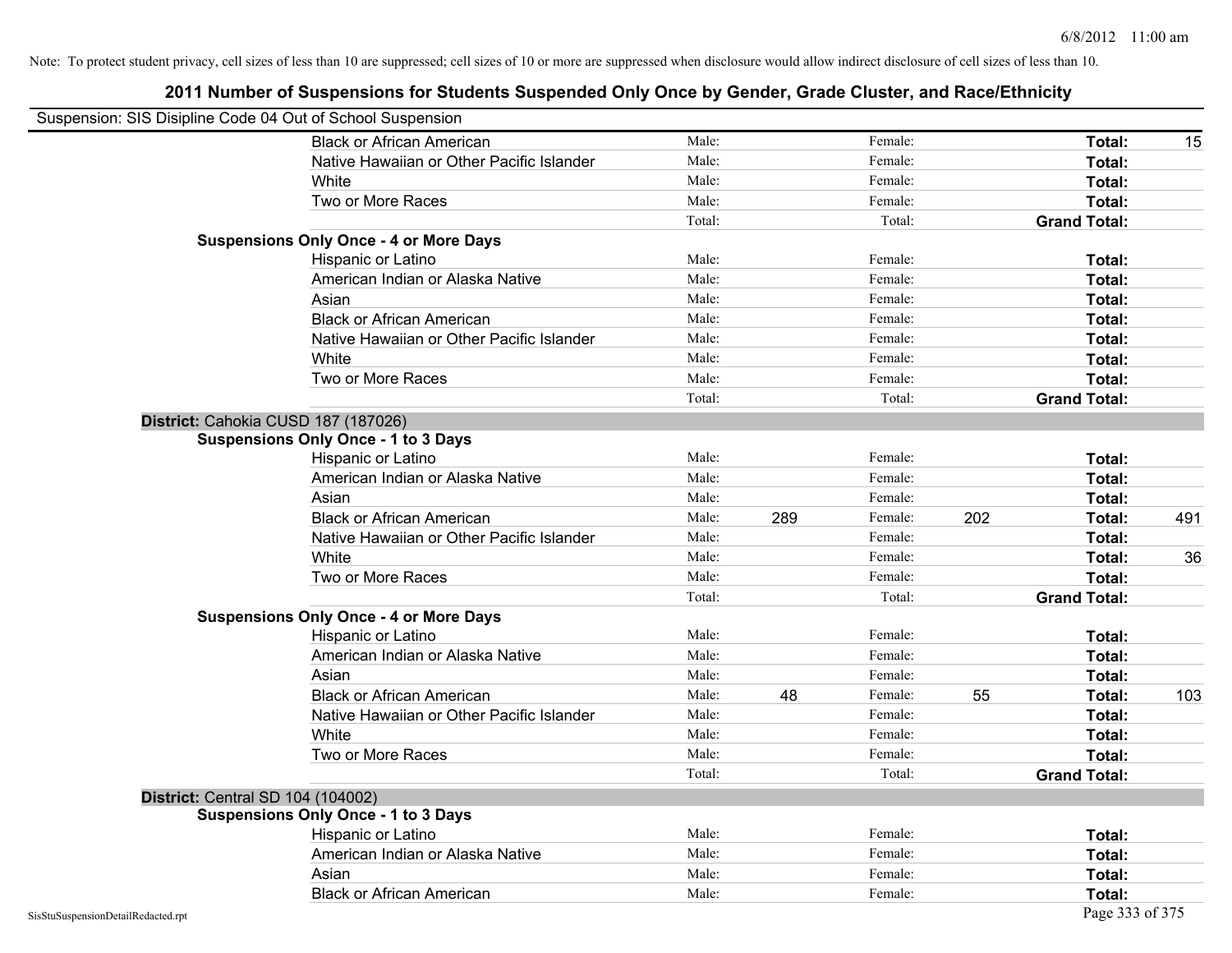| Suspension: SIS Disipline Code 04 Out of School Suspension |                                               |        |    |         |    |                     |    |
|------------------------------------------------------------|-----------------------------------------------|--------|----|---------|----|---------------------|----|
|                                                            | Native Hawaiian or Other Pacific Islander     | Male:  |    | Female: |    | Total:              |    |
|                                                            | White                                         | Male:  |    | Female: |    | Total:              |    |
|                                                            | Two or More Races                             | Male:  |    | Female: |    | Total:              |    |
|                                                            |                                               | Total: |    | Total:  |    | <b>Grand Total:</b> | 10 |
| District: Childrens Center for BD (004700)                 |                                               |        |    |         |    |                     |    |
|                                                            | <b>Suspensions Only Once - 1 to 3 Days</b>    |        |    |         |    |                     |    |
|                                                            | Hispanic or Latino                            | Male:  |    | Female: |    | Total:              |    |
|                                                            | American Indian or Alaska Native              | Male:  |    | Female: |    | Total:              |    |
|                                                            | Asian                                         | Male:  |    | Female: |    | Total:              |    |
|                                                            | <b>Black or African American</b>              | Male:  |    | Female: |    | Total:              |    |
|                                                            | Native Hawaiian or Other Pacific Islander     | Male:  |    | Female: |    | Total:              |    |
|                                                            | White                                         | Male:  |    | Female: |    | Total:              |    |
|                                                            | Two or More Races                             | Male:  |    | Female: |    | Total:              |    |
|                                                            |                                               | Total: |    | Total:  |    | <b>Grand Total:</b> |    |
| District: Dupo CUSD 196 (196026)                           |                                               |        |    |         |    |                     |    |
|                                                            | <b>Suspensions Only Once - 1 to 3 Days</b>    |        |    |         |    |                     |    |
|                                                            | Hispanic or Latino                            | Male:  |    | Female: |    | Total:              |    |
|                                                            | American Indian or Alaska Native              | Male:  |    | Female: |    | Total:              |    |
|                                                            | Asian                                         | Male:  |    | Female: |    | Total:              |    |
|                                                            | <b>Black or African American</b>              | Male:  |    | Female: |    | Total:              |    |
|                                                            | Native Hawaiian or Other Pacific Islander     | Male:  |    | Female: |    | Total:              |    |
|                                                            | White                                         | Male:  | 23 | Female: | 22 | Total:              | 45 |
|                                                            | Two or More Races                             | Male:  |    | Female: |    | Total:              | 10 |
|                                                            |                                               | Total: |    | Total:  |    | <b>Grand Total:</b> |    |
|                                                            | <b>Suspensions Only Once - 4 or More Days</b> |        |    |         |    |                     |    |
|                                                            | Hispanic or Latino                            | Male:  |    | Female: |    | Total:              |    |
|                                                            | American Indian or Alaska Native              | Male:  |    | Female: |    | Total:              |    |
|                                                            | Asian                                         | Male:  |    | Female: |    | Total:              |    |
|                                                            | <b>Black or African American</b>              | Male:  |    | Female: |    | Total:              |    |
|                                                            | Native Hawaiian or Other Pacific Islander     | Male:  |    | Female: |    | Total:              |    |
|                                                            | White                                         | Male:  |    | Female: |    | Total:              |    |
|                                                            | Two or More Races                             | Male:  |    | Female: |    | Total:              |    |
|                                                            |                                               | Total: |    | Total:  |    | <b>Grand Total:</b> |    |
| District: East St Louis SD 189 (189022)                    |                                               |        |    |         |    |                     |    |
|                                                            | <b>Suspensions Only Once - 1 to 3 Days</b>    |        |    |         |    |                     |    |
|                                                            | Hispanic or Latino                            | Male:  |    | Female: |    | Total:              |    |
|                                                            | American Indian or Alaska Native              | Male:  |    | Female: |    | Total:              |    |
|                                                            | Asian                                         | Male:  |    | Female: |    | Total:              |    |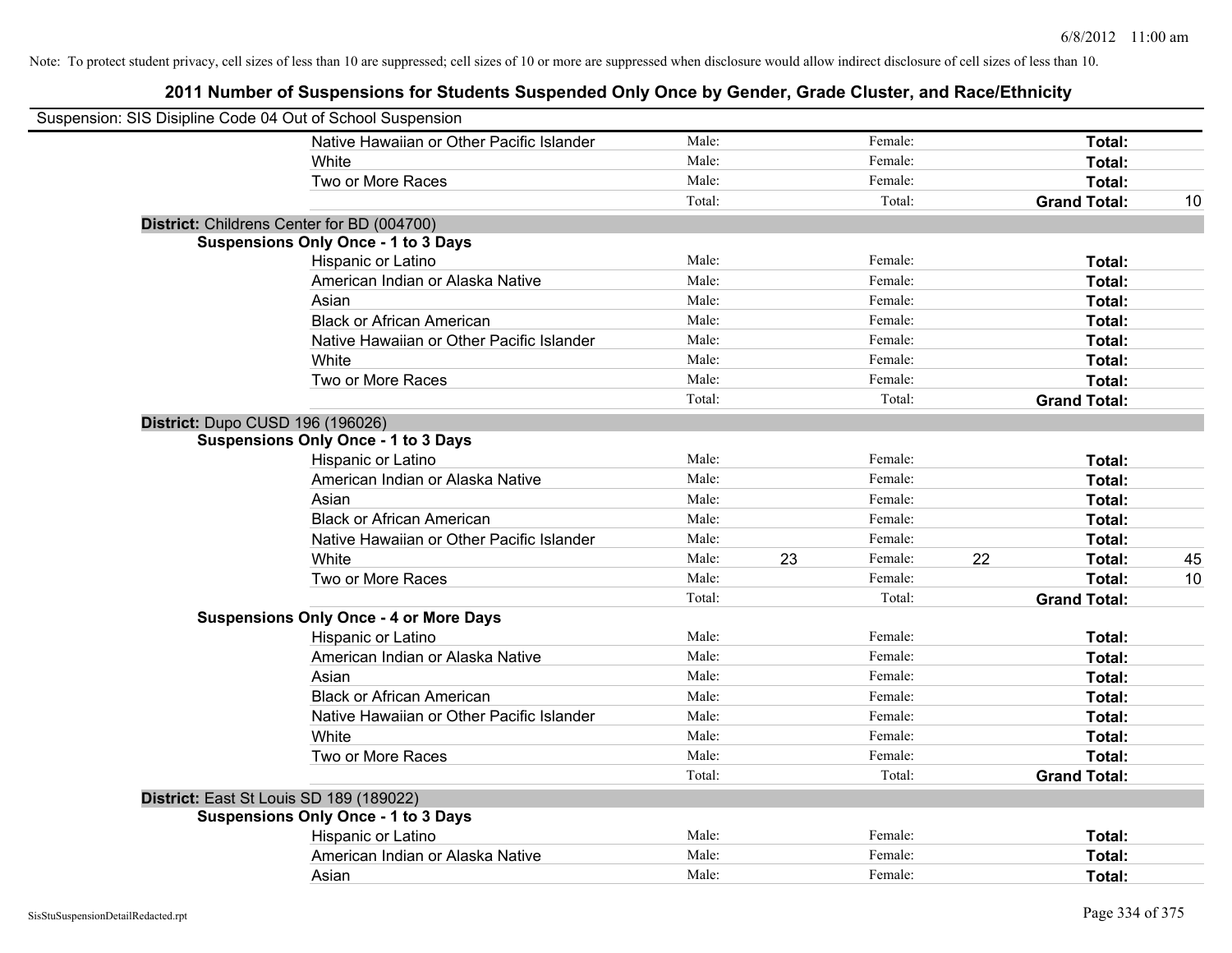|                                    | Suspension: SIS Disipline Code 04 Out of School Suspension |        |     |         |     |                     |     |
|------------------------------------|------------------------------------------------------------|--------|-----|---------|-----|---------------------|-----|
|                                    | <b>Black or African American</b>                           | Male:  | 419 | Female: | 323 | Total:              | 742 |
|                                    | Native Hawaiian or Other Pacific Islander                  | Male:  |     | Female: |     | Total:              |     |
|                                    | White                                                      | Male:  |     | Female: |     | Total:              |     |
|                                    | Two or More Races                                          | Male:  |     | Female: |     | Total:              |     |
|                                    |                                                            | Total: |     | Total:  |     | <b>Grand Total:</b> | 752 |
|                                    | <b>Suspensions Only Once - 4 or More Days</b>              |        |     |         |     |                     |     |
|                                    | Hispanic or Latino                                         | Male:  |     | Female: |     | Total:              |     |
|                                    | American Indian or Alaska Native                           | Male:  |     | Female: |     | Total:              |     |
|                                    | Asian                                                      | Male:  |     | Female: |     | Total:              |     |
|                                    | <b>Black or African American</b>                           | Male:  | 90  | Female: | 59  | Total:              | 149 |
|                                    | Native Hawaiian or Other Pacific Islander                  | Male:  |     | Female: |     | Total:              |     |
|                                    | White                                                      | Male:  |     | Female: |     | Total:              |     |
|                                    | Two or More Races                                          | Male:  |     | Female: |     | Total:              |     |
|                                    |                                                            | Total: |     | Total:  |     | <b>Grand Total:</b> |     |
|                                    | District: Freeburg CCSD 70 (070004)                        |        |     |         |     |                     |     |
|                                    | <b>Suspensions Only Once - 1 to 3 Days</b>                 |        |     |         |     |                     |     |
|                                    | Hispanic or Latino                                         | Male:  |     | Female: |     | Total:              |     |
|                                    | American Indian or Alaska Native                           | Male:  |     | Female: |     | Total:              |     |
|                                    | Asian                                                      | Male:  |     | Female: |     | Total:              |     |
|                                    | <b>Black or African American</b>                           | Male:  |     | Female: |     | Total:              |     |
|                                    | Native Hawaiian or Other Pacific Islander                  | Male:  |     | Female: |     | Total:              |     |
|                                    | White                                                      | Male:  |     | Female: |     | Total:              |     |
|                                    | Two or More Races                                          | Male:  |     | Female: |     | Total:              |     |
|                                    |                                                            | Total: |     | Total:  |     | <b>Grand Total:</b> |     |
|                                    | District: Freeburg CHSD 77 (077016)                        |        |     |         |     |                     |     |
|                                    | <b>Suspensions Only Once - 1 to 3 Days</b>                 |        |     |         |     |                     |     |
|                                    | Hispanic or Latino                                         | Male:  |     | Female: |     | Total:              |     |
|                                    | American Indian or Alaska Native                           | Male:  |     | Female: |     | Total:              |     |
|                                    | Asian                                                      | Male:  |     | Female: |     | Total:              |     |
|                                    | <b>Black or African American</b>                           | Male:  |     | Female: |     | Total:              |     |
|                                    | Native Hawaiian or Other Pacific Islander                  | Male:  |     | Female: |     | Total:              |     |
|                                    | White                                                      | Male:  |     | Female: |     | Total:              | 25  |
|                                    | Two or More Races                                          | Male:  |     | Female: |     | Total:              |     |
|                                    |                                                            | Total: |     | Total:  |     | <b>Grand Total:</b> |     |
|                                    | <b>Suspensions Only Once - 4 or More Days</b>              |        |     |         |     |                     |     |
|                                    | Hispanic or Latino                                         | Male:  |     | Female: |     | Total:              |     |
|                                    | American Indian or Alaska Native                           | Male:  |     | Female: |     | Total:              |     |
|                                    | Asian                                                      | Male:  |     | Female: |     | Total:              |     |
|                                    | <b>Black or African American</b>                           | Male:  |     | Female: |     | Total:              |     |
| SisStuSuspensionDetailRedacted.rpt |                                                            |        |     |         |     | Page 335 of 375     |     |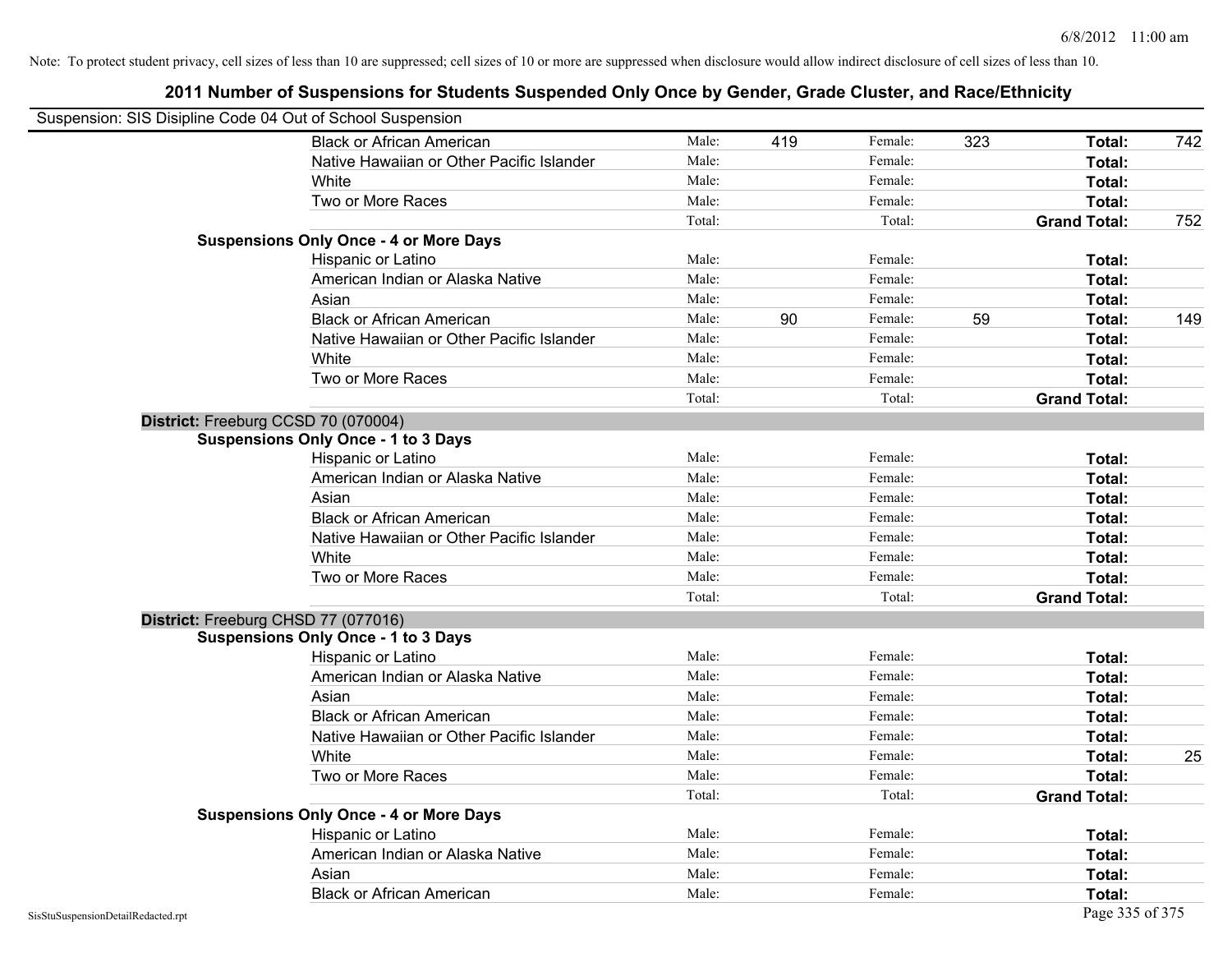| Suspension: SIS Disipline Code 04 Out of School Suspension |                                               |        |         |                     |    |
|------------------------------------------------------------|-----------------------------------------------|--------|---------|---------------------|----|
|                                                            | Native Hawaiian or Other Pacific Islander     | Male:  | Female: | Total:              |    |
|                                                            | White                                         | Male:  | Female: | Total:              |    |
|                                                            | Two or More Races                             | Male:  | Female: | Total:              |    |
|                                                            |                                               | Total: | Total:  | <b>Grand Total:</b> |    |
| District: Grant CCSD 110 (110004)                          |                                               |        |         |                     |    |
|                                                            | <b>Suspensions Only Once - 1 to 3 Days</b>    |        |         |                     |    |
|                                                            | Hispanic or Latino                            | Male:  | Female: | Total:              |    |
|                                                            | American Indian or Alaska Native              | Male:  | Female: | Total:              |    |
|                                                            | Asian                                         | Male:  | Female: | Total:              |    |
|                                                            | <b>Black or African American</b>              | Male:  | Female: | Total:              | 14 |
|                                                            | Native Hawaiian or Other Pacific Islander     | Male:  | Female: | Total:              |    |
|                                                            | White                                         | Male:  | Female: | Total:              | 11 |
|                                                            | Two or More Races                             | Male:  | Female: | Total:              |    |
|                                                            |                                               | Total: | Total:  | <b>Grand Total:</b> |    |
|                                                            | <b>Suspensions Only Once - 4 or More Days</b> |        |         |                     |    |
|                                                            | Hispanic or Latino                            | Male:  | Female: | Total:              |    |
|                                                            | American Indian or Alaska Native              | Male:  | Female: | Total:              |    |
|                                                            | Asian                                         | Male:  | Female: | Total:              |    |
|                                                            | <b>Black or African American</b>              | Male:  | Female: | Total:              |    |
|                                                            | Native Hawaiian or Other Pacific Islander     | Male:  | Female: | Total:              |    |
|                                                            | White                                         | Male:  | Female: | Total:              |    |
|                                                            | Two or More Races                             | Male:  | Female: | Total:              |    |
|                                                            |                                               | Total: | Total:  | <b>Grand Total:</b> |    |
| District: Harmony Emge SD 175 (175002)                     |                                               |        |         |                     |    |
|                                                            | <b>Suspensions Only Once - 1 to 3 Days</b>    |        |         |                     |    |
|                                                            | Hispanic or Latino                            | Male:  | Female: | Total:              |    |
|                                                            | American Indian or Alaska Native              | Male:  | Female: | Total:              |    |
|                                                            | Asian                                         | Male:  | Female: | Total:              |    |
|                                                            | <b>Black or African American</b>              | Male:  | Female: | Total:              | 33 |
|                                                            | Native Hawaiian or Other Pacific Islander     | Male:  | Female: | Total:              |    |
|                                                            | White                                         | Male:  | Female: | Total:              | 17 |
|                                                            | Two or More Races                             | Male:  | Female: | Total:              |    |
|                                                            |                                               | Total: | Total:  | <b>Grand Total:</b> |    |
|                                                            | <b>Suspensions Only Once - 4 or More Days</b> |        |         |                     |    |
|                                                            | Hispanic or Latino                            | Male:  | Female: | Total:              |    |
|                                                            | American Indian or Alaska Native              | Male:  | Female: | Total:              |    |
|                                                            | Asian                                         | Male:  | Female: | Total:              |    |
|                                                            | <b>Black or African American</b>              | Male:  | Female: | Total:              |    |
|                                                            | Native Hawaiian or Other Pacific Islander     | Male:  | Female: | Total:              |    |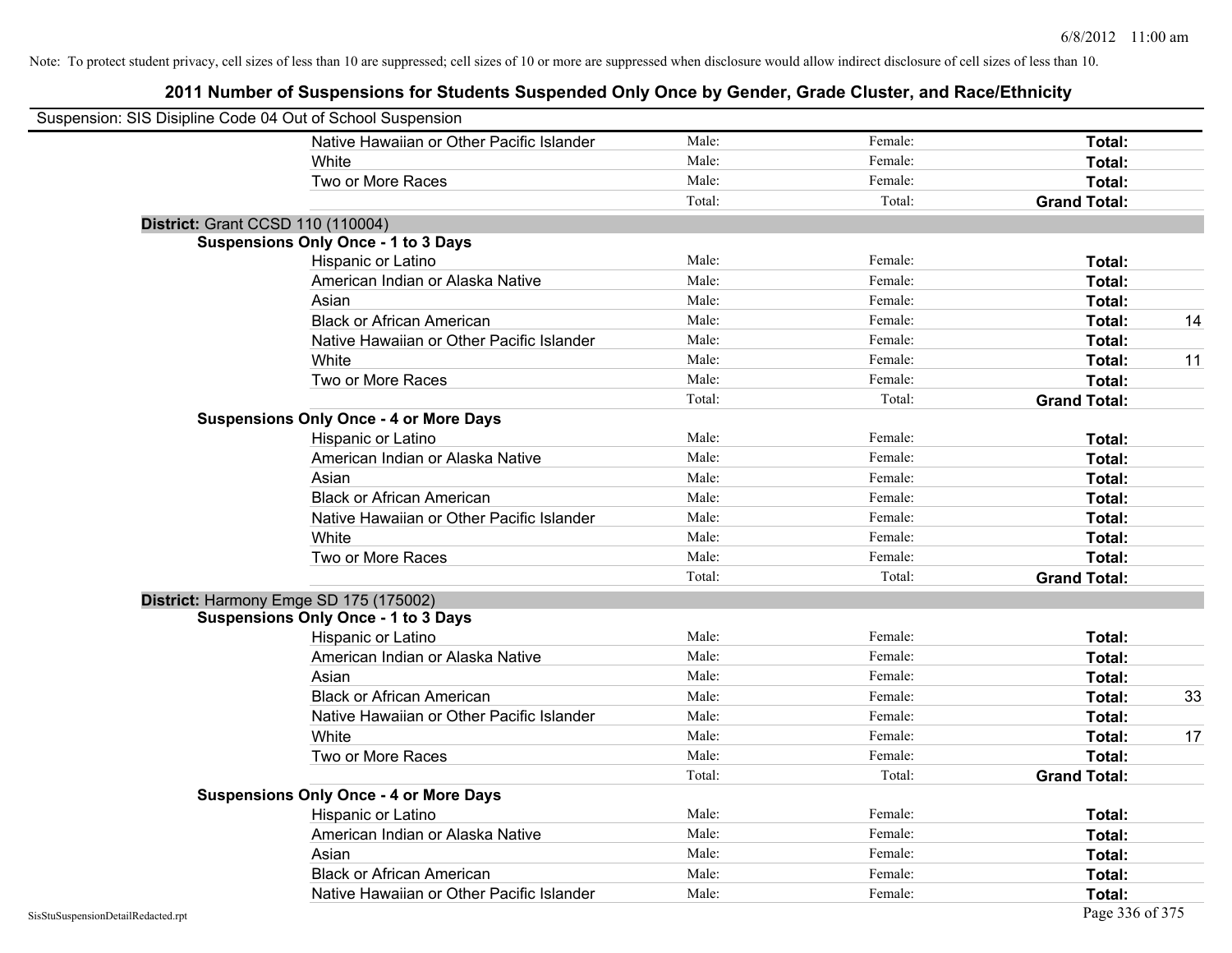| Suspension: SIS Disipline Code 04 Out of School Suspension |                                               |        |         |                     |    |
|------------------------------------------------------------|-----------------------------------------------|--------|---------|---------------------|----|
|                                                            | White                                         | Male:  | Female: | Total:              |    |
|                                                            | Two or More Races                             | Male:  | Female: | Total:              |    |
|                                                            |                                               | Total: | Total:  | <b>Grand Total:</b> |    |
| District: High Mount SD 116 (116002)                       |                                               |        |         |                     |    |
|                                                            | <b>Suspensions Only Once - 1 to 3 Days</b>    |        |         |                     |    |
|                                                            | Hispanic or Latino                            | Male:  | Female: | Total:              |    |
|                                                            | American Indian or Alaska Native              | Male:  | Female: | Total:              |    |
|                                                            | Asian                                         | Male:  | Female: | Total:              |    |
|                                                            | <b>Black or African American</b>              | Male:  | Female: | Total:              | 13 |
|                                                            | Native Hawaiian or Other Pacific Islander     | Male:  | Female: | Total:              |    |
|                                                            | White                                         | Male:  | Female: | Total:              | 10 |
|                                                            | Two or More Races                             | Male:  | Female: | Total:              |    |
|                                                            |                                               | Total: | Total:  | <b>Grand Total:</b> |    |
|                                                            | <b>Suspensions Only Once - 4 or More Days</b> |        |         |                     |    |
|                                                            | Hispanic or Latino                            | Male:  | Female: | Total:              |    |
|                                                            | American Indian or Alaska Native              | Male:  | Female: | Total:              |    |
|                                                            | Asian                                         | Male:  | Female: | Total:              |    |
|                                                            | <b>Black or African American</b>              | Male:  | Female: | Total:              |    |
|                                                            | Native Hawaiian or Other Pacific Islander     | Male:  | Female: | Total:              |    |
|                                                            | White                                         | Male:  | Female: | Total:              |    |
|                                                            | Two or More Races                             | Male:  | Female: | Total:              |    |
|                                                            |                                               | Total: | Total:  | <b>Grand Total:</b> |    |
| District: Lebanon CUSD 9 (009026)                          |                                               |        |         |                     |    |
|                                                            | <b>Suspensions Only Once - 1 to 3 Days</b>    |        |         |                     |    |
|                                                            | Hispanic or Latino                            | Male:  | Female: | Total:              |    |
|                                                            | American Indian or Alaska Native              | Male:  | Female: | Total:              |    |
|                                                            | Asian                                         | Male:  | Female: | Total:              |    |
|                                                            | <b>Black or African American</b>              | Male:  | Female: | Total:              | 13 |
|                                                            | Native Hawaiian or Other Pacific Islander     | Male:  | Female: | Total:              |    |
|                                                            | White                                         | Male:  | Female: | Total:              |    |
|                                                            | Two or More Races                             | Male:  | Female: | Total:              |    |
|                                                            |                                               | Total: | Total:  | <b>Grand Total:</b> |    |
|                                                            | <b>Suspensions Only Once - 4 or More Days</b> |        |         |                     |    |
|                                                            | Hispanic or Latino                            | Male:  | Female: | Total:              |    |
|                                                            | American Indian or Alaska Native              | Male:  | Female: | Total:              |    |
|                                                            | Asian                                         | Male:  | Female: | Total:              |    |
|                                                            | <b>Black or African American</b>              | Male:  | Female: | Total:              |    |
|                                                            | Native Hawaiian or Other Pacific Islander     | Male:  | Female: | Total:              |    |
|                                                            | White                                         | Male:  | Female: | Total:              |    |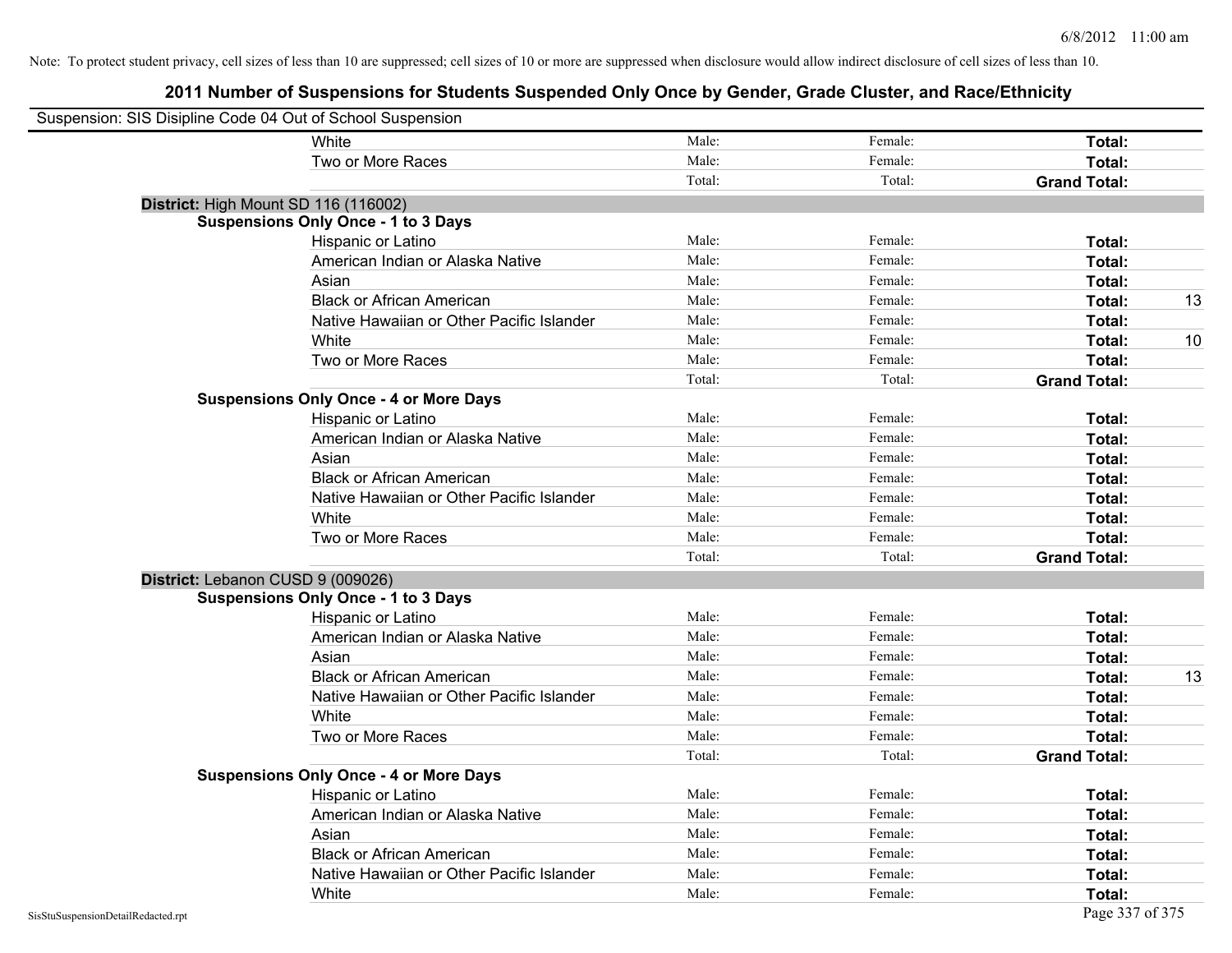| Suspension: SIS Disipline Code 04 Out of School Suspension |        |    |         |    |                     |    |
|------------------------------------------------------------|--------|----|---------|----|---------------------|----|
| Two or More Races                                          | Male:  |    | Female: |    | Total:              |    |
|                                                            | Total: |    | Total:  |    | <b>Grand Total:</b> |    |
| District: Marissa CUSD 40 (040026)                         |        |    |         |    |                     |    |
| <b>Suspensions Only Once - 1 to 3 Days</b>                 |        |    |         |    |                     |    |
| Hispanic or Latino                                         | Male:  |    | Female: |    | Total:              |    |
| American Indian or Alaska Native                           | Male:  |    | Female: |    | Total:              |    |
| Asian                                                      | Male:  |    | Female: |    | Total:              |    |
| <b>Black or African American</b>                           | Male:  |    | Female: |    | Total:              |    |
| Native Hawaiian or Other Pacific Islander                  | Male:  |    | Female: |    | Total:              |    |
| White                                                      | Male:  |    | Female: |    | Total:              | 13 |
| Two or More Races                                          | Male:  |    | Female: |    | Total:              |    |
|                                                            | Total: |    | Total:  |    | <b>Grand Total:</b> |    |
| <b>Suspensions Only Once - 4 or More Days</b>              |        |    |         |    |                     |    |
| Hispanic or Latino                                         | Male:  |    | Female: |    | Total:              |    |
| American Indian or Alaska Native                           | Male:  |    | Female: |    | Total:              |    |
| Asian                                                      | Male:  |    | Female: |    | Total:              |    |
| <b>Black or African American</b>                           | Male:  |    | Female: |    | Total:              |    |
| Native Hawaiian or Other Pacific Islander                  | Male:  |    | Female: |    | Total:              |    |
| White                                                      | Male:  |    | Female: |    | Total:              |    |
| Two or More Races                                          | Male:  |    | Female: |    | Total:              |    |
|                                                            | Total: |    | Total:  |    | <b>Grand Total:</b> |    |
| District: Mascoutah CUD 19 (019026)                        |        |    |         |    |                     |    |
| <b>Suspensions Only Once - 1 to 3 Days</b>                 |        |    |         |    |                     |    |
| Hispanic or Latino                                         | Male:  |    | Female: |    | Total:              |    |
| American Indian or Alaska Native                           | Male:  |    | Female: |    | Total:              |    |
| Asian                                                      | Male:  |    | Female: |    | Total:              |    |
| <b>Black or African American</b>                           | Male:  |    | Female: |    | Total:              | 10 |
| Native Hawaiian or Other Pacific Islander                  | Male:  |    | Female: |    | Total:              |    |
| White                                                      | Male:  | 28 | Female: | 14 | Total:              | 42 |
| Two or More Races                                          | Male:  |    | Female: |    | Total:              |    |
|                                                            | Total: |    | Total:  |    | <b>Grand Total:</b> |    |
| <b>Suspensions Only Once - 4 or More Days</b>              |        |    |         |    |                     |    |
| Hispanic or Latino                                         | Male:  |    | Female: |    | Total:              |    |
| American Indian or Alaska Native                           | Male:  |    | Female: |    | Total:              |    |
| Asian                                                      | Male:  |    | Female: |    | Total:              |    |
| <b>Black or African American</b>                           | Male:  |    | Female: |    | Total:              |    |
| Native Hawaiian or Other Pacific Islander                  | Male:  |    | Female: |    | Total:              |    |
| White                                                      | Male:  |    | Female: |    | Total:              |    |
| Two or More Races                                          | Male:  |    | Female: |    | Total:              |    |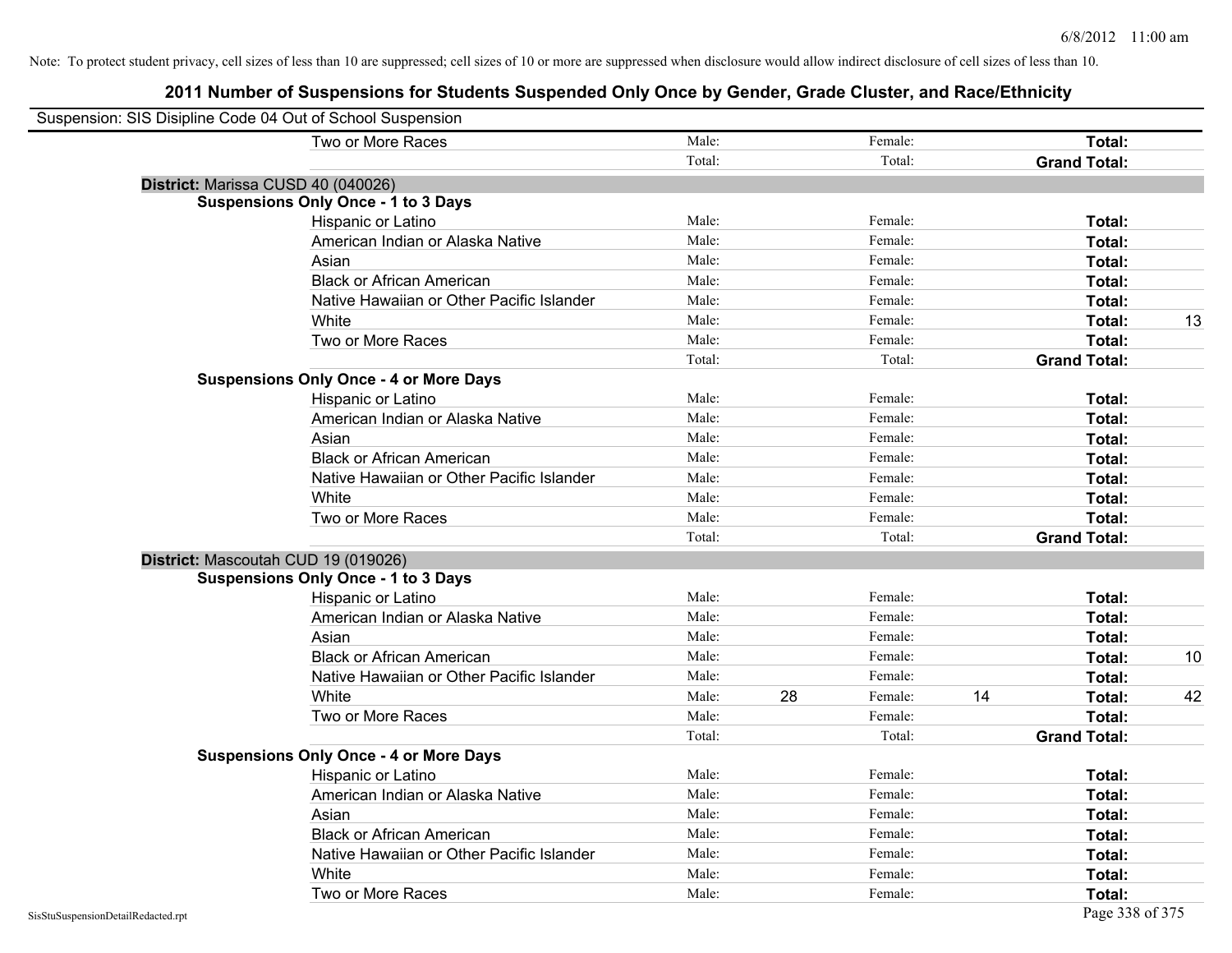| Suspension: SIS Disipline Code 04 Out of School Suspension |                                               |        |         |                     |
|------------------------------------------------------------|-----------------------------------------------|--------|---------|---------------------|
|                                                            |                                               | Total: | Total:  | <b>Grand Total:</b> |
| District: Millstadt CCSD 160 (160004)                      |                                               |        |         |                     |
|                                                            | <b>Suspensions Only Once - 1 to 3 Days</b>    |        |         |                     |
|                                                            | Hispanic or Latino                            | Male:  | Female: | Total:              |
|                                                            | American Indian or Alaska Native              | Male:  | Female: | Total:              |
|                                                            | Asian                                         | Male:  | Female: | Total:              |
|                                                            | <b>Black or African American</b>              | Male:  | Female: | Total:              |
|                                                            | Native Hawaiian or Other Pacific Islander     | Male:  | Female: | Total:              |
|                                                            | White                                         | Male:  | Female: | Total:              |
|                                                            | Two or More Races                             | Male:  | Female: | Total:              |
|                                                            |                                               | Total: | Total:  | <b>Grand Total:</b> |
|                                                            | <b>Suspensions Only Once - 4 or More Days</b> |        |         |                     |
|                                                            | Hispanic or Latino                            | Male:  | Female: | Total:              |
|                                                            | American Indian or Alaska Native              | Male:  | Female: | Total:              |
|                                                            | Asian                                         | Male:  | Female: | Total:              |
|                                                            | <b>Black or African American</b>              | Male:  | Female: | Total:              |
|                                                            | Native Hawaiian or Other Pacific Islander     | Male:  | Female: | Total:              |
|                                                            | White                                         | Male:  | Female: | Total:              |
|                                                            | Two or More Races                             | Male:  | Female: | Total:              |
|                                                            |                                               | Total: | Total:  | <b>Grand Total:</b> |
|                                                            | District: New Athens CUSD 60 (060026)         |        |         |                     |
|                                                            | <b>Suspensions Only Once - 1 to 3 Days</b>    |        |         |                     |
|                                                            | Hispanic or Latino                            | Male:  | Female: | Total:              |
|                                                            | American Indian or Alaska Native              | Male:  | Female: | Total:              |
|                                                            | Asian                                         | Male:  | Female: | Total:              |
|                                                            | <b>Black or African American</b>              | Male:  | Female: | Total:              |
|                                                            | Native Hawaiian or Other Pacific Islander     | Male:  | Female: | Total:              |
|                                                            | White                                         | Male:  | Female: | Total:              |
|                                                            | Two or More Races                             | Male:  | Female: | Total:              |
|                                                            |                                               | Total: | Total:  | <b>Grand Total:</b> |
| District: O Fallon CCSD 90 (090004)                        |                                               |        |         |                     |
|                                                            | <b>Suspensions Only Once - 1 to 3 Days</b>    |        |         |                     |
|                                                            | Hispanic or Latino                            | Male:  | Female: | Total:              |
|                                                            | American Indian or Alaska Native              | Male:  | Female: | Total:              |
|                                                            | Asian                                         | Male:  | Female: | Total:              |
|                                                            | <b>Black or African American</b>              | Male:  | Female: | 16<br>Total:        |
|                                                            | Native Hawaiian or Other Pacific Islander     | Male:  | Female: | Total:              |
|                                                            | White                                         | Male:  | Female: | Total:              |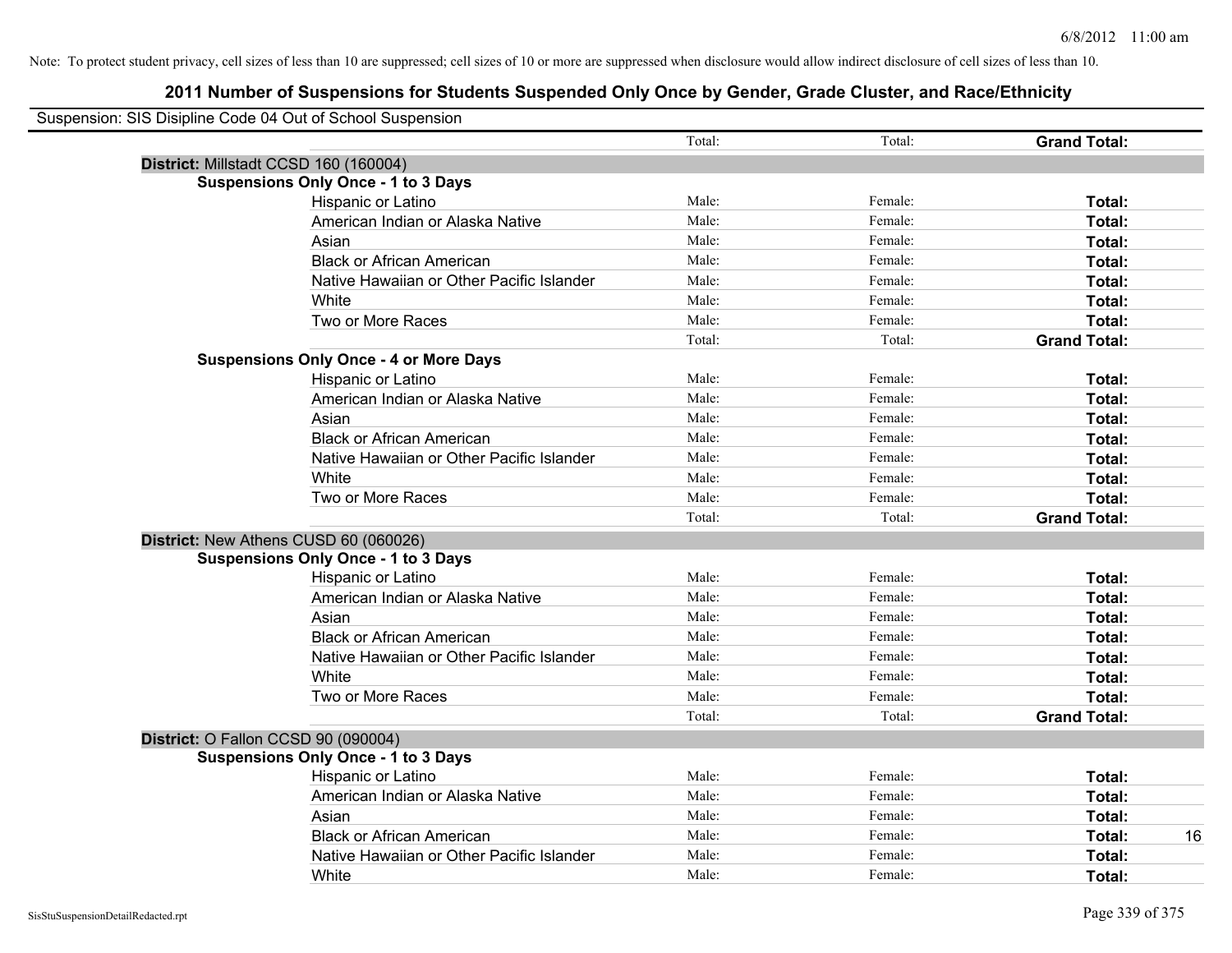| Suspension: SIS Disipline Code 04 Out of School Suspension |                                               |        |    |         |    |                     |    |
|------------------------------------------------------------|-----------------------------------------------|--------|----|---------|----|---------------------|----|
|                                                            | Two or More Races                             | Male:  |    | Female: |    | Total:              |    |
|                                                            |                                               | Total: |    | Total:  |    | <b>Grand Total:</b> | 28 |
|                                                            | <b>Suspensions Only Once - 4 or More Days</b> |        |    |         |    |                     |    |
|                                                            | Hispanic or Latino                            | Male:  |    | Female: |    | Total:              |    |
|                                                            | American Indian or Alaska Native              | Male:  |    | Female: |    | Total:              |    |
|                                                            | Asian                                         | Male:  |    | Female: |    | Total:              |    |
|                                                            | <b>Black or African American</b>              | Male:  |    | Female: |    | Total:              |    |
|                                                            | Native Hawaiian or Other Pacific Islander     | Male:  |    | Female: |    | Total:              |    |
|                                                            | White                                         | Male:  |    | Female: |    | Total:              |    |
|                                                            | Two or More Races                             | Male:  |    | Female: |    | Total:              |    |
|                                                            |                                               | Total: |    | Total:  |    | <b>Grand Total:</b> |    |
|                                                            | District: O Fallon Twp HSD 203 (203017)       |        |    |         |    |                     |    |
|                                                            | <b>Suspensions Only Once - 1 to 3 Days</b>    |        |    |         |    |                     |    |
|                                                            | Hispanic or Latino                            | Male:  |    | Female: |    | Total:              |    |
|                                                            | American Indian or Alaska Native              | Male:  |    | Female: |    | Total:              |    |
|                                                            | Asian                                         | Male:  |    | Female: |    | Total:              |    |
|                                                            | <b>Black or African American</b>              | Male:  | 11 | Female: | 19 | Total:              | 30 |
|                                                            | Native Hawaiian or Other Pacific Islander     | Male:  |    | Female: |    | Total:              |    |
|                                                            | White                                         | Male:  | 33 | Female: | 14 | Total:              | 47 |
|                                                            | Two or More Races                             | Male:  |    | Female: |    | Total:              |    |
|                                                            |                                               | Total: |    | Total:  |    | <b>Grand Total:</b> | 87 |
|                                                            | <b>Suspensions Only Once - 4 or More Days</b> |        |    |         |    |                     |    |
|                                                            | Hispanic or Latino                            | Male:  |    | Female: |    | Total:              |    |
|                                                            | American Indian or Alaska Native              | Male:  |    | Female: |    | Total:              |    |
|                                                            | Asian                                         | Male:  |    | Female: |    | Total:              |    |
|                                                            | <b>Black or African American</b>              | Male:  |    | Female: |    | Total:              |    |
|                                                            | Native Hawaiian or Other Pacific Islander     | Male:  |    | Female: |    | Total:              |    |
|                                                            | White                                         | Male:  |    | Female: |    | Total:              |    |
|                                                            | Two or More Races                             | Male:  |    | Female: |    | Total:              |    |
|                                                            |                                               | Total: |    | Total:  |    | <b>Grand Total:</b> |    |
|                                                            | District: Pontiac-W Holliday SD 105 (105002)  |        |    |         |    |                     |    |
|                                                            | <b>Suspensions Only Once - 1 to 3 Days</b>    |        |    |         |    |                     |    |
|                                                            | Hispanic or Latino                            | Male:  |    | Female: |    | Total:              |    |
|                                                            | American Indian or Alaska Native              | Male:  |    | Female: |    | Total:              |    |
|                                                            | Asian                                         | Male:  |    | Female: |    | Total:              |    |
|                                                            | <b>Black or African American</b>              | Male:  |    | Female: |    | Total:              | 15 |
|                                                            | Native Hawaiian or Other Pacific Islander     | Male:  |    | Female: |    | Total:              |    |
|                                                            | White                                         | Male:  |    | Female: |    | Total:              |    |
|                                                            | Two or More Races                             | Male:  |    | Female: |    | Total:              |    |
| SisStuSuspensionDetailRedacted.rpt                         |                                               |        |    |         |    | Page 340 of 375     |    |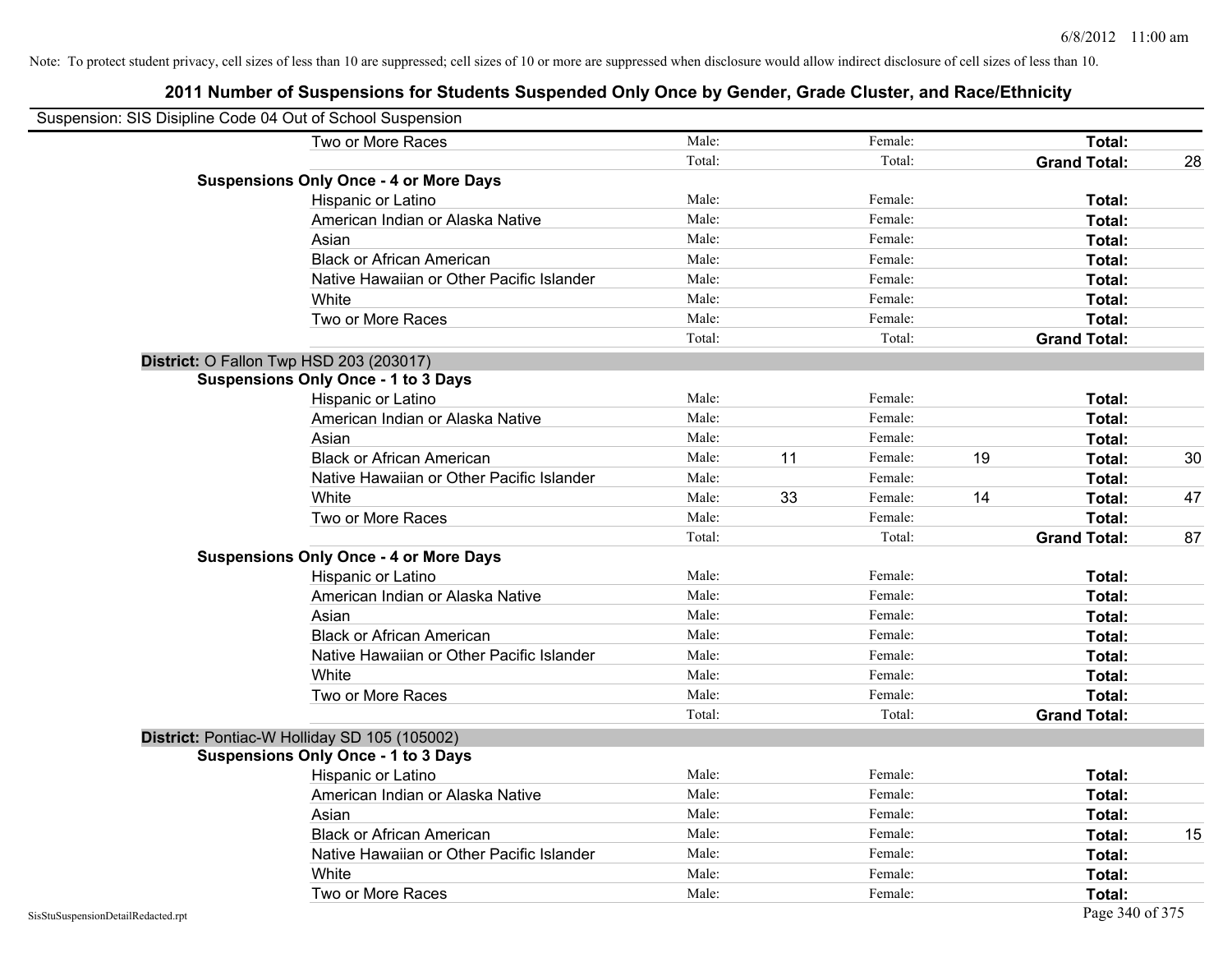| Suspension: SIS Disipline Code 04 Out of School Suspension |                                               |        |         |                     |    |
|------------------------------------------------------------|-----------------------------------------------|--------|---------|---------------------|----|
|                                                            |                                               | Total: | Total:  | <b>Grand Total:</b> |    |
|                                                            | <b>Suspensions Only Once - 4 or More Days</b> |        |         |                     |    |
|                                                            | Hispanic or Latino                            | Male:  | Female: | Total:              |    |
|                                                            | American Indian or Alaska Native              | Male:  | Female: | Total:              |    |
|                                                            | Asian                                         | Male:  | Female: | Total:              |    |
|                                                            | <b>Black or African American</b>              | Male:  | Female: | Total:              |    |
|                                                            | Native Hawaiian or Other Pacific Islander     | Male:  | Female: | Total:              |    |
|                                                            | White                                         | Male:  | Female: | Total:              |    |
|                                                            | Two or More Races                             | Male:  | Female: | Total:              |    |
|                                                            |                                               | Total: | Total:  | <b>Grand Total:</b> |    |
|                                                            | District: Shiloh Village SD 85 (085002)       |        |         |                     |    |
|                                                            | <b>Suspensions Only Once - 1 to 3 Days</b>    |        |         |                     |    |
|                                                            | Hispanic or Latino                            | Male:  | Female: | Total:              |    |
|                                                            | American Indian or Alaska Native              | Male:  | Female: | Total:              |    |
|                                                            | Asian                                         | Male:  | Female: | Total:              |    |
|                                                            | <b>Black or African American</b>              | Male:  | Female: | Total:              |    |
|                                                            | Native Hawaiian or Other Pacific Islander     | Male:  | Female: | Total:              |    |
|                                                            | White                                         | Male:  | Female: | Total:              | 10 |
|                                                            | Two or More Races                             | Male:  | Female: | Total:              |    |
|                                                            |                                               | Total: | Total:  | <b>Grand Total:</b> |    |
|                                                            | District: Signal Hill SD 181 (181002)         |        |         |                     |    |
|                                                            | <b>Suspensions Only Once - 1 to 3 Days</b>    |        |         |                     |    |
|                                                            | Hispanic or Latino                            | Male:  | Female: | Total:              |    |
|                                                            | American Indian or Alaska Native              | Male:  | Female: | Total:              |    |
|                                                            | Asian                                         | Male:  | Female: | Total:              |    |
|                                                            | <b>Black or African American</b>              | Male:  | Female: | Total:              |    |
|                                                            | Native Hawaiian or Other Pacific Islander     | Male:  | Female: | Total:              |    |
|                                                            | White                                         | Male:  | Female: | Total:              |    |
|                                                            | Two or More Races                             | Male:  | Female: | Total:              |    |
|                                                            |                                               | Total: | Total:  | <b>Grand Total:</b> | 12 |
|                                                            | <b>Suspensions Only Once - 4 or More Days</b> |        |         |                     |    |
|                                                            | Hispanic or Latino                            | Male:  | Female: | Total:              |    |
|                                                            | American Indian or Alaska Native              | Male:  | Female: | Total:              |    |
|                                                            | Asian                                         | Male:  | Female: | Total:              |    |
|                                                            | <b>Black or African American</b>              | Male:  | Female: | Total:              |    |
|                                                            | Native Hawaiian or Other Pacific Islander     | Male:  | Female: | Total:              |    |
|                                                            | White                                         | Male:  | Female: | Total:              |    |
|                                                            | Two or More Races                             | Male:  | Female: | <b>Total:</b>       |    |
|                                                            |                                               | Total: | Total:  | <b>Grand Total:</b> |    |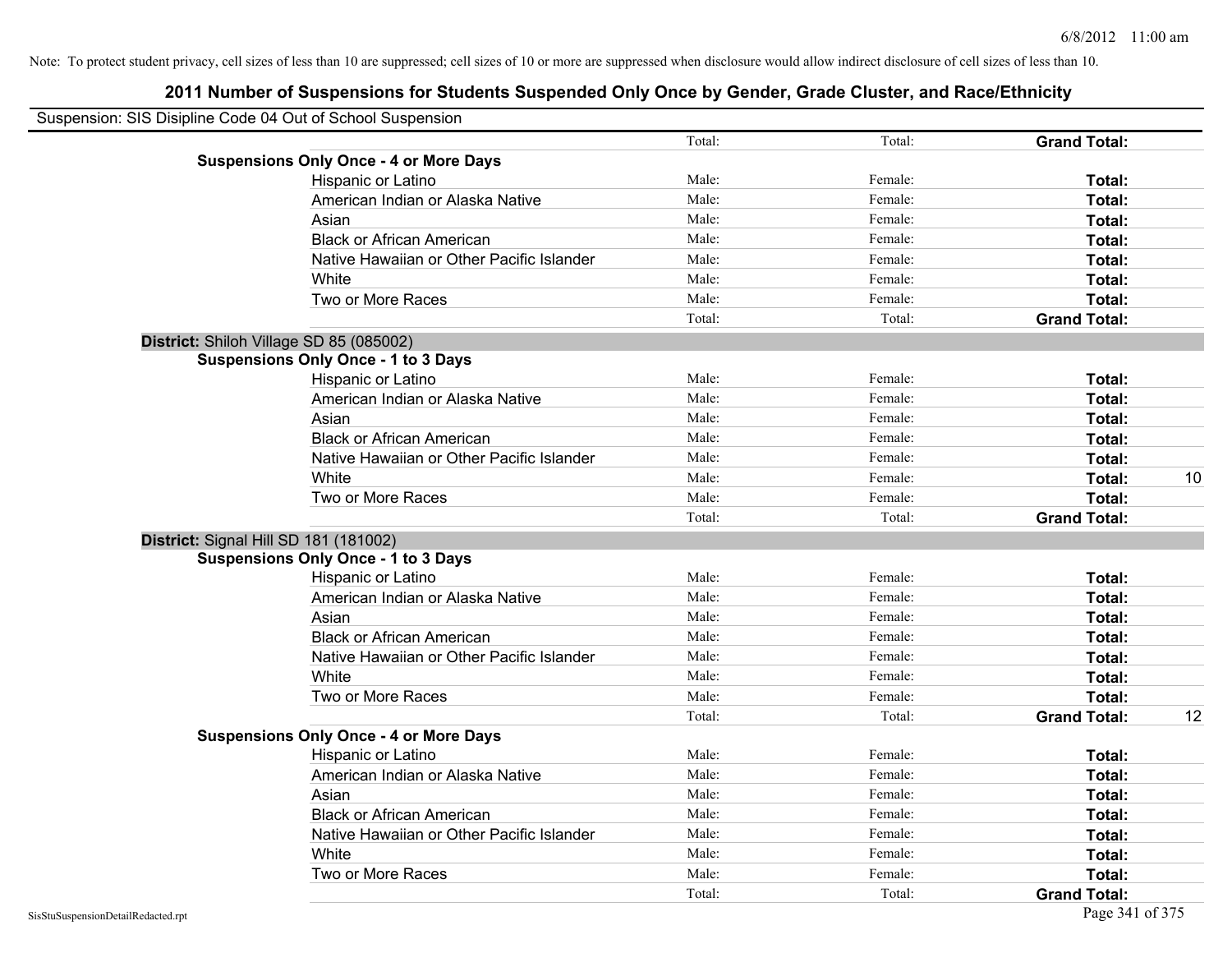| Suspension: SIS Disipline Code 04 Out of School Suspension |                                               |        |    |         |    |                     |    |
|------------------------------------------------------------|-----------------------------------------------|--------|----|---------|----|---------------------|----|
|                                                            | District: Smithton CCSD 130 (130004)          |        |    |         |    |                     |    |
|                                                            | <b>Suspensions Only Once - 1 to 3 Days</b>    |        |    |         |    |                     |    |
|                                                            | Hispanic or Latino                            | Male:  |    | Female: |    | Total:              |    |
|                                                            | American Indian or Alaska Native              | Male:  |    | Female: |    | Total:              |    |
|                                                            | Asian                                         | Male:  |    | Female: |    | Total:              |    |
|                                                            | <b>Black or African American</b>              | Male:  |    | Female: |    | Total:              |    |
|                                                            | Native Hawaiian or Other Pacific Islander     | Male:  |    | Female: |    | Total:              |    |
|                                                            | White                                         | Male:  |    | Female: |    | Total:              |    |
|                                                            | Two or More Races                             | Male:  |    | Female: |    | Total:              |    |
|                                                            |                                               | Total: |    | Total:  |    | <b>Grand Total:</b> |    |
|                                                            | District: Whiteside SD 115 (115002)           |        |    |         |    |                     |    |
|                                                            | <b>Suspensions Only Once - 1 to 3 Days</b>    |        |    |         |    |                     |    |
|                                                            | Hispanic or Latino                            | Male:  |    | Female: |    | Total:              |    |
|                                                            | American Indian or Alaska Native              | Male:  |    | Female: |    | Total:              |    |
|                                                            | Asian                                         | Male:  |    | Female: |    | Total:              |    |
|                                                            | <b>Black or African American</b>              | Male:  | 21 | Female: | 13 | Total:              | 34 |
|                                                            | Native Hawaiian or Other Pacific Islander     | Male:  |    | Female: |    | Total:              |    |
|                                                            | White                                         | Male:  |    | Female: |    | Total:              |    |
|                                                            | Two or More Races                             | Male:  |    | Female: |    | Total:              |    |
|                                                            |                                               | Total: |    | Total:  |    | <b>Grand Total:</b> | 51 |
|                                                            | <b>Suspensions Only Once - 4 or More Days</b> |        |    |         |    |                     |    |
|                                                            | Hispanic or Latino                            | Male:  |    | Female: |    | Total:              |    |
|                                                            | American Indian or Alaska Native              | Male:  |    | Female: |    | Total:              |    |
|                                                            | Asian                                         | Male:  |    | Female: |    | Total:              |    |
|                                                            | <b>Black or African American</b>              | Male:  |    | Female: |    | Total:              |    |
|                                                            | Native Hawaiian or Other Pacific Islander     | Male:  |    | Female: |    | Total:              |    |
|                                                            | White                                         | Male:  |    | Female: |    | Total:              |    |
|                                                            | Two or More Races                             | Male:  |    | Female: |    | Total:              |    |
|                                                            |                                               | Total: |    | Total:  |    | <b>Grand Total:</b> | 14 |
|                                                            | District: Wolf Branch SD 113 (113002)         |        |    |         |    |                     |    |
|                                                            | <b>Suspensions Only Once - 1 to 3 Days</b>    |        |    |         |    |                     |    |
|                                                            | Hispanic or Latino                            | Male:  |    | Female: |    | Total:              |    |
|                                                            | American Indian or Alaska Native              | Male:  |    | Female: |    | Total:              |    |
|                                                            | Asian                                         | Male:  |    | Female: |    | Total:              |    |
|                                                            | <b>Black or African American</b>              | Male:  |    | Female: |    | Total:              |    |
|                                                            | Native Hawaiian or Other Pacific Islander     | Male:  |    | Female: |    | Total:              |    |
|                                                            | White                                         | Male:  |    | Female: |    | <b>Total:</b>       |    |
|                                                            | Two or More Races                             | Male:  |    | Female: |    | Total:              |    |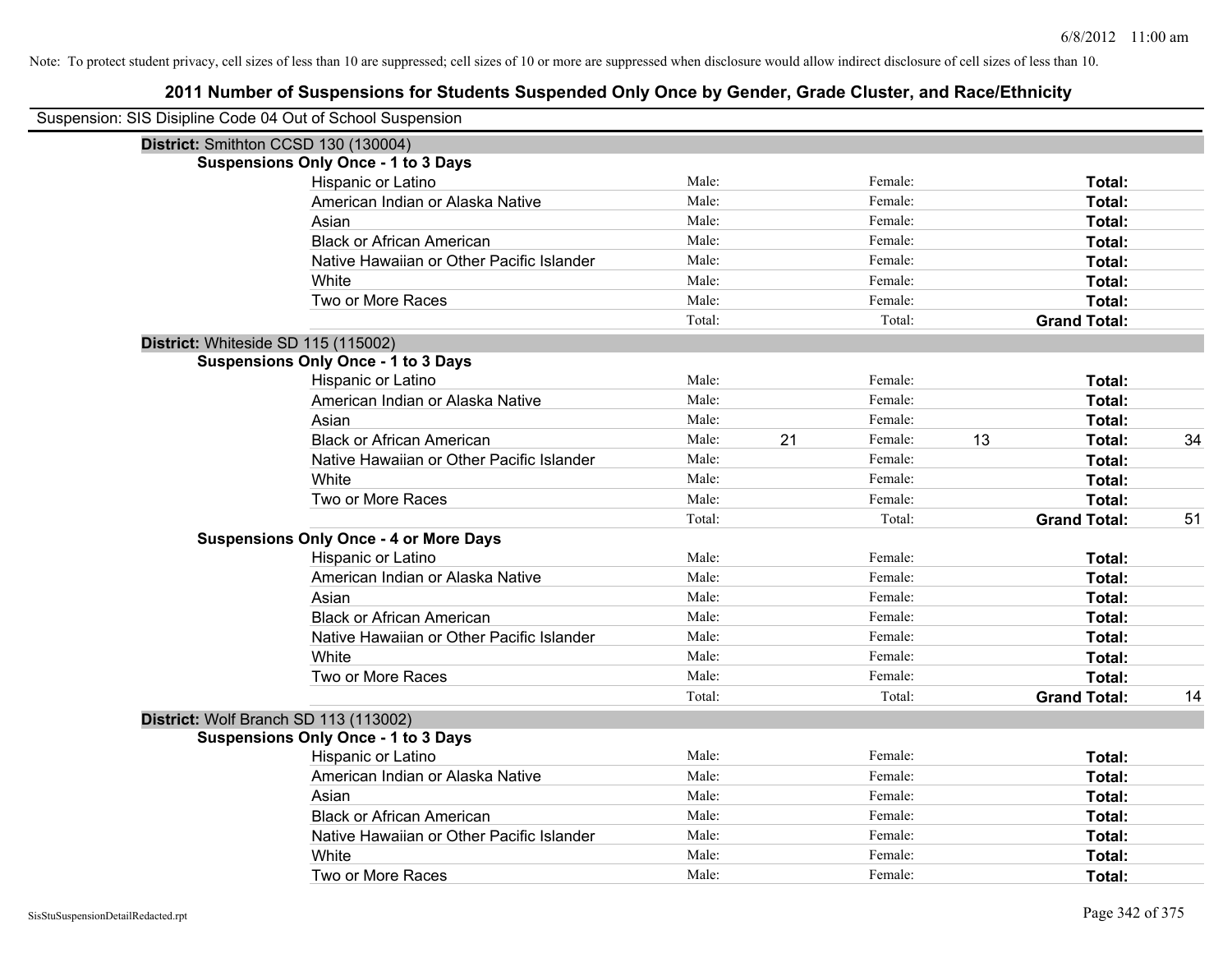# **2011 Number of Suspensions for Students Suspended Only Once by Gender, Grade Cluster, and Race/Ethnicity**

| Suspension: SIS Disipline Code 04 Out of School Suspension |                                               |        |         |                     |    |
|------------------------------------------------------------|-----------------------------------------------|--------|---------|---------------------|----|
|                                                            |                                               | Total: | Total:  | <b>Grand Total:</b> | 14 |
|                                                            |                                               |        |         |                     |    |
| Region: State of ILlinois (65)                             |                                               |        |         |                     |    |
| County: State Of II (108)                                  |                                               |        |         |                     |    |
| District: Non-Public School (9000)                         | <b>Suspensions Only Once - 1 to 3 Days</b>    |        |         |                     |    |
|                                                            | Hispanic or Latino                            | Male:  | Female: | Total:              |    |
|                                                            | American Indian or Alaska Native              | Male:  | Female: | Total:              |    |
|                                                            | Asian                                         | Male:  | Female: | Total:              |    |
|                                                            | <b>Black or African American</b>              | Male:  | Female: | Total:              |    |
|                                                            | Native Hawaiian or Other Pacific Islander     | Male:  | Female: | Total:              |    |
|                                                            | White                                         | Male:  | Female: | Total:              |    |
|                                                            | Two or More Races                             | Male:  | Female: | Total:              |    |
|                                                            |                                               | Total: | Total:  | <b>Grand Total:</b> |    |
| District: Non-Public School (9030)                         |                                               |        |         |                     |    |
|                                                            | <b>Suspensions Only Once - 1 to 3 Days</b>    |        |         |                     |    |
|                                                            | Hispanic or Latino                            | Male:  | Female: | Total:              |    |
|                                                            | American Indian or Alaska Native              | Male:  | Female: | Total:              |    |
|                                                            | Asian                                         | Male:  | Female: | Total:              | 11 |
|                                                            | <b>Black or African American</b>              | Male:  | Female: | Total:              |    |
|                                                            | Native Hawaiian or Other Pacific Islander     | Male:  | Female: | Total:              |    |
|                                                            | White                                         | Male:  | Female: | Total:              | 14 |
|                                                            | Two or More Races                             | Male:  | Female: | Total:              |    |
|                                                            |                                               | Total: | Total:  | <b>Grand Total:</b> |    |
|                                                            | <b>Suspensions Only Once - 4 or More Days</b> |        |         |                     |    |
|                                                            | Hispanic or Latino                            | Male:  | Female: | Total:              |    |
|                                                            | American Indian or Alaska Native              | Male:  | Female: | Total:              |    |
|                                                            | Asian                                         | Male:  | Female: | Total:              | 18 |
|                                                            | <b>Black or African American</b>              | Male:  | Female: | Total:              |    |
|                                                            | Native Hawaiian or Other Pacific Islander     | Male:  | Female: | Total:              |    |
|                                                            | White                                         | Male:  | Female: | Total:              |    |
|                                                            | Two or More Races                             | Male:  | Female: | Total:              |    |
|                                                            |                                               | Total: | Total:  | <b>Grand Total:</b> |    |

**Region:** Tazewell ROE (53)

**County:** Tazewell (090)

**District:** Central SD 51 (051002)

**Suspensions Only Once - 1 to 3 Days**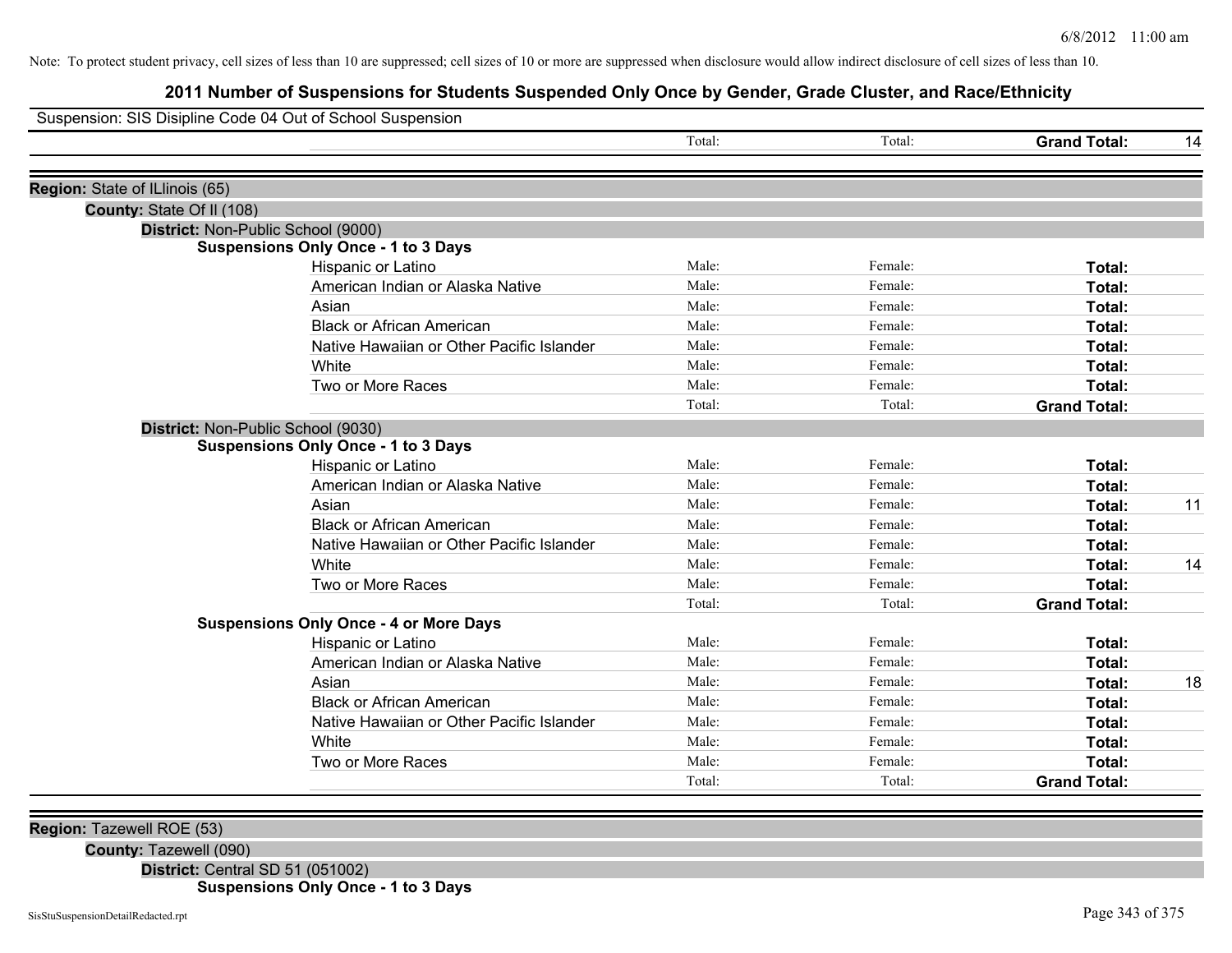| Suspension: SIS Disipline Code 04 Out of School Suspension |                                                                                    |                |                    |                     |    |
|------------------------------------------------------------|------------------------------------------------------------------------------------|----------------|--------------------|---------------------|----|
|                                                            | Hispanic or Latino                                                                 | Male:          | Female:            | Total:              |    |
|                                                            | American Indian or Alaska Native                                                   | Male:          | Female:            | Total:              |    |
|                                                            | Asian                                                                              | Male:          | Female:            | Total:              |    |
|                                                            | <b>Black or African American</b>                                                   | Male:          | Female:            | Total:              |    |
|                                                            | Native Hawaiian or Other Pacific Islander                                          | Male:          | Female:            | Total:              |    |
|                                                            | White                                                                              | Male:          | Female:            | Total:              |    |
|                                                            | Two or More Races                                                                  | Male:          | Female:            | Total:              |    |
|                                                            |                                                                                    | Total:         | Total:             | <b>Grand Total:</b> |    |
|                                                            |                                                                                    |                |                    |                     |    |
|                                                            | District: Creve Coeur SD 76 (076002)<br><b>Suspensions Only Once - 1 to 3 Days</b> |                |                    |                     |    |
|                                                            | Hispanic or Latino                                                                 | Male:          | Female:            | Total:              |    |
|                                                            | American Indian or Alaska Native                                                   | Male:          | Female:            | Total:              |    |
|                                                            | Asian                                                                              | Male:          | Female:            | Total:              |    |
|                                                            | <b>Black or African American</b>                                                   | Male:          | Female:            | Total:              |    |
|                                                            | Native Hawaiian or Other Pacific Islander                                          | Male:          | Female:            | Total:              |    |
|                                                            | White                                                                              | Male:          | Female:            | Total:              | 15 |
|                                                            | Two or More Races                                                                  | Male:          | Female:            | Total:              |    |
|                                                            |                                                                                    | Total:         | Total:             | <b>Grand Total:</b> |    |
|                                                            | <b>Suspensions Only Once - 4 or More Days</b>                                      |                |                    |                     |    |
|                                                            | Hispanic or Latino                                                                 | Male:          | Female:            | Total:              |    |
|                                                            | American Indian or Alaska Native                                                   | Male:          | Female:            | Total:              |    |
|                                                            | Asian                                                                              | Male:          | Female:            | Total:              |    |
|                                                            | <b>Black or African American</b>                                                   | Male:          | Female:            | Total:              |    |
|                                                            | Native Hawaiian or Other Pacific Islander                                          | Male:          | Female:            | Total:              |    |
|                                                            | White                                                                              | Male:          | Female:            | Total:              |    |
|                                                            | Two or More Races                                                                  | Male:          | Female:            | Total:              |    |
|                                                            |                                                                                    | Total:         | Total:             | <b>Grand Total:</b> |    |
|                                                            |                                                                                    |                |                    |                     |    |
|                                                            | District: Deer Creek-Mackinaw CUSD 701 (701026)                                    |                |                    |                     |    |
|                                                            | <b>Suspensions Only Once - 1 to 3 Days</b>                                         | Male:          | Female:            | Total:              |    |
|                                                            | Hispanic or Latino<br>American Indian or Alaska Native                             | Male:          | Female:            | Total:              |    |
|                                                            |                                                                                    | Male:          | Female:            | Total:              |    |
|                                                            | Asian<br><b>Black or African American</b>                                          | Male:          | Female:            | Total:              |    |
|                                                            |                                                                                    | Male:          | Female:            |                     |    |
|                                                            | Native Hawaiian or Other Pacific Islander                                          |                |                    | Total:              |    |
|                                                            | White                                                                              | Male:<br>Male: | Female:<br>Female: | Total:              |    |
|                                                            | Two or More Races                                                                  |                |                    | Total:              |    |
|                                                            | <b>Suspensions Only Once - 4 or More Days</b>                                      | Total:         | Total:             | <b>Grand Total:</b> |    |
|                                                            |                                                                                    | Male:          | Female:            |                     |    |
|                                                            | Hispanic or Latino                                                                 |                |                    | Total:              |    |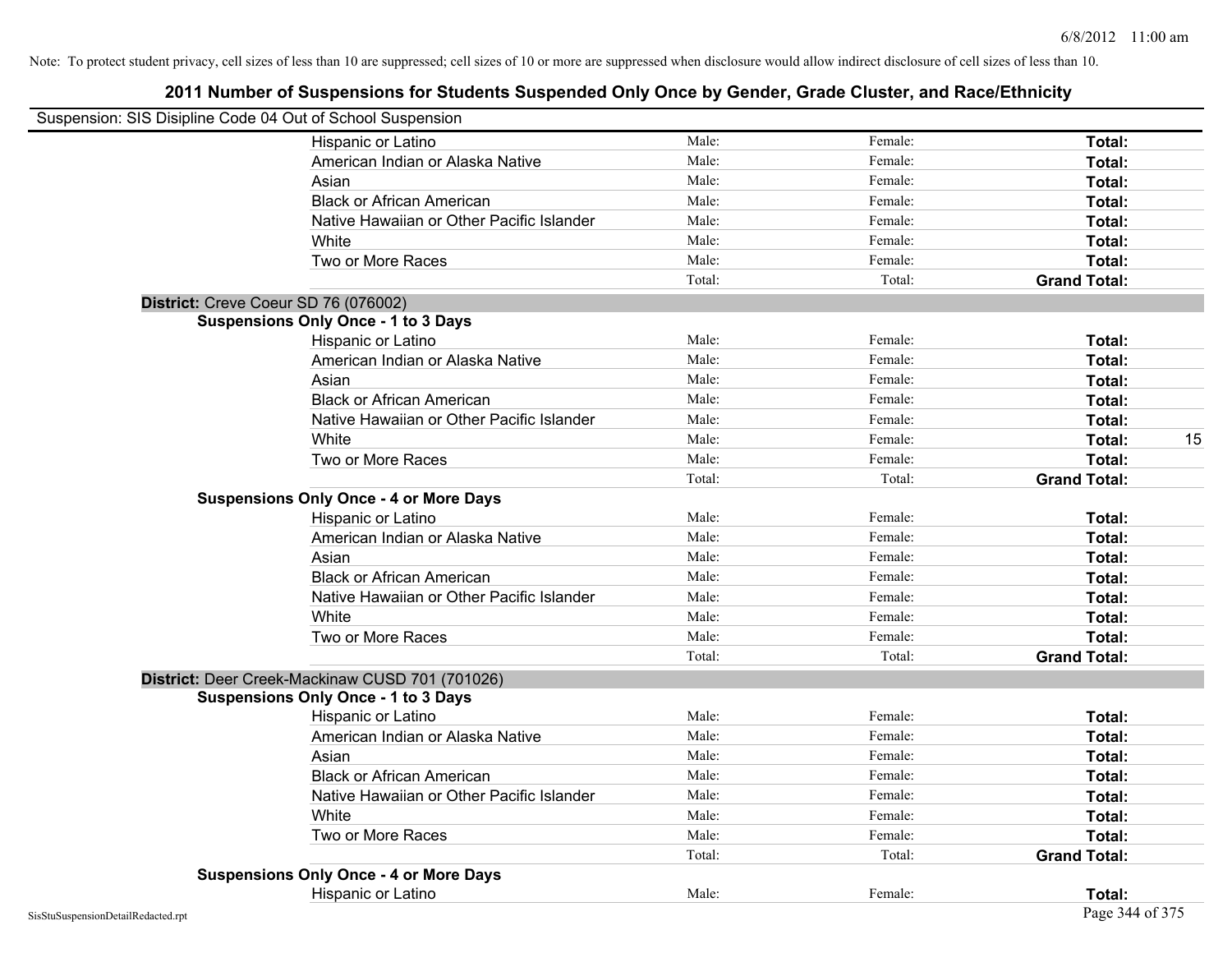| Suspension: SIS Disipline Code 04 Out of School Suspension |        |         |                     |    |
|------------------------------------------------------------|--------|---------|---------------------|----|
| American Indian or Alaska Native                           | Male:  | Female: | Total:              |    |
| Asian                                                      | Male:  | Female: | Total:              |    |
| <b>Black or African American</b>                           | Male:  | Female: | Total:              |    |
| Native Hawaiian or Other Pacific Islander                  | Male:  | Female: | Total:              |    |
| White                                                      | Male:  | Female: | Total:              |    |
| Two or More Races                                          | Male:  | Female: | Total:              |    |
|                                                            | Total: | Total:  | <b>Grand Total:</b> |    |
| District: Delavan CUSD 703 (703026)                        |        |         |                     |    |
| <b>Suspensions Only Once - 1 to 3 Days</b>                 |        |         |                     |    |
| Hispanic or Latino                                         | Male:  | Female: | Total:              |    |
| American Indian or Alaska Native                           | Male:  | Female: | Total:              |    |
| Asian                                                      | Male:  | Female: | Total:              |    |
| <b>Black or African American</b>                           | Male:  | Female: | Total:              |    |
| Native Hawaiian or Other Pacific Islander                  | Male:  | Female: | Total:              |    |
| White                                                      | Male:  | Female: | Total:              | 18 |
| Two or More Races                                          | Male:  | Female: | Total:              |    |
|                                                            | Total: | Total:  | <b>Grand Total:</b> |    |
| <b>Suspensions Only Once - 4 or More Days</b>              |        |         |                     |    |
| Hispanic or Latino                                         | Male:  | Female: | Total:              |    |
| American Indian or Alaska Native                           | Male:  | Female: | Total:              |    |
| Asian                                                      | Male:  | Female: | Total:              |    |
| <b>Black or African American</b>                           | Male:  | Female: | Total:              |    |
| Native Hawaiian or Other Pacific Islander                  | Male:  | Female: | Total:              |    |
| White                                                      | Male:  | Female: | Total:              |    |
| Two or More Races                                          | Male:  | Female: | Total:              |    |
|                                                            | Total: | Total:  | <b>Grand Total:</b> |    |
| District: District 50 Schools (050002)                     |        |         |                     |    |
| <b>Suspensions Only Once - 1 to 3 Days</b>                 |        |         |                     |    |
| Hispanic or Latino                                         | Male:  | Female: | Total:              |    |
| American Indian or Alaska Native                           | Male:  | Female: | Total:              |    |
| Asian                                                      | Male:  | Female: | Total:              |    |
| <b>Black or African American</b>                           | Male:  | Female: | Total:              |    |
| Native Hawaiian or Other Pacific Islander                  | Male:  | Female: | Total:              |    |
| White                                                      | Male:  | Female: | Total:              | 10 |
| Two or More Races                                          | Male:  | Female: | Total:              |    |
|                                                            | Total: | Total:  | <b>Grand Total:</b> |    |
| <b>Suspensions Only Once - 4 or More Days</b>              |        |         |                     |    |
| Hispanic or Latino                                         | Male:  | Female: | Total:              |    |
| American Indian or Alaska Native                           | Male:  | Female: | Total:              |    |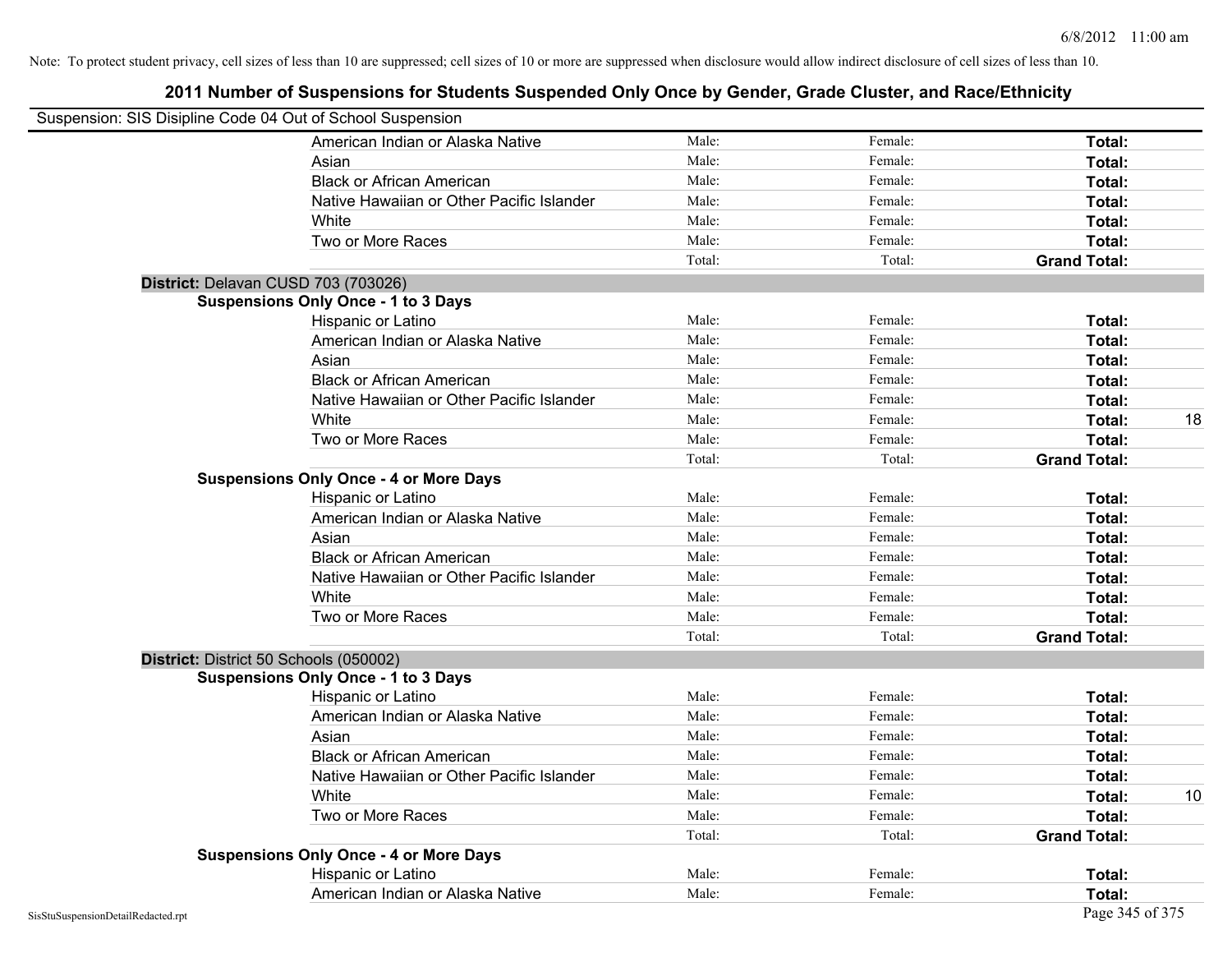|                                    | Suspension: SIS Disipline Code 04 Out of School Suspension |        |    |         |    |                     |    |
|------------------------------------|------------------------------------------------------------|--------|----|---------|----|---------------------|----|
|                                    | Asian                                                      | Male:  |    | Female: |    | Total:              |    |
|                                    | <b>Black or African American</b>                           | Male:  |    | Female: |    | Total:              |    |
|                                    | Native Hawaiian or Other Pacific Islander                  | Male:  |    | Female: |    | Total:              |    |
|                                    | White                                                      | Male:  |    | Female: |    | Total:              |    |
|                                    | Two or More Races                                          | Male:  |    | Female: |    | Total:              |    |
|                                    |                                                            | Total: |    | Total:  |    | <b>Grand Total:</b> |    |
|                                    | District: East Peoria CHSD 309 (309016)                    |        |    |         |    |                     |    |
|                                    | <b>Suspensions Only Once - 1 to 3 Days</b>                 |        |    |         |    |                     |    |
|                                    | Hispanic or Latino                                         | Male:  |    | Female: |    | Total:              |    |
|                                    | American Indian or Alaska Native                           | Male:  |    | Female: |    | Total:              |    |
|                                    | Asian                                                      | Male:  |    | Female: |    | Total:              |    |
|                                    | <b>Black or African American</b>                           | Male:  |    | Female: |    | Total:              |    |
|                                    | Native Hawaiian or Other Pacific Islander                  | Male:  |    | Female: |    | Total:              |    |
|                                    | White                                                      | Male:  | 36 | Female: | 21 | Total:              | 57 |
|                                    | Two or More Races                                          | Male:  |    | Female: |    | Total:              |    |
|                                    |                                                            | Total: |    | Total:  |    | <b>Grand Total:</b> |    |
|                                    | <b>Suspensions Only Once - 4 or More Days</b>              |        |    |         |    |                     |    |
|                                    | Hispanic or Latino                                         | Male:  |    | Female: |    | Total:              |    |
|                                    | American Indian or Alaska Native                           | Male:  |    | Female: |    | Total:              |    |
|                                    | Asian                                                      | Male:  |    | Female: |    | Total:              |    |
|                                    | <b>Black or African American</b>                           | Male:  |    | Female: |    | Total:              |    |
|                                    | Native Hawaiian or Other Pacific Islander                  | Male:  |    | Female: |    | Total:              |    |
|                                    | White                                                      | Male:  | 19 | Female: | 12 | Total:              | 31 |
|                                    | Two or More Races                                          | Male:  |    | Female: |    | Total:              |    |
|                                    |                                                            | Total: |    | Total:  |    | <b>Grand Total:</b> |    |
|                                    | District: East Peoria SD 86 (086002)                       |        |    |         |    |                     |    |
|                                    | <b>Suspensions Only Once - 1 to 3 Days</b>                 |        |    |         |    |                     |    |
|                                    | Hispanic or Latino                                         | Male:  |    | Female: |    | Total:              |    |
|                                    | American Indian or Alaska Native                           | Male:  |    | Female: |    | Total:              |    |
|                                    | Asian                                                      | Male:  |    | Female: |    | Total:              |    |
|                                    | <b>Black or African American</b>                           | Male:  |    | Female: |    | Total:              |    |
|                                    | Native Hawaiian or Other Pacific Islander                  | Male:  |    | Female: |    | Total:              |    |
|                                    | White                                                      | Male:  |    | Female: |    | Total:              | 40 |
|                                    | Two or More Races                                          | Male:  |    | Female: |    | Total:              |    |
|                                    |                                                            | Total: |    | Total:  |    | <b>Grand Total:</b> |    |
|                                    | <b>Suspensions Only Once - 4 or More Days</b>              |        |    |         |    |                     |    |
|                                    | Hispanic or Latino                                         | Male:  |    | Female: |    | Total:              |    |
|                                    | American Indian or Alaska Native                           | Male:  |    | Female: |    | Total:              |    |
|                                    | Asian                                                      | Male:  |    | Female: |    | Total:              |    |
| SisStuSuspensionDetailRedacted.rpt |                                                            |        |    |         |    | Page 346 of 375     |    |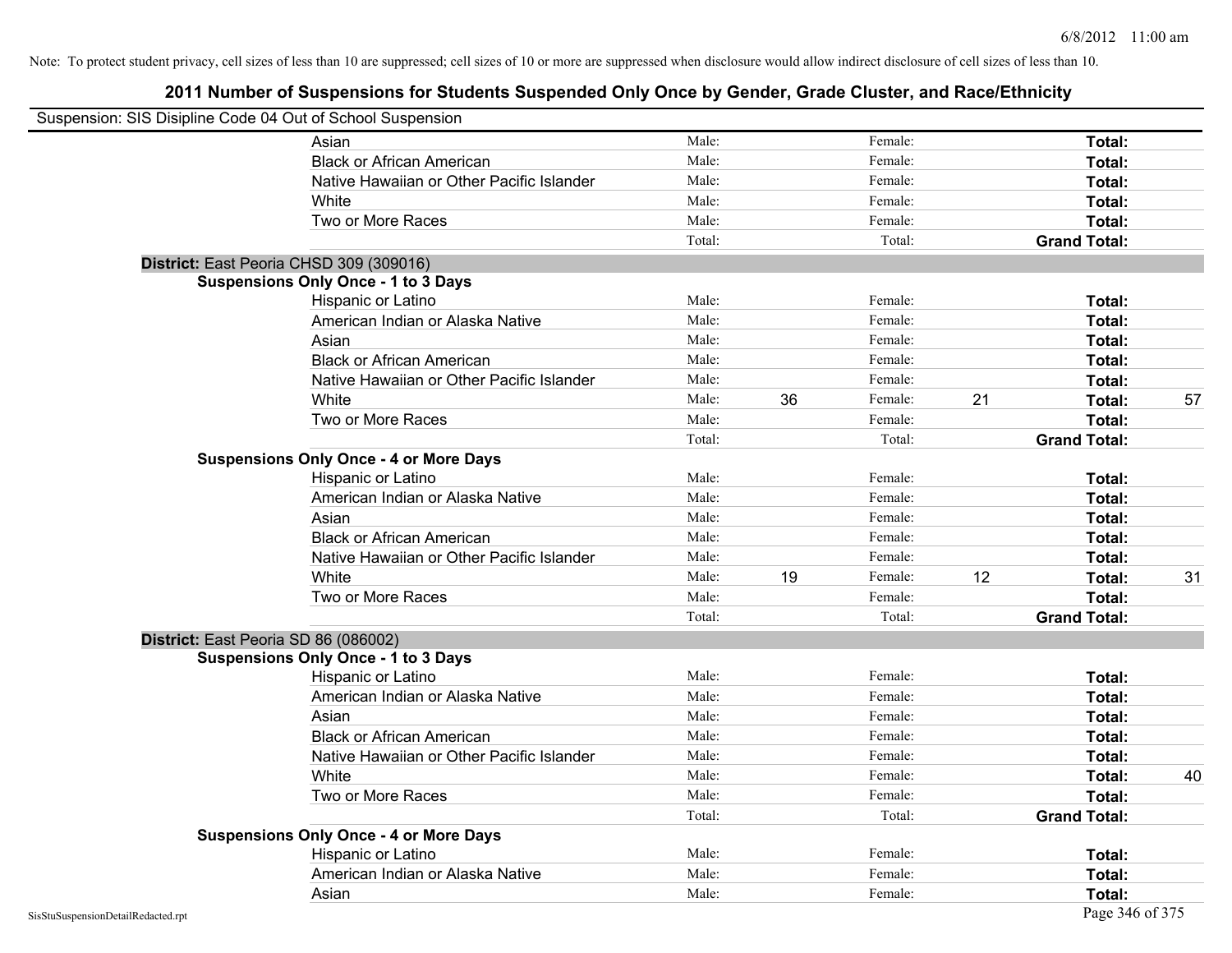| Suspension: SIS Disipline Code 04 Out of School Suspension |                                                    |        |         |                     |
|------------------------------------------------------------|----------------------------------------------------|--------|---------|---------------------|
|                                                            | <b>Black or African American</b>                   | Male:  | Female: | Total:              |
|                                                            | Native Hawaiian or Other Pacific Islander          | Male:  | Female: | Total:              |
|                                                            | White                                              | Male:  | Female: | Total:              |
|                                                            | Two or More Races                                  | Male:  | Female: | Total:              |
|                                                            |                                                    | Total: | Total:  | <b>Grand Total:</b> |
|                                                            | District: Morton CUSD 709 (709026)                 |        |         |                     |
|                                                            | <b>Suspensions Only Once - 1 to 3 Days</b>         |        |         |                     |
|                                                            | Hispanic or Latino                                 | Male:  | Female: | Total:              |
|                                                            | American Indian or Alaska Native                   | Male:  | Female: | Total:              |
|                                                            | Asian                                              | Male:  | Female: | Total:              |
|                                                            | <b>Black or African American</b>                   | Male:  | Female: | Total:              |
|                                                            | Native Hawaiian or Other Pacific Islander          | Male:  | Female: | Total:              |
|                                                            | White                                              | Male:  | Female: | 15<br>Total:        |
|                                                            | Two or More Races                                  | Male:  | Female: | Total:              |
|                                                            |                                                    | Total: | Total:  | <b>Grand Total:</b> |
|                                                            | <b>Suspensions Only Once - 4 or More Days</b>      |        |         |                     |
|                                                            | Hispanic or Latino                                 | Male:  | Female: | Total:              |
|                                                            | American Indian or Alaska Native                   | Male:  | Female: | Total:              |
|                                                            | Asian                                              | Male:  | Female: | Total:              |
|                                                            | <b>Black or African American</b>                   | Male:  | Female: | Total:              |
|                                                            | Native Hawaiian or Other Pacific Islander          | Male:  | Female: | Total:              |
|                                                            | White                                              | Male:  | Female: | 12<br>Total:        |
|                                                            | Two or More Races                                  | Male:  | Female: | Total:              |
|                                                            |                                                    | Total: | Total:  | <b>Grand Total:</b> |
|                                                            | District: N Pekin & Marquette Hght SD 102 (102002) |        |         |                     |
|                                                            | <b>Suspensions Only Once - 1 to 3 Days</b>         |        |         |                     |
|                                                            | Hispanic or Latino                                 | Male:  | Female: | Total:              |
|                                                            | American Indian or Alaska Native                   | Male:  | Female: | Total:              |
|                                                            | Asian                                              | Male:  | Female: | Total:              |
|                                                            | <b>Black or African American</b>                   | Male:  | Female: | Total:              |
|                                                            | Native Hawaiian or Other Pacific Islander          | Male:  | Female: | Total:              |
|                                                            | White                                              | Male:  | Female: | Total:              |
|                                                            | Two or More Races                                  | Male:  | Female: | Total:              |
|                                                            |                                                    | Total: | Total:  | <b>Grand Total:</b> |
|                                                            | <b>Suspensions Only Once - 4 or More Days</b>      |        |         |                     |
|                                                            | Hispanic or Latino                                 | Male:  | Female: | Total:              |
|                                                            | American Indian or Alaska Native                   | Male:  | Female: | Total:              |
|                                                            | Asian                                              | Male:  | Female: | Total:              |
|                                                            | <b>Black or African American</b>                   | Male:  | Female: | Total:              |
| SisStuSuspensionDetailRedacted.rpt                         |                                                    |        |         | Page 347 of 375     |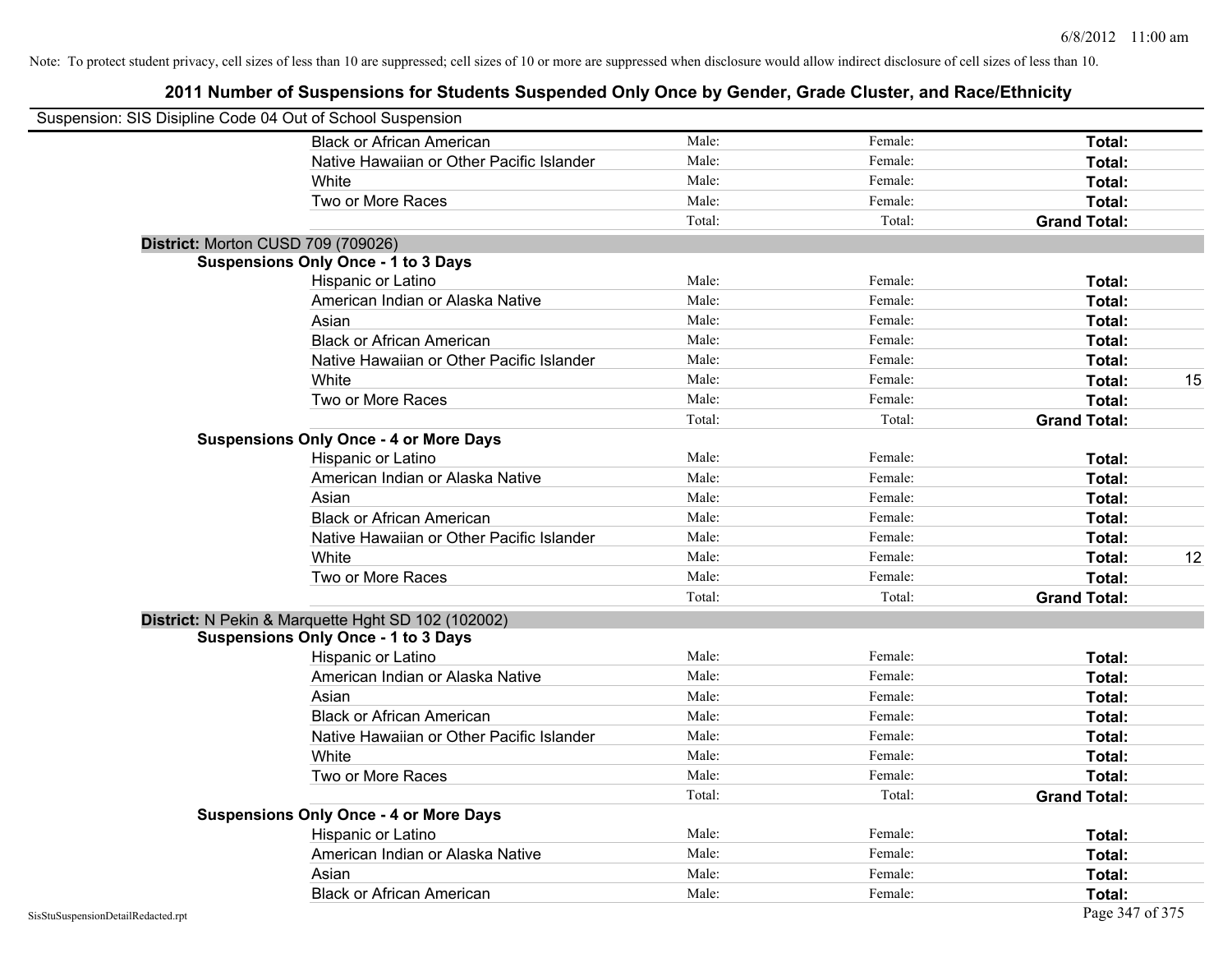|                                    | Suspension: SIS Disipline Code 04 Out of School Suspension |        |    |         |    |                     |     |
|------------------------------------|------------------------------------------------------------|--------|----|---------|----|---------------------|-----|
|                                    | Native Hawaiian or Other Pacific Islander                  | Male:  |    | Female: |    | Total:              |     |
|                                    | White                                                      | Male:  |    | Female: |    | Total:              |     |
|                                    | Two or More Races                                          | Male:  |    | Female: |    | Total:              |     |
|                                    |                                                            | Total: |    | Total:  |    | <b>Grand Total:</b> |     |
|                                    | District: Pekin CSD 303 (303016)                           |        |    |         |    |                     |     |
|                                    | <b>Suspensions Only Once - 1 to 3 Days</b>                 |        |    |         |    |                     |     |
|                                    | Hispanic or Latino                                         | Male:  |    | Female: |    | Total:              |     |
|                                    | American Indian or Alaska Native                           | Male:  |    | Female: |    | Total:              |     |
|                                    | Asian                                                      | Male:  |    | Female: |    | Total:              |     |
|                                    | <b>Black or African American</b>                           | Male:  |    | Female: |    | Total:              |     |
|                                    | Native Hawaiian or Other Pacific Islander                  | Male:  |    | Female: |    | Total:              |     |
|                                    | White                                                      | Male:  | 83 | Female: | 55 | Total:              | 138 |
|                                    | Two or More Races                                          | Male:  |    | Female: |    | Total:              |     |
|                                    |                                                            | Total: |    | Total:  |    | <b>Grand Total:</b> | 150 |
|                                    | <b>Suspensions Only Once - 4 or More Days</b>              |        |    |         |    |                     |     |
|                                    | Hispanic or Latino                                         | Male:  |    | Female: |    | Total:              |     |
|                                    | American Indian or Alaska Native                           | Male:  |    | Female: |    | Total:              |     |
|                                    | Asian                                                      | Male:  |    | Female: |    | Total:              |     |
|                                    | <b>Black or African American</b>                           | Male:  |    | Female: |    | Total:              |     |
|                                    | Native Hawaiian or Other Pacific Islander                  | Male:  |    | Female: |    | Total:              |     |
|                                    | White                                                      | Male:  | 22 | Female: | 17 | Total:              | 39  |
|                                    | Two or More Races                                          | Male:  |    | Female: |    | Total:              |     |
|                                    |                                                            | Total: |    | Total:  |    | <b>Grand Total:</b> |     |
|                                    | District: Pekin PSD 108 (108002)                           |        |    |         |    |                     |     |
|                                    | <b>Suspensions Only Once - 1 to 3 Days</b>                 |        |    |         |    |                     |     |
|                                    | Hispanic or Latino                                         | Male:  |    | Female: |    | Total:              |     |
|                                    | American Indian or Alaska Native                           | Male:  |    | Female: |    | Total:              |     |
|                                    | Asian                                                      | Male:  |    | Female: |    | Total:              |     |
|                                    | <b>Black or African American</b>                           | Male:  |    | Female: |    | Total:              |     |
|                                    | Native Hawaiian or Other Pacific Islander                  | Male:  |    | Female: |    | Total:              |     |
|                                    | White                                                      | Male:  | 35 | Female: | 11 | Total:              | 46  |
|                                    | Two or More Races                                          | Male:  |    | Female: |    | Total:              |     |
|                                    |                                                            | Total: |    | Total:  |    | <b>Grand Total:</b> |     |
|                                    | <b>Suspensions Only Once - 4 or More Days</b>              |        |    |         |    |                     |     |
|                                    | Hispanic or Latino                                         | Male:  |    | Female: |    | Total:              |     |
|                                    | American Indian or Alaska Native                           | Male:  |    | Female: |    | Total:              |     |
|                                    | Asian                                                      | Male:  |    | Female: |    | Total:              |     |
|                                    | <b>Black or African American</b>                           | Male:  |    | Female: |    | Total:              |     |
|                                    | Native Hawaiian or Other Pacific Islander                  | Male:  |    | Female: |    | Total:              |     |
| SisStuSuspensionDetailRedacted.rpt |                                                            |        |    |         |    | Page 348 of 375     |     |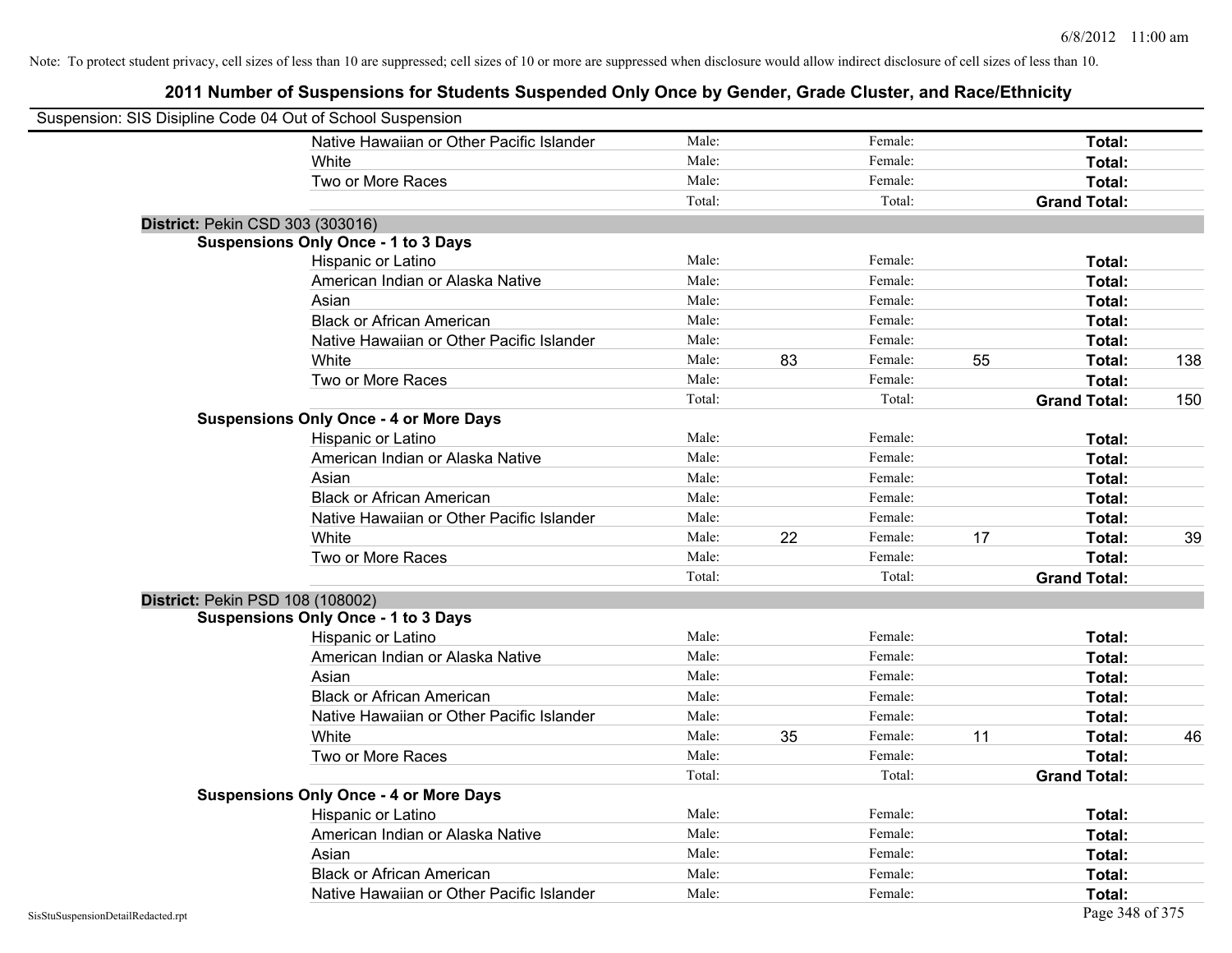| Suspension: SIS Disipline Code 04 Out of School Suspension |                                               |        |         |                     |
|------------------------------------------------------------|-----------------------------------------------|--------|---------|---------------------|
|                                                            | White                                         | Male:  | Female: | Total:              |
|                                                            | Two or More Races                             | Male:  | Female: | Total:              |
|                                                            |                                               | Total: | Total:  | <b>Grand Total:</b> |
| District: Rankin CSD 98 (098002)                           |                                               |        |         |                     |
|                                                            | <b>Suspensions Only Once - 1 to 3 Days</b>    |        |         |                     |
|                                                            | Hispanic or Latino                            | Male:  | Female: | Total:              |
|                                                            | American Indian or Alaska Native              | Male:  | Female: | Total:              |
|                                                            | Asian                                         | Male:  | Female: | Total:              |
|                                                            | <b>Black or African American</b>              | Male:  | Female: | Total:              |
|                                                            | Native Hawaiian or Other Pacific Islander     | Male:  | Female: | Total:              |
|                                                            | White                                         | Male:  | Female: | Total:              |
|                                                            | Two or More Races                             | Male:  | Female: | Total:              |
|                                                            |                                               | Total: | Total:  | <b>Grand Total:</b> |
|                                                            | <b>Suspensions Only Once - 4 or More Days</b> |        |         |                     |
|                                                            | Hispanic or Latino                            | Male:  | Female: | Total:              |
|                                                            | American Indian or Alaska Native              | Male:  | Female: | Total:              |
|                                                            | Asian                                         | Male:  | Female: | Total:              |
|                                                            | <b>Black or African American</b>              | Male:  | Female: | Total:              |
|                                                            | Native Hawaiian or Other Pacific Islander     | Male:  | Female: | Total:              |
|                                                            | White                                         | Male:  | Female: | Total:              |
|                                                            | Two or More Races                             | Male:  | Female: | Total:              |
|                                                            |                                               | Total: | Total:  | <b>Grand Total:</b> |
| District: Robein SD 85 (085002)                            |                                               |        |         |                     |
|                                                            | <b>Suspensions Only Once - 1 to 3 Days</b>    |        |         |                     |
|                                                            | Hispanic or Latino                            | Male:  | Female: | Total:              |
|                                                            | American Indian or Alaska Native              | Male:  | Female: | Total:              |
|                                                            | Asian                                         | Male:  | Female: | Total:              |
|                                                            | <b>Black or African American</b>              | Male:  | Female: | Total:              |
|                                                            | Native Hawaiian or Other Pacific Islander     | Male:  | Female: | Total:              |
|                                                            | White                                         | Male:  | Female: | Total:              |
|                                                            | Two or More Races                             | Male:  | Female: | Total:              |
|                                                            |                                               | Total: | Total:  | <b>Grand Total:</b> |
| District: South Pekin SD 137 (137002)                      |                                               |        |         |                     |
|                                                            | <b>Suspensions Only Once - 1 to 3 Days</b>    |        |         |                     |
|                                                            | Hispanic or Latino                            | Male:  | Female: | Total:              |
|                                                            | American Indian or Alaska Native              | Male:  | Female: | Total:              |
|                                                            | Asian                                         | Male:  | Female: | Total:              |
|                                                            | <b>Black or African American</b>              | Male:  | Female: | Total:              |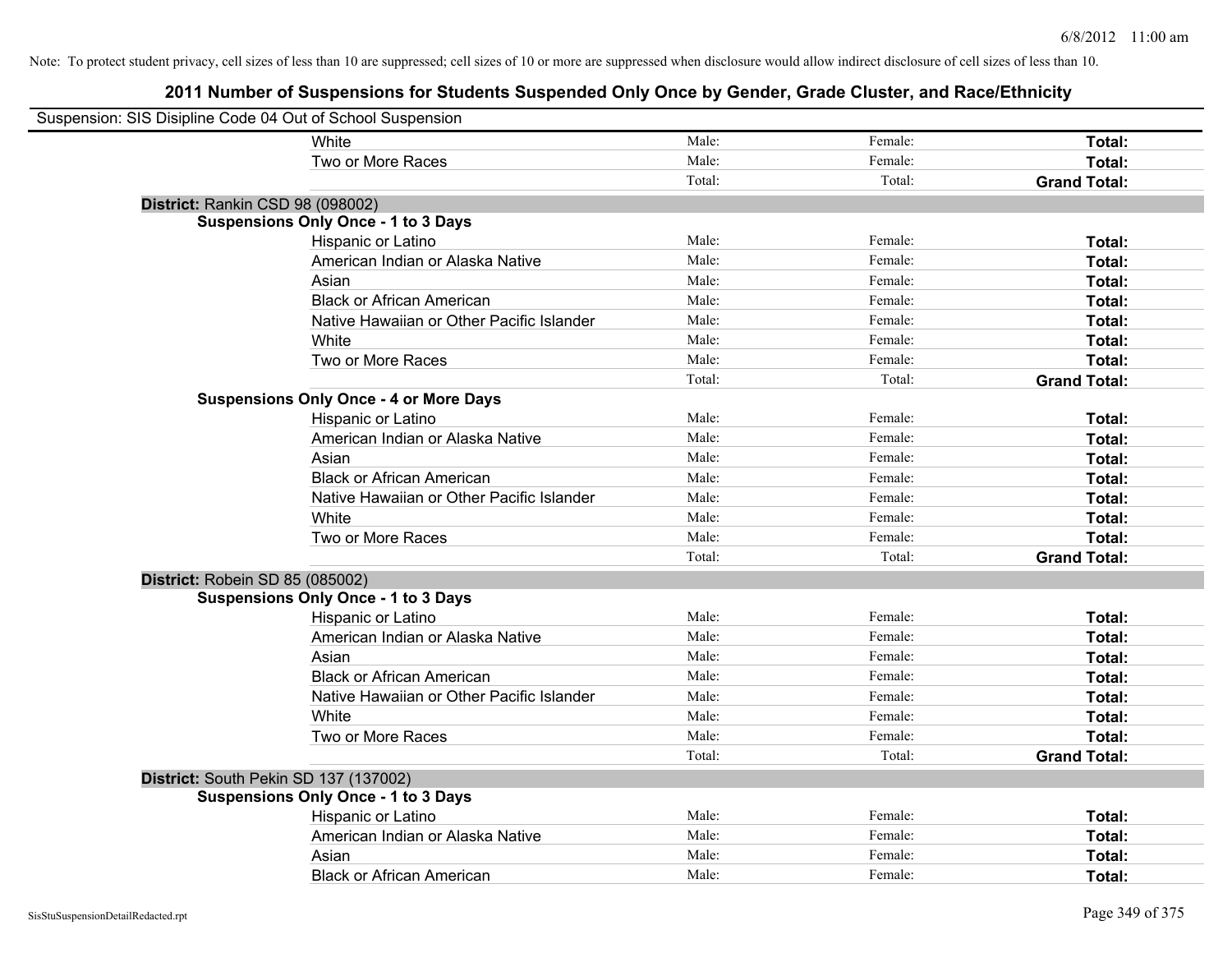| Suspension: SIS Disipline Code 04 Out of School Suspension |                                               |        |         |                     |
|------------------------------------------------------------|-----------------------------------------------|--------|---------|---------------------|
|                                                            | Native Hawaiian or Other Pacific Islander     | Male:  | Female: | Total:              |
|                                                            | White                                         | Male:  | Female: | Total:              |
|                                                            | Two or More Races                             | Male:  | Female: | Total:              |
|                                                            |                                               | Total: | Total:  | <b>Grand Total:</b> |
|                                                            | <b>Suspensions Only Once - 4 or More Days</b> |        |         |                     |
|                                                            | Hispanic or Latino                            | Male:  | Female: | Total:              |
|                                                            | American Indian or Alaska Native              | Male:  | Female: | Total:              |
|                                                            | Asian                                         | Male:  | Female: | Total:              |
|                                                            | <b>Black or African American</b>              | Male:  | Female: | Total:              |
|                                                            | Native Hawaiian or Other Pacific Islander     | Male:  | Female: | Total:              |
|                                                            | White                                         | Male:  | Female: | Total:              |
|                                                            | Two or More Races                             | Male:  | Female: | Total:              |
|                                                            |                                               | Total: | Total:  | <b>Grand Total:</b> |
|                                                            | District: Spring Lake CCSD 606 (606004)       |        |         |                     |
|                                                            | <b>Suspensions Only Once - 1 to 3 Days</b>    |        |         |                     |
|                                                            | Hispanic or Latino                            | Male:  | Female: | Total:              |
|                                                            | American Indian or Alaska Native              | Male:  | Female: | Total:              |
|                                                            | Asian                                         | Male:  | Female: | Total:              |
|                                                            | <b>Black or African American</b>              | Male:  | Female: | Total:              |
|                                                            | Native Hawaiian or Other Pacific Islander     | Male:  | Female: | Total:              |
|                                                            | White                                         | Male:  | Female: | Total:              |
|                                                            | Two or More Races                             | Male:  | Female: | Total:              |
|                                                            |                                               | Total: | Total:  | <b>Grand Total:</b> |
| District: Tremont CUSD 702 (702026)                        |                                               |        |         |                     |
|                                                            | <b>Suspensions Only Once - 4 or More Days</b> |        |         |                     |
|                                                            | Hispanic or Latino                            | Male:  | Female: | Total:              |
|                                                            | American Indian or Alaska Native              | Male:  | Female: | Total:              |
|                                                            | Asian                                         | Male:  | Female: | Total:              |
|                                                            | <b>Black or African American</b>              | Male:  | Female: | Total:              |
|                                                            | Native Hawaiian or Other Pacific Islander     | Male:  | Female: | Total:              |
|                                                            | White                                         | Male:  | Female: | Total:              |
|                                                            | Two or More Races                             | Male:  | Female: | Total:              |
|                                                            |                                               | Total: | Total:  | <b>Grand Total:</b> |
|                                                            | District: Washington CHSD 308 (308016)        |        |         |                     |
|                                                            | <b>Suspensions Only Once - 1 to 3 Days</b>    |        |         |                     |
|                                                            | Hispanic or Latino                            | Male:  | Female: | Total:              |
|                                                            | American Indian or Alaska Native              | Male:  | Female: | Total:              |
|                                                            | Asian                                         | Male:  | Female: | Total:              |
|                                                            |                                               |        |         |                     |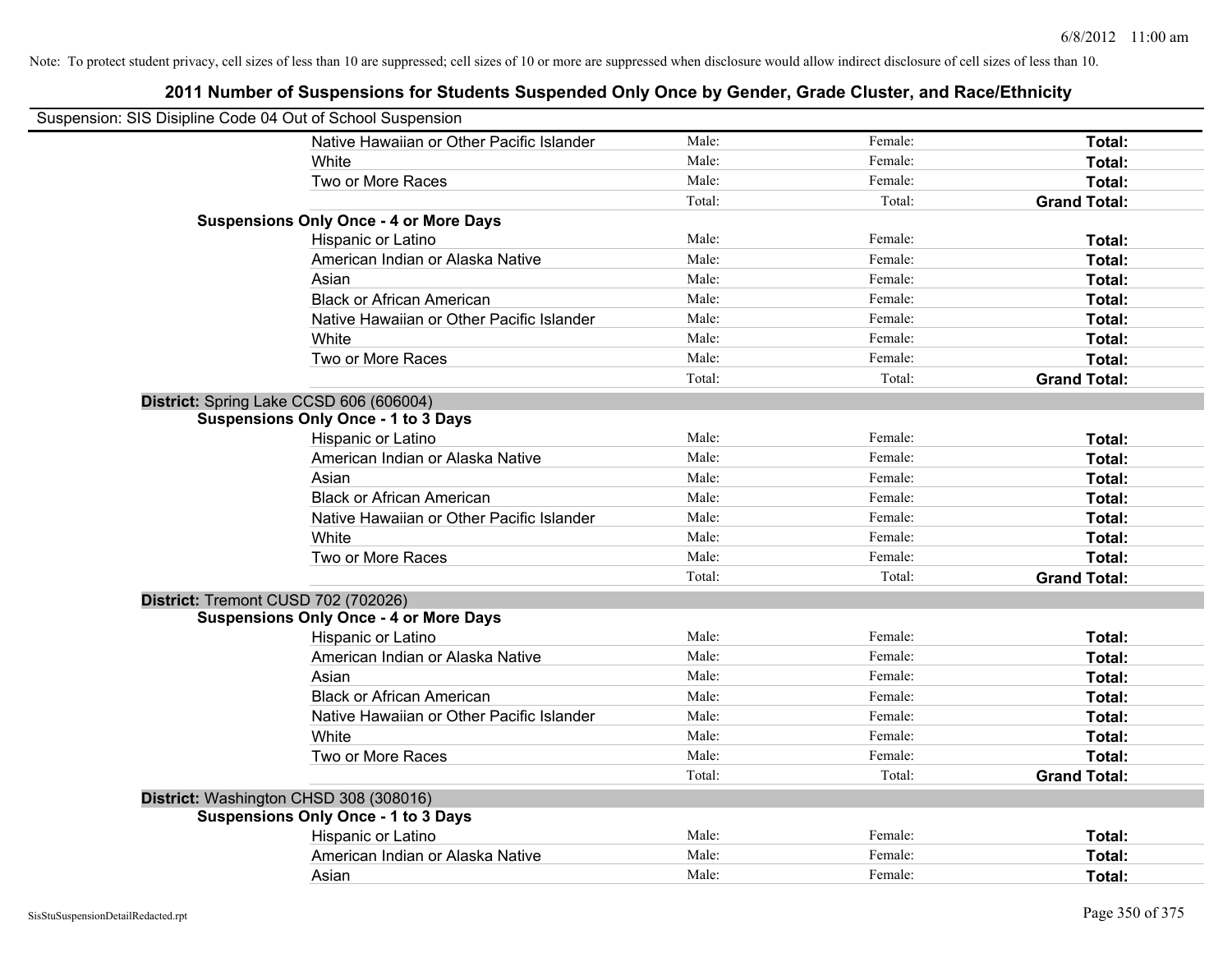# **2011 Number of Suspensions for Students Suspended Only Once by Gender, Grade Cluster, and Race/Ethnicity**

|                            | Suspension: SIS Disipline Code 04 Out of School Suspension |        |    |         |    |                     |    |
|----------------------------|------------------------------------------------------------|--------|----|---------|----|---------------------|----|
|                            | <b>Black or African American</b>                           | Male:  |    | Female: |    | Total:              |    |
|                            | Native Hawaiian or Other Pacific Islander                  | Male:  |    | Female: |    | Total:              |    |
|                            | White                                                      | Male:  | 26 | Female: | 13 | Total:              | 39 |
|                            | Two or More Races                                          | Male:  |    | Female: |    | <b>Total:</b>       |    |
|                            |                                                            | Total: |    | Total:  |    | <b>Grand Total:</b> |    |
|                            | <b>Suspensions Only Once - 4 or More Days</b>              |        |    |         |    |                     |    |
|                            | Hispanic or Latino                                         | Male:  |    | Female: |    | Total:              |    |
|                            | American Indian or Alaska Native                           | Male:  |    | Female: |    | <b>Total:</b>       |    |
|                            | Asian                                                      | Male:  |    | Female: |    | <b>Total:</b>       |    |
|                            | <b>Black or African American</b>                           | Male:  |    | Female: |    | <b>Total:</b>       |    |
|                            | Native Hawaiian or Other Pacific Islander                  | Male:  |    | Female: |    | <b>Total:</b>       |    |
|                            | White                                                      | Male:  |    | Female: |    | <b>Total:</b>       | 19 |
|                            | Two or More Races                                          | Male:  |    | Female: |    | <b>Total:</b>       |    |
|                            |                                                            | Total: |    | Total:  |    | <b>Grand Total:</b> |    |
|                            | District: Washington SD 52 (052002)                        |        |    |         |    |                     |    |
|                            | <b>Suspensions Only Once - 1 to 3 Days</b>                 |        |    |         |    |                     |    |
|                            | Hispanic or Latino                                         | Male:  |    | Female: |    | Total:              |    |
|                            | American Indian or Alaska Native                           | Male:  |    | Female: |    | Total:              |    |
|                            | Asian                                                      | Male:  |    | Female: |    | Total:              |    |
|                            | <b>Black or African American</b>                           | Male:  |    | Female: |    | <b>Total:</b>       |    |
|                            | Native Hawaiian or Other Pacific Islander                  | Male:  |    | Female: |    | <b>Total:</b>       |    |
|                            | White                                                      | Male:  |    | Female: |    | <b>Total:</b>       |    |
|                            | Two or More Races                                          | Male:  |    | Female: |    | <b>Total:</b>       |    |
|                            |                                                            | Total: |    | Total:  |    | <b>Grand Total:</b> |    |
|                            |                                                            |        |    |         |    |                     |    |
| Region: Vermilion ROE (54) |                                                            |        |    |         |    |                     |    |
| County: Vermilion (092)    |                                                            |        |    |         |    |                     |    |
|                            | District: Armstrong Twp HSD 225 (225017)                   |        |    |         |    |                     |    |
|                            | <b>Suspensions Only Once - 1 to 3 Days</b>                 |        |    |         |    |                     |    |
|                            | Hispanic or Latino                                         | Male:  |    | Female: |    | <b>Total:</b>       |    |
|                            | American Indian or Alaska Native                           | Male:  |    | Female: |    | <b>Total:</b>       |    |
|                            | Asian                                                      | Male:  |    | Female: |    | Total:              |    |
|                            | <b>Black or African American</b>                           | Male:  |    | Female: |    | <b>Total:</b>       |    |
|                            | Native Hawaiian or Other Pacific Islander                  | Male:  |    | Female: |    | <b>Total:</b>       |    |
|                            | White                                                      | Male:  |    | Female: |    | <b>Total:</b>       |    |
|                            | Two or More Races                                          | Male:  |    | Female: |    | <b>Total:</b>       |    |
|                            |                                                            | Total: |    | Total:  |    | <b>Grand Total:</b> |    |
|                            |                                                            |        |    |         |    |                     |    |

**Suspensions Only Once - 4 or More Days**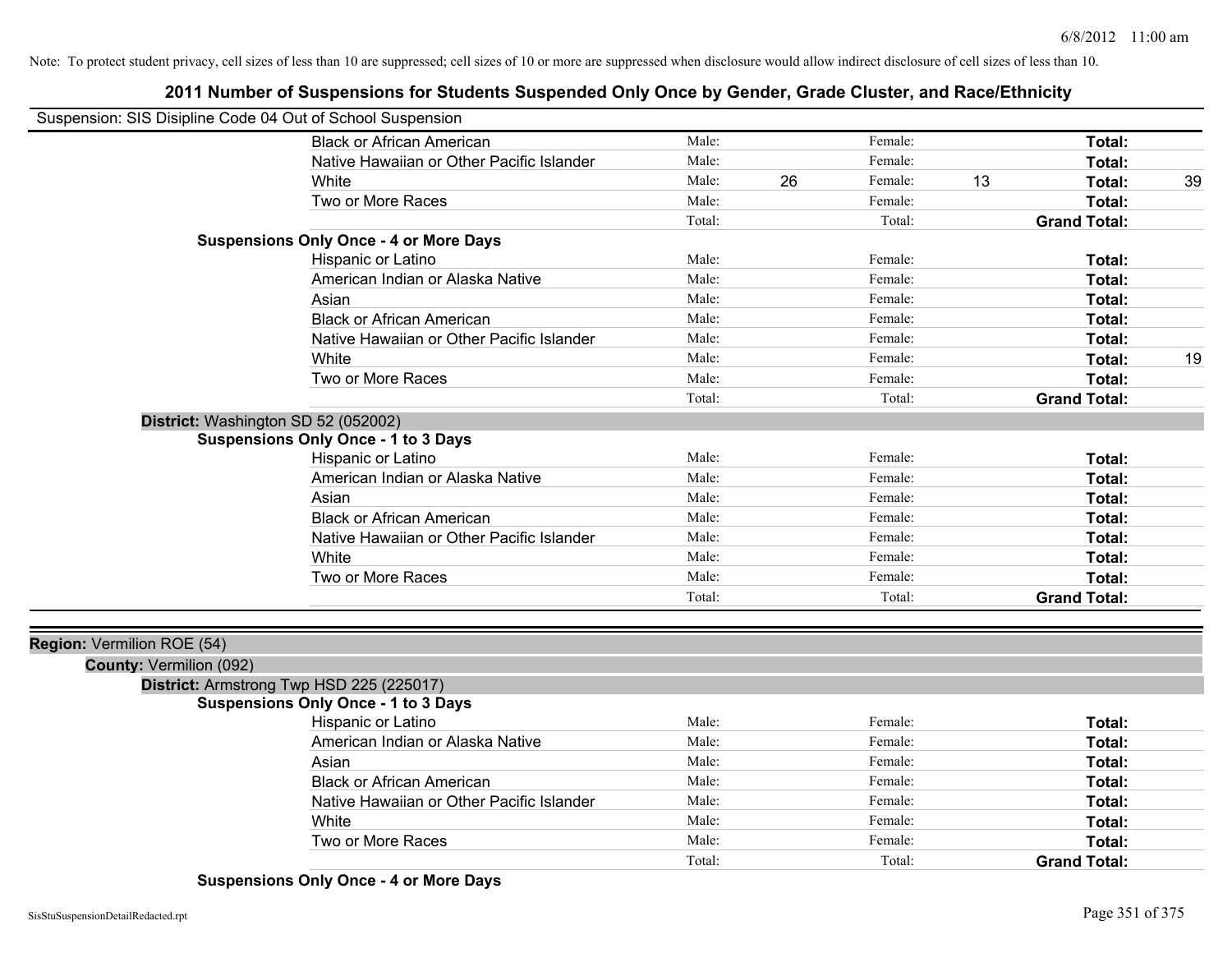# **2011 Number of Suspensions for Students Suspended Only Once by Gender, Grade Cluster, and Race/Ethnicity**

| Suspension: SIS Disipline Code 04 Out of School Suspension |        |         |                     |    |
|------------------------------------------------------------|--------|---------|---------------------|----|
| Hispanic or Latino                                         | Male:  | Female: | Total:              |    |
| American Indian or Alaska Native                           | Male:  | Female: | Total:              |    |
| Asian                                                      | Male:  | Female: | Total:              |    |
| <b>Black or African American</b>                           | Male:  | Female: | Total:              |    |
| Native Hawaiian or Other Pacific Islander                  | Male:  | Female: | Total:              |    |
| White                                                      | Male:  | Female: | Total:              |    |
| Two or More Races                                          | Male:  | Female: | Total:              |    |
|                                                            | Total: | Total:  | <b>Grand Total:</b> |    |
| District: Armstrong-Ellis Cons SD 61 (061003)              |        |         |                     |    |
| <b>Suspensions Only Once - 1 to 3 Days</b>                 |        |         |                     |    |
| Hispanic or Latino                                         | Male:  | Female: | Total:              |    |
| American Indian or Alaska Native                           | Male:  | Female: | Total:              |    |
| Asian                                                      | Male:  | Female: | Total:              |    |
| <b>Black or African American</b>                           | Male:  | Female: | Total:              |    |
| Native Hawaiian or Other Pacific Islander                  | Male:  | Female: | Total:              |    |
| White                                                      | Male:  | Female: | Total:              |    |
| Two or More Races                                          | Male:  | Female: | Total:              |    |
|                                                            | Total: | Total:  | <b>Grand Total:</b> |    |
| District: Bismarck Henning CUSD (001026)                   |        |         |                     |    |
| <b>Suspensions Only Once - 1 to 3 Days</b>                 |        |         |                     |    |
| Hispanic or Latino                                         | Male:  | Female: | Total:              |    |
| American Indian or Alaska Native                           | Male:  | Female: | Total:              |    |
| Asian                                                      | Male:  | Female: | Total:              |    |
| <b>Black or African American</b>                           | Male:  | Female: | Total:              |    |
| Native Hawaiian or Other Pacific Islander                  | Male:  | Female: | Total:              |    |
| White                                                      | Male:  | Female: | Total:              | 25 |
| Two or More Races                                          | Male:  | Female: | Total:              |    |
|                                                            | Total: | Total:  | <b>Grand Total:</b> |    |
| <b>Suspensions Only Once - 4 or More Days</b>              |        |         |                     |    |
| Hispanic or Latino                                         | Male:  | Female: | Total:              |    |
| American Indian or Alaska Native                           | Male:  | Female: | Total:              |    |
| Asian                                                      | Male:  | Female: | Total:              |    |
| <b>Black or African American</b>                           | Male:  | Female: | Total:              |    |
| Native Hawaiian or Other Pacific Islander                  | Male:  | Female: | Total:              |    |
| White                                                      | Male:  | Female: | Total:              |    |
| Two or More Races                                          | Male:  | Female: | Total:              |    |
|                                                            | Total: | Total:  | <b>Grand Total:</b> |    |
|                                                            |        |         |                     |    |

**District:** Catlin CUSD 5 (005026)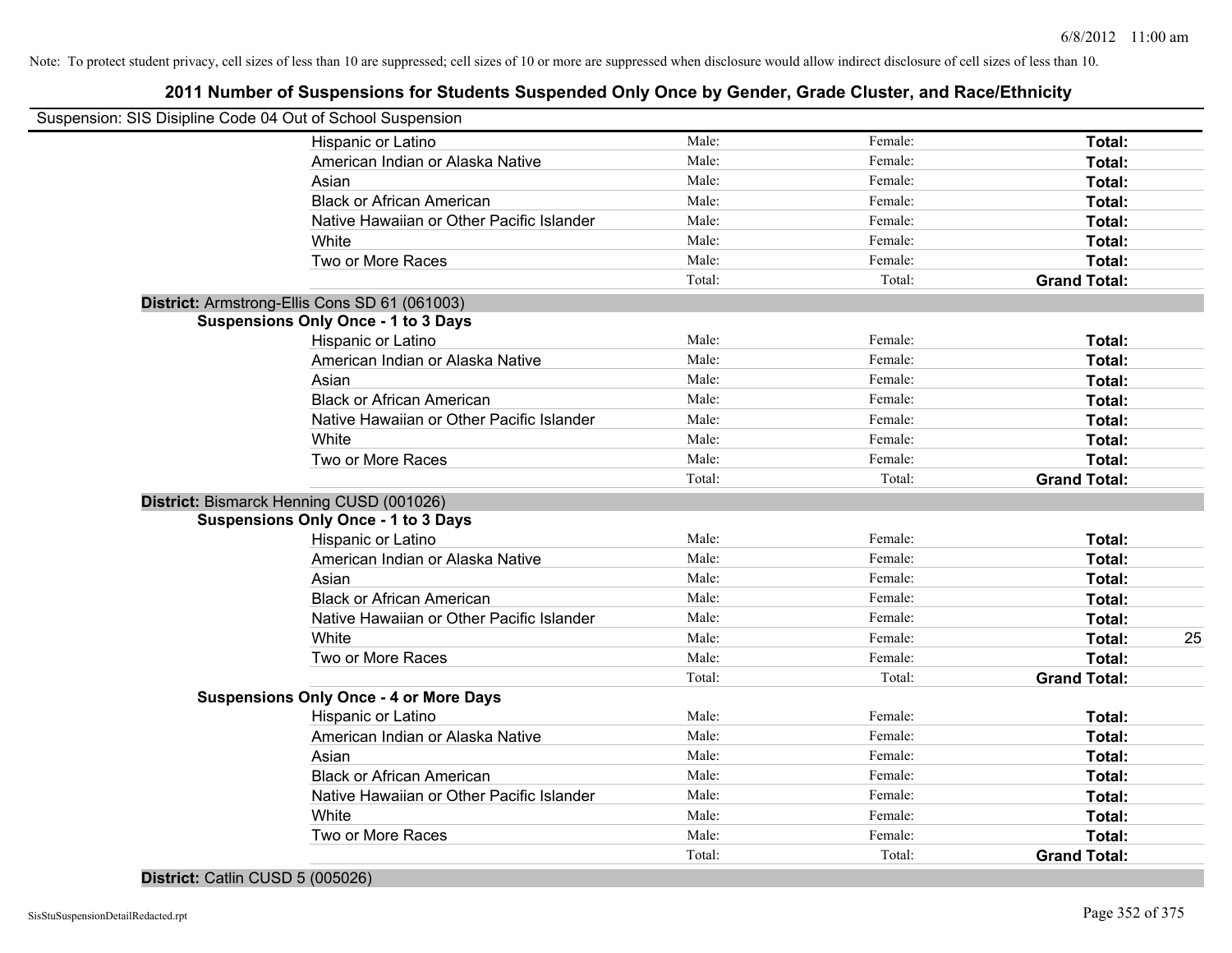| Suspension: SIS Disipline Code 04 Out of School Suspension |                |     |         |    |                     |     |
|------------------------------------------------------------|----------------|-----|---------|----|---------------------|-----|
| <b>Suspensions Only Once - 1 to 3 Days</b>                 |                |     |         |    |                     |     |
| Hispanic or Latino                                         | Male:          |     | Female: |    | Total:              |     |
| American Indian or Alaska Native                           | Male:          |     | Female: |    | Total:              |     |
| Asian                                                      | Male:          |     | Female: |    | Total:              |     |
| <b>Black or African American</b>                           | Male:          |     | Female: |    | Total:              |     |
| Native Hawaiian or Other Pacific Islander                  | Male:          |     | Female: |    | Total:              |     |
| White                                                      | Male:          |     | Female: |    | Total:              | 16  |
| Two or More Races                                          | Male:          |     | Female: |    | Total:              |     |
|                                                            | Total:         |     | Total:  |    | <b>Grand Total:</b> |     |
| <b>Suspensions Only Once - 4 or More Days</b>              |                |     |         |    |                     |     |
| Hispanic or Latino                                         | Male:          |     | Female: |    | Total:              |     |
| American Indian or Alaska Native                           | Male:          |     | Female: |    | Total:              |     |
| Asian                                                      | Male:          |     | Female: |    | Total:              |     |
| <b>Black or African American</b>                           | Male:          |     | Female: |    | Total:              |     |
| Native Hawaiian or Other Pacific Islander                  | Male:          |     | Female: |    | Total:              |     |
| White                                                      | Male:          |     | Female: |    | Total:              |     |
| Two or More Races                                          | Male:          |     | Female: |    | Total:              |     |
|                                                            | Total:         |     | Total:  |    | <b>Grand Total:</b> |     |
| District: Danville CCSD 118 (118024)                       |                |     |         |    |                     |     |
| <b>Suspensions Only Once - 1 to 3 Days</b>                 |                |     |         |    |                     |     |
| Hispanic or Latino                                         | Male:          |     | Female: |    | Total:              | 22  |
| American Indian or Alaska Native                           | Male:          |     | Female: |    | Total:              |     |
| Asian                                                      | Male:          |     | Female: |    | Total:              |     |
| <b>Black or African American</b>                           | Male:          | 135 | Female: | 97 | Total:              | 232 |
| Native Hawaiian or Other Pacific Islander                  | Male:          |     | Female: |    | Total:              |     |
| White                                                      | Male:          | 70  | Female: | 40 | Total:              | 110 |
| Two or More Races                                          | Male:          |     | Female: |    | <b>Total:</b>       | 17  |
|                                                            | Total:         |     | Total:  |    | <b>Grand Total:</b> |     |
| <b>Suspensions Only Once - 4 or More Days</b>              |                |     |         |    |                     |     |
| Hispanic or Latino                                         | Male:<br>Male: |     | Female: |    | Total:              |     |
| American Indian or Alaska Native                           |                |     | Female: |    | Total:              |     |
| Asian<br><b>Black or African American</b>                  | Male:          |     | Female: | 42 | Total:              |     |
|                                                            | Male:          | 47  | Female: |    | Total:              | 89  |
| Native Hawaiian or Other Pacific Islander                  | Male:          |     | Female: |    | Total:              |     |
| White                                                      | Male:          | 39  | Female: | 20 | Total:              | 59  |
| Two or More Races                                          | Male:          |     | Female: |    | Total:              |     |
|                                                            | Total:         |     | Total:  |    | <b>Grand Total:</b> | 164 |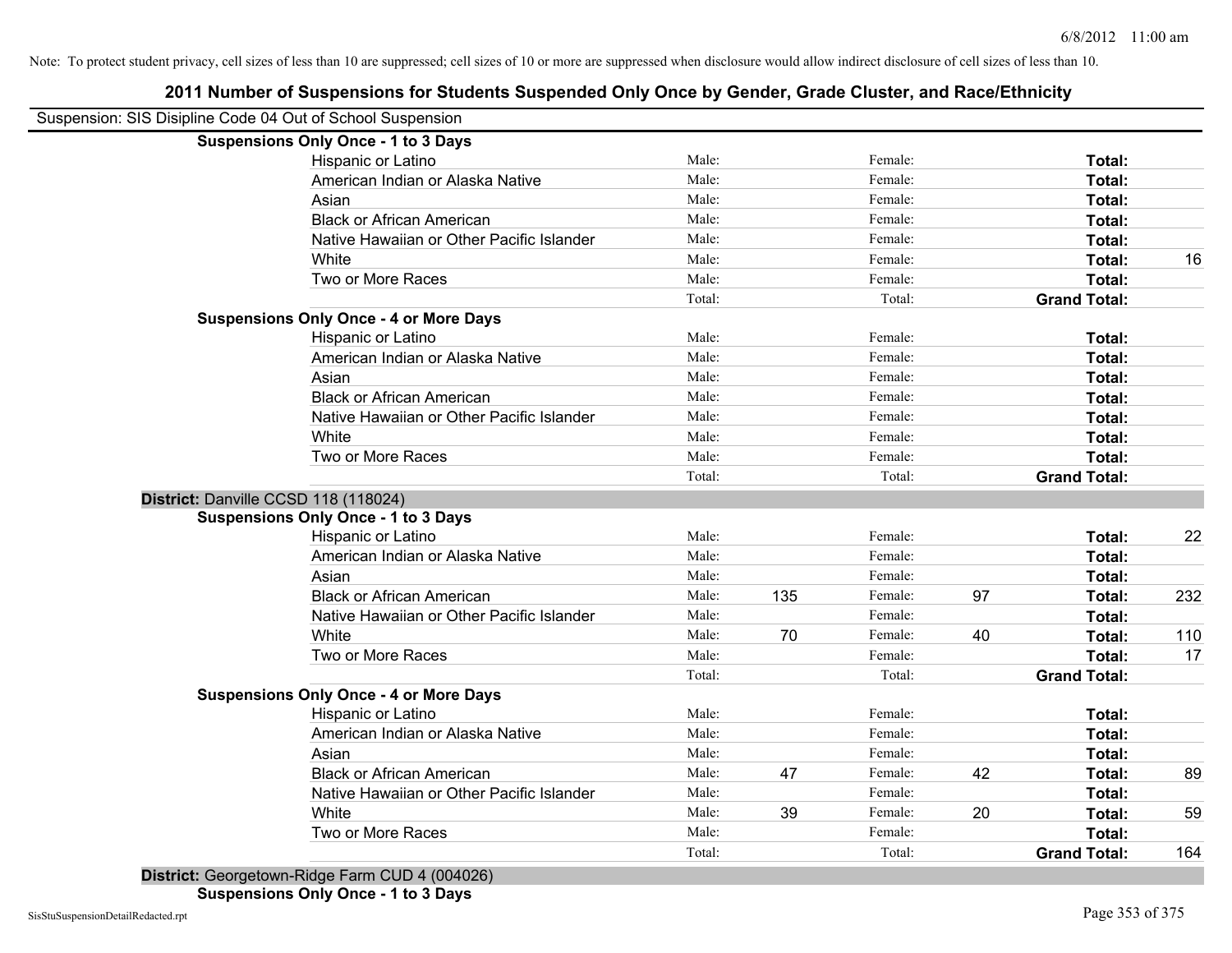|                                    | Suspension: SIS Disipline Code 04 Out of School Suspension |        |    |         |    |                     |    |
|------------------------------------|------------------------------------------------------------|--------|----|---------|----|---------------------|----|
|                                    | Hispanic or Latino                                         | Male:  |    | Female: |    | Total:              |    |
|                                    | American Indian or Alaska Native                           | Male:  |    | Female: |    | Total:              |    |
|                                    | Asian                                                      | Male:  |    | Female: |    | Total:              |    |
|                                    | <b>Black or African American</b>                           | Male:  |    | Female: |    | Total:              |    |
|                                    | Native Hawaiian or Other Pacific Islander                  | Male:  |    | Female: |    | Total:              |    |
|                                    | White                                                      | Male:  |    | Female: |    | Total:              | 45 |
|                                    | Two or More Races                                          | Male:  |    | Female: |    | Total:              |    |
|                                    |                                                            | Total: |    | Total:  |    | <b>Grand Total:</b> |    |
|                                    | <b>Suspensions Only Once - 4 or More Days</b>              |        |    |         |    |                     |    |
|                                    | Hispanic or Latino                                         | Male:  |    | Female: |    | Total:              |    |
|                                    | American Indian or Alaska Native                           | Male:  |    | Female: |    | Total:              |    |
|                                    | Asian                                                      | Male:  |    | Female: |    | Total:              |    |
|                                    | <b>Black or African American</b>                           | Male:  |    | Female: |    | Total:              |    |
|                                    | Native Hawaiian or Other Pacific Islander                  | Male:  |    | Female: |    | Total:              |    |
|                                    | White                                                      | Male:  |    | Female: |    | Total:              | 14 |
|                                    | Two or More Races                                          | Male:  |    | Female: |    | Total:              |    |
|                                    |                                                            | Total: |    | Total:  |    | <b>Grand Total:</b> |    |
|                                    | District: Hoopeston Area CUSD 11 (011026)                  |        |    |         |    |                     |    |
|                                    | <b>Suspensions Only Once - 1 to 3 Days</b>                 |        |    |         |    |                     |    |
|                                    | Hispanic or Latino                                         | Male:  |    | Female: |    | Total:              |    |
|                                    | American Indian or Alaska Native                           | Male:  |    | Female: |    | Total:              |    |
|                                    | Asian                                                      | Male:  |    | Female: |    | Total:              |    |
|                                    | <b>Black or African American</b>                           | Male:  |    | Female: |    | Total:              |    |
|                                    | Native Hawaiian or Other Pacific Islander                  | Male:  |    | Female: |    | Total:              |    |
|                                    | White                                                      | Male:  | 33 | Female: | 12 | Total:              | 45 |
|                                    | Two or More Races                                          | Male:  |    | Female: |    | Total:              |    |
|                                    |                                                            | Total: |    | Total:  |    | <b>Grand Total:</b> |    |
|                                    | <b>Suspensions Only Once - 4 or More Days</b>              |        |    |         |    |                     |    |
|                                    | Hispanic or Latino                                         | Male:  |    | Female: |    | Total:              |    |
|                                    | American Indian or Alaska Native                           | Male:  |    | Female: |    | Total:              |    |
|                                    | Asian                                                      | Male:  |    | Female: |    | Total:              |    |
|                                    | <b>Black or African American</b>                           | Male:  |    | Female: |    | Total:              |    |
|                                    | Native Hawaiian or Other Pacific Islander                  | Male:  |    | Female: |    | Total:              |    |
|                                    | White                                                      | Male:  |    | Female: |    | Total:              | 28 |
|                                    | Two or More Races                                          | Male:  |    | Female: |    | Total:              |    |
|                                    |                                                            | Total: |    | Total:  |    | <b>Grand Total:</b> |    |
|                                    | District: Jamaica CUSD 12 (012026)                         |        |    |         |    |                     |    |
|                                    | <b>Suspensions Only Once - 1 to 3 Days</b>                 |        |    |         |    |                     |    |
|                                    | Hispanic or Latino                                         | Male:  |    | Female: |    | Total:              |    |
| SisStuSuspensionDetailRedacted.rpt |                                                            |        |    |         |    | Page 354 of 375     |    |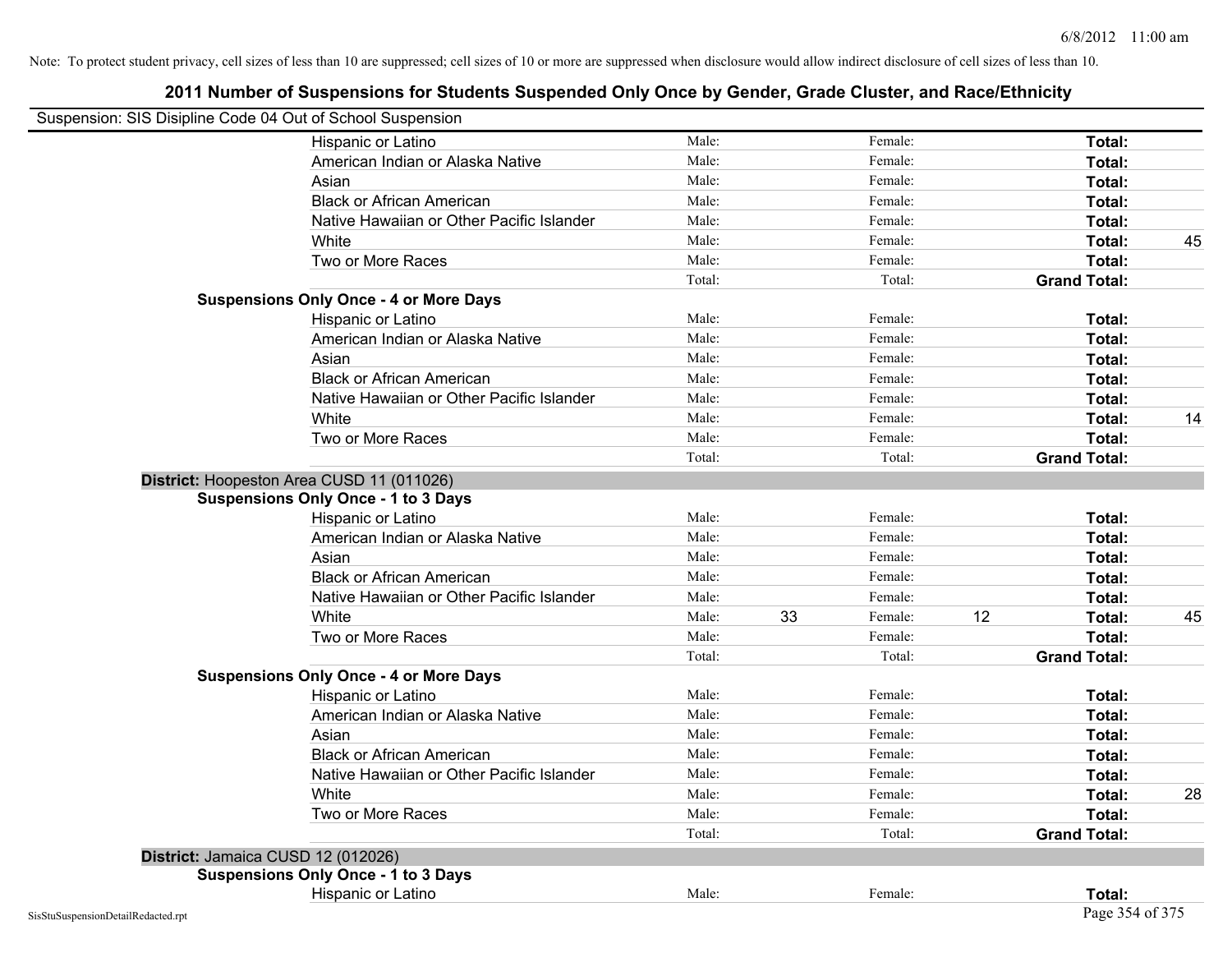# **2011 Number of Suspensions for Students Suspended Only Once by Gender, Grade Cluster, and Race/Ethnicity**

| Suspension: SIS Disipline Code 04 Out of School Suspension |                                               |        |         |                     |    |
|------------------------------------------------------------|-----------------------------------------------|--------|---------|---------------------|----|
|                                                            | American Indian or Alaska Native              | Male:  | Female: | Total:              |    |
|                                                            | Asian                                         | Male:  | Female: | Total:              |    |
|                                                            | <b>Black or African American</b>              | Male:  | Female: | Total:              |    |
|                                                            | Native Hawaiian or Other Pacific Islander     | Male:  | Female: | Total:              |    |
|                                                            | White                                         | Male:  | Female: | Total:              |    |
|                                                            | Two or More Races                             | Male:  | Female: | Total:              |    |
|                                                            |                                               | Total: | Total:  | <b>Grand Total:</b> |    |
| District: Oakwood CUSD 76 (076026)                         |                                               |        |         |                     |    |
|                                                            | <b>Suspensions Only Once - 1 to 3 Days</b>    |        |         |                     |    |
|                                                            | Hispanic or Latino                            | Male:  | Female: | Total:              |    |
|                                                            | American Indian or Alaska Native              | Male:  | Female: | Total:              |    |
|                                                            | Asian                                         | Male:  | Female: | Total:              |    |
|                                                            | <b>Black or African American</b>              | Male:  | Female: | Total:              |    |
|                                                            | Native Hawaiian or Other Pacific Islander     | Male:  | Female: | Total:              |    |
|                                                            | White                                         | Male:  | Female: | Total:              | 31 |
|                                                            | Two or More Races                             | Male:  | Female: | Total:              |    |
|                                                            |                                               | Total: | Total:  | <b>Grand Total:</b> |    |
|                                                            | <b>Suspensions Only Once - 4 or More Days</b> |        |         |                     |    |
|                                                            | Hispanic or Latino                            | Male:  | Female: | Total:              |    |
|                                                            | American Indian or Alaska Native              | Male:  | Female: | Total:              |    |
|                                                            | Asian                                         | Male:  | Female: | Total:              |    |
|                                                            | <b>Black or African American</b>              | Male:  | Female: | Total:              |    |
|                                                            | Native Hawaiian or Other Pacific Islander     | Male:  | Female: | Total:              |    |
|                                                            | White                                         | Male:  | Female: | Total:              |    |
|                                                            | Two or More Races                             | Male:  | Female: | Total:              |    |
|                                                            |                                               | Total: | Total:  | <b>Grand Total:</b> |    |
| District: Potomac CUSD 10 (010026)                         |                                               |        |         |                     |    |
|                                                            | <b>Suspensions Only Once - 1 to 3 Days</b>    |        |         |                     |    |
|                                                            | Hispanic or Latino                            | Male:  | Female: | Total:              |    |
|                                                            | American Indian or Alaska Native              | Male:  | Female: | Total:              |    |
|                                                            | Asian                                         | Male:  | Female: | Total:              |    |
|                                                            | <b>Black or African American</b>              | Male:  | Female: | Total:              |    |
|                                                            | Native Hawaiian or Other Pacific Islander     | Male:  | Female: | Total:              |    |
|                                                            | White                                         | Male:  | Female: | Total:              |    |
|                                                            | Two or More Races                             | Male:  | Female: | <b>Total:</b>       |    |
|                                                            |                                               | Total: | Total:  | <b>Grand Total:</b> |    |
| District: Rossville-Alvin CUSD 7 (007026)                  |                                               |        |         |                     |    |

**Suspensions Only Once - 1 to 3 Days**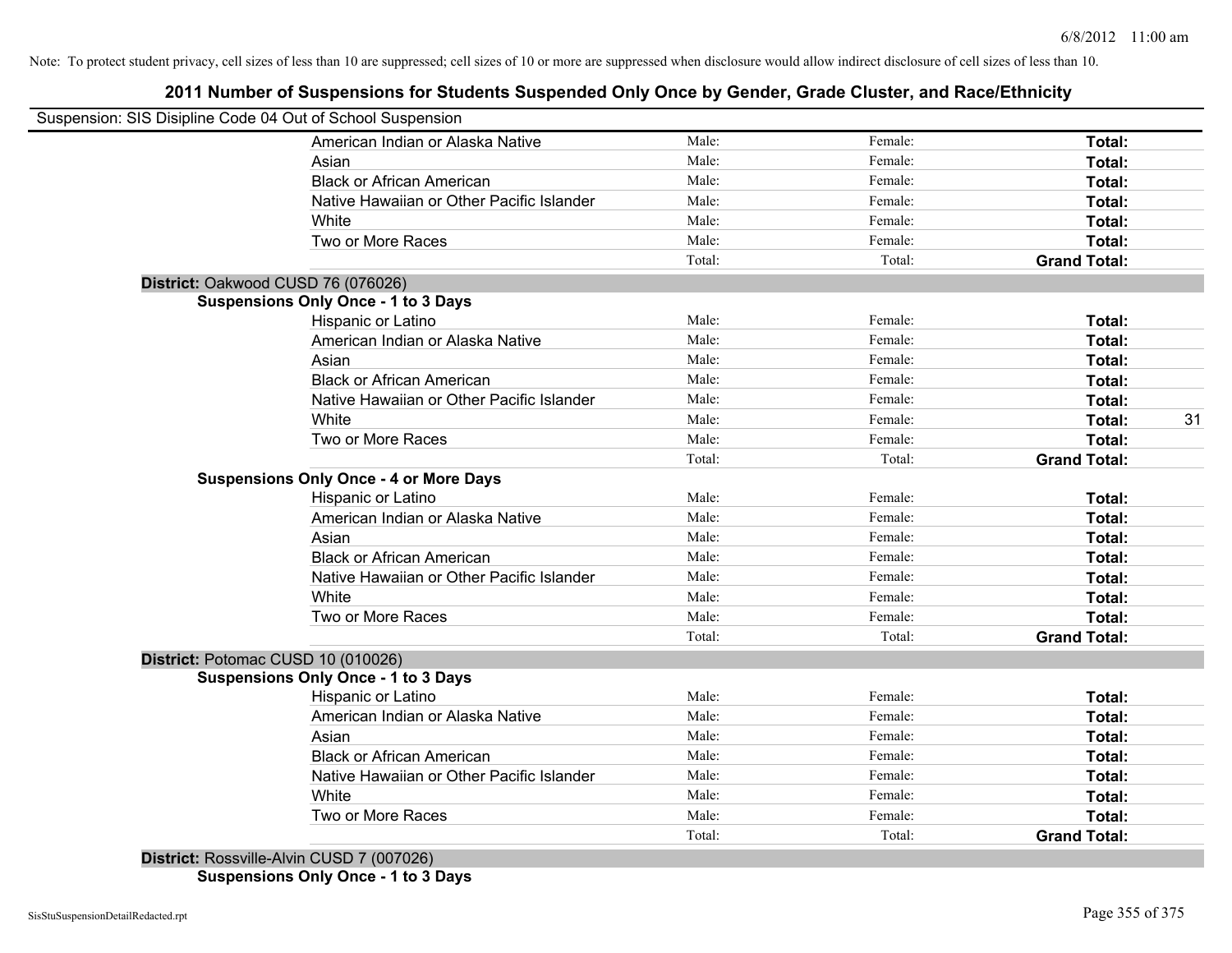| Suspension: SIS Disipline Code 04 Out of School Suspension |                                               |        |    |         |    |                     |    |
|------------------------------------------------------------|-----------------------------------------------|--------|----|---------|----|---------------------|----|
|                                                            | Hispanic or Latino                            | Male:  |    | Female: |    | Total:              |    |
|                                                            | American Indian or Alaska Native              | Male:  |    | Female: |    | Total:              |    |
|                                                            | Asian                                         | Male:  |    | Female: |    | Total:              |    |
|                                                            | <b>Black or African American</b>              | Male:  |    | Female: |    | Total:              |    |
|                                                            | Native Hawaiian or Other Pacific Islander     | Male:  |    | Female: |    | Total:              |    |
|                                                            | White                                         | Male:  |    | Female: |    | Total:              |    |
|                                                            | Two or More Races                             | Male:  |    | Female: |    | Total:              |    |
|                                                            |                                               | Total: |    | Total:  |    | <b>Grand Total:</b> |    |
|                                                            | <b>Suspensions Only Once - 4 or More Days</b> |        |    |         |    |                     |    |
|                                                            | Hispanic or Latino                            | Male:  |    | Female: |    | Total:              |    |
|                                                            | American Indian or Alaska Native              | Male:  |    | Female: |    | Total:              |    |
|                                                            | Asian                                         | Male:  |    | Female: |    | Total:              |    |
|                                                            | <b>Black or African American</b>              | Male:  |    | Female: |    | Total:              |    |
|                                                            | Native Hawaiian or Other Pacific Islander     | Male:  |    | Female: |    | Total:              |    |
|                                                            | White                                         | Male:  |    | Female: |    | Total:              |    |
|                                                            | Two or More Races                             | Male:  |    | Female: |    | Total:              |    |
|                                                            |                                               | Total: |    | Total:  |    | <b>Grand Total:</b> |    |
| District: Westville CUSD 2 (002026)                        |                                               |        |    |         |    |                     |    |
|                                                            | <b>Suspensions Only Once - 1 to 3 Days</b>    |        |    |         |    |                     |    |
|                                                            | Hispanic or Latino                            | Male:  |    | Female: |    | Total:              |    |
|                                                            | American Indian or Alaska Native              | Male:  |    | Female: |    | Total:              |    |
|                                                            | Asian                                         | Male:  |    | Female: |    | Total:              |    |
|                                                            | <b>Black or African American</b>              | Male:  |    | Female: |    | Total:              |    |
|                                                            | Native Hawaiian or Other Pacific Islander     | Male:  |    | Female: |    | Total:              |    |
|                                                            | White                                         | Male:  | 19 | Female: | 19 | Total:              | 38 |
|                                                            | Two or More Races                             | Male:  |    | Female: |    | Total:              |    |
|                                                            |                                               | Total: |    | Total:  |    | <b>Grand Total:</b> |    |
|                                                            | <b>Suspensions Only Once - 4 or More Days</b> |        |    |         |    |                     |    |
|                                                            | Hispanic or Latino                            | Male:  |    | Female: |    | Total:              |    |
|                                                            | American Indian or Alaska Native              | Male:  |    | Female: |    | Total:              |    |
|                                                            | Asian                                         | Male:  |    | Female: |    | Total:              |    |
|                                                            | <b>Black or African American</b>              | Male:  |    | Female: |    | Total:              |    |
|                                                            | Native Hawaiian or Other Pacific Islander     | Male:  |    | Female: |    | Total:              |    |
|                                                            | White                                         | Male:  |    | Female: |    | Total:              | 13 |
|                                                            | Two or More Races                             | Male:  |    | Female: |    | <b>Total:</b>       |    |
|                                                            |                                               | Total: |    | Total:  |    | <b>Grand Total:</b> |    |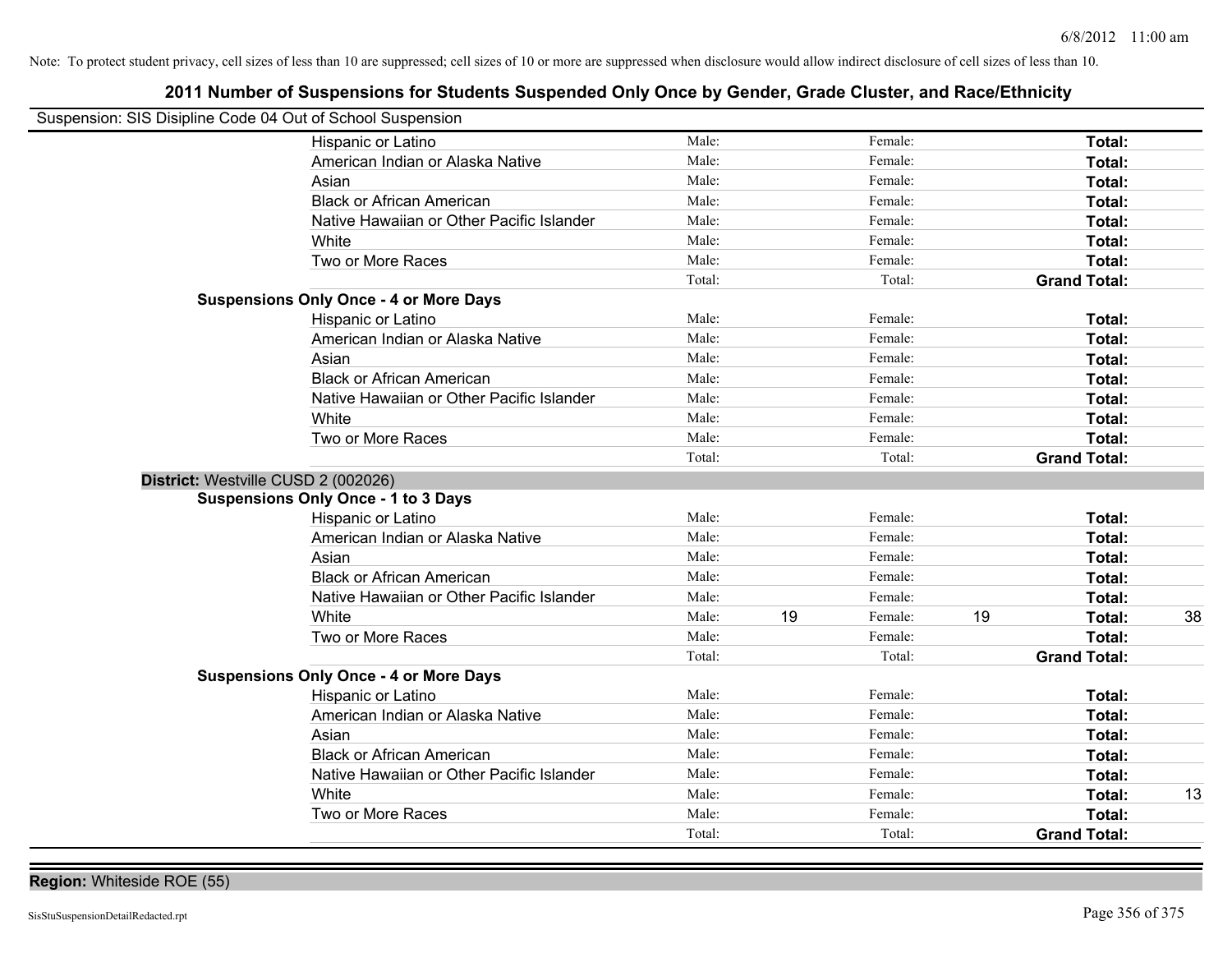| Suspension: SIS Disipline Code 04 Out of School Suspension |                                                |        |         |                     |
|------------------------------------------------------------|------------------------------------------------|--------|---------|---------------------|
| <b>County: Whiteside (098)</b>                             |                                                |        |         |                     |
|                                                            | District: Bi-County Special Educ Coop (000061) |        |         |                     |
|                                                            | <b>Suspensions Only Once - 1 to 3 Days</b>     |        |         |                     |
|                                                            | <b>Hispanic or Latino</b>                      | Male:  | Female: | Total:              |
|                                                            | American Indian or Alaska Native               | Male:  | Female: | Total:              |
|                                                            | Asian                                          | Male:  | Female: | Total:              |
|                                                            | <b>Black or African American</b>               | Male:  | Female: | Total:              |
|                                                            | Native Hawaiian or Other Pacific Islander      | Male:  | Female: | Total:              |
|                                                            | White                                          | Male:  | Female: | Total:              |
|                                                            | Two or More Races                              | Male:  | Female: | Total:              |
|                                                            |                                                | Total: | Total:  | <b>Grand Total:</b> |
|                                                            | <b>Suspensions Only Once - 4 or More Days</b>  |        |         |                     |
|                                                            | Hispanic or Latino                             | Male:  | Female: | Total:              |
|                                                            | American Indian or Alaska Native               | Male:  | Female: | Total:              |
|                                                            | Asian                                          | Male:  | Female: | Total:              |
|                                                            | <b>Black or African American</b>               | Male:  | Female: | Total:              |
|                                                            | Native Hawaiian or Other Pacific Islander      | Male:  | Female: | Total:              |
|                                                            | White                                          | Male:  | Female: | Total:              |
|                                                            | Two or More Races                              | Male:  | Female: | Total:              |
|                                                            |                                                | Total: | Total:  | <b>Grand Total:</b> |
| District: East Coloma SD 12 (012002)                       |                                                |        |         |                     |
|                                                            | <b>Suspensions Only Once - 1 to 3 Days</b>     |        |         |                     |
|                                                            | Hispanic or Latino                             | Male:  | Female: | Total:              |
|                                                            | American Indian or Alaska Native               | Male:  | Female: | Total:              |
|                                                            | Asian                                          | Male:  | Female: | Total:              |
|                                                            | <b>Black or African American</b>               | Male:  | Female: | Total:              |
|                                                            | Native Hawaiian or Other Pacific Islander      | Male:  | Female: | Total:              |
|                                                            | White                                          | Male:  | Female: | Total:              |
|                                                            | Two or More Races                              | Male:  | Female: | Total:              |
|                                                            |                                                | Total: | Total:  | <b>Grand Total:</b> |
| District: Erie CUSD 1 (001026)                             |                                                |        |         |                     |
|                                                            | <b>Suspensions Only Once - 1 to 3 Days</b>     |        |         |                     |
|                                                            | Hispanic or Latino                             | Male:  | Female: | Total:              |
|                                                            | American Indian or Alaska Native               | Male:  | Female: | Total:              |
|                                                            | Asian                                          | Male:  | Female: | Total:              |
|                                                            | <b>Black or African American</b>               | Male:  | Female: | Total:              |
|                                                            | Native Hawaiian or Other Pacific Islander      | Male:  | Female: | Total:              |
|                                                            | White                                          | Male:  | Female: | Total:              |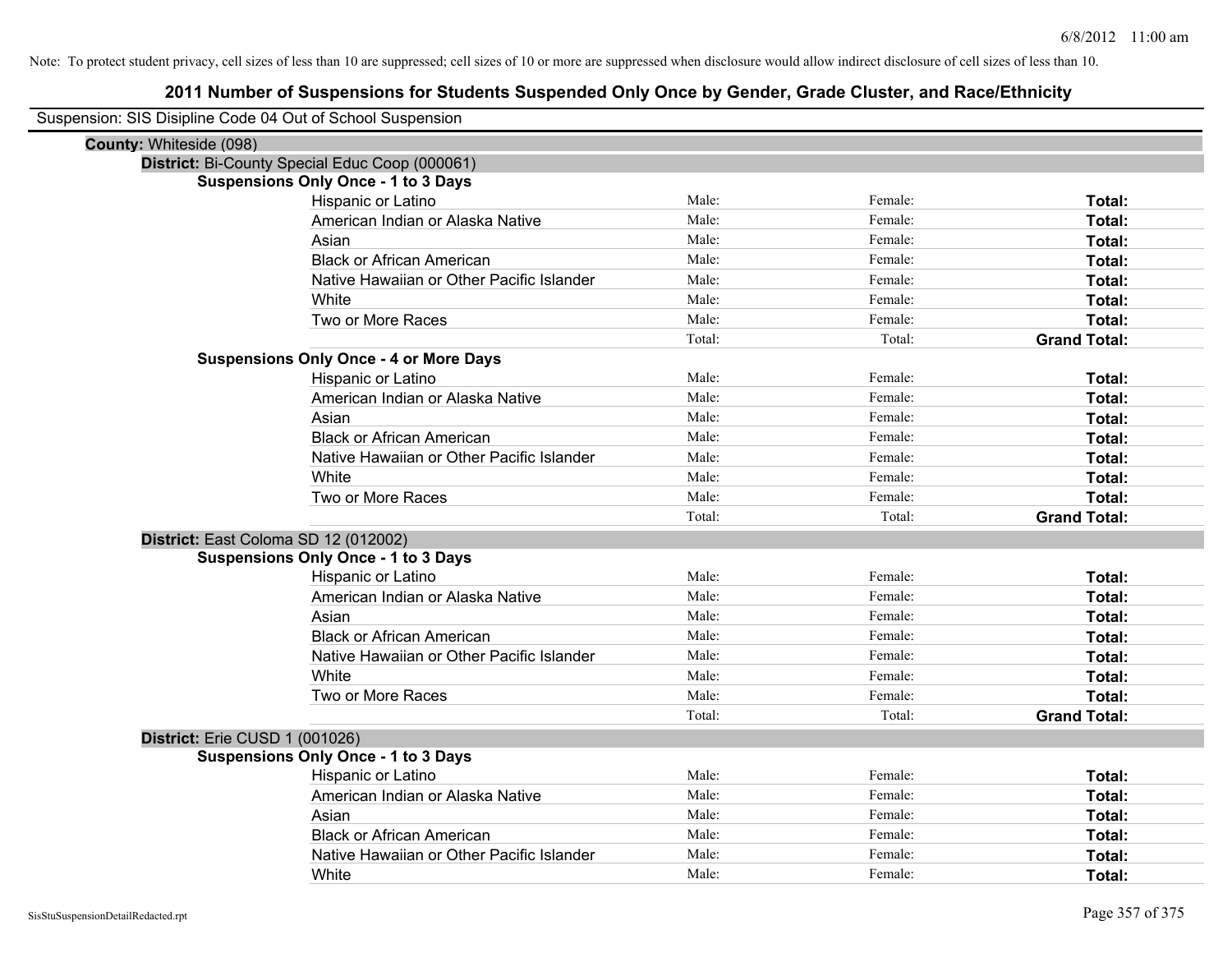| Suspension: SIS Disipline Code 04 Out of School Suspension |        |         |                     |
|------------------------------------------------------------|--------|---------|---------------------|
| Two or More Races                                          | Male:  | Female: | Total:              |
|                                                            | Total: | Total:  | <b>Grand Total:</b> |
| District: Morrison CUSD 6 (006026)                         |        |         |                     |
| <b>Suspensions Only Once - 1 to 3 Days</b>                 |        |         |                     |
| Hispanic or Latino                                         | Male:  | Female: | Total:              |
| American Indian or Alaska Native                           | Male:  | Female: | Total:              |
| Asian                                                      | Male:  | Female: | Total:              |
| <b>Black or African American</b>                           | Male:  | Female: | Total:              |
| Native Hawaiian or Other Pacific Islander                  | Male:  | Female: | Total:              |
| White                                                      | Male:  | Female: | 11<br>Total:        |
| Two or More Races                                          | Male:  | Female: | Total:              |
|                                                            | Total: | Total:  | <b>Grand Total:</b> |
| <b>Suspensions Only Once - 4 or More Days</b>              |        |         |                     |
| Hispanic or Latino                                         | Male:  | Female: | Total:              |
| American Indian or Alaska Native                           | Male:  | Female: | Total:              |
| Asian                                                      | Male:  | Female: | Total:              |
| <b>Black or African American</b>                           | Male:  | Female: | Total:              |
| Native Hawaiian or Other Pacific Islander                  | Male:  | Female: | Total:              |
| White                                                      | Male:  | Female: | Total:              |
| Two or More Races                                          | Male:  | Female: | Total:              |
|                                                            | Total: | Total:  | <b>Grand Total:</b> |
| District: Non-Public School (0050)                         |        |         |                     |
| <b>Suspensions Only Once - 1 to 3 Days</b>                 |        |         |                     |
| Hispanic or Latino                                         | Male:  | Female: | Total:              |
| American Indian or Alaska Native                           | Male:  | Female: | Total:              |
| Asian                                                      | Male:  | Female: | Total:              |
| <b>Black or African American</b>                           | Male:  | Female: | Total:              |
| Native Hawaiian or Other Pacific Islander                  | Male:  | Female: | Total:              |
| White                                                      | Male:  | Female: | Total:              |
| Two or More Races                                          | Male:  | Female: | Total:              |
|                                                            | Total: | Total:  | <b>Grand Total:</b> |
| <b>Suspensions Only Once - 4 or More Days</b>              |        |         |                     |
| <b>Hispanic or Latino</b>                                  | Male:  | Female: | Total:              |
| American Indian or Alaska Native                           | Male:  | Female: | Total:              |
| Asian                                                      | Male:  | Female: | Total:              |
| <b>Black or African American</b>                           | Male:  | Female: | Total:              |
| Native Hawaiian or Other Pacific Islander                  | Male:  | Female: | Total:              |
| White                                                      | Male:  | Female: | Total:              |
| Two or More Races                                          | Male:  | Female: | Total:              |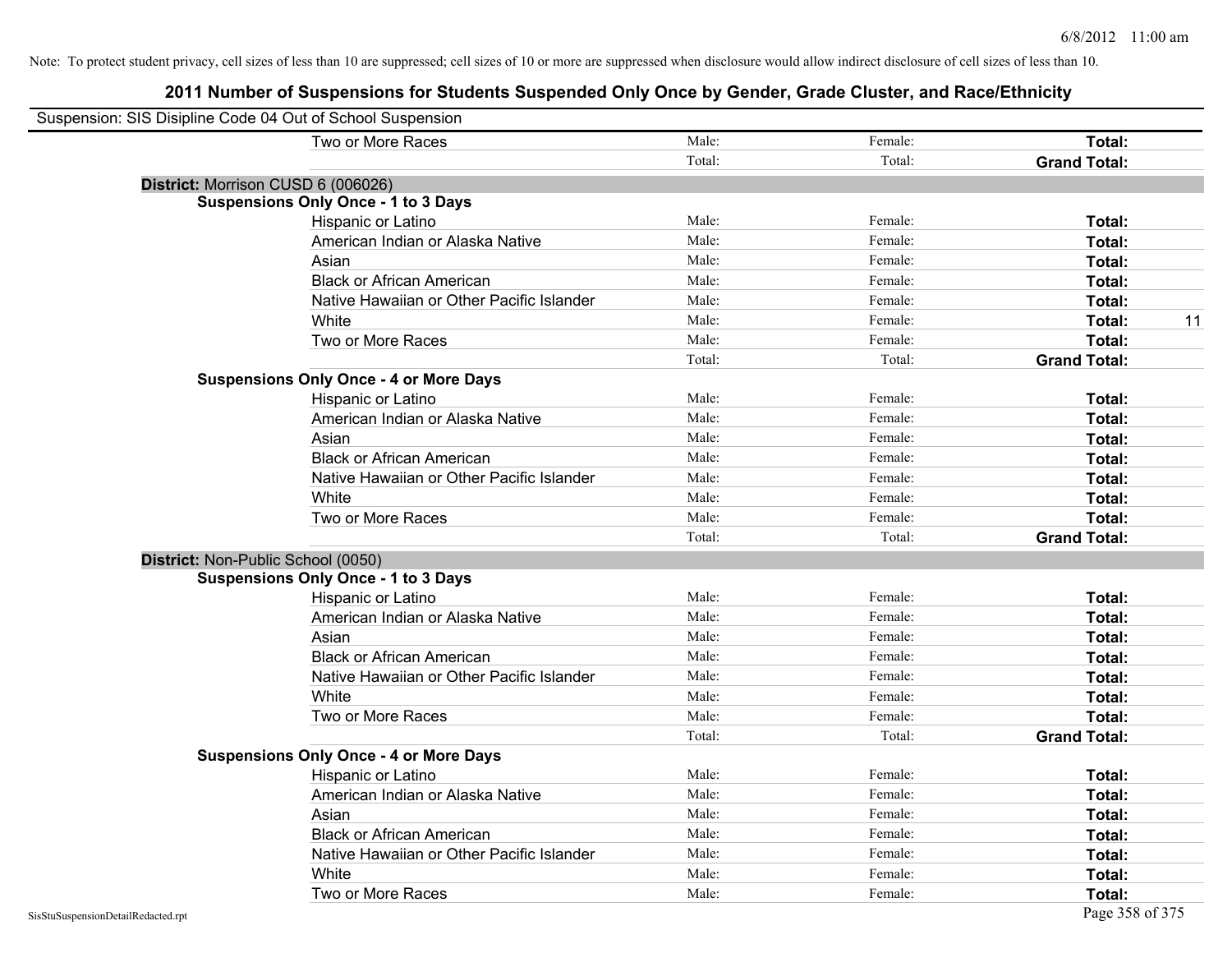| Suspension: SIS Disipline Code 04 Out of School Suspension |                                                      |        |         |                     |    |
|------------------------------------------------------------|------------------------------------------------------|--------|---------|---------------------|----|
|                                                            |                                                      | Total: | Total:  | <b>Grand Total:</b> |    |
|                                                            | District: Prophetstown-Lyndon-Tampico CUSD3 (003026) |        |         |                     |    |
|                                                            | <b>Suspensions Only Once - 1 to 3 Days</b>           |        |         |                     |    |
|                                                            | Hispanic or Latino                                   | Male:  | Female: | Total:              |    |
|                                                            | American Indian or Alaska Native                     | Male:  | Female: | Total:              |    |
|                                                            | Asian                                                | Male:  | Female: | Total:              |    |
|                                                            | <b>Black or African American</b>                     | Male:  | Female: | Total:              |    |
|                                                            | Native Hawaiian or Other Pacific Islander            | Male:  | Female: | Total:              |    |
|                                                            | White                                                | Male:  | Female: | Total:              | 20 |
|                                                            | Two or More Races                                    | Male:  | Female: | Total:              |    |
|                                                            |                                                      | Total: | Total:  | <b>Grand Total:</b> |    |
|                                                            | <b>Suspensions Only Once - 4 or More Days</b>        |        |         |                     |    |
|                                                            | Hispanic or Latino                                   | Male:  | Female: | Total:              |    |
|                                                            | American Indian or Alaska Native                     | Male:  | Female: | Total:              |    |
|                                                            | Asian                                                | Male:  | Female: | Total:              |    |
|                                                            | <b>Black or African American</b>                     | Male:  | Female: | Total:              |    |
|                                                            | Native Hawaiian or Other Pacific Islander            | Male:  | Female: | Total:              |    |
|                                                            | White                                                | Male:  | Female: | Total:              |    |
|                                                            | Two or More Races                                    | Male:  | Female: | Total:              |    |
|                                                            |                                                      | Total: | Total:  | <b>Grand Total:</b> |    |
| District: River Bend CUSD 2 (002026)                       |                                                      |        |         |                     |    |
|                                                            | <b>Suspensions Only Once - 1 to 3 Days</b>           |        |         |                     |    |
|                                                            | Hispanic or Latino                                   | Male:  | Female: | Total:              |    |
|                                                            | American Indian or Alaska Native                     | Male:  | Female: | Total:              |    |
|                                                            | Asian                                                | Male:  | Female: | Total:              |    |
|                                                            | <b>Black or African American</b>                     | Male:  | Female: | Total:              |    |
|                                                            | Native Hawaiian or Other Pacific Islander            | Male:  | Female: | Total:              |    |
|                                                            | White                                                | Male:  | Female: | Total:              | 35 |
|                                                            | Two or More Races                                    | Male:  | Female: | Total:              |    |
|                                                            |                                                      | Total: | Total:  | <b>Grand Total:</b> |    |
|                                                            | <b>Suspensions Only Once - 4 or More Days</b>        |        |         |                     |    |
|                                                            | Hispanic or Latino                                   | Male:  | Female: | Total:              |    |
|                                                            | American Indian or Alaska Native                     | Male:  | Female: | Total:              |    |
|                                                            | Asian                                                | Male:  | Female: | Total:              |    |
|                                                            | <b>Black or African American</b>                     | Male:  | Female: | Total:              |    |
|                                                            | Native Hawaiian or Other Pacific Islander            | Male:  | Female: | Total:              |    |
|                                                            | White                                                | Male:  | Female: | Total:              | 10 |
|                                                            | Two or More Races                                    | Male:  | Female: | Total:              |    |
|                                                            |                                                      | Total: | Total:  | <b>Grand Total:</b> |    |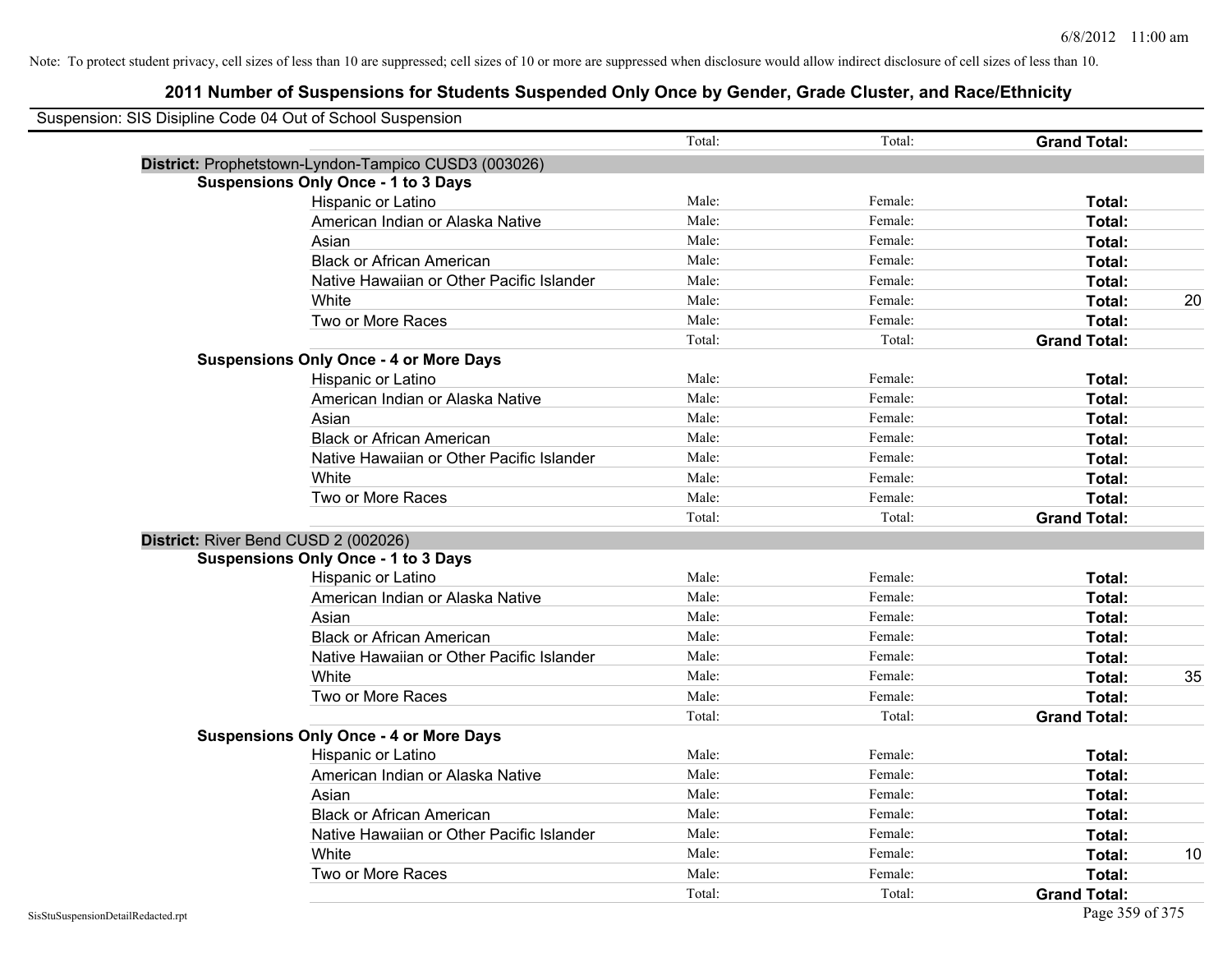| Suspension: SIS Disipline Code 04 Out of School Suspension |                                               |        |         |                     |
|------------------------------------------------------------|-----------------------------------------------|--------|---------|---------------------|
| District: Rock Falls ESD 13 (013002)                       |                                               |        |         |                     |
|                                                            | <b>Suspensions Only Once - 1 to 3 Days</b>    |        |         |                     |
|                                                            | Hispanic or Latino                            | Male:  | Female: | Total:              |
|                                                            | American Indian or Alaska Native              | Male:  | Female: | Total:              |
|                                                            | Asian                                         | Male:  | Female: | Total:              |
|                                                            | <b>Black or African American</b>              | Male:  | Female: | Total:              |
|                                                            | Native Hawaiian or Other Pacific Islander     | Male:  | Female: | Total:              |
|                                                            | White                                         | Male:  | Female: | Total:              |
|                                                            | Two or More Races                             | Male:  | Female: | Total:              |
|                                                            |                                               | Total: | Total:  | <b>Grand Total:</b> |
| <b>Suspensions Only Once - 4 or More Days</b>              |                                               |        |         |                     |
|                                                            | Hispanic or Latino                            | Male:  | Female: | Total:              |
|                                                            | American Indian or Alaska Native              | Male:  | Female: | Total:              |
|                                                            | Asian                                         | Male:  | Female: | Total:              |
|                                                            | <b>Black or African American</b>              | Male:  | Female: | Total:              |
|                                                            | Native Hawaiian or Other Pacific Islander     | Male:  | Female: | Total:              |
|                                                            | White                                         | Male:  | Female: | Total:              |
|                                                            | Two or More Races                             | Male:  | Female: | Total:              |
|                                                            |                                               | Total: | Total:  | <b>Grand Total:</b> |
| District: Rock Falls Twp HSD 301 (301017)                  |                                               |        |         |                     |
|                                                            | <b>Suspensions Only Once - 1 to 3 Days</b>    |        |         |                     |
|                                                            | Hispanic or Latino                            | Male:  | Female: | Total:              |
|                                                            | American Indian or Alaska Native              | Male:  | Female: | Total:              |
|                                                            | Asian                                         | Male:  | Female: | Total:              |
|                                                            | <b>Black or African American</b>              | Male:  | Female: | Total:              |
|                                                            | Native Hawaiian or Other Pacific Islander     | Male:  | Female: | Total:              |
|                                                            | White                                         | Male:  | Female: | Total:<br>14        |
|                                                            | Two or More Races                             | Male:  | Female: | Total:              |
|                                                            |                                               | Total: | Total:  | <b>Grand Total:</b> |
|                                                            | <b>Suspensions Only Once - 4 or More Days</b> |        |         |                     |
|                                                            | Hispanic or Latino                            | Male:  | Female: | Total:              |
|                                                            | American Indian or Alaska Native              | Male:  | Female: | Total:              |
|                                                            | Asian                                         | Male:  | Female: | Total:              |
|                                                            | <b>Black or African American</b>              | Male:  | Female: | Total:              |
|                                                            | Native Hawaiian or Other Pacific Islander     | Male:  | Female: | Total:              |
|                                                            | White                                         | Male:  | Female: | Total:              |
|                                                            | Two or More Races                             | Male:  | Female: | Total:              |
|                                                            |                                               | Total: | Total:  | <b>Grand Total:</b> |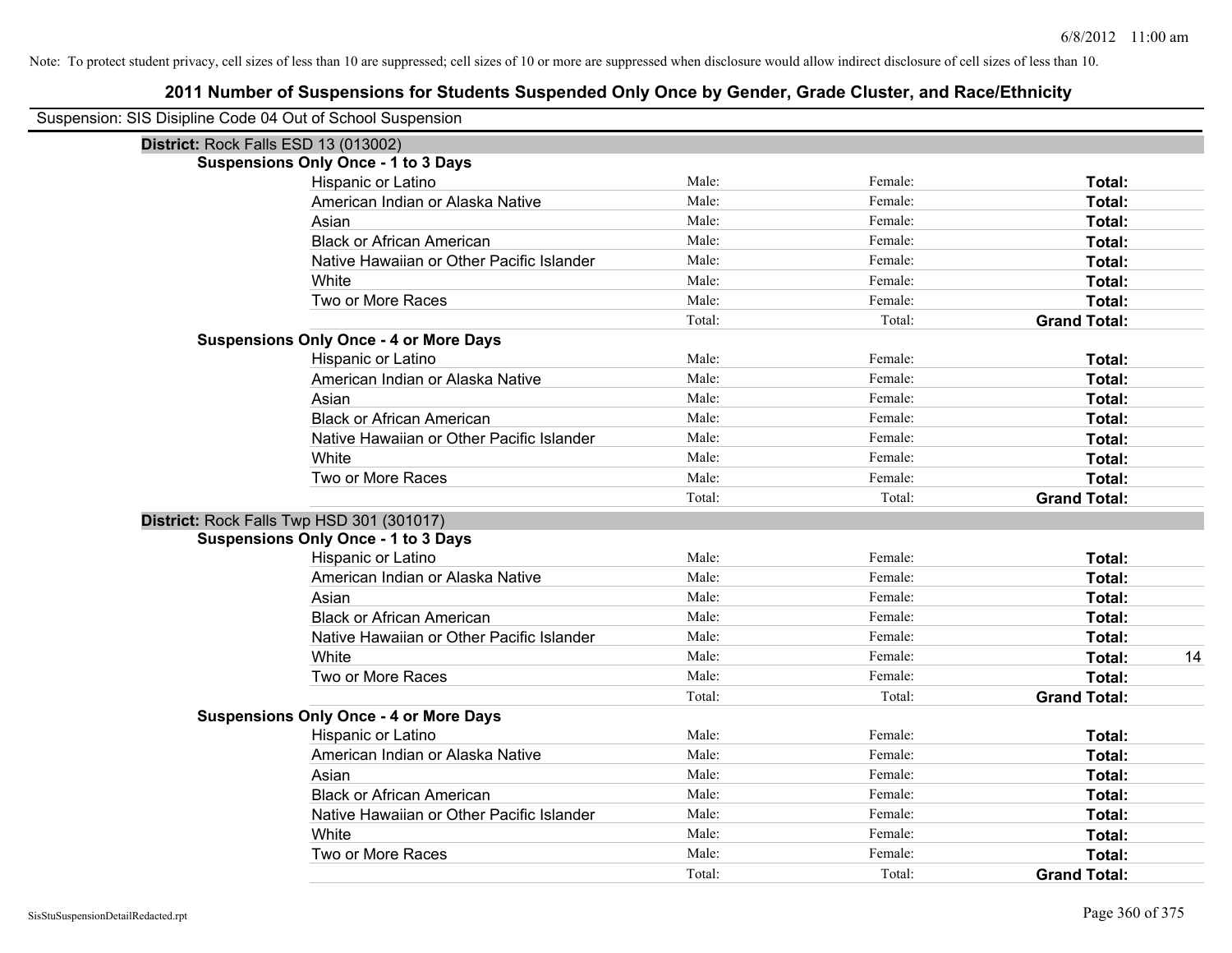| Suspension: SIS Disipline Code 04 Out of School Suspension |                                               |        |    |         |    |                     |     |
|------------------------------------------------------------|-----------------------------------------------|--------|----|---------|----|---------------------|-----|
|                                                            | District: Sterling CUSD 5 (005026)            |        |    |         |    |                     |     |
|                                                            | <b>Suspensions Only Once - 1 to 3 Days</b>    |        |    |         |    |                     |     |
|                                                            | Hispanic or Latino                            | Male:  | 21 | Female: | 19 | Total:              | 40  |
|                                                            | American Indian or Alaska Native              | Male:  |    | Female: |    | Total:              |     |
|                                                            | Asian                                         | Male:  |    | Female: |    | Total:              |     |
|                                                            | <b>Black or African American</b>              | Male:  |    | Female: |    | Total:              |     |
|                                                            | Native Hawaiian or Other Pacific Islander     | Male:  |    | Female: |    | Total:              |     |
|                                                            | White                                         | Male:  | 39 | Female: | 14 | Total:              | 53  |
|                                                            | Two or More Races                             | Male:  |    | Female: |    | Total:              |     |
|                                                            |                                               | Total: |    | Total:  |    | <b>Grand Total:</b> | 104 |
|                                                            | <b>Suspensions Only Once - 4 or More Days</b> |        |    |         |    |                     |     |
|                                                            | Hispanic or Latino                            | Male:  |    | Female: |    | Total:              | 15  |
|                                                            | American Indian or Alaska Native              | Male:  |    | Female: |    | Total:              |     |
|                                                            | Asian                                         | Male:  |    | Female: |    | Total:              |     |
|                                                            | <b>Black or African American</b>              | Male:  |    | Female: |    | Total:              |     |
|                                                            | Native Hawaiian or Other Pacific Islander     | Male:  |    | Female: |    | Total:              |     |
|                                                            | White                                         | Male:  |    | Female: |    | Total:              | 21  |
|                                                            | Two or More Races                             | Male:  |    | Female: |    | Total:              |     |
|                                                            |                                               | Total: |    | Total:  |    | <b>Grand Total:</b> |     |
|                                                            |                                               |        |    |         |    |                     |     |
| Region: Will ROE (56)                                      |                                               |        |    |         |    |                     |     |
| County: Non-Public School (000)                            |                                               |        |    |         |    |                     |     |
| District: Will ROE (000000)                                |                                               |        |    |         |    |                     |     |
|                                                            | <b>Suspensions Only Once - 1 to 3 Days</b>    |        |    |         |    |                     |     |
|                                                            | Hispanic or Latino                            | Male:  |    | Female: |    | Total:              |     |
|                                                            | American Indian or Alaska Native              | Male:  |    | Female: |    | Total:              |     |
|                                                            | Asian                                         | Male:  |    | Female: |    | Total:              |     |
|                                                            | <b>Black or African American</b>              | Male:  |    | Female: |    | Total:              |     |
|                                                            | Native Hawaiian or Other Pacific Islander     | Male:  |    | Female: |    | Total:              |     |
|                                                            | White                                         | Male:  |    | Female: |    | Total:              |     |
|                                                            | Two or More Races                             | Male:  |    | Female: |    | Total:              |     |
|                                                            |                                               | Total: |    | Total:  |    | <b>Grand Total:</b> | 12  |
|                                                            | <b>Suspensions Only Once - 4 or More Days</b> |        |    |         |    |                     |     |
|                                                            | Hispanic or Latino                            | Male:  |    | Female: |    | Total:              |     |
|                                                            | American Indian or Alaska Native              | Male:  |    | Female: |    | Total:              |     |
|                                                            | Asian                                         | Male:  |    | Female: |    | Total:              |     |
|                                                            | <b>Black or African American</b>              | Male:  |    | Female: |    | Total:              |     |
|                                                            | Native Hawaiian or Other Pacific Islander     | Male:  |    | Female: |    | Total:              |     |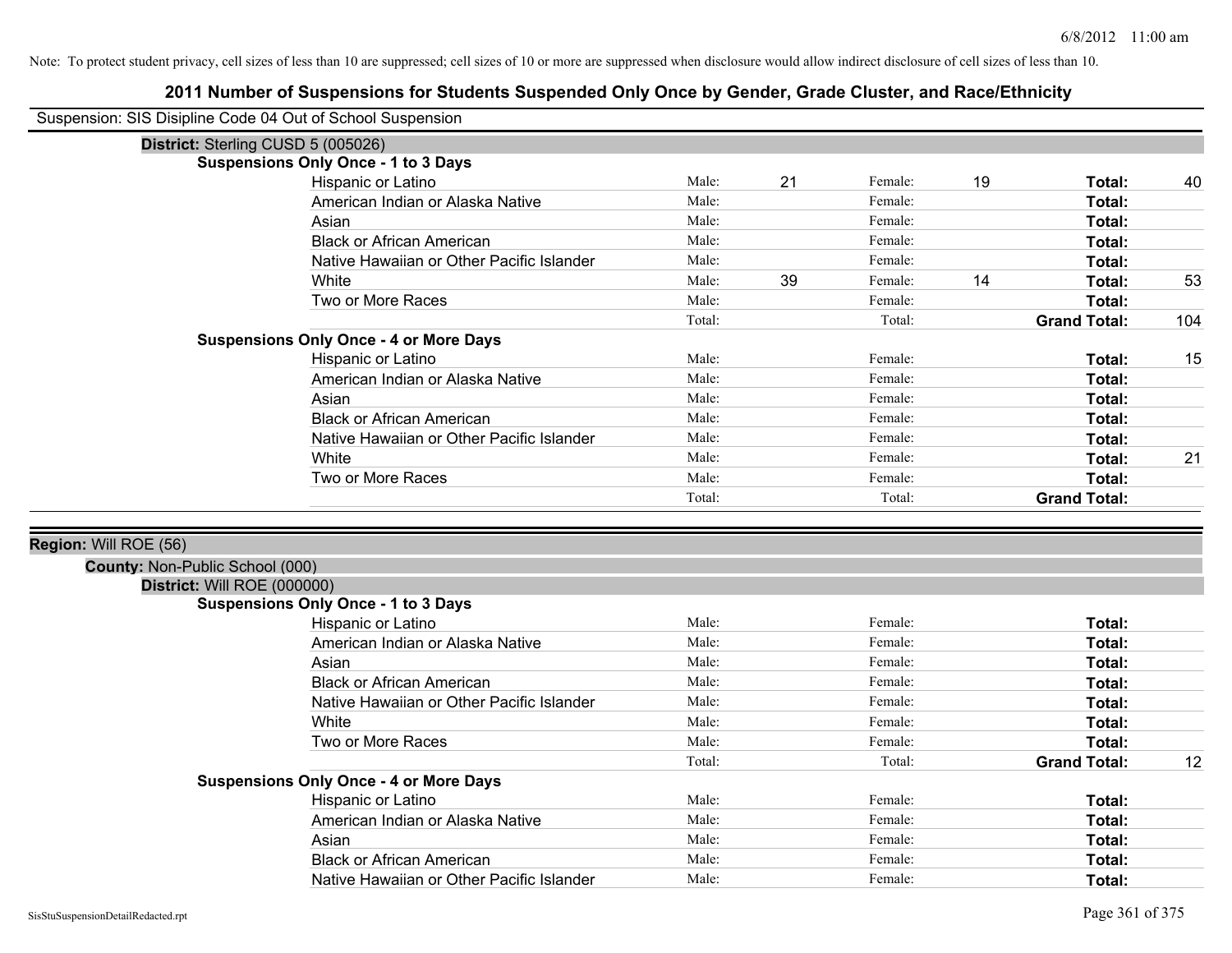| Suspension: SIS Disipline Code 04 Out of School Suspension |                                               |        |         |                     |    |
|------------------------------------------------------------|-----------------------------------------------|--------|---------|---------------------|----|
|                                                            | White                                         | Male:  | Female: | Total:              |    |
|                                                            | Two or More Races                             | Male:  | Female: | Total:              |    |
|                                                            |                                               | Total: | Total:  | <b>Grand Total:</b> |    |
| County: Will (099)                                         |                                               |        |         |                     |    |
|                                                            | District: Beecher CUSD 200U (200U26)          |        |         |                     |    |
|                                                            | <b>Suspensions Only Once - 1 to 3 Days</b>    |        |         |                     |    |
|                                                            | Hispanic or Latino                            | Male:  | Female: | Total:              |    |
|                                                            | American Indian or Alaska Native              | Male:  | Female: | Total:              |    |
|                                                            | Asian                                         | Male:  | Female: | Total:              |    |
|                                                            | <b>Black or African American</b>              | Male:  | Female: | Total:              |    |
|                                                            | Native Hawaiian or Other Pacific Islander     | Male:  | Female: | Total:              |    |
|                                                            | White                                         | Male:  | Female: | Total:              | 20 |
|                                                            | Two or More Races                             | Male:  | Female: | Total:              |    |
|                                                            |                                               | Total: | Total:  | <b>Grand Total:</b> |    |
|                                                            | <b>Suspensions Only Once - 4 or More Days</b> |        |         |                     |    |
|                                                            | Hispanic or Latino                            | Male:  | Female: | Total:              |    |
|                                                            | American Indian or Alaska Native              | Male:  | Female: | Total:              |    |
|                                                            | Asian                                         | Male:  | Female: | Total:              |    |
|                                                            | <b>Black or African American</b>              | Male:  | Female: | Total:              |    |
|                                                            | Native Hawaiian or Other Pacific Islander     | Male:  | Female: | Total:              |    |
|                                                            | White                                         | Male:  | Female: | Total:              |    |
|                                                            | Two or More Races                             | Male:  | Female: | Total:              |    |
|                                                            |                                               | Total: | Total:  | <b>Grand Total:</b> | 10 |
|                                                            | District: Chaney-Monge SD 88 (088002)         |        |         |                     |    |
|                                                            | <b>Suspensions Only Once - 1 to 3 Days</b>    |        |         |                     |    |
|                                                            | Hispanic or Latino                            | Male:  | Female: | Total:              |    |
|                                                            | American Indian or Alaska Native              | Male:  | Female: | Total:              |    |
|                                                            | Asian                                         | Male:  | Female: | Total:              |    |
|                                                            | <b>Black or African American</b>              | Male:  | Female: | Total:              |    |
|                                                            | Native Hawaiian or Other Pacific Islander     | Male:  | Female: | Total:              |    |
|                                                            | White                                         | Male:  | Female: | Total:              |    |
|                                                            | Two or More Races                             | Male:  | Female: | Total:              |    |
|                                                            |                                               | Total: | Total:  | <b>Grand Total:</b> | 10 |
|                                                            | <b>Suspensions Only Once - 4 or More Days</b> |        |         |                     |    |
|                                                            | Hispanic or Latino                            | Male:  | Female: | Total:              |    |
|                                                            | American Indian or Alaska Native              | Male:  | Female: | Total:              |    |
|                                                            | Asian                                         | Male:  | Female: | Total:              |    |
|                                                            | <b>Black or African American</b>              | Male:  | Female: | Total:              |    |
|                                                            | Native Hawaiian or Other Pacific Islander     | Male:  | Female: | Total:              |    |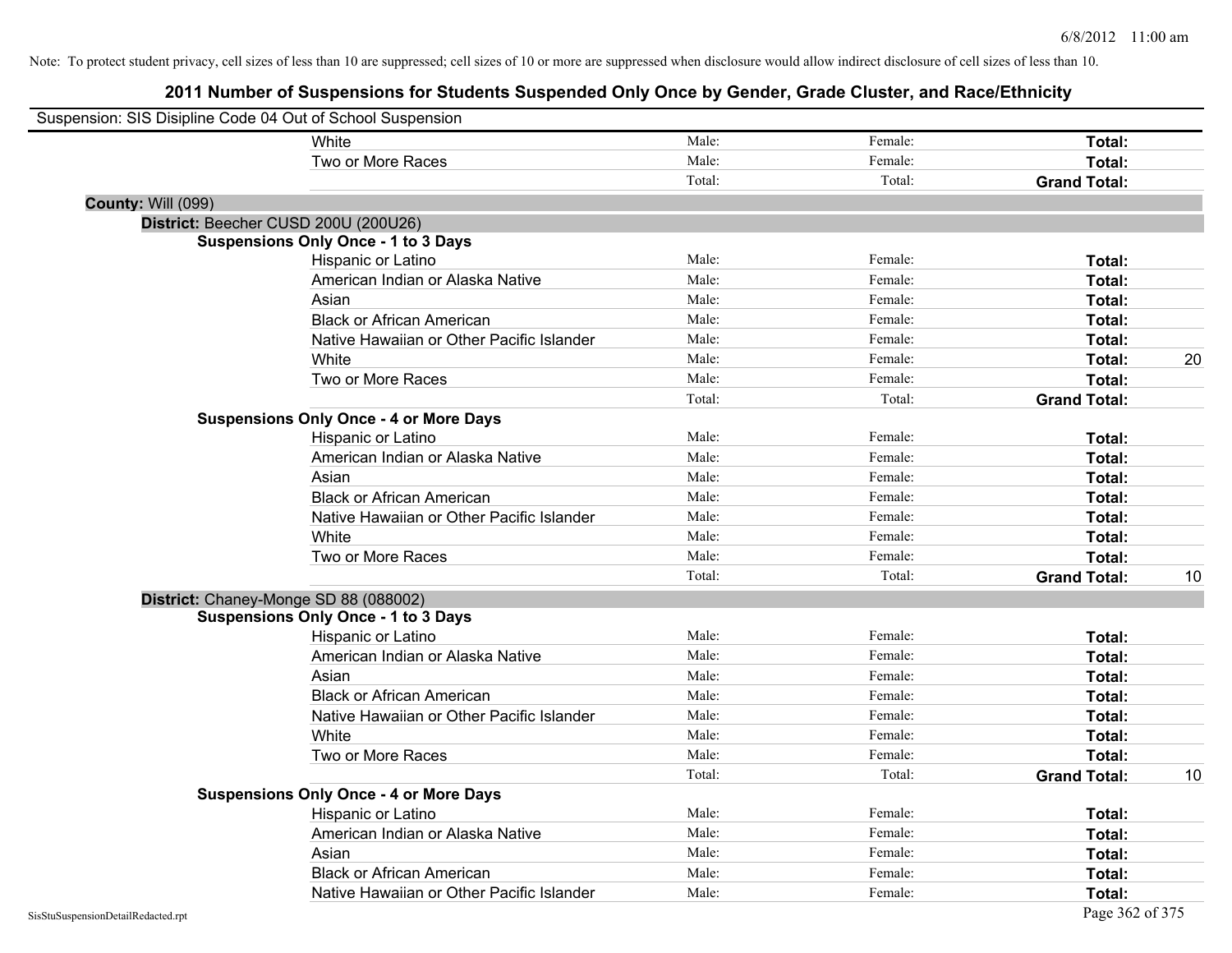| Suspension: SIS Disipline Code 04 Out of School Suspension |                                               |        |     |         |     |                     |     |
|------------------------------------------------------------|-----------------------------------------------|--------|-----|---------|-----|---------------------|-----|
|                                                            | White                                         | Male:  |     | Female: |     | Total:              |     |
|                                                            | Two or More Races                             | Male:  |     | Female: |     | Total:              |     |
|                                                            |                                               | Total: |     | Total:  |     | <b>Grand Total:</b> |     |
| District: Channahon SD 17 (017002)                         |                                               |        |     |         |     |                     |     |
|                                                            | <b>Suspensions Only Once - 1 to 3 Days</b>    |        |     |         |     |                     |     |
|                                                            | Hispanic or Latino                            | Male:  |     | Female: |     | Total:              |     |
|                                                            | American Indian or Alaska Native              | Male:  |     | Female: |     | Total:              |     |
|                                                            | Asian                                         | Male:  |     | Female: |     | Total:              |     |
|                                                            | <b>Black or African American</b>              | Male:  |     | Female: |     | Total:              |     |
|                                                            | Native Hawaiian or Other Pacific Islander     | Male:  |     | Female: |     | Total:              |     |
|                                                            | White                                         | Male:  |     | Female: |     | Total:              |     |
|                                                            | Two or More Races                             | Male:  |     | Female: |     | Total:              |     |
|                                                            |                                               | Total: |     | Total:  |     | <b>Grand Total:</b> |     |
|                                                            | District: Crete Monee CUSD 201U (201U26)      |        |     |         |     |                     |     |
|                                                            | <b>Suspensions Only Once - 1 to 3 Days</b>    |        |     |         |     |                     |     |
|                                                            | Hispanic or Latino                            | Male:  | 25  | Female: | 13  | Total:              | 38  |
|                                                            | American Indian or Alaska Native              | Male:  |     | Female: |     | Total:              |     |
|                                                            | Asian                                         | Male:  |     | Female: |     | Total:              |     |
|                                                            | <b>Black or African American</b>              | Male:  | 167 | Female: | 107 | Total:              | 274 |
|                                                            | Native Hawaiian or Other Pacific Islander     | Male:  |     | Female: |     | Total:              |     |
|                                                            | White                                         | Male:  | 32  | Female: | 18  | Total:              | 50  |
|                                                            | Two or More Races                             | Male:  |     | Female: |     | Total:              | 15  |
|                                                            |                                               | Total: |     | Total:  |     | <b>Grand Total:</b> |     |
|                                                            | <b>Suspensions Only Once - 4 or More Days</b> |        |     |         |     |                     |     |
|                                                            | Hispanic or Latino                            | Male:  |     | Female: |     | Total:              |     |
|                                                            | American Indian or Alaska Native              | Male:  |     | Female: |     | Total:              |     |
|                                                            | Asian                                         | Male:  |     | Female: |     | Total:              |     |
|                                                            | <b>Black or African American</b>              | Male:  | 26  | Female: | 24  | Total:              | 50  |
|                                                            | Native Hawaiian or Other Pacific Islander     | Male:  |     | Female: |     | Total:              |     |
|                                                            | White                                         | Male:  |     | Female: |     | Total:              | 12  |
|                                                            | Two or More Races                             | Male:  |     | Female: |     | Total:              |     |
|                                                            |                                               | Total: |     | Total:  |     | <b>Grand Total:</b> |     |
| District: Elwood CCSD 203 (203004)                         |                                               |        |     |         |     |                     |     |
|                                                            | <b>Suspensions Only Once - 1 to 3 Days</b>    |        |     |         |     |                     |     |
|                                                            | Hispanic or Latino                            | Male:  |     | Female: |     | Total:              |     |
|                                                            | American Indian or Alaska Native              | Male:  |     | Female: |     | Total:              |     |
|                                                            | Asian                                         | Male:  |     | Female: |     | <b>Total:</b>       |     |
|                                                            | <b>Black or African American</b>              | Male:  |     | Female: |     | Total:              |     |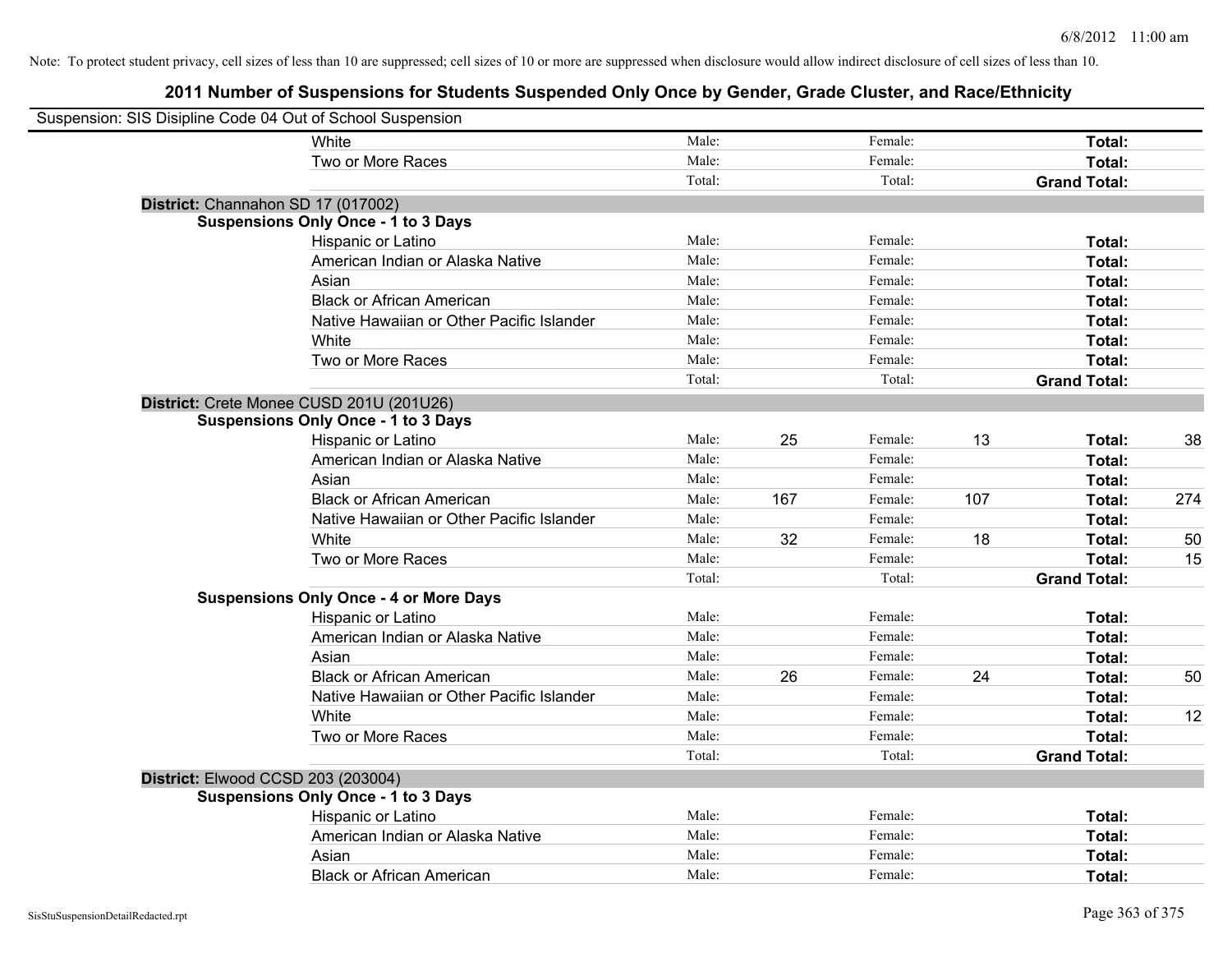|                                    | Suspension: SIS Disipline Code 04 Out of School Suspension |        |         |                           |
|------------------------------------|------------------------------------------------------------|--------|---------|---------------------------|
|                                    | Native Hawaiian or Other Pacific Islander                  | Male:  | Female: | Total:                    |
|                                    | White                                                      | Male:  | Female: | Total:                    |
|                                    | Two or More Races                                          | Male:  | Female: | Total:                    |
|                                    |                                                            | Total: | Total:  | <b>Grand Total:</b>       |
|                                    | <b>Suspensions Only Once - 4 or More Days</b>              |        |         |                           |
|                                    | Hispanic or Latino                                         | Male:  | Female: | Total:                    |
|                                    | American Indian or Alaska Native                           | Male:  | Female: | Total:                    |
|                                    | Asian                                                      | Male:  | Female: | Total:                    |
|                                    | <b>Black or African American</b>                           | Male:  | Female: | Total:                    |
|                                    | Native Hawaiian or Other Pacific Islander                  | Male:  | Female: | Total:                    |
|                                    | White                                                      | Male:  | Female: | Total:                    |
|                                    | Two or More Races                                          | Male:  | Female: | Total:                    |
|                                    |                                                            | Total: | Total:  | <b>Grand Total:</b>       |
|                                    | District: Fairmont SD 89 (089002)                          |        |         |                           |
|                                    | <b>Suspensions Only Once - 1 to 3 Days</b>                 |        |         |                           |
|                                    | Hispanic or Latino                                         | Male:  | Female: | Total:                    |
|                                    | American Indian or Alaska Native                           | Male:  | Female: | Total:                    |
|                                    | Asian                                                      | Male:  | Female: | Total:                    |
|                                    | <b>Black or African American</b>                           | Male:  | Female: | 12<br>Total:              |
|                                    | Native Hawaiian or Other Pacific Islander                  | Male:  | Female: | Total:                    |
|                                    | White                                                      | Male:  | Female: | Total:                    |
|                                    | Two or More Races                                          | Male:  | Female: | Total:                    |
|                                    |                                                            | Total: | Total:  | 26<br><b>Grand Total:</b> |
|                                    | <b>Suspensions Only Once - 4 or More Days</b>              |        |         |                           |
|                                    | Hispanic or Latino                                         | Male:  | Female: | Total:                    |
|                                    | American Indian or Alaska Native                           | Male:  | Female: | Total:                    |
|                                    | Asian                                                      | Male:  | Female: | Total:                    |
|                                    | <b>Black or African American</b>                           | Male:  | Female: | Total:                    |
|                                    | Native Hawaiian or Other Pacific Islander                  | Male:  | Female: | Total:                    |
|                                    | White                                                      | Male:  | Female: | Total:                    |
|                                    | Two or More Races                                          | Male:  | Female: | Total:                    |
|                                    |                                                            | Total: | Total:  | <b>Grand Total:</b>       |
|                                    | District: Frankfort CCSD 157C (157C04)                     |        |         |                           |
|                                    | <b>Suspensions Only Once - 1 to 3 Days</b>                 |        |         |                           |
|                                    | Hispanic or Latino                                         | Male:  | Female: | Total:                    |
|                                    | American Indian or Alaska Native                           | Male:  | Female: | Total:                    |
|                                    | Asian                                                      | Male:  | Female: | Total:                    |
|                                    | <b>Black or African American</b>                           | Male:  | Female: | Total:                    |
|                                    | Native Hawaiian or Other Pacific Islander                  | Male:  | Female: | Total:                    |
| SisStuSuspensionDetailRedacted.rpt |                                                            |        |         | Page 364 of 375           |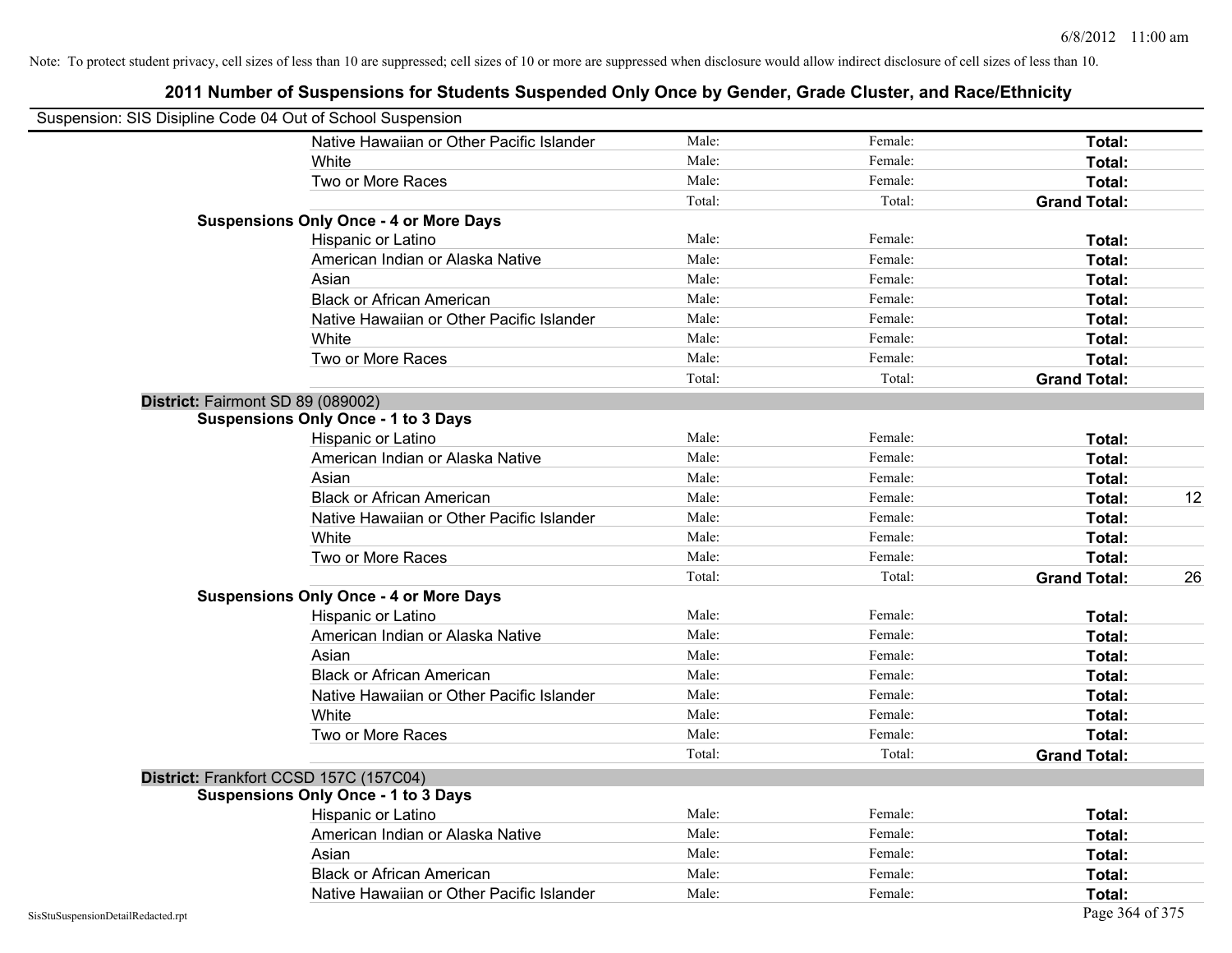|                                    | Suspension: SIS Disipline Code 04 Out of School Suspension |        |         |                     |
|------------------------------------|------------------------------------------------------------|--------|---------|---------------------|
|                                    | White                                                      | Male:  | Female: | Total:<br>14        |
|                                    | Two or More Races                                          | Male:  | Female: | Total:              |
|                                    |                                                            | Total: | Total:  | <b>Grand Total:</b> |
|                                    | <b>Suspensions Only Once - 4 or More Days</b>              |        |         |                     |
|                                    | Hispanic or Latino                                         | Male:  | Female: | Total:              |
|                                    | American Indian or Alaska Native                           | Male:  | Female: | Total:              |
|                                    | Asian                                                      | Male:  | Female: | Total:              |
|                                    | <b>Black or African American</b>                           | Male:  | Female: | Total:              |
|                                    | Native Hawaiian or Other Pacific Islander                  | Male:  | Female: | Total:              |
|                                    | White                                                      | Male:  | Female: | Total:              |
|                                    | Two or More Races                                          | Male:  | Female: | Total:              |
|                                    |                                                            | Total: | Total:  | <b>Grand Total:</b> |
|                                    | District: Guardian Angel Community Services (009900)       |        |         |                     |
|                                    | <b>Suspensions Only Once - 4 or More Days</b>              |        |         |                     |
|                                    | Hispanic or Latino                                         | Male:  | Female: | Total:              |
|                                    | American Indian or Alaska Native                           | Male:  | Female: | Total:              |
|                                    | Asian                                                      | Male:  | Female: | Total:              |
|                                    | <b>Black or African American</b>                           | Male:  | Female: | Total:              |
|                                    | Native Hawaiian or Other Pacific Islander                  | Male:  | Female: | Total:              |
|                                    | White                                                      | Male:  | Female: | Total:              |
|                                    | Two or More Races                                          | Male:  | Female: | Total:              |
|                                    |                                                            | Total: | Total:  | <b>Grand Total:</b> |
|                                    | District: Homer CCSD 33C (033C04)                          |        |         |                     |
|                                    | <b>Suspensions Only Once - 1 to 3 Days</b>                 |        |         |                     |
|                                    | Hispanic or Latino                                         | Male:  | Female: | Total:              |
|                                    | American Indian or Alaska Native                           | Male:  | Female: | Total:              |
|                                    | Asian                                                      | Male:  | Female: | Total:              |
|                                    | <b>Black or African American</b>                           | Male:  | Female: | Total:              |
|                                    | Native Hawaiian or Other Pacific Islander                  | Male:  | Female: | Total:              |
|                                    | White                                                      | Male:  | Female: | 25<br>Total:        |
|                                    | Two or More Races                                          | Male:  | Female: | Total:              |
|                                    |                                                            | Total: | Total:  | <b>Grand Total:</b> |
|                                    | <b>Suspensions Only Once - 4 or More Days</b>              |        |         |                     |
|                                    | Hispanic or Latino                                         | Male:  | Female: | Total:              |
|                                    | American Indian or Alaska Native                           | Male:  | Female: | Total:              |
|                                    | Asian                                                      | Male:  | Female: | Total:              |
|                                    | <b>Black or African American</b>                           | Male:  | Female: | Total:              |
|                                    | Native Hawaiian or Other Pacific Islander                  | Male:  | Female: | Total:              |
|                                    | White                                                      | Male:  | Female: | Total:              |
| SisStuSuspensionDetailRedacted.rpt |                                                            |        |         | Page 365 of 375     |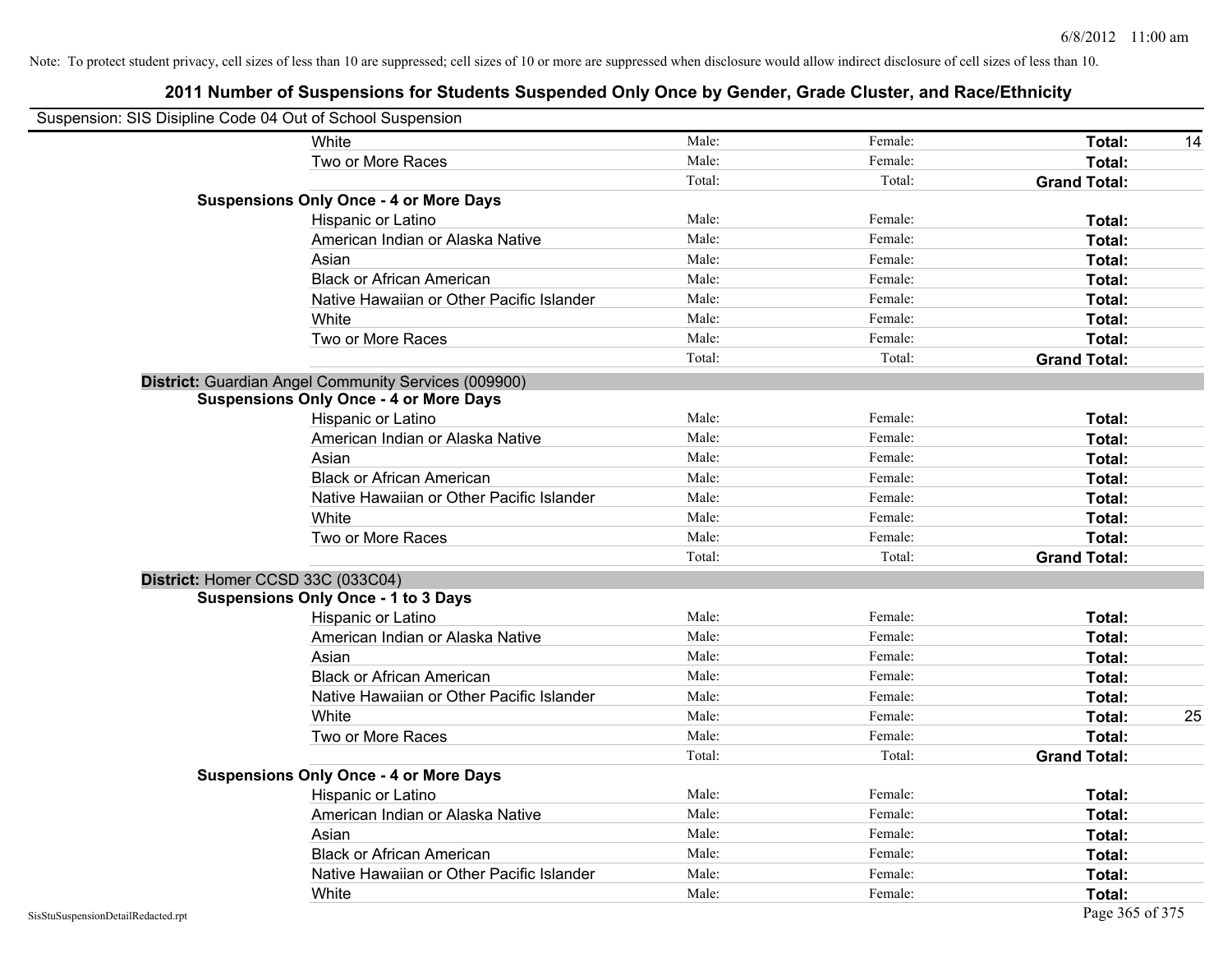|                                    | Suspension: SIS Disipline Code 04 Out of School Suspension |        |     |         |    |                     |     |
|------------------------------------|------------------------------------------------------------|--------|-----|---------|----|---------------------|-----|
|                                    | Two or More Races                                          | Male:  |     | Female: |    | Total:              |     |
|                                    |                                                            | Total: |     | Total:  |    | <b>Grand Total:</b> |     |
|                                    | District: Joliet PSD 86 (086005)                           |        |     |         |    |                     |     |
|                                    | <b>Suspensions Only Once - 1 to 3 Days</b>                 |        |     |         |    |                     |     |
|                                    | Hispanic or Latino                                         | Male:  | 75  | Female: | 29 | <b>Total:</b>       | 104 |
|                                    | American Indian or Alaska Native                           | Male:  |     | Female: |    | <b>Total:</b>       |     |
|                                    | Asian                                                      | Male:  |     | Female: |    | Total:              |     |
|                                    | <b>Black or African American</b>                           | Male:  | 139 | Female: | 64 | Total:              | 203 |
|                                    | Native Hawaiian or Other Pacific Islander                  | Male:  |     | Female: |    | Total:              |     |
|                                    | White                                                      | Male:  |     | Female: |    | Total:              | 39  |
|                                    | Two or More Races                                          | Male:  |     | Female: |    | Total:              | 23  |
|                                    |                                                            | Total: |     | Total:  |    | <b>Grand Total:</b> |     |
|                                    | <b>Suspensions Only Once - 4 or More Days</b>              |        |     |         |    |                     |     |
|                                    | Hispanic or Latino                                         | Male:  |     | Female: |    | Total:              | 25  |
|                                    | American Indian or Alaska Native                           | Male:  |     | Female: |    | Total:              |     |
|                                    | Asian                                                      | Male:  |     | Female: |    | Total:              |     |
|                                    | <b>Black or African American</b>                           | Male:  | 23  | Female: | 17 | <b>Total:</b>       | 40  |
|                                    | Native Hawaiian or Other Pacific Islander                  | Male:  |     | Female: |    | <b>Total:</b>       |     |
|                                    | White                                                      | Male:  |     | Female: |    | Total:              |     |
|                                    | Two or More Races                                          | Male:  |     | Female: |    | Total:              |     |
|                                    |                                                            | Total: | 51  | Total:  | 29 | <b>Grand Total:</b> | 80  |
|                                    | District: Joliet Twp HSD 204 (204017)                      |        |     |         |    |                     |     |
|                                    | <b>Suspensions Only Once - 1 to 3 Days</b>                 |        |     |         |    |                     |     |
|                                    | Hispanic or Latino                                         | Male:  | 98  | Female: | 53 | Total:              | 151 |
|                                    | American Indian or Alaska Native                           | Male:  |     | Female: |    | Total:              |     |
|                                    | Asian                                                      | Male:  |     | Female: |    | Total:              |     |
|                                    | <b>Black or African American</b>                           | Male:  | 109 | Female: | 77 | Total:              | 186 |
|                                    | Native Hawaiian or Other Pacific Islander                  | Male:  |     | Female: |    | Total:              |     |
|                                    | White                                                      | Male:  | 51  | Female: | 30 | Total:              | 81  |
|                                    | Two or More Races                                          | Male:  |     | Female: |    | Total:              | 18  |
|                                    |                                                            | Total: |     | Total:  |    | <b>Grand Total:</b> |     |
|                                    | <b>Suspensions Only Once - 4 or More Days</b>              |        |     |         |    |                     |     |
|                                    | Hispanic or Latino                                         | Male:  | 25  | Female: | 16 | Total:              | 41  |
|                                    | American Indian or Alaska Native                           | Male:  |     | Female: |    | <b>Total:</b>       |     |
|                                    | Asian                                                      | Male:  |     | Female: |    | Total:              |     |
|                                    | <b>Black or African American</b>                           | Male:  | 28  | Female: | 22 | Total:              | 50  |
|                                    | Native Hawaiian or Other Pacific Islander                  | Male:  |     | Female: |    | Total:              |     |
|                                    | White                                                      | Male:  |     | Female: |    | Total:              | 19  |
|                                    | Two or More Races                                          | Male:  |     | Female: |    | <b>Total:</b>       |     |
| SisStuSuspensionDetailRedacted.rpt |                                                            |        |     |         |    | Page 366 of 375     |     |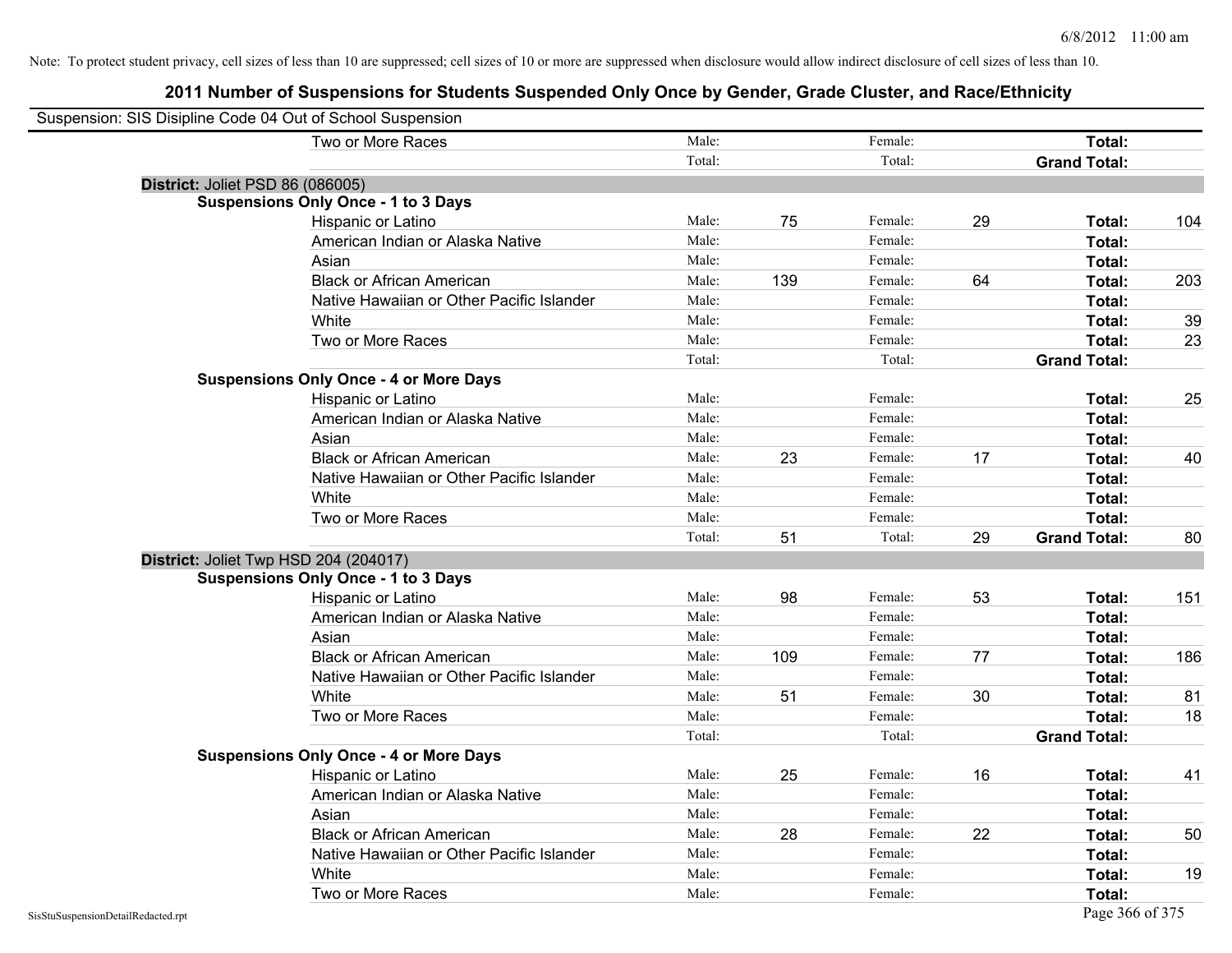| Suspension: SIS Disipline Code 04 Out of School Suspension |                                               |        |    |         |    |                     |    |
|------------------------------------------------------------|-----------------------------------------------|--------|----|---------|----|---------------------|----|
|                                                            |                                               | Total: |    | Total:  |    | <b>Grand Total:</b> |    |
| District: Laraway CCSD 70C (070C04)                        |                                               |        |    |         |    |                     |    |
|                                                            | <b>Suspensions Only Once - 1 to 3 Days</b>    |        |    |         |    |                     |    |
|                                                            | Hispanic or Latino                            | Male:  |    | Female: |    | Total:              |    |
|                                                            | American Indian or Alaska Native              | Male:  |    | Female: |    | Total:              |    |
|                                                            | Asian                                         | Male:  |    | Female: |    | Total:              |    |
|                                                            | <b>Black or African American</b>              | Male:  | 16 | Female: | 10 | Total:              | 26 |
|                                                            | Native Hawaiian or Other Pacific Islander     | Male:  |    | Female: |    | Total:              |    |
|                                                            | White                                         | Male:  |    | Female: |    | Total:              |    |
|                                                            | Two or More Races                             | Male:  |    | Female: |    | Total:              |    |
|                                                            |                                               | Total: |    | Total:  |    | <b>Grand Total:</b> |    |
|                                                            | <b>Suspensions Only Once - 4 or More Days</b> |        |    |         |    |                     |    |
|                                                            | Hispanic or Latino                            | Male:  |    | Female: |    | Total:              |    |
|                                                            | American Indian or Alaska Native              | Male:  |    | Female: |    | Total:              |    |
|                                                            | Asian                                         | Male:  |    | Female: |    | Total:              |    |
|                                                            | <b>Black or African American</b>              | Male:  |    | Female: |    | Total:              |    |
|                                                            | Native Hawaiian or Other Pacific Islander     | Male:  |    | Female: |    | Total:              |    |
|                                                            | White                                         | Male:  |    | Female: |    | Total:              |    |
|                                                            | Two or More Races                             | Male:  |    | Female: |    | Total:              |    |
|                                                            |                                               | Total: |    | Total:  |    | <b>Grand Total:</b> |    |
| District: Lincoln Way CHSD 210 (210016)                    |                                               |        |    |         |    |                     |    |
|                                                            | <b>Suspensions Only Once - 1 to 3 Days</b>    |        |    |         |    |                     |    |
|                                                            | Hispanic or Latino                            | Male:  |    | Female: |    | Total:              |    |
|                                                            | American Indian or Alaska Native              | Male:  |    | Female: |    | Total:              |    |
|                                                            | Asian                                         | Male:  |    | Female: |    | Total:              |    |
|                                                            | <b>Black or African American</b>              | Male:  |    | Female: |    | Total:              |    |
|                                                            | Native Hawaiian or Other Pacific Islander     | Male:  |    | Female: |    | Total:              |    |
|                                                            | White                                         | Male:  | 41 | Female: | 22 | Total:              | 63 |
|                                                            | Two or More Races                             | Male:  |    | Female: |    | Total:              |    |
|                                                            |                                               | Total: |    | Total:  |    | <b>Grand Total:</b> | 76 |
|                                                            | <b>Suspensions Only Once - 4 or More Days</b> |        |    |         |    |                     |    |
|                                                            | Hispanic or Latino                            | Male:  |    | Female: |    | Total:              |    |
|                                                            | American Indian or Alaska Native              | Male:  |    | Female: |    | Total:              |    |
|                                                            | Asian                                         | Male:  |    | Female: |    | Total:              |    |
|                                                            | <b>Black or African American</b>              | Male:  |    | Female: |    | Total:              |    |
|                                                            | Native Hawaiian or Other Pacific Islander     | Male:  |    | Female: |    | Total:              |    |
|                                                            | White                                         | Male:  |    | Female: |    | Total:              | 25 |
|                                                            | Two or More Races                             | Male:  |    | Female: |    | <b>Total:</b>       |    |
|                                                            |                                               | Total: |    | Total:  |    | <b>Grand Total:</b> |    |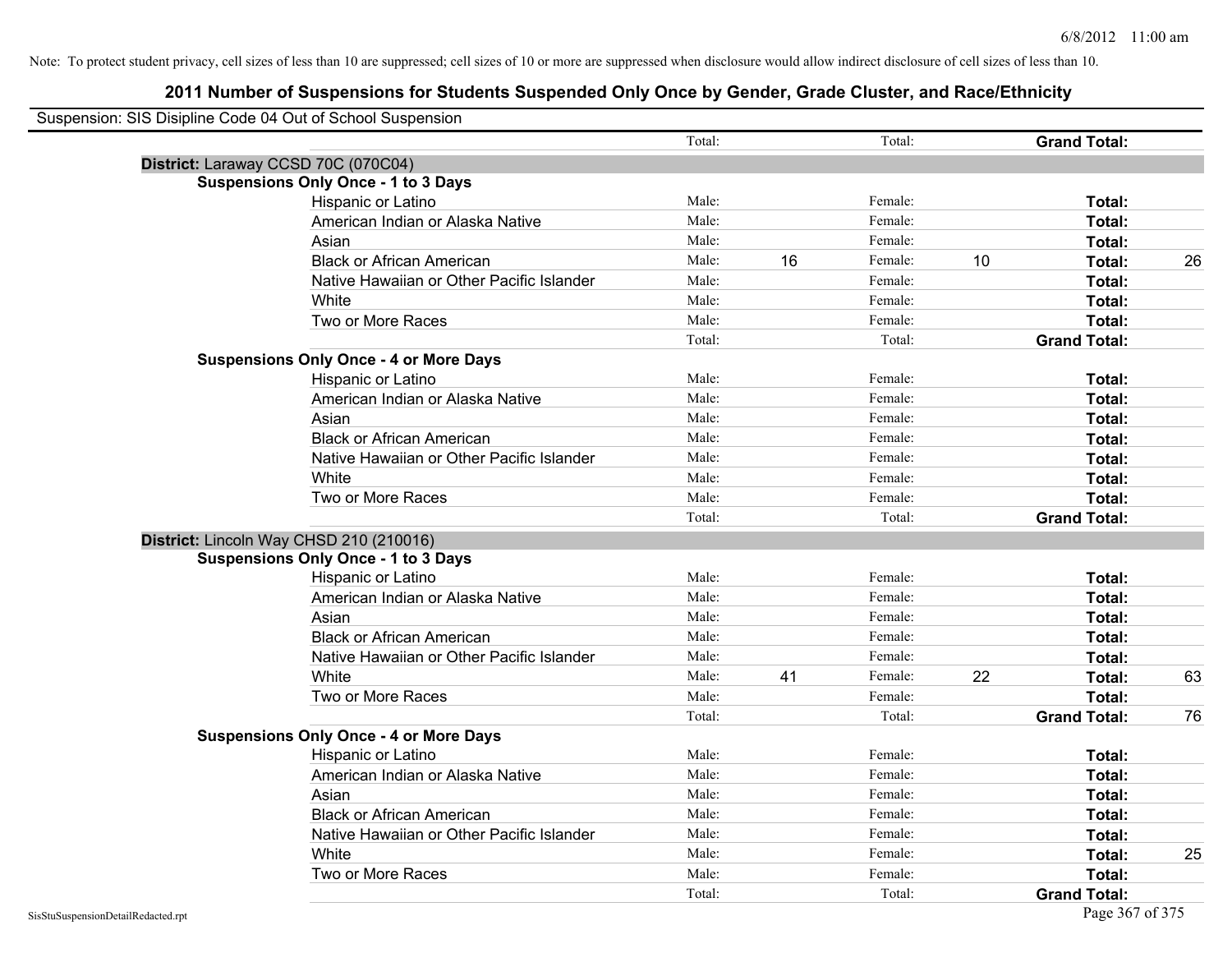| Suspension: SIS Disipline Code 04 Out of School Suspension |                                           |        |    |         |    |                     |    |
|------------------------------------------------------------|-------------------------------------------|--------|----|---------|----|---------------------|----|
| District: Lincoln-Way Area Spec Ed JA Dist (843060)        |                                           |        |    |         |    |                     |    |
| <b>Suspensions Only Once - 4 or More Days</b>              |                                           |        |    |         |    |                     |    |
|                                                            | Hispanic or Latino                        | Male:  |    | Female: |    | Total:              |    |
|                                                            | American Indian or Alaska Native          | Male:  |    | Female: |    | Total:              |    |
| Asian                                                      |                                           | Male:  |    | Female: |    | Total:              |    |
|                                                            | <b>Black or African American</b>          | Male:  |    | Female: |    | Total:              |    |
|                                                            | Native Hawaiian or Other Pacific Islander | Male:  |    | Female: |    | Total:              |    |
| White                                                      |                                           | Male:  |    | Female: |    | Total:              |    |
|                                                            | Two or More Races                         | Male:  |    | Female: |    | Total:              |    |
|                                                            |                                           | Total: |    | Total:  |    | <b>Grand Total:</b> |    |
| District: Lockport SD 91 (091002)                          |                                           |        |    |         |    |                     |    |
| <b>Suspensions Only Once - 1 to 3 Days</b>                 |                                           |        |    |         |    |                     |    |
|                                                            | Hispanic or Latino                        | Male:  |    | Female: |    | Total:              |    |
|                                                            | American Indian or Alaska Native          | Male:  |    | Female: |    | Total:              |    |
| Asian                                                      |                                           | Male:  |    | Female: |    | Total:              |    |
|                                                            | <b>Black or African American</b>          | Male:  |    | Female: |    | Total:              |    |
|                                                            | Native Hawaiian or Other Pacific Islander | Male:  |    | Female: |    | Total:              |    |
| White                                                      |                                           | Male:  |    | Female: |    | Total:              |    |
|                                                            | Two or More Races                         | Male:  |    | Female: |    | Total:              |    |
|                                                            |                                           | Total: |    | Total:  |    | <b>Grand Total:</b> |    |
| <b>Suspensions Only Once - 4 or More Days</b>              |                                           |        |    |         |    |                     |    |
|                                                            | Hispanic or Latino                        | Male:  |    | Female: |    | Total:              |    |
|                                                            | American Indian or Alaska Native          | Male:  |    | Female: |    | Total:              |    |
| Asian                                                      |                                           | Male:  |    | Female: |    | Total:              |    |
|                                                            | <b>Black or African American</b>          | Male:  |    | Female: |    | Total:              |    |
|                                                            | Native Hawaiian or Other Pacific Islander | Male:  |    | Female: |    | Total:              |    |
| White                                                      |                                           | Male:  |    | Female: |    | Total:              |    |
|                                                            | Two or More Races                         | Male:  |    | Female: |    | <b>Total:</b>       |    |
|                                                            |                                           | Total: |    | Total:  |    | <b>Grand Total:</b> |    |
| District: Lockport Twp HSD 205 (205017)                    |                                           |        |    |         |    |                     |    |
| <b>Suspensions Only Once - 1 to 3 Days</b>                 |                                           |        |    |         |    |                     |    |
|                                                            | Hispanic or Latino                        | Male:  |    | Female: |    | Total:              | 35 |
|                                                            | American Indian or Alaska Native          | Male:  |    | Female: |    | Total:              |    |
| Asian                                                      |                                           | Male:  |    | Female: |    | Total:              |    |
|                                                            | <b>Black or African American</b>          | Male:  | 12 | Female: | 16 | Total:              | 28 |
|                                                            | Native Hawaiian or Other Pacific Islander | Male:  |    | Female: |    | Total:              |    |
| White                                                      |                                           | Male:  | 56 | Female: | 26 | Total:              | 82 |
|                                                            | Two or More Races                         | Male:  |    | Female: |    | Total:              |    |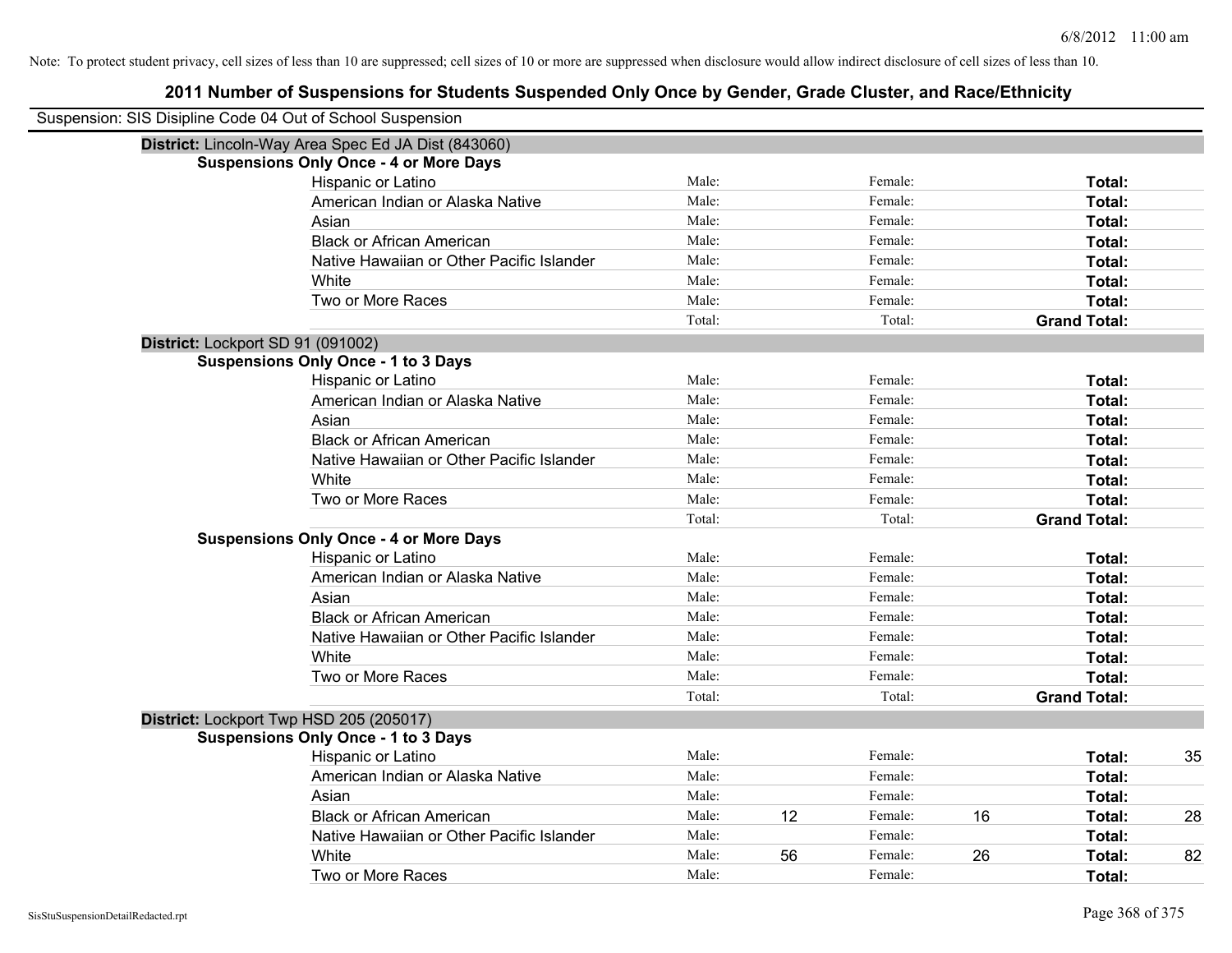| Suspension: SIS Disipline Code 04 Out of School Suspension |        |    |         |    |                     |    |
|------------------------------------------------------------|--------|----|---------|----|---------------------|----|
|                                                            | Total: |    | Total:  |    | <b>Grand Total:</b> |    |
| <b>Suspensions Only Once - 4 or More Days</b>              |        |    |         |    |                     |    |
| Hispanic or Latino                                         | Male:  |    | Female: |    | Total:              | 16 |
| American Indian or Alaska Native                           | Male:  |    | Female: |    | Total:              |    |
| Asian                                                      | Male:  |    | Female: |    | Total:              |    |
| <b>Black or African American</b>                           | Male:  |    | Female: |    | Total:              | 10 |
| Native Hawaiian or Other Pacific Islander                  | Male:  |    | Female: |    | Total:              |    |
| White                                                      | Male:  | 37 | Female: | 14 | Total:              | 51 |
| Two or More Races                                          | Male:  |    | Female: |    | Total:              |    |
|                                                            | Total: |    | Total:  |    | <b>Grand Total:</b> |    |
| District: Manhattan SD 114 (114002)                        |        |    |         |    |                     |    |
| <b>Suspensions Only Once - 1 to 3 Days</b>                 |        |    |         |    |                     |    |
| Hispanic or Latino                                         | Male:  |    | Female: |    | Total:              |    |
| American Indian or Alaska Native                           | Male:  |    | Female: |    | Total:              |    |
| Asian                                                      | Male:  |    | Female: |    | Total:              |    |
| <b>Black or African American</b>                           | Male:  |    | Female: |    | Total:              |    |
| Native Hawaiian or Other Pacific Islander                  | Male:  |    | Female: |    | Total:              |    |
| White                                                      | Male:  |    | Female: |    | Total:              |    |
| Two or More Races                                          | Male:  |    | Female: |    | Total:              |    |
|                                                            | Total: |    | Total:  |    | <b>Grand Total:</b> |    |
| District: Mokena SD 159 (159002)                           |        |    |         |    |                     |    |
| <b>Suspensions Only Once - 1 to 3 Days</b>                 |        |    |         |    |                     |    |
| Hispanic or Latino                                         | Male:  |    | Female: |    | <b>Total:</b>       |    |
| American Indian or Alaska Native                           | Male:  |    | Female: |    | Total:              |    |
| Asian                                                      | Male:  |    | Female: |    | Total:              |    |
| <b>Black or African American</b>                           | Male:  |    | Female: |    | Total:              |    |
| Native Hawaiian or Other Pacific Islander                  | Male:  |    | Female: |    | Total:              |    |
| White                                                      | Male:  |    | Female: |    | Total:              |    |
| Two or More Races                                          | Male:  |    | Female: |    | Total:              |    |
|                                                            | Total: |    | Total:  |    | <b>Grand Total:</b> |    |
| District: New Lenox SD 122 (122002)                        |        |    |         |    |                     |    |
| <b>Suspensions Only Once - 1 to 3 Days</b>                 |        |    |         |    |                     |    |
| Hispanic or Latino                                         | Male:  |    | Female: |    | Total:              |    |
| American Indian or Alaska Native                           | Male:  |    | Female: |    | Total:              |    |
| Asian                                                      | Male:  |    | Female: |    | Total:              |    |
| <b>Black or African American</b>                           | Male:  |    | Female: |    | Total:              |    |
| Native Hawaiian or Other Pacific Islander                  | Male:  |    | Female: |    | <b>Total:</b>       |    |
| White                                                      | Male:  |    | Female: |    | Total:              | 36 |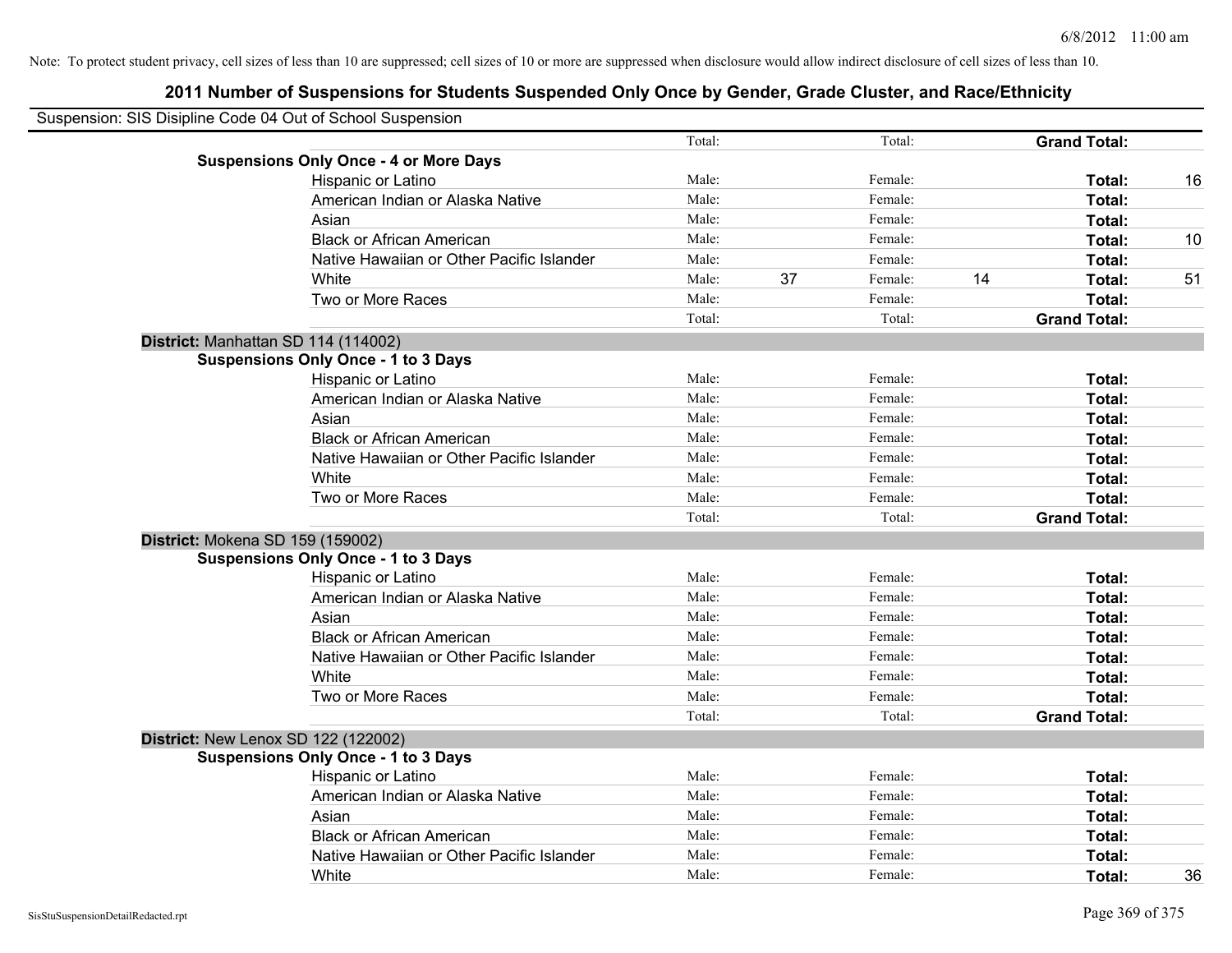| Suspension: SIS Disipline Code 04 Out of School Suspension |                                               |        |     |         |    |                     |     |
|------------------------------------------------------------|-----------------------------------------------|--------|-----|---------|----|---------------------|-----|
|                                                            | Two or More Races                             | Male:  |     | Female: |    | Total:              |     |
|                                                            |                                               | Total: |     | Total:  |    | <b>Grand Total:</b> |     |
|                                                            | <b>Suspensions Only Once - 4 or More Days</b> |        |     |         |    |                     |     |
|                                                            | Hispanic or Latino                            | Male:  |     | Female: |    | Total:              |     |
|                                                            | American Indian or Alaska Native              | Male:  |     | Female: |    | <b>Total:</b>       |     |
|                                                            | Asian                                         | Male:  |     | Female: |    | <b>Total:</b>       |     |
|                                                            | <b>Black or African American</b>              | Male:  |     | Female: |    | Total:              |     |
|                                                            | Native Hawaiian or Other Pacific Islander     | Male:  |     | Female: |    | Total:              |     |
|                                                            | White                                         | Male:  |     | Female: |    | Total:              |     |
|                                                            | Two or More Races                             | Male:  |     | Female: |    | Total:              |     |
|                                                            |                                               | Total: |     | Total:  |    | <b>Grand Total:</b> |     |
|                                                            | District: Peotone CUSD 207U (207U26)          |        |     |         |    |                     |     |
|                                                            | <b>Suspensions Only Once - 1 to 3 Days</b>    |        |     |         |    |                     |     |
|                                                            | Hispanic or Latino                            | Male:  |     | Female: |    | <b>Total:</b>       |     |
|                                                            | American Indian or Alaska Native              | Male:  |     | Female: |    | Total:              |     |
|                                                            | Asian                                         | Male:  |     | Female: |    | Total:              |     |
|                                                            | <b>Black or African American</b>              | Male:  |     | Female: |    | Total:              |     |
|                                                            | Native Hawaiian or Other Pacific Islander     | Male:  |     | Female: |    | <b>Total:</b>       |     |
|                                                            | White                                         | Male:  |     | Female: |    | Total:              | 24  |
|                                                            | Two or More Races                             | Male:  |     | Female: |    | Total:              |     |
|                                                            |                                               | Total: |     | Total:  |    | <b>Grand Total:</b> |     |
|                                                            | <b>Suspensions Only Once - 4 or More Days</b> |        |     |         |    |                     |     |
|                                                            | Hispanic or Latino                            | Male:  |     | Female: |    | Total:              |     |
|                                                            | American Indian or Alaska Native              | Male:  |     | Female: |    | Total:              |     |
|                                                            | Asian                                         | Male:  |     | Female: |    | Total:              |     |
|                                                            | <b>Black or African American</b>              | Male:  |     | Female: |    | Total:              |     |
|                                                            | Native Hawaiian or Other Pacific Islander     | Male:  |     | Female: |    | Total:              |     |
|                                                            | White                                         | Male:  |     | Female: |    | <b>Total:</b>       | 11  |
|                                                            | Two or More Races                             | Male:  |     | Female: |    | Total:              |     |
|                                                            |                                               | Total: |     | Total:  |    | <b>Grand Total:</b> |     |
|                                                            | District: Plainfield SD 202 (202022)          |        |     |         |    |                     |     |
|                                                            | <b>Suspensions Only Once - 1 to 3 Days</b>    |        |     |         |    |                     |     |
|                                                            | Hispanic or Latino                            | Male:  | 85  | Female: | 44 | Total:              | 129 |
|                                                            | American Indian or Alaska Native              | Male:  |     | Female: |    | Total:              |     |
|                                                            | Asian                                         | Male:  |     | Female: |    | Total:              | 12  |
|                                                            | <b>Black or African American</b>              | Male:  | 83  | Female: | 30 | Total:              | 113 |
|                                                            | Native Hawaiian or Other Pacific Islander     | Male:  |     | Female: |    | Total:              |     |
|                                                            | White                                         | Male:  | 186 | Female: | 57 | Total:              | 243 |
|                                                            | Two or More Races                             | Male:  |     | Female: |    | Total:              | 16  |
| SisStuSuspensionDetailRedacted.rpt                         |                                               |        |     |         |    | Page 370 of 375     |     |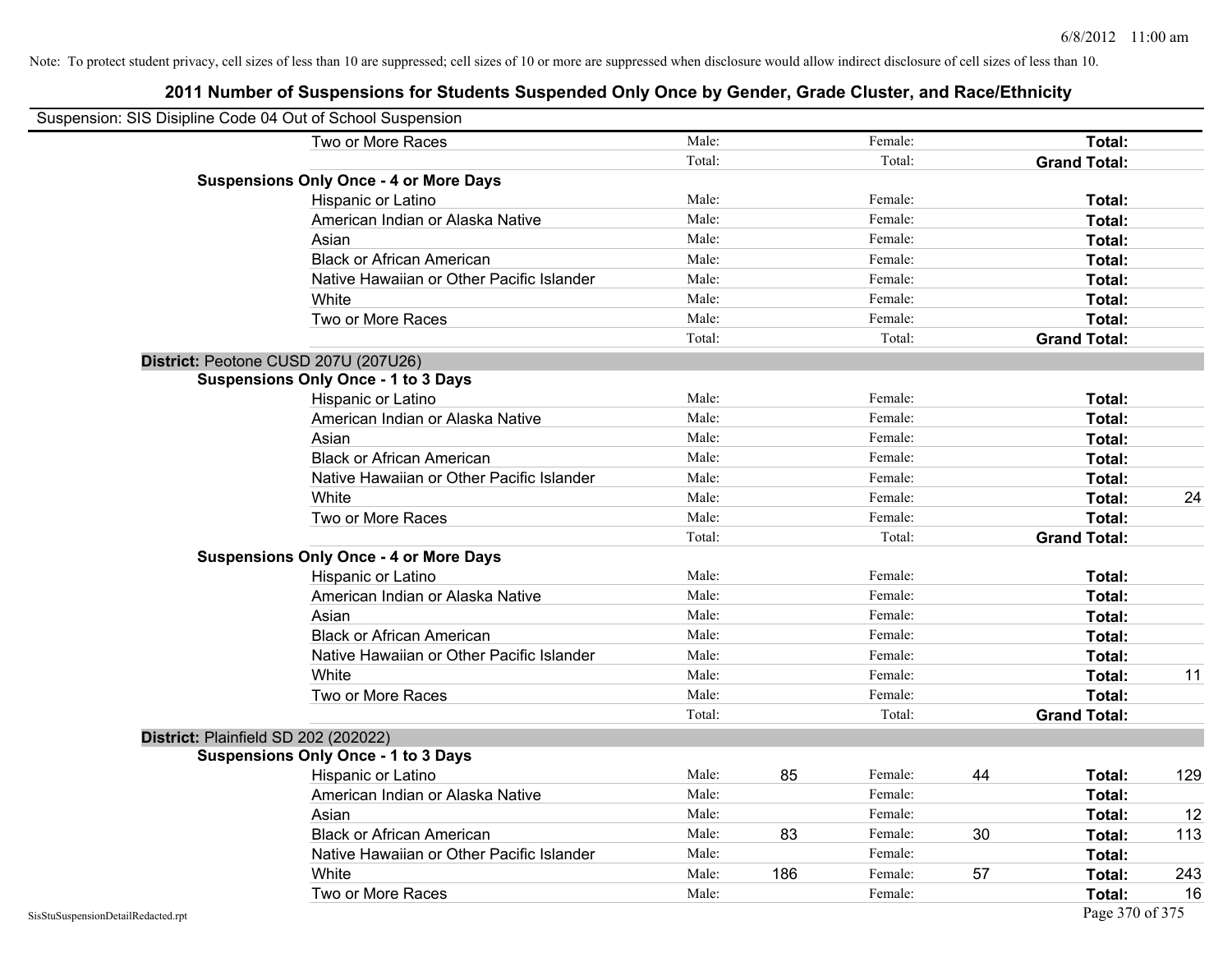| Suspension: SIS Disipline Code 04 Out of School Suspension |                |    |         |    |                     |    |
|------------------------------------------------------------|----------------|----|---------|----|---------------------|----|
|                                                            | Total:         |    | Total:  |    | <b>Grand Total:</b> |    |
| <b>Suspensions Only Once - 4 or More Days</b>              |                |    | Female: |    |                     |    |
| Hispanic or Latino                                         | Male:<br>Male: | 23 | Female: | 10 | Total:              | 33 |
| American Indian or Alaska Native                           |                |    |         |    | Total:              |    |
| Asian                                                      | Male:          |    | Female: |    | Total:              |    |
| <b>Black or African American</b>                           | Male:          |    | Female: |    | Total:              | 24 |
| Native Hawaiian or Other Pacific Islander                  | Male:          |    | Female: |    | Total:              |    |
| White                                                      | Male:          | 42 | Female: | 12 | Total:              | 54 |
| Two or More Races                                          | Male:          |    | Female: |    | Total:              |    |
|                                                            | Total:         |    | Total:  |    | <b>Grand Total:</b> |    |
| District: Reed Custer CUSD 255U (255U26)                   |                |    |         |    |                     |    |
| <b>Suspensions Only Once - 1 to 3 Days</b>                 |                |    |         |    |                     |    |
| Hispanic or Latino                                         | Male:          |    | Female: |    | Total:              |    |
| American Indian or Alaska Native                           | Male:          |    | Female: |    | Total:              |    |
| Asian                                                      | Male:          |    | Female: |    | Total:              |    |
| <b>Black or African American</b>                           | Male:          |    | Female: |    | Total:              |    |
| Native Hawaiian or Other Pacific Islander                  | Male:          |    | Female: |    | Total:              |    |
| White                                                      | Male:          | 25 | Female: | 11 | Total:              | 36 |
| Two or More Races                                          | Male:          |    | Female: |    | Total:              |    |
|                                                            | Total:         |    | Total:  |    | <b>Grand Total:</b> |    |
| <b>Suspensions Only Once - 4 or More Days</b>              |                |    |         |    |                     |    |
| Hispanic or Latino                                         | Male:          |    | Female: |    | Total:              |    |
| American Indian or Alaska Native                           | Male:          |    | Female: |    | Total:              |    |
| Asian                                                      | Male:          |    | Female: |    | Total:              |    |
| <b>Black or African American</b>                           | Male:          |    | Female: |    | Total:              |    |
| Native Hawaiian or Other Pacific Islander                  | Male:          |    | Female: |    | Total:              |    |
| White                                                      | Male:          |    | Female: |    | Total:              |    |
| Two or More Races                                          | Male:          |    | Female: |    | Total:              |    |
|                                                            | Total:         |    | Total:  |    | <b>Grand Total:</b> |    |
| District: Richland GSD 88A (088A02)                        |                |    |         |    |                     |    |
| <b>Suspensions Only Once - 1 to 3 Days</b>                 |                |    |         |    |                     |    |
| Hispanic or Latino                                         | Male:          |    | Female: |    | Total:              |    |
| American Indian or Alaska Native                           | Male:          |    | Female: |    | Total:              |    |
| Asian                                                      | Male:          |    | Female: |    | Total:              |    |
| <b>Black or African American</b>                           | Male:          |    | Female: |    | Total:              |    |
| Native Hawaiian or Other Pacific Islander                  | Male:          |    | Female: |    | Total:              |    |
| White                                                      | Male:          |    | Female: |    | Total:              |    |
| Two or More Races                                          | Male:          |    | Female: |    | Total:              |    |
|                                                            | Total:         |    | Total:  |    | <b>Grand Total:</b> | 13 |
|                                                            |                |    |         |    |                     |    |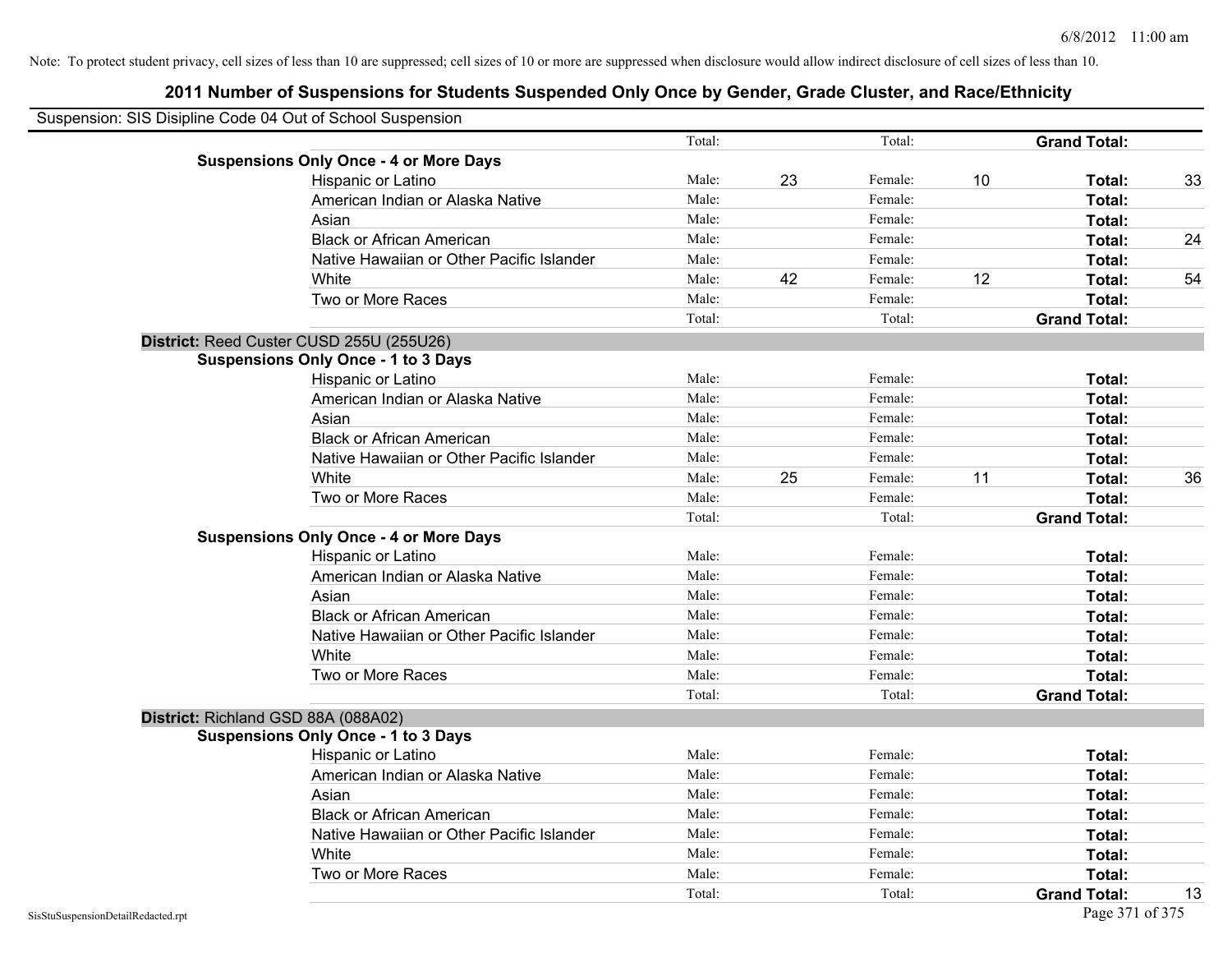| Suspension: SIS Disipline Code 04 Out of School Suspension |                                               |        |         |                     |
|------------------------------------------------------------|-----------------------------------------------|--------|---------|---------------------|
|                                                            | <b>Suspensions Only Once - 4 or More Days</b> |        |         |                     |
|                                                            | Hispanic or Latino                            | Male:  | Female: | Total:              |
|                                                            | American Indian or Alaska Native              | Male:  | Female: | Total:              |
|                                                            | Asian                                         | Male:  | Female: | Total:              |
|                                                            | <b>Black or African American</b>              | Male:  | Female: | Total:              |
|                                                            | Native Hawaiian or Other Pacific Islander     | Male:  | Female: | Total:              |
|                                                            | White                                         | Male:  | Female: | Total:              |
|                                                            | Two or More Races                             | Male:  | Female: | Total:              |
|                                                            |                                               | Total: | Total:  | <b>Grand Total:</b> |
| District: Rockdale SD 84 (084002)                          |                                               |        |         |                     |
|                                                            | <b>Suspensions Only Once - 1 to 3 Days</b>    |        |         |                     |
|                                                            | Hispanic or Latino                            | Male:  | Female: | Total:              |
|                                                            | American Indian or Alaska Native              | Male:  | Female: | Total:              |
|                                                            | Asian                                         | Male:  | Female: | Total:              |
|                                                            | <b>Black or African American</b>              | Male:  | Female: | Total:              |
|                                                            | Native Hawaiian or Other Pacific Islander     | Male:  | Female: | Total:              |
|                                                            | White                                         | Male:  | Female: | Total:              |
|                                                            | Two or More Races                             | Male:  | Female: | Total:              |
|                                                            |                                               | Total: | Total:  | <b>Grand Total:</b> |
|                                                            | District: S Will Co Coop for Spec Ed (255U61) |        |         |                     |
|                                                            | <b>Suspensions Only Once - 1 to 3 Days</b>    |        |         |                     |
|                                                            | Hispanic or Latino                            | Male:  | Female: | Total:              |
|                                                            | American Indian or Alaska Native              | Male:  | Female: | Total:              |
|                                                            | Asian                                         | Male:  | Female: | Total:              |
|                                                            | <b>Black or African American</b>              | Male:  | Female: | Total:              |
|                                                            | Native Hawaiian or Other Pacific Islander     | Male:  | Female: | Total:              |
|                                                            | White                                         | Male:  | Female: | Total:              |
|                                                            | Two or More Races                             | Male:  | Female: | Total:              |
|                                                            |                                               | Total: | Total:  | <b>Grand Total:</b> |
|                                                            | <b>Suspensions Only Once - 4 or More Days</b> |        |         |                     |
|                                                            | Hispanic or Latino                            | Male:  | Female: | Total:              |
|                                                            | American Indian or Alaska Native              | Male:  | Female: | Total:              |
|                                                            | Asian                                         | Male:  | Female: | Total:              |
|                                                            | <b>Black or African American</b>              | Male:  | Female: | Total:              |
|                                                            | Native Hawaiian or Other Pacific Islander     | Male:  | Female: | Total:              |
|                                                            | White                                         | Male:  | Female: | Total:              |
|                                                            | Two or More Races                             | Male:  | Female: | Total:              |
|                                                            |                                               | Total: | Total:  | <b>Grand Total:</b> |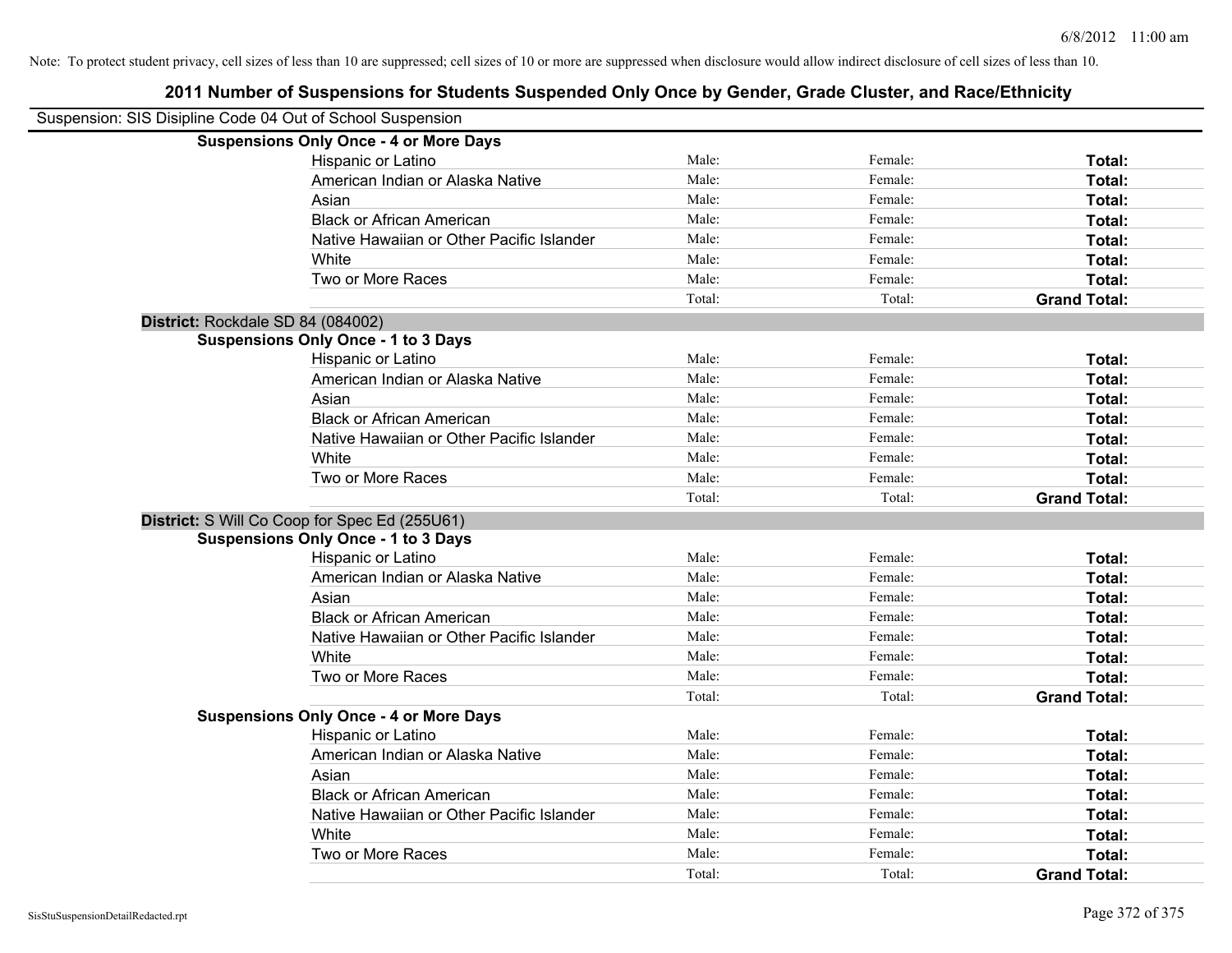| Suspension: SIS Disipline Code 04 Out of School Suspension |                                               |        |               |                     |    |
|------------------------------------------------------------|-----------------------------------------------|--------|---------------|---------------------|----|
| District: Summit Hill SD 161 (161002)                      |                                               |        |               |                     |    |
|                                                            | <b>Suspensions Only Once - 1 to 3 Days</b>    |        |               |                     |    |
|                                                            | Hispanic or Latino                            | Male:  | Female:       | Total:              |    |
|                                                            | American Indian or Alaska Native              | Male:  | Female:       | Total:              |    |
|                                                            | Asian                                         | Male:  | Female:       | <b>Total:</b>       |    |
|                                                            | <b>Black or African American</b>              | Male:  | Female:       | Total:              |    |
|                                                            | Native Hawaiian or Other Pacific Islander     | Male:  | Female:       | Total:              |    |
|                                                            | White                                         | Male:  | Female:       | Total:              | 32 |
|                                                            | Two or More Races                             | Male:  | Female:       | Total:              |    |
|                                                            |                                               | Total: | Total:        | <b>Grand Total:</b> |    |
|                                                            | <b>Suspensions Only Once - 4 or More Days</b> |        |               |                     |    |
|                                                            | Hispanic or Latino                            | Male:  | Female:       | Total:              |    |
|                                                            | American Indian or Alaska Native              | Male:  | Female:       | Total:              |    |
|                                                            | Asian                                         | Male:  | Female:       | Total:              |    |
|                                                            | <b>Black or African American</b>              | Male:  | Female:       | Total:              |    |
|                                                            | Native Hawaiian or Other Pacific Islander     | Male:  | Female:       | Total:              |    |
|                                                            | White                                         | Male:  | Female:       | Total:              |    |
|                                                            | Two or More Races                             | Male:  | Female:       | Total:              |    |
|                                                            |                                               | Total: | Total:        | <b>Grand Total:</b> | 12 |
| <b>District: Taft SD 90 (090002)</b>                       |                                               |        |               |                     |    |
|                                                            | <b>Suspensions Only Once - 1 to 3 Days</b>    |        |               |                     |    |
|                                                            |                                               |        |               |                     |    |
|                                                            | Hispanic or Latino                            | Male:  | Female:       | Total:              |    |
|                                                            | American Indian or Alaska Native              | Male:  | Female:       | Total:              |    |
|                                                            | Asian                                         | Male:  | Female:       | Total:              |    |
|                                                            | <b>Black or African American</b>              | Male:  | Female:       | Total:              |    |
|                                                            | Native Hawaiian or Other Pacific Islander     | Male:  | Female:       | Total:              |    |
|                                                            | White                                         | Male:  | Female:       | Total:              | 10 |
|                                                            | Two or More Races                             | Male:  | Female:       | Total:              |    |
|                                                            |                                               | Total: | Total:        | <b>Grand Total:</b> |    |
| District: Troy CCSD 30C (030C04)                           |                                               |        |               |                     |    |
|                                                            | <b>Suspensions Only Once - 1 to 3 Days</b>    |        |               |                     |    |
|                                                            | Hispanic or Latino                            | Male:  | 10<br>Female: | 10<br>Total:        | 20 |
|                                                            | American Indian or Alaska Native              | Male:  | Female:       | Total:              |    |
|                                                            | Asian                                         | Male:  | Female:       | Total:              |    |
|                                                            | <b>Black or African American</b>              | Male:  | Female:       | Total:              | 13 |
|                                                            | Native Hawaiian or Other Pacific Islander     | Male:  | Female:       | Total:              |    |
|                                                            | White                                         | Male:  | Female:       | Total:              | 36 |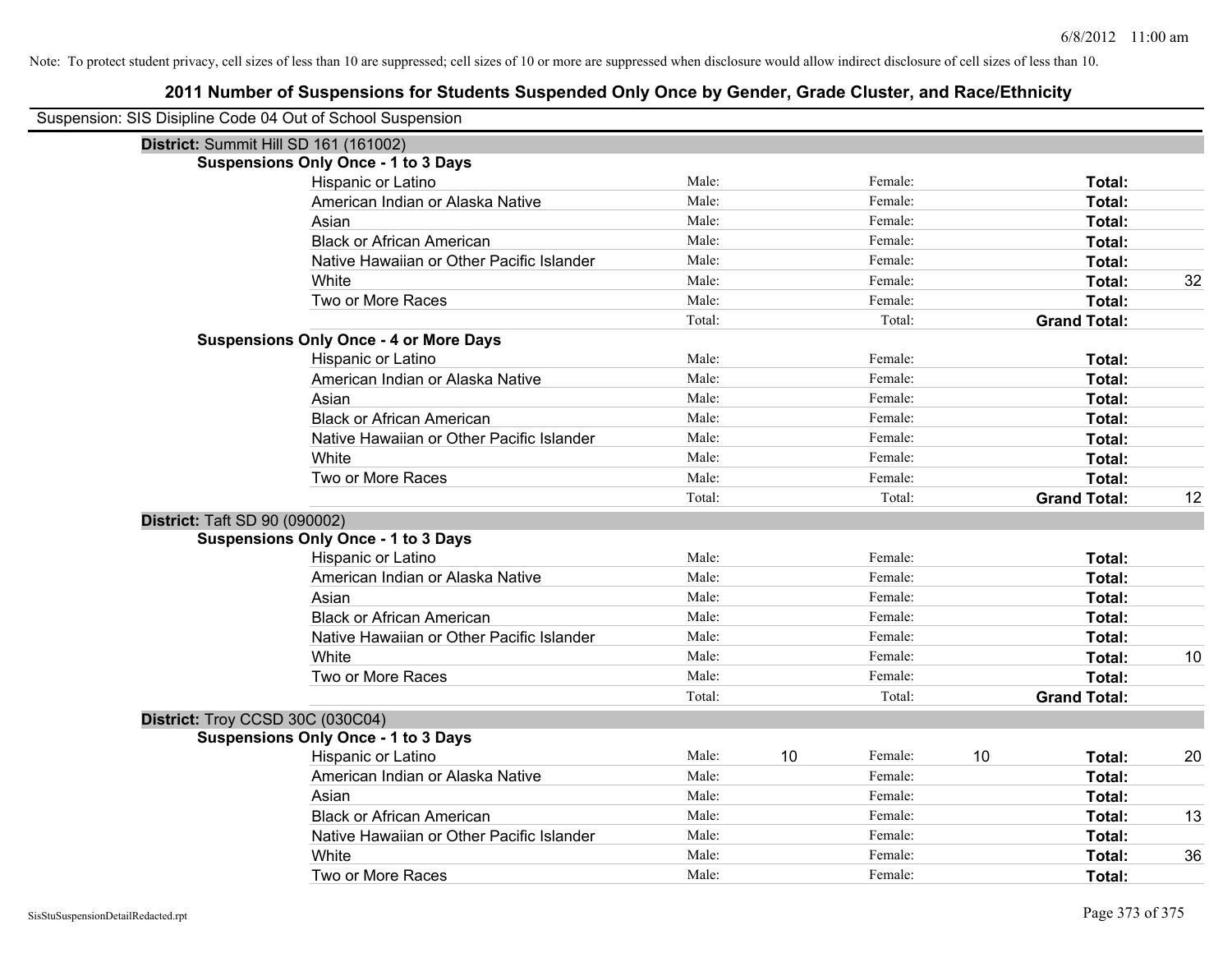| Suspension: SIS Disipline Code 04 Out of School Suspension |        |     |         |    |                     |     |
|------------------------------------------------------------|--------|-----|---------|----|---------------------|-----|
|                                                            | Total: |     | Total:  |    | <b>Grand Total:</b> |     |
| <b>Suspensions Only Once - 4 or More Days</b>              |        |     |         |    |                     |     |
| Hispanic or Latino                                         | Male:  |     | Female: |    | Total:              |     |
| American Indian or Alaska Native                           | Male:  |     | Female: |    | Total:              |     |
| Asian                                                      | Male:  |     | Female: |    | Total:              |     |
| <b>Black or African American</b>                           | Male:  |     | Female: |    | Total:              |     |
| Native Hawaiian or Other Pacific Islander                  | Male:  |     | Female: |    | Total:              |     |
| White                                                      | Male:  |     | Female: |    | Total:              |     |
| Two or More Races                                          | Male:  |     | Female: |    | Total:              |     |
|                                                            | Total: |     | Total:  |    | <b>Grand Total:</b> | 10  |
| District: Valley View CUSD 365U (365U26)                   |        |     |         |    |                     |     |
| <b>Suspensions Only Once - 1 to 3 Days</b>                 |        |     |         |    |                     |     |
| Hispanic or Latino                                         | Male:  | 177 | Female: | 70 | Total:              | 247 |
| American Indian or Alaska Native                           | Male:  |     | Female: |    | Total:              |     |
| Asian                                                      | Male:  |     | Female: |    | Total:              | 12  |
| <b>Black or African American</b>                           | Male:  | 140 | Female: | 87 | Total:              | 227 |
| Native Hawaiian or Other Pacific Islander                  | Male:  |     | Female: |    | Total:              |     |
| White                                                      | Male:  | 93  | Female: | 33 | Total:              | 126 |
| Two or More Races                                          | Male:  |     | Female: |    | Total:              | 26  |
|                                                            | Total: |     | Total:  |    | <b>Grand Total:</b> |     |
| <b>Suspensions Only Once - 4 or More Days</b>              |        |     |         |    |                     |     |
| Hispanic or Latino                                         | Male:  | 52  | Female: | 29 | Total:              | 81  |
| American Indian or Alaska Native                           | Male:  |     | Female: |    | Total:              |     |
| Asian                                                      | Male:  |     | Female: |    | Total:              |     |
| <b>Black or African American</b>                           | Male:  | 37  | Female: | 28 | Total:              | 65  |
| Native Hawaiian or Other Pacific Islander                  | Male:  |     | Female: |    | Total:              |     |
| White                                                      | Male:  |     | Female: |    | Total:              | 10  |
| Two or More Races                                          | Male:  |     | Female: |    | Total:              |     |
|                                                            | Total: |     | Total:  |    | <b>Grand Total:</b> |     |
| District: Wilmington CUSD 209U (209U26)                    |        |     |         |    |                     |     |
| <b>Suspensions Only Once - 1 to 3 Days</b>                 |        |     |         |    |                     |     |
| Hispanic or Latino                                         | Male:  |     | Female: |    | Total:              |     |
| American Indian or Alaska Native                           | Male:  |     | Female: |    | Total:              |     |
| Asian                                                      | Male:  |     | Female: |    | Total:              |     |
| <b>Black or African American</b>                           | Male:  |     | Female: |    | Total:              |     |
| Native Hawaiian or Other Pacific Islander                  | Male:  |     | Female: |    | Total:              |     |
| White                                                      | Male:  |     | Female: |    | Total:              | 29  |
| Two or More Races                                          | Male:  |     | Female: |    | Total:              |     |
|                                                            | Total: |     | Total:  |    | <b>Grand Total:</b> |     |